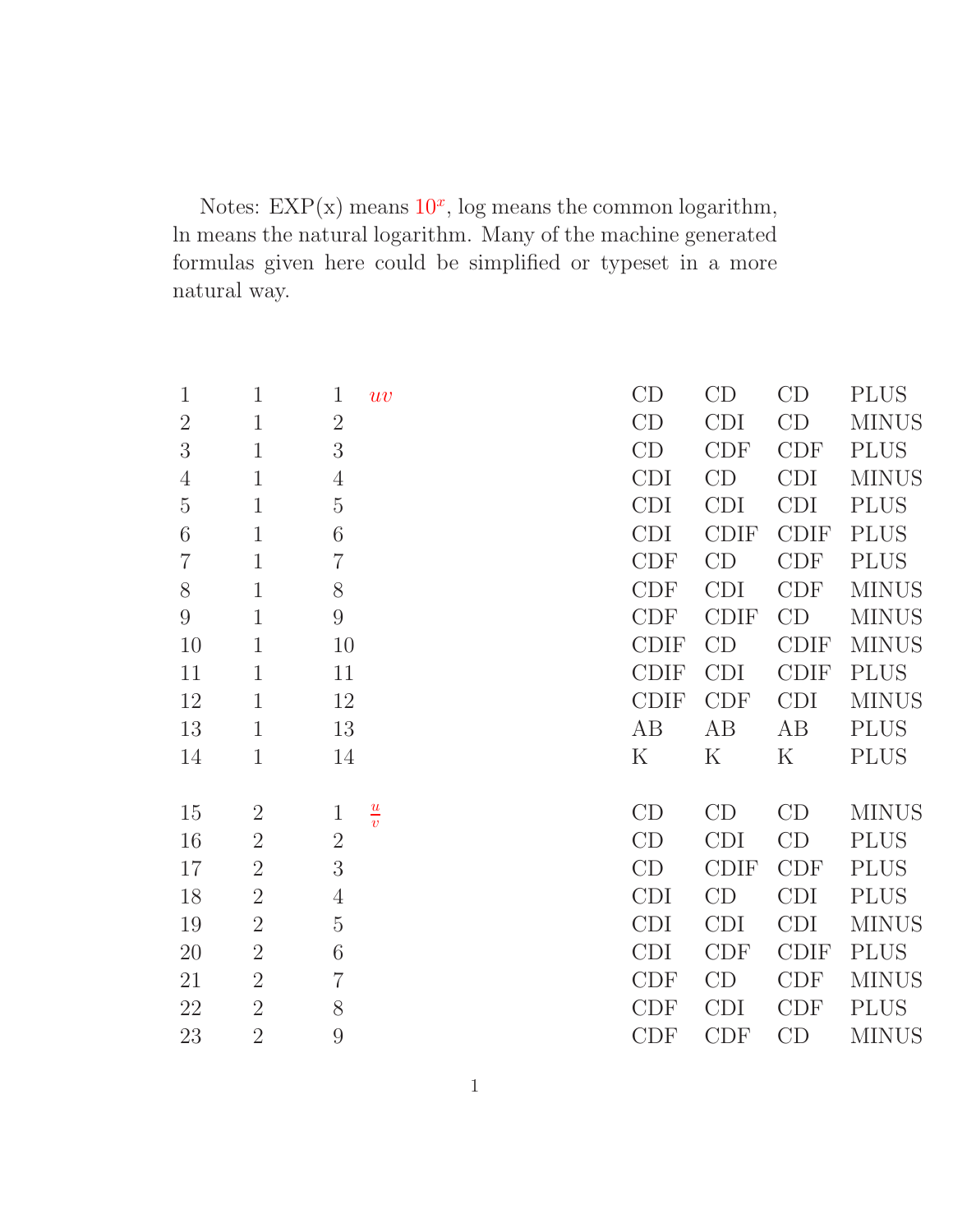| 24 | $\overline{2}$ | 10                           | <b>CDIF</b> | CD          | <b>CDIF</b> | <b>PLUS</b>  |
|----|----------------|------------------------------|-------------|-------------|-------------|--------------|
| 25 | $\overline{2}$ | 11                           | <b>CDIF</b> | <b>CDI</b>  | <b>CDIF</b> | <b>MINUS</b> |
| 26 | $\overline{2}$ | 12                           | <b>CDIF</b> | <b>CDIF</b> | <b>CDI</b>  | <b>MINUS</b> |
| 27 | $\overline{2}$ | 13                           | AB          | AB          | AB          | <b>MINUS</b> |
| 28 | $\overline{2}$ | 14                           | $\rm K$     | $\rm K$     | K           | <b>MINUS</b> |
|    |                |                              |             |             |             |              |
| 29 | 3              | $rac{1}{uv}$<br>$\mathbf{1}$ | CD          | CD          | <b>CDI</b>  | <b>PLUS</b>  |
| 30 | 3              | $\overline{2}$               | CD          | <b>CDI</b>  | <b>CDI</b>  | <b>MINUS</b> |
| 31 | $\mathfrak{Z}$ | 3                            | CD          | <b>CDF</b>  | <b>CDIF</b> | <b>PLUS</b>  |
| 32 | $\mathfrak{Z}$ | $\overline{4}$               | <b>CDI</b>  | CD          | CD          | <b>MINUS</b> |
| 33 | 3              | $\rm 5$                      | <b>CDI</b>  | <b>CDI</b>  | CD          | <b>PLUS</b>  |
| 34 | 3              | 6                            | <b>CDI</b>  | <b>CDIF</b> | CDF         | <b>PLUS</b>  |
| 35 | 3              | $\overline{7}$               | <b>CDF</b>  | CD          | <b>CDIF</b> | <b>PLUS</b>  |
| 36 | 3              | $8\,$                        | CDF         | <b>CDI</b>  | <b>CDIF</b> | <b>MINUS</b> |
| 37 | $\mathfrak{Z}$ | $\boldsymbol{9}$             | <b>CDF</b>  | <b>CDIF</b> | <b>CDI</b>  | <b>MINUS</b> |
| 38 | $\mathfrak{Z}$ | 10                           | <b>CDIF</b> | CD          | <b>CDF</b>  | <b>MINUS</b> |
| 39 | $\mathfrak{Z}$ | 11                           | <b>CDIF</b> | <b>CDI</b>  | <b>CDF</b>  | <b>PLUS</b>  |
| 40 | 3              | 12                           | <b>CDIF</b> | <b>CDF</b>  | CD          | <b>MINUS</b> |
|    |                |                              |             |             |             |              |
| 41 | $\overline{4}$ | $\frac{v}{u}$<br>$\mathbf 1$ | CD          | CD          | <b>CDI</b>  | <b>MINUS</b> |
| 42 | $\overline{4}$ | $\overline{2}$               | CD          | <b>CDI</b>  | <b>CDI</b>  | <b>PLUS</b>  |
| 43 | $\overline{4}$ | 3                            | CD          | <b>CDIF</b> | <b>CDIF</b> | <b>PLUS</b>  |
| 44 | $\overline{4}$ | $\overline{4}$               | <b>CDI</b>  | CD          | CD          | <b>PLUS</b>  |
| 45 | $\overline{4}$ | $\rm 5$                      | <b>CDI</b>  | CDI         | CD          | <b>MINUS</b> |
| 46 | $\overline{4}$ | 6                            | <b>CDI</b>  | <b>CDF</b>  | <b>CDF</b>  | <b>PLUS</b>  |
| 47 | 4              | $\overline{7}$               | <b>CDF</b>  | CD          | <b>CDIF</b> | <b>MINUS</b> |
| 48 | $\overline{4}$ | 8                            | <b>CDF</b>  | <b>CDI</b>  | <b>CDIF</b> | <b>PLUS</b>  |
| 49 | $\overline{4}$ | $9\phantom{.0}$              | <b>CDF</b>  | <b>CDF</b>  | <b>CDI</b>  | <b>MINUS</b> |
| 50 | $\overline{4}$ | 10                           | <b>CDIF</b> | CD          | <b>CDF</b>  | <b>PLUS</b>  |
| 51 | $\overline{4}$ | 11                           | <b>CDIF</b> | <b>CDI</b>  | <b>CDF</b>  | <b>MINUS</b> |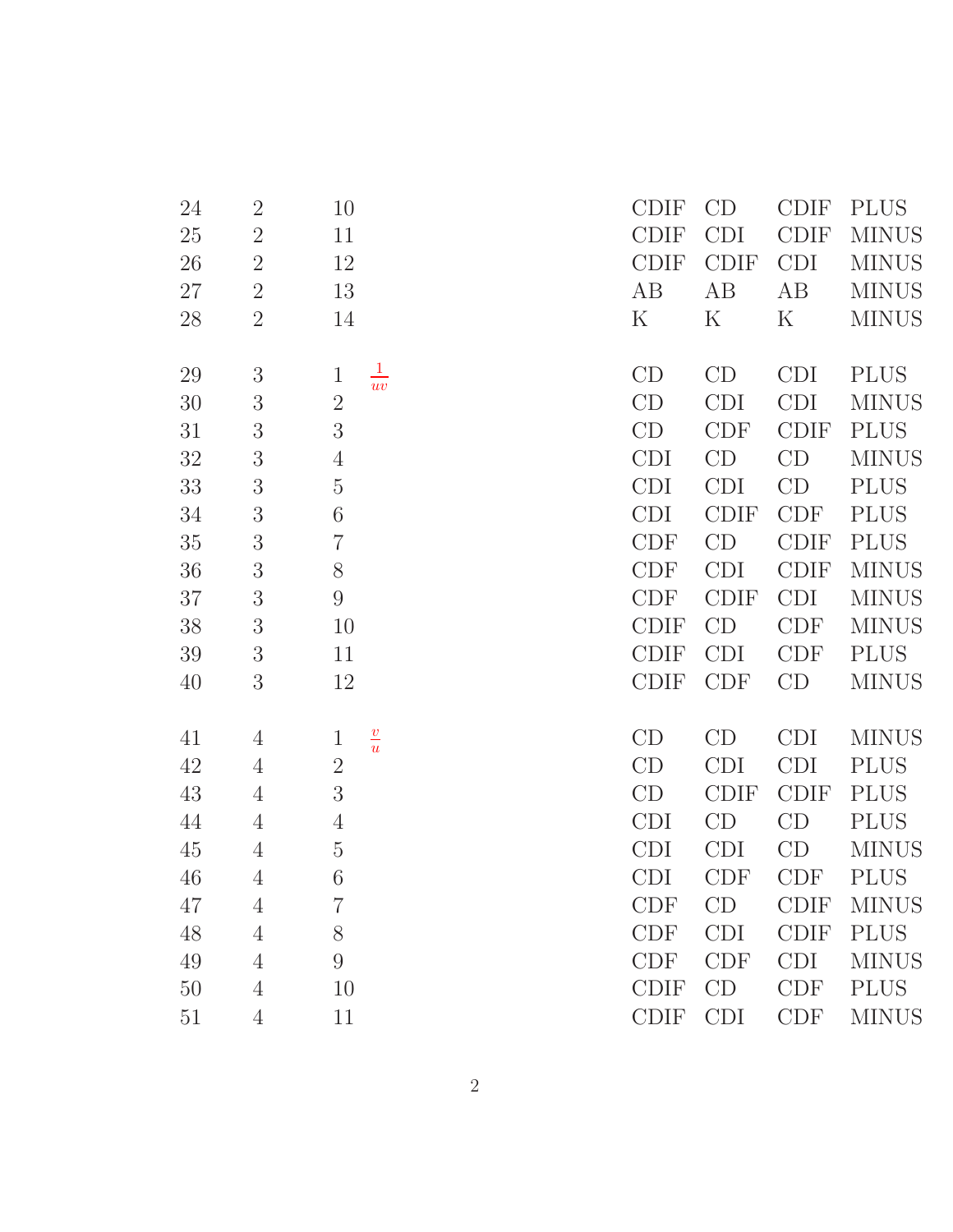| 52 | $\overline{4}$ | 12                               |  | <b>CDIF</b> | <b>CDIF</b> | CD          | <b>MINUS</b> |
|----|----------------|----------------------------------|--|-------------|-------------|-------------|--------------|
| 53 | $\overline{5}$ | $\mathbf{1}$<br>$uv\pi$          |  | CD          | CD          | <b>CDF</b>  | <b>PLUS</b>  |
| 54 | $\bf 5$        | $\overline{2}$                   |  | CD          | <b>CDI</b>  | <b>CDF</b>  | <b>MINUS</b> |
| 55 | $\bf 5$        | 3                                |  | CD          | <b>CDIF</b> | CD          | <b>MINUS</b> |
| 56 | $\bf 5$        | $\overline{4}$                   |  | <b>CDI</b>  | <b>CDIF</b> | <b>CDI</b>  | <b>PLUS</b>  |
| 57 | $\bf 5$        | $\overline{5}$                   |  | <b>CDF</b>  | <b>CDIF</b> | <b>CDF</b>  | <b>MINUS</b> |
| 58 | $\bf 5$        | 6                                |  | <b>CDIF</b> | CD          | <b>CDI</b>  | <b>MINUS</b> |
| 59 | $\overline{5}$ | $\overline{7}$                   |  | <b>CDIF</b> | CDI         | <b>CDI</b>  | <b>PLUS</b>  |
| 60 | $\overline{5}$ | 8                                |  | <b>CDIF</b> | <b>CDIF</b> | <b>CDIF</b> | <b>PLUS</b>  |
|    |                |                                  |  |             |             |             |              |
| 61 | 6              | $\frac{u\pi}{v}$<br>$\mathbf{1}$ |  | CD          | CD          | <b>CDF</b>  | <b>MINUS</b> |
| 62 | 6              | $\sqrt{2}$                       |  | CD          | <b>CDI</b>  | <b>CDF</b>  | <b>PLUS</b>  |
| 63 | 6              | 3                                |  | CD          | <b>CDF</b>  | CD          | <b>MINUS</b> |
| 64 | 6              | $\overline{4}$                   |  | <b>CDI</b>  | <b>CDF</b>  | <b>CDI</b>  | <b>PLUS</b>  |
| 65 | 6              | $\overline{5}$                   |  | <b>CDF</b>  | <b>CDF</b>  | <b>CDF</b>  | <b>MINUS</b> |
| 66 | 6              | 6                                |  | <b>CDIF</b> | CD          | <b>CDI</b>  | <b>PLUS</b>  |
| 67 | 6              | $\overline{7}$                   |  | <b>CDIF</b> | CDI         | <b>CDI</b>  | <b>MINUS</b> |
| 68 | 6              | 8                                |  | <b>CDIF</b> | <b>CDF</b>  | <b>CDIF</b> | <b>PLUS</b>  |
|    |                | $\mathbf{1}$                     |  |             |             |             |              |
| 69 | $\overline{7}$ | $\mathbf{1}$<br>$uv\pi$          |  | CD          | CD          | <b>CDIF</b> | <b>PLUS</b>  |
| 70 | $\overline{7}$ | $\overline{2}$                   |  | CD          | <b>CDI</b>  | <b>CDIF</b> | <b>MINUS</b> |
| 71 | $\overline{7}$ | 3                                |  | CD          | <b>CDIF</b> | <b>CDI</b>  | <b>MINUS</b> |
| 72 | $\overline{7}$ | $\overline{4}$                   |  | <b>CDI</b>  | <b>CDIF</b> | CD          | <b>PLUS</b>  |
| 73 | $\overline{7}$ | $\overline{5}$                   |  | <b>CDF</b>  | <b>CDIF</b> | <b>CDIF</b> | <b>MINUS</b> |
| 74 | $\overline{7}$ | 6                                |  | <b>CDIF</b> | CD          | CD          | <b>MINUS</b> |
| 75 | $\overline{7}$ | $\overline{7}$                   |  | <b>CDIF</b> | CDI         | CD          | <b>PLUS</b>  |
| 76 | $\overline{7}$ | 8                                |  | <b>CDIF</b> | <b>CDIF</b> | CDF         | <b>PLUS</b>  |
| 77 | $8\,$          | $\frac{v}{u\pi}$<br>$\mathbf{1}$ |  | CD          | CD          | <b>CDIF</b> | <b>MINUS</b> |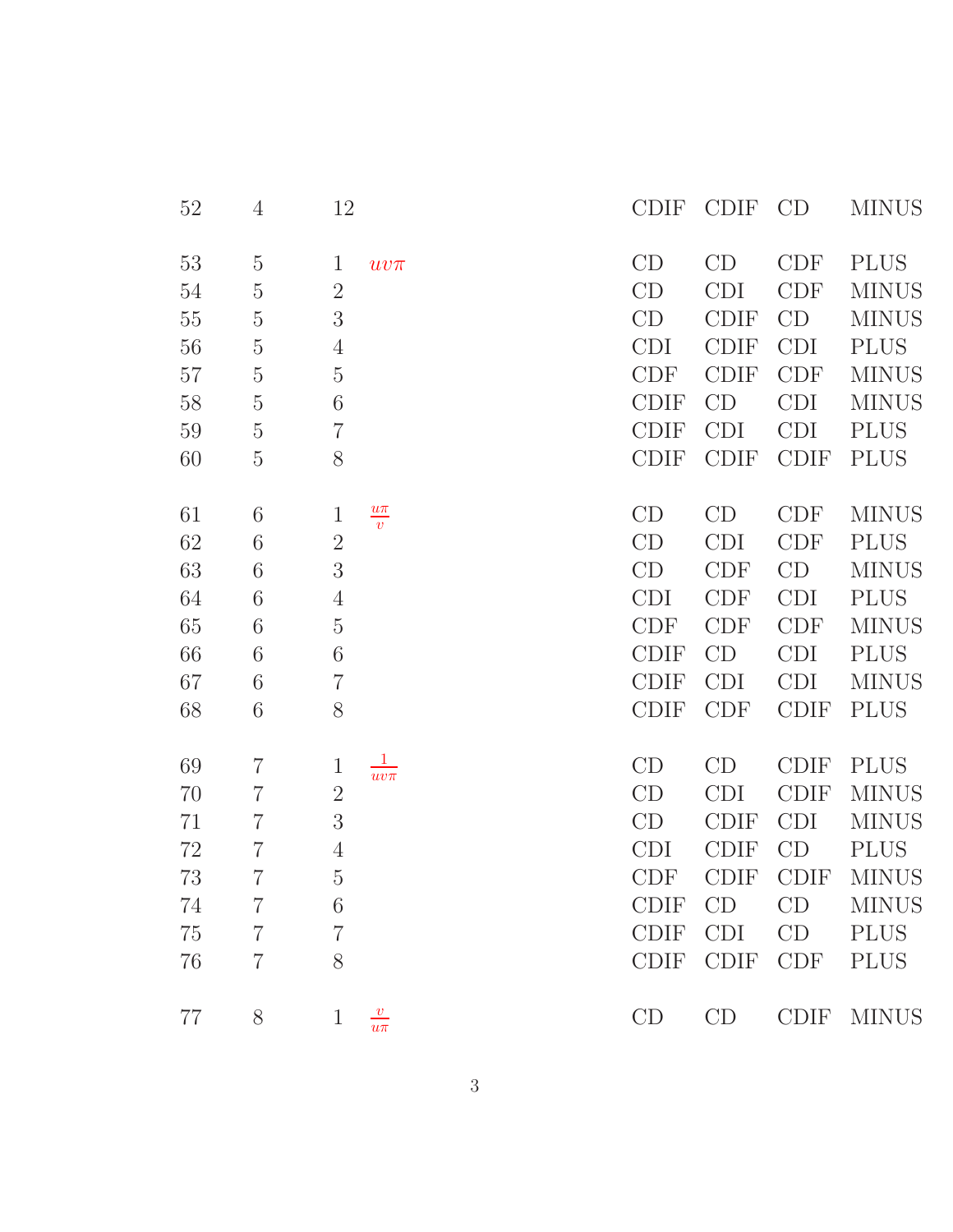| 78  | $8\,$            | $\overline{2}$ |                   | CD          | <b>CDI</b>  | <b>CDIF</b> | <b>PLUS</b>  |
|-----|------------------|----------------|-------------------|-------------|-------------|-------------|--------------|
| 79  | 8                | 3              |                   | CD          | <b>CDF</b>  | <b>CDI</b>  | <b>MINUS</b> |
| 80  | 8                | $\overline{4}$ |                   | CDI         | CDF         | CD          | <b>PLUS</b>  |
| 81  | $8\,$            | $\overline{5}$ |                   | <b>CDF</b>  | <b>CDF</b>  | <b>CDIF</b> | <b>MINUS</b> |
| 82  | 8                | $6\,$          |                   | <b>CDIF</b> | CD          | CD          | <b>PLUS</b>  |
| 83  | $8\,$            | $\overline{7}$ |                   | <b>CDIF</b> | <b>CDI</b>  | CD          | <b>MINUS</b> |
| 84  | 8                | 8              |                   | <b>CDIF</b> | <b>CDF</b>  | <b>CDF</b>  | <b>PLUS</b>  |
| 85  | $\boldsymbol{9}$ | $\mathbf{1}$   | $u^2v^2$          | CD          | CD          | AB          | <b>PLUS</b>  |
| 86  | $\boldsymbol{9}$ | $\overline{2}$ |                   | CD          | <b>CDI</b>  | AB          | <b>MINUS</b> |
| 87  | 9                | 3              |                   | <b>CDF</b>  | <b>CDIF</b> | AB          | <b>MINUS</b> |
| 88  | $9\,$            | $\overline{4}$ |                   | $\rm R$     | $\rm R$     | CD          | <b>PLUS</b>  |
| 89  | 10               | $\mathbf{1}$   | $\frac{u^2}{v^2}$ | CD          | CD          | AB          | <b>MINUS</b> |
| 90  | 10               | $\overline{2}$ |                   | CD          | <b>CDI</b>  | AB          | <b>PLUS</b>  |
| 91  | 10               | 3              |                   | <b>CDF</b>  | <b>CDF</b>  | AB          | <b>MINUS</b> |
| 92  | 10               | $\overline{4}$ |                   | $\mathbf R$ | $\rm R$     | CD          | <b>MINUS</b> |
| 93  | 11               | $\mathbf{1}$   | $\sqrt{uv}$       | CD          | CD          | $\rm R$     | <b>PLUS</b>  |
| 94  | 11               | $\overline{2}$ |                   | CD          | <b>CDI</b>  | $\rm R$     | <b>MINUS</b> |
| 95  | 11               | 3              |                   | <b>CDF</b>  | <b>CDIF</b> | $\rm R$     | <b>MINUS</b> |
| 96  | 12               | $\mathbf{1}$   | $\frac{u}{v}$     | CD          | CD          | $\rm R$     | <b>MINUS</b> |
| 97  | 12               | $\overline{2}$ |                   | CD          | <b>CDI</b>  | $\rm R$     | <b>PLUS</b>  |
| 98  | 12               | 3              |                   | <b>CDF</b>  | <b>CDF</b>  | R           | <b>MINUS</b> |
| 99  | 13               | $\mathbf{1}$   | $u^3v^3$          | CD          | CD          | $\rm K$     | <b>PLUS</b>  |
| 100 | 13               | $\overline{2}$ |                   | CD          | <b>CDI</b>  | $\rm K$     | <b>MINUS</b> |
| 101 | 13               | 3              |                   | <b>CDF</b>  | <b>CDIF</b> | $\rm K$     | <b>MINUS</b> |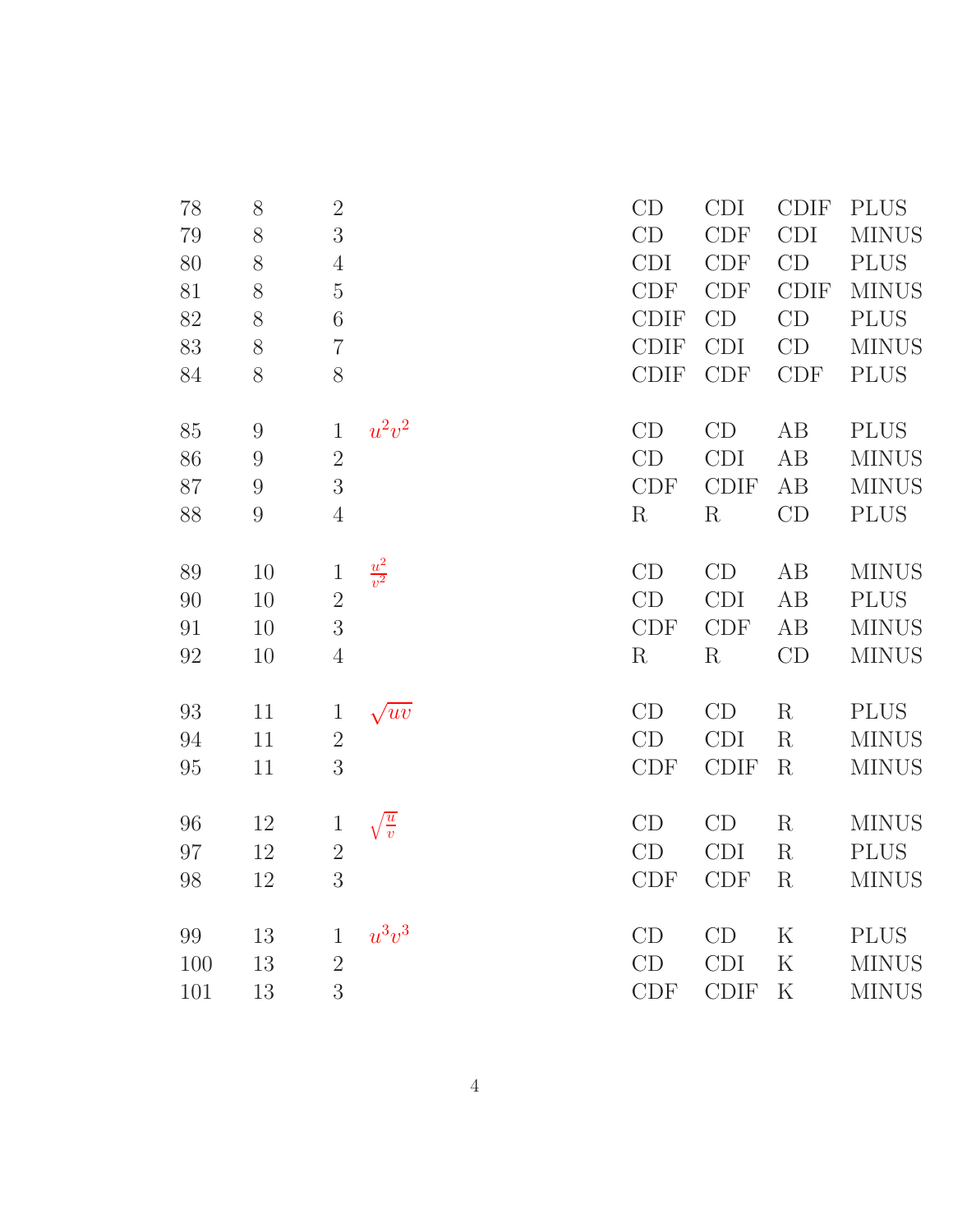| 102 | 14     | $\,1$          | $\frac{u^3}{v^3}$             | CD         | CD          | $\rm K$                   | <b>MINUS</b> |
|-----|--------|----------------|-------------------------------|------------|-------------|---------------------------|--------------|
| 103 | 14     | $\sqrt{2}$     |                               | CD         | <b>CDI</b>  | $\mathbf K$               | <b>PLUS</b>  |
| 104 | 14     | 3              |                               | CDF        | CDF         | $\rm K$                   | <b>MINUS</b> |
| 105 | $15\,$ | $\mathbf{1}$   | $e^{uv}$                      | CD         | CD          | $\boldsymbol{\mathrm{E}}$ | <b>PLUS</b>  |
| 106 | 15     | $\sqrt{2}$     |                               | CD         | <b>CDI</b>  | $\boldsymbol{\mathrm{E}}$ | <b>MINUS</b> |
| 107 | 15     | 3              |                               | <b>CDF</b> | <b>CDIF</b> | $\boldsymbol{\mathrm{E}}$ | <b>MINUS</b> |
| 108 | 16     | $\mathbf{1}$   | $e^{\frac{u}{v}}$             | CD         | CD          | $\boldsymbol{\mathrm{E}}$ | <b>MINUS</b> |
| 109 | 16     | $\sqrt{2}$     |                               | CD         | <b>CDI</b>  | $\boldsymbol{\mathrm{E}}$ | <b>PLUS</b>  |
| 110 | 16     | $\overline{3}$ |                               | <b>CDF</b> | <b>CDF</b>  | $\boldsymbol{\mathrm{E}}$ | <b>MINUS</b> |
| 111 | 17     | $\mathbf{1}$   | Log(uv)                       | CD         | CD          | L                         | <b>PLUS</b>  |
| 112 | 17     | $\sqrt{2}$     |                               | CD         | <b>CDI</b>  | L                         | <b>MINUS</b> |
| 113 | 17     | 3              |                               | <b>CDF</b> | <b>CDIF</b> | L                         | <b>MINUS</b> |
| 114 | 18     | $\mathbf{1}$   | $Log\left(\frac{u}{v}\right)$ | CD         | CD          | L                         | <b>MINUS</b> |
| 115 | 18     | $\sqrt{2}$     |                               | CD         | <b>CDI</b>  | L                         | <b>PLUS</b>  |
| 116 | 18     | $\overline{3}$ |                               | <b>CDF</b> | <b>CDF</b>  | $\Gamma$                  | <b>MINUS</b> |
| 117 | 19     | $\mathbf 1$    | arcsin (uv)                   | CD         | CD          | S                         | <b>PLUS</b>  |
| 118 | 19     | $\sqrt{2}$     |                               | CD         | <b>CDI</b>  | S                         | <b>MINUS</b> |
| 119 | 19     | $\overline{3}$ |                               | <b>CDF</b> | <b>CDIF</b> | S                         | <b>MINUS</b> |
| 120 | 20     | $\mathbf{1}$   | $arcsin(\frac{u}{v})$         | CD         | CD          | S                         | <b>MINUS</b> |
| 121 | 20     | $\overline{2}$ |                               | CD         | <b>CDI</b>  | S                         | <b>PLUS</b>  |
| 122 | $20\,$ | 3              |                               | <b>CDF</b> | <b>CDF</b>  | S                         | <b>MINUS</b> |
| 123 | 21     | $\mathbf 1$    | arctan (uv)                   | CD         | CD          | T                         | <b>PLUS</b>  |
| 124 | 21     | $\overline{2}$ |                               | CD         | CDI         | T                         | <b>MINUS</b> |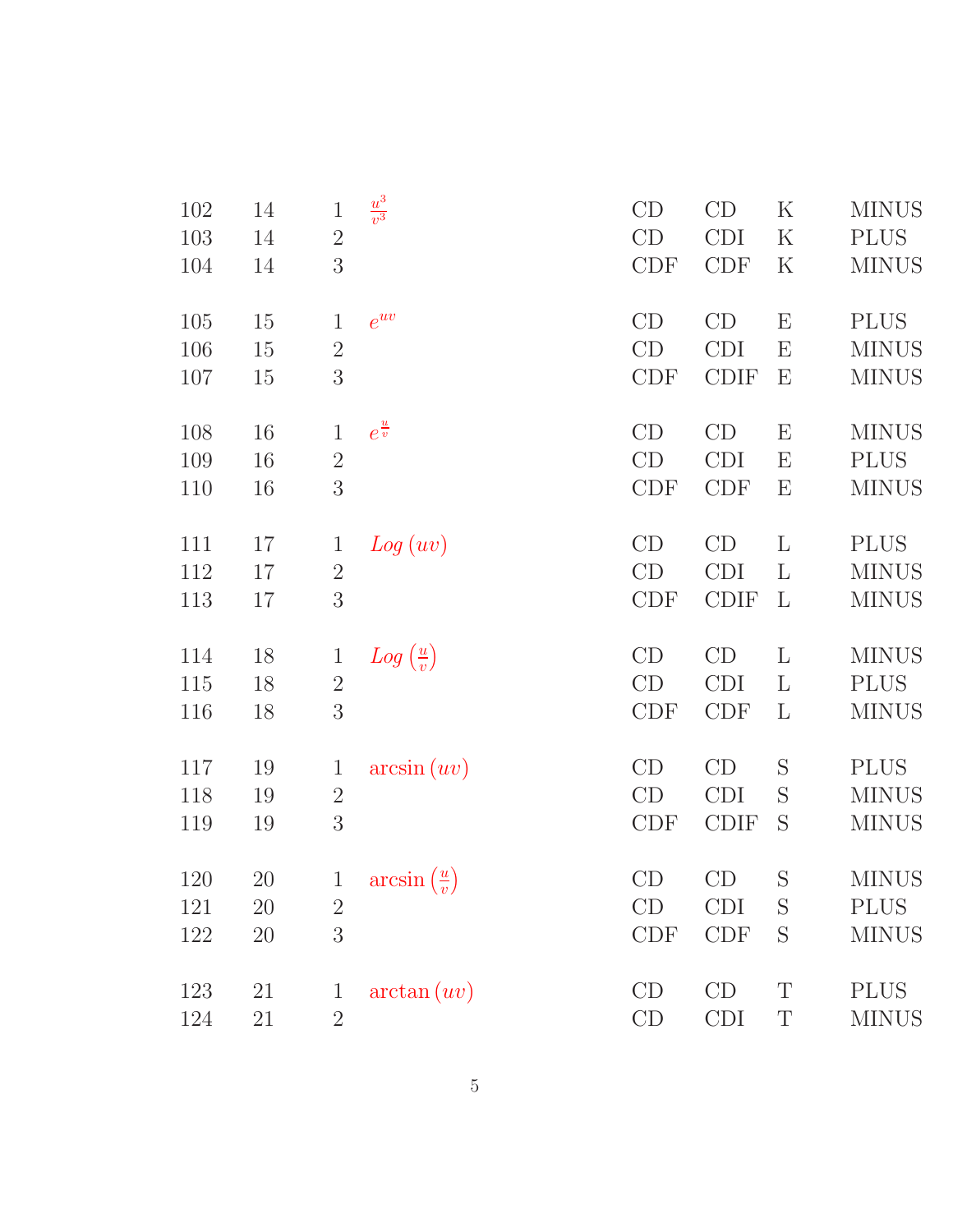| 125 | 21     | 3              |                                  | <b>CDF</b>  | <b>CDIF</b> | T            | <b>MINUS</b> |
|-----|--------|----------------|----------------------------------|-------------|-------------|--------------|--------------|
| 126 | $22\,$ | $\mathbf{1}$   | $arctan\left(\frac{u}{v}\right)$ | CD          | CD          | T            | <b>MINUS</b> |
| 127 | 22     | $\overline{2}$ |                                  | CD          | <b>CDI</b>  | T            | <b>PLUS</b>  |
| 128 | 22     | 3              |                                  | CDF         | <b>CDF</b>  | T            | <b>MINUS</b> |
| 129 | 23     | $\mathbf{1}$   | $\sqrt{1-u^2v^2}$                | CD          | CD          | $\mathbf{P}$ | <b>PLUS</b>  |
| 130 | 23     | $\sqrt{2}$     |                                  | CD          | <b>CDI</b>  | ${\bf P}$    | <b>MINUS</b> |
| 131 | 23     | 3              |                                  | <b>CDF</b>  | <b>CDIF</b> | $\mathbf{P}$ | <b>MINUS</b> |
| 132 | 24     | $\mathbf{1}$   | $-\frac{v^2+u^2}{v^2}$           | CD          | CD          | $\mathbf P$  | <b>MINUS</b> |
| 133 | 24     | $\overline{2}$ |                                  | CD          | <b>CDI</b>  | $\mathbf P$  | <b>PLUS</b>  |
| 134 | 24     | 3              |                                  | CDF         | <b>CDF</b>  | $\mathbf{P}$ | <b>MINUS</b> |
| 135 | 25     | $\mathbf{1}$   | $\sqrt{1+u^2v^2}$                | CD          | CD          | H            | <b>PLUS</b>  |
| 136 | 25     | $\overline{2}$ |                                  | CD          | <b>CDI</b>  | $H_{\rm}$    | <b>MINUS</b> |
| 137 | 25     | 3              |                                  | <b>CDF</b>  | <b>CDIF</b> | H            | <b>MINUS</b> |
| 138 | 26     | $\mathbf{1}$   |                                  | CD          | CD          | H            | <b>MINUS</b> |
| 139 | 26     | $\overline{2}$ |                                  | CD          | <b>CDI</b>  | H            | <b>PLUS</b>  |
| 140 | 26     | 3              |                                  | <b>CDF</b>  | <b>CDF</b>  | $H_{\rm}$    | <b>MINUS</b> |
| 141 | 27     | $\mathbf{1}$   | $\frac{uv}{\pi}$                 | CD          | <b>CDF</b>  | CD           | <b>PLUS</b>  |
| 142 | 27     | $\overline{2}$ |                                  | <b>CDI</b>  | CD          | <b>CDIF</b>  | <b>MINUS</b> |
| 143 | 27     | 3              |                                  | <b>CDI</b>  | <b>CDI</b>  | <b>CDIF</b>  | <b>PLUS</b>  |
| 144 | 27     | 4              |                                  | <b>CDI</b>  | <b>CDF</b>  | <b>CDI</b>   | <b>MINUS</b> |
| 145 | 27     | $\overline{5}$ |                                  | <b>CDF</b>  | CD          | CD           | <b>PLUS</b>  |
| 146 | 27     | 6              |                                  | <b>CDF</b>  | <b>CDI</b>  | CD           | <b>MINUS</b> |
| 147 | 27     | $\overline{7}$ |                                  | <b>CDF</b>  | <b>CDF</b>  | <b>CDF</b>   | <b>PLUS</b>  |
| 148 | 27     | 8              |                                  | <b>CDIF</b> | <b>CDF</b>  | <b>CDIF</b>  | <b>MINUS</b> |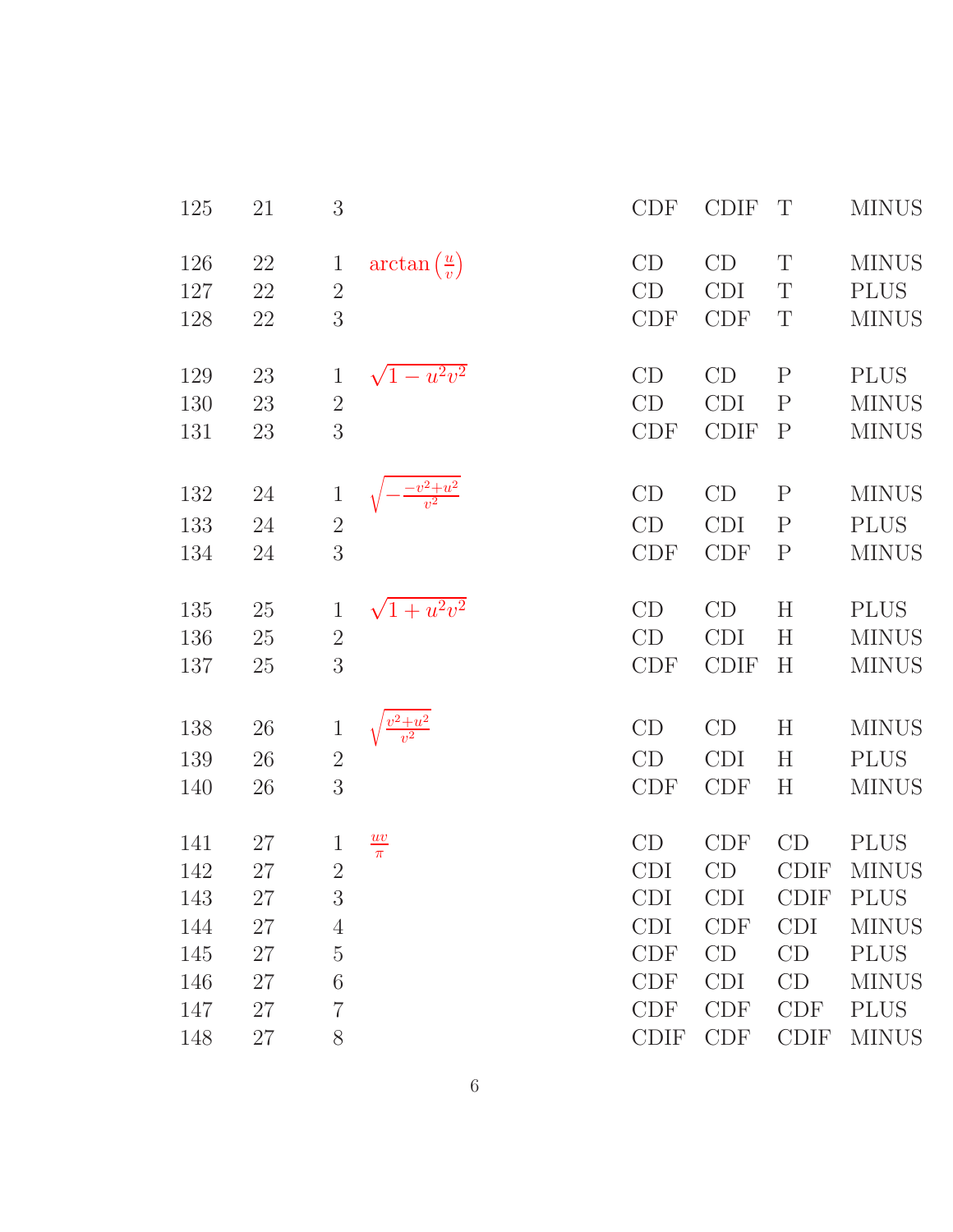| 149 | 28     | $\mathbf{1}$   | $\frac{\pi}{uv}$        | CD                          | <b>CDF</b> | <b>CDI</b>  | <b>PLUS</b>  |
|-----|--------|----------------|-------------------------|-----------------------------|------------|-------------|--------------|
| 150 | 28     | $\overline{2}$ |                         | <b>CDI</b>                  | CD         | <b>CDF</b>  | <b>MINUS</b> |
| 151 | 28     | $\sqrt{3}$     |                         | <b>CDI</b>                  | <b>CDI</b> | <b>CDF</b>  | <b>PLUS</b>  |
| 152 | 28     | $\overline{4}$ |                         | <b>CDI</b>                  | <b>CDF</b> | CD          | <b>MINUS</b> |
| 153 | 28     | $\rm 5$        |                         | <b>CDF</b>                  | CD         | <b>CDI</b>  | <b>PLUS</b>  |
| 154 | 28     | 6              |                         | <b>CDF</b>                  | <b>CDI</b> | <b>CDI</b>  | <b>MINUS</b> |
| 155 | 28     | $\overline{7}$ |                         | CDF                         | <b>CDF</b> | <b>CDIF</b> | <b>PLUS</b>  |
| 156 | 28     | 8              |                         | <b>CDIF</b>                 | <b>CDF</b> | <b>CDF</b>  | <b>MINUS</b> |
| 157 | 29     | $\,1$          | $\frac{u\pi^2}{v}$      | CD                          | <b>CDF</b> | <b>CDF</b>  | <b>MINUS</b> |
| 158 | 29     | $\overline{2}$ |                         | <b>CDIF</b>                 | <b>CDF</b> | <b>CDI</b>  | <b>PLUS</b>  |
| 159 | $30\,$ | $\mathbf{1}$   | $\frac{v}{u\pi^2}$      | CD                          | <b>CDF</b> | <b>CDIF</b> | <b>MINUS</b> |
| 160 | 30     | $\overline{2}$ |                         | <b>CDIF</b>                 | <b>CDF</b> | CD          | <b>PLUS</b>  |
| 161 | 31     | $\,1$          | $\frac{u^2v^2}{\pi^2}$  | CD                          | <b>CDF</b> | AB          | <b>PLUS</b>  |
| 162 | 31     | $\overline{2}$ |                         | CDF                         | CD         | AB          | <b>PLUS</b>  |
| 163 | 31     | 3              |                         | <b>CDF</b>                  | <b>CDI</b> | AB          | <b>MINUS</b> |
| 164 | 32     | $\,1$          | $\frac{u^2\pi^2}{v^2}$  | CD                          | <b>CDF</b> | AB          | <b>MINUS</b> |
| 165 | 33     | $\,1$          | $\sqrt{\frac{uv}{\pi}}$ | CD                          | <b>CDF</b> | $\rm R$     | <b>PLUS</b>  |
| 166 | 33     | $\overline{2}$ |                         | $\ensuremath{\mathrm{CDF}}$ | CD         | $\mathbf R$ | <b>PLUS</b>  |
| 167 | 33     | 3              |                         | <b>CDF</b>                  | <b>CDI</b> | ${\bf R}$   | <b>MINUS</b> |
| 168 | 34     | $\mathbf{1}$   | $\frac{u\pi}{v}$        | CD                          | <b>CDF</b> | R           | <b>MINUS</b> |
| 169 | $35\,$ | $\mathbf 1$    | $\frac{u^3v^3}{\pi^3}$  | CD                          | <b>CDF</b> | K           | <b>PLUS</b>  |
| 170 | $35\,$ | $\overline{2}$ |                         | <b>CDF</b>                  | CD         | $\rm K$     | <b>PLUS</b>  |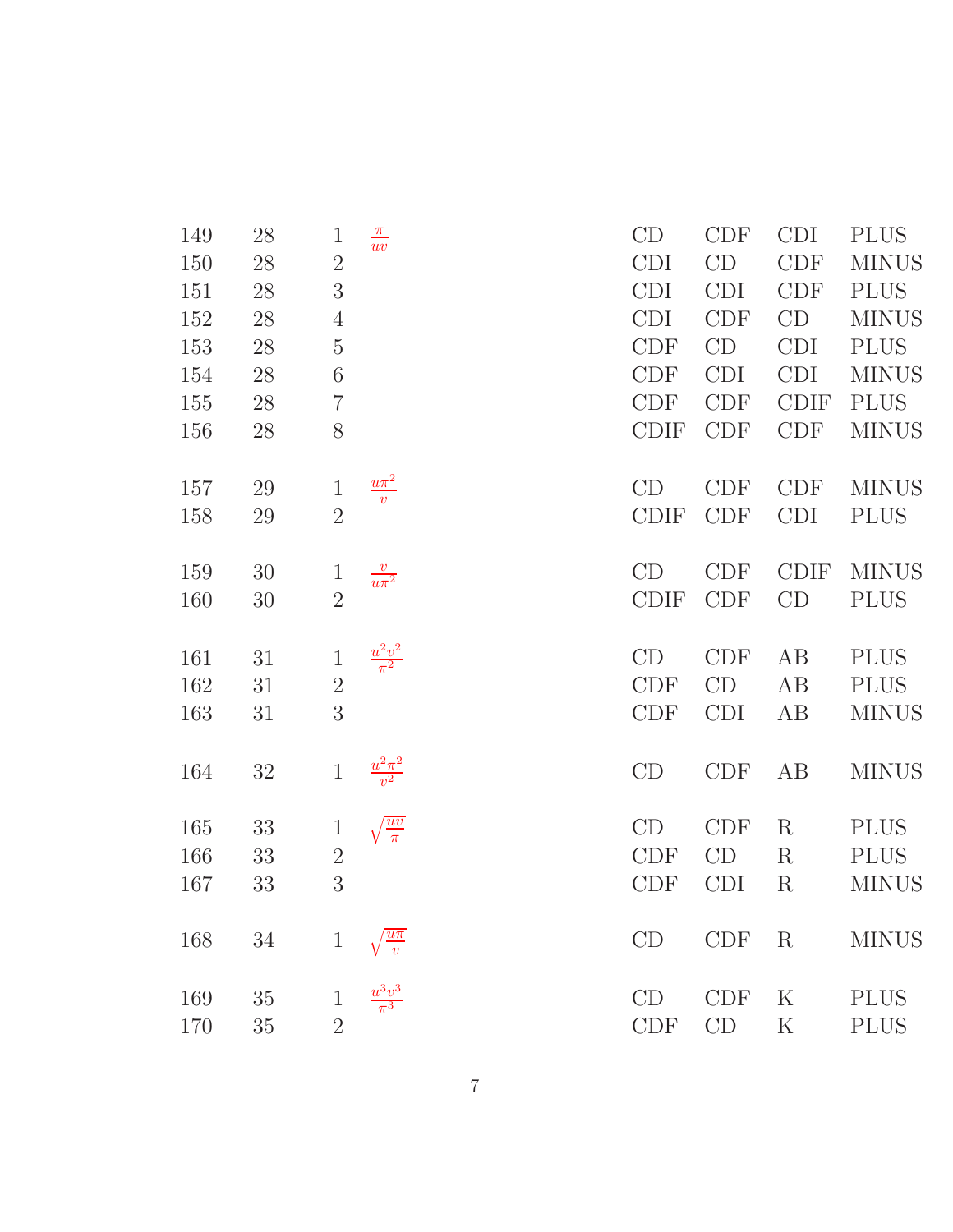| 171 | $35\,$ | $\sqrt{3}$     |                                      | <b>CDF</b> | <b>CDI</b> | K                         | <b>MINUS</b> |
|-----|--------|----------------|--------------------------------------|------------|------------|---------------------------|--------------|
| 172 | $36\,$ | $\,1\,$        | $\frac{u^3\pi^3}{v^3}$               | CD         | <b>CDF</b> | $\rm K$                   | <b>MINUS</b> |
| 173 | 37     | $\mathbf{1}$   | $e^{\frac{uv}{\pi}}$                 | CD         | <b>CDF</b> | $\boldsymbol{\mathrm{E}}$ | <b>PLUS</b>  |
| 174 | 37     | $\mathbf{2}$   |                                      | CDF        | CD         | Е                         | <b>PLUS</b>  |
| 175 | $37\,$ | 3              |                                      | <b>CDF</b> | <b>CDI</b> | E                         | <b>MINUS</b> |
| 176 | $38\,$ | $\mathbf{1}$   | $e^{\frac{u\pi}{v}}$                 | CD         | <b>CDF</b> | $\boldsymbol{\mathrm{E}}$ | <b>MINUS</b> |
| 177 | $39\,$ | $\mathbf{1}$   | $Log\left(\frac{uv}{\pi}\right)$     | CD         | <b>CDF</b> | L                         | <b>PLUS</b>  |
| 178 | 39     | $\sqrt{2}$     |                                      | <b>CDF</b> | CD         | L                         | <b>PLUS</b>  |
| 179 | 39     | $\mathfrak{Z}$ |                                      | <b>CDF</b> | <b>CDI</b> | $\Gamma$                  | <b>MINUS</b> |
| 180 | 40     | $\mathbf{1}$   | $Log\left(\frac{u\pi}{v}\right)$     | CD         | <b>CDF</b> | $\Gamma$                  | <b>MINUS</b> |
| 181 | 41     | $\mathbf{1}$   | $arcsin(\frac{uv}{\pi})$             | CD         | <b>CDF</b> | S                         | <b>PLUS</b>  |
| 182 | 41     | $2\,$          |                                      | <b>CDF</b> | CD         | S                         | <b>PLUS</b>  |
| 183 | 41     | 3              |                                      | <b>CDF</b> | <b>CDI</b> | S                         | <b>MINUS</b> |
| 184 | 42     | $\mathbf{1}$   | $arcsin(\frac{u\pi}{v})$             | CD         | <b>CDF</b> | S                         | <b>MINUS</b> |
| 185 | 43     | $\mathbf{1}$   | $\arctan\left(\frac{uv}{\pi}\right)$ | CD         | <b>CDF</b> | $\mathbf T$               | <b>PLUS</b>  |
| 186 | 43     | $\sqrt{2}$     |                                      | <b>CDF</b> | CD         | T                         | <b>PLUS</b>  |
| 187 | 43     | 3              |                                      | <b>CDF</b> | <b>CDI</b> | T                         | <b>MINUS</b> |
| 188 | $44\,$ | $\mathbf{1}$   | $\arctan\left(\frac{u\pi}{v}\right)$ | CD         | CDF        | T                         | <b>MINUS</b> |
| 189 | 45     | $\mathbf{1}$   | $\frac{-\pi^2 + u^2v^2}{\pi^2}$      | CD         | <b>CDF</b> | $\mathbf P$               | <b>PLUS</b>  |
| 190 | $45\,$ | $\overline{2}$ |                                      | <b>CDF</b> | CD         | $\mathbf P$               | <b>PLUS</b>  |
|     |        |                |                                      |            |            |                           |              |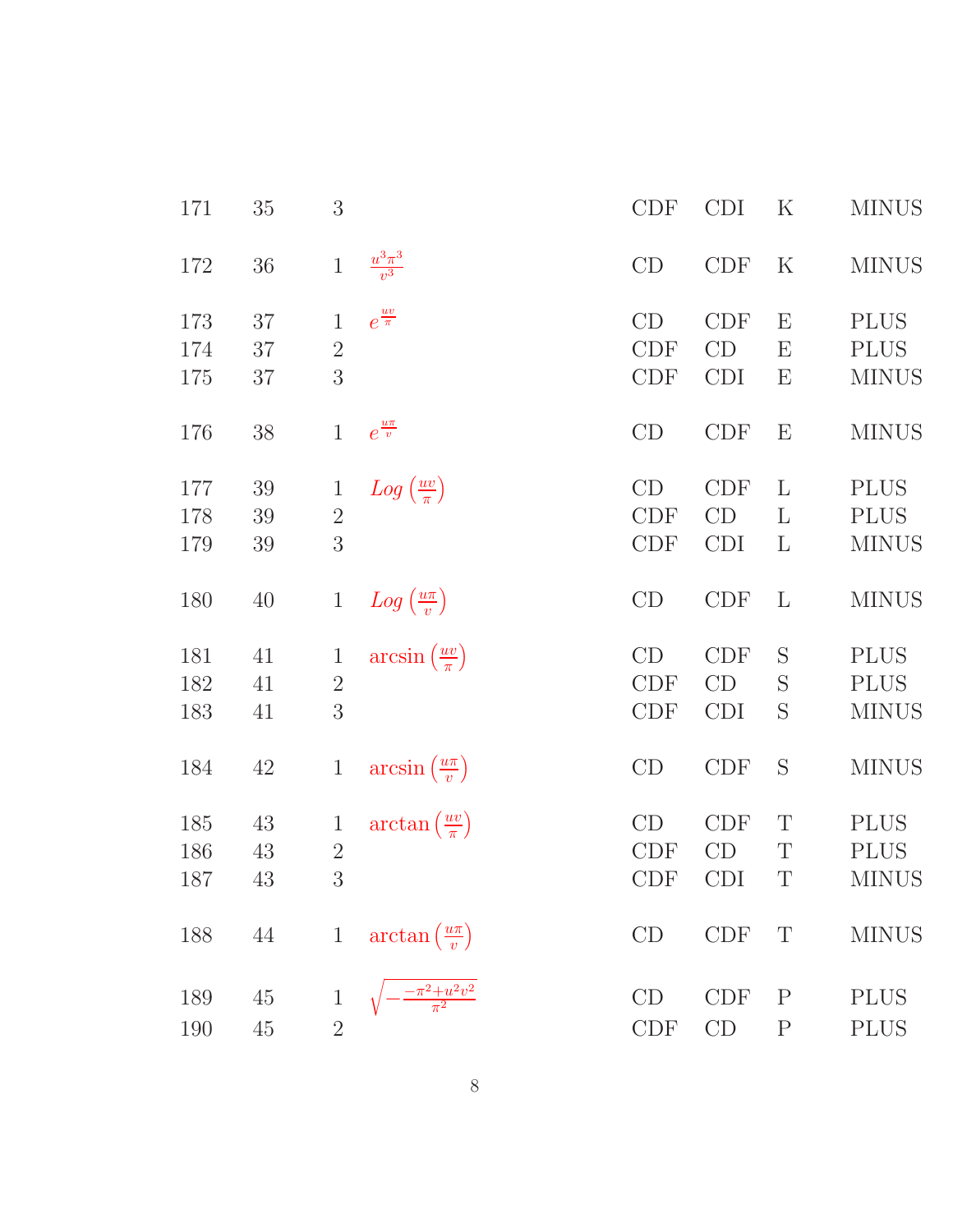| 191 | 45     | 3              |                                | <b>CDF</b>                  | <b>CDI</b>  | $\mathbf P$ | <b>MINUS</b> |
|-----|--------|----------------|--------------------------------|-----------------------------|-------------|-------------|--------------|
| 192 | $46\,$ | $\,1$          | $-\frac{-v^2+u^2\pi^2}{v^2}$   | CD                          | <b>CDF</b>  | ${\bf P}$   | <b>MINUS</b> |
| 193 | 47     | $\mathbf{1}$   | $\frac{\pi^2 + u^2v^2}{\pi^2}$ | CD                          | <b>CDF</b>  | H           | <b>PLUS</b>  |
| 194 | 47     | $\sqrt{2}$     |                                | <b>CDF</b>                  | CD          | H           | <b>PLUS</b>  |
| 195 | 47     | 3              |                                | <b>CDF</b>                  | <b>CDI</b>  | H           | <b>MINUS</b> |
| 196 | 48     | $\mathbf{1}$   | $\frac{v^2+u^2\pi^2}{v^2}$     | CD                          | <b>CDF</b>  | H           | <b>MINUS</b> |
| 197 | 49     | $\mathbf{1}$   | $\frac{u}{v\pi}$               | CD                          | <b>CDIF</b> | CD          | <b>PLUS</b>  |
| 198 | 49     | $\overline{2}$ |                                | <b>CDI</b>                  | CD          | <b>CDIF</b> | <b>PLUS</b>  |
| 199 | 49     | $\mathfrak{Z}$ |                                | <b>CDI</b>                  | <b>CDI</b>  | <b>CDIF</b> | <b>MINUS</b> |
| 200 | 49     | $\overline{4}$ |                                | <b>CDI</b>                  | <b>CDIF</b> | <b>CDI</b>  | <b>MINUS</b> |
| 201 | 49     | $\rm 5$        |                                | <b>CDF</b>                  | CD          | CD          | <b>MINUS</b> |
| 202 | 49     | $\!6\,$        |                                | <b>CDF</b>                  | <b>CDI</b>  | CD          | <b>PLUS</b>  |
| 203 | 49     | $\overline{7}$ |                                | <b>CDF</b>                  | <b>CDIF</b> | <b>CDF</b>  | <b>PLUS</b>  |
| 204 | 49     | 8              |                                | <b>CDIF</b>                 | <b>CDIF</b> | <b>CDIF</b> | <b>MINUS</b> |
| 205 | 50     | $\mathbf{1}$   | $\frac{v\pi}{u}$               | CD                          | <b>CDIF</b> | <b>CDI</b>  | <b>PLUS</b>  |
| 206 | 50     | $\sqrt{2}$     |                                | <b>CDI</b>                  | CD          | <b>CDF</b>  | <b>PLUS</b>  |
| 207 | 50     | $\overline{3}$ |                                | <b>CDI</b>                  | <b>CDI</b>  | <b>CDF</b>  | <b>MINUS</b> |
| 208 | 50     | $\overline{4}$ |                                | <b>CDI</b>                  | <b>CDIF</b> | CD          | <b>MINUS</b> |
| 209 | 50     | $\rm 5$        |                                | <b>CDF</b>                  | CD          | <b>CDI</b>  | <b>MINUS</b> |
| 210 | 50     | 6              |                                | <b>CDF</b>                  | <b>CDI</b>  | <b>CDI</b>  | <b>PLUS</b>  |
| 211 | 50     | $\overline{7}$ |                                | $\ensuremath{\mathrm{CDF}}$ | <b>CDIF</b> | <b>CDIF</b> | <b>PLUS</b>  |
| 212 | 50     | $8\,$          |                                | <b>CDIF</b>                 | <b>CDIF</b> | <b>CDF</b>  | <b>MINUS</b> |
| 213 | 51     | $\mathbf{1}$   | $uv\pi^2$                      | CD                          | <b>CDIF</b> | <b>CDF</b>  | <b>MINUS</b> |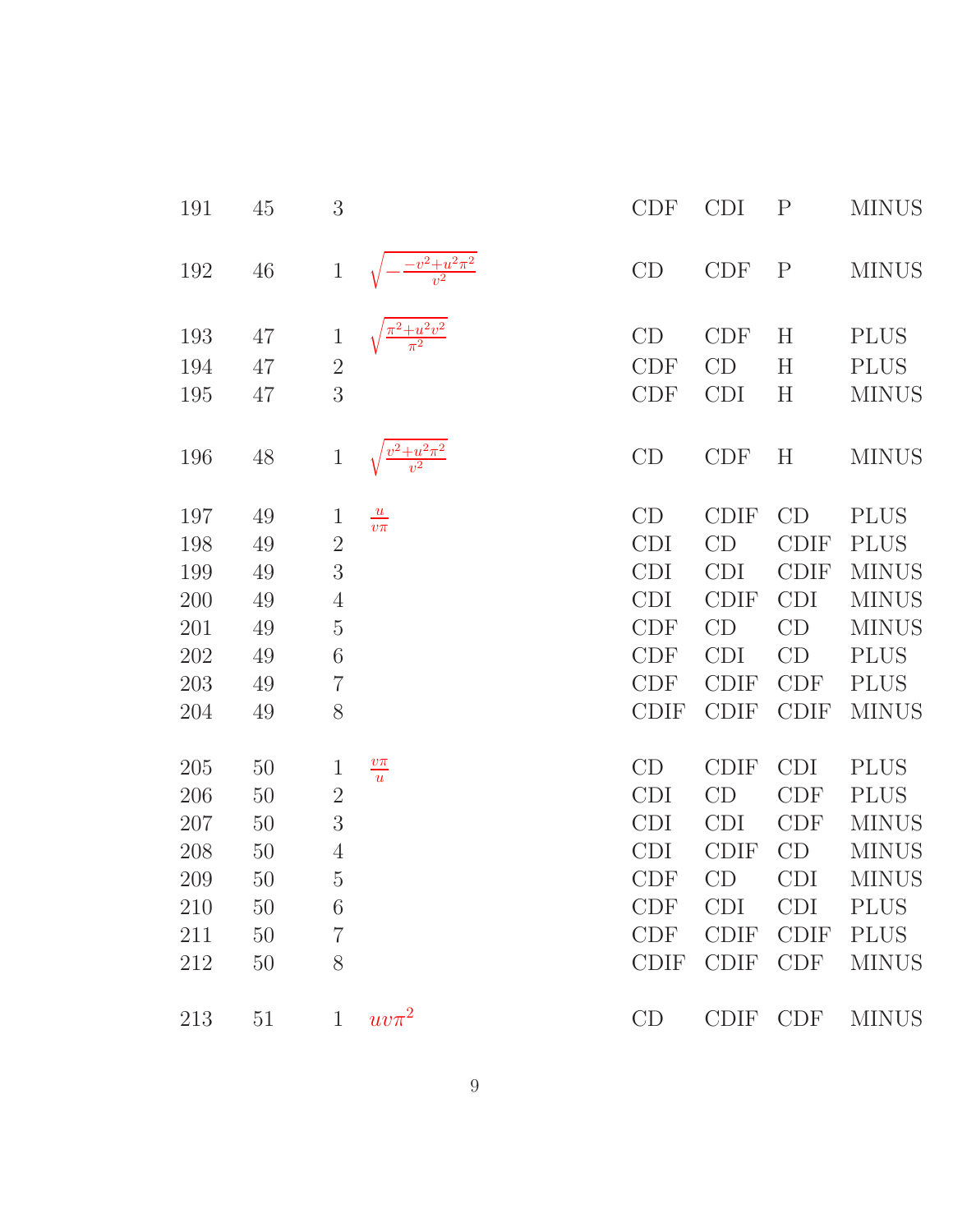| 214     | 51     | $\overline{2}$ |                                  | <b>CDIF</b> | CDIF CDI    |                           | <b>PLUS</b>  |
|---------|--------|----------------|----------------------------------|-------------|-------------|---------------------------|--------------|
| 215     | $52\,$ | $\mathbf{1}$   | $\frac{1}{uv\pi^2}$              | CD          | <b>CDIF</b> | <b>CDIF</b>               | <b>MINUS</b> |
| 216     | 52     | $\overline{2}$ |                                  | CDIF        | <b>CDIF</b> | CD                        | <b>PLUS</b>  |
| 217     | $53\,$ | $\,1$          | $\frac{u^2}{v^2\pi^2}$           | CD          | <b>CDIF</b> | AB                        | <b>PLUS</b>  |
| 218     | $53\,$ | $\overline{2}$ |                                  | CDF         | CD          | AB                        | <b>MINUS</b> |
| 219     | 53     | 3              |                                  | <b>CDF</b>  | <b>CDI</b>  | AB                        | <b>PLUS</b>  |
| 220     | $54\,$ | $\mathbf{1}$   | $u^2v^2\pi^2$                    | CD          | <b>CDIF</b> | AB                        | <b>MINUS</b> |
| 221     | 55     | $\mathbf{1}$   | $\sqrt{\frac{u}{v\pi}}$          | CD          | <b>CDIF</b> | $\rm R$                   | <b>PLUS</b>  |
| 222     | $55\,$ | $\sqrt{2}$     |                                  | CDF         | CD          | $\rm R$                   | <b>MINUS</b> |
| $223\,$ | $55\,$ | 3              |                                  | CDF         | <b>CDI</b>  | $\rm R$                   | <b>PLUS</b>  |
| 224     | $56\,$ | $\mathbf{1}$   | $\sqrt{uv\pi}$                   | CD          | <b>CDIF</b> | $\rm R$                   | <b>MINUS</b> |
| $225\,$ | $57\,$ | $\,1$          | $\frac{u^3}{v^3\pi^3}$           | CD          | <b>CDIF</b> | $\rm K$                   | <b>PLUS</b>  |
| 226     | 57     | $\overline{2}$ |                                  | CDF         | CD          | $\rm K$                   | <b>MINUS</b> |
| 227     | $57\,$ | 3              |                                  | <b>CDF</b>  | <b>CDI</b>  | $\rm K$                   | <b>PLUS</b>  |
| 228     | 58     | $\mathbf{1}$   | $u^{3}v^{3}\pi^{3}$              | CD          | <b>CDIF</b> | $\rm K$                   | <b>MINUS</b> |
| 229     | 59     | $\mathbf{1}$   | $e^{\frac{u}{v\pi}}$             | CD          | <b>CDIF</b> | Ε                         | <b>PLUS</b>  |
| 230     | $59\,$ | $\overline{2}$ |                                  | <b>CDF</b>  | CD          | $\boldsymbol{\mathrm{E}}$ | <b>MINUS</b> |
| 231     | $59\,$ | 3              |                                  | CDF         | <b>CDI</b>  | $\boldsymbol{\mathrm{E}}$ | <b>PLUS</b>  |
| $232\,$ | 60     | $\mathbf{1}$   | $e^{uv\pi}$                      | CD          | <b>CDIF</b> | E                         | <b>MINUS</b> |
| 233     | 61     | $\mathbf{1}$   | $Log\left(\frac{u}{v\pi}\right)$ | CD          | <b>CDIF</b> | $\mathbf{L}$              | <b>PLUS</b>  |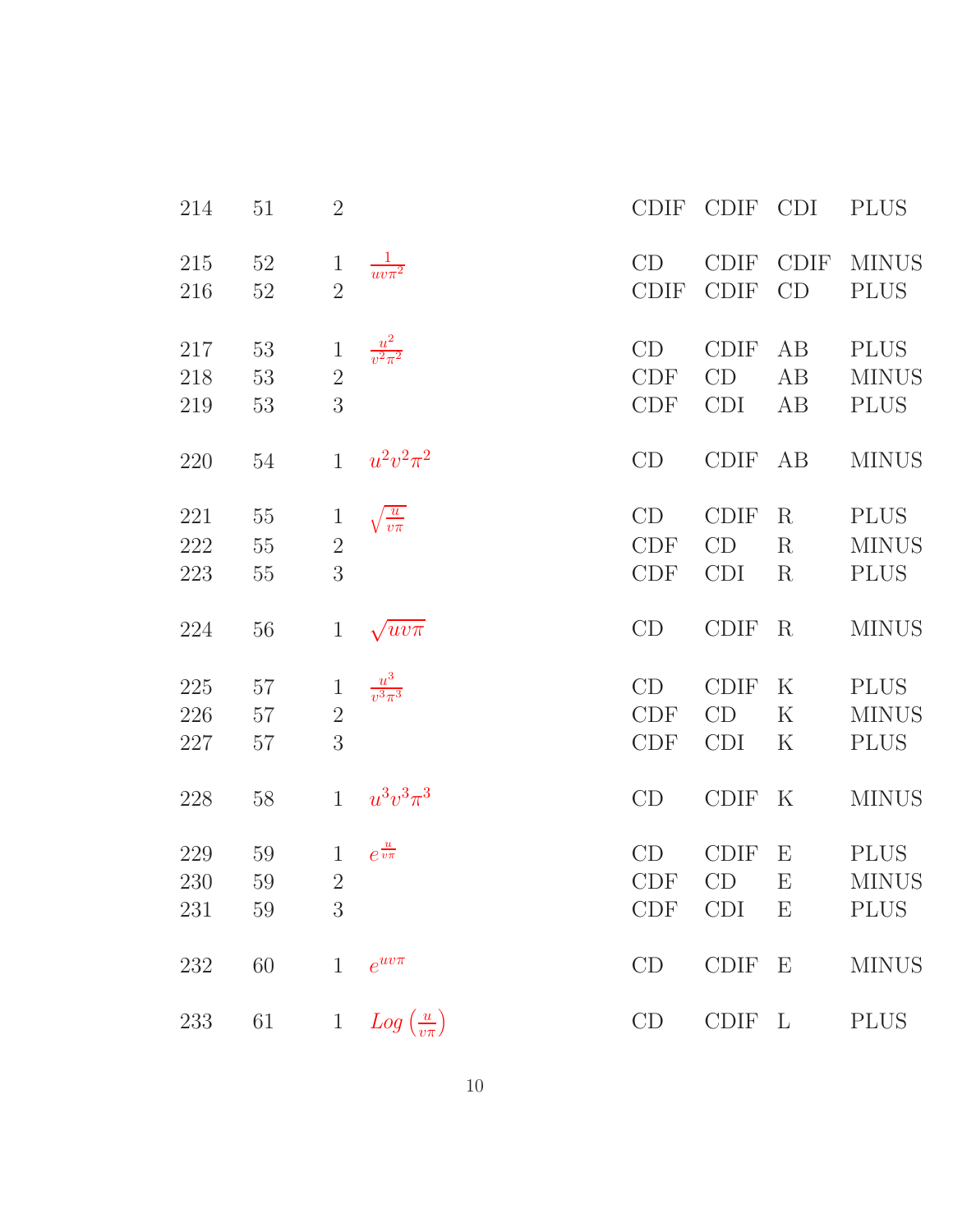| 234<br>235        | 61<br>61       | $\overline{2}$<br>3                 |                                      | CDF<br><b>CDF</b>              | CD<br><b>CDI</b>                | L<br>$\mathbf{L}$                         | <b>MINUS</b><br><b>PLUS</b>                |
|-------------------|----------------|-------------------------------------|--------------------------------------|--------------------------------|---------------------------------|-------------------------------------------|--------------------------------------------|
| 236               | 62             | $\mathbf{1}$                        | $Log(uv\pi)$                         | CD                             | <b>CDIF</b>                     | L                                         | <b>MINUS</b>                               |
| 237<br>238<br>239 | 63<br>63<br>63 | $\mathbf 1$<br>$\overline{2}$<br>3  | $arcsin\left(\frac{u}{v\pi}\right)$  | CD<br><b>CDF</b><br><b>CDF</b> | <b>CDIF</b><br>CD<br><b>CDI</b> | S<br>S<br>S                               | <b>PLUS</b><br><b>MINUS</b><br><b>PLUS</b> |
| 240               | 64             | $\mathbf{1}$                        | $arcsin(uv\pi)$                      | CD                             | <b>CDIF</b>                     | S                                         | <b>MINUS</b>                               |
| 241<br>242<br>243 | 65<br>65<br>65 | $\mathbf 1$<br>$\overline{2}$<br>3  | $\arctan\left(\frac{u}{v\pi}\right)$ | CD<br><b>CDF</b><br><b>CDF</b> | <b>CDIF</b><br>CD<br><b>CDI</b> | T<br>T<br>T                               | <b>PLUS</b><br><b>MINUS</b><br><b>PLUS</b> |
| 244               | 66             | $\mathbf{1}$                        | $arctan(uv\pi)$                      | CD                             | <b>CDIF</b>                     | T                                         | <b>MINUS</b>                               |
| 245<br>246<br>247 | 67<br>67<br>67 | $\,1$<br>$\overline{2}$<br>3        | $\frac{-v^2\pi^2+u^2}{v^2\pi^2}$     | CD<br><b>CDF</b><br><b>CDF</b> | <b>CDIF</b><br>CD<br><b>CDI</b> | $\mathbf P$<br>$\mathbf P$<br>$\mathbf P$ | <b>PLUS</b><br><b>MINUS</b><br><b>PLUS</b> |
| 248               | 68             | $\mathbf{1}$                        | $\sqrt{1-u^2v^2\pi^2}$               | CD                             | <b>CDIF</b>                     | $\mathbf P$                               | <b>MINUS</b>                               |
| 249<br>250<br>251 | 69<br>69<br>69 | $\mathbf{1}$<br>$\overline{2}$<br>3 |                                      | CD<br><b>CDF</b><br>CDF        | <b>CDIF</b><br>CD<br>CDI        | H<br>H<br>$\boldsymbol{\mathrm{H}}$       | <b>PLUS</b><br><b>MINUS</b><br><b>PLUS</b> |
| 252               | 70             | $\mathbf{1}$                        | $\sqrt{1+u^2v^2\pi^2}$               | CD                             | <b>CDIF</b>                     | H                                         | <b>MINUS</b>                               |
| 253               | 71             | $\mathbf{1}$                        | $u\sqrt{v}$                          | CD                             | AB                              | CD                                        | <b>PLUS</b>                                |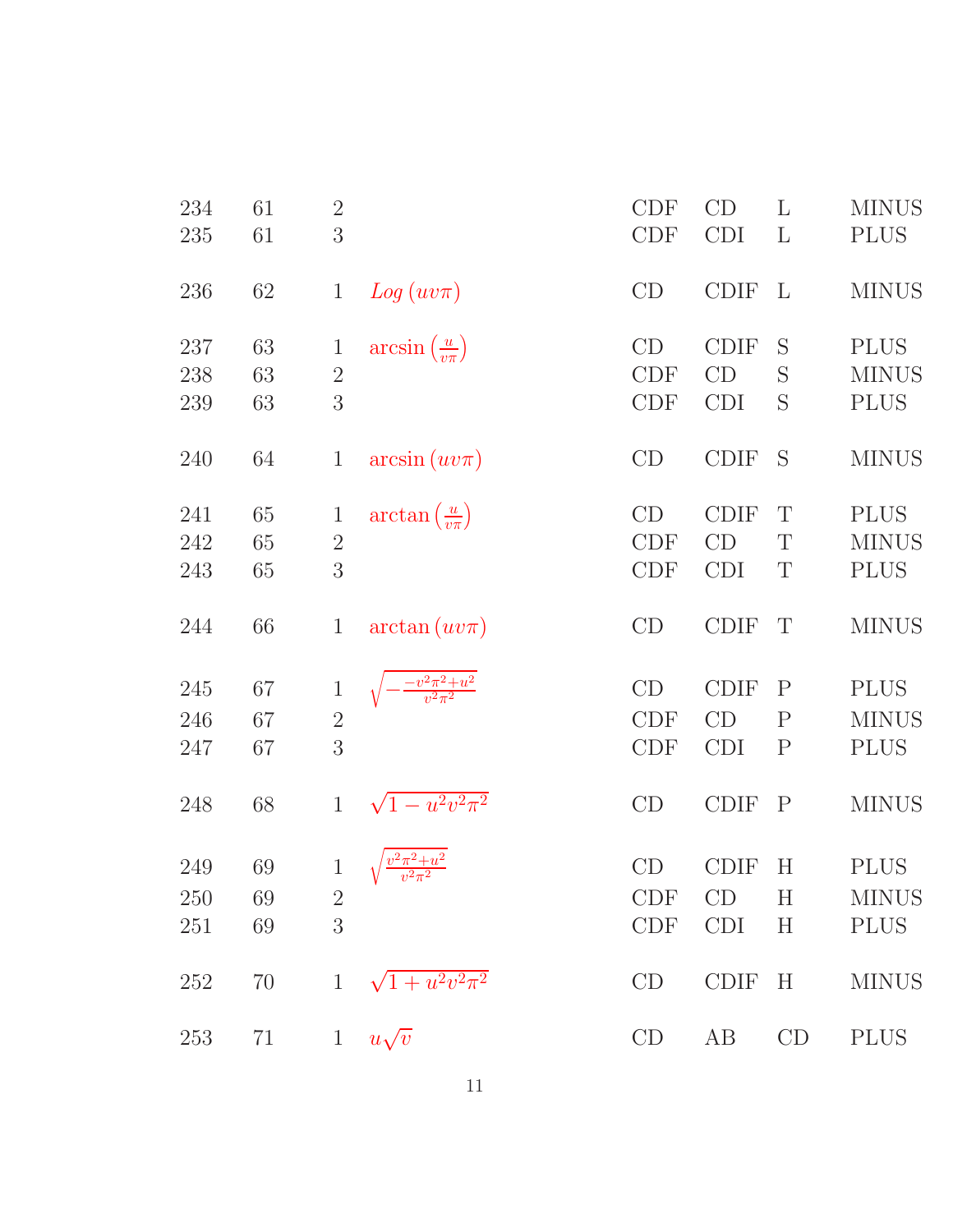| 254     | 71     | $2\,$                          |                          | <b>CDI</b>  | AB | <b>CDI</b>  | <b>MINUS</b> |
|---------|--------|--------------------------------|--------------------------|-------------|----|-------------|--------------|
| 255     | 71     | $\overline{3}$                 |                          | <b>CDF</b>  | AB | <b>CDF</b>  | <b>PLUS</b>  |
| 256     | 71     | $\overline{4}$                 |                          | <b>CDIF</b> | AB | <b>CDIF</b> | <b>MINUS</b> |
|         |        |                                |                          |             |    |             |              |
| 257     | 72     | $\mathbf{1}$                   | $\frac{u}{\sqrt{v}}$     | CD          | AB | CD          | <b>MINUS</b> |
| 258     | 72     | $\overline{2}$                 |                          | <b>CDI</b>  | AB | <b>CDI</b>  | <b>PLUS</b>  |
| 259     | $72\,$ | $\mathfrak{Z}$                 |                          | CDF         | AB | <b>CDF</b>  | <b>MINUS</b> |
| 260     | $72\,$ | $\overline{4}$                 |                          | <b>CDIF</b> | AB | <b>CDIF</b> | <b>PLUS</b>  |
| 261     | 73     | $\mathbf{1}$                   | $rac{1}{u\sqrt{v}}$      | CD          | AB | <b>CDI</b>  | <b>PLUS</b>  |
| 262     | 73     | $\overline{2}$                 |                          | <b>CDI</b>  | AB | CD          | <b>MINUS</b> |
| 263     | 73     | 3                              |                          | <b>CDF</b>  | AB | <b>CDIF</b> | <b>PLUS</b>  |
| 264     | 73     | $\overline{4}$                 |                          | <b>CDIF</b> | AB | <b>CDF</b>  | <b>MINUS</b> |
|         |        |                                |                          |             |    |             |              |
| 265     | 74     | $\,1$                          | $\frac{\sqrt{v}}{u}$     | CD          | AB | <b>CDI</b>  | <b>MINUS</b> |
| 266     | 74     | $\sqrt{2}$                     |                          | <b>CDI</b>  | AB | CD          | <b>PLUS</b>  |
| 267     | 74     | $\sqrt{3}$                     |                          | <b>CDF</b>  | AB | <b>CDIF</b> | <b>MINUS</b> |
| 268     | 74     | $\overline{4}$                 |                          | <b>CDIF</b> | AB | <b>CDF</b>  | <b>PLUS</b>  |
| 269     | 75     |                                |                          | CD          | AB | <b>CDF</b>  | <b>PLUS</b>  |
| $270\,$ |        | $\mathbf{1}$<br>$\overline{2}$ | $u\sqrt{v}\pi$           | <b>CDIF</b> | AB | <b>CDI</b>  | <b>MINUS</b> |
|         | 75     |                                |                          |             |    |             |              |
| 271     | 76     | $\mathbf{1}$                   | $\frac{u\pi}{\sqrt{v}}$  | CD          | AB | <b>CDF</b>  | <b>MINUS</b> |
| 272     | 76     | $\overline{2}$                 |                          | <b>CDIF</b> | AB | <b>CDI</b>  | <b>PLUS</b>  |
|         |        |                                |                          |             |    |             |              |
| 273     | 77     | $\mathbf{1}$                   | $\frac{1}{u\sqrt{v\pi}}$ | CD          | AB |             | CDIF PLUS    |
| 274     | 77     | $\overline{2}$                 |                          | <b>CDIF</b> | AB | CD          | <b>MINUS</b> |
|         |        |                                |                          |             |    |             |              |
| 275     | 78     | $\mathbf{1}$                   | $\frac{\sqrt{v}}{u\pi}$  | CD          | AB | <b>CDIF</b> | <b>MINUS</b> |
| 276     | 78     | $\overline{2}$                 |                          | <b>CDIF</b> | AB | CD          | <b>PLUS</b>  |
|         |        |                                |                          |             |    |             |              |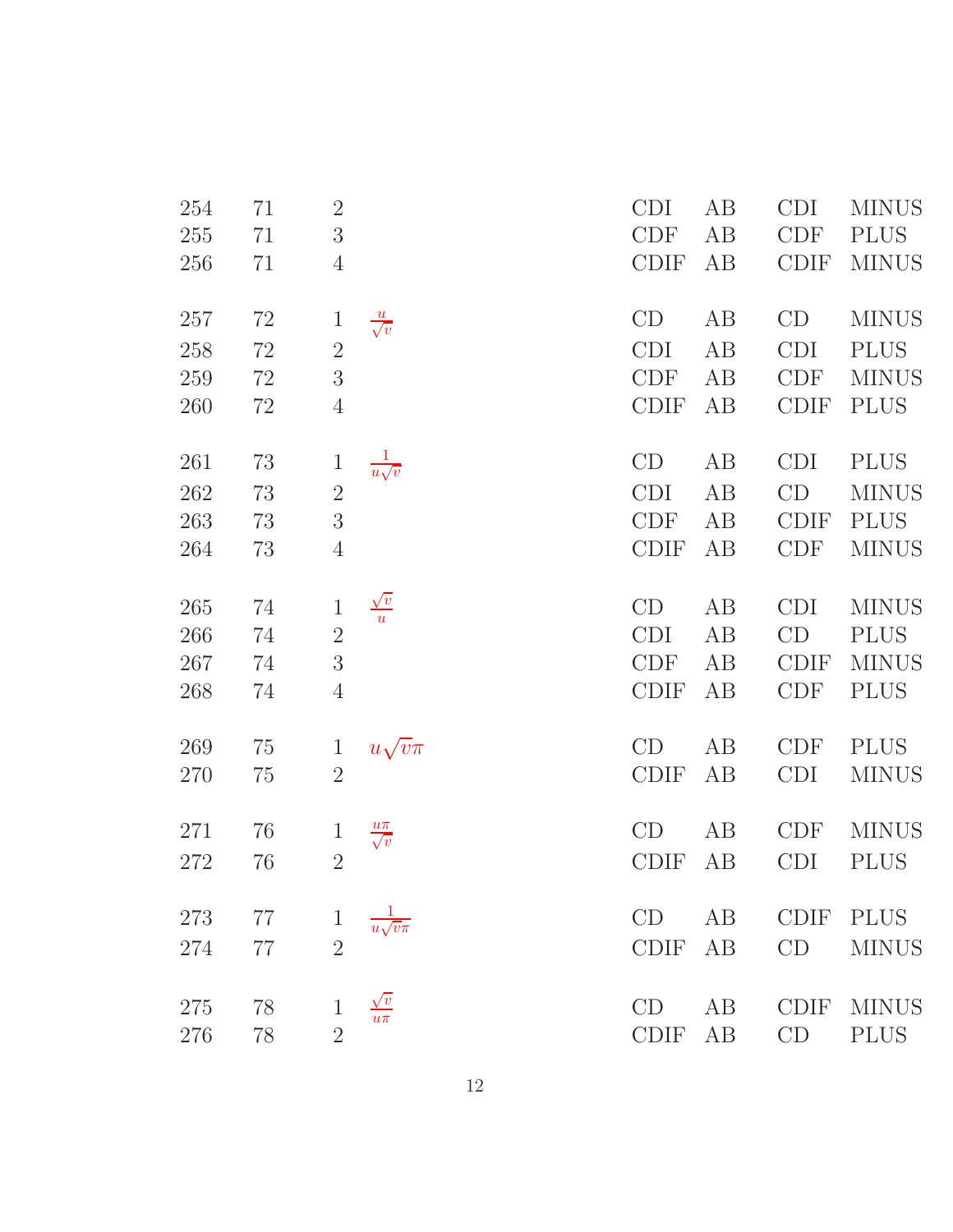| 277<br>278<br>279<br>280 | 79<br>79<br>79<br>79 | $\mathbf{1}$<br>$\overline{2}$<br>3<br>$\overline{4}$ | $u^2v$                               | CD<br>$\mathbf R$<br>R<br>R | AB<br>CD<br><b>CDI</b><br><b>CDF</b>  | AB<br>CD<br>CD<br>CDF        | <b>PLUS</b><br><b>PLUS</b><br><b>MINUS</b><br><b>PLUS</b>  |
|--------------------------|----------------------|-------------------------------------------------------|--------------------------------------|-----------------------------|---------------------------------------|------------------------------|------------------------------------------------------------|
| 281<br>282<br>283<br>284 | 80<br>80<br>80<br>80 | $\,1$<br>$\overline{2}$<br>3<br>$\overline{4}$        | $\frac{u^2}{v}$                      | CD<br>R<br>R<br>R           | AB<br>CD<br><b>CDI</b><br><b>CDIF</b> | AB<br>CD<br>CD<br><b>CDF</b> | <b>MINUS</b><br><b>MINUS</b><br><b>PLUS</b><br><b>PLUS</b> |
| 285                      | $81\,$               | $\,1$                                                 | $\sqrt{u}\sqrt{v}$                   | $\mathrm{CD}$               | AB                                    | R                            | <b>PLUS</b>                                                |
| 286                      | $82\,$               | $\,1$                                                 | $\sqrt{\frac{u}{\sqrt{v}}}$          | CD                          | AB                                    | $\mathbf R$                  | <b>MINUS</b>                                               |
| 287                      | 83                   | $\mathbf{1}$                                          | $u^3v^{3/2}$                         | CD                          | AB                                    | $\mathbf K$                  | <b>PLUS</b>                                                |
| $288\,$                  | $84\,$               | $\mathbf{1}$                                          | $\frac{u^3}{v^{3/2}}$                | $\mathop{\rm CD}$           | AB                                    | $\mathbf K$                  | <b>MINUS</b>                                               |
| $289\,$                  | $85\,$               | $\mathbf{1}$                                          | $e^{u\sqrt{v}}$                      | CD                          | $\rm AB$                              | E                            | <b>PLUS</b>                                                |
| 290                      | 86                   | $\mathbf{1}$                                          | $e^{\frac{u}{\sqrt{v}}}$             | CD                          | $\rm AB$                              | $\mathbf{E}$                 | $\rm MINUS$                                                |
| $\,291$                  | $87\,$               | $\mathbf{1}$                                          | $Log(u\sqrt{v})$                     | CD                          | AB                                    | $\Gamma$                     | <b>PLUS</b>                                                |
| 292                      | $88\,$               | $\,1$                                                 | $Log\left(\frac{u}{\sqrt{v}}\right)$ | CD                          | AB                                    | $\mathbf{L}$                 | <b>MINUS</b>                                               |
| 293                      | $89\,$               | $\mathbf{1}$                                          | $arcsin(u\sqrt{v})$                  | CD                          | $\rm AB$                              | S                            | <b>PLUS</b>                                                |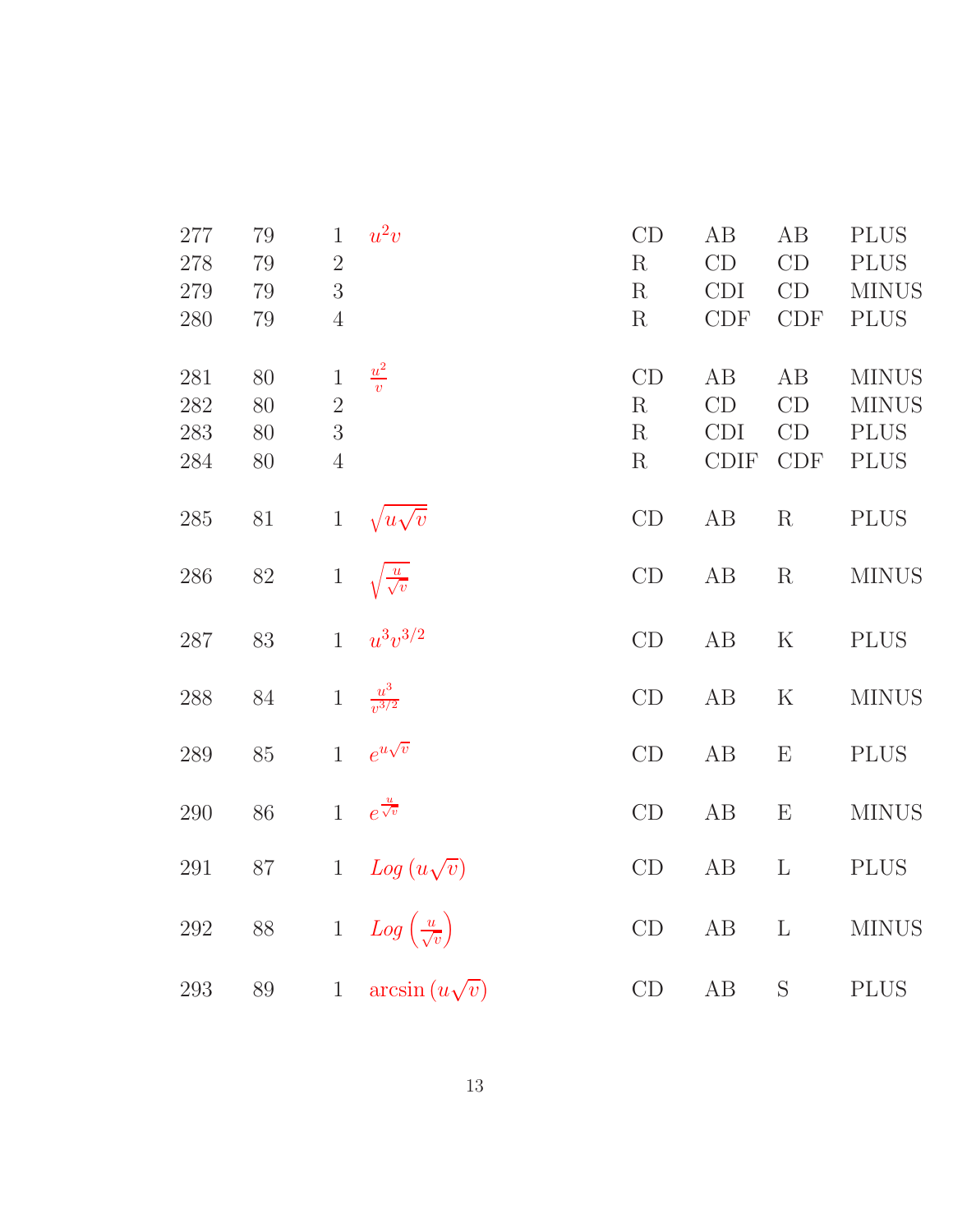| 294                                    | $90\,$                           | $\mathbf{1}$                                                                              | $arcsin\left(\frac{u}{\sqrt{v}}\right)$  | $\mathrm{CD}$                                             | AB                                                           | S                                                         | <b>MINUS</b>                                                                              |
|----------------------------------------|----------------------------------|-------------------------------------------------------------------------------------------|------------------------------------------|-----------------------------------------------------------|--------------------------------------------------------------|-----------------------------------------------------------|-------------------------------------------------------------------------------------------|
| 295                                    | 91                               | $\mathbf{1}$                                                                              | $arctan(u\sqrt{v})$                      | CD                                                        | AB                                                           | $\mathbf T$                                               | <b>PLUS</b>                                                                               |
| 296                                    | $92\,$                           | $1\,$                                                                                     | $\arctan\left(\frac{u}{\sqrt{v}}\right)$ | CD                                                        | AB                                                           | $\mathbf T$                                               | <b>MINUS</b>                                                                              |
| 297                                    | $93\,$                           | $\mathbf{1}$                                                                              | $\sqrt{1-u^2v}$                          | CD                                                        | AB                                                           | $\mathbf P$                                               | <b>PLUS</b>                                                                               |
| 298                                    | $94\,$                           | $\,1$                                                                                     | $\sqrt{-\frac{-v+u^2}{v}}$               | CD                                                        | AB                                                           | ${\bf P}$                                                 | <b>MINUS</b>                                                                              |
| 299                                    | $95\,$                           | $\mathbf{1}$                                                                              | $\sqrt{1+u^2v}$                          | CD                                                        | AB                                                           | H                                                         | <b>PLUS</b>                                                                               |
| 300                                    | $96\,$                           | $\,1$                                                                                     | $\sqrt{\frac{v+u^2}{v}}$                 | CD                                                        | AB                                                           | H                                                         | <b>MINUS</b>                                                                              |
| 301<br>302<br>303<br>304<br>305<br>306 | 97<br>97<br>97<br>97<br>97<br>97 | $\mathbf{1}$<br>$\overline{2}$<br>$\mathfrak{Z}$<br>$\overline{4}$<br>$\overline{5}$<br>6 | $uv^2$                                   | CD<br><b>CDI</b><br><b>CDF</b><br><b>CDIF</b><br>AB<br>AB | $\rm R$<br>$\rm R$<br>$\rm R$<br>$\rm R$<br>CD<br><b>CDI</b> | CD<br><b>CDI</b><br><b>CDF</b><br><b>CDIF</b><br>AB<br>AB | <b>PLUS</b><br><b>MINUS</b><br><b>PLUS</b><br><b>MINUS</b><br><b>PLUS</b><br><b>MINUS</b> |
| 307<br>308<br>309<br>310<br>311<br>312 | 98<br>98<br>98<br>98<br>98<br>98 | $\mathbf 1$<br>$\overline{2}$<br>$\sqrt{3}$<br>4<br>$\overline{5}$<br>6                   | $\frac{u}{v^2}$                          | CD<br><b>CDI</b><br><b>CDF</b><br><b>CDIF</b><br>AB<br>AB | $\rm R$<br>$\rm R$<br>$\rm R$<br>$\rm R$<br>CD<br><b>CDI</b> | CD<br><b>CDI</b><br><b>CDF</b><br><b>CDIF</b><br>AB<br>AB | <b>MINUS</b><br><b>PLUS</b><br><b>MINUS</b><br><b>PLUS</b><br><b>MINUS</b><br><b>PLUS</b> |
| 313                                    | $99\,$                           | $\mathbf{1}$                                                                              | $\frac{1}{uv^2}$                         | CD                                                        | $\rm R$                                                      | <b>CDI</b>                                                | <b>PLUS</b>                                                                               |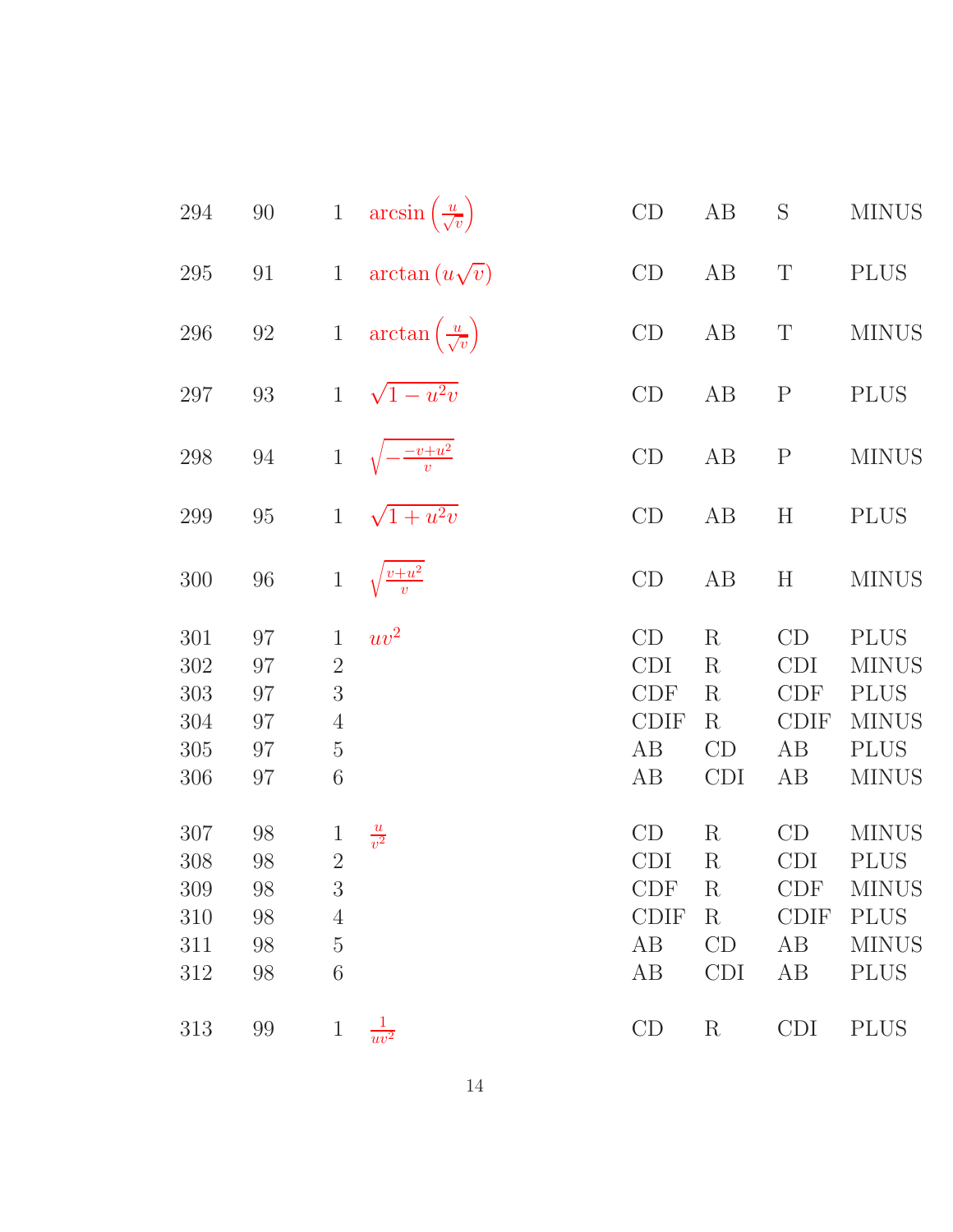| 314     | 99  | $2\,$          |                        | <b>CDI</b>  | $\rm R$     | CD          | <b>MINUS</b> |
|---------|-----|----------------|------------------------|-------------|-------------|-------------|--------------|
| 315     | 99  | $\sqrt{3}$     |                        | <b>CDF</b>  | $\rm R$     | <b>CDIF</b> | <b>PLUS</b>  |
| 316     | 99  | $\overline{4}$ |                        | <b>CDIF</b> | $\rm R$     | <b>CDF</b>  | <b>MINUS</b> |
| 317     | 100 | $\mathbf 1$    | $\frac{v^2}{u}$        | CD          | $\rm R$     | <b>CDI</b>  | <b>MINUS</b> |
| 318     | 100 | $\overline{2}$ |                        | <b>CDI</b>  | $\rm R$     | CD          | <b>PLUS</b>  |
| 319     | 100 | 3              |                        | <b>CDF</b>  | $\rm R$     | <b>CDIF</b> | <b>MINUS</b> |
| 320     | 100 | $\overline{4}$ |                        | <b>CDIF</b> | $\rm R$     | <b>CDF</b>  | <b>PLUS</b>  |
| 321     | 101 | $\mathbf{1}$   | $uv^2\pi$              | CD          | $\rm R$     | <b>CDF</b>  | <b>PLUS</b>  |
| 322     | 101 | $\overline{2}$ |                        | <b>CDIF</b> | $\rm R$     | <b>CDI</b>  | <b>MINUS</b> |
| 323     | 102 | $\mathbf{1}$   | $\frac{u\pi}{v^2}$     | CD          | $\rm R$     | <b>CDF</b>  | <b>MINUS</b> |
| 324     | 102 | $\overline{2}$ |                        | <b>CDIF</b> | $\rm R$     | <b>CDI</b>  | <b>PLUS</b>  |
| 325     | 103 | $\mathbf{1}$   | $\frac{1}{uv^2\pi}$    | CD          | $\rm R$     | <b>CDIF</b> | <b>PLUS</b>  |
| 326     | 103 | $\overline{2}$ |                        | <b>CDIF</b> | $\rm R$     | CD          | <b>MINUS</b> |
| 327     | 104 | $\mathbf{1}$   | $\frac{v^2}{u\pi}$     | CD          | $\rm R$     | <b>CDIF</b> | <b>MINUS</b> |
| 328     | 104 | $\overline{2}$ |                        | <b>CDIF</b> | $\rm R$     | CD          | <b>PLUS</b>  |
| 329     | 105 | $\mathbf{1}$   | $u^2v^4$               | CD          | $\rm R$     | AB          | <b>PLUS</b>  |
| 330     | 106 | $\mathbf 1$    | $\frac{u^2}{v^4}$      | CD          | $\rm R$     | AB          | $\rm MINUS$  |
| $331\,$ | 107 |                | 1 $\sqrt{uv^2}$        | CD          | $\mathbf R$ | $\mathbf R$ | <b>PLUS</b>  |
| $332\,$ | 108 | $\mathbf{1}$   | $\sqrt{\frac{u}{v^2}}$ | CD          | $\mathbf R$ | $\mathbf R$ | <b>MINUS</b> |
| 333     | 109 |                | $1 \quad u^3v^6$       | CD          | $\mathbf R$ | $\rm K$     | $\rm PLUS$   |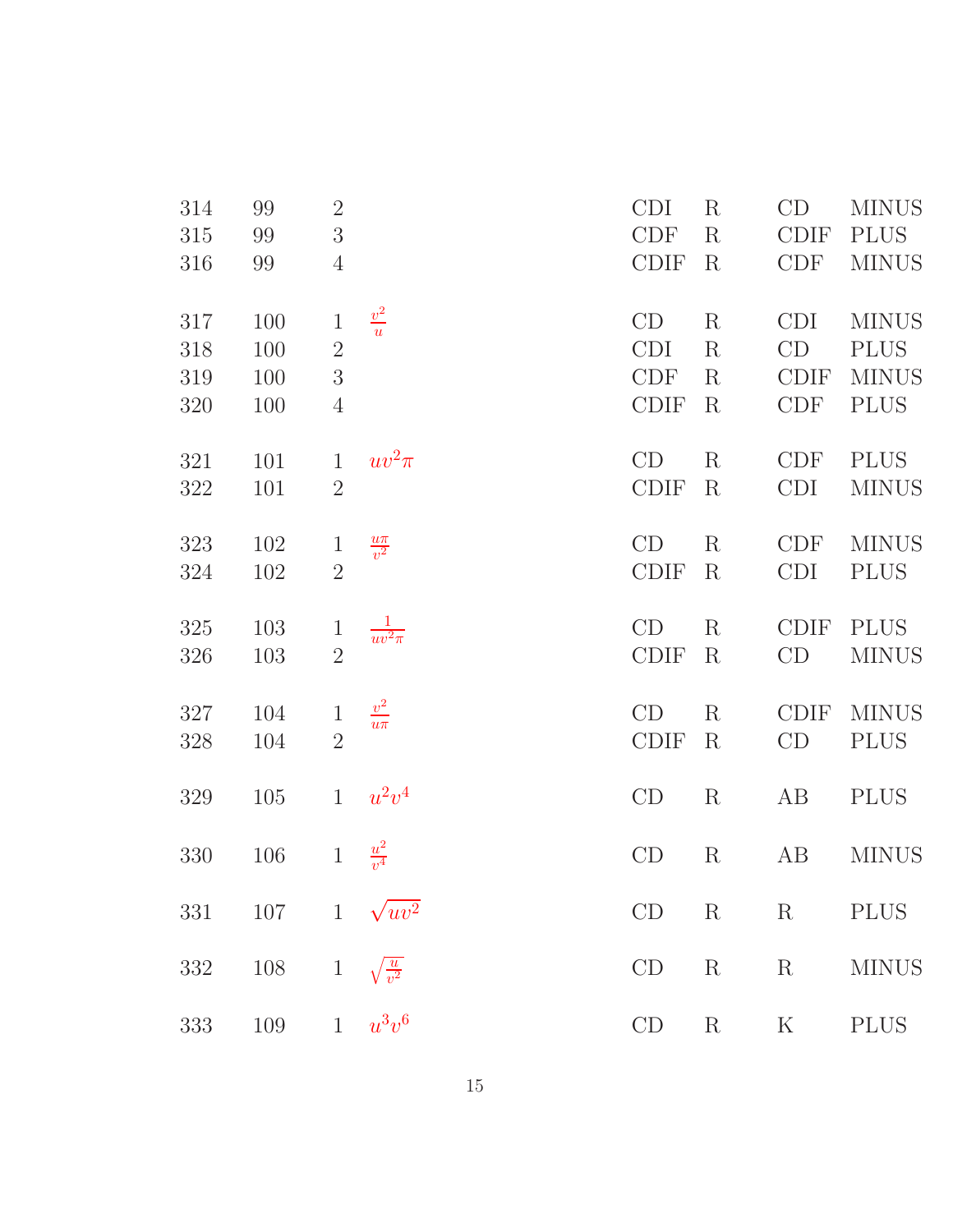| 334     | $110\,$ | $\mathbf{1}$   | $rac{u^3}{v^6}$                     | $\mathop{\rm CD}$ | $\mathbf R$ | $\rm K$     | <b>MINUS</b>  |
|---------|---------|----------------|-------------------------------------|-------------------|-------------|-------------|---------------|
| 335     | $111\,$ | $\mathbf{1}$   | $e^{uv^2}$                          | $\mathrm{CD}$     | $\mathbf R$ | E           | <b>PLUS</b>   |
| 336     | $112\,$ | $\mathbf{1}$   | $e^{\frac{u}{v^2}}$                 | CD                | $\mathbf R$ | E           | <b>MINUS</b>  |
| $337\,$ | $113\,$ | $\mathbf{1}$   | $Log (uv^2)$                        | CD                | $\mathbf R$ | $\Gamma$    | <b>PLUS</b>   |
| 338     | 114     | $\mathbf{1}$   | $Log\left(\frac{u}{v^2}\right)$     | $\mathrm{CD}$     | $\mathbf R$ | $\mathbf L$ | $\rm MINUS$   |
| $339\,$ | $115\,$ | $1\,$          | $arcsin (uv^2)$                     | $\mathrm{CD}$     | $\mathbf R$ | $\mathbf S$ | $\rm PLUS$    |
| $340\,$ | $116\,$ | $\,1$          | $arcsin(\frac{u}{v^2})$             | CD                | ${\bf R}$   | $\mathbf S$ | <b>MINUS</b>  |
| 341     | $117\,$ | $\mathbf{1}$   | $\arctan (uv^2)$                    | $\mathrm{CD}$     | R           | $\mathbf T$ | <b>PLUS</b>   |
| $342\,$ | $118\,$ | $\mathbf{1}$   | $\arctan\left(\frac{u}{v^2}\right)$ | CD                | $\mathbf R$ | $\mathbf T$ | <b>MINUS</b>  |
| 343     | $119\,$ | $\mathbf{1}$   | $\sqrt{1-u^2v^4}$                   | CD                | $\mathbf R$ | $\mathbf P$ | $\rm PLUS$    |
| 344     | $120\,$ | $\,1$          | $\sqrt{-\frac{-v^4+u^2}{v^4}}$      | CD                | $\mathbf R$ | $\mathbf P$ | ${\rm MINUS}$ |
| $345\,$ | $121\,$ | $\mathbf{1}$   | $\sqrt{1+u^2v^4}$                   | $\mathop{\rm CD}$ | R           | H           | <b>PLUS</b>   |
| $346\,$ | $122\,$ | $1\,$          | $\sqrt{\frac{v^4+u^2}{v^4}}$        | $\mathop{\rm CD}$ | $\mathbf R$ | H           | <b>MINUS</b>  |
| 347     | 123     | $\mathbf{1}$   | $u\sqrt[3]{v}$                      | CD                | $\rm K$     | CD          | <b>PLUS</b>   |
| 348     | 123     | $\overline{2}$ |                                     | <b>CDI</b>        | $\rm K$     | <b>CDI</b>  | <b>MINUS</b>  |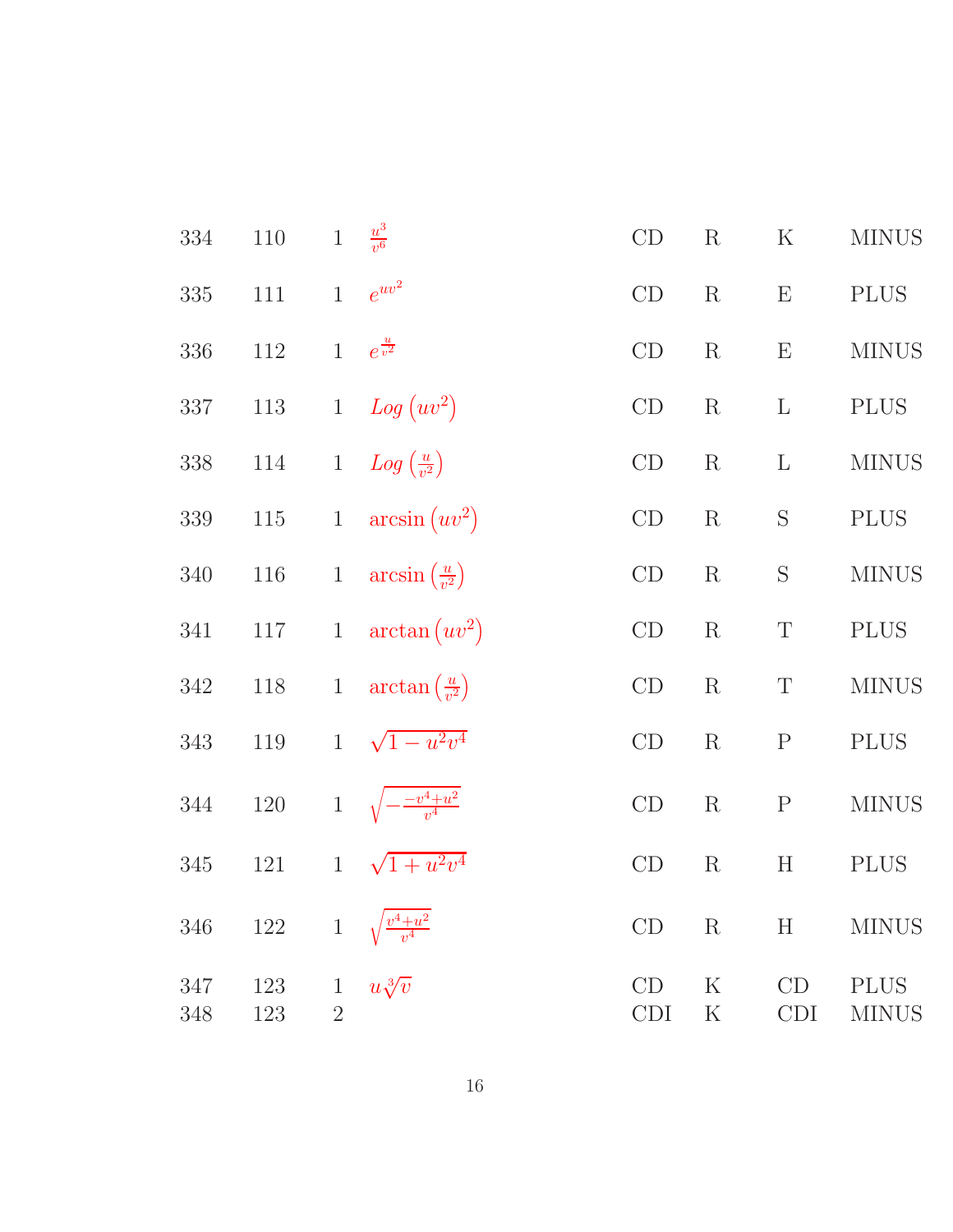| 349 | 123 | $\sqrt{3}$     |                                     | CDF         | $\rm K$           | <b>CDF</b>  | <b>PLUS</b>  |
|-----|-----|----------------|-------------------------------------|-------------|-------------------|-------------|--------------|
| 350 | 123 | $\overline{4}$ |                                     | <b>CDIF</b> | $\rm K$           | <b>CDIF</b> | <b>MINUS</b> |
| 351 | 124 | $\mathbf 1$    | $\frac{u}{\sqrt[3]{v}}$             | CD          | K                 | CD          | <b>MINUS</b> |
| 352 | 124 | $\overline{2}$ |                                     | <b>CDI</b>  | $\rm K$           | <b>CDI</b>  | <b>PLUS</b>  |
| 353 | 124 | 3              |                                     | <b>CDF</b>  | $\rm K$           | <b>CDF</b>  | <b>MINUS</b> |
| 354 | 124 | $\overline{4}$ |                                     | <b>CDIF</b> | $\rm K$           | <b>CDIF</b> | <b>PLUS</b>  |
| 355 | 125 | $\mathbf{1}$   | $\frac{1}{u\sqrt[3]{v}}$            | CD          | $\rm K$           | <b>CDI</b>  | <b>PLUS</b>  |
| 356 | 125 | $\overline{2}$ |                                     | <b>CDI</b>  | $\rm K$           | CD          | <b>MINUS</b> |
| 357 | 125 | 3              |                                     | <b>CDF</b>  | $\rm K$           | <b>CDIF</b> | <b>PLUS</b>  |
| 358 | 125 | $\overline{4}$ |                                     | <b>CDIF</b> | $\rm K$           | <b>CDF</b>  | <b>MINUS</b> |
| 359 | 126 | $\mathbf{1}$   | $\frac{\sqrt[3]{v}}{u}$             | CD          | $\rm K$           | <b>CDI</b>  | <b>MINUS</b> |
| 360 | 126 | $\overline{2}$ |                                     | <b>CDI</b>  | $\rm K$           | CD          | <b>PLUS</b>  |
| 361 | 126 | $\overline{3}$ |                                     | <b>CDF</b>  | $\rm K$           | <b>CDIF</b> | <b>MINUS</b> |
| 362 | 126 | $\overline{4}$ |                                     | <b>CDIF</b> | $\rm K$           | <b>CDF</b>  | <b>PLUS</b>  |
| 363 | 127 | $\mathbf{1}$   | $u\sqrt[3]{v}\pi$                   | CD          | $\rm K$           | <b>CDF</b>  | <b>PLUS</b>  |
| 364 | 127 | $\overline{2}$ |                                     | <b>CDIF</b> | $\rm K$           | <b>CDI</b>  | <b>MINUS</b> |
| 365 | 128 | $\mathbf{1}$   | $\frac{u\pi}{\sqrt[3]{v}}$          | CD          | $\rm K$           | <b>CDF</b>  | <b>MINUS</b> |
| 366 | 128 | $\sqrt{2}$     |                                     | <b>CDIF</b> | $\rm K$           | <b>CDI</b>  | <b>PLUS</b>  |
| 367 | 129 | $\mathbf{1}$   | $\overline{1}$<br>$u\sqrt[3]{v}\pi$ | CD          | $K_{\mathcal{I}}$ | <b>CDIF</b> | <b>PLUS</b>  |
| 368 | 129 | $\overline{2}$ |                                     | <b>CDIF</b> | $\rm K$           | CD          | <b>MINUS</b> |
| 369 | 130 | 1              | $\sqrt[3]{v}$                       | CD          | $\rm K$           | <b>CDIF</b> | <b>MINUS</b> |
| 370 | 130 | $\overline{2}$ | $u\pi$                              | <b>CDIF</b> | $\rm K$           | CD          | <b>PLUS</b>  |
|     |     |                |                                     |             |                   |             |              |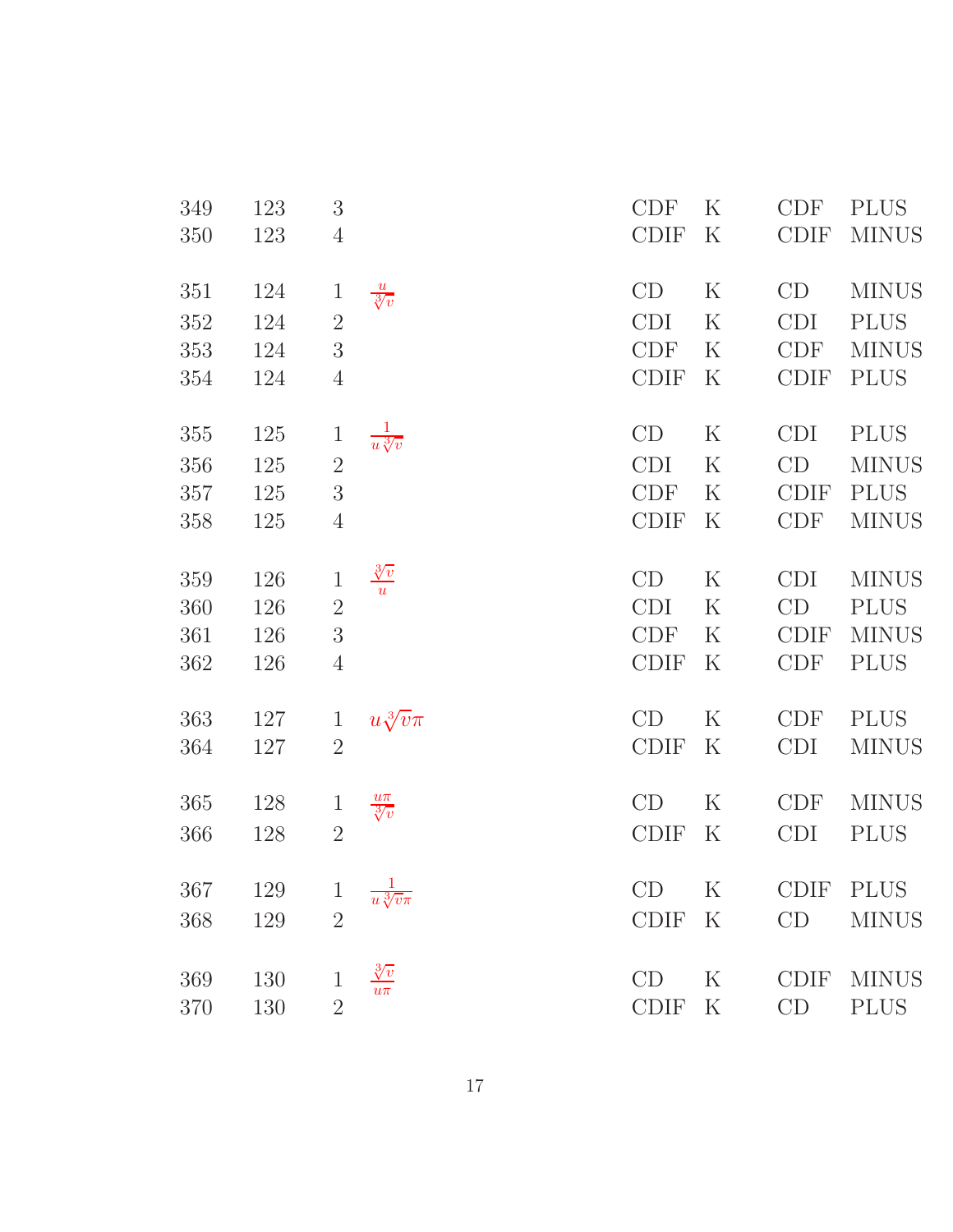| 371     | 131     | $\mathbf{1}$ | $u^2v^{2/3}$                                | CD            | $\mathbf K$ | AB          | <b>PLUS</b>  |
|---------|---------|--------------|---------------------------------------------|---------------|-------------|-------------|--------------|
| $372\,$ | $132\,$ | $\,1$        | $\frac{u^2}{v^{2/3}}$                       | CD            | $\mathbf K$ | AB          | <b>MINUS</b> |
| $373\,$ | $133\,$ | $\mathbf{1}$ | $\sqrt{u \sqrt[3]{v}}$                      | CD            | $\mathbf K$ | $\mathbf R$ | <b>PLUS</b>  |
| $374\,$ | $134\,$ | $\mathbf{1}$ | $\sqrt{\frac{u}{\sqrt[3]{v}}}$              | CD            | ${\bf K}$   | $\mathbf R$ | <b>MINUS</b> |
| $375\,$ | $135\,$ | $\mathbf{1}$ | $u^3v$                                      | CD            | $\mathbf K$ | $\mathbf K$ | <b>PLUS</b>  |
| $376\,$ | $136\,$ | $\,1$        | $\frac{u^3}{v}$                             | CD            | $\mathbf K$ | $\mathbf K$ | <b>MINUS</b> |
| $377\,$ | $137\,$ | $\mathbf{1}$ | $e^{u\sqrt[3]{v}}$                          | $\mathrm{CD}$ | ${\bf K}$   | ${\bf E}$   | <b>PLUS</b>  |
| 378     | $138\,$ | $\mathbf{1}$ | $e^{\frac{u}{\sqrt[3]{v}}}$                 | CD            | $\mathbf K$ | E           | $\rm MINUS$  |
| $379\,$ | $139\,$ | $\mathbf{1}$ | $Log (u\sqrt[3]{v})$                        | CD            | ${\bf K}$   | $\mathbf L$ | <b>PLUS</b>  |
| $380\,$ | $140\,$ |              | 1 $Log\left(\frac{u}{\sqrt[3]{v}}\right)$   | CD            | ${\bf K}$   | $\mathbf L$ | $\rm MINUS$  |
| $381\,$ | $141\,$ | $\,1$        | $arcsin (u\sqrt[3]{v})$                     | $\mathrm{CD}$ | ${\bf K}$   | $\mathbf S$ | $\rm PLUS$   |
| $382\,$ | $142\,$ | $\mathbf{1}$ | $arcsin\left(\frac{u}{\sqrt[3]{v}}\right)$  | $\mathrm{CD}$ | ${\bf K}$   | $\mathbf S$ | $\rm MINUS$  |
| $383\,$ | $143\,$ | $\,1$        | $\arctan(u\sqrt[3]{v})$                     | $\mathrm{CD}$ | ${\bf K}$   | $\mathbf T$ | <b>PLUS</b>  |
| $384\,$ | 144     | $\mathbf{1}$ | $\arctan\left(\frac{u}{\sqrt[3]{v}}\right)$ | $\mathrm{CD}$ | ${\bf K}$   | $\mathbf T$ | $\rm MINUS$  |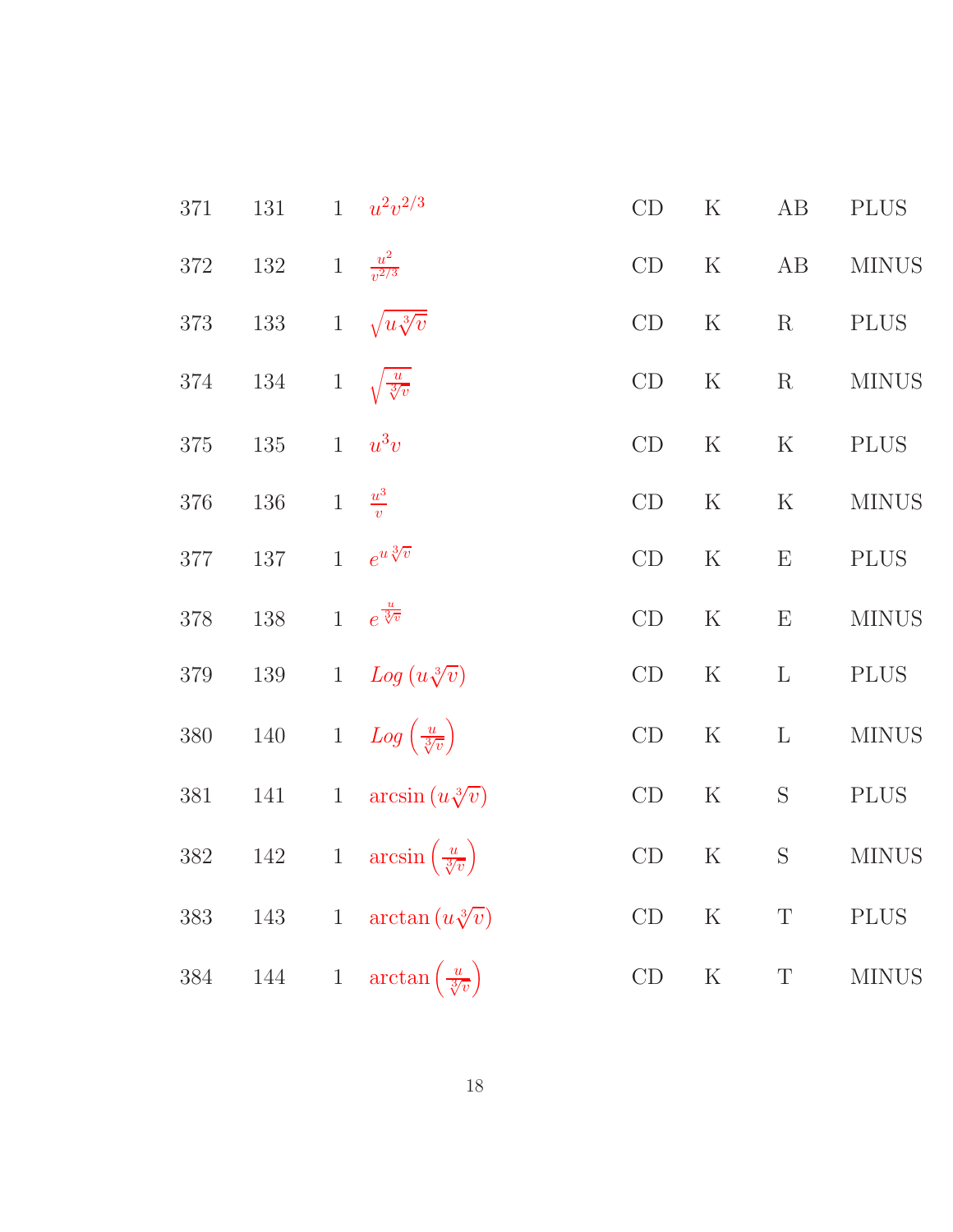| 385                      | 145                      | $\mathbf{1}$                                                   | $\sqrt{1-u^2v^{2/3}}$          | CD                                            | $\rm K$                             | $\mathbf P$                                   | <b>PLUS</b>                                                |
|--------------------------|--------------------------|----------------------------------------------------------------|--------------------------------|-----------------------------------------------|-------------------------------------|-----------------------------------------------|------------------------------------------------------------|
| 386                      | 146                      | $\mathbf{1}$                                                   | $\frac{-v^{2/3}+u^2}{v^{2/3}}$ | CD                                            | $\rm K$                             | $\mathbf P$                                   | <b>MINUS</b>                                               |
| 387                      | 147                      | $\mathbf{1}$                                                   | $\sqrt{1+u^2v^{2/3}}$          | CD                                            | $\rm K$                             | H                                             | <b>PLUS</b>                                                |
| 388                      | 148                      | $\mathbf 1$                                                    | $\frac{v^{2/3}+u^2}{v^{2/3}}$  | CD                                            | $\rm K$                             | $H_{\rm}$                                     | <b>MINUS</b>                                               |
| 389<br>390<br>391        | 149<br>149<br>149        | $\mathbf{1}$<br>$\overline{2}$<br>3                            | $u\ln(v)$                      | CD<br><b>CDI</b><br><b>CDF</b>                | $\boldsymbol{\mathrm{E}}$<br>E<br>E | CD<br><b>CDI</b><br><b>CDF</b>                | <b>PLUS</b><br><b>MINUS</b><br><b>PLUS</b>                 |
| 392                      | 149                      | $\overline{4}$                                                 |                                | <b>CDIF</b>                                   | E                                   | <b>CDIF</b>                                   | <b>MINUS</b>                                               |
| 393<br>394<br>395<br>396 | 150<br>150<br>150<br>150 | $\mathbf{1}$<br>$\overline{2}$<br>3<br>$\overline{4}$          | $\frac{u}{\ln(v)}$             | CD<br><b>CDI</b><br><b>CDF</b><br><b>CDIF</b> | E<br>E<br>E<br>E                    | CD<br><b>CDI</b><br><b>CDF</b><br><b>CDIF</b> | <b>MINUS</b><br><b>PLUS</b><br><b>MINUS</b><br><b>PLUS</b> |
| 397<br>398<br>399<br>400 | 151<br>151<br>151<br>151 | $\mathbf{1}$<br>$\overline{2}$<br>3<br>$\overline{4}$          | $rac{1}{u \ln(v)}$             | CD<br><b>CDI</b><br><b>CDF</b><br><b>CDIF</b> | Е<br>Ε<br>E<br>E                    | <b>CDI</b><br>CD<br><b>CDIF</b><br><b>CDF</b> | <b>PLUS</b><br><b>MINUS</b><br><b>PLUS</b><br><b>MINUS</b> |
| 401<br>402<br>403<br>404 | 152<br>152<br>152<br>152 | $\mathbf{1}$<br>$\overline{2}$<br>$\sqrt{3}$<br>$\overline{4}$ | ln(v)                          | CD<br><b>CDI</b><br><b>CDF</b><br><b>CDIF</b> | E<br>Ε<br>E<br>E                    | <b>CDI</b><br>CD<br><b>CDIF</b><br><b>CDF</b> | <b>MINUS</b><br><b>PLUS</b><br><b>MINUS</b><br><b>PLUS</b> |
| 405                      | 153                      | $\mathbf{1}$                                                   | $u\ln(v)\pi$                   | CD                                            | E                                   | <b>CDF</b>                                    | <b>PLUS</b>                                                |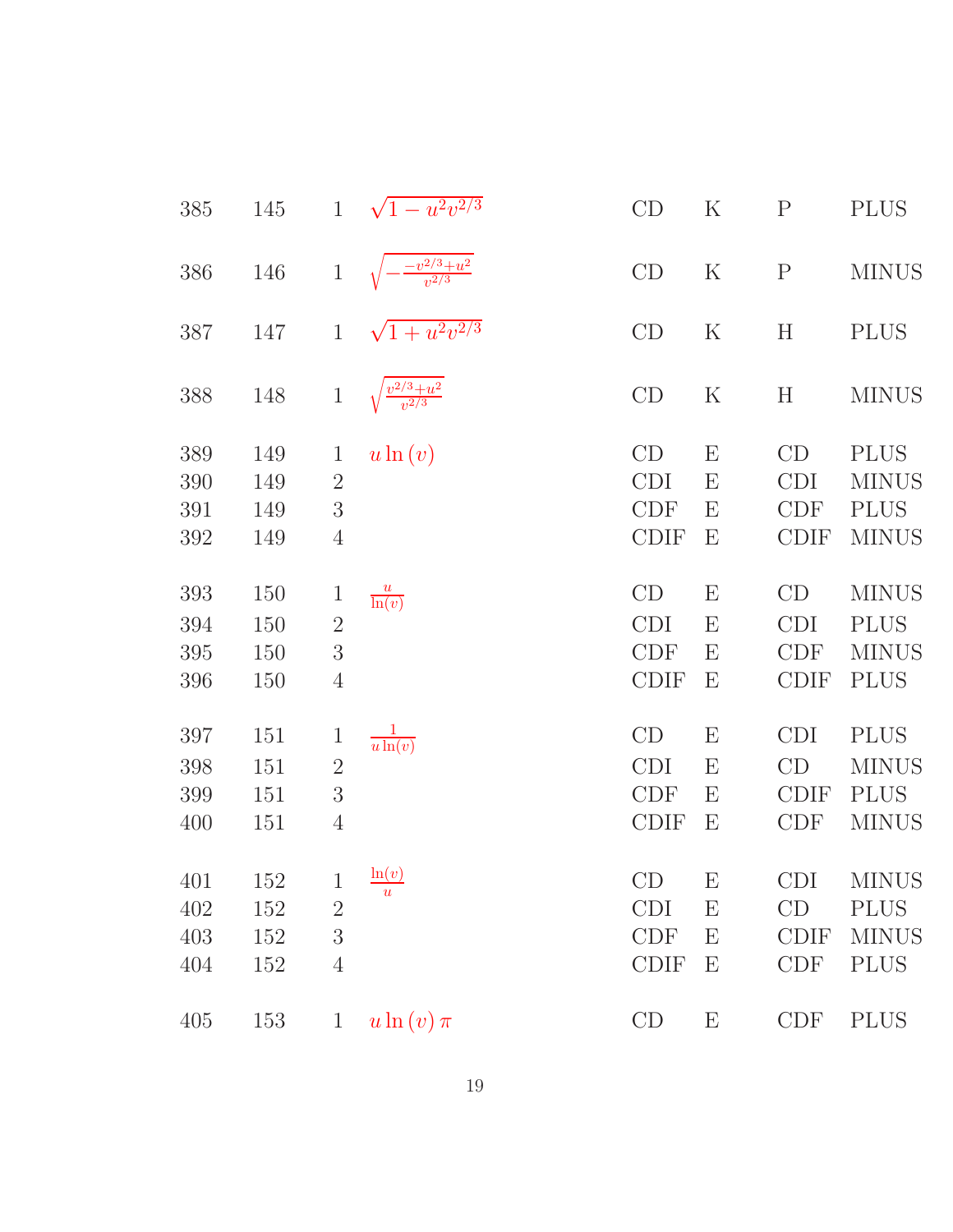| 406        | 153               | $2\,$                          |                            | <b>CDIF</b>       | E                              | CDI                       | <b>MINUS</b>                |
|------------|-------------------|--------------------------------|----------------------------|-------------------|--------------------------------|---------------------------|-----------------------------|
| 407<br>408 | 154<br>154        | $\mathbf{1}$<br>$\overline{2}$ | $\frac{u\pi}{\ln(v)}$      | CD<br><b>CDIF</b> | E<br>Е                         | <b>CDF</b><br><b>CDI</b>  | <b>MINUS</b><br><b>PLUS</b> |
| 409<br>410 | <b>155</b><br>155 | $\mathbf{1}$<br>$\overline{2}$ | $\frac{1}{u \ln(v) \pi}$   | CD<br><b>CDIF</b> | E<br>E                         | <b>CDIF</b><br>CD         | <b>PLUS</b><br><b>MINUS</b> |
| 411<br>412 | 156<br>156        | $\mathbf{1}$<br>$\overline{2}$ | $\frac{\ln(v)}{u\pi}$      | CD<br><b>CDIF</b> | E<br>$\boldsymbol{\mathrm{E}}$ | CDIF<br>CD                | <b>MINUS</b><br><b>PLUS</b> |
| 413        | 157               |                                | 1 $u^2(\ln(v))^2$          | CD                | $\boldsymbol{\mathrm{E}}$      | AB                        | <b>PLUS</b>                 |
| 414        | $158\,$           |                                | 1 $\frac{u^2}{(\ln(v))^2}$ | CD                | E                              | AB                        | <b>MINUS</b>                |
| $415\,$    | 159               | $\mathbf{1}$                   | $\sqrt{u\ln(v)}$           | CD                | ${\rm E}$                      | $\mathbf R$               | <b>PLUS</b>                 |
| $416\,$    | 160               | $\mathbf{1}$                   | $\sqrt{\frac{u}{\ln(v)}}$  | CD                | ${\rm E}$                      | $\rm R$                   | <b>MINUS</b>                |
| 417        | 161               |                                | 1 $u^3 (\ln (v))^3$        | CD                | ${\bf E}$                      | ${\bf K}$                 | <b>PLUS</b>                 |
| 418        | 162               |                                | 1 $\frac{u^3}{(\ln(v))^3}$ | CD                | $\boldsymbol{\mathrm{E}}$      | $\rm K$                   | <b>MINUS</b>                |
| 419        | 163               | $1-v^u$                        |                            | CD                | E                              | $E_{\parallel}$           | <b>PLUS</b>                 |
| 420        | 164               | $\mathbf{1}$                   | $e^{\frac{u}{\ln(v)}}$     | CD                | ${\bf E}$                      | $\boldsymbol{\mathrm{E}}$ | <b>MINUS</b>                |
| 421        | 165               | $\mathbf{1}$                   | $Log(u \ln(v))$            | CD                | ${\bf E}$                      | $\Gamma$                  | $\rm PLUS$                  |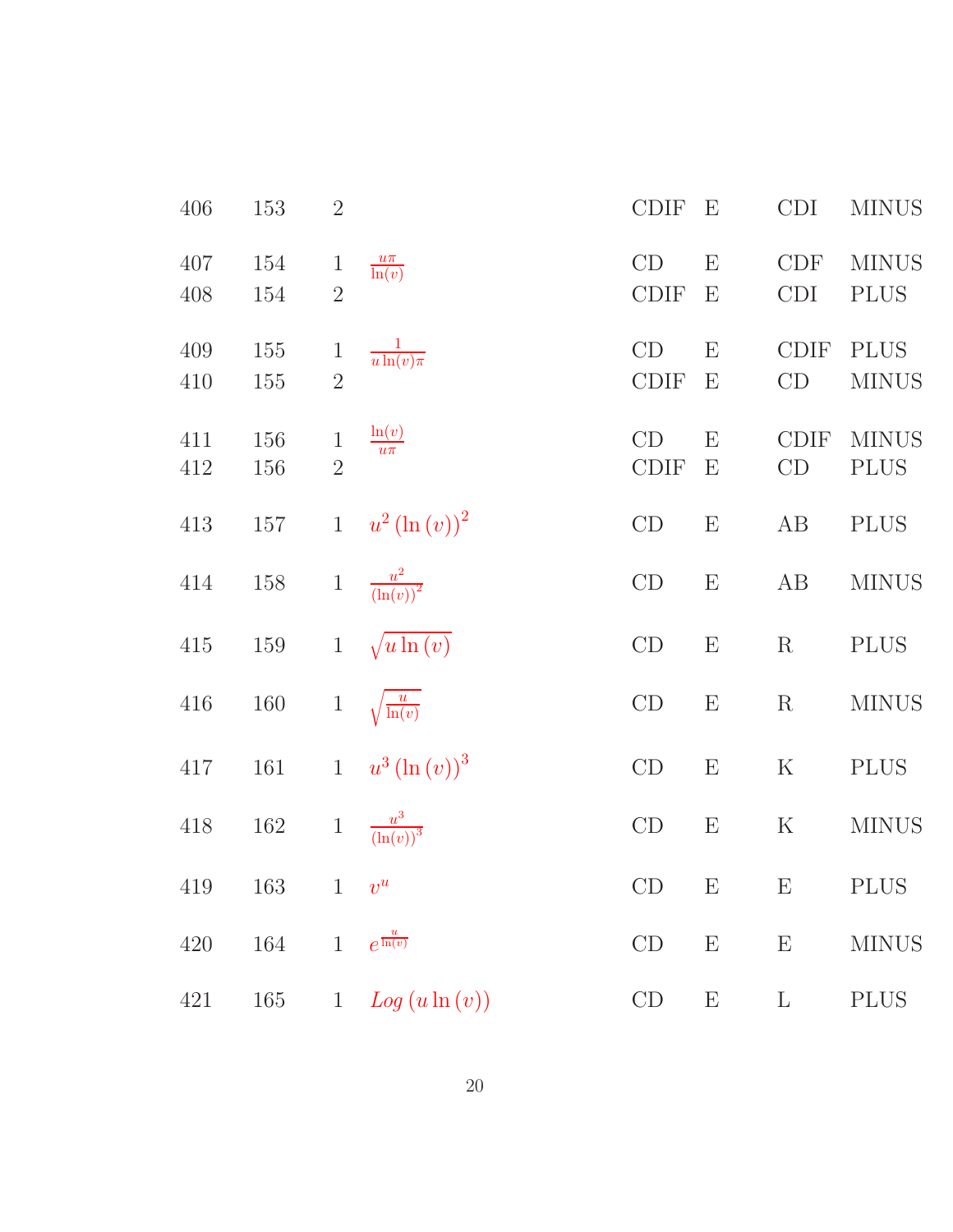| 422                      | $166\,$                  |                                                       | 1 $Log\left(\frac{u}{\ln(v)}\right)$                             | CD                                                             | E                         | L                                             | <b>MINUS</b>                                               |
|--------------------------|--------------------------|-------------------------------------------------------|------------------------------------------------------------------|----------------------------------------------------------------|---------------------------|-----------------------------------------------|------------------------------------------------------------|
| 423                      | 167                      | $\mathbf{1}$                                          | $arcsin(u \ln(v))$                                               | CD                                                             | $\boldsymbol{\mathrm{E}}$ | S                                             | <b>PLUS</b>                                                |
| 424                      | 168                      | $1\,$                                                 | $arcsin\left(\frac{u}{\ln(v)}\right)$                            | CD                                                             | $\boldsymbol{\mathrm{E}}$ | S                                             | <b>MINUS</b>                                               |
| 425                      | 169                      | $\mathbf{1}$                                          | $arctan (u \ln (v))$                                             | CD                                                             | E                         | T                                             | <b>PLUS</b>                                                |
| 426                      | 170                      | $\mathbf{1}$                                          | $\arctan\left(\frac{u}{\ln(v)}\right)$                           | CD                                                             | E                         | T                                             | <b>MINUS</b>                                               |
| 427                      | 171                      | $\mathbf{1}$                                          | $\sqrt{1-u^2(\ln(v))^2}$                                         | CD                                                             | E                         | $\mathbf{P}$                                  | <b>PLUS</b>                                                |
| 428                      | $172\,$                  | $\mathbf{1}$                                          | $\sqrt{-\frac{-(\ln(v))^2+u^2}{(\ln(v))^2}}$                     | CD                                                             | $\boldsymbol{\mathrm{E}}$ | ${\bf P}$                                     | <b>MINUS</b>                                               |
| 429                      | 173                      | $\mathbf{1}$                                          | $\sqrt{1+u^2(\ln(v))^2}$                                         | CD                                                             | E                         | H                                             | <b>PLUS</b>                                                |
| 430                      | 174                      | $\mathbf{1}$                                          | $\sqrt{\frac{\left(\ln(v)\right)^2+u^2}{\left(\ln(v)\right)^2}}$ | CD                                                             | $\boldsymbol{\mathrm{E}}$ | H                                             | <b>MINUS</b>                                               |
| 431<br>432<br>433<br>434 | 175<br>175<br>175<br>175 | $\mathbf{1}$<br>$\overline{2}$<br>3<br>$\overline{4}$ | uEXP(v)                                                          | CD<br><b>CDI</b><br><b>CDF</b><br><b>CDIF</b>                  | L<br>L<br>L<br>L          | CD<br><b>CDI</b><br><b>CDF</b><br>CDIF        | <b>PLUS</b><br><b>MINUS</b><br><b>PLUS</b><br><b>MINUS</b> |
| 435<br>436<br>437<br>438 | 176<br>176<br>176<br>176 | $\mathbf 1$<br>$\overline{2}$<br>3<br>$\overline{4}$  | $\overline{EXP(v)}$                                              | CD<br><b>CDI</b><br>$\ensuremath{\mathrm{CDF}}$<br><b>CDIF</b> | L<br>L<br>L<br>L          | CD<br><b>CDI</b><br><b>CDF</b><br><b>CDIF</b> | <b>MINUS</b><br><b>PLUS</b><br><b>MINUS</b><br><b>PLUS</b> |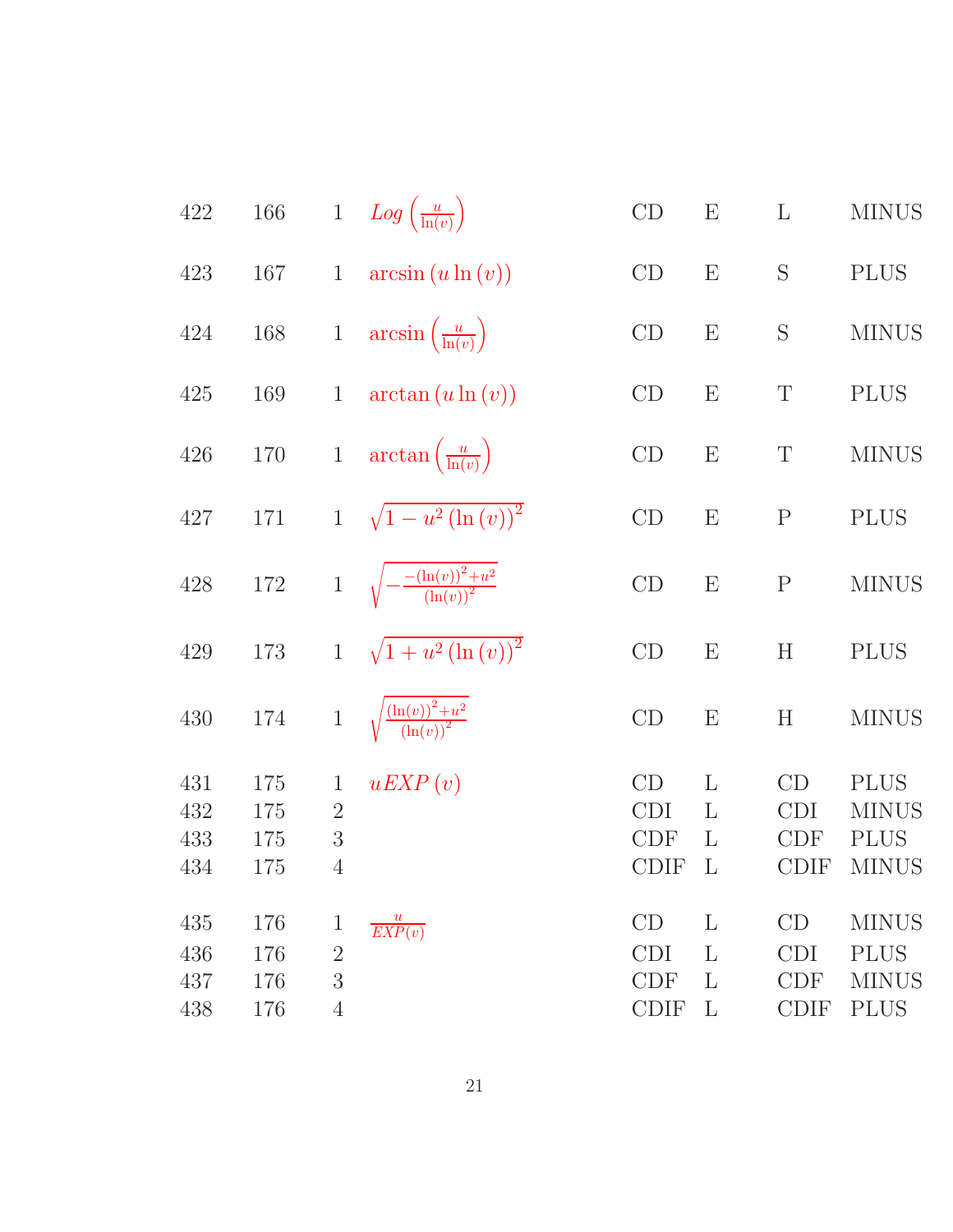| 439                      | 177                      | $\mathbf{1}$                                                      | $rac{1}{uEXP(v)}$                  | CD                                     | $\mathbf{L}$                           | <b>CDI</b>                                    | <b>PLUS</b>                                                |
|--------------------------|--------------------------|-------------------------------------------------------------------|------------------------------------|----------------------------------------|----------------------------------------|-----------------------------------------------|------------------------------------------------------------|
| 440                      | 177                      | $\overline{2}$                                                    |                                    | <b>CDI</b>                             | $\mathbf{L}$                           | CD                                            | <b>MINUS</b>                                               |
| 441                      | 177                      | 3                                                                 |                                    | <b>CDF</b>                             | L                                      | <b>CDIF</b>                                   | <b>PLUS</b>                                                |
| 442                      | 177                      | $\overline{4}$                                                    |                                    | <b>CDIF</b>                            | $\mathbf{L}$                           | <b>CDF</b>                                    | <b>MINUS</b>                                               |
| 443<br>444<br>445<br>446 | 178<br>178<br>178<br>178 | $\mathbf 1$<br>$\overline{2}$<br>$\overline{3}$<br>$\overline{4}$ | EXP(v)<br>$\overline{u}$           | CD<br><b>CDI</b><br>CDF<br><b>CDIF</b> | $\mathbf{L}$<br>L<br>L<br>$\mathbf{L}$ | <b>CDI</b><br>CD<br><b>CDIF</b><br><b>CDF</b> | <b>MINUS</b><br><b>PLUS</b><br><b>MINUS</b><br><b>PLUS</b> |
| 447                      | 179                      | $\mathbf{1}$                                                      | $uEXP(v)\pi$                       | CD                                     | $\mathbf{L}$                           | <b>CDF</b>                                    | <b>PLUS</b>                                                |
| 448                      | 179                      | $\overline{2}$                                                    |                                    | <b>CDIF</b>                            | $\mathbf{L}$                           | <b>CDI</b>                                    | <b>MINUS</b>                                               |
| 449                      | 180                      | $\mathbf{1}$                                                      | $\frac{u\pi}{EXP(v)}$              | CD                                     | $\mathbf{L}$                           | <b>CDF</b>                                    | <b>MINUS</b>                                               |
| 450                      | 180                      | $\overline{2}$                                                    |                                    | <b>CDIF</b>                            | $\mathbf{L}$                           | <b>CDI</b>                                    | <b>PLUS</b>                                                |
| 451                      | 181                      | $\mathbf{1}$                                                      | $rac{1}{uEXP(v)\pi}$               | CD                                     | $\mathbf{L}$                           | <b>CDIF</b>                                   | <b>PLUS</b>                                                |
| 452                      | 181                      | $\overline{2}$                                                    |                                    | <b>CDIF</b>                            | $\mathbf{L}$                           | CD                                            | <b>MINUS</b>                                               |
| 453                      | 182                      | $\mathbf{1}$                                                      | EXP(v)                             | CD                                     | $\mathbf{L}$                           | <b>CDIF</b>                                   | <b>MINUS</b>                                               |
| 454                      | 182                      | $\overline{2}$                                                    | $u\pi$                             | <b>CDIF</b>                            | $\mathbf{L}$                           | CD                                            | <b>PLUS</b>                                                |
| 455                      | 183                      | $\mathbf{1}$                                                      | $u^{2} (EXP(v))^{2}$               | CD                                     | $\mathbf{L}$                           | AB                                            | <b>PLUS</b>                                                |
|                          |                          |                                                                   | 456 184 1 $\frac{u^2}{(EXP(v))^2}$ |                                        |                                        |                                               | CD L AB MINUS                                              |
| 457                      |                          |                                                                   | 185 1 $\sqrt{uEXP(v)}$             | CD                                     | $\mathbf{L}$<br>$\mathbf R$            |                                               | <b>PLUS</b>                                                |
| 458                      | 186                      | $\mathbf{1}$                                                      | $\frac{u}{EXP(v)}$                 | $CD$ L                                 |                                        | R                                             | <b>MINUS</b>                                               |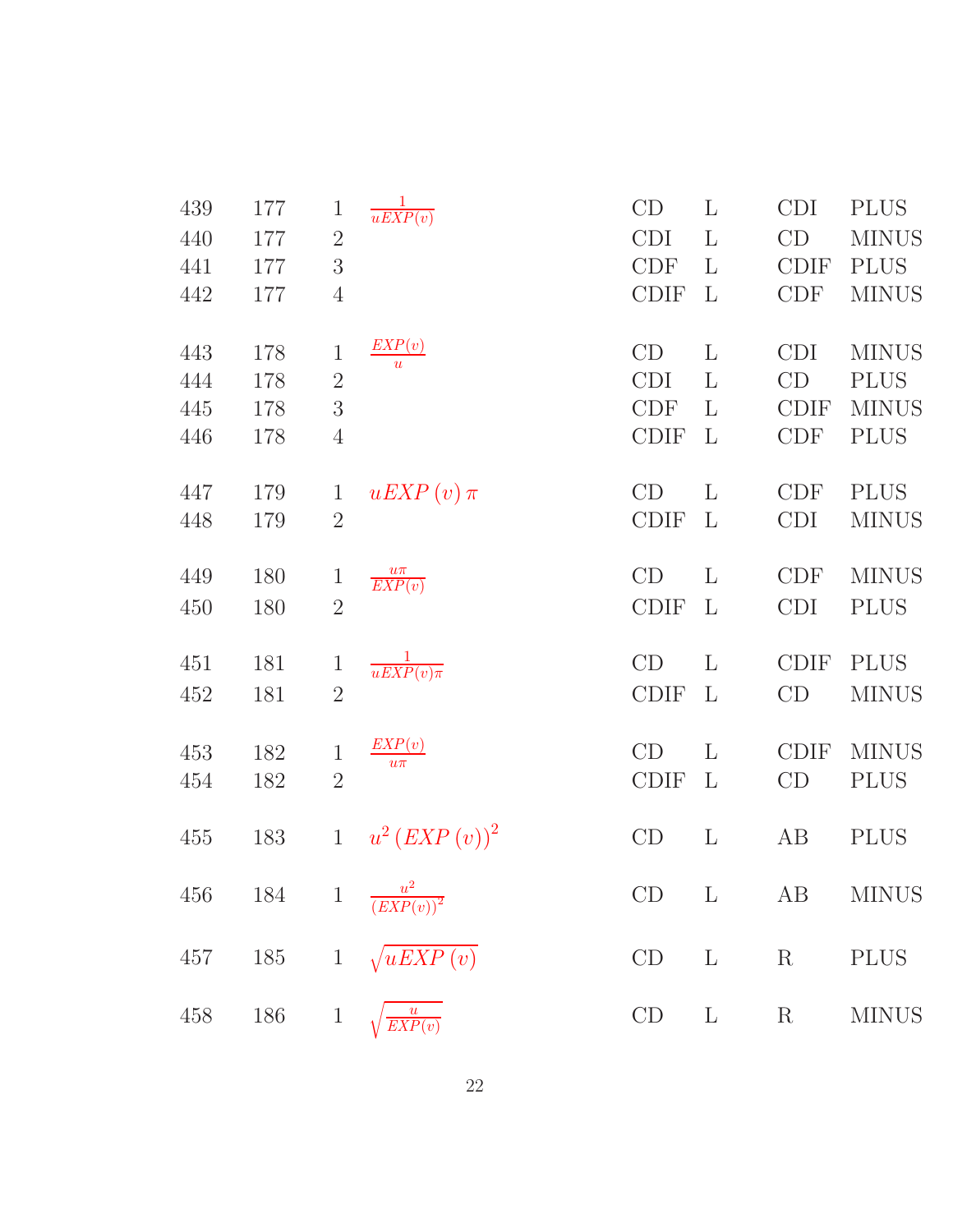| 459     | 187     |                | 1 $u^3 (EXP(v))^3$                                   | CD            | L            | ${\bf K}$                 | <b>PLUS</b>  |
|---------|---------|----------------|------------------------------------------------------|---------------|--------------|---------------------------|--------------|
| 460     | 188     | $\mathbf{1}$   | $\frac{u^3}{(EXP(v))^3}$                             | CD            | $\mathbf{L}$ | ${\bf K}$                 | <b>MINUS</b> |
| 461     | 189     | $\mathbf{1}$   | $e^{uEXP(v)}$                                        | CD            | L            | E                         | <b>PLUS</b>  |
| 462     | 190     | $\mathbf{1}$   | $e^{\frac{u}{EXP(v)}}$                               | CD            | L            | E                         | <b>MINUS</b> |
| 463     | 191     | $\mathbf{1}$   | Log (uEXP(v))                                        | CD            | $\mathbf{L}$ | $\mathbf{L}$              | <b>PLUS</b>  |
| 464     | $192\,$ | $\,1$          | $Log\left(\frac{u}{EXP(v)}\right)$                   | CD            | $\mathbf{L}$ | $\mathbf{L}$              | <b>MINUS</b> |
| $465\,$ | 193     | $\mathbf{1}$   | arcsin(uEXP(v))                                      | CD            | L            | S                         | <b>PLUS</b>  |
| 466     | $194\,$ | $1\,$          | $arcsin\left(\frac{u}{EXP(v)}\right)$                | CD            | $\Gamma$     | S                         | <b>MINUS</b> |
| 467     | 195     | $\mathbf{1}$   | arctan(uEXP(v))                                      | CD            | L            | $\mathbf T$               | <b>PLUS</b>  |
| 468     | $196\,$ | $1\,$          | $\arctan\left(\frac{u}{EXP(v)}\right)$               | CD            | L            | $\mathbf T$               | <b>MINUS</b> |
| 469     | 197     |                | 1 $\sqrt{1-u^2\left( EXP\left( v\right) \right) ^2}$ | CD            | L            | $\mathbf P$               | <b>PLUS</b>  |
| 470     | $198\,$ | $\overline{1}$ | $\sqrt{-\frac{-(EXP(v))^{2}+u^{2}}{(EXP(v))^{2}}}$   | CD            | $\mathbf{L}$ | $\mathbf P$               | <b>MINUS</b> |
| 471     | $199\,$ | $\overline{1}$ | $\sqrt{1+u^2\left( EXP\left( v\right) \right)^2}$    | $\mathrm{CD}$ | $\mathbf L$  | $\boldsymbol{\mathrm{H}}$ | <b>PLUS</b>  |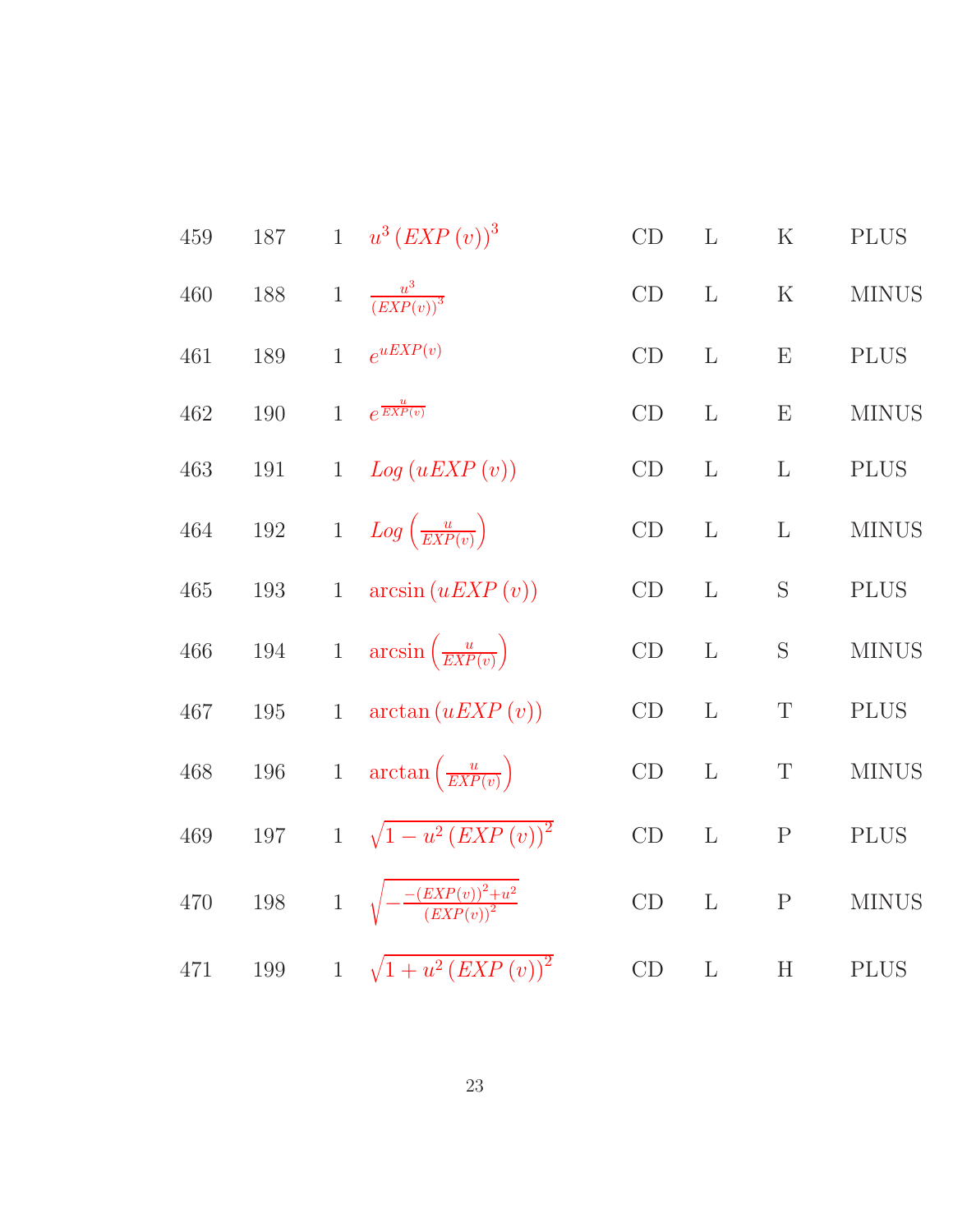| 472 | $200\,$ | $\!1$          | $\frac{1}{(EXP(v))^{2}+u^{2}}$ | CD          | $\mathbf{L}$ | H           | <b>MINUS</b> |
|-----|---------|----------------|--------------------------------|-------------|--------------|-------------|--------------|
| 473 | 201     | $\mathbf{1}$   | $u\sin(v)$                     | CD          | S            | CD          | <b>PLUS</b>  |
| 474 | 201     | $\sqrt{2}$     |                                | <b>CDI</b>  | S            | <b>CDI</b>  | <b>MINUS</b> |
| 475 | 201     | $\sqrt{3}$     |                                | <b>CDF</b>  | S            | <b>CDF</b>  | <b>PLUS</b>  |
| 476 | 201     | $\overline{4}$ |                                | <b>CDIF</b> | S            | <b>CDIF</b> | <b>MINUS</b> |
| 477 | 202     | $\mathbf{1}$   | $\frac{u}{\sin(v)}$            | CD          | S            | CD          | <b>MINUS</b> |
| 478 | 202     | $\sqrt{2}$     |                                | <b>CDI</b>  | S            | <b>CDI</b>  | <b>PLUS</b>  |
| 479 | 202     | $\overline{3}$ |                                | <b>CDF</b>  | S            | <b>CDF</b>  | <b>MINUS</b> |
| 480 | 202     | $\overline{4}$ |                                | <b>CDIF</b> | S            | <b>CDIF</b> | <b>PLUS</b>  |
| 481 | 203     | $\mathbf{1}$   | $rac{1}{u \sin(v)}$            | CD          | S            | <b>CDI</b>  | <b>PLUS</b>  |
| 482 | 203     | $\overline{2}$ |                                | <b>CDI</b>  | S            | CD          | <b>MINUS</b> |
| 483 | 203     | $\sqrt{3}$     |                                | <b>CDF</b>  | S            | <b>CDIF</b> | <b>PLUS</b>  |
| 484 | 203     | $\overline{4}$ |                                | <b>CDIF</b> | S            | <b>CDF</b>  | <b>MINUS</b> |
| 485 | 204     | $\mathbf 1$    | $\frac{\sin(v)}{u}$            | CD          | S            | <b>CDI</b>  | <b>MINUS</b> |
| 486 | 204     | $\overline{2}$ |                                | <b>CDI</b>  | S            | CD          | <b>PLUS</b>  |
| 487 | 204     | $\sqrt{3}$     |                                | <b>CDF</b>  | S            | <b>CDIF</b> | <b>MINUS</b> |
| 488 | 204     | $\overline{4}$ |                                | <b>CDIF</b> | S            | <b>CDF</b>  | <b>PLUS</b>  |
| 489 | 205     | $\mathbf{1}$   | $u\sin(v)\pi$                  | CD          | S            | <b>CDF</b>  | <b>PLUS</b>  |
| 490 | 205     | $2\,$          |                                | <b>CDIF</b> | S            | <b>CDI</b>  | <b>MINUS</b> |
| 491 | 206     | $\mathbf{1}$   | $\frac{u\pi}{\sin(v)}$         | CD          | S            | <b>CDF</b>  | <b>MINUS</b> |
| 492 | 206     | $\overline{2}$ |                                | <b>CDIF</b> | S            | <b>CDI</b>  | <b>PLUS</b>  |
| 493 | 207     | $\mathbf{1}$   | $\frac{1}{u\sin(v)\pi}$        | CD          | S            | <b>CDIF</b> | <b>PLUS</b>  |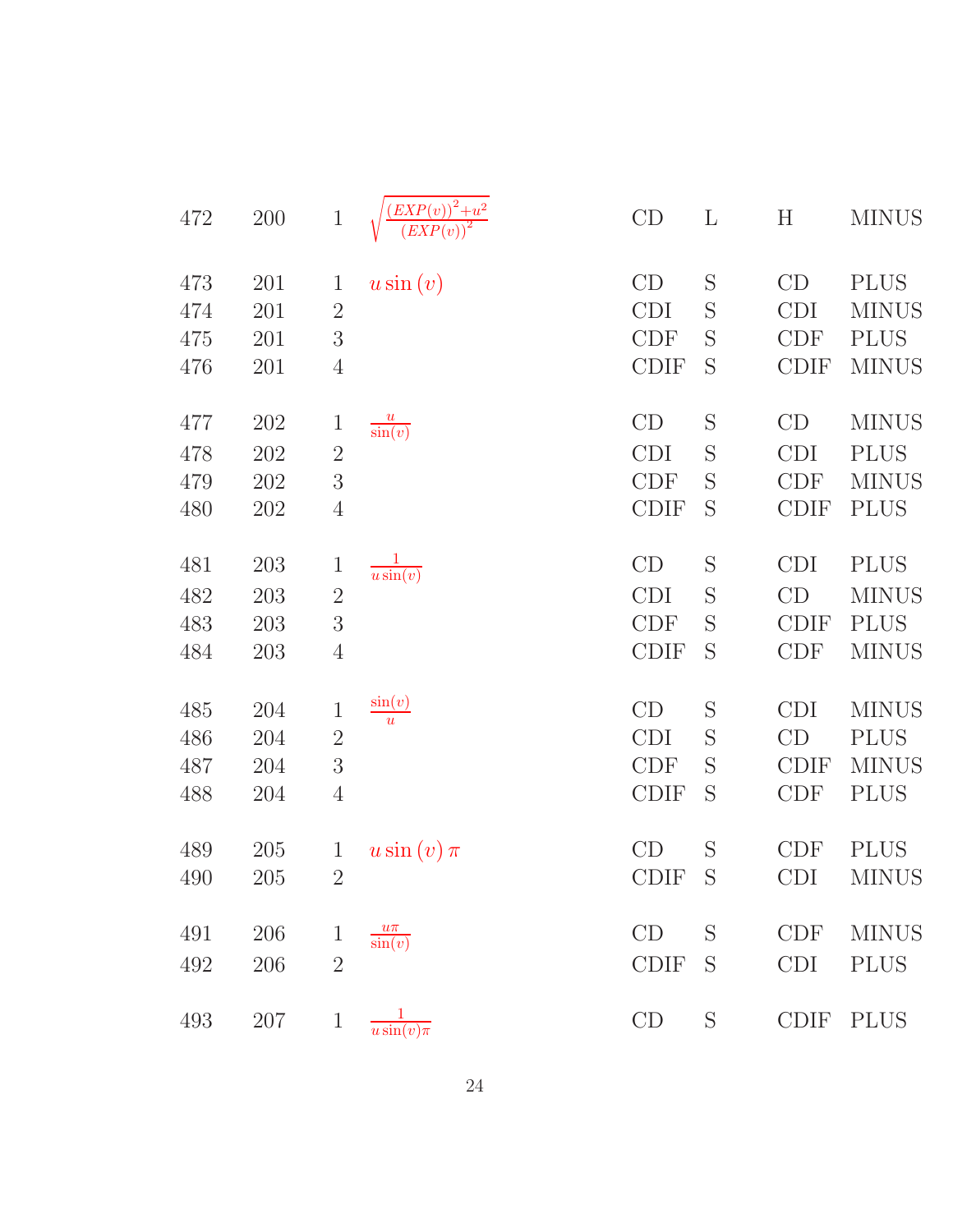| 494        | 207        | $\overline{2}$                |                                              | <b>CDIF</b>       | S             | CD                | <b>MINUS</b>                |
|------------|------------|-------------------------------|----------------------------------------------|-------------------|---------------|-------------------|-----------------------------|
| 495<br>496 | 208<br>208 | $\mathbf 1$<br>$\overline{2}$ | $\sin(v)$<br>$\overline{u\pi}$               | CD<br><b>CDIF</b> | S<br>S        | <b>CDIF</b><br>CD | <b>MINUS</b><br><b>PLUS</b> |
| 497        | $209\,$    | $\mathbf{1}$                  | $u^{2}(\sin(v))^{2}$                         | CD                | S             | AB                | <b>PLUS</b>                 |
| 498        | $210\,$    | $\mathbf 1$                   | $\frac{u^2}{\left(\sin(v)\right)^2}$         | CD                | S             | AB                | <b>MINUS</b>                |
| 499        | $211\,$    | $\mathbf{1}$                  | $\sqrt{u\sin(v)}$                            | CD                | S             | R                 | <b>PLUS</b>                 |
| 500        | $212\,$    | $\,1$                         | $\sqrt{\frac{u}{\sin(v)}}$                   | CD                | $\mathbf S$   | $\mathbf R$       | <b>MINUS</b>                |
| 501        | $213\,$    | $\mathbf{1}$                  | $u^{3}(\sin{(v)})^{3}$                       | CD                | S             | $\rm K$           | <b>PLUS</b>                 |
| 502        | 214        | $\mathbf{1}$                  | $\frac{u^3}{\left(\sin(v)\right)^3}$         | CD                | S             | $\rm K$           | <b>MINUS</b>                |
| 503        | $215\,$    | $\mathbf{1}$                  | $e^{u \sin(v)}$                              | CD                | S             | ${\rm E}$         | <b>PLUS</b>                 |
| 504        | $216\,$    | $\mathbf{1}$                  | $e^{\frac{u}{\sin(v)}}$                      | CD                | S             | E                 | <b>MINUS</b>                |
| 505        | 217        | $\mathbf{1}$                  | Log(usin(v))                                 | CD                | $\mathbf S$   | $\Gamma$          | <b>PLUS</b>                 |
|            |            |                               | 506 218 1 $Log\left(\frac{u}{sin(v)}\right)$ | CD                | $S_{\text{}}$ | $\mathbf{L}$      | <b>MINUS</b>                |
| $507\,$    | 219        | $\mathbf{1}$                  | arcsin(u sin(v))                             | $\mathop{\rm CD}$ | $\mathbf S$   | $\mathbf S$       | <b>PLUS</b>                 |
| 508        | $220\,$    | $\mathbf{1}$                  | $arcsin\left(\frac{u}{\sin(v)}\right)$       | CD                | S             | S                 | <b>MINUS</b>                |
|            |            |                               |                                              |                   |               |                   |                             |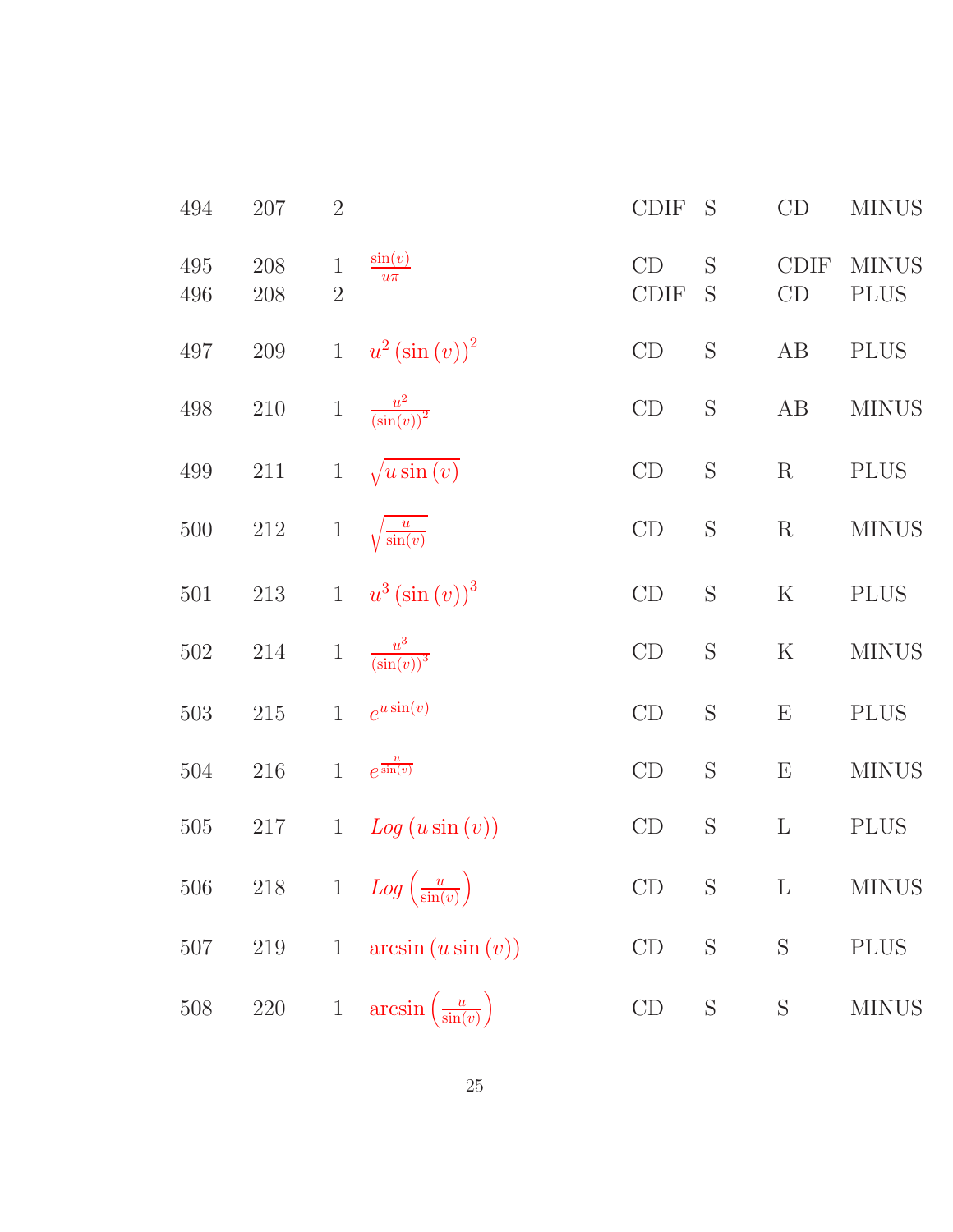| 509 | 221     | $\mathbf{1}$   | $arctan(u \sin(v))$                                  | CD          | S            | $\mathbf T$  | <b>PLUS</b>  |
|-----|---------|----------------|------------------------------------------------------|-------------|--------------|--------------|--------------|
| 510 | $222\,$ | $\,1$          | $\arctan\left(\frac{u}{\sin(v)}\right)$              | CD          | $\mathbf S$  | $\mathbf T$  | <b>MINUS</b> |
| 511 | $223\,$ | $\mathbf{1}$   | $\sqrt{1-u^2+u^2(\cos{(v)})^2}$                      | CD          | S            | $\mathbf{P}$ | <b>PLUS</b>  |
| 512 | $224\,$ |                | 1 $\sqrt{\frac{-1+(\cos(v))^2+u^2}{-1+(\cos(v))^2}}$ | CD          | S            | $\mathbf{P}$ | <b>MINUS</b> |
| 513 | $225\,$ | $\mathbf{1}$   | $\sqrt{1+u^2-u^2(\cos{(v)})^2}$                      | CD          | S            | H            | <b>PLUS</b>  |
| 514 | 226     | $\mathbf{1}$   | $\sqrt{-\frac{1-(\cos(v))^2+u^2}{-1+(\cos(v))^2}}$   | CD          | S            | H            | <b>MINUS</b> |
| 515 | 227     | $\mathbf{1}$   | $u \tan(v)$                                          | CD          | $\mathrm{T}$ | CD           | <b>PLUS</b>  |
| 516 | 227     | $\overline{2}$ |                                                      | <b>CDI</b>  | T            | <b>CDI</b>   | <b>MINUS</b> |
| 517 | 227     | 3              |                                                      | <b>CDF</b>  | T            | CDF          | <b>PLUS</b>  |
| 518 | 227     | $\overline{4}$ |                                                      | <b>CDIF</b> | T            | <b>CDIF</b>  | <b>MINUS</b> |
| 519 | 228     | $\mathbf 1$    | $\frac{u}{\tan(v)}$                                  | CD          | T            | CD           | <b>MINUS</b> |
| 520 | 228     | $\overline{2}$ |                                                      | <b>CDI</b>  | T            | <b>CDI</b>   | <b>PLUS</b>  |
| 521 | 228     | 3              |                                                      | <b>CDF</b>  | T            | <b>CDF</b>   | <b>MINUS</b> |
| 522 | 228     | $\overline{4}$ |                                                      | <b>CDIF</b> | T            | <b>CDIF</b>  | <b>PLUS</b>  |
| 523 | 229     | 1              | $rac{1}{u\tan(v)}$                                   | CD          | T            | <b>CDI</b>   | <b>PLUS</b>  |
| 524 | 229     | $\overline{2}$ |                                                      | <b>CDI</b>  | T            | CD           | <b>MINUS</b> |
| 525 | 229     | 3              |                                                      | <b>CDF</b>  | T            | <b>CDIF</b>  | <b>PLUS</b>  |
| 526 | 229     | $\overline{4}$ |                                                      | <b>CDIF</b> | T            | <b>CDF</b>   | <b>MINUS</b> |
|     |         |                |                                                      |             |              |              |              |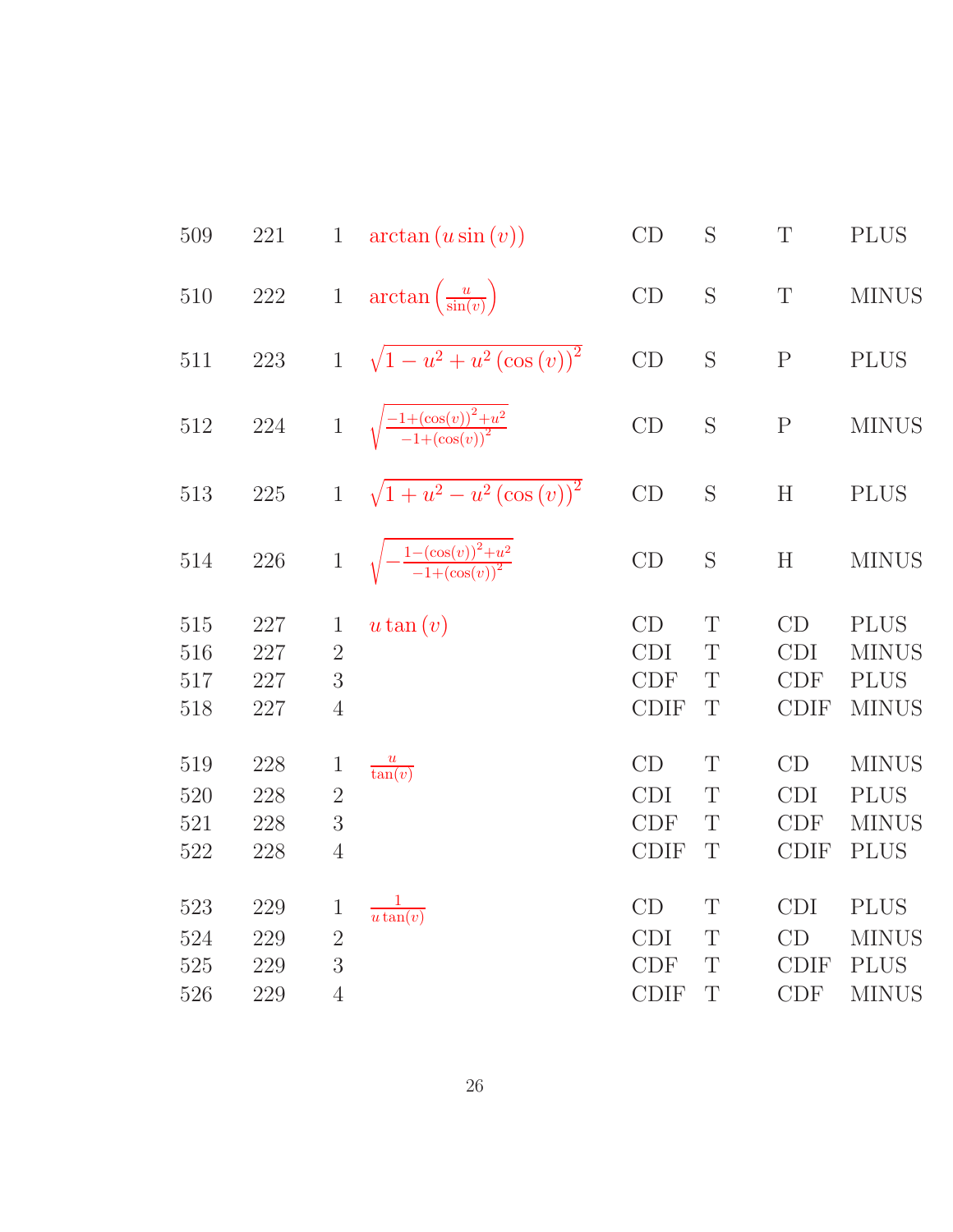| 527<br>528<br>529<br>530 | 230<br>230<br>230<br>230 | $\,1$<br>$\overline{2}$<br>3<br>$\overline{4}$ | tan(v)<br>$\overline{u}$             | CD<br><b>CDI</b><br><b>CDF</b><br><b>CDIF</b> | T<br>T<br>T<br>T | <b>CDI</b><br>CD<br><b>CDIF</b><br>CDF | <b>MINUS</b><br><b>PLUS</b><br><b>MINUS</b><br><b>PLUS</b> |
|--------------------------|--------------------------|------------------------------------------------|--------------------------------------|-----------------------------------------------|------------------|----------------------------------------|------------------------------------------------------------|
| 531<br>532               | 231<br>231               | $\mathbf{1}$<br>$\overline{2}$                 | u tan $(v)$ $\pi$                    | CD<br><b>CDIF</b>                             | T<br>T           | <b>CDF</b><br><b>CDI</b>               | <b>PLUS</b><br><b>MINUS</b>                                |
| 533<br>534               | 232<br>232               | $\mathbf{1}$<br>$\overline{2}$                 | $\frac{u\pi}{\tan(v)}$               | CD<br><b>CDIF</b>                             | T<br>$\mathbf T$ | CDF<br><b>CDI</b>                      | <b>MINUS</b><br><b>PLUS</b>                                |
| 535<br>536               | 233<br>233               | $\mathbf 1$<br>$\overline{2}$                  | $rac{1}{u\tan(v)\pi}$                | CD<br><b>CDIF</b>                             | T<br>T           | <b>CDIF</b><br>CD                      | <b>PLUS</b><br><b>MINUS</b>                                |
| 537<br>538               | 234<br>234               | $\,1$<br>$\overline{2}$                        | $\tan(v)$<br>$u\pi$                  | CD<br><b>CDIF</b>                             | $\mathbf T$<br>T | <b>CDIF</b><br>CD                      | <b>MINUS</b><br><b>PLUS</b>                                |
| 539                      | $235\,$                  | $\mathbf{1}$                                   | $u^{2}(\tan(v))^{2}$                 | CD                                            | $\mathbf T$      | AB                                     | <b>PLUS</b>                                                |
| 540                      | 236                      | $1\,$                                          | $\frac{u^2}{(\tan(v))^2}$            | CD                                            | $\mathbf T$      | AB                                     | <b>MINUS</b>                                               |
| 541                      | 237                      | $\mathbf{1}$                                   | $\sqrt{u \tan(v)}$                   | CD                                            | T                | $\mathbf R$                            | <b>PLUS</b>                                                |
| 542                      | 238                      | $\mathbf{1}$                                   | $\overline{u}$<br>tan(v)             | CD                                            | $\mathbf T$      | $\mathbf R$                            | <b>MINUS</b>                                               |
| $543\,$                  | $239\,$                  |                                                | 1 $u^3 (\tan(v))^3$                  | CD                                            | $\mathbf T$      | ${\bf K}$                              | <b>PLUS</b>                                                |
| $544\,$                  | $240\,$                  | $\mathbf{1}$                                   | $\frac{u^3}{\left(\tan(v)\right)^3}$ | $\mathrm{CD}$                                 | $\mathbf T$      | ${\bf K}$                              | <b>MINUS</b>                                               |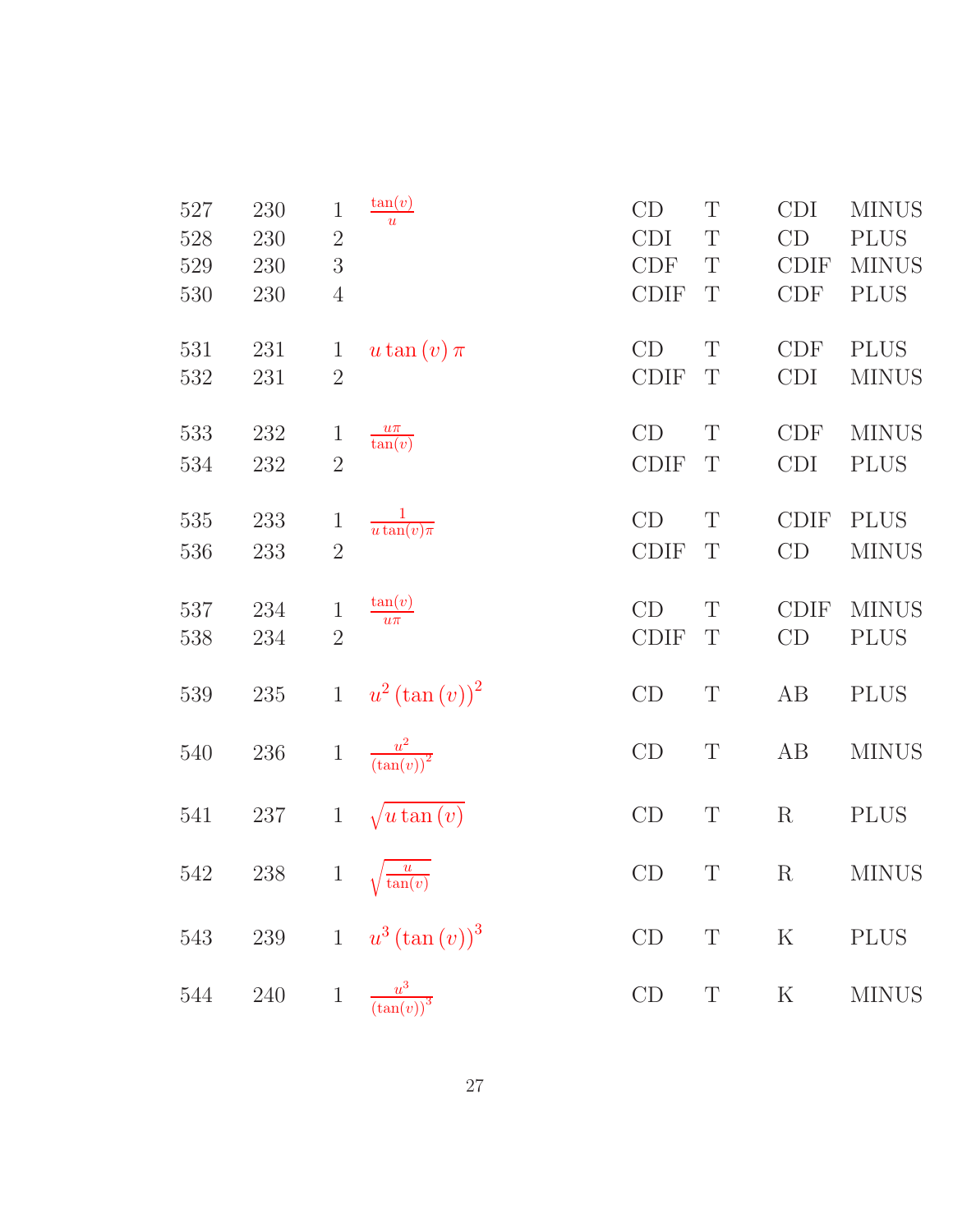| 545 | 241     | $\mathbf{1}$   | $e^{u \tan(v)}$                                  | CD          | $\mathbf T$  | $\boldsymbol{\mathrm{E}}$ | <b>PLUS</b>  |
|-----|---------|----------------|--------------------------------------------------|-------------|--------------|---------------------------|--------------|
| 546 | $242\,$ | $\mathbf{1}$   | $e^{\frac{u}{\tan(v)}}$                          | CD          | $\mathbf T$  | $\boldsymbol{\mathrm{E}}$ | <b>MINUS</b> |
| 547 | 243     | $\mathbf{1}$   | Log (u tan (v))                                  | CD          | $\mathbf T$  | $\Gamma$                  | <b>PLUS</b>  |
| 548 | 244     | $\mathbf{1}$   | $Log\left(\frac{u}{\tan(v)}\right)$              | CD          | $\mathbf T$  | $\Gamma$                  | <b>MINUS</b> |
| 549 | 245     | $\mathbf{1}$   | $arcsin(u \tan(v))$                              | CD          | $\mathbf T$  | S                         | <b>PLUS</b>  |
| 550 | $246\,$ | $\,1$          | $arcsin\left(\frac{u}{\tan(v)}\right)$           | CD          | $\mathbf T$  | S                         | <b>MINUS</b> |
| 551 | $247\,$ | $\mathbf{1}$   | $arctan (u \tan (v))$                            | CD          | T            | $\mathbf T$               | <b>PLUS</b>  |
| 552 | $248\,$ | $\,1$          | $\arctan\left(\frac{u}{\tan(v)}\right)$          | CD          | $\mathbf T$  | $\mathbf T$               | <b>MINUS</b> |
| 553 | $249\,$ |                | 1 $\sqrt{1-u^2(\tan(v))^2}$                      | CD          | T            | ${\bf P}$                 | <b>PLUS</b>  |
| 554 | $250\,$ |                | 1 $\sqrt{-\frac{-(\tan(v))^2+u^2}{(\tan(v))^2}}$ | CD          | $\mathbf T$  | $\mathbf P$               | <b>MINUS</b> |
| 555 | $251\,$ | $\mathbf{1}$   | $\sqrt{1+u^2(\tan(v))^2}$                        | CD          | T            | H                         | <b>PLUS</b>  |
| 556 | 252     |                | 1 $\sqrt{\frac{(\tan(v))^2+u^2}{(\tan(v))^2}}$   | CD          | T            | H                         | <b>MINUS</b> |
| 557 | 253     | $\mathbf 1$    | $u\sqrt{1-v^2}$                                  | CD          | $\mathbf P$  | CD                        | <b>PLUS</b>  |
| 558 | 253     | $\overline{2}$ |                                                  | <b>CDI</b>  | $\mathbf P$  | <b>CDI</b>                | <b>MINUS</b> |
| 559 | 253     | 3              |                                                  | <b>CDF</b>  | $\mathbf{P}$ | <b>CDF</b>                | <b>PLUS</b>  |
| 560 | 253     | $\overline{4}$ |                                                  | <b>CDIF</b> | $\mathbf P$  | <b>CDIF</b>               | <b>MINUS</b> |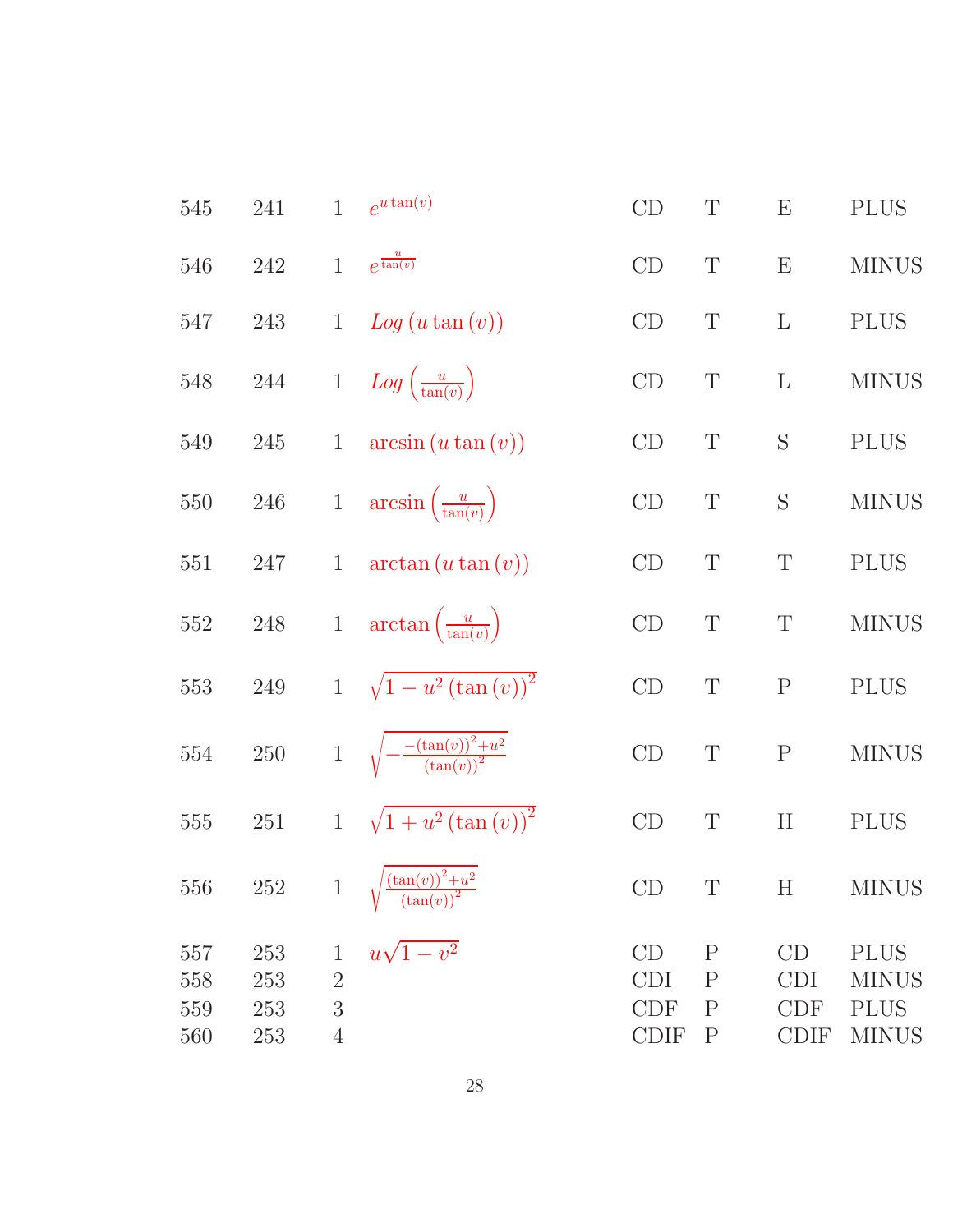| 561 | 254 | $\mathbf{1}$   | $\frac{u}{\sqrt{1-v^2}}$     | CD          | $\mathbf P$  | CD          | <b>MINUS</b> |
|-----|-----|----------------|------------------------------|-------------|--------------|-------------|--------------|
| 562 | 254 | $\overline{2}$ |                              | <b>CDI</b>  | $\mathbf{P}$ | <b>CDI</b>  | <b>PLUS</b>  |
| 563 | 254 | $\overline{3}$ |                              | CDF         | $\mathbf{P}$ | <b>CDF</b>  | <b>MINUS</b> |
| 564 | 254 | $\overline{4}$ |                              | CDIF        | $\mathbf{P}$ | <b>CDIF</b> | <b>PLUS</b>  |
| 565 | 255 | $\mathbf{1}$   | $\frac{1}{u\sqrt{1-v^2}}$    | CD          | $\mathbf P$  | <b>CDI</b>  | <b>PLUS</b>  |
| 566 | 255 | $\overline{2}$ |                              | <b>CDI</b>  | $\mathbf{P}$ | CD          | <b>MINUS</b> |
| 567 | 255 | 3              |                              | <b>CDF</b>  | $\mathbf{P}$ | <b>CDIF</b> | <b>PLUS</b>  |
| 568 | 255 | $\overline{4}$ |                              | <b>CDIF</b> | $\mathbf{P}$ | <b>CDF</b>  | <b>MINUS</b> |
| 569 | 256 | $\mathbf{1}$   | $\frac{\sqrt{1-v^2}}{u}$     | CD          | $\mathbf P$  | <b>CDI</b>  | <b>MINUS</b> |
| 570 | 256 | $\overline{2}$ |                              | <b>CDI</b>  | $\mathbf{P}$ | CD          | <b>PLUS</b>  |
| 571 | 256 | 3              |                              | <b>CDF</b>  | $\mathbf{P}$ | <b>CDIF</b> | <b>MINUS</b> |
| 572 | 256 | $\overline{4}$ |                              | <b>CDIF</b> | $\mathbf{P}$ | <b>CDF</b>  | <b>PLUS</b>  |
| 573 | 257 | $\mathbf{1}$   | $u\sqrt{1-v^2}\pi$           | CD          | $\mathbf{P}$ | <b>CDF</b>  | <b>PLUS</b>  |
| 574 | 257 | $\overline{2}$ |                              | <b>CDIF</b> | $\mathbf{P}$ | <b>CDI</b>  | <b>MINUS</b> |
| 575 | 258 | $\mathbf{1}$   | $\frac{u\pi}{\sqrt{1-v^2}}$  | CD          | $\mathbf{P}$ | <b>CDF</b>  | <b>MINUS</b> |
| 576 | 258 | $\overline{2}$ |                              | <b>CDIF</b> | $\mathbf{P}$ | <b>CDI</b>  | <b>PLUS</b>  |
| 577 | 259 | $\mathbf{1}$   | $\frac{1}{u\sqrt{1-v^2}\pi}$ | CD          | $\mathbf P$  | <b>CDIF</b> | <b>PLUS</b>  |
| 578 | 259 | $\overline{2}$ |                              | <b>CDIF</b> | $\mathbf{P}$ | CD          | <b>MINUS</b> |
| 579 | 260 | $\mathbf{1}$   | $\sqrt{1-v^2}$               | CD          | $\mathbf{P}$ | <b>CDIF</b> | <b>MINUS</b> |
| 580 | 260 | $\overline{2}$ | $u\pi^-$                     | <b>CDIF</b> | $\mathbf{P}$ | CD          | <b>PLUS</b>  |
| 581 | 261 | $\mathbf{1}$   | $-u^2(-1+v^2)$               | CD          | $\mathbf{P}$ | AB          | <b>PLUS</b>  |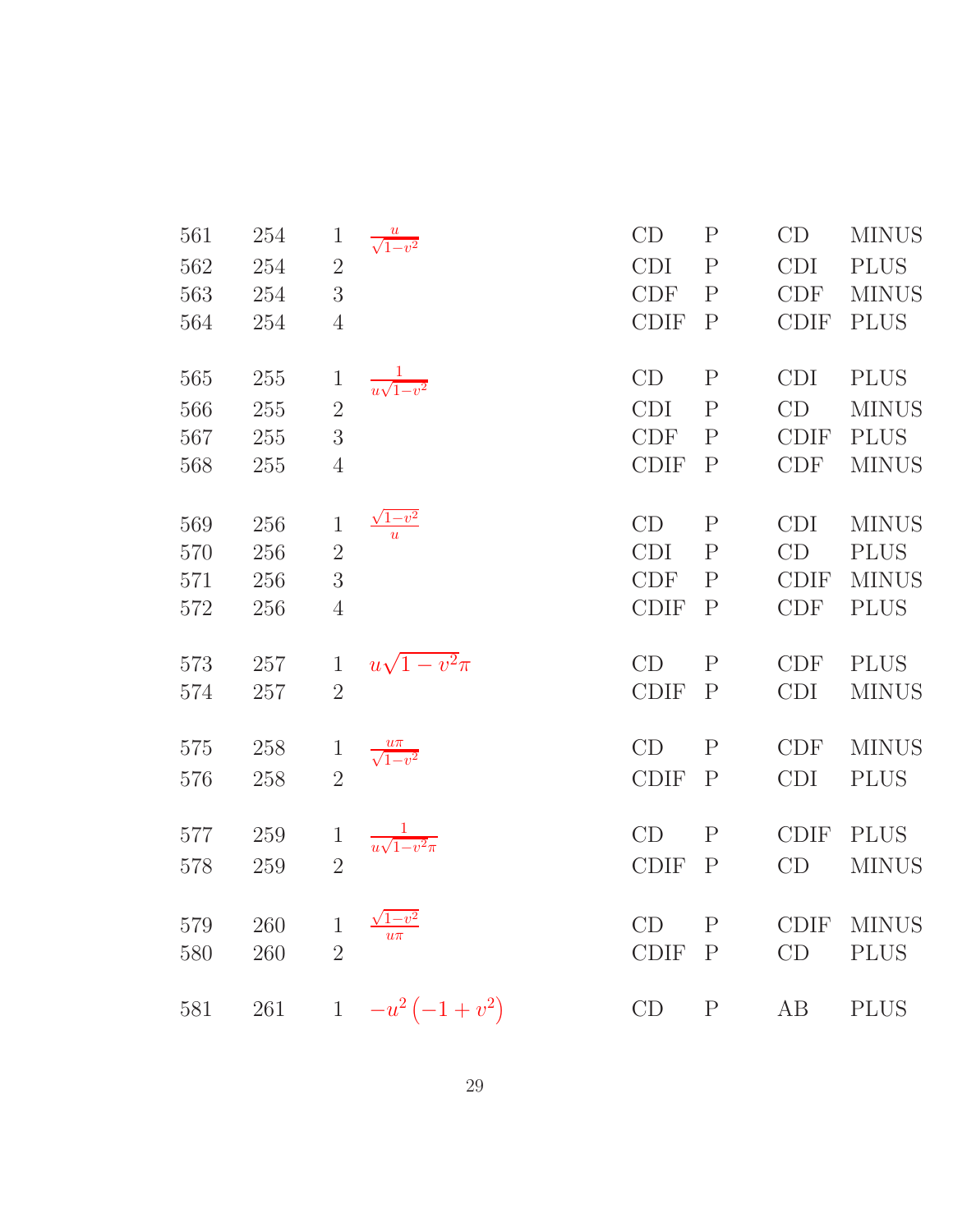| 582        | $262\,$    |                                | 1 $-\frac{u^2}{-1+v^2}$                        | CD       | $\mathbf P$            | AB               | <b>MINUS</b>               |
|------------|------------|--------------------------------|------------------------------------------------|----------|------------------------|------------------|----------------------------|
| 583        | 263        | $\mathbf{1}$                   | $\sqrt{u\sqrt{1-v^2}}$                         | CD       | ${\bf P}$              | R                | <b>PLUS</b>                |
| 584        | 264        | $\mathbf{1}$                   | $\sqrt{\frac{u}{\sqrt{1-v^2}}}$                | CD       | $\mathbf P$            | R                | <b>MINUS</b>               |
| 585        | $265\,$    |                                | 1 $u^3(1-v^2)^{3/2}$                           | CD       | ${\bf P}$              | $\mathbf K$      | <b>PLUS</b>                |
| 586        | 266        |                                | 1 $\frac{u^3}{(1-v^2)^{3/2}}$                  | CD       | ${\bf P}$              | $\rm K$          | <b>MINUS</b>               |
| 587        | 267        | $\mathbf{1}$                   | $e^{u\sqrt{1-v^2}}$                            | CD       | ${\bf P}$              | E                | <b>PLUS</b>                |
| 588        | 268        | $\mathbf{1}$                   | $e^{\frac{u}{\sqrt{1-v^2}}}$                   | CD       | $\mathbf P$            | E                | <b>MINUS</b>               |
| 589        | 269        |                                | 1 $Log (u\sqrt{1-v^2})$                        | CD       | $\mathbf P$            | $\mathbf{L}$     | <b>PLUS</b>                |
| 590        | $270\,$    |                                | 1 $Log\left(\frac{u}{\sqrt{1-v^2}}\right)$     | CD       | $\mathbf P$            | $\Gamma$         | <b>MINUS</b>               |
| 591        | 271        | $1\,$                          | $arcsin (u\sqrt{1-v^2})$                       | CD       | ${\bf P}$              | S                | <b>PLUS</b>                |
| $592\,$    | $272\,$    |                                | 1 $\arcsin\left(\frac{u}{\sqrt{1-v^2}}\right)$ | CD       | $\mathbf P$            | $\mathbf S$      | <b>MINUS</b>               |
| 593        | 273        |                                | 1 $\arctan(u\sqrt{1-v^2})$                     | CD       | $\rm P$                | T                | PLUS                       |
| 594        | 274        |                                | 1 $\arctan\left(\frac{u}{\sqrt{1-v^2}}\right)$ | CD       | $\mathbf P$            | $\mathbf T$      | <b>MINUS</b>               |
| 595<br>596 | 275<br>275 | $\mathbf{1}$<br>$\overline{2}$ | $\sqrt{1-u^2+u^2v^2}$                          | CD<br>CD | ${\bf P}$<br>$H_{\rm}$ | $\mathbf P$<br>H | <b>PLUS</b><br><b>PLUS</b> |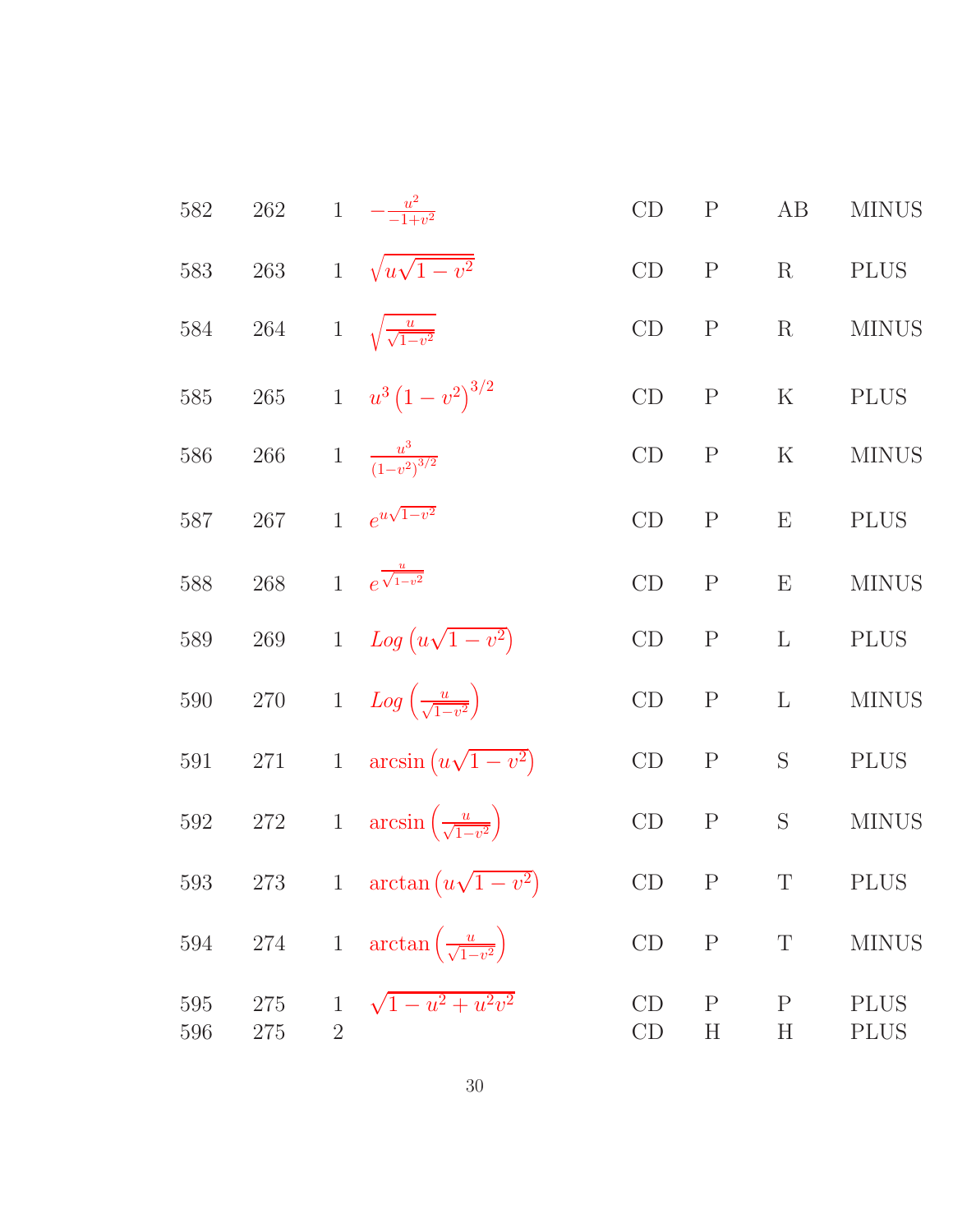| 597 | 276 | $\,1$          |                             | CD          | $\mathbf{P}$ | $\mathbf{P}$ | <b>MINUS</b> |
|-----|-----|----------------|-----------------------------|-------------|--------------|--------------|--------------|
| 598 | 276 | $\overline{2}$ |                             | CD          | H            | H            | <b>MINUS</b> |
|     |     |                |                             |             |              |              |              |
| 599 | 277 | $\mathbf{1}$   | $\sqrt{1+u^2-u^2v^2}$       | CD          | $\mathbf{P}$ | H            | <b>PLUS</b>  |
| 600 | 277 | $\overline{2}$ |                             | CD          | H            | ${\bf P}$    | <b>PLUS</b>  |
|     |     |                |                             |             |              |              |              |
| 601 | 278 | $\mathbf{1}$   | $-\frac{1-v^2+u^2}{-1+v^2}$ | CD          | $\mathbf P$  | H            | <b>MINUS</b> |
| 602 | 278 | $\overline{2}$ |                             | CD          | H            | ${\bf P}$    | <b>MINUS</b> |
| 603 | 279 | $\mathbf{1}$   | $u\sqrt{-1+v^2}$            | CD          | H            | CD           | <b>PLUS</b>  |
|     |     | $\overline{2}$ |                             | <b>CDI</b>  | H            | <b>CDI</b>   |              |
| 604 | 279 |                |                             |             |              |              | <b>MINUS</b> |
| 605 | 279 | 3              |                             | <b>CDF</b>  | H            | <b>CDF</b>   | <b>PLUS</b>  |
| 606 | 279 | $\overline{4}$ |                             | <b>CDIF</b> | H            | <b>CDIF</b>  | <b>MINUS</b> |
|     |     |                |                             |             |              |              |              |
| 607 | 280 | $\mathbf 1$    |                             | CD          | H            | CD           | <b>MINUS</b> |
|     |     |                | $\frac{u}{\sqrt{-1+v^2}}$   |             |              |              |              |
| 608 | 280 | $\overline{2}$ |                             | <b>CDI</b>  | H            | <b>CDI</b>   | <b>PLUS</b>  |
| 609 | 280 | 3              |                             | <b>CDF</b>  | H            | <b>CDF</b>   | <b>MINUS</b> |
| 610 | 280 | $\overline{4}$ |                             | <b>CDIF</b> | H            | <b>CDIF</b>  | <b>PLUS</b>  |
| 611 | 281 | $\mathbf 1$    |                             | CD          | H            | <b>CDI</b>   | <b>PLUS</b>  |
| 612 | 281 | $\overline{2}$ | $\frac{1}{u\sqrt{-1+v^2}}$  | <b>CDI</b>  | H            | CD           | <b>MINUS</b> |
| 613 | 281 | 3              |                             | <b>CDF</b>  | H            | <b>CDIF</b>  | <b>PLUS</b>  |
| 614 | 281 | $\overline{4}$ |                             | <b>CDIF</b> | H            | <b>CDF</b>   | <b>MINUS</b> |
|     |     |                |                             |             |              |              |              |
| 615 | 282 | $\mathbf 1$    | $-1+v^2$                    | CD          | H            | <b>CDI</b>   | <b>MINUS</b> |
| 616 | 282 | $\overline{2}$ |                             | <b>CDI</b>  | H            | CD           | <b>PLUS</b>  |
| 617 | 282 | 3              |                             | <b>CDF</b>  | H            | <b>CDIF</b>  | <b>MINUS</b> |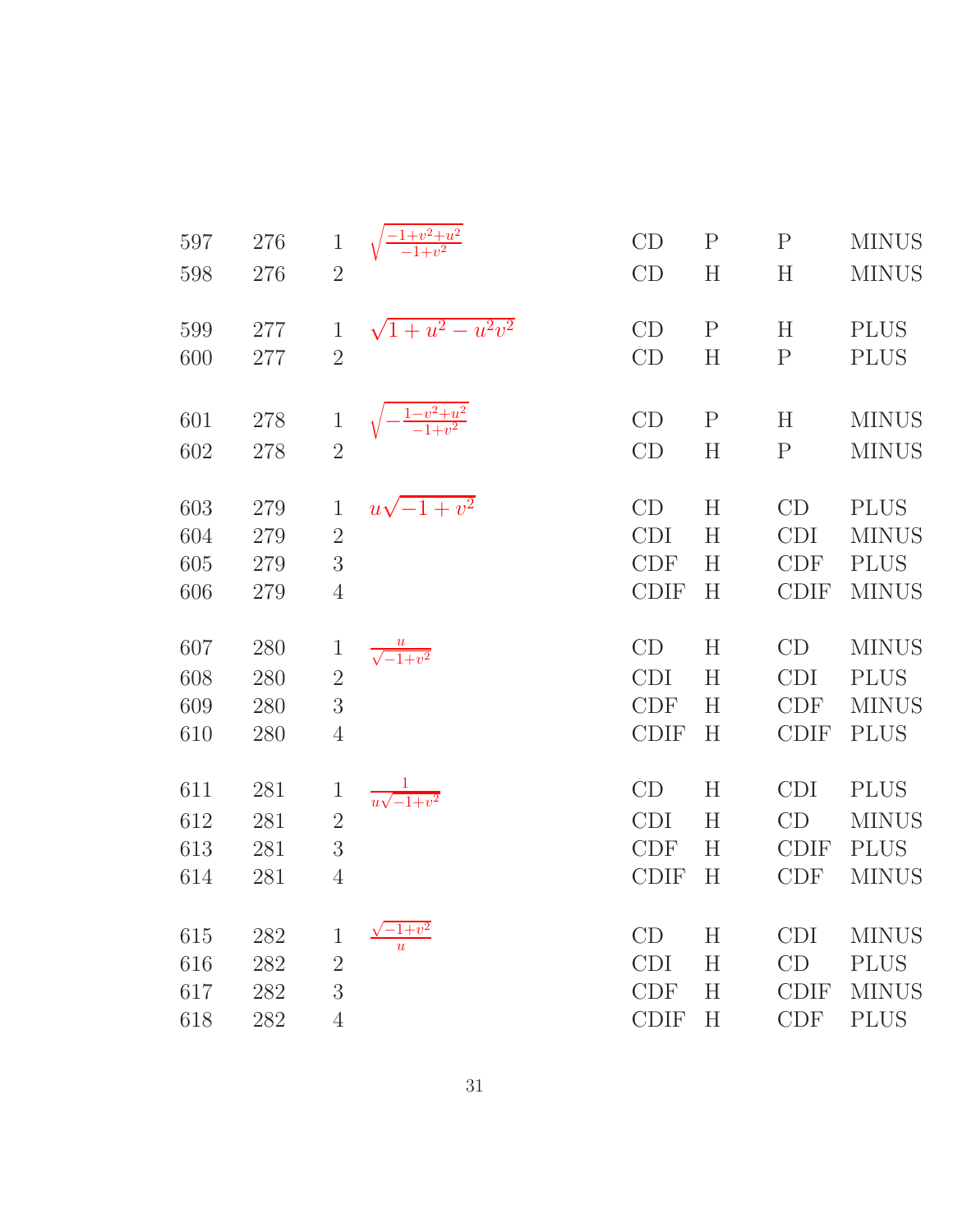| 619<br>620 | 283<br>283 | $\mathbf{1}$<br>$\overline{2}$ | $u\sqrt{-1+v^2}\pi$                 | CD<br><b>CDIF</b> | H<br>H | <b>CDF</b><br><b>CDI</b> | <b>PLUS</b><br><b>MINUS</b> |
|------------|------------|--------------------------------|-------------------------------------|-------------------|--------|--------------------------|-----------------------------|
| 621<br>622 | 284<br>284 | $\overline{2}$                 | $\frac{u\pi}{\sqrt{-1+v^2}}$        | CD<br><b>CDIF</b> | H<br>H | <b>CDF</b><br><b>CDI</b> | <b>MINUS</b><br><b>PLUS</b> |
| 623<br>624 | 285<br>285 | $\mathbf{1}$<br>$\overline{2}$ | $\frac{1}{u\sqrt{-1+v^2}\pi}$       | CD<br><b>CDIF</b> | H<br>H | <b>CDIF</b><br>CD        | <b>PLUS</b><br><b>MINUS</b> |
| 625<br>626 | 286<br>286 | $\mathbf{1}$<br>$\overline{2}$ | $\frac{\sqrt{-1+v^2}}{u\pi}$        | CD<br><b>CDIF</b> | H<br>H | <b>CDIF</b><br>CD        | <b>MINUS</b><br><b>PLUS</b> |
| 627        | $287\,$    |                                | 1 $u^2(-1+v^2)$                     | CD                | H      | AB                       | <b>PLUS</b>                 |
| 628        | $288\,$    |                                | 1 $\frac{u^2}{-1+v^2}$              | CD                | H      | AB                       | <b>MINUS</b>                |
| 629        | 289        | 1                              | $\sqrt{u\sqrt{-1+v^2}}$             | CD                | H      | R                        | <b>PLUS</b>                 |
| 630        | $290\,$    |                                | 1 $\sqrt{\frac{u}{\sqrt{-1+v^2}}}$  | CD                | H      | R                        | <b>MINUS</b>                |
| 631        | 291        |                                | 1 $u^3\left(-1+v^2\right)^{3/2}$    | CD                | H      | $\rm K$                  | <b>PLUS</b>                 |
| 632        | $\,292$    |                                | 1 $\frac{u^3}{(-1+v^2)^{3/2}}$      | CD                | H      | $\rm K$                  | <b>MINUS</b>                |
| 633        | 293        |                                | 1 $e^{u\sqrt{-1+v^2}}$              | CD                | H      | $\mathbf{E}$             | <b>PLUS</b>                 |
| 634        |            |                                | 294 1 $e^{\frac{u}{\sqrt{-1+v^2}}}$ | CD                | H      | E                        | <b>MINUS</b>                |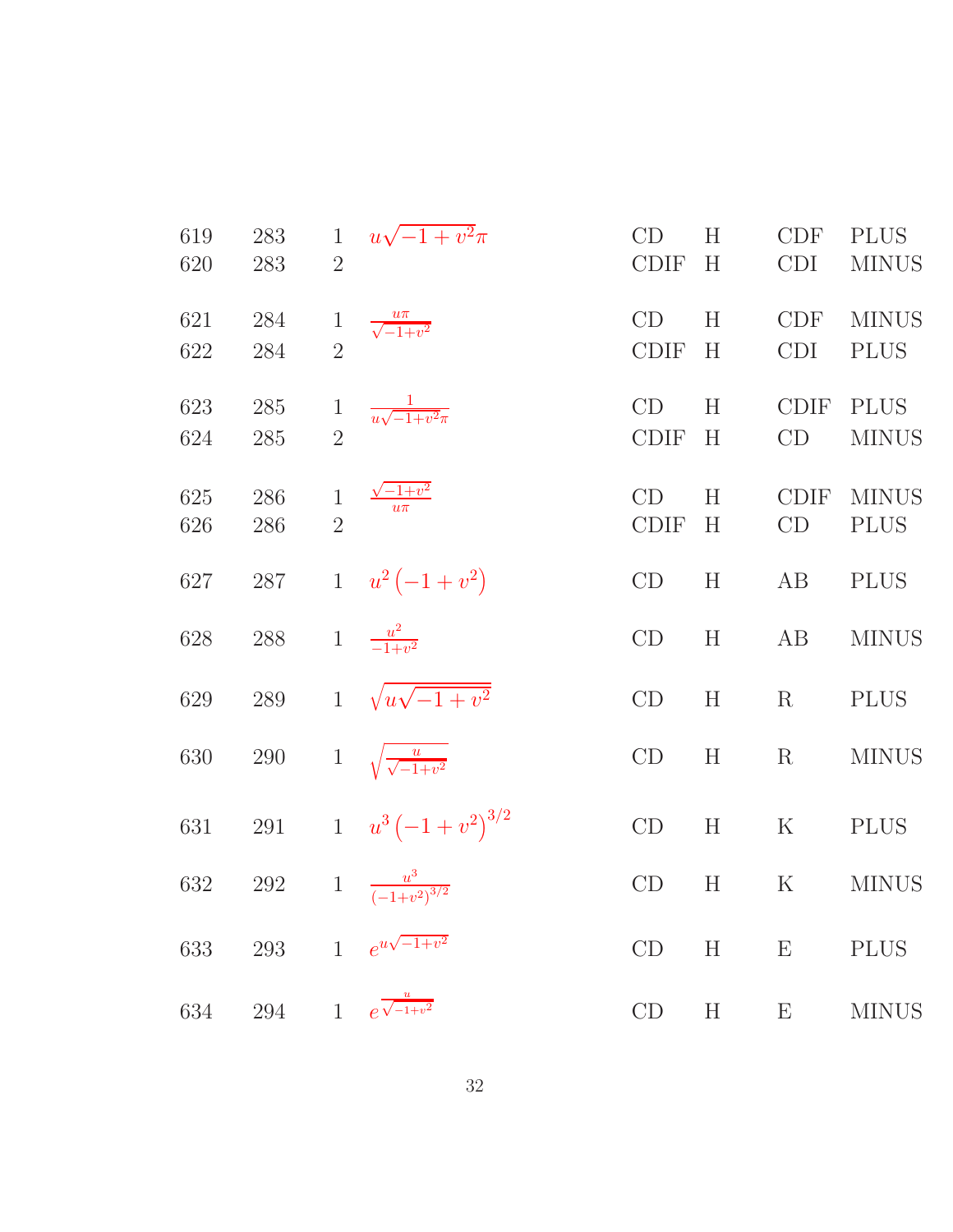| 635                      | $\,295$                  |                                                       | 1 $Log(u\sqrt{-1+v^2})$                       | CD                                                 | H                                          | $\Gamma$                      | <b>PLUS</b>                                                 |
|--------------------------|--------------------------|-------------------------------------------------------|-----------------------------------------------|----------------------------------------------------|--------------------------------------------|-------------------------------|-------------------------------------------------------------|
| 636                      | $\,296$                  | $\,1$                                                 | $Log\left(\frac{u}{\sqrt{-1+v^2}}\right)$     | CD                                                 | H                                          | $\mathbf{L}$                  | <b>MINUS</b>                                                |
| 637                      | 297                      | $\,1$                                                 | $arcsin (u\sqrt{-1+v^2})$                     | CD                                                 | H                                          | S                             | <b>PLUS</b>                                                 |
| 638                      | $298\,$                  | $\,1$                                                 | $arcsin\left(\frac{u}{\sqrt{-1+v^2}}\right)$  | CD                                                 | H                                          | S                             | <b>MINUS</b>                                                |
| 639                      | 299                      | $\mathbf{1}$                                          | $\arctan(u\sqrt{-1+v^2})$                     | CD                                                 | H                                          | T                             | <b>PLUS</b>                                                 |
| 640                      | $300\,$                  | $\,1$                                                 | $\arctan\left(\frac{u}{\sqrt{-1+v^2}}\right)$ | CD                                                 | H                                          | $\mathbf T$                   | <b>MINUS</b>                                                |
| 641<br>642<br>643<br>644 | 301<br>301<br>301<br>301 | $\mathbf{1}$<br>$\overline{2}$<br>3<br>$\overline{4}$ | $\frac{v^2}{u^2}$                             | <b>CDI</b><br><b>CDI</b><br><b>CDIF</b><br>$\rm R$ | CD<br><b>CDI</b><br><b>CDIF</b><br>$\rm R$ | AB<br>AB<br>AB<br><b>CDI</b>  | <b>PLUS</b><br><b>MINUS</b><br><b>MINUS</b><br><b>MINUS</b> |
| 645<br>646<br>647<br>648 | 302<br>302<br>302<br>302 | $\mathbf 1$<br>$\overline{2}$<br>3<br>$\overline{4}$  | $\frac{1}{u^2v^2}$                            | <b>CDI</b><br><b>CDI</b><br><b>CDIF</b><br>$\rm R$ | CD<br><b>CDI</b><br><b>CDF</b><br>$\rm R$  | AB<br>AB<br>AB<br><b>CDI</b>  | <b>MINUS</b><br><b>PLUS</b><br><b>MINUS</b><br><b>PLUS</b>  |
| 649<br>650<br>651        | 303<br>303<br>303        | $\mathbf{1}$<br>$\overline{2}$<br>3                   | $\sqrt{\frac{v}{u}}$                          | <b>CDI</b><br><b>CDI</b><br><b>CDIF</b>            | CD<br><b>CDI</b><br><b>CDIF</b>            | $\rm R$<br>$\rm R$<br>$\rm R$ | <b>PLUS</b><br><b>MINUS</b><br><b>MINUS</b>                 |
| 652<br>653               | 304<br>304               | $\mathbf{1}$<br>$\overline{2}$                        | $rac{1}{uv}$                                  | <b>CDI</b><br><b>CDI</b>                           | CD<br><b>CDI</b>                           | $\rm R$<br>$\rm R$            | <b>MINUS</b><br><b>PLUS</b>                                 |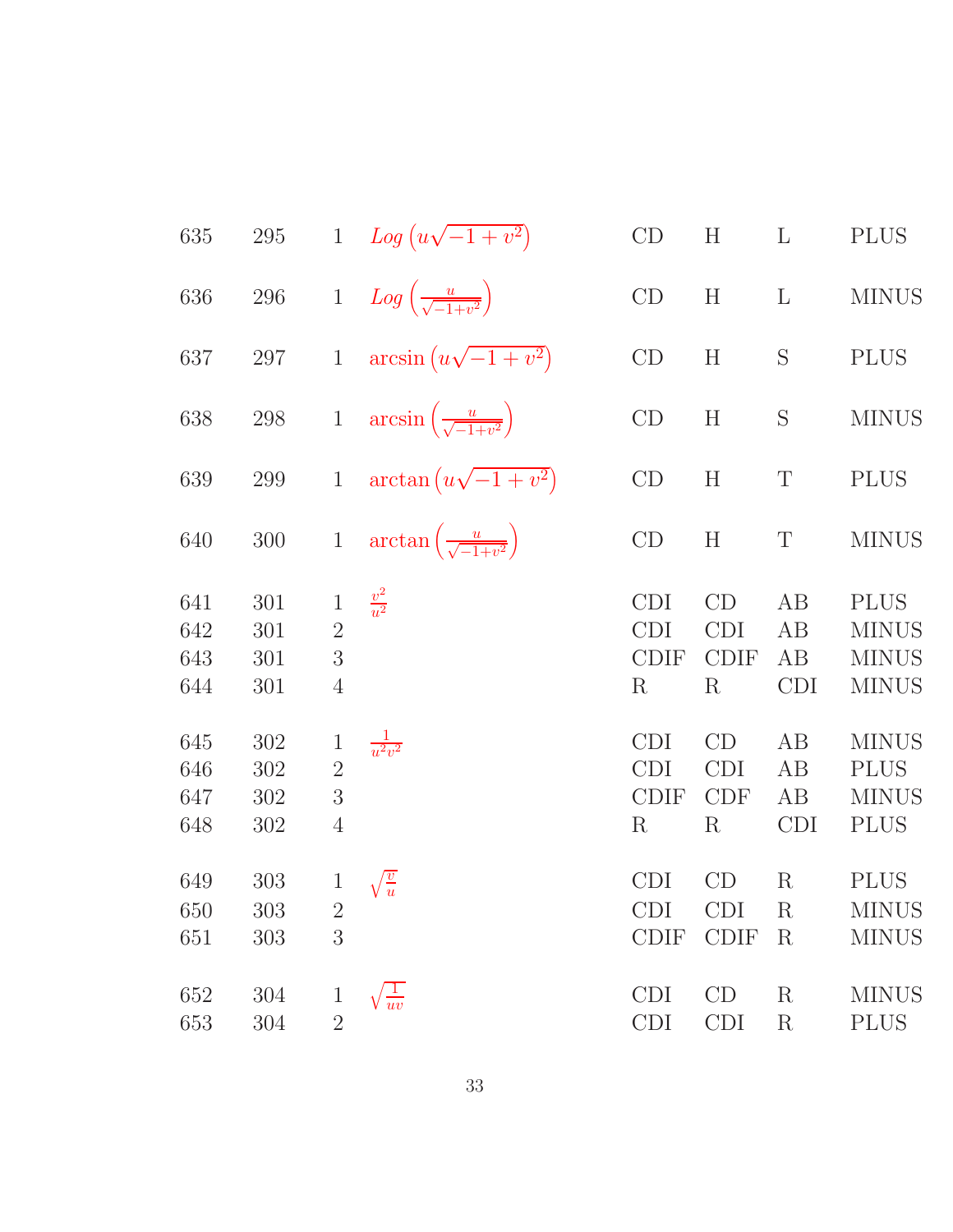| 654 | 304 | 3              |                                | <b>CDIF</b> | <b>CDF</b>  | $\rm R$                   | <b>MINUS</b> |
|-----|-----|----------------|--------------------------------|-------------|-------------|---------------------------|--------------|
| 655 | 305 | $\mathbf 1$    | $\frac{v^3}{u^3}$              | <b>CDI</b>  | CD          | $\rm K$                   | <b>PLUS</b>  |
| 656 | 305 | $\overline{2}$ |                                | <b>CDI</b>  | <b>CDI</b>  | K                         | <b>MINUS</b> |
| 657 | 305 | 3              |                                | CDIF        | <b>CDIF</b> | $\rm K$                   | <b>MINUS</b> |
| 658 | 306 | $\mathbf 1$    | $\frac{1}{u^3v^3}$             | <b>CDI</b>  | CD          | $\rm K$                   | <b>MINUS</b> |
| 659 | 306 | $\overline{2}$ |                                | <b>CDI</b>  | <b>CDI</b>  | K                         | <b>PLUS</b>  |
| 660 | 306 | 3              |                                | <b>CDIF</b> | <b>CDF</b>  | K                         | <b>MINUS</b> |
| 661 | 307 | $\mathbf{1}$   | $e^{\frac{v}{u}}$              | <b>CDI</b>  | CD          | E                         | <b>PLUS</b>  |
| 662 | 307 | $\overline{2}$ |                                | <b>CDI</b>  | <b>CDI</b>  | E                         | <b>MINUS</b> |
| 663 | 307 | 3              |                                | <b>CDIF</b> | <b>CDIF</b> | E                         | <b>MINUS</b> |
| 664 | 308 | $\mathbf{1}$   | $e^{\frac{1}{uv}}$             | <b>CDI</b>  | CD          | E                         | <b>MINUS</b> |
| 665 | 308 | $\sqrt{2}$     |                                | <b>CDI</b>  | <b>CDI</b>  | E                         | <b>PLUS</b>  |
| 666 | 308 | 3              |                                | <b>CDIF</b> | <b>CDF</b>  | $\boldsymbol{\mathrm{E}}$ | <b>MINUS</b> |
| 667 | 309 | $\mathbf{1}$   | $Log\left(\frac{v}{u}\right)$  | CDI         | CD          | $\mathbf{L}$              | <b>PLUS</b>  |
| 668 | 309 | $\overline{2}$ |                                | <b>CDI</b>  | <b>CDI</b>  | L                         | <b>MINUS</b> |
| 669 | 309 | 3              |                                | <b>CDIF</b> | <b>CDIF</b> | $\mathbf{L}$              | <b>MINUS</b> |
| 670 | 310 | $\mathbf 1$    | $Log\left(\frac{1}{uv}\right)$ | <b>CDI</b>  | CD          | L                         | <b>MINUS</b> |
| 671 | 310 | $\overline{2}$ |                                | <b>CDI</b>  | <b>CDI</b>  | L                         | <b>PLUS</b>  |
| 672 | 310 | 3              |                                | <b>CDIF</b> | <b>CDF</b>  | L                         | <b>MINUS</b> |
| 673 | 311 | $\mathbf{1}$   | $arcsin(\frac{v}{u})$          | <b>CDI</b>  | CD          | S                         | <b>PLUS</b>  |
| 674 | 311 | $\overline{2}$ |                                | <b>CDI</b>  | <b>CDI</b>  | S                         | <b>MINUS</b> |
| 675 | 311 | 3              |                                | <b>CDIF</b> | <b>CDIF</b> | S                         | <b>MINUS</b> |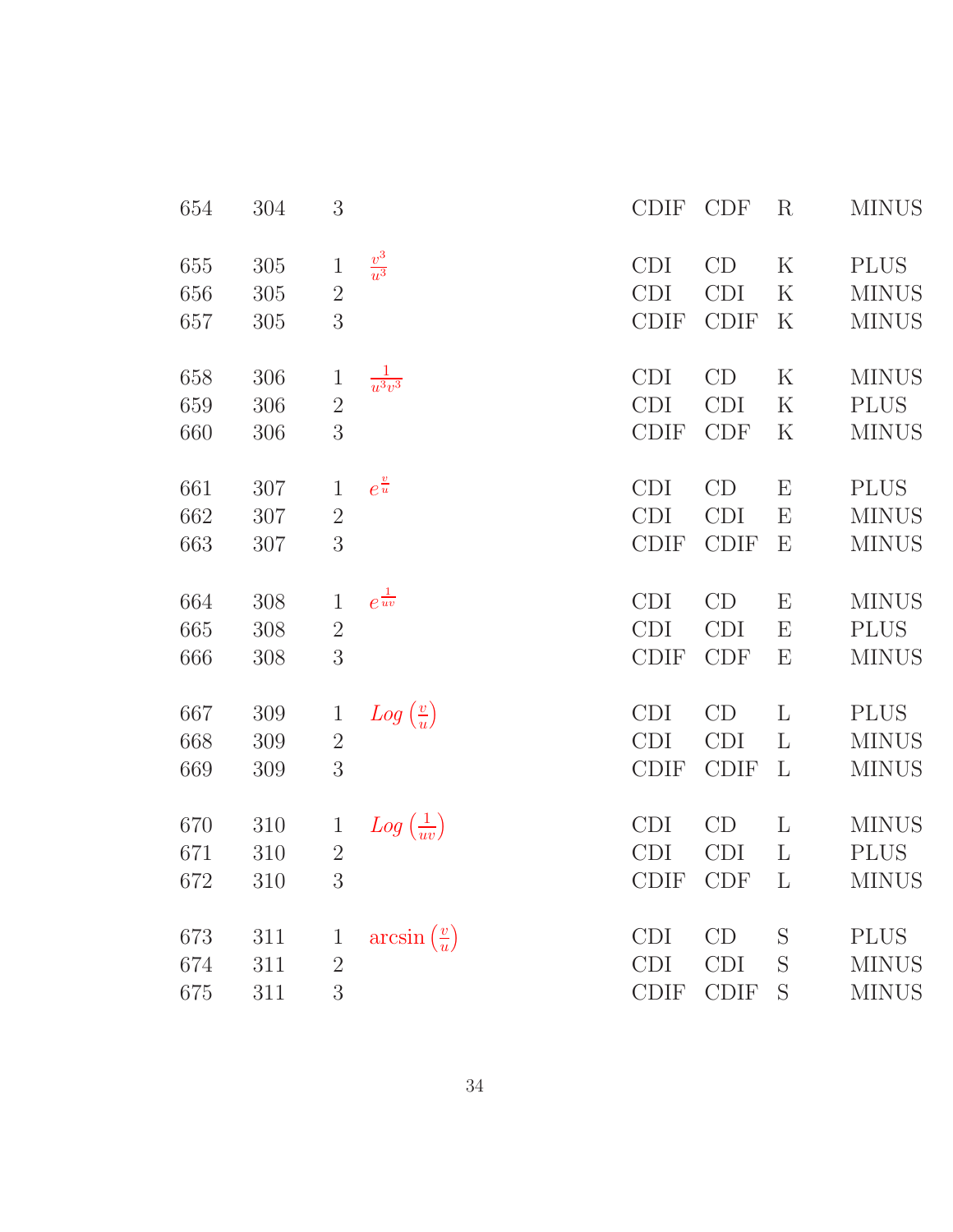| 676 | 312 | $\mathbf{1}$ | $arcsin\left(\frac{1}{uv}\right)$  | <b>CDI</b>  | CD          | S            | <b>MINUS</b> |
|-----|-----|--------------|------------------------------------|-------------|-------------|--------------|--------------|
| 677 | 312 | $\sqrt{2}$   |                                    | <b>CDI</b>  | <b>CDI</b>  | S            | <b>PLUS</b>  |
| 678 | 312 | 3            |                                    | <b>CDIF</b> | <b>CDF</b>  | S            | <b>MINUS</b> |
| 679 | 313 | $\mathbf{1}$ | $\arctan\left(\frac{v}{u}\right)$  | CDI         | CD          | T            | <b>PLUS</b>  |
| 680 | 313 | $\sqrt{2}$   |                                    | <b>CDI</b>  | <b>CDI</b>  | $\mathbf T$  | <b>MINUS</b> |
| 681 | 313 | 3            |                                    | <b>CDIF</b> | <b>CDIF</b> | T            | <b>MINUS</b> |
| 682 | 314 | $\mathbf{1}$ | $\arctan\left(\frac{1}{uv}\right)$ | <b>CDI</b>  | CD          | T            | <b>MINUS</b> |
| 683 | 314 | $\sqrt{2}$   |                                    | <b>CDI</b>  | <b>CDI</b>  | T            | <b>PLUS</b>  |
| 684 | 314 | 3            |                                    | <b>CDIF</b> | <b>CDF</b>  | T            | <b>MINUS</b> |
| 685 | 315 | $\mathbf 1$  |                                    | <b>CDI</b>  | CD          | $\mathbf{P}$ | <b>PLUS</b>  |
| 686 | 315 | $\sqrt{2}$   |                                    | <b>CDI</b>  | <b>CDI</b>  | ${\bf P}$    | <b>MINUS</b> |
| 687 | 315 | 3            |                                    | <b>CDIF</b> | <b>CDIF</b> | $\mathbf{P}$ | <b>MINUS</b> |
| 688 | 316 | $\mathbf 1$  |                                    | <b>CDI</b>  | CD          | $\mathbf{P}$ | <b>MINUS</b> |
| 689 | 316 | $\sqrt{2}$   |                                    | <b>CDI</b>  | <b>CDI</b>  | ${\bf P}$    | <b>PLUS</b>  |
| 690 | 316 | 3            |                                    | <b>CDIF</b> | <b>CDF</b>  | ${\bf P}$    | <b>MINUS</b> |
| 691 | 317 | $\mathbf 1$  |                                    | <b>CDI</b>  | CD          | $H_{\rm}$    | <b>PLUS</b>  |
| 692 | 317 | $\sqrt{2}$   |                                    | <b>CDI</b>  | <b>CDI</b>  | H            | <b>MINUS</b> |
| 693 | 317 | 3            |                                    | <b>CDIF</b> | <b>CDIF</b> | $H_{\rm}$    | <b>MINUS</b> |
| 694 | 318 | $\mathbf 1$  |                                    | <b>CDI</b>  | CD          | H            | <b>MINUS</b> |
| 695 | 318 | $\sqrt{2}$   |                                    | <b>CDI</b>  | <b>CDI</b>  | H            | <b>PLUS</b>  |
| 696 | 318 | 3            |                                    | <b>CDIF</b> | <b>CDF</b>  | H            | <b>MINUS</b> |
| 697 | 319 | $\mathbf{1}$ | $\frac{\pi^2}{uv}$                 | <b>CDI</b>  | <b>CDF</b>  | <b>CDF</b>   | <b>MINUS</b> |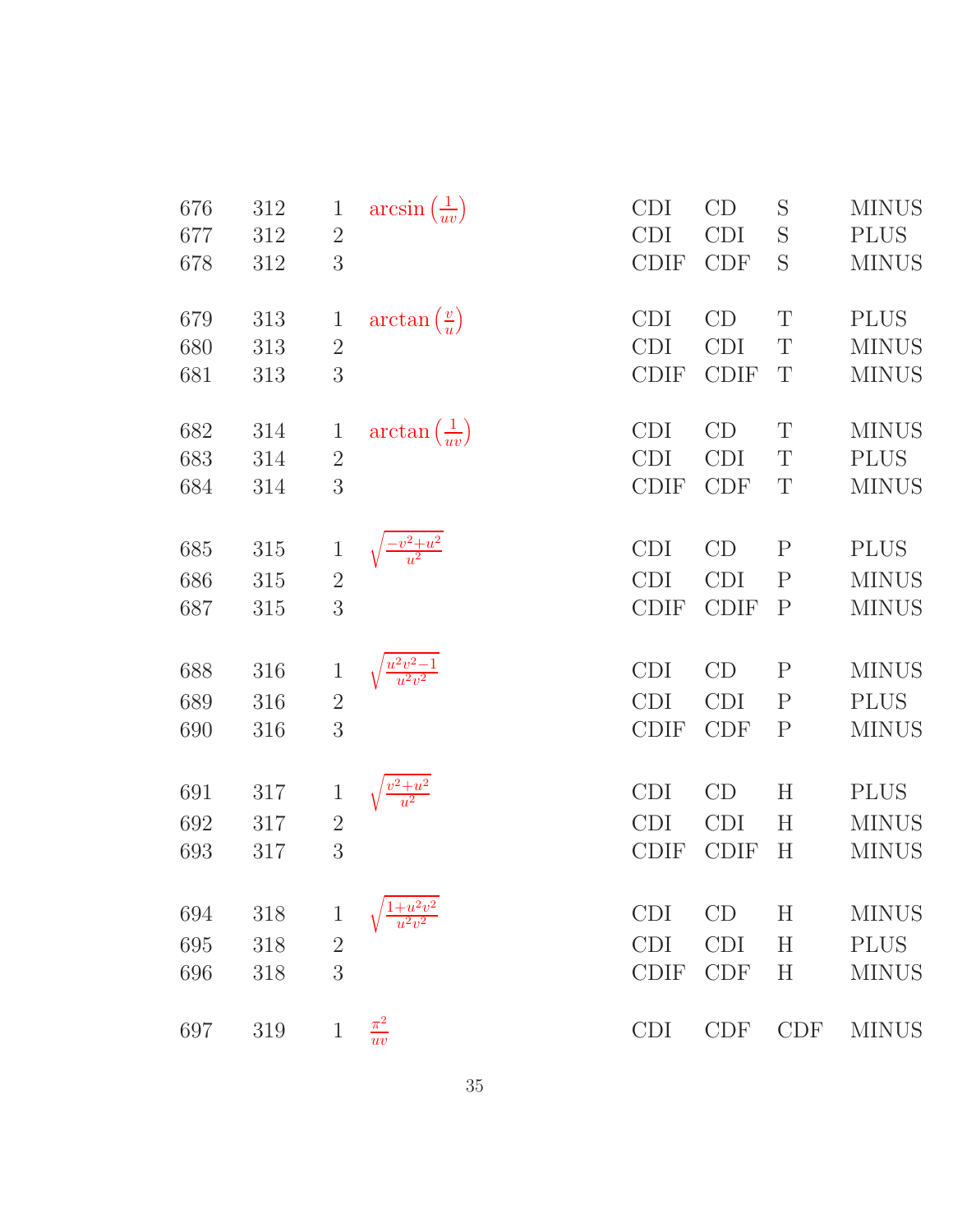| 698               | 319               | $\overline{2}$                      |                                    | <b>CDF</b>                               | <b>CDF</b>                     | <b>CDI</b>                                                            | <b>PLUS</b>                                |
|-------------------|-------------------|-------------------------------------|------------------------------------|------------------------------------------|--------------------------------|-----------------------------------------------------------------------|--------------------------------------------|
| 699<br>700        | 320<br>320        | $\mathbf{1}$<br>$\overline{2}$      | $rac{uv}{\pi^2}$                   | <b>CDI</b><br>CDF                        | <b>CDF</b><br><b>CDF</b>       | <b>CDIF</b><br>CD                                                     | <b>MINUS</b><br><b>PLUS</b>                |
| 701<br>702<br>703 | 321<br>321<br>321 | $\mathbf{1}$<br>$\overline{2}$<br>3 | $\frac{v^2}{u^2\pi^2}$             | <b>CDI</b><br><b>CDIF</b><br><b>CDIF</b> | <b>CDF</b><br>CD<br><b>CDI</b> | AB<br>AB<br>AB                                                        | <b>PLUS</b><br><b>PLUS</b><br><b>MINUS</b> |
| 704               | $322\,$           | $\mathbf{1}$                        | $\frac{\pi^2}{u^2v^2}$             | <b>CDI</b>                               | <b>CDF</b>                     | AB                                                                    | <b>MINUS</b>                               |
| 705<br>706<br>707 | 323<br>323<br>323 | $\mathbf{1}$<br>$\overline{2}$<br>3 | $\sqrt{\frac{v}{u\pi}}$            | <b>CDI</b><br><b>CDIF</b><br><b>CDIF</b> | CDF<br>CD<br><b>CDI</b>        | $\rm R$<br>$\mathbf R$<br>$\rm R$                                     | <b>PLUS</b><br><b>PLUS</b><br><b>MINUS</b> |
| 708               | 324               | $\mathbf{1}$                        | $\sqrt{\frac{\pi}{uv}}$            | <b>CDI</b>                               | <b>CDF</b>                     | $\rm R$                                                               | <b>MINUS</b>                               |
| 709<br>710<br>711 | 325<br>325<br>325 | $\,1$<br>$\sqrt{2}$<br>3            | $\frac{v^3}{u^3\pi^3}$             | <b>CDI</b><br><b>CDIF</b><br><b>CDIF</b> | <b>CDF</b><br>CD<br><b>CDI</b> | $\rm K$<br>$\rm K$<br>$\rm K$                                         | <b>PLUS</b><br><b>PLUS</b><br><b>MINUS</b> |
| 712               | 326               | $\,1\,$                             | $\frac{\pi^3}{u^3v^3}$             | <b>CDI</b>                               | <b>CDF</b>                     | $\rm K$                                                               | <b>MINUS</b>                               |
| 713<br>714<br>715 | 327<br>327<br>327 | $\mathbf{1}$<br>$\overline{2}$<br>3 | $e^{\frac{v}{u\pi}}$               | <b>CDI</b><br><b>CDIF</b><br>CDIF CDI    | <b>CDF</b><br>CD               | $\boldsymbol{\mathrm{E}}$<br>$\mathbf E$<br>$\boldsymbol{\mathrm{E}}$ | <b>PLUS</b><br><b>PLUS</b><br><b>MINUS</b> |
| 716               | 328               |                                     | 1 $e^{\frac{\pi}{uv}}$             | <b>CDI</b>                               | CDF                            | E                                                                     | <b>MINUS</b>                               |
| 717               | 329               |                                     | 1 $Log\left(\frac{v}{u\pi}\right)$ | <b>CDI</b>                               | <b>CDF</b>                     | $\mathbf{L}$                                                          | <b>PLUS</b>                                |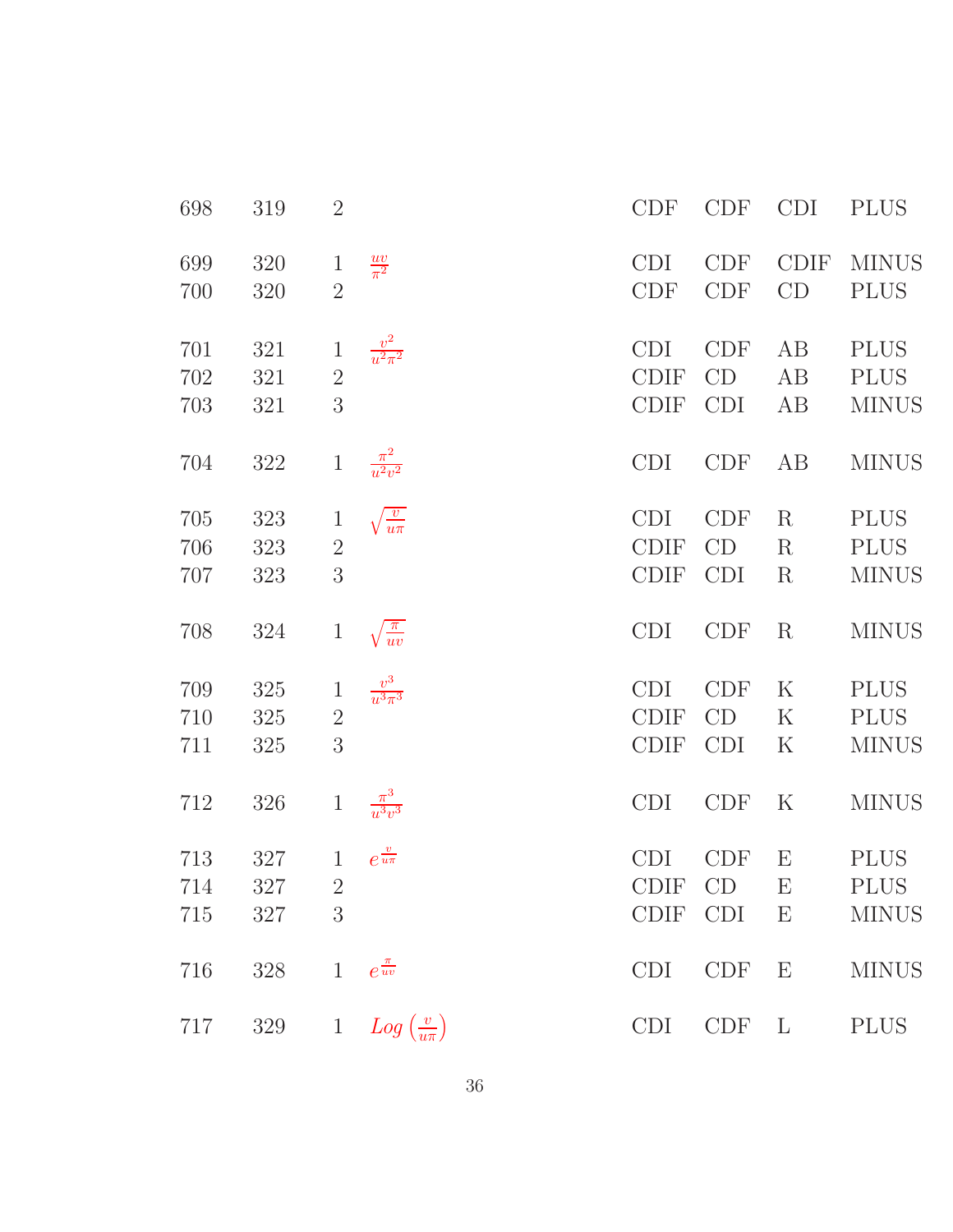| 718 | 329 | $\sqrt{2}$     |                                        | <b>CDIF</b> | CD         | L            | <b>PLUS</b>  |
|-----|-----|----------------|----------------------------------------|-------------|------------|--------------|--------------|
| 719 | 329 | 3              |                                        | <b>CDIF</b> | <b>CDI</b> | L            | <b>MINUS</b> |
| 720 | 330 | $\mathbf{1}$   | $Log\left(\frac{\pi}{uv}\right)$       | <b>CDI</b>  | CDF        | L            | <b>MINUS</b> |
| 721 | 331 | 1              | $arcsin\left(\frac{v}{u\pi}\right)$    | <b>CDI</b>  | <b>CDF</b> | S            | <b>PLUS</b>  |
| 722 | 331 | $\overline{2}$ |                                        | <b>CDIF</b> | CD         | S            | <b>PLUS</b>  |
| 723 | 331 | 3              |                                        | <b>CDIF</b> | <b>CDI</b> | S            | <b>MINUS</b> |
| 724 | 332 | $\mathbf{1}$   | $arcsin\left(\frac{\pi}{uv}\right)$    | <b>CDI</b>  | <b>CDF</b> | S            | <b>MINUS</b> |
| 725 | 333 | 1              | $\arctan\left(\frac{v}{u\pi}\right)$   | <b>CDI</b>  | <b>CDF</b> | T            | <b>PLUS</b>  |
| 726 | 333 | $\overline{2}$ |                                        | <b>CDIF</b> | CD         | T            | <b>PLUS</b>  |
| 727 | 333 | 3              |                                        | <b>CDIF</b> | <b>CDI</b> | T            | <b>MINUS</b> |
| 728 | 334 | $\mathbf{1}$   | $\arctan\left(\frac{\pi}{uv}\right)$   | <b>CDI</b>  | <b>CDF</b> | T            | <b>MINUS</b> |
| 729 | 335 | $\mathbf 1$    | $\frac{-v^2+u^2\pi^2}{u^2\pi^2}$       | <b>CDI</b>  | <b>CDF</b> | $\mathbf{P}$ | <b>PLUS</b>  |
| 730 | 335 | $\sqrt{2}$     |                                        | <b>CDIF</b> | CD         | ${\bf P}$    | <b>PLUS</b>  |
| 731 | 335 | 3              |                                        | <b>CDIF</b> | <b>CDI</b> | $\mathbf P$  | <b>MINUS</b> |
| 732 | 336 | $\mathbf{1}$   | $\frac{1-\pi^2+u^2v^2}{u^2v^2}$        | <b>CDI</b>  | <b>CDF</b> | $\mathbf{P}$ | <b>MINUS</b> |
| 733 | 337 | $\mathbf{1}$   | $\sqrt{\frac{v^2+u^2\pi^2}{u^2\pi^2}}$ | <b>CDI</b>  | <b>CDF</b> | $H_{\rm}$    | <b>PLUS</b>  |
| 734 | 337 | $\overline{2}$ |                                        | <b>CDIF</b> | CD         | H            | <b>PLUS</b>  |
| 735 | 337 | 3              |                                        | <b>CDIF</b> | <b>CDI</b> | H            | <b>MINUS</b> |
| 736 | 338 | $\mathbf{1}$   | $\frac{\pi^2 + u^2v^2}{u^2v^2}$        | <b>CDI</b>  | <b>CDF</b> | H            | <b>MINUS</b> |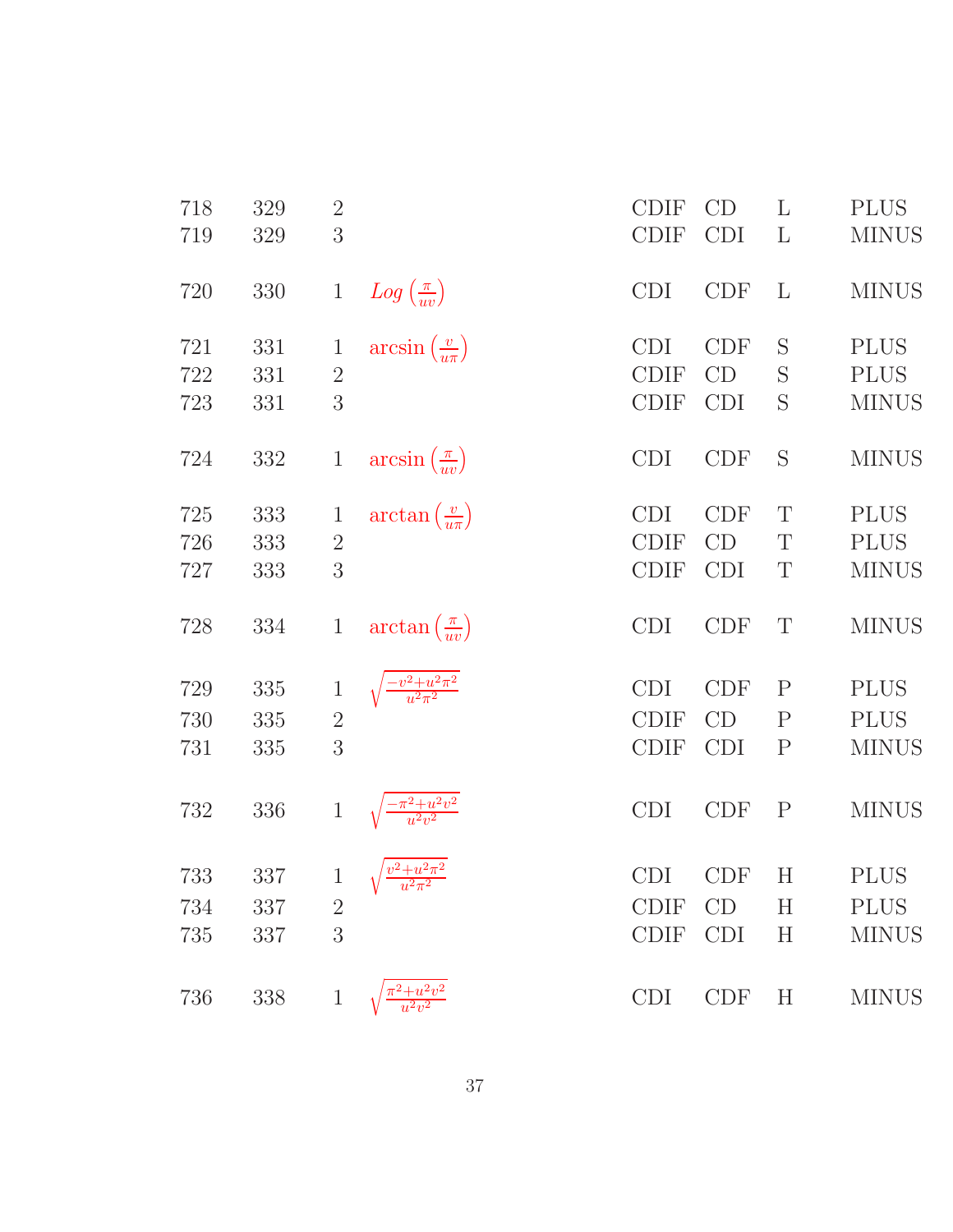| 737               | 339               | $\mathbf{1}$        | $\frac{v\pi^2}{u}$       | <b>CDI</b>                        | <b>CDIF</b>                | <b>CDF</b>                                             | <b>MINUS</b>                               |
|-------------------|-------------------|---------------------|--------------------------|-----------------------------------|----------------------------|--------------------------------------------------------|--------------------------------------------|
| 738               | 339               | $\overline{2}$      |                          | <b>CDF</b>                        | <b>CDIF</b>                | <b>CDI</b>                                             | <b>PLUS</b>                                |
| 739               | 340               | $\mathbf{1}$        | $\frac{u}{v\pi^2}$       | <b>CDI</b>                        | <b>CDIF</b>                | <b>CDIF</b>                                            | <b>MINUS</b>                               |
| 740               | 340               | $\overline{2}$      |                          | CDF                               | <b>CDIF</b>                | CD                                                     | <b>PLUS</b>                                |
| 741               | 341               | $\mathbf{1}$        | $\frac{1}{u^2v^2\pi^2}$  | <b>CDI</b>                        | <b>CDIF</b>                | AB                                                     | <b>PLUS</b>                                |
| 742               | 341               | $\overline{2}$      |                          | <b>CDIF</b>                       | CD                         | AB                                                     | <b>MINUS</b>                               |
| 743               | 341               | 3                   |                          | <b>CDIF</b>                       | <b>CDI</b>                 | AB                                                     | <b>PLUS</b>                                |
| 744               | 342               | $\mathbf{1}$        | $\frac{v^2\pi^2}{u^2}$   | <b>CDI</b>                        | <b>CDIF</b>                | AB                                                     | <b>MINUS</b>                               |
| 745               | 343               | $\mathbf{1}$        | $\sqrt{\frac{1}{uv\pi}}$ | <b>CDI</b>                        | <b>CDIF</b>                | $\rm R$                                                | <b>PLUS</b>                                |
| 746               | 343               | $\overline{2}$      |                          | <b>CDIF</b>                       | CD                         | $\rm R$                                                | <b>MINUS</b>                               |
| 747               | 343               | 3                   |                          | <b>CDIF</b>                       | <b>CDI</b>                 | $\rm R$                                                | <b>PLUS</b>                                |
| 748               | 344               | $\mathbf{1}$        | $\frac{v\pi}{u}$         | <b>CDI</b>                        | <b>CDIF</b>                | $\rm R$                                                | <b>MINUS</b>                               |
| 749               | 345               | $\mathbf{1}$        | $\frac{1}{u^3v^3\pi^3}$  | <b>CDI</b>                        | <b>CDIF</b>                | $\rm K$                                                | <b>PLUS</b>                                |
| 750               | 345               | $\sqrt{2}$          |                          | <b>CDIF</b>                       | CD                         | $\rm K$                                                | <b>MINUS</b>                               |
| 751               | 345               | 3                   |                          | <b>CDIF</b>                       | <b>CDI</b>                 | $\rm K$                                                | <b>PLUS</b>                                |
| 752               | 346               | $\,1$               | $\frac{v^3\pi^3}{u^3}$   | <b>CDI</b>                        | <b>CDIF</b>                | $\rm K$                                                | <b>MINUS</b>                               |
| 753<br>754<br>755 | 347<br>347<br>347 | $\overline{2}$<br>3 | 1 $e^{\frac{1}{uv\pi}}$  | CDI<br><b>CDIF</b><br><b>CDIF</b> | CDIF E<br>CD<br><b>CDI</b> | $\boldsymbol{\mathrm{E}}$<br>$\boldsymbol{\mathrm{E}}$ | <b>PLUS</b><br><b>MINUS</b><br><b>PLUS</b> |
| 756               | 348               | $\mathbf 1$         | $e^{\frac{v\pi}{u}}$     | <b>CDI</b>                        | <b>CDIF</b>                | $\boldsymbol{\mathrm{E}}$                              | <b>MINUS</b>                               |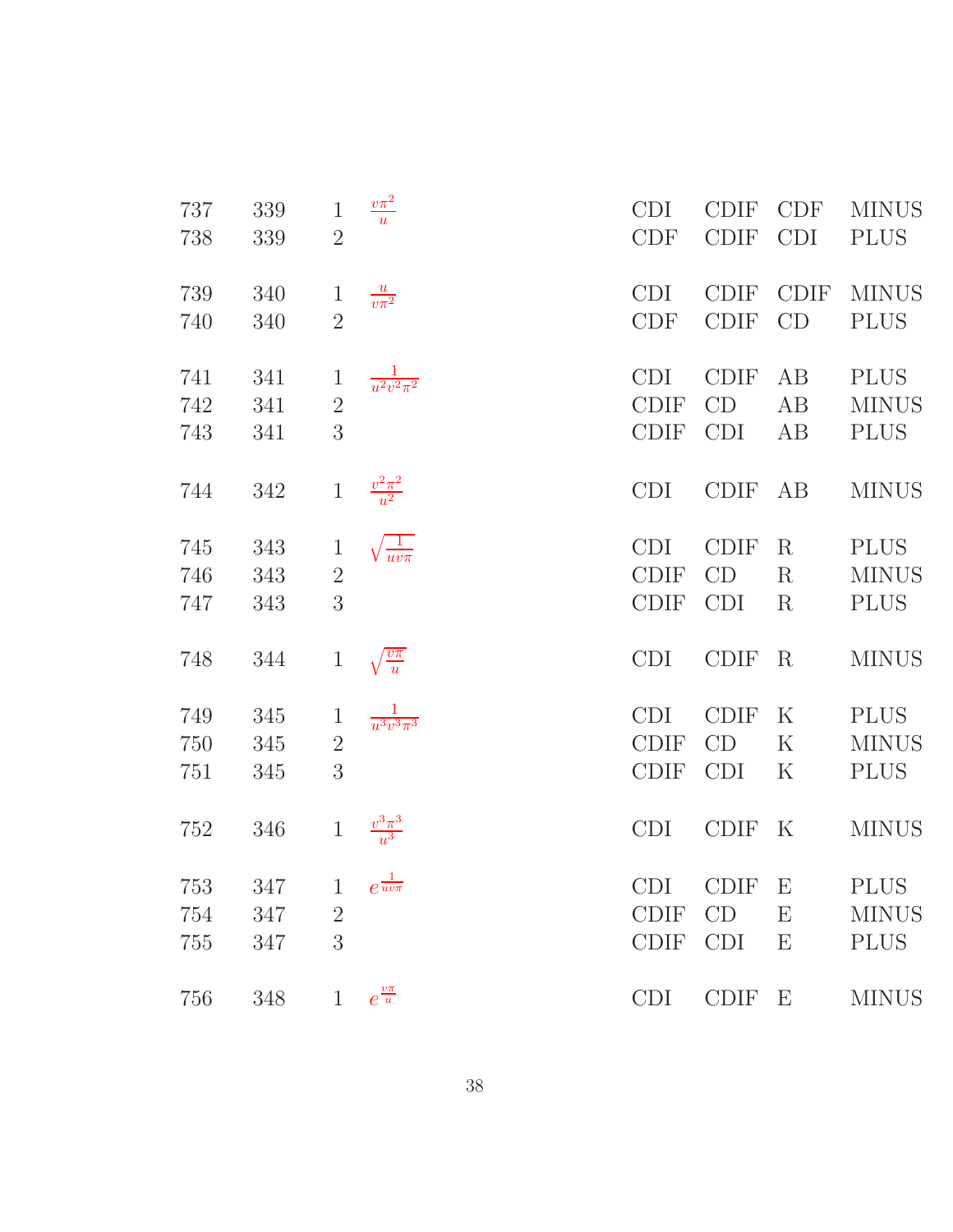| 757 | 349 | $\mathbf{1}$   | $Log\left(\frac{1}{uv\pi}\right)$     | <b>CDI</b>  | <b>CDIF</b> | L            | <b>PLUS</b>  |
|-----|-----|----------------|---------------------------------------|-------------|-------------|--------------|--------------|
| 758 | 349 | $\overline{2}$ |                                       | <b>CDIF</b> | CD          | L            | <b>MINUS</b> |
| 759 | 349 | 3              |                                       | <b>CDIF</b> | <b>CDI</b>  | L            | <b>PLUS</b>  |
| 760 | 350 | $\mathbf{1}$   | $Log\left(\frac{v\pi}{u}\right)$      | <b>CDI</b>  | <b>CDIF</b> | L            | <b>MINUS</b> |
| 761 | 351 | 1              | $arcsin\left(\frac{1}{uv\pi}\right)$  | <b>CDI</b>  | <b>CDIF</b> | S            | <b>PLUS</b>  |
| 762 | 351 | $\overline{2}$ |                                       | <b>CDIF</b> | CD          | S            | <b>MINUS</b> |
| 763 | 351 | 3              |                                       | <b>CDIF</b> | <b>CDI</b>  | S            | <b>PLUS</b>  |
| 764 | 352 | $\mathbf{1}$   | $arcsin\left(\frac{v\pi}{u}\right)$   | <b>CDI</b>  | <b>CDIF</b> | S            | <b>MINUS</b> |
| 765 | 353 | $\mathbf{1}$   | $\arctan\left(\frac{1}{uv\pi}\right)$ | <b>CDI</b>  | <b>CDIF</b> | T            | <b>PLUS</b>  |
| 766 | 353 | $\overline{2}$ |                                       | <b>CDIF</b> | CD          | T            | <b>MINUS</b> |
| 767 | 353 | 3              |                                       | <b>CDIF</b> | <b>CDI</b>  | T            | <b>PLUS</b>  |
| 768 | 354 | $\mathbf{1}$   | $\arctan\left(\frac{v\pi}{u}\right)$  | <b>CDI</b>  | <b>CDIF</b> | T            | <b>MINUS</b> |
| 769 | 355 | $\,1$          | $\frac{u^2v^2\pi^2-1}{u^2v^2\pi^2}$   | <b>CDI</b>  | <b>CDIF</b> | $\rm P$      | <b>PLUS</b>  |
| 770 | 355 | $\overline{2}$ |                                       | <b>CDIF</b> | CD          | $\mathbf{P}$ | <b>MINUS</b> |
| 771 | 355 | 3              |                                       | <b>CDIF</b> | <b>CDI</b>  | $\mathbf P$  | <b>PLUS</b>  |
| 772 | 356 | $\mathbf{1}$   | $\frac{-v^2\pi^2+u^2}{u^2}$           | <b>CDI</b>  | <b>CDIF</b> | $\mathbf P$  | <b>MINUS</b> |
| 773 | 357 | 1              | $\frac{u^2v^2\pi^2}{v^2\pi^2}$        | <b>CDI</b>  | <b>CDIF</b> | $\rm H$      | <b>PLUS</b>  |
| 774 | 357 | $\overline{2}$ |                                       | <b>CDIF</b> | CD          | H            | <b>MINUS</b> |
| 775 | 357 | 3              |                                       | <b>CDIF</b> | <b>CDI</b>  | H            | <b>PLUS</b>  |
| 776 | 358 | $\mathbf 1$    | $b^2\pi^2 + u^2$                      | <b>CDI</b>  | <b>CDIF</b> | H            | <b>MINUS</b> |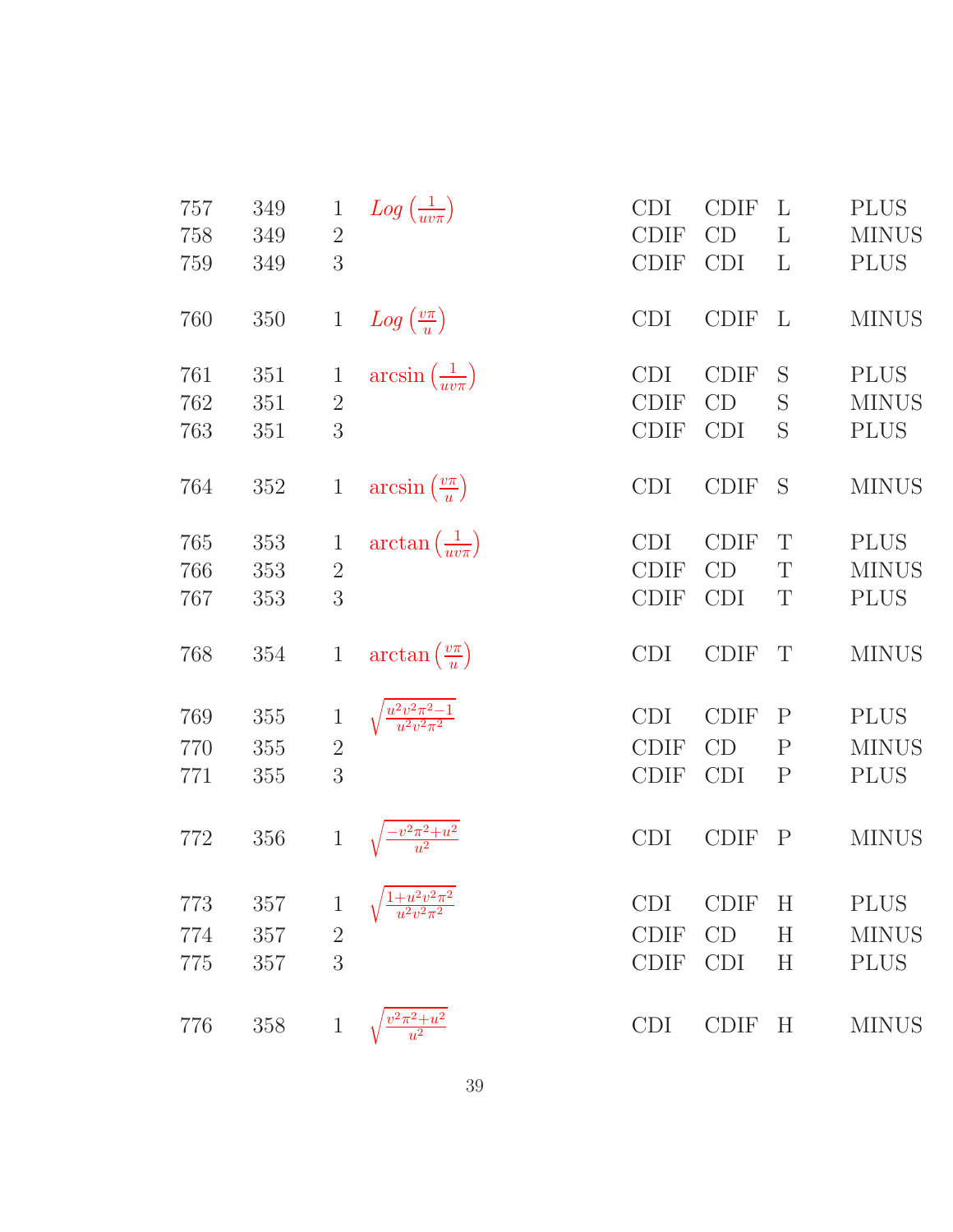| 777<br>778 | 359<br>359 | $\mathbf{1}$<br>$\overline{2}$ | $\frac{\sqrt{v}\pi}{u}$                                     | <b>CDI</b><br><b>CDF</b> | AB<br>AB    | <b>CDF</b><br><b>CDI</b>    | <b>PLUS</b><br><b>MINUS</b> |
|------------|------------|--------------------------------|-------------------------------------------------------------|--------------------------|-------------|-----------------------------|-----------------------------|
| 779        | 360        | $\mathbf{1}$                   | $\frac{\pi}{u\sqrt{v}}$                                     | <b>CDI</b>               | AB          | $\ensuremath{\mathrm{CDF}}$ | <b>MINUS</b>                |
| 780        | 360        | $\overline{2}$                 |                                                             | <b>CDF</b>               | AB          | <b>CDI</b>                  | <b>PLUS</b>                 |
| 781        | $361\,$    | $\mathbf{1}$                   | $\frac{u}{\sqrt{v}\pi}$                                     | <b>CDI</b>               | AB          | <b>CDIF</b>                 | <b>PLUS</b>                 |
| 782        | 361        | $\overline{2}$                 |                                                             | CDF                      | AB          | CD                          | <b>MINUS</b>                |
| 783        | 362        | $\,1$                          | $\frac{u\sqrt{v}}{\pi}$                                     | <b>CDI</b>               | AB          | <b>CDIF</b>                 | <b>MINUS</b>                |
| 784        | 362        | $\overline{2}$                 |                                                             | <b>CDF</b>               | AB          | CD                          | <b>PLUS</b>                 |
| 785        | 363        | $\mathbf{1}$                   | $\frac{v}{u^2}$                                             | <b>CDI</b>               | AB          | AB                          | <b>PLUS</b>                 |
| 786        | 363        | $\overline{2}$                 |                                                             | R                        | CD          | <b>CDI</b>                  | <b>MINUS</b>                |
| 787        | 363        | 3                              |                                                             | R                        | <b>CDI</b>  | <b>CDI</b>                  | <b>PLUS</b>                 |
| 788        | 363        | $\overline{4}$                 |                                                             | R                        | <b>CDIF</b> | <b>CDIF</b>                 | <b>PLUS</b>                 |
| 789        | 364        | $\mathbf{1}$                   | $rac{1}{u^2v}$                                              | <b>CDI</b>               | AB          | AB                          | <b>MINUS</b>                |
| 790        | 364        | $\overline{2}$                 |                                                             | R                        | CD          | <b>CDI</b>                  | <b>PLUS</b>                 |
| 791        | 364        | $\mathfrak{Z}$                 |                                                             | R                        | <b>CDI</b>  | <b>CDI</b>                  | <b>MINUS</b>                |
| 792        | 364        | $\overline{4}$                 |                                                             | R                        | <b>CDF</b>  | <b>CDIF</b>                 | <b>PLUS</b>                 |
| 793        | $365\,$    | $\,1$                          |                                                             | CDI                      | AB          | $\mathbf R$                 | <b>PLUS</b>                 |
| 794        | $366\,$    | $\,1$                          | $\sqrt{\frac{\sqrt{v}}{u}}$<br>$\sqrt{\frac{1}{u\sqrt{v}}}$ | <b>CDI</b>               | AB          | ${\bf R}$                   | <b>MINUS</b>                |
| 795        | $367\,$    | $1\,$                          | $\frac{v^{3/2}}{u^3}$                                       | <b>CDI</b>               | AB          | $\mathbf K$                 | <b>PLUS</b>                 |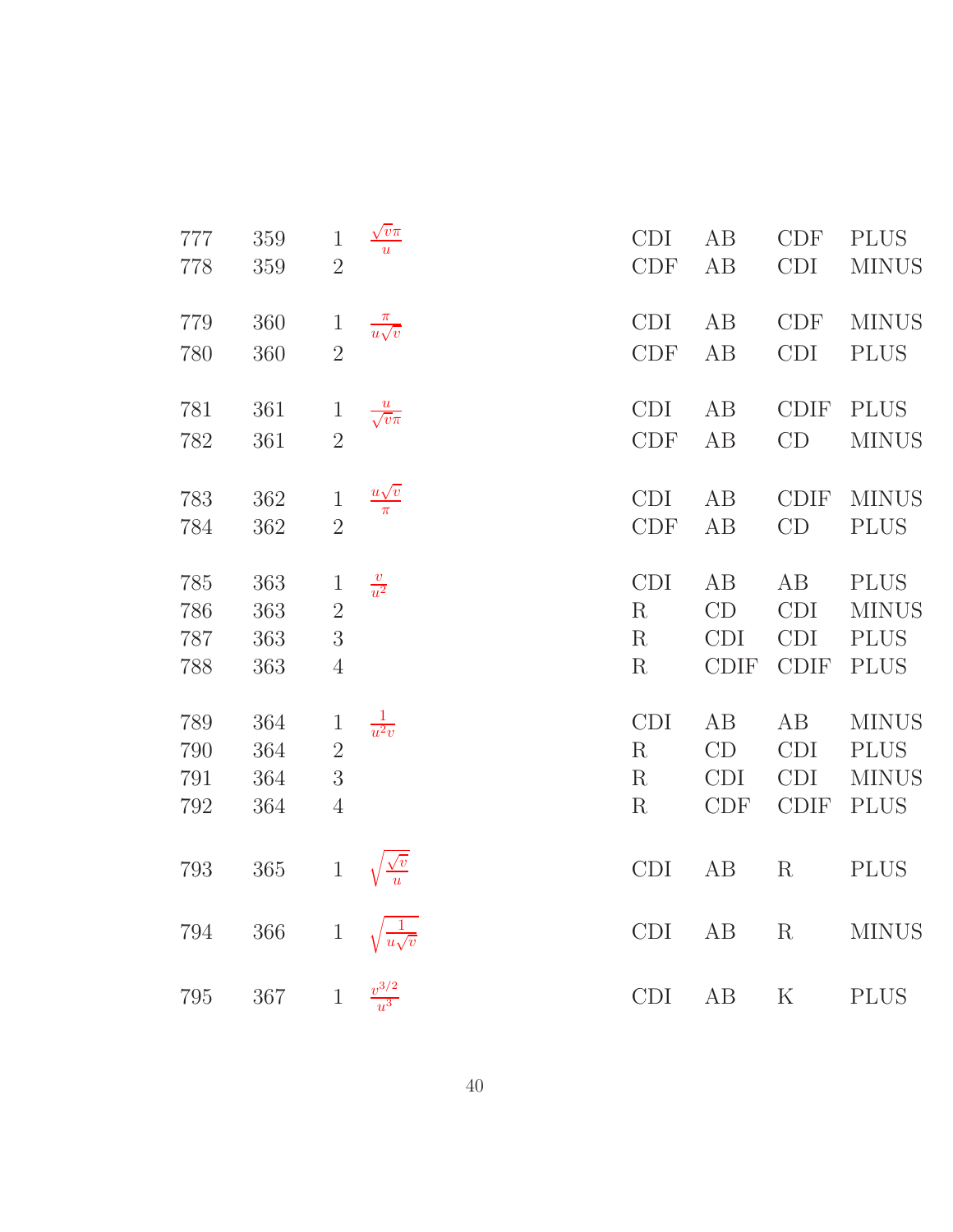| 796     | 368     | $\mathbf{1}$ | $\frac{1}{u^3v^{3/2}}$                      | CDI        | AB       | $\rm K$                   | <b>MINUS</b> |
|---------|---------|--------------|---------------------------------------------|------------|----------|---------------------------|--------------|
| 797     | $369\,$ |              | 1 $e^{\frac{\sqrt{v}}{u}}$                  | CDI        | AB       | $\boldsymbol{\mathrm{E}}$ | <b>PLUS</b>  |
| 798     | $370\,$ | $\mathbf{1}$ | $e^{\frac{1}{u\sqrt{v}}}$                   | CDI        | AB       | E                         | <b>MINUS</b> |
| $799\,$ | $371\,$ |              | 1 $Log\left(\frac{\sqrt{v}}{u}\right)$      | CDI        | AB       | $\mathbf{L}$              | <b>PLUS</b>  |
| 800     | $372\,$ |              | 1 $Log\left(\frac{1}{u\sqrt{v}}\right)$     | <b>CDI</b> | AB       | $\mathbf{L}$              | <b>MINUS</b> |
| 801     | $373\,$ |              | 1 $arcsin(\frac{\sqrt{v}}{u})$              | CDI        | AB       | $\mathbf S$               | <b>PLUS</b>  |
| 802     | $374\,$ |              | 1 $\arcsin\left(\frac{1}{u\sqrt{v}}\right)$ | CDI        | AB       | $\mathbf S$               | <b>MINUS</b> |
| 803     | $375\,$ |              | 1 $\arctan\left(\frac{\sqrt{v}}{u}\right)$  | CDI        | AB       | $\mathbf T$               | <b>PLUS</b>  |
| $804\,$ | $376\,$ |              | 1 $\arctan\left(\frac{1}{u\sqrt{v}}\right)$ | CDI        | AB       | $\mathbf T$               | <b>MINUS</b> |
| $805\,$ | $377\,$ |              | 1 $\sqrt{\frac{-v+u^2}{u^2}}$               | CDI        | AB       | $\mathbf P$               | <b>PLUS</b>  |
| $806\,$ | $378\,$ |              | 1 $\sqrt{\frac{u^2v-1}{u^2v}}$              | CDI        | AB       | ${\bf P}$                 | <b>MINUS</b> |
| 807     | 379     |              | 1 $\sqrt{\frac{v+u^2}{u^2}}$                | CDI        | AB       | H                         | <b>PLUS</b>  |
| 808     | $380\,$ |              | 1 $\sqrt{\frac{1+u^2v}{u^2v}}$              | CDI        | $\rm AB$ | $\boldsymbol{\mathrm{H}}$ | <b>MINUS</b> |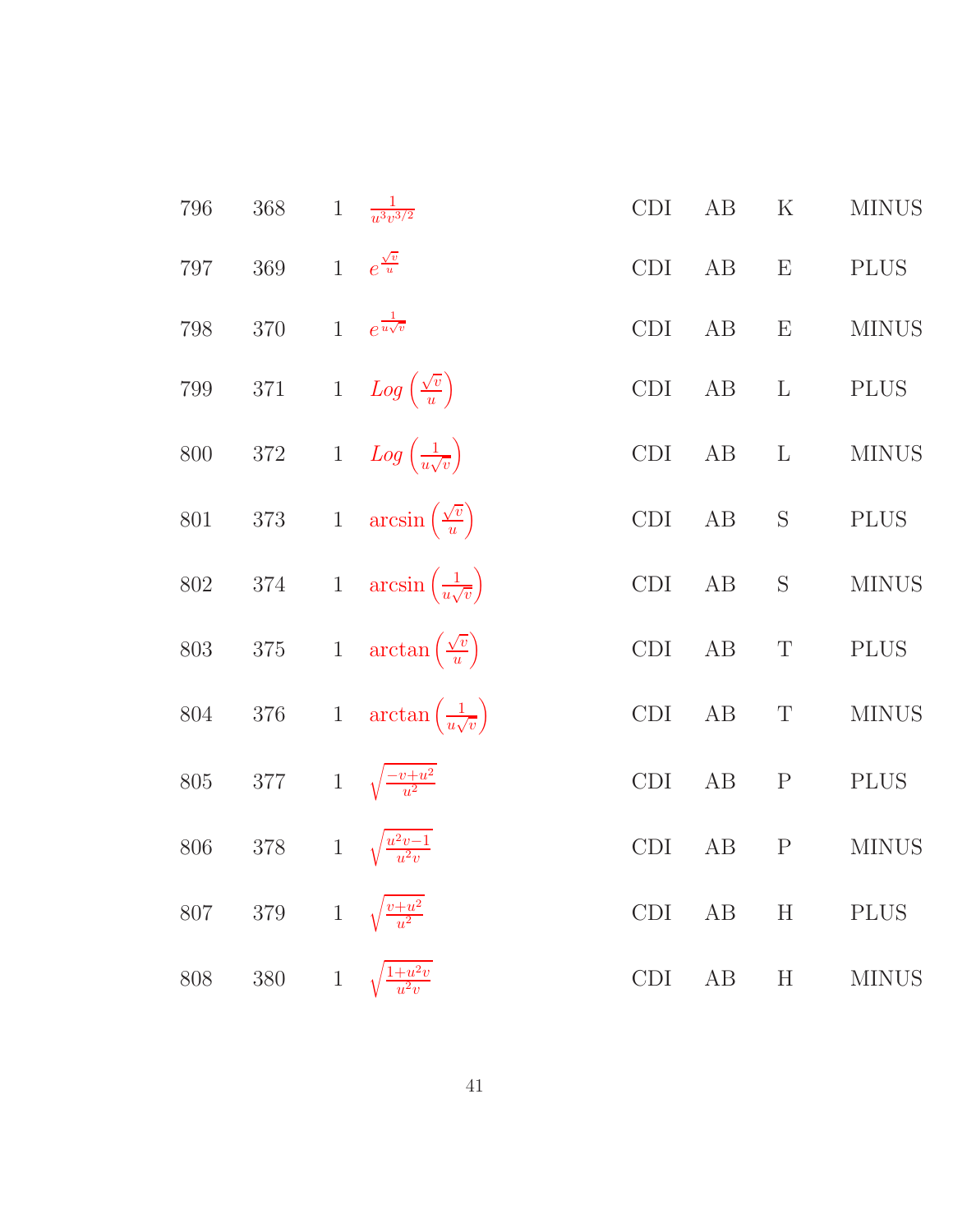| 809<br>810 | 381<br>381                     | $\mathbf{1}$<br>$2\,$          | $\frac{v^2 \pi}{u}$                       | <b>CDI</b><br><b>CDF</b> | $\rm R$<br>$\rm R$ | <b>CDF</b><br><b>CDI</b>  | <b>PLUS</b><br><b>MINUS</b> |
|------------|--------------------------------|--------------------------------|-------------------------------------------|--------------------------|--------------------|---------------------------|-----------------------------|
| 811<br>812 | 382<br>382                     | $\mathbf{1}$<br>$\overline{2}$ | $\frac{\pi}{uv^2}$                        | <b>CDI</b><br><b>CDF</b> | $\rm R$<br>$\rm R$ | <b>CDF</b><br><b>CDI</b>  | <b>MINUS</b><br><b>PLUS</b> |
| 813<br>814 | 383<br>383                     | $\mathbf{1}$<br>$\overline{2}$ | $\frac{u}{v^2\pi}$                        | <b>CDI</b><br><b>CDF</b> | $\rm R$<br>$\rm R$ | <b>CDIF</b><br>CD         | <b>PLUS</b><br><b>MINUS</b> |
| 815<br>816 | 384<br>384                     | $\,1$<br>$\overline{2}$        | $\frac{uv^2}{\pi}$                        | <b>CDI</b><br><b>CDF</b> | $\rm R$<br>$\rm R$ | <b>CDIF</b><br>CD         | <b>MINUS</b><br><b>PLUS</b> |
| 817        | 385                            | $1\,$                          | $\frac{v^4}{u^2}$                         | <b>CDI</b>               | $\mathbf R$        | AB                        | <b>PLUS</b>                 |
| 818        | 386                            | $\mathbf{1}$                   | $\frac{1}{u^2v^4}$                        | <b>CDI</b>               | $\mathbf R$        | AB                        | <b>MINUS</b>                |
| 819        | 387                            | $1\,$                          | $\sqrt{\frac{v^2}{u}}$                    | <b>CDI</b>               | $\mathbf R$        | $\rm R$                   | <b>PLUS</b>                 |
| 820        | 388                            | $\mathbf{1}$                   | $\sqrt{\frac{1}{uv^2}}$                   | <b>CDI</b>               | $\mathbf R$        | $\mathbf R$               | <b>MINUS</b>                |
| 821        | 389                            | $\mathbf{1}$                   | $\frac{v^6}{u^3}$                         | <b>CDI</b>               | $\mathbf R$        | $\rm K$                   | <b>PLUS</b>                 |
| $822\,$    | 390                            | $\mathbf{1}$                   | $\frac{1}{u^3v^6}$                        | CDI                      | $\rm R$            | $\rm K$                   | <b>MINUS</b>                |
|            | 823 391 1 $e^{\frac{v^2}{u}}$  |                                |                                           | CDI                      | $\mathbf R$        | $\boldsymbol{\mathrm{E}}$ | PLUS                        |
|            | 824 392 1 $e^{\frac{1}{uv^2}}$ |                                |                                           | CDI                      | $R$ E              |                           | <b>MINUS</b>                |
|            |                                |                                | 825 393 1 $Log\left(\frac{v^2}{u}\right)$ |                          | $CDI$ R            | $\Gamma$                  | <b>PLUS</b>                 |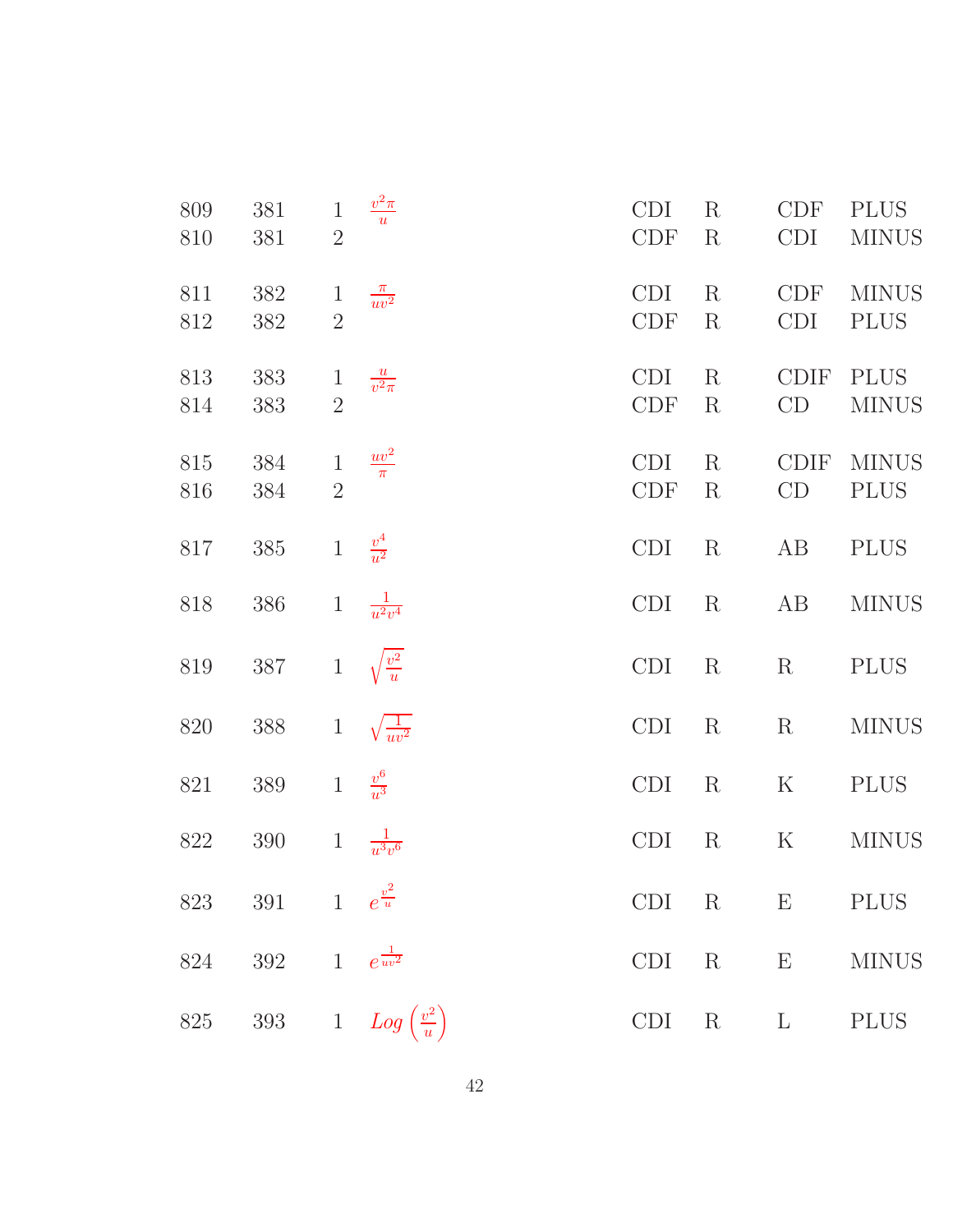| 826        | 394        |                                | 1 $Log\left(\frac{1}{uv^2}\right)$   | CDI                         | R                      | $\mathbf{L}$             | <b>MINUS</b>                |
|------------|------------|--------------------------------|--------------------------------------|-----------------------------|------------------------|--------------------------|-----------------------------|
| $827\,$    | $395\,$    | $\,1$                          | $arcsin\left(\frac{v^2}{u}\right)$   | $\mathop{\rm CDI}\nolimits$ | $\rm R$                | S                        | <b>PLUS</b>                 |
| $828\,$    | $396\,$    | $\mathbf{1}$                   | $\arcsin\left(\frac{1}{uv^2}\right)$ | <b>CDI</b>                  | R                      | S                        | <b>MINUS</b>                |
| $829\,$    | $397\,$    | $\,1$                          | $\arctan\left(\frac{v^2}{u}\right)$  | CDI                         | R                      | $\mathbf T$              | <b>PLUS</b>                 |
| 830        | 398        | $\mathbf{1}$                   | $\arctan\left(\frac{1}{uv^2}\right)$ | <b>CDI</b>                  | $\rm R$                | T                        | <b>MINUS</b>                |
| 831        | $399\,$    | $\mathbf{1}$                   | $\sqrt{\frac{-v^4+u^2}{u^2}}$        | CDI                         | R                      | $\mathbf P$              | <b>PLUS</b>                 |
| 832        | 400        | $\mathbf{1}$                   | $\sqrt{\frac{u^2v^4-1}{u^2v^4}}$     | <b>CDI</b>                  | $\rm R$                | $\mathbf{P}$             | <b>MINUS</b>                |
| 833        | 401        | $1\,$                          | $\sqrt{\frac{v^4+u^2}{u^2}}$         | CDI                         | R                      | H                        | <b>PLUS</b>                 |
| 834        | $402\,$    | $\,1$                          | $\sqrt{\frac{1+u^2v^4}{u^2v^4}}$     | <b>CDI</b>                  | R                      | H                        | <b>MINUS</b>                |
| 835<br>836 | 403<br>403 | $\,1$<br>$\overline{2}$        | $\frac{\sqrt[3]{v}\pi}{u}$           | <b>CDI</b><br><b>CDF</b>    | $\mathbf K$<br>$\rm K$ | <b>CDF</b><br><b>CDI</b> | <b>PLUS</b><br><b>MINUS</b> |
| 837<br>838 | 404<br>404 | $\mathbf{1}$<br>$\overline{2}$ | $\frac{\pi}{u \sqrt[3]{v}}$          | <b>CDI</b><br><b>CDF</b>    | $\rm K$<br>$\rm K$     | <b>CDF</b><br><b>CDI</b> | <b>MINUS</b><br><b>PLUS</b> |
| 839<br>840 | 405<br>405 | $\mathbf{1}$<br>$\overline{2}$ | $\frac{u}{\sqrt[3]{v\pi}}$           | <b>CDI</b><br><b>CDF</b>    | $\rm K$<br>$\rm K$     | <b>CDIF</b><br>CD        | <b>PLUS</b><br><b>MINUS</b> |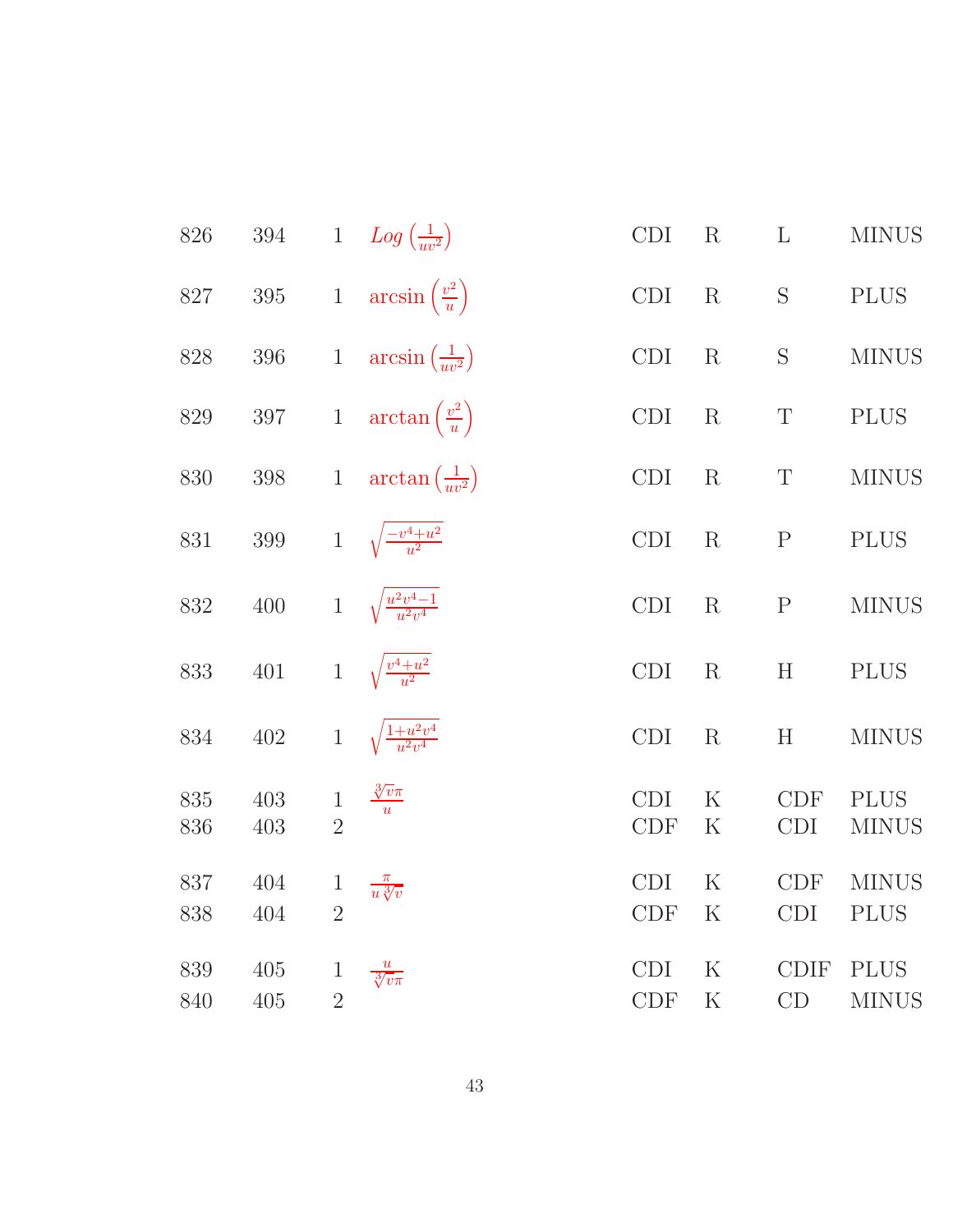| 841<br>842 | 406<br>406 | $\mathbf{1}$<br>$\overline{2}$ | $\frac{u\sqrt[3]{v}}{\pi}$                         | <b>CDI</b><br><b>CDF</b> | $\rm K$<br>$\rm K$ | <b>CDIF</b><br>CD | <b>MINUS</b><br><b>PLUS</b> |
|------------|------------|--------------------------------|----------------------------------------------------|--------------------------|--------------------|-------------------|-----------------------------|
| 843        | $407\,$    | $\mathbf{1}$                   | $\frac{v^{2/3}}{u^2}$                              | <b>CDI</b>               | $\rm K$            | AB                | <b>PLUS</b>                 |
| 844        | 408        | $\mathbf{1}$                   | $\frac{1}{u^2v^{2/3}}$                             | CDI                      | $\rm K$            | AB                | <b>MINUS</b>                |
| 845        | $409\,$    |                                | 1 $\sqrt{\frac{3}{u}}$                             | CDI                      | $\rm K$            | $\rm R$           | <b>PLUS</b>                 |
| 846        | 410        | $\mathbf{1}$                   | $\sqrt{\frac{1}{u \sqrt[3]{v}}}$                   | <b>CDI</b>               | $\rm K$            | $\mathbf R$       | <b>MINUS</b>                |
| 847        | 411        | $\mathbf{1}$                   | $\frac{v}{u^3}$                                    | <b>CDI</b>               | $\rm K$            | $\rm K$           | <b>PLUS</b>                 |
| 848        | $412\,$    | $\mathbf{1}$                   | $\frac{1}{u^3v}$                                   | <b>CDI</b>               | ${\bf K}$          | ${\bf K}$         | <b>MINUS</b>                |
| 849        | $413\,$    | $\mathbf{1}$                   | $e^{\frac{3}{w}}$                                  | CDI                      | $\rm K$            | E                 | <b>PLUS</b>                 |
| 850        | $414\,$    | $\mathbf{1}$                   | $e^{\frac{1}{u\sqrt[3]{v}}}$                       | CDI                      | $\rm K$            | E                 | <b>MINUS</b>                |
| $851\,$    | $415\,$    |                                | 1 $Log\left(\frac{\sqrt[3]{v}}{u}\right)$          | <b>CDI</b>               | $\rm K$            | $\mathbf{L}$      | <b>PLUS</b>                 |
| 852        | $416\,$    |                                | 1 $Log\left(\frac{1}{u\sqrt[3]{v}}\right)$         | CDI                      | $\rm K$            | $\mathbf{L}$      | <b>MINUS</b>                |
| 853        | 417        |                                | 1 $\arcsin\left(\frac{\sqrt[3]{v}}{u}\right)$      | CDI                      | ${\bf K}$          | $\mathbf S$       | <b>PLUS</b>                 |
| $854\,$    |            |                                | 418 1 $\arcsin\left(\frac{1}{u\sqrt[3]{v}}\right)$ | CDI                      | $\rm K$            | $\mathbf S$       | <b>MINUS</b>                |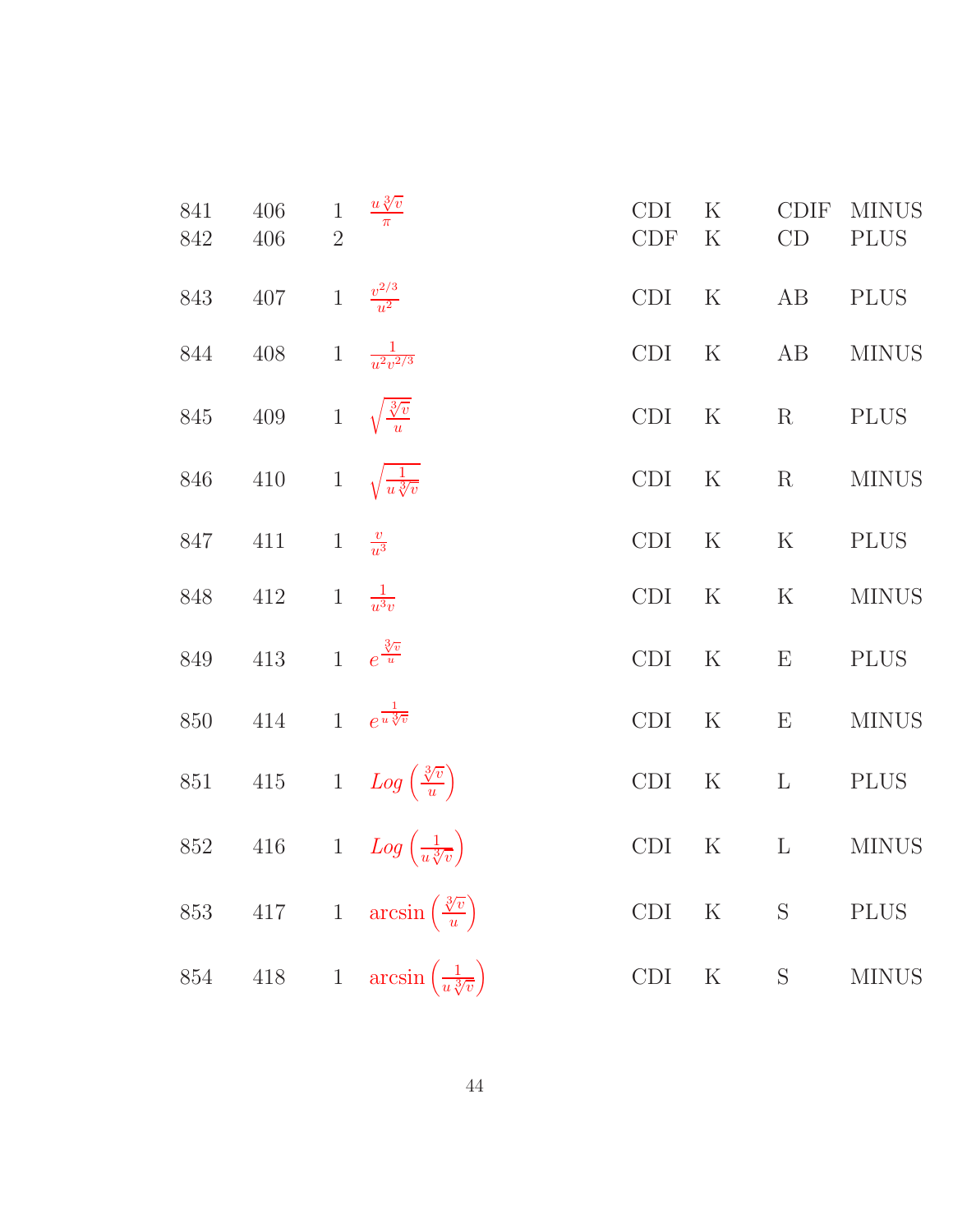| 855        | $419\,$    |                                | 1 $\arctan\left(\frac{\sqrt[3]{v}}{u}\right)$  | CDI                      | $\rm K$                        | $\mathbf T$              | <b>PLUS</b>                 |
|------------|------------|--------------------------------|------------------------------------------------|--------------------------|--------------------------------|--------------------------|-----------------------------|
| 856        | $420\,$    |                                | 1 $\arctan\left(\frac{1}{u\sqrt[3]{v}}\right)$ | CDI                      | ${\bf K}$                      | $\mathbf T$              | <b>MINUS</b>                |
| 857        | 421        |                                | 1 $\sqrt{\frac{-v^{2/3}+u^2}{u^2}}$            | <b>CDI</b>               | $\rm K$                        | ${\bf P}$                | <b>PLUS</b>                 |
| 858        | 422        | $1\,$                          | $\sqrt{\frac{-1+u^2v^{2/3}}{u^2v^{2/3}}}$      | <b>CDI</b>               | $\rm K$                        | ${\bf P}$                | <b>MINUS</b>                |
| 859        | 423        |                                | 1 $\sqrt{\frac{v^{2/3}+u^2}{u^2}}$             | <b>CDI</b>               | $\rm K$                        | H                        | <b>PLUS</b>                 |
| 860        | 424        | $\mathbf{1}$                   | $\sqrt{\frac{1+u^2v^{2/3}}{u^2v^{2/3}}}$       | <b>CDI</b>               | $\rm K$                        | H                        | <b>MINUS</b>                |
| 861<br>862 | 425<br>425 | $\mathbf{1}$<br>$\overline{2}$ | $\frac{\ln(v)\pi}{u}$                          | <b>CDI</b><br><b>CDF</b> | E<br>E                         | <b>CDF</b><br><b>CDI</b> | <b>PLUS</b><br><b>MINUS</b> |
| 863<br>864 | 426<br>426 | $\mathbf{1}$<br>$\overline{2}$ | $\frac{\pi}{u \ln(v)}$                         | <b>CDI</b><br><b>CDF</b> | E<br>$\boldsymbol{\mathrm{E}}$ | <b>CDF</b><br><b>CDI</b> | <b>MINUS</b><br><b>PLUS</b> |
| 865<br>866 | 427<br>427 | $\mathbf{1}$<br>$\overline{2}$ | $\frac{u}{\ln(v)\pi}$                          | <b>CDI</b><br><b>CDF</b> | $\boldsymbol{\mathrm{E}}$<br>Ε | <b>CDIF</b><br>CD        | <b>PLUS</b><br><b>MINUS</b> |
| 867<br>868 | 428<br>428 | $\mathbf{1}$<br>$\overline{2}$ | $\frac{u \ln(v)}{\pi}$                         | <b>CDI</b><br><b>CDF</b> | E<br>E                         | <b>CDIF</b><br>CD        | <b>MINUS</b><br><b>PLUS</b> |
| 869        | $429\,$    | $\,1\,$                        | $\frac{\left(\ln(v)\right)^2}{u^2}$            | <b>CDI</b>               | $\boldsymbol{\mathrm{E}}$      | AB                       | <b>PLUS</b>                 |
| 870        | 430        | $\mathbf{1}$                   | $\frac{1}{u^2(\ln(v))^2}$                      | <b>CDI</b>               | $\boldsymbol{\mathrm{E}}$      | AB                       | <b>MINUS</b>                |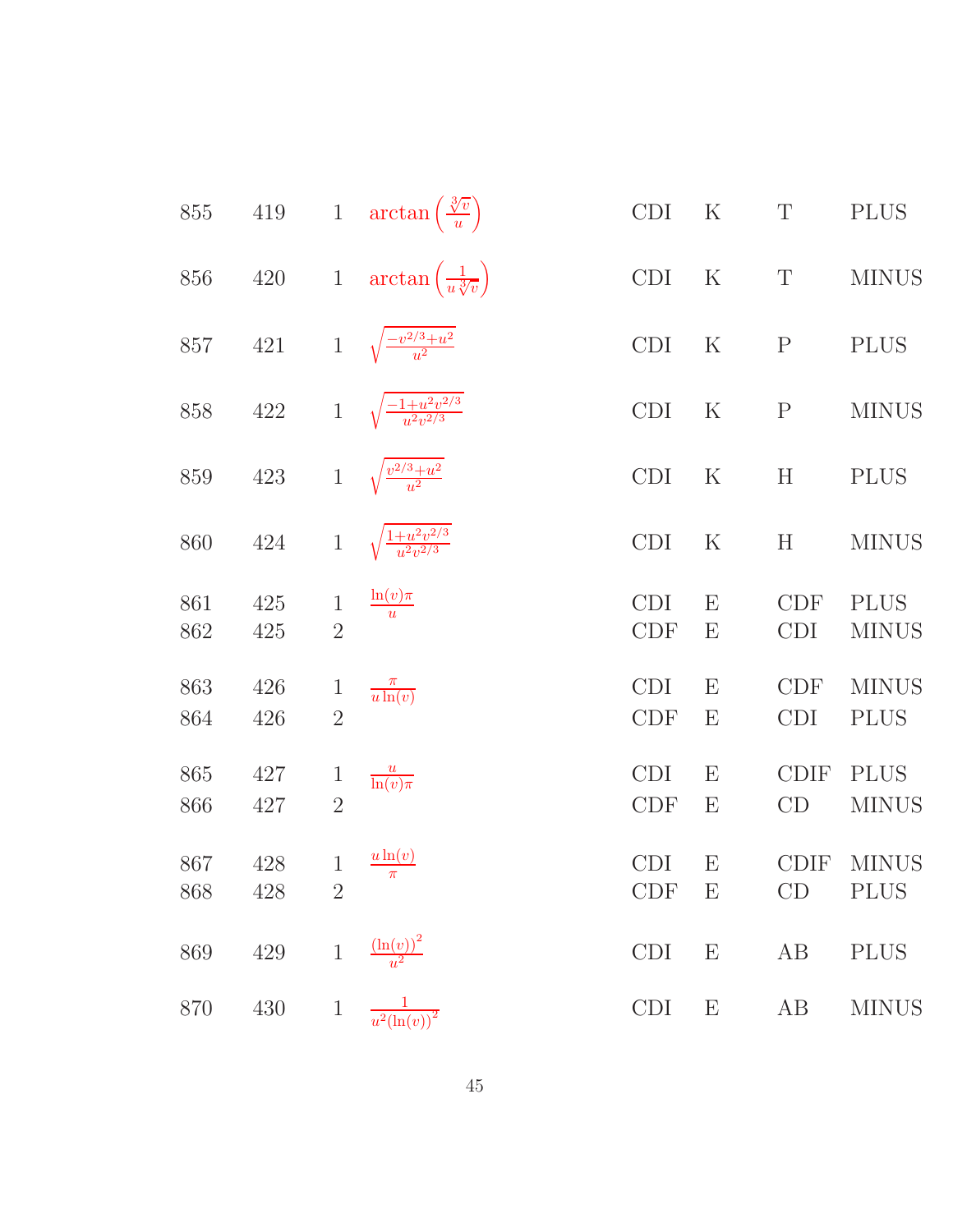| 871     | $431\,$      |                | 1 $\sqrt{\frac{\ln(v)}{v}}$               | CDI                  | E         | R            | <b>PLUS</b>  |
|---------|--------------|----------------|-------------------------------------------|----------------------|-----------|--------------|--------------|
| 872     | $432\,$      | $\mathbf 1$    | $\sqrt{\frac{1}{u \ln(v)}}$               | $\operatorname{CDI}$ | ${\bf E}$ | $\mathbf R$  | <b>MINUS</b> |
| 873     | 433          | $\mathbf{1}$   | $\frac{(\ln(v))^3}{v^3}$                  | CDI                  | ${\rm E}$ | $\rm K$      | <b>PLUS</b>  |
| 874     | 434          | $\mathbf 1$    | $\frac{1}{u^3(\ln(v))^3}$                 | <b>CDI</b>           | E         | $\rm K$      | <b>MINUS</b> |
| 875     | $435\,$      | $\overline{1}$ | $v^{u^{-1}}$                              | CDI                  | ${\bf E}$ | E            | <b>PLUS</b>  |
| 876     | $436\,$      | $\mathbf{1}$   | $e^{\frac{1}{u\ln(v)}}$                   | CDI                  | ${\rm E}$ | ${\bf E}$    | <b>MINUS</b> |
| $877\,$ | $437\,$      |                | 1 $Log\left(\frac{\ln(v)}{u}\right)$      | CDI                  | E         | $\mathbf{L}$ | <b>PLUS</b>  |
| $878\,$ | $438\,$      |                | 1 $Log\left(\frac{1}{u \ln(v)}\right)$    | CDI                  | E         | L            | <b>MINUS</b> |
| $879\,$ | $439\,$      |                | 1 $\arcsin\left(\frac{\ln(v)}{u}\right)$  | CDI                  | E         | $\mathbf S$  | <b>PLUS</b>  |
| 880     | $440\,$      |                | 1 $\arcsin\left(\frac{1}{u\ln(v)}\right)$ | CDI                  | E         | $\mathbf S$  | <b>MINUS</b> |
| 881     | $441\,$      | $\mathbf{1}$   | $\arctan\left(\frac{\ln(v)}{u}\right)$    | $\operatorname{CDI}$ | E         | $\mathbf T$  | <b>PLUS</b>  |
| 882     | $\sqrt{442}$ | $1\,$          | $\arctan\left(\frac{1}{u\ln(v)}\right)$   | CDI                  | E         | $\mathbf T$  | <b>MINUS</b> |
| 883     | $\,443$      |                | 1 $\sqrt{\frac{-(\ln(v))^2+u^2}{u^2}}$    | <b>CDI</b>           | E         | $\mathbf P$  | <b>PLUS</b>  |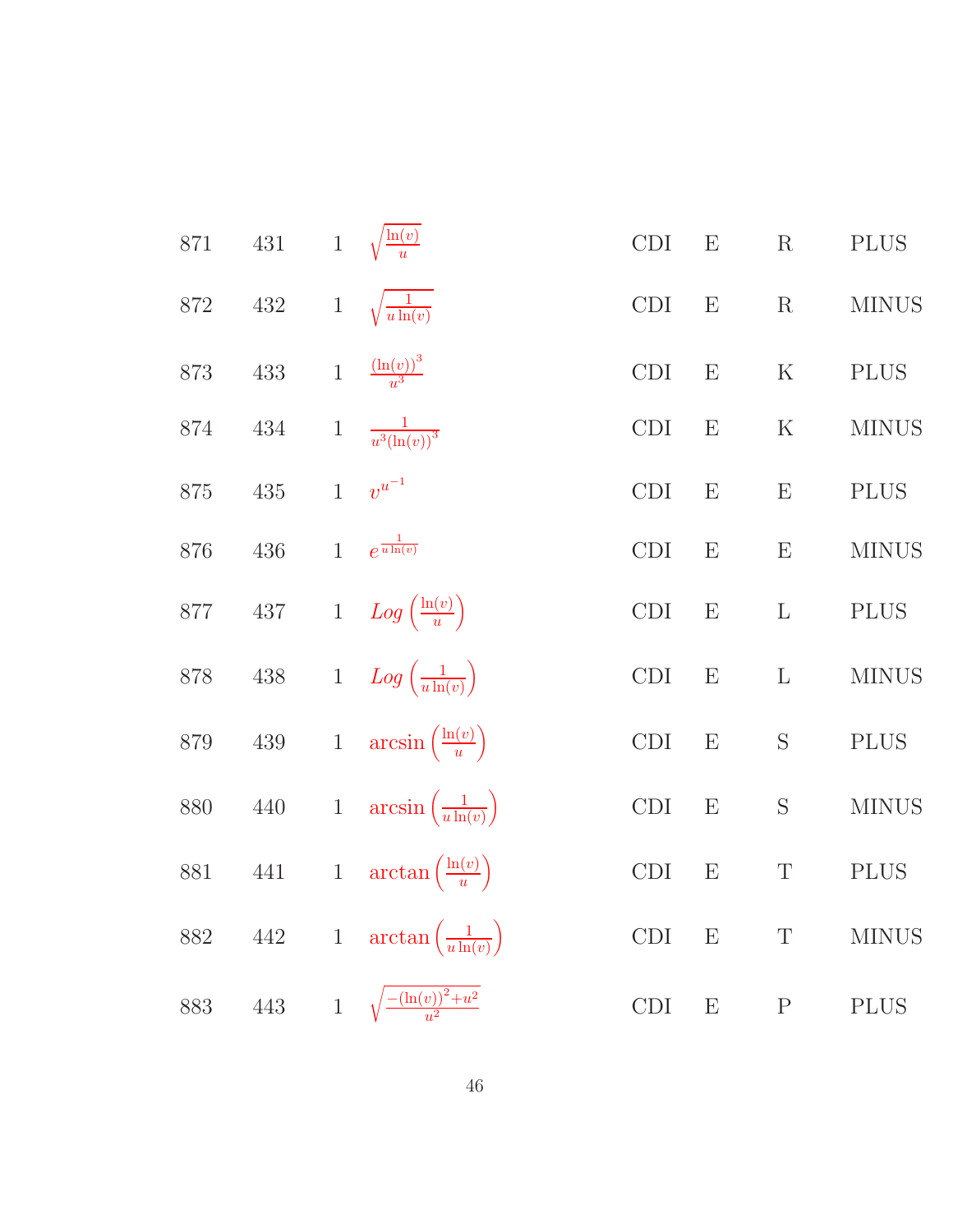| 884        | 444        | $\mathbf{1}$                   | $\frac{-1+u^2(\ln(v))^2}{u^2(\ln(v))^2}$ | <b>CDI</b>               | $\boldsymbol{\mathrm{E}}$    | $\mathbf P$              | <b>MINUS</b>                |
|------------|------------|--------------------------------|------------------------------------------|--------------------------|------------------------------|--------------------------|-----------------------------|
| 885        | 445        | $\mathbf{1}$                   | $\frac{(\ln(v))^{2}+u^{2}}{u^{2}}$       | <b>CDI</b>               | E                            | H                        | <b>PLUS</b>                 |
| 886        | 446        | $\,1$                          | $\frac{1+u^2(\ln(v))^2}{u^2(\ln(v))^2}$  | <b>CDI</b>               | E                            | $H_{\rm}$                | <b>MINUS</b>                |
| 887<br>888 | 447<br>447 | $\mathbf 1$<br>$\overline{2}$  | $\frac{EXP(v)\pi}{u}$                    | <b>CDI</b><br><b>CDF</b> | $\mathbf{L}$<br>$\mathbf{L}$ | <b>CDF</b><br><b>CDI</b> | <b>PLUS</b><br><b>MINUS</b> |
| 889<br>890 | 448<br>448 | $\mathbf{1}$<br>$\overline{2}$ | $\frac{\pi}{uEXP(v)}$                    | <b>CDI</b><br><b>CDF</b> | $\mathbf{L}$<br>L            | <b>CDF</b><br><b>CDI</b> | <b>MINUS</b><br><b>PLUS</b> |
| 891<br>892 | 449<br>449 | $\mathbf 1$<br>$\overline{2}$  | $\frac{u}{EXP(v)\pi}$                    | <b>CDI</b><br><b>CDF</b> | $\mathbf{L}$<br>$\mathbf{L}$ | <b>CDIF</b><br>CD        | <b>PLUS</b><br><b>MINUS</b> |
| 893<br>894 | 450<br>450 | $\mathbf 1$<br>$\overline{2}$  | $\frac{uEXP(v)}{\pi}$                    | <b>CDI</b><br><b>CDF</b> | L<br>$\mathbf{L}$            | <b>CDIF</b><br>CD        | <b>MINUS</b><br><b>PLUS</b> |
| 895        | 451        | $\mathbf{1}$                   | $\frac{(EXP(v))^2}{u^2}$                 | <b>CDI</b>               | $\mathbf{L}$                 | AB                       | <b>PLUS</b>                 |
| 896        | 452        | $\mathbf 1$                    | $\frac{1}{u^2\left( EXP(v)\right)^2}$    | <b>CDI</b>               | $\mathbf{L}$                 | AB                       | <b>MINUS</b>                |
|            |            |                                | 897 453 1 $\sqrt{\frac{EXP(v)}{u}}$      |                          |                              |                          | CDI L R PLUS                |
|            |            |                                | 898 454 1 $\sqrt{\frac{1}{uEXP(v)}}$     | CDI                      | $L \t R$                     |                          | <b>MINUS</b>                |
| 899        |            |                                | 455 $1 \frac{(EXP(v))^3}{u^3}$           | <b>CDI</b>               | $\mathbf{L}$                 | $\rm K$                  | <b>PLUS</b>                 |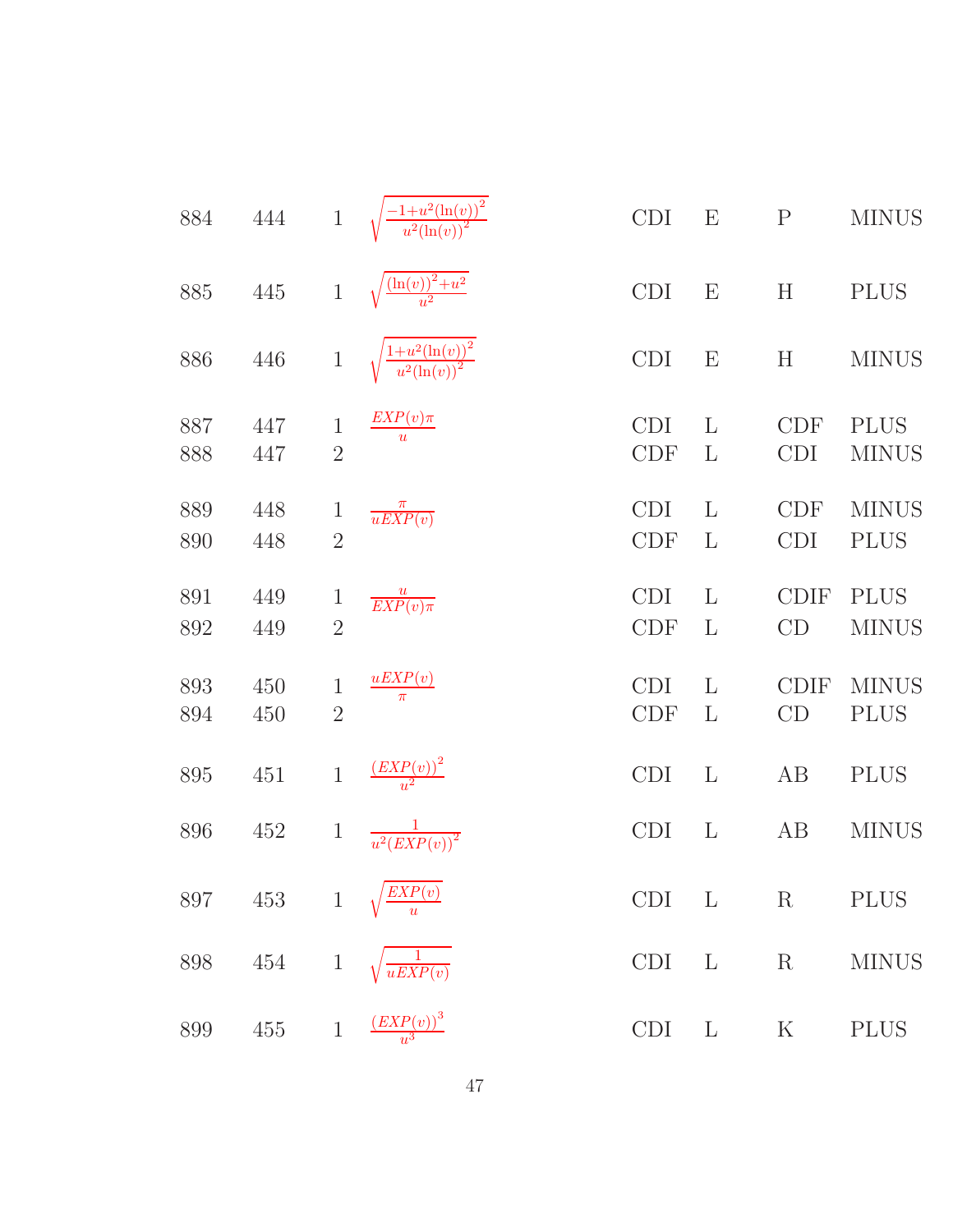| 456     | $\mathbf{1}$ |                         | <b>CDI</b>                                                                                                                                                                                                                                                                                                                                                                                                                                                                                                                             | $\mathbf{L}$ | ${\bf K}$                                                                         | <b>MINUS</b> |
|---------|--------------|-------------------------|----------------------------------------------------------------------------------------------------------------------------------------------------------------------------------------------------------------------------------------------------------------------------------------------------------------------------------------------------------------------------------------------------------------------------------------------------------------------------------------------------------------------------------------|--------------|-----------------------------------------------------------------------------------|--------------|
| 457     |              |                         | <b>CDI</b>                                                                                                                                                                                                                                                                                                                                                                                                                                                                                                                             | $\mathbf{L}$ | E                                                                                 | <b>PLUS</b>  |
| 458     | $\mathbf{1}$ | $e^{\frac{1}{uEXP(v)}}$ | <b>CDI</b>                                                                                                                                                                                                                                                                                                                                                                                                                                                                                                                             | $\mathbf{L}$ | E                                                                                 | <b>MINUS</b> |
| $459\,$ |              |                         | CDI                                                                                                                                                                                                                                                                                                                                                                                                                                                                                                                                    |              | $\mathbf L$                                                                       | $\rm PLUS$   |
| $460\,$ |              |                         | <b>CDI</b>                                                                                                                                                                                                                                                                                                                                                                                                                                                                                                                             |              | $\mathbf L$                                                                       | <b>MINUS</b> |
|         |              |                         | CDI                                                                                                                                                                                                                                                                                                                                                                                                                                                                                                                                    |              | $\mathbf S$                                                                       | <b>PLUS</b>  |
| $462\,$ |              |                         | <b>CDI</b>                                                                                                                                                                                                                                                                                                                                                                                                                                                                                                                             |              | ${\mathcal S}$                                                                    | <b>MINUS</b> |
|         |              |                         | <b>CDI</b>                                                                                                                                                                                                                                                                                                                                                                                                                                                                                                                             |              | $\mathbf T$                                                                       | <b>PLUS</b>  |
| $464\,$ |              |                         | <b>CDI</b>                                                                                                                                                                                                                                                                                                                                                                                                                                                                                                                             | $\mathbf{L}$ | $\mathbf T$                                                                       | <b>MINUS</b> |
|         |              |                         | <b>CDI</b>                                                                                                                                                                                                                                                                                                                                                                                                                                                                                                                             | $\mathbf{L}$ | ${\bf P}$                                                                         | <b>PLUS</b>  |
| $466\,$ |              |                         | <b>CDI</b>                                                                                                                                                                                                                                                                                                                                                                                                                                                                                                                             | $\mathbf{L}$ | ${\bf P}$                                                                         | <b>MINUS</b> |
|         |              |                         | <b>CDI</b>                                                                                                                                                                                                                                                                                                                                                                                                                                                                                                                             |              | H                                                                                 | <b>PLUS</b>  |
| $468\,$ |              |                         | <b>CDI</b>                                                                                                                                                                                                                                                                                                                                                                                                                                                                                                                             | $\mathbf{L}$ | $\boldsymbol{\mathrm{H}}$                                                         | <b>MINUS</b> |
|         |              | 467                     | $\frac{1}{u^3(EXP(v))^3}$<br>1 $e^{\frac{EXP(v)}{u}}$<br>1 $Log\left(\frac{EXP(v)}{u}\right)$<br>1 $Log\left(\frac{1}{uEXP(v)}\right)$<br>461 1 $\arcsin\left(\frac{EXP(v)}{u}\right)$<br>1 $\arcsin\left(\frac{1}{uEXP(v)}\right)$<br>463 1 $\arctan\left(\frac{EXP(v)}{u}\right)$<br>1 $\arctan\left(\frac{1}{uEXP(v)}\right)$<br>465 1 $\sqrt{\frac{-(EXP(v))^{2}+u^{2}}{u^{2}}}$<br>1 $\sqrt{\frac{-1+u^2(EXP(v))^2}{u^2(EXP(v))^2}}$<br>1 $\sqrt{\frac{(EXP(v))^2+u^2}{u^2}}$<br>1 $\sqrt{\frac{1+u^2(EXP(v))^2}{u^2(EXP(v))^2}}$ |              | L<br>$\mathbf{L}$<br>$\mathbf{L}$<br>$\mathbf{L}$<br>$\mathbf{L}$<br>$\mathbf{L}$ |              |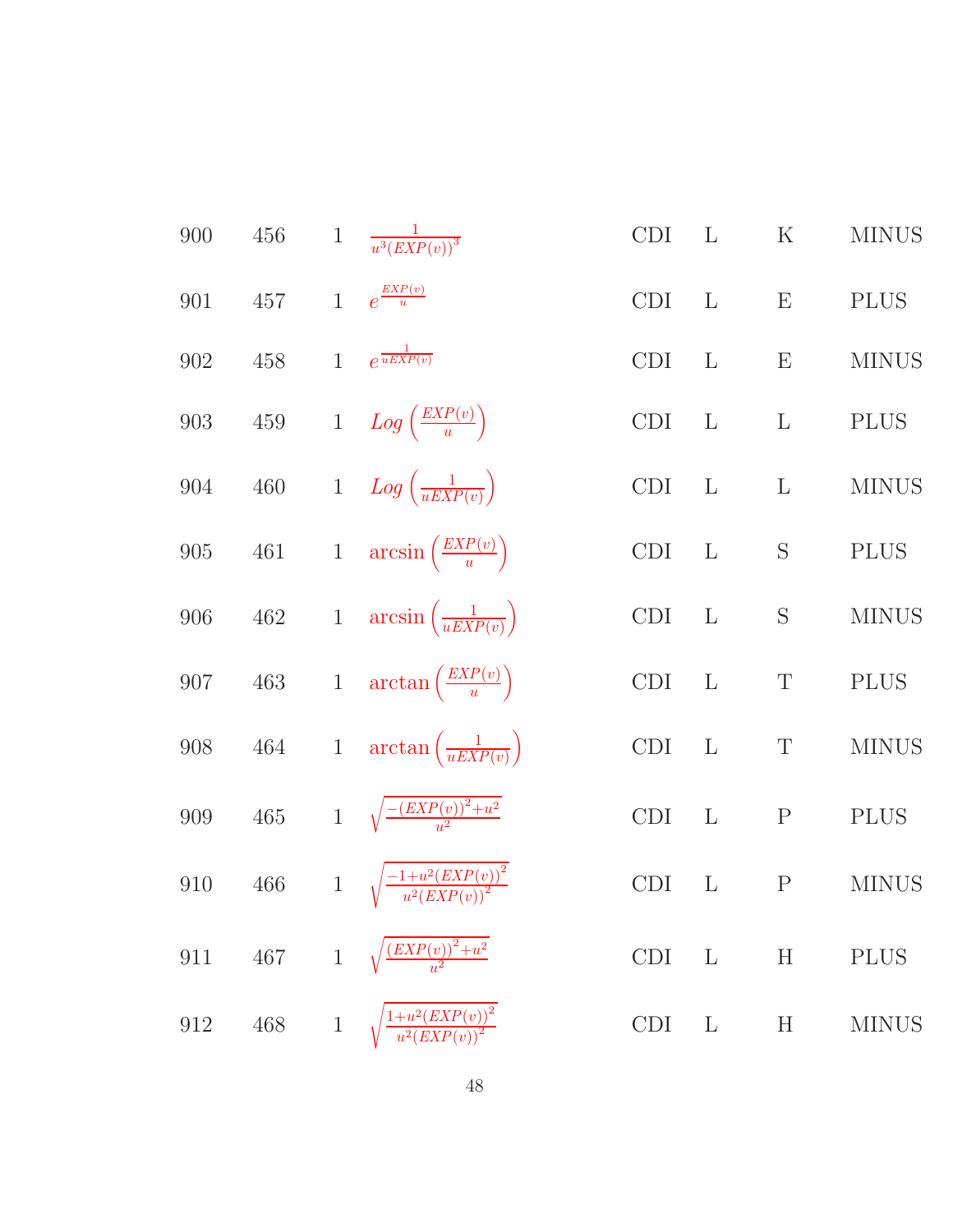| 913<br>914 | 469<br>469 | $\mathbf 1$<br>$\overline{2}$  | $\sin(v)\pi$<br>$\overline{u}$       | <b>CDI</b><br><b>CDF</b> | S<br>S | <b>CDF</b><br><b>CDI</b>  | <b>PLUS</b><br><b>MINUS</b> |
|------------|------------|--------------------------------|--------------------------------------|--------------------------|--------|---------------------------|-----------------------------|
| 915<br>916 | 470<br>470 | $\mathbf{1}$<br>$\overline{2}$ | $\frac{\pi}{u \sin(v)}$              | <b>CDI</b><br><b>CDF</b> | S<br>S | <b>CDF</b><br><b>CDI</b>  | <b>MINUS</b><br><b>PLUS</b> |
| 917<br>918 | 471<br>471 | $\mathbf{1}$<br>$\overline{2}$ | $\frac{u}{\sin(v)\pi}$               | <b>CDI</b><br><b>CDF</b> | S<br>S | <b>CDIF</b><br>CD         | <b>PLUS</b><br><b>MINUS</b> |
| 919<br>920 | 472<br>472 | $\mathbf 1$<br>$\overline{2}$  | $\frac{u\sin(v)}{\pi}$               | <b>CDI</b><br><b>CDF</b> | S<br>S | <b>CDIF</b><br>CD         | <b>MINUS</b><br><b>PLUS</b> |
| 921        | 473        | $\mathbf{1}$                   | $\frac{\left(\sin(v)\right)^2}{u^2}$ | <b>CDI</b>               | S      | AB                        | <b>PLUS</b>                 |
| $922\,$    | 474        | $\mathbf 1$                    | $\frac{1}{u^2(\sin(v))^2}$           | <b>CDI</b>               | S      | AB                        | <b>MINUS</b>                |
| 923        | $475\,$    | $\,1\,$                        | $\sqrt{\frac{\sin(v)}{u}}$           | <b>CDI</b>               | S      | $\rm R$                   | <b>PLUS</b>                 |
| $924\,$    | 476        | $\,1$                          | $\frac{1}{u \sin(v)}$                | <b>CDI</b>               | S      | $\mathbf R$               | <b>MINUS</b>                |
| 925        | $477\,$    | $\,1\,$                        | $\frac{\left(\sin(v)\right)^3}{u^3}$ | CDI                      | S      | ${\bf K}$                 | <b>PLUS</b>                 |
| 926        | 478        | $\mathbf{1}$                   | $\frac{1}{u^3(\sin(v))^3}$           | <b>CDI</b>               | S      | $\mathbf K$               | <b>MINUS</b>                |
| 927        | 479        | $\mathbf{1}$                   | $e^{\frac{\sin(v)}{u}}$              | <b>CDI</b>               | S      | $\boldsymbol{\mathrm{E}}$ | <b>PLUS</b>                 |
| 928        | 480        | $\mathbf{1}$                   | $e^{\frac{1}{u\sin(v)}}$             | <b>CDI</b>               | S      | E                         | <b>MINUS</b>                |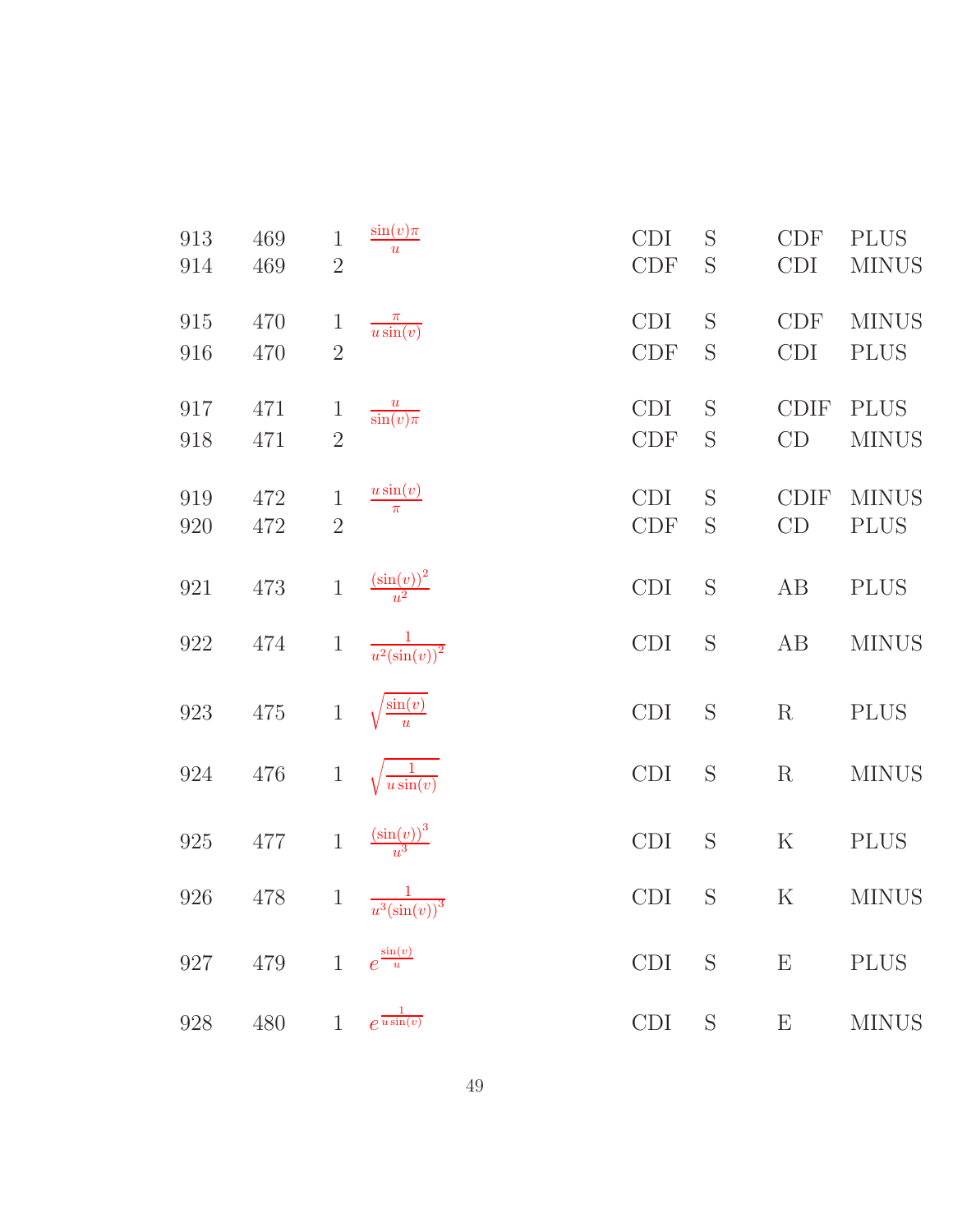929 481 1 
$$
Log\left(\frac{\sin(v)}{u}\right)
$$
 CDI S L PLUS  
\n930 482 1  $Log\left(\frac{1}{u \sin(v)}\right)$  CDI S L MINUS  
\n931 483 1  $arcsin\left(\frac{\sin(v)}{u}\right)$  CDI S S PL MINUS  
\n932 484 1  $arcsin\left(\frac{1}{u \sin(v)}\right)$  CDI S S PLUS  
\n933 485 1  $arctan\left(\frac{1}{u \sin(v)}\right)$  CDI S T PLUS  
\n934 486 1  $arctan\left(\frac{1}{u \sin(v)}\right)$  CDI S T PLUS  
\n935 487 1  $\sqrt{\frac{-1 + (\cos(v))^2 + u^2}{u^2}}$  CDI S P PLUS  
\n936 488 1  $\sqrt{\frac{1 - u^2 + u^2(\cos(v))^2}{u^2(-1 + (\cos(v))^2)}}$  CDI S P MINUS  
\n937 489 1  $\sqrt{\frac{1 - (\cos(v))^2 + u^2}{u^2}}$  CDI S H PLUS  
\n938 490 1  $\sqrt{\frac{-1 - u^2 + u^2(\cos(v))^2}{u^2(-1 + (\cos(v))^2)}}$  CDI S H MINUS  
\n939 491 1  $\frac{\tan(v)\pi}{u}$  CDI T CDF PLUS  
\n940 491 2 CDF T CDI MINUS  
\n942 492 1  $\frac{\pi}{u \tan(v)}$  CDI T CDF MINUS  
\n942 492 2 CDF T CDI PLUS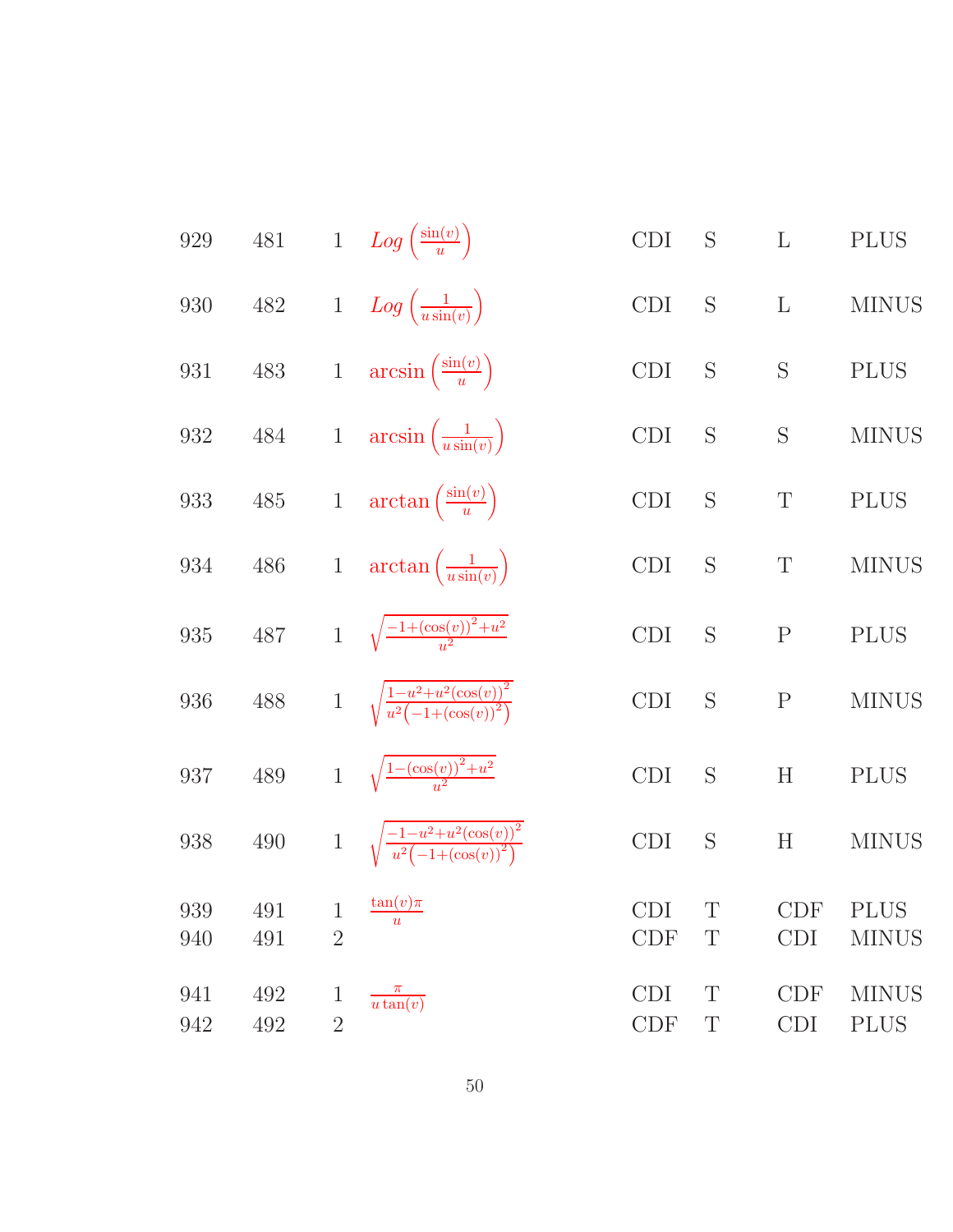| 943<br>944 | 493<br>493 | $\mathbf 1$<br>$\overline{2}$ | $\frac{u}{\tan(v)\pi}$                | <b>CDI</b><br><b>CDF</b> | T<br>$\mathbf T$ | <b>CDIF</b><br>CD         | <b>PLUS</b><br><b>MINUS</b> |
|------------|------------|-------------------------------|---------------------------------------|--------------------------|------------------|---------------------------|-----------------------------|
| 945<br>946 | 494<br>494 | $\mathbf 1$<br>$\overline{2}$ | $u \tan(v)$<br>$\overline{\pi}$       | <b>CDI</b><br><b>CDF</b> | T<br>$\mathbf T$ | <b>CDIF</b><br>CD         | <b>MINUS</b><br><b>PLUS</b> |
| 947        | $\!495\!$  | $\mathbf{1}$                  | $\frac{(\tan(v))^2}{u^2}$             | <b>CDI</b>               | $\mathbf T$      | AB                        | <b>PLUS</b>                 |
| 948        | 496        | $\,1$                         | $\frac{1}{u^2(\tan(v))^2}$            | CDI                      | $\mathbf T$      | AB                        | <b>MINUS</b>                |
| 949        | $497\,$    | $\,1$                         | $\sqrt{\frac{\tan(v)}{u}}$            | <b>CDI</b>               | $\mathbf T$      | R                         | <b>PLUS</b>                 |
| 950        | 498        | $\,1$                         | $\sqrt{\frac{1}{u\tan(v)}}$           | <b>CDI</b>               | $\mathbf T$      | $\mathbf R$               | <b>MINUS</b>                |
| $951\,$    | $\rm 499$  | $\mathbf{1}$                  | $\frac{\left(\tan(v)\right)^3}{u^3}$  | CDI                      | T                | ${\bf K}$                 | <b>PLUS</b>                 |
| 952        | $500\,$    | $\mathbf{1}$                  | $\frac{1}{u^3(\tan(v))^3}$            | <b>CDI</b>               | $\mathbf T$      | $\mathbf K$               | <b>MINUS</b>                |
| 953        | 501        | $\mathbf{1}$                  | $e^{\frac{\tan(v)}{u}}$               | CDI                      | T                | $\boldsymbol{\mathrm{E}}$ | <b>PLUS</b>                 |
| 954        | $502\,$    | $\mathbf{1}$                  | $e^{\frac{1}{u\tan(v)}}$              | <b>CDI</b>               | T                | E                         | <b>MINUS</b>                |
| 955        | $503\,$    | $1\,$                         | $Log\left(\frac{\tan(v)}{u}\right)$   | <b>CDI</b>               | $\mathbf T$      | $\Gamma$                  | <b>PLUS</b>                 |
| $956\,$    | $504\,$    | $1\,$                         | $Log\left(\frac{1}{u \tan(v)}\right)$ | CDI                      | $\mathbf T$      | L                         | <b>MINUS</b>                |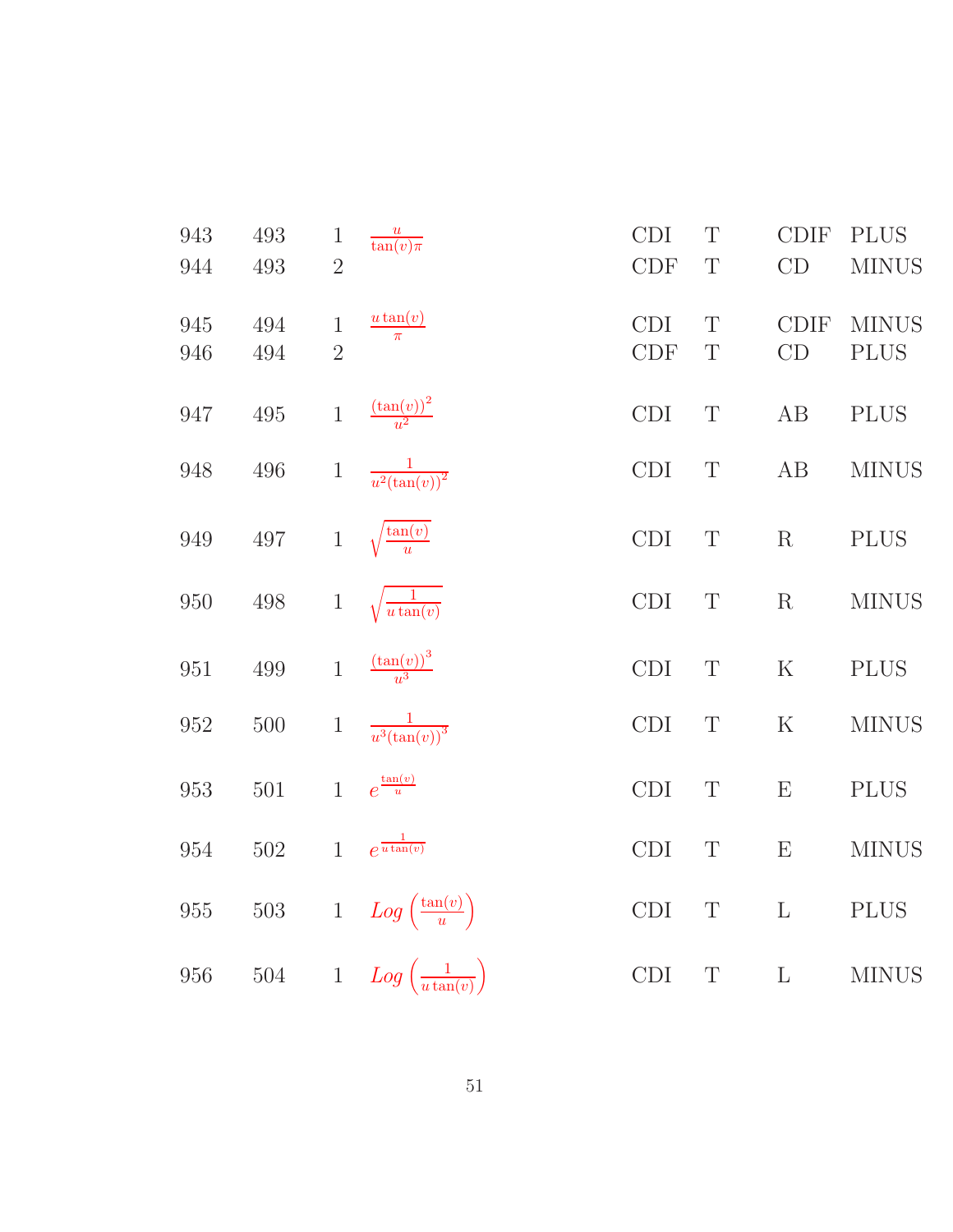| 957        | $505\,$    |                                | 1 $\arcsin\left(\frac{\tan(v)}{u}\right)$           | <b>CDI</b>               | T                            | S                         | <b>PLUS</b>                 |
|------------|------------|--------------------------------|-----------------------------------------------------|--------------------------|------------------------------|---------------------------|-----------------------------|
| 958        | $506\,$    |                                | 1 $\arcsin\left(\frac{1}{u\tan(v)}\right)$          | <b>CDI</b>               | $\mathbf T$                  | S                         | <b>MINUS</b>                |
| 959        | $507\,$    |                                | 1 $\arctan\left(\frac{\tan(v)}{u}\right)$           | <b>CDI</b>               | $\mathbf T$                  | $\mathbf T$               | <b>PLUS</b>                 |
| 960        | $508\,$    | $\,1$                          | $\arctan\left(\frac{1}{u\tan(v)}\right)$            | <b>CDI</b>               | $\mathbf T$                  | $\mathbf T$               | <b>MINUS</b>                |
| 961        | $509\,$    |                                | 1 $\sqrt{\frac{-(\tan(v))^2+u^2}{u^2}}$             | <b>CDI</b>               | $\mathbf T$                  | ${\bf P}$                 | <b>PLUS</b>                 |
| 962        | $510\,$    |                                | 1 $\sqrt{\frac{-1+u^2(\tan(v))^2}{u^2(\tan(v))^2}}$ | <b>CDI</b>               | T                            | ${\bf P}$                 | <b>MINUS</b>                |
| 963        | $511\,$    | $\mathbf{1}$                   | $\sqrt{\frac{\left(\tan(v)\right)^2+u^2}{u^2}}$     | <b>CDI</b>               | T                            | $\boldsymbol{\mathrm{H}}$ | <b>PLUS</b>                 |
| 964        | $512\,$    | $\mathbf{1}$                   | $\sqrt{\frac{1+u^2(\tan(v))^2}{u^2(\tan(v))^2}}$    | <b>CDI</b>               | $\mathbf T$                  | H                         | <b>MINUS</b>                |
| 965<br>966 | 513<br>513 | $\mathbf{1}$<br>$\overline{2}$ | $\frac{\sqrt{1-v^2}\pi}{u}$                         | <b>CDI</b><br><b>CDF</b> | $\mathbf P$<br>$\mathbf P$   | <b>CDF</b><br><b>CDI</b>  | <b>PLUS</b><br><b>MINUS</b> |
| 967<br>968 | 514<br>514 | $\mathbf 1$<br>$\overline{2}$  | $\frac{1}{u\sqrt{1-v^2}}$                           | <b>CDI</b><br><b>CDF</b> | $\mathbf{P}$<br>$\mathbf{P}$ | <b>CDF</b><br><b>CDI</b>  | <b>MINUS</b><br><b>PLUS</b> |
| 969<br>970 | 515<br>515 | $\mathbf{1}$<br>$\overline{2}$ | $\sqrt{1-v^2}\pi$                                   | <b>CDI</b><br><b>CDF</b> | $\mathbf P$<br>$\mathbf P$   | <b>CDIF</b><br>CD         | <b>PLUS</b><br><b>MINUS</b> |
| 971        | 516        | $\mathbf{1}$                   | $u\sqrt{1-v^2}$<br>$\pi$                            | <b>CDI</b>               | $\rm P$                      | <b>CDIF</b>               | <b>MINUS</b>                |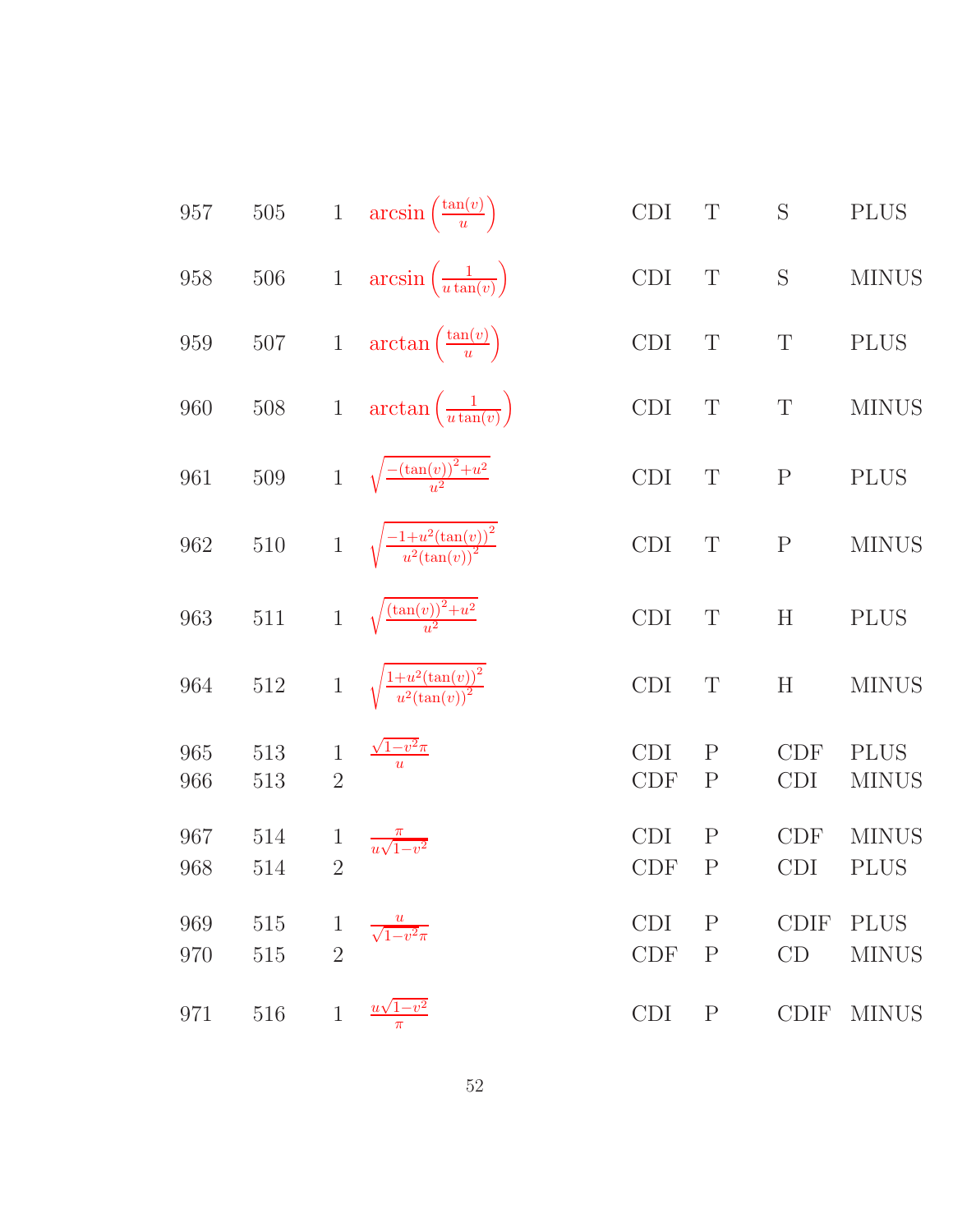| 972 | 516     | $\overline{2}$ |                                              | CDF                  | $\mathbf P$  | CD           | <b>PLUS</b>  |
|-----|---------|----------------|----------------------------------------------|----------------------|--------------|--------------|--------------|
| 973 | $517\,$ | $1\,$          | $-\frac{-1+v^2}{u^2}$                        | <b>CDI</b>           | $\mathbf P$  | AB           | <b>PLUS</b>  |
| 974 | 518     | $\mathbf{1}$   | $-\frac{1}{u^2(-1+v^2)}$                     | CDI                  | $\mathbf P$  | $\rm AB$     | <b>MINUS</b> |
| 975 | $519\,$ | $\mathbf{1}$   | $\sqrt{\frac{\sqrt{1-v^2}}{y}}$              | CDI                  | $\mathbf P$  | R            | <b>PLUS</b>  |
| 976 | $520\,$ | $\mathbf{1}$   | $\sqrt{\frac{1}{u\sqrt{1-v^2}}}$             | CDI                  | $\mathbf{P}$ | R            | <b>MINUS</b> |
| 977 | 521     |                | 1 $\frac{(1-v^2)^{3/2}}{v^3}$                | <b>CDI</b>           | $\mathbf P$  | ${\bf K}$    | <b>PLUS</b>  |
| 978 | 522     | $\mathbf{1}$   | $\frac{1}{u^3(1-v^2)^{3/2}}$                 | CDI                  | $\mathbf P$  | ${\bf K}$    | <b>MINUS</b> |
| 979 | $523\,$ | $\overline{1}$ | $e^{\frac{\sqrt{1-v^2}}{u}}$                 | <b>CDI</b>           | $\mathbf{P}$ | E            | <b>PLUS</b>  |
| 980 | $524\,$ | $\mathbf{1}$   | $e^{\frac{1}{u\sqrt{1-v^2}}}$                | <b>CDI</b>           | $\mathbf P$  | E            | <b>MINUS</b> |
| 981 | 525     |                | 1 $Log\left(\frac{\sqrt{1-v^2}}{u}\right)$   | CDI                  | $\mathbf P$  | $\mathbf{L}$ | <b>PLUS</b>  |
| 982 | $526\,$ |                | 1 $Log\left(\frac{1}{u\sqrt{1-v^2}}\right)$  | $\operatorname{CDI}$ | ${\bf P}$    | $\mathbf{L}$ | <b>MINUS</b> |
| 983 | $527\,$ | $\,1$          | $arcsin\left(\frac{\sqrt{1-v^2}}{u}\right)$  | CDI                  | $\mathbf P$  | $\mathbf S$  | <b>PLUS</b>  |
| 984 | 528     | $\mathbf{1}$   | $arcsin\left(\frac{1}{u\sqrt{1-v^2}}\right)$ | <b>CDI</b>           | $\mathbf P$  | S            | <b>MINUS</b> |
|     |         |                |                                              |                      |              |              |              |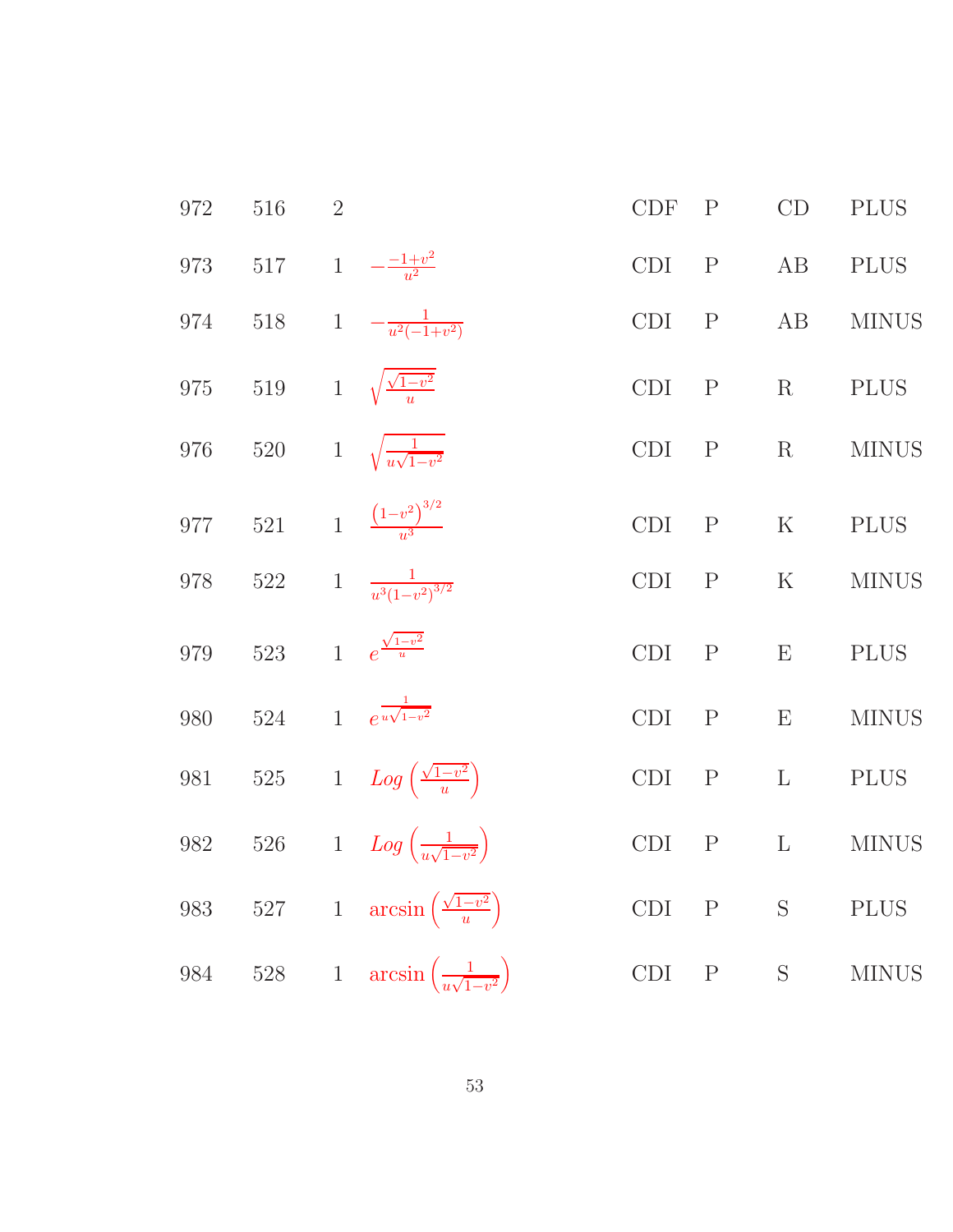| 985        | $529\,$    | $\mathbf{1}$   | $\arctan\left(\frac{\sqrt{1-v^2}}{u}\right)$  | CDI                      | $\rm P$           | $\mathbf T$              | <b>PLUS</b>                  |
|------------|------------|----------------|-----------------------------------------------|--------------------------|-------------------|--------------------------|------------------------------|
| 986        | $530\,$    | $\mathbf{1}$   | $\arctan\left(\frac{1}{u\sqrt{1-v^2}}\right)$ | CDI                      | ${\bf P}$         | T                        | <b>MINUS</b>                 |
| 987        | 531        | $\mathbf{1}$   | $\sqrt{\frac{-1+v^2+u^2}{u^2}}$               | <b>CDI</b>               | $\mathbf P$       | ${\bf P}$                | <b>PLUS</b>                  |
| 988        | 531        | $\overline{2}$ |                                               | <b>CDI</b>               | $H_{\rm}$         | $H_{\rm}$                | <b>PLUS</b>                  |
| 989<br>990 | 532<br>532 | $\overline{2}$ | $\sqrt{\frac{1-u^2+u^2v^2}{u^2(-1+v^2)}}$     | <b>CDI</b><br><b>CDI</b> | $\mathbf P$<br>H  | $\mathbf P$<br>$H_{\rm}$ | <b>MINUS</b><br><b>MINUS</b> |
| 991        | 533        | $\mathbf{1}$   | $\sqrt{\frac{1-v^2+u^2}{u^2}}$                | <b>CDI</b>               | $\mathbf{P}$      | H                        | <b>PLUS</b>                  |
| 992        | 533        | $\overline{2}$ |                                               | <b>CDI</b>               | H                 | $\mathbf P$              | <b>PLUS</b>                  |
| 993<br>994 | 534<br>534 | $\overline{2}$ | $\sqrt{\frac{-u^2+u^2v^2-1}{u^2(-1+v^2)}}$    | <b>CDI</b><br><b>CDI</b> | $\mathbf{P}$<br>H | H<br>$\mathbf P$         | <b>MINUS</b><br><b>MINUS</b> |
| 995        | 535        | $\mathbf{1}$   | $\frac{-1+v^2\pi}{u}$                         | <b>CDI</b>               | H                 | <b>CDF</b>               | <b>PLUS</b>                  |
| 996        | 535        | $\overline{2}$ |                                               | <b>CDF</b>               | H                 | <b>CDI</b>               | <b>MINUS</b>                 |
| 997        | 536        | 1              | $\frac{\pi}{u\sqrt{-1+v^2}}$                  | <b>CDI</b>               | H                 | <b>CDF</b>               | <b>MINUS</b>                 |
| 998        | 536        | $\overline{2}$ |                                               | <b>CDF</b>               | H                 | <b>CDI</b>               | <b>PLUS</b>                  |
| 999        | 537        | $\mathbf{1}$   | $\frac{u}{\sqrt{-1+v^2}\pi}$                  | <b>CDI</b>               | Η                 | <b>CDIF</b>              | <b>PLUS</b>                  |
| 1000       | 537        | $\overline{2}$ |                                               | <b>CDF</b>               | H                 | CD                       | <b>MINUS</b>                 |
| 1001       | 538        | $\mathbf{1}$   | $^{'}-1+v^2$                                  | <b>CDI</b>               | H                 | <b>CDIF</b>              | <b>MINUS</b>                 |
| 1002       | 538        | $\overline{2}$ | $\pi$                                         | CDF                      | $H_{\rm}$         | CD                       | <b>PLUS</b>                  |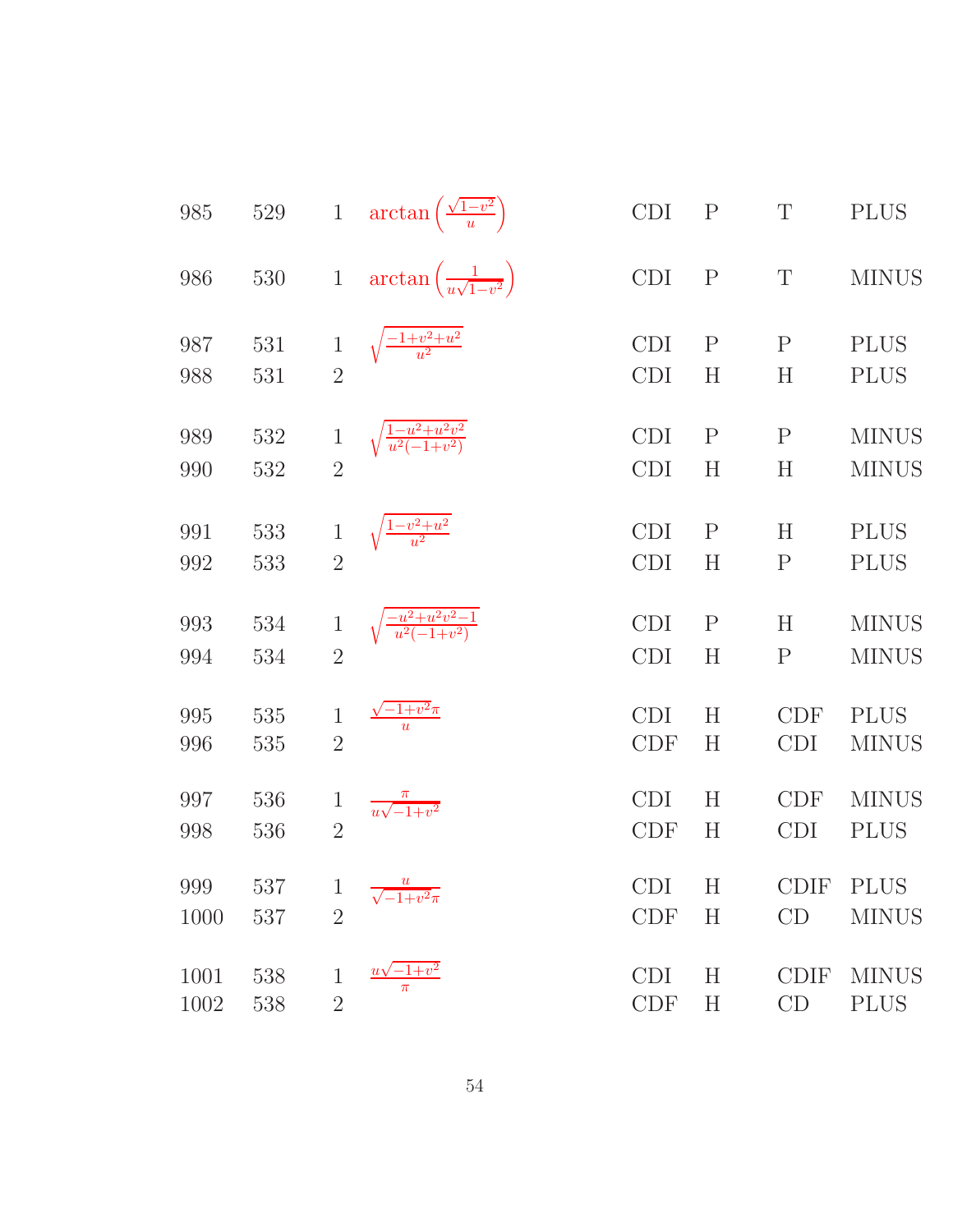| 1003     | 539     | 1 $\frac{-1+v^2}{u^2}$                                   | CDI        | H       | AB           | <b>PLUS</b>  |
|----------|---------|----------------------------------------------------------|------------|---------|--------------|--------------|
| 1004     | $540\,$ | 1 $\frac{1}{u^2(-1+v^2)}$                                | CDI        | H       | AB           | <b>MINUS</b> |
| $1005\,$ | 541     | 1 $\sqrt{\frac{\sqrt{-1+v^2}}{u}}$                       | <b>CDI</b> | H       | $\rm R$      | <b>PLUS</b>  |
| 1006     | 542     | 1 $\sqrt{\frac{1}{u\sqrt{-1+v^2}}}$                      | <b>CDI</b> | H       | $\rm R$      | <b>MINUS</b> |
| 1007     | 543     | 1 $\frac{(-1+v^2)^{3/2}}{u^3}$                           | CDI        | $\rm H$ | ${\bf K}$    | <b>PLUS</b>  |
| $1008\,$ | 544     | 1 $\frac{1}{u^3(-1+v^2)^{3/2}}$                          | <b>CDI</b> | H       | $\mathbf K$  | <b>MINUS</b> |
| 1009     | $545\,$ | 1 $e^{\frac{\sqrt{-1+v^2}}{u}}$                          | CDI        | H       | ${\bf E}$    | PLUS         |
| $1010\,$ | $546\,$ | 1 $e^{\frac{1}{u\sqrt{-1+v^2}}}$                         | CDI        | H       | E            | <b>MINUS</b> |
| $1011\,$ |         | 547 1 $Log\left(\frac{\sqrt{-1+v^2}}{u}\right)$          | CDI        | H       | $\mathbf{L}$ | <b>PLUS</b>  |
| $1012\,$ |         | 548 1 $Log\left(\frac{1}{w\sqrt{-1+v^2}}\right)$         | CDI        | H       | $\mathbf{L}$ | <b>MINUS</b> |
| $1013\,$ |         | 549 1 $\arcsin\left(\frac{\sqrt{-1+v^2}}{u}\right)$      | CDI        | H       | $\mathbf S$  | <b>PLUS</b>  |
| 1014     |         | 550 1 $\arcsin\left(\frac{1}{u\sqrt{-1+v^2}}\right)$     | CDI        | H       | $\mathbf S$  | <b>MINUS</b> |
|          |         | 1015 551 1 $\arctan\left(\frac{\sqrt{-1+v^2}}{u}\right)$ | CDI        | H       | $\mathbf T$  | <b>PLUS</b>  |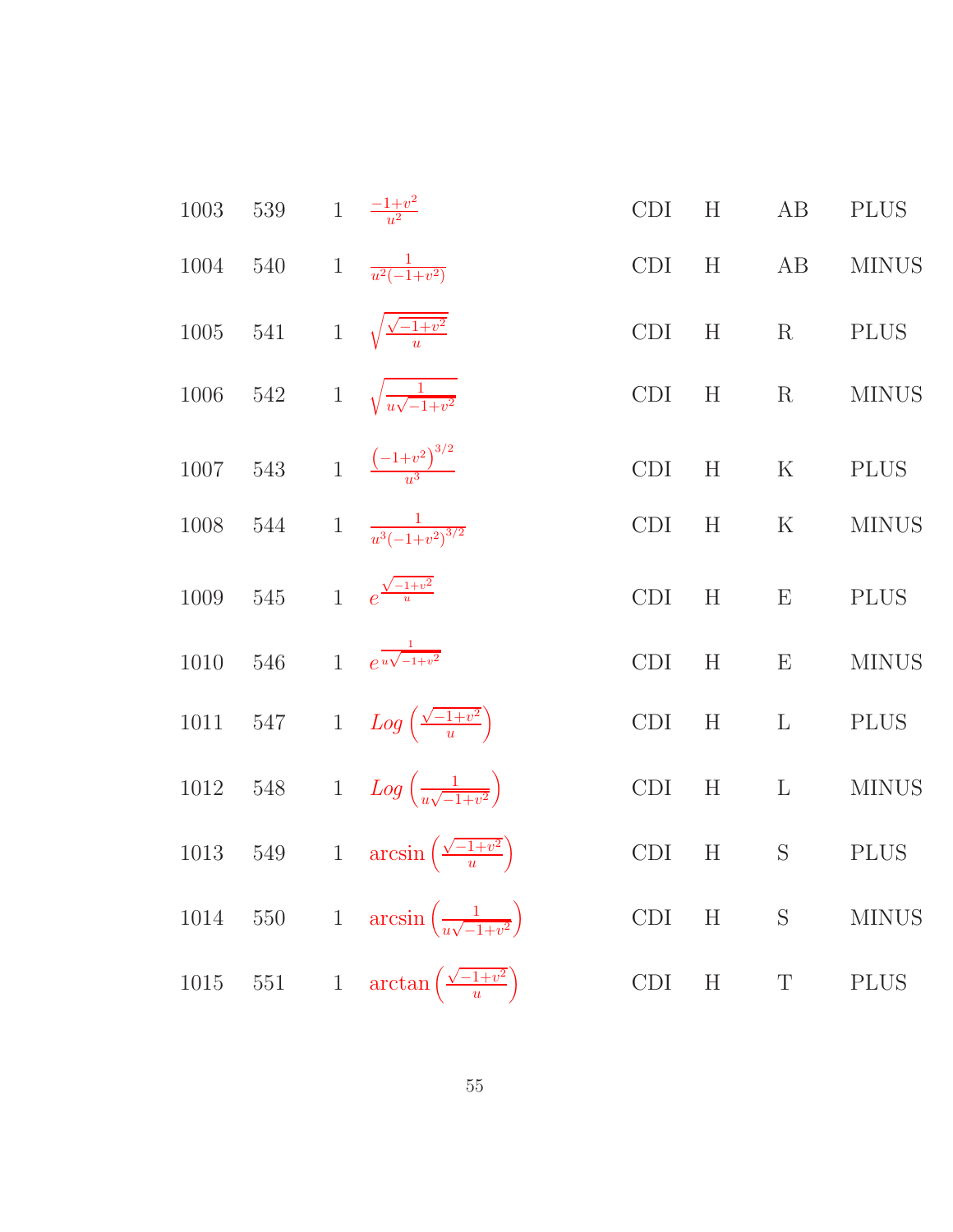| 1016     |         |              | 552 1 $\arctan\left(\frac{1}{u\sqrt{-1+v^2}}\right)$ | <b>CDI</b>                  | H           | $\mathbf T$               | <b>MINUS</b> |
|----------|---------|--------------|------------------------------------------------------|-----------------------------|-------------|---------------------------|--------------|
| 1017     | 553     |              | 1 $\frac{u^2v^2}{\pi^4}$                             | $\ensuremath{\mathrm{CDF}}$ | <b>CDF</b>  | AB                        | <b>PLUS</b>  |
| 1018     | 554     | $\mathbf{1}$ | $\sqrt{\frac{uv}{\pi^2}}$                            | $\ensuremath{\mathrm{CDF}}$ | <b>CDF</b>  | $\rm R$                   | <b>PLUS</b>  |
| 1019     | 555     | $1\,$        | $\frac{u^3v^3}{\pi^6}$                               | <b>CDF</b>                  | <b>CDF</b>  | $\rm K$                   | <b>PLUS</b>  |
| 1020     | 556     | $\mathbf{1}$ | $e^{\frac{uv}{\pi^2}}$                               | <b>CDF</b>                  | <b>CDF</b>  | E                         | <b>PLUS</b>  |
| 1021     | 557     | $\mathbf{1}$ | $Log\left(\frac{uv}{\pi^2}\right)$                   | <b>CDF</b>                  | <b>CDF</b>  | $\mathbf{L}$              | <b>PLUS</b>  |
| 1022     | 558     | $\mathbf{1}$ | $arcsin(\frac{uv}{\pi^2})$                           | CDF                         | <b>CDF</b>  | S                         | <b>PLUS</b>  |
| 1023     | 559     | $\mathbf{1}$ | $\arctan\left(\frac{uv}{\pi^2}\right)$               | <b>CDF</b>                  | <b>CDF</b>  | $\mathbf T$               | <b>PLUS</b>  |
| 1024     | 560     |              | 1 $\sqrt{-\frac{-\pi^4 + u^2 v^2}{\pi^4}}$           | <b>CDF</b>                  | <b>CDF</b>  | $\mathbf P$               | <b>PLUS</b>  |
| $1025\,$ | 561     |              | 1 $\sqrt{\frac{\pi^4 + u^2 v^2}{\pi^4}}$             | $\ensuremath{\mathrm{CDF}}$ | <b>CDF</b>  | H                         | <b>PLUS</b>  |
| 1026     | 562     | $\,1$        | $\frac{u^2}{v^2\pi^4}$                               | <b>CDF</b>                  | CDIF AB     |                           | <b>PLUS</b>  |
| 1027     | 563     | $\,1$        | $\sqrt{\frac{u}{v\pi^2}}$                            | <b>CDF</b>                  | <b>CDIF</b> | $\mathbf R$               | <b>PLUS</b>  |
| 1028     | 564     |              | 1 $\frac{u^3}{v^3 \pi^6}$                            | <b>CDF</b>                  | CDIF K      |                           | <b>PLUS</b>  |
| 1029     | $565\,$ | $\mathbf{1}$ | $e^{\frac{u}{v\pi^2}}$                               | <b>CDF</b>                  | CDIF        | $\boldsymbol{\mathrm{E}}$ | <b>PLUS</b>  |
| 1030     | 566     | $\mathbf{1}$ | $Log\left(\frac{u}{v\pi^2}\right)$                   | CDF                         | CDIF L      |                           | <b>PLUS</b>  |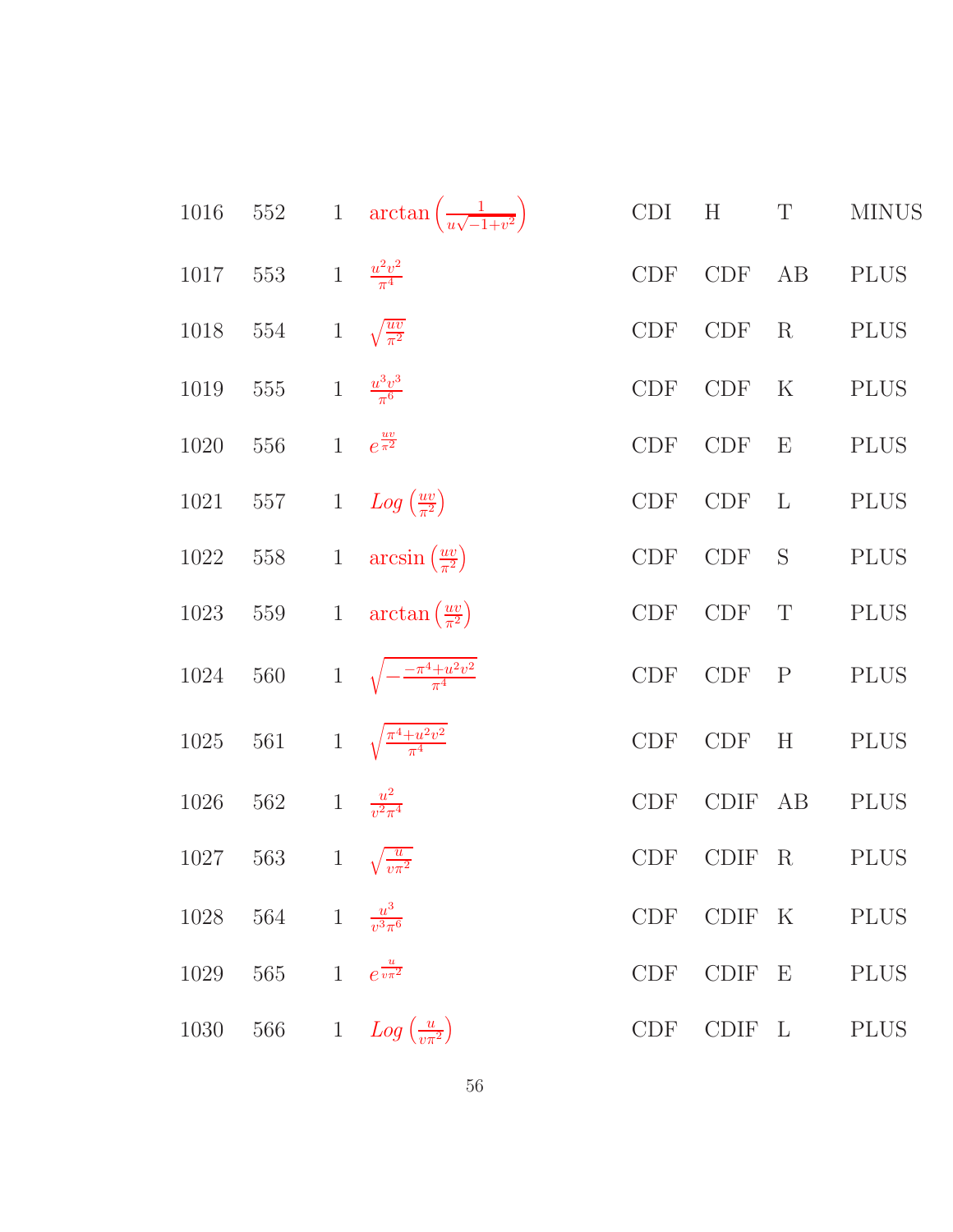|      |                                           | 1031 567 1 $\arcsin(\frac{u}{n\pi^2})$                  | <b>CDF</b> | CDIF S         |             | <b>PLUS</b>    |
|------|-------------------------------------------|---------------------------------------------------------|------------|----------------|-------------|----------------|
| 1032 |                                           | 568 1 $\arctan\left(\frac{u}{v\pi^2}\right)$            | <b>CDF</b> | CDIF T         |             | PLUS           |
|      |                                           | 1033 569 1 $\sqrt{-\frac{-v^2 \pi^4 + u^2}{v^2 \pi^4}}$ |            | CDF CDIF P     |             | <b>PLUS</b>    |
| 1034 |                                           | 570 1 $\sqrt{\frac{v^2 \pi^4 + u^2}{v^2 \pi^4}}$        | <b>CDF</b> | CDIF H         |             | <b>PLUS</b>    |
|      |                                           | 1035 571 1 $\frac{u^2v}{\pi^2}$                         | CDF AB     |                | AB          | <b>PLUS</b>    |
|      | 1036 572 1 $\frac{u^2}{v \pi^2}$          |                                                         |            | CDF AB AB      |             | <b>MINUS</b>   |
|      | 1037 573 1 $\sqrt{\frac{u\sqrt{v}}{\pi}}$ |                                                         | CDF AB     |                | $\rm R$     | <b>PLUS</b>    |
|      | 1038 574 1 $\sqrt{\frac{u}{\sqrt{v}\pi}}$ |                                                         | CDF        | AB             | $\mathbf R$ | <b>MINUS</b>   |
|      | 1039 575 1 $\frac{u^3v^{3/2}}{\pi^3}$     |                                                         |            | $CDF$ $AB$ $K$ |             | <b>PLUS</b>    |
| 1040 | 576 1 $\frac{u^3}{v^{3/2}\pi^3}$          |                                                         | CDF AB     |                | $\rm K$     | <b>MINUS</b>   |
| 1041 | 577 1 $e^{\frac{u\sqrt{v}}{\pi}}$         |                                                         | CDF        | AB             | E           | <b>PLUS</b>    |
|      | 1042 578 1 $e^{\frac{u}{\sqrt{v}\pi}}$    |                                                         |            |                |             | CDF AB E MINUS |
|      |                                           | 1043 579 1 $Log\left(\frac{u\sqrt{v}}{\pi}\right)$      |            |                |             | CDF AB L PLUS  |
|      |                                           | 1044 580 1 $Log\left(\frac{u}{\sqrt{v\pi}}\right)$      |            |                | CDF AB L    | <b>MINUS</b>   |
|      |                                           |                                                         |            |                |             |                |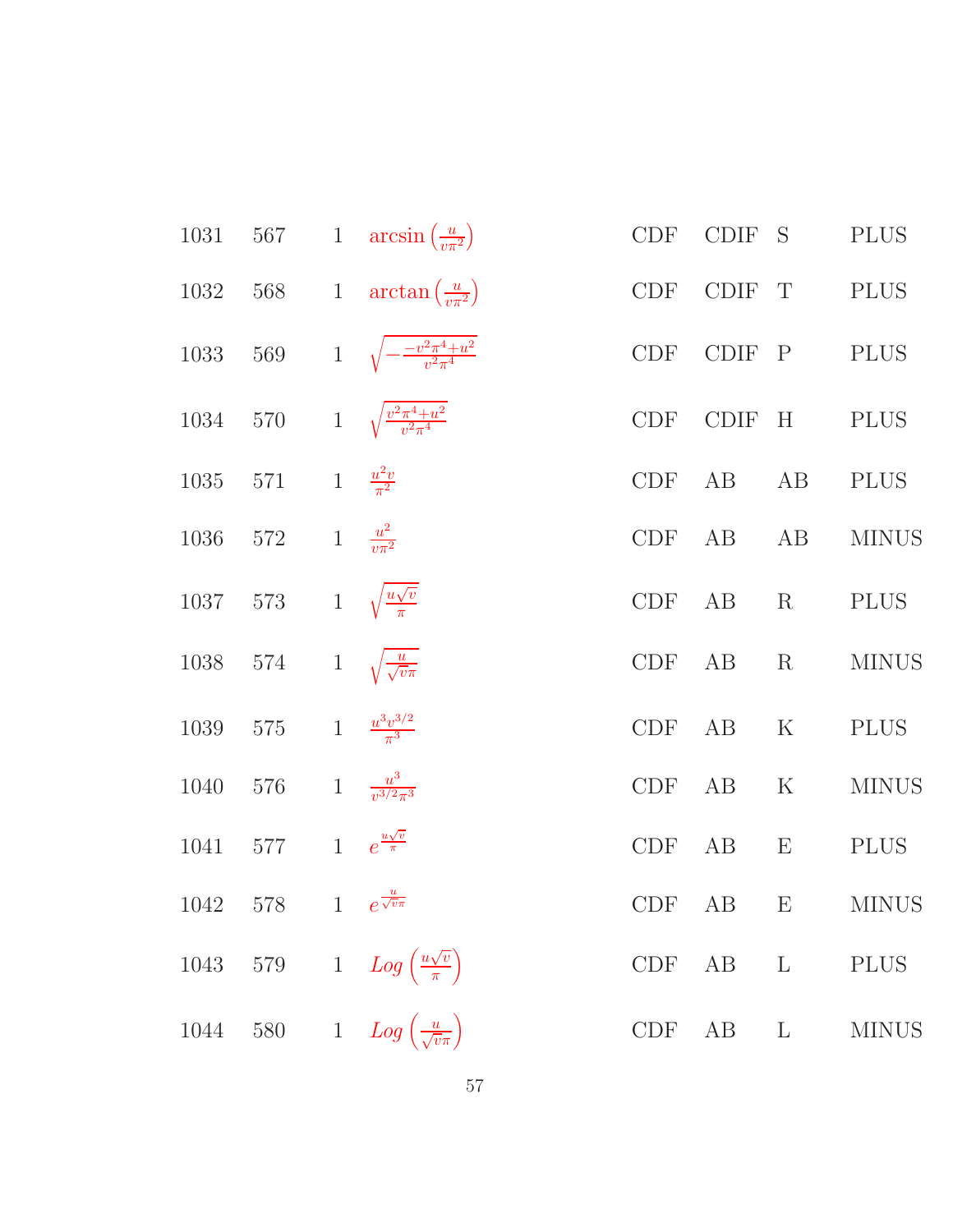| 1045 | $581\,$ |              | 1 $\arcsin\left(\frac{u\sqrt{v}}{\pi}\right)$ | CDF                         | AB          | $\mathbf S$               | <b>PLUS</b>  |
|------|---------|--------------|-----------------------------------------------|-----------------------------|-------------|---------------------------|--------------|
| 1046 | $582\,$ |              | 1 $\arcsin\left(\frac{u}{\sqrt{v\pi}}\right)$ | $\ensuremath{\mathrm{CDF}}$ | $\rm AB$    | $\mathbf S$               | <b>MINUS</b> |
| 1047 | $583\,$ | $\mathbf{1}$ | $\arctan\left(\frac{u\sqrt{v}}{\pi}\right)$   | CDF                         | AB          | $\mathbf T$               | <b>PLUS</b>  |
| 1048 | $584\,$ |              | 1 $\arctan\left(\frac{u}{\sqrt{v\pi}}\right)$ | $\ensuremath{\mathrm{CDF}}$ | AB          | $\mathbf T$               | <b>MINUS</b> |
| 1049 | $585\,$ |              | 1 $\sqrt{-\frac{-\pi^2+u^2v}{\pi^2}}$         | CDF                         | AB          | $\mathbf P$               | <b>PLUS</b>  |
| 1050 | $586\,$ |              | 1 $\sqrt{-\frac{-v\pi^2+u^2}{v\pi^2}}$        | CDF                         | AB          | ${\bf P}$                 | <b>MINUS</b> |
| 1051 | 587     |              | 1 $\sqrt{\frac{\pi^2 + u^2 v}{\pi^2}}$        | CDF                         | AB          | H                         | <b>PLUS</b>  |
| 1052 | $588\,$ |              | 1 $\sqrt{\frac{v\pi^2+u^2}{v\pi^2}}$          | $\ensuremath{\mathrm{CDF}}$ | AB          | $\boldsymbol{\mathrm{H}}$ | <b>MINUS</b> |
| 1053 | 589     |              | 1 $\frac{u^2v^4}{\pi^2}$                      | <b>CDF</b>                  | R           | AB                        | <b>PLUS</b>  |
| 1054 | 590     | $\mathbf{1}$ | $\frac{u^2}{v^4\pi^2}$                        | CDF                         | R           | AB                        | <b>MINUS</b> |
| 1055 | 591     | $\mathbf{1}$ | $\sqrt{\frac{uv^2}{\pi}}$                     | CDF                         | $\rm R$     | $\mathbf R$               | <b>PLUS</b>  |
| 1056 | $592\,$ | $\mathbf{1}$ | $\sqrt{\frac{u}{v^2\pi}}$                     | CDF                         | R           | $\mathbf R$               | <b>MINUS</b> |
| 1057 | $593\,$ | $\mathbf{1}$ | $\frac{u^3v^6}{\pi^3}$                        | <b>CDF</b>                  | $\mathbf R$ | $\mathbf K$               | <b>PLUS</b>  |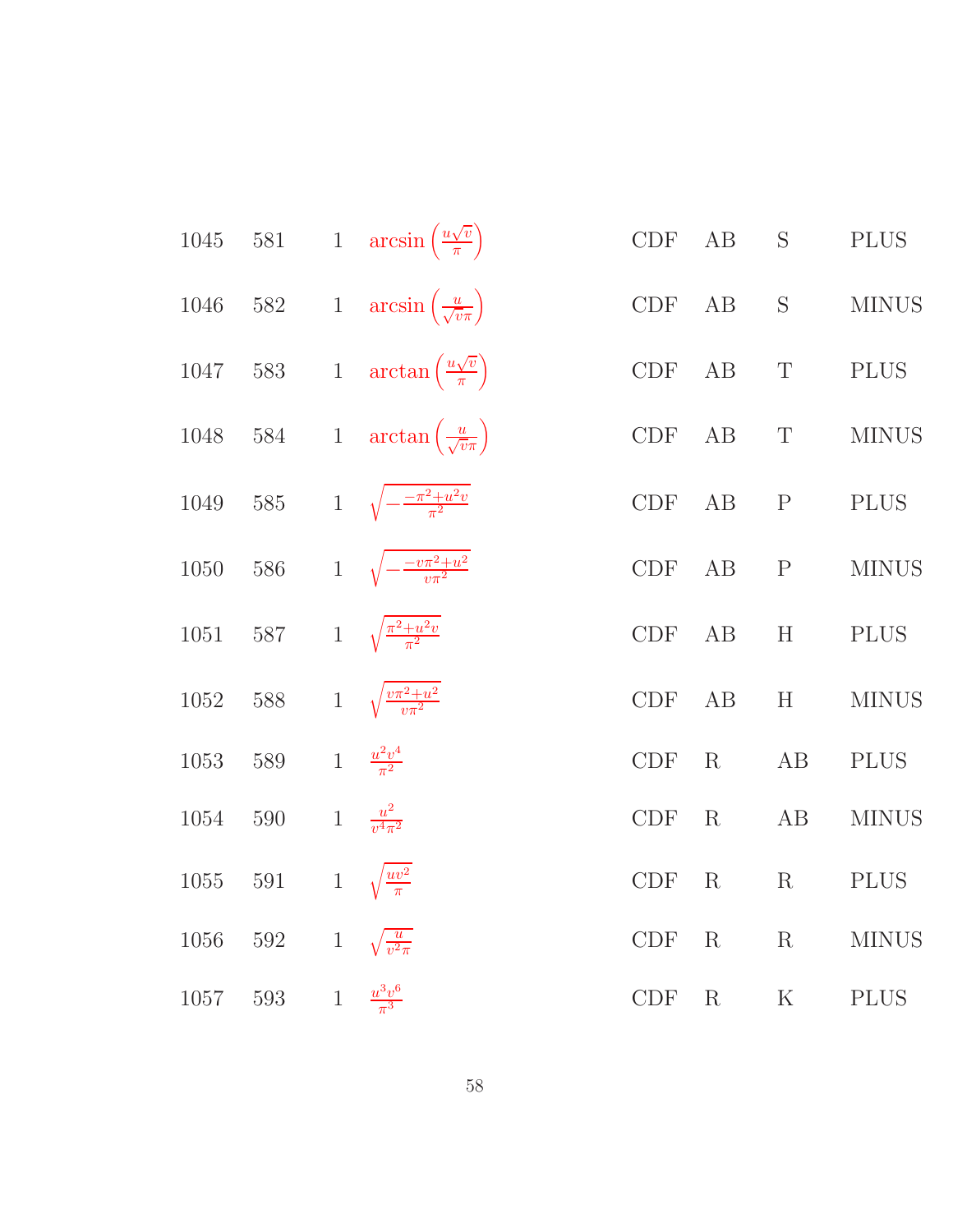| 1058     | $594\,$                               | 1 $\frac{u^3}{v^6 \pi^3}$                             | <b>CDF</b> | $\rm R$       | $\rm K$                   | <b>MINUS</b> |
|----------|---------------------------------------|-------------------------------------------------------|------------|---------------|---------------------------|--------------|
| 1059     | 595                                   | 1 $e^{\frac{uv^2}{\pi}}$                              | CDF        | $\mathbf R$   | $\boldsymbol{\mathrm{E}}$ | <b>PLUS</b>  |
| 1060     | 596                                   | 1 $e^{\frac{u}{v^2 \pi}}$                             | <b>CDF</b> | $\rm R$       | $\boldsymbol{\mathrm{E}}$ | <b>MINUS</b> |
| $1061\,$ | 597                                   | 1 $Log\left(\frac{uv^2}{\pi}\right)$                  | <b>CDF</b> | $\mathbf R$   | $\mathbf{L}$              | <b>PLUS</b>  |
| $1062\,$ | 598                                   | 1 $Log\left(\frac{u}{v^2\pi}\right)$                  | CDF        | $\mathbf R$   | $\Gamma$                  | <b>MINUS</b> |
| 1063     | 599                                   | 1 $\arcsin\left(\frac{uv^2}{\pi}\right)$              | CDF        | $\mathbf R$   | $\mathbf S$               | <b>PLUS</b>  |
| 1064     | 600                                   | 1 $\arcsin\left(\frac{u}{v^2\pi}\right)$              | <b>CDF</b> | $\mathbf R$   | $\mathbf S$               | <b>MINUS</b> |
| $1065\,$ | 601                                   | 1 $\arctan\left(\frac{uv^2}{\pi}\right)$              | CDF        | $\rm R$       | $\mathbf T$               | <b>PLUS</b>  |
| $1066\,$ | 602                                   | 1 $\arctan\left(\frac{u}{n^2\pi}\right)$              | CDF        | $\mathbf R$   | $\mathbf T$               | <b>MINUS</b> |
| $1067\,$ | 603                                   | 1 $\sqrt{-\frac{-\pi^2+u^2v^4}{\pi^2}}$               | <b>CDF</b> | $\rm R$       | $\mathbf P$               | <b>PLUS</b>  |
| $1068\,$ | 604                                   | 1 $\sqrt{-\frac{-v^4\pi^2+u^2}{v^4\pi^2}}$            | <b>CDF</b> | $\rm R$       | $\mathbf P$               | <b>MINUS</b> |
|          |                                       | 1069 605 1 $\sqrt{\frac{\pi^2 + u^2 v^4}{\pi^2}}$     |            | CDF R H PLUS  |                           |              |
|          |                                       | 1070 606 1 $\sqrt{\frac{v^4 \pi^2 + u^2}{v^4 \pi^2}}$ |            | CDF R H       |                           | <b>MINUS</b> |
|          | 1071 607 1 $\frac{u^2v^{2/3}}{\pi^2}$ |                                                       |            | CDF K AB PLUS |                           |              |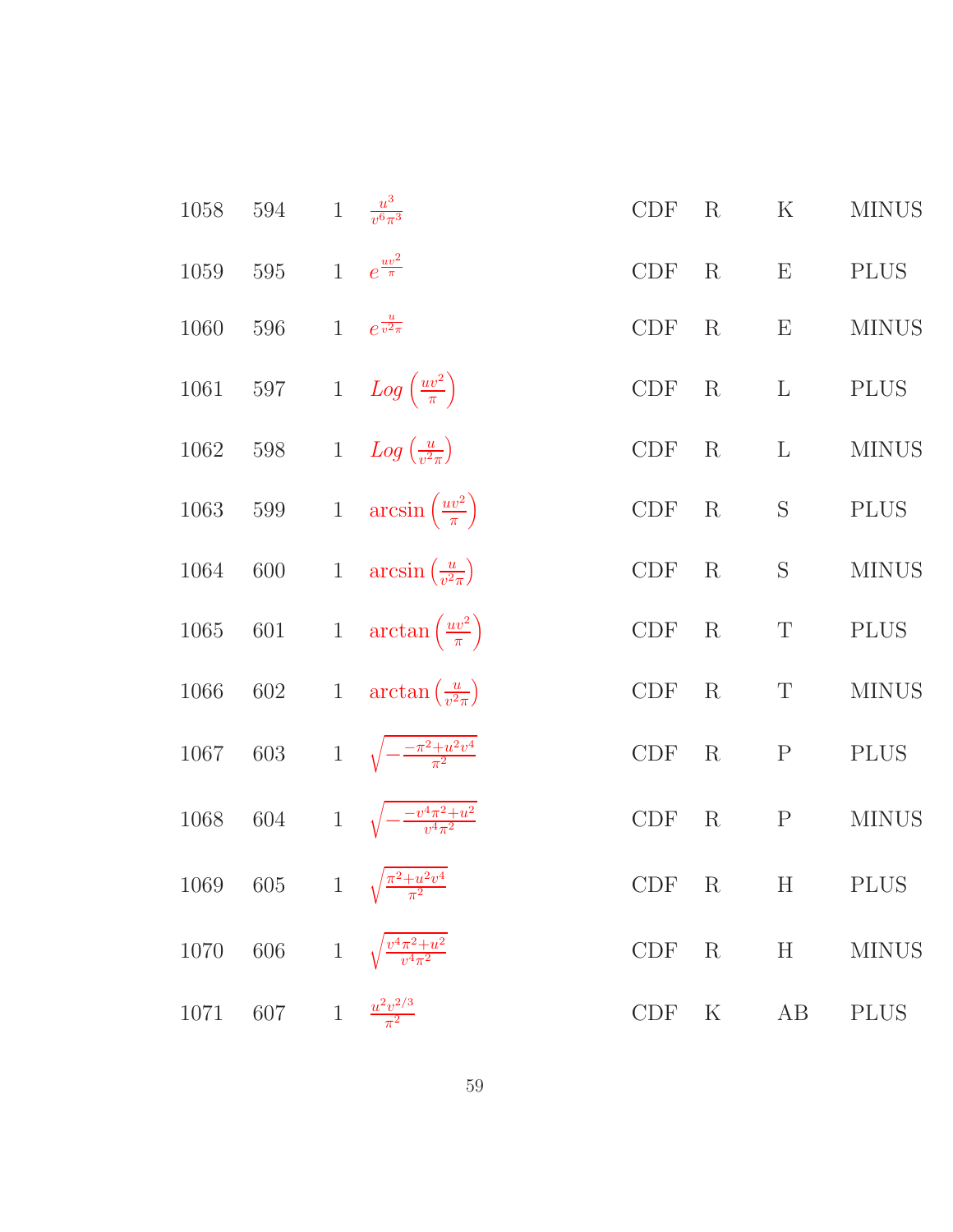| 1072     | $608\,$ |              | 1 $\frac{u^2}{v^{2/3}\pi^2}$                     | CDF                         | $\rm K$     | AB           | <b>MINUS</b> |
|----------|---------|--------------|--------------------------------------------------|-----------------------------|-------------|--------------|--------------|
| 1073     | 609     | $1\,$        | $\sqrt{\frac{u \sqrt[3]{v}}{\pi}}$               | CDF                         | $\rm K$     | R            | <b>PLUS</b>  |
| 1074     | 610     | $\mathbf{1}$ | $\sqrt{\frac{u}{\sqrt[3]{v}\pi}}$                | CDF                         | $\mathbf K$ | $\mathbf R$  | <b>MINUS</b> |
| $1075\,$ | $611\,$ | $\mathbf{1}$ | $\frac{u^3v}{\pi^3}$                             | $\ensuremath{\mathrm{CDF}}$ | $\mathbf K$ | $\mathbf K$  | <b>PLUS</b>  |
| 1076     | 612     | $\mathbf{1}$ | $\frac{u^3}{v\pi^3}$                             | CDF                         | $\mathbf K$ | $\rm K$      | <b>MINUS</b> |
| $1077\,$ | 613     | $\mathbf{1}$ | $e^{\frac{u\sqrt[3]{v}}{\pi}}$                   | $\ensuremath{\mathrm{CDF}}$ | $\rm K$     | E            | <b>PLUS</b>  |
| 1078     | 614     | $\mathbf{1}$ | $e^{\frac{u}{\sqrt[3]{v}\pi}}$                   | <b>CDF</b>                  | $\rm K$     | E            | <b>MINUS</b> |
| 1079     | $615\,$ |              | 1 $Log\left(\frac{u\sqrt[3]{v}}{\pi}\right)$     | <b>CDF</b>                  | $\rm K$     | $\mathbf{L}$ | <b>PLUS</b>  |
| 1080     | $616\,$ |              | 1 $Log\left(\frac{u}{\sqrt[3]{v\pi}}\right)$     | CDF                         | $\rm K$     | $\mathbf{L}$ | <b>MINUS</b> |
| $1081\,$ | $617\,$ |              | 1 $\arcsin\left(\frac{u\sqrt[3]{v}}{\pi}\right)$ | CDF                         | $\rm K$     | S            | <b>PLUS</b>  |
| 1082     | 618     |              | 1 $\arcsin\left(\frac{u}{\sqrt[3]{v\pi}}\right)$ | CDF                         | $\rm K$     | S            | <b>MINUS</b> |
| 1083     | $619\,$ | $1\,$        | $\arctan\left(\frac{u\sqrt[3]{v}}{\pi}\right)$   | CDF                         | $\rm K$     | T            | <b>PLUS</b>  |
| 1084     | $620\,$ | $\mathbf{1}$ | $\arctan\left(\frac{u}{\sqrt[3]{v}\pi}\right)$   | CDF                         | $\rm K$     | $\mathbf T$  | <b>MINUS</b> |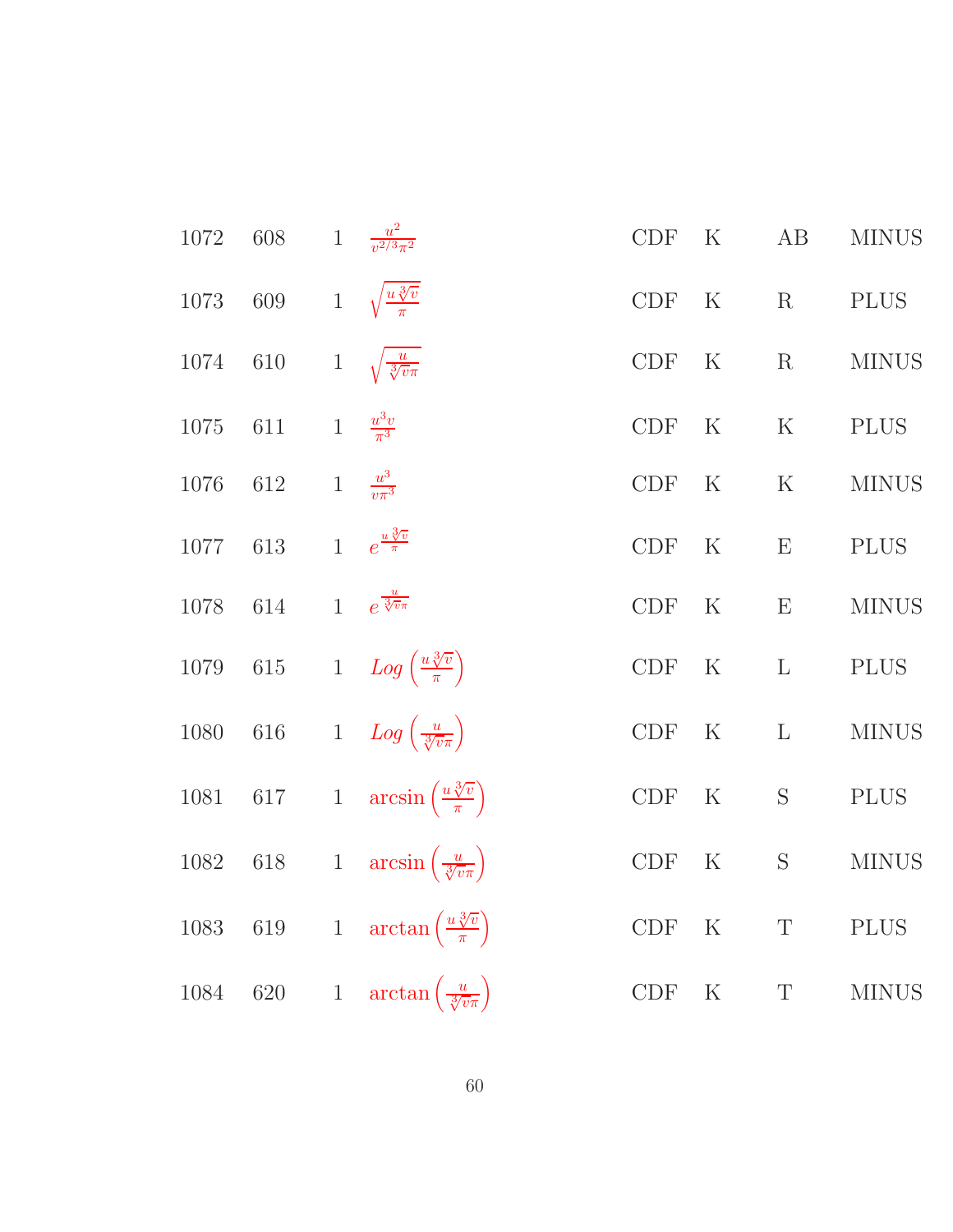| 1085 | 621                             | 1 $\sqrt{-\frac{-\pi^2+u^2v^{2/3}}{\pi^2}}$        | <b>CDF</b>                  | $\rm K$                   | $\mathbf P$               | <b>PLUS</b>  |
|------|---------------------------------|----------------------------------------------------|-----------------------------|---------------------------|---------------------------|--------------|
| 1086 | 622                             | 1 $\sqrt{-\frac{-v^{2/3}\pi^2+u^2}{v^{2/3}\pi^2}}$ | <b>CDF</b>                  | $\rm K$                   | $\mathbf{P}$              | <b>MINUS</b> |
| 1087 | 623                             | 1 $\sqrt{\frac{\pi^2 + u^2 v^{2/3}}{\pi^2}}$       | <b>CDF</b>                  | $\mathbf K$               | H                         | <b>PLUS</b>  |
| 1088 | $624\,$                         | 1 $\sqrt{\frac{v^{2/3}\pi^2+u^2}{v^{2/3}\pi^2}}$   | $\ensuremath{\mathrm{CDF}}$ | $\rm K$                   | H                         | <b>MINUS</b> |
| 1089 | $625\,$                         | 1 $\frac{u^2(\ln(v))^2}{\pi^2}$                    | CDF                         | $\boldsymbol{\mathrm{E}}$ | AB                        | <b>PLUS</b>  |
| 1090 | 626                             | 1 $\frac{u^2}{(\ln(v))^2 \pi^2}$                   | CDF                         | E                         | AB                        | <b>MINUS</b> |
| 1091 | 627                             | 1 $\sqrt{\frac{u \ln(v)}{\pi}}$                    | <b>CDF</b>                  | E                         | R                         | <b>PLUS</b>  |
| 1092 | 628                             | 1 $\sqrt{\frac{u}{\ln(v)\pi}}$                     | <b>CDF</b>                  | E                         | R                         | <b>MINUS</b> |
| 1093 | 629                             | 1 $\frac{u^3(\ln(v))^3}{\pi^3}$                    | <b>CDF</b>                  | E                         | $\rm K$                   | <b>PLUS</b>  |
| 1094 | 630                             | 1 $\frac{u^3}{(\ln(v))^3 \pi^3}$                   | <b>CDF</b>                  | E                         | $\rm K$                   | <b>MINUS</b> |
| 1095 | 631                             | 1 $v^{\frac{u}{\pi}}$                              | <b>CDF</b>                  | $\boldsymbol{\mathrm{E}}$ | $\boldsymbol{\mathrm{E}}$ | <b>PLUS</b>  |
| 1096 | 632 1 $e^{\frac{u}{\ln(v)\pi}}$ |                                                    | <b>CDF</b>                  | E                         | E                         | <b>MINUS</b> |
| 1097 |                                 | 633 1 $Log\left(\frac{u \ln(v)}{\pi}\right)$       | $\ensuremath{\mathrm{CDF}}$ | $E$ $L$                   |                           | <b>PLUS</b>  |
|      |                                 | 1098 634 1 $Log\left(\frac{u}{\ln(v)\pi}\right)$   | <b>CDF</b>                  | $\mathbf E$               | $\mathbf{L}$              | <b>MINUS</b> |
|      |                                 | $61\,$                                             |                             |                           |                           |              |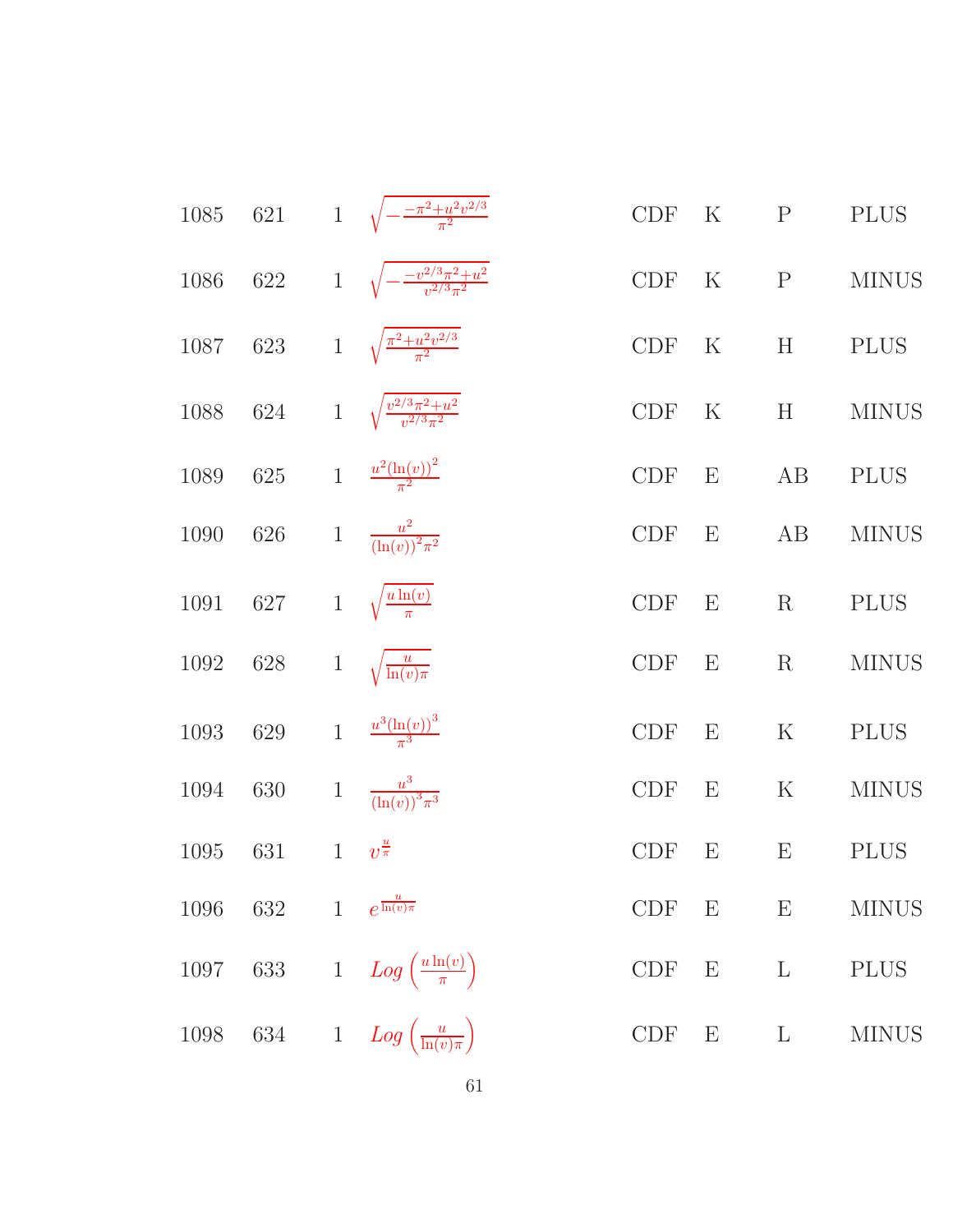| 1099 | $\sqrt{635}$ |              | 1 $\arcsin\left(\frac{u\ln(v)}{\pi}\right)$                  | <b>CDF</b> | E            | S           | <b>PLUS</b>  |
|------|--------------|--------------|--------------------------------------------------------------|------------|--------------|-------------|--------------|
| 1100 | $636\,$      |              | 1 $\arcsin\left(\frac{u}{\ln(v)\pi}\right)$                  | CDF        | E            | $\mathbf S$ | <b>MINUS</b> |
| 1101 | $637\,$      |              | 1 $\arctan\left(\frac{u\ln(v)}{\pi}\right)$                  | CDF        | E            | $\mathbf T$ | <b>PLUS</b>  |
| 1102 | $638\,$      |              | 1 $\arctan\left(\frac{u}{\ln(v)\pi}\right)$                  | CDF        | E            | T           | <b>MINUS</b> |
| 1103 | 639          |              | 1 $\sqrt{-\frac{-\pi^2+u^2(\ln(v))^2}{\pi^2}}$               | CDF        | E            | ${\bf P}$   | <b>PLUS</b>  |
| 1104 | 640          |              | 1 $\sqrt{-\frac{-(\ln(v))^2 \pi^2 + u^2}{(\ln(v))^2 \pi^2}}$ | <b>CDF</b> | E            | $\mathbf P$ | <b>MINUS</b> |
| 1105 | 641          |              | 1 $\sqrt{\frac{\pi^2+u^2(\ln(v))^2}{\pi^2}}$                 | <b>CDF</b> | E            | H           | <b>PLUS</b>  |
| 1106 | 642          |              | 1 $\sqrt{\frac{(\ln(v))^2 \pi^2 + u^2}{(\ln(v))^2 \pi^2}}$   | CDF        | E            | H           | <b>MINUS</b> |
| 1107 | 643          |              | 1 $\frac{u^2(EXP(v))^2}{\pi^2}$                              | <b>CDF</b> | $\mathbf{L}$ | AB          | <b>PLUS</b>  |
| 1108 | 644          | $\mathbf{1}$ | $\frac{u^2}{(EXP(v))^2\pi^2}$                                | <b>CDF</b> | L            | AB          | <b>MINUS</b> |
| 1109 | $645\,$      | $\mathbf{1}$ | $\sqrt{\frac{uEXP(v)}{\pi}}$                                 | CDF        | L            | $\mathbf R$ | <b>PLUS</b>  |
| 1110 | 646          | $\mathbf{1}$ | $\sqrt{\frac{u}{EXP(v)\pi}}$                                 | <b>CDF</b> | $\mathbf{L}$ | $\mathbf R$ | <b>MINUS</b> |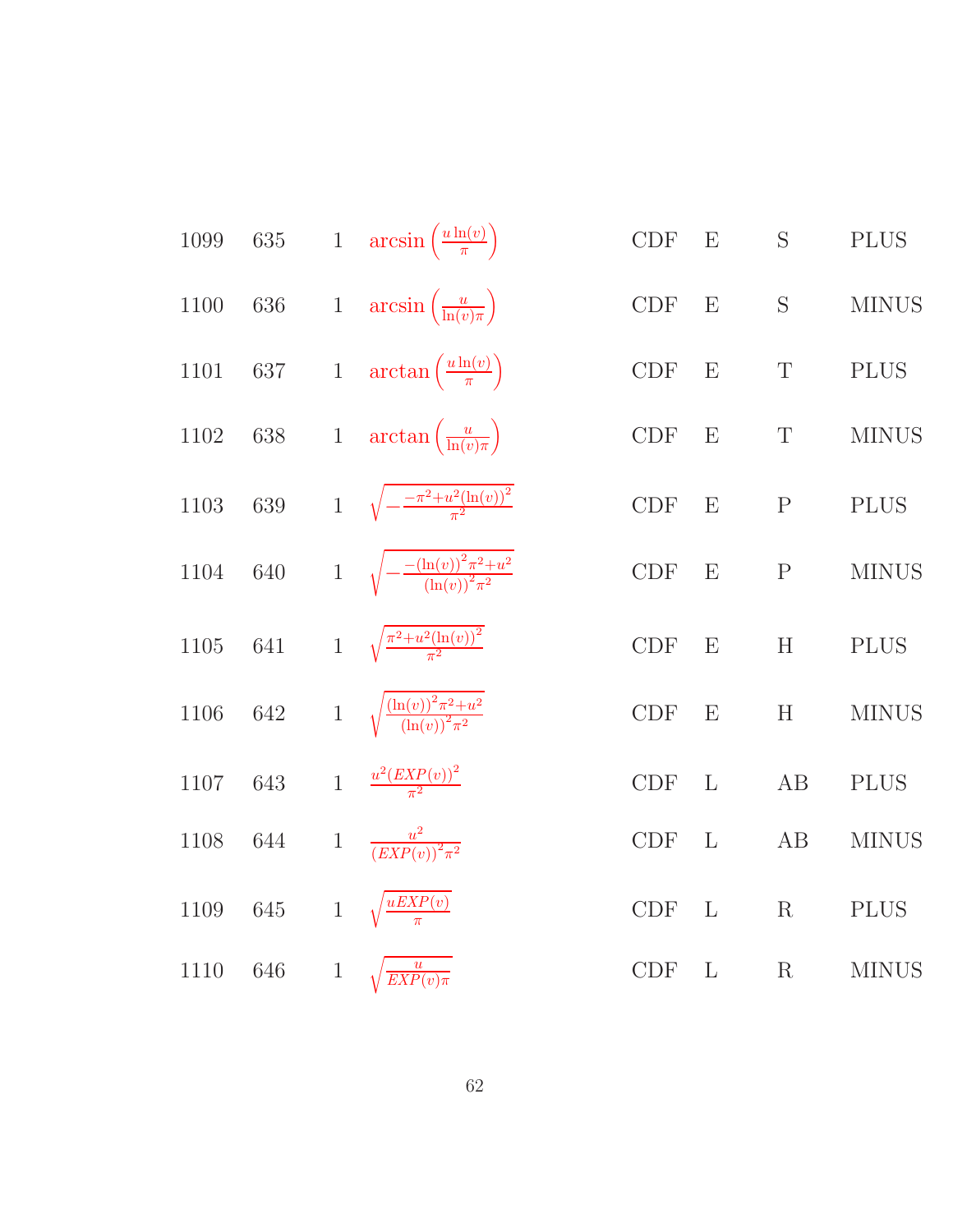| 1111     | 647     |              | 1 $\frac{u^3(EXP(v))^3}{\pi^3}$                                               | <b>CDF</b> | $\mathbf{L}$ | $\rm K$      | <b>PLUS</b>  |
|----------|---------|--------------|-------------------------------------------------------------------------------|------------|--------------|--------------|--------------|
| 1112     | 648     |              | 1 $\frac{u^3}{(EXP(v))^3 \pi^3}$                                              | $CDF$ L    |              | $\mathbf K$  | <b>MINUS</b> |
| 1113     | 649     |              | 1 $e^{\frac{uEXP(v)}{\pi}}$                                                   | CDF L      |              | E            | <b>PLUS</b>  |
| 1114     | 650     |              | 1 $e^{\frac{u}{EXP(v)\pi}}$                                                   | $CDF$ L    |              | E            | <b>MINUS</b> |
| $1115\,$ | 651     |              | 1 $Log\left(\frac{uEXP(v)}{\pi}\right)$                                       | $CDF$ L    |              | $\mathbf{L}$ | <b>PLUS</b>  |
| $1116\,$ | 652     |              | 1 $Log\left(\frac{u}{EXP(v)\pi}\right)$                                       | CDF L      |              | $\mathbf{L}$ | <b>MINUS</b> |
|          |         |              | 1117 653 1 $\arcsin\left(\frac{uEXP(v)}{\pi}\right)$                          | $CDF$ L    |              | $\mathbf S$  | <b>PLUS</b>  |
|          |         |              | 1118 654 1 $\arcsin\left(\frac{u}{EXP(v)\pi}\right)$                          | CDF L      |              | S            | <b>MINUS</b> |
| $1119\,$ |         |              | 655 1 $\arctan\left(\frac{uEXP(v)}{\pi}\right)$                               | $CDF$ L    |              | $\mathbf T$  | <b>PLUS</b>  |
| 1120     |         |              | 656 1 $\arctan\left(\frac{u}{EXP(v)\pi}\right)$                               | CDF L      |              | T            | <b>MINUS</b> |
|          |         |              | 1121 657 1 $\sqrt{-\frac{-\pi^2 + u^2 (EXP(v))^2}{\pi^2}}$                    | CDF L      |              | $\mathbf{P}$ | <b>PLUS</b>  |
| 1122     | $658\,$ | $1 \sqrt{ }$ | $-\frac{-\left( EXP(v) \right)^2 \pi^2 + u^2}{\left( EXP(v) \right)^2 \pi^2}$ | CDF        | $\mathbf{L}$ | $\mathbf P$  | <b>MINUS</b> |
| 1123     | 659     | $1\,$        | $\sqrt{\frac{\pi^2+u^2(EXP(v))^2}{\pi^2}}$                                    | CDF        | L            | H            | <b>PLUS</b>  |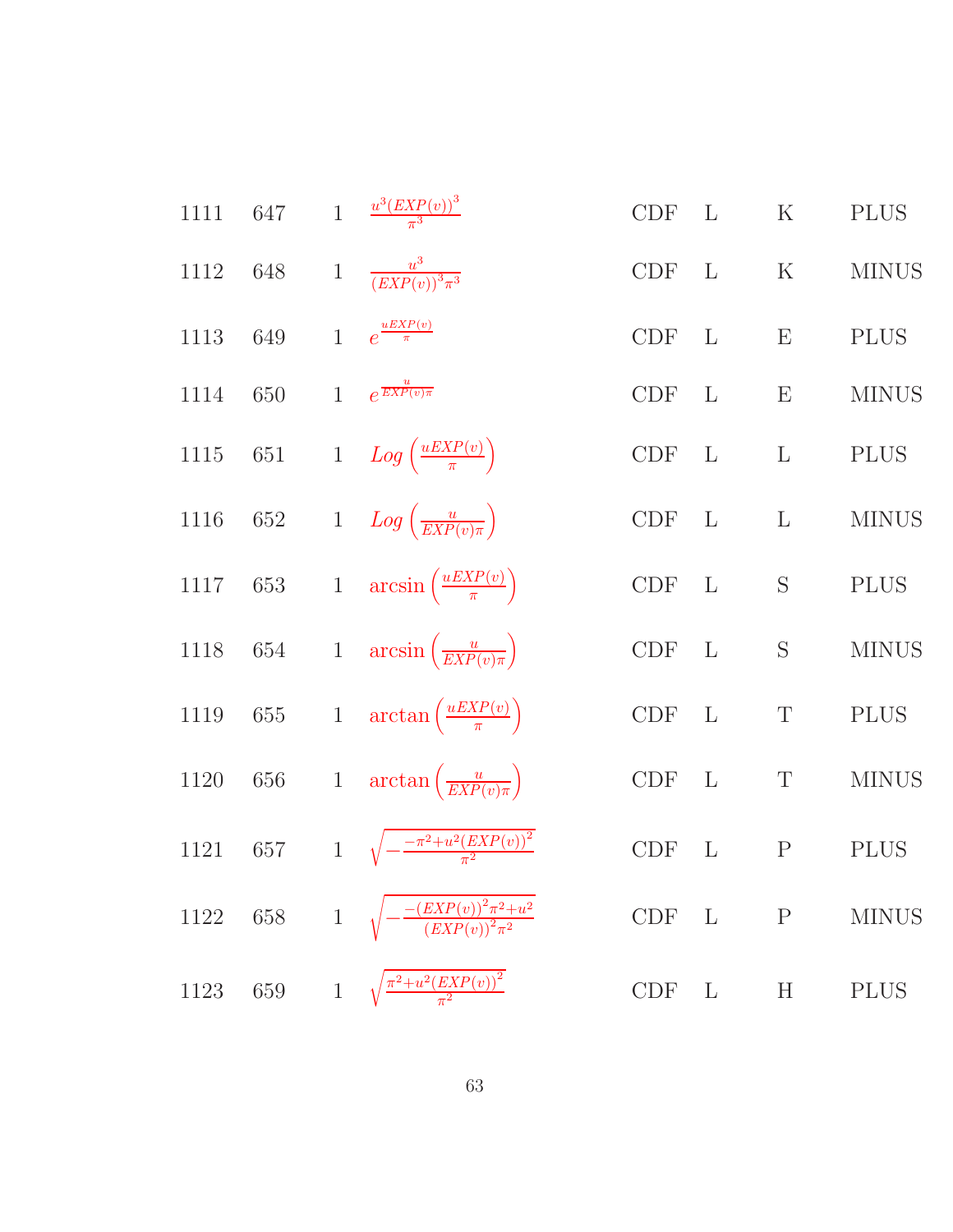| $1124\,$ | 660     |              | 1 $\sqrt{\frac{(EXP(v))^2 \pi^2 + u^2}{(EXP(v))^2 \pi^2}}$ | $\ensuremath{\mathrm{CDF}}$ | L | H           | <b>MINUS</b> |
|----------|---------|--------------|------------------------------------------------------------|-----------------------------|---|-------------|--------------|
| $1125\,$ | 661     | $\mathbf{1}$ | $\frac{u^2(\sin(v))^2}{\pi^2}$                             | CDF                         | S | AB          | <b>PLUS</b>  |
| 1126     | $662\,$ | $\mathbf{1}$ | $\frac{u^2}{(\sin(v))^2\pi^2}$                             | $\ensuremath{\mathrm{CDF}}$ | S | $\rm AB$    | <b>MINUS</b> |
| $1127\,$ | 663     | $\mathbf 1$  | $\sqrt{\frac{u\sin(v)}{\pi}}$                              | <b>CDF</b>                  | S | R           | <b>PLUS</b>  |
| 1128     | 664     | $\mathbf{1}$ | $\sqrt{\frac{u}{\sin(v)\pi}}$                              | $\ensuremath{\mathrm{CDF}}$ | S | $\mathbf R$ | <b>MINUS</b> |
| 1129     | 665     |              | 1 $\frac{u^3(\sin(v))^3}{\pi^3}$                           | CDF                         | S | ${\bf K}$   | <b>PLUS</b>  |
| 1130     | 666     | $\,1$        | $\frac{u^3}{(\sin(v))^3\pi^3}$                             | $\ensuremath{\mathrm{CDF}}$ | S | $\mathbf K$ | <b>MINUS</b> |
| 1131     | 667     | $\mathbf{1}$ | $e^{\frac{u\sin(v)}{\pi}}$                                 | CDF                         | S | ${\bf E}$   | <b>PLUS</b>  |
| 1132     | 668     | $\mathbf{1}$ | $e^{\frac{u}{\sin(v)\pi}}$                                 | $\ensuremath{\mathrm{CDF}}$ | S | ${\bf E}$   | $\rm MINUS$  |
| 1133     | 669     |              | 1 $Log\left(\frac{u\sin(v)}{\pi}\right)$                   | $\ensuremath{\mathrm{CDF}}$ | S | $\mathbf L$ | <b>PLUS</b>  |
| 1134     | $670\,$ |              | 1 $Log\left(\frac{u}{\sin(v)\pi}\right)$                   | $\ensuremath{\mathrm{CDF}}$ | S | $\mathbf L$ | <b>MINUS</b> |
| $1135\,$ | $671\,$ |              | 1 $\arcsin\left(\frac{u\sin(v)}{\pi}\right)$               | $\ensuremath{\mathrm{CDF}}$ | S | S           | <b>PLUS</b>  |
| 1136     | 672     |              | 1 $\arcsin\left(\frac{u}{\sin(v)\pi}\right)$               | CDF                         | S | $\mathbf S$ | <b>MINUS</b> |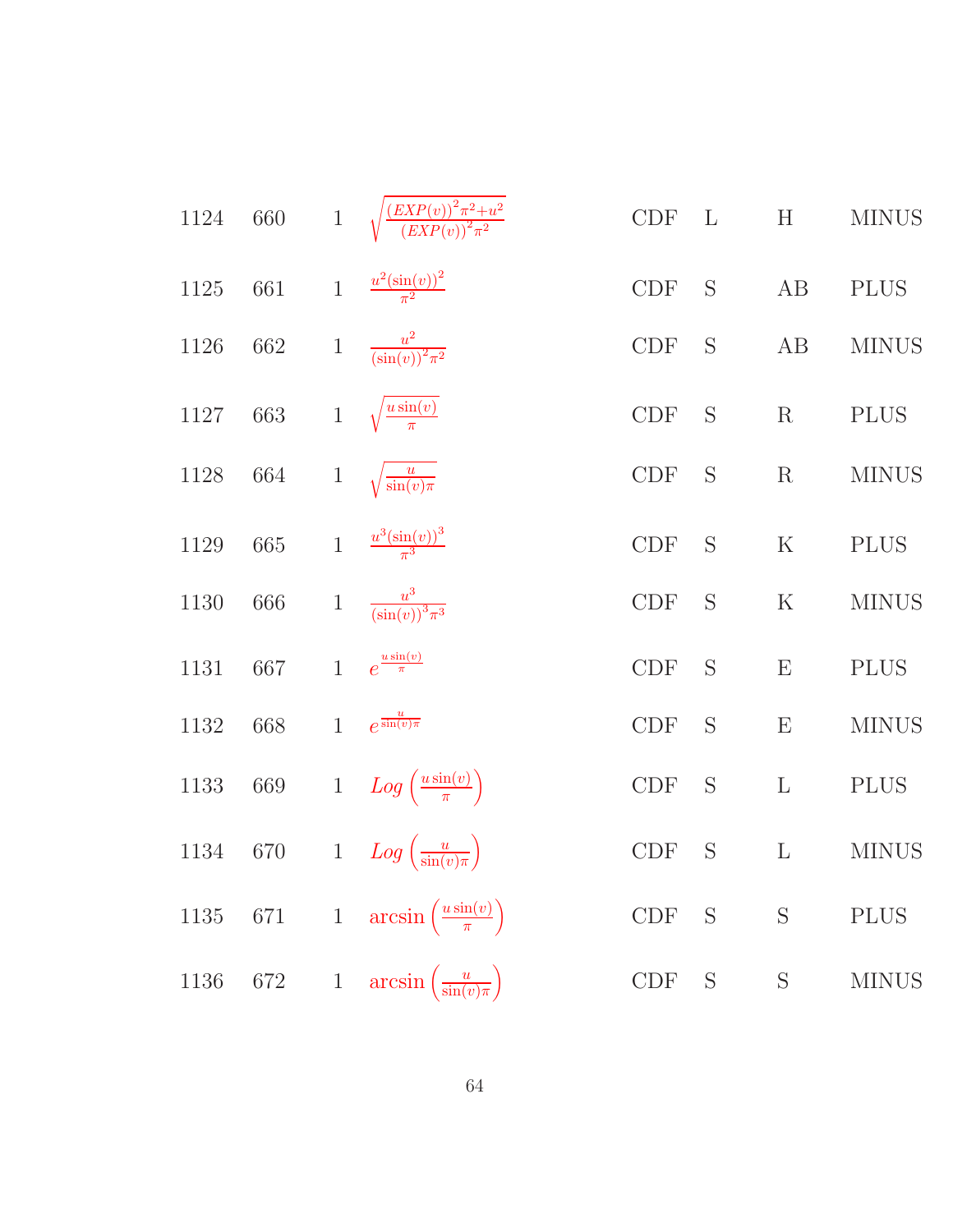1137 673 1 
$$
\arctan\left(\frac{u \sin(v)}{\pi}\right)
$$
 CDF S T PLUS  
\n1138 674 1  $\arctan\left(\frac{u}{\sin(v)\pi}\right)$  CDF S T MINUS  
\n1139 675 1  $\sqrt{\frac{\pi^2 - u^2 + u^2(\cos(v))^2}{\pi^2}}$  CDF S P PLUS  
\n1140 676 1  $\sqrt{\frac{-\pi^2 + \pi^2(\cos(v))^2 + u^2}{\pi^2}$  CDF S P MINUS  
\n1141 677 1  $\sqrt{-\frac{-\pi^2 - u^2 + u^2(\cos(v))^2}{\pi^2}$  CDF S H PLUS  
\n1142 678 1  $\sqrt{\frac{-\pi^2 - \pi^2(\cos(v))^2 + u^2}{\pi^2(-1 + (\cos(v))^4)}}$  CDF S H MINUS  
\n1143 679 1  $\frac{u^2(\tan(v))^2}{\pi^2}$  CDF T AB PLUS  
\n1144 680 1  $\frac{u^2}{(\tan(v))^2 \pi^2}$  CDF T A B MINUS  
\n1145 681 1  $\sqrt{\frac{u \tan(v)}{\pi}}$  CDF T R PLUS  
\n1146 682 1  $\sqrt{\frac{u}{\tan(v)\pi}}$  CDF T R PLUS  
\n1147 683 1  $\frac{u^3(\tan(v))^3}{(\tan(v)\pi^3)}$  CDF T K PLUS  
\n1148 684 1  $\frac{u^3}{(\tan(v))^3 \pi^3}$  CDF T K MINUS  
\n1149 685 1  $e^{\frac{u \tan(v)}{\pi}}$  CDF T E PLUS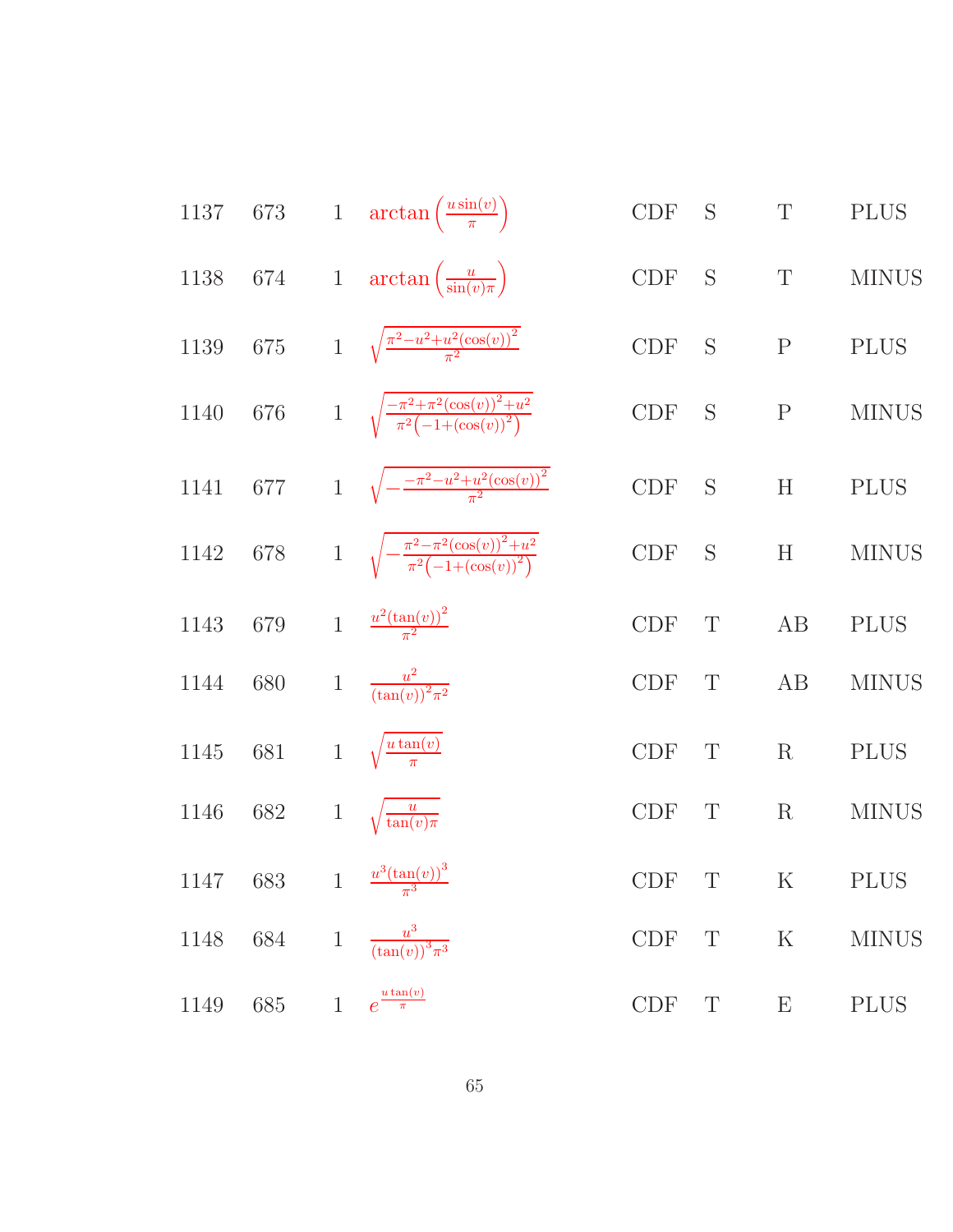| 1150     | 686     | $\mathbf{1}$ | $e^{\frac{u}{\tan(v)\pi}}$                                     | <b>CDF</b>                  | $\mathbf T$  | E                         | <b>MINUS</b> |
|----------|---------|--------------|----------------------------------------------------------------|-----------------------------|--------------|---------------------------|--------------|
| 1151     | $687\,$ |              | 1 $Log\left(\frac{u \tan(v)}{\pi}\right)$                      | CDF                         | $\mathbf T$  | $\mathbf{L}$              | <b>PLUS</b>  |
| 1152     | 688     |              | 1 $Log\left(\frac{u}{\tan(v)\pi}\right)$                       | CDF                         | $\mathbf T$  | $\Gamma$                  | <b>MINUS</b> |
| $1153\,$ | $689\,$ |              | 1 $\arcsin\left(\frac{u\tan(v)}{\pi}\right)$                   | $\ensuremath{\mathrm{CDF}}$ | $\mathbf T$  | S                         | <b>PLUS</b>  |
| 1154     | $690\,$ |              | 1 $\arcsin\left(\frac{u}{\tan(v)\pi}\right)$                   | $\ensuremath{\mathrm{CDF}}$ | $\mathbf T$  | S                         | <b>MINUS</b> |
| $1155\,$ | $691\,$ |              | 1 $\arctan\left(\frac{u\tan(v)}{\pi}\right)$                   | $\ensuremath{\mathrm{CDF}}$ | $\mathbf T$  | $\mathbf T$               | <b>PLUS</b>  |
| 1156     | $692\,$ |              | 1 $\arctan\left(\frac{u}{\tan(v)\pi}\right)$                   | $\ensuremath{\mathrm{CDF}}$ | $\mathbf T$  | $\mathbf T$               | <b>MINUS</b> |
| $1157\,$ | 693     |              | 1 $\sqrt{-\frac{-\pi^2+u^2(\tan(v))^2}{\pi^2}}$                | CDF                         | $\mathbf T$  | $\mathbf P$               | <b>PLUS</b>  |
| 1158     | $694\,$ |              | 1 $\sqrt{-\frac{-(\tan(v))^2 \pi^2 + u^2}{(\tan(v))^2 \pi^2}}$ | CDF                         | $\mathbf T$  | $\mathbf P$               | <b>MINUS</b> |
| 1159     | 695     |              | 1 $\sqrt{\frac{\pi^2+u^2(\tan(v))^2}{\pi^2}}$                  | CDF                         | $\mathbf T$  | H                         | <b>PLUS</b>  |
| 1160     | 696     | $\mathbf{1}$ | $\sqrt{\frac{(\tan(v))^2 \pi^2 + u^2}{(\tan(v))^2 \pi^2}}$     | <b>CDF</b>                  | $\mathbf T$  | $\boldsymbol{\mathrm{H}}$ | <b>MINUS</b> |
| 1161     | 697     |              | 1 $-\frac{u^2(-1+v^2)}{\pi^2}$                                 | $\ensuremath{\mathrm{CDF}}$ | $\mathbf P$  | AB                        | <b>PLUS</b>  |
| 1162     | 698     | $\,1$        | $-\frac{u^2}{\pi^2(-1+v^2)}$                                   | $\ensuremath{\mathrm{CDF}}$ | $\mathbf{P}$ | AB                        | <b>MINUS</b> |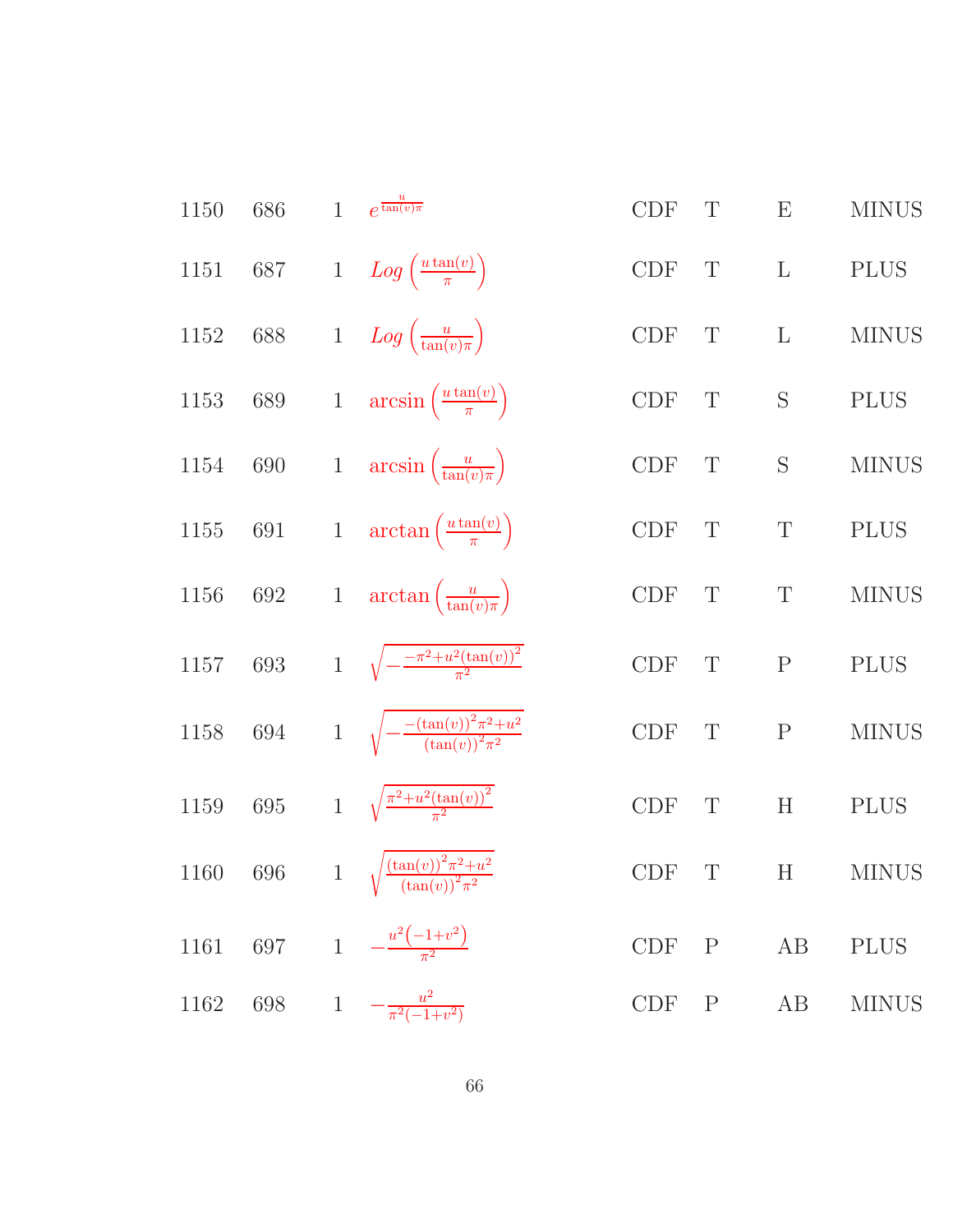| 1163         | 699        |                | 1 $\sqrt{\frac{u\sqrt{1-v^2}}{\pi}}$                       | <b>CDF</b>               | $\mathbf{P}$     | $\mathbf R$      | <b>PLUS</b>                |
|--------------|------------|----------------|------------------------------------------------------------|--------------------------|------------------|------------------|----------------------------|
| 1164         | 700        |                | 1 $\sqrt{\frac{u}{\sqrt{1-v^2\pi}}}$                       | <b>CDF</b>               | $\mathbf{P}$     | $\mathbf R$      | <b>MINUS</b>               |
| $1165\,$     | $701\,$    |                | 1 $\frac{u^3(1-v^2)^{3/2}}{\pi^3}$                         | <b>CDF</b>               | $\mathbf{P}$     | ${\bf K}$        | <b>PLUS</b>                |
| 1166         | 702        |                | 1 $\frac{u^3}{\pi^3(1-v^2)^{3/2}}$                         | CDF P                    |                  | $\mathbf K$      | <b>MINUS</b>               |
| 1167         | 703        |                | 1 $e^{\frac{u\sqrt{1-v^2}}{\pi}}$                          | <b>CDF</b>               | $\mathbf{P}$     | E                | <b>PLUS</b>                |
| 1168         | 704        |                | 1 $e^{\frac{u}{\sqrt{1-v^2\pi}}}$                          | CDF P                    |                  | E                | <b>MINUS</b>               |
| 1169         | $705\,$    |                | 1 $Log\left(\frac{u\sqrt{1-v^2}}{\pi}\right)$              | <b>CDF</b>               | $\mathbf{P}$     | $\mathbf L$      | <b>PLUS</b>                |
| $1170\,$     | $706\,$    |                | 1 $Log\left(\frac{u}{\sqrt{1-v^2\pi}}\right)$              | CDF P                    |                  | $\mathbf L$      | <b>MINUS</b>               |
| 1171         |            |                | 707 1 $\arcsin\left(\frac{u\sqrt{1-v^2}}{\pi}\right)$      | CDF P                    |                  | $\mathbf S$      | <b>PLUS</b>                |
| 1172         | 708        |                | 1 $\arcsin\left(\frac{u}{\sqrt{1-v^2\pi}}\right)$          | CDF P                    |                  | $\mathbf S$      | <b>MINUS</b>               |
|              |            |                | 1173 709 1 $\arctan\left(\frac{u\sqrt{1-v^2}}{\pi}\right)$ | <b>CDF</b>               | $\mathbf{P}$     | $\mathbf T$      | <b>PLUS</b>                |
| 1174         | 710        |                | 1 $\arctan\left(\frac{u}{\sqrt{1-v^2\pi}}\right)$          | <b>CDF</b>               | $\mathbf{P}$     | T                | <b>MINUS</b>               |
| 1175<br>1176 | 711<br>711 | $\overline{2}$ | $\frac{\sqrt{\pi^2 - u^2 + u^2 v^2}}{\pi^2}$               | <b>CDF</b><br><b>CDF</b> | $\mathbf P$<br>H | $\mathbf P$<br>H | <b>PLUS</b><br><b>PLUS</b> |
|              |            |                |                                                            |                          |                  |                  |                            |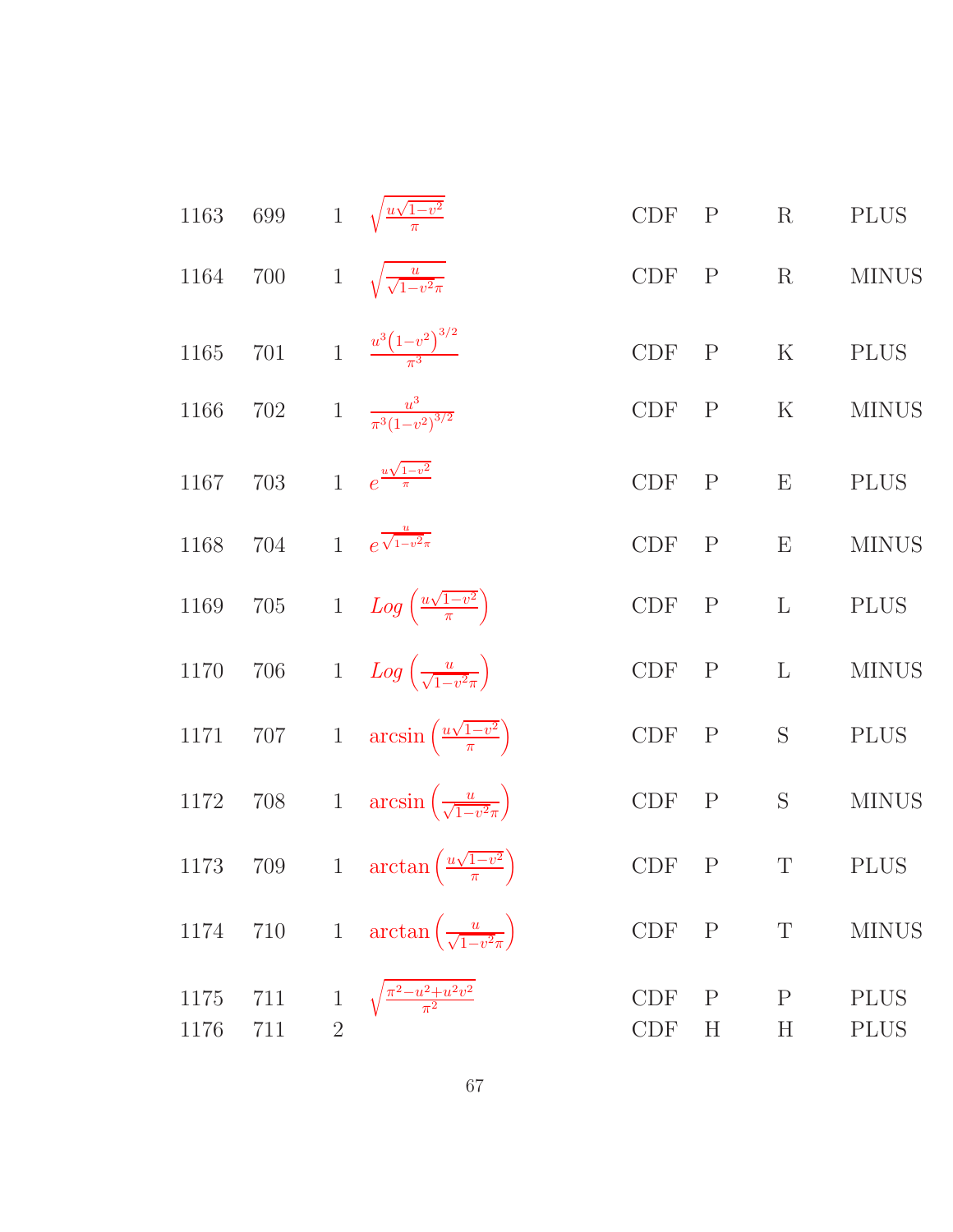| 1177 | 712 | $\mathbf{1}$   | $\sqrt{\frac{-\pi^2+v^2\pi^2+u^2}{\pi^2(-1+v^2)}}$           | <b>CDF</b> | $\mathbf{P}$ | $\mathbf{P}$ | <b>MINUS</b> |
|------|-----|----------------|--------------------------------------------------------------|------------|--------------|--------------|--------------|
| 1178 | 712 | $\overline{2}$ |                                                              | <b>CDF</b> | H            | H            | <b>MINUS</b> |
| 1179 | 713 | $\,1$          | $\sqrt{-\frac{-\pi^2 - u^2 + u^2 v^2}{\pi^2}}$               | <b>CDF</b> | $\mathbf{P}$ | H            | <b>PLUS</b>  |
| 1180 | 713 | $\overline{2}$ |                                                              | <b>CDF</b> | H            | $\mathbf{P}$ | <b>PLUS</b>  |
| 1181 | 714 |                | 1 $\sqrt{-\frac{\pi^2 - v^2 \pi^2 + u^2}{\pi^2 (-1 + v^2)}}$ | <b>CDF</b> | $\mathbf{P}$ | H            | <b>MINUS</b> |
| 1182 | 714 | $\overline{2}$ |                                                              | <b>CDF</b> | H            | $\mathbf{P}$ | <b>MINUS</b> |
| 1183 | 715 |                | 1 $\frac{u^2(-1+v^2)}{\pi^2}$                                | <b>CDF</b> | H            | AB           | <b>PLUS</b>  |
| 1184 | 716 |                | 1 $\frac{u^2}{\pi^2(-1+v^2)}$                                | <b>CDF</b> | H            | AB           | <b>MINUS</b> |
| 1185 | 717 |                | 1 $\sqrt{\frac{u\sqrt{-1+v^2}}{\pi}}$                        | <b>CDF</b> | H            | R            | <b>PLUS</b>  |
| 1186 | 718 |                | 1 $\sqrt{\frac{u}{\sqrt{-1+v^2}\pi}}$                        | <b>CDF</b> | H            | R            | <b>MINUS</b> |
| 1187 | 719 |                | 1 $\frac{u^3(-1+v^2)^{3/2}}{u^3}$                            | CDF        | H            | $\mathbf K$  | <b>PLUS</b>  |
| 1188 | 720 |                | 1 $\frac{u^3}{\pi^3(-1+v^2)^{3/2}}$                          | <b>CDF</b> | H            | $\mathbf K$  | <b>MINUS</b> |
| 1189 | 721 | $\overline{1}$ | $e^{\frac{u\sqrt{-1+v^2}}{\pi}}$                             | <b>CDF</b> | H            | E            | <b>PLUS</b>  |
| 1190 | 722 | $\overline{1}$ | $e^{\frac{u}{\sqrt{-1+v^2}\pi}}$                             | CDF        | H            | E            | <b>MINUS</b> |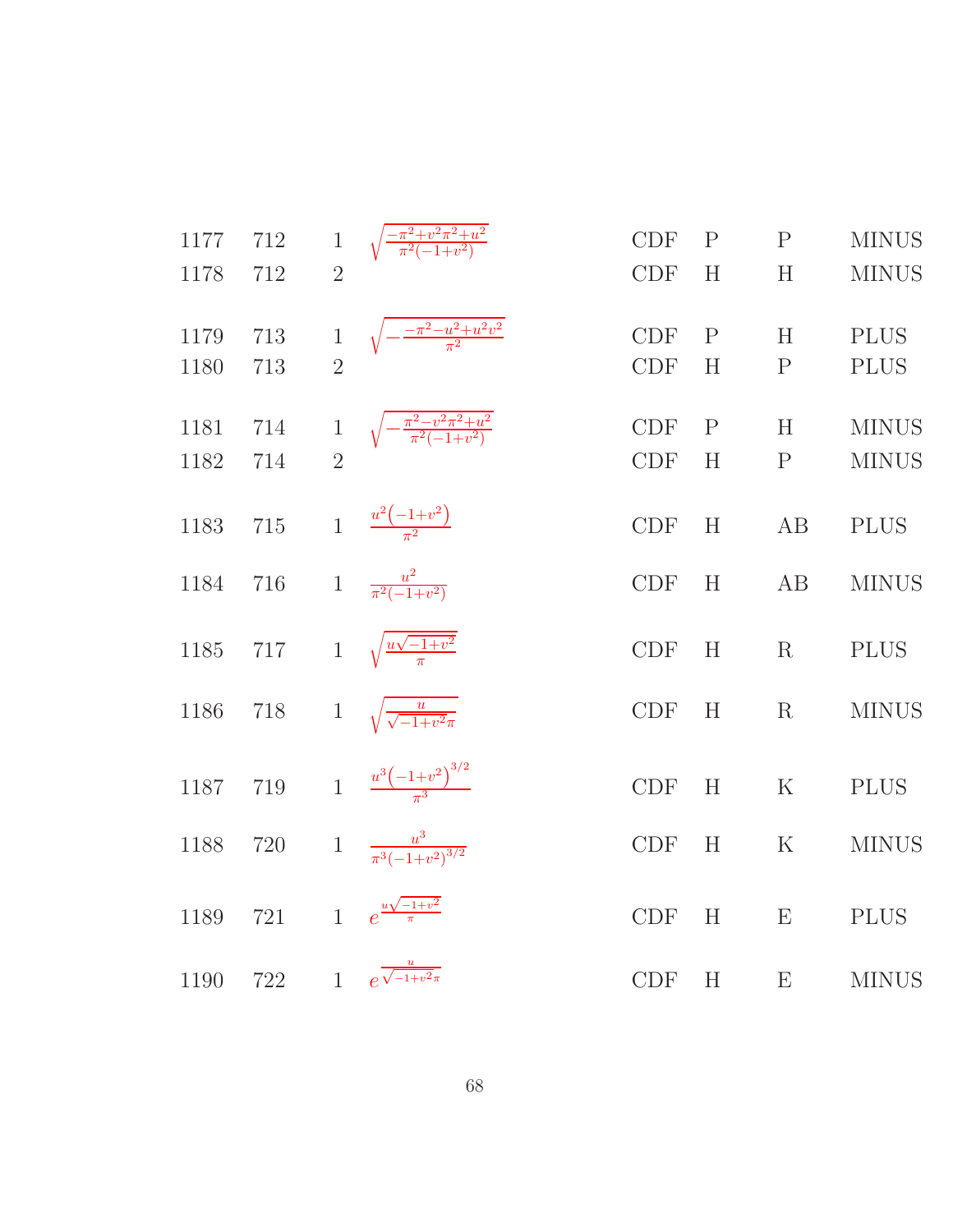| 1191 |     |              | 723 $1 Log\left(\frac{u\sqrt{-1+v^2}}{\pi}\right)$          |             | $CDF$ $H$ $L$ |                   | <b>PLUS</b>  |
|------|-----|--------------|-------------------------------------------------------------|-------------|---------------|-------------------|--------------|
|      |     |              | 1192 724 1 $Log\left(\frac{u}{\sqrt{-1+v^2\pi}}\right)$     | CDF         | H $L$         |                   | <b>MINUS</b> |
| 1193 |     |              | 725 1 $\arcsin\left(\frac{u\sqrt{-1+v^2}}{\pi}\right)$      |             | CDF H S       |                   | <b>PLUS</b>  |
|      |     |              | 1194 726 1 $\arcsin\left(\frac{u}{\sqrt{-1+v^2\pi}}\right)$ | CDF         | H             | S                 | <b>MINUS</b> |
|      |     |              | 1195 727 1 $\arctan\left(\frac{u\sqrt{-1+v^2}}{\pi}\right)$ |             | CDF H T       |                   | <b>PLUS</b>  |
| 1196 |     |              | 728 1 $\arctan\left(\frac{u}{\sqrt{-1+v^2\pi}}\right)$      |             | CDF H         | T                 | <b>MINUS</b> |
| 1197 | 729 |              | 1 $\frac{v^2}{u^2 \pi^4}$                                   | <b>CDIF</b> | CDF           | AB                | <b>PLUS</b>  |
| 1198 | 730 |              | 1 $\sqrt{\frac{v}{u\pi^2}}$                                 | CDIF CDF    |               | $\rm R$           | <b>PLUS</b>  |
| 1199 | 731 |              | 1 $\frac{v^3}{u^3\pi^6}$                                    | <b>CDIF</b> | CDF           | $\rm K$           | <b>PLUS</b>  |
| 1200 | 732 |              | 1 $e^{\frac{v}{u\pi^2}}$                                    | <b>CDIF</b> | <b>CDF</b>    | E                 | <b>PLUS</b>  |
| 1201 |     |              | 733 $1 Log(\frac{v}{u\pi^2})$                               | <b>CDIF</b> | <b>CDF</b>    | $\mathbf{L}$      | <b>PLUS</b>  |
| 1202 | 734 |              | 1 $\arcsin\left(\frac{v}{u\pi^2}\right)$                    |             | CDIF CDF      | $S \qquad \qquad$ | <b>PLUS</b>  |
| 1203 | 735 | $\mathbf{1}$ | $\arctan\left(\frac{v}{u\pi^2}\right)$                      |             | CDIF CDF T    |                   | <b>PLUS</b>  |
| 1204 | 736 | $\mathbf{1}$ | $\frac{u^2\pi^4 - v^2}{u^2\pi^4}$                           |             | CDIF CDF P    |                   | <b>PLUS</b>  |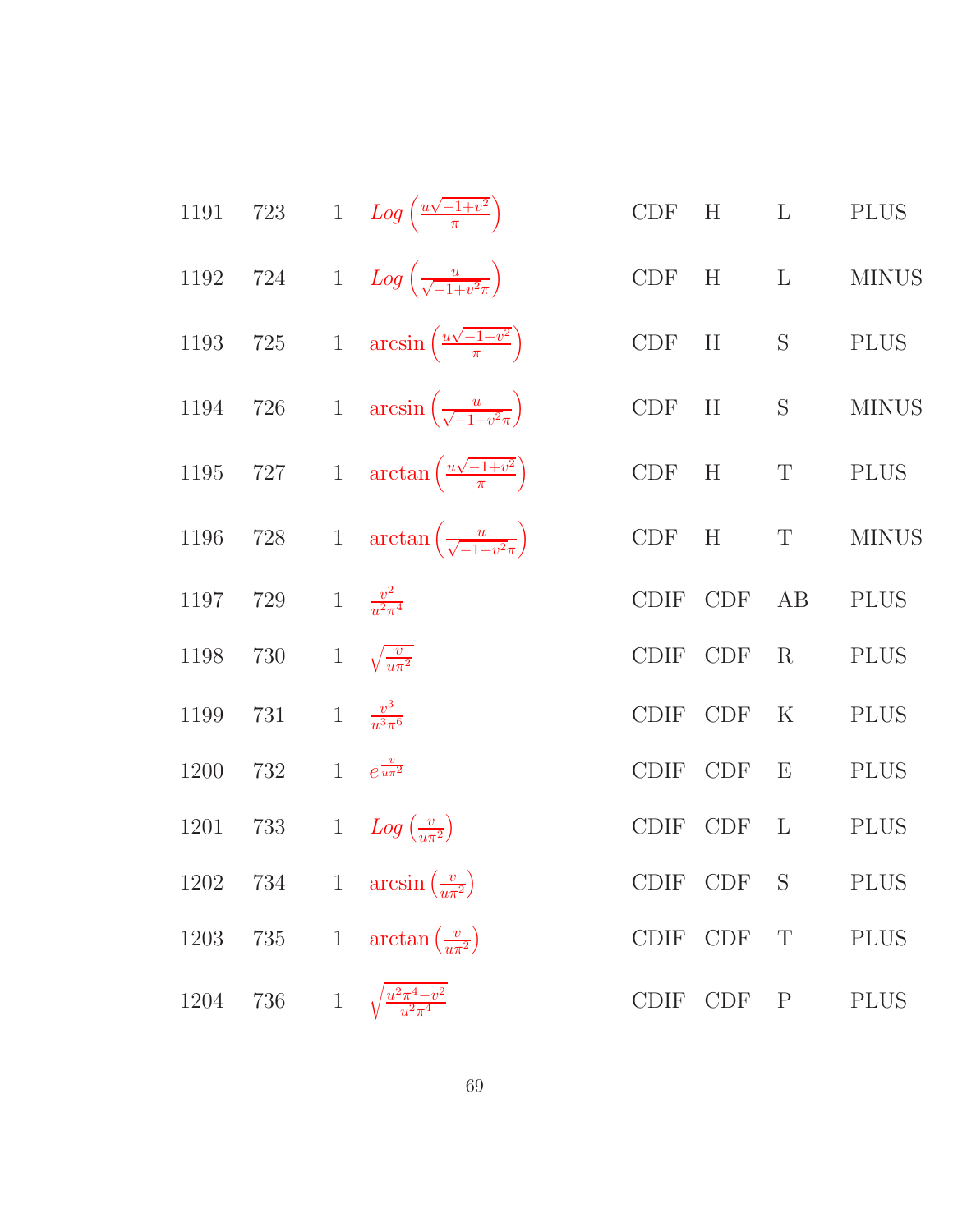| 1205         | $737\,$    |                                | 1 $\sqrt{\frac{u^2 \pi^4 + v^2}{u^2 \pi^4}}$ |                        | CDIF CDF          | H                 | <b>PLUS</b>                  |
|--------------|------------|--------------------------------|----------------------------------------------|------------------------|-------------------|-------------------|------------------------------|
| 1206         | 738        | $\,1$                          | $\frac{1}{u^2v^2\pi^4}$                      |                        | CDIF CDIF AB      |                   | <b>PLUS</b>                  |
| 1207         | 739        | $\mathbf{1}$                   | $\sqrt{\frac{1}{uv\pi^2}}$                   | <b>CDIF</b>            | <b>CDIF</b>       | R                 | <b>PLUS</b>                  |
| 1208         | 740        | $\,1$                          | $\frac{1}{u^3v^3\pi^6}$                      | <b>CDIF</b>            | CDIF K            |                   | <b>PLUS</b>                  |
| 1209         | 741        |                                | 1 $e^{\frac{1}{uv\pi^2}}$                    |                        | CDIF CDIF E       |                   | <b>PLUS</b>                  |
| 1210         | 742        |                                | 1 $Log\left(\frac{1}{uv\pi^2}\right)$        |                        | CDIF CDIF L       |                   | <b>PLUS</b>                  |
| 1211         | 743        | $\mathbf{1}$                   | $arcsin\left(\frac{1}{uv\pi^2}\right)$       |                        | CDIF CDIF S       |                   | <b>PLUS</b>                  |
| 1212         | 744        | $1\,$                          | $\arctan\left(\frac{1}{uv\pi^2}\right)$      |                        | CDIF CDIF T       |                   | <b>PLUS</b>                  |
| 1213         | 745        |                                | 1 $\sqrt{\frac{u^2v^2\pi^4-1}{u^2v^2\pi^4}}$ |                        | CDIF CDIF P       |                   | <b>PLUS</b>                  |
| 1214         | 746        |                                | 1 $\sqrt{\frac{u^2v^2\pi^4+1}{u^2v^2\pi^4}}$ |                        | CDIF CDIF         | H                 | <b>PLUS</b>                  |
| 1215<br>1216 | 747<br>747 | $\mathbf{1}$<br>$\overline{2}$ | $\frac{v}{u^2\pi^2}$                         | <b>CDIF</b><br>$\rm R$ | AB<br><b>CDF</b>  | AB<br><b>CDIF</b> | <b>PLUS</b><br><b>MINUS</b>  |
| 1217<br>1218 | 748<br>748 | $\mathbf{1}$<br>$\overline{2}$ | $\frac{1}{u^2v\pi^2}$                        | <b>CDIF</b><br>R       | AB<br><b>CDIF</b> | AB<br><b>CDIF</b> | <b>MINUS</b><br><b>MINUS</b> |
| 1219         | 749        |                                | 1 $\sqrt{\frac{\sqrt{v}}{u\pi}}$             |                        | CDIF AB           | $\mathbf R$       | <b>PLUS</b>                  |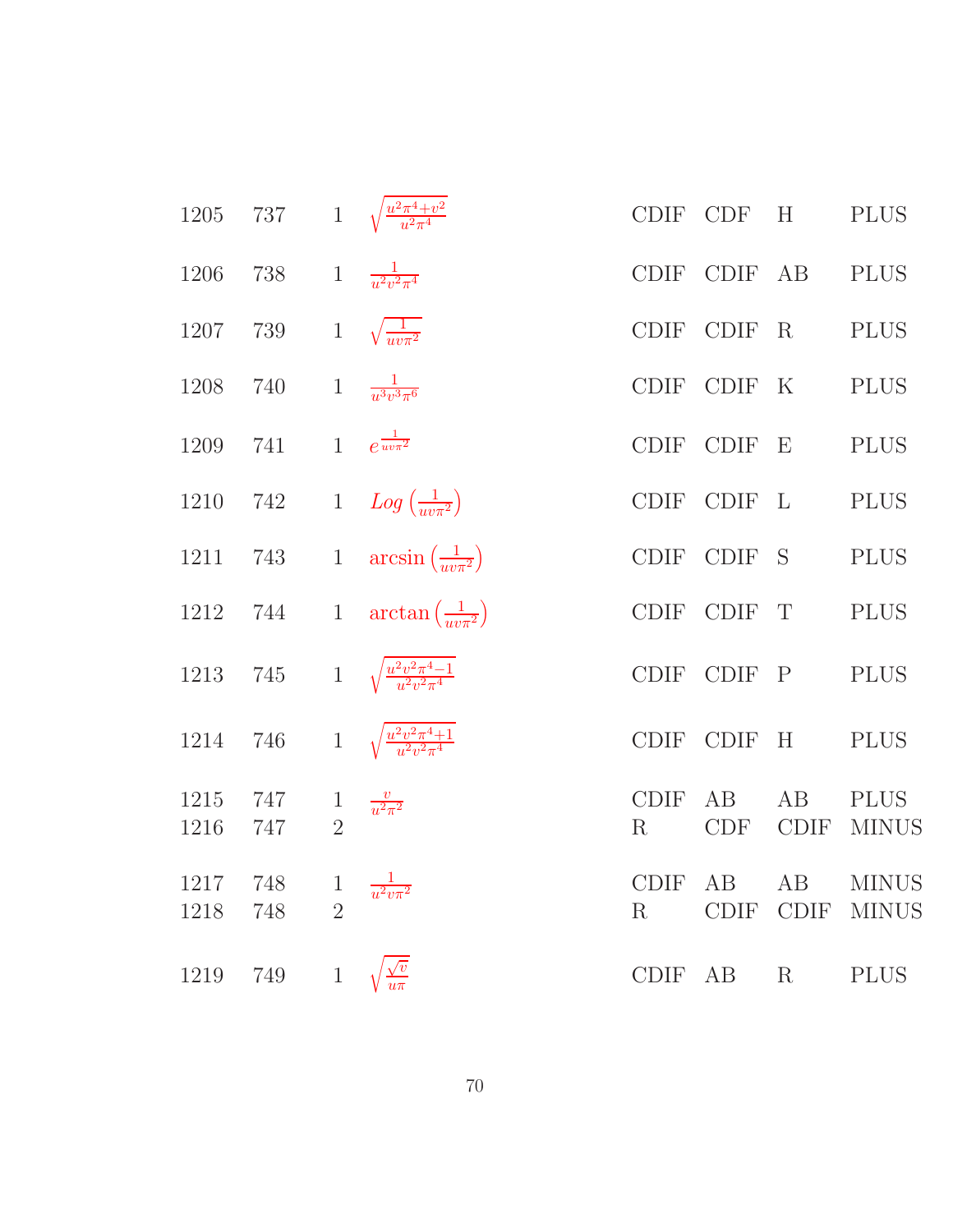| 1220     | $750\,$ |              | 1 $\sqrt{\frac{1}{u\sqrt{v\pi}}}$              | AB<br><b>CDIF</b>           | R            | <b>MINUS</b> |
|----------|---------|--------------|------------------------------------------------|-----------------------------|--------------|--------------|
| 1221     | $751\,$ | $\mathbf{1}$ | $\frac{v^{3/2}}{v^{3}\pi^{3}}$                 | <b>CDIF</b><br>AB           | $\mathbf K$  | <b>PLUS</b>  |
| 1222     | $752\,$ | $\,1$        | $\frac{1}{u^3v^{3/2}\pi^3}$                    | <b>CDIF</b><br>AB           | $\mathbf K$  | <b>MINUS</b> |
| 1223     | 753     | $\mathbf{1}$ | $e^{\frac{\sqrt{v}}{u\pi}}$                    | <b>CDIF</b><br>AB           | E            | <b>PLUS</b>  |
| 1224     | 754     | $\mathbf{1}$ | $e^{\frac{1}{u\sqrt{v}\pi}}$                   | <b>CDIF</b><br>AB           | E            | <b>MINUS</b> |
| 1225     | $755\,$ |              | 1 $Log\left(\frac{\sqrt{v}}{u\pi}\right)$      | CDIF<br>AB                  | $\Gamma$     | <b>PLUS</b>  |
| $1226\,$ | $756\,$ |              | 1 $Log\left(\frac{1}{u\sqrt{v\pi}}\right)$     | $\operatorname{CDIF}$<br>AB | $\mathbf{L}$ | <b>MINUS</b> |
| $1227\,$ | $757\,$ |              | 1 $\arcsin\left(\frac{\sqrt{v}}{u\pi}\right)$  | CDIF<br>AB                  | $\mathbf S$  | <b>PLUS</b>  |
| $1228\,$ | $758\,$ |              | 1 $\arcsin\left(\frac{1}{u\sqrt{v\pi}}\right)$ | $\operatorname{CDIF}$<br>AB | $\mathbf S$  | $\rm MINUS$  |
| 1229     | $759\,$ | $1\,$        | $\arctan\left(\frac{\sqrt{v}}{u\pi}\right)$    | <b>CDIF</b><br>AB           | $\mathbf T$  | <b>PLUS</b>  |
| 1230     | $760\,$ | $1\,$        | $\arctan\left(\frac{1}{u\sqrt{v}\pi}\right)$   | $\text{\rm CDIF}$<br>AB     | $\mathbf T$  | <b>MINUS</b> |
| 1231     | 761     |              | 1 $\sqrt{\frac{u^2\pi^2-v}{u^2\pi^2}}$         | CDIF<br>AB                  | ${\bf P}$    | <b>PLUS</b>  |
| 1232     | $762\,$ |              | 1 $\sqrt{\frac{u^2 v \pi^2 - 1}{u^2 v \pi^2}}$ | <b>CDIF</b><br>AB           | $\mathbf{P}$ | <b>MINUS</b> |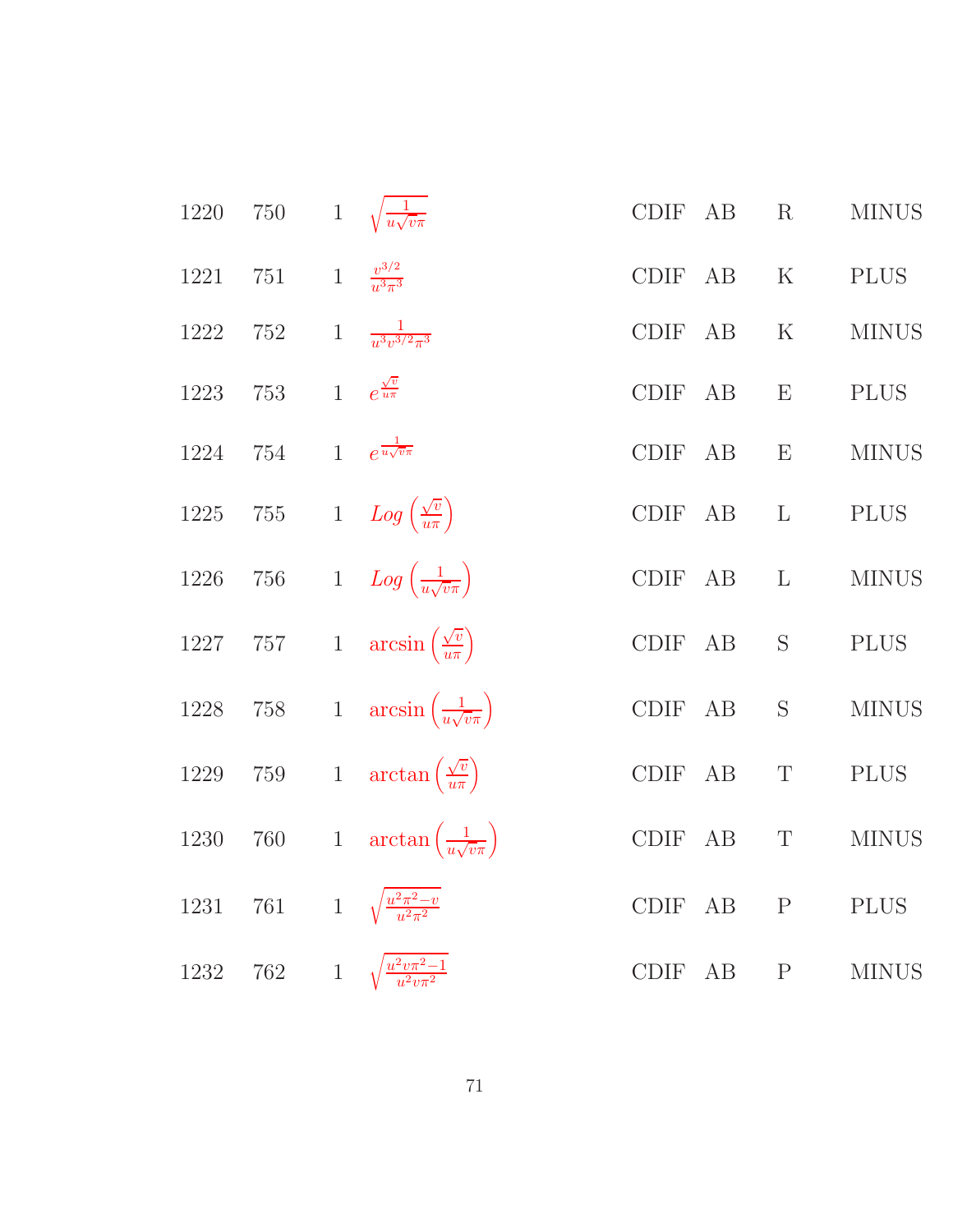|      |                                        |              | 1233 763 1 $\sqrt{\frac{u^2\pi^2+v}{u^2\pi^2}}$   |             |             | CDIF AB H PLUS                                                                                                      |                                                                                                                                                     |
|------|----------------------------------------|--------------|---------------------------------------------------|-------------|-------------|---------------------------------------------------------------------------------------------------------------------|-----------------------------------------------------------------------------------------------------------------------------------------------------|
|      |                                        |              | 1234 764 1 $\sqrt{\frac{u^2v\pi^2+1}{u^2v\pi^2}}$ |             |             |                                                                                                                     | CDIF AB H MINUS                                                                                                                                     |
|      | 1235 765 1 $\frac{v^4}{u^2\pi^2}$      |              |                                                   |             |             | CDIF R AB PLUS                                                                                                      |                                                                                                                                                     |
|      | 1236 766 1 $\frac{1}{u^2v^4\pi^2}$     |              |                                                   |             |             | CDIF R AB                                                                                                           | <b>MINUS</b>                                                                                                                                        |
|      | 1237 767 1 $\sqrt{\frac{v^2}{u\pi}}$   |              |                                                   |             |             | CDIF R R PLUS                                                                                                       |                                                                                                                                                     |
|      | 1238 768 1 $\sqrt{\frac{1}{uv^2 \pi}}$ |              |                                                   |             |             | CDIF R R                                                                                                            | <b>MINUS</b>                                                                                                                                        |
|      | 1239 769 1 $\frac{v^6}{u^3\pi^3}$      |              |                                                   |             |             | $\begin{tabular}{llllll} \multicolumn{2}{c}{\text{CDIF}} & R & & K & & \text{PLUS} \end{tabular}$                   |                                                                                                                                                     |
|      | 1240 770 1 $\frac{1}{u^3v^6\pi^3}$     |              |                                                   |             |             |                                                                                                                     | $\begin{tabular}{llllll} \multicolumn{2}{c}{\text{CDIF}} & R & & & \multicolumn{2}{c}{\text{K}} & & \multicolumn{2}{c}{\text{MINUS}} \end{tabular}$ |
|      | 1241 771 1 $e^{\frac{v^2}{u\pi}}$      |              |                                                   |             |             | CDIF R E                                                                                                            | <b>PLUS</b>                                                                                                                                         |
|      | 1242 772 1 $e^{\frac{1}{uv^2\pi}}$     |              |                                                   |             |             | CDIF R E                                                                                                            | <b>MINUS</b>                                                                                                                                        |
|      |                                        |              | 1243 773 1 $Log\left(\frac{v^2}{u\pi}\right)$     |             |             | $\begin{tabular}{llllll} \multicolumn{2}{c}{\text{CDIF}} & R & L & \multicolumn{2}{c}{\text{PLUS}}\\ \end{tabular}$ |                                                                                                                                                     |
|      |                                        |              | 1244 774 1 $Log(\frac{1}{uv^2\pi})$               |             |             | CDIF R L                                                                                                            | <b>MINUS</b>                                                                                                                                        |
| 1245 | 775                                    |              | 1 $\arcsin\left(\frac{v^2}{u\pi}\right)$          | <b>CDIF</b> | $\rm R$     | S                                                                                                                   | <b>PLUS</b>                                                                                                                                         |
| 1246 | 776                                    | $\mathbf{1}$ | $arcsin\left(\frac{1}{uv^2\pi}\right)$            | <b>CDIF</b> | $\mathbf R$ | S                                                                                                                   | <b>MINUS</b>                                                                                                                                        |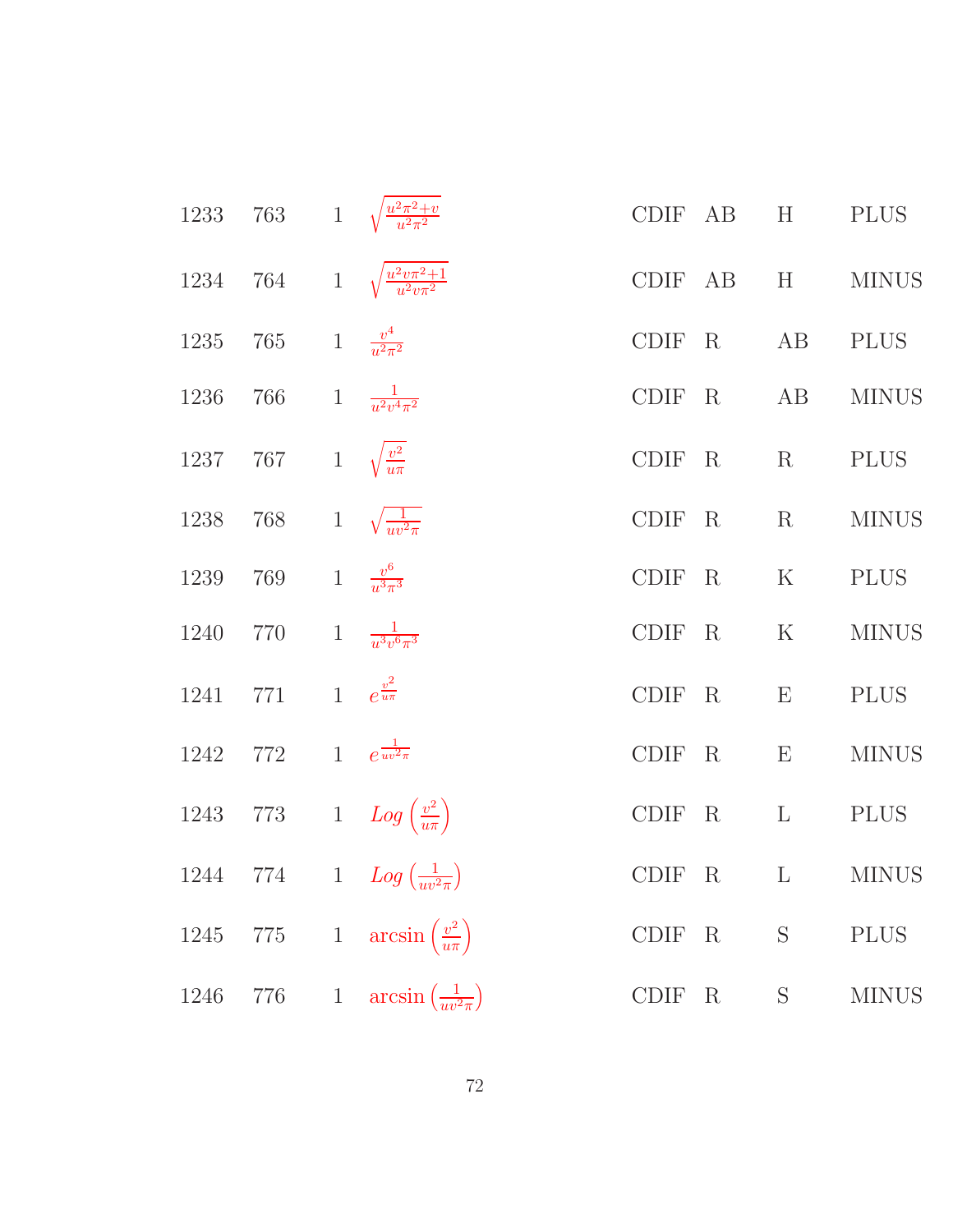| 1247 |                                  |              | 777 1 $\arctan\left(\frac{v^2}{u\pi}\right)$          | CDIF R |          | $\mathbf T$  | <b>PLUS</b>  |
|------|----------------------------------|--------------|-------------------------------------------------------|--------|----------|--------------|--------------|
|      |                                  |              | 1248 778 1 $\arctan(\frac{1}{uv^2\pi})$               | CDIF R |          | T            | <b>MINUS</b> |
|      |                                  |              | 1249 779 1 $\sqrt{\frac{u^2\pi^2-v^4}{u^2\pi^2}}$     |        | CDIF R P |              | <b>PLUS</b>  |
|      |                                  |              | 1250 780 1 $\sqrt{\frac{u^2v^4\pi^2-1}{u^2v^4\pi^2}}$ | CDIF R |          | $\mathbf{P}$ | <b>MINUS</b> |
|      |                                  |              | 1251 781 1 $\sqrt{\frac{u^2\pi^2+v^4}{u^2\pi^2}}$     | CDIF R |          | H            | <b>PLUS</b>  |
|      |                                  |              | 1252 782 1 $\sqrt{\frac{u^2v^4\pi^2+1}{u^2v^4\pi^2}}$ | CDIF R |          | H            | <b>MINUS</b> |
| 1253 | 783                              |              | 1 $\frac{v^{2/3}}{u^2 \pi^2}$                         | CDIF K |          | AB           | <b>PLUS</b>  |
| 1254 | 784                              |              | 1 $\frac{1}{u^2v^{2/3}\pi^2}$                         | CDIF K |          | AB           | <b>MINUS</b> |
| 1255 | 785                              |              | 1 $\sqrt{\frac{3}{u\pi}}$                             | CDIF K |          | $\mathbf R$  | <b>PLUS</b>  |
| 1256 | 786                              |              | 1 $\sqrt{\frac{1}{u \sqrt[3]{v \pi}}}$                | CDIF K |          | $\rm R$      | <b>MINUS</b> |
|      | 1257 787 1 $\frac{v}{u^3\pi^3}$  |              |                                                       | CDIF K |          | $\mathbf K$  | <b>PLUS</b>  |
|      | 1258 788 1 $\frac{1}{u^3v\pi^3}$ |              |                                                       | CDIF K |          | K            | <b>MINUS</b> |
| 1259 | 789                              | $\mathbf{1}$ | $e^{\frac{3\overline{\sqrt{v}}}{u\pi}}$               | CDIF K |          | E            | <b>PLUS</b>  |
| 1260 | $790\,$                          | $\mathbf{1}$ | $e^{\frac{1}{u\sqrt[3]{v}\pi}}$                       | CDIF K |          | E            | <b>MINUS</b> |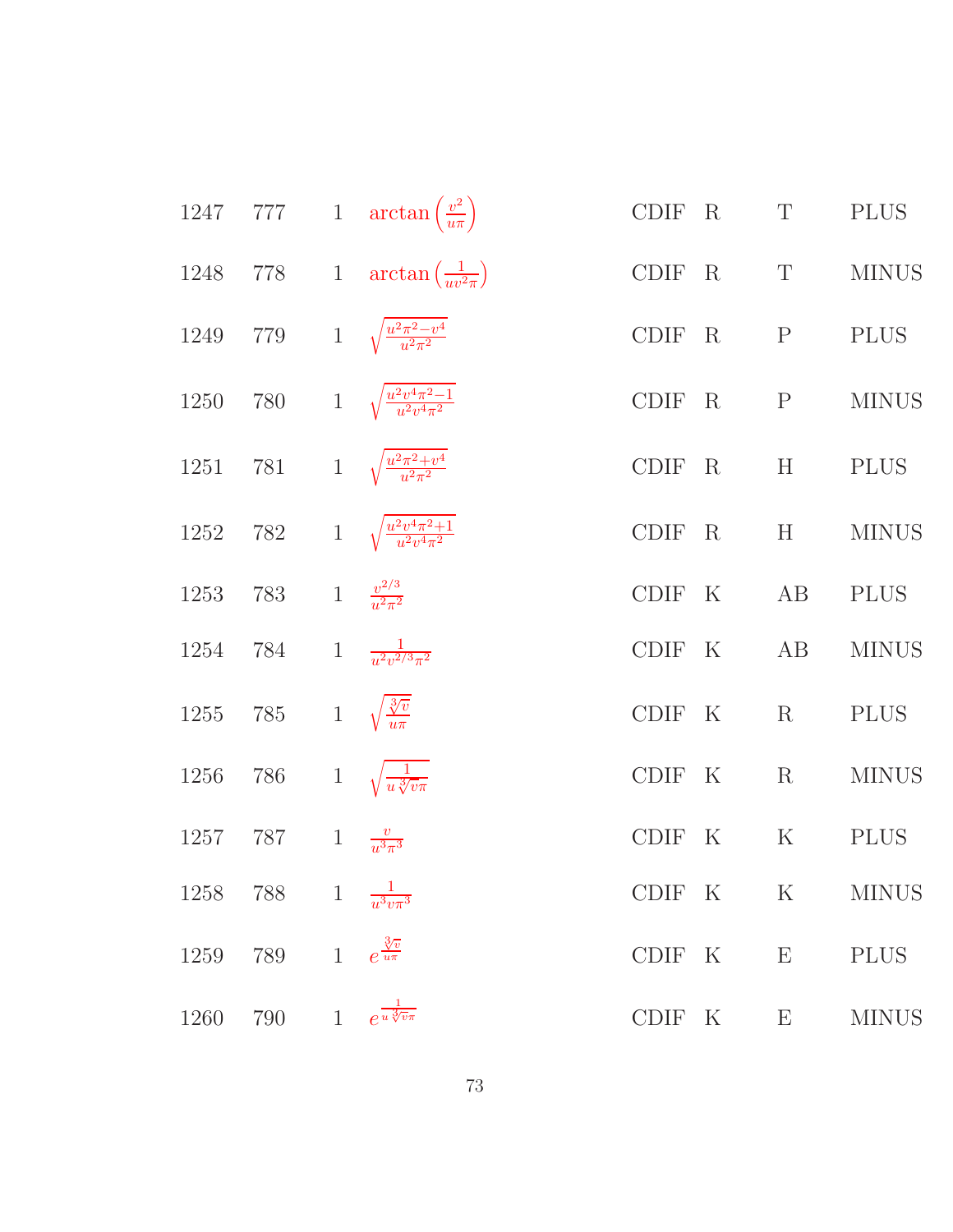| 1261     |         |                | 791 1 $Log\left(\frac{\sqrt[3]{v}}{u\pi}\right)$     | <b>CDIF</b> | $\rm K$          | $\mathbf{L}$              | <b>PLUS</b>  |
|----------|---------|----------------|------------------------------------------------------|-------------|------------------|---------------------------|--------------|
| 1262     | 792     |                | 1 $Log\left(\frac{1}{u\sqrt[3]{v\pi}}\right)$        | CDIF K      |                  | $\mathbf{L}$              | <b>MINUS</b> |
| $1263\,$ |         |                | 793 1 $\arcsin\left(\frac{\sqrt[3]{v}}{u\pi}\right)$ | CDIF        | $\mathbf K$      | $\mathbf S$               | <b>PLUS</b>  |
| 1264     |         |                | 794 1 $arcsin\left(\frac{1}{u\sqrt[3]{v\pi}}\right)$ | CDIF K      |                  | $\mathbf S$               | <b>MINUS</b> |
| $1265\,$ |         |                | 795 1 $\arctan\left(\frac{\sqrt[3]{v}}{u\pi}\right)$ | <b>CDIF</b> | $\boldsymbol{K}$ | $\mathbf T$               | <b>PLUS</b>  |
| $1266\,$ | 796     |                | 1 $\arctan\left(\frac{1}{u\sqrt[3]{v\pi}}\right)$    | CDIF K      |                  | $\mathbf T$               | <b>MINUS</b> |
| $1267\,$ | 797     |                | 1 $\sqrt{\frac{u^2\pi^2 - v^{2/3}}{u^2\pi^2}}$       | <b>CDIF</b> | $\rm K$          | $\mathbf P$               | <b>PLUS</b>  |
| 1268     | $798\,$ |                | 1 $\sqrt{\frac{u^2v^{2/3}\pi^2-1}{u^2v^{2/3}\pi^2}}$ | <b>CDIF</b> | $\boldsymbol{K}$ | $\mathbf{P}$              | <b>MINUS</b> |
| 1269     | 799     |                | 1 $\sqrt{\frac{u^2\pi^2+v^{2/3}}{u^2\pi^2}}$         | <b>CDIF</b> | $\rm K$          | $\boldsymbol{\mathrm{H}}$ | <b>PLUS</b>  |
| 1270     | 800     |                | 1 $\sqrt{\frac{u^2v^{2/3}\pi^2+1}{u^2v^{2/3}\pi^2}}$ | <b>CDIF</b> | $\rm K$          | $\boldsymbol{\mathrm{H}}$ | <b>MINUS</b> |
| 1271     | 801     | $\overline{1}$ | $\frac{\left(\ln(v)\right)^2}{v^2\pi^2}$             | <b>CDIF</b> | E                | AB                        | <b>PLUS</b>  |
| 1272 802 |         |                | 1 $\frac{1}{u^2(\ln(v))^2 \pi^2}$                    | <b>CDIF</b> | $\mathbf{E}$     | AB                        | <b>MINUS</b> |
| 1273     | 803     | $\,1$          | $\frac{\ln(v)}{u\pi}$                                | <b>CDIF</b> | $\mathbf E$      | $\rm R$                   | <b>PLUS</b>  |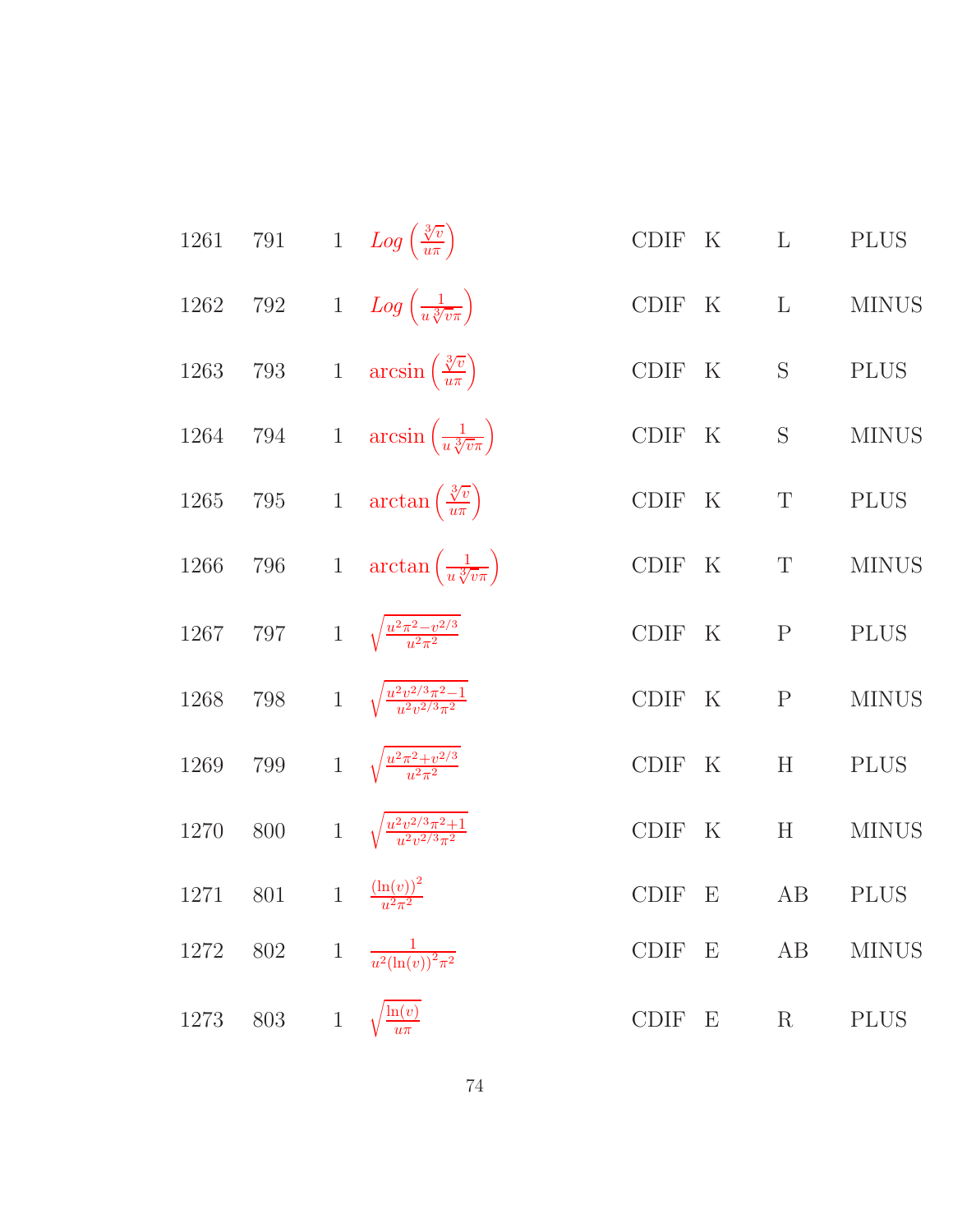| 1274     | $804\,$ |                | 1 $\sqrt{\frac{1}{u \ln(v) \pi}}$                          | CDIF                                 | $\boldsymbol{\mathrm{E}}$ | $\mathbf R$  | <b>MINUS</b> |
|----------|---------|----------------|------------------------------------------------------------|--------------------------------------|---------------------------|--------------|--------------|
| 1275     | $805\,$ | $\overline{1}$ | $\frac{(\ln(v))^{3}}{u^{3}\pi^{3}}$                        | $\operatorname{CDIF}$                | E                         | $\rm K$      | <b>PLUS</b>  |
| 1276     | 806     | $\,1$          | $\frac{1}{u^3(\ln(v))^3\pi^3}$                             | $\operatorname{CDIF}$                | $\boldsymbol{\mathrm{E}}$ | ${\bf K}$    | <b>MINUS</b> |
| $1277\,$ | 807     | $\mathbf{1}$   | $v^{\frac{1}{u\pi}}$                                       | $\operatorname{CDIF}$                | E                         | E            | <b>PLUS</b>  |
| 1278     | 808     | $\overline{1}$ | $e^{\frac{1}{u\ln(v)\pi}}$                                 | $\operatorname{CDIF}$                | E                         | E            | <b>MINUS</b> |
| 1279     | $809\,$ |                | 1 $Log\left(\frac{\ln(v)}{u\pi}\right)$                    | $\operatorname{CDIF}$                | E                         | L            | <b>PLUS</b>  |
| 1280     | $810\,$ |                | 1 $Log\left(\frac{1}{u \ln(v)\pi}\right)$                  | $\textsc{CDIF} \quad \textsc{E}$     |                           | $\mathbf{L}$ | <b>MINUS</b> |
| $1281\,$ | $811\,$ |                | 1 $\arcsin\left(\frac{\ln(v)}{u\pi}\right)$                | $\text{\rm CDIF} \quad \text{\rm E}$ |                           | S            | $\rm PLUS$   |
| $1282\,$ | $812\,$ |                | 1 $\arcsin\left(\frac{1}{u\ln(v)\pi}\right)$               | $\text{\rm CDIF}$                    | E                         | S            | <b>MINUS</b> |
| $1283\,$ | $813\,$ |                | 1 $\arctan\left(\frac{\ln(v)}{u\pi}\right)$                | $\text{\rm CDIF} \quad \text{\rm E}$ |                           | $\mathbf T$  | $\rm PLUS$   |
| $1284\,$ | $814\,$ |                | 1 $\arctan\left(\frac{1}{u\ln(v)\pi}\right)$               | CDIF                                 | E                         | $\mathbf T$  | <b>MINUS</b> |
| $1285\,$ | $815\,$ |                | 1 $\sqrt{\frac{u^2\pi^2 - (\ln(v))^2}{u^2\pi^2}}$          | $\operatorname{CDIF}$                | E                         | $\mathbf{P}$ | <b>PLUS</b>  |
| 1286     | $816\,$ |                | 1 $\sqrt{\frac{u^2(\ln(v))^2\pi^2-1}{u^2(\ln(v))^2\pi^2}}$ | $\text{\rm CDIF}$                    | E                         | ${\bf P}$    | <b>MINUS</b> |
|          |         |                |                                                            |                                      |                           |              |              |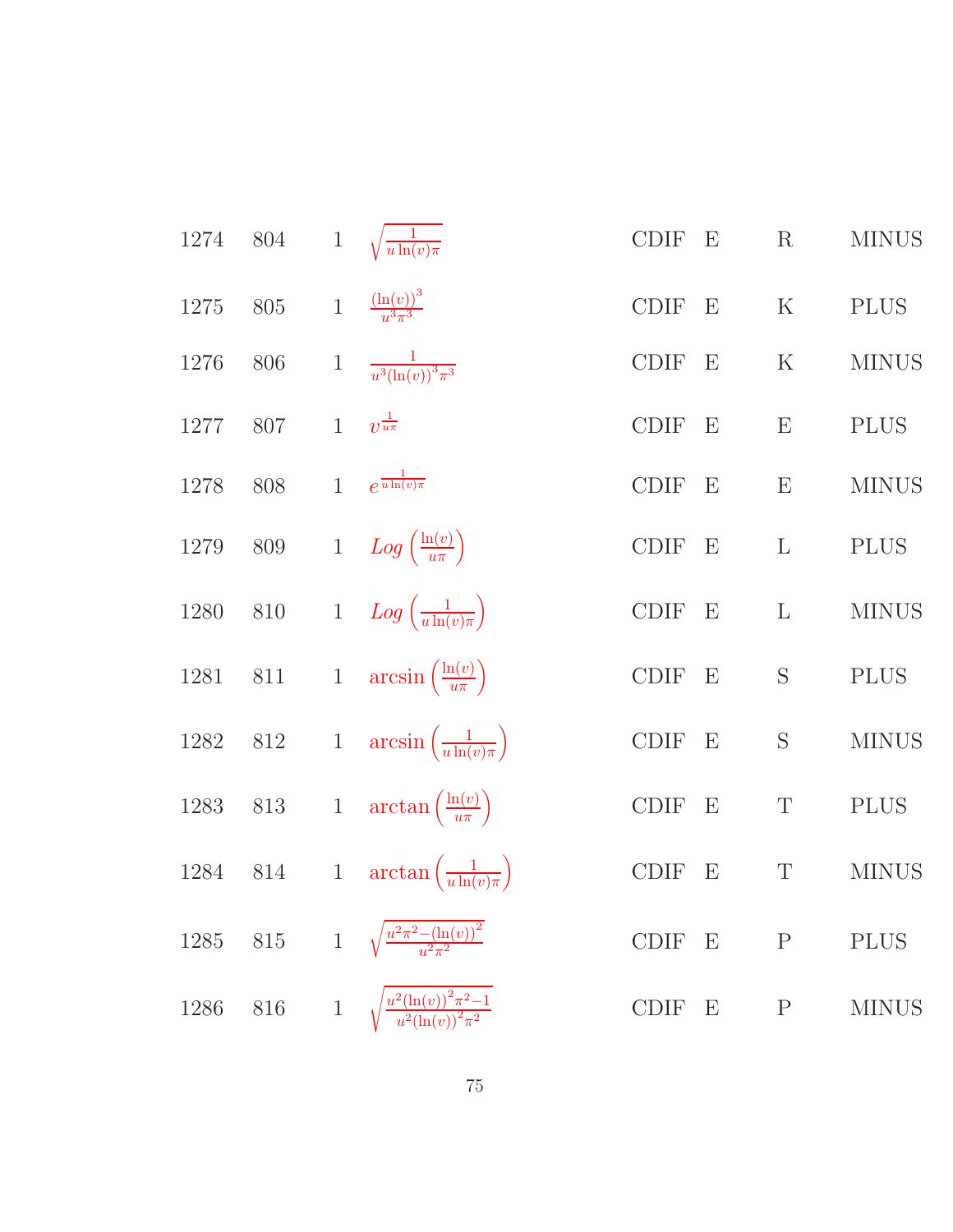|          | 1287 817 |       | 1 $\sqrt{\frac{u^2\pi^2 + (\ln(v))^2}{u^2\pi^2}}$          | <b>CDIF</b> | $\mathbf{E}$ | H            | <b>PLUS</b>  |
|----------|----------|-------|------------------------------------------------------------|-------------|--------------|--------------|--------------|
| 1288     | 818      |       | 1 $\sqrt{\frac{u^2(\ln(v))^2\pi^2+1}{u^2(\ln(v))^2\pi^2}}$ | CDIF E      |              | H            | <b>MINUS</b> |
| 1289     | 819      |       | 1 $\frac{(EXP(v))^2}{u^2\pi^2}$                            | CDIF L      |              | AB           | <b>PLUS</b>  |
| 1290     | 820      |       | 1 $\frac{1}{u^2(EXP(v))^2 \pi^2}$                          | CDIF L      |              | AB           | <b>MINUS</b> |
| 1291     | 821      |       | 1 $\sqrt{\frac{EXP(v)}{u\pi}}$                             | CDIF L      |              | R            | <b>PLUS</b>  |
| 1292     | 822      |       | 1 $\sqrt{\frac{1}{uEXP(v)\pi}}$                            | CDIF L      |              | $\mathbf R$  | <b>MINUS</b> |
| 1293     | 823      |       | 1 $\frac{(EXP(v))^3}{u^3\pi^3}$                            | CDIF L      |              | $\mathbf K$  | <b>PLUS</b>  |
| 1294     | 824      | $\,1$ | $\frac{1}{u^3(EXP(v))^3\pi^3}$                             | <b>CDIF</b> | $\mathbf{L}$ | $\rm K$      | <b>MINUS</b> |
| 1295     | 825      |       | 1 $e^{\frac{EXP(v)}{u\pi}}$                                | CDIF L      |              | E            | <b>PLUS</b>  |
| 1296     | 826      |       | 1 $e^{\frac{1}{uEXP(v)\pi}}$                               | <b>CDIF</b> | $\mathbf{L}$ | E            | <b>MINUS</b> |
| 1297 827 |          |       | 1 $Log\left(\frac{EXP(v)}{u\pi}\right)$                    | <b>CDIF</b> | $\mathbf{L}$ | $\mathbf{L}$ | <b>PLUS</b>  |
| 1298     | $828\,$  |       | 1 $Log\left(\frac{1}{uEXP(v)\pi}\right)$                   | <b>CDIF</b> | $\mathbf{L}$ | $\mathbf{L}$ | <b>MINUS</b> |
| 1299     | $829\,$  | $\,1$ | $arcsin\left(\frac{EXP(v)}{u\pi}\right)$                   | CDIF L      |              | S            | <b>PLUS</b>  |
|          |          |       |                                                            |             |              |              |              |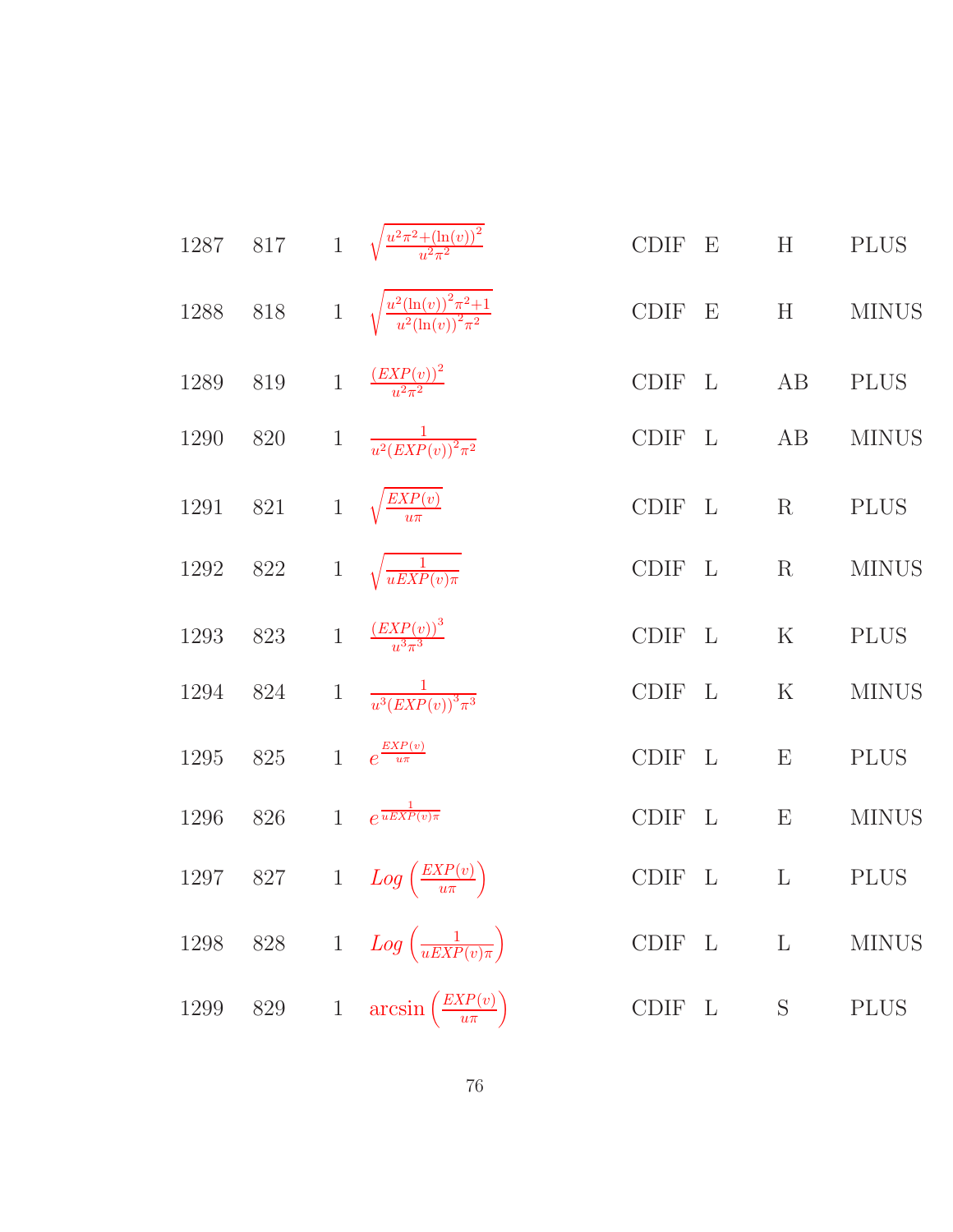| 1300 |     |              | 830 1 $\arcsin\left(\frac{1}{uEXP(v)\pi}\right)$           | CDIF L      |   | S           | <b>MINUS</b> |
|------|-----|--------------|------------------------------------------------------------|-------------|---|-------------|--------------|
| 1301 | 831 |              | 1 $\arctan\left(\frac{EXP(v)}{u\pi}\right)$                | CDIF L      |   | $\mathbf T$ | <b>PLUS</b>  |
| 1302 | 832 |              | 1 $\arctan\left(\frac{1}{uEXP(v)\pi}\right)$               | CDIF L      |   | $\mathbf T$ | <b>MINUS</b> |
| 1303 | 833 |              | 1 $\sqrt{\frac{u^2\pi^2-(EXP(v))^2}{u^2\pi^2}}$            | CDIF L      |   | ${\bf P}$   | <b>PLUS</b>  |
| 1304 | 834 |              | 1 $\sqrt{\frac{u^2(EXP(v))^2\pi^2-1}{u^2(EXP(v))^2\pi^2}}$ | CDIF L      |   | ${\bf P}$   | <b>MINUS</b> |
| 1305 | 835 |              | 1 $\sqrt{\frac{u^2\pi^2 + (EXP(v))^2}{u^2\pi^2}}$          | CDIF L      |   | H           | <b>PLUS</b>  |
| 1306 | 836 |              | 1 $\sqrt{\frac{u^2(EXP(v))^2\pi^2+1}{u^2(EXP(v))^2\pi^2}}$ | CDIF L      |   | H           | <b>MINUS</b> |
| 1307 | 837 |              | 1 $\frac{(\sin(v))^2}{u^2 \pi^2}$                          | <b>CDIF</b> | S | AB          | <b>PLUS</b>  |
| 1308 | 838 | $\mathbf{1}$ | $\frac{1}{u^2(\sin(v))^2 \pi^2}$                           | <b>CDIF</b> | S | AB          | <b>MINUS</b> |
| 1309 | 839 | $\mathbf{1}$ | $\sqrt{\frac{\sin(v)}{u\pi}}$                              | CDIF        | S | R           | <b>PLUS</b>  |
| 1310 | 840 |              | 1 $\sqrt{\frac{1}{u \sin(v) \pi}}$                         | CDIF S      |   | $\rm R$     | <b>MINUS</b> |
| 1311 | 841 | $\,1$        | $\frac{\left(\sin(v)\right)^3}{u^3\pi^3}$                  | CDIF S      |   | ${\bf K}$   | <b>PLUS</b>  |
| 1312 | 842 | $\!1$        | $\frac{1}{u^3(\sin(v))^3 \pi^3}$                           | CDIF S      |   | $\rm K$     | <b>MINUS</b> |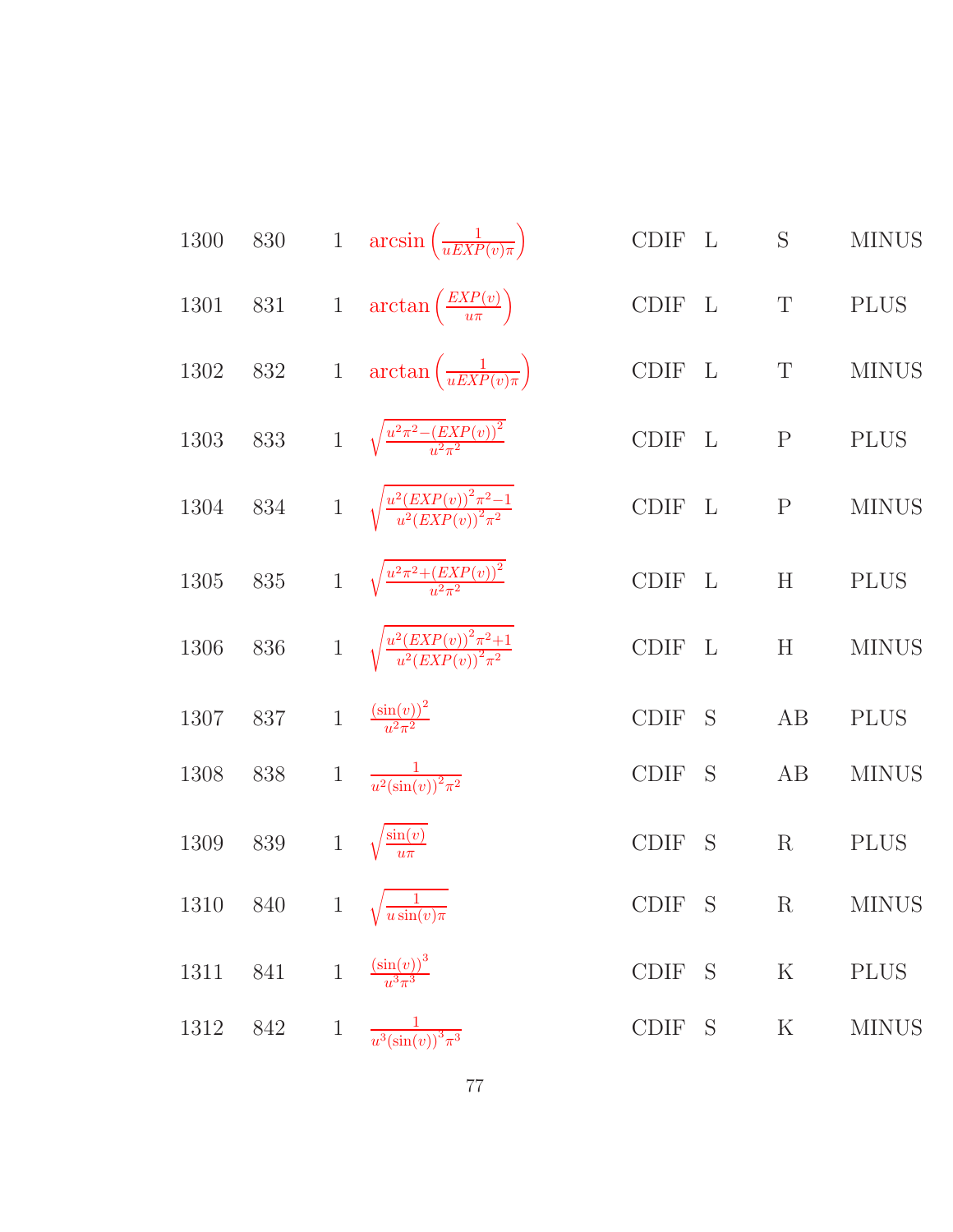| 1313 | 843     | $\mathbf{1}$   | $e^{\frac{\sin(v)}{u\pi}}$                                                  | <b>CDIF</b><br>S            | E            | <b>PLUS</b>  |
|------|---------|----------------|-----------------------------------------------------------------------------|-----------------------------|--------------|--------------|
| 1314 | 844     | $\mathbf{1}$   | $e^{\frac{1}{u\sin(v)\pi}}$                                                 | <b>CDIF</b><br>S            | E            | <b>MINUS</b> |
| 1315 | 845     |                | 1 $Log\left(\frac{\sin(v)}{u\pi}\right)$                                    | <b>CDIF</b><br>S            | $\mathbf{L}$ | <b>PLUS</b>  |
| 1316 | 846     |                | 1 $Log\left(\frac{1}{u\sin(v)\pi}\right)$                                   | CDIF<br>S                   | $\Gamma$     | <b>MINUS</b> |
| 1317 | 847     |                | 1 $\arcsin\left(\frac{\sin(v)}{u\pi}\right)$                                | <b>CDIF</b><br>S            | S            | <b>PLUS</b>  |
| 1318 | 848     |                | 1 $\arcsin\left(\frac{1}{u\sin(v)\pi}\right)$                               | <b>CDIF</b><br>S            | S            | <b>MINUS</b> |
| 1319 | 849     |                | 1 $\arctan\left(\frac{\sin(v)}{u\pi}\right)$                                | CDIF<br><sub>S</sub>        | $\mathbf T$  | <b>PLUS</b>  |
| 1320 | 850     |                | 1 $\arctan\left(\frac{1}{u\sin(v)\pi}\right)$                               | CDIF<br>S                   | $\mathbf T$  | <b>MINUS</b> |
| 1321 | 851     |                | 1 $\sqrt{\frac{u^2 \pi^2 - 1 + (\cos(v))^2}{u^2 \pi^2}}$                    | <b>CDIF</b><br><sub>S</sub> | ${\bf P}$    | <b>PLUS</b>  |
| 1322 | 852     |                | 1 $\sqrt{\frac{-u^2\pi^2+u^2\pi^2(\cos(v))^2+1}{u^2\pi^2(-1+(\cos(v))^2)}}$ | <b>CDIF</b><br>S            | $\mathbf{P}$ | <b>MINUS</b> |
| 1323 | $853\,$ | $\overline{1}$ | $\sqrt{\frac{u^2\pi^2+1-(\cos(v))^2}{u^2\pi^2}}$                            | S<br><b>CDIF</b>            | H            | <b>PLUS</b>  |
| 1324 | $854\,$ | $\mathbf{1}$   | $\frac{-u^2\pi^2+u^2\pi^2(\cos(v))^2-1}{u^2\pi^2(-1+(\cos(v))^2)}$          | <b>CDIF</b><br>S            | H            | <b>MINUS</b> |
| 1325 | 855     | $\,1\,$        | $\frac{(\tan(v))^2}{u^2\pi^2}$                                              | CDIF<br>$\mathrm{T}$        | AB           | <b>PLUS</b>  |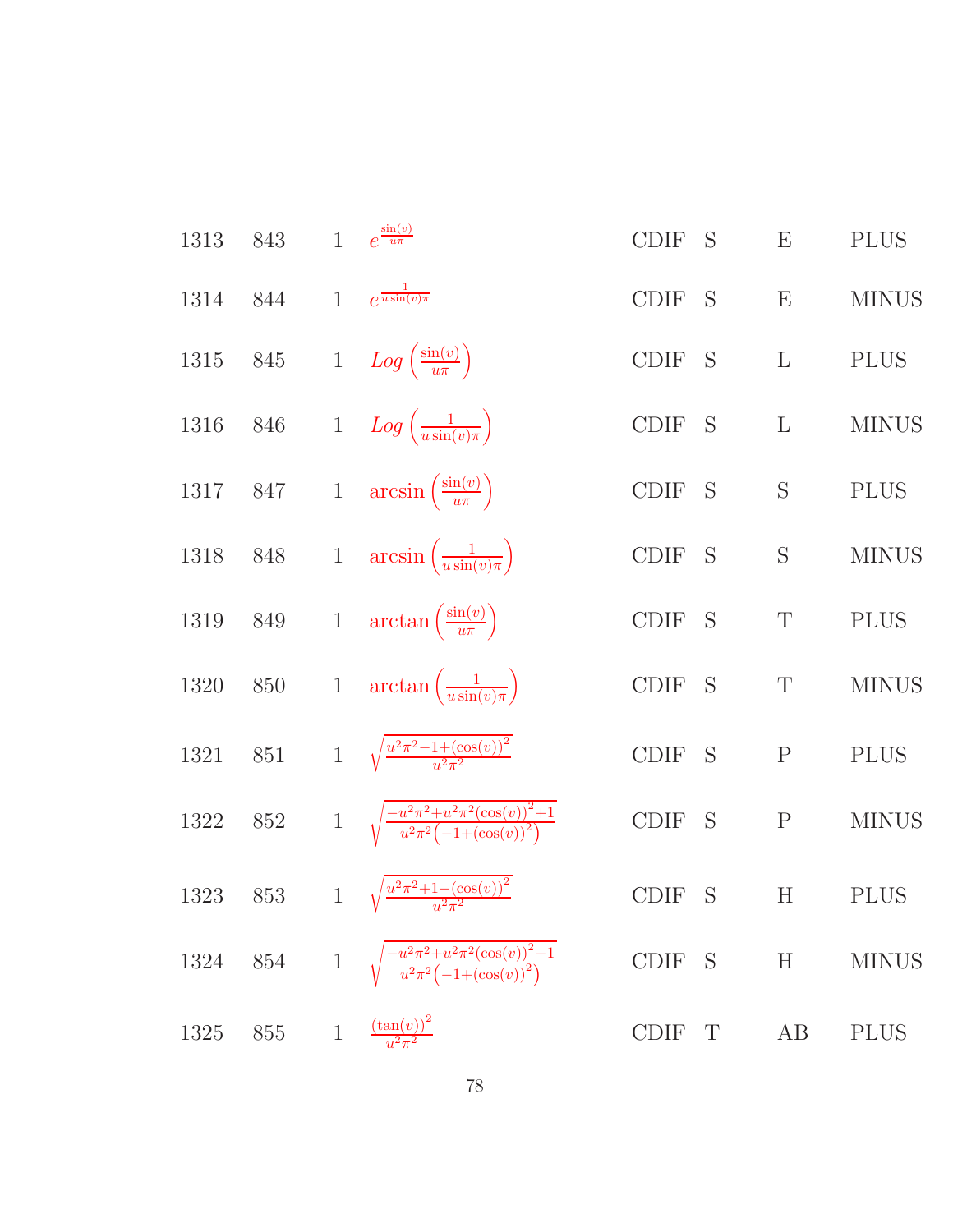| 1326 | 856     | $\mathbf 1$    | $\frac{1}{u^2(\tan(v))^2\pi^2}$              | $\operatorname{CDIF}$<br>T  | $\rm AB$     | <b>MINUS</b> |
|------|---------|----------------|----------------------------------------------|-----------------------------|--------------|--------------|
| 1327 | 857     | $\mathbf{1}$   | $\sqrt{\frac{\tan(v)}{u\pi}}$                | $\operatorname{CDIF}$<br>T  | R            | <b>PLUS</b>  |
| 1328 | 858     | $\,1$          | $\sqrt{\frac{1}{u\tan(v)\pi}}$               | $\operatorname{CDIF}$<br>T  | $\mathbf R$  | <b>MINUS</b> |
| 1329 | 859     | $\mathbf{1}$   | $\frac{(\tan(v))^3}{u^3\pi^3}$               | CDIF<br>T                   | K            | <b>PLUS</b>  |
| 1330 | 860     | $\,1$          | $\frac{1}{u^3(\tan(v))^3\pi^3}$              | <b>CDIF</b><br>$\mathbf{T}$ | $\mathbf K$  | <b>MINUS</b> |
| 1331 | 861     | $\overline{1}$ | $e^{\frac{\tan(v)}{u\pi}}$                   | CDIF<br>$\mathbf T$         | E            | <b>PLUS</b>  |
| 1332 | $862\,$ | $\overline{1}$ | $e^{\frac{1}{u\tan(v)\pi}}$                  | CDIF<br>T                   | E            | <b>MINUS</b> |
| 1333 | 863     |                | 1 $Log\left(\frac{\tan(v)}{u\pi}\right)$     | $\operatorname{CDIF}$<br>T  | $\mathbf{L}$ | <b>PLUS</b>  |
| 1334 | $864\,$ |                | 1 $Log\left(\frac{1}{u \tan(v)\pi}\right)$   | $\operatorname{CDIF}$<br>T  | $\mathbf{L}$ | <b>MINUS</b> |
| 1335 | $865\,$ |                | 1 $\arcsin\left(\frac{\tan(v)}{u\pi}\right)$ | $\operatorname{CDIF}$<br>T  | S            | <b>PLUS</b>  |
| 1336 | $866\,$ | $1\,$          | $arcsin\left(\frac{1}{u\tan(v)\pi}\right)$   | $\operatorname{CDIF}$<br>T  | S            | <b>MINUS</b> |
| 1337 | $867\,$ |                | 1 $\arctan\left(\frac{\tan(v)}{u\pi}\right)$ | $\operatorname{CDIF}$<br>T  | $\mathbf T$  | <b>PLUS</b>  |
| 1338 | 868     | $\,1$          | $\arctan\left(\frac{1}{u\tan(v)\pi}\right)$  | $\operatorname{CDIF}$<br>T  | $\mathbf T$  | <b>MINUS</b> |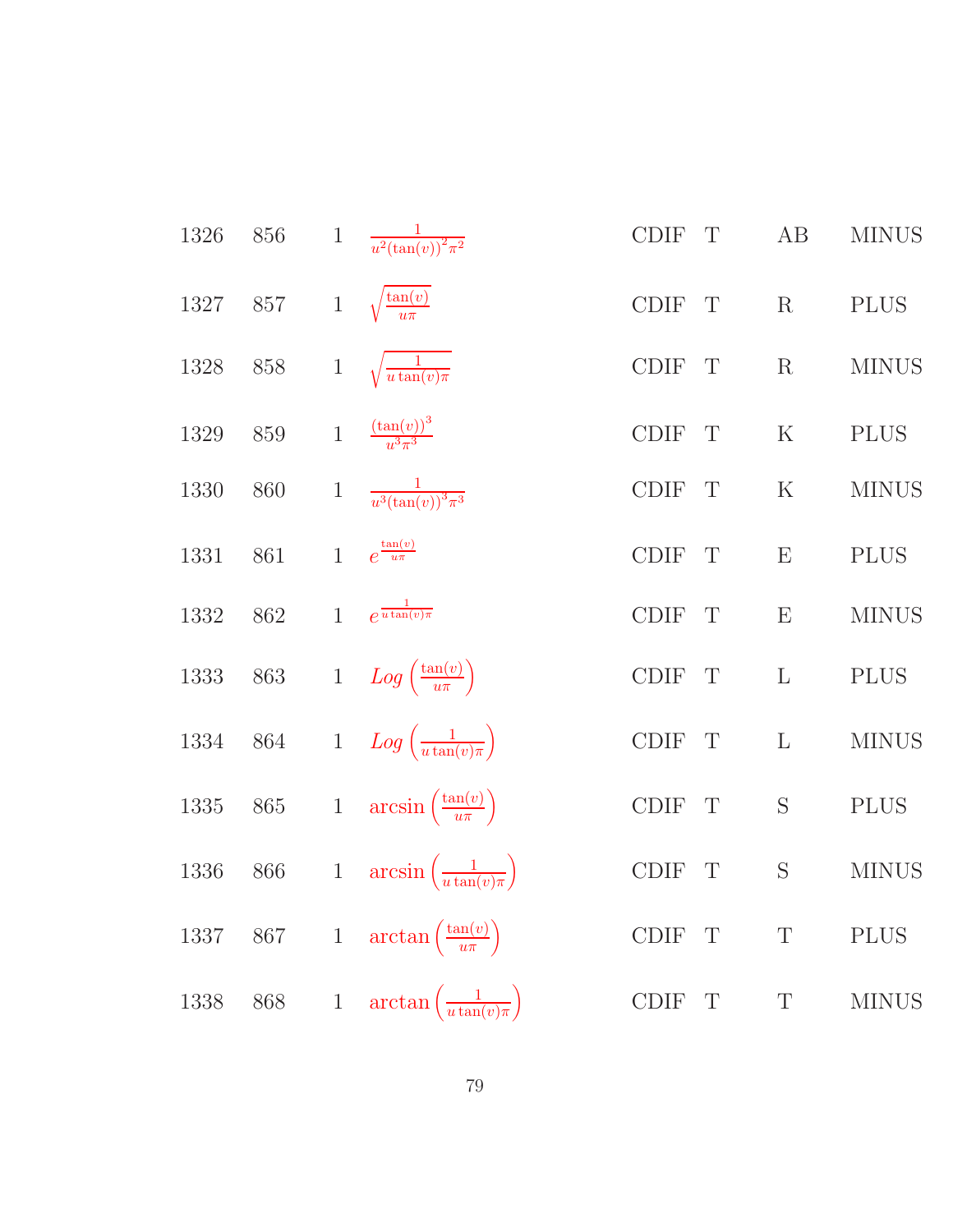| $1339\,$ | 869     | 1 $\sqrt{\frac{u^2\pi^2-(\tan(v))^2}{u^2\pi^2}}$                     | CDIF T | $\mathbf{P}$    | <b>PLUS</b>  |
|----------|---------|----------------------------------------------------------------------|--------|-----------------|--------------|
| 1340     | $870\,$ | 1 $\sqrt{\frac{u^2(\tan(v))^2 \pi^2 - 1}{u^2(\tan(v))^2 \pi^2}}$     | CDIF T | $\mathbf{P}$    | <b>MINUS</b> |
| 1341     |         | 871 1 $\sqrt{\frac{u^2\pi^2 + (\tan(v))^2}{u^2\pi^2}}$               | CDIF T | H               | <b>PLUS</b>  |
| 1342     |         | 872 1 $\sqrt{\frac{u^2(\tan(v))^2 \pi^2 + 1}{u^2(\tan(v))^2 \pi^2}}$ | CDIF T | H               | <b>MINUS</b> |
| 1343 873 |         | 1 $-\frac{-1+v^2}{u^2\pi^2}$                                         | CDIF P | AB              | <b>PLUS</b>  |
| 1344     | 874     | 1 $-\frac{1}{u^2\pi^2(-1+v^2)}$                                      | CDIF P | AB              | <b>MINUS</b> |
| 1345     | 875     | 1 $\sqrt{\frac{\sqrt{1-v^2}}{u\pi}}$                                 | CDIF P | R               | <b>PLUS</b>  |
| 1346     | 876     | 1 $\sqrt{\frac{1}{u\sqrt{1-v^2}\pi}}$                                | CDIF P | R               | <b>MINUS</b> |
| 1347     | 877     | 1 $\frac{(1-v^2)^{3/2}}{v^3\pi^3}$                                   | CDIF P | ${\bf K}$       | <b>PLUS</b>  |
| 1348     | 878     | 1 $\frac{1}{u^3\pi^3(1-v^2)^{3/2}}$                                  | CDIF P | $\mathbf K$     | <b>MINUS</b> |
| 1349     | 879     | 1 $e^{\frac{\sqrt{1-v^2}}{u\pi}}$                                    | CDIF P | E               | <b>PLUS</b>  |
| 1350     | 880     | 1 $e^{\frac{1}{u\sqrt{1-v^2\pi}}}$                                   | CDIF P | $E_{\parallel}$ | <b>MINUS</b> |
| 1351     | 881     | 1 $Log\left(\frac{\sqrt{1-v^2}}{u\pi}\right)$                        | CDIF P | $\mathbf{L}$    | <b>PLUS</b>  |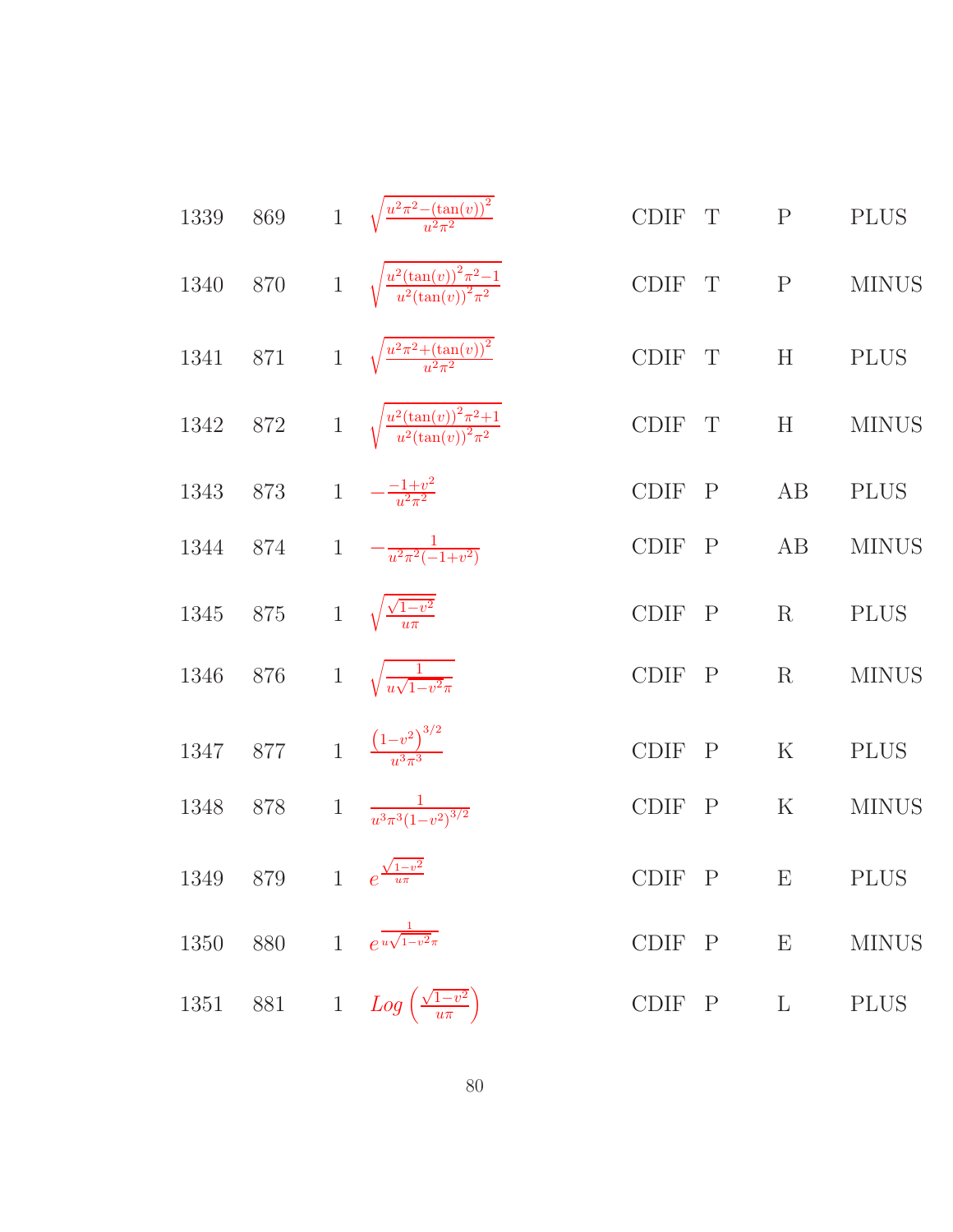| 1352         | 882        |                | 1 $Log\left(\frac{1}{u\sqrt{1-v^2\pi}}\right)$            | <b>CDIF</b>                | $\mathbf{P}$      | L                 | <b>MINUS</b>                 |
|--------------|------------|----------------|-----------------------------------------------------------|----------------------------|-------------------|-------------------|------------------------------|
| 1353         | 883        | $\,1$          | $arcsin\left(\frac{\sqrt{1-v^2}}{u\pi}\right)$            | <b>CDIF</b>                | $\mathbf{P}$      | S                 | <b>PLUS</b>                  |
| 1354         | 884        | $\mathbf{1}$   | $arcsin\left(\frac{1}{u\sqrt{1-v^2\pi}}\right)$           | <b>CDIF</b>                | $\mathbf{P}$      | S                 | <b>MINUS</b>                 |
| 1355         | 885        | $1\,$          | $\arctan\left(\frac{\sqrt{1-v^2}}{u\pi}\right)$           | <b>CDIF</b>                | $\mathbf{P}$      | T                 | <b>PLUS</b>                  |
| 1356         | 886        | $\mathbf{1}$   | $\arctan\left(\frac{1}{u\sqrt{1-v^2\pi}}\right)$          | <b>CDIF</b>                | $\mathbf{P}$      | T                 | <b>MINUS</b>                 |
| 1357<br>1358 | 887<br>887 | $\overline{2}$ | $\sqrt{\frac{u^2\pi^2-1+v^2}{u^2\pi^2}}$                  | <b>CDIF</b><br><b>CDIF</b> | $\mathbf P$<br>H  | $\mathbf{P}$<br>H | <b>PLUS</b><br><b>PLUS</b>   |
| 1359<br>1360 | 888<br>888 | $\overline{2}$ | $\sqrt{\frac{-u^2\pi^2+u^2v^2\pi^2+1}{u^2\pi^2(-1+v^2)}}$ | <b>CDIF</b><br><b>CDIF</b> | $\mathbf{P}$<br>Η | $\mathbf{P}$<br>H | <b>MINUS</b><br><b>MINUS</b> |
| 1361<br>1362 | 889<br>889 | $\overline{2}$ | $\sqrt{\frac{u^2\pi^2+1-v^2}{u^2\pi^2}}$                  | <b>CDIF</b><br><b>CDIF</b> | $\mathbf{P}$<br>H | H<br>$\mathbf{P}$ | <b>PLUS</b><br><b>PLUS</b>   |
| 1363<br>1364 | 890<br>890 | $\overline{2}$ | $\sqrt{\frac{-u^2\pi^2+u^2v^2\pi^2-1}{u^2\pi^2(-1+v^2)}}$ | <b>CDIF</b><br><b>CDIF</b> | $\mathbf P$<br>H  | H<br>$\mathbf{P}$ | <b>MINUS</b><br><b>MINUS</b> |
| 1365         | 891        |                | 1 $\frac{-1+v^2}{u^2\pi^2}$                               | <b>CDIF</b>                | H                 | AB                | <b>PLUS</b>                  |
| 1366         | $892\,$    |                | 1 $\frac{1}{u^2 \pi^2 (-1+v^2)}$                          | <b>CDIF</b>                | H                 | AB                | <b>MINUS</b>                 |
| 1367         | $893\,$    | $1\,$          | $\sqrt{-1+v^2}$                                           | CDIF                       | H                 | $\rm R$           | <b>PLUS</b>                  |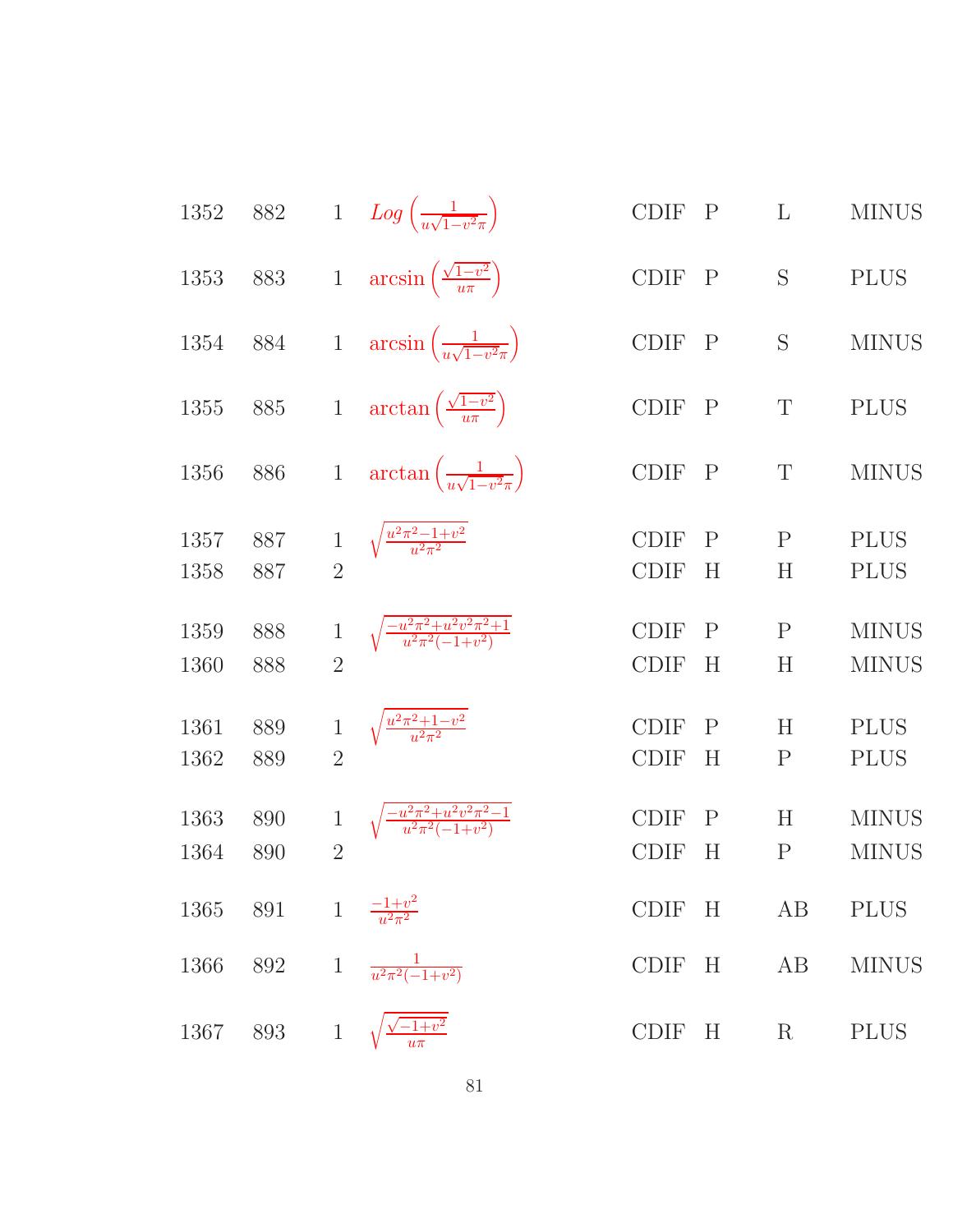| 1368                 | 894               |                                     | 1 $\sqrt{\frac{1}{u\sqrt{-1+v^2}\pi}}$            | <b>CDIF</b>    | H                              | R                      | <b>MINUS</b>                               |
|----------------------|-------------------|-------------------------------------|---------------------------------------------------|----------------|--------------------------------|------------------------|--------------------------------------------|
| 1369                 | 895               |                                     | 1 $\frac{(-1+v^2)^{3/2}}{u^3\pi^3}$               | <b>CDIF</b>    | H                              | $\rm K$                | <b>PLUS</b>                                |
| 1370                 | 896               | $\mathbf{1}$                        | $\frac{1}{u^3\pi^3(-1+v^2)^{3/2}}$                | <b>CDIF</b>    | H                              | $\rm K$                | <b>MINUS</b>                               |
| 1371                 | 897               | $\mathbf{1}$                        | $e^{\frac{\sqrt{-1+v^2}}{u\pi}}$                  | <b>CDIF</b>    | H                              | E                      | <b>PLUS</b>                                |
| 1372                 | 898               | $\mathbf{1}$                        | $e^{\frac{1}{u\sqrt{-1+v^2}\pi}}$                 | <b>CDIF</b>    | H                              | E                      | <b>MINUS</b>                               |
| 1373                 | 899               | $\mathbf{1}$                        | $Log\left(\frac{\sqrt{-1+v^2}}{u\pi}\right)$      | <b>CDIF</b>    | H                              | $\mathbf{L}$           | <b>PLUS</b>                                |
| 1374                 | 900               | $\mathbf{1}$                        | $Log\left(\frac{1}{u\sqrt{-1+v^2\pi}}\right)$     | <b>CDIF</b>    | H                              | $\mathbf{L}$           | <b>MINUS</b>                               |
| 1375                 | 901               | $1\,$                               | $arcsin\left(\frac{\sqrt{-1+v^2}}{u\pi}\right)$   | <b>CDIF</b>    | H                              | S                      | <b>PLUS</b>                                |
| 1376                 | 902               | $1\,$                               | $\arcsin\left(\frac{1}{u\sqrt{-1+v^2\pi}}\right)$ | <b>CDIF</b>    | H                              | S                      | <b>MINUS</b>                               |
| 1377                 | 903               | $\,1$                               | $\arctan\left(\frac{\sqrt{-1+v^2}}{u\pi}\right)$  | <b>CDIF</b>    | H                              | T                      | <b>PLUS</b>                                |
| 1378                 | 904               | $\,1$                               | $\arctan\left(\frac{1}{u\sqrt{-1+v^2\pi}}\right)$ | <b>CDIF</b>    | H                              | $\mathbf T$            | <b>MINUS</b>                               |
| 1379<br>1380<br>1381 | 905<br>905<br>905 | $\mathbf{1}$<br>$\overline{2}$<br>3 | $\sqrt{u}v$                                       | AB<br>AB<br>AB | CD<br><b>CDI</b><br><b>CDF</b> | CD<br>CD<br><b>CDF</b> | <b>PLUS</b><br><b>MINUS</b><br><b>PLUS</b> |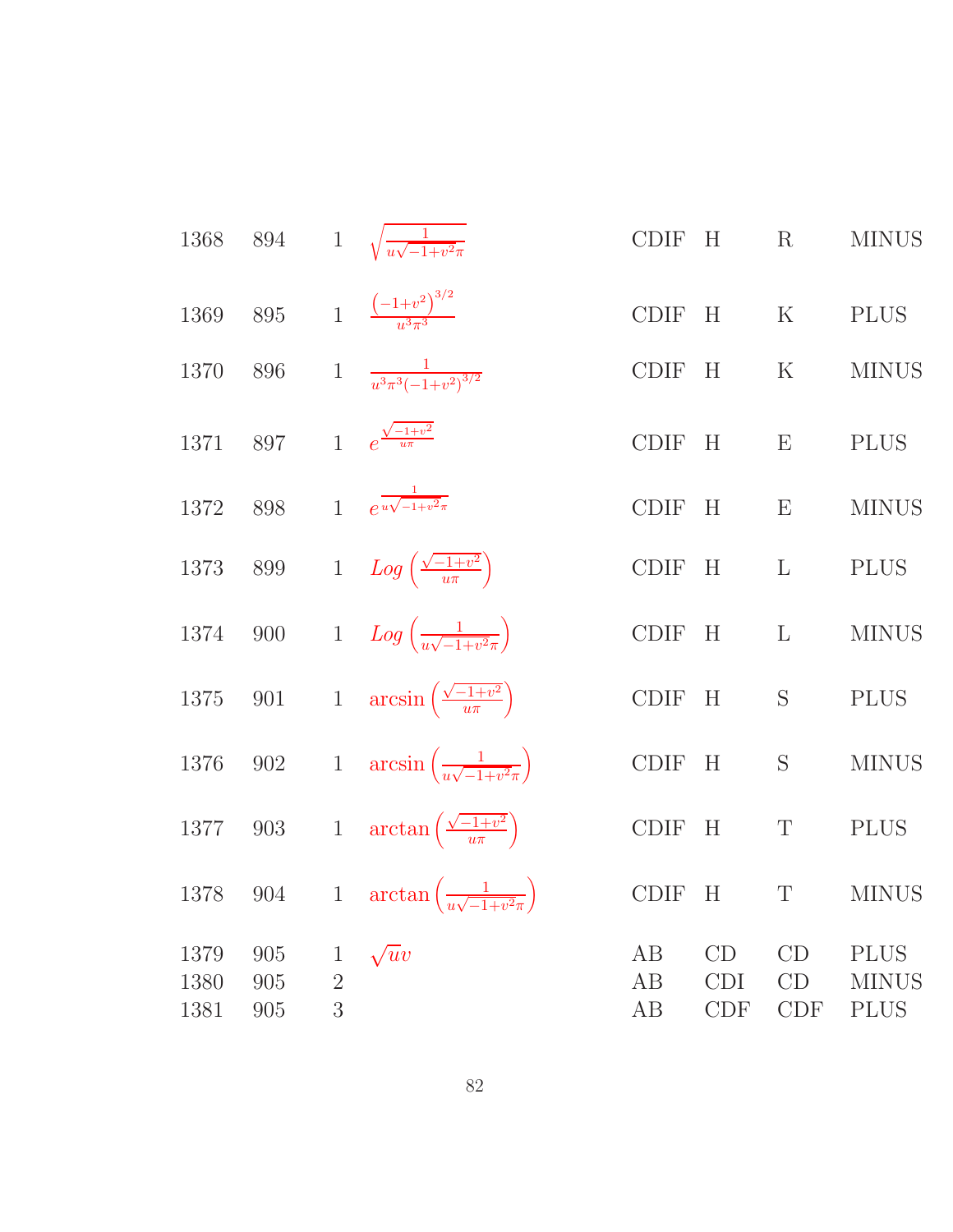| 1382<br>1383<br>1384 | 906<br>906<br>906 | $\mathbf 1$<br>$\overline{2}$<br>3 | $\frac{\sqrt{u}}{v}$     | AB<br>AB<br>AB | CD<br><b>CDI</b><br><b>CDIF</b> | CD<br>CD<br><b>CDF</b> | <b>MINUS</b><br><b>PLUS</b><br><b>PLUS</b> |
|----------------------|-------------------|------------------------------------|--------------------------|----------------|---------------------------------|------------------------|--------------------------------------------|
| 1385                 | 907               | $\mathbf 1$                        | $\frac{1}{\sqrt{uv}}$    | AB             | CD                              | <b>CDI</b>             | <b>PLUS</b>                                |
| 1386                 | 907               | $\overline{2}$                     |                          | AB             | <b>CDI</b>                      | <b>CDI</b>             | <b>MINUS</b>                               |
| 1387                 | 907               | 3                                  |                          | AB             | <b>CDF</b>                      | <b>CDIF</b>            | <b>PLUS</b>                                |
| 1388                 | 908               | $\mathbf{1}$                       | $\frac{v}{\sqrt{u}}$     | AB             | CD                              | <b>CDI</b>             | <b>MINUS</b>                               |
| 1389                 | 908               | $\overline{2}$                     |                          | AB             | <b>CDI</b>                      | <b>CDI</b>             | <b>PLUS</b>                                |
| 1390                 | 908               | 3                                  |                          | AB             | <b>CDIF</b>                     | <b>CDIF</b>            | <b>PLUS</b>                                |
| 1391                 | 909               | $\mathbf{1}$                       | $\sqrt{u}v\pi$           | AB             | CD                              | <b>CDF</b>             | <b>PLUS</b>                                |
| 1392                 | 909               | $\sqrt{2}$                         |                          | AB             | CDI                             | <b>CDF</b>             | <b>MINUS</b>                               |
| 1393                 | 909               | 3                                  |                          | AB             | <b>CDIF</b>                     | CD                     | <b>MINUS</b>                               |
| 1394                 | 910               | $\mathbf 1$                        | $\frac{\sqrt{u}\pi}{v}$  | AB             | CD                              | <b>CDF</b>             | <b>MINUS</b>                               |
| 1395                 | 910               | $\sqrt{2}$                         |                          | AB             | <b>CDI</b>                      | <b>CDF</b>             | <b>PLUS</b>                                |
| 1396                 | 910               | 3                                  |                          | AB             | <b>CDF</b>                      | CD                     | <b>MINUS</b>                               |
| 1397                 | 911               | $\mathbf 1$                        | $\frac{1}{\sqrt{uv\pi}}$ | AB             | CD                              | <b>CDIF</b>            | <b>PLUS</b>                                |
| 1398                 | 911               | $2\,$                              |                          | AB             | <b>CDI</b>                      | <b>CDIF</b>            | <b>MINUS</b>                               |
| 1399                 | 911               | 3                                  |                          | AB             | <b>CDIF</b>                     | <b>CDI</b>             | <b>MINUS</b>                               |
| 1400 912             |                   | 1 $\frac{v}{\sqrt{u^2}}$           |                          | AB             |                                 |                        | CD CDIF MINUS                              |
| 1401                 | 912               | $\overline{2}$                     | $\sqrt{u}\pi$            | AB             | <b>CDI</b>                      | <b>CDIF</b>            | <b>PLUS</b>                                |
| 1402                 | 912               | 3                                  |                          | AB             | <b>CDF</b>                      | <b>CDI</b>             | <b>MINUS</b>                               |
|                      |                   |                                    |                          |                |                                 |                        |                                            |
| 1403                 | 913               | $\mathbf 1$                        | $\sqrt{uv}$              | AB             | CD                              | $\rm R$                | <b>PLUS</b>                                |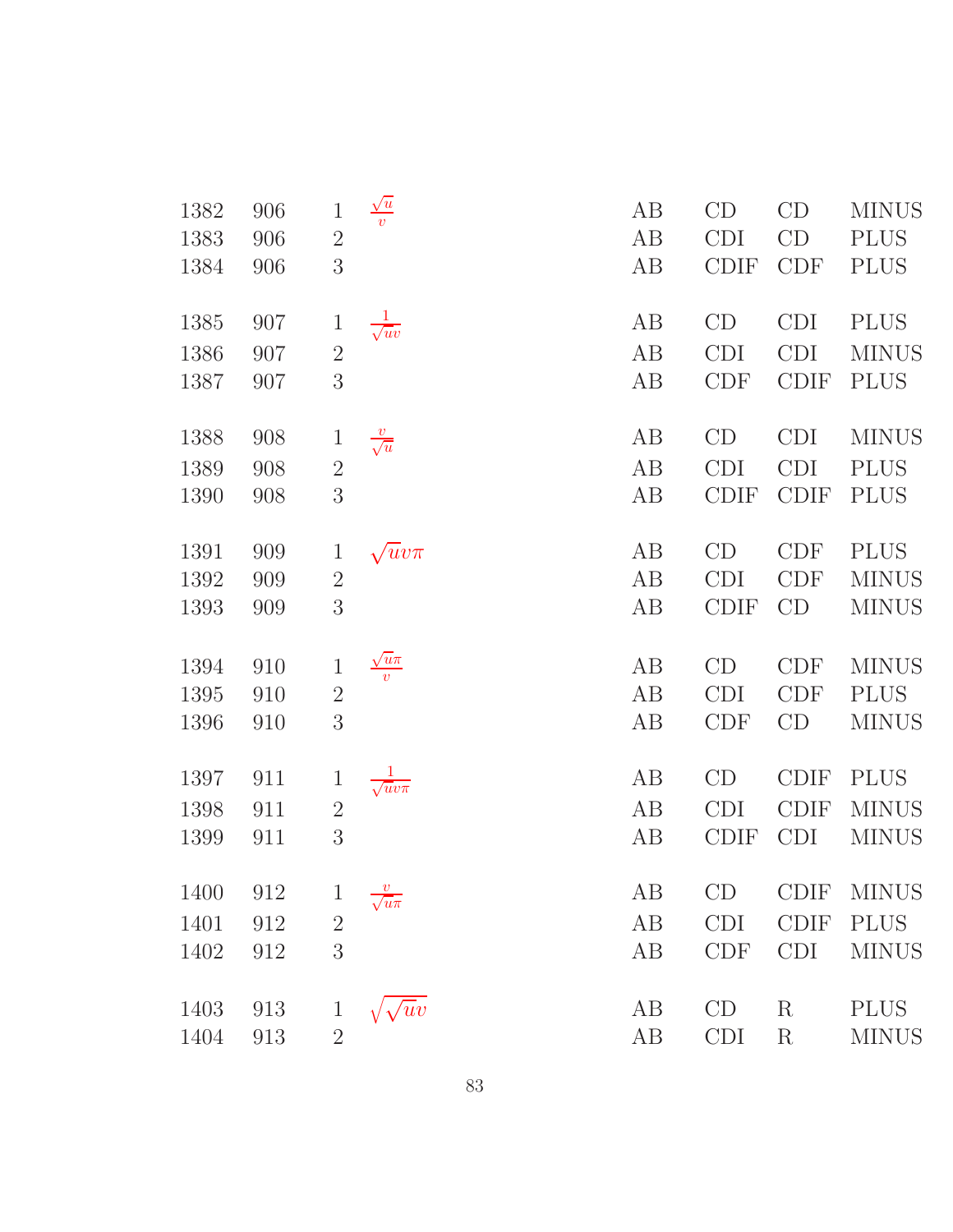| 1405 | 914 | $\mathbf 1$    | $\frac{\sqrt{u}}{v}$                    | AB | CD         | $\rm R$                   | <b>MINUS</b> |
|------|-----|----------------|-----------------------------------------|----|------------|---------------------------|--------------|
| 1406 | 914 | $\overline{2}$ |                                         | AB | <b>CDI</b> | $\mathbf R$               | <b>PLUS</b>  |
|      |     |                |                                         |    |            |                           |              |
| 1407 | 915 | $\mathbf{1}$   | $u^{3/2}v^3$                            | AB | CD         | $\rm K$                   | <b>PLUS</b>  |
| 1408 | 915 | $\overline{2}$ |                                         | AB | <b>CDI</b> | $\rm K$                   | <b>MINUS</b> |
|      |     |                |                                         |    |            |                           |              |
| 1409 | 916 | $\mathbf{1}$   | $\frac{u^{3/2}}{v^3}$                   | AB | CD         | $\rm K$                   | <b>MINUS</b> |
| 1410 | 916 | $\overline{2}$ |                                         | AB | <b>CDI</b> | $\rm K$                   | <b>PLUS</b>  |
|      |     |                |                                         |    |            |                           |              |
| 1411 | 917 | $\mathbf{1}$   | $e^{\sqrt{u}v}$                         | AB | CD         | $\mathbf E$               | <b>PLUS</b>  |
| 1412 | 917 | $\overline{2}$ |                                         | AB | <b>CDI</b> | $\boldsymbol{\mathrm{E}}$ | <b>MINUS</b> |
|      |     |                |                                         |    |            |                           |              |
| 1413 | 918 | $\mathbf{1}$   | $e^{\frac{\sqrt{u}}{v}}$                | AB | CD         | $\boldsymbol{\mathrm{E}}$ | <b>MINUS</b> |
| 1414 |     | $\overline{2}$ |                                         | AB | <b>CDI</b> | Ε                         | <b>PLUS</b>  |
|      | 918 |                |                                         |    |            |                           |              |
| 1415 | 919 | $\mathbf{1}$   |                                         | AB | CD         | L                         | <b>PLUS</b>  |
| 1416 | 919 | $\overline{2}$ | $Log(\sqrt{u}v)$                        | AB | <b>CDI</b> | $\mathbf{L}$              | <b>MINUS</b> |
|      |     |                |                                         |    |            |                           |              |
| 1417 | 920 | $\mathbf{1}$   |                                         | AB | CD         | $\mathbf{L}$              | <b>MINUS</b> |
|      |     |                | $Log\left(\frac{\sqrt{u}}{v}\right)$    |    |            |                           |              |
| 1418 | 920 | $\overline{2}$ |                                         | AB | CDI        | $\mathbf{L}$              | <b>PLUS</b>  |
| 1419 | 921 | $\mathbf{1}$   | $arcsin(\sqrt{u}v)$                     | AB | CD         | S                         | <b>PLUS</b>  |
| 1420 | 921 | $\overline{2}$ |                                         | AB | <b>CDI</b> | S                         | <b>MINUS</b> |
|      |     |                |                                         |    |            |                           |              |
| 1421 | 922 | $\mathbf{1}$   | $arcsin\left(\frac{\sqrt{u}}{v}\right)$ | AB | CD         | S                         | <b>MINUS</b> |
|      |     |                |                                         |    |            |                           |              |
| 1422 | 922 | $\overline{2}$ |                                         | AB | <b>CDI</b> | S                         | <b>PLUS</b>  |
|      |     |                |                                         |    |            |                           |              |
| 1423 | 923 | $\mathbf{1}$   | $arctan(\sqrt{u}v)$                     | AB | CD         | $\mathbf T$               | <b>PLUS</b>  |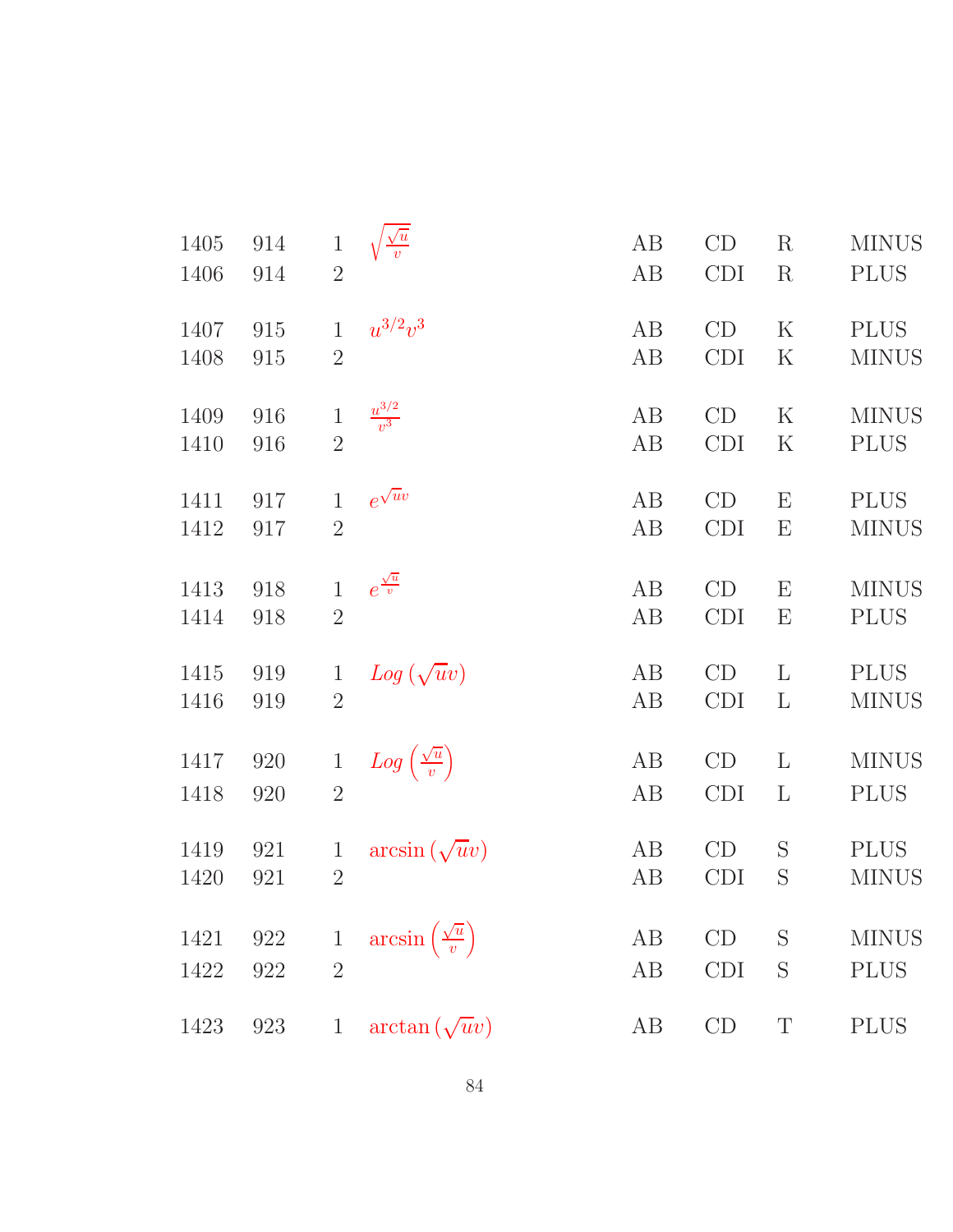| 1424         | 923                                         | $\overline{2}$                 |                                          | AB       | <b>CDI</b>        | T                           | <b>MINUS</b>                |
|--------------|---------------------------------------------|--------------------------------|------------------------------------------|----------|-------------------|-----------------------------|-----------------------------|
| 1425<br>1426 | 924<br>924                                  | $\mathbf{1}$<br>$\overline{2}$ | $\arctan\left(\frac{\sqrt{u}}{v}\right)$ | AB<br>AB | CD<br><b>CDI</b>  | T<br>T                      | <b>MINUS</b><br><b>PLUS</b> |
| 1427<br>1428 | 925<br>925                                  | $\mathbf{1}$<br>$\overline{2}$ | $\sqrt{1 - uv^2}$                        | AB<br>AB | CD<br><b>CDI</b>  | $\mathbf{P}$<br>$\mathbf P$ | <b>PLUS</b><br><b>MINUS</b> |
| 1429         | 926                                         | $\mathbf{1}$                   | $\left(-\frac{u-v^2}{v^2}\right)$        | AB       | CD                | $\mathbf{P}$                | <b>MINUS</b>                |
| 1430<br>1431 | 926<br>927                                  | $\overline{2}$<br>$\mathbf{1}$ | $\sqrt{uv^2+1}$                          | AB<br>AB | <b>CDI</b><br>CD  | $\mathbf P$<br>H            | <b>PLUS</b><br><b>PLUS</b>  |
| 1432         | 927                                         | $\overline{2}$                 |                                          | AB       | <b>CDI</b>        | H                           | <b>MINUS</b>                |
| 1433<br>1434 | 928<br>928                                  | $\overline{2}$                 | $\frac{u+v^2}{v^2}$                      | AB<br>AB | CD<br><b>CDI</b>  | $H_{\rm}$<br>H              | <b>MINUS</b><br><b>PLUS</b> |
| 1435         | $929\,$                                     | $\mathbf{1}$                   | $\frac{\sqrt{u}v}{\pi}$                  | AB       | CDF               | CD                          | <b>PLUS</b>                 |
| 1436         | 930                                         | $\mathbf{1}$                   | $\frac{\pi}{\sqrt{uv}}$                  | AB       | <b>CDF</b>        | <b>CDI</b>                  | <b>PLUS</b>                 |
| 1437         | 931<br>1438 932 1 $\frac{v}{\sqrt{u\pi^2}}$ | $\mathbf{1}$                   | $\sqrt{u}\pi^2$                          | AB<br>AB | <b>CDF</b><br>CDF | <b>CDF</b>                  | <b>MINUS</b><br>CDIF MINUS  |
| 1439         | 933 1                                       |                                | $\frac{uv^2}{\pi^2}$                     | AB       | <b>CDF</b>        | AB                          | <b>PLUS</b>                 |
| 1440         | 934                                         | $\mathbf{1}$                   | $\frac{u\pi^2}{v^2}$                     | AB       | CDF               | AB                          | <b>MINUS</b>                |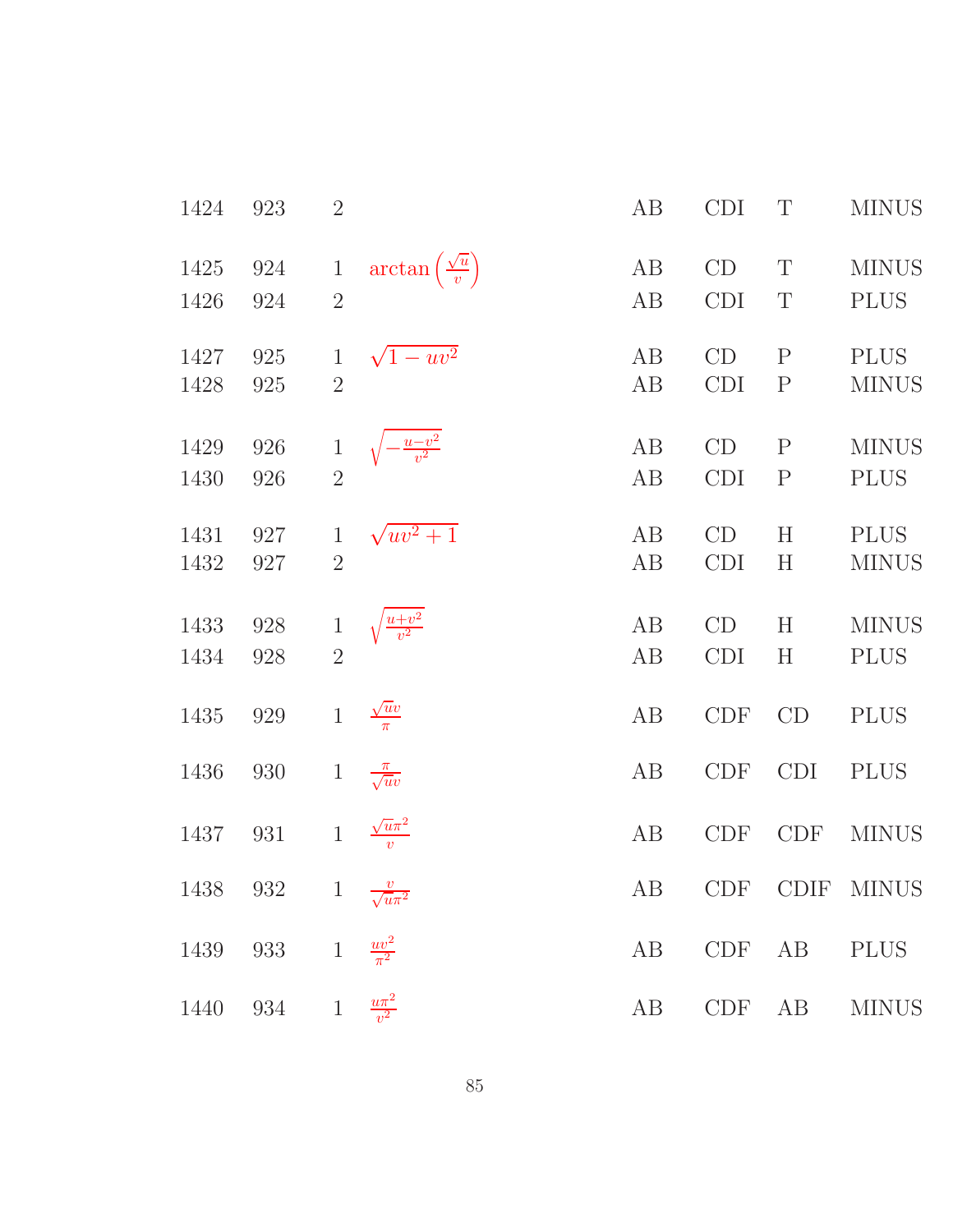| 1441 | $935\,$ |              | $1 \sqrt{\frac{\sqrt{u}v}{\pi}}$              | AB       | CDF                         | R            | <b>PLUS</b>  |
|------|---------|--------------|-----------------------------------------------|----------|-----------------------------|--------------|--------------|
| 1442 | $936\,$ | $\mathbf{1}$ | $\sqrt{\frac{\sqrt{u}\pi}{v}}$                | AB       | $\ensuremath{\mathrm{CDF}}$ | R            | <b>MINUS</b> |
| 1443 | 937     | $\,1$        | $\frac{u^{3/2}v^3}{\pi^3}$                    | AB       | <b>CDF</b>                  | $\rm K$      | <b>PLUS</b>  |
| 1444 | 938     | $\mathbf{1}$ | $\frac{u^{3/2}\pi^3}{v^3}$                    | AB       | <b>CDF</b>                  | $\rm K$      | <b>MINUS</b> |
| 1445 | $939\,$ | $\mathbf{1}$ | $e^{\frac{\sqrt{u}v}{\pi}}$                   | AB       | $\ensuremath{\mathrm{CDF}}$ | E            | <b>PLUS</b>  |
| 1446 | 940     |              | 1 $e^{\frac{\sqrt{u}\pi}{v}}$                 | AB       | CDF                         | E            | <b>MINUS</b> |
| 1447 | $941\,$ |              | 1 $Log\left(\frac{\sqrt{uv}}{\pi}\right)$     | AB       | CDF                         | $\mathbf{L}$ | <b>PLUS</b>  |
| 1448 | $942\,$ |              | 1 $Log\left(\frac{\sqrt{u}\pi}{v}\right)$     | AB       | $\ensuremath{\mathrm{CDF}}$ | $\mathbf{L}$ | $\rm MINUS$  |
| 1449 | $943\,$ |              | 1 $\arcsin\left(\frac{\sqrt{u}v}{\pi}\right)$ | AB       | CDF                         | S            | $\rm PLUS$   |
| 1450 | 944     |              | 1 $\arcsin\left(\frac{\sqrt{u}\pi}{v}\right)$ | $\rm AB$ | <b>CDF</b>                  | S            | $\rm MINUS$  |
| 1451 | $945\,$ |              | 1 $\arctan\left(\frac{\sqrt{u}v}{\pi}\right)$ | AB       | $\ensuremath{\mathrm{CDF}}$ | $\mathbf T$  | <b>PLUS</b>  |
| 1452 | $946\,$ |              | 1 $\arctan\left(\frac{\sqrt{u}\pi}{v}\right)$ | $\rm AB$ | <b>CDF</b>                  | T            | <b>MINUS</b> |
| 1453 | $947\,$ |              | 1 $\sqrt{-\frac{-\pi^2 + uv^2}{\pi^2}}$       | AB       | CDF                         | $\mathbf P$  | <b>PLUS</b>  |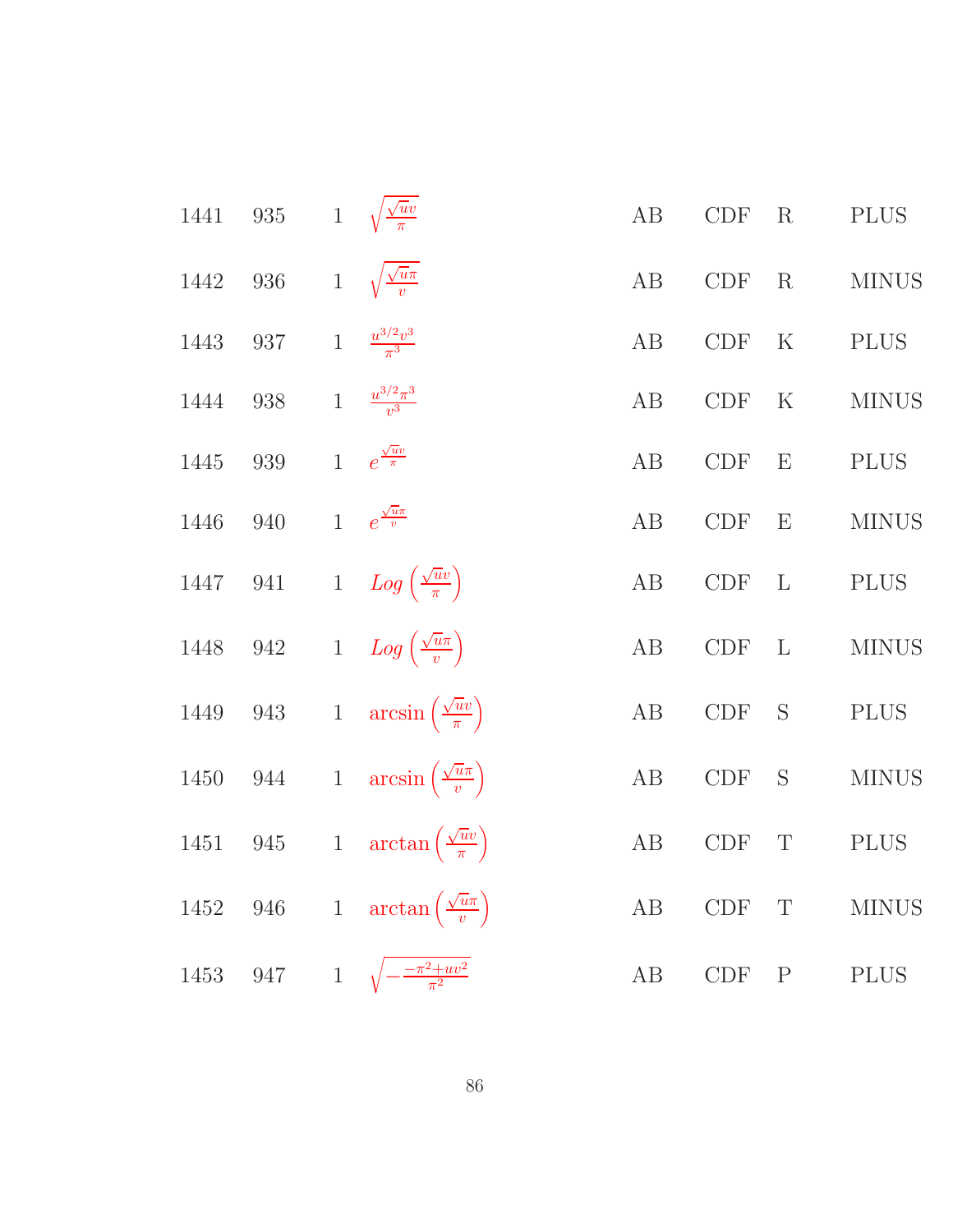| 1454 | $948\,$ |              | 1 $\sqrt{-\frac{-v^2+u\pi^2}{v^2}}$ | AB | CDF         | $\mathbf{P}$ | <b>MINUS</b> |
|------|---------|--------------|-------------------------------------|----|-------------|--------------|--------------|
| 1455 | 949     | $\mathbf{1}$ | $\sqrt{\frac{\pi^2+uv^2}{\pi^2}}$   | AB | <b>CDF</b>  | H            | <b>PLUS</b>  |
| 1456 | $950\,$ | $\,1$        | $\sqrt{\frac{v^2+u\pi^2}{v^2}}$     | AB | <b>CDF</b>  | H            | <b>MINUS</b> |
| 1457 | $951\,$ | $\mathbf{1}$ | $\frac{\sqrt{u}}{v\pi}$             | AB | <b>CDIF</b> | CD           | PLUS         |
| 1458 | 952     | $\,1$        | $\frac{v\pi}{\sqrt{u}}$             | AB | CDIF        | <b>CDI</b>   | <b>PLUS</b>  |
| 1459 | 953     | $\mathbf{1}$ | $\sqrt{u}v\pi^2$                    | AB | <b>CDIF</b> | <b>CDF</b>   | <b>MINUS</b> |
| 1460 | 954     | $\mathbf{1}$ | $\frac{1}{\sqrt{u}v\pi^2}$          | AB | <b>CDIF</b> | <b>CDIF</b>  | <b>MINUS</b> |
| 1461 | 955     | $\mathbf{1}$ | $\frac{u}{v^2\pi^2}$                | AB | CDIF AB     |              | <b>PLUS</b>  |
| 1462 | 956     | $\mathbf{1}$ | $uv^2\pi^2$                         | AB | CDIF AB     |              | <b>MINUS</b> |
| 1463 | 957     | $\mathbf{1}$ | $\sqrt{\frac{\sqrt{u}}{v \pi}}$     | AB | <b>CDIF</b> | $\mathbf R$  | <b>PLUS</b>  |
| 1464 | 958     | $\mathbf{1}$ | $\sqrt{\sqrt{u}v\pi}$               | AB | <b>CDIF</b> | R            | <b>MINUS</b> |
| 1465 | 959     | $\mathbf{1}$ | $\frac{u^{3/2}}{v^3 \pi^3}$         | AB | CDIF K      |              | <b>PLUS</b>  |
| 1466 | 960     | $\mathbf{1}$ | $u^{3/2}v^3\pi^3$                   | AB | CDIF        | $\rm K$      | <b>MINUS</b> |
| 1467 | 961     |              | 1 $e^{\frac{\sqrt{u}}{v\pi}}$       | AB | CDIF E      |              | <b>PLUS</b>  |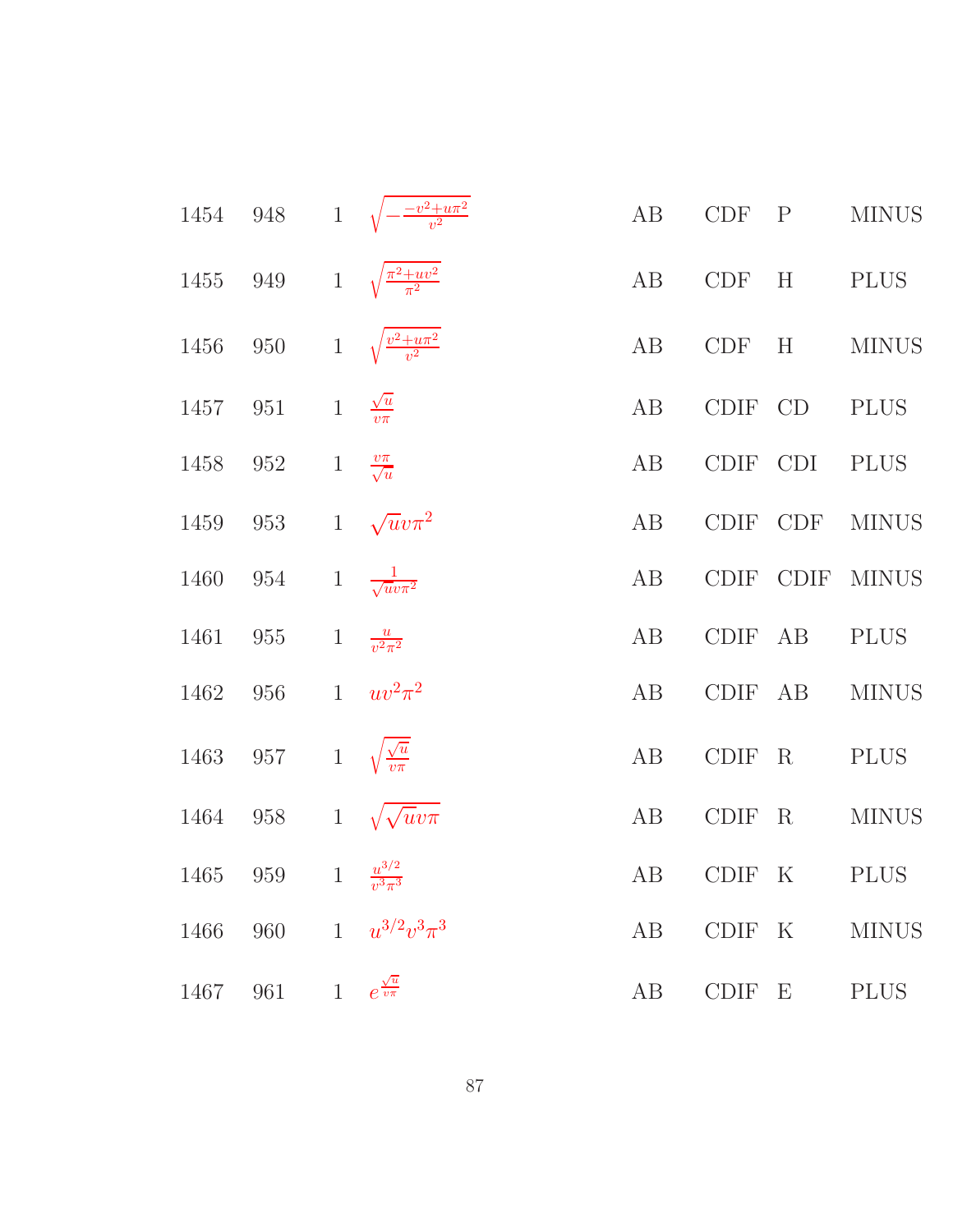| 1468 | 962     |              | 1 $e^{\sqrt{u}v\pi}$                          | AB | <b>CDIF</b> | $\mathbf{E}$ | <b>MINUS</b> |
|------|---------|--------------|-----------------------------------------------|----|-------------|--------------|--------------|
| 1469 | $963\,$ |              | 1 $Log\left(\frac{\sqrt{u}}{v\pi}\right)$     | AB | CDIF L      |              | <b>PLUS</b>  |
| 1470 | 964     |              | 1 $Log(\sqrt{u}v\pi)$                         | AB | <b>CDIF</b> | $\mathbf{L}$ | <b>MINUS</b> |
| 1471 | $965\,$ |              | 1 $\arcsin\left(\frac{\sqrt{u}}{v\pi}\right)$ | AB | CDIF S      |              | <b>PLUS</b>  |
| 1472 | 966     | $\mathbf{1}$ | $arcsin(\sqrt{u}v\pi)$                        | AB | <b>CDIF</b> | S            | <b>MINUS</b> |
| 1473 | $967\,$ |              | 1 $\arctan\left(\frac{\sqrt{u}}{v\pi}\right)$ | AB | CDIF        | $\mathbf T$  | <b>PLUS</b>  |
| 1474 | 968     | $\mathbf{1}$ | $arctan(\sqrt{u}v\pi)$                        | AB | <b>CDIF</b> | T            | <b>MINUS</b> |
| 1475 | 969     |              | 1 $\sqrt{-\frac{-v^2\pi^2+u}{v^2\pi^2}}$      | AB | CDIF P      |              | <b>PLUS</b>  |
| 1476 | 970     |              | 1 $\sqrt{1 - uv^2 \pi^2}$                     | AB | <b>CDIF</b> | $\mathbf{P}$ | <b>MINUS</b> |
| 1477 | 971     |              | 1 $\sqrt{\frac{v^2 \pi^2 + u}{v^2 \pi^2}}$    | AB | <b>CDIF</b> | H            | <b>PLUS</b>  |
| 1478 | 972     | $\mathbf{1}$ | $\sqrt{1 + uv^2\pi^2}$                        | AB | <b>CDIF</b> | H            | <b>MINUS</b> |
| 1479 | 973     |              | 1 $\sqrt{u}\sqrt{v}$                          | AB | AB          | CD           | <b>PLUS</b>  |
| 1480 | 974     | $\mathbf{1}$ | $\frac{\sqrt{u}}{\sqrt{v}}$                   | AB | AB          | CD           | <b>MINUS</b> |
| 1481 | 975     | $\mathbf{1}$ | $\frac{1}{\sqrt{u}\sqrt{v}}$                  | AB | AB          | <b>CDI</b>   | <b>PLUS</b>  |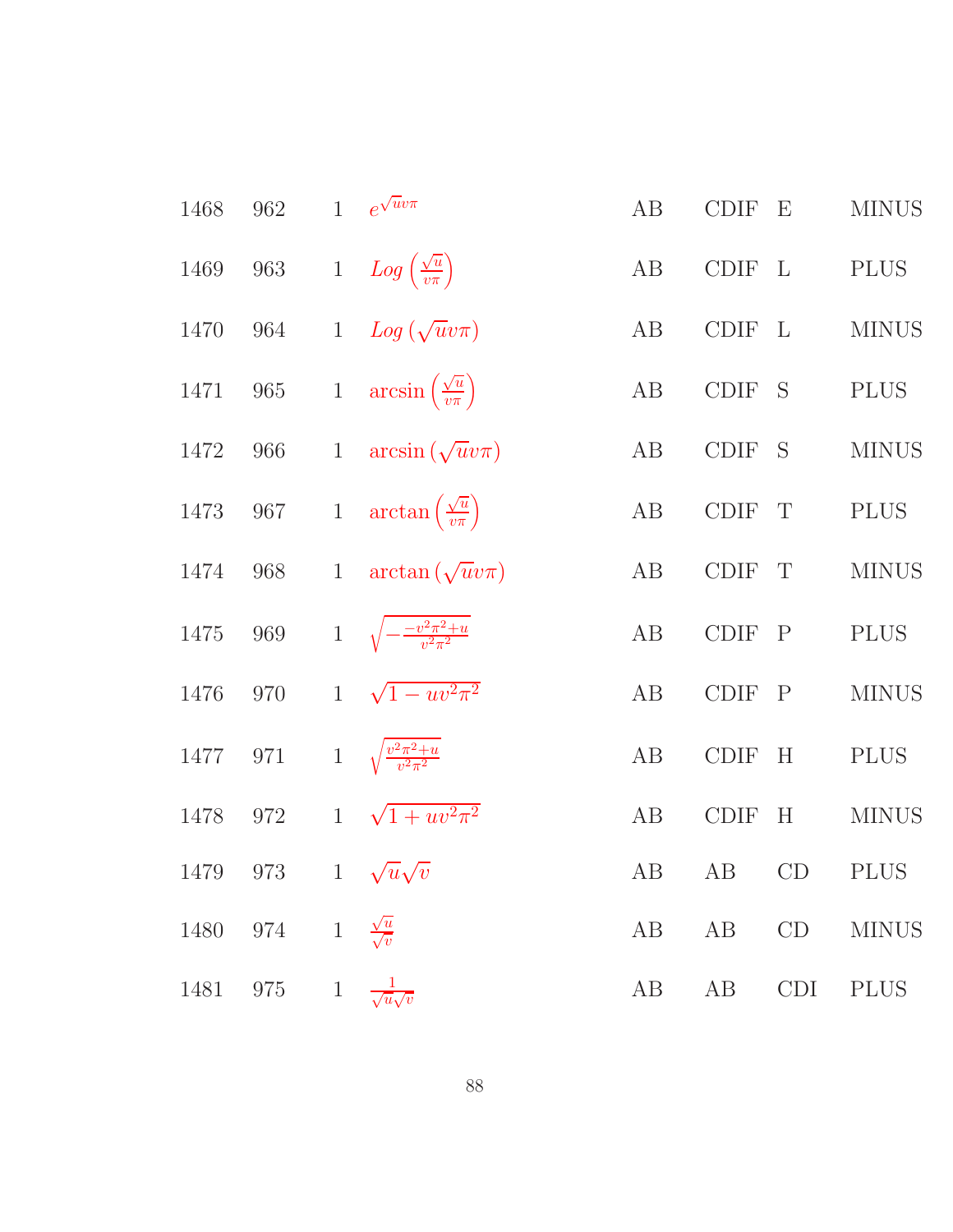| 1482 | $976\,$ |              | 1 $\frac{\sqrt{v}}{\sqrt{u}}$                 | $\rm AB$ | $\rm AB$ | CDI            | <b>MINUS</b> |
|------|---------|--------------|-----------------------------------------------|----------|----------|----------------|--------------|
| 1483 |         |              | 977 1 $\sqrt{u}\sqrt{v}\pi$                   | AB       | AB       | CDF            | <b>PLUS</b>  |
| 1484 | $978\,$ |              | 1 $\frac{\sqrt{u}\pi}{\sqrt{v}}$              | AB       | AB       | CDF            | <b>MINUS</b> |
| 1485 | $979\,$ | $\,1$        | $\frac{1}{\sqrt{u}\sqrt{v}\pi}$               | $\rm AB$ | $\rm AB$ | <b>CDIF</b>    | <b>PLUS</b>  |
| 1486 | $980\,$ |              | 1 $\frac{\sqrt{v}}{\sqrt{u}\pi}$              | AB       | $\rm AB$ | CDIF           | <b>MINUS</b> |
| 1487 | $981\,$ |              | 1 $\sqrt{\sqrt{u}\sqrt{v}}$                   | $\rm AB$ | AB       | $\rm R$        | <b>PLUS</b>  |
| 1488 | $982\,$ |              | 1 $\sqrt{\frac{\sqrt{u}}{\sqrt{v}}}$          | AB       | $\rm AB$ | $\mathbf R$    | <b>MINUS</b> |
| 1489 | 983     | $\mathbf{1}$ | $u^{3/2}v^{3/2}$                              | AB       | AB       | $\rm K$        | <b>PLUS</b>  |
| 1490 | 984     | $\mathbf{1}$ | $\frac{u^{3/2}}{v^{3/2}}$                     | AB       | AB       | $\mathbf K$    | <b>MINUS</b> |
| 1491 | $985\,$ | $\mathbf{1}$ | $e^{\sqrt{u}\sqrt{v}}$                        | AB       | $\rm AB$ | E              | <b>PLUS</b>  |
| 1492 | 986     |              | 1 $e^{\frac{\sqrt{u}}{\sqrt{v}}}$             | AB       | $\rm AB$ | E              | <b>MINUS</b> |
| 1493 | 987     |              | 1 $Log(\sqrt{u}\sqrt{v})$                     | AB       | AB       | $\mathbf{L}$   | $\rm PLUS$   |
| 1494 | 988     |              | 1 $Log\left(\frac{\sqrt{u}}{\sqrt{v}}\right)$ | AB       | $\rm AB$ | $\mathbf{L}$   | <b>MINUS</b> |
| 1495 | 989     | $\mathbf{1}$ | $arcsin(\sqrt{u}\sqrt{v})$                    | AB       | AB       | ${\mathcal S}$ | <b>PLUS</b>  |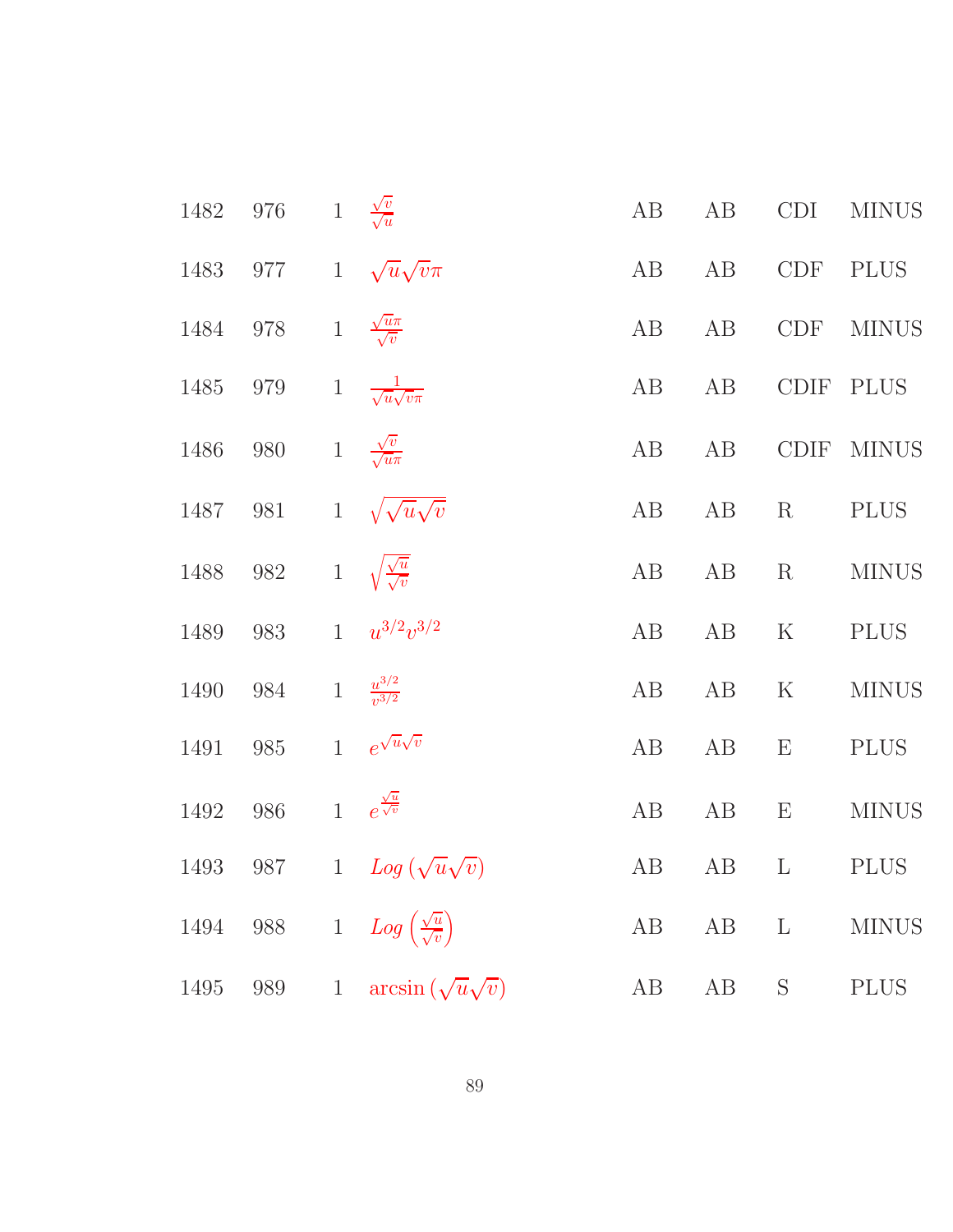| 1496 | $990\,$                          |                 | 1 $arcsin(\frac{\sqrt{u}}{\sqrt{v}})$             | $\rm AB$ | AB          | S           | <b>MINUS</b> |
|------|----------------------------------|-----------------|---------------------------------------------------|----------|-------------|-------------|--------------|
| 1497 | 991                              | $\mathbf{1}$    | $\arctan(\sqrt{u}\sqrt{v})$                       | AB       | AB          | $\mathbf T$ | <b>PLUS</b>  |
| 1498 | 992                              |                 | 1 $\arctan\left(\frac{\sqrt{u}}{\sqrt{v}}\right)$ | AB       | AB          | $\mathbf T$ | <b>MINUS</b> |
| 1499 | 993                              |                 | $1\sqrt{1-uv}$                                    | $\rm AB$ | AB          | $\mathbf P$ | <b>PLUS</b>  |
| 1500 | 994                              | $\mathbf{1}$    | $\sqrt{-\frac{u-v}{v}}$                           | $\rm AB$ | AB          | $\mathbf P$ | <b>MINUS</b> |
| 1501 | 995                              | $1\overline{ }$ | $\sqrt{uv+1}$                                     | AB       | AB          | H           | <b>PLUS</b>  |
| 1502 | 996                              |                 | 1 $\sqrt{\frac{u+v}{v}}$                          | AB       | AB          | H           | <b>MINUS</b> |
| 1503 | 997                              |                 | 1 $\sqrt{u}v^2$                                   | $\rm AB$ | $\rm R$     | CD          | <b>PLUS</b>  |
| 1504 | $998\,$                          |                 | 1 $\frac{\sqrt{u}}{v^2}$                          | AB       | $\mathbf R$ | CD          | <b>MINUS</b> |
| 1505 | 999                              |                 | 1 $\frac{1}{\sqrt{uv^2}}$                         | AB       | $\mathbf R$ | CDI         | <b>PLUS</b>  |
| 1506 | 1000                             |                 | 1 $\frac{v^2}{\sqrt{u}}$                          | $\rm AB$ | $\rm R$     | <b>CDI</b>  | <b>MINUS</b> |
| 1507 | 1001                             | $1\overline{ }$ | $\sqrt{u}v^2\pi$                                  | AB       | $\rm R$     | <b>CDF</b>  | <b>PLUS</b>  |
| 1508 | 1002 1 $\frac{\sqrt{u}\pi}{v^2}$ |                 |                                                   | AB       | $\rm R$     | <b>CDF</b>  | <b>MINUS</b> |
| 1509 | 1003                             | $\overline{1}$  | $\frac{1}{\sqrt{uv^2\pi}}$                        | AB       | $\rm R$     | <b>CDIF</b> | <b>PLUS</b>  |
| 1510 | 1004                             | $1\,$           | $\frac{v^2}{\sqrt{u\pi}}$                         | AB       | $\rm R$     | CDIF        | <b>MINUS</b> |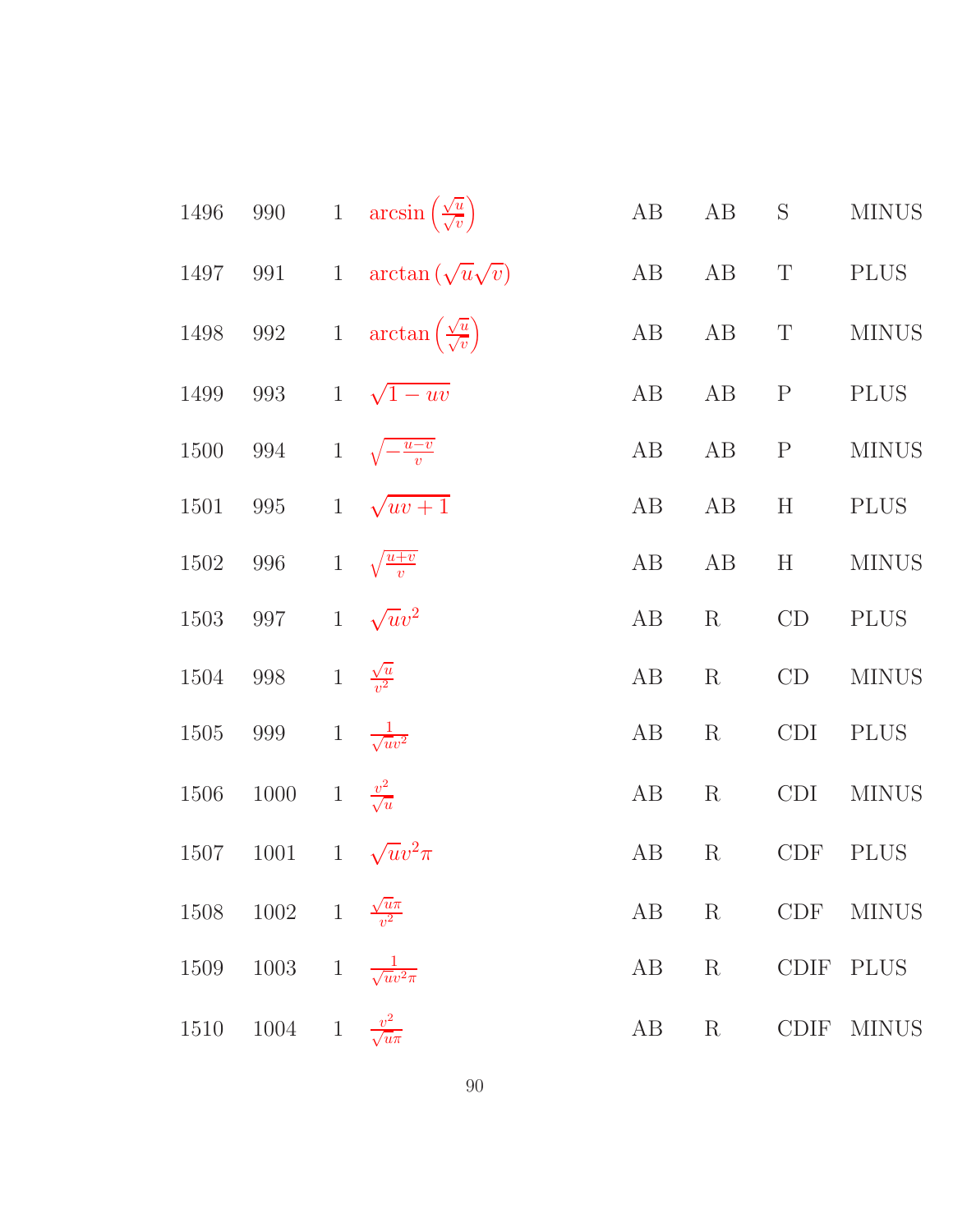| 1511 | $1005\,$ | $\mathbf{1}$ | $uv^4$                                            | AB       | R           | AB           | $\rm PLUS$   |
|------|----------|--------------|---------------------------------------------------|----------|-------------|--------------|--------------|
| 1512 | 1006     | $\mathbf{1}$ | $\frac{u}{v^4}$                                   | AB       | $\rm R$     | AB           | <b>MINUS</b> |
| 1513 | 1007     | $\,1$        | $\sqrt{\sqrt{u}v^2}$                              | $\rm AB$ | R           | R            | <b>PLUS</b>  |
| 1514 | 1008     |              | 1 $\sqrt{\frac{\sqrt{u}}{v^2}}$                   | $\rm AB$ | R           | R            | <b>MINUS</b> |
| 1515 | 1009     | 1            | $u^{3/2}v^6$                                      | $\rm AB$ | R           | ${\bf K}$    | <b>PLUS</b>  |
| 1516 | $1010\,$ |              | 1 $\frac{u^{3/2}}{v^6}$                           | $\rm AB$ | $\mathbf R$ | ${\bf K}$    | <b>MINUS</b> |
| 1517 | $1011\,$ | $\mathbf{1}$ | $e^{\sqrt{u}v^2}$                                 | AB       | R           | $\mathbf E$  | <b>PLUS</b>  |
| 1518 | $1012\,$ |              | 1 $e^{\frac{\sqrt{u}}{v^2}}$                      | $\rm AB$ | $\mathbf R$ | ${\bf E}$    | $\rm MINUS$  |
| 1519 |          |              | 1013 1 $Log(\sqrt{u}v^2)$                         | $\rm AB$ | $\mathbf R$ | $\mathbf L$  | <b>PLUS</b>  |
| 1520 | 1014     |              | 1 $Log\left(\frac{\sqrt{u}}{v^2}\right)$          | AB       | $\mathbf R$ | $\mathbf{L}$ | <b>MINUS</b> |
| 1521 | $1015\,$ |              | 1 $\arcsin(\sqrt{uv^2})$                          | $\rm AB$ | $\mathbf R$ | $\mathbf S$  | <b>PLUS</b>  |
| 1522 |          |              | 1016 1 $\arcsin\left(\frac{\sqrt{u}}{v^2}\right)$ | $\rm AB$ | $\mathbf R$ | $\mathbf S$  | <b>MINUS</b> |
| 1523 |          |              | 1017 1 $\arctan(\sqrt{u}v^2)$                     | $\rm AB$ | $\mathbf R$ | $\mathbf T$  | <b>PLUS</b>  |
| 1524 |          |              | 1018 1 $\arctan\left(\frac{\sqrt{u}}{v^2}\right)$ | $\rm AB$ | ${\bf R}$   | $\mathbf T$  | <b>MINUS</b> |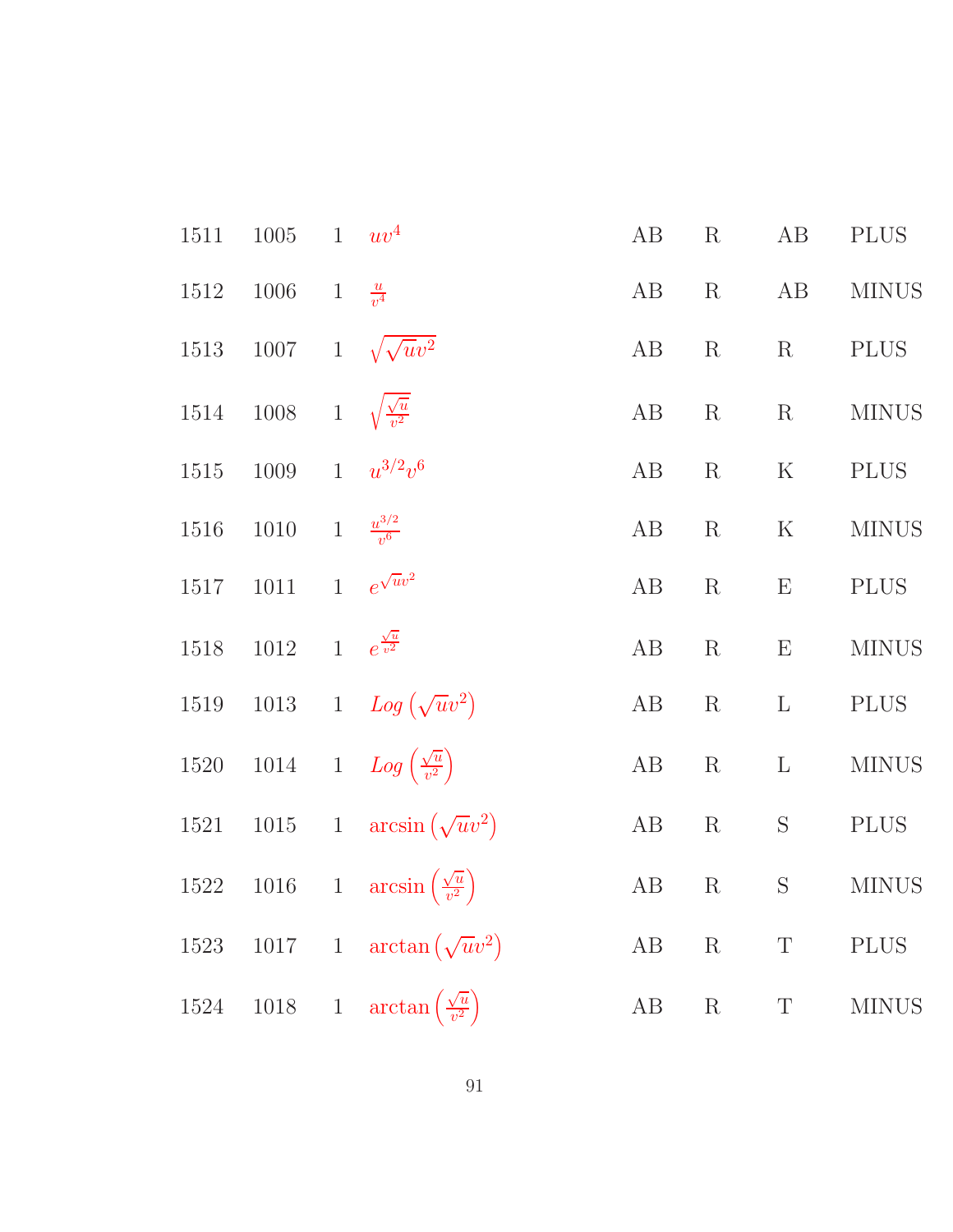|      |                                                  |              | 1525 1019 1 $\sqrt{1 - uv^4}$            | AB   |         | $R \t P$      | <b>PLUS</b>    |
|------|--------------------------------------------------|--------------|------------------------------------------|------|---------|---------------|----------------|
|      |                                                  |              | 1526 1020 1 $\sqrt{-\frac{-v^4+u}{v^4}}$ |      |         |               | AB R P MINUS   |
|      |                                                  |              | 1527 1021 1 $\sqrt{1 + uv^4}$            |      |         | AB R H PLUS   |                |
|      | 1528 1022 1 $\sqrt{\frac{v^4+u}{v^4}}$           |              |                                          |      | AB R    | H             | <b>MINUS</b>   |
|      | 1529 1023 1 $\sqrt{u}\sqrt[3]{v}$                |              |                                          | AB   | K       | CD            | <b>PLUS</b>    |
|      | 1530 1024 1 $\frac{\sqrt{u}}{\sqrt[3]{v}}$       |              |                                          |      | AB K    | CD            | <b>MINUS</b>   |
|      | 1531 1025 1 $\frac{1}{\sqrt{u}\sqrt[3]{v}}$      |              |                                          |      |         | AB K CDI PLUS |                |
|      | 1532 1026 1 $\frac{3\overline{v}}{\sqrt{u}}$     |              |                                          |      |         |               | AB K CDI MINUS |
|      |                                                  |              | 1533 1027 1 $\sqrt{u}\sqrt[3]{v}\pi$     |      |         | AB K CDF PLUS |                |
|      | 1534 1028 1 $\frac{\sqrt{u}\pi}{\sqrt[3]{v}}$    |              |                                          | AB   |         | K CDF         | <b>MINUS</b>   |
|      | 1535 1029 1 $\frac{1}{\sqrt{u} \sqrt[3]{v} \pi}$ |              |                                          | AB K |         | CDIF PLUS     |                |
|      | 1536 1030 1 $\frac{3}{\sqrt{u\pi}}$              |              |                                          | AB   |         |               | K CDIF MINUS   |
| 1537 | 1031                                             |              | $1 - uv^{2/3}$                           | AB   | $\rm K$ | AB            | <b>PLUS</b>    |
| 1538 | 1032                                             | $\mathbf{1}$ | $\frac{u}{v^{2/3}}$                      | AB   | $\rm K$ | AB            | <b>MINUS</b>   |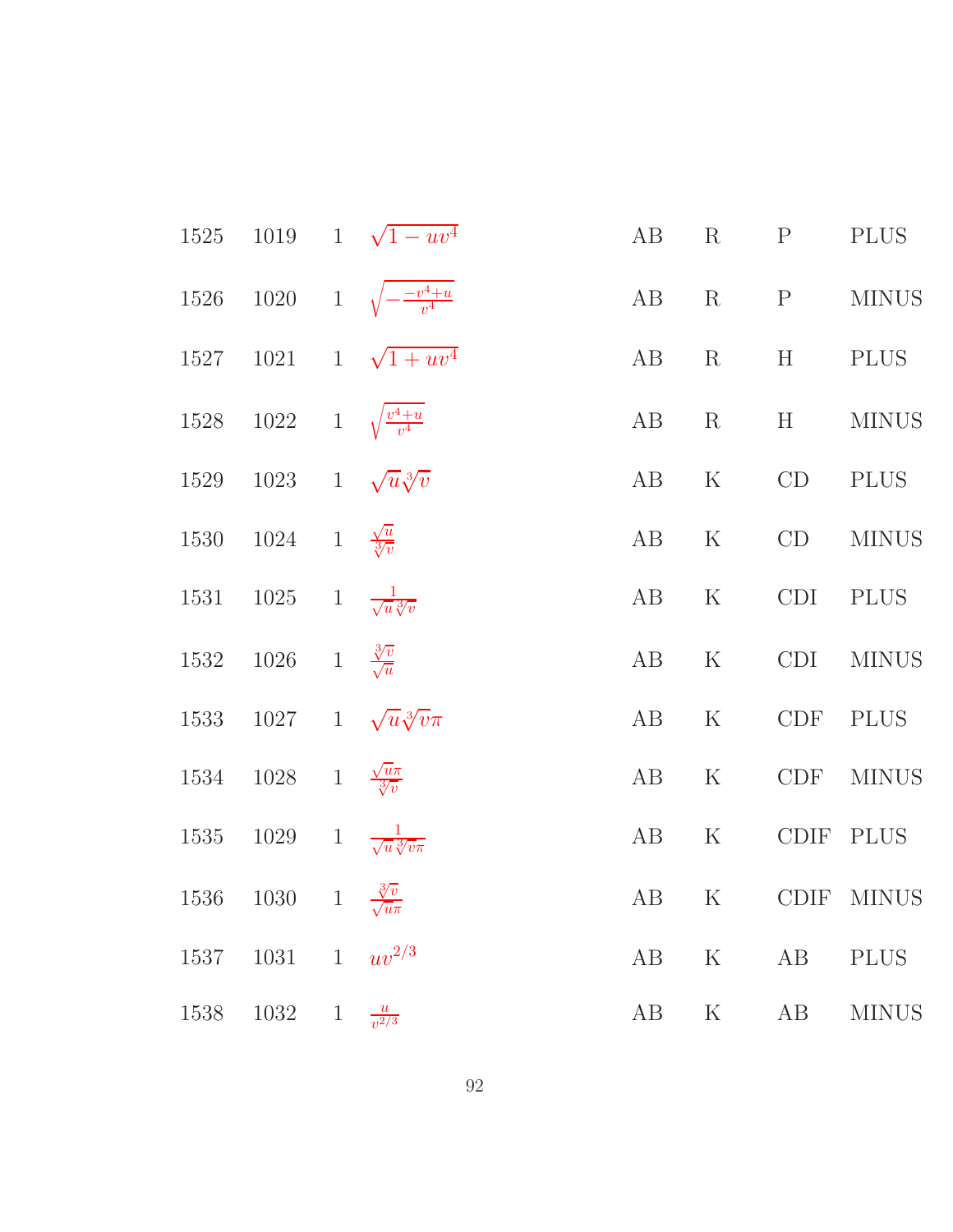| $1539\,$ |                                              | 1033 1 $\sqrt{\sqrt{u}\sqrt[3]{v}}$                            | AB       | $\rm K$     | $\mathbf R$    | <b>PLUS</b>  |
|----------|----------------------------------------------|----------------------------------------------------------------|----------|-------------|----------------|--------------|
| 1540     | 1034 1 $\sqrt{\frac{\sqrt{u}}{\sqrt[3]{v}}}$ |                                                                | AB       | ${\bf K}$   | $\rm R$        | <b>MINUS</b> |
| 1541     | 1035 1 $u^{3/2}v$                            |                                                                | AB       | $\rm K$     | ${\bf K}$      | <b>PLUS</b>  |
| 1542     | 1036                                         | $1-\frac{u^{3/2}}{v}$                                          | AB       | $\mathbf K$ | ${\bf K}$      | <b>MINUS</b> |
| 1543     | $1037\,$                                     | 1 $e^{\sqrt{u}\sqrt[3]{v}}$                                    | AB       | $\mathbf K$ | E              | <b>PLUS</b>  |
| 1544     | 1038 1 $e^{\frac{\sqrt{u}}{\sqrt[3]{v}}}$    |                                                                | AB       | $\rm K$     | ${\bf E}$      | <b>MINUS</b> |
| 1545     | 1039                                         | 1 $Log(\sqrt{u}\sqrt[3]{v})$                                   | AB       | $\rm K$     | $\Gamma$       | <b>PLUS</b>  |
| 1546     |                                              | 1040 1 $Log\left(\frac{\sqrt{u}}{\sqrt[3]{v}}\right)$          | AB       | ${\bf K}$   | $\mathbf{L}$   | <b>MINUS</b> |
| 1547     | 1041                                         | 1 arcsin $(\sqrt{u}\sqrt[3]{v})$                               | AB       | $\rm K$     | ${\mathcal S}$ | <b>PLUS</b>  |
|          |                                              | 1548 1042 1 $\arcsin\left(\frac{\sqrt{u}}{\sqrt[3]{v}}\right)$ | $\rm AB$ | ${\bf K}$   | $\mathbf S$    | <b>MINUS</b> |
|          | 1549 1043 1                                  | $\arctan\left(\sqrt{u}\sqrt[3]{v}\right)$                      | AB       | $\rm K$     | $\mathbf T$    | <b>PLUS</b>  |
|          |                                              | 1550 1044 1 $\arctan\left(\frac{\sqrt{u}}{\sqrt[3]{v}}\right)$ | AB       | $\mathbf K$ | $\mathbf T$    | <b>MINUS</b> |
|          |                                              | 1551 1045 1 $\sqrt{1 - uv^{2/3}}$                              | AB       | $\rm K$     | $\mathbf P$    | <b>PLUS</b>  |
|          | 1552 1046 1                                  | $\frac{-v^{2/3}+u}{v^{2/3}}$                                   | AB       | $\rm K$     | $\mathbf{P}$   | <b>MINUS</b> |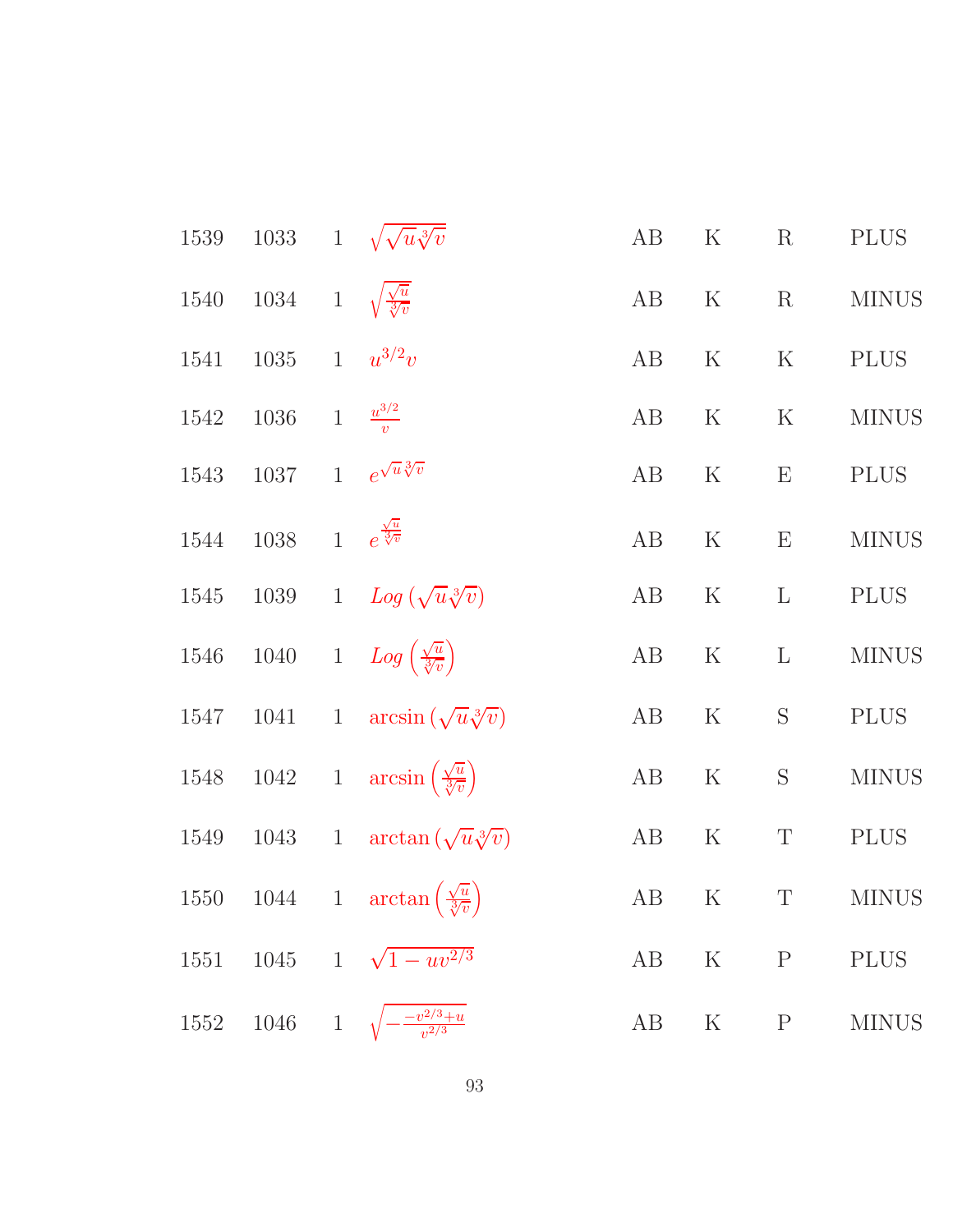| 1553 | 1047     |              | $1 \sqrt{1 + uv^{2/3}}$                   | AB       | $\rm K$                   | H           | <b>PLUS</b>  |
|------|----------|--------------|-------------------------------------------|----------|---------------------------|-------------|--------------|
| 1554 |          |              | 1048 1 $\sqrt{\frac{v^{2/3}+u}{v^{2/3}}}$ | AB       | ${\bf K}$                 | H           | <b>MINUS</b> |
| 1555 | 1049     | $1\,$        | $\sqrt{u}\ln(v)$                          | AB       | $\mathbf E$               | CD          | <b>PLUS</b>  |
| 1556 | $1050\,$ | $\,1$        | $\frac{\sqrt{u}}{\ln(v)}$                 | AB       | ${\bf E}$                 | CD          | <b>MINUS</b> |
| 1557 | $1051\,$ | $\,1$        | $\frac{1}{\sqrt{u}\ln(v)}$                | AB       | $\boldsymbol{\mathrm{E}}$ | <b>CDI</b>  | <b>PLUS</b>  |
| 1558 | $1052\,$ |              | 1 $\frac{\ln(v)}{\sqrt{u}}$               | AB       | $\mathbf E$               | <b>CDI</b>  | <b>MINUS</b> |
| 1559 | $1053\,$ | $\mathbf{1}$ | $\sqrt{u}\ln(v)\pi$                       | AB       | $\boldsymbol{\mathrm{E}}$ | CDF         | <b>PLUS</b>  |
| 1560 | 1054     | $\,1$        | $\frac{\sqrt{u}\pi}{\ln(v)}$              | $\rm AB$ | ${\bf E}$                 | <b>CDF</b>  | <b>MINUS</b> |
| 1561 | $1055\,$ | $\,1$        | $\frac{1}{\sqrt{u}\ln(v)\pi}$             | AB       | $\mathbf E$               | <b>CDIF</b> | <b>PLUS</b>  |
| 1562 | $1056\,$ | $\,1$        | $\frac{\ln(v)}{\sqrt{u}\pi}$              | AB       | E                         | CDIF        | <b>MINUS</b> |
| 1563 | $1057\,$ |              | 1 $u(\ln(v))^2$                           | AB       | $\boldsymbol{\mathrm{E}}$ | AB          | <b>PLUS</b>  |
| 1564 | 1058     | $\mathbf{1}$ | $\frac{u}{\left(\ln(v)\right)^2}$         | AB       | $\boldsymbol{\mathrm{E}}$ | AB          | <b>MINUS</b> |
| 1565 | 1059     | $\mathbf{1}$ | $\sqrt{\sqrt{u}} \ln(v)$                  | AB       | $\boldsymbol{\mathrm{E}}$ | $\mathbf R$ | <b>PLUS</b>  |
| 1566 | 1060     | $\mathbf{1}$ | $\frac{\sqrt{u}}{\ln(v)}$                 | AB       | E                         | $\rm R$     | <b>MINUS</b> |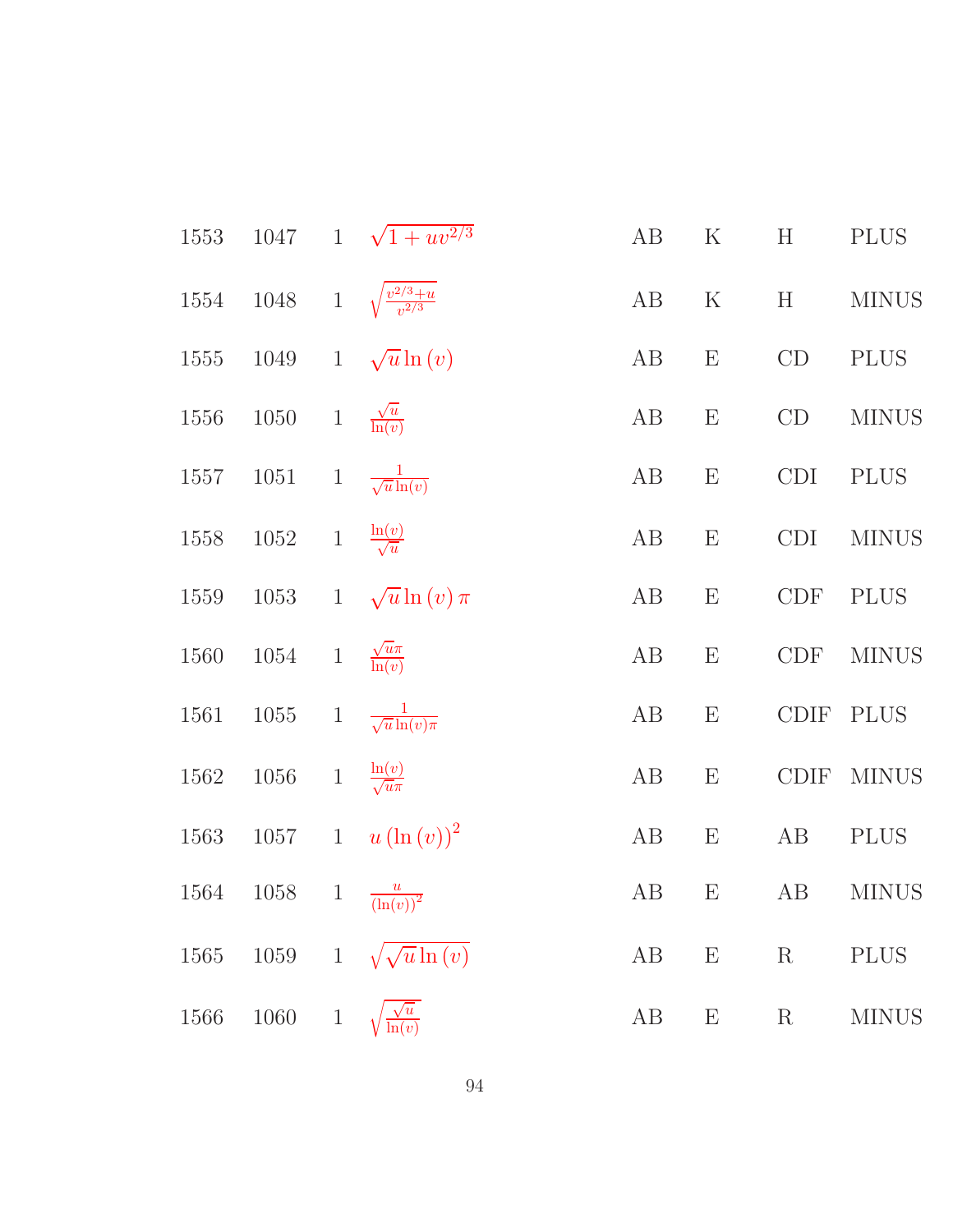| 1567     | 1061     |                | 1 $u^{3/2} (\ln(v))^3$                           | $\rm AB$ | E                         | $\mathbf K$               | <b>PLUS</b>  |
|----------|----------|----------------|--------------------------------------------------|----------|---------------------------|---------------------------|--------------|
| 1568     | $1062\,$ | $\,1$          | $\frac{u^{3/2}}{(\ln(v))^{3}}$                   | AB       | E                         | $\rm K$                   | <b>MINUS</b> |
| 1569     | 1063     | $\mathbf{1}$   | $v^{\sqrt{u}}$                                   | AB       | E                         | E                         | <b>PLUS</b>  |
| 1570     | 1064     | $\overline{1}$ | $e^{\frac{\sqrt{u}}{\ln(v)}}$                    | AB       | E                         | E                         | <b>MINUS</b> |
| 1571     | 1065     | $\mathbf{1}$   | $Log(\sqrt{u}\ln(v))$                            | AB       | E                         | $\mathbf{L}$              | <b>PLUS</b>  |
| 1572     | $1066\,$ |                | 1 $Log\left(\frac{\sqrt{u}}{\ln(v)}\right)$      | AB       | E                         | $\mathbf{L}$              | <b>MINUS</b> |
| 1573     | 1067     | $\mathbf{1}$   | $arcsin(\sqrt{u}\ln(v))$                         | AB       | E                         | S                         | <b>PLUS</b>  |
| 1574     | $1068\,$ |                | 1 $\arcsin\left(\frac{\sqrt{u}}{\ln(v)}\right)$  | AB       | E                         | $\mathbf S$               | <b>MINUS</b> |
| 1575     | 1069     | $\mathbf{1}$   | $\arctan(\sqrt{u}\ln(v))$                        | AB       | E                         | $\mathbf T$               | <b>PLUS</b>  |
| 1576     | $1070\,$ |                | 1 $\arctan\left(\frac{\sqrt{u}}{\ln(v)}\right)$  | AB       | E                         | $\mathbf T$               | <b>MINUS</b> |
| $1577\,$ | 1071     |                | 1 $\sqrt{1-u(\ln(v))^{2}}$                       | AB       | E                         | ${\bf P}$                 | <b>PLUS</b>  |
| 1578     |          |                | 1072 1 $\sqrt{-\frac{(\ln(v))^2+u}{(\ln(v))^2}}$ | AB       | $\boldsymbol{\mathrm{E}}$ | $\mathbf P$               | <b>MINUS</b> |
| 1579     | $1073\,$ | $\mathbf{1}$   | $\sqrt{1+u\left(\ln(v)\right)^2}$                | $\rm AB$ | E                         | $\boldsymbol{\mathrm{H}}$ | <b>PLUS</b>  |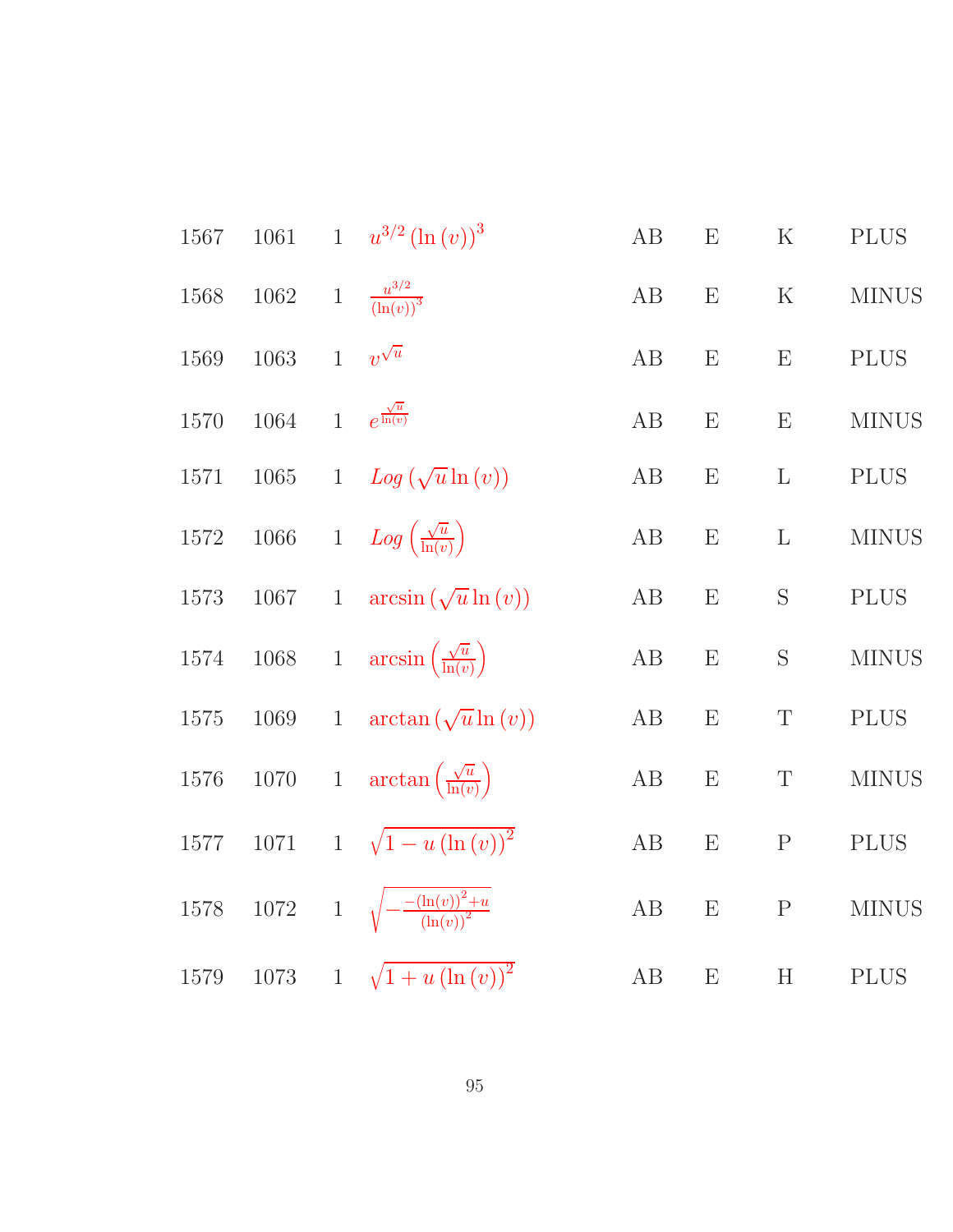| 1580 |          |              | 1074 1 $\sqrt{\frac{(\ln(v))^2+u}{(\ln(v))^2}}$ | AB | $\boldsymbol{\mathrm{E}}$ | H           | <b>MINUS</b> |
|------|----------|--------------|-------------------------------------------------|----|---------------------------|-------------|--------------|
| 1581 | $1075\,$ |              | 1 $\sqrt{u}$ <i>EXP</i> ( <i>v</i> )            | AB | $\mathbf{L}$              | CD          | <b>PLUS</b>  |
| 1582 | $1076\,$ |              | 1 $\frac{\sqrt{u}}{EXP(v)}$                     | AB | $\mathbf{L}$              | CD          | <b>MINUS</b> |
| 1583 | 1077     | $\mathbf{1}$ | $\frac{1}{\sqrt{uEXP(v)}}$                      | AB | $\mathbf{L}$              | <b>CDI</b>  | <b>PLUS</b>  |
| 1584 | 1078     | $\,1$        | $\frac{EXP(v)}{\sqrt{u}}$                       | AB | $\mathbf{L}$              | <b>CDI</b>  | <b>MINUS</b> |
| 1585 | 1079     |              | 1 $\sqrt{u}$ <i>EXP</i> ( <i>v</i> ) $\pi$      | AB | $\mathbf{L}$              | CDF         | <b>PLUS</b>  |
| 1586 | 1080     | $\,1$        | $\frac{\sqrt{u}\pi}{EXP(v)}$                    | AB | $\mathbf{L}$              | <b>CDF</b>  | <b>MINUS</b> |
| 1587 | 1081     |              | 1 $\frac{1}{\sqrt{u}EXP(v)\pi}$                 | AB | $\mathbf{L}$              | <b>CDIF</b> | <b>PLUS</b>  |
| 1588 | 1082     | $1\,$        | $\frac{EXP(v)}{\sqrt{u}\pi}$                    | AB | $\mathbf{L}$              | <b>CDIF</b> | <b>MINUS</b> |
| 1589 | 1083     | $\mathbf{1}$ | $u(EXP(v))^{2}$                                 | AB | $\mathbf{L}$              | AB          | <b>PLUS</b>  |
| 1590 | 1084     | $\mathbf{1}$ | $\frac{u}{(EXP(v))^{2}}$                        | AB | $\mathbf{L}$              | AB          | <b>MINUS</b> |
| 1591 | 1085     |              | $1 \sqrt{\sqrt{u}EXP(v)}$                       | AB | $\Gamma$                  | $\rm R$     | <b>PLUS</b>  |
| 1592 | 1086     | $\,1$        | $\sqrt{\frac{\sqrt{u}}{EXP(v)}}$                | AB | $\mathbf{L}$              | $\mathbf R$ | <b>MINUS</b> |
| 1593 | 1087     |              | 1 $u^{3/2}$ $\left( EXP(v) \right)^3$           | AB | $\mathbf{L}$              | $\rm K$     | <b>PLUS</b>  |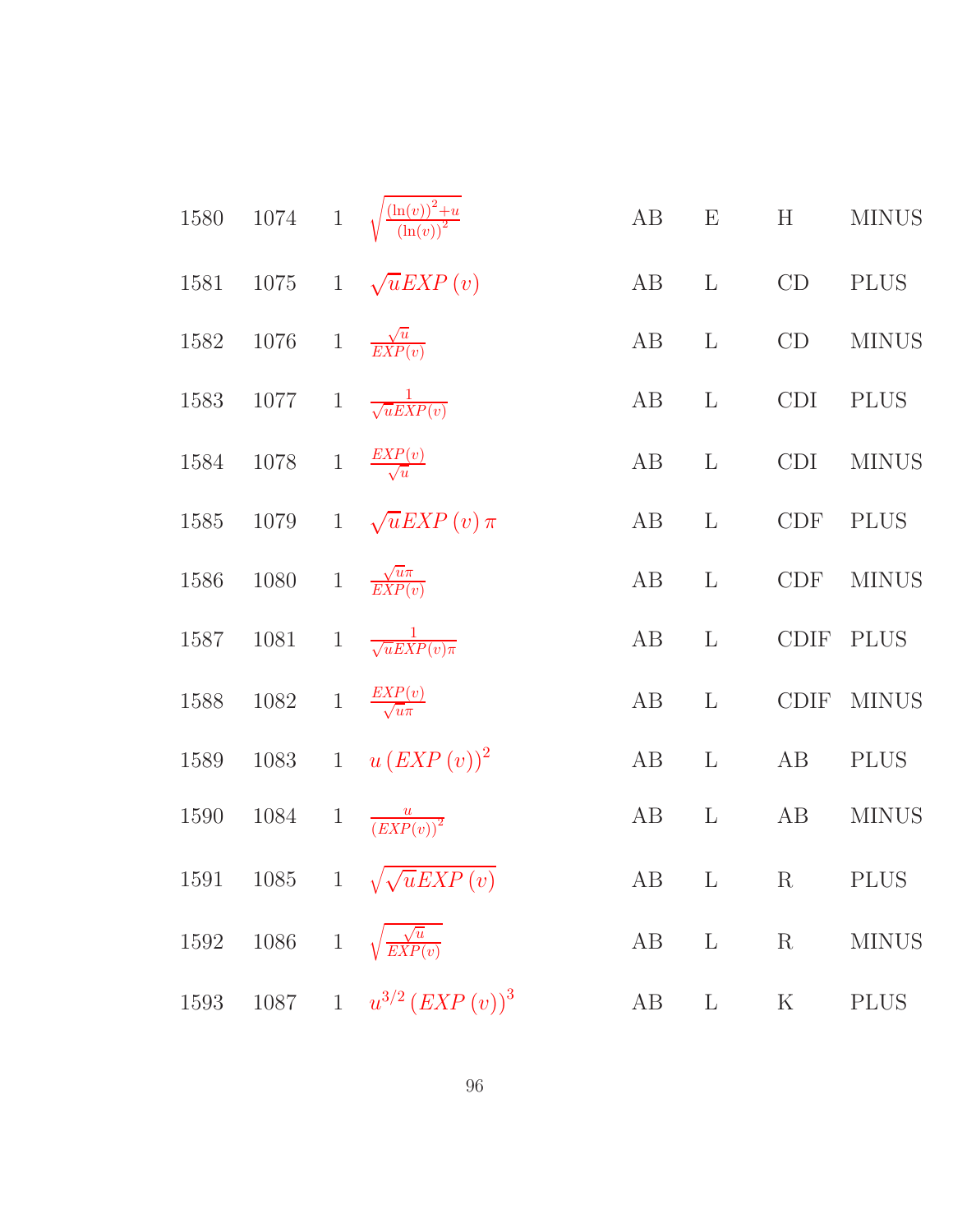| 1594     |  | 1088 1 $\frac{u^{3/2}}{(EXP(v))^3}$                            | AB     | $\mathbf{L}$ | K            | <b>MINUS</b> |
|----------|--|----------------------------------------------------------------|--------|--------------|--------------|--------------|
| $1595\,$ |  | 1089 1 $e^{\sqrt{u}EXP(v)}$                                    | AB     | $\mathbf{L}$ | E            | <b>PLUS</b>  |
| 1596     |  | 1090 1 $e^{\frac{\sqrt{u}}{EXP(v)}}$                           | AB     | $\mathbf{L}$ | E            | <b>MINUS</b> |
| 1597     |  | 1091 1 $Log(\sqrt{u}EXP(v))$                                   | AB     | $\mathbf{L}$ | $\mathbf{L}$ | <b>PLUS</b>  |
|          |  | 1598 1092 1 $Log\left(\frac{\sqrt{u}}{EXP(v)}\right)$          | $AB$ L |              | $\mathbf{L}$ | <b>MINUS</b> |
| 1599     |  | 1093 1 $\arcsin(\sqrt{u}EXP(v))$                               | AB     | $\mathbf{L}$ | $\mathbf S$  | <b>PLUS</b>  |
|          |  | 1600 1094 1 $\arcsin\left(\frac{\sqrt{u}}{EXP(v)}\right)$      | AB     | $\mathbf{L}$ | $\mathbf S$  | <b>MINUS</b> |
| 1601     |  | 1095 1 $\arctan(\sqrt{u}EXP(v))$                               | AB L   |              | $\mathbf T$  | <b>PLUS</b>  |
|          |  | 1602 1096 1 $\arctan\left(\frac{\sqrt{u}}{EXP(v)}\right)$      | AB L   |              | T            | <b>MINUS</b> |
|          |  | 1603 1097 1 $\sqrt{1-u\left( EXP\left( v\right) \right) ^{2}}$ | AB     | $\mathbf{L}$ | $\mathbf P$  | <b>PLUS</b>  |
|          |  | 1604 1098 1 $\sqrt{-\frac{(EXP(v))^2+u}{(EXP(v))^2}}$          | AB L   |              | $\mathbf{P}$ | <b>MINUS</b> |
|          |  | 1605 1099 1 $\sqrt{1+u\left( EXP\left( v\right) \right) ^{2}}$ |        |              |              | AB L H PLUS  |
| $1606\,$ |  | 1100 1 $\sqrt{\frac{(EXP(v))^2+u}{(EXP(v))^2}}$                | AB     | $\mathbf L$  | H            | <b>MINUS</b> |
| 1607     |  | 1101 1 $\sqrt{u}\sin(v)$                                       | AB     | $\mathbf S$  | CD           | <b>PLUS</b>  |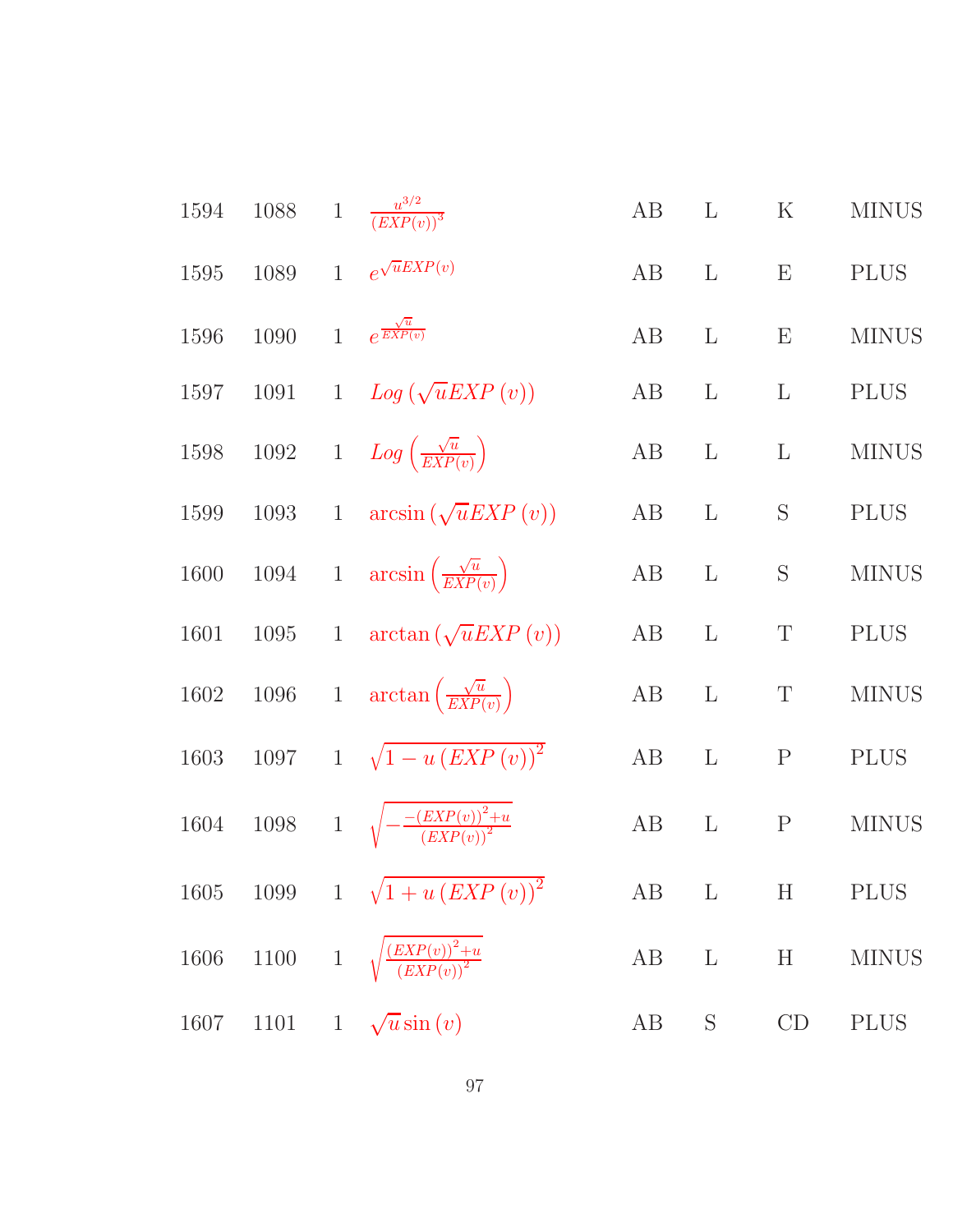| 1608 | $1102\,$ |              | 1 $\frac{\sqrt{u}}{\sin(v)}$             | AB       | $\mathbf S$     | CD                    | <b>MINUS</b> |
|------|----------|--------------|------------------------------------------|----------|-----------------|-----------------------|--------------|
| 1609 | $1103\,$ | $\mathbf{1}$ | $\frac{1}{\sqrt{u}\sin(v)}$              | AB       | $\mathbf S$     | CDI                   | <b>PLUS</b>  |
| 1610 | 1104     | $\,1$        | $\frac{\sin(v)}{\sqrt{u}}$               | AB       | $\mathbf S$     | <b>CDI</b>            | <b>MINUS</b> |
| 1611 | $1105\,$ |              | 1 $\sqrt{u}\sin(v)\pi$                   | AB       | $\mathbf S$     | <b>CDF</b>            | <b>PLUS</b>  |
| 1612 | $1106\,$ | $\,1$        | $\frac{\sqrt{u}\pi}{\sin(v)}$            | AB       | $\mathbf S$     | <b>CDF</b>            | <b>MINUS</b> |
| 1613 | 1107     | $\,1$        | $\frac{1}{\sqrt{u}\sin(v)\pi}$           | AB       | $\mathbf S$     | $\operatorname{CDIF}$ | <b>PLUS</b>  |
| 1614 | $1108\,$ | $1\,$        | $\frac{\sin(v)}{\sqrt{u}\pi}$            | AB       | $\mathbf S$     | <b>CDIF</b>           | <b>MINUS</b> |
| 1615 | 1109     | $\mathbf{1}$ | $u\left(\sin\left(v\right)\right)^{2}$   | AB       | $\mathbf S$     | AB                    | <b>PLUS</b>  |
| 1616 | 1110     | $\mathbf{1}$ | $\frac{u}{(\sin(v))^2}$                  | AB       | $\mathbf S$     | AB                    | <b>MINUS</b> |
| 1617 | $1111\,$ |              | 1 $\sqrt{\sqrt{u}\sin(v)}$               | AB       | ${\mathcal{S}}$ | $\mathbf R$           | <b>PLUS</b>  |
| 1618 | $1112\,$ |              | 1 $\sqrt{\frac{\sqrt{u}}{\sin(v)}}$      | AB       | ${\mathcal S}$  | $\mathbf R$           | <b>MINUS</b> |
| 1619 |          |              | 1113 1 $u^{3/2}(\sin(v))^3$              | $\rm AB$ | $\mathbf S$     | ${\bf K}$             | <b>PLUS</b>  |
| 1620 | 1114     | $\!1$        | $\frac{u^{3/2}}{\left(\sin(v)\right)^3}$ | AB       | S               | $\rm K$               | <b>MINUS</b> |
| 1621 | 1115     |              | 1 $e^{\sqrt{u}\sin(v)}$                  | AB       | $\mathbf S$     | E                     | <b>PLUS</b>  |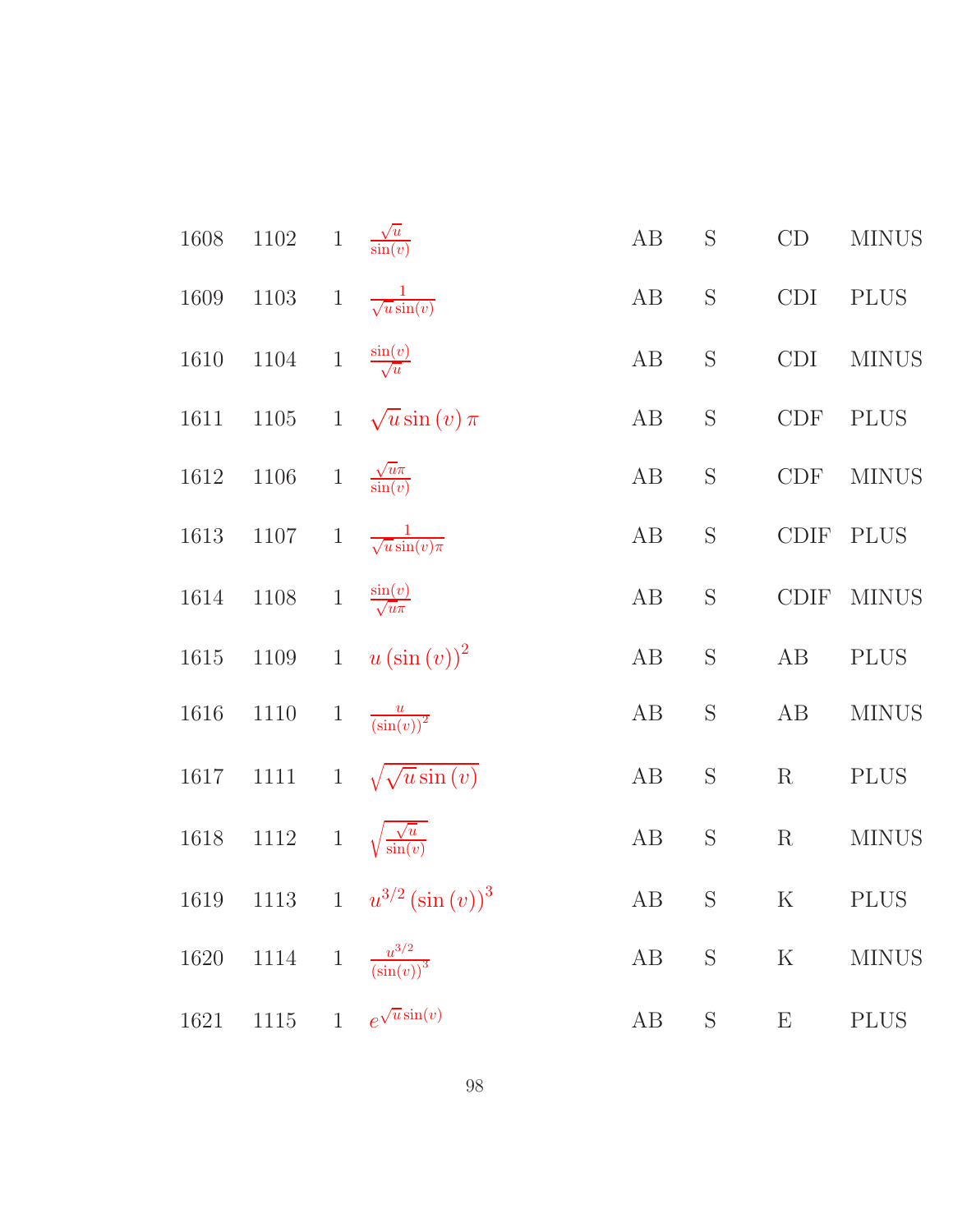| 1622     | 1116     | $\mathbf{1}$   | $e^{\frac{\sqrt{u}}{\sin(v)}}$                          | AB       | S           | E                         | <b>MINUS</b> |
|----------|----------|----------------|---------------------------------------------------------|----------|-------------|---------------------------|--------------|
| 1623     | 1117     |                | 1 $Log(\sqrt{u}sin(v))$                                 | AB       | S           | $\mathbf{L}$              | <b>PLUS</b>  |
| 1624     | $1118\,$ |                | 1 $Log\left(\frac{\sqrt{u}}{\sin(v)}\right)$            | AB       | S           | $\mathbf{L}$              | <b>MINUS</b> |
| 1625     | $1119\,$ | $\,1$          | $arcsin(\sqrt{u}\sin(v))$                               | AB       | S           | ${\bf S}$                 | <b>PLUS</b>  |
| 1626     | $1120\,$ |                | 1 $\arcsin\left(\frac{\sqrt{u}}{\sin(v)}\right)$        | AB       | S           | $\mathbf S$               | <b>MINUS</b> |
| 1627     | 1121     | $\mathbf{1}$   | $arctan(\sqrt{u}\sin(v))$                               | AB       | S           | $\mathbf T$               | <b>PLUS</b>  |
| 1628     | $1122\,$ |                | 1 $\arctan\left(\frac{\sqrt{u}}{\sin(v)}\right)$        | $\rm AB$ | $\mathbf S$ | $\mathbf T$               | <b>MINUS</b> |
| 1629     | $1123\,$ |                | 1 $\sqrt{1-u+u(\cos(v))^2}$                             | AB       | S           | ${\bf P}$                 | <b>PLUS</b>  |
| 1630     |          |                | 1124 1 $\sqrt{\frac{-1+(\cos(v))^2+u}{-1+(\cos(v))^2}}$ | AB       | S           | $\mathbf{P}$              | <b>MINUS</b> |
| $1631\,$ | $1125\,$ |                | 1 $\sqrt{1+u-u(\cos(v))^2}$                             | AB       | S           | H                         | <b>PLUS</b>  |
| $1632\,$ | $1126\,$ |                | 1 $\sqrt{-\frac{1-(\cos(v))^2+u}{-1+(\cos(v))^2}}$      | AB       | S           | $\boldsymbol{\mathrm{H}}$ | <b>MINUS</b> |
| $1633\,$ | 1127     |                | 1 $\sqrt{u} \tan(v)$                                    | AB       | $\mathbf T$ | $\mathrm{CD}$             | <b>PLUS</b>  |
| 1634     | $1128\,$ | $\overline{1}$ | $\frac{\sqrt{u}}{\tan(v)}$                              | AB       | $\mathbf T$ | CD                        | <b>MINUS</b> |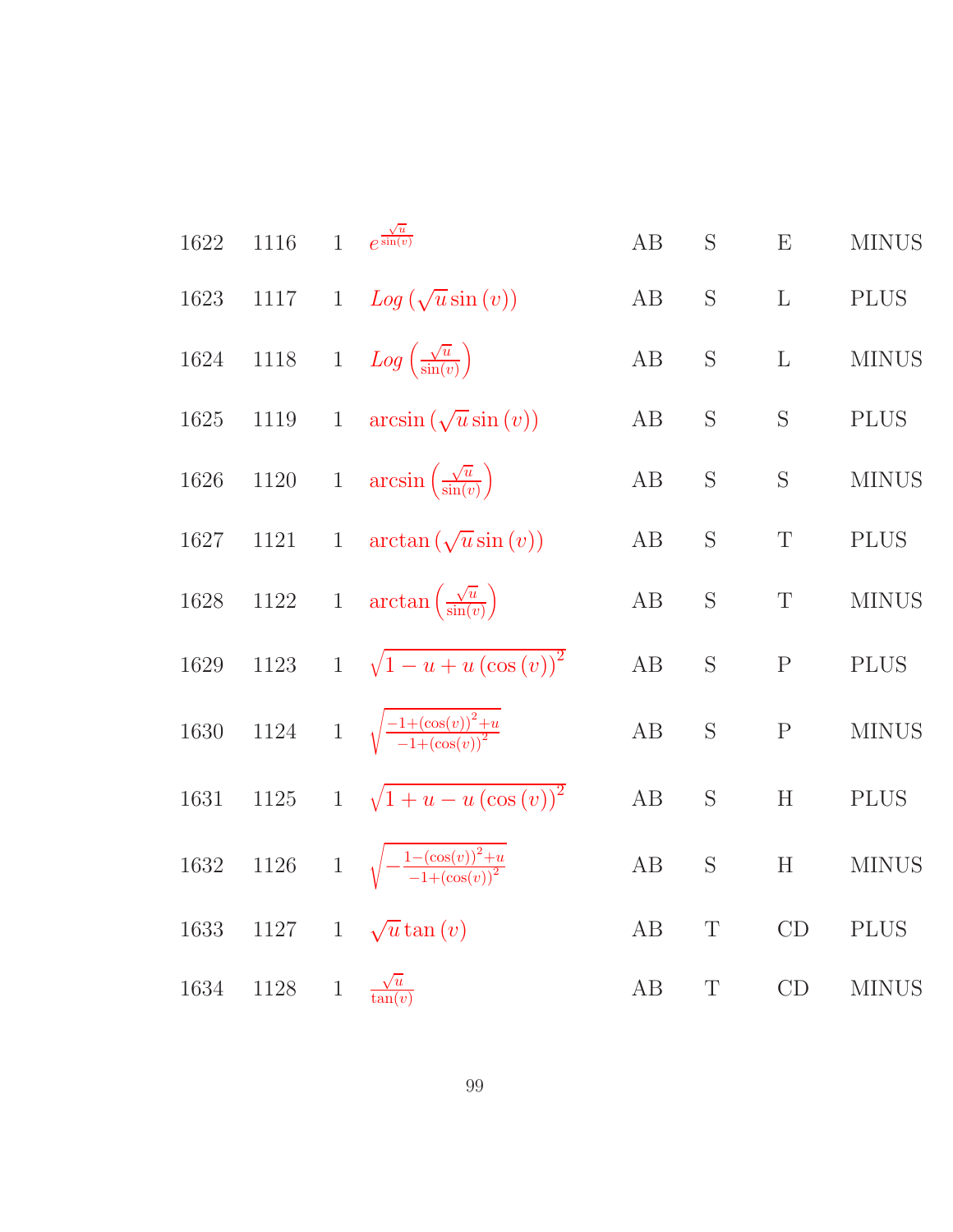| $1635\,$ | $1129\,$ | $\,1$        | $\frac{1}{\sqrt{u}\tan(v)}$            | $\rm AB$ | $\mathbf T$ | <b>CDI</b>                  | <b>PLUS</b>  |
|----------|----------|--------------|----------------------------------------|----------|-------------|-----------------------------|--------------|
| 1636     | 1130     | $\,1$        | $\frac{\tan(v)}{\sqrt{u}}$             | $\rm AB$ | $\mathbf T$ | <b>CDI</b>                  | <b>MINUS</b> |
| 1637     | 1131     | $\mathbf{1}$ | $\sqrt{u}\tan(v)\pi$                   | AB       | $\mathbf T$ | $\ensuremath{\mathrm{CDF}}$ | <b>PLUS</b>  |
| 1638     | $1132\,$ | $1\,$        | $\frac{\sqrt{u}\pi}{\tan(v)}$          | $\rm AB$ | $\mathbf T$ | <b>CDF</b>                  | <b>MINUS</b> |
| 1639     | $1133\,$ | $\,1$        | $\frac{1}{\sqrt{u}\tan(v)\pi}$         | AB       | $\mathbf T$ | $\operatorname{CDIF}$       | <b>PLUS</b>  |
| 1640     | 1134     | $1\,$        | $\frac{\tan(v)}{\sqrt{u\pi}}$          | AB       | $\mathbf T$ | <b>CDIF</b>                 | <b>MINUS</b> |
| 1641     | $1135\,$ | $\mathbf{1}$ | $u\left(\tan\left(v\right)\right)^{2}$ | AB       | $\mathbf T$ | AB                          | $\rm PLUS$   |
| 1642     | $1136\,$ | $\mathbf{1}$ | $\frac{u}{(\tan(v))^2}$                | $\rm AB$ | $\mathbf T$ | $\rm AB$                    | <b>MINUS</b> |
| 1643     | $1137\,$ | $\mathbf{1}$ | $\sqrt{\sqrt{u}\tan(v)}$               | $\rm AB$ | $\mathbf T$ | $\mathbf R$                 | $\rm PLUS$   |
| 1644     | $1138\,$ | $\,1$        | $\sqrt{\frac{\sqrt{u}}{\tan(v)}}$      | $\rm AB$ | $\mathbf T$ | $\mathbf R$                 | <b>MINUS</b> |
| 1645     | $1139\,$ |              | 1 $u^{3/2} (\tan(v))^3$                | $\rm AB$ | $\mathbf T$ | ${\bf K}$                   | $\rm PLUS$   |
| 1646     | $1140\,$ |              | 1 $\frac{u^{3/2}}{(\tan(v))^3}$        | AB       | $\mathbf T$ | $\mathbf K$                 | <b>MINUS</b> |
| 1647     | 1141     | $\mathbf{1}$ | $e^{\sqrt{u}\tan(v)}$                  | $\rm AB$ | $\mathbf T$ | E                           | <b>PLUS</b>  |
| 1648     | 1142     |              | 1 $e^{\frac{\sqrt{u}}{\tan(v)}}$       | $\rm AB$ | $\mathbf T$ | ${\bf E}$                   | <b>MINUS</b> |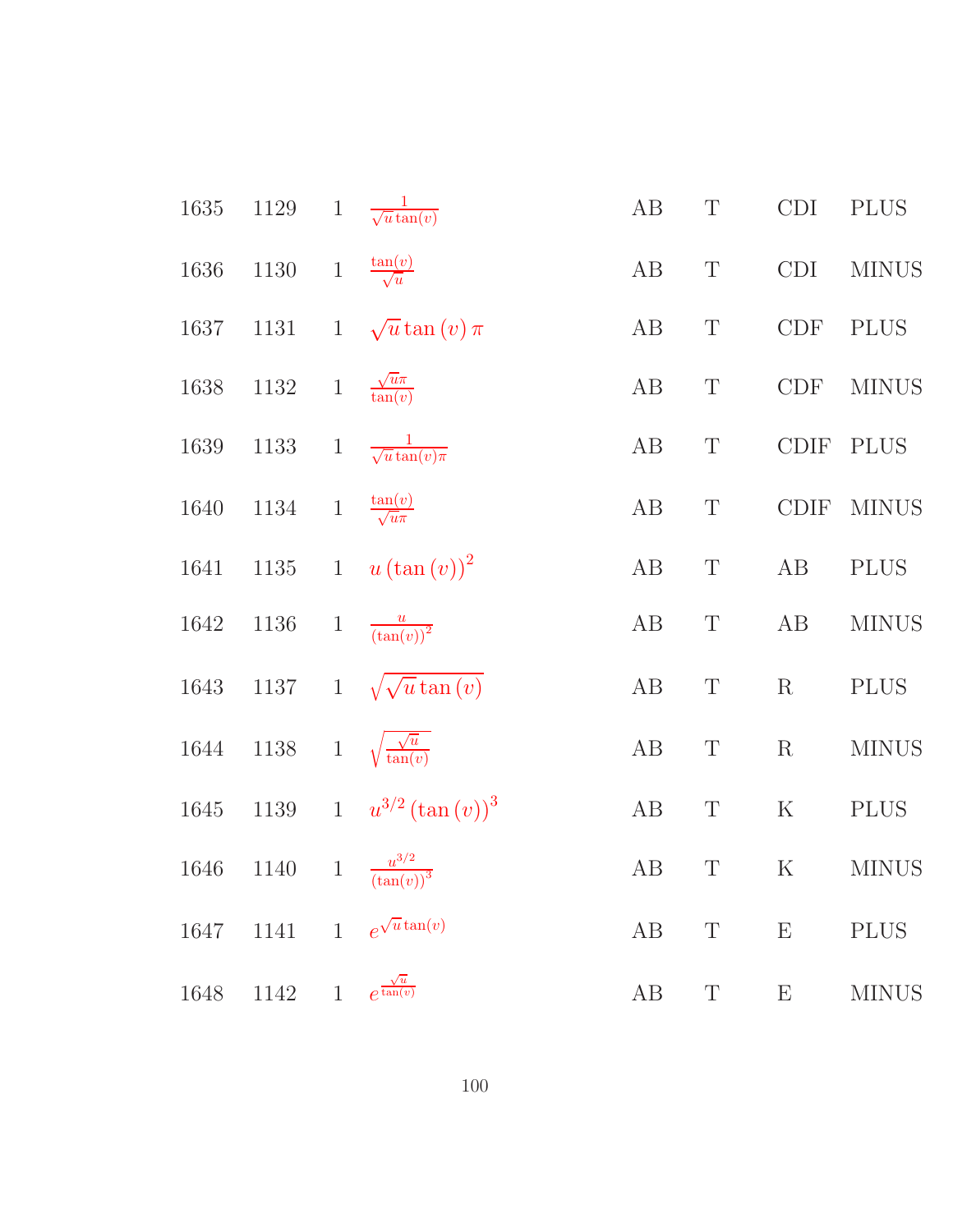| 1649     |                                             | 1143 1 $Log(\sqrt{u} \tan(v))$                        | AB   | $\mathbf T$ | $\mathbf{L}$              | <b>PLUS</b>   |
|----------|---------------------------------------------|-------------------------------------------------------|------|-------------|---------------------------|---------------|
| 1650     |                                             | 1144 1 $Log\left(\frac{\sqrt{u}}{\tan(v)}\right)$     | AB   | $\mathbf T$ | $\Gamma$                  | <b>MINUS</b>  |
| 1651     |                                             | 1145 1 $\arcsin(\sqrt{u}\tan(v))$                     | AB   | $\mathbf T$ | S                         | <b>PLUS</b>   |
| 1652     |                                             | 1146 1 $\arcsin\left(\frac{\sqrt{u}}{\tan(v)}\right)$ | AB   | $\mathbf T$ | S                         | <b>MINUS</b>  |
| 1653     | 1147                                        | 1 $\arctan(\sqrt{u}\tan(v))$                          | AB   | $\mathbf T$ | $\mathbf T$               | <b>PLUS</b>   |
| 1654     |                                             | 1148 1 $\arctan\left(\frac{\sqrt{u}}{\tan(v)}\right)$ | AB   | $\mathbf T$ | $\mathbf T$               | <b>MINUS</b>  |
| $1655\,$ |                                             | 1149 1 $\sqrt{1-u(\tan(v))^2}$                        | AB   | $\mathbf T$ | $\mathbf P$               | <b>PLUS</b>   |
| $1656\,$ |                                             | 1150 1 $\sqrt{-\frac{(\tan(v))^2+u}{(\tan(v))^2}}$    | AB   | $\mathbf T$ | $\mathbf P$               | <b>MINUS</b>  |
| 1657     |                                             | 1151 1 $\sqrt{1+u(\tan(v))^2}$                        | AB   | T           | $\boldsymbol{\mathrm{H}}$ | <b>PLUS</b>   |
| $1658\,$ |                                             | 1152 1 $\sqrt{\frac{(\tan(v))^2+u}{(\tan(v))^2}}$     | AB   | $\mathbf T$ | H                         | <b>MINUS</b>  |
| 1659     |                                             | 1153 1 $\sqrt{u}\sqrt{1-v^2}$                         | AB   | $\mathbf P$ | CD                        | <b>PLUS</b>   |
|          |                                             | 1660 1154 1 $\frac{\sqrt{u}}{\sqrt{1-v^2}}$           |      |             |                           | AB P CD MINUS |
| 1661     |                                             | 1155 1 $\frac{1}{\sqrt{u}\sqrt{1-v^2}}$               | AB P |             | CDI                       | <b>PLUS</b>   |
|          | 1662 1156 1 $\frac{\sqrt{1-v^2}}{\sqrt{u}}$ |                                                       | AB P |             | CDI                       | <b>MINUS</b>  |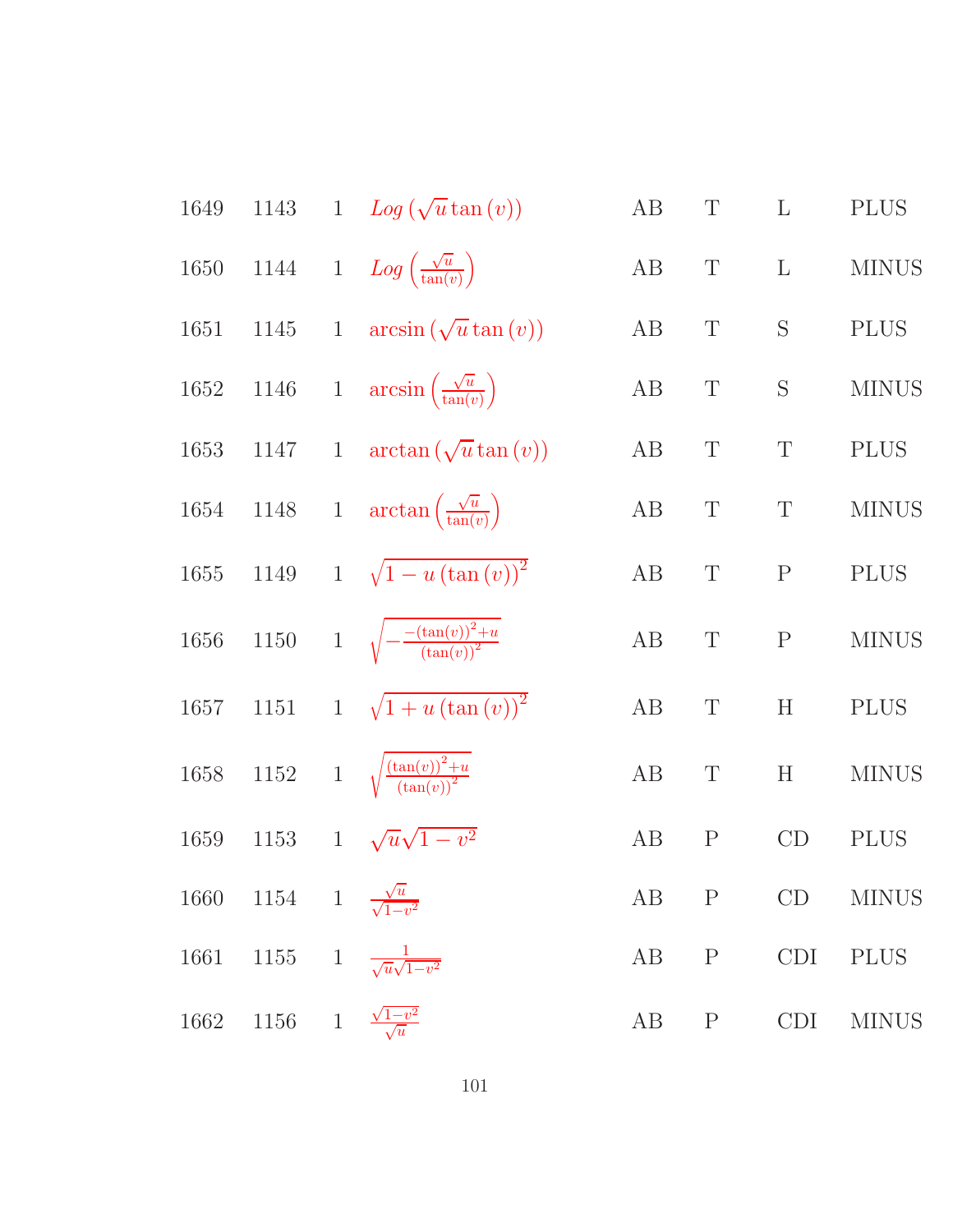|      |                                                 | 1663 1157 1 $\sqrt{u}\sqrt{1-v^2}\pi$                  | AB   | $\mathbf P$  | <b>CDF</b>  | <b>PLUS</b>             |
|------|-------------------------------------------------|--------------------------------------------------------|------|--------------|-------------|-------------------------|
|      | 1664 1158 1 $\frac{\sqrt{u}\pi}{\sqrt{1-v^2}}$  |                                                        | AB   | $\mathbf{P}$ | CDF         | <b>MINUS</b>            |
| 1665 |                                                 | 1159 1 $\frac{1}{\sqrt{u}\sqrt{1-v^2\pi}}$             | AB   | $\mathbf{P}$ | CDIF        | <b>PLUS</b>             |
| 1666 | 1160 1 $\frac{\sqrt{1-v^2}}{\sqrt{u}\pi}$       |                                                        | AB P |              |             | CDIF MINUS              |
| 1667 |                                                 | 1161 1 $-u(-1+v^2)$                                    | AB   | $\mathbf{P}$ | AB          | <b>PLUS</b>             |
| 1668 |                                                 | 1162 1 $-\frac{u}{-1+v^2}$                             | AB   | $\mathbf{P}$ | AB          | <b>MINUS</b>            |
|      |                                                 | 1669 1163 1 $\sqrt{\sqrt{u}\sqrt{1-v^2}}$              | AB   | $\mathbf{P}$ | R           | <b>PLUS</b>             |
| 1670 |                                                 | 1164 1 $\sqrt{\frac{\sqrt{u}}{\sqrt{1-v^2}}}$          | AB   | $\mathbf{P}$ | $\mathbf R$ | <b>MINUS</b>            |
|      |                                                 | 1671 1165 1 $u^{3/2} (1-v^2)^{3/2}$                    | AB   | $\mathbf P$  | $\rm K$     | <b>PLUS</b>             |
|      |                                                 | 1672 1166 1 $\frac{u^{3/2}}{(1-v^2)^{3/2}}$            | AB   | $\mathbf{P}$ | $\rm K$     | <b>MINUS</b>            |
| 1673 |                                                 | 1167 1 $e^{\sqrt{u}\sqrt{1-v^2}}$                      | AB   | $\mathbf{P}$ | E           | <b>PLUS</b>             |
|      | 1674 1168 1 $e^{\frac{\sqrt{u}}{\sqrt{1-v^2}}}$ |                                                        |      |              |             | $AB \t P \t E \t MINUS$ |
|      |                                                 | 1675 1169 1 $Log(\sqrt{u}\sqrt{1-v^2})$                |      |              | AB P L      | <b>PLUS</b>             |
| 1676 |                                                 | 1170 1 $Log\left(\frac{\sqrt{u}}{\sqrt{1-v^2}}\right)$ |      |              | AB P L      | <b>MINUS</b>            |
|      |                                                 |                                                        |      |              |             |                         |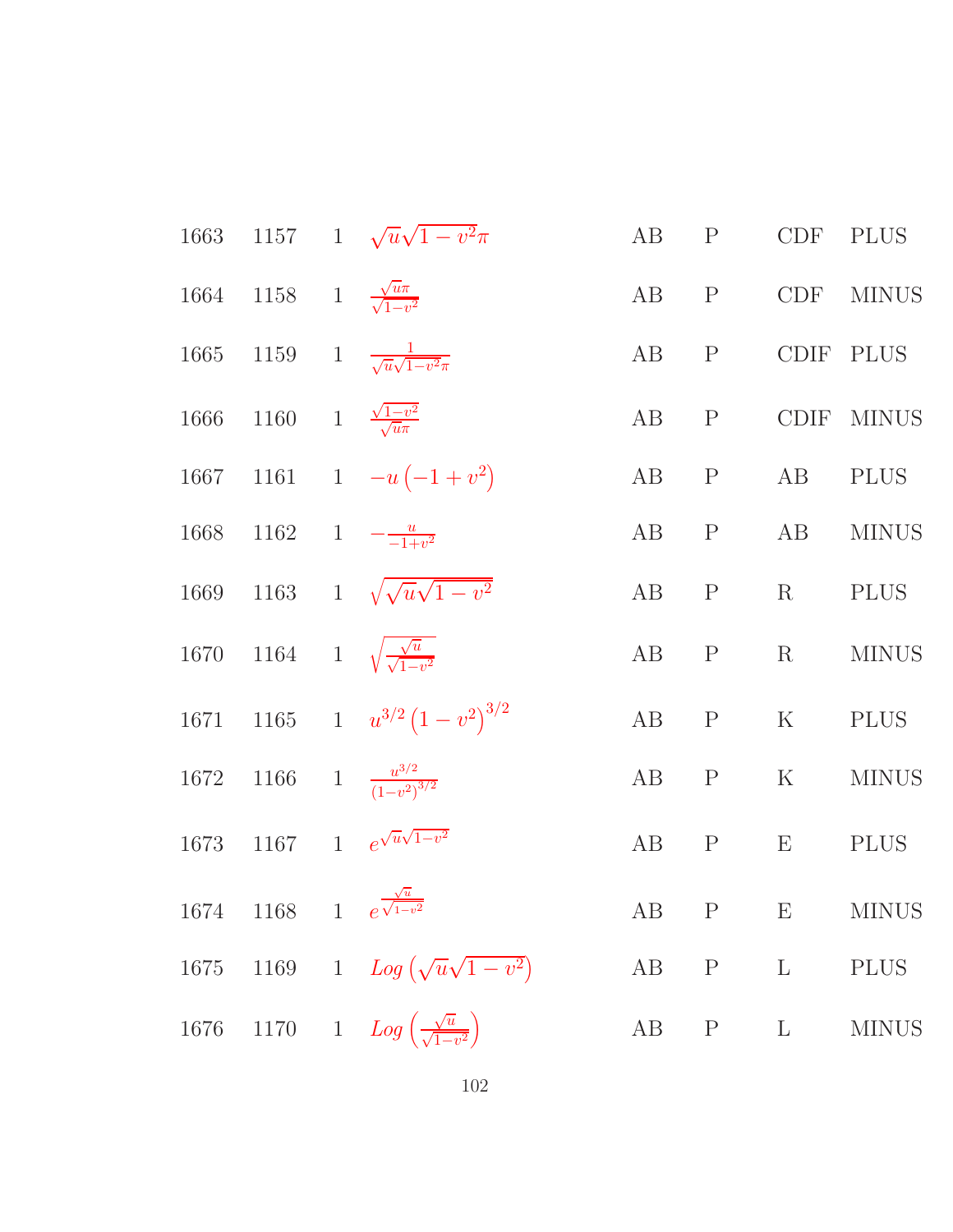| 1677         | 1171         |                                | 1 $\arcsin(\sqrt{u}\sqrt{1-v^2})$                   | AB       | $\mathbf P$              | S                 | <b>PLUS</b>                  |
|--------------|--------------|--------------------------------|-----------------------------------------------------|----------|--------------------------|-------------------|------------------------------|
| 1678         | $1172\,$     | $\overline{1}$                 | $arcsin\left(\frac{\sqrt{u}}{\sqrt{1-v^2}}\right)$  | AB       | ${\bf P}$                | S                 | <b>MINUS</b>                 |
| 1679         | 1173         | $\mathbf{1}$                   | $\arctan(\sqrt{u}\sqrt{1-v^2})$                     | AB       | $\mathbf P$              | T                 | <b>PLUS</b>                  |
| 1680         | $1174\,$     | $\,1$                          | $\arctan\left(\frac{\sqrt{u}}{\sqrt{1-v^2}}\right)$ | AB       | $\mathbf P$              | T                 | <b>MINUS</b>                 |
| 1681<br>1682 | 1175<br>1175 | $\mathbf{1}$<br>$\overline{2}$ | $\sqrt{1-u+uv^2}$                                   | AB<br>AB | $\mathbf P$<br>H         | $\mathbf{P}$<br>H | <b>PLUS</b><br><b>PLUS</b>   |
| 1683<br>1684 | 1176<br>1176 | $\mathbf{1}$<br>$\overline{2}$ | $\sqrt{\frac{-1+v^2+u}{-1+v^2}}$                    | AB<br>AB | $\mathbf P$<br>$H_{\rm}$ | $\mathbf{P}$<br>H | <b>MINUS</b><br><b>MINUS</b> |
| 1685<br>1686 | 1177<br>1177 | $\mathbf{1}$<br>$\overline{2}$ | $\sqrt{1+u-uv^2}$                                   | AB<br>AB | $\mathbf{P}$<br>H        | H<br>$\mathbf P$  | <b>PLUS</b><br><b>PLUS</b>   |
| 1687<br>1688 | 1178<br>1178 | $\,1$<br>$\overline{2}$        | $\sqrt{-\frac{1-v^2+u}{-1+v^2}}$                    | AB<br>AB | $\mathbf{P}$<br>H        | H<br>$\mathbf P$  | <b>MINUS</b><br><b>MINUS</b> |
| 1689         | 1179         | $\mathbf{1}$                   | $\sqrt{u}\sqrt{-1+v^2}$                             | AB       | H                        | CD                | <b>PLUS</b>                  |
| 1690         | 1180         |                                | 1 $\frac{\sqrt{u}}{\sqrt{-1+v^2}}$                  | AB       | H                        | CD                | <b>MINUS</b>                 |
| 1691         |              |                                | 1181 1 $\frac{1}{\sqrt{u}\sqrt{-1+v^2}}$            | AB       | H                        | <b>CDI</b>        | <b>PLUS</b>                  |
| 1692         | $1182 \t1$   |                                | $\frac{\sqrt{-1+v^2}}{\sqrt{u}}$                    | AB       | H                        | <b>CDI</b>        | <b>MINUS</b>                 |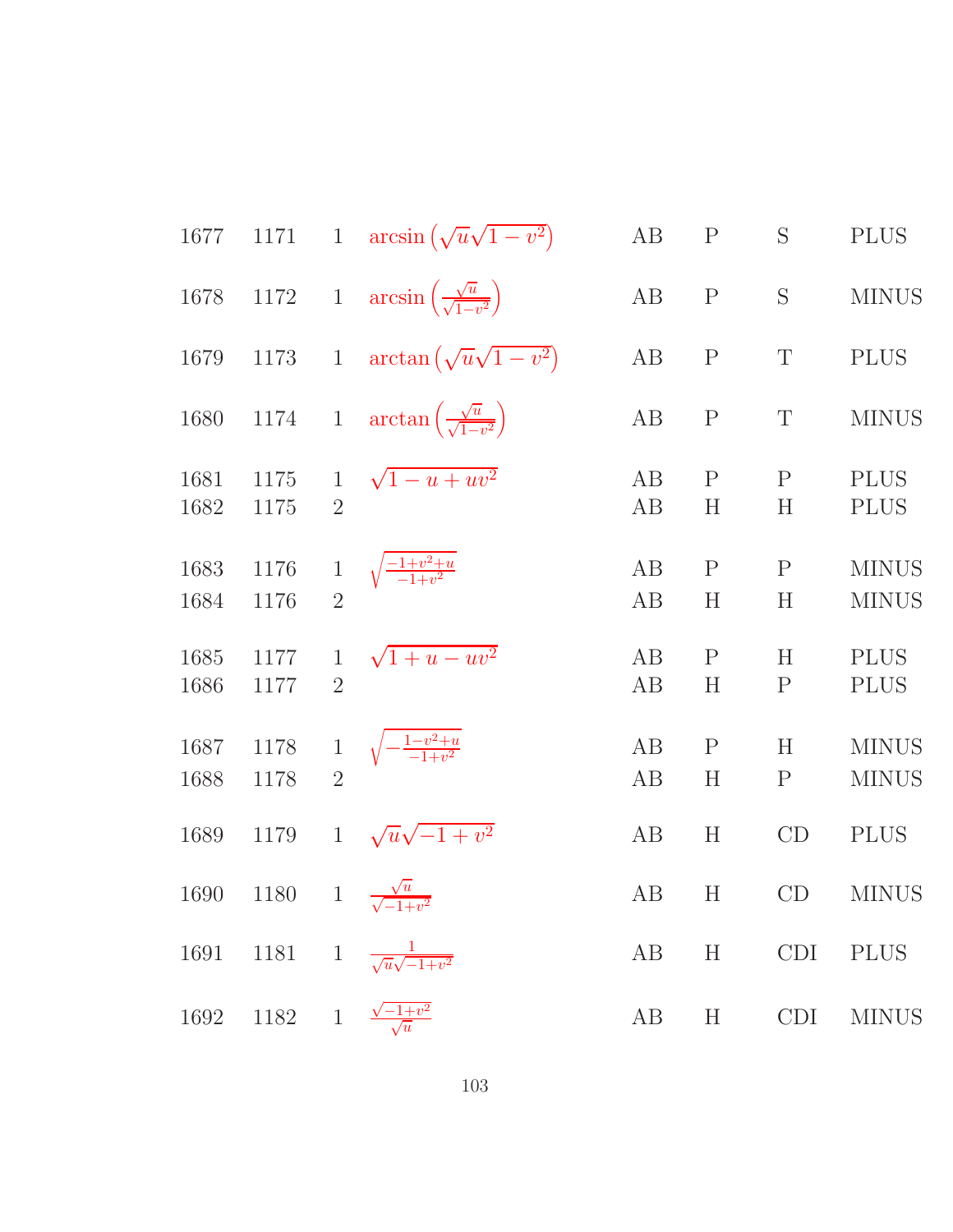|      |                                                 | 1693 1183 1 $\sqrt{u}\sqrt{-1+v^2}\pi$                  | AB | H | <b>CDF</b>  | <b>PLUS</b>  |
|------|-------------------------------------------------|---------------------------------------------------------|----|---|-------------|--------------|
|      | 1694 1184 1 $\frac{\sqrt{u\pi}}{\sqrt{-1+v^2}}$ |                                                         | AB | H | CDF         | <b>MINUS</b> |
| 1695 |                                                 | 1185 1 $\frac{1}{\sqrt{u}\sqrt{-1+v^2\pi}}$             | AB | H |             | CDIF PLUS    |
| 1696 |                                                 | 1186 1 $\frac{\sqrt{-1+v^2}}{\sqrt{u}\pi}$              | AB | H |             | CDIF MINUS   |
| 1697 |                                                 | 1187 1 $u(-1+v^2)$                                      | AB | H | AB          | <b>PLUS</b>  |
| 1698 | 1188 1 $\frac{u}{-1+v^2}$                       |                                                         | AB | H | AB          | <b>MINUS</b> |
| 1699 |                                                 | 1189 1 $\sqrt{\sqrt{u}\sqrt{-1+v^2}}$                   | AB | H | R           | <b>PLUS</b>  |
| 1700 |                                                 | 1190 1 $\sqrt{\frac{\sqrt{u}}{\sqrt{-1+v^2}}}$          | AB | H | $\rm R$     | <b>MINUS</b> |
| 1701 |                                                 | 1191 1 $u^{3/2}(-1+v^2)^{3/2}$                          | AB | H | $\mathbf K$ | <b>PLUS</b>  |
|      |                                                 | 1702 1192 1 $\frac{u^{3/2}}{(-1+v^2)^{3/2}}$            | AB | H | $\rm K$     | <b>MINUS</b> |
| 1703 |                                                 | 1193 1 $e^{\sqrt{u}\sqrt{-1+v^2}}$                      | AB | H | E           | <b>PLUS</b>  |
|      |                                                 | 1704 1194 1 $e^{\frac{\sqrt{u}}{\sqrt{-1+v^2}}}$        |    |   |             | AB H E MINUS |
| 1705 |                                                 | 1195 1 $Log(\sqrt{u}\sqrt{-1+v^2})$                     |    |   | AB H L      | <b>PLUS</b>  |
| 1706 |                                                 | 1196 1 $Log\left(\frac{\sqrt{u}}{\sqrt{-1+v^2}}\right)$ | AB |   | $H$ $L$     | <b>MINUS</b> |
|      |                                                 |                                                         |    |   |             |              |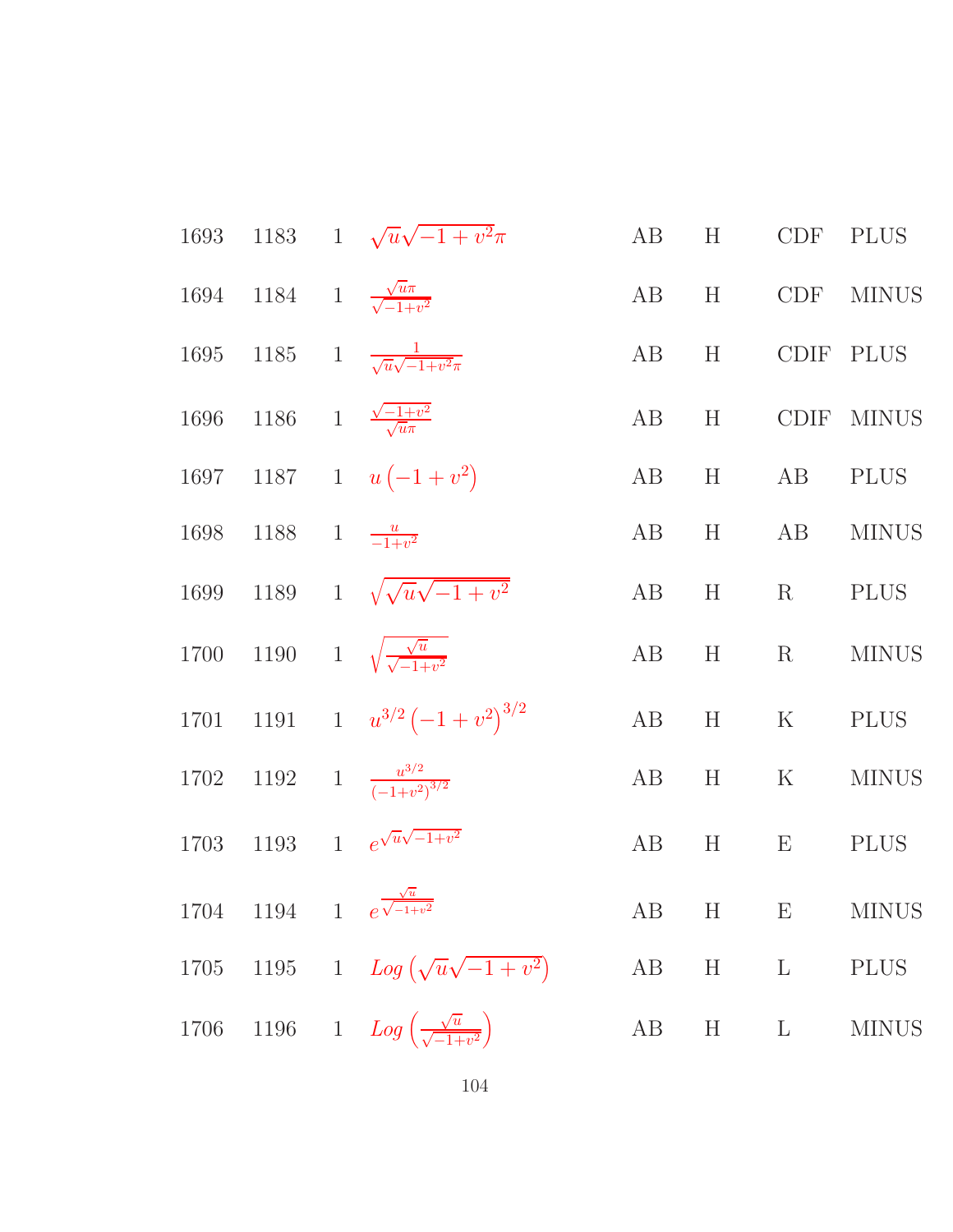| 1707     | 1197     |                | 1 $\arcsin(\sqrt{u}\sqrt{-1+v^2})$                   | $\rm AB$    | H                         | S                 | <b>PLUS</b>  |
|----------|----------|----------------|------------------------------------------------------|-------------|---------------------------|-------------------|--------------|
| 1708     | 1198     | $\overline{1}$ | $arcsin\left(\frac{\sqrt{u}}{\sqrt{-1+v^2}}\right)$  | $\rm AB$    | $\boldsymbol{\mathrm{H}}$ | $\mathbf S$       | <b>MINUS</b> |
| 1709     | $1199\,$ | $\,1$          | $\arctan(\sqrt{u}\sqrt{-1+v^2})$                     | $\rm AB$    | $\boldsymbol{\mathrm{H}}$ | $\mathbf T$       | <b>PLUS</b>  |
| 1710     | $1200\,$ | $1\,$          | $\arctan\left(\frac{\sqrt{u}}{\sqrt{-1+v^2}}\right)$ | AB          | H                         | $\mathbf T$       | <b>MINUS</b> |
| 1711     | 1201     | $\mathbf{1}$   | $u^2v\pi$                                            | R           | CD                        | CDF               | <b>PLUS</b>  |
| 1712     | 1201     | $\overline{2}$ |                                                      | R           | <b>CDI</b>                | <b>CDF</b>        | <b>MINUS</b> |
| 1713     | 1201     | 3              |                                                      | R           | <b>CDIF</b>               | CD                | <b>MINUS</b> |
| 1714     | 1202     | $\mathbf 1$    | $\frac{u^2\pi}{v}$                                   | R           | CD                        | <b>CDF</b>        | <b>MINUS</b> |
| 1715     | 1202     | $\sqrt{2}$     |                                                      | R           | <b>CDI</b>                | <b>CDF</b>        | <b>PLUS</b>  |
| 1716     | 1202     | $\overline{3}$ |                                                      | $\mathbf R$ | <b>CDF</b>                | CD                | <b>MINUS</b> |
| 1717     | 1203     | $\mathbf{1}$   | $\frac{1}{u^2v\pi}$                                  | $\mathbf R$ | CD                        | $\text{\rm CDIF}$ | <b>PLUS</b>  |
| 1718     | 1203     | $\overline{2}$ |                                                      | R           | <b>CDI</b>                | <b>CDIF</b>       | <b>MINUS</b> |
| 1719     | 1203     | 3              |                                                      | R           | <b>CDIF</b>               | <b>CDI</b>        | <b>MINUS</b> |
| 1720     | 1204     | $\mathbf{1}$   | $\frac{v}{u^2\pi}$                                   | R           | CD                        | <b>CDIF</b>       | <b>MINUS</b> |
| 1721     | 1204     | $\overline{2}$ |                                                      | R           | <b>CDI</b>                | <b>CDIF</b>       | <b>PLUS</b>  |
| 1722     | 1204     | 3              |                                                      | R           | CDF                       | <b>CDI</b>        | <b>MINUS</b> |
| 1723     | 1205     | $\mathbf{1}$   | $u^4v^2$                                             | R           | CD                        | AB                | <b>PLUS</b>  |
| 1724     | 1205     | $\overline{2}$ |                                                      | R           | CDI                       | AB                | <b>MINUS</b> |
| $1725\,$ | 1206     | $\mathbf{1}$   | $\frac{u^4}{v^2}$                                    | $\mathbf R$ | CD                        | AB                | <b>MINUS</b> |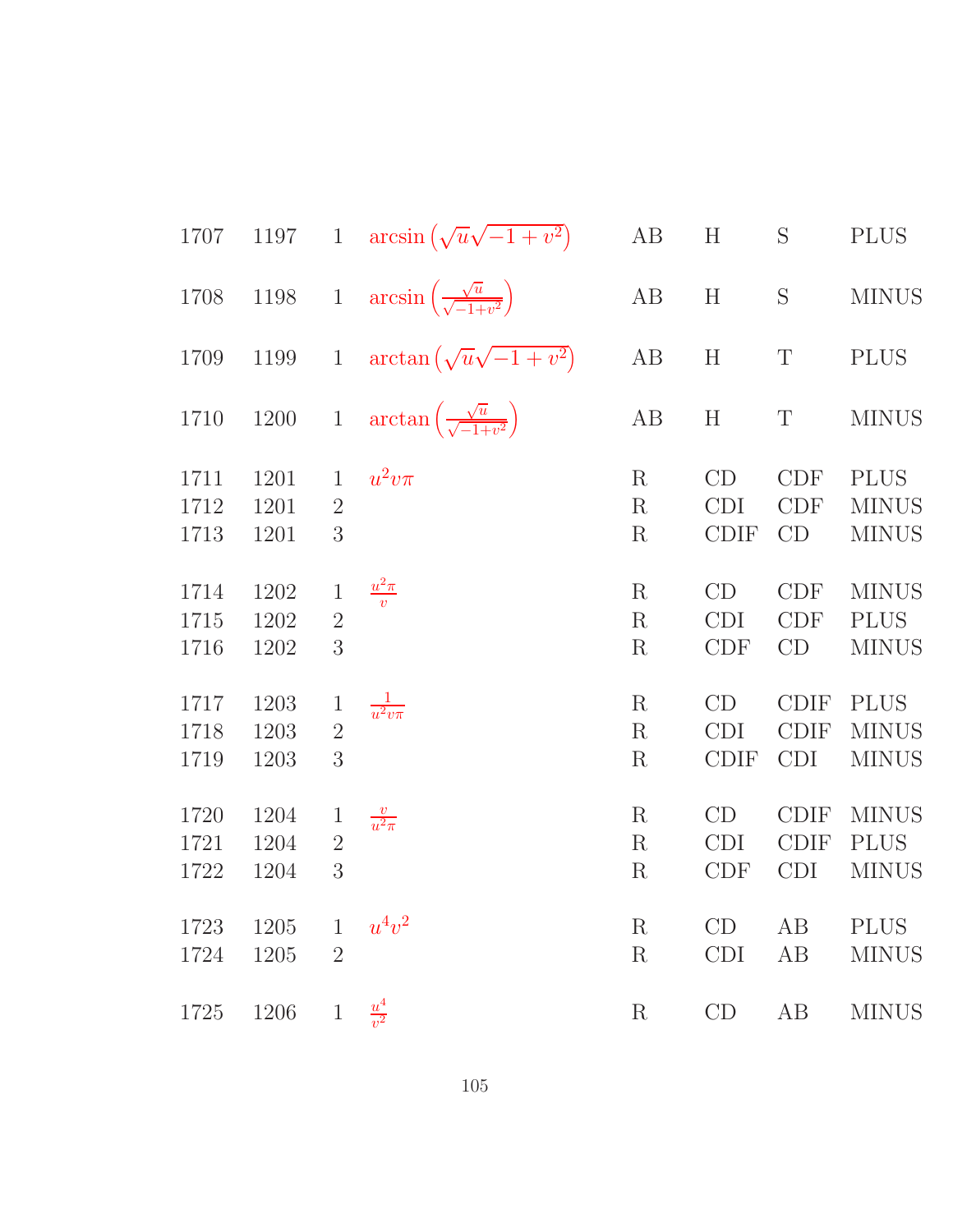| 1726 | 1206 | $\overline{2}$ |                                 | R           | <b>CDI</b>                  | AB           | <b>PLUS</b>  |
|------|------|----------------|---------------------------------|-------------|-----------------------------|--------------|--------------|
| 1727 | 1207 | $\mathbf{1}$   | $\sqrt{u^2v}$                   | $\mathbf R$ | CD                          | R            | <b>PLUS</b>  |
| 1728 | 1207 | $\overline{2}$ |                                 | $\mathbf R$ | <b>CDI</b>                  | $\rm R$      | <b>MINUS</b> |
| 1729 | 1208 | $\,1$          | $\sqrt{\frac{u^2}{v}}$          | R           | CD                          | R            | <b>MINUS</b> |
| 1730 | 1208 | $\overline{2}$ |                                 | $\mathbf R$ | $\mathop{\rm CDI}\nolimits$ | $\mathbf R$  | <b>PLUS</b>  |
| 1731 | 1209 | $\mathbf{1}$   | $u^6v^3$                        | R           | CD                          | $\mathbf K$  | <b>PLUS</b>  |
| 1732 | 1209 | $\overline{2}$ |                                 | $\mathbf R$ | CDI                         | ${\bf K}$    | <b>MINUS</b> |
| 1733 | 1210 | $\,1$          | $\frac{u^6}{v^3}$               | R           | CD                          | $\mathbf K$  | <b>MINUS</b> |
| 1734 | 1210 | $\overline{2}$ |                                 | R           | CDI                         | $\rm K$      | <b>PLUS</b>  |
| 1735 | 1211 | $\mathbf{1}$   | $e^{u^2v}$                      | $\mathbf R$ | CD                          | E            | <b>PLUS</b>  |
| 1736 | 1211 | $\overline{2}$ |                                 | $\mathbf R$ | CDI                         | E            | <b>MINUS</b> |
| 1737 | 1212 | $\mathbf{1}$   | $e^{\frac{u^2}{v}}$             | R           | CD                          | E            | <b>MINUS</b> |
| 1738 | 1212 | $\overline{2}$ |                                 | $\mathbf R$ | CDI                         | E            | <b>PLUS</b>  |
| 1739 | 1213 | $\mathbf{1}$   | $Log (u^2v)$                    | $\mathbf R$ | CD                          | $\mathbf{L}$ | <b>PLUS</b>  |
| 1740 | 1213 | $\overline{2}$ |                                 | $\mathbf R$ | CDI                         | $\Gamma$     | <b>MINUS</b> |
| 1741 | 1214 | $\mathbf{1}$   | $Log\left(\frac{u^2}{v}\right)$ | $\mathbf R$ | CD                          | $\mathbf{L}$ | <b>MINUS</b> |
| 1742 | 1214 | $\overline{2}$ |                                 | R           | CDI                         | $\mathbf{L}$ | <b>PLUS</b>  |
| 1743 | 1215 | $\mathbf{1}$   | $arcsin (u^2v)$                 | R           | CD                          | S            | <b>PLUS</b>  |
| 1744 | 1215 | $\overline{2}$ |                                 | R           | CDI                         | $\mathbf S$  | <b>MINUS</b> |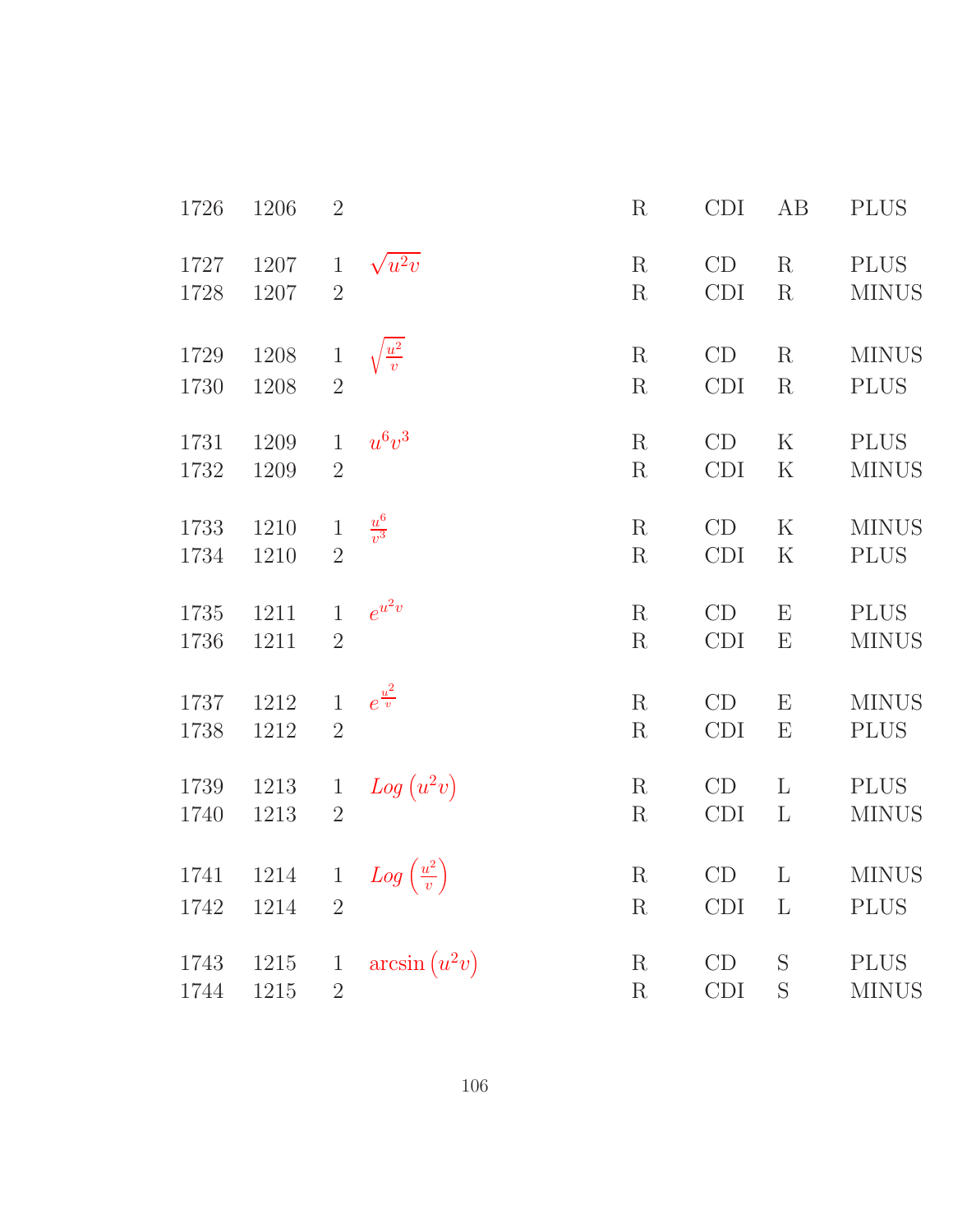| 1745 | 1216                      | $\mathbf{1}$   | $arcsin\left(\frac{u^2}{v}\right)$  | $\mathbf R$     | CD         | S            | <b>MINUS</b> |
|------|---------------------------|----------------|-------------------------------------|-----------------|------------|--------------|--------------|
| 1746 | 1216                      | $\overline{2}$ |                                     | $\rm R$         | <b>CDI</b> | S            | <b>PLUS</b>  |
| 1747 | 1217                      | $\mathbf{1}$   | $arctan(u^2v)$                      | $\mathbf R$     | CD         | T            | <b>PLUS</b>  |
| 1748 | 1217                      | $\overline{2}$ |                                     | $\rm R$         | <b>CDI</b> | T            | <b>MINUS</b> |
| 1749 | 1218                      | $\mathbf{1}$   | $\arctan\left(\frac{u^2}{v}\right)$ | $\mathbf R$     | CD         | T            | <b>MINUS</b> |
| 1750 | 1218                      | $\overline{2}$ |                                     | $\mathbf R$     | <b>CDI</b> | $\mathbf T$  | <b>PLUS</b>  |
| 1751 | 1219                      | $\mathbf{1}$   | $\sqrt{1-u^4v^2}$                   | $\mathbf R$     | CD         | $\mathbf{P}$ | <b>PLUS</b>  |
| 1752 | 1219                      | $\overline{2}$ |                                     | $\mathbf R$     | <b>CDI</b> | $\mathbf P$  | <b>MINUS</b> |
| 1753 | 1220                      | $\mathbf{1}$   | $\frac{-v^2+u^4}{v^2}$              | $\mathbf R$     | CD         | $\mathbf P$  | <b>MINUS</b> |
| 1754 | 1220                      | $\overline{2}$ |                                     | $\mathbf R$     | <b>CDI</b> | $\mathbf P$  | <b>PLUS</b>  |
| 1755 | 1221                      | $\mathbf{1}$   | $\sqrt{1+u^4v^2}$                   | $\mathbf R$     | CD         | $H_{\rm}$    | <b>PLUS</b>  |
| 1756 | 1221                      | $\overline{2}$ |                                     | $\rm R$         | <b>CDI</b> | $H_{\rm}$    | <b>MINUS</b> |
| 1757 | 1222                      | $\mathbf{1}$   | $\frac{v^2+u^4}{v^2}$               | $\mathbf R$     | CD         | H            | <b>MINUS</b> |
| 1758 | 1222                      | $\overline{2}$ |                                     | $\mathbf R$     | <b>CDI</b> | $H_{\rm}$    | <b>PLUS</b>  |
| 1759 | 1223                      | $\mathbf{1}$   | $\frac{u^2v}{\pi}$                  | $\mathbf R$     | <b>CDF</b> | CD           | <b>PLUS</b>  |
| 1760 | 1224 1 $\frac{\pi}{u^2v}$ |                |                                     | $R_{\parallel}$ | <b>CDF</b> | CDI          | <b>PLUS</b>  |
|      | $1761$ $1225$ 1           |                | $\frac{u^2\pi^2}{v}$                | R               |            | $CDF$ $CDF$  | <b>MINUS</b> |
| 1762 | 1226 1                    |                | $\frac{u^4v^2}{\pi^2}$              | $\rm R$         | CDF        | AB           | <b>PLUS</b>  |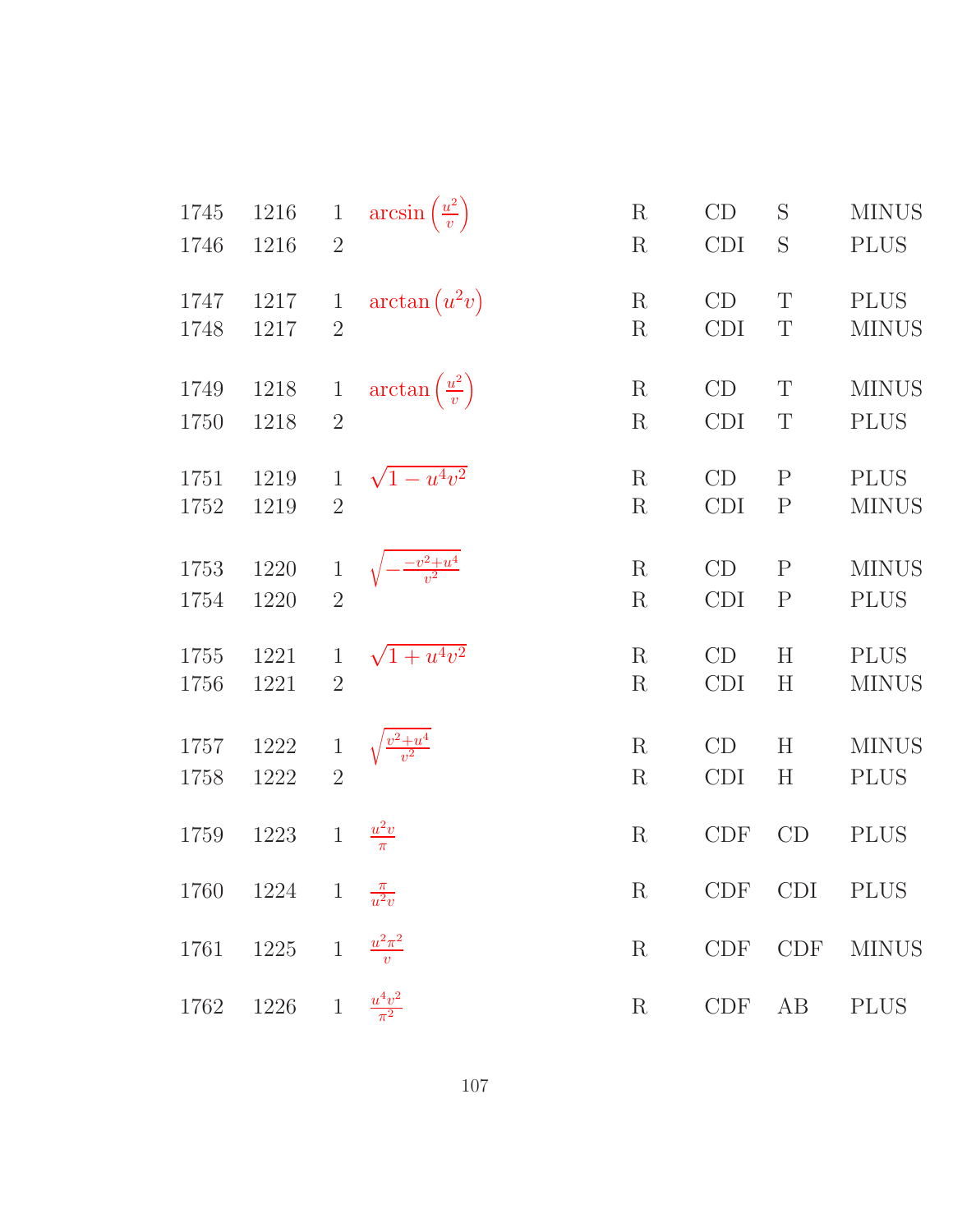| 1763 1227 1 $\frac{u^4\pi^2}{v^2}$     |                                                    | $\rm R$ | CDF        | AB          | <b>MINUS</b> |
|----------------------------------------|----------------------------------------------------|---------|------------|-------------|--------------|
| 1764 1228 1 $\sqrt{\frac{u^2v}{\pi}}$  |                                                    | $\rm R$ | CDF        |             | R PLUS       |
| 1765 1229 1 $\sqrt{\frac{u^2 \pi}{v}}$ |                                                    | $\rm R$ |            | CDF R       | <b>MINUS</b> |
| 1766 1230 1 $\frac{u^6v^3}{\pi^3}$     |                                                    | $\rm R$ | CDF K      |             | <b>PLUS</b>  |
| 1767 1231 1 $\frac{u^6 \pi^3}{v^3}$    |                                                    | $\rm R$ | <b>CDF</b> | $\mathbf K$ | <b>MINUS</b> |
| 1768 1232 1 $e^{\frac{u^2 v}{\pi}}$    |                                                    | $\rm R$ |            | $CDF$ $E$   | <b>PLUS</b>  |
| 1769 1233 1 $e^{\frac{u^2\pi}{v}}$     |                                                    | $\rm R$ |            | $CDF$ $E$   | <b>MINUS</b> |
|                                        | 1770 1234 1 $Log\left(\frac{u^2v}{\pi}\right)$     | R       | $CDF$ L    |             | <b>PLUS</b>  |
|                                        | 1771 1235 1 $Log\left(\frac{u^2\pi}{v}\right)$     | $\rm R$ | $CDF$ L    |             | <b>MINUS</b> |
|                                        | 1772 1236 1 $\arcsin\left(\frac{u^2v}{\pi}\right)$ | R       |            | CDF S       | <b>PLUS</b>  |
|                                        | 1773 1237 1 $\arcsin\left(\frac{u^2\pi}{v}\right)$ |         |            | R CDF S     | <b>MINUS</b> |
|                                        | 1774 1238 1 $\arctan\left(\frac{u^2v}{\pi}\right)$ |         |            |             | R CDF T PLUS |
|                                        | 1775 1239 1 $\arctan\left(\frac{u^2\pi}{v}\right)$ |         |            | R CDF T     | <b>MINUS</b> |
|                                        | 1776 1240 1 $\sqrt{-\frac{-\pi^2+u^4v^2}{\pi^2}}$  | $\rm R$ |            | $CDF$ $P$   | <b>PLUS</b>  |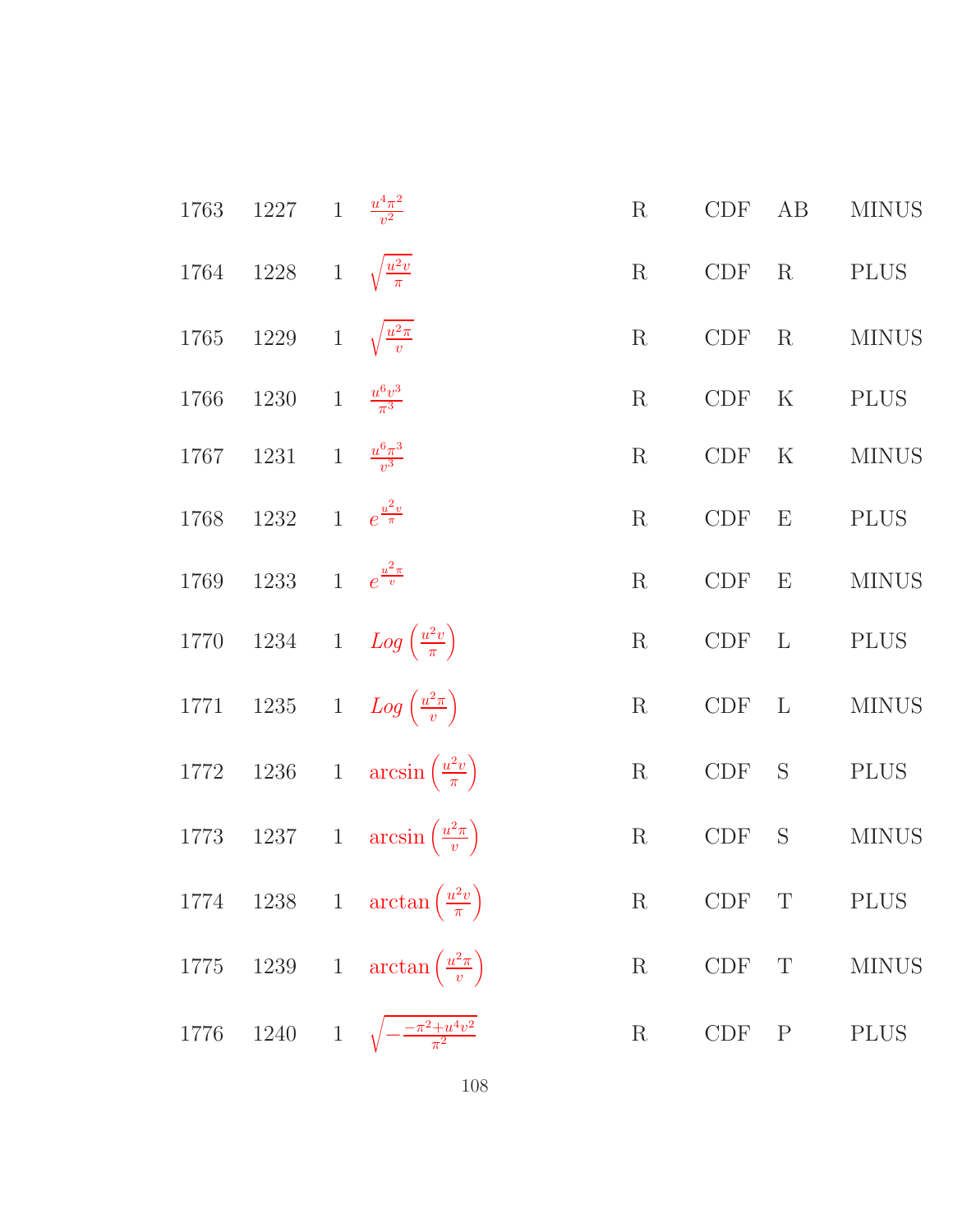|      |      |                | 1777 1241 1 $\sqrt{-\frac{-v^2+u^4\pi^2}{v^2}}$    | R           | <b>CDF</b> | $\mathbf{P}$ | <b>MINUS</b> |
|------|------|----------------|----------------------------------------------------|-------------|------------|--------------|--------------|
|      |      |                | 1778 1242 1 $\sqrt{\frac{\pi^2 + u^4 v^2}{\pi^2}}$ | R           | <b>CDF</b> | H            | <b>PLUS</b>  |
|      |      |                | 1779 1243 1 $\sqrt{\frac{v^2 + u^4 \pi^2}{v^2}}$   | R           | CDF        | H            | <b>MINUS</b> |
| 1780 | 1244 | $\mathbf{1}$   | $\frac{u^2}{v\pi}$                                 | R           |            | CDIF CD      | <b>PLUS</b>  |
| 1781 | 1245 | $\mathbf{1}$   | $\frac{v\pi}{u^2}$                                 | R           | CDIF CDI   |              | <b>PLUS</b>  |
| 1782 | 1246 |                | 1 $u^2v\pi^2$                                      | R           | CDIF       | <b>CDF</b>   | <b>MINUS</b> |
| 1783 | 1247 |                | 1 $\frac{u^4}{v^2 \pi^2}$                          | R           | CDIF       | AB           | <b>PLUS</b>  |
| 1784 | 1248 |                | 1 $u^4v^2\pi^2$                                    | $\mathbf R$ | CDIF       | AB           | <b>MINUS</b> |
| 1785 | 1249 |                | 1 $\sqrt{\frac{u^2}{v\pi}}$                        | R           | CDIF       | $\rm R$      | <b>PLUS</b>  |
| 1786 | 1250 |                | 1 $\sqrt{u^2v\pi}$                                 | R           | $CDIF$ R   |              | <b>MINUS</b> |
| 1787 | 1251 | $\overline{1}$ | $\frac{u^6}{v^3\pi^3}$                             | R           | CDIF K     |              | <b>PLUS</b>  |
| 1788 | 1252 |                | 1 $u^6v^3\pi^3$                                    | $\rm R$     | CDIF K     |              | <b>MINUS</b> |
| 1789 | 1253 |                | 1 $e^{\frac{u^2}{v\pi}}$                           | R           | CDIF E     |              | <b>PLUS</b>  |
| 1790 | 1254 |                | 1 $e^{u^2v\pi}$                                    | R           | CDIF E     |              | <b>MINUS</b> |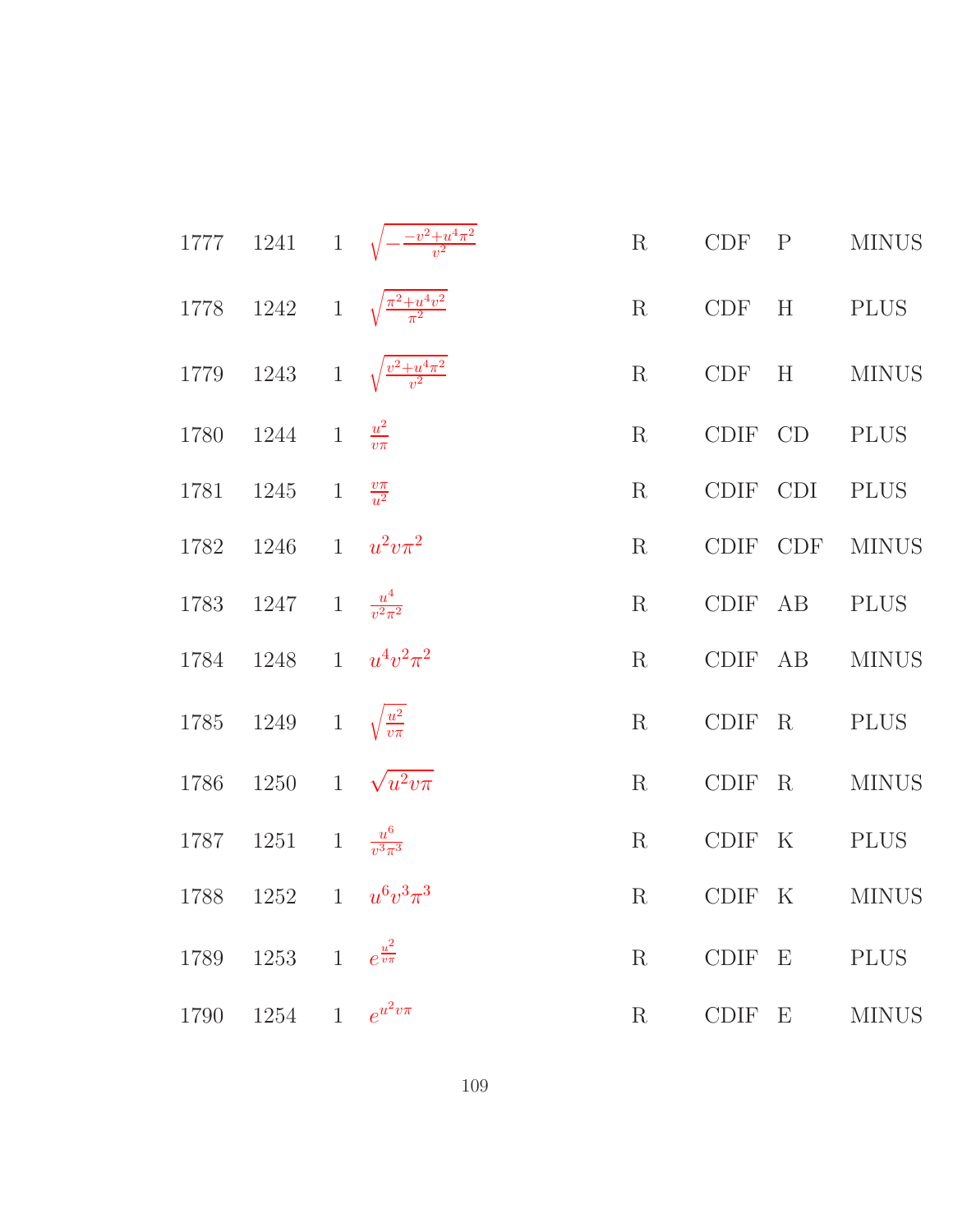| 1791             |      |                | 1255 1 $Log\left(\frac{u^2}{v\pi}\right)$          | $\mathbf R$ | $\text{\rm CDIF} \quad \text{L}$ |             | <b>PLUS</b>  |
|------------------|------|----------------|----------------------------------------------------|-------------|----------------------------------|-------------|--------------|
| $1792\quad 1256$ |      |                | 1 Log $(u^2v\pi)$                                  | $\rm R$     | CDIF L                           |             | <b>MINUS</b> |
|                  |      |                | 1793 1257 1 $\arcsin\left(\frac{u^2}{v\pi}\right)$ | $\rm R$     | $\operatorname{CDIF}$ S          |             | <b>PLUS</b>  |
|                  |      |                | 1794 1258 1 $\arcsin(u^2v\pi)$                     | $\mathbf R$ | $\text{\rm CDIF} \text{\; S}$    |             | <b>MINUS</b> |
|                  |      |                | 1795 1259 1 $\arctan\left(\frac{u^2}{v\pi}\right)$ | $\mathbf R$ | $\text{\rm CDIF}$                | $\mathbf T$ | <b>PLUS</b>  |
| 1796 1260        |      |                | 1 $\arctan(u^2v\pi)$                               | $\rm R$     | CDIF                             | T           | <b>MINUS</b> |
| 1797             |      |                | 1261 1 $\sqrt{-\frac{-v^2\pi^2+u^4}{v^2\pi^2}}$    | R           | CDIF P                           |             | <b>PLUS</b>  |
| 1798             |      |                | 1262 1 $\sqrt{1-u^4v^2\pi^2}$                      | R           | CDIF P                           |             | <b>MINUS</b> |
| 1799             |      |                | 1263 1 $\sqrt{\frac{v^2 \pi^2 + u^4}{v^2 \pi^2}}$  | R           | $\operatorname{CDIF}$            | H           | <b>PLUS</b>  |
| 1800             | 1264 |                | 1 $\sqrt{1+u^4v^2\pi^2}$                           | R           | CDIF                             | H           | <b>MINUS</b> |
| 1801             | 1265 |                | 1 $u^2\sqrt{v}$                                    | $\rm R$     | AB                               | CD          | <b>PLUS</b>  |
| 1802             | 1266 |                | 1 $\frac{u^2}{\sqrt{v}}$                           | $\mathbf R$ | AB                               | CD          | <b>MINUS</b> |
| 1803             | 1267 |                | 1 $\frac{1}{u^2\sqrt{v}}$                          | $\rm R$     | AB                               | CDI         | <b>PLUS</b>  |
| 1804             | 1268 | $\overline{1}$ | $\frac{\sqrt{v}}{u^2}$                             | $\rm R$     | AB                               | CDI         | <b>MINUS</b> |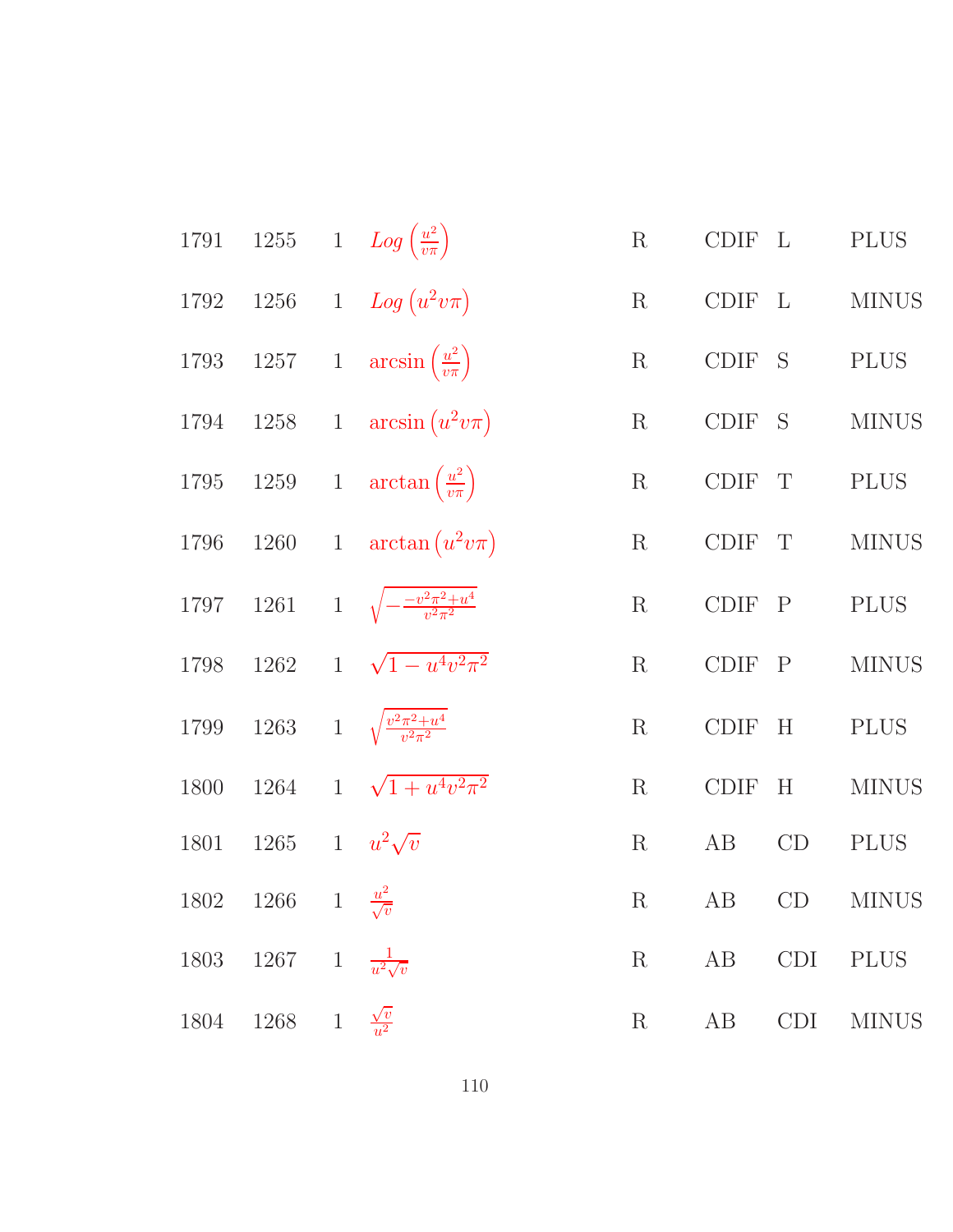| 1805 1269 1 $u^2\sqrt{v}\pi$              |                                                    | $\mathbf R$ | AB       |           | CDF PLUS                                                                            |
|-------------------------------------------|----------------------------------------------------|-------------|----------|-----------|-------------------------------------------------------------------------------------|
| 1806 1270 1 $\frac{u^2\pi}{\sqrt{v}}$     |                                                    |             | R AB     |           | CDF MINUS                                                                           |
| 1807 1271 1 $\frac{1}{u^2\sqrt{v\pi}}$    |                                                    |             | R AB     |           | CDIF PLUS                                                                           |
| 1808 1272 1 $\frac{\sqrt{v}}{u^2 \pi}$    |                                                    |             | $R$ $AB$ |           | CDIF MINUS                                                                          |
| 1809 1273 1 $u^4v$                        |                                                    | $\rm R$     |          | AB AB     | PLUS                                                                                |
| 1810 1274 1 $\frac{u^4}{v}$               |                                                    |             |          | R AB AB   | <b>MINUS</b>                                                                        |
| 1811 1275 1 $\sqrt{u^2\sqrt{v}}$          |                                                    | R           |          | AB R PLUS |                                                                                     |
| 1812 1276 1 $\sqrt{\frac{u^2}{\sqrt{v}}}$ |                                                    |             |          |           | $\mathbf{R} \qquad \  \  \mathbf{AB} \qquad \mathbf{R} \qquad \  \  \mathbf{MINUS}$ |
| 1813 1277 1 $u^6v^{3/2}$                  |                                                    | $\mathbf R$ |          | AB K PLUS |                                                                                     |
| 1814 1278 1 $\frac{u^6}{v^{3/2}}$         |                                                    |             | $R$ $AB$ | ${\bf K}$ | <b>MINUS</b>                                                                        |
| 1815 1279 1 $e^{u^2\sqrt{v}}$             |                                                    | R           |          |           | AB E PLUS                                                                           |
| 1816 1280 1 $e^{\frac{u^2}{\sqrt{v}}}$    |                                                    |             |          |           | $\mathbf{R} \qquad \  \  \mathbf{AB} \qquad \mathbf{E} \qquad \  \  \mathbf{MINUS}$ |
|                                           | 1817 1281 1 $Log (u^2 \sqrt{v})$                   | R           |          |           | AB L PLUS                                                                           |
|                                           | 1818 1282 1 $Log\left(\frac{u^2}{\sqrt{v}}\right)$ |             |          |           | R $AB$ L MINUS                                                                      |
|                                           |                                                    |             |          |           |                                                                                     |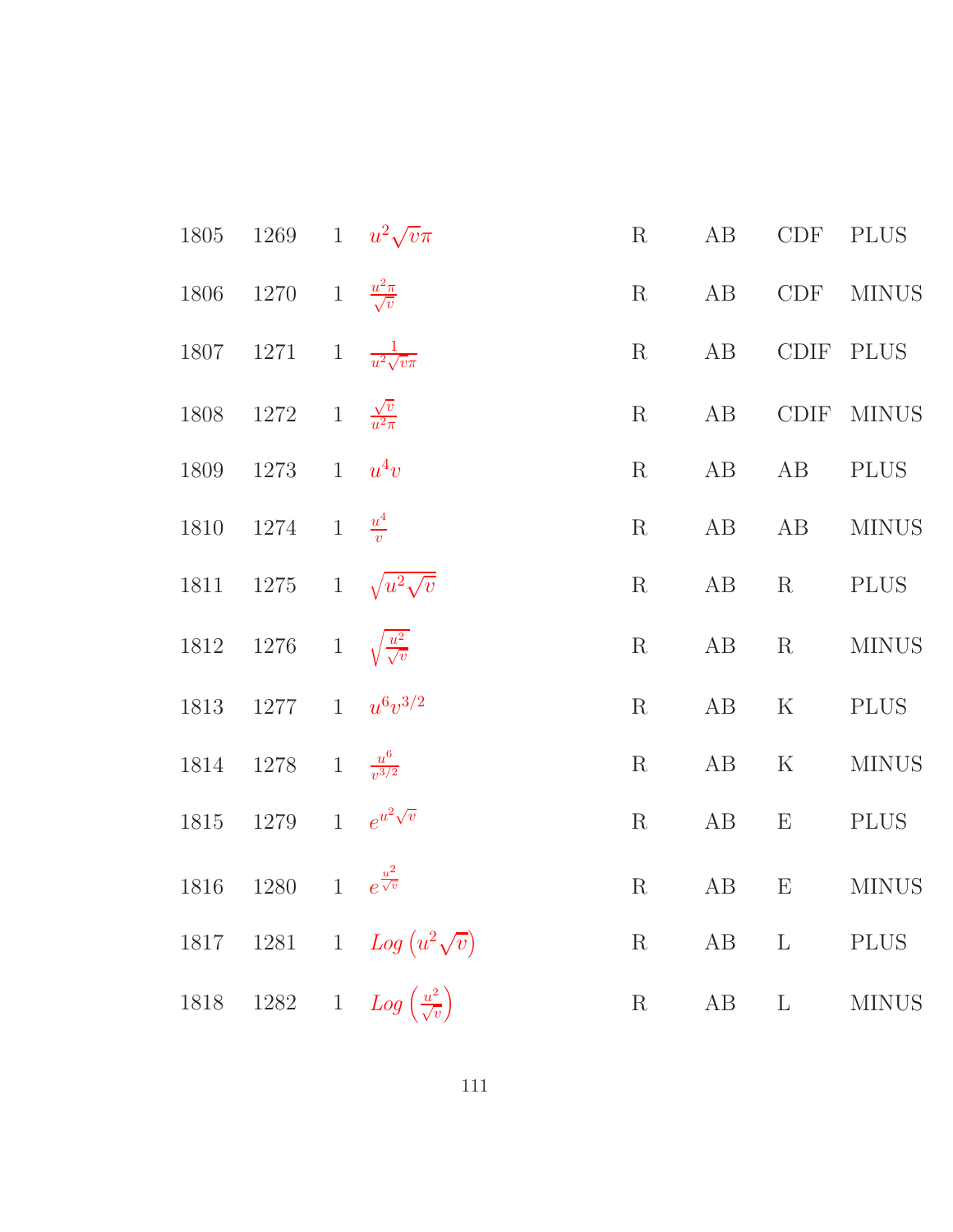| 1819 |                                 | 1283 1 $\arcsin(u^2\sqrt{v})$                          | $\rm R$     | AB          | $\mathbf S$ | <b>PLUS</b>  |
|------|---------------------------------|--------------------------------------------------------|-------------|-------------|-------------|--------------|
|      |                                 | 1820 1284 1 $\arcsin\left(\frac{u^2}{\sqrt{v}}\right)$ | $\rm R$     | AB          | $\mathbf S$ | <b>MINUS</b> |
|      |                                 | 1821 1285 1 $\arctan(u^2\sqrt{v})$                     | $\rm R$     | AB          | $\mathbf T$ | <b>PLUS</b>  |
|      |                                 | 1822 1286 1 $\arctan\left(\frac{u^2}{\sqrt{v}}\right)$ | $\mathbf R$ | AB          | $\mathbf T$ | <b>MINUS</b> |
|      |                                 | 1823 1287 1 $\sqrt{1-u^4v}$                            | $\rm R$     | AB P        |             | <b>PLUS</b>  |
|      |                                 | 1824 1288 1 $\sqrt{-\frac{-v+u^4}{v}}$                 | $\rm R$     | AB          | ${\bf P}$   | <b>MINUS</b> |
|      |                                 | 1825 1289 1 $\sqrt{1+u^4v}$                            | $\mathbf R$ | AB          | H           | <b>PLUS</b>  |
| 1826 | 1290 1 $\sqrt{\frac{v+u^4}{v}}$ |                                                        | $\rm R$     | AB          | $\mathbf H$ | <b>MINUS</b> |
| 1827 | 1291                            | 1 $u^2v^2\pi$                                          | $\mathbf R$ | $\rm R$     | CDF         | <b>PLUS</b>  |
| 1828 | 1292                            | 1 $\frac{u^2 \pi}{v^2}$                                | $\mathbf R$ | $\mathbf R$ | CDF         | <b>MINUS</b> |
| 1829 | 1293                            | 1 $\frac{1}{u^2v^2\pi}$                                | $\mathbf R$ | $\mathbf R$ | CDIF        | <b>PLUS</b>  |
| 1830 | 1294                            | 1 $\frac{v^2}{u^2\pi}$                                 | $\rm R$     | $\rm R$     | <b>CDIF</b> | <b>MINUS</b> |
|      | 1831 1295 1 $u^4v^4$            |                                                        | $\rm R$     | $\mathbf R$ | AB          | <b>PLUS</b>  |
| 1832 | 1296 1 $\frac{u^4}{v^4}$        |                                                        | $\rm R$     | $\rm R$     | AB          | <b>MINUS</b> |
|      | 1833 1297 1 $\sqrt{u^2v^2}$     |                                                        | $\rm R$     | $R_{\perp}$ | $\rm R$     | $\rm PLUS$   |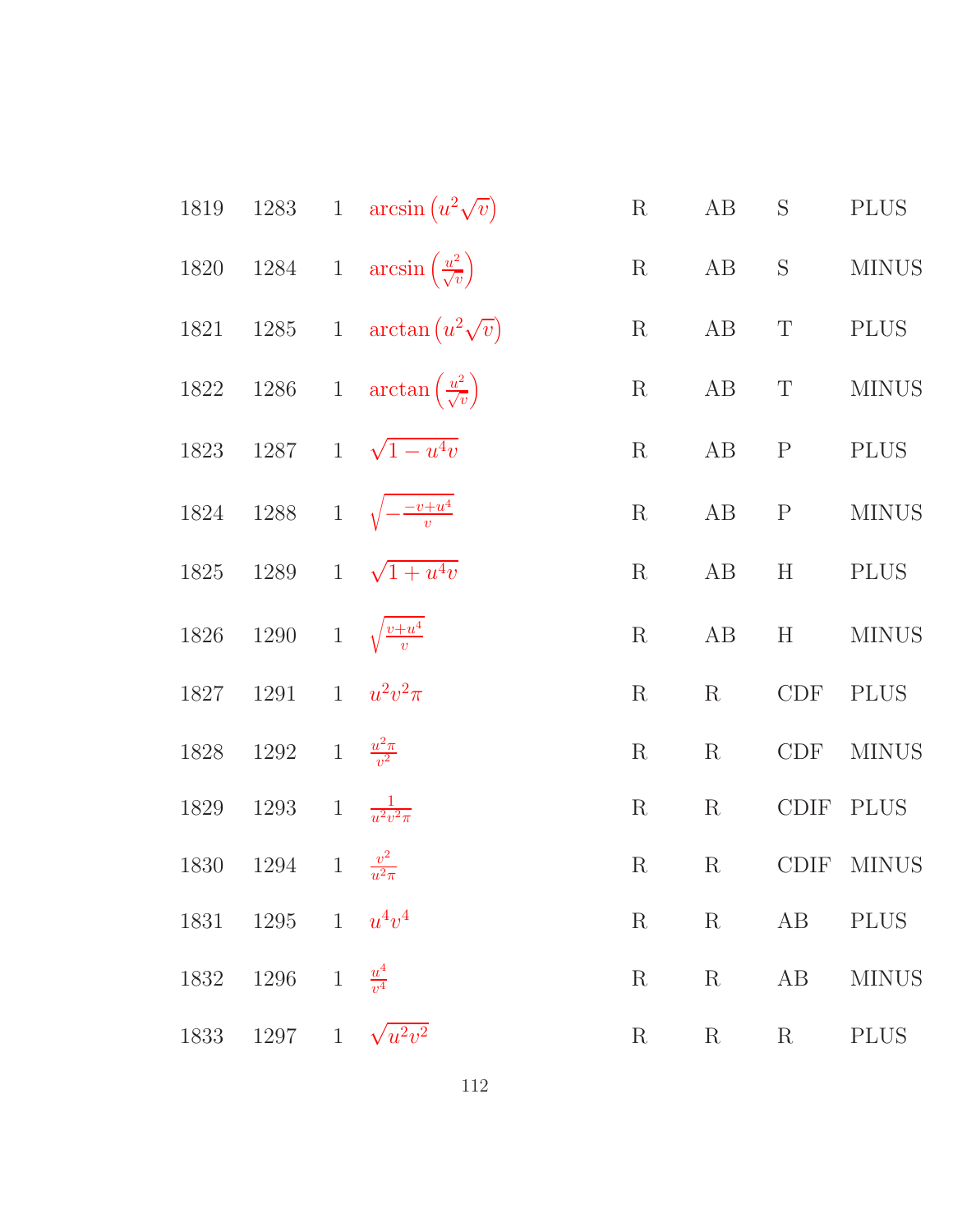| 1834     | 1298 1 $\sqrt{\frac{u^2}{v^2}}$ |                |                                                   | $\rm R$     | $\rm R$     | $\mathbf R$               | <b>MINUS</b> |
|----------|---------------------------------|----------------|---------------------------------------------------|-------------|-------------|---------------------------|--------------|
| 1835     | 1299                            |                | $1 - u^6v^6$                                      | $\rm R$     | $\rm R$     | $\rm K$                   | <b>PLUS</b>  |
| 1836     | 1300                            | $\overline{1}$ | $\frac{u^6}{v^6}$                                 | $\rm R$     | $\rm R$     | ${\bf K}$                 | <b>MINUS</b> |
| 1837     | 1301                            |                | 1 $e^{u^2v^2}$                                    | $\mathbf R$ | $\rm R$     | $\boldsymbol{\mathrm{E}}$ | <b>PLUS</b>  |
| 1838     | $1302\,$                        |                | 1 $e^{\frac{u^2}{v^2}}$                           | $\mathbf R$ | $\rm R$     | E                         | <b>MINUS</b> |
| 1839     |                                 |                | 1303 1 $Log(u^2v^2)$                              | $\rm R$     | $\rm R$     | $\mathbf{L}$              | <b>PLUS</b>  |
|          |                                 |                | 1840 1304 1 $Log\left(\frac{u^2}{v^2}\right)$     | $\rm R$     | $\mathbf R$ | $\Gamma$                  | <b>MINUS</b> |
| 1841     |                                 |                | 1305 1 $\arcsin(u^2v^2)$                          | $\mathbf R$ | $\mathbf R$ | $\mathbf S$               | <b>PLUS</b>  |
| $1842\,$ |                                 |                | 1306 1 $\arcsin\left(\frac{u^2}{v^2}\right)$      | $\mathbf R$ | $\mathbf R$ | $\mathbf S$               | <b>MINUS</b> |
| 1843     |                                 |                | 1307 1 $\arctan(u^2v^2)$                          | $\mathbf R$ | $\mathbf R$ | $\mathbf T$               | <b>PLUS</b>  |
|          |                                 |                | 1844 1308 1 $\arctan\left(\frac{u^2}{v^2}\right)$ | $\rm R$     | $\mathbf R$ | $\mathbf T$               | <b>MINUS</b> |
| 1845     | 1309                            |                | 1 $\sqrt{1-u^4v^4}$                               | $\mathbf R$ | $\mathbf R$ | $\mathbf P$               | <b>PLUS</b>  |
|          |                                 |                | 1846 1310 1 $\sqrt{-\frac{v^4+u^4}{v^4}}$         | $\rm R$     | R           | $\mathbf{P}$              | <b>MINUS</b> |
|          |                                 |                | 1847 1311 1 $\sqrt{1+u^4v^4}$                     | $\rm R$     | $\mathbf R$ | H                         | <b>PLUS</b>  |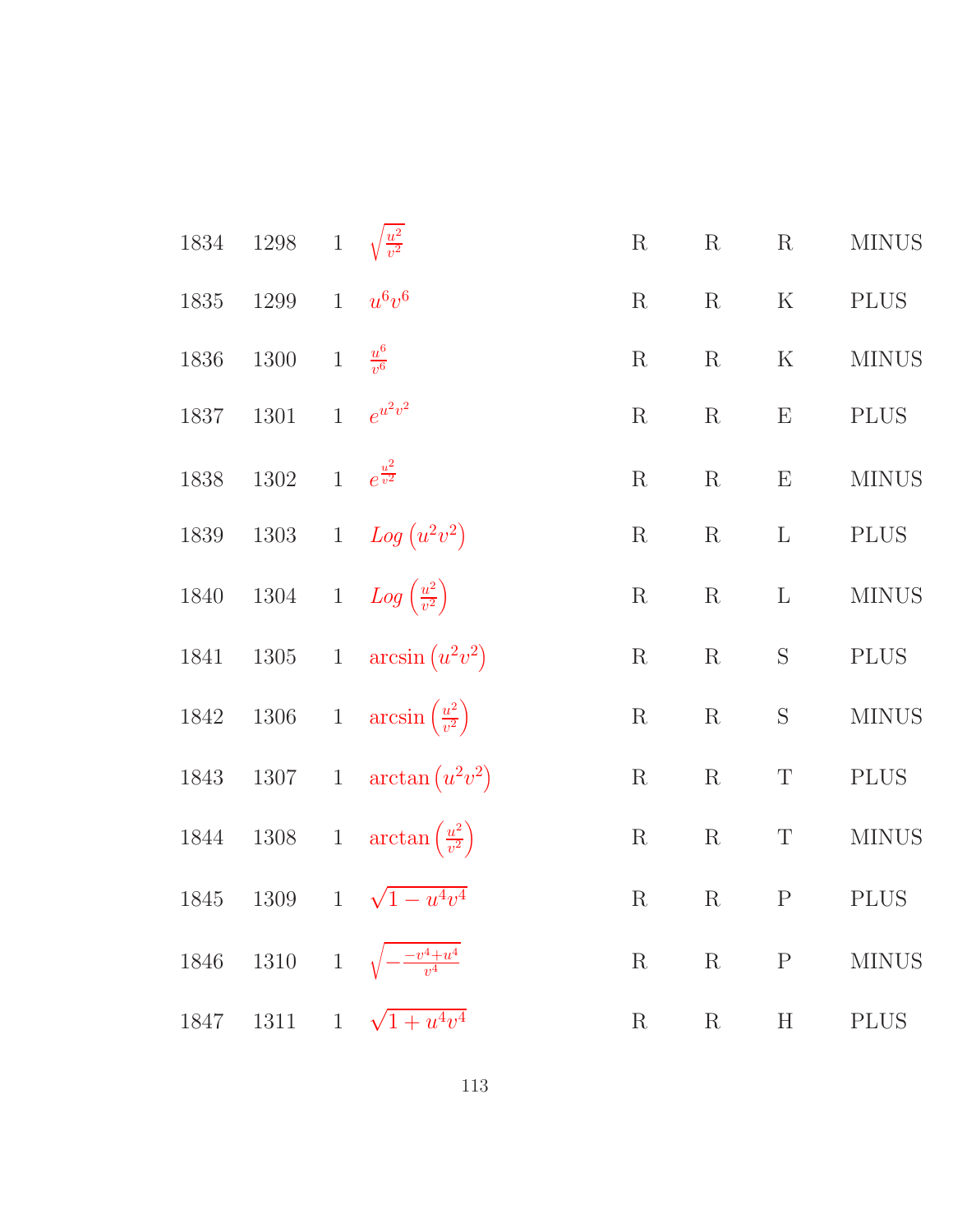|      | 1848 1312 1 $\sqrt{\frac{v^4 + u^4}{v^4}}$   |  | $\rm R$ | $\rm R$     | H       | <b>MINUS</b> |
|------|----------------------------------------------|--|---------|-------------|---------|--------------|
|      | 1849 1313 1 $u^2\sqrt[3]{v}$                 |  |         | R K CD      |         | PLUS         |
|      | 1850 1314 1 $\frac{u^2}{\sqrt[3]{v}}$        |  | $\rm R$ | $\mathbf K$ | CD      | <b>MINUS</b> |
|      | 1851 1315 1 $\frac{1}{u^2\sqrt[3]{v}}$       |  | R       | $\mathbf K$ | CDI     | <b>PLUS</b>  |
|      | 1852 1316 1 $\frac{3}{v^2}$                  |  | R       | $\rm K$     | CDI     | <b>MINUS</b> |
|      | 1853 1317 1 $u^2 \sqrt[3]{v} \pi$            |  |         | $R$ K       | CDF     | <b>PLUS</b>  |
|      | 1854 1318 1 $\frac{u^2\pi}{\sqrt[3]{v}}$     |  | $\rm R$ | K           | CDF     | <b>MINUS</b> |
|      | 1855 1319 1 $\frac{1}{u^2 \sqrt[3]{v \pi}}$  |  | R       | $\rm K$     |         | CDIF PLUS    |
| 1856 | 1320 1 $\frac{3}{v^2}$                       |  | R       | $\mathbf K$ |         | CDIF MINUS   |
| 1857 | 1321 1 $u^4v^{2/3}$                          |  | R       | K           | AB      | <b>PLUS</b>  |
|      | 1858 1322 1 $\frac{u^4}{v^{2/3}}$            |  | $\rm R$ | K           | AB      | <b>MINUS</b> |
|      | 1859 1323 1 $\sqrt{u^2 \sqrt[3]{v}}$         |  | $\rm R$ | $\mathbf K$ | R       | <b>PLUS</b>  |
|      | 1860 1324 1 $\sqrt{\frac{u^2}{\sqrt[3]{v}}}$ |  | $\rm R$ | ${\bf K}$   | $\rm R$ | <b>MINUS</b> |
| 1861 | 1325 1 $u^6v$                                |  | R       | $\mathbf K$ | K       | <b>PLUS</b>  |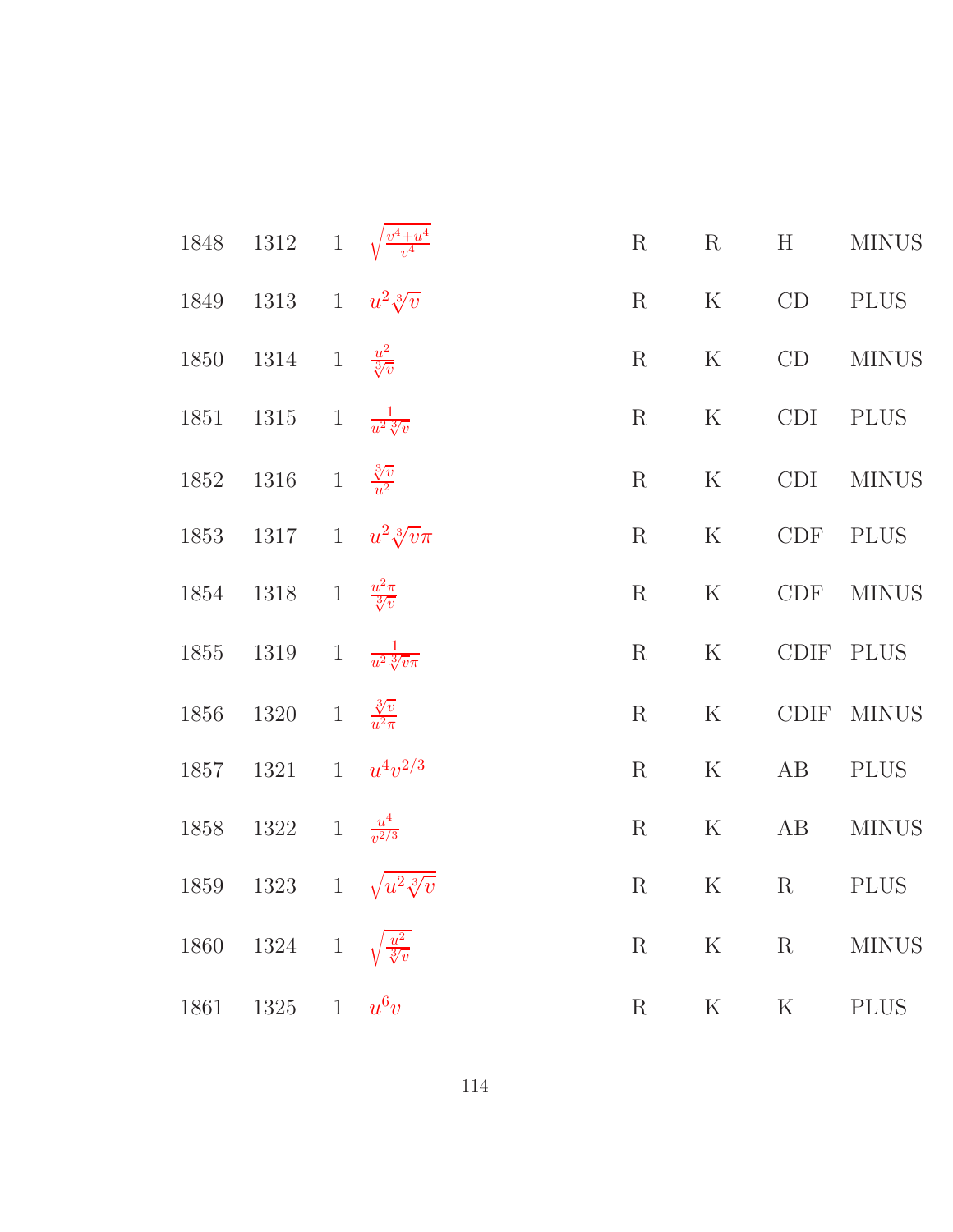| 1862 | 1326                                 | $1 \frac{u^6}{v}$                                         | $\rm R$     | $\rm K$                   | $\rm K$        | <b>MINUS</b> |
|------|--------------------------------------|-----------------------------------------------------------|-------------|---------------------------|----------------|--------------|
| 1863 | 1327 1 $e^{u^2 \sqrt[3]{v}}$         |                                                           | $\rm R$     | $\rm K$                   | $\mathbf{E}$   | <b>PLUS</b>  |
| 1864 | 1328 1 $e^{\frac{u^2}{\sqrt[3]{v}}}$ |                                                           | $\mathbf R$ | ${\bf K}$                 | E              | <b>MINUS</b> |
| 1865 |                                      | 1329 1 $Log (u^2 \sqrt[3]{v})$                            | $\mathbf R$ | $\rm K$                   | $\mathbf{L}$   | <b>PLUS</b>  |
| 1866 |                                      | 1330 1 $Log\left(\frac{u^2}{\sqrt[3]{v}}\right)$          | $\rm R$     | $\rm K$                   | $\mathbf{L}$   | <b>MINUS</b> |
|      |                                      | 1867 1331 1 $\arcsin(u^2 \sqrt[3]{v})$                    | $\mathbf R$ | ${\bf K}$                 | S              | <b>PLUS</b>  |
|      |                                      | 1868 1332 1 $\arcsin\left(\frac{u^2}{\sqrt[3]{v}}\right)$ | $\rm R$     | $\rm K$                   | ${\mathcal S}$ | <b>MINUS</b> |
|      |                                      | 1869 1333 1 $\arctan(u^2 \sqrt[3]{v})$                    | $\mathbf R$ | $\rm K$                   | $\mathbf T$    | <b>PLUS</b>  |
|      |                                      | 1870 1334 1 $\arctan\left(\frac{u^2}{\sqrt[3]{v}}\right)$ | $\mathbf R$ | ${\bf K}$                 | $\mathbf T$    | <b>MINUS</b> |
| 1871 |                                      | 1335 1 $\sqrt{1-u^4v^{2/3}}$                              | $\mathbf R$ | ${\bf K}$                 | $\mathbf P$    | <b>PLUS</b>  |
| 1872 |                                      | 1336 1 $\sqrt{-\frac{-v^{2/3}+u^4}{v^{2/3}}}$             | $\rm R$     | $\rm K$                   | $\mathbf P$    | $\rm MINUS$  |
| 1873 | 1337                                 | $1 \sqrt{1+u^4v^{2/3}}$                                   | $\mathbf R$ | $\rm K$                   | H              | <b>PLUS</b>  |
| 1874 | 1338                                 | 1 $\sqrt{\frac{v^{2/3}+u^4}{v^{2/3}}}$                    | $\mathbf R$ | $\rm K$                   | H              | <b>MINUS</b> |
| 1875 | 1339                                 | $1 - u^2 \ln(v)$                                          | $\rm R$     | $\boldsymbol{\mathrm{E}}$ | CD             | <b>PLUS</b>  |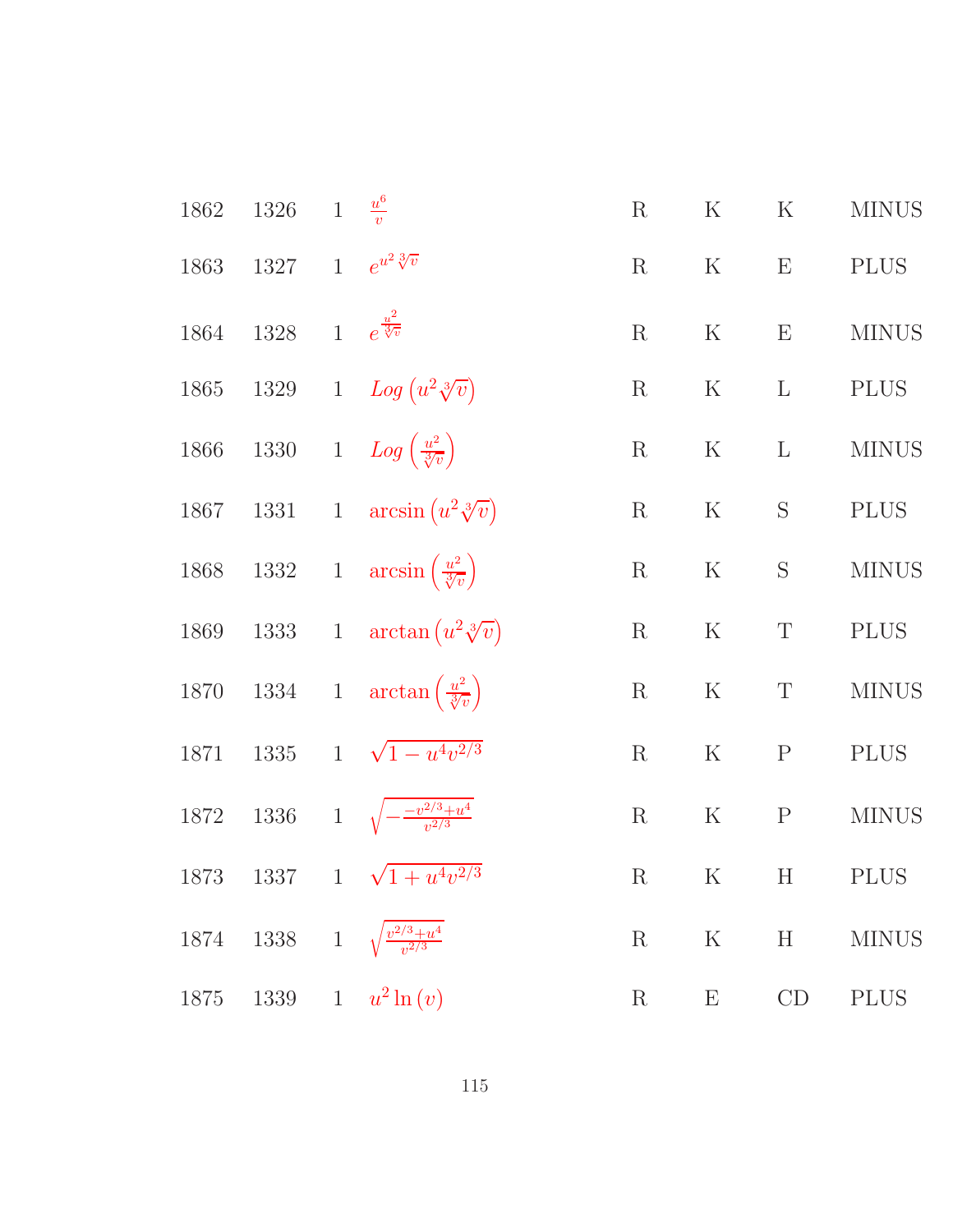| 1876 | $1340\,$ | $\,1$        | $\frac{u^2}{\ln(v)}$                          | $\mathbf R$ | ${\bf E}$                 | $\mathrm{CD}$     | <b>MINUS</b> |
|------|----------|--------------|-----------------------------------------------|-------------|---------------------------|-------------------|--------------|
| 1877 | $1341\,$ | $\,1$        | $rac{1}{u^2 \ln(v)}$                          | $\mathbf R$ | E                         | <b>CDI</b>        | <b>PLUS</b>  |
| 1878 | $1342\,$ |              | 1 $\frac{\ln(v)}{u^2}$                        | $\mathbf R$ | $\boldsymbol{\mathrm{E}}$ | CDI               | <b>MINUS</b> |
| 1879 | $1343\,$ | $\mathbf{1}$ | $u^2\ln(v)\pi$                                | $\mathbf R$ | $\boldsymbol{\mathrm{E}}$ | CDF               | <b>PLUS</b>  |
| 1880 | $1344\,$ | $\,1$        | $\frac{u^2\pi}{\ln(v)}$                       | $\mathbf R$ | E                         | <b>CDF</b>        | <b>MINUS</b> |
| 1881 | $1345\,$ | $\,1$        | $\frac{1}{u^2 \ln(v) \pi}$                    | ${\bf R}$   | E                         | $\text{\rm CDIF}$ | <b>PLUS</b>  |
| 1882 | $1346\,$ | $\,1$        | $\frac{\ln(v)}{u^2\pi}$                       | R           | E                         | <b>CDIF</b>       | <b>MINUS</b> |
| 1883 | 1347     | $\mathbf{1}$ | $u^{4}\left( \ln\left( v\right) \right) ^{2}$ | $\mathbf R$ | ${\bf E}$                 | $\rm AB$          | <b>PLUS</b>  |
| 1884 | $1348\,$ | $\,1$        | $\frac{u^4}{\left(\ln(v)\right)^2}$           | $\mathbf R$ | ${\bf E}$                 | AB                | <b>MINUS</b> |
| 1885 | $1349\,$ | $\mathbf{1}$ | $\sqrt{u^2 \ln(v)}$                           | ${\bf R}$   | E                         | $\mathbf R$       | <b>PLUS</b>  |
| 1886 | $1350\,$ | $\mathbf{1}$ | $\sqrt{\frac{u^2}{\ln(v)}}$                   | $\mathbf R$ | $\boldsymbol{\mathrm{E}}$ | $\mathbf R$       | <b>MINUS</b> |
| 1887 | 1351     |              | 1 $u^6 (\ln (v))^3$                           | R           | $\boldsymbol{\mathrm{E}}$ | $\rm K$           | <b>PLUS</b>  |
| 1888 | $1352\,$ |              | 1 $\frac{u^6}{(\ln(v))^3}$                    | $\mathbf R$ | ${\bf E}$                 | ${\bf K}$         | <b>MINUS</b> |
| 1889 | $1353\,$ | $\mathbf{1}$ | $v^{u^2}$                                     | $\mathbf R$ | $\boldsymbol{\mathrm{E}}$ | E                 | <b>PLUS</b>  |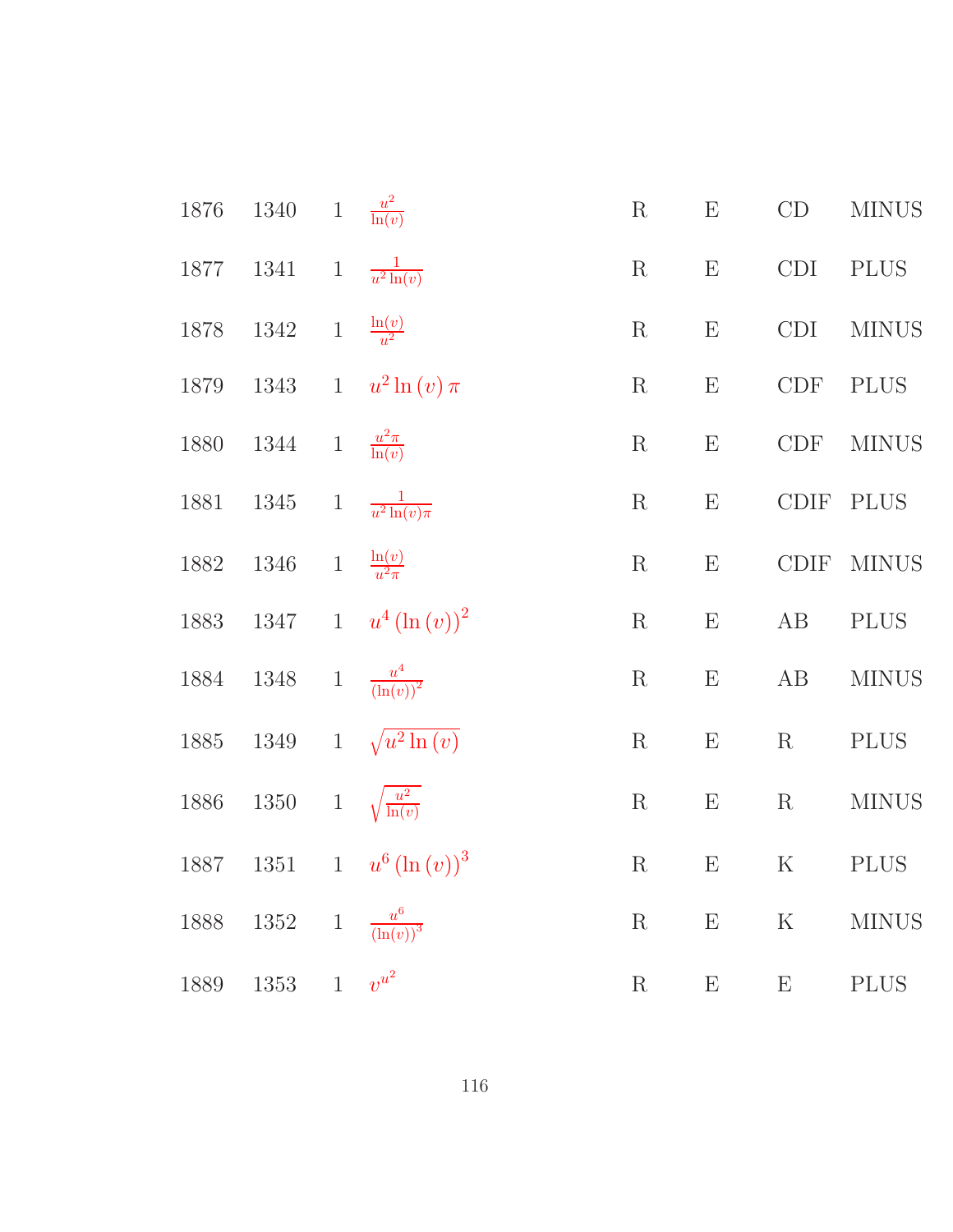| 1890 | 1354                             | $\mathbf{1}$ | $e^{\frac{u^2}{\ln(v)}}$                        | $\mathbf R$ | E                         | ${\rm E}$                 | <b>MINUS</b> |
|------|----------------------------------|--------------|-------------------------------------------------|-------------|---------------------------|---------------------------|--------------|
| 1891 | $1355\,$                         |              | 1 $Log (u^2 \ln (v))$                           | $\rm R$     | $\boldsymbol{\mathrm{E}}$ | $\mathbf{L}$              | <b>PLUS</b>  |
| 1892 | $1356\,$                         |              | 1 $Log\left(\frac{u^2}{\ln(v)}\right)$          | $\mathbf R$ | E                         | $\mathbf{L}$              | <b>MINUS</b> |
| 1893 |                                  |              | 1357 1 $\arcsin(u^2 \ln(v))$                    | $\mathbf R$ | $\boldsymbol{\mathrm{E}}$ | $\mathbf S$               | <b>PLUS</b>  |
| 1894 |                                  |              | 1358 1 $\arcsin\left(\frac{u^2}{\ln(v)}\right)$ | $\mathbf R$ | $\boldsymbol{\mathrm{E}}$ | $\mathbf S$               | <b>MINUS</b> |
| 1895 | $1359\,$                         |              | 1 $\arctan(u^2 \ln(v))$                         | $\mathbf R$ | $\boldsymbol{\mathrm{E}}$ | $\mathbf T$               | $\rm PLUS$   |
| 1896 | $1360\,$                         |              | 1 $\arctan\left(\frac{u^2}{\ln(v)}\right)$      | $\rm R$     | $\boldsymbol{\mathrm{E}}$ | $\mathbf T$               | <b>MINUS</b> |
| 1897 | 1361                             |              | 1 $\sqrt{1-u^4(\ln(v))^2}$                      | $\mathbf R$ | $\boldsymbol{\mathrm{E}}$ | $\mathbf P$               | <b>PLUS</b>  |
| 1898 | $1362\,$                         |              | 1 $\sqrt{-\frac{-(\ln(v))^2+u^4}{(\ln(v))^2}}$  | $\rm R$     | $\boldsymbol{\mathrm{E}}$ | ${\bf P}$                 | <b>MINUS</b> |
| 1899 | 1363                             |              | 1 $\sqrt{1+u^4(\ln(v))^2}$                      | $\mathbf R$ | $\boldsymbol{\mathrm{E}}$ | $\boldsymbol{\mathrm{H}}$ | <b>PLUS</b>  |
| 1900 | 1364                             |              | 1 $\sqrt{\frac{(\ln(v))^2+u^4}{(\ln(v))^2}}$    | $\mathbf R$ | $\boldsymbol{\mathrm{E}}$ | H                         | <b>MINUS</b> |
|      |                                  |              | 1901 1365 1 $u^2EXP(v)$                         | $\rm R$     | $\mathbf{L}$              |                           | CD PLUS      |
|      | 1902 1366 1 $\frac{u^2}{EXP(v)}$ |              |                                                 | $\mathbf R$ | $\mathbf{L}$              | CD                        | <b>MINUS</b> |
| 1903 | 1367 1                           |              | $\frac{1}{u^2 EXP(v)}$                          | $\rm R$     | $\mathbf{L}$              | CDI                       | <b>PLUS</b>  |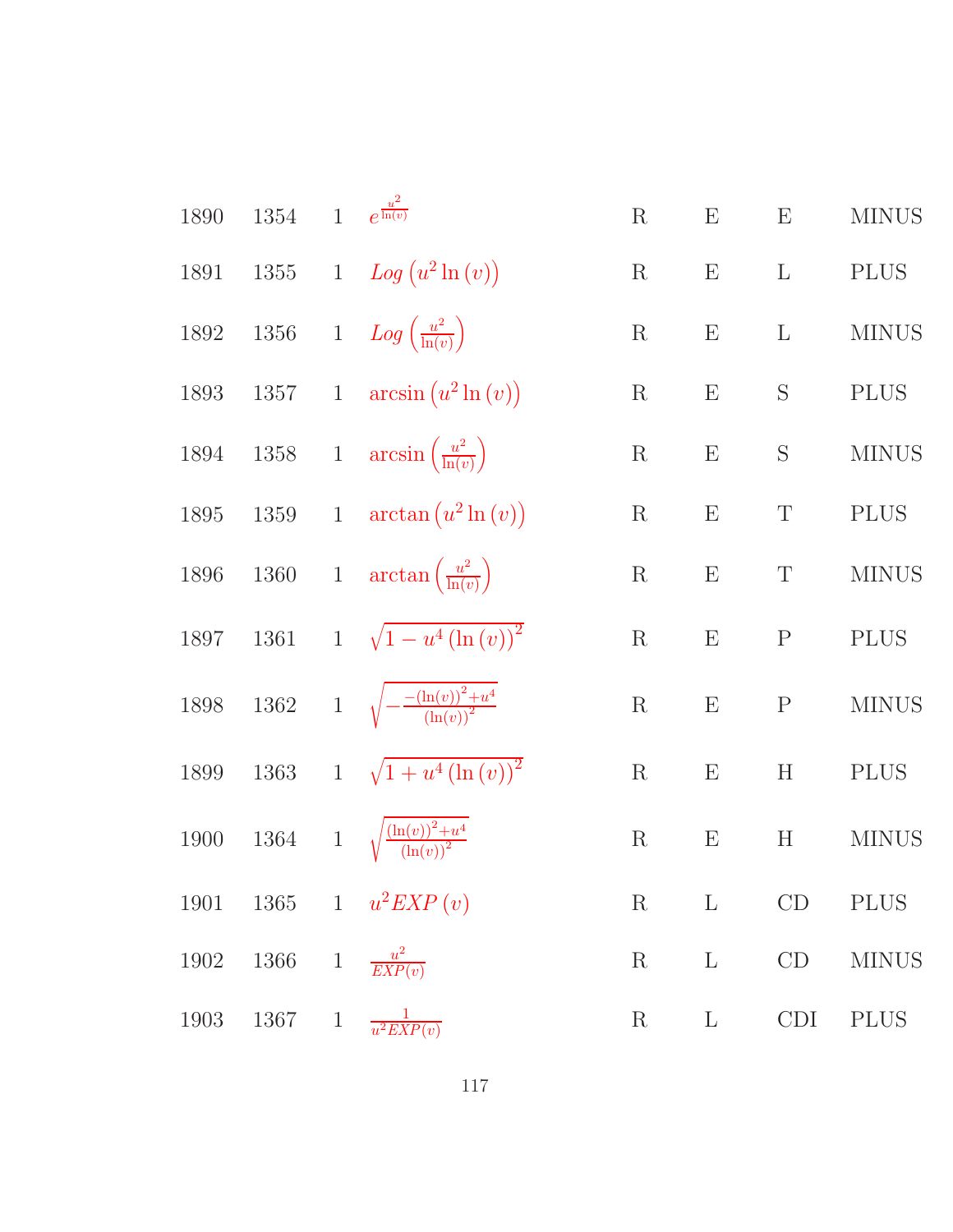| 1904 | 1368 1 $\frac{EXP(v)}{v^2}$     |              |                                         | $\mathbf R$ | $\mathbf{L}$ | <b>CDI</b>                | <b>MINUS</b> |
|------|---------------------------------|--------------|-----------------------------------------|-------------|--------------|---------------------------|--------------|
| 1905 |                                 |              | 1369 1 $u^2 EXP(v) \pi$                 | $\mathbf R$ | $\mathbf{L}$ | CDF                       | PLUS         |
| 1906 | 1370 1 $\frac{u^2 \pi}{EXP(v)}$ |              |                                         | $\mathbf R$ | $\mathbf{L}$ | <b>CDF</b>                | <b>MINUS</b> |
| 1907 |                                 |              | 1371 1 $\frac{1}{u^2 E X P(v) \pi}$     | $\mathbf R$ | $\mathbf{L}$ |                           | CDIF PLUS    |
| 1908 | 1372 1 $\frac{EXP(v)}{u^2\pi}$  |              |                                         | $\mathbf R$ | $\mathbf{L}$ |                           | CDIF MINUS   |
|      |                                 |              | 1909 1373 1 $u^4 (EXP(v))^2$            | $\mathbf R$ | $\mathbf{L}$ | AB                        | <b>PLUS</b>  |
|      |                                 |              | 1910 1374 1 $\frac{u^4}{(EXP(v))^2}$    | $\mathbf R$ | $\mathbf{L}$ | AB                        | <b>MINUS</b> |
|      |                                 |              | 1911 1375 1 $\sqrt{u^2 EXP(v)}$         | $\mathbf R$ | $\mathbf{L}$ | $\rm R$                   | <b>PLUS</b>  |
|      |                                 |              | 1912 1376 1 $\sqrt{\frac{u^2}{EXP(v)}}$ | $\rm R$     | $\mathbf{L}$ | $\mathbf R$               | <b>MINUS</b> |
|      |                                 |              | 1913 1377 1 $u^6 (EXP(v))^3$            | $\mathbf R$ | $\mathbf{L}$ | ${\bf K}$                 | <b>PLUS</b>  |
| 1914 |                                 |              | 1378 1 $\frac{u^6}{(EXP(v))^3}$         | $\rm R$     | $\mathbf{L}$ | $\mathbf K$               | <b>MINUS</b> |
| 1915 |                                 |              | 1379 1 $e^{u^2EXP(v)}$                  | R           | $\mathbf{L}$ | $\boldsymbol{\mathrm{E}}$ | <b>PLUS</b>  |
| 1916 | 1380                            | $\mathbf{1}$ | $e^{\frac{u^2}{EXP(v)}}$                | $\mathbf R$ | $\Gamma$     | $\boldsymbol{\mathrm{E}}$ | <b>MINUS</b> |
| 1917 | 1381                            | $\mathbf{1}$ | $Log (u^2EXP(v))$                       | $\mathbf R$ | $\mathbf{L}$ | $\Gamma$                  | <b>PLUS</b>  |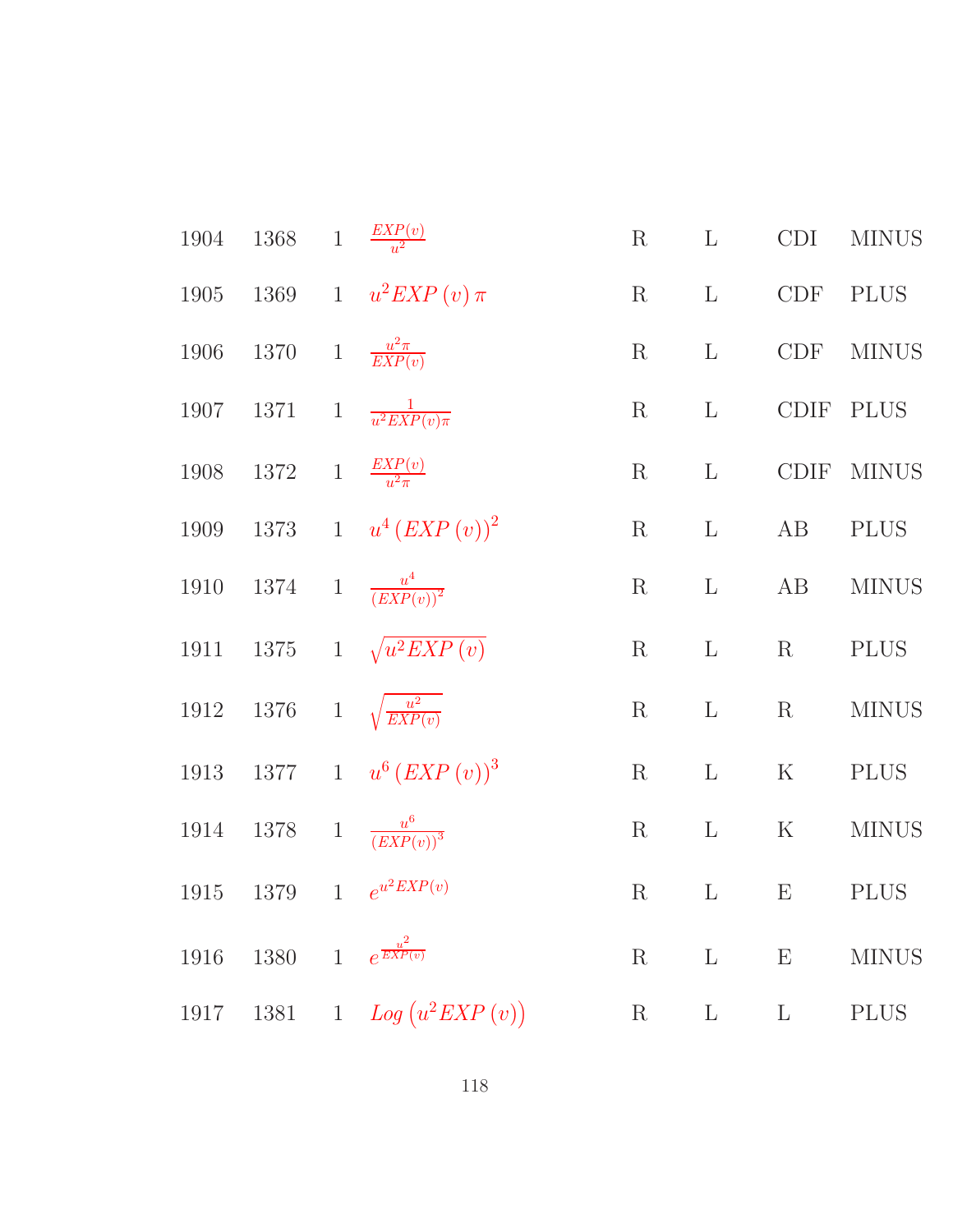1918 1382 1 
$$
Log\left(\frac{u^2}{EXP(v)}\right)
$$
 R L L MINUS  
\n1919 1383 1  $arcsin(u^2EXP(v))$  R L S PLUS  
\n1920 1384 1  $arcsin\left(\frac{u^2}{EXP(v)}\right)$  R L S MINUS  
\n1921 1385 1  $arctan(u^2EXP(v))$  R L T PLUS  
\n1922 1386 1  $arctan\left(\frac{u^2}{EXP(v)}\right)$  R L T MINUS  
\n1923 1387 1  $\sqrt{1-u^4(EXP(v))^2}$  R L P PLUS  
\n1924 1388 1  $\sqrt{-\frac{(EXP(v))^2+u^4}{(EXP(v))^2}}$  R L P MINUS  
\n1925 1389 1  $\sqrt{1+u^4(EXP(v))^2}$  R L H PLUS  
\n1926 1390 1  $\sqrt{\frac{(EXP(v))^2+u^4}{(EXP(v))^2}}$  R L H MINUS  
\n1927 1391 1  $u^2 sin(v)$  R S C D PLUS  
\n1928 1392 1  $\frac{u^2}{sin(v)}$  R S C D PLUS  
\n1929 1393 1  $\frac{1}{u^2 sin(v)}$  R S C D MINUS  
\n1929 1393 1  $\frac{1}{u^2 sin(v)}$  R S C D MINUS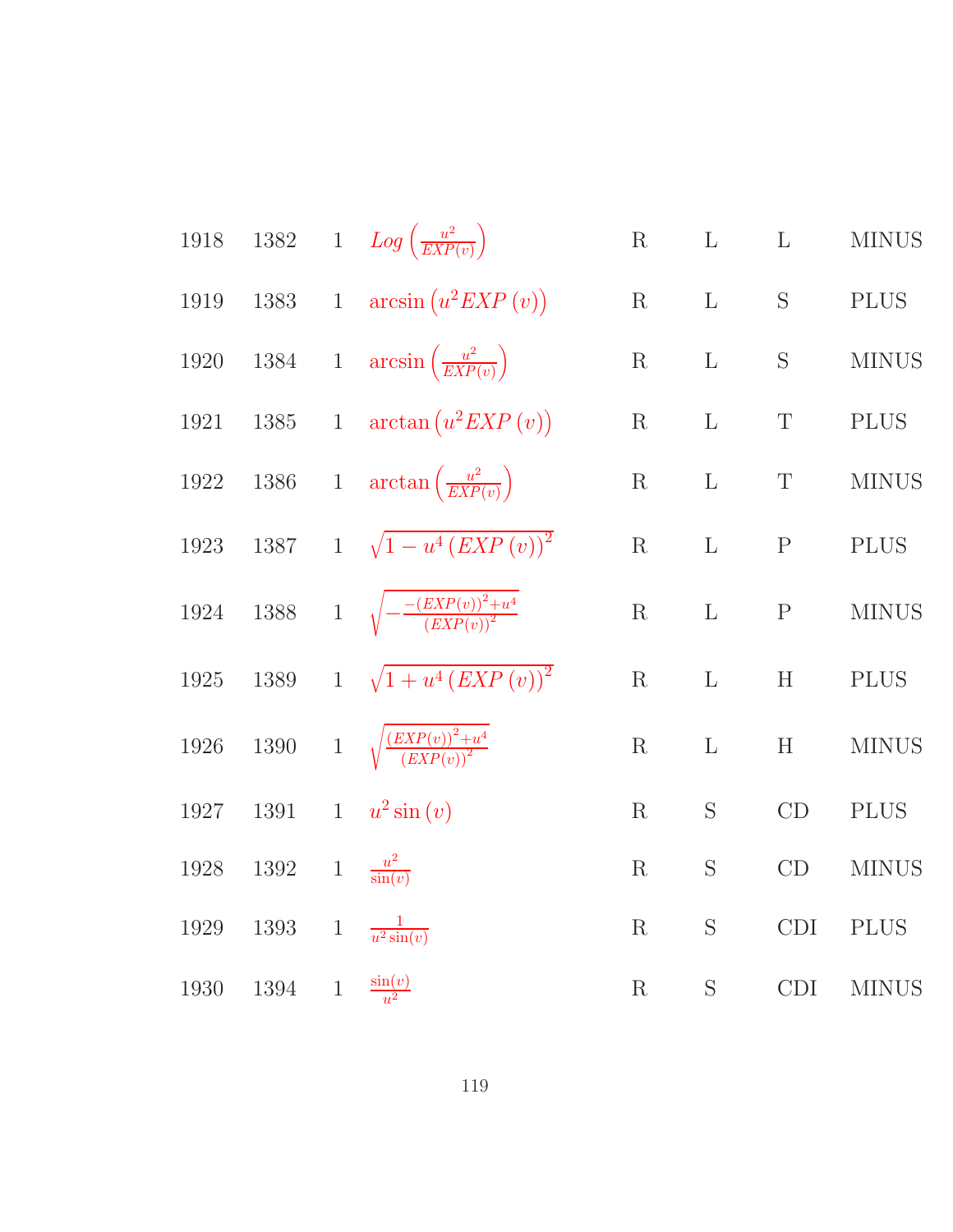| 1931     | $1395\,$ |                | 1 $u^2\sin(v)\pi$                      | ${\bf R}$   | S              | <b>CDF</b>            | <b>PLUS</b>  |
|----------|----------|----------------|----------------------------------------|-------------|----------------|-----------------------|--------------|
| 1932     | 1396     | $1\,$          | $\frac{u^2\pi}{\sin(v)}$               | $\mathbf R$ | $\mathbf S$    | CDF                   | <b>MINUS</b> |
| 1933     | 1397     | $\,1$          | $\frac{1}{u^2\sin(v)\pi}$              | $\mathbf R$ | S              | $\text{\rm CDIF}$     | <b>PLUS</b>  |
| 1934     | $1398\,$ | $\,1$          | $\frac{\sin(v)}{u^2 \pi}$              | $\mathbf R$ | $\mathbf S$    | $\operatorname{CDIF}$ | <b>MINUS</b> |
| 1935     | $1399\,$ | $\mathbf{1}$   | $u^4\left(\sin\left(v\right)\right)^2$ | $\mathbf R$ | S              | $\rm AB$              | <b>PLUS</b>  |
| 1936     | $1400\,$ |                | 1 $\frac{u^4}{(\sin(v))^2}$            | $\mathbf R$ | $\mathbf S$    | $\rm AB$              | <b>MINUS</b> |
| 1937     | 1401     | $\mathbf{1}$   | $\sqrt{u^2\sin(v)}$                    | R           | S              | $\mathbf R$           | <b>PLUS</b>  |
| 1938     | $1402\,$ |                | 1 $\sqrt{\frac{u^2}{\sin(v)}}$         | $\mathbf R$ | $\mathbf S$    | R                     | <b>MINUS</b> |
| $1939\,$ | $1403\,$ |                | 1 $u^6(\sin(v))^3$                     | $\mathbf R$ | $\mathbf S$    | $\mathbf K$           | <b>PLUS</b>  |
| 1940     | 1404     | $\mathbf{1}$   | $\frac{u^6}{\left(\sin(v)\right)^3}$   | $\mathbf R$ | $\mathbf S$    | $\mathbf K$           | <b>MINUS</b> |
| 1941     | $1405\,$ | $\overline{1}$ | $e^{u^2\sin(v)}$                       | $\mathbf R$ | S              | E                     | <b>PLUS</b>  |
| 1942     | 1406     | $\mathbf{1}$   | $e^{\frac{u^2}{\sin(v)}}$              | $\mathbf R$ | S              | E                     | <b>MINUS</b> |
| 1943     | 1407     | $\mathbf{1}$   | $Log (u^2 \sin(v))$                    | $\mathbf R$ | ${\mathcal S}$ | $\Gamma$              | <b>PLUS</b>  |
| 1944     | $1408\,$ | $\mathbf{1}$   | $Log\left(\frac{u^2}{\sin(v)}\right)$  | $\mathbf R$ | S              | $\Gamma$              | <b>MINUS</b> |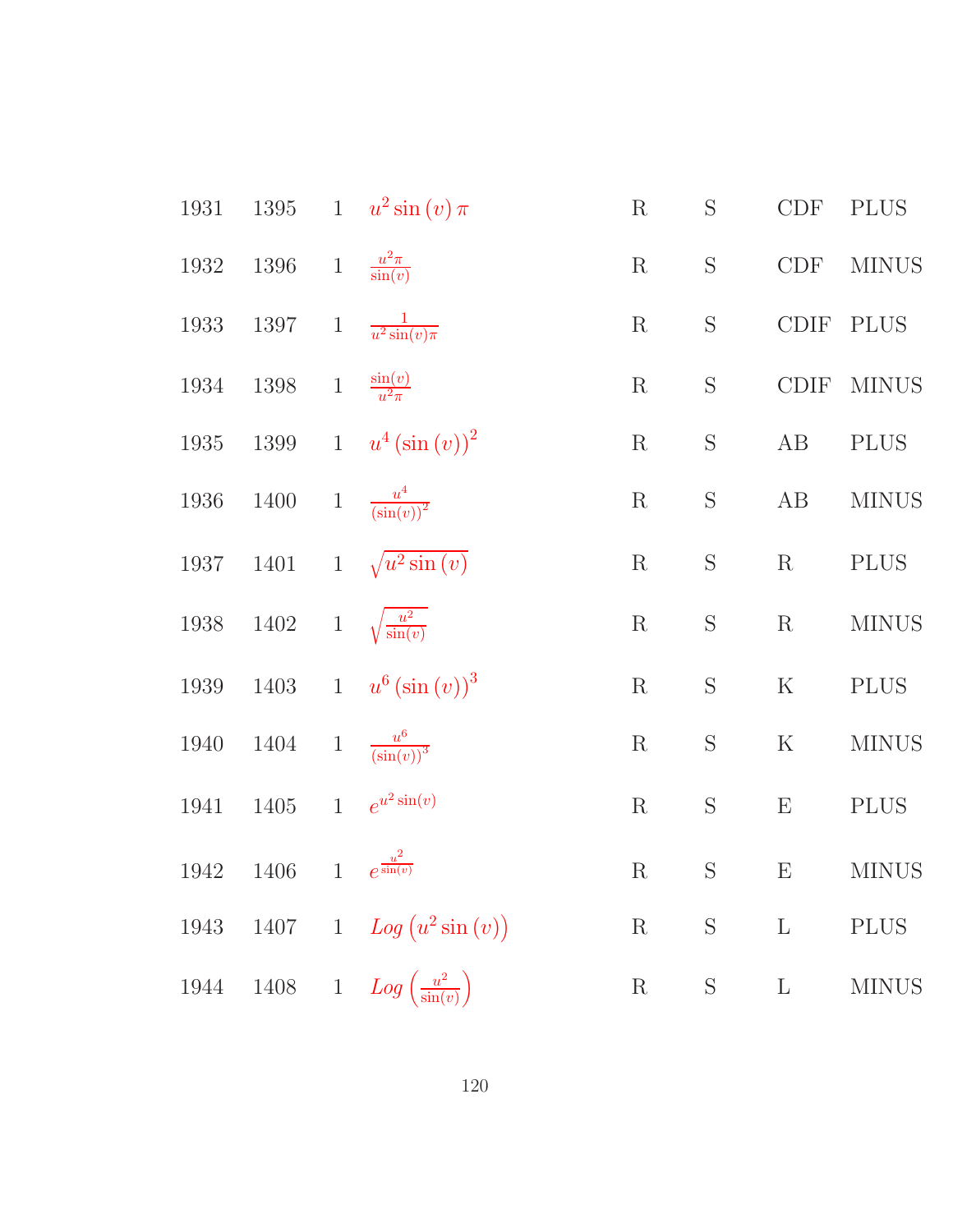1945 1409 1 arcsin (u<sup>2</sup>sin(v)) R S S PLUS  
\n1946 1410 1 arcsin (
$$
\frac{u^2}{\sin(v)}
$$
) R S S MINUS  
\n1947 1411 1 arctan (u<sup>2</sup>sin(v)) R S T PLUS  
\n1948 1412 1 arctan ( $\frac{u^2}{\sin(v)}$ ) R S T MINUS  
\n1949 1413 1  $\sqrt{1 - u^4 + u^4 (\cos(v))^2}$  R S P PLUS  
\n1950 1414 1  $\sqrt{\frac{-1 + (\cos(v))^2 + u^4}{-1 + (\cos(v))^2}}$  R S P MINUS  
\n1951 1415 1  $\sqrt{1 + u^4 - u^4 (\cos(v))^2}$  R S H PLUS  
\n1952 1416 1  $\sqrt{\frac{-1 - (\cos(v))^2 + u^4}{-1 + (\cos(v))^2}}$  R S H MINUS  
\n1953 1417 1  $u^2 \tan(v)$  R T CD PLUS  
\n1954 1418 1  $\frac{u^2}{\tan(v)}$  R T CD MINUS  
\n1955 1419 1  $\frac{u^2}{u^2 \tan(v)}$  R T CD ININUS  
\n1956 1420 1  $\frac{\tan(v)}{u^2}$  R T CDI MINUS  
\n1957 1421 1  $u^2 \tan(v) \pi$  R T CDF PLUS  
\n1958 1422 1  $\frac{u^2 \pi}{\tan(v)}$  R T CDF MINUS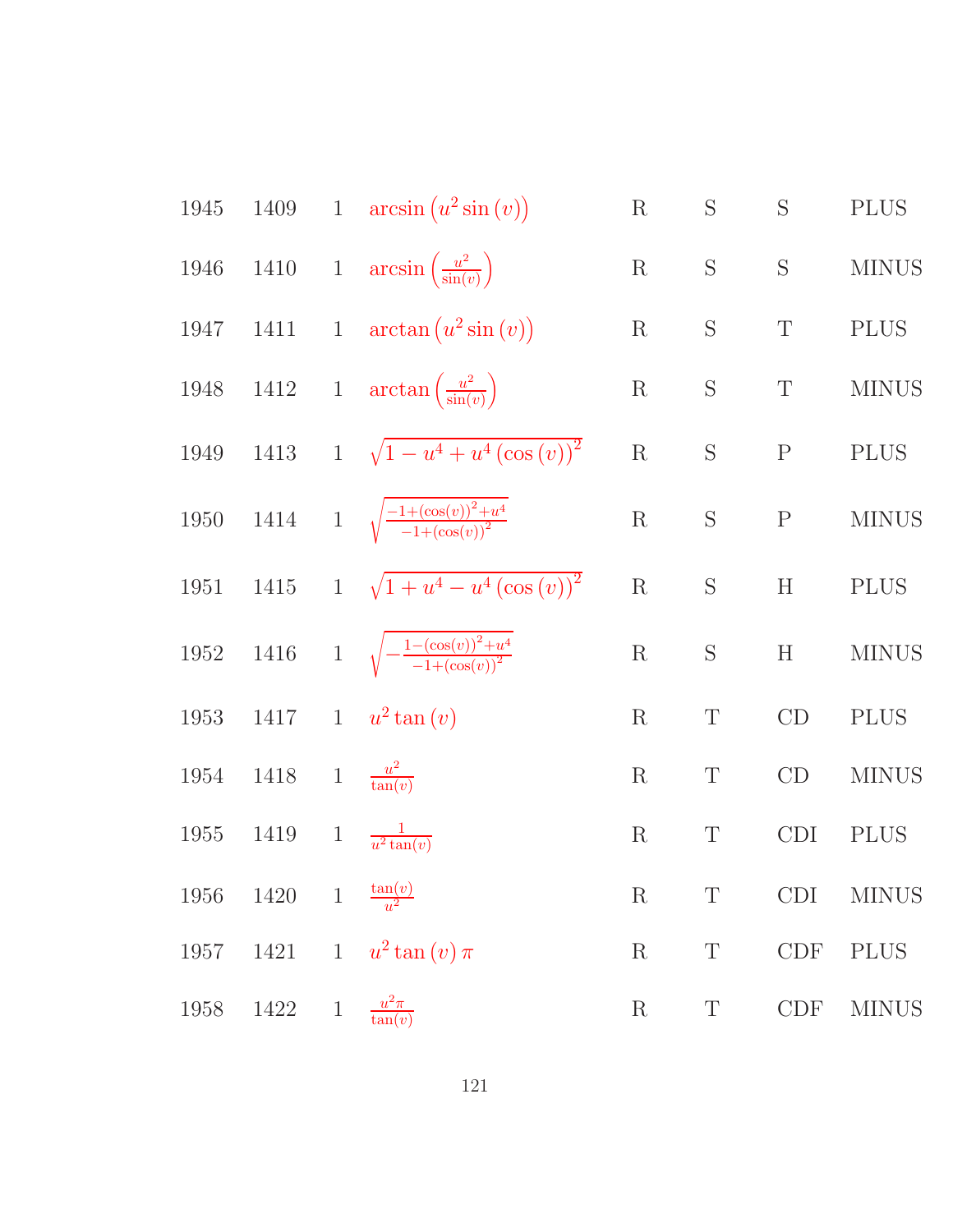| 1959 | 1423                                     | 1 $\frac{1}{u^2\tan(v)\pi}$                       | $\mathbf R$ | T           | <b>CDIF</b> | <b>PLUS</b>  |
|------|------------------------------------------|---------------------------------------------------|-------------|-------------|-------------|--------------|
| 1960 | 1424 1 $\frac{\tan(v)}{u^2 \pi}$         |                                                   | $\mathbf R$ | $\mathbf T$ | CDIF        | <b>MINUS</b> |
|      |                                          | 1961 1425 1 $u^4 (\tan (v))^2$                    | $\mathbf R$ | $\mathbf T$ | AB          | <b>PLUS</b>  |
|      | 1962 1426 1 $\frac{u^4}{(\tan(v))^2}$    |                                                   | $\mathbf R$ | $\mathbf T$ | AB          | <b>MINUS</b> |
|      |                                          | 1963 1427 1 $\sqrt{u^2 \tan(v)}$                  | $\mathbf R$ | $\mathbf T$ | $\mathbf R$ | <b>PLUS</b>  |
|      | 1964 1428 1 $\sqrt{\frac{u^2}{\tan(v)}}$ |                                                   | $\mathbf R$ | $\mathbf T$ | $\mathbf R$ | <b>MINUS</b> |
|      |                                          | 1965 1429 1 $u^6 (\tan (v))^3$                    | $\mathbf R$ | $\mathbf T$ | ${\bf K}$   | <b>PLUS</b>  |
| 1966 | 1430 1 $\frac{u^6}{(\tan(v))^3}$         |                                                   | $\mathbf R$ | $\mathbf T$ | $\rm K$     | <b>MINUS</b> |
| 1967 |                                          | 1431 1 $e^{u^2 \tan(v)}$                          | $\mathbf R$ | $\mathbf T$ | ${\bf E}$   | <b>PLUS</b>  |
| 1968 | 1432 1 $e^{\frac{u^2}{\tan(v)}}$         |                                                   | $\mathbf R$ | $\mathbf T$ | E           | <b>MINUS</b> |
|      |                                          | 1969 1433 1 $Log (u^2 tan (v))$                   | $\rm R$     | $\mathbf T$ | $\mathbf L$ | <b>PLUS</b>  |
|      |                                          | 1970 1434 1 $Log\left(\frac{u^2}{\tan(v)}\right)$ | $\mathbf R$ | $\mathbf T$ | $\Gamma$    | <b>MINUS</b> |
| 1971 |                                          | 1435 1 $\arcsin(u^2 \tan(v))$                     | $\mathbf R$ | T           | $\mathbf S$ | <b>PLUS</b>  |
| 1972 |                                          | 1436 1 $\arcsin\left(\frac{u^2}{\tan(v)}\right)$  | $\mathbf R$ | $\mathbf T$ | S           | <b>MINUS</b> |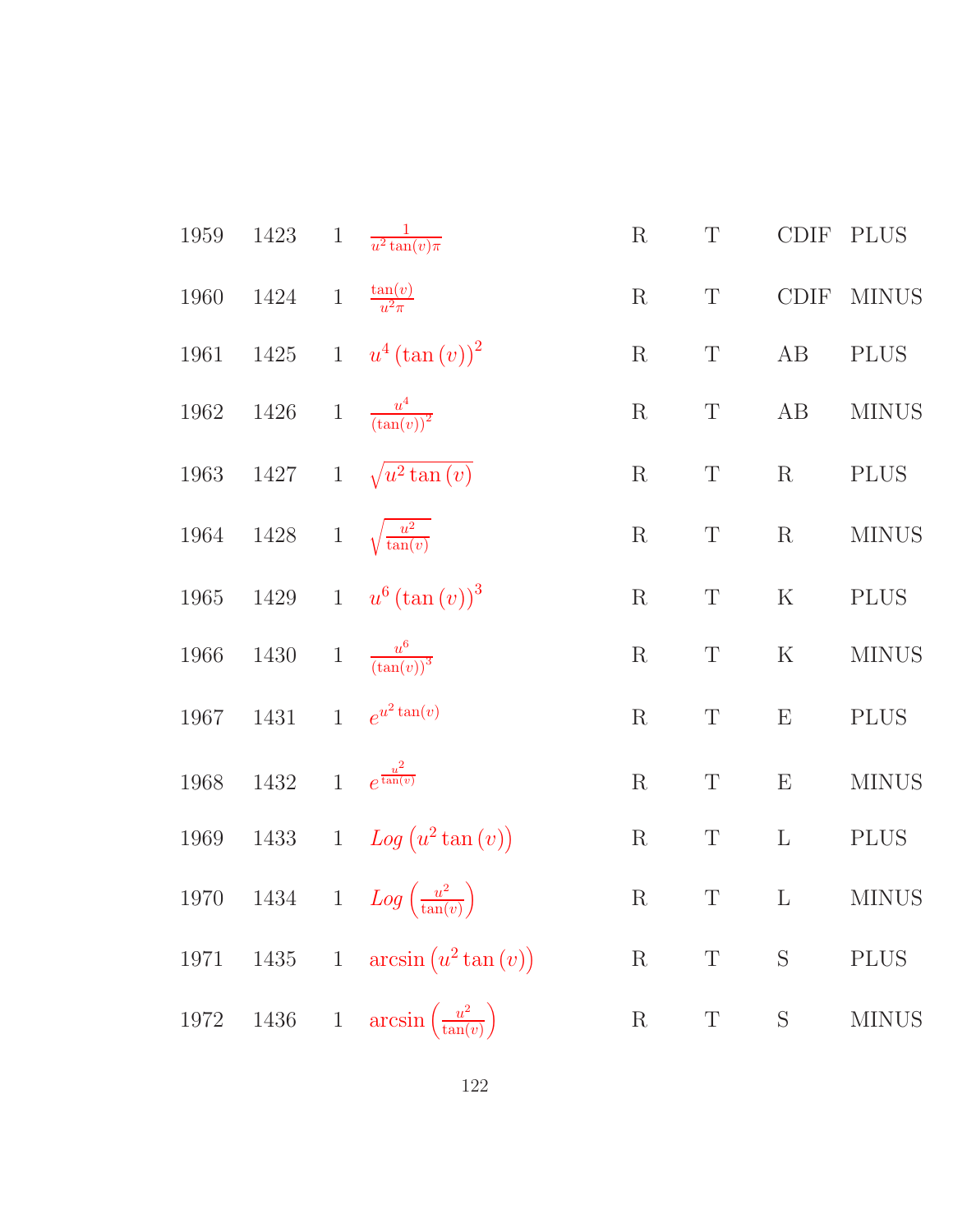1973 1437 1 
$$
\arctan(u^2 \tan(v))
$$
 R T T PLUS  
\n1974 1438 1  $\arctan(\frac{u^2}{\tan(v)})$  R T T MINUS  
\n1975 1439 1  $\sqrt{1-u^4(\tan(v))^2}$  R T P PULUS  
\n1976 1440 1  $\sqrt{-\frac{(\tan(v))^2 + u^4}{(\tan(v))^2}}$  R T P MINUS  
\n1977 1441 1  $\sqrt{1+u^4(\tan(v))^2}$  R T H P LUS  
\n1978 1442 1  $\sqrt{\frac{(\tan(v))^2 + u^4}{(\tan(v))^2}}$  R T H MINUS  
\n1979 1443 1  $u^2 \sqrt{1-v^2}$  R P C D PLUS  
\n1980 1444 1  $\frac{u^2}{\sqrt{1-v^2}}$  R P C D MINUS  
\n1981 1445 1  $\frac{1}{u^2 \sqrt{1-v^2}}$  R P C D I P LUS  
\n1982 1446 1  $\frac{\sqrt{1-v^2}}{u^2}$  R P C D I MINUS  
\n1983 1447 1  $u^2 \sqrt{1-v^2}\pi$  R P C D F P LUS  
\n1984 1448 1  $\frac{u^2\pi}{\sqrt{1-v^2}}$  R P C D F NINUS  
\n1985 1449 1  $\frac{1}{u^2\sqrt{1-v^2}\pi}$  R P C D F MINUS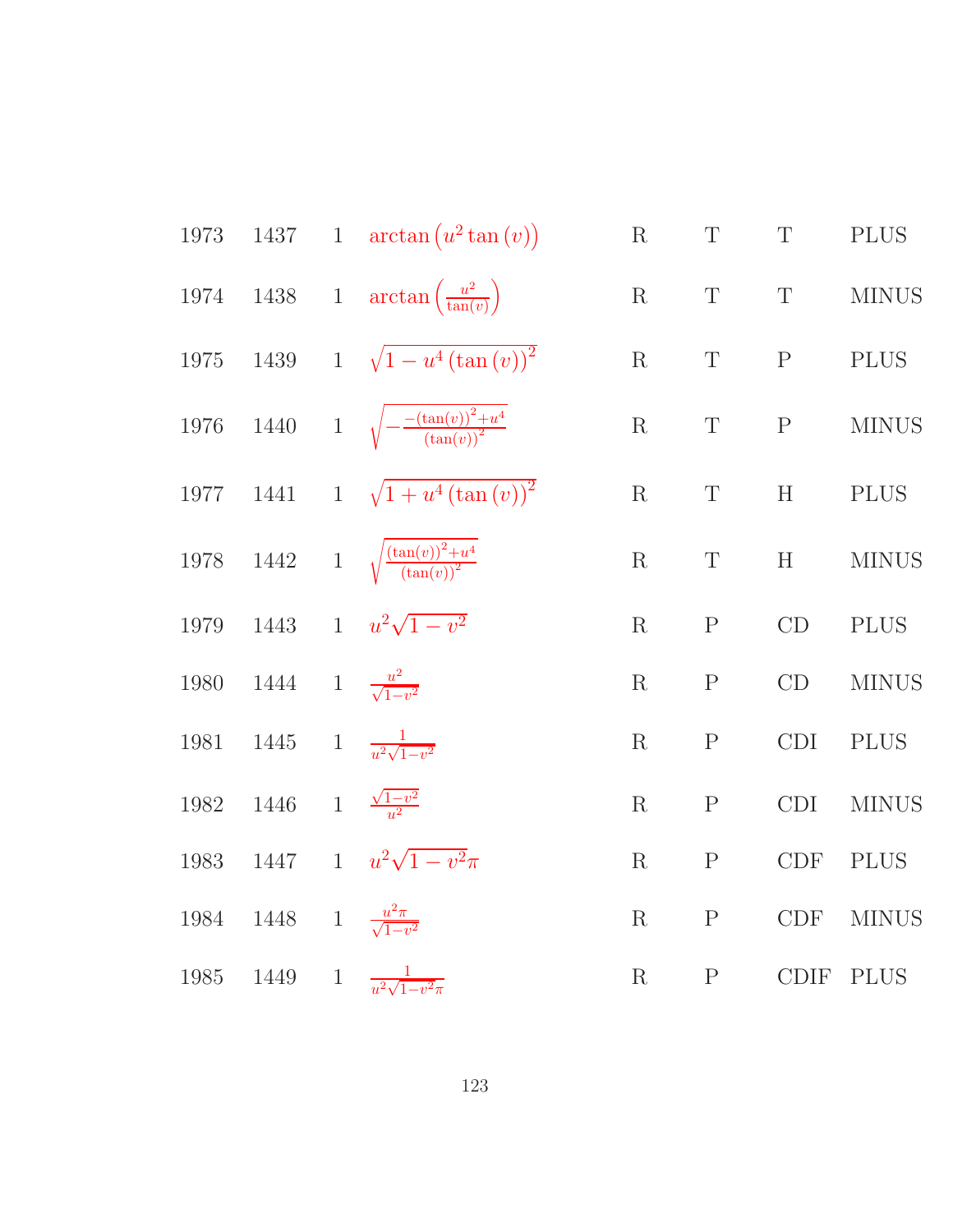|      | 1986 1450 1 $\frac{\sqrt{1-v^2}}{n^2\pi}$  |                                                        | R       | P            |                | CDIF MINUS   |
|------|--------------------------------------------|--------------------------------------------------------|---------|--------------|----------------|--------------|
|      |                                            | 1987 1451 1 $-u^4(-1+v^2)$                             |         | $R \t P$     | AB             | <b>PLUS</b>  |
|      |                                            | 1988 1452 1 $-\frac{u^4}{-1+v^2}$                      |         | $R$ $P$      | AB             | <b>MINUS</b> |
|      |                                            | 1989 1453 1 $\sqrt{u^2\sqrt{1-v^2}}$                   |         | $R$ $P$      | R              | <b>PLUS</b>  |
|      |                                            | 1990 1454 1 $\sqrt{\frac{u^2}{\sqrt{1-v^2}}}$          |         | $R$ $P$      |                | R MINUS      |
|      |                                            | 1991 1455 1 $u^6 (1 - v^2)^{3/2}$                      | R       | $\mathbf{P}$ | K              | <b>PLUS</b>  |
|      |                                            | 1992 1456 1 $\frac{u^6}{(1-v^2)^{3/2}}$                |         | $R \t P$     | K              | <b>MINUS</b> |
|      |                                            | 1993 1457 1 $e^{u^2\sqrt{1-v^2}}$                      |         | $R$ $P$      | $\mathbf{E}$   | <b>PLUS</b>  |
|      | 1994 1458 1 $e^{\frac{u^2}{\sqrt{1-v^2}}}$ |                                                        | $\rm R$ |              | P E            | <b>MINUS</b> |
|      |                                            | 1995 1459 1 $Log (u^2 \sqrt{1-v^2})$                   |         |              | R $P$ L $PLUS$ |              |
|      |                                            | 1996 1460 1 $Log\left(\frac{u^2}{\sqrt{1-v^2}}\right)$ |         |              | R $P$ L        | <b>MINUS</b> |
|      |                                            | 1997 1461 1 $\arcsin(u^2\sqrt{1-v^2})$ R P S PLUS      |         |              |                |              |
| 1998 |                                            | 1462 1 $\arcsin\left(\frac{u^2}{\sqrt{1-v^2}}\right)$  |         | R $P$ S      |                | <b>MINUS</b> |
| 1999 |                                            | 1463 1 $\arctan(u^2\sqrt{1-v^2})$                      | $\rm R$ | $\mathbf P$  | $\mathbf T$    | <b>PLUS</b>  |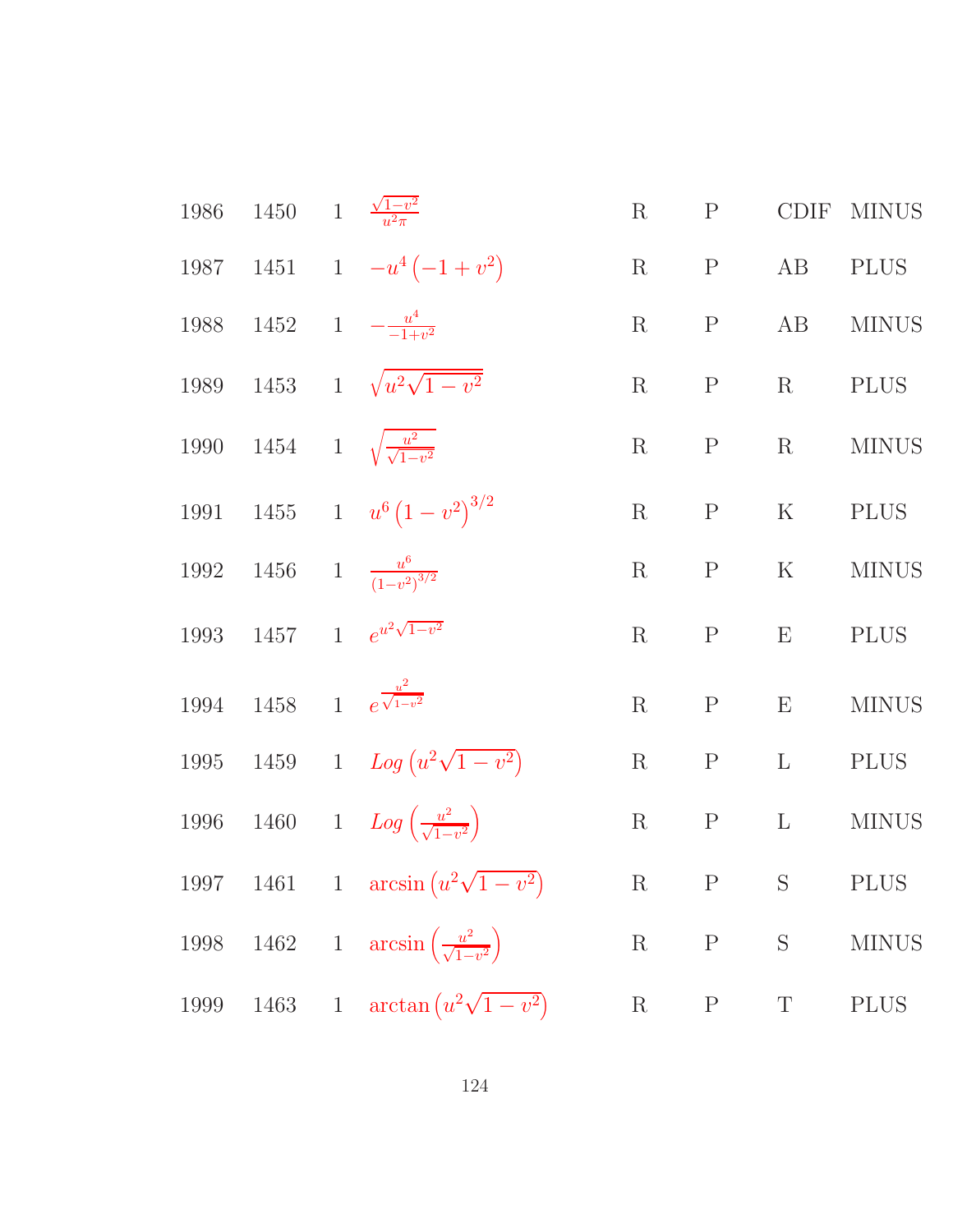| 2000         |                                             |                                | 1464 1 $\arctan\left(\frac{u^2}{\sqrt{1-v^2}}\right)$ | $\mathbf R$        | $\mathbf P$       | $\mathbf T$       | <b>MINUS</b>                 |
|--------------|---------------------------------------------|--------------------------------|-------------------------------------------------------|--------------------|-------------------|-------------------|------------------------------|
| 2001<br>2002 | 1465<br>1465                                | $\mathbf{1}$<br>$\overline{2}$ | $\sqrt{1-u^4+u^4v^2}$                                 | R<br>$\rm R$       | $\mathbf{P}$<br>H | $\mathbf{P}$<br>H | <b>PLUS</b><br><b>PLUS</b>   |
| 2003<br>2004 | 1466<br>1466                                | $\mathbf{1}$<br>$\overline{2}$ | $\sqrt{\frac{-1+v^2+u^4}{-1+v^2}}$                    | $\rm R$<br>R       | $\mathbf P$<br>H  | $\mathbf P$<br>H  | <b>MINUS</b><br><b>MINUS</b> |
| 2005<br>2006 | 1467<br>1467                                | $\mathbf{1}$<br>$\overline{2}$ | $\sqrt{1+u^4-u^4v^2}$                                 | R<br>$\rm R$       | $\mathbf{P}$<br>H | H<br>$\mathbf{P}$ | <b>PLUS</b><br><b>PLUS</b>   |
| 2007<br>2008 | 1468<br>1468                                | $\,1$<br>$\overline{2}$        | $\sqrt{-\frac{1-v^2+u^4}{-1+v^2}}$                    | $\rm R$<br>$\rm R$ | $\mathbf P$<br>H  | H<br>$\mathbf P$  | <b>MINUS</b><br><b>MINUS</b> |
| 2009         | 1469                                        | $\mathbf{1}$                   | $u^2\sqrt{-1+v^2}$                                    | R                  | H                 | CD                | <b>PLUS</b>                  |
| 2010         | 1470                                        |                                | 1 $\frac{u^2}{\sqrt{-1+v^2}}$                         | $\rm R$            | $H_{\rm}$         | CD                | <b>MINUS</b>                 |
| 2011         | 1471                                        |                                | 1 $\frac{1}{u^2\sqrt{-1+v^2}}$                        | $\rm R$            | H                 | <b>CDI</b>        | <b>PLUS</b>                  |
| 2012         | 1472                                        |                                | 1 $\frac{\sqrt{-1+v^2}}{u^2}$                         | $\mathbf R$        | H                 | CDI               | <b>MINUS</b>                 |
| 2013         | 1473                                        |                                | 1 $u^2\sqrt{-1+v^2}\pi$                               | $\rm R$            | H                 | <b>CDF</b>        | <b>PLUS</b>                  |
|              | 2014 1474 1 $\frac{u^2 \pi}{\sqrt{-1+v^2}}$ |                                |                                                       | R                  | H                 |                   | CDF MINUS                    |
|              |                                             |                                | 2015 1475 1 $\frac{1}{u^2\sqrt{-1+v^2\pi}}$           | $\rm R$            | H                 |                   | CDIF PLUS                    |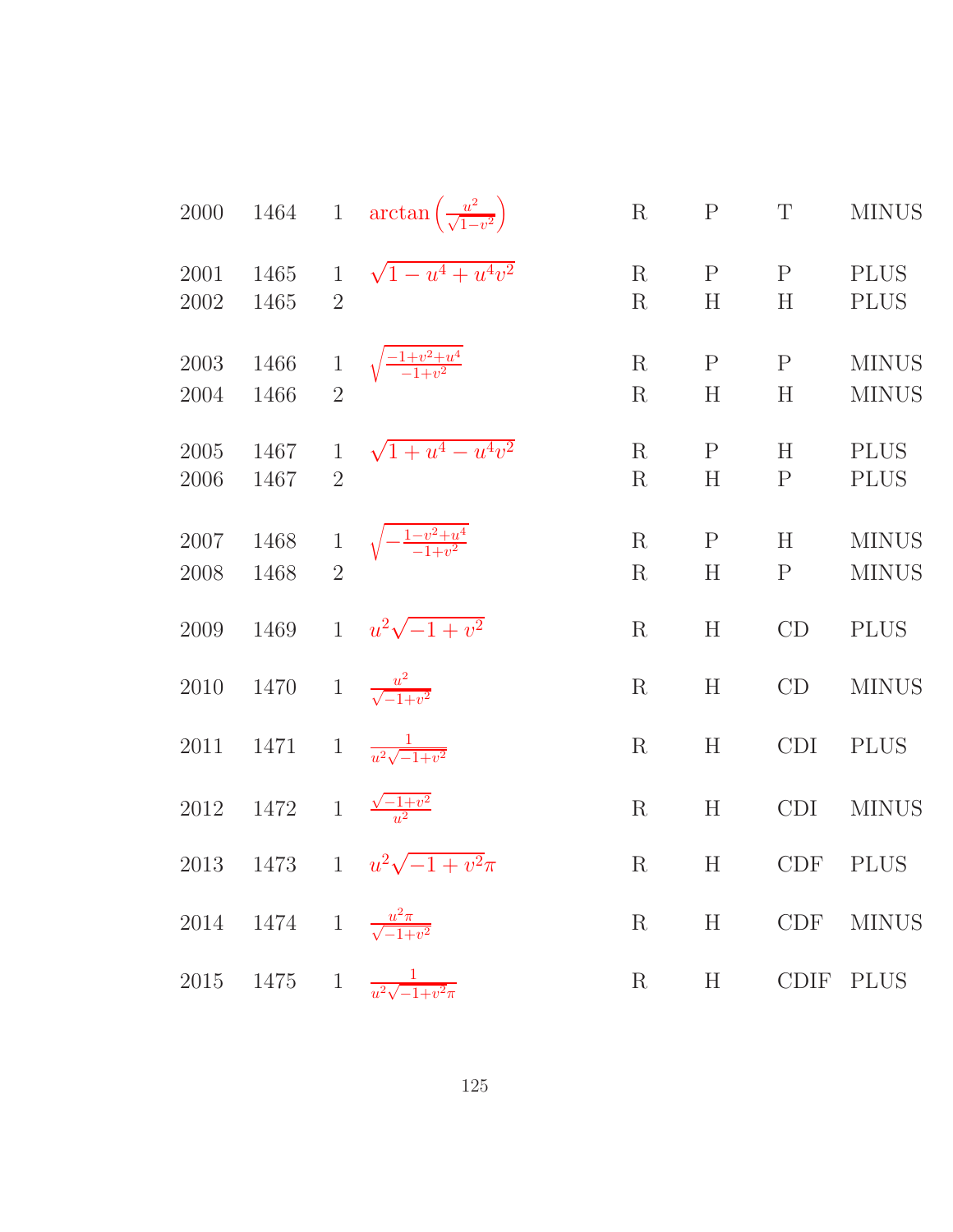|          |                                  | 2016 1476 1 $\frac{\sqrt{-1+v^2}}{v^2\pi}$              | R           | H     |             | CDIF MINUS   |
|----------|----------------------------------|---------------------------------------------------------|-------------|-------|-------------|--------------|
|          |                                  | 2017 1477 1 $u^4(-1+v^2)$                               | R           | H     | AB          | <b>PLUS</b>  |
|          | 2018 1478 1 $\frac{u^4}{-1+v^2}$ |                                                         | R           | H     | AB          | <b>MINUS</b> |
|          |                                  | 2019 1479 1 $\sqrt{u^2\sqrt{-1+v^2}}$                   | $\rm R$     |       | $H \t R$    | <b>PLUS</b>  |
|          |                                  | 2020 1480 1 $\sqrt{\frac{u^2}{\sqrt{-1+v^2}}}$          |             |       | $R$ H $R$   | <b>MINUS</b> |
|          |                                  | 2021 1481 1 $u^6(-1+v^2)^{3/2}$                         | R           |       | $H$ K       | <b>PLUS</b>  |
|          |                                  | 2022 1482 1 $\frac{u^6}{(-1+v^2)^{3/2}}$                | R           | H     | K           | <b>MINUS</b> |
|          |                                  | 2023 1483 1 $e^{u^2\sqrt{-1+v^2}}$                      | R           | H     | E           | <b>PLUS</b>  |
|          |                                  | 2024 1484 1 $e^{\frac{u^2}{\sqrt{-1+v^2}}}$             | $\mathbf R$ |       | $H$ E       | <b>MINUS</b> |
|          |                                  | 2025 1485 1 $Log (u^2 \sqrt{-1 + v^2})$                 |             |       | R H L PLUS  |              |
|          |                                  | 2026 1486 1 $Log\left(\frac{u^2}{\sqrt{-1+u^2}}\right)$ | R           |       | $H$ L       | <b>MINUS</b> |
|          |                                  | 2027 1487 1 $\arcsin(u^2\sqrt{-1+v^2})$ R H S PLUS      |             |       |             |              |
| $2028\,$ |                                  | 1488 1 $\arcsin\left(\frac{u^2}{\sqrt{-1+v^2}}\right)$  |             | R H S |             | <b>MINUS</b> |
| 2029     | 1489                             | 1 $\arctan(u^2\sqrt{-1+v^2})$                           | $\mathbf R$ | H     | $\mathbf T$ | <b>PLUS</b>  |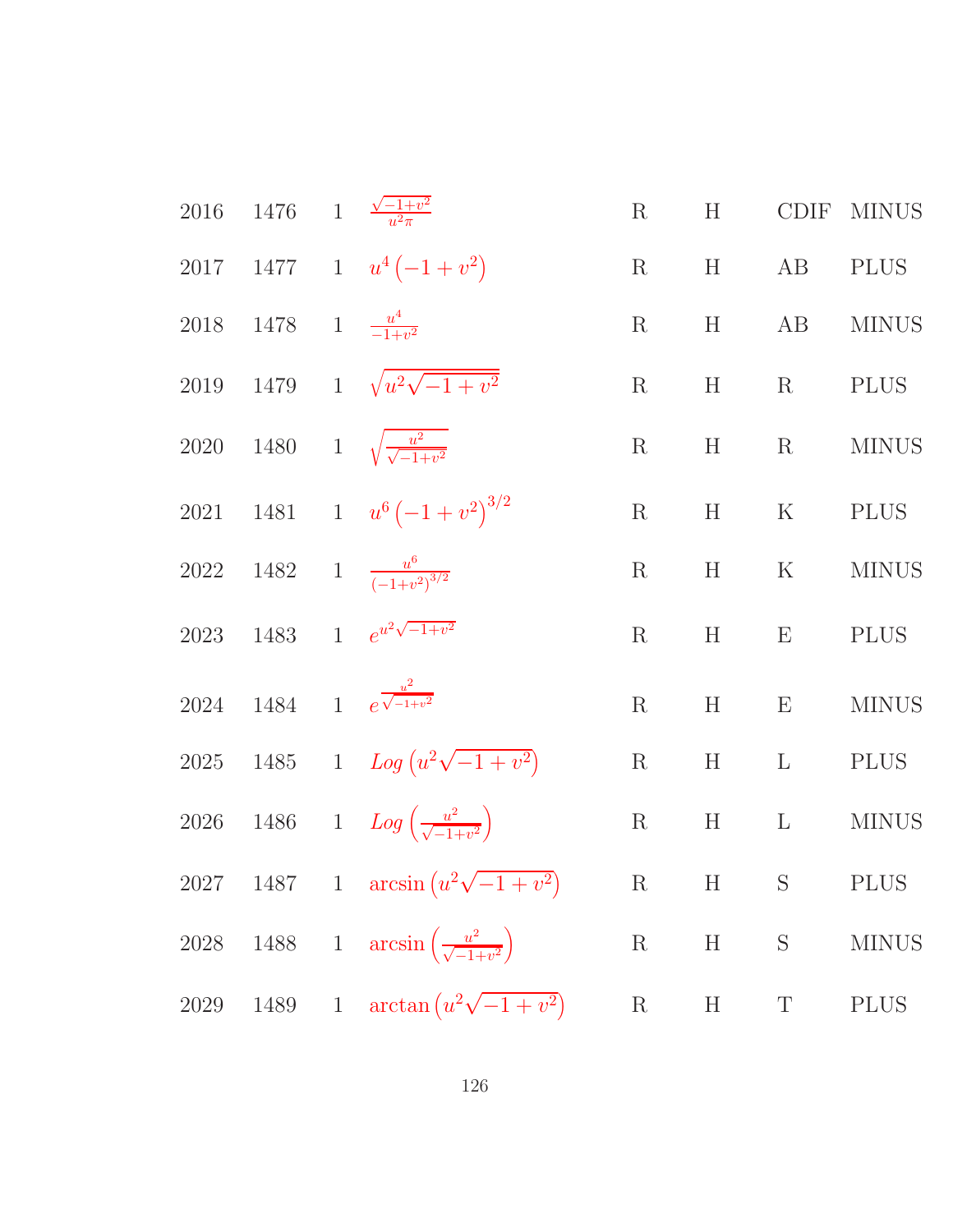| 2030     | 1490 | $1\,$          | $\arctan\left(\frac{u^2}{\sqrt{-1+v^2}}\right)$ | $\mathbf R$ | $H_{\rm}$   | T           | <b>MINUS</b> |
|----------|------|----------------|-------------------------------------------------|-------------|-------------|-------------|--------------|
| 2031     | 1491 | $\mathbf{1}$   | $\sqrt[3]{u}v$                                  | $\rm K$     | CD          | CD          | <b>PLUS</b>  |
| 2032     | 1491 | $\overline{2}$ |                                                 | ${\bf K}$   | <b>CDI</b>  | CD          | <b>MINUS</b> |
| 2033     | 1491 | 3              |                                                 | $\rm K$     | <b>CDF</b>  | <b>CDF</b>  | <b>PLUS</b>  |
| 2034     | 1492 | $\mathbf{1}$   | $\frac{\sqrt[3]{u}}{v}$                         | $\rm K$     | CD          | CD          | <b>MINUS</b> |
| $2035\,$ | 1492 | $\sqrt{2}$     |                                                 | $\rm K$     | <b>CDI</b>  | CD          | <b>PLUS</b>  |
| 2036     | 1492 | 3              |                                                 | $\rm K$     | <b>CDIF</b> | <b>CDF</b>  | <b>PLUS</b>  |
| 2037     | 1493 | $\mathbf{1}$   | $\frac{1}{\sqrt[3]{uv}}$                        | $\rm K$     | CD          | <b>CDI</b>  | <b>PLUS</b>  |
| 2038     | 1493 | $\overline{2}$ |                                                 | $\rm K$     | <b>CDI</b>  | <b>CDI</b>  | <b>MINUS</b> |
| 2039     | 1493 | 3              |                                                 | $\rm K$     | <b>CDF</b>  | <b>CDIF</b> | <b>PLUS</b>  |
| 2040     | 1494 | $\mathbf{1}$   | $\frac{v}{\sqrt[3]{u}}$                         | $\mathbf K$ | CD          | <b>CDI</b>  | <b>MINUS</b> |
| 2041     | 1494 | $\overline{2}$ |                                                 | $\mathbf K$ | <b>CDI</b>  | <b>CDI</b>  | <b>PLUS</b>  |
| 2042     | 1494 | 3              |                                                 | $\mathbf K$ | <b>CDIF</b> | <b>CDIF</b> | <b>PLUS</b>  |
| 2043     | 1495 | $\mathbf{1}$   | $\sqrt[3]{u}v\pi$                               | $\rm K$     | CD          | <b>CDF</b>  | <b>PLUS</b>  |
| 2044     | 1495 | $\overline{2}$ |                                                 | $\rm K$     | <b>CDI</b>  | <b>CDF</b>  | <b>MINUS</b> |
| 2045     | 1495 | 3              |                                                 | $\mathbf K$ | <b>CDIF</b> | CD          | <b>MINUS</b> |
| 2046     | 1496 | $\mathbf{1}$   | $\frac{\sqrt[3]{u}\pi}{v}$                      | $\rm K$     | CD          | <b>CDF</b>  | <b>MINUS</b> |
| 2047     | 1496 | $\overline{2}$ |                                                 | $\mathbf K$ | <b>CDI</b>  | CDF         | <b>PLUS</b>  |
| 2048     | 1496 | 3              |                                                 | $\rm K$     | <b>CDF</b>  | CD          | <b>MINUS</b> |
| 2049     | 1497 | $\mathbf 1$    | $\sqrt[3]{uv\pi}$                               | $\mathbf K$ | CD          | <b>CDIF</b> | <b>PLUS</b>  |
| 2050     | 1497 | $\overline{2}$ |                                                 | $\rm K$     | <b>CDI</b>  | <b>CDIF</b> | <b>MINUS</b> |
| 2051     | 1497 | 3              |                                                 | $\rm K$     | <b>CDIF</b> | <b>CDI</b>  | <b>MINUS</b> |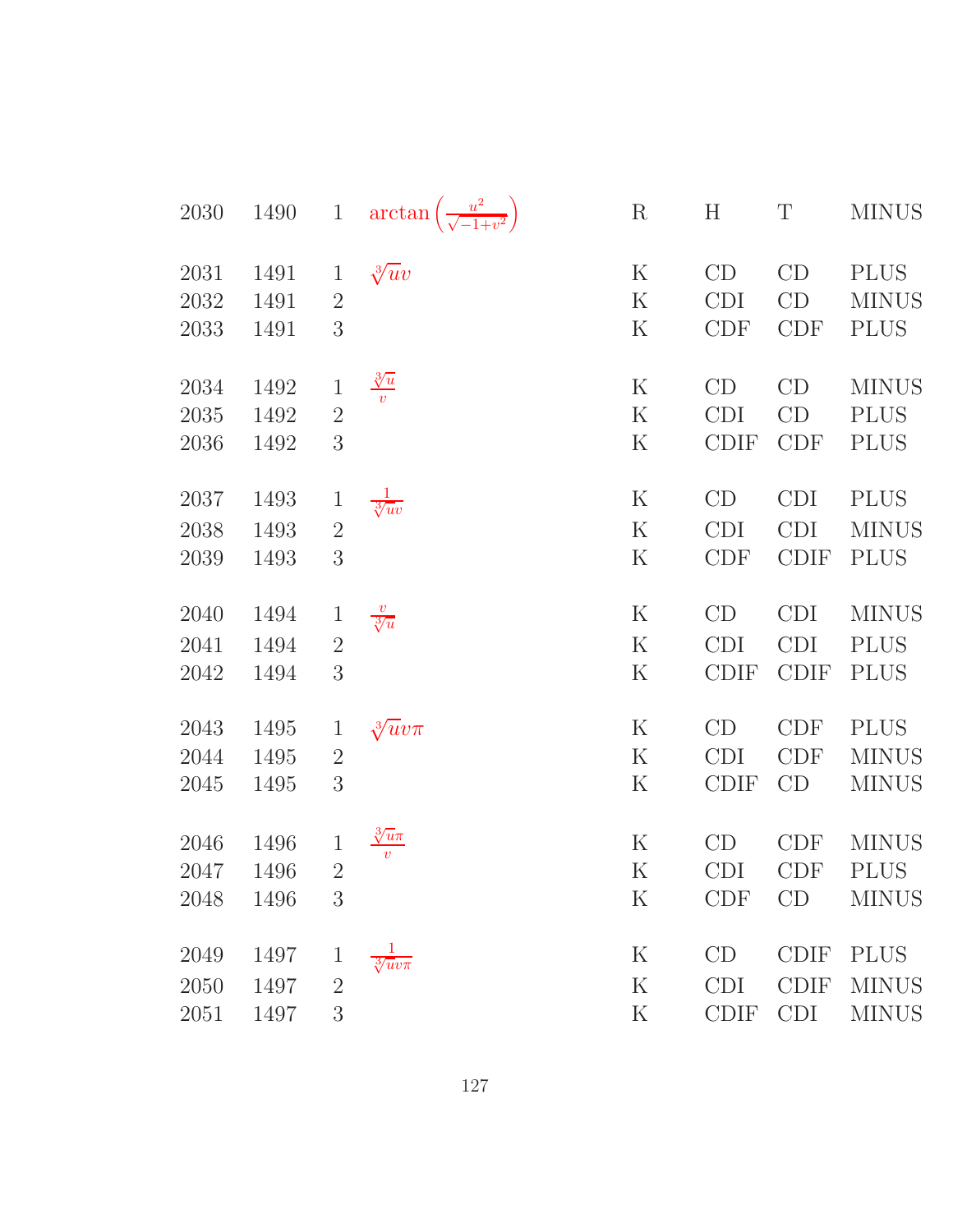| 2052     | 1498 | $\mathbf{1}$   | $\frac{v}{\sqrt[3]{u\pi}}$ | $\rm K$     | CD         | <b>CDIF</b> | <b>MINUS</b> |
|----------|------|----------------|----------------------------|-------------|------------|-------------|--------------|
| 2053     | 1498 | $\overline{2}$ |                            | $\mathbf K$ | <b>CDI</b> | <b>CDIF</b> | <b>PLUS</b>  |
| 2054     | 1498 | 3              |                            | $\rm K$     | <b>CDF</b> | <b>CDI</b>  | <b>MINUS</b> |
| 2055     | 1499 | $\mathbf{1}$   | $u^{2/3}v^2$               | ${\bf K}$   | CD         | AB          | <b>PLUS</b>  |
| 2056     | 1499 | $\overline{2}$ |                            | $\mathbf K$ | <b>CDI</b> | AB          | <b>MINUS</b> |
| 2057     | 1500 | $\,1$          | $\frac{u^{2/3}}{v^2}$      | ${\bf K}$   | CD         | AB          | <b>MINUS</b> |
| 2058     | 1500 | $\overline{2}$ |                            | $\mathbf K$ | <b>CDI</b> | AB          | <b>PLUS</b>  |
| 2059     | 1501 | $\mathbf{1}$   | $\sqrt{\sqrt[3]{uv}}$      | ${\bf K}$   | CD         | R           | <b>PLUS</b>  |
| 2060     | 1501 | $\overline{2}$ |                            | $\mathbf K$ | <b>CDI</b> | R           | <b>MINUS</b> |
| 2061     | 1502 | $\mathbf{1}$   |                            | ${\bf K}$   | CD         | R           | <b>MINUS</b> |
| $2062\,$ | 1502 | $\overline{2}$ |                            | $\rm K$     | <b>CDI</b> | $\mathbf R$ | <b>PLUS</b>  |
| 2063     | 1503 | $\mathbf{1}$   | $uv^3$                     | $\mathbf K$ | CD         | $\mathbf K$ | <b>PLUS</b>  |
| 2064     | 1503 | $\sqrt{2}$     |                            | $\rm K$     | <b>CDI</b> | $\rm K$     | <b>MINUS</b> |
| 2065     | 1504 | $\mathbf{1}$   | $\frac{u}{v^3}$            | $\rm K$     | CD         | K           | <b>MINUS</b> |
| 2066     | 1504 | $\overline{2}$ |                            | $\mathbf K$ | <b>CDI</b> | ${\bf K}$   | <b>PLUS</b>  |
| 2067     | 1505 | $\mathbf{1}$   | $e^{\sqrt[3]{u}v}$         | $\rm K$     | CD         | E           | <b>PLUS</b>  |
| 2068     | 1505 | $\overline{2}$ |                            | $\mathbf K$ | <b>CDI</b> | E           | <b>MINUS</b> |
| 2069     | 1506 | $\mathbf{1}$   | $e^{\frac{3}{\sqrt{u}}}\$  | $\rm K$     | CD         | E           | <b>MINUS</b> |
| 2070     | 1506 | $\overline{2}$ |                            | $\rm K$     | <b>CDI</b> | E           | <b>PLUS</b>  |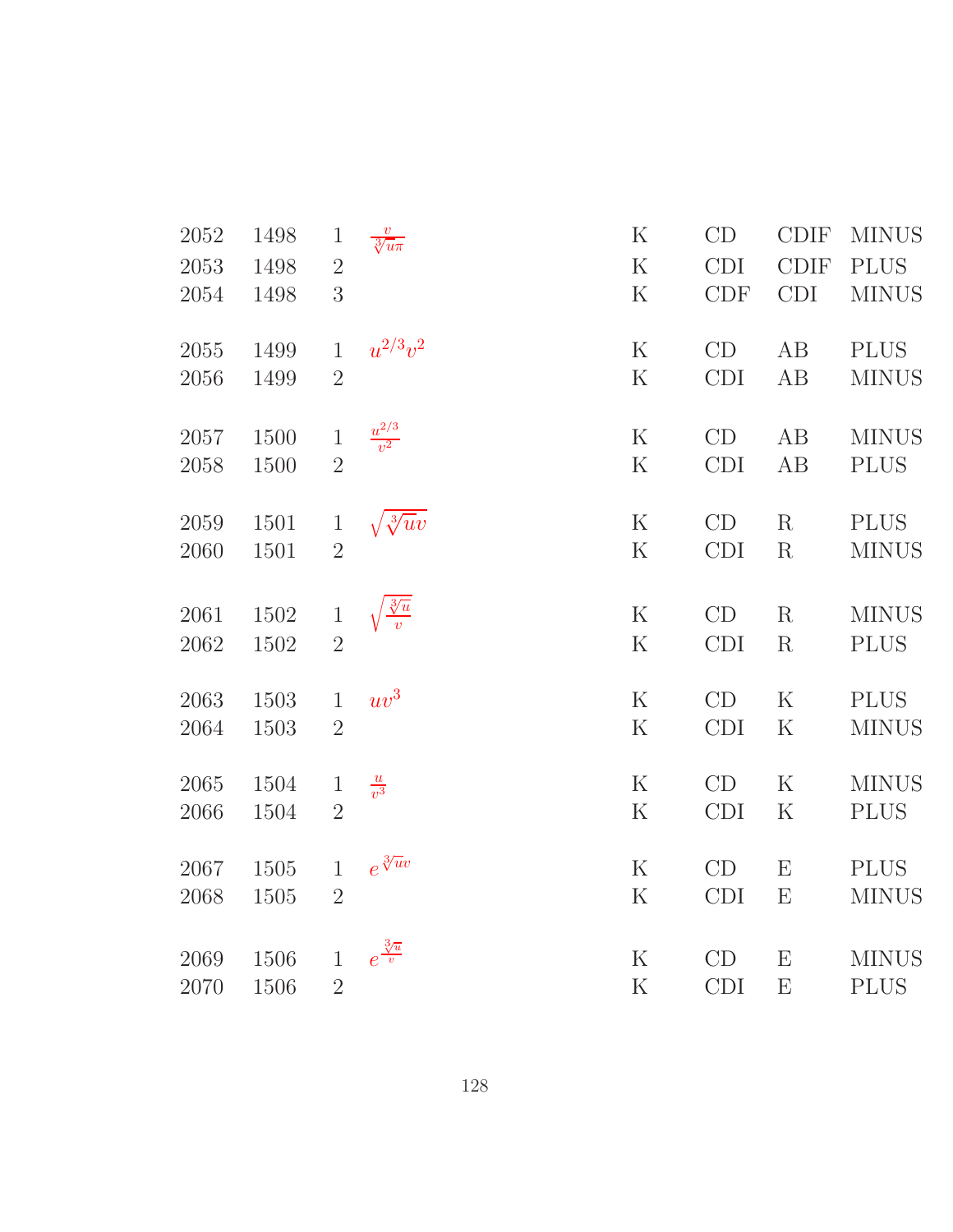| 2071 | 1507 | $\mathbf{1}$   | $Log(\sqrt[3]{u}v)$                         | $\rm K$     | CD         | L            | <b>PLUS</b>  |
|------|------|----------------|---------------------------------------------|-------------|------------|--------------|--------------|
| 2072 | 1507 | $\overline{2}$ |                                             | $\mathbf K$ | <b>CDI</b> | L            | <b>MINUS</b> |
| 2073 | 1508 | $\mathbf{1}$   | $Log\left(\frac{\sqrt[3]{u}}{v}\right)$     | $\rm K$     | CD         | L            | <b>MINUS</b> |
| 2074 | 1508 | $\overline{2}$ |                                             | $\rm K$     | <b>CDI</b> | L            | <b>PLUS</b>  |
| 2075 | 1509 | $\mathbf{1}$   | $arcsin(\sqrt[3]{u}v)$                      | $\rm K$     | CD         | S            | <b>PLUS</b>  |
| 2076 | 1509 | $\overline{2}$ |                                             | $\rm K$     | <b>CDI</b> | S            | <b>MINUS</b> |
| 2077 | 1510 | $\mathbf{1}$   | $\arcsin\left(\frac{\sqrt[3]{u}}{v}\right)$ | $\rm K$     | CD         | S            | <b>MINUS</b> |
| 2078 | 1510 | $\overline{2}$ |                                             | $\rm K$     | <b>CDI</b> | S            | <b>PLUS</b>  |
| 2079 | 1511 | $\mathbf{1}$   | $\arctan(\sqrt[3]{u}v)$                     | $\rm K$     | CD         | T            | <b>PLUS</b>  |
| 2080 | 1511 | $\overline{2}$ |                                             | K           | <b>CDI</b> | T            | <b>MINUS</b> |
| 2081 | 1512 | $\mathbf{1}$   | $\arctan\left(\frac{\sqrt[3]{u}}{v}\right)$ | $\rm K$     | CD         | T            | <b>MINUS</b> |
| 2082 | 1512 | $\overline{2}$ |                                             | $\rm K$     | <b>CDI</b> | T            | <b>PLUS</b>  |
| 2083 | 1513 | $\mathbf{1}$   | $\sqrt{1-u^{2/3}v^2}$                       | $\rm K$     | CD         | $\mathbf{P}$ | <b>PLUS</b>  |
| 2084 | 1513 | $\overline{2}$ |                                             | $\rm K$     | <b>CDI</b> | $\mathbf{P}$ | <b>MINUS</b> |
| 2085 | 1514 | $\mathbf{1}$   |                                             | $\rm K$     | CD         | $\mathbf P$  | <b>MINUS</b> |
| 2086 | 1514 | $\overline{2}$ |                                             | $\rm K$     | <b>CDI</b> | $\mathbf{P}$ | <b>PLUS</b>  |
| 2087 | 1515 | $\mathbf{1}$   | $\sqrt{1+u^{2/3}v^2}$                       | $\rm K$     | CD         | H            | <b>PLUS</b>  |
| 2088 | 1515 | $\overline{2}$ |                                             | $\rm K$     | <b>CDI</b> | H            | <b>MINUS</b> |
| 2089 | 1516 | $\mathbf{1}$   | $\frac{1^2+u^{2/3}}{v^2}$                   | $\rm K$     | CD         | H            | <b>MINUS</b> |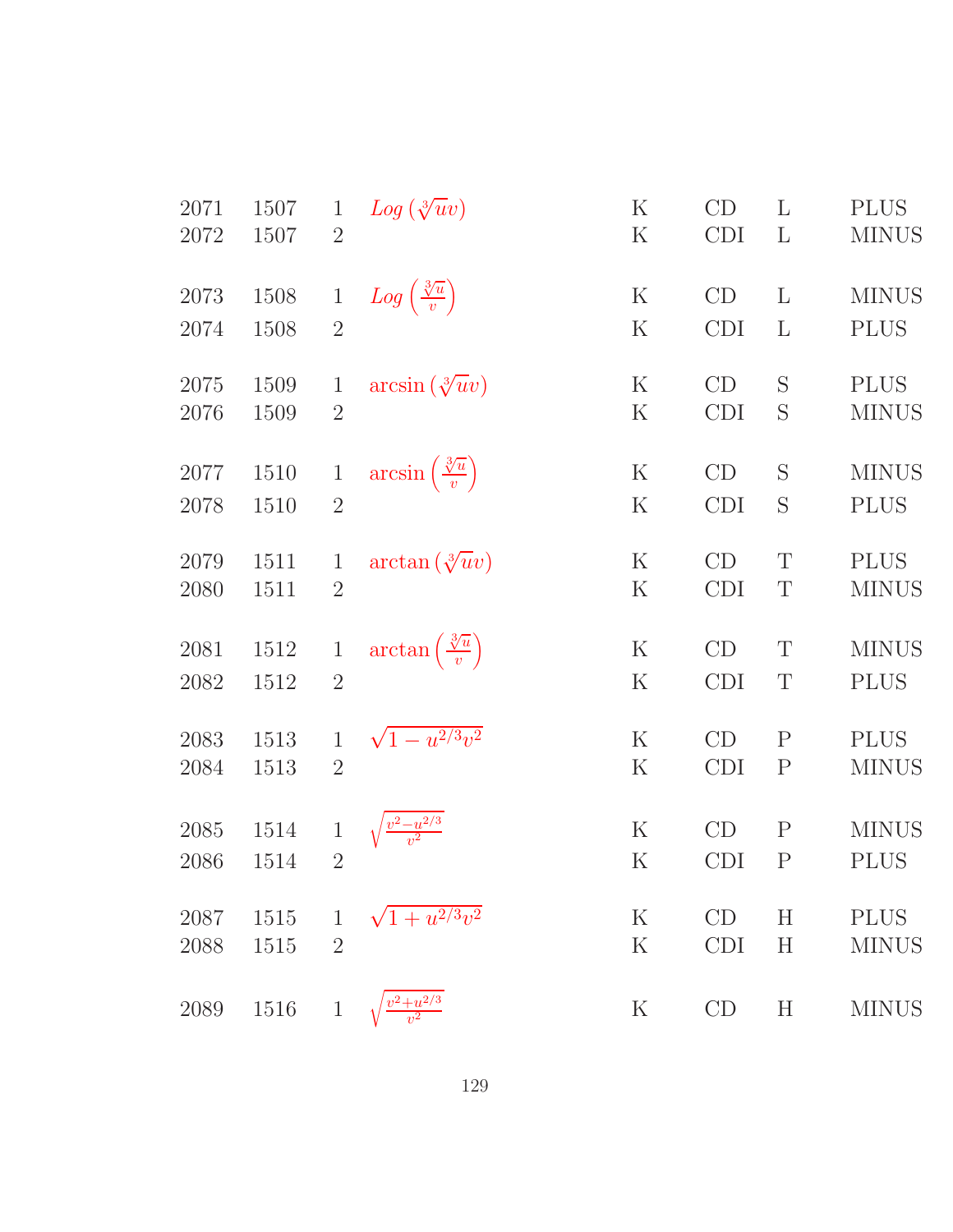| 2090      | 1516                                       | $\overline{2}$ |                                             | $\rm K$     | <b>CDI</b> | H            | <b>PLUS</b>  |
|-----------|--------------------------------------------|----------------|---------------------------------------------|-------------|------------|--------------|--------------|
|           | 2091 1517 1 $\frac{\sqrt[3]{uv}}{\pi}$     |                |                                             | $\rm K$     | CDF CD     |              | PLUS         |
| 2092      | 1518                                       |                | 1 $\frac{\pi}{\sqrt[3]{uv}}$                | $\mathbf K$ | CDF CDI    |              | <b>PLUS</b>  |
| 2093      | 1519 1 $\frac{3\pi\pi^2}{v}$               |                |                                             | $\mathbf K$ | CDF        | <b>CDF</b>   | <b>MINUS</b> |
| 2094 1520 |                                            |                | 1 $\frac{v}{\sqrt[3]{u\pi^2}}$              | $\rm K$     | CDF        |              | CDIF MINUS   |
|           | 2095 1521 1 $\frac{u^{2/3}v^2}{\pi^2}$     |                |                                             | ${\bf K}$   | CDF        | AB           | <b>PLUS</b>  |
|           | 2096 1522 1 $\frac{u^{2/3}\pi^2}{v^2}$     |                |                                             | $\mathbf K$ | CDF        | AB           | <b>MINUS</b> |
|           | 2097 1523 1 $\sqrt{\frac{3}{\pi}}$         |                |                                             | $\rm K$     | CDF        | $\rm R$      | <b>PLUS</b>  |
|           | 2098 1524 1 $\sqrt{\frac{3}{n}}$           |                |                                             | $\rm K$     | CDF        | $\rm R$      | <b>MINUS</b> |
| 2099      | $1525 \t 1 \frac{uv^3}{\pi^3}$             |                |                                             | $\mathbf K$ | CDF        | $\mathbf K$  | <b>PLUS</b>  |
|           | 2100 1526 1 $\frac{u\pi^3}{v^3}$           |                |                                             | ${\bf K}$   | CDF        | $\mathbf K$  | <b>MINUS</b> |
| 2101      | $1527 \qquad 1 \quad \, e^{\frac{3}{\pi}}$ |                |                                             | ${\bf K}$   | $CDF$ E    |              | <b>PLUS</b>  |
|           | 2102 1528 1 $e^{\frac{3\pi}{v}}$           |                |                                             | $\rm K$     | CDF        | E            | <b>MINUS</b> |
| 2103      |                                            |                | 1529 1 $Log\left(\frac{3\pi v}{\pi}\right)$ | $\rm K$     | CDF        | $\mathbf{L}$ | <b>PLUS</b>  |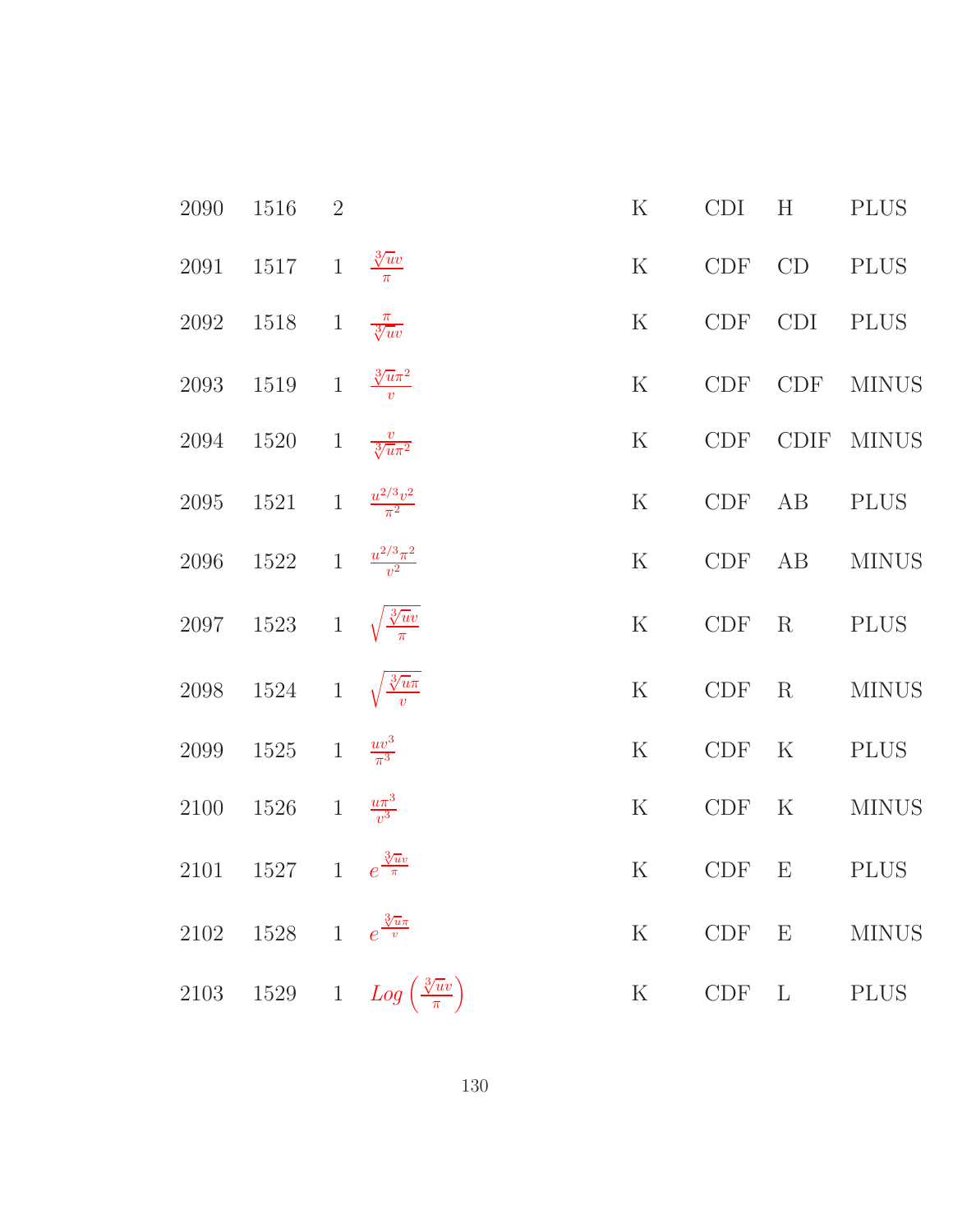|      |                                           |              | 2104 1530 1 $Log\left(\frac{\sqrt[3]{u\pi}}{v}\right)$     | $\mathbf K$ | $CDF$ L     |                           | <b>MINUS</b> |
|------|-------------------------------------------|--------------|------------------------------------------------------------|-------------|-------------|---------------------------|--------------|
|      |                                           |              | 2105 1531 1 $\arcsin\left(\frac{\sqrt[3]{uv}}{\pi}\right)$ | $\mathbf K$ | CDF         | S                         | <b>PLUS</b>  |
| 2106 |                                           |              | 1532 1 $\arcsin\left(\frac{3\sqrt{u\pi}}{v}\right)$        | K           | CDF S       |                           | <b>MINUS</b> |
|      |                                           |              | 2107 1533 1 $\arctan\left(\frac{\sqrt[3]{uv}}{\pi}\right)$ | $\mathbf K$ | CDF         | $\mathbf T$               | <b>PLUS</b>  |
|      |                                           |              | 2108 1534 1 $\arctan\left(\frac{3\sqrt{u\pi}}{v}\right)$   | $\mathbf K$ | CDF         | $\mathbf T$               | <b>MINUS</b> |
|      |                                           |              | 2109 1535 1 $\sqrt{\frac{\pi^2 - u^{2/3}v^2}{\pi^2}}$      | $\mathbf K$ | $CDF$ $P$   |                           | <b>PLUS</b>  |
|      |                                           |              | 2110 1536 1 $\sqrt{-\frac{-v^2+u^{2/3}\pi^2}{v^2}}$        | $\rm K$     | CDF         | $\mathbf{P}$              | <b>MINUS</b> |
| 2111 |                                           |              | 1537 1 $\sqrt{\frac{\pi^2 + u^{2/3}v^2}{\pi^2}}$           | $\rm K$     | CDF         | $\boldsymbol{\mathrm{H}}$ | <b>PLUS</b>  |
| 2112 |                                           |              | 1538 1 $\sqrt{\frac{v^2 + u^{2/3}\pi^2}{v^2}}$             | $\rm K$     | <b>CDF</b>  | H                         | <b>MINUS</b> |
| 2113 | 1539                                      |              | 1 $\frac{\sqrt[3]{u}}{v\pi}$                               | $\mathbf K$ | <b>CDIF</b> | CD                        | <b>PLUS</b>  |
| 2114 | 1540                                      | $\mathbf{1}$ | $\frac{v\pi}{\sqrt[3]{u}}$                                 | $\rm K$     | <b>CDIF</b> | <b>CDI</b>                | <b>PLUS</b>  |
|      | 2115 1541 1 $\sqrt[3]{uv}\pi^2$           |              |                                                            | K           |             | CDIF CDF                  | <b>MINUS</b> |
|      | 2116 1542 1 $\frac{1}{\sqrt[3]{uv\pi^2}}$ |              |                                                            | K           |             | CDIF CDIF                 | <b>MINUS</b> |
|      | 2117 1543 1 $\frac{u^{2/3}}{v^2 \pi^2}$   |              |                                                            | $\rm K$     |             | CDIF AB                   | <b>PLUS</b>  |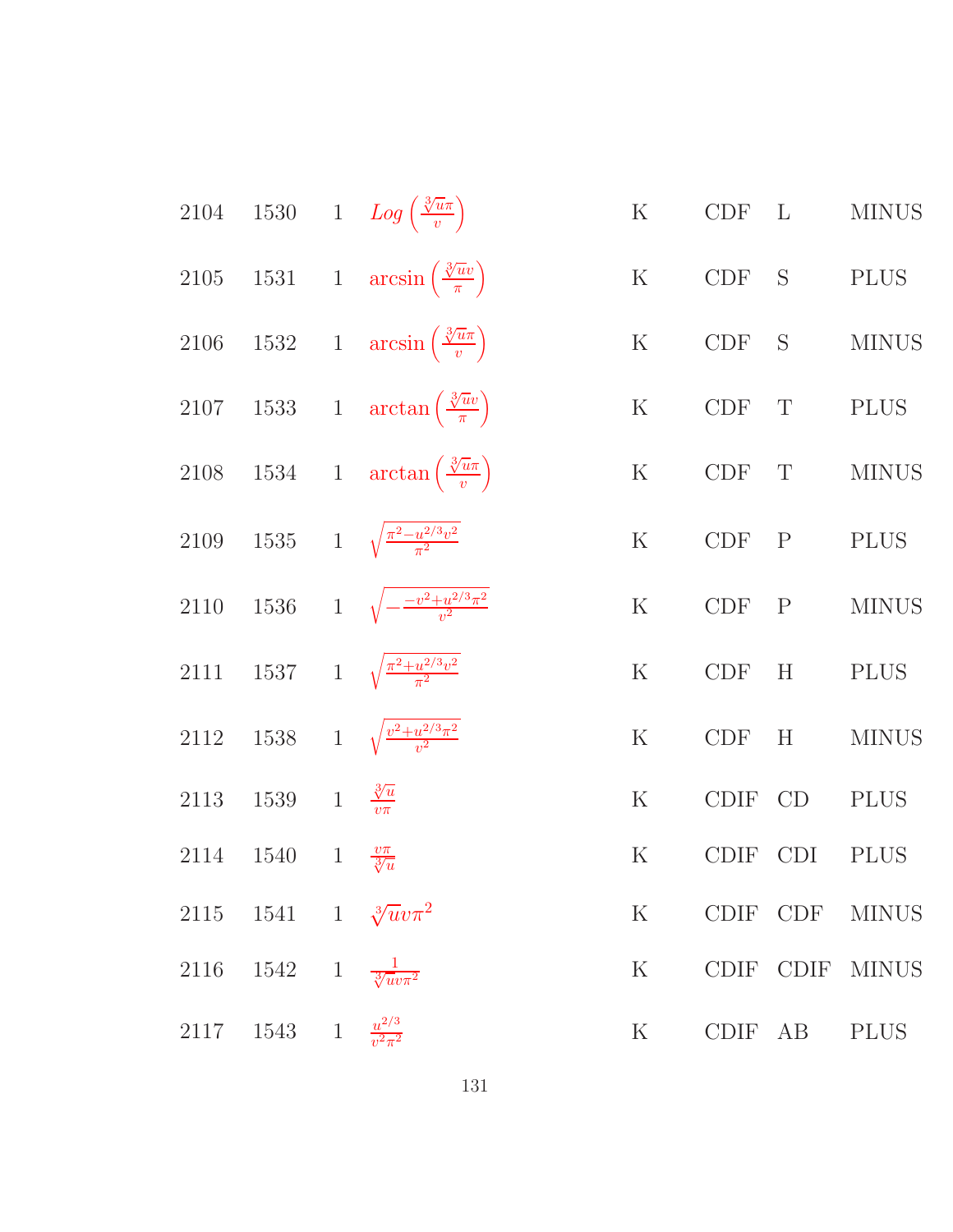|      |                                            | 2118 1544 1 $u^{2/3}v^2\pi^2$                              | K       | CDIF AB        | <b>MINUS</b> |
|------|--------------------------------------------|------------------------------------------------------------|---------|----------------|--------------|
|      | 2119 1545 1 $\sqrt{\frac{3}{v\pi}}$        |                                                            | K       | CDIF R PLUS    |              |
|      |                                            | 2120 1546 1 $\sqrt{\sqrt[3]{u}v\pi}$                       | K       | CDIF R MINUS   |              |
|      | 2121 1547 1 $\frac{u}{v^3\pi^3}$           |                                                            | K       | CDIF K PLUS    |              |
|      | $2122 \quad 1548 \quad 1 \quad uv^3 \pi^3$ |                                                            | K       | CDIF K         | <b>MINUS</b> |
|      | 2123 1549 1 $e^{\frac{3\pi}{v\pi}}$        |                                                            | K       | CDIF E         | <b>PLUS</b>  |
|      | 2124 1550 1 $e^{\sqrt[3]{uv}\pi}$          |                                                            |         | K CDIF E       | <b>MINUS</b> |
|      |                                            | 2125 1551 1 $Log\left(\frac{3\pi}{v\pi}\right)$            | K       | CDIF L PLUS    |              |
|      |                                            | 2126 1552 1 $Log(\sqrt[3]{u}v\pi)$                         |         | K CDIF L MINUS |              |
|      |                                            | 2127 1553 1 $\arcsin\left(\frac{3\pi}{v\pi}\right)$        |         | K CDIF S PLUS  |              |
|      |                                            | 2128 1554 1 $\arcsin(\sqrt[3]{u}v\pi)$                     |         | K CDIF S       | <b>MINUS</b> |
|      |                                            | 2129 1555 1 $\arctan\left(\frac{\sqrt[3]{u}}{v\pi}\right)$ |         | K CDIF T       | <b>PLUS</b>  |
| 2130 |                                            | 1556 1 $\arctan(\sqrt[3]{u}v\pi)$                          | $\rm K$ | CDIF T         | <b>MINUS</b> |
| 2131 |                                            | 1557 1 $\sqrt{\frac{v^2 \pi^2 - u^{2/3}}{v^2 \pi^2}}$      | $\rm K$ | CDIF P         | <b>PLUS</b>  |
|      |                                            |                                                            |         |                |              |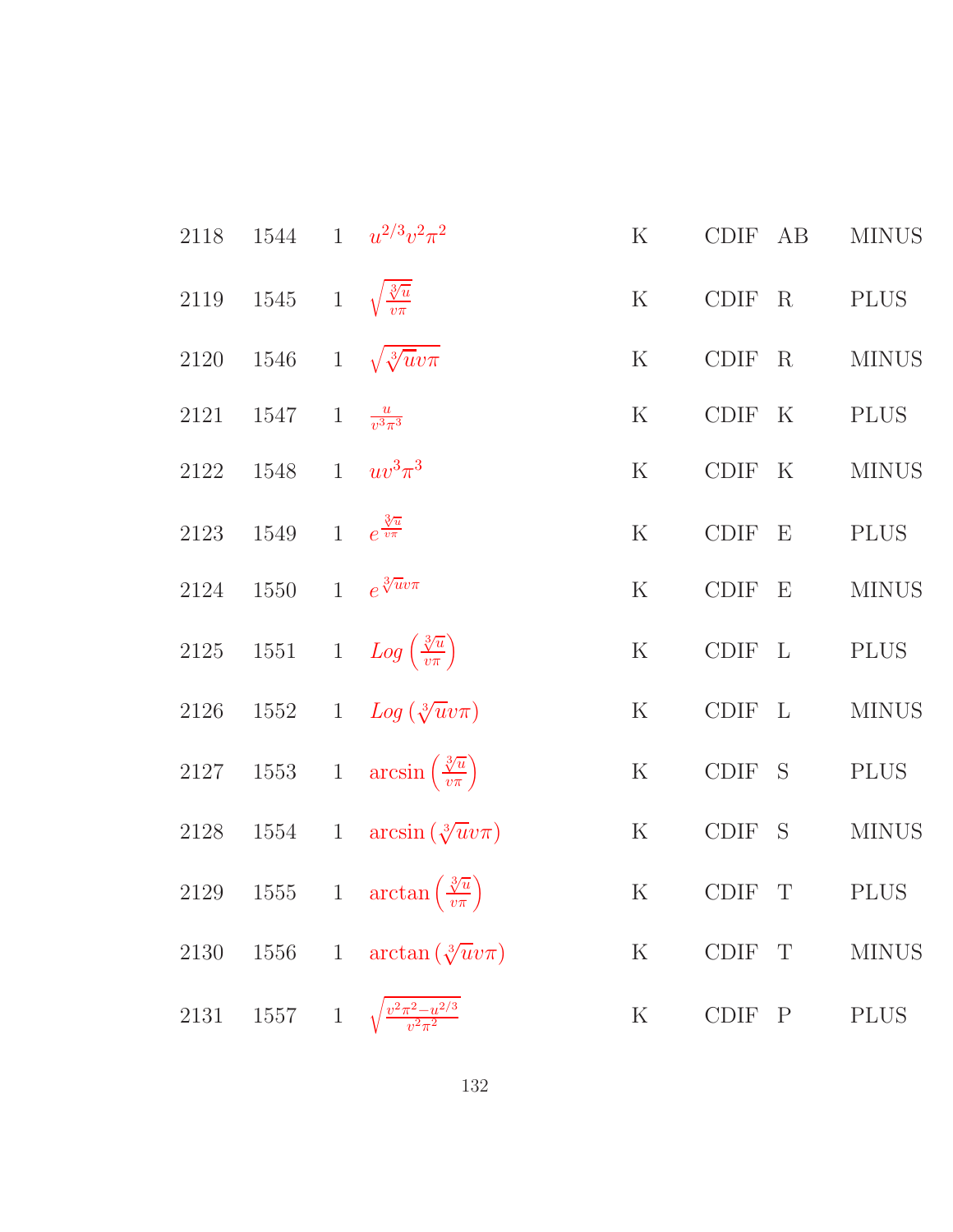|      |                                                | 2132 1558 1 $\sqrt{1-u^{2/3}v^2\pi^2}$                     | K CDIF P                                      |         | <b>MINUS</b>                                                |
|------|------------------------------------------------|------------------------------------------------------------|-----------------------------------------------|---------|-------------------------------------------------------------|
|      |                                                | 2133 1559 1 $\sqrt{\frac{v^2 \pi^2 + u^{2/3}}{v^2 \pi^2}}$ |                                               |         | K CDIF H PLUS                                               |
|      |                                                | 2134 1560 1 $\sqrt{1+u^{2/3}v^2\pi^2}$<br>K CDIF H MINUS   |                                               |         |                                                             |
|      | 2135 1561 1 $\sqrt[3]{u}\sqrt{v}$              |                                                            |                                               |         | K AB CD PLUS                                                |
|      | 2136 1562 1 $\frac{\sqrt[3]{u}}{\sqrt{v}}$     |                                                            |                                               |         | ${\bf K}$ $\quad$ AB $\quad$ CD $\quad$ MINUS               |
|      | 2137 1563 1 $\frac{1}{\sqrt[3]{u}\sqrt{v}}$    |                                                            |                                               |         | K AB CDI PLUS                                               |
|      | 2138 1564 1 $\frac{\sqrt{v}}{3/u}$             |                                                            | K AB                                          |         | $\begin{minipage}{.4\linewidth} CDI & MINUS \end{minipage}$ |
|      |                                                | 2139 1565 1 $\sqrt[3]{u}\sqrt{v}\pi$                       | K AB                                          |         | CDF PLUS                                                    |
|      | 2140 1566 1 $\frac{3\pi}{\sqrt{v}}$            |                                                            |                                               |         | K AB CDF MINUS                                              |
|      | 2141 1567 1 $\frac{1}{\sqrt[3]{u}\sqrt{v}\pi}$ |                                                            | K AB                                          |         | CDIF PLUS                                                   |
|      | 2142 1568 1 $\frac{\sqrt{v}}{\sqrt[3]{u\pi}}$  |                                                            | K AB                                          |         | CDIF MINUS                                                  |
|      | 2143 1569 1 $u^{2/3}v$                         |                                                            | K AB                                          | AB PLUS |                                                             |
|      | 2144 1570 1 $\frac{u^{2/3}}{v}$                |                                                            | K AB                                          |         | AB MINUS                                                    |
| 2145 |                                                | 1571 1 $\sqrt{\sqrt[3]{u}\sqrt{v}}$                        | $\mathbf K$ $\quad$ AB $\quad$ R $\quad$ PLUS |         |                                                             |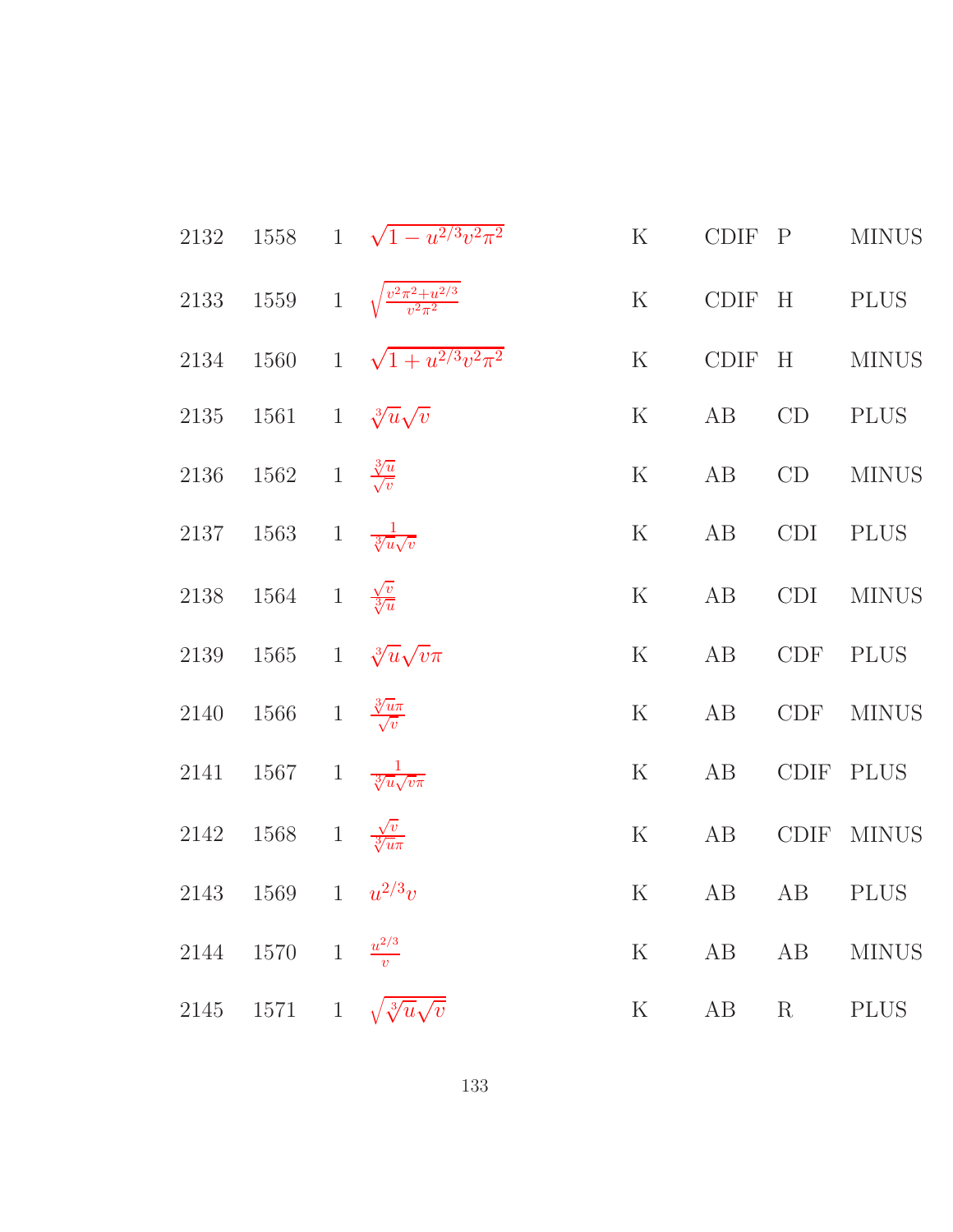| $2146\,$ | 1572 1 $\sqrt{\frac{3}{v}}$ |                |                                                           | $\rm K$     | $\rm AB$ | R            | <b>MINUS</b> |
|----------|-----------------------------|----------------|-----------------------------------------------------------|-------------|----------|--------------|--------------|
| 2147     | 1573 1                      |                | $uv^{3/2}$                                                | $\rm K$     | AB       | $\rm K$      | <b>PLUS</b>  |
| 2148     | 1574                        | $\overline{1}$ | $\frac{u}{v^{3/2}}$                                       | $\rm K$     | AB       | $\mathbf K$  | <b>MINUS</b> |
| 2149     | $1575\,$                    |                | 1 $e^{\sqrt[3]{u}\sqrt{v}}$                               | $\mathbf K$ | AB       | E            | <b>PLUS</b>  |
| 2150     | 1576                        |                | $1$ $e^{\frac{\sqrt[3]{u}}{\sqrt{v}}}$                    | $\mathbf K$ | $\rm AB$ | E            | <b>MINUS</b> |
| 2151     | $1577\,$                    |                | 1 $Log(\sqrt[3]{u}\sqrt{v})$                              | $\rm K$     | $\rm AB$ | $\mathbf{L}$ | <b>PLUS</b>  |
| 2152     |                             |                | 1578 1 $Log\left(\frac{\sqrt[3]{u}}{\sqrt{v}}\right)$     | $\mathbf K$ | $\rm AB$ | $\mathbf{L}$ | <b>MINUS</b> |
| $2153\,$ | $1579\,$                    | $\,1$          | $arcsin(\sqrt[3]{u}\sqrt{v})$                             | $\mathbf K$ | $\rm AB$ | $\mathbf S$  | <b>PLUS</b>  |
| $2154\,$ |                             |                | 1580 1 $\arcsin\left(\frac{\sqrt[3]{u}}{\sqrt{v}}\right)$ | $\rm K$     | $\rm AB$ | $\mathbf S$  | <b>MINUS</b> |
| $2155\,$ | 1581                        |                | 1 $\arctan(\sqrt[3]{u}\sqrt{v})$                          | ${\bf K}$   | $\rm AB$ | $\mathbf T$  | <b>PLUS</b>  |
| 2156     |                             |                | 1582 1 $\arctan\left(\frac{\sqrt[3]{u}}{\sqrt{v}}\right)$ | $\mathbf K$ | $\rm AB$ | $\mathbf T$  | $\rm MINUS$  |
| $2157\,$ | 1583                        |                | 1 $\sqrt{1-u^{2/3}v}$                                     | $\rm K$     | $\rm AB$ | ${\bf P}$    | <b>PLUS</b>  |
| 2158     |                             |                | 1584 1 $\sqrt{\frac{v - u^{2/3}}{v}}$                     | $\mathbf K$ | $\rm AB$ | $\mathbf P$  | <b>MINUS</b> |
| 2159     | 1585                        | $\mathbf{1}$   | $\sqrt{1+u^{2/3}v}$                                       | $\mathbf K$ | AB       | H            | <b>PLUS</b>  |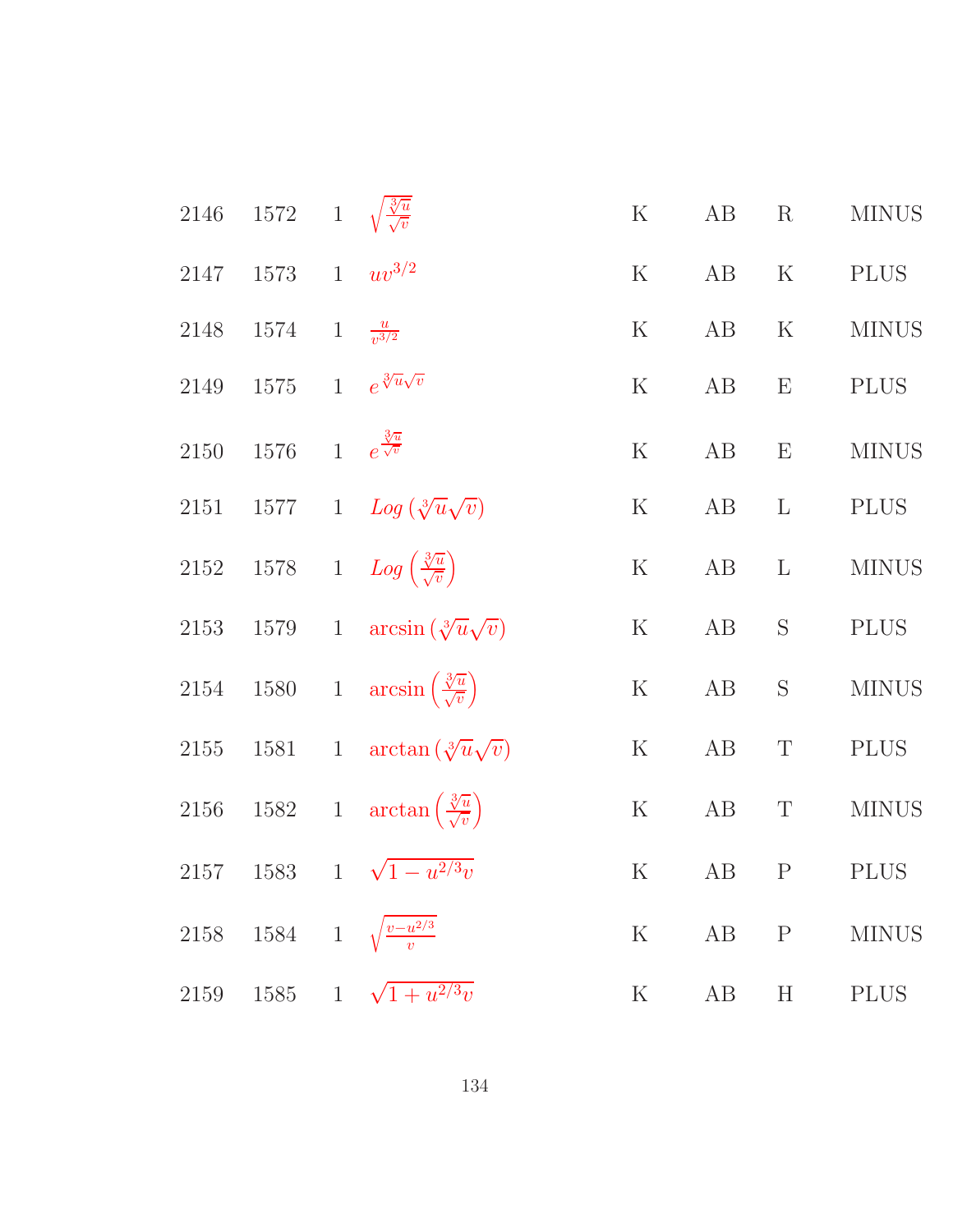|      | 2160 1586 1 $\sqrt{\frac{v+u^{2/3}}{v}}$                      |                |                           | ${\bf K}$                  | AB          | H           | <b>MINUS</b> |
|------|---------------------------------------------------------------|----------------|---------------------------|----------------------------|-------------|-------------|--------------|
|      | 2161 1587 1 $\sqrt[3]{uv^2}$                                  |                |                           | $\rm K$                    | $\rm R$     | CD          | PLUS         |
|      | 2162 1588 1 $\frac{3\overline{u}}{v^2}$                       |                |                           | $\rm K$                    | $\rm R$     | CD          | <b>MINUS</b> |
|      | 2163 1589 1 $\frac{1}{\sqrt[3]{uv^2}}$                        |                |                           | $\rm K$                    | $\rm R$     | CDI         | <b>PLUS</b>  |
|      | 2164 1590 1 $\frac{v^2}{\sqrt[3]{u}}$                         |                |                           | $\mathbf K$<br>$\mathbf R$ |             |             | CDI MINUS    |
|      | 2165 1591 1 $\sqrt[3]{uv^2}\pi$                               |                |                           | ${\bf K}$<br>$\mathbf R$   |             | CDF PLUS    |              |
| 2166 | 1592 1 $\frac{3}{v^2}$                                        |                |                           | $\mathbf K$                | $\rm R$     |             | CDF MINUS    |
|      | 2167 1593 1 $\frac{1}{\sqrt[3]{uv^2\pi}}$                     |                |                           | $\rm K$                    | $\rm R$     | CDIF PLUS   |              |
|      | 2168 1594 1 $\frac{v^2}{\sqrt[3]{u\pi}}$                      |                |                           | $\mathbf K$                | $\rm R$     |             | CDIF MINUS   |
|      | 2169 1595 1 $u^{2/3}v^4$                                      |                |                           | $\mathbf K$                | $\rm R$     | AB          | <b>PLUS</b>  |
|      | 2170 1596 1 $\frac{u^{2/3}}{v^4}$                             |                |                           | ${\bf K}$                  | $\mathbf R$ | AB          | <b>MINUS</b> |
| 2171 | 1597 1 $\sqrt{\sqrt[3]{u}v^2}$                                |                |                           | ${\bf K}$                  | $\rm R$     | R           | <b>PLUS</b>  |
|      | $\begin{tabular}{c} 2172 \quad 1598 \quad 1 \\ \end{tabular}$ |                | $\frac{\sqrt[3]{u}}{v^2}$ | $\rm K$                    | $\mathbf R$ | $\mathbf R$ | <b>MINUS</b> |
| 2173 | 1599 1 $uv^6$                                                 |                |                           | ${\bf K}$                  | $\mathbf R$ | $\mathbf K$ | <b>PLUS</b>  |
| 2174 | 1600                                                          | $\overline{1}$ | $\frac{u}{v^6}$           | $\mathbf K$                | $\rm R$     | $\rm K$     | <b>MINUS</b> |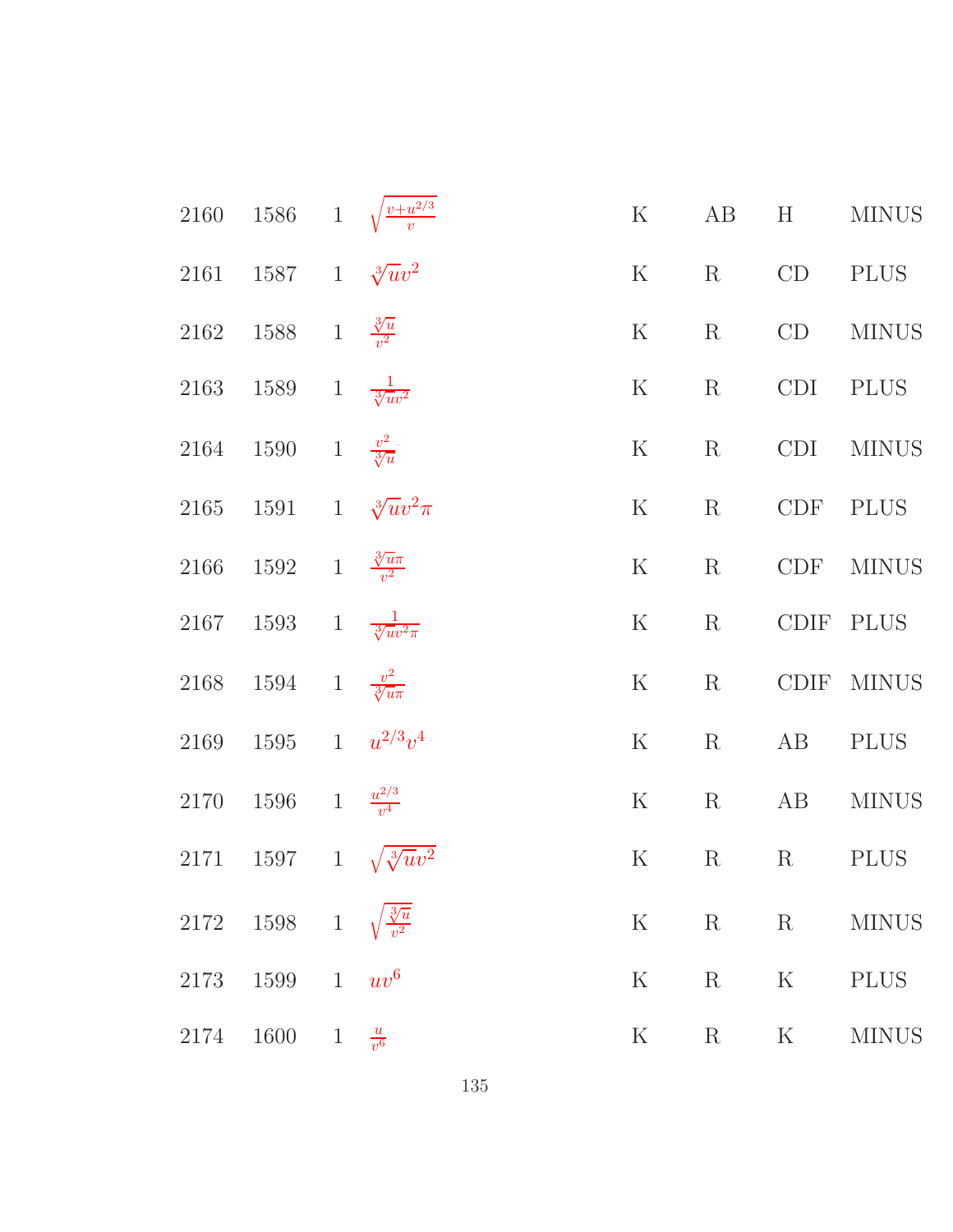| $2175\,$ | 1601                                 | 1 $e^{\sqrt[3]{u}v^2}$                                    | ${\bf K}$ | $\mathbf R$ | E                         | <b>PLUS</b>  |
|----------|--------------------------------------|-----------------------------------------------------------|-----------|-------------|---------------------------|--------------|
| 2176     | 1602 1 $e^{\frac{3\pi}{v^2}}$        |                                                           | $\rm K$   | $\mathbf R$ | E                         | <b>MINUS</b> |
| 2177     |                                      | 1603 1 $Log(\sqrt[3]{uv^2})$                              | $\rm K$   | $\rm R$     | $\mathbf{L}$              | <b>PLUS</b>  |
|          |                                      | 2178 1604 1 $Log\left(\frac{3\sqrt{u}}{v^2}\right)$       | $\rm K$   | $\mathbf R$ | $\mathbf{L}$              | <b>MINUS</b> |
| 2179     |                                      | 1605 1 $\arcsin(\sqrt[3]{uv^2})$                          | $\rm K$   | $\rm R$     | ${\mathcal S}$            | <b>PLUS</b>  |
|          |                                      | 2180 1606 1 $\arcsin\left(\frac{\sqrt[3]{u}}{v^2}\right)$ | $\rm K$   | $\rm R$     | $\mathbf S$               | <b>MINUS</b> |
| 2181     |                                      | 1607 1 $\arctan(\sqrt[3]{uv^2})$                          | $\rm K$   | $\mathbf R$ | $\mathbf T$               | <b>PLUS</b>  |
|          |                                      | 2182 1608 1 $\arctan\left(\frac{\sqrt[3]{u}}{v^2}\right)$ | $\rm K$   | $\rm R$     | $\mathbf T$               | <b>MINUS</b> |
| $2183\,$ | $1609\,$                             | 1 $\sqrt{1-u^{2/3}v^4}$                                   | $\rm K$   | $\rm R$     | $\mathbf{P}$              | <b>PLUS</b>  |
| 2184     |                                      | 1610 1 $\sqrt{\frac{v^4 - u^{2/3}}{v^4}}$                 | $\rm K$   | $\rm R$     | ${\bf P}$                 | $\rm MINUS$  |
| $2185\,$ | 1611                                 | 1 $\sqrt{1 + u^{2/3} v^4}$                                | $\rm K$   | $\mathbf R$ | $\boldsymbol{\mathrm{H}}$ | <b>PLUS</b>  |
| 2186     |                                      | 1612 1 $\sqrt{\frac{v^4 + u^{2/3}}{v^4}}$                 | $\rm K$   | $\rm R$     | H                         | <b>MINUS</b> |
|          | 2187 1613 1 $\sqrt[3]{u}\sqrt[3]{v}$ |                                                           | $\rm K$   | ${\bf K}$   | CD                        | <b>PLUS</b>  |
|          | 2188 1614 1 $\frac{3}{\sqrt[3]{v}}$  |                                                           | $\rm K$   | ${\bf K}$   | CD                        | $\rm MINUS$  |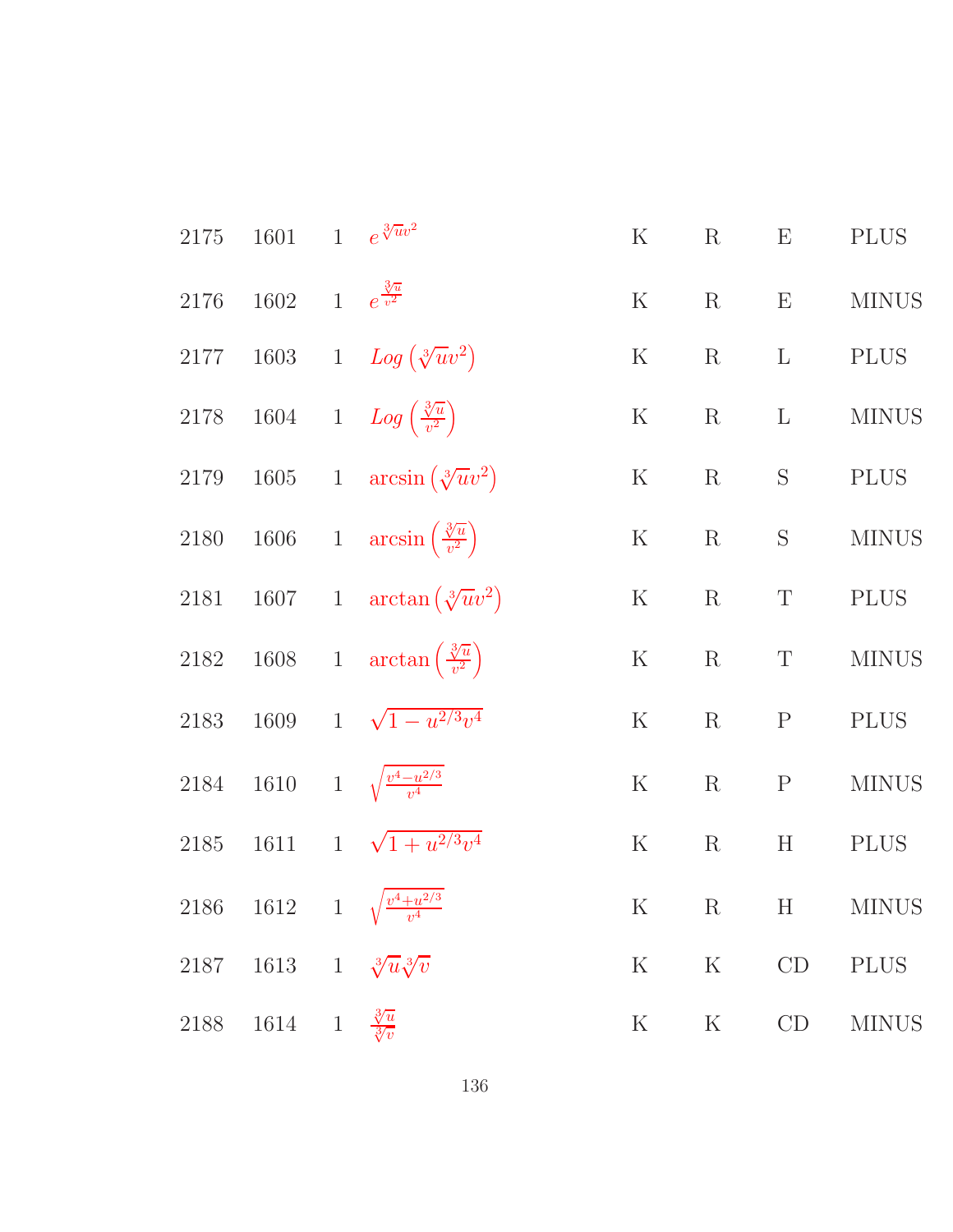|      | 2189 1615 1 $\frac{1}{\sqrt[3]{u}\sqrt[3]{v}}$    |                                                          | K           |                                                                | K CDI PLUS   |               |
|------|---------------------------------------------------|----------------------------------------------------------|-------------|----------------------------------------------------------------|--------------|---------------|
|      | 2190 1616 1 $\frac{3\sqrt{v}}{3\sqrt{u}}$         |                                                          |             |                                                                |              | K K CDI MINUS |
|      |                                                   | 2191 1617 1 $\sqrt[3]{u}\sqrt[3]{v}\pi$                  |             | K K CDF PLUS                                                   |              |               |
|      | 2192 1618 1 $\frac{\sqrt[3]{u}\pi}{\sqrt[3]{v}}$  |                                                          |             |                                                                |              | K K CDF MINUS |
|      | 2193 1619 1 $\frac{1}{\sqrt[3]{u}\sqrt[3]{v}\pi}$ |                                                          |             | K K CDIF PLUS                                                  |              |               |
|      | 2194 1620 1 $\frac{3\sqrt{v}}{3\sqrt{u}\pi}$      |                                                          | K           | K                                                              |              | CDIF MINUS    |
|      |                                                   | 2195 1621 1 $u^{2/3}v^{2/3}$                             | ${\bf K}$   | K AB                                                           |              | <b>PLUS</b>   |
|      | 2196 1622 1 $\frac{u^{2/3}}{v^{2/3}}$             |                                                          |             |                                                                |              | K K AB MINUS  |
|      |                                                   | 2197 1623 1 $\sqrt{\sqrt[3]{u}\sqrt[3]{v}}$              |             | ${\bf K}$ $\quad$ $\bf K}$ $\quad$ $\bf R}$ $\quad$ $\rm PLUS$ |              |               |
|      | 2198 1624 1 $\sqrt{\frac{3}{\sqrt[3]{v}}}$        |                                                          | K           | K                                                              | R            | <b>MINUS</b>  |
|      | 2199 1625 1 $e^{\sqrt[3]{u}\sqrt[3]{v}}$          |                                                          | $\mathbf K$ | K                                                              | E PLUS       |               |
|      | 2200 1626 1 $e^{\frac{\sqrt[3]{u}}{\sqrt[3]{v}}}$ |                                                          |             |                                                                |              | K K E MINUS   |
| 2201 |                                                   | 1627 1 $Log(\sqrt[3]{u}\sqrt[3]{v})$                     | $\rm K$     | K                                                              | $\mathbf{L}$ | <b>PLUS</b>   |
| 2202 |                                                   | 1628 1 $Log\left(\frac{\sqrt[3]{u}}{\sqrt[3]{v}}\right)$ | ${\bf K}$   | $\rm K$                                                        | $\mathbf{L}$ | <b>MINUS</b>  |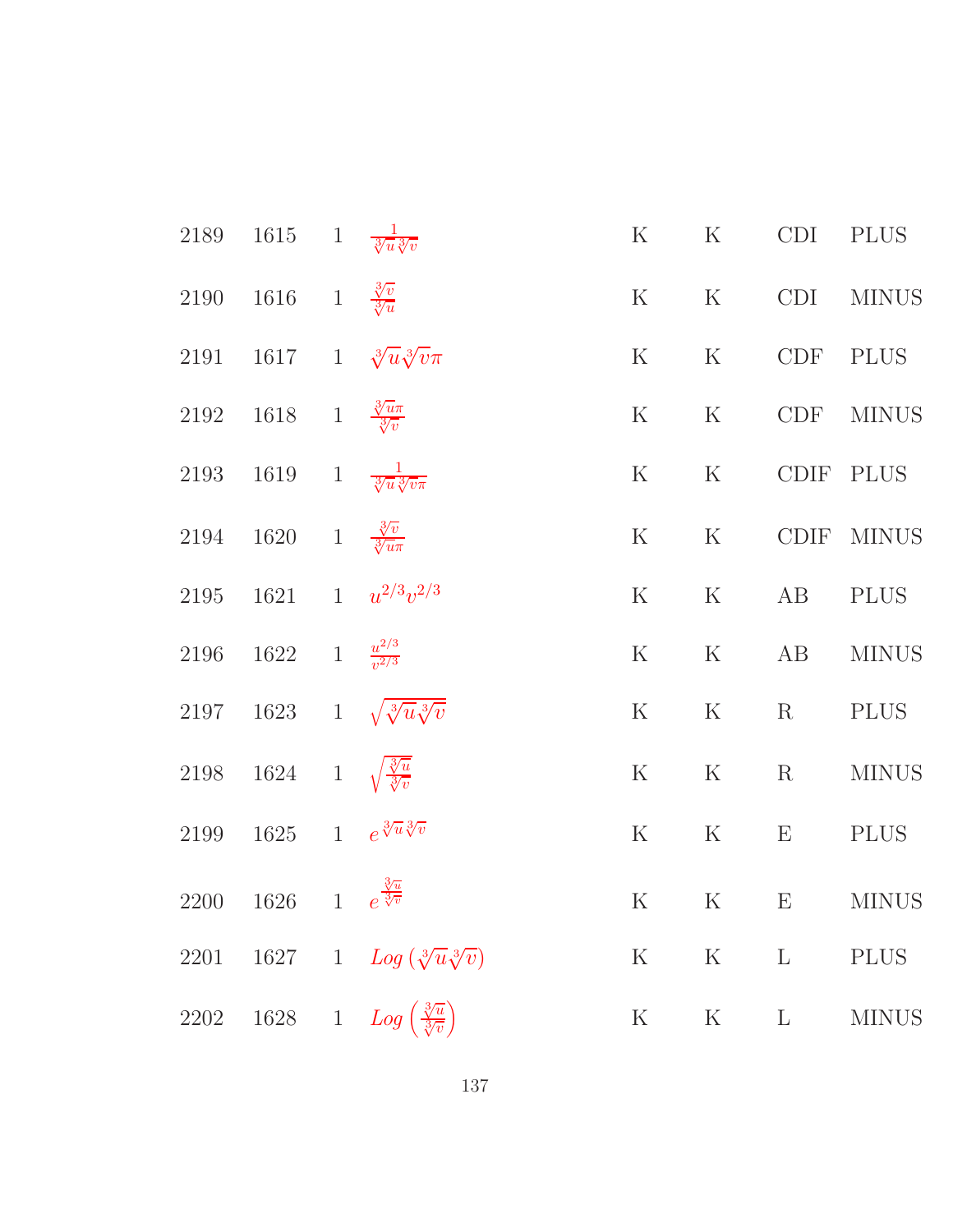| 2203 |                                      |       | 1629 1 $\arcsin(\sqrt[3]{u}\sqrt[3]{v})$                          | $\rm K$ | $\rm K$                   | S            | <b>PLUS</b>  |
|------|--------------------------------------|-------|-------------------------------------------------------------------|---------|---------------------------|--------------|--------------|
|      |                                      |       | 2204 1630 1 $\arcsin\left(\frac{\sqrt[3]{u}}{\sqrt[3]{v}}\right)$ | $\rm K$ | $\rm K$                   | ${\bf S}$    | <b>MINUS</b> |
| 2205 |                                      |       | 1631 1 $\arctan(\sqrt[3]{u}\sqrt[3]{v})$                          | $\rm K$ | $\rm K$                   | $\mathbf T$  | <b>PLUS</b>  |
|      |                                      |       | 2206 1632 1 $\arctan\left(\frac{\sqrt[3]{u}}{\sqrt[3]{v}}\right)$ | $\rm K$ | ${\bf K}$                 | $\mathbf T$  | <b>MINUS</b> |
| 2207 |                                      |       | 1633 1 $\sqrt{1-u^{2/3}v^{2/3}}$                                  | $\rm K$ | $\mathbf K$               | $\mathbf{P}$ | <b>PLUS</b>  |
|      |                                      |       | 2208 1634 1 $\sqrt{-\frac{-v^{2/3}+u^{2/3}}{v^{2/3}}}$            | $\rm K$ | $\mathbf K$               | $\mathbf{P}$ | <b>MINUS</b> |
| 2209 |                                      |       | 1635 1 $\sqrt{1+u^{2/3}v^{2/3}}$                                  | $\rm K$ | $\rm K$                   | H            | <b>PLUS</b>  |
| 2210 |                                      |       | 1636 1 $\sqrt{\frac{v^{2/3}+u^{2/3}}{v^{2/3}}}$                   | $\rm K$ | ${\bf K}$                 | H            | <b>MINUS</b> |
| 2211 |                                      |       | 1637 1 $\sqrt[3]{u} \ln(v)$                                       | $\rm K$ | $\boldsymbol{\mathrm{E}}$ | CD           | <b>PLUS</b>  |
| 2212 | 1638 1 $\frac{\sqrt[3]{u}}{\ln(v)}$  |       |                                                                   | $\rm K$ | $\boldsymbol{\mathrm{E}}$ | CD           | <b>MINUS</b> |
| 2213 | 1639 1 $\frac{1}{\sqrt[3]{u}\ln(v)}$ |       |                                                                   | $\rm K$ | $\boldsymbol{\mathrm{E}}$ | <b>CDI</b>   | <b>PLUS</b>  |
| 2214 | 1640                                 |       | 1 $\frac{\ln(v)}{\sqrt[3]{u}}$                                    | $\rm K$ | $\boldsymbol{\mathrm{E}}$ | CDI          | <b>MINUS</b> |
| 2215 |                                      |       | 1641 1 $\sqrt[3]{u} \ln(v) \pi$                                   | $\rm K$ | $\boldsymbol{\mathrm{E}}$ | CDF          | <b>PLUS</b>  |
| 2216 | 1642                                 | $1\,$ | $\frac{\sqrt[3]{u}\pi}{\ln(v)}$                                   | $\rm K$ | $\boldsymbol{\mathrm{E}}$ | <b>CDF</b>   | <b>MINUS</b> |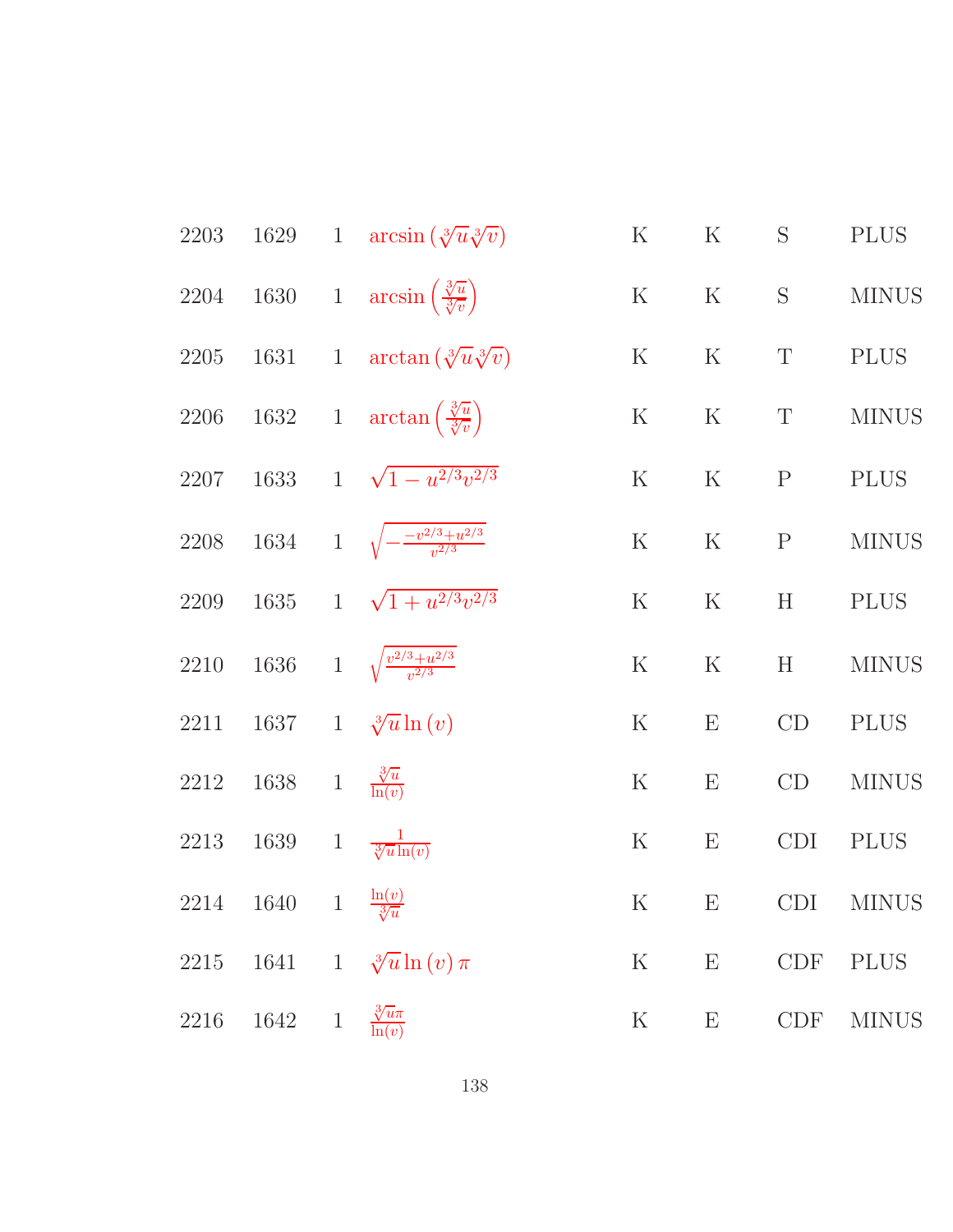|          | 2217 1643 1                                  |                | $\frac{1}{\sqrt[3]{u}\ln(v)\pi}$                         | $\mathbf K$ | $\boldsymbol{\mathrm{E}}$ | $\text{\rm CDIF}$ | <b>PLUS</b>  |
|----------|----------------------------------------------|----------------|----------------------------------------------------------|-------------|---------------------------|-------------------|--------------|
|          | 2218 1644 1 $\frac{\ln(v)}{\sqrt[3]{u\pi}}$  |                |                                                          | $\rm K$     | E                         | CDIF              | <b>MINUS</b> |
|          |                                              |                | 2219 1645 1 $u^{2/3} (\ln (v))^2$                        | $\rm K$     | $\boldsymbol{\mathrm{E}}$ | AB                | <b>PLUS</b>  |
|          | 2220 1646 1 $\frac{u^{2/3}}{(\ln(v))^2}$     |                |                                                          | $\rm K$     | $\boldsymbol{\mathrm{E}}$ | AB                | <b>MINUS</b> |
|          |                                              |                | 2221 1647 1 $\sqrt{\sqrt[3]{u}\ln(v)}$                   | $\rm K$     | E                         | $\rm R$           | <b>PLUS</b>  |
|          | 2222 1648 1 $\sqrt{\frac{3}{\ln(v)}}$        |                |                                                          | $\mathbf K$ | E                         | $\rm R$           | <b>MINUS</b> |
|          |                                              |                | 2223 1649 1 $u(\ln(v))^3$                                | $\rm K$     | $\boldsymbol{\mathrm{E}}$ | $\rm K$           | <b>PLUS</b>  |
|          | 2224 1650 1 $\frac{u}{(\ln(v))^3}$           |                |                                                          | $\rm K$     | $\mathbf E$               | $\rm K$           | <b>MINUS</b> |
| 2225     | 1651 1 $v^{\sqrt[3]{u}}$                     |                |                                                          | $\rm K$     | ${\bf E}$                 | E                 | <b>PLUS</b>  |
|          | 2226 1652 1 $e^{\frac{\sqrt[3]{u}}{\ln(v)}}$ |                |                                                          | ${\bf K}$   | ${\bf E}$                 | E                 | <b>MINUS</b> |
|          |                                              |                | 2227 1653 1 $Log(\sqrt[3]{u} \ln(v))$                    | $\mathbf K$ | E                         | $\mathbf{L}$      | <b>PLUS</b>  |
|          |                                              |                | 2228 1654 1 $Log\left(\frac{\sqrt[3]{u}}{\ln(v)}\right)$ | ${\bf K}$   | $\boldsymbol{\mathrm{E}}$ | $\mathbf{L}$      | <b>MINUS</b> |
| 2229     | 1655                                         |                | 1 $\arcsin(\sqrt[3]{u}\ln(v))$                           | $\rm K$     | $\boldsymbol{\mathrm{E}}$ | S                 | <b>PLUS</b>  |
| $2230\,$ | 1656                                         | $\overline{1}$ | $arcsin\left(\frac{\sqrt[3]{u}}{\ln(v)}\right)$          | $\rm K$     | $\boldsymbol{\mathrm{E}}$ | S                 | <b>MINUS</b> |
|          |                                              |                |                                                          |             |                           |                   |              |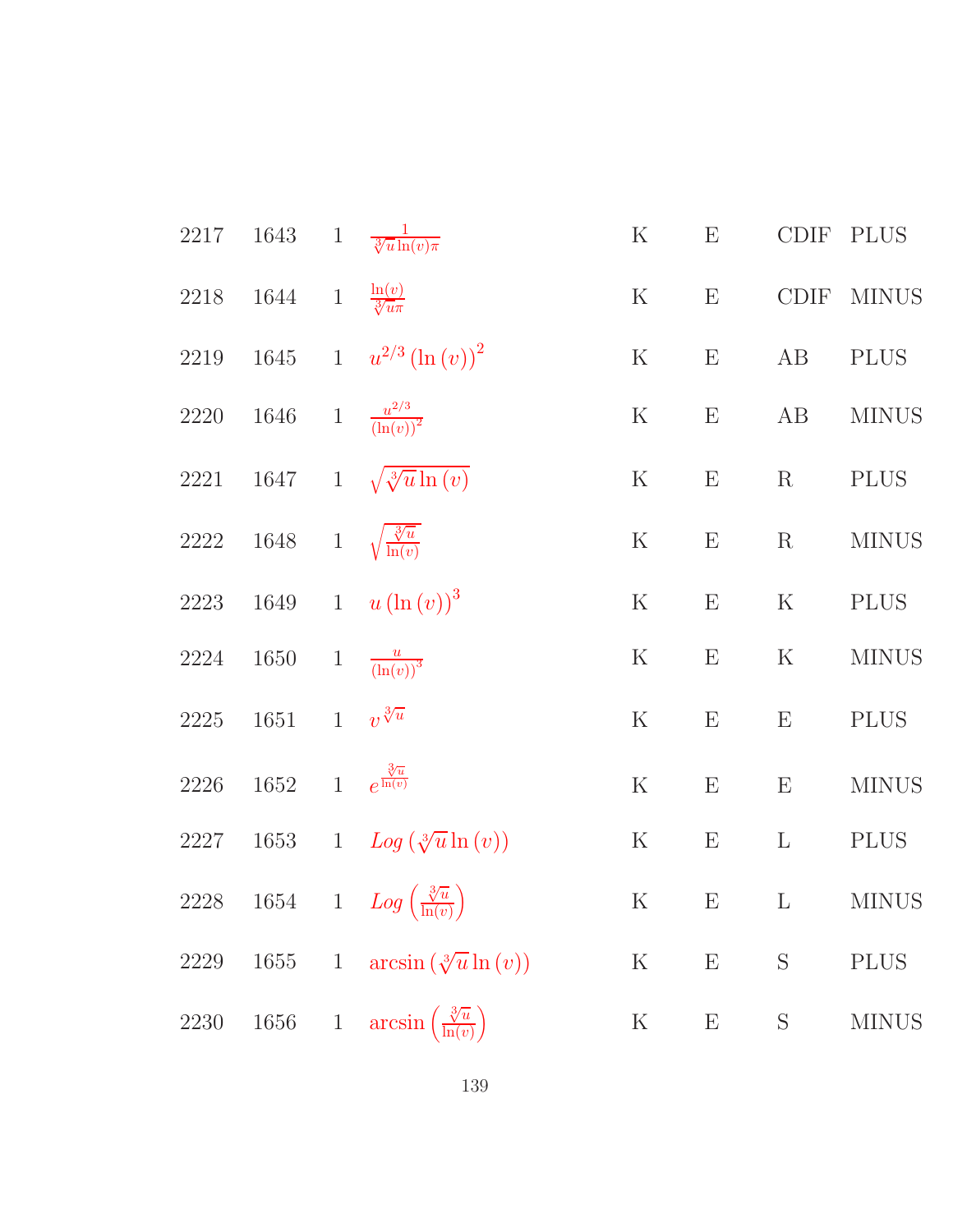| 2231     |          | 1657 1 $\arctan(\sqrt[3]{u}\ln(v))$                          | $\mathbf K$ | $\boldsymbol{\mathrm{E}}$ | $\mathbf T$                 | <b>PLUS</b>  |
|----------|----------|--------------------------------------------------------------|-------------|---------------------------|-----------------------------|--------------|
|          |          | 2232 1658 1 $\arctan\left(\frac{\sqrt[3]{u}}{\ln(v)}\right)$ | $\mathbf K$ | ${\bf E}$                 | $\mathbf T$                 | <b>MINUS</b> |
| 2233     | $1659\,$ | 1 $\sqrt{1-u^{2/3}(\ln(v))^{2}}$                             | ${\bf K}$   | ${\bf E}$                 | ${\bf P}$                   | <b>PLUS</b>  |
| $2234\,$ |          | 1660 1 $\sqrt{\frac{(\ln(v))^2 - u^{2/3}}{(\ln(v))^2}}$      | ${\bf K}$   | E                         | ${\bf P}$                   | <b>MINUS</b> |
| $2235\,$ |          | 1661 1 $\sqrt{1+u^{2/3}(\ln(v))^{2}}$                        | $\mathbf K$ | E                         | H                           | <b>PLUS</b>  |
| 2236     |          | 1662 1 $\sqrt{\frac{(\ln(v))^2 + u^{2/3}}{(\ln(v))^2}}$      | $\rm K$     | ${\bf E}$                 | H                           | <b>MINUS</b> |
| 2237     |          | 1663 1 $\sqrt[3]{u}EXP(v)$                                   | $\mathbf K$ | $\mathbf{L}$              | CD                          | <b>PLUS</b>  |
| 2238     |          | 1664 1 $\frac{\sqrt[3]{u}}{EXP(v)}$                          | $\rm K$     | $\mathbf{L}$              | CD                          | <b>MINUS</b> |
| $2239\,$ | $1665\,$ | 1 $\frac{1}{\sqrt[3]{u}EXP(v)}$                              | $\rm K$     | $\mathbf{L}$              | CDI                         | <b>PLUS</b>  |
| 2240     | $1666\,$ | 1 $\frac{EXP(v)}{3\sqrt{u}}$                                 | $\mathbf K$ | $\mathbf{L}$              | CDI                         | <b>MINUS</b> |
| $2241\,$ | 1667     | 1 $\sqrt[3]{u}EXP(v)\pi$                                     | ${\bf K}$   | $\mathbf{L}$              | $\ensuremath{\mathrm{CDF}}$ | <b>PLUS</b>  |
| 2242     |          | 1668 1 $\frac{\sqrt[3]{u}\pi}{\sqrt[3]{EXP(v)}}$             | $\rm K$     | $\mathbf{L}$              | <b>CDF</b>                  | <b>MINUS</b> |
| 2243     | 1669     | 1 $\frac{1}{\sqrt[3]{uEXP(v)\pi}}$                           | ${\bf K}$   | $\mathbf{L}$              | CDIF                        | <b>PLUS</b>  |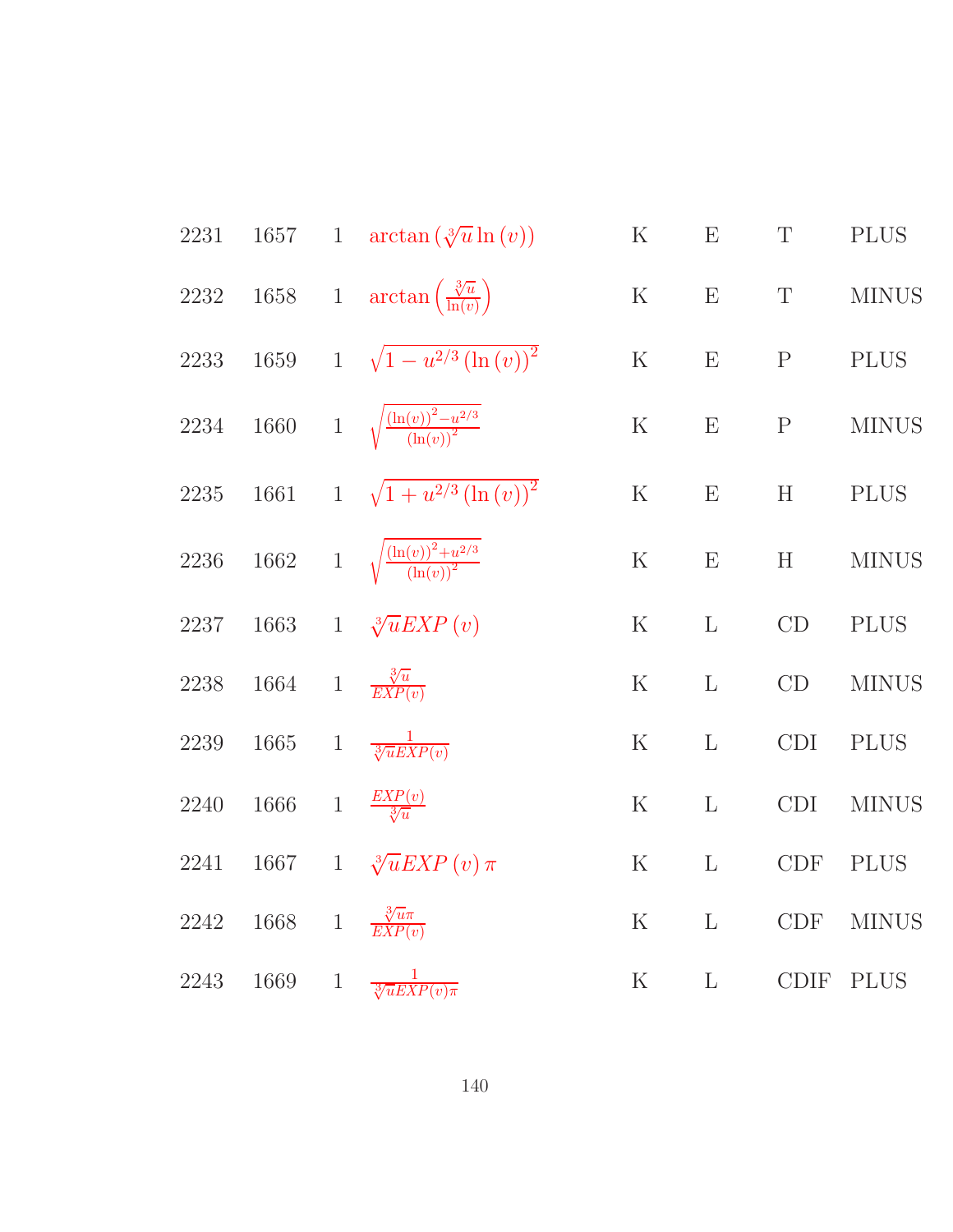| 2244 | $1670\,$ |              | 1 $\frac{EXP(v)}{\sqrt[3]{u\pi}}$                        | $\rm K$           | $\mathbf{L}$ | <b>CDIF</b>  | <b>MINUS</b> |
|------|----------|--------------|----------------------------------------------------------|-------------------|--------------|--------------|--------------|
| 2245 |          |              | 1671 1 $u^{2/3} (EXP(v))^{2}$                            | $\rm K$           | $\mathbf{L}$ | AB           | <b>PLUS</b>  |
| 2246 |          |              | 1672 1 $\frac{u^{2/3}}{(EXP(v))^{2}}$                    | $\rm K$           | $\mathbf{L}$ | AB           | <b>MINUS</b> |
| 2247 |          |              | 1673 1 $\sqrt{\sqrt[3]{u} EXP(v)}$                       | $\rm K$           | $\mathbf{L}$ | $\rm R$      | <b>PLUS</b>  |
| 2248 |          |              | 1674 1 $\sqrt{\frac{\sqrt[3]{u}}{EXP(v)}}$               | $K_{\mathcal{I}}$ | $\mathbf{L}$ | $\mathbf R$  | <b>MINUS</b> |
| 2249 |          |              | 1675 1 $u (EXP (v))^3$                                   | $\rm K$           | $\mathbf{L}$ | $\rm K$      | <b>PLUS</b>  |
| 2250 | 1676     | $\mathbf{1}$ | $\frac{u}{(EXP(v))^{3}}$                                 | $\rm K$           | $\mathbf{L}$ | $\mathbf K$  | <b>MINUS</b> |
| 2251 | 1677     |              | 1 $e^{\sqrt[3]{u}EXP(v)}$                                | $\rm K$           | $\mathbf{L}$ | E            | <b>PLUS</b>  |
| 2252 | 1678     |              | 1 $e^{\frac{\sqrt[3]{u}}{EXP(v)}}$                       | $\mathbf K$       | $\mathbf{L}$ | E            | <b>MINUS</b> |
| 2253 | 1679     |              | 1 $Log(\sqrt[3]{u}EXP(v))$                               | $\rm K$           | $\mathbf{L}$ | $\mathbf{L}$ | <b>PLUS</b>  |
|      |          |              | 2254 1680 1 $Log\left(\frac{\sqrt[3]{u}}{EXP(v)}\right)$ | $\rm K$           | $\mathbf{L}$ | $\mathbf{L}$ | <b>MINUS</b> |
| 2255 | 1681     |              | 1 $\arcsin(\sqrt[3]{u}EXP(v))$                           | K                 | $\mathbf{L}$ | S            | <b>PLUS</b>  |
| 2256 |          |              | 1682 1 $\arcsin\left(\frac{\sqrt[3]{u}}{EXP(v)}\right)$  | $\rm K$           | $\mathbf{L}$ | S            | <b>MINUS</b> |
| 2257 | 1683     | $\mathbf{1}$ | $\arctan(\sqrt[3]{u}EXP(v))$                             | $\rm K$           | $\mathbf{L}$ | T            | <b>PLUS</b>  |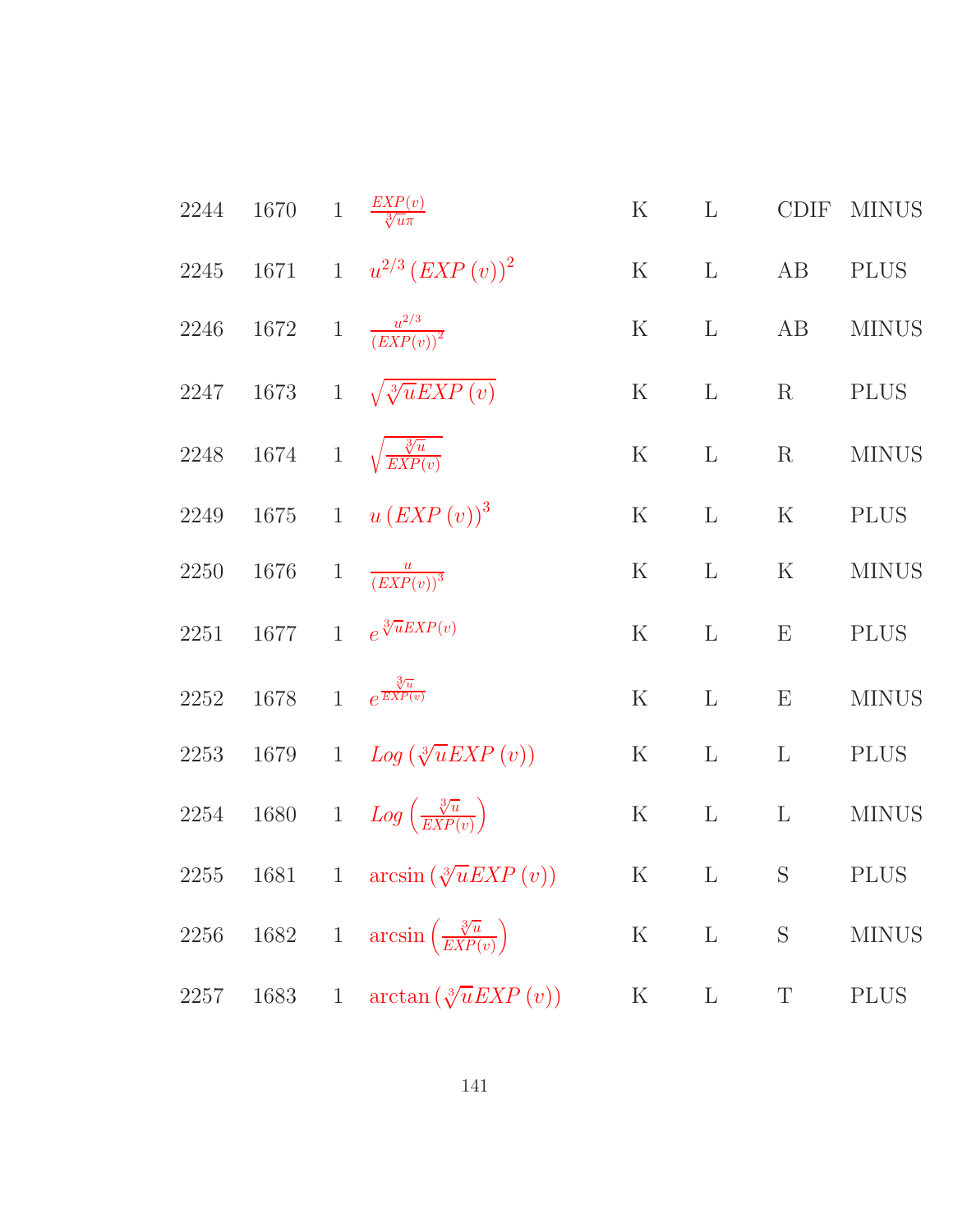2258 1684 1 
$$
\arctan\left(\frac{\sqrt[3]{u}}{EXP(v)}\right)
$$
 K L T MINUS  
\n2259 1685 1  $\sqrt{1-u^{2/3}(EXP(v))}^2$  K L P P LUS  
\n2260 1686 1  $\sqrt{-\frac{(EXP(v))^2+u^{2/3}}{(EXP(v))^2}}$  K L P MINUS  
\n2261 1687 1  $\sqrt{1+u^{2/3}(EXP(v))^2}$  K L H P LUS  
\n2262 1688 1  $\sqrt{\frac{(EXP(v))^2+u^{2/3}}{(EXP(v))^2}}$  K L H MINUS  
\n2262 1688 1  $\sqrt[3]{u \sin(v)}$  K S CD PLUS  
\n2263 1689 1  $\sqrt[3]{u \sin(v)}$  K S CD P LUS  
\n2264 1690 1  $\frac{\sqrt[3]{u}}{\sin(u)}$  K S CD MINUS  
\n2265 1691 1  $\frac{1}{\sqrt[3]{u \sin(v)}}$  K S CD I PLUS  
\n2266 1692 1  $\frac{\sin(v)}{\sqrt[3]{u}}$  K S CDI MINUS  
\n2267 1693 1  $\sqrt[3]{u \sin(v)} \pi$  K S CDF PLUS  
\n2268 1694 1  $\frac{\sqrt[3]{u \pi}}{\sin(u)}$  K S CDF PLUS  
\n2269 1695 1  $\frac{1}{\sqrt[3]{u \sin(v)} \pi}$  K S CDF NINUS  
\n2270 1696 1  $\frac{\sin(v)}{\sqrt[3]{u \pi}}$  K S CDF PLUS  
\n2271 1697 1  $u^{2/3}(\sin(v))^2$  K S AB PLUS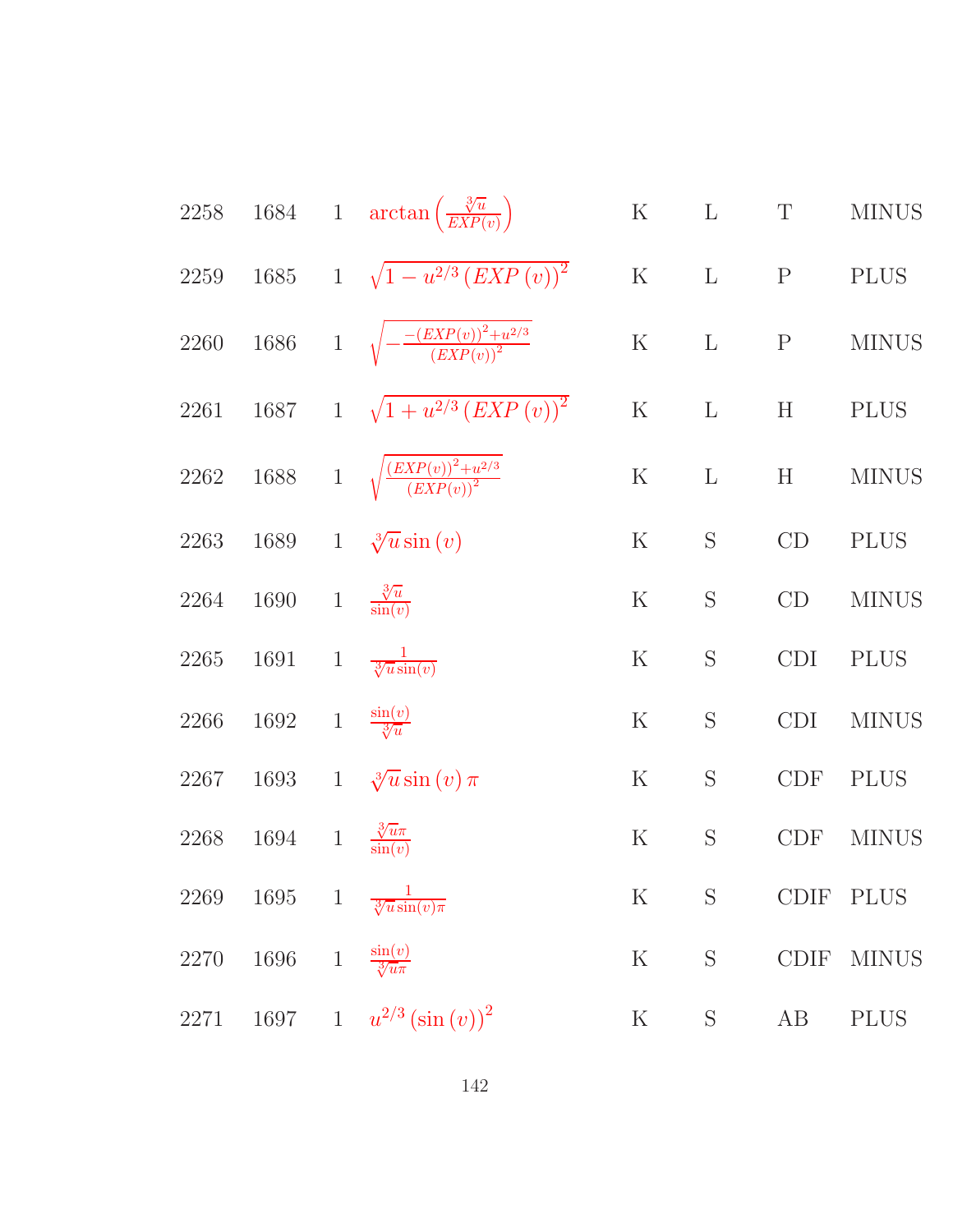| 2272     | 1698                                   | $\overline{1}$ | $\frac{u^{2/3}}{(\sin(v))^2}$                            | $\rm K$   | $\mathbf S$ | AB             | <b>MINUS</b> |
|----------|----------------------------------------|----------------|----------------------------------------------------------|-----------|-------------|----------------|--------------|
| 2273     |                                        |                | 1699 1 $\sqrt{\sqrt[3]{u}\sin(v)}$                       | $\rm K$   | $\mathbf S$ | $\mathbf R$    | <b>PLUS</b>  |
| 2274     | 1700 1 $\sqrt{\frac{3}{\sin(v)}}$      |                |                                                          | $\rm K$   | $\mathbf S$ | $\mathbf R$    | <b>MINUS</b> |
| $2275\,$ |                                        |                | 1701 1 $u(\sin(v))^3$                                    | $\rm K$   | $\mathbf S$ | ${\bf K}$      | <b>PLUS</b>  |
| 2276     | 1702                                   | $\mathbf{1}$   | $\frac{u}{\left(\sin(v)\right)^3}$                       | $\rm K$   | $\mathbf S$ | $\rm K$        | <b>MINUS</b> |
| 2277     | 1703                                   |                | 1 $e^{\sqrt[3]{u}\sin(v)}$                               | $\rm K$   | S           | ${\bf E}$      | <b>PLUS</b>  |
| 2278     | 1704 1 $e^{\frac{3\sqrt{u}}{\sin(v)}}$ |                |                                                          | $\rm K$   | $\mathbf S$ | E              | <b>MINUS</b> |
| 2279     | 1705                                   |                | 1 $Log(\sqrt[3]{u}sin(v))$                               | $\rm K$   | $\mathbf S$ | $\mathbf{L}$   | <b>PLUS</b>  |
| $2280\,$ |                                        |                | 1706 1 $Log\left(\frac{\sqrt[3]{u}}{\sin(v)}\right)$     | ${\bf K}$ | $\mathbf S$ | $\mathbf{L}$   | <b>MINUS</b> |
| 2281     | 1707 1                                 |                | $arcsin(\sqrt[3]{u}\sin(v))$                             | $\rm K$   | $\mathbf S$ | ${\mathcal S}$ | <b>PLUS</b>  |
| 2282     |                                        |                | 1708 1 $\arcsin\left(\frac{\sqrt[3]{u}}{\sin(v)}\right)$ | $\rm K$   | S           | $\mathbf S$    | <b>MINUS</b> |
| 2283     | 1709                                   |                | 1 $\arctan(\sqrt[3]{u}\sin(v))$                          | ${\bf K}$ | $\mathbf S$ | $\mathbf T$    | <b>PLUS</b>  |
| 2284     |                                        |                | 1710 1 $\arctan\left(\frac{\sqrt[3]{u}}{\sin(v)}\right)$ |           | K S T       |                | <b>MINUS</b> |
| $2285\,$ |                                        |                | 1711 1 $\sqrt{1-u^{2/3}+u^{2/3}(\cos{(v)})^2}$ K         |           | $S$ $P$     |                | <b>PLUS</b>  |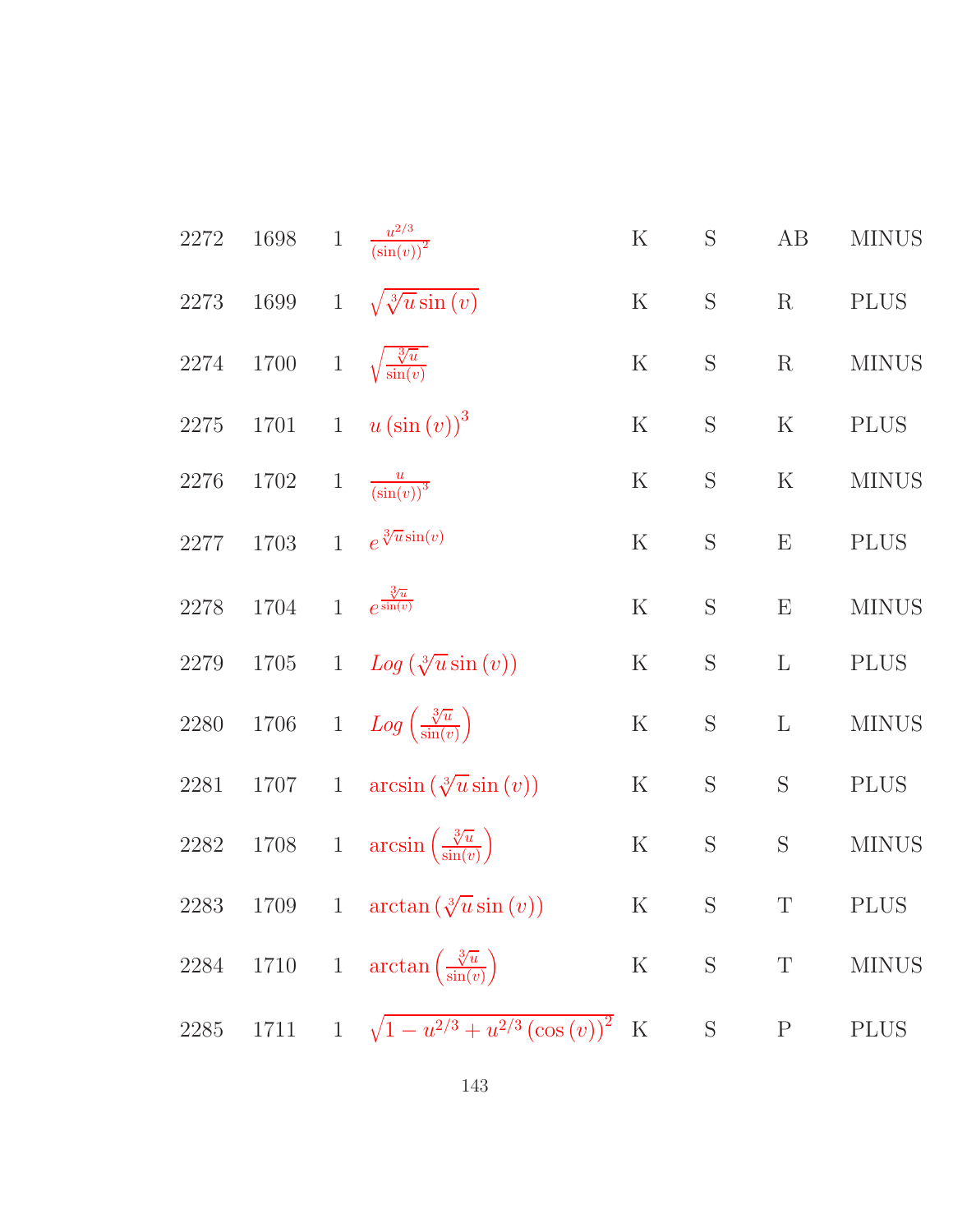| 2286     |            |       | 1712 1 $\sqrt{\frac{-1+(\cos(v))^2+u^{2/3}}{-1+(\cos(v))^2}}$ | ${\bf K}$   | S           | ${\bf P}$         | <b>MINUS</b> |
|----------|------------|-------|---------------------------------------------------------------|-------------|-------------|-------------------|--------------|
| 2287     |            |       | 1713 1 $\sqrt{1+u^{2/3}-u^{2/3}(\cos{(v)})^2}$ K              |             | $\mathbf S$ | H                 | <b>PLUS</b>  |
| $2288\,$ |            |       | 1714 1 $\sqrt{-\frac{1-(\cos(v))^2+u^{2/3}}{-1+(\cos(v))^2}}$ | $\rm K$     | S           | H                 | $\rm MINUS$  |
| $2289\,$ | $1715 - 1$ |       | $\sqrt[3]{u} \tan(v)$                                         | $\mathbf K$ | $\mathbf T$ | CD                | <b>PLUS</b>  |
| $2290\,$ | $1716\,$   |       | 1 $\frac{\sqrt[3]{u}}{\tan(v)}$                               | $\mathbf K$ | $\mathbf T$ | CD                | <b>MINUS</b> |
| $2291\,$ | 1717       |       | 1 $\frac{1}{\sqrt[3]{u}\tan(v)}$                              | $\mathbf K$ | $\mathbf T$ | <b>CDI</b>        | <b>PLUS</b>  |
| $2292\,$ | 1718       | $\,1$ | $\frac{\tan(v)}{3/u}$                                         | $\rm K$     | $\mathbf T$ | <b>CDI</b>        | <b>MINUS</b> |
| 2293     | 1719       |       | 1 $\sqrt[3]{u} \tan(v) \pi$                                   | $\mathbf K$ | $\mathbf T$ | CDF               | <b>PLUS</b>  |
| $2294\,$ | 1720       |       | 1 $\frac{\sqrt[3]{u}\pi}{\tan(v)}$                            | $\mathbf K$ | $\mathbf T$ | CDF               | <b>MINUS</b> |
| $2295\,$ | 1721       | $\,1$ | $\frac{1}{\sqrt[3]{u}\tan(v)}$                                | $\rm K$     | $\mathbf T$ | CDIF              | <b>PLUS</b>  |
| $2296\,$ | $1722\,$   | $1\,$ | $\frac{\tan(v)}{\sqrt[3]{u\pi}}$                              | ${\bf K}$   | $\mathbf T$ | $\text{\rm CDIF}$ | <b>MINUS</b> |
| 2297     |            |       | 1723 1 $u^{2/3} (\tan(v))^2$                                  | ${\bf K}$   | $\mathbf T$ | AB                | <b>PLUS</b>  |
| $2298\,$ | 1724       |       | 1 $\frac{u^{2/3}}{(\tan(v))^2}$                               | ${\bf K}$   | $\mathbf T$ | AB                | <b>MINUS</b> |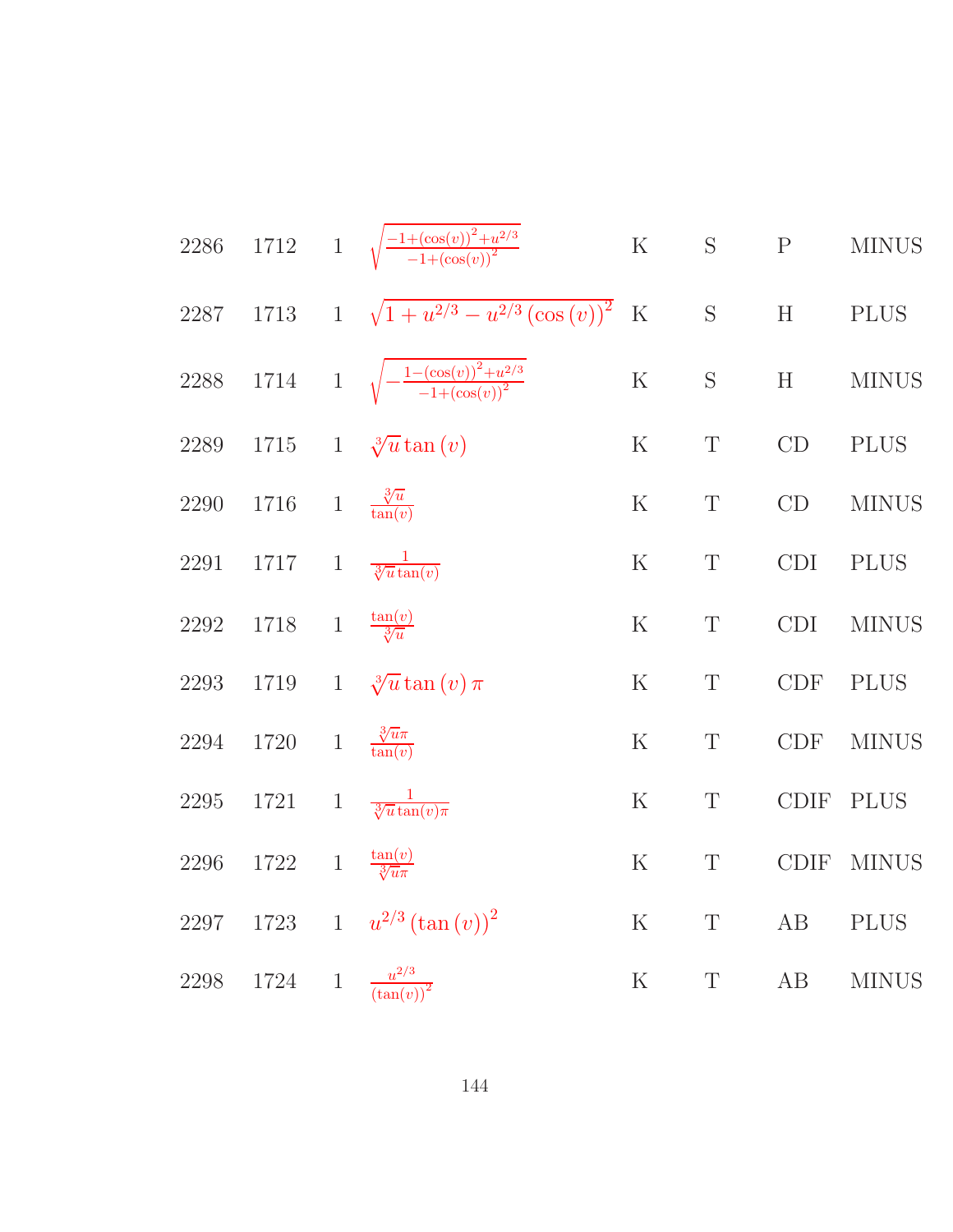| 2299     | $1725\,$                |              | 1 $\sqrt{\sqrt[3]{u} \tan(v)}$                           | $\rm K$   | $\mathbf T$ | $\mathbf R$  | <b>PLUS</b>  |
|----------|-------------------------|--------------|----------------------------------------------------------|-----------|-------------|--------------|--------------|
| $2300\,$ | $1726\,$                |              | 1 $\sqrt{\frac{\sqrt[3]{u}}{\tan(v)}}$                   | $\rm K$   | $\mathbf T$ | $\mathbf R$  | <b>MINUS</b> |
| $2301\,$ | 1727                    |              | 1 $u(\tan(v))^3$                                         | $\rm K$   | $\mathbf T$ | $\mathbf K$  | <b>PLUS</b>  |
| $2302\,$ | 1728                    | $\mathbf{1}$ | $\frac{u}{(\tan(v))^3}$                                  | $\rm K$   | $\mathbf T$ | $\mathbf K$  | <b>MINUS</b> |
| $\,2303$ | 1729                    | 1            | $e^{\sqrt[3]{u}\tan(v)}$                                 | $\rm K$   | $\mathbf T$ | E            | <b>PLUS</b>  |
| 2304     | 1730                    |              | 1 $e^{\frac{\sqrt[3]{u}}{\tan(v)}}$                      | $\rm K$   | $\mathbf T$ | E            | <b>MINUS</b> |
| $2305\,$ | 1731                    |              | 1 $Log(\sqrt[3]{u} \tan(v))$                             | $\rm K$   | $\mathbf T$ | $\mathbf{L}$ | <b>PLUS</b>  |
| $2306\,$ |                         |              | 1732 1 $Log\left(\frac{\sqrt[3]{u}}{\tan(v)}\right)$     | $\rm K$   | $\mathbf T$ | $\mathbf L$  | <b>MINUS</b> |
| 2307     | 1733                    |              | 1 $\arcsin (\sqrt[3]{u} \tan (v))$                       | $\rm K$   | $\mathbf T$ | $\mathbf S$  | <b>PLUS</b>  |
| $2308\,$ |                         |              | 1734 1 $\arcsin\left(\frac{\sqrt[3]{u}}{\tan(v)}\right)$ | ${\bf K}$ | $\mathbf T$ | $\mathbf S$  | <b>MINUS</b> |
| $2309\,$ | 1735                    |              | 1 $\arctan(\sqrt[3]{u} \tan(v))$                         | $\rm K$   | $\mathbf T$ | $\mathbf T$  | <b>PLUS</b>  |
| $2310\,$ |                         |              | 1736 1 $\arctan\left(\frac{\sqrt[3]{u}}{\tan(v)}\right)$ | ${\bf K}$ | $\mathbf T$ | $\mathbf T$  | <b>MINUS</b> |
| 2311     |                         |              | 1737 1 $\sqrt{1-u^{2/3}(\tan(v))^2}$                     | $\rm K$   | $\mathbf T$ | ${\bf P}$    | <b>PLUS</b>  |
| $2312\,$ | $1738 \t 1 \t \sqrt{ }$ |              | $-\frac{-(\tan(v))^2+u^{2/3}}{(\tan(v))^2}$              | ${\bf K}$ | $\mathbf T$ | $\mathbf P$  | <b>MINUS</b> |
|          |                         |              |                                                          |           |             |              |              |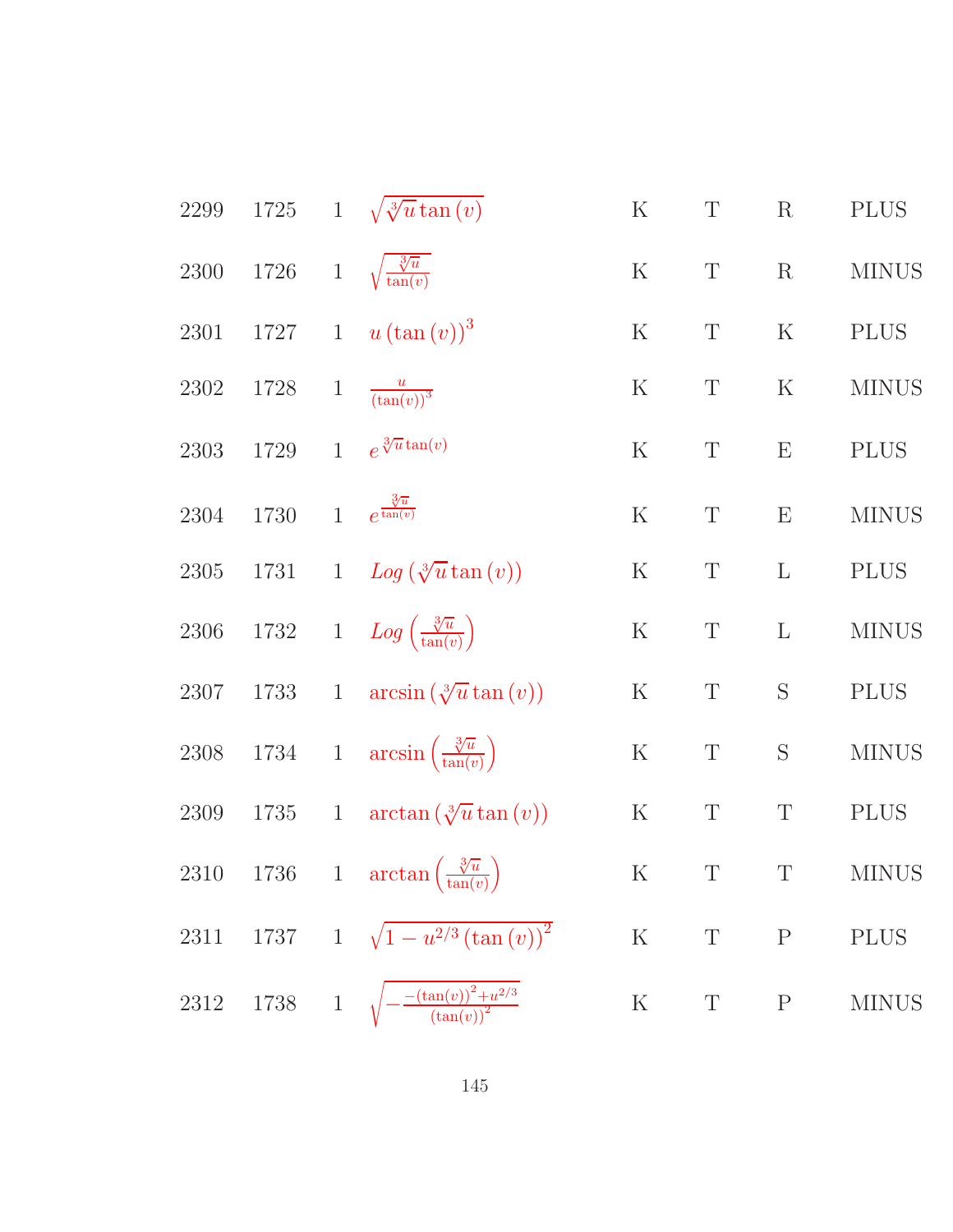|                                                   | 2313 1739 1 $\sqrt{1+u^{2/3}(\tan(v))^2}$                      | K T H PLUS    |                |
|---------------------------------------------------|----------------------------------------------------------------|---------------|----------------|
|                                                   | 2314 1740 1 $\sqrt{\frac{(\tan(v))^2 + u^{2/3}}{(\tan(v))^2}}$ |               | K T H MINUS    |
|                                                   | 2315 1741 1 $\sqrt[3]{u}\sqrt{1-v^2}$                          | $K$ P         | $CD$ PLUS      |
| 2316 1742 1 $\frac{\sqrt[3]{u}}{\sqrt{1-v^2}}$    |                                                                | K P           | CD MINUS       |
|                                                   | 2317 1743 1 $\frac{1}{\sqrt[3]{u}\sqrt{1-v^2}}$                | K P           | CDI PLUS       |
| 2318 1744 1 $\frac{\sqrt{1-v^2}}{3/n}$            |                                                                | K P           | CDI MINUS      |
|                                                   | 2319 1745 1 $\sqrt[3]{u}\sqrt{1-v^2}\pi$                       | K P           | CDF PLUS       |
| 2320 1746 1 $\frac{\sqrt[3]{u\pi}}{\sqrt{1-v^2}}$ |                                                                |               | K P CDF MINUS  |
|                                                   | 2321 1747 1 $\frac{1}{\sqrt[3]{u}\sqrt{1-v^2\pi}}$             | K P CDIF PLUS |                |
| 2322 1748 1 $\frac{\sqrt{1-v^2}}{3\sqrt{u}}$      |                                                                |               | K P CDIF MINUS |
|                                                   | 2323 1749 1 $-u^{2/3}(-1+v^2)$<br>K P AB PLUS                  |               |                |
|                                                   | 2324 1750 1 $-\frac{u^{2/3}}{-1+v^2}$ K P AB MINUS             |               |                |
|                                                   | 2325 1751 1 $\sqrt{\sqrt[3]{u}\sqrt{1-v^2}}$                   |               | K P R PLUS     |
|                                                   | 2326 1752 1 $\sqrt{\frac{\sqrt[3]{u}}{\sqrt{1-v^2}}}$          |               | K P R MINUS    |
|                                                   |                                                                |               |                |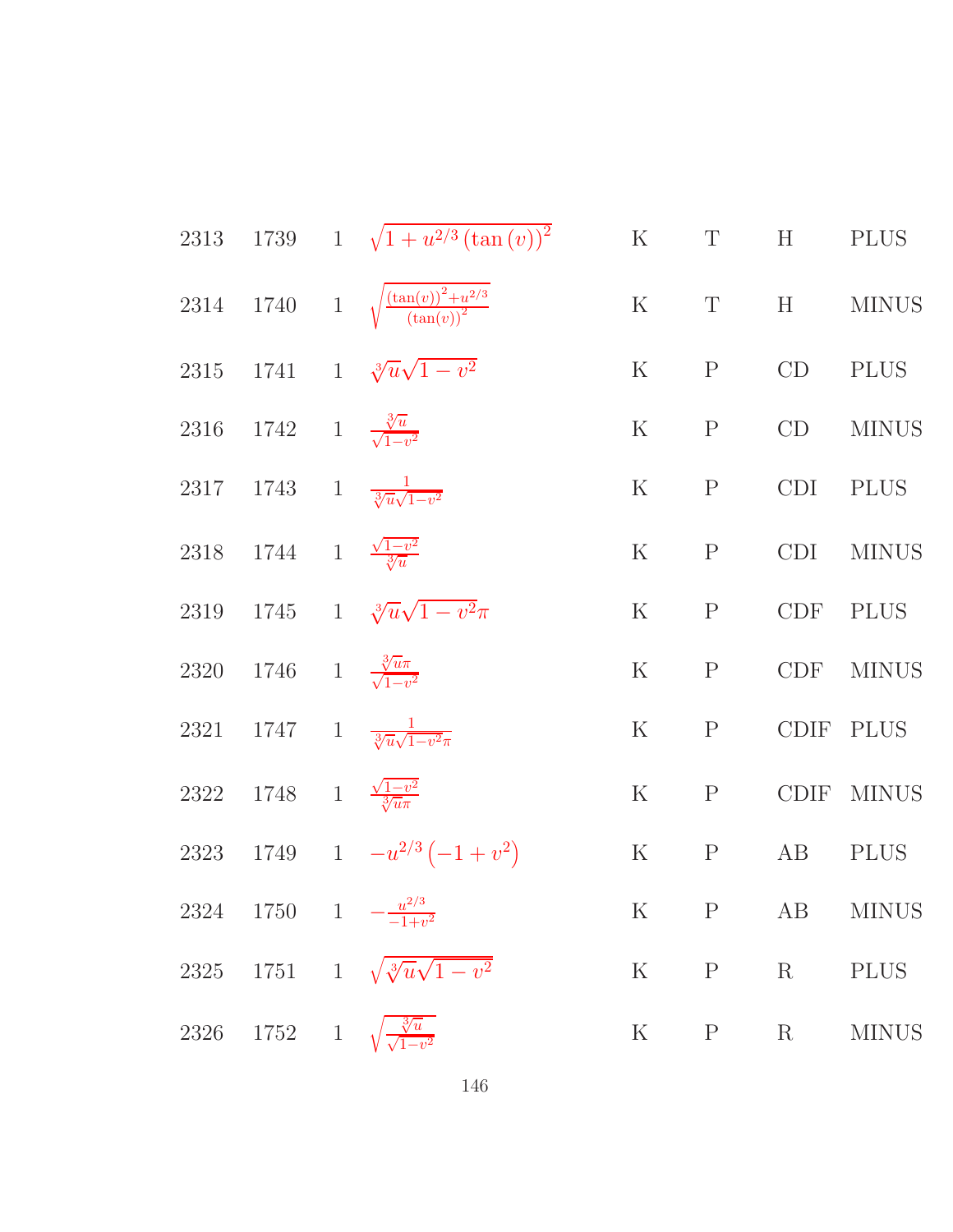| 2327         | 1753         |                                | 1 $u(1-v^2)^{3/2}$                                        | $\rm K$            | $\mathbf P$       | $\rm K$                  | <b>PLUS</b>                  |
|--------------|--------------|--------------------------------|-----------------------------------------------------------|--------------------|-------------------|--------------------------|------------------------------|
| 2328         | 1754         |                                | 1 $\frac{u}{(1-v^2)^{3/2}}$                               | $\rm K$            | $\mathbf P$       | $\rm K$                  | <b>MINUS</b>                 |
| 2329         | 1755         |                                | 1 $e^{\sqrt[3]{u}\sqrt{1-v^2}}$                           | $\rm K$            | $\mathbf{P}$      | E                        | <b>PLUS</b>                  |
| 2330         | 1756         |                                | 1 $e^{\frac{\sqrt[3]{u}}{\sqrt{1-v^2}}}$                  | $\rm K$            | $\mathbf{P}$      | E                        | <b>MINUS</b>                 |
| 2331         | 1757         |                                | 1 $Log(\sqrt[3]{u}\sqrt{1-v^2})$                          | $\rm K$            | $\mathbf{P}$      | $\mathbf{L}$             | <b>PLUS</b>                  |
| $2332\,$     |              |                                | 1758 1 $Log\left(\frac{\sqrt[3]{u}}{\sqrt{1-v^2}}\right)$ | $\rm K$            | $\mathbf{P}$      | $\mathbf{L}$             | <b>MINUS</b>                 |
| 2333         | 1759         |                                | 1 $\arcsin(\sqrt[3]{u}\sqrt{1-v^2})$                      | $\mathbf K$        | $\mathbf{P}$      | S                        | <b>PLUS</b>                  |
| $2334\,$     | 1760         |                                | 1 $\arcsin\left(\frac{\sqrt[3]{u}}{\sqrt{1-v^2}}\right)$  | $\rm K$            | $\mathbf{P}$      | S                        | <b>MINUS</b>                 |
| $2335\,$     | 1761         | $\mathbf{1}$                   | $\arctan\left(\sqrt[3]{u}\sqrt{1-v^2}\right)$             | $\rm K$            | $\mathbf{P}$      | $\mathbf T$              | <b>PLUS</b>                  |
| $2336\,$     | 1762         |                                | 1 $\arctan\left(\frac{\sqrt[3]{u}}{\sqrt{1-v^2}}\right)$  | $\rm K$            | $\mathbf P$       | $\mathbf T$              | <b>MINUS</b>                 |
| 2337<br>2338 | 1763<br>1763 | $\mathbf{1}$<br>$\overline{2}$ | $\sqrt{1-u^{2/3}+u^{2/3}v^2}$                             | $\rm K$<br>K       | $\mathbf{P}$<br>H | $\mathbf{P}$<br>Η        | <b>PLUS</b><br><b>PLUS</b>   |
| 2339<br>2340 | 1764<br>1764 | $\overline{2}$                 | $\frac{1+v^2+u^{2/3}}{-1+v^2}$                            | $\rm K$<br>$\rm K$ | $\mathbf P$<br>H  | $\mathbf P$<br>$H_{\rm}$ | <b>MINUS</b><br><b>MINUS</b> |
| 2341         | 1765         | $\mathbf{1}$                   | $\sqrt{1+u^{2/3}-u^{2/3}v^2}$                             | $\rm K$            | $\mathbf P$       | H                        | <b>PLUS</b>                  |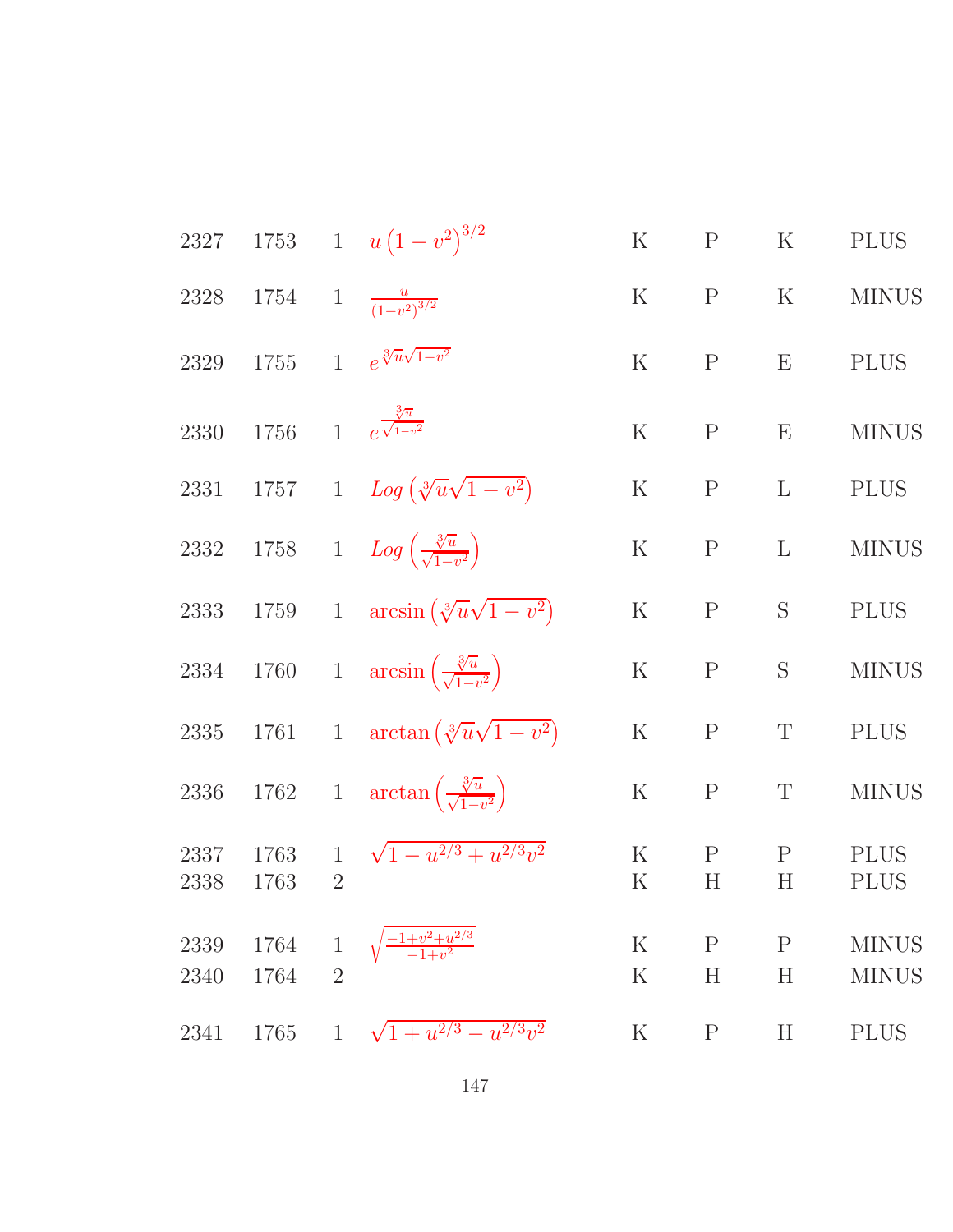| 2342         | 1765                                               | $\overline{2}$ |                                                             | $\rm K$            | H                 | P          | <b>PLUS</b>                                                            |
|--------------|----------------------------------------------------|----------------|-------------------------------------------------------------|--------------------|-------------------|------------|------------------------------------------------------------------------|
| 2343<br>2344 | 1766                                               |                | 1766 1 $\sqrt{\frac{-1+v^2-u^{2/3}}{-1+v^2}}$               | $\rm K$<br>$\rm K$ | $\mathbf{P}$<br>H | H<br>P     | <b>MINUS</b><br><b>MINUS</b>                                           |
|              |                                                    |                | 2345 1767 1 $\sqrt[3]{u}\sqrt{-1+v^2}$                      | $\rm K$            | H                 | CD         | <b>PLUS</b>                                                            |
| 2346         | 1768 1 $\frac{\sqrt[3]{u}}{\sqrt{-1+v^2}}$         |                |                                                             | $\rm K$            | H                 | CD         | <b>MINUS</b>                                                           |
| 2347         |                                                    |                | 1769 1 $\frac{1}{\sqrt[3]{u}\sqrt{-1+v^2}}$                 | $\rm K$            | H                 | <b>CDI</b> | <b>PLUS</b>                                                            |
|              | 2348 1770 1 $\frac{\sqrt{-1+v^2}}{3/u}$            |                |                                                             | $\rm K$            | H                 | CDI        | <b>MINUS</b>                                                           |
|              |                                                    |                | 2349 1771 1 $\sqrt[3]{u}\sqrt{-1+v^2}\pi$                   | $\rm K$            | H                 |            | CDF PLUS                                                               |
|              | 2350 1772 1 $\frac{\sqrt[3]{u}\pi}{\sqrt{-1+v^2}}$ |                |                                                             | $\rm K$            | H                 |            | CDF MINUS                                                              |
|              |                                                    |                | 2351 1773 1 $\frac{1}{\sqrt[3]{u}\sqrt{-1+v^2\pi}}$         | $\rm K$            | H                 | CDIF       | <b>PLUS</b>                                                            |
|              | 2352 1774 1 $\frac{\sqrt{-1+v^2}}{\sqrt[3]{u\pi}}$ |                |                                                             | $\rm K$            | H                 |            | CDIF MINUS                                                             |
|              |                                                    |                | 2353 1775 1 $u^{2/3}(-1+v^2)$                               | K                  | H                 | AB         | <b>PLUS</b>                                                            |
|              | 2354 1776 1 $\frac{u^{2/3}}{-1+v^2}$               |                |                                                             |                    |                   |            | K H AB MINUS                                                           |
|              |                                                    |                | 2355 1777 1 $\sqrt{\sqrt[3]{u}\sqrt{-1+v^2}}$<br>K H R PLUS |                    |                   |            |                                                                        |
|              |                                                    |                | 2356 1778 1 $\sqrt{\frac{3u}{\sqrt{-1+v^2}}}$               |                    |                   |            | ${\bf K}$ $\qquad$ ${\bf H}$ $\qquad$ ${\bf R}$ $\qquad$ ${\rm MINUS}$ |
|              |                                                    |                |                                                             |                    |                   |            |                                                                        |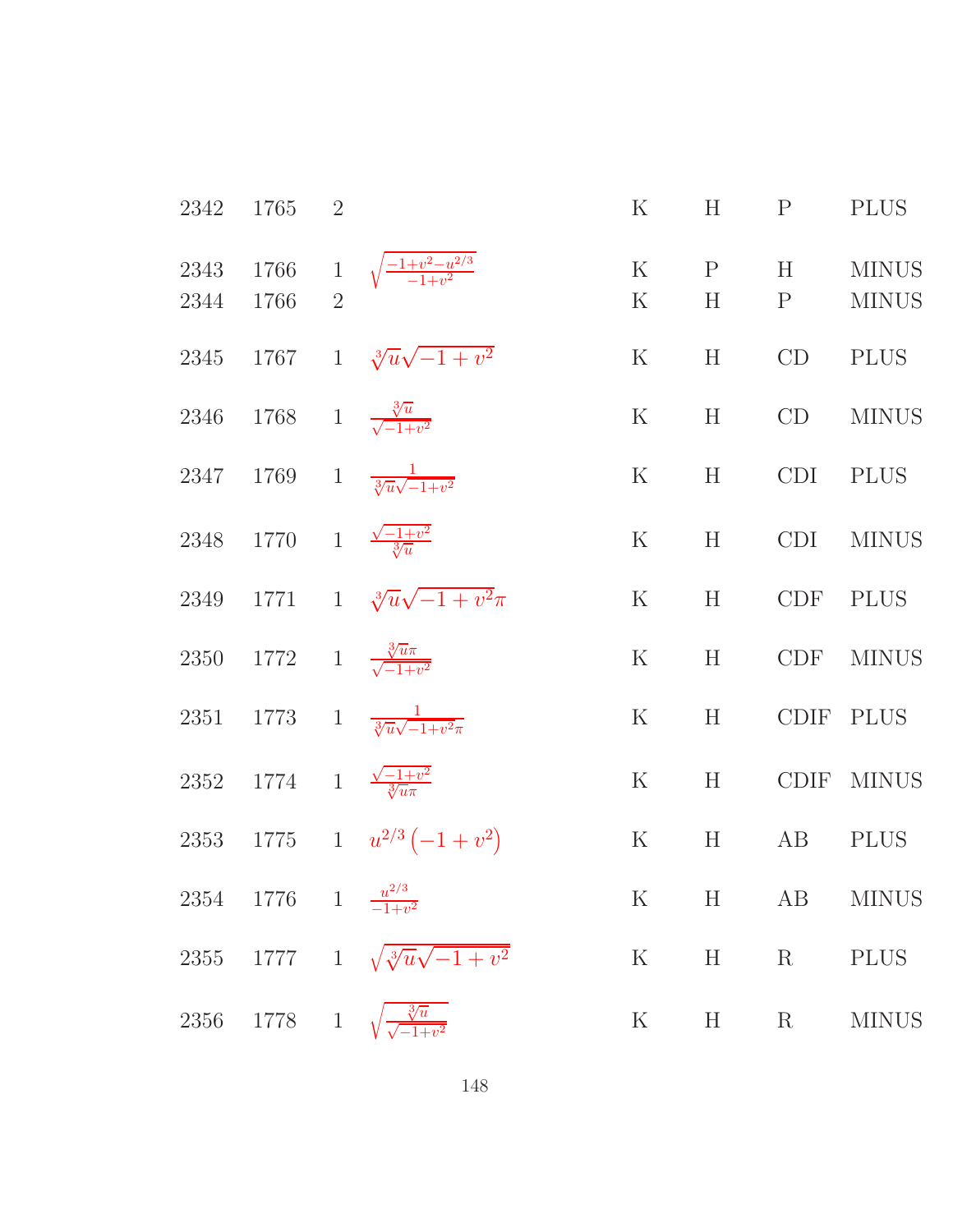| 2357                 | 1779                 | $\mathbf{1}$                       | $u(-1+v^2)^{3/2}$                                       | $\rm K$     | H                               | $\rm K$                | <b>PLUS</b>                                |
|----------------------|----------------------|------------------------------------|---------------------------------------------------------|-------------|---------------------------------|------------------------|--------------------------------------------|
| 2358                 | 1780                 | $\mathbf{1}$                       | $\frac{u}{(-1+v^2)^{3/2}}$                              | K           | H                               | $\rm K$                | <b>MINUS</b>                               |
| 2359                 | 1781                 | $\mathbf{1}$                       | $e^{\sqrt[3]{u}\sqrt{-1+v^2}}$                          | $\rm K$     | H                               | E                      | <b>PLUS</b>                                |
| 2360                 | 1782                 | $\overline{1}$                     | $e^{\frac{\sqrt[3]{u}}{\sqrt{-1+v^2}}}$                 | $\mathbf K$ | H                               | E                      | <b>MINUS</b>                               |
| 2361                 | $1783\,$             | $\mathbf{1}$                       | $Log(\sqrt[3]{u}\sqrt{-1+v^2})$                         | $\mathbf K$ | H                               | $\mathbf{L}$           | <b>PLUS</b>                                |
| 2362                 | 1784                 | $\mathbf{1}$                       | $Log\left(\frac{\sqrt[3]{u}}{\sqrt{-1+v^2}}\right)$     | $\rm K$     | H                               | $\mathbf{L}$           | <b>MINUS</b>                               |
| 2363                 | $1785\,$             | $\mathbf{1}$                       | $\arcsin(\sqrt[3]{u}\sqrt{-1+v^2})$                     | $\mathbf K$ | H                               | S                      | <b>PLUS</b>                                |
| 2364                 | $1786\,$             | $\,1$                              | $\arcsin\left(\frac{\sqrt[3]{u}}{\sqrt{-1+v^2}}\right)$ | $\rm K$     | H                               | S                      | <b>MINUS</b>                               |
| 2365                 | 1787                 | $\mathbf{1}$                       | $\arctan(\sqrt[3]{u}\sqrt{-1+v^2})$                     | $\mathbf K$ | H                               | $\mathbf T$            | <b>PLUS</b>                                |
| 2366                 | 1788                 | $1\,$                              | $\arctan\left(\frac{\sqrt[3]{u}}{\sqrt{-1+v^2}}\right)$ | $\rm K$     | H                               | $\mathbf T$            | <b>MINUS</b>                               |
| 2367<br>2368<br>2369 | 1789<br>1789<br>1789 | $\mathbf 1$<br>$\sqrt{2}$<br>3     | $\ln(u)v$                                               | E<br>E<br>E | CD<br><b>CDI</b><br><b>CDF</b>  | CD<br>CD<br><b>CDF</b> | <b>PLUS</b><br><b>MINUS</b><br><b>PLUS</b> |
| 2370<br>2371<br>2372 | 1790<br>1790<br>1790 | $\mathbf 1$<br>$\overline{2}$<br>3 | $\frac{\ln(u)}{v}$                                      | E<br>E<br>E | CD<br><b>CDI</b><br><b>CDIF</b> | CD<br>CD<br><b>CDF</b> | <b>MINUS</b><br><b>PLUS</b><br><b>PLUS</b> |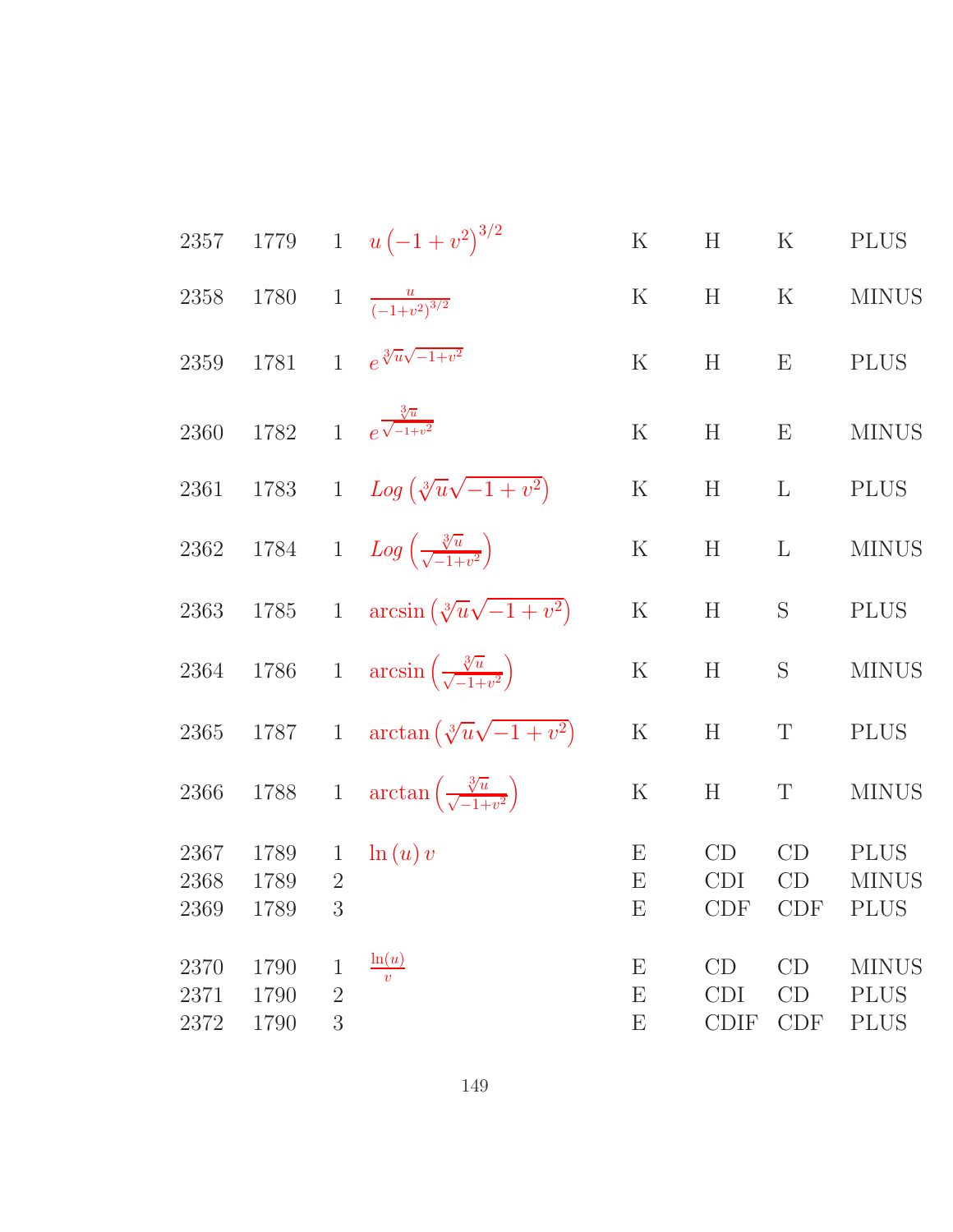| 2373 | 1791 | $\mathbf 1$    | $\frac{1}{\ln(u)v}$                       | ${\bf E}$                 | CD          | <b>CDI</b>  | <b>PLUS</b>  |
|------|------|----------------|-------------------------------------------|---------------------------|-------------|-------------|--------------|
| 2374 | 1791 | $\overline{2}$ |                                           | ${\rm E}$                 | <b>CDI</b>  | <b>CDI</b>  | <b>MINUS</b> |
| 2375 | 1791 | 3              |                                           | E                         | <b>CDF</b>  | <b>CDIF</b> | <b>PLUS</b>  |
| 2376 | 1792 | $\mathbf{1}$   | $\frac{v}{\ln(u)}$                        | ${\bf E}$                 | CD          | <b>CDI</b>  | <b>MINUS</b> |
| 2377 | 1792 | $\overline{2}$ |                                           | ${\rm E}$                 | <b>CDI</b>  | <b>CDI</b>  | <b>PLUS</b>  |
| 2378 | 1792 | 3              |                                           | E                         | <b>CDIF</b> | <b>CDIF</b> | <b>PLUS</b>  |
|      |      |                |                                           |                           |             |             |              |
| 2379 | 1793 | $\mathbf{1}$   | $\ln(u)v\pi$                              | ${\bf E}$                 | CD          | CDF         | <b>PLUS</b>  |
| 2380 | 1793 | $\sqrt{2}$     |                                           | E                         | <b>CDI</b>  | <b>CDF</b>  | <b>MINUS</b> |
| 2381 | 1793 | 3              |                                           | $\boldsymbol{\mathrm{E}}$ | <b>CDIF</b> | CD          | <b>MINUS</b> |
| 2382 | 1794 | $\mathbf 1$    | $\ln(u)\pi$                               | ${\bf E}$                 | CD          | <b>CDF</b>  | <b>MINUS</b> |
| 2383 | 1794 | $\overline{2}$ | $\overline{v}$                            | ${\rm E}$                 | <b>CDI</b>  | CDF         | <b>PLUS</b>  |
| 2384 | 1794 | 3              |                                           | ${\rm E}$                 | <b>CDF</b>  | CD          | <b>MINUS</b> |
|      |      |                |                                           |                           |             |             |              |
| 2385 | 1795 | $\mathbf{1}$   | $\frac{1}{\ln(u)v\pi}$                    | ${\bf E}$                 | CD          | <b>CDIF</b> | <b>PLUS</b>  |
| 2386 | 1795 | $\overline{2}$ |                                           | ${\rm E}$                 | <b>CDI</b>  | <b>CDIF</b> | <b>MINUS</b> |
| 2387 | 1795 | 3              |                                           | ${\rm E}$                 | <b>CDIF</b> | <b>CDI</b>  | <b>MINUS</b> |
| 2388 | 1796 | 1              |                                           | ${\bf E}$                 | CD          | <b>CDIF</b> | <b>MINUS</b> |
|      |      |                | $\frac{v}{\ln(u)\pi}$                     |                           |             |             |              |
| 2389 | 1796 | $\sqrt{2}$     |                                           | E                         | <b>CDI</b>  | <b>CDIF</b> | <b>PLUS</b>  |
| 2390 | 1796 | $\sqrt{3}$     |                                           | $\boldsymbol{\mathrm{E}}$ | <b>CDF</b>  | CDI         | <b>MINUS</b> |
| 2391 | 1797 | $\mathbf{1}$   | $\left(\ln\left(u\right)\right)^{2}v^{2}$ | E                         | CD          | AB          | <b>PLUS</b>  |
| 2392 | 1797 | $\overline{2}$ |                                           | ${\bf E}$                 | <b>CDI</b>  | AB          | <b>MINUS</b> |
| 2393 | 1798 | $\,1$          | $\frac{\left(\ln(u)\right)^2}{v^2}$       | $\boldsymbol{\mathrm{E}}$ | CD          | AB          | <b>MINUS</b> |
|      |      |                |                                           |                           |             |             |              |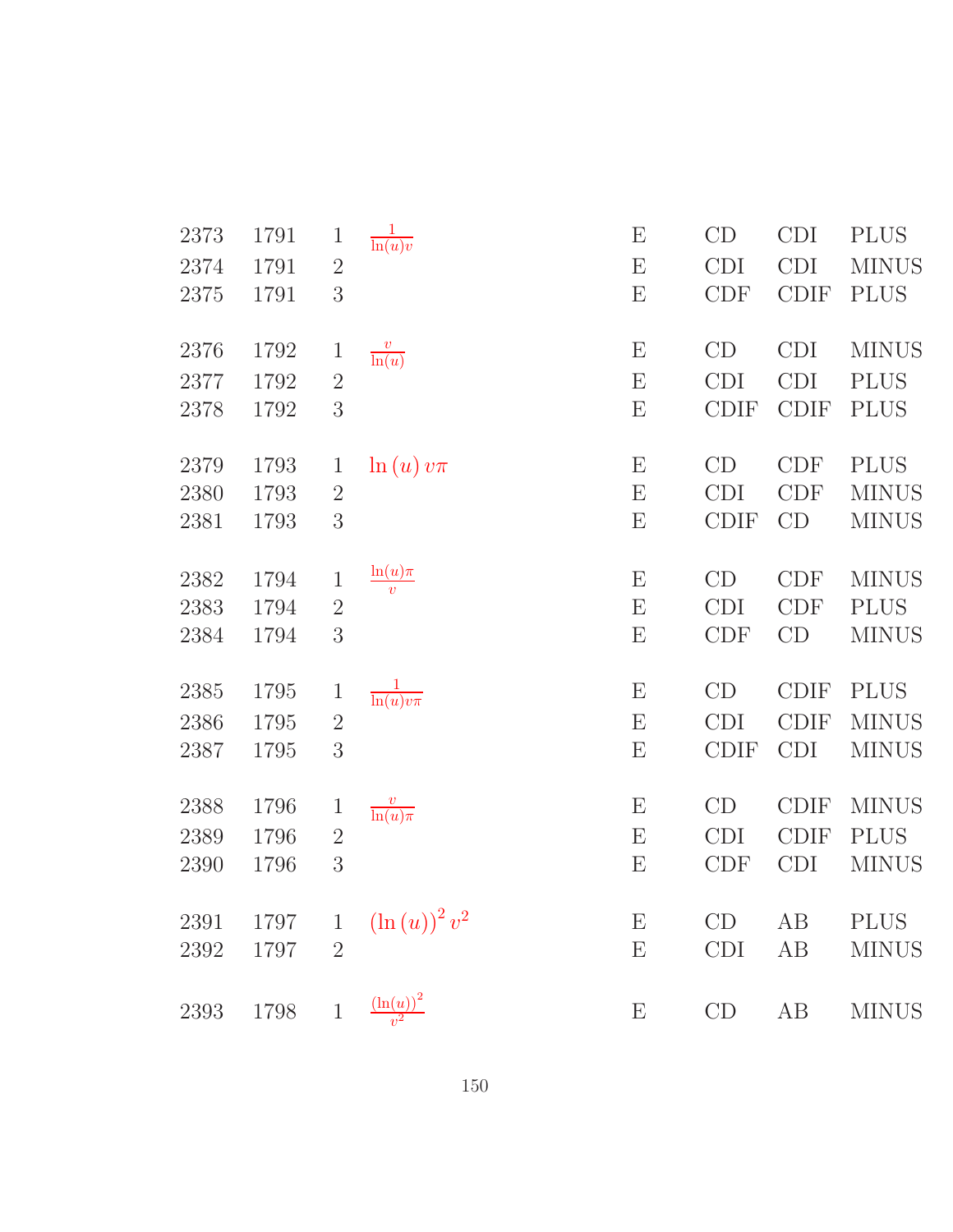| 2394 | 1798 | $\sqrt{2}$     |                                        | E | <b>CDI</b> | AB           | <b>PLUS</b>  |
|------|------|----------------|----------------------------------------|---|------------|--------------|--------------|
| 2395 | 1799 | $\,1$          | $\sqrt{\ln(u)} v$                      | E | CD         | R            | <b>PLUS</b>  |
| 2396 | 1799 | $\overline{2}$ |                                        | E | CDI        | $\mathbf R$  | <b>MINUS</b> |
| 2397 | 1800 | $\,1$          | $\frac{\ln(u)}{v}$                     | E | CD         | R            | <b>MINUS</b> |
| 2398 | 1800 | $\overline{2}$ |                                        | E | <b>CDI</b> | $\mathbf R$  | <b>PLUS</b>  |
| 2399 | 1801 | $\mathbf{1}$   | $(\ln(u))^3 v^3$                       | E | CD         | $\rm K$      | <b>PLUS</b>  |
| 2400 | 1801 | $\overline{2}$ |                                        | E | CDI        | $\mathbf K$  | <b>MINUS</b> |
| 2401 | 1802 | $\mathbf 1$    | $\frac{\left(\ln(u)\right)^3}{v^3}$    | E | CD         | $\rm K$      | <b>MINUS</b> |
| 2402 | 1802 | $\overline{2}$ |                                        | E | <b>CDI</b> | $\rm K$      | <b>PLUS</b>  |
| 2403 | 1803 | $\mathbf{1}$   | $u^v$                                  | E | CD         | E            | <b>PLUS</b>  |
| 2404 | 1803 | $\overline{2}$ |                                        | E | CDI        | E            | <b>MINUS</b> |
| 2405 | 1804 | $\mathbf{1}$   | $\boldsymbol{u}^{\boldsymbol{v}^{-1}}$ | E | CD         | $\mathbf E$  | <b>MINUS</b> |
| 2406 | 1804 | $\sqrt{2}$     |                                        | E | <b>CDI</b> | E            | <b>PLUS</b>  |
| 2407 | 1805 | $\mathbf{1}$   | $Log(\ln(u)v)$                         | E | CD         | $\mathbf{L}$ | <b>PLUS</b>  |
| 2408 | 1805 | $\overline{2}$ |                                        | E | CDI        | $\Gamma$     | <b>MINUS</b> |
| 2409 | 1806 | $\mathbf{1}$   | $Log\left(\frac{\ln(u)}{v}\right)$     | E | CD         | L            | <b>MINUS</b> |
| 2410 | 1806 | $\overline{2}$ |                                        | E | <b>CDI</b> | L            | <b>PLUS</b>  |
| 2411 | 1807 | $\mathbf{1}$   | $arcsin(\ln(u)v)$                      | E | CD         | S            | <b>PLUS</b>  |
| 2412 | 1807 | $\overline{2}$ |                                        | E | <b>CDI</b> | S            | <b>MINUS</b> |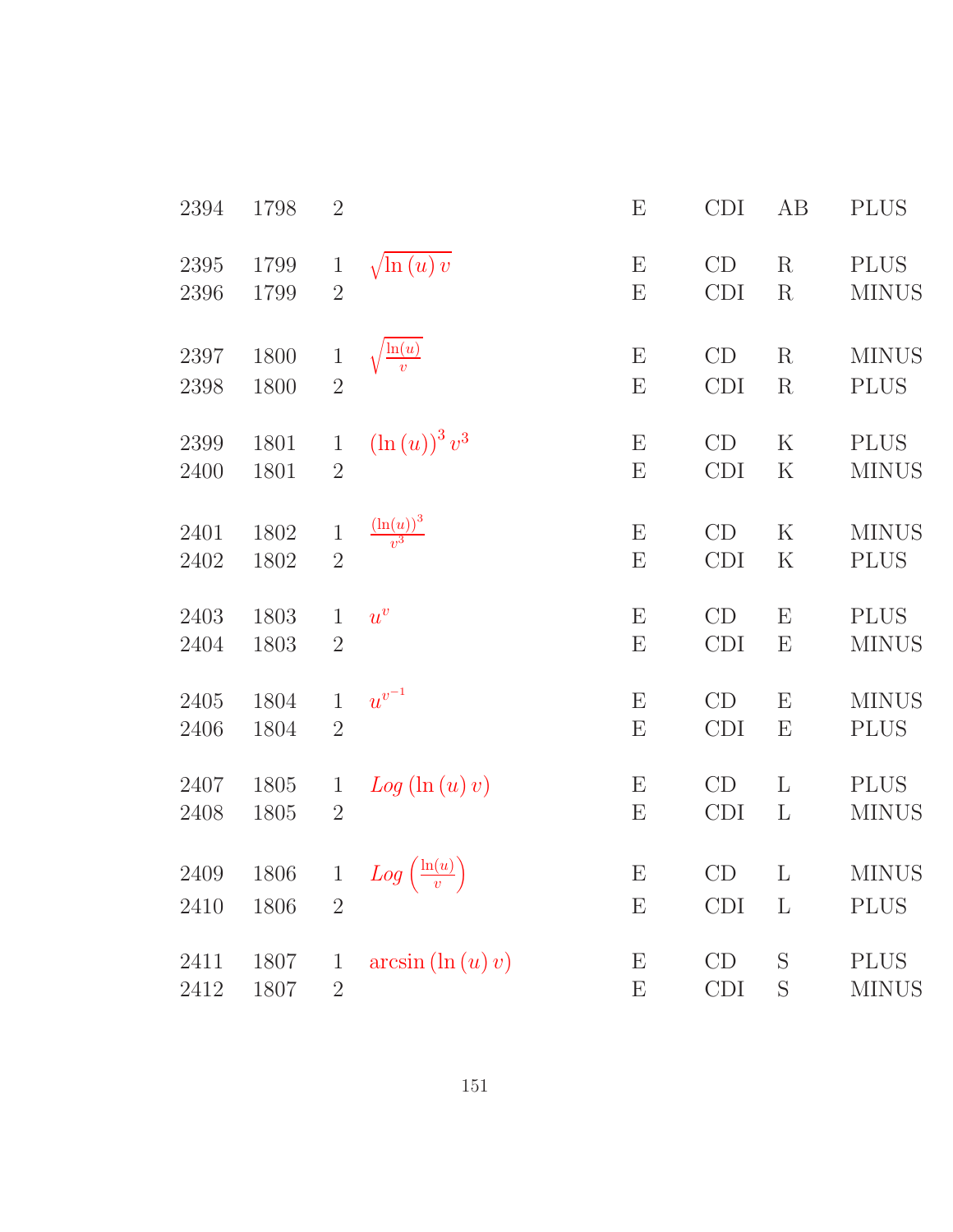| 2413 | 1808 | $\mathbf 1$    | $arcsin\left(\frac{\ln(u)}{v}\right)$          | $\boldsymbol{\mathrm{E}}$ | CD         | S            | <b>MINUS</b> |
|------|------|----------------|------------------------------------------------|---------------------------|------------|--------------|--------------|
| 2414 | 1808 | $\overline{2}$ |                                                | E                         | CDI        | S            | <b>PLUS</b>  |
| 2415 | 1809 | $\mathbf 1$    | $arctan(\ln(u)v)$                              | $\boldsymbol{\mathrm{E}}$ | CD         | T            | <b>PLUS</b>  |
| 2416 | 1809 | $\overline{2}$ |                                                | ${\rm E}$                 | CDI        | $\mathbf T$  | <b>MINUS</b> |
| 2417 | 1810 | $\mathbf{1}$   | $\arctan\left(\frac{\ln(u)}{v}\right)$         | $\boldsymbol{\mathrm{E}}$ | CD         | T            | <b>MINUS</b> |
| 2418 | 1810 | $\overline{2}$ |                                                | ${\rm E}$                 | CDI        | T            | <b>PLUS</b>  |
| 2419 | 1811 | $\mathbf{1}$   | $\sqrt{1-\left(\ln\left(u\right)\right)^2v^2}$ | E                         | CD         | $\mathbf P$  | <b>PLUS</b>  |
| 2420 | 1811 | $\overline{2}$ |                                                | E                         | <b>CDI</b> | $\mathbf P$  | <b>MINUS</b> |
| 2421 | 1812 | $\mathbf{1}$   | $\sqrt{\frac{v^2-(\ln(u))^2}{v^2}}$            | E                         | CD         | $\mathbf{P}$ | <b>MINUS</b> |
| 2422 | 1812 | $\overline{2}$ |                                                | E                         | <b>CDI</b> | $\mathbf P$  | <b>PLUS</b>  |
| 2423 | 1813 | $\mathbf{1}$   | $\sqrt{1 + (\ln(u))^{2} v^{2}}$                | ${\bf E}$                 | CD         | H            | <b>PLUS</b>  |
| 2424 | 1813 | $\overline{2}$ |                                                | E                         | <b>CDI</b> | H            | <b>MINUS</b> |
| 2425 | 1814 | $\,1$          | $\sqrt{\frac{v^2 + (\ln(u))^2}{v^2}}$          | ${\bf E}$                 | CD         | H            | <b>MINUS</b> |
| 2426 | 1814 | $\overline{2}$ |                                                | E                         | <b>CDI</b> | H            | <b>PLUS</b>  |
| 2427 | 1815 | $\mathbf{1}$   | $\frac{\ln(u)v}{\pi}$                          | E                         | <b>CDF</b> | CD           | <b>PLUS</b>  |
| 2428 | 1816 |                | 1 $\frac{\pi}{\ln(u)v}$                        | $\boldsymbol{\mathrm{E}}$ | CDF CDI    |              | <b>PLUS</b>  |
| 2429 | 1817 | $\,1\,$        | $\frac{\ln(u)\pi^2}{v}$                        | ${\bf E}$                 | CDF        | CDF          | <b>MINUS</b> |
| 2430 | 1818 | $\mathbf{1}$   | $\frac{v}{\ln(u)\pi^2}$                        | E                         | <b>CDF</b> | CDIF         | <b>MINUS</b> |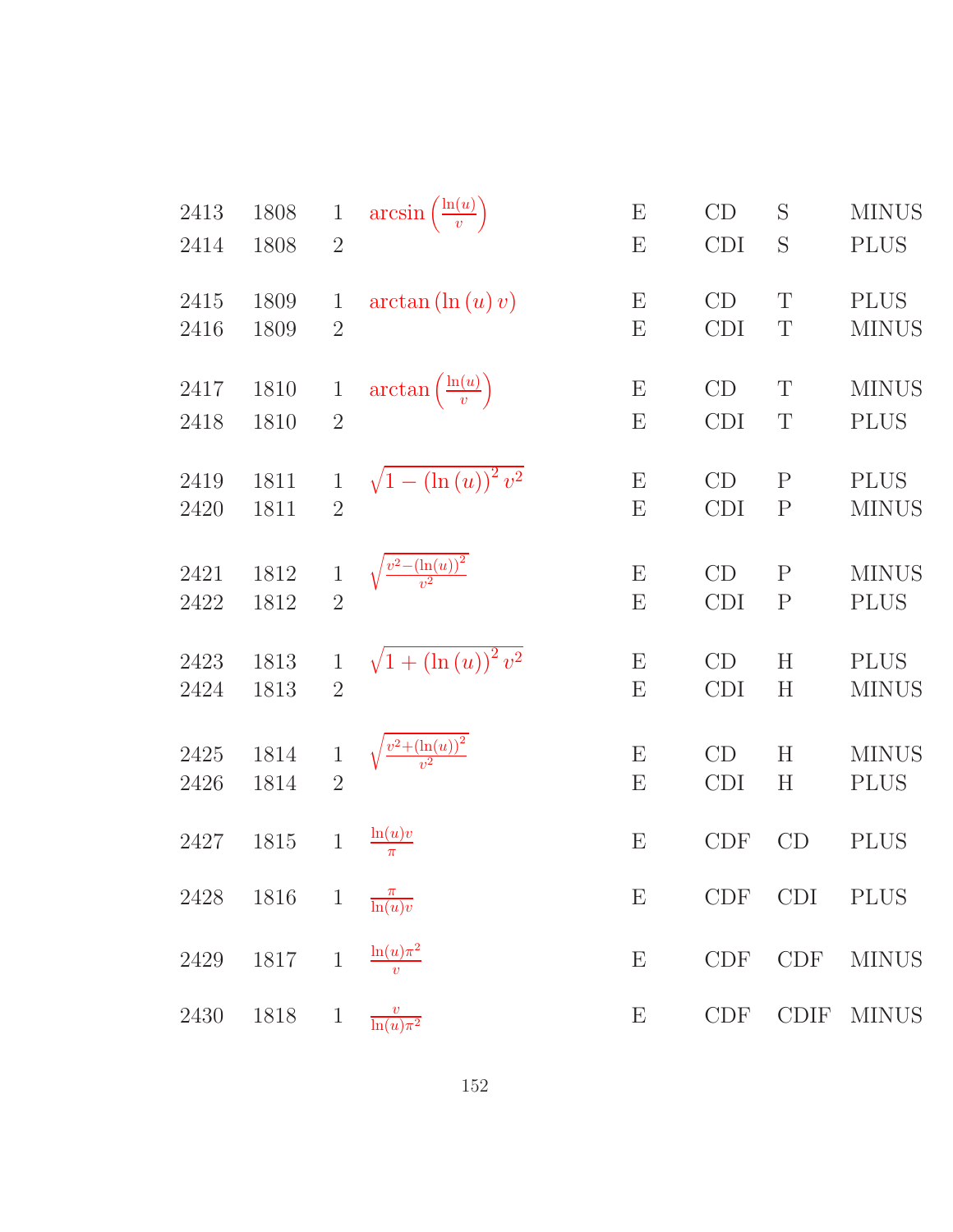| 2431     | 1819     |                | 1 $\frac{(\ln(u))^2 v^2}{\pi^2}$            | E         | CDF                         | AB           | <b>PLUS</b>  |
|----------|----------|----------------|---------------------------------------------|-----------|-----------------------------|--------------|--------------|
| 2432     | 1820     | $\mathbf{1}$   | $\frac{(\ln(u))^{2} \pi^{2}}{v^{2}}$        | E         | $\ensuremath{\mathrm{CDF}}$ | $\rm AB$     | <b>MINUS</b> |
| 2433     | $1821\,$ |                | 1 $\sqrt{\frac{\ln(u)v}{\pi}}$              | E         | $\ensuremath{\mathrm{CDF}}$ | R            | <b>PLUS</b>  |
| $2434\,$ | $1822\,$ |                | 1 $\sqrt{\frac{\ln(u)\pi}{v}}$              | E         | CDF                         | R            | <b>MINUS</b> |
| 2435     | 1823     |                | 1 $\frac{(\ln(u))^3 v^3}{\pi^3}$            | E         | CDF                         | $\rm K$      | <b>PLUS</b>  |
| 2436     | $1824\,$ | $\overline{1}$ | $\frac{(\ln(u))^{3}\pi^{3}}{v^{3}}$         | E         | CDF                         | $\rm K$      | <b>MINUS</b> |
| 2437     | $1825\,$ | $\mathbf{1}$   | $u^{\frac{v}{\pi}}$                         | E         | $\ensuremath{\mathrm{CDF}}$ | E            | <b>PLUS</b>  |
| 2438     | 1826     | $\mathbf{1}$   | $u^{\frac{\pi}{v}}$                         | E         | <b>CDF</b>                  | E            | <b>MINUS</b> |
| $2439\,$ | $1827\,$ |                | 1 $Log\left(\frac{\ln(u)v}{\pi}\right)$     | E         | CDF                         | $\mathbf{L}$ | <b>PLUS</b>  |
| $2440\,$ | $1828\,$ |                | 1 $Log\left(\frac{\ln(u)\pi}{v}\right)$     | E         | CDF                         | $\mathbf{L}$ | <b>MINUS</b> |
| $2441\,$ | $1829\,$ |                | 1 $\arcsin\left(\frac{\ln(u)v}{\pi}\right)$ | E         | CDF                         | S            | <b>PLUS</b>  |
| $2442\,$ | $1830\,$ |                | 1 $\arcsin\left(\frac{\ln(u)\pi}{v}\right)$ | E         | CDF                         | S            | <b>MINUS</b> |
| 2443     | $1831\,$ |                | 1 $\arctan\left(\frac{\ln(u)v}{\pi}\right)$ | ${\bf E}$ | $\ensuremath{\mathrm{CDF}}$ | $\mathbf T$  | <b>PLUS</b>  |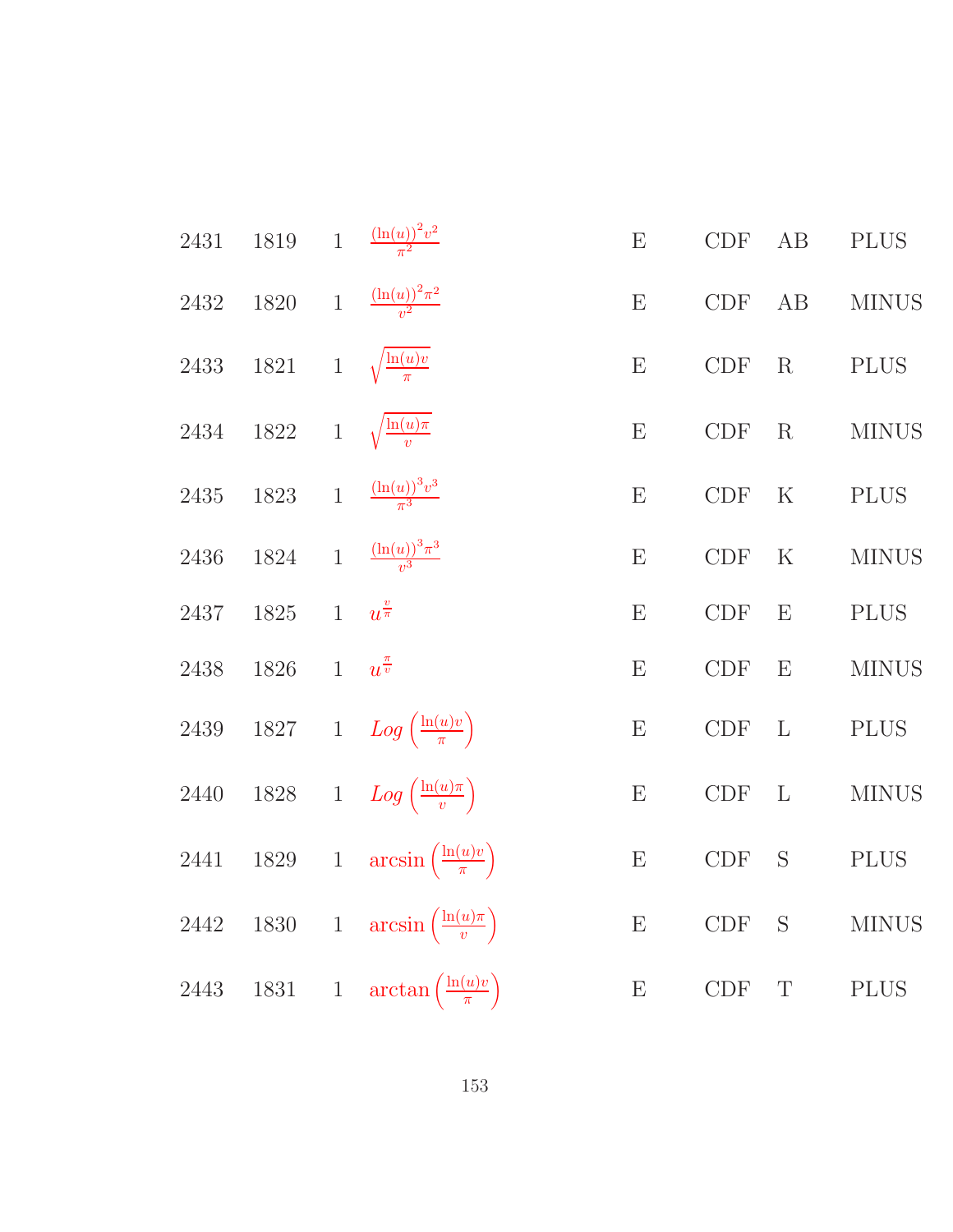| 2444 |                                          |              | 1832 1 $\arctan\left(\frac{\ln(u)\pi}{v}\right)$ | ${\bf E}$                 | CDF                         | $\mathbf T$ | <b>MINUS</b> |
|------|------------------------------------------|--------------|--------------------------------------------------|---------------------------|-----------------------------|-------------|--------------|
| 2445 | 1833                                     |              | 1 $\sqrt{\frac{\pi^2 - (\ln(u))^2 v^2}{\pi^2}}$  | E                         | CDF                         | $\mathbf P$ | <b>PLUS</b>  |
| 2446 | 1834                                     | $\mathbf{1}$ | $\sqrt{-\frac{-v^2 + (\ln(u))^2 \pi^2}{v^2}}$    | E                         | CDF                         | $\mathbf P$ | <b>MINUS</b> |
| 2447 | 1835                                     | $\mathbf{1}$ | $\sqrt{\frac{\pi^2 + (\ln(u))^2 v^2}{\pi^2}}$    | E                         | <b>CDF</b>                  | H           | <b>PLUS</b>  |
| 2448 | 1836                                     | $\mathbf{1}$ | $\sqrt{\frac{v^2 + (\ln(u))^2 \pi^2}{v^2}}$      | E                         | $\ensuremath{\mathrm{CDF}}$ | H           | <b>MINUS</b> |
| 2449 | 1837                                     | $\mathbf{1}$ | $-\frac{\ln(u)}{v\pi}$                           | E                         | <b>CDIF</b>                 | CD          | <b>PLUS</b>  |
| 2450 | 1838                                     | $\mathbf 1$  | $\frac{v\pi}{\ln(u)}$                            | E                         | <b>CDIF</b>                 | <b>CDI</b>  | <b>PLUS</b>  |
| 2451 | 1839                                     | $\mathbf{1}$ | $\ln(u)v\pi^2$                                   | E                         | <b>CDIF</b>                 | <b>CDF</b>  | <b>MINUS</b> |
| 2452 | 1840                                     | $\,1$        | $\frac{1}{\ln(u)v\pi^2}$                         | E                         | <b>CDIF</b>                 | <b>CDIF</b> | <b>MINUS</b> |
| 2453 | 1841                                     | $\mathbf{1}$ | $\frac{(\ln(u))^{2}}{v^{2}\pi^{2}}$              | E                         | <b>CDIF</b>                 | AB          | <b>PLUS</b>  |
| 2454 | 1842                                     | $\mathbf{1}$ | $(\ln(u))^2 v^2 \pi^2$                           | E                         | <b>CDIF</b>                 | AB          | <b>MINUS</b> |
|      | 2455 1843 1 $\sqrt{\frac{\ln(u)}{v\pi}}$ |              |                                                  | E                         | CDIF R                      |             | <b>PLUS</b>  |
| 2456 |                                          |              | 1844 1 $\sqrt{\ln(u) v \pi}$                     | $\boldsymbol{\mathrm{E}}$ | <b>CDIF</b>                 | $\rm R$     | <b>MINUS</b> |
| 2457 | 1845 1 $\frac{(\ln(u))^3}{v^3 \pi^3}$    |              |                                                  | ${\bf E}$                 | CDIF K                      |             | <b>PLUS</b>  |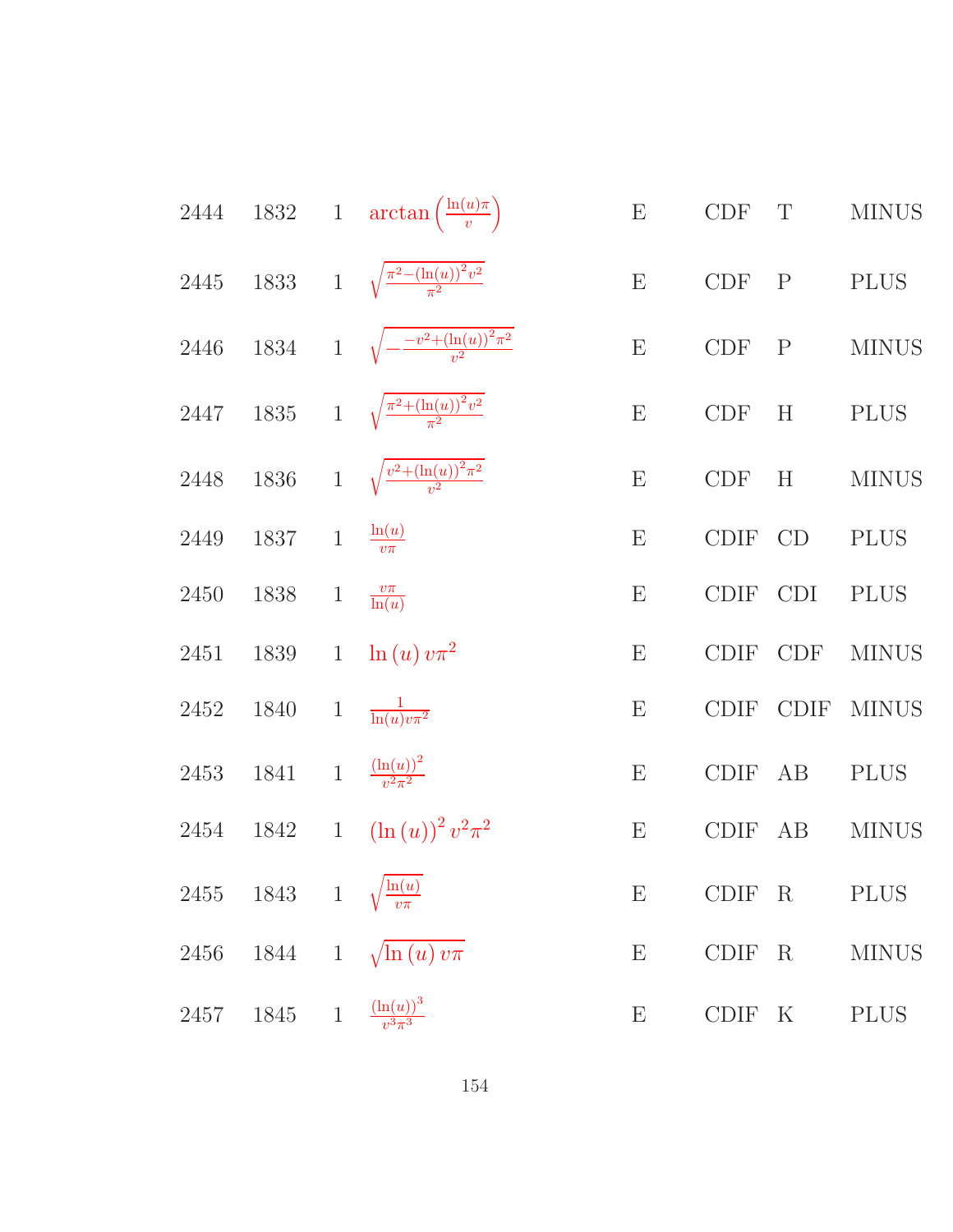| 2458 | 1846 |              | 1 $(\ln(u))^3 v^3 \pi^3$                                 | E                         | <b>CDIF</b> | $\rm K$                   | <b>MINUS</b> |
|------|------|--------------|----------------------------------------------------------|---------------------------|-------------|---------------------------|--------------|
| 2459 | 1847 | $\mathbf{1}$ | $u^{\frac{1}{v\pi}}$                                     | E                         | <b>CDIF</b> | $\boldsymbol{\mathrm{E}}$ | <b>PLUS</b>  |
| 2460 | 1848 | $\mathbf{1}$ | $u^{v\pi}$                                               | Ε                         | <b>CDIF</b> | $\boldsymbol{\mathrm{E}}$ | <b>MINUS</b> |
| 2461 | 1849 |              | 1 $Log\left(\frac{\ln(u)}{v\pi}\right)$                  | E                         | <b>CDIF</b> | $\mathbf{L}$              | <b>PLUS</b>  |
| 2462 | 1850 | $\mathbf{1}$ | $Log(\ln(u)v\pi)$                                        | $\boldsymbol{\mathrm{E}}$ | <b>CDIF</b> | $\mathbf{L}$              | <b>MINUS</b> |
| 2463 |      |              | 1851 1 $\arcsin\left(\frac{\ln(u)}{v\pi}\right)$         | E                         | <b>CDIF</b> | S                         | <b>PLUS</b>  |
| 2464 | 1852 | $\mathbf{1}$ | $arcsin(\ln(u)v\pi)$                                     | $\boldsymbol{\mathrm{E}}$ | <b>CDIF</b> | S                         | <b>MINUS</b> |
| 2465 |      |              | 1853 1 $\arctan\left(\frac{\ln(u)}{v\pi}\right)$         | E                         | CDIF        | T                         | <b>PLUS</b>  |
| 2466 | 1854 | $\mathbf{1}$ | $arctan(\ln(u)v\pi)$                                     | E                         | <b>CDIF</b> | T                         | <b>MINUS</b> |
| 2467 |      |              | 1855 1 $\sqrt{\frac{v^2 \pi^2 - (\ln(u))^2}{v^2 \pi^2}}$ | E                         | <b>CDIF</b> | $\mathbf{P}$              | $\rm PLUS$   |
| 2468 | 1856 |              | 1 $\sqrt{1-(\ln(u))^{2}v^{2}\pi^{2}}$                    | E                         | <b>CDIF</b> | $\mathbf P$               | <b>MINUS</b> |
| 2469 | 1857 |              | 1 $\sqrt{\frac{v^2 \pi^2 + (\ln(u))^2}{v^2 \pi^2}}$      | $\boldsymbol{\mathrm{E}}$ | <b>CDIF</b> | H                         | <b>PLUS</b>  |
| 2470 | 1858 |              | 1 $\sqrt{1 + (\ln(u))^2 v^2 \pi^2}$                      | ${\bf E}$                 | <b>CDIF</b> | H                         | <b>MINUS</b> |
| 2471 | 1859 | $\mathbf{1}$ | $-\ln(u)\sqrt{v}$                                        | E                         | AB          | CD                        | <b>PLUS</b>  |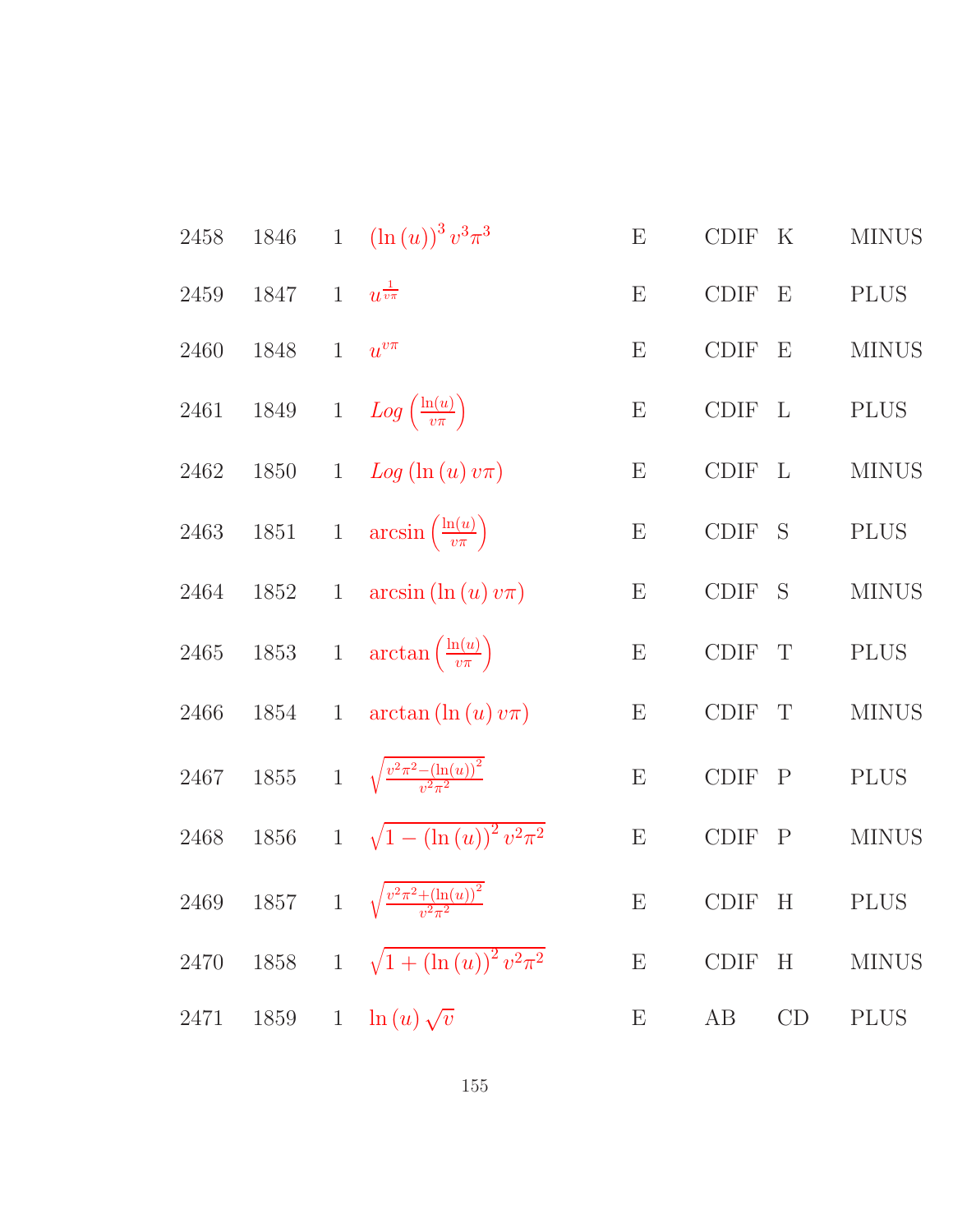| 2472 | $1860\,$ | $\,1$        | $\frac{\ln(u)}{\sqrt{v}}$                   | $\boldsymbol{\mathrm{E}}$ | AB       | $\mathrm{CD}$               | <b>MINUS</b> |
|------|----------|--------------|---------------------------------------------|---------------------------|----------|-----------------------------|--------------|
| 2473 | 1861     | $\,1$        | $\frac{1}{\ln(u)\sqrt{v}}$                  | E                         | AB       | <b>CDI</b>                  | <b>PLUS</b>  |
| 2474 | 1862     | $\,1$        | $\frac{\sqrt{v}}{\ln(u)}$                   | E                         | AB       | <b>CDI</b>                  | <b>MINUS</b> |
| 2475 | 1863     | $\mathbf{1}$ | $\ln(u)\sqrt{v}\pi$                         | $\boldsymbol{\mathrm{E}}$ | AB       | $\ensuremath{\mathrm{CDF}}$ | $\rm PLUS$   |
| 2476 | 1864     | $\,1$        | $\frac{\ln(u)\pi}{\sqrt{v}}$                | E                         | $\rm AB$ | <b>CDF</b>                  | <b>MINUS</b> |
| 2477 | $1865\,$ | $\,1$        | $\frac{1}{\ln(u)\sqrt{v}\pi}$               | $\boldsymbol{\mathrm{E}}$ | AB       | $\text{\rm CDIF}$           | <b>PLUS</b>  |
| 2478 | $1866\,$ | $\,1$        | $\frac{\sqrt{v}}{\ln(u)\pi}$                | E                         | $\rm AB$ | $\text{\rm CDIF}$           | <b>MINUS</b> |
| 2479 | 1867     | $1\,$        | $\left(\ln\left(u\right)\right)^{2}v$       | E                         | $\rm AB$ | AB                          | <b>PLUS</b>  |
| 2480 | 1868     | $1\,$        | $\frac{\left(\ln(u)\right)^2}{v}$           | $\boldsymbol{\mathrm{E}}$ | AB       | AB                          | <b>MINUS</b> |
| 2481 | $1869\,$ | $\mathbf{1}$ | $\sqrt{\ln(u)}\sqrt{v}$                     | $\boldsymbol{\mathrm{E}}$ | AB       | R                           | $\rm PLUS$   |
| 2482 | $1870\,$ | $\,1$        | $\sqrt{\frac{\ln(u)}{\sqrt{v}}}$            | E                         | $\rm AB$ | $\mathbf R$                 | <b>MINUS</b> |
| 2483 | $1871\,$ | $\,1$        | $\left(\ln\left(u\right)\right)^{3}v^{3/2}$ | $\boldsymbol{\mathrm{E}}$ | $\rm AB$ | $\rm K$                     | <b>PLUS</b>  |
| 2484 | 1872     |              | 1 $\frac{(\ln(u))^3}{v^{3/2}}$              | E                         | $\rm AB$ | $\mathbf K$                 | <b>MINUS</b> |
| 2485 | 1873     |              | 1 $u^{\sqrt{v}}$                            | E                         | $\rm AB$ | E                           | <b>PLUS</b>  |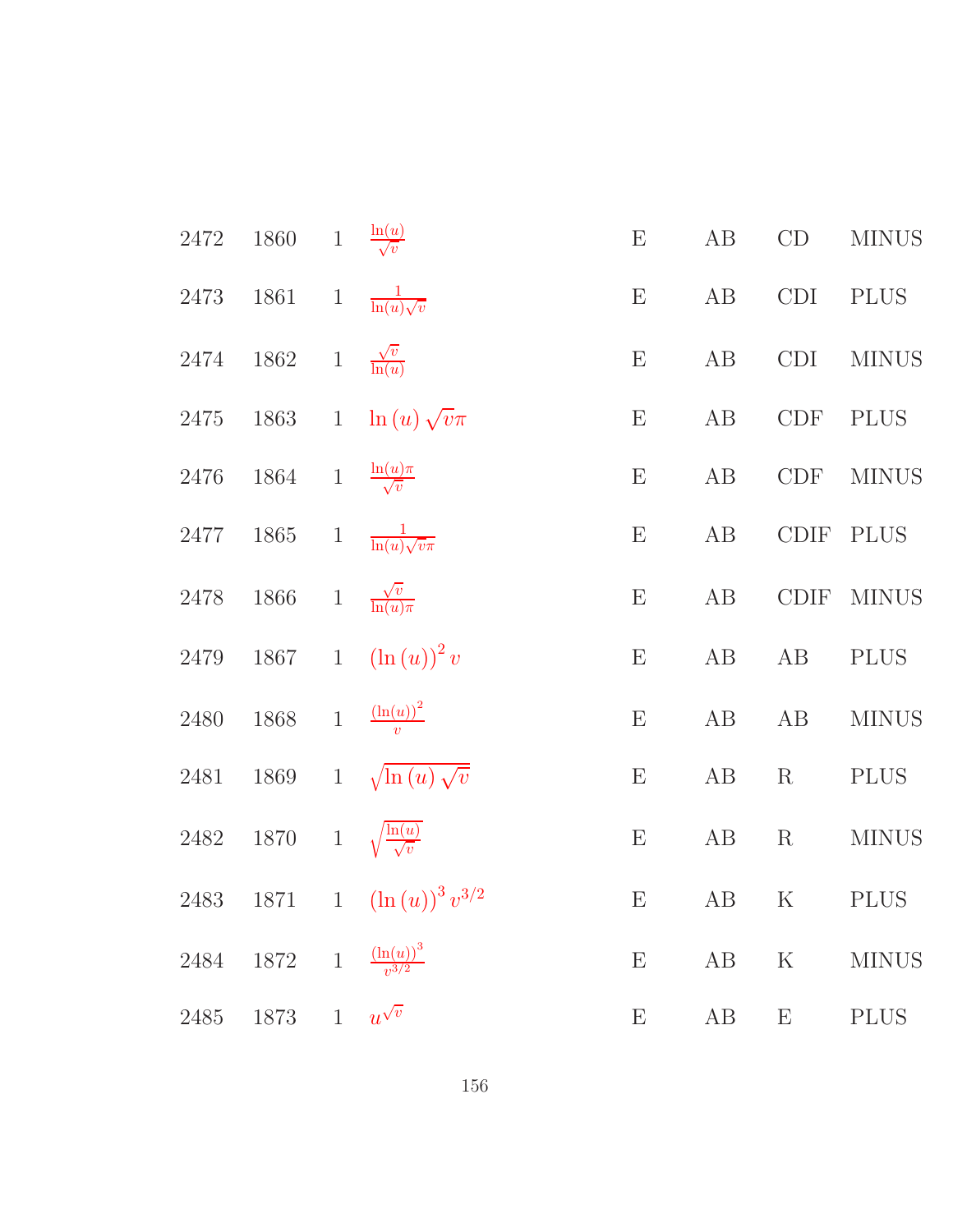| 2486     | 1874     |              | 1 $u^{\frac{1}{\sqrt{v}}}$                           | E                         | AB      | E            | <b>MINUS</b> |
|----------|----------|--------------|------------------------------------------------------|---------------------------|---------|--------------|--------------|
| 2487     | $1875\,$ | $\mathbf{1}$ | $Log(\ln(u)\sqrt{v})$                                | $\boldsymbol{\mathrm{E}}$ | AB      | $\mathbf{L}$ | <b>PLUS</b>  |
| $2488\,$ | $1876\,$ |              | 1 $Log\left(\frac{\ln(u)}{\sqrt{v}}\right)$          | $\boldsymbol{\mathrm{E}}$ | AB      | $\mathbf{L}$ | <b>MINUS</b> |
| $2489\,$ | 1877     | $\mathbf{1}$ | $arcsin(\ln(u)\sqrt{v})$                             | E                         | AB      | S            | <b>PLUS</b>  |
| $2490\,$ |          |              | 1878 1 $\arcsin\left(\frac{\ln(u)}{\sqrt{v}}\right)$ | E                         | AB      | S            | <b>MINUS</b> |
| 2491     | $1879\,$ | $\mathbf{1}$ | $\arctan(\ln(u)\sqrt{v})$                            | E                         | AB      | $\mathbf T$  | <b>PLUS</b>  |
| 2492     |          |              | 1880 1 $\arctan\left(\frac{\ln(u)}{\sqrt{v}}\right)$ | $\boldsymbol{\mathrm{E}}$ | AB      | $\mathbf T$  | <b>MINUS</b> |
| $2493\,$ | 1881     |              | 1 $\sqrt{1-(\ln(u))^{2}v}$                           | E                         | AB      | ${\bf P}$    | <b>PLUS</b>  |
| $\,2494$ |          |              | 1882 1 $\sqrt{\frac{v-(\ln(u))^2}{v}}$               | E                         | AB      | ${\bf P}$    | <b>MINUS</b> |
| $2495\,$ | 1883     |              | 1 $\sqrt{1 + (\ln(u))^2} v$                          | $\boldsymbol{\mathrm{E}}$ | AB      | H            | <b>PLUS</b>  |
| $2496\,$ |          |              | 1884 1 $\sqrt{\frac{v + (\ln(u))^2}{v}}$             | $\boldsymbol{\mathrm{E}}$ | AB      | H            | <b>MINUS</b> |
| 2497     | 1885     |              | 1 $\ln(u)v^2$                                        | $\boldsymbol{\mathrm{E}}$ | $\rm R$ | CD           | <b>PLUS</b>  |
| $2498\,$ | 1886 1   |              | $\frac{\ln(u)}{v^2}$                                 | $\boldsymbol{\mathrm{E}}$ | $\rm R$ | CD           | <b>MINUS</b> |
| $2499\,$ | 1887     | $\mathbf{1}$ | $\frac{1}{\ln(u)v^2}$                                | $\boldsymbol{\mathrm{E}}$ | $\rm R$ | CDI          | <b>PLUS</b>  |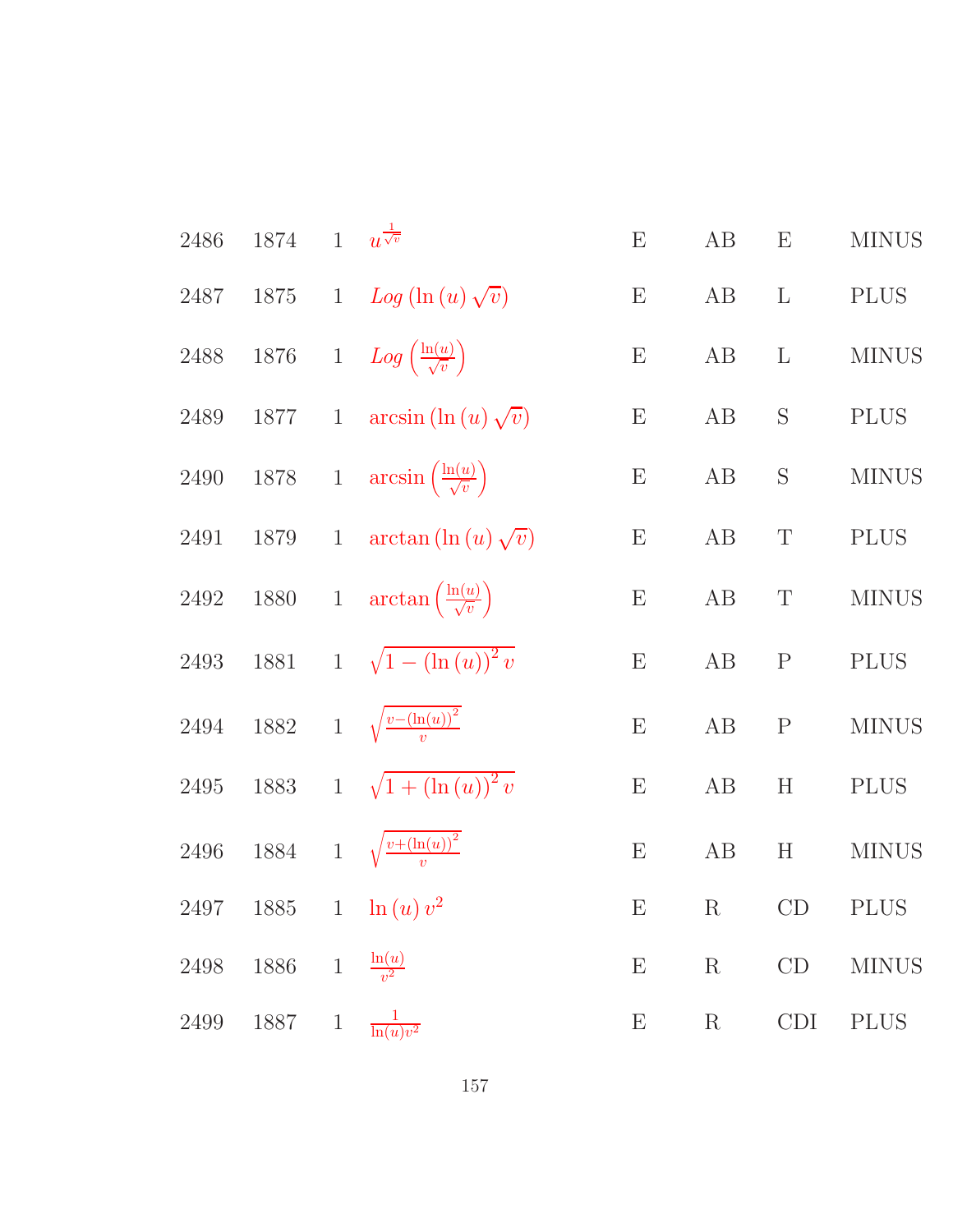| $2500\,$ | $1888\,$ | $\,1$        | $\frac{v^2}{\ln(u)}$                      | ${\bf E}$                 | R           | CDI                         | <b>MINUS</b> |
|----------|----------|--------------|-------------------------------------------|---------------------------|-------------|-----------------------------|--------------|
| 2501     | 1889     | $\,1$        | $-\ln(u)v^2\pi$                           | E                         | $\mathbf R$ | <b>CDF</b>                  | <b>PLUS</b>  |
| $2502\,$ | $1890\,$ | $\,1$        | $\frac{\ln(u)\pi}{v^2}$                   | E                         | $\mathbf R$ | $\ensuremath{\mathrm{CDF}}$ | $\rm MINUS$  |
| $2503\,$ | $1891\,$ | $\,1$        | $\frac{1}{\ln(u)v^2\pi}$                  | E                         | R           | CDIF                        | <b>PLUS</b>  |
| $2504\,$ | $1892\,$ | $\mathbf{1}$ | $\frac{v^2}{\ln(u)\pi}$                   | E                         | $\mathbf R$ | CDIF                        | <b>MINUS</b> |
| $2505\,$ | $1893\,$ | $\,1$        | $\left(\ln\left(u\right)\right)^{2}v^{4}$ | ${\bf E}$                 | $\mathbf R$ | AB                          | <b>PLUS</b>  |
| $2506\,$ | 1894     | $\mathbf{1}$ | $\frac{\left(\ln(u)\right)^2}{v^4}$       | E                         | R           | AB                          | $\rm MINUS$  |
| 2507     | $1895\,$ | $\mathbf{1}$ | $\sqrt{\ln(u)v^2}$                        | ${\bf E}$                 | $\mathbf R$ | R                           | <b>PLUS</b>  |
| $2508\,$ | 1896     |              | 1 $\sqrt{\frac{\ln(u)}{v^2}}$             | ${\bf E}$                 | $\mathbf R$ | R                           | <b>MINUS</b> |
| 2509     | 1897     | $1\,$        | $\left(\ln\left(u\right)\right)^{3}v^{6}$ | ${\bf E}$                 | $\mathbf R$ | $\rm K$                     | $\rm PLUS$   |
| $2510\,$ | $1898\,$ | $1\,$        | $\frac{\left(\ln(u)\right)^3}{v^6}$       | ${\bf E}$                 | $\mathbf R$ | ${\bf K}$                   | <b>MINUS</b> |
| $2511\,$ | $1899\,$ | $1\,$        | $u^{v^2}$                                 | $\boldsymbol{\mathrm{E}}$ | R           | E                           | <b>PLUS</b>  |
| $2512\,$ | 1900     | $\mathbf{1}$ | $u^{v^{-2}}$                              | ${\bf E}$                 | $\mathbf R$ | E                           | $\rm MINUS$  |
| $2513\,$ | $1901\,$ |              | 1 $Log (\ln (u) v^2)$                     | ${\bf E}$                 | $\mathbf R$ | $\Gamma$                    | $\rm PLUS$   |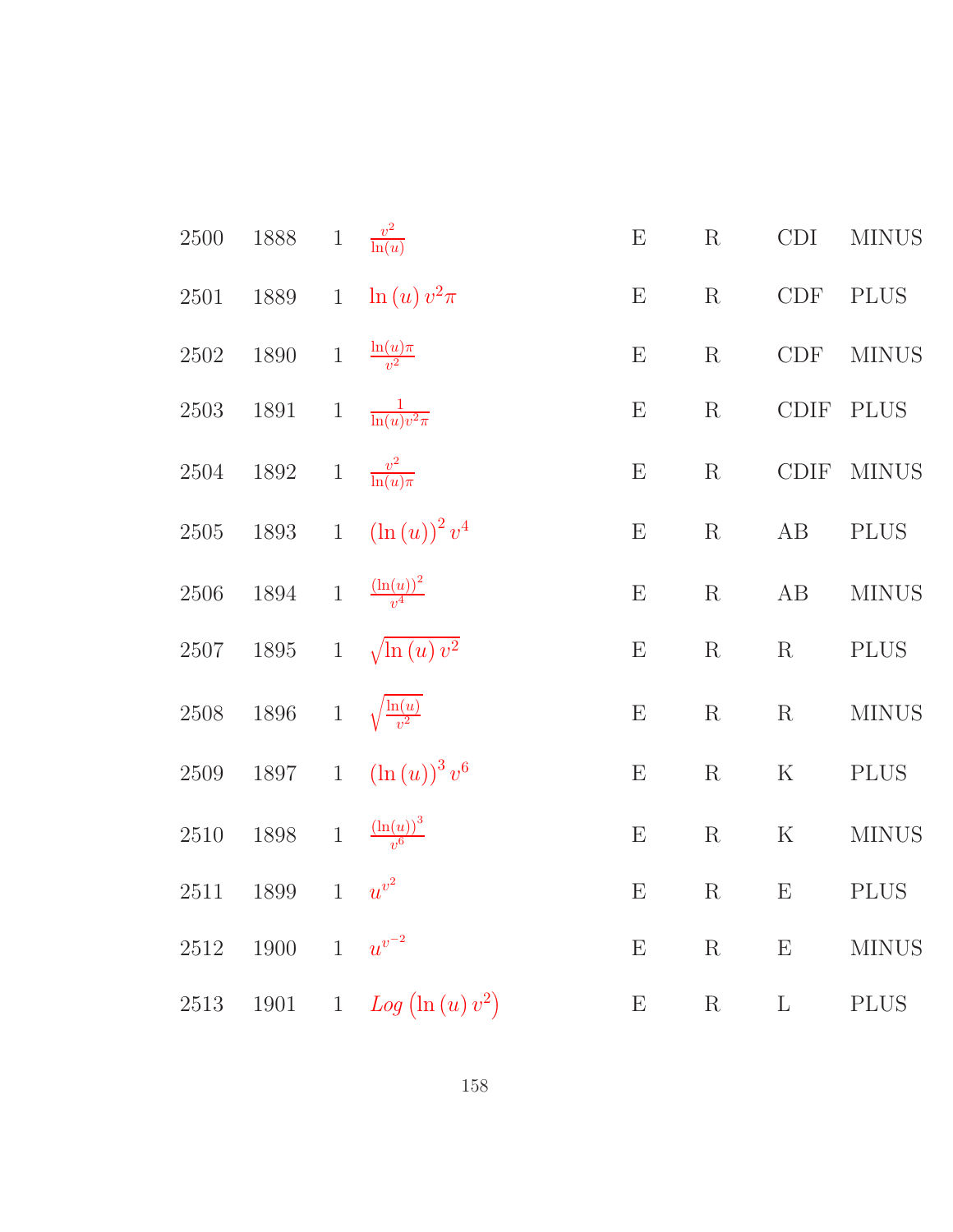| $2514\,$ |                                           |       | 1902 1 $Log\left(\frac{ln(u)}{v^2}\right)$           | ${\bf E}$                 | $\rm R$     | $\mathbf{L}$ | <b>MINUS</b> |
|----------|-------------------------------------------|-------|------------------------------------------------------|---------------------------|-------------|--------------|--------------|
| 2515     |                                           |       | 1903 1 $arcsin (\ln (u) v^2)$                        | $\boldsymbol{\mathrm{E}}$ | $\rm R$     | $\mathbf S$  | <b>PLUS</b>  |
| 2516     |                                           |       | 1904 1 $\arcsin\left(\frac{\ln(u)}{v^2}\right)$      | $\boldsymbol{\mathrm{E}}$ | $\rm R$     | S            | <b>MINUS</b> |
|          |                                           |       | 2517 1905 1 $\arctan (\ln (u) v^2)$                  | $\boldsymbol{\mathrm{E}}$ | $\rm R$     | $\mathbf T$  | <b>PLUS</b>  |
|          |                                           |       | 2518 1906 1 $\arctan\left(\frac{\ln(u)}{v^2}\right)$ | $\boldsymbol{\mathrm{E}}$ | $\rm R$     | $\mathbf T$  | <b>MINUS</b> |
| $2519\,$ |                                           |       | 1907 1 $\sqrt{1-(\ln(u))^{2}v^{4}}$                  | E                         | $\mathbf R$ | $\mathbf P$  | <b>PLUS</b>  |
| 2520     |                                           |       | 1908 1 $\sqrt{\frac{v^4-(\ln(u))^2}{v^4}}$           | E                         | $\mathbf R$ | ${\bf P}$    | <b>MINUS</b> |
| 2521     |                                           |       | 1909 1 $\sqrt{1 + (\ln(u))^2 v^4}$                   | $\boldsymbol{\mathrm{E}}$ | $\rm R$     | H            | <b>PLUS</b>  |
| $2522\,$ |                                           |       | 1910 1 $\sqrt{\frac{v^4 + (\ln(u))^2}{v^4}}$         | ${\rm E}$                 | $\mathbf R$ | H            | <b>MINUS</b> |
| 2523     | 1911                                      |       | 1 $\ln(u)\sqrt[3]{v}$                                | $\boldsymbol{\mathrm{E}}$ | $\rm K$     | CD           | <b>PLUS</b>  |
| 2524     | 1912 1 $\frac{\ln(u)}{\sqrt[3]{v}}$       |       |                                                      | $\boldsymbol{\mathrm{E}}$ | $\rm K$     | CD           | <b>MINUS</b> |
|          | 2525 1913 1 $\frac{1}{\ln(u)\sqrt[3]{v}}$ |       |                                                      | $\boldsymbol{\mathrm{E}}$ | $\rm K$     | <b>CDI</b>   | <b>PLUS</b>  |
| 2526     | 1914                                      | $\,1$ | $\frac{\sqrt[3]{v}}{\ln(u)}$                         | E                         | $\rm K$     | <b>CDI</b>   | <b>MINUS</b> |
| 2527     | $1915\,$                                  |       | 1 $\ln(u) \sqrt[3]{v} \pi$                           | $\boldsymbol{\mathrm{E}}$ | $\rm K$     | CDF          | <b>PLUS</b>  |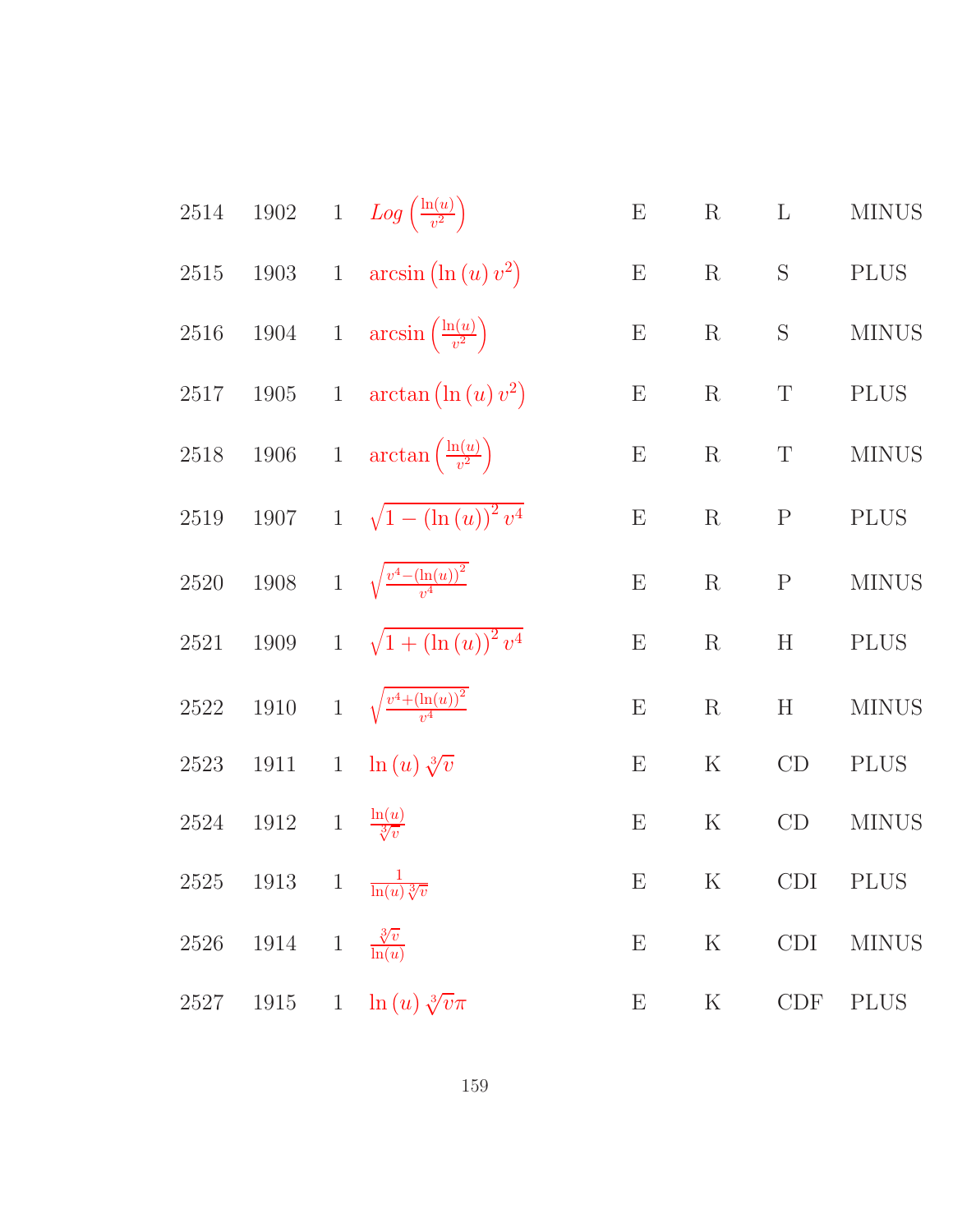| $2528\,$ | $1916\,$ | $\,1$        | $\frac{\ln(u)\pi}{\sqrt[3]{v}}$                | E         | $\rm K$     | CDF          | <b>MINUS</b> |
|----------|----------|--------------|------------------------------------------------|-----------|-------------|--------------|--------------|
| $2529\,$ | $1917\,$ | $\,1$        | $\frac{1}{\ln(u)\sqrt[3]{v}\pi}$               | E         | $\mathbf K$ | <b>CDIF</b>  | <b>PLUS</b>  |
| 2530     | $1918\,$ | $1\,$        | $\frac{\sqrt[3]{v}}{\ln(u)\pi}$                | E         | $\rm K$     | <b>CDIF</b>  | <b>MINUS</b> |
| 2531     | 1919     | $\mathbf{1}$ | $(\ln(u))^{2} v^{2/3}$                         | E         | $\mathbf K$ | AB           | <b>PLUS</b>  |
| $2532\,$ | 1920     | $\,1$        | $\frac{\left(\ln(u)\right)^2}{v^{2/3}}$        | E         | ${\bf K}$   | $\rm AB$     | <b>MINUS</b> |
| $2533\,$ | $1921\,$ | $\,1$        | $\sqrt{\ln(u)}\sqrt[3]{v}$                     | E         | $\mathbf K$ | $\mathbf R$  | <b>PLUS</b>  |
| $2534\,$ | 1922     | $\mathbf{1}$ | $\sqrt{\frac{\ln(u)}{\sqrt[3]{v}}}$            | E         | $\mathbf K$ | $\mathbf R$  | <b>MINUS</b> |
| $2535\,$ | $1923\,$ | $\mathbf{1}$ | $(\ln(u))^3 v$                                 | E         | $\rm K$     | $\rm K$      | <b>PLUS</b>  |
| $2536\,$ | $1924\,$ | $\mathbf{1}$ | $\frac{\left(\ln(u)\right)^3}{v}$              | E         | $\mathbf K$ | $\mathbf K$  | <b>MINUS</b> |
| $2537\,$ | $1925\,$ | $\mathbf{1}$ | $u^{\sqrt[3]{v}}$                              | E         | $\mathbf K$ | E            | <b>PLUS</b>  |
| 2538     | 1926     | $\mathbf{1}$ | $u^{\frac{1}{\sqrt[3]{v}}}$                    | E         | $\mathbf K$ | E            | <b>MINUS</b> |
| 2539     | 1927     | $\mathbf{1}$ | $Log(\ln(u)\sqrt[3]{v})$                       | E         | $\rm K$     | $\mathbf{L}$ | <b>PLUS</b>  |
| $2540\,$ | $1928\,$ |              | 1 $Log\left(\frac{\ln(u)}{\sqrt[3]{v}}\right)$ | ${\bf E}$ | ${\bf K}$   | $\Gamma$     | <b>MINUS</b> |
| 2541     | 1929     | $\mathbf{1}$ | $arcsin (\ln (u) \sqrt[3]{v})$                 | ${\bf E}$ | $\rm K$     | $\mathbf S$  | <b>PLUS</b>  |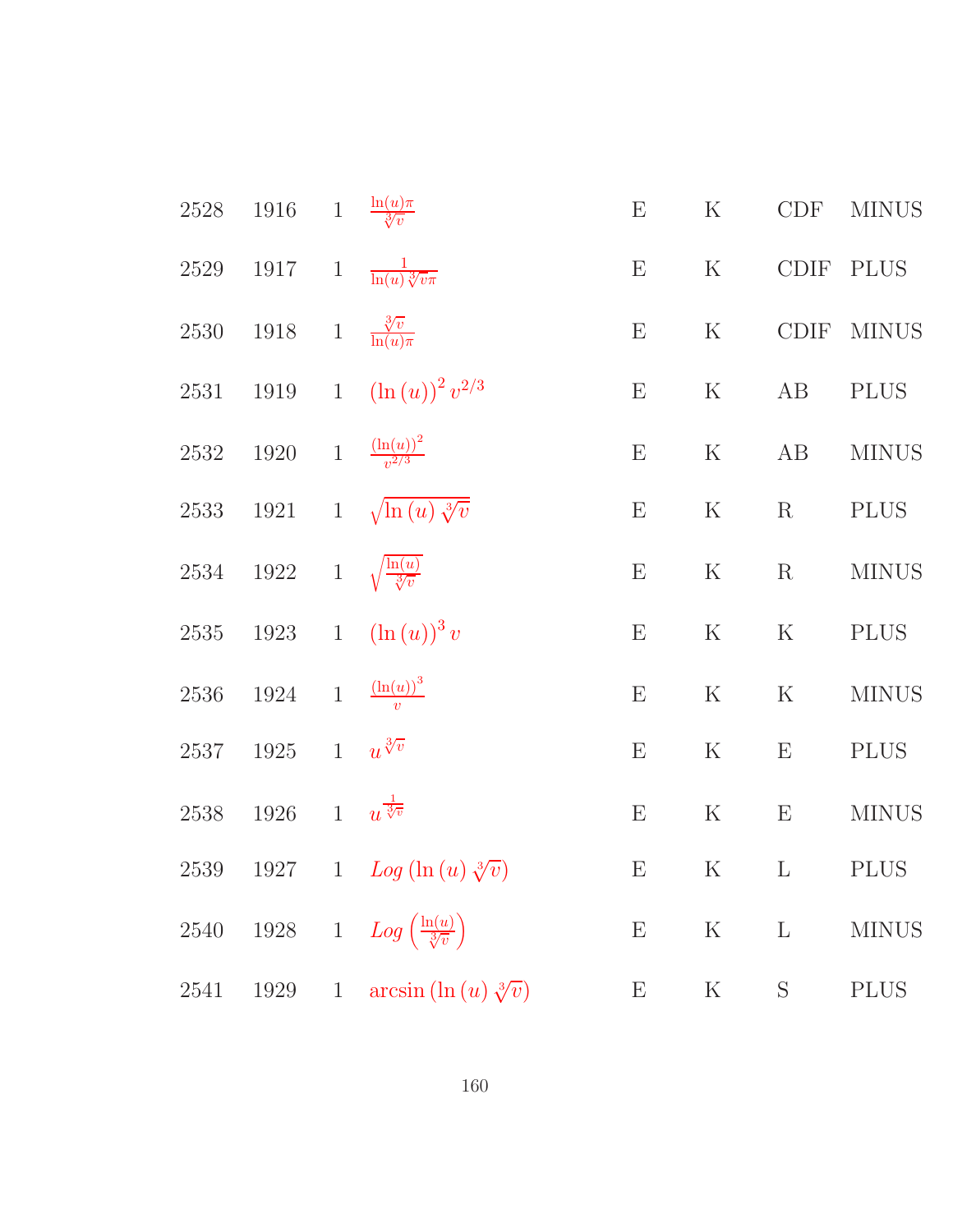| 2542     | $1930\,$ |                | 1 $\arcsin\left(\frac{\ln(u)}{\sqrt[3]{v}}\right)$ | ${\bf E}$ | $\rm K$                   | S                | <b>MINUS</b> |
|----------|----------|----------------|----------------------------------------------------|-----------|---------------------------|------------------|--------------|
| 2543     | 1931     | $\mathbf{1}$   | $\arctan\left(\ln\left(u\right)\sqrt[3]{v}\right)$ | E         | $\rm K$                   | $\mathbf T$      | <b>PLUS</b>  |
| 2544     | $1932\,$ | $\mathbf{1}$   | $\arctan\left(\frac{\ln(u)}{\sqrt[3]{v}}\right)$   | ${\bf E}$ | $\rm K$                   | $\boldsymbol{T}$ | <b>MINUS</b> |
| 2545     | $1933\,$ | $\mathbf{1}$   | $\sqrt{1-(\ln(u))^{2}v^{2/3}}$                     | ${\bf E}$ | $\rm K$                   | ${\bf P}$        | <b>PLUS</b>  |
| 2546     | 1934     |                | 1 $\sqrt{-\frac{-v^{2/3}+(\ln(u))^{2}}{v^{2/3}}}$  | E         | $\mathbf K$               | ${\bf P}$        | <b>MINUS</b> |
| 2547     | $1935\,$ | $\mathbf{1}$   | $\sqrt{1 + (\ln(u))^{2} v^{2/3}}$                  | E         | $\rm K$                   | H                | <b>PLUS</b>  |
| 2548     | 1936     |                | 1 $\sqrt{\frac{v^{2/3} + (\ln(u))^2}{v^{2/3}}}$    | E         | ${\bf K}$                 | H                | <b>MINUS</b> |
| 2549     | 1937     | $\mathbf{1}$   | $\ln(u) \ln(v)$                                    | E         | $\boldsymbol{\mathrm{E}}$ | CD               | <b>PLUS</b>  |
| 2550     | 1938     | $\mathbf{1}$   | $-\frac{\ln(u)}{\ln(v)}$                           | E         | $\boldsymbol{\mathrm{E}}$ | CD               | <b>MINUS</b> |
| 2551     | 1939     | $\mathbf 1$    | $\frac{1}{\ln(u)\ln(v)}$                           | E         | $\boldsymbol{\mathrm{E}}$ | CDI              | <b>PLUS</b>  |
| 2552     | 1940     | $\,1$          | $\frac{\ln(v)}{\ln(u)}$                            | E         | $\boldsymbol{\mathrm{E}}$ | <b>CDI</b>       | <b>MINUS</b> |
| 2553     | 1941     | $\mathbf{1}$   | $-\ln\left(u\right)\ln\left(v\right)\pi$           | ${\bf E}$ | E                         | <b>CDF</b>       | <b>PLUS</b>  |
| 2554     | 1942     | $\mathbf{1}$   | $\frac{\ln(u)\pi}{\ln(v)}$                         | ${\bf E}$ | $\boldsymbol{\mathrm{E}}$ | CDF              | <b>MINUS</b> |
| $2555\,$ | 1943     | $\overline{1}$ | $\frac{1}{\ln(u)\ln(v)\pi}$                        | E         | $\boldsymbol{\mathrm{E}}$ |                  | CDIF PLUS    |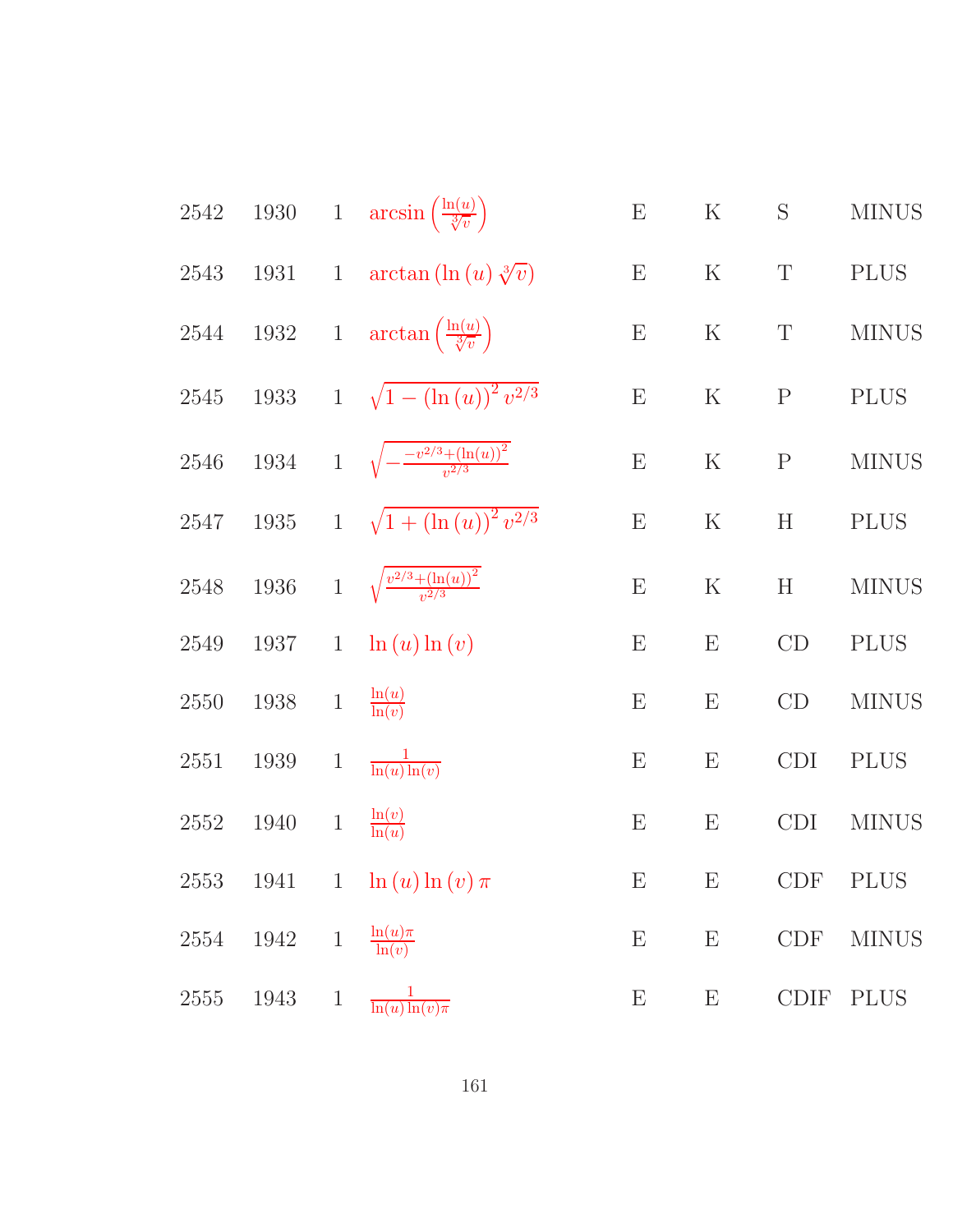| 2556     | 1944     | $\mathbf{1}$ | $\frac{\ln(v)}{\ln(u)\pi}$                            | E                         | $\boldsymbol{\mathrm{E}}$ | <b>CDIF</b>               | <b>MINUS</b> |
|----------|----------|--------------|-------------------------------------------------------|---------------------------|---------------------------|---------------------------|--------------|
| $2557\,$ | 1945     | $\mathbf{1}$ | $(\ln (u))^{2} (\ln (v))^{2}$                         | E                         | E                         | AB                        | <b>PLUS</b>  |
| 2558     | 1946     | $\,1$        | $\frac{\left(\ln(u)\right)^2}{\left(\ln(v)\right)^2}$ | E                         | $\boldsymbol{\mathrm{E}}$ | AB                        | <b>MINUS</b> |
| 2559     | 1947     | $\mathbf{1}$ | $\sqrt{\ln(u)\ln(v)}$                                 | E                         | $\boldsymbol{\mathrm{E}}$ | R                         | <b>PLUS</b>  |
| 2560     | 1948     | $\,1\,$      | $\sqrt{\frac{\ln(u)}{\ln(v)}}$                        | E                         | $\boldsymbol{\mathrm{E}}$ | $\mathbf R$               | <b>MINUS</b> |
| 2561     | 1949     | $\mathbf{1}$ | $\left(\ln(u)\right)^{3} \left(\ln(v)\right)^{3}$     | E                         | $\boldsymbol{\mathrm{E}}$ | $\rm K$                   | <b>PLUS</b>  |
| 2562     | 1950     | $\mathbf{1}$ | $\frac{\left(\ln(u)\right)^3}{\left(\ln(v)\right)^3}$ | E                         | $\boldsymbol{\mathrm{E}}$ | ${\bf K}$                 | <b>MINUS</b> |
| 2563     | 1951     | $\mathbf{1}$ | $u^{\ln(v)}$                                          | ${\bf E}$                 | ${\rm E}$                 | ${\rm E}$                 | <b>PLUS</b>  |
| 2564     | 1952     | $\mathbf{1}$ | $u^{(\ln(v))^{-1}}$                                   | E                         | $\boldsymbol{\mathrm{E}}$ | $\boldsymbol{\mathrm{E}}$ | <b>MINUS</b> |
| 2565     | 1953     | $\mathbf{1}$ | Log (ln (u) ln (v))                                   | $\boldsymbol{\mathrm{E}}$ | $\boldsymbol{\mathrm{E}}$ | $\Gamma$                  | <b>PLUS</b>  |
| 2566     | $1954\,$ | $\,1$        | $Log\left(\frac{\ln(u)}{\ln(v)}\right)$               | E                         | $\boldsymbol{\mathrm{E}}$ | $\Gamma$                  | <b>MINUS</b> |
| 2567     | 1955     | $\mathbf{1}$ | $arcsin(\ln(u) \ln(v))$                               | ${\bf E}$                 | E                         | S                         | <b>PLUS</b>  |
| 2568     | 1956     | $1\,$        | $arcsin\left(\frac{\ln(u)}{\ln(v)}\right)$            | E                         | Ε                         | S                         | <b>MINUS</b> |
| 2569     | 1957     | $\mathbf{1}$ | $arctan(\ln(u) \ln(v))$                               | E                         | Ε                         | T                         | <b>PLUS</b>  |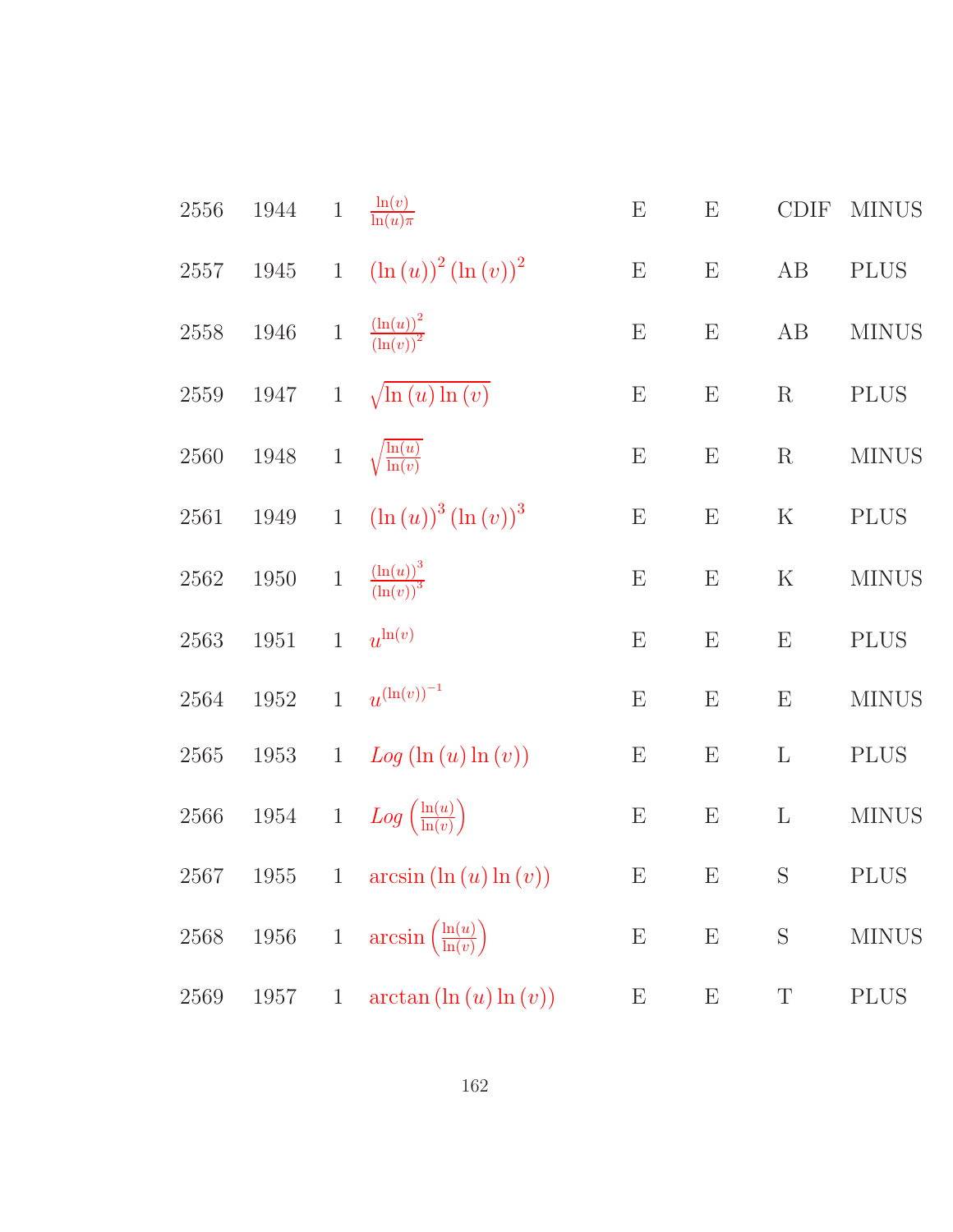2570 1958 1 arctan 
$$
\left(\frac{\ln(u)}{\ln(v)}\right)
$$
 E E F T MINUS  
\n2571 1959 1  $\sqrt{1 - (\ln(u))^2 (\ln(v))^2}$  E E P P  
\n2572 1960 1  $\sqrt{-\frac{(\ln(v))^2 + (\ln(u))^2}{(\ln(v))^2}}$  E E F P MINUS  
\n2573 1961 1  $\sqrt{1 + (\ln(u))^2 (\ln(v))^2}$  E E H P MINUS  
\n2574 1962 1  $\sqrt{\frac{(\ln(v))^2 + (\ln(u))^2}{(\ln(v))^2}}$  E E H MINUS  
\n2575 1963 1  $\ln(u) EXP(v)$  E L CD PLUS  
\n2576 1964 1  $\frac{\ln(u)}{EXP(v)}$  E L CD MINUS  
\n2577 1965 1  $\frac{\ln(u)}{\ln(u) EXP(v)}$  E L CD MINUS  
\n2578 1966 1  $\frac{EXP(v)}{\ln(u)}$  E L CD IMINUS  
\n2579 1967 1  $\ln(u) EXP(v) \pi$  E L CDF PLUS  
\n2580 1968 1  $\frac{\ln(u) \pi}{EXP(v)}$  E L CDF MINUS  
\n2581 1969 1  $\frac{1}{\ln(u) EXP(v) \pi}$  E L CDF MINUS  
\n2581 1969 1  $\frac{1}{\ln(u) EXP(v) \pi}$  E L CDF PLUS  
\n2582 1970 1  $\frac{EXP(v)}{\ln(u) \pi}$  E L CDF MINUS  
\n2583 1971 1  $(\ln(u))^2 (EXP(v))^2$  E L AB PLUS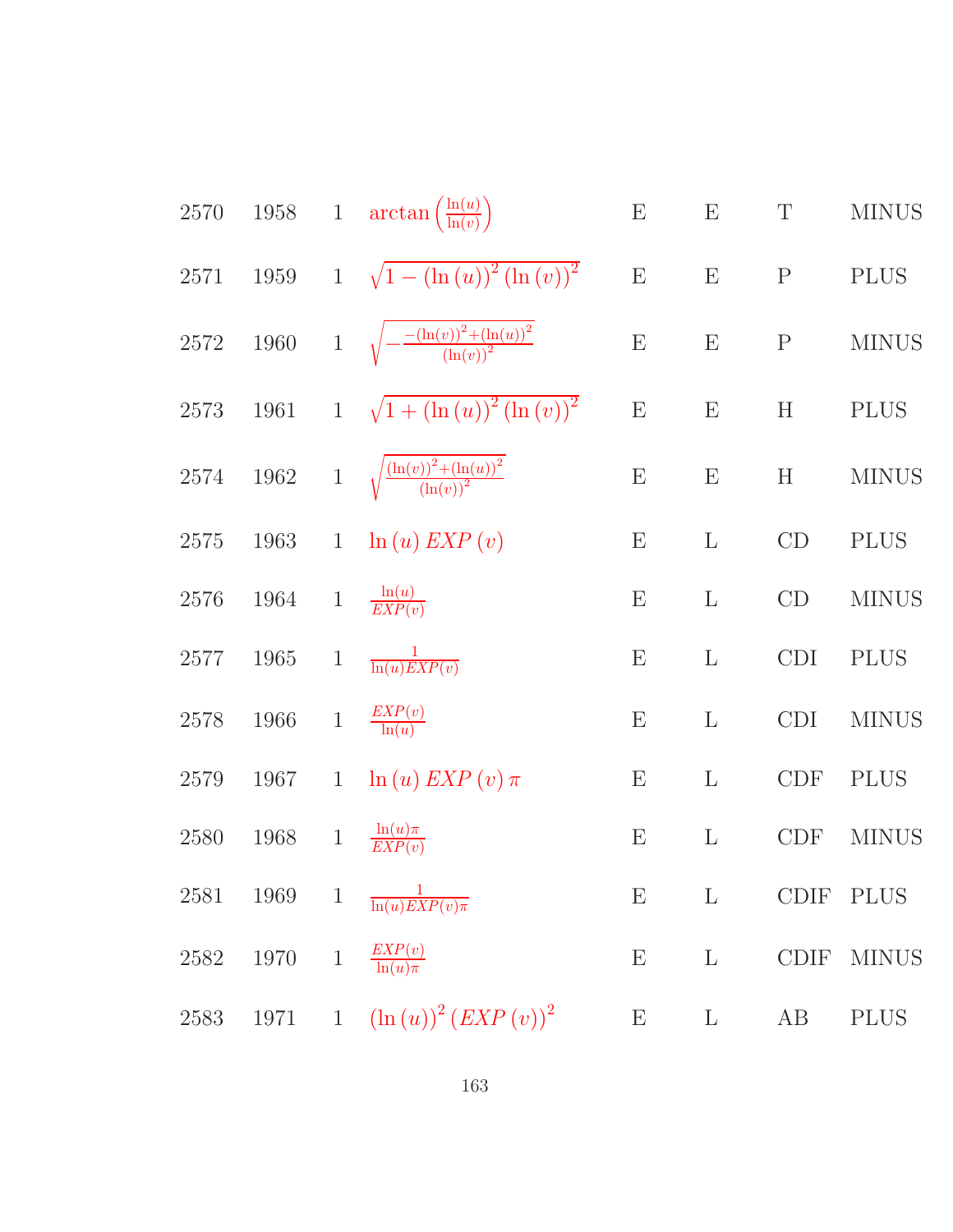| $2584\,$ | $1972\,$ | $1\,$        | $\frac{\left(\ln(u)\right)^2}{\left( EXP(v)\right)^2}$ | $\boldsymbol{\mathrm{E}}$ | $\Gamma$     | AB                        | <b>MINUS</b> |
|----------|----------|--------------|--------------------------------------------------------|---------------------------|--------------|---------------------------|--------------|
| $2585\,$ | 1973     | $\mathbf{1}$ | $\sqrt{\ln(u) EXP(v)}$                                 | E                         | $\mathbf{L}$ | R                         | <b>PLUS</b>  |
| $2586\,$ | 1974     | $\,1$        | $\sqrt{\frac{\ln(u)}{EXP(v)}}$                         | E                         | $\mathbf{L}$ | $\mathbf R$               | <b>MINUS</b> |
| $2587\,$ | $1975\,$ | $\mathbf{1}$ | $(\ln(u))^{3} (EXP(v))^{3}$                            | $\boldsymbol{\mathrm{E}}$ | $\mathbf{L}$ | ${\bf K}$                 | <b>PLUS</b>  |
| 2588     | 1976     |              | 1 $\frac{(\ln(u))^3}{(EXP(v))^3}$                      | $\boldsymbol{\mathrm{E}}$ | L            | $\rm K$                   | <b>MINUS</b> |
| 2589     | 1977     | $\mathbf{1}$ | $u^{EXP(v)}$                                           | $\boldsymbol{\mathrm{E}}$ | $\mathbf{L}$ | $\boldsymbol{\mathrm{E}}$ | <b>PLUS</b>  |
| 2590     | 1978     | $\mathbf{1}$ | $u^{\left( EXP(v) \right)^{-1}}$                       | E                         | $\mathbf{L}$ | $\boldsymbol{\mathrm{E}}$ | <b>MINUS</b> |
| 2591     | 1979     | $\mathbf{1}$ | $Log(\ln(u) EXP(v))$                                   | ${\bf E}$                 | $\mathbf{L}$ | $\Gamma$                  | <b>PLUS</b>  |
| 2592     | $1980\,$ |              | 1 $Log\left(\frac{\ln(u)}{EXP(v)}\right)$              | E                         | $\mathbf{L}$ | $\Gamma$                  | <b>MINUS</b> |
| 2593     | 1981     | $\mathbf{1}$ | $arcsin(\ln(u) EXP(v))$                                | ${\bf E}$                 | $\Gamma$     | S                         | <b>PLUS</b>  |
| $2594\,$ | $1982\,$ | $\,1$        | $arcsin\left(\frac{\ln(u)}{EXP(v)}\right)$             | ${\bf E}$                 | $\Gamma$     | S                         | <b>MINUS</b> |
| 2595     | 1983     | $\mathbf{1}$ | $\arctan(\ln(u) EXP(v))$                               | ${\bf E}$                 | $\Gamma$     | $\mathbf T$               | <b>PLUS</b>  |
| 2596     |          |              | 1984 1 $\arctan\left(\frac{\ln(u)}{EXP(v)}\right)$     | $\boldsymbol{\mathrm{E}}$ | $\mathbf L$  | T                         | <b>MINUS</b> |
| 2597     | 1985     |              | 1 $\sqrt{1 - (\ln(u))^2 (EXP(v))^2}$                   | $\mathbf{E}% _{0}$        | $\mathbf L$  | $\mathbf{P}$              | <b>PLUS</b>  |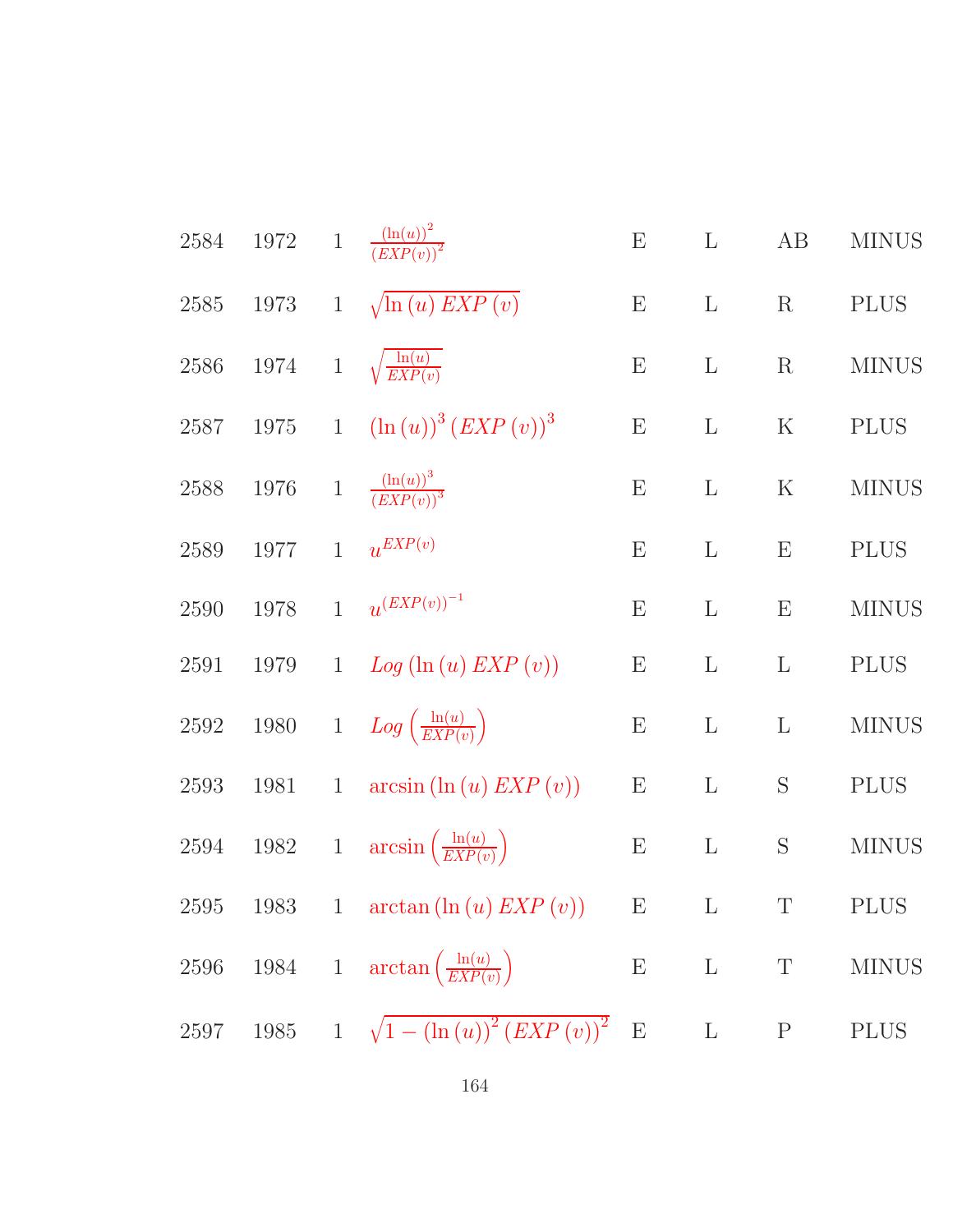| $2598\,$ | $1986\,$ | $\mathbf{1}$ | $-\frac{-(EXP(v))^{2}+(\ln(u))^{2}}{(EXP(v))^{2}}$                                         | ${\bf E}$ | $\mathbf L$ | $\mathbf P$                 | <b>MINUS</b> |
|----------|----------|--------------|--------------------------------------------------------------------------------------------|-----------|-------------|-----------------------------|--------------|
| $2599\,$ | 1987     | $\mathbf{1}$ | $\sqrt{1+\left(\ln\left(u\right)\right)^{2}\left( EXP\left(v\right)\right)^{2}}$           | E         | L           | $\boldsymbol{\mathrm{H}}$   | <b>PLUS</b>  |
| $2600\,$ | $1988\,$ | $1\,$        | $\sqrt{\frac{\left( EXP(v) \right)^2 + \left( \ln(u) \right)^2}{\left( EXP(v) \right)^2}}$ | E         | L           | $\boldsymbol{\mathrm{H}}$   | <b>MINUS</b> |
| $2601\,$ | $1989\,$ | $\mathbf{1}$ | $\ln(u)\sin(v)$                                                                            | E         | S           | CD                          | <b>PLUS</b>  |
| $2602\,$ | 1990     | $\,1$        | $\frac{\ln(u)}{\sin(v)}$                                                                   | E         | S           | CD                          | <b>MINUS</b> |
| 2603     | 1991     | $\,1$        | $\frac{1}{\ln(u)\sin(v)}$                                                                  | E         | S           | <b>CDI</b>                  | <b>PLUS</b>  |
| 2604     | 1992     | $\,1$        | $\frac{\sin(v)}{\ln(u)}$                                                                   | E         | S           | <b>CDI</b>                  | <b>MINUS</b> |
| $2605\,$ | $1993\,$ | $\mathbf{1}$ | $\ln(u)\sin(v)\pi$                                                                         | E         | S           | $\ensuremath{\mathrm{CDF}}$ | <b>PLUS</b>  |
| $2606\,$ | $1994\,$ | $1\,$        | $\frac{\ln(u)\pi}{\sin(v)}$                                                                | E         | S           | CDF                         | <b>MINUS</b> |
| $2607\,$ | $1995\,$ | $\,1$        | $\frac{1}{\ln(u)\sin(v)\pi}$                                                               | E         | S           | <b>CDIF</b>                 | PLUS         |
| 2608     | 1996     | $\,1$        | $\frac{\sin(v)}{\ln(u)\pi}$                                                                | E         | S           | <b>CDIF</b>                 | <b>MINUS</b> |
| $2609\,$ | 1997     | $\mathbf 1$  | $(\ln(u))^2 (\sin(v))^2$                                                                   | E         | S           | AB                          | $\rm PLUS$   |
| 2610     | 1998     | $1\,$        | $\frac{\left(\ln(u)\right)^2}{\left(\sin(v)\right)^2}$                                     | E         | S           | $\rm AB$                    | <b>MINUS</b> |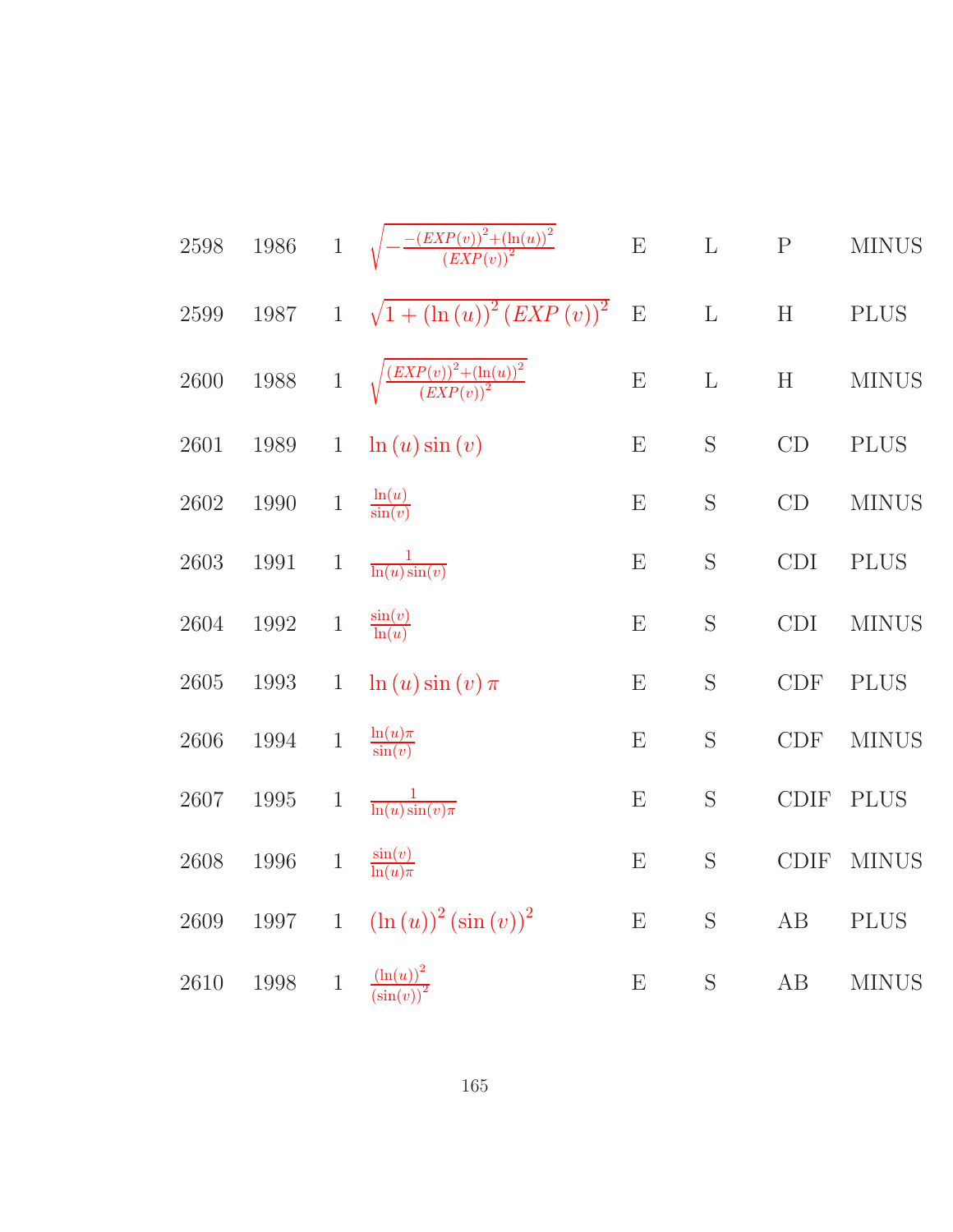| 2611     | 1999       | $\mathbf{1}$ | $\sqrt{\ln(u)}\sin(v)$                                      | ${\bf E}$                 | S | ${\bf R}$                 | <b>PLUS</b>  |
|----------|------------|--------------|-------------------------------------------------------------|---------------------------|---|---------------------------|--------------|
| 2612     | $2000\,$   | $1\,$        | $\sqrt{\frac{\ln(u)}{\sin(v)}}$                             | $\boldsymbol{\mathrm{E}}$ | S | ${\bf R}$                 | <b>MINUS</b> |
| 2613     | $2001\,$   | $\mathbf{1}$ | $(\ln(u))^{3} (\sin(v))^{3}$                                | ${\bf E}$                 | S | $\rm K$                   | <b>PLUS</b>  |
| 2614     | $2002\,$   | $\mathbf 1$  | $\frac{\left(\ln(u)\right)^3}{\left(\sin(v)\right)^3}$      | $\boldsymbol{\mathrm{E}}$ | S | $\rm K$                   | <b>MINUS</b> |
| $2615\,$ | $\,2003\,$ | $\mathbf{1}$ | $u^{\sin(v)}$                                               | ${\bf E}$                 | S | ${\bf E}$                 | <b>PLUS</b>  |
| 2616     | 2004       | $\mathbf{1}$ | $u^{(\sin(v))^{-1}}$                                        | ${\bf E}$                 | S | $\boldsymbol{\mathrm{E}}$ | <b>MINUS</b> |
| 2617     | $2005\,$   | $\mathbf{1}$ | Log (ln (u) sin (v))                                        | ${\bf E}$                 | S | $\Gamma$                  | <b>PLUS</b>  |
| 2618     | $2006\,$   | $1\,$        | $Log\left(\frac{\ln(u)}{\sin(v)}\right)$                    | ${\bf E}$                 | S | $\Gamma$                  | <b>MINUS</b> |
| 2619     | $2007\,$   | $\mathbf{1}$ | $arcsin(\ln(u)\sin(v))$                                     | ${\bf E}$                 | S | S                         | <b>PLUS</b>  |
| $2620\,$ | $2008\,$   | $\,1$        | $arcsin\left(\frac{\ln(u)}{\sin(v)}\right)$                 | ${\bf E}$                 | S | S                         | <b>MINUS</b> |
| 2621     | 2009       | $\mathbf{1}$ | $arctan(\ln(u)\sin(v))$                                     | $\boldsymbol{\mathrm{E}}$ | S | $\mathbf T$               | <b>PLUS</b>  |
| 2622     | $2010\,$   | $\,1$        | $\arctan\left(\frac{\ln(u)}{\sin(v)}\right)$                | ${\bf E}$                 | S | $\mathbf T$               | <b>MINUS</b> |
| 2623     | $2011\,$   |              | 1 $\sqrt{1-(\ln(u))^{2}+(\ln(u))^{2}(\csc(v))^{2}}$ S       |                           |   | ${\bf P}$                 | <b>PLUS</b>  |
| 2624     | $2012\,$   |              | 1 $\sqrt{\frac{-1+(\cos(v))^2+(\ln(u))^2}{-1+(\cos(v))^2}}$ | ${\bf E}$                 | S | $\mathbf P$               | <b>MINUS</b> |
|          |            |              |                                                             |                           |   |                           |              |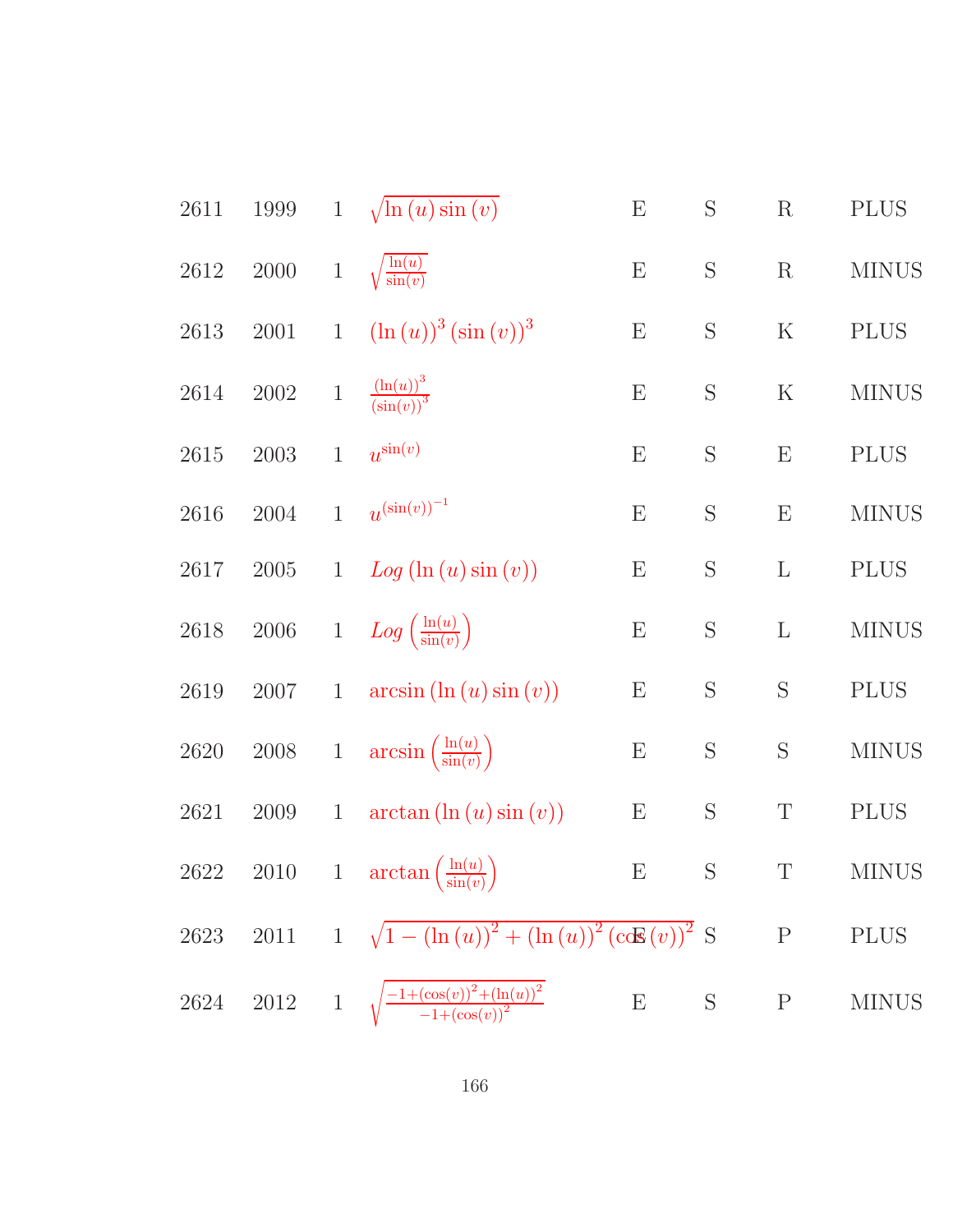| $2625\,$ | $2013\,$ |              |                                                           | 1 $\sqrt{1 + (\ln(u))^2 - (\ln(u))^2 (\cos(v))^2}$ S |             | H           | <b>PLUS</b>  |
|----------|----------|--------------|-----------------------------------------------------------|------------------------------------------------------|-------------|-------------|--------------|
| $2626\,$ | $2014\,$ | $\mathbf{1}$ | $\sqrt{-\frac{1-(\cos(v))^2+(\ln(u))^2}{-1+(\cos(v))^2}}$ | ${\bf E}$                                            | $\mathbf S$ | H           | <b>MINUS</b> |
| 2627     | $2015\,$ | $\mathbf{1}$ | $\ln(u)\tan(v)$                                           | E                                                    | $\mathbf T$ | CD          | <b>PLUS</b>  |
| $2628\,$ | $2016\,$ | $\,1$        | $\frac{\ln(u)}{\tan(v)}$                                  | E                                                    | $\mathbf T$ | CD          | <b>MINUS</b> |
| $2629\,$ | 2017     | $\mathbf 1$  | $\frac{1}{\ln(u)\tan(v)}$                                 | $\boldsymbol{\mathrm{E}}$                            | $\mathbf T$ | CDI         | <b>PLUS</b>  |
| $2630\,$ | $2018\,$ | $\,1$        | $\frac{\tan(v)}{\ln(u)}$                                  | E                                                    | $\mathbf T$ | CDI         | <b>MINUS</b> |
| 2631     | $2019\,$ | $\mathbf{1}$ | $\ln(u)\tan(v)\pi$                                        | $\boldsymbol{\mathrm{E}}$                            | $\mathbf T$ | CDF         | <b>PLUS</b>  |
| 2632     | $2020\,$ | $\,1$        | $\frac{\ln(u)\pi}{\tan(v)}$                               | $\boldsymbol{\mathrm{E}}$                            | $\mathbf T$ | CDF         | <b>MINUS</b> |
| 2633     | 2021     | $\mathbf{1}$ | $\frac{1}{\ln(u)\tan(v)\pi}$                              | E                                                    | $\mathbf T$ | CDIF        | <b>PLUS</b>  |
| 2634     | $2022\,$ | $\,1$        | $\frac{\tan(v)}{\ln(u)\pi}$                               | $\boldsymbol{\mathrm{E}}$                            | $\mathbf T$ | <b>CDIF</b> | <b>MINUS</b> |
| $2635\,$ | $2023\,$ | $\mathbf{1}$ | $\left(\ln(u)\right)^2 \left(\tan(v)\right)^2$            | $\boldsymbol{\mathrm{E}}$                            | $\mathbf T$ | AB          | <b>PLUS</b>  |
| $2636\,$ | 2024     |              | 1 $\frac{\left(\ln(u)\right)^2}{\left(\tan(v)\right)^2}$  | E                                                    | $\mathbf T$ | AB          | <b>MINUS</b> |
| 2637     | $2025\,$ | $\mathbf 1$  | $\sqrt{\ln(u)\tan(v)}$                                    | E                                                    | $\mathbf T$ | $\mathbf R$ | <b>PLUS</b>  |
| 2638     | $2026\,$ | $\mathbf{1}$ | ln(u)<br>tan(v)                                           | $\boldsymbol{\mathrm{E}}$                            | $\mathbf T$ | $\mathbf R$ | <b>MINUS</b> |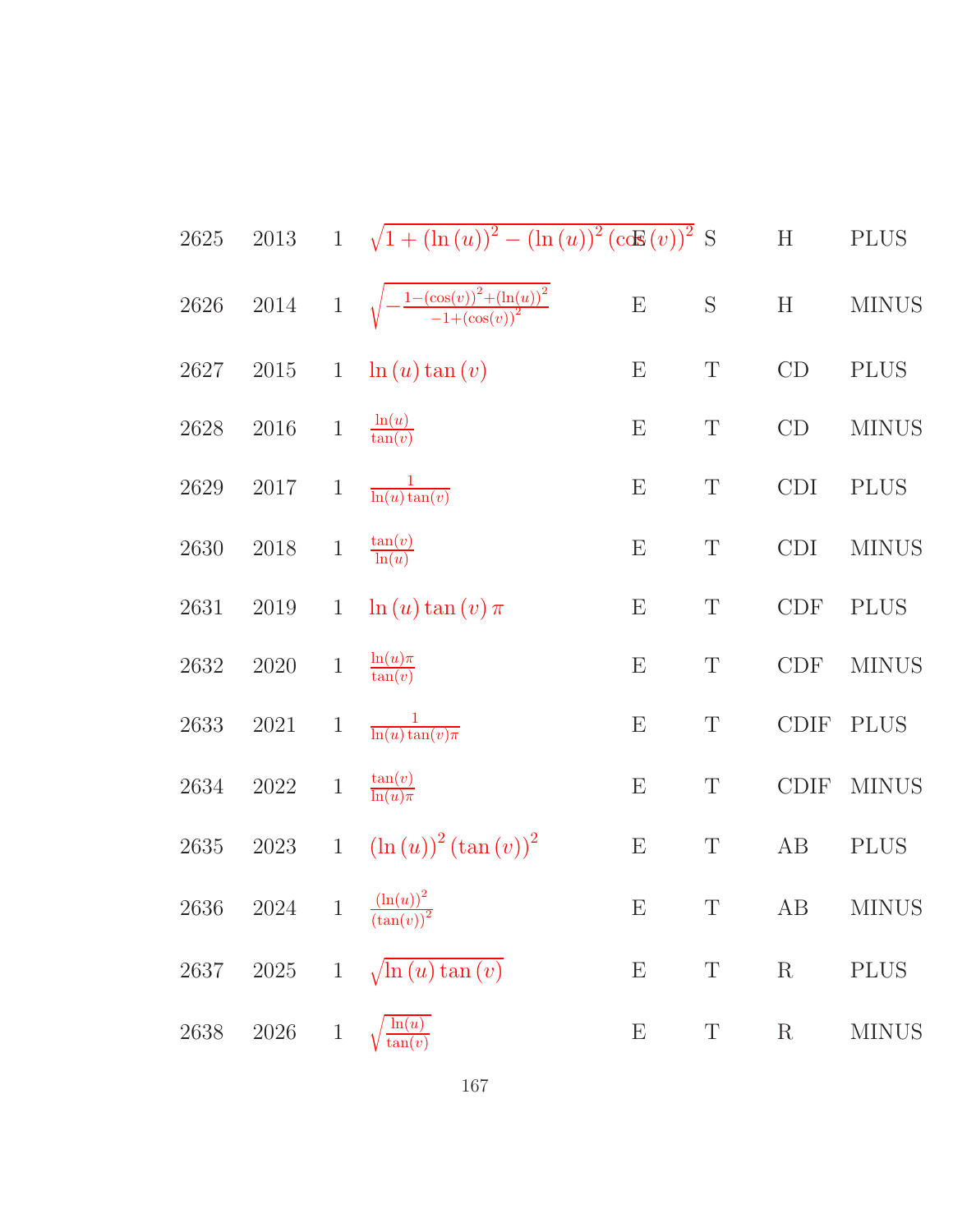| 2639     | $2027\,$ | $\mathbf{1}$ | $(\ln(u))^{3} (\tan(v))^{3}$                            | E         | $\mathbf T$ | ${\bf K}$                 | <b>PLUS</b>  |
|----------|----------|--------------|---------------------------------------------------------|-----------|-------------|---------------------------|--------------|
| 2640     | $2028\,$ | $\,1$        | $\frac{(\ln(u))^3}{(\tan(v))^3}$                        | E         | $\mathbf T$ | $\mathbf K$               | <b>MINUS</b> |
| 2641     | $2029\,$ | $\mathbf{1}$ | $u^{\tan(v)}$                                           | E         | $\mathbf T$ | E                         | <b>PLUS</b>  |
| 2642     | 2030     | $\mathbf{1}$ | $u^{(\tan(v))^{-1}}$                                    | E         | $\mathbf T$ | E                         | <b>MINUS</b> |
| 2643     | 2031     | $\mathbf{1}$ | Log (ln (u) tan (v))                                    | E         | $\mathbf T$ | $\mathbf{L}$              | <b>PLUS</b>  |
| 2644     | $2032\,$ | $\,1$        | $Log\left(\frac{\ln(u)}{\tan(v)}\right)$                | E         | $\mathbf T$ | $\mathbf{L}$              | <b>MINUS</b> |
| 2645     | $\,2033$ | $\mathbf{1}$ | $arcsin(\ln(u)\tan(v))$                                 | E         | $\mathbf T$ | S                         | $\rm PLUS$   |
| 2646     | $2034\,$ |              | 1 $\arcsin\left(\frac{\ln(u)}{\tan(v)}\right)$          | E         | $\mathbf T$ | S                         | <b>MINUS</b> |
| 2647     | $2035\,$ | $\mathbf{1}$ | $arctan(\ln(u)\tan(v))$                                 | E         | $\mathbf T$ | $\mathbf T$               | <b>PLUS</b>  |
| 2648     | $2036\,$ | $\,1$        | $\arctan\left(\frac{\ln(u)}{\tan(v)}\right)$            | ${\rm E}$ | $\mathbf T$ | $\mathbf T$               | <b>MINUS</b> |
| 2649     | 2037     | $\mathbf{1}$ | $\sqrt{1 - (\ln(u))^{2} (\tan(v))^{2}}$                 | E         | $\mathbf T$ | $\mathbf P$               | <b>PLUS</b>  |
| 2650     | $2038\,$ |              | 1 $\sqrt{-\frac{-(\tan(v))^2+(\ln(u))^2}{(\tan(v))^2}}$ | E         | T           | ${\bf P}$                 | <b>MINUS</b> |
| $2651\,$ | $2039\,$ | $\mathbf{1}$ | $\sqrt{1 + (\ln(u))^{2} (\tan(v))^{2}}$                 | ${\bf E}$ | $\mathbf T$ | $\boldsymbol{\mathrm{H}}$ | <b>PLUS</b>  |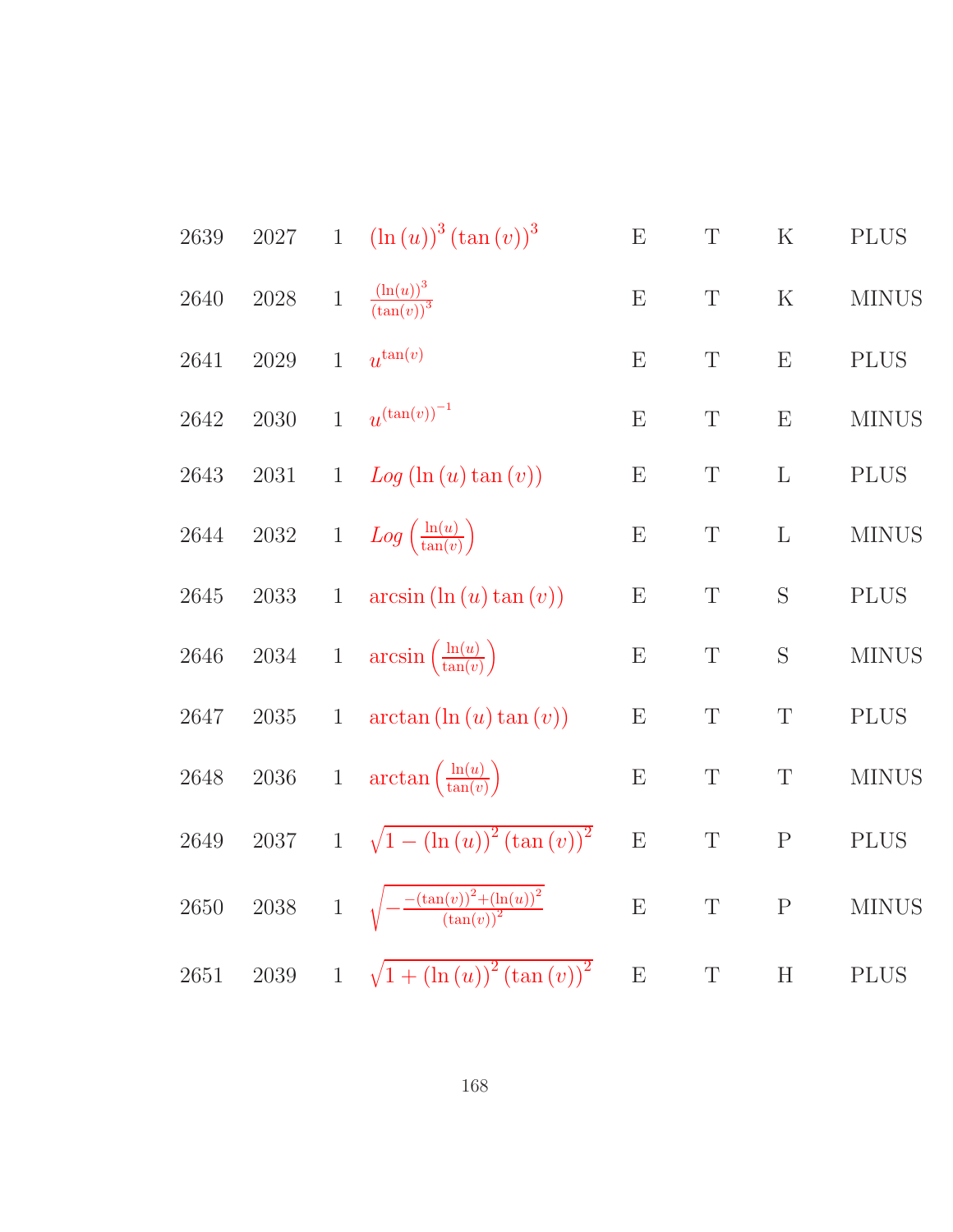|      |                                         | 2652 2040 1 $\sqrt{\frac{(\tan(v))^2 + (\ln(u))^2}{(\tan(v))^2}}$ | ${\rm E}$                 | $\mathbf T$  | H           | <b>MINUS</b> |
|------|-----------------------------------------|-------------------------------------------------------------------|---------------------------|--------------|-------------|--------------|
|      |                                         | 2653 2041 1 $\ln(u)\sqrt{1-v^2}$                                  | E                         | $\mathbf P$  | CD          | <b>PLUS</b>  |
| 2654 | 2042 1 $\frac{\ln(u)}{\sqrt{1-v^2}}$    |                                                                   | $\boldsymbol{\mathrm{E}}$ | ${\bf P}$    | CD          | <b>MINUS</b> |
|      | 2655 2043                               | 1 $\frac{1}{\ln(u)\sqrt{1-v^2}}$                                  | $\boldsymbol{\mathrm{E}}$ | ${\bf P}$    | CDI         | $\rm PLUS$   |
| 2656 | 2044 1 $\frac{\sqrt{1-v^2}}{\ln(u)}$    |                                                                   | $\boldsymbol{\mathrm{E}}$ | $\mathbf P$  | <b>CDI</b>  | <b>MINUS</b> |
|      |                                         | 2657 2045 1 $\ln(u)\sqrt{1-v^2}\pi$                               | $\boldsymbol{\mathrm{E}}$ | ${\bf P}$    | CDF         | <b>PLUS</b>  |
| 2658 | 2046                                    | 1 $\frac{\ln(u)\pi}{\sqrt{1-v^2}}$                                | $\boldsymbol{\mathrm{E}}$ | ${\bf P}$    | CDF         | <b>MINUS</b> |
|      | 2659 2047                               | 1 $\frac{1}{\ln(u)\sqrt{1-v^2\pi}}$                               | $\boldsymbol{\mathrm{E}}$ | $\mathbf P$  | CDIF        | <b>PLUS</b>  |
| 2660 | 2048 1 $\frac{\sqrt{1-v^2}}{\ln(u)\pi}$ |                                                                   | $\boldsymbol{\mathrm{E}}$ | $\mathbf P$  | <b>CDIF</b> | <b>MINUS</b> |
|      |                                         | 2661 2049 1 $-(\ln(u))^2(-1+v^2)$                                 | ${\bf E}$                 | $\mathbf P$  | AB          | <b>PLUS</b>  |
|      |                                         | 2662 2050 1 $-\frac{(\ln(u))^2}{-1+v^2}$                          | $\boldsymbol{\mathrm{E}}$ | $\mathbf{P}$ | $\rm AB$    | <b>MINUS</b> |
|      |                                         | 2663 2051 1 $\sqrt{\ln(u)\sqrt{1-v^2}}$                           |                           |              | E P R PLUS  |              |
|      |                                         | 2664 2052 1 $\sqrt{\frac{\ln(u)}{\sqrt{1-v^2}}}$                  |                           |              | $E$ $P$ $R$ | <b>MINUS</b> |
|      |                                         | 2665 2053 1 $(\ln(u))^3 (1 - v^2)^{3/2}$                          | ${\bf E}$                 |              | P K         | <b>PLUS</b>  |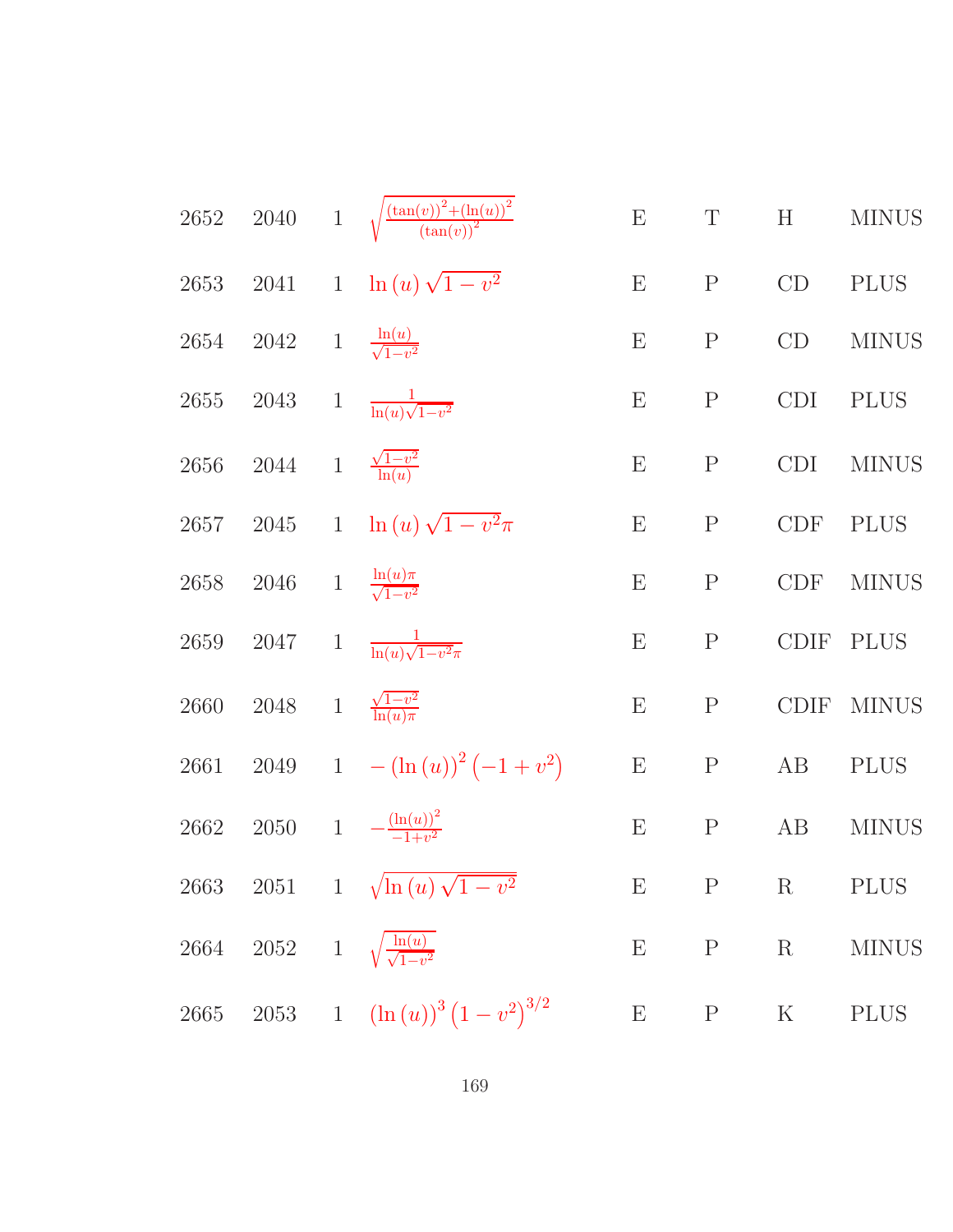| 2666         | 2054         | $1\,$                          | $\frac{(\ln(u))^{3}}{(1-v^{2})^{3/2}}$               | E      | $\mathbf{P}$      | $\rm K$           | <b>MINUS</b>                 |
|--------------|--------------|--------------------------------|------------------------------------------------------|--------|-------------------|-------------------|------------------------------|
| 2667         | 2055         | $\mathbf{1}$                   | $u^{\sqrt{1-v^2}}$                                   | E      | $\mathbf{P}$      | E                 | <b>PLUS</b>                  |
| 2668         | 2056         | $\overline{1}$                 | $u^{\frac{1}{\sqrt{1-v^2}}}$                         | E      | $\mathbf{P}$      | E                 | <b>MINUS</b>                 |
| 2669         | $2057\,$     | $\mathbf{1}$                   | $Log (\ln (u) \sqrt{1-v^2})$                         | E      | $\mathbf P$       | $\mathbf{L}$      | <b>PLUS</b>                  |
| $2670\,$     | $2058\,$     | $\,1$                          | $Log\left(\frac{\ln(u)}{\sqrt{1-v^2}}\right)$        | E      | ${\bf P}$         | L                 | <b>MINUS</b>                 |
| 2671         | 2059         | $\mathbf{1}$                   | $arcsin (\ln(u)\sqrt{1-v^2})$                        | E      | ${\bf P}$         | S                 | <b>PLUS</b>                  |
| $2672\,$     | $2060\,$     | $\,1$                          | $\arcsin\left(\frac{\ln(u)}{\sqrt{1-v^2}}\right)$    | E      | ${\bf P}$         | S                 | <b>MINUS</b>                 |
| 2673         | 2061         | $\mathbf{1}$                   | $\arctan\left(\ln\left(u\right)\sqrt{1-v^2}\right)$  | E      | ${\bf P}$         | T                 | <b>PLUS</b>                  |
| $2674\,$     | 2062         | $\,1$                          | $\arctan\left(\frac{\ln(u)}{\sqrt{1-v^2}}\right)$    | E      | $\mathbf P$       | $\mathbf T$       | <b>MINUS</b>                 |
| 2675<br>2676 | 2063<br>2063 | $\mathbf{1}$<br>$\overline{2}$ | $\sqrt{1 - (\ln(u))^{2} + (\ln(u))^{2} v^{2}} E$     | E      | $\mathbf P$<br>H  | $\mathbf{P}$<br>H | <b>PLUS</b><br><b>PLUS</b>   |
| 2677<br>2678 | 2064<br>2064 | $\mathbf{1}$<br>$\overline{2}$ | $\sqrt{\frac{-1+v^2+\left(\ln(u)\right)^2}{-1+v^2}}$ | E<br>E | $\mathbf{P}$<br>H | $\mathbf{P}$<br>H | <b>MINUS</b><br><b>MINUS</b> |
| 2679<br>2680 | 2065<br>2065 | $\mathbf{1}$<br>$\overline{2}$ | $\sqrt{1 + (\ln(u))^{2} - (\ln(u))^{2} v^{2}} E$     | E      | $\mathbf P$<br>H  | H<br>$\mathbf{P}$ | <b>PLUS</b><br><b>PLUS</b>   |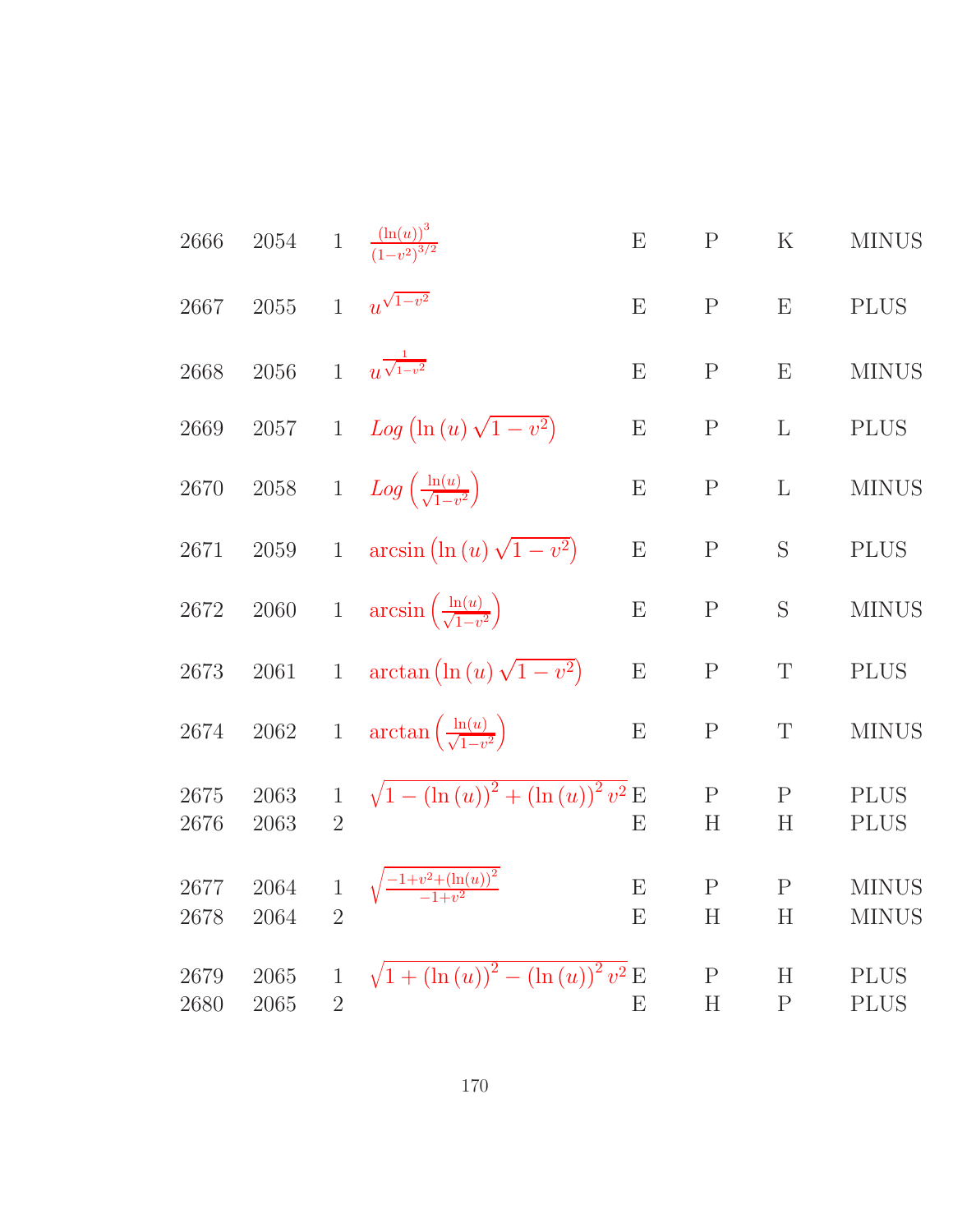| 2681<br>2682 | 2066<br>2066 | $\overline{2}$ | 1 $\sqrt{\frac{-1+v^2-(\ln(u))^2}{-1+v^2}}$       | $\boldsymbol{\mathrm{E}}$<br>E | $\mathbf P$<br>H | H<br>$\mathbf P$ | <b>MINUS</b><br><b>MINUS</b> |
|--------------|--------------|----------------|---------------------------------------------------|--------------------------------|------------------|------------------|------------------------------|
| 2683         | 2067         | $\mathbf{1}$   | $\ln(u)\sqrt{-1+v^2}$                             | E                              | H                | CD               | <b>PLUS</b>                  |
| 2684         | $2068\,$     |                | 1 $\frac{\ln(u)}{\sqrt{-1+v^2}}$                  | E                              | H                | CD               | <b>MINUS</b>                 |
| $2685\,$     | $2069\,$     | $\mathbf{1}$   | $\frac{1}{\ln(u)\sqrt{-1+v^2}}$                   | $\boldsymbol{\mathrm{E}}$      | H                | <b>CDI</b>       | <b>PLUS</b>                  |
| $2686\,$     | $2070\,$     |                | 1 $\frac{\sqrt{-1+v^2}}{\ln(u)}$                  | $\boldsymbol{\mathrm{E}}$      | H                | <b>CDI</b>       | <b>MINUS</b>                 |
| 2687         | 2071         |                | 1 $\ln(u)\sqrt{-1+v^2}\pi$                        | E                              | H                | <b>CDF</b>       | <b>PLUS</b>                  |
| $2688\,$     | $2072\,$     |                | 1 $\frac{\ln(u)\pi}{\sqrt{-1+v^2}}$               | E                              | H                | <b>CDF</b>       | <b>MINUS</b>                 |
| 2689         | $2073\,$     | $\mathbf{1}$   | $\frac{1}{\ln(u)\sqrt{-1+v^2\pi}}$                | $\boldsymbol{\mathrm{E}}$      | H                | <b>CDIF</b>      | <b>PLUS</b>                  |
| $2690\,$     | 2074         |                | 1 $\frac{\sqrt{-1+v^2}}{\ln(u)\pi}$               | E                              | H                | <b>CDIF</b>      | <b>MINUS</b>                 |
| $2691\,$     |              |                | 2075 1 $(\ln(u))^2(-1+v^2)$                       | ${\bf E}$                      | H                | AB               | <b>PLUS</b>                  |
| 2692         | 2076         |                | 1 $\frac{(\ln(u))^2}{-1+v^2}$                     | $\boldsymbol{\mathrm{E}}$      | H                | AB               | <b>MINUS</b>                 |
|              |              |                | 2693 2077 1 $\sqrt{\ln(u)\sqrt{-1+v^2}}$          | ${\bf E}$                      | H                | $\mathbf R$      | <b>PLUS</b>                  |
|              |              |                | 2694 2078 1 $\sqrt{\frac{\ln(u)}{\sqrt{-1+v^2}}}$ | ${\bf E}$                      | H                | $\mathbf R$      | <b>MINUS</b>                 |
| $2695\,$     |              |                | 2079 1 $(\ln(u))^3(-1+v^2)^{3/2}$                 | ${\bf E}$                      | H                | $\rm K$          | <b>PLUS</b>                  |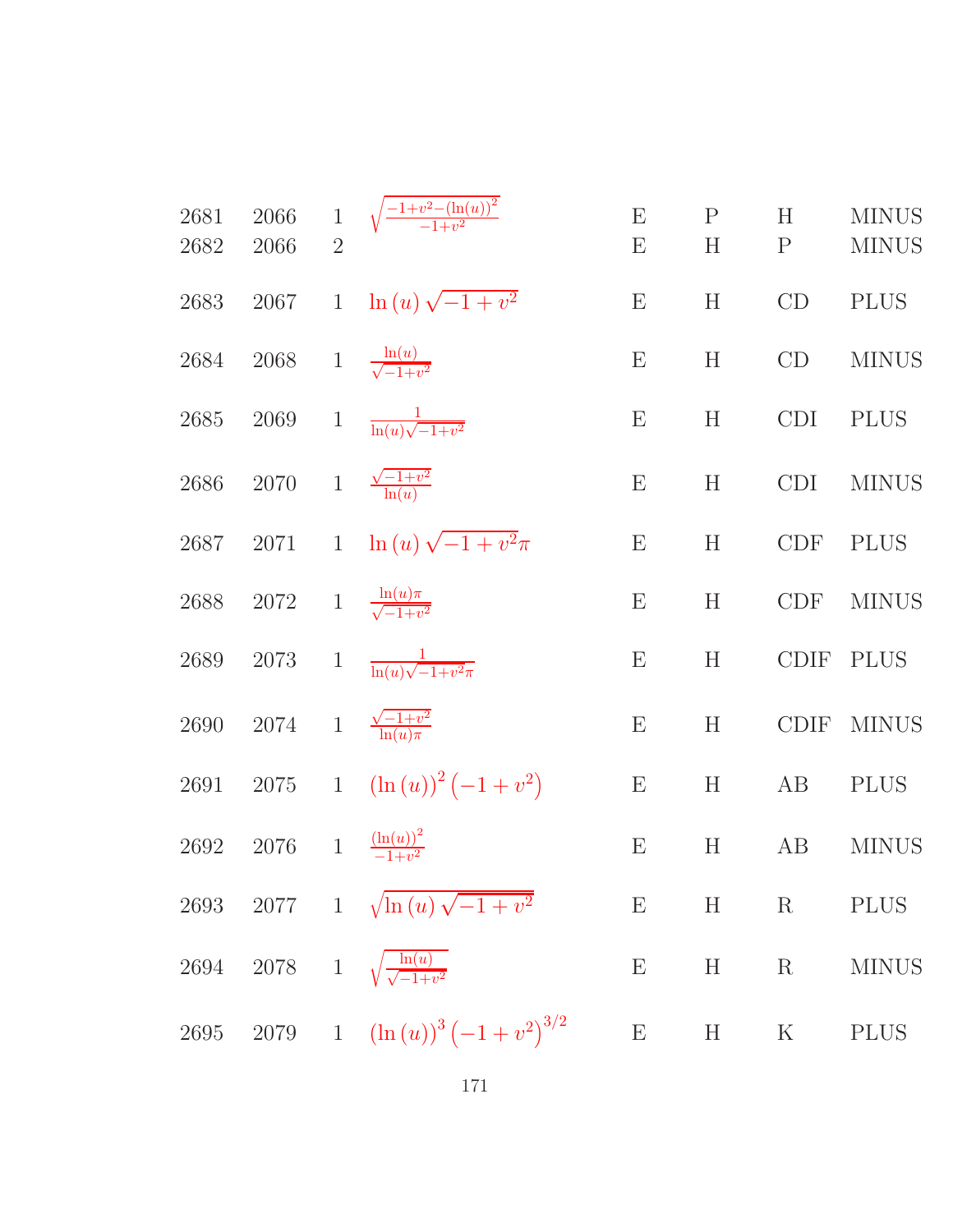| $2696\,$             | $2080\,$                 |                                     | 1 $\frac{(\ln(u))^{3}}{(-1+v^{2})^{3/2}}$            | E                      | H                              | $\rm K$                   | <b>MINUS</b>                               |
|----------------------|--------------------------|-------------------------------------|------------------------------------------------------|------------------------|--------------------------------|---------------------------|--------------------------------------------|
| 2697                 | $2081\,$                 | $\mathbf{1}$                        | $u^{\sqrt{-1+v^2}}$                                  | E                      | H                              | $\boldsymbol{\mathrm{E}}$ | <b>PLUS</b>                                |
| 2698                 | 2082                     | $\mathbf{1}$                        | $u^{\frac{1}{\sqrt{-1+v^2}}}$                        | E                      | H                              | E                         | <b>MINUS</b>                               |
| 2699                 | $\boldsymbol{2083}$      | $1\overline{ }$                     | Log $\left(\ln\left(u\right)\sqrt{-1+v^2}\right)$    | E                      | H                              | $\mathbf{L}$              | <b>PLUS</b>                                |
| $2700\,$             | $\,2084$                 |                                     | 1 $Log\left(\frac{\ln(u)}{\sqrt{-1+v^2}}\right)$     | ${\bf E}$              | H                              | $\mathbf{L}$              | <b>MINUS</b>                               |
| 2701                 | $2085\,$                 | $\overline{1}$                      | $arcsin (\ln(u)\sqrt{-1+v^2})$                       | ${\bf E}$              | H                              | S                         | <b>PLUS</b>                                |
| $2702\,$             | $2086\,$                 |                                     | 1 $\arcsin\left(\frac{\ln(u)}{\sqrt{-1+v^2}}\right)$ | E                      | H                              | S                         | <b>MINUS</b>                               |
| 2703                 | $2087\,$                 | $\mathbf{1}$                        | $\arctan\left(\ln\left(u\right)\sqrt{-1+v^2}\right)$ | ${\rm E}$              | H                              | $\mathbf T$               | <b>PLUS</b>                                |
| 2704                 | $2088\,$                 | $1\,$                               | $\arctan\left(\frac{\ln(u)}{\sqrt{-1+u^2}}\right)$   | ${\bf E}$              | H                              | T                         | <b>MINUS</b>                               |
| 2705<br>2706<br>2707 | 2089<br>2089<br>2089     | $\mathbf{1}$<br>$\overline{2}$<br>3 | EXP(u)v                                              | L<br>L<br>$\mathbf{L}$ | CD<br><b>CDI</b><br><b>CDF</b> | CD<br>CD<br><b>CDF</b>    | <b>PLUS</b><br><b>MINUS</b><br><b>PLUS</b> |
| 2708<br>2709<br>2710 | $2090\,$<br>2090<br>2090 | $\mathbf{1}$<br>$\overline{2}$<br>3 | EXP(u)<br>$\boldsymbol{v}$                           | $\Gamma$<br>L<br>L     | CD<br>CDI<br><b>CDIF</b>       | CD<br>CD<br>CDF           | <b>MINUS</b><br><b>PLUS</b><br><b>PLUS</b> |
| $2711\,$             | 2091                     | $\mathbf{1}$                        | $\overline{EXP(u)v}$                                 | $\Gamma$               | CD                             | <b>CDI</b>                | <b>PLUS</b>                                |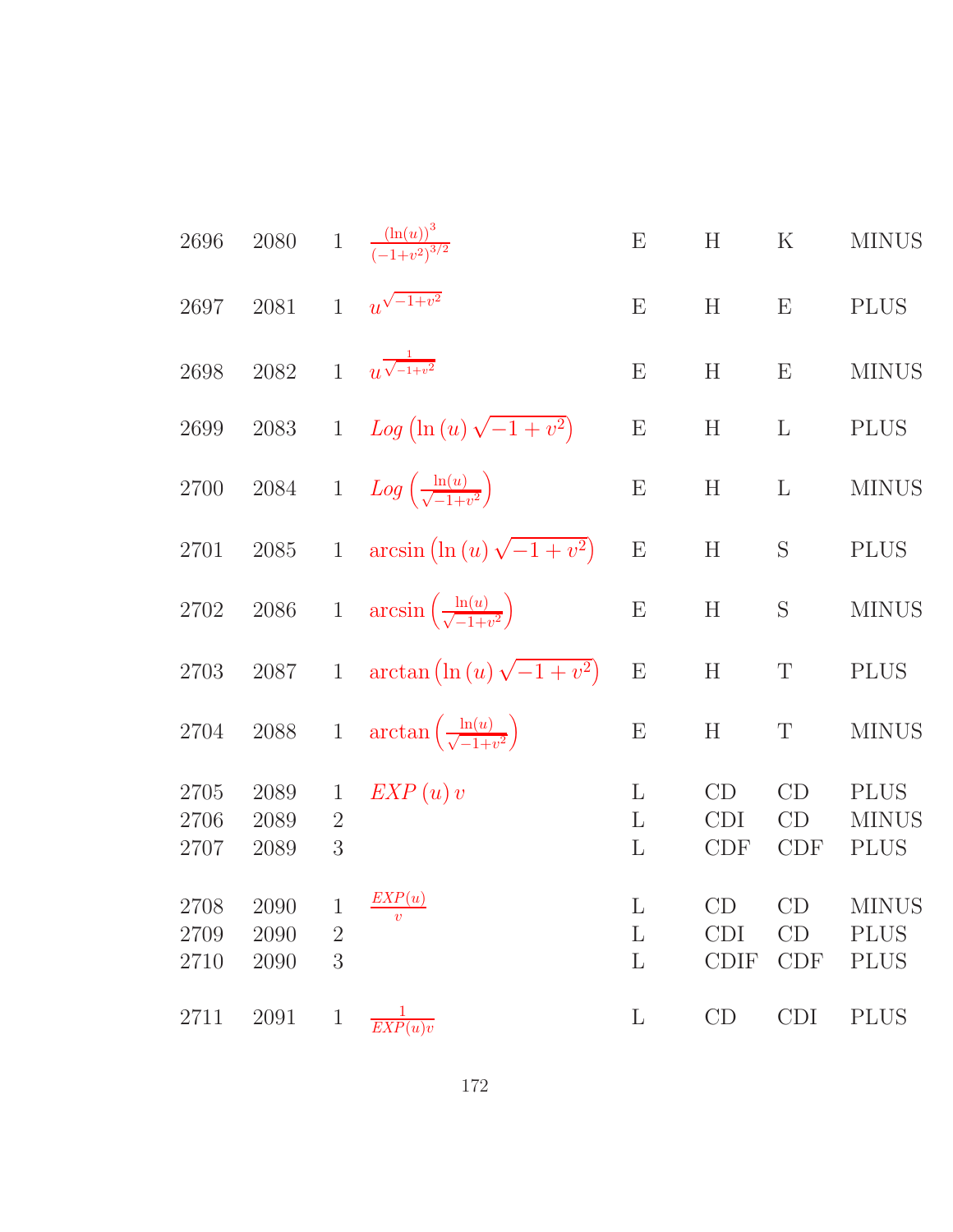| 2712     | 2091 | $\sqrt{2}$     |                                               | $\Gamma$     | <b>CDI</b>  | <b>CDI</b>  | <b>MINUS</b> |
|----------|------|----------------|-----------------------------------------------|--------------|-------------|-------------|--------------|
| 2713     | 2091 | 3              |                                               | L            | <b>CDF</b>  | <b>CDIF</b> | <b>PLUS</b>  |
| 2714     | 2092 | $\mathbf{1}$   | $\frac{v}{EXP(u)}$                            | $\mathbf{L}$ | CD          | <b>CDI</b>  | <b>MINUS</b> |
| 2715     | 2092 | $\sqrt{2}$     |                                               | L            | <b>CDI</b>  | <b>CDI</b>  | <b>PLUS</b>  |
| 2716     | 2092 | 3              |                                               | $\mathbf{L}$ | <b>CDIF</b> | <b>CDIF</b> | <b>PLUS</b>  |
| 2717     | 2093 | $\mathbf{1}$   | $EXP(u)v\pi$                                  | $\mathbf{L}$ | CD          | <b>CDF</b>  | <b>PLUS</b>  |
| 2718     | 2093 | $\sqrt{2}$     |                                               | $\Gamma$     | <b>CDI</b>  | <b>CDF</b>  | <b>MINUS</b> |
| 2719     | 2093 | 3              |                                               | $\mathbf{L}$ | <b>CDIF</b> | CD          | <b>MINUS</b> |
| 2720     | 2094 | $\mathbf{1}$   | $EXP(u)\pi$<br>$\overline{v}$                 | $\Gamma$     | CD          | <b>CDF</b>  | <b>MINUS</b> |
| 2721     | 2094 | $\sqrt{2}$     |                                               | $\Gamma$     | <b>CDI</b>  | <b>CDF</b>  | <b>PLUS</b>  |
| 2722     | 2094 | 3              |                                               | $\Gamma$     | <b>CDF</b>  | CD          | <b>MINUS</b> |
| 2723     | 2095 | $\mathbf{1}$   | $\frac{1}{EXP(u)v\pi}$                        | $\mathbf{L}$ | CD          | <b>CDIF</b> | <b>PLUS</b>  |
| 2724     | 2095 | $\overline{2}$ |                                               | $\Gamma$     | <b>CDI</b>  | <b>CDIF</b> | <b>MINUS</b> |
| $2725\,$ | 2095 | 3              |                                               | $\mathbf L$  | <b>CDIF</b> | <b>CDI</b>  | <b>MINUS</b> |
| 2726     | 2096 | $\mathbf{1}$   | $\frac{v}{EXP(u)\pi}$                         | $\Gamma$     | CD          | <b>CDIF</b> | <b>MINUS</b> |
| 2727     | 2096 | $\overline{2}$ |                                               | $\mathbf{L}$ | <b>CDI</b>  | <b>CDIF</b> | <b>PLUS</b>  |
| 2728     | 2096 | $\sqrt{3}$     |                                               | $\Gamma$     | <b>CDF</b>  | <b>CDI</b>  | <b>MINUS</b> |
| 2729     | 2097 | $\mathbf{1}$   | $\left( EXP\left( u\right) \right) ^{2}v^{2}$ | $\mathbf{L}$ | CD          | AB          | <b>PLUS</b>  |
| 2730     | 2097 | $\mathfrak{D}$ |                                               | $\mathbf{L}$ | <b>CDI</b>  | AВ          | <b>MINUS</b> |
| 2731     | 2098 | $\,1$          | $\frac{(EXP(u))^{2}}{v^{2}}$                  | $\Gamma$     | CD          | AB          | <b>MINUS</b> |
| 2732     | 2098 | $\overline{2}$ |                                               | L            | <b>CDI</b>  | AB          | <b>PLUS</b>  |
| 2733     | 2099 | $\mathbf{1}$   | $\sqrt{EXP(u)v}$                              | $\Gamma$     | CD          | $\rm R$     | <b>PLUS</b>  |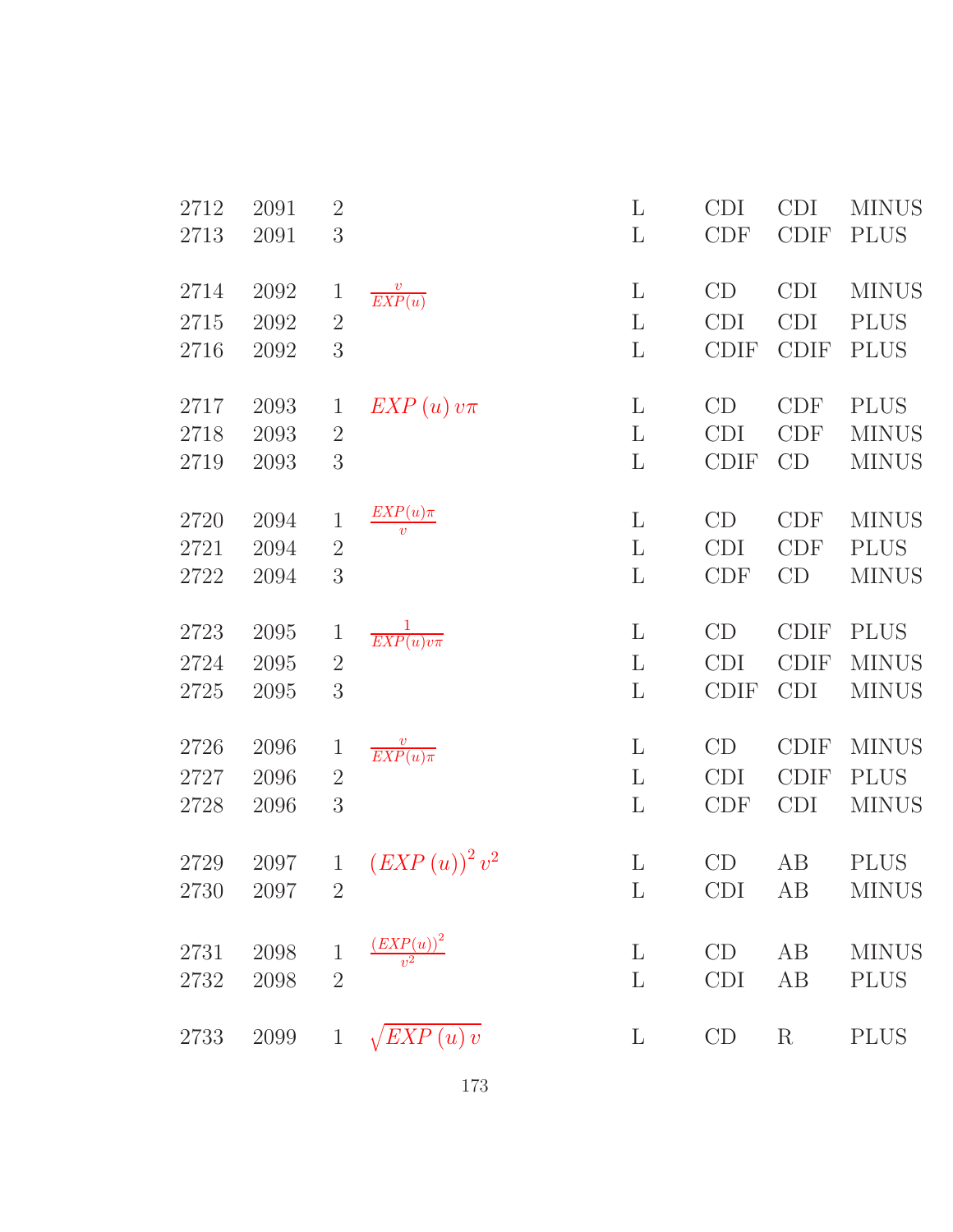| 2734 | 2099 | $\overline{2}$ |                                               | $\mathbf{L}$ | <b>CDI</b> | $\rm R$                   | <b>MINUS</b> |
|------|------|----------------|-----------------------------------------------|--------------|------------|---------------------------|--------------|
| 2735 | 2100 | $\mathbf{1}$   | $\frac{EXP(u)}{v}$                            | $\mathbf{L}$ | CD         | $\rm R$                   | <b>MINUS</b> |
| 2736 | 2100 | $\overline{2}$ |                                               | $\mathbf{L}$ | <b>CDI</b> | $\rm R$                   | <b>PLUS</b>  |
| 2737 | 2101 | $\mathbf{1}$   | $\left( EXP\left( u\right) \right) ^{3}v^{3}$ | $\mathbf L$  | CD         | $\rm K$                   | <b>PLUS</b>  |
| 2738 | 2101 | $\overline{2}$ |                                               | $\mathbf{L}$ | <b>CDI</b> | $\rm K$                   | <b>MINUS</b> |
| 2739 | 2102 | $\mathbf{1}$   | $\frac{(EXP(u))^3}{v^3}$                      | $\Gamma$     | CD         | $\rm K$                   | <b>MINUS</b> |
| 2740 | 2102 | $\overline{2}$ |                                               | $\mathbf{L}$ | <b>CDI</b> | $\rm K$                   | <b>PLUS</b>  |
| 2741 | 2103 | $\mathbf{1}$   | $e^{EXP(u)v}$                                 | $\Gamma$     | CD         | $\boldsymbol{\mathrm{E}}$ | <b>PLUS</b>  |
| 2742 | 2103 | $\overline{2}$ |                                               | $\mathbf{L}$ | <b>CDI</b> | $\boldsymbol{\mathrm{E}}$ | <b>MINUS</b> |
| 2743 | 2104 | $\mathbf{1}$   | $e^{\frac{EXP(u)}{v}}$                        | $\mathbf L$  | CD         | $\mathbf{E}$              | <b>MINUS</b> |
| 2744 | 2104 | $\overline{2}$ |                                               | L            | <b>CDI</b> | $\boldsymbol{\mathrm{E}}$ | <b>PLUS</b>  |
| 2745 | 2105 | $\mathbf 1$    | Log (EXP(u)v)                                 | $\Gamma$     | CD         | L                         | <b>PLUS</b>  |
| 2746 | 2105 | $\overline{2}$ |                                               | $\Gamma$     | <b>CDI</b> | $\Gamma$                  | <b>MINUS</b> |
| 2747 | 2106 | $\mathbf{1}$   | $Log\left(\frac{EXP(u)}{v}\right)$            | $\mathbf{L}$ | CD         | L                         | <b>MINUS</b> |
| 2748 | 2106 | $\overline{2}$ |                                               | $\Gamma$     | <b>CDI</b> | $\mathbf{L}$              | <b>PLUS</b>  |
| 2749 | 2107 | $\mathbf{1}$   | $arcsin\left( EXP\left( u\right) v\right)$    | $\mathbf L$  | CD         | S                         | <b>PLUS</b>  |
| 2750 | 2107 | $\overline{2}$ |                                               | $\mathbf{L}$ | <b>CDI</b> | S                         | <b>MINUS</b> |
| 2751 | 2108 | $\mathbf 1$    | $\arcsin\left(\frac{EXP(u)}{v}\right)$        | L            | CD         | S                         | <b>MINUS</b> |
| 2752 | 2108 | $\overline{2}$ |                                               | $\mathbf{L}$ | CDI        | S                         | <b>PLUS</b>  |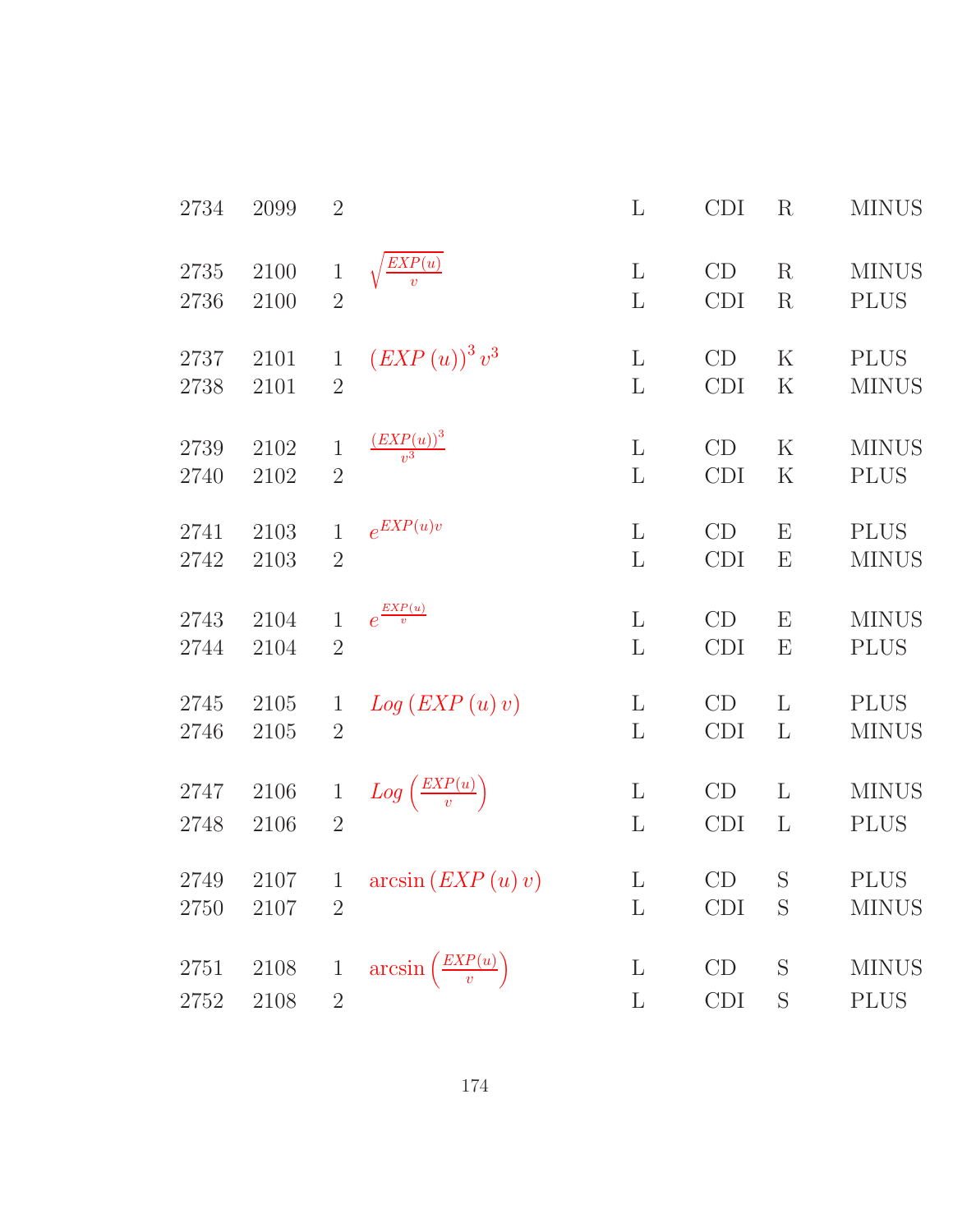| 2753 | 2109 | $\mathbf{1}$   | arctan (EXP(u)v)                                   | $\mathbf{L}$ | CD            | T            | <b>PLUS</b>  |
|------|------|----------------|----------------------------------------------------|--------------|---------------|--------------|--------------|
| 2754 | 2109 | $\overline{2}$ |                                                    | L            | <b>CDI</b>    | T            | <b>MINUS</b> |
| 2755 | 2110 | $\mathbf{1}$   | $\arctan\left(\frac{EXP(u)}{v}\right)$             | $\mathbf{L}$ | $\mathrm{CD}$ | T            | <b>MINUS</b> |
| 2756 | 2110 | $\overline{2}$ |                                                    | $\mathbf{L}$ | <b>CDI</b>    | T            | <b>PLUS</b>  |
| 2757 | 2111 | $\mathbf{1}$   | $\sqrt{1-(EXP(u))^{2}v^{2}}$                       | $\mathbf{L}$ | CD            | $\mathbf{P}$ | <b>PLUS</b>  |
| 2758 | 2111 | $\overline{2}$ |                                                    | L            | CDI           | $\mathbf P$  | <b>MINUS</b> |
| 2759 | 2112 | $\mathbf{1}$   | $\sqrt{\frac{v^2-(EXP(u))^2}{v^2}}$                | $\mathbf{L}$ | CD            | $\mathbf P$  | <b>MINUS</b> |
| 2760 | 2112 | $\overline{2}$ |                                                    | L            | <b>CDI</b>    | $\mathbf{P}$ | <b>PLUS</b>  |
| 2761 | 2113 | $\,1$          | $\sqrt{1 + (EXP(u))^{2} v^{2}}$                    | $\mathbf L$  | CD            | H            | <b>PLUS</b>  |
| 2762 | 2113 | $\overline{2}$ |                                                    | L            | <b>CDI</b>    | H            | <b>MINUS</b> |
| 2763 | 2114 | $\mathbf{1}$   | $\sqrt{\frac{v^2 + \left( EXP(u) \right)^2}{v^2}}$ | $\mathbf{L}$ | CD            | H            | <b>MINUS</b> |
| 2764 | 2114 | $\overline{2}$ |                                                    | L            | CDI           | H            | <b>PLUS</b>  |
| 2765 | 2115 | $\mathbf{1}$   | $\frac{EXP(u)v}{\pi}$                              | $\mathbf{L}$ | CDF           | CD           | <b>PLUS</b>  |
| 2766 | 2116 | $\mathbf{1}$   | $\frac{\pi}{EXP(u)v}$                              | $\mathbf L$  | CDF           | <b>CDI</b>   | <b>PLUS</b>  |
| 2767 | 2117 | $\mathbf{1}$   | $\frac{EXP(u)\pi^2}{v}$                            | $\mathbf{L}$ | CDF           | CDF          | <b>MINUS</b> |
| 2768 | 2118 | $\mathbf{1}$   | $\frac{v}{EXP(u)\pi^2}$                            | L            | CDF           | <b>CDIF</b>  | <b>MINUS</b> |
| 2769 | 2119 |                | 1 $\frac{(EXP(u))^2v^2}{\pi^2}$                    | $\mathbf{L}$ | CDF           | AB           | <b>PLUS</b>  |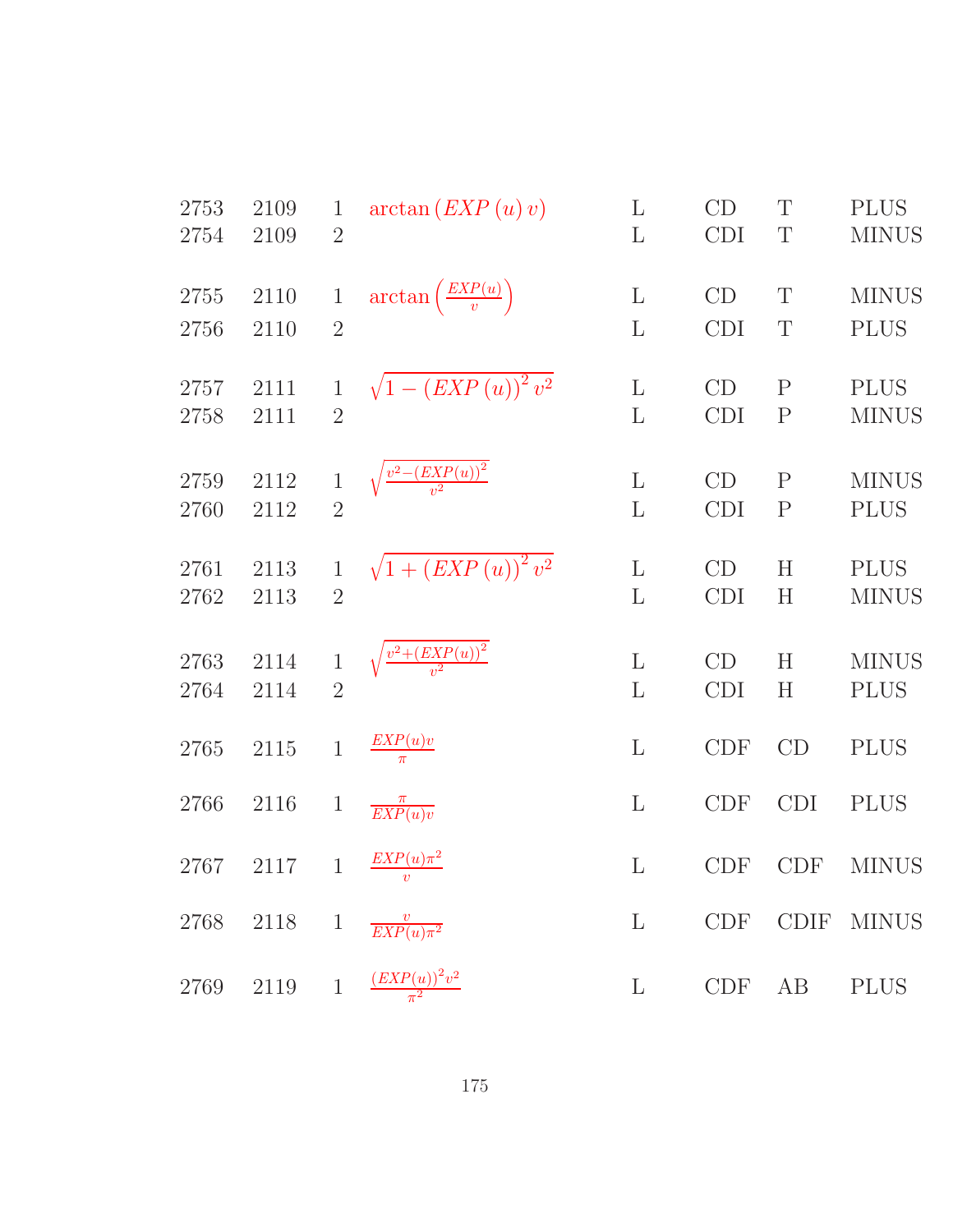| 2770     |  | 2120 1 $\frac{(EXP(u))^2\pi^2}{v^2}$                  | $\mathbf{L}$ | <b>CDF</b>                  | $\rm AB$     | <b>MINUS</b> |
|----------|--|-------------------------------------------------------|--------------|-----------------------------|--------------|--------------|
|          |  | 2771 2121 1 $\sqrt{\frac{EXP(u)v}{\pi}}$              | $\mathbf{L}$ | CDF                         | R            | <b>PLUS</b>  |
|          |  | 2772 2122 1 $\sqrt{\frac{EXP(u)\pi}{n}}$              | $\mathbf{L}$ | CDF                         | R            | <b>MINUS</b> |
|          |  | 2773 2123 1 $\frac{(EXP(u))^3v^3}{\pi^3}$             | $\mathbf{L}$ | CDF                         | $\rm K$      | <b>PLUS</b>  |
| 2774     |  | 2124 1 $\frac{(EXP(u))^3\pi^3}{u^3}$                  | $\mathbf{L}$ | $\ensuremath{\mathrm{CDF}}$ | ${\bf K}$    | <b>MINUS</b> |
| $2775\,$ |  | 2125 1 $e^{\frac{EXP(u)v}{\pi}}$                      | $\mathbf{L}$ | $\ensuremath{\mathrm{CDF}}$ | E            | <b>PLUS</b>  |
| 2776     |  | 2126 1 $e^{\frac{EXP(u)\pi}{v}}$                      | $\mathbf{L}$ | $\ensuremath{\mathrm{CDF}}$ | E            | <b>MINUS</b> |
|          |  | 2777 2127 1 $Log\left(\frac{EXP(u)v}{\pi}\right)$     | $\mathbf{L}$ | $\ensuremath{\mathrm{CDF}}$ | $\mathbf{L}$ | <b>PLUS</b>  |
|          |  | 2778 2128 1 $Log\left(\frac{EXP(u)\pi}{v}\right)$     | $\mathbf{L}$ | $\ensuremath{\mathrm{CDF}}$ | $\mathbf{L}$ | <b>MINUS</b> |
|          |  | 2779 2129 1 $\arcsin\left(\frac{EXP(u)v}{\pi}\right)$ | $\mathbf{L}$ | CDF                         | S            | <b>PLUS</b>  |
| 2780     |  | 2130 1 $\arcsin\left(\frac{EXP(u)\pi}{v}\right)$      | $\mathbf L$  | CDF                         | S            | $\rm MINUS$  |
|          |  | 2781 2131 1 $\arctan\left(\frac{EXP(u)v}{\pi}\right)$ | L            | <b>CDF</b>                  | $\mathbf T$  | $\rm PLUS$   |
|          |  | 2782 2132 1 $\arctan\left(\frac{EXP(u)\pi}{v}\right)$ | $\mathbf L$  | CDF                         | $\mathbf T$  | <b>MINUS</b> |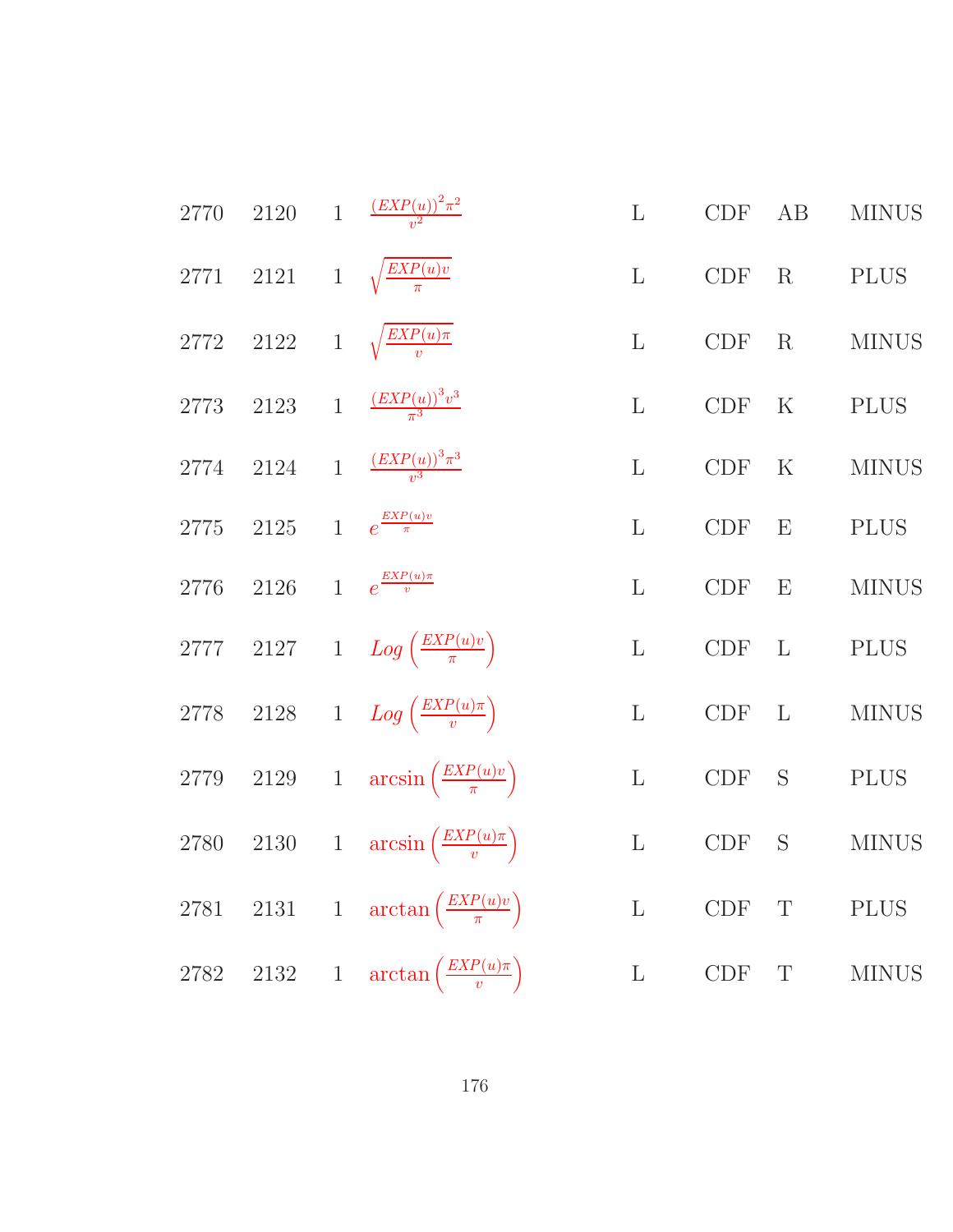2783 2133 1 
$$
\sqrt{\frac{\pi^2 - (EXP(u))^2 v^2}{\pi^2}}
$$
 L CDF P P LUS  
\n2784 2134 1  $\sqrt{-\frac{-v^2 + (EXP(u))^2 v^2}{v^2}}$  L CDF P MINUS  
\n2785 2135 1  $\sqrt{\frac{\pi^2 + (EXP(u))^2 v^2}{\pi^2}}$  L CDF H P MINUS  
\n2786 2136 1  $\sqrt{\frac{v^2 + (EXP(u))^2 v^2}{v^2}}$  L CDF H MINUS  
\n2787 2137 1  $\frac{EXP(u)}{v \pi}$  L CDF CDF H MINUS  
\n2788 2138 1  $\frac{v \pi}{EXP(u)}$  L CDF CDF NINUS  
\n2789 2139 1 *EXP(u) v \pi^2* L CDF CDF MINUS  
\n2790 2140 1  $\frac{1}{EXP(u)v \pi^2}$  L CDF CDF MINUS  
\n2791 2141 1  $\frac{(EXP(u))^2}{v^2 \pi^2}$  L CDF AB PLUS  
\n2792 2142 1  $(EXP(u))^2 v^2 \pi^2$  L CDF F AB MINUS  
\n2793 2143 1  $\sqrt{\frac{EXP(u)}{v \pi}}$  L CDF F R PLUS  
\n2794 2144 1  $\sqrt{EXP(u)v \pi}$  L CDF F R MINUS  
\n2795 2145 1  $\frac{(EXP(u))^3}{v^3 \pi^3}$  L CDF F K PLUS  
\n2796 2146 1  $(EXP(u))^3 v^3 \pi^3$  L CDF F K MINUS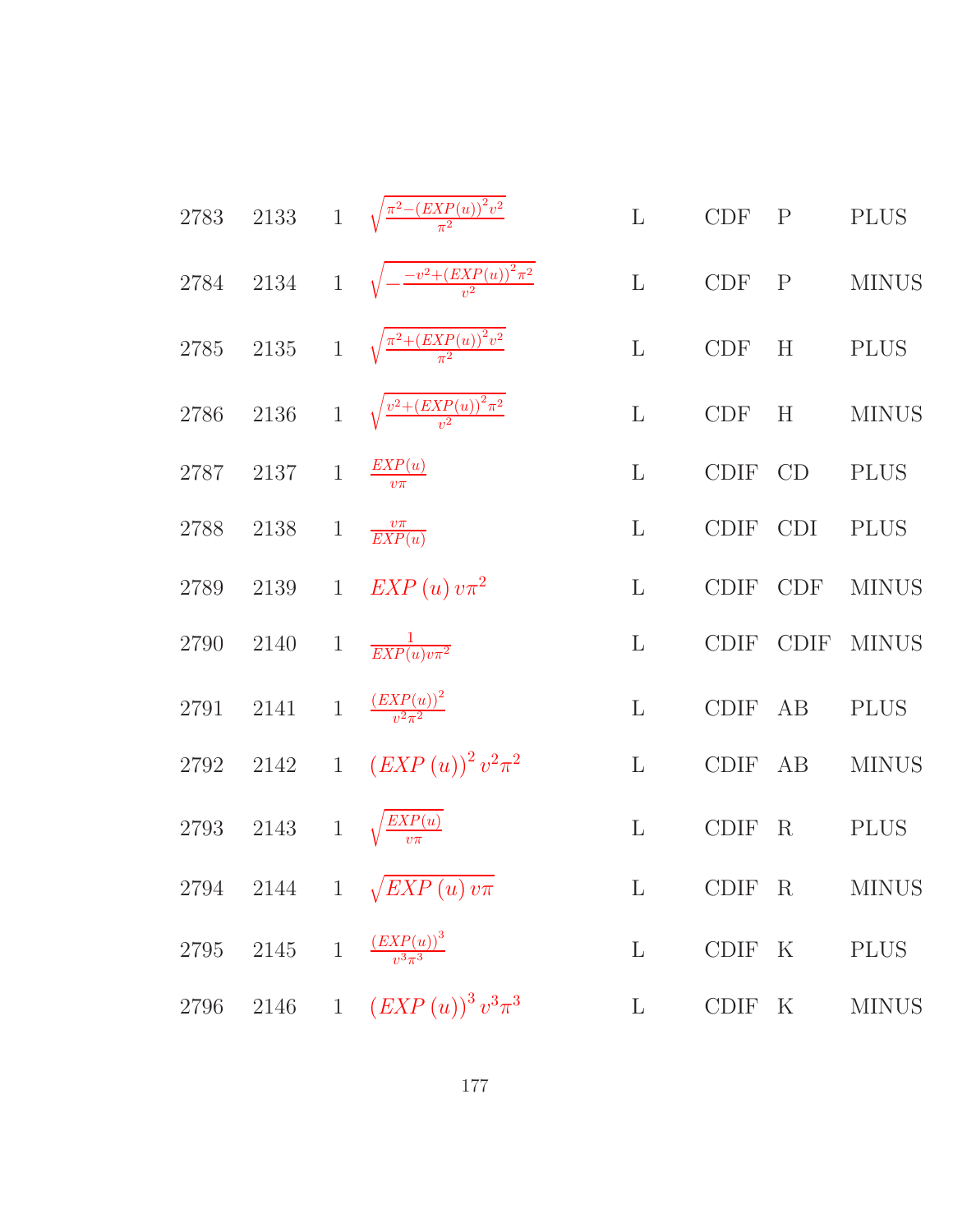| 2797     | 2147     |              | $1 \quad e^{\frac{EXP(u)}{v\pi}}$                        | $\mathbf{L}$ | <b>CDIF</b> | $\boldsymbol{\mathrm{E}}$ | <b>PLUS</b>  |
|----------|----------|--------------|----------------------------------------------------------|--------------|-------------|---------------------------|--------------|
| 2798     | 2148     | $\mathbf{1}$ | $e^{EXP(u)v\pi}$                                         | $\mathbf{L}$ | <b>CDIF</b> | E                         | <b>MINUS</b> |
| $2799\,$ | $2149\,$ |              | 1 $Log\left(\frac{EXP(u)}{v\pi}\right)$                  | $\mathbf{L}$ | CDIF        | $\mathbf{L}$              | <b>PLUS</b>  |
| 2800     | 2150     |              | 1 $Log (EXP(u) v\pi)$                                    | $\mathbf{L}$ | <b>CDIF</b> | $\mathbf{L}$              | <b>MINUS</b> |
| 2801     |          |              | 2151 1 $\arcsin\left(\frac{EXP(u)}{v\pi}\right)$         | $\mathbf{L}$ | CDIF S      |                           | <b>PLUS</b>  |
| $2802\,$ | $2152\,$ | $\mathbf{1}$ | $arcsin (EXP(u)v\pi)$                                    | $\mathbf{L}$ | CDIF S      |                           | <b>MINUS</b> |
| $2803\,$ |          |              | 2153 1 $\arctan\left(\frac{EXP(u)}{v\pi}\right)$         | $\Gamma$     | CDIF        | $\mathbf{T}$              | <b>PLUS</b>  |
| 2804     | 2154     | $\mathbf{1}$ | $arctan (EXP(u)v\pi)$                                    | $\mathbf L$  | <b>CDIF</b> | T                         | <b>MINUS</b> |
| $2805\,$ |          |              | 2155 1 $\sqrt{\frac{v^2 \pi^2 - (EXP(u))^2}{v^2 \pi^2}}$ | $\mathbf{L}$ | <b>CDIF</b> | $\mathbf{P}$              | <b>PLUS</b>  |
| 2806     | $2156\,$ |              | 1 $\sqrt{1-(EXP(u))^{2}v^{2}\pi^{2}}$                    | $\mathbf{L}$ | <b>CDIF</b> | $\mathbf{P}$              | <b>MINUS</b> |
| 2807     |          |              | 2157 1 $\sqrt{\frac{v^2 \pi^2 + (EXP(u))^2}{v^2 \pi^2}}$ | $\mathbf L$  | <b>CDIF</b> | H                         | <b>PLUS</b>  |
| 2808     | $2158\,$ |              | 1 $\sqrt{1 + (EXP(u))^{2} v^{2} \pi^{2}}$                | $\mathbf L$  | <b>CDIF</b> | H                         | <b>MINUS</b> |
| 2809     | 2159     | $\mathbf{1}$ | $EXP(u)\sqrt{v}$                                         | $\Gamma$     | AB          | CD                        | <b>PLUS</b>  |
| 2810     | 2160     | $\mathbf{1}$ | $\frac{EXP(u)}{\sqrt{v}}$                                | $\Gamma$     | AB          | CD                        | <b>MINUS</b> |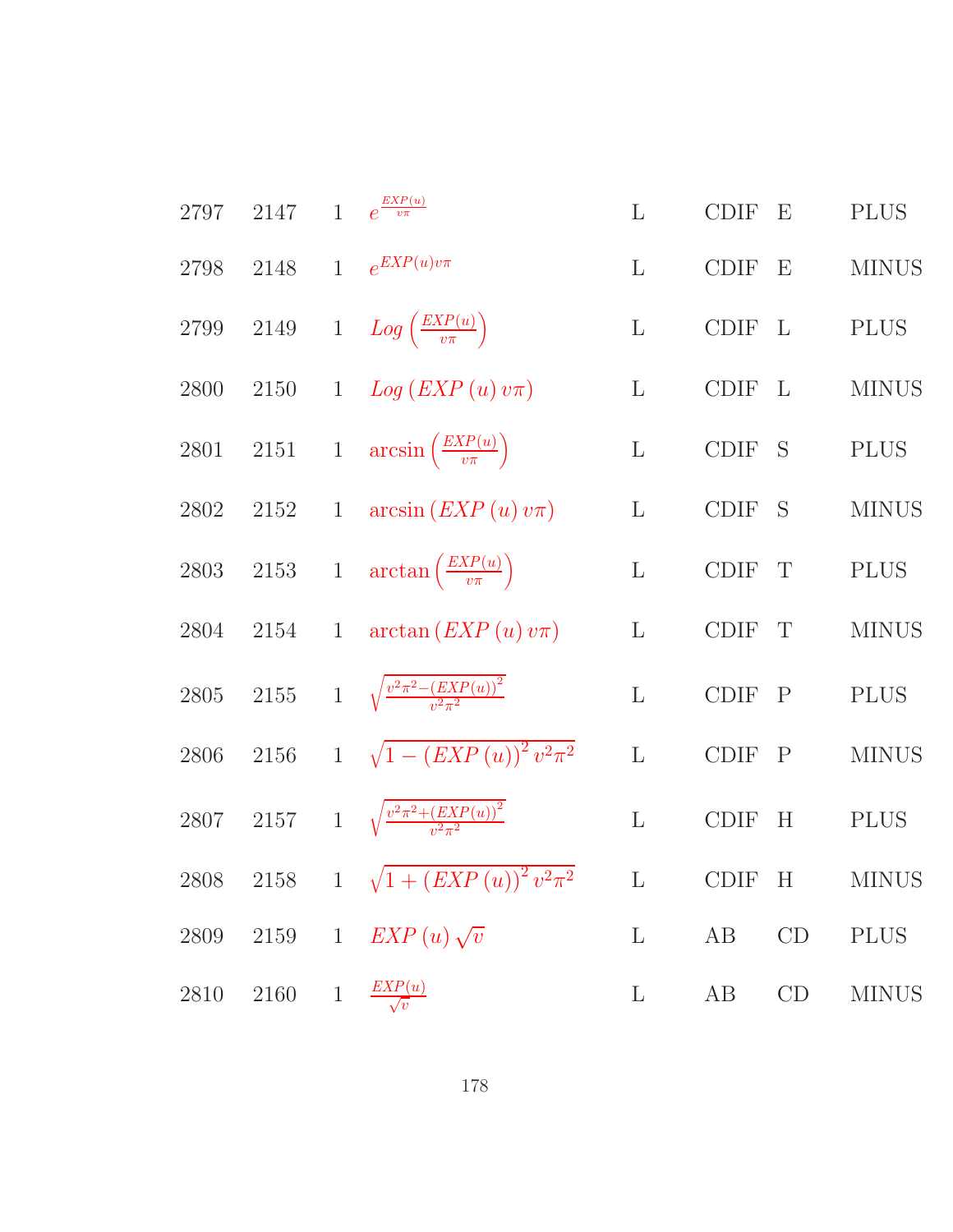| 2811     | $2161\,$                         | $\mathbf{1}$ | $\frac{1}{EXP(u)\sqrt{v}}$         | $\mathbf{L}$ | $\rm AB$ | <b>CDI</b>                | <b>PLUS</b>  |
|----------|----------------------------------|--------------|------------------------------------|--------------|----------|---------------------------|--------------|
| 2812     | 2162 1 $\frac{\sqrt{v}}{EXP(u)}$ |              |                                    | $\mathbf{L}$ | AB       | CDI                       | <b>MINUS</b> |
| 2813     | 2163                             | $\mathbf{1}$ | $EXP(u)\sqrt{v}\pi$                | $\mathbf{L}$ | AB       | <b>CDF</b>                | <b>PLUS</b>  |
| 2814     | 2164                             |              | 1 $\frac{EXP(u)\pi}{\sqrt{v}}$     | $\mathbf{L}$ | $\rm AB$ | <b>CDF</b>                | <b>MINUS</b> |
| $2815\,$ | $2165\,$                         | $\,1$        | $\frac{1}{EXP(u)\sqrt{v\pi}}$      | $\mathbf{L}$ | $\rm AB$ | CDIF                      | <b>PLUS</b>  |
| 2816     | 2166                             |              | 1 $\frac{\sqrt{v}}{EXP(u)\pi}$     | $\mathbf{L}$ | AB       | CDIF                      | <b>MINUS</b> |
| 2817     | 2167                             | $1\,$        | $(EXP(u))^{2}v$                    | $\mathbf{L}$ | AB       | AB                        | <b>PLUS</b>  |
| 2818     | $2168\,$                         | $\mathbf{1}$ | $\frac{(EXP(u))^{2}}{v}$           | $\mathbf{L}$ | AB       | AB                        | $\rm MINUS$  |
| $2819\,$ | $2169\,$                         | $\mathbf{1}$ | $\sqrt{EXP(u)}\sqrt{v}$            | $\mathbf{L}$ | AB       | R                         | <b>PLUS</b>  |
| 2820     | $2170\,$                         |              | 1 $\sqrt{\frac{EXP(u)}{\sqrt{v}}}$ | $\mathbf{L}$ | $\rm AB$ | R                         | <b>MINUS</b> |
| 2821     | $2171\,$                         | $\mathbf{1}$ | $(EXP(u))^{3}v^{3/2}$              | $\mathbf{L}$ | $\rm AB$ | ${\bf K}$                 | <b>PLUS</b>  |
| 2822     | $2172\,$                         | $\mathbf{1}$ | $\frac{(EXP(u))^{3}}{v^{3/2}}$     | $\mathbf{L}$ | AB       | $\mathbf K$               | <b>MINUS</b> |
| 2823     | $2173\,$                         | $\mathbf{1}$ | $e^{EXP(u)\sqrt{v}}$               | $\mathbf{L}$ | AB       | $\boldsymbol{\mathrm{E}}$ | <b>PLUS</b>  |
| 2824     | 2174                             | $\mathbf{1}$ | $e^{\frac{EXP(u)}{\sqrt{v}}}$      | $\mathbf{L}$ | AB       | $\boldsymbol{\mathrm{E}}$ | <b>MINUS</b> |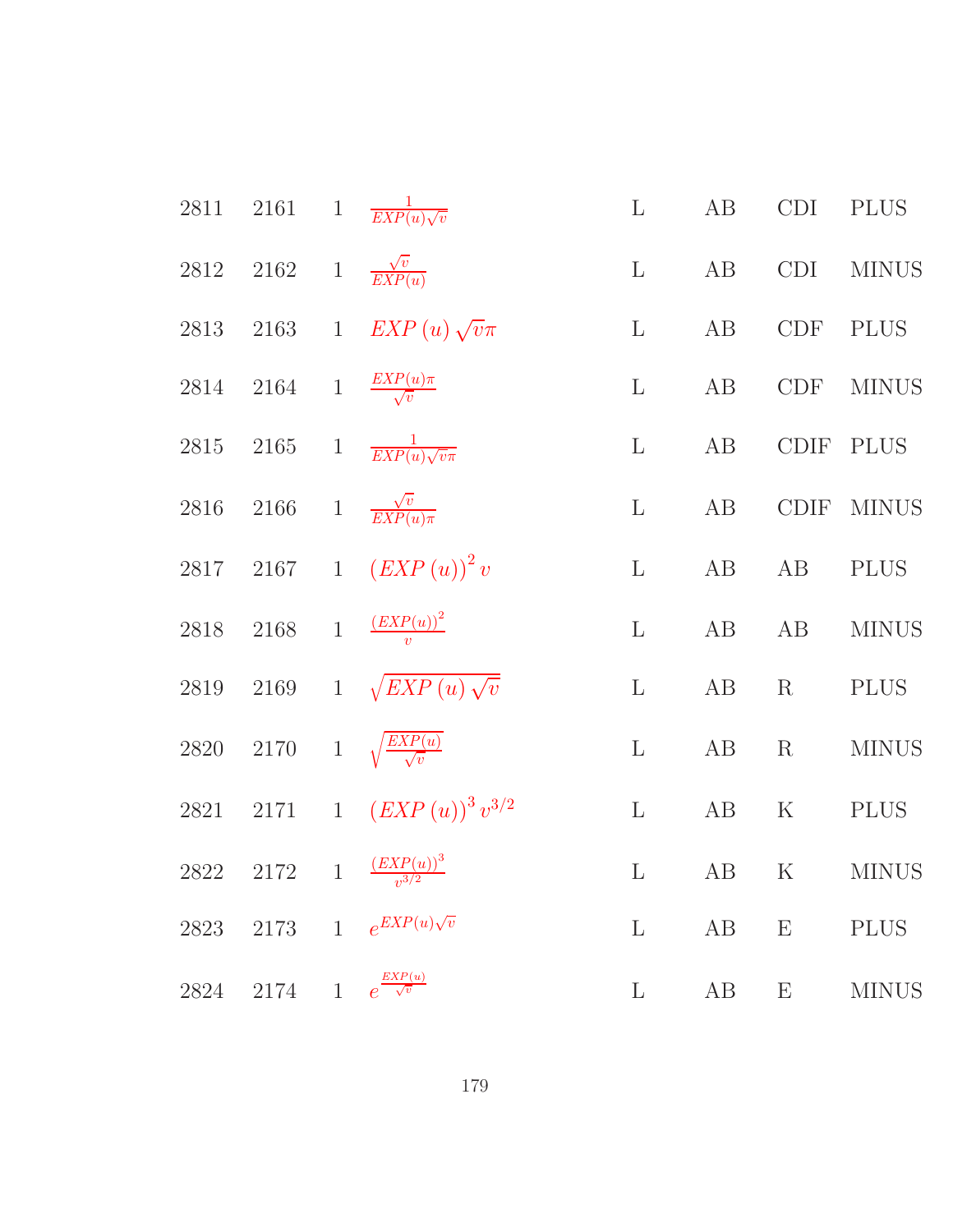| 2825 | $2175\,$                    | 1 $Log (EXP(u)\sqrt{v})$                                  | $\mathbf{L}$ | AB              | $\Gamma$     | <b>PLUS</b>  |
|------|-----------------------------|-----------------------------------------------------------|--------------|-----------------|--------------|--------------|
| 2826 | 2176                        | 1 $Log\left(\frac{EXP(u)}{\sqrt{v}}\right)$               | $\mathbf{L}$ | AB              | $\mathbf{L}$ | <b>MINUS</b> |
| 2827 | $2177$ 1                    | $arcsin (EXP(u)\sqrt{v})$                                 | $\mathbf{L}$ | AB              | S            | <b>PLUS</b>  |
|      |                             | 2828 2178 1 $\arcsin\left(\frac{EXP(u)}{\sqrt{v}}\right)$ | $\mathbf L$  | AB              | $\mathbf S$  | <b>MINUS</b> |
| 2829 | 2179                        | 1 $\arctan\left( EXP(u)\sqrt{v}\right)$                   | $\mathbf{L}$ | AB              | $\mathbf T$  | <b>PLUS</b>  |
|      | $2830\quad 2180$            | 1 $\arctan\left(\frac{EXP(u)}{\sqrt{v}}\right)$           | $\mathbf L$  | AB              | $\mathbf T$  | <b>MINUS</b> |
| 2831 |                             | 2181 1 $\sqrt{1-(EXP(u))^{2}v}$                           | $\mathbf{L}$ | AB              | $\mathbf P$  | <b>PLUS</b>  |
| 2832 |                             | 2182 1 $\sqrt{\frac{v-(EXP(u))^2}{v}}$                    | $\mathbf{L}$ | AB              | $\mathbf{P}$ | <b>MINUS</b> |
| 2833 | 2183                        | $1 \sqrt{1 + (EXP(u))^2}$                                 | $\mathbf{L}$ | AB              | H            | <b>PLUS</b>  |
| 2834 |                             | 2184 1 $\sqrt{\frac{v+(EXP(u))^{2}}{n}}$                  | $\mathbf{L}$ | AB              | H            | <b>MINUS</b> |
| 2835 |                             | 2185 1 $EXP(u)v^2$                                        | $\mathbf{L}$ | $R_{\parallel}$ | CD           | <b>PLUS</b>  |
| 2836 |                             | 2186 1 $\frac{EXP(u)}{v^2}$                               | $\mathbf{L}$ | $\rm R$         | CD           | <b>MINUS</b> |
|      |                             | 2837 2187 1 $\frac{1}{EXP(u)v^2}$                         | $\mathbf{L}$ | $\rm R$         | <b>CDI</b>   | <b>PLUS</b>  |
| 2838 | 2188 1 $\frac{v^2}{EXP(u)}$ |                                                           | $\mathbf{L}$ | $\mathbf R$     | <b>CDI</b>   | <b>MINUS</b> |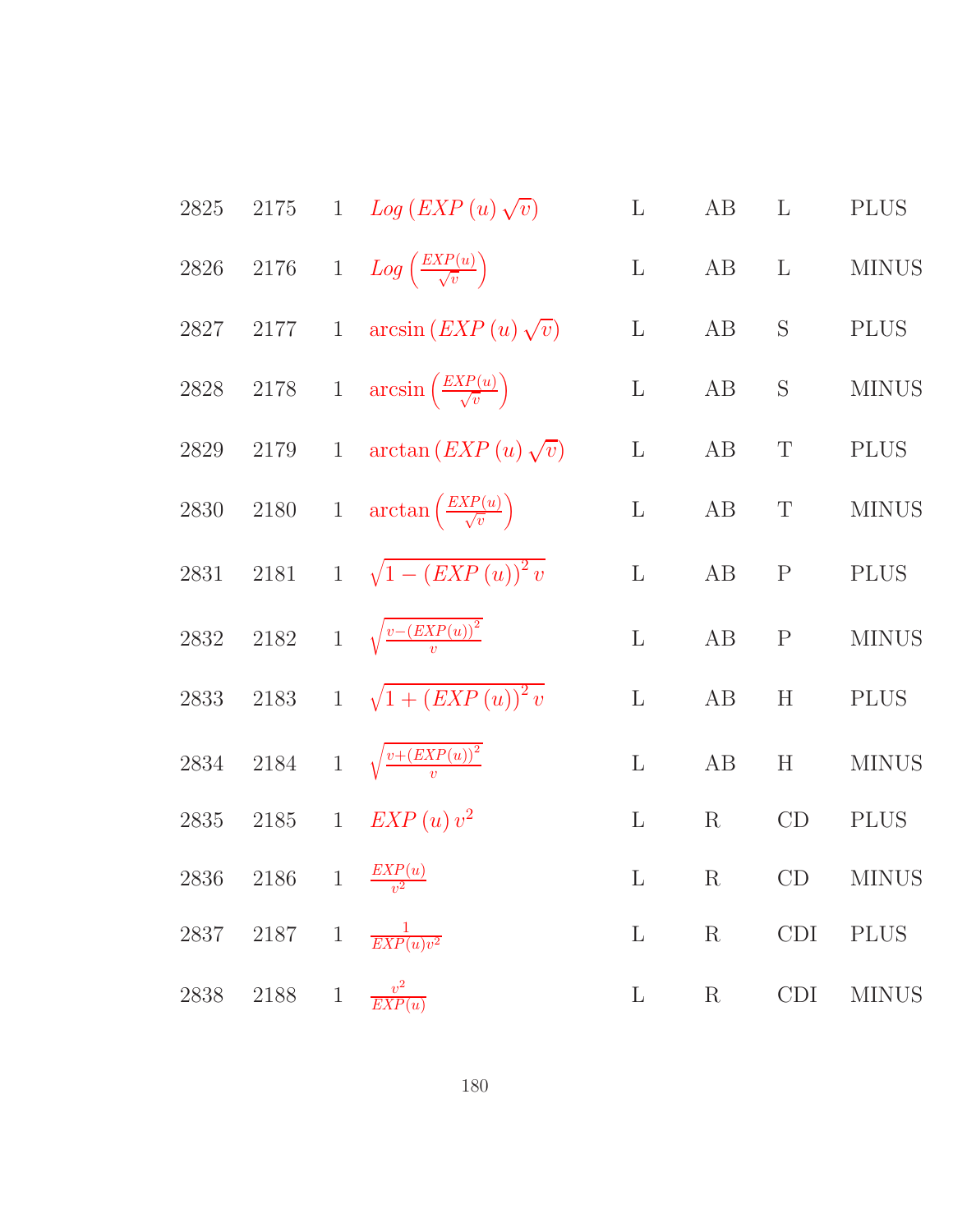| 2839     | $2189\,$ |              | 1 $EXP(u)v^2\pi$                              | $\mathbf{L}$ | R           | <b>CDF</b>        | <b>PLUS</b>  |
|----------|----------|--------------|-----------------------------------------------|--------------|-------------|-------------------|--------------|
| 2840     | $2190\,$ |              | 1 $\frac{EXP(u)\pi}{v^2}$                     | $\mathbf{L}$ | R           | CDF               | <b>MINUS</b> |
| 2841     | $2191\,$ | $\mathbf{1}$ | $\frac{1}{EXP(u)v^2\pi}$                      | $\mathbf{L}$ | $\mathbf R$ | $\text{\rm CDIF}$ | <b>PLUS</b>  |
| 2842     | $2192\,$ | $\,1$        | $\frac{v^2}{EXP(u)\pi}$                       | $\mathbf{L}$ | $\mathbf R$ |                   | CDIF MINUS   |
| 2843     | $2193\,$ | $\mathbf{1}$ | $\left( EXP\left( u\right) \right) ^{2}v^{4}$ | $\mathbf L$  | R           | AB                | <b>PLUS</b>  |
| 2844     | $2194\,$ |              | 1 $\frac{(EXP(u))^2}{v^4}$                    | $\mathbf{L}$ | $\mathbf R$ | AB                | <b>MINUS</b> |
| 2845     | $2195\,$ |              | 1 $\sqrt{EXP(u)v^2}$                          | $\mathbf{L}$ | R           | R                 | <b>PLUS</b>  |
| $2846\,$ | $2196\,$ |              | 1 $\sqrt{\frac{EXP(u)}{v^2}}$                 | $\mathbf{L}$ | $\mathbf R$ | $\mathbf R$       | <b>MINUS</b> |
| 2847     | 2197     | $\mathbf{1}$ | $\left( EXP\left( u\right) \right) ^{3}v^{6}$ | $\mathbf{L}$ | $\mathbf R$ | $\mathbf K$       | <b>PLUS</b>  |
| $2848\,$ | $2198\,$ |              | 1 $\frac{(EXP(u))^3}{v^6}$                    | $\mathbf{L}$ | $\mathbf R$ | ${\bf K}$         | <b>MINUS</b> |
| 2849     | $2199\,$ | $\mathbf{1}$ | $e^{EXP(u)v^2}$                               | $\mathbf{L}$ | $\mathbf R$ | E                 | <b>PLUS</b>  |
| 2850     | 2200     | $\mathbf{1}$ | $e^{\frac{EXP(u)}{v^2}}$                      | $\mathbf{L}$ | R           | E                 | <b>MINUS</b> |
| 2851     | $2201\,$ |              | 1 $Log (EXP(u)v^2)$                           | $\mathbf L$  | $\rm R$     | $\mathbf{L}$      | PLUS         |
| $2852\,$ | 2202     |              | 1 $Log\left(\frac{EXP(u)}{v^2}\right)$        | $\mathbf L$  | $\mathbf R$ | $\mathbf{L}$      | <b>MINUS</b> |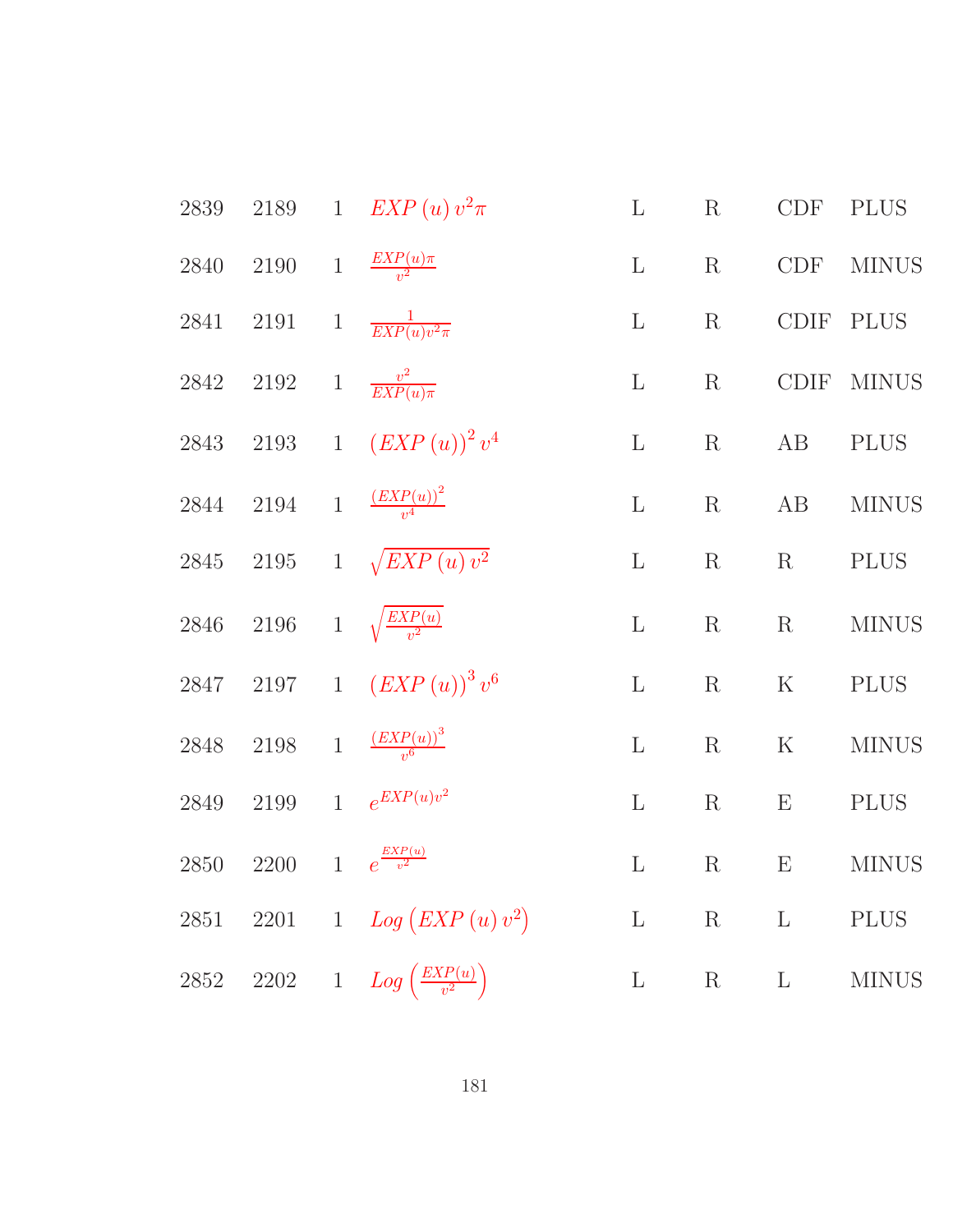| 2853     |                                          |                | 2203 1 $\arcsin (EXP(u)v^2)$                    | $\mathbf{L}$ | $\rm R$     | $\mathbf S$  | <b>PLUS</b>  |
|----------|------------------------------------------|----------------|-------------------------------------------------|--------------|-------------|--------------|--------------|
| 2854     |                                          |                | 2204 1 $\arcsin\left(\frac{EXP(u)}{v^2}\right)$ | $\mathbf L$  | $\rm R$     | $\mathbf S$  | <b>MINUS</b> |
| 2855     |                                          |                | 2205 1 $\arctan\left( EXP(u)v^2\right)$         | $\mathbf{L}$ | $\rm R$     | $\mathbf T$  | <b>PLUS</b>  |
| 2856     | 2206                                     |                | 1 $\arctan\left(\frac{EXP(u)}{v^2}\right)$      | $\mathbf L$  | $\rm R$     | $\mathbf T$  | <b>MINUS</b> |
| 2857     |                                          |                | 2207 1 $\sqrt{1-(EXP(u))^{2}v^{4}}$             | $\mathbf L$  | $\mathbf R$ | ${\bf P}$    | <b>PLUS</b>  |
| 2858     |                                          |                | 2208 1 $\sqrt{\frac{v^4-(EXP(u))^2}{v^4}}$      | $\mathbf L$  | $\mathbf R$ | $\mathbf{P}$ | <b>MINUS</b> |
| $2859\,$ | $2209\,$                                 |                | 1 $\sqrt{1 + (EXP(u))^{2} v^{4}}$               | $\mathbf L$  | $\rm R$     | H            | <b>PLUS</b>  |
| 2860     | 2210                                     |                | 1 $\sqrt{\frac{v^4 + (EXP(u))^2}{v^4}}$         | $\mathbf{L}$ | $\rm R$     | H            | <b>MINUS</b> |
| 2861     | 2211                                     |                | 1 $EXP(u) \sqrt[3]{v}$                          | $\mathbf{L}$ | $\rm K$     | CD           | <b>PLUS</b>  |
| 2862     | $2212\,$                                 |                | 1 $\frac{EXP(u)}{\sqrt[3]{v}}$                  | $\mathbf{L}$ | $\rm K$     | CD           | <b>MINUS</b> |
| 2863     | 2213                                     |                | 1 $\frac{1}{EXP(u)\sqrt[3]{v}}$                 | $\mathbf{L}$ | $\rm K$     | <b>CDI</b>   | <b>PLUS</b>  |
|          | 2864 2214 1 $\frac{\sqrt[3]{v}}{EXP(u)}$ |                |                                                 | $\mathbf{L}$ | $\mathbf K$ | CDI          | <b>MINUS</b> |
| 2865     | 2215                                     | $\overline{1}$ | $EXP(u) \sqrt[3]{v}\pi$                         | $\mathbf{L}$ | $\rm K$     | CDF          | <b>PLUS</b>  |
| 2866     | 2216                                     | $\mathbf{1}$   | $\frac{EXP(u)\pi}{\sqrt[3]{v}}$                 | L            | $\rm K$     | <b>CDF</b>   | <b>MINUS</b> |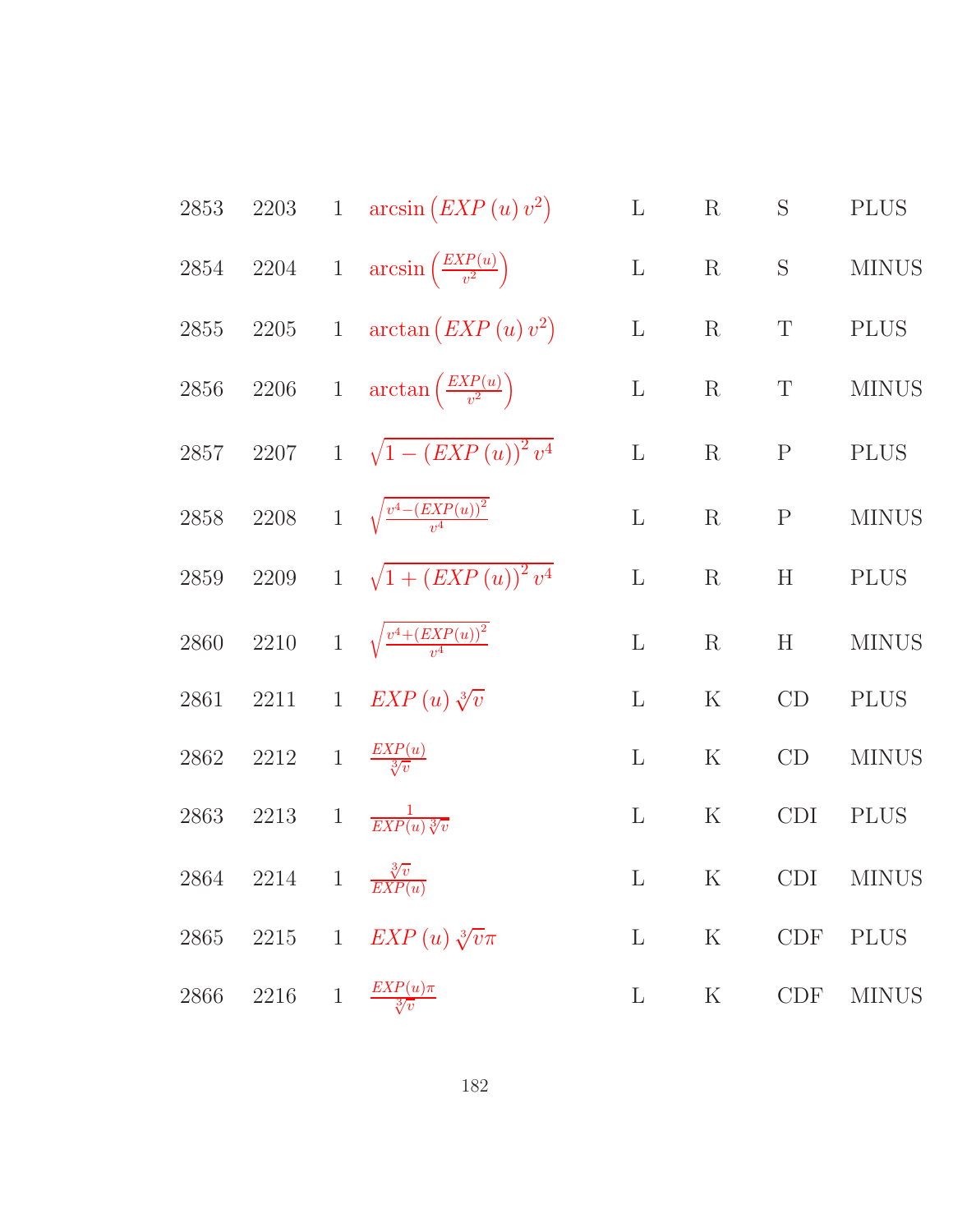|      |                                              |              | 2867 2217 1 $\frac{1}{EXP(u)\sqrt[3]{v\pi}}$             | L            | K           |                                      | CDIF PLUS    |
|------|----------------------------------------------|--------------|----------------------------------------------------------|--------------|-------------|--------------------------------------|--------------|
|      |                                              |              | 2868 2218 1 $\frac{\sqrt[3]{v}}{EXP(u)\pi}$              | $\mathbf{L}$ |             |                                      | K CDIF MINUS |
|      |                                              |              | 2869 2219 1 $\left( EXP(u) \right)^2 v^{2/3}$            | L            | K           | AB                                   | <b>PLUS</b>  |
|      |                                              |              | 2870 2220 1 $\frac{(EXP(u))^2}{n^{2/3}}$                 |              |             |                                      | L K AB MINUS |
|      |                                              |              | 2871 2221 1 $\sqrt{EXP(u)}\sqrt[3]{v}$                   | $\mathbf{L}$ |             | $\mathbf K$ $\qquad$ R $\qquad$ PLUS |              |
|      |                                              |              | 2872 2222 1 $\sqrt{\frac{EXP(u)}{\sqrt[3]{v}}}$          | L            | K           | R                                    | <b>MINUS</b> |
|      |                                              |              | 2873 2223 1 $(EXP(u))^3 v$                               | $\mathbf{L}$ | K           |                                      | K PLUS       |
|      |                                              |              | 2874 2224 1 $(\frac{EXP(u))^3}{N}$                       | $\mathbf{L}$ | $\mathbf K$ |                                      | K MINUS      |
|      |                                              |              | 2875 2225 1 $e^{EXP(u)\sqrt[3]{v}}$                      | $\mathbf{L}$ | K           | E PLUS                               |              |
|      | 2876 2226 1 $e^{\frac{EXP(u)}{\sqrt[3]{v}}}$ |              |                                                          | $\mathbf{L}$ | K           | $\mathbf{E}$                         | <b>MINUS</b> |
|      |                                              |              | 2877 2227 1 $Log (EXP(u) \sqrt[3]{v})$                   | $\mathbf{L}$ | $K$ L       |                                      | PLUS         |
|      |                                              |              | 2878 2228 1 $Log\left(\frac{EXP(u)}{\sqrt[3]{v}}\right)$ | $\mathbf{L}$ |             |                                      | K L MINUS    |
| 2879 | 2229                                         | $\mathbf{1}$ | $arcsin (EXP(u) \sqrt[3]{v})$                            | $\mathbf{L}$ | $\rm K$     | S                                    | <b>PLUS</b>  |
| 2880 | 2230                                         | $\mathbf{1}$ | arcsin                                                   | $\mathbf{L}$ | $\rm K$     | S                                    | <b>MINUS</b> |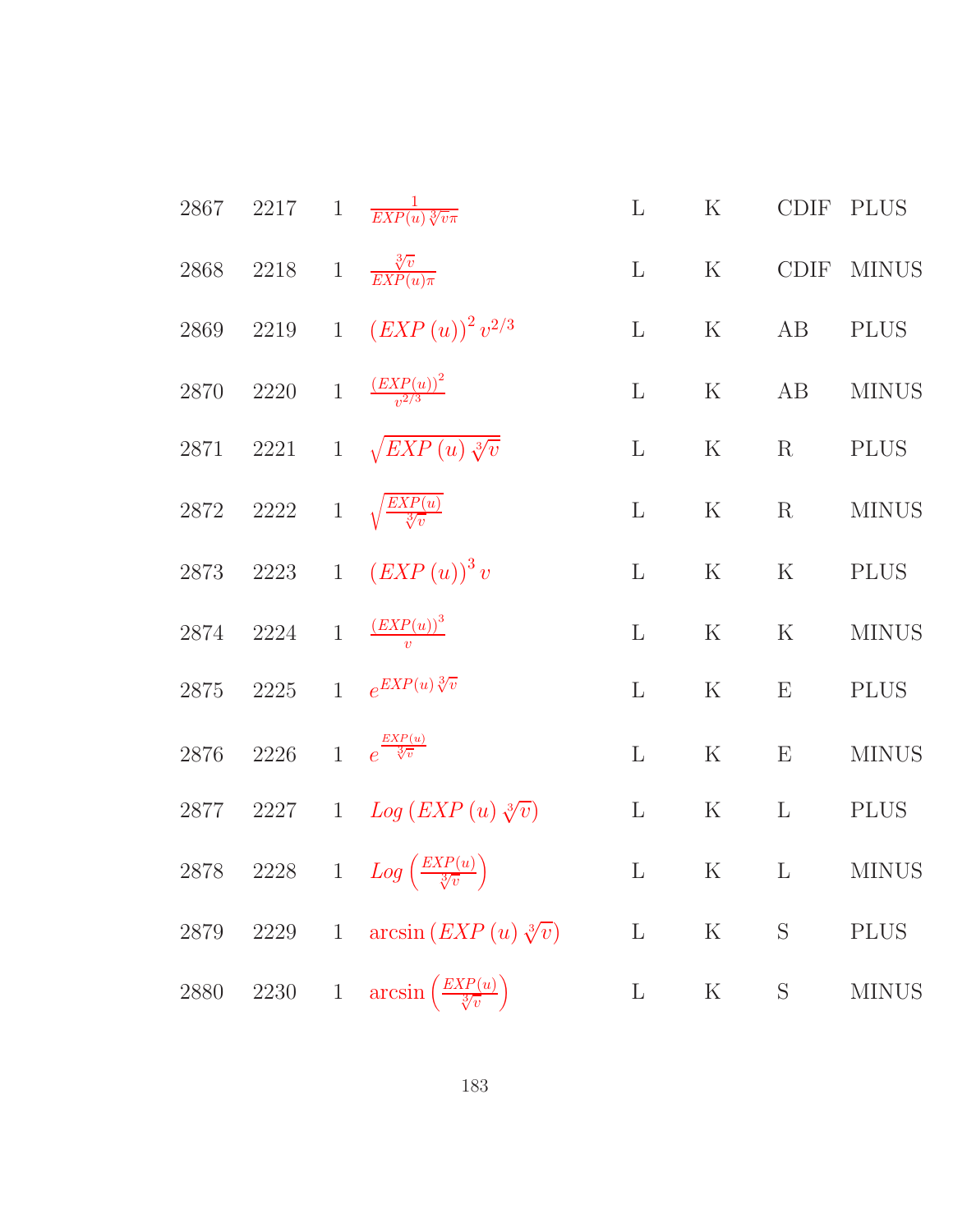| 2881     | 2231                               |              | 1 $\arctan\left( EXP(u) \sqrt[3]{v}\right)$                  | $\mathbf{L}$ | $\rm K$                   | $\mathbf T$ | <b>PLUS</b>  |
|----------|------------------------------------|--------------|--------------------------------------------------------------|--------------|---------------------------|-------------|--------------|
|          |                                    |              | 2882 2232 1 $\arctan\left(\frac{EXP(u)}{\sqrt[3]{v}}\right)$ | $\Gamma$     | $\rm K$                   | $\mathbf T$ | <b>MINUS</b> |
| 2883     |                                    |              | 2233 1 $\sqrt{1-(EXP(u))^{2}v^{2/3}}$                        | $\mathbf L$  | $\rm K$                   | ${\bf P}$   | <b>PLUS</b>  |
| 2884     |                                    |              | 2234 1 $\sqrt{\frac{v^{2/3}-(EXP(u))^{2}}{v^{2/3}}}$         | $\mathbf{L}$ | $\mathbf K$               | ${\bf P}$   | <b>MINUS</b> |
| $2885\,$ | $2235\,$                           |              | 1 $\sqrt{1 + (EXP(u))^{2} v^{2/3}}$                          | $\mathbf{L}$ | $\rm K$                   | H           | <b>PLUS</b>  |
| $2886\,$ | 2236                               |              | 1 $\sqrt{\frac{v^{2/3} + (EXP(u))^2}{v^{2/3}}}$              | $\mathbf{L}$ | $\rm K$                   | H           | <b>MINUS</b> |
| 2887     | $2237\,$                           | $\mathbf{1}$ | $EXP(u) \ln(v)$                                              | $\mathbf{L}$ | E                         | CD          | <b>PLUS</b>  |
| $2888\,$ | $2238\,$                           |              | 1 $\frac{EXP(u)}{\ln(v)}$                                    | $\mathbf{L}$ | $\boldsymbol{\mathrm{E}}$ | CD          | <b>MINUS</b> |
| 2889     | $2239\,$                           | $\mathbf{1}$ | $\frac{1}{EXP(u)\ln(v)}$                                     | $\mathbf{L}$ | ${\bf E}$                 | <b>CDI</b>  | <b>PLUS</b>  |
| 2890     | 2240                               | $1\,$        | $\frac{\ln(v)}{EXP(u)}$                                      | $\mathbf{L}$ | $\boldsymbol{\mathrm{E}}$ | <b>CDI</b>  | <b>MINUS</b> |
| 2891     | 2241                               | $\mathbf{1}$ | $EXP(u) \ln(v) \pi$                                          | $\mathbf{L}$ | $\boldsymbol{\mathrm{E}}$ | CDF         | <b>PLUS</b>  |
| 2892     | 2242                               |              | 1 $\frac{EXP(u)\pi}{\ln(v)}$                                 | $\mathbf{L}$ | $\boldsymbol{\mathrm{E}}$ | <b>CDF</b>  | <b>MINUS</b> |
|          | ${\bf 2893 \quad 2243 \quad \  1}$ |              | $\frac{1}{EXP(u)\ln(v)\pi}$                                  | $\mathbf{L}$ | Ε                         |             | CDIF PLUS    |
| 2894     | 2244 1                             |              | $\frac{\ln(v)}{EXP(u)\pi}$                                   | L            | E                         |             | CDIF MINUS   |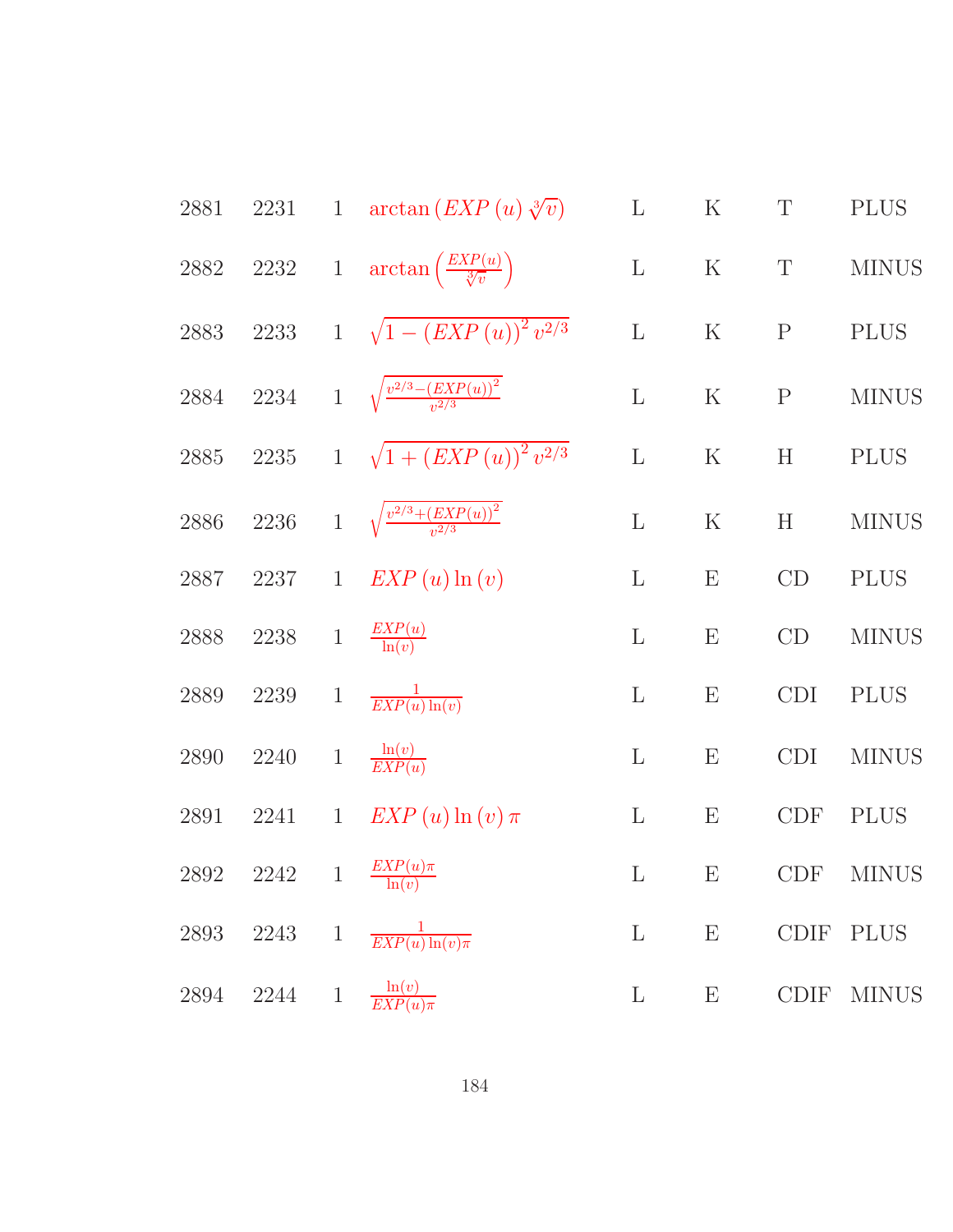| 2895     |          |                | 2245 1 $(EXP(u))^2 (\ln(v))^2$                            | $\mathbf L$  | E                         | AB                        | <b>PLUS</b>  |
|----------|----------|----------------|-----------------------------------------------------------|--------------|---------------------------|---------------------------|--------------|
| 2896     | $2246\,$ | $\mathbf{1}$   | $\frac{\left( EXP(u) \right)^2}{\left( \ln(v) \right)^2}$ | $\mathbf{L}$ | $\boldsymbol{\mathrm{E}}$ | AB                        | <b>MINUS</b> |
| 2897     | 2247     |                | 1 $\sqrt{EXP(u)\ln(v)}$                                   | $\mathbf{L}$ | $\boldsymbol{\mathrm{E}}$ | $\mathbf R$               | <b>PLUS</b>  |
| $2898\,$ | $2248\,$ |                | 1 $\sqrt{\frac{EXP(u)}{\ln(v)}}$                          | $\mathbf{L}$ | $\boldsymbol{\mathrm{E}}$ | $\mathbf R$               | <b>MINUS</b> |
| 2899     | $2249\,$ |                | 1 $(EXP(u))^3(\ln(v))^3$                                  | $\mathbf{L}$ | $\boldsymbol{\mathrm{E}}$ | $\rm K$                   | <b>PLUS</b>  |
| 2900     | 2250     | $\,1$          | $\frac{\left( EXP(u) \right)^3}{\left( \ln(v) \right)^3}$ | $\mathbf{L}$ | $\boldsymbol{\mathrm{E}}$ | $\mathbf K$               | <b>MINUS</b> |
| 2901     | $2251\,$ | $\mathbf{1}$   | $v^{EXP(u)}$                                              | $\mathbf{L}$ | $\boldsymbol{\mathrm{E}}$ | $\boldsymbol{\mathrm{E}}$ | <b>PLUS</b>  |
| 2902     | $2252\,$ | $\overline{1}$ | $e^{\frac{EXP(u)}{\ln(v)}}$                               | $\mathbf{L}$ | $\boldsymbol{\mathrm{E}}$ | $\boldsymbol{\mathrm{E}}$ | <b>MINUS</b> |
| 2903     | 2253     | 1              | Log (EXP(u)ln (v))                                        | $\mathbf{L}$ | $\boldsymbol{\mathrm{E}}$ | $\mathbf{L}$              | <b>PLUS</b>  |
| 2904     |          |                | 2254 1 $Log\left(\frac{EXP(u)}{\ln(v)}\right)$            | $\mathbf L$  | $\boldsymbol{\mathrm{E}}$ | $\Gamma$                  | <b>MINUS</b> |
| 2905     | $2255\,$ | $\overline{1}$ | arcsin (EXP(u)ln (v))                                     | $\Gamma$     | E                         | S                         | <b>PLUS</b>  |
| 2906     |          |                | 2256 1 $\arcsin\left(\frac{EXP(u)}{\ln(v)}\right)$        | $\mathbf{L}$ | $\boldsymbol{\mathrm{E}}$ | ${\mathcal S}$            | <b>MINUS</b> |
| 2907     | 2257     | $\mathbf{1}$   | arctan (EXP(u)ln (v))                                     | $\Gamma$     | E                         | $\mathbf T$               | <b>PLUS</b>  |
| 2908     | $2258\,$ | $\mathbf{1}$   | $\arctan\left(\frac{EXP(u)}{\ln(v)}\right)$               | $\Gamma$     | $\boldsymbol{\mathrm{E}}$ | $\mathbf T$               | <b>MINUS</b> |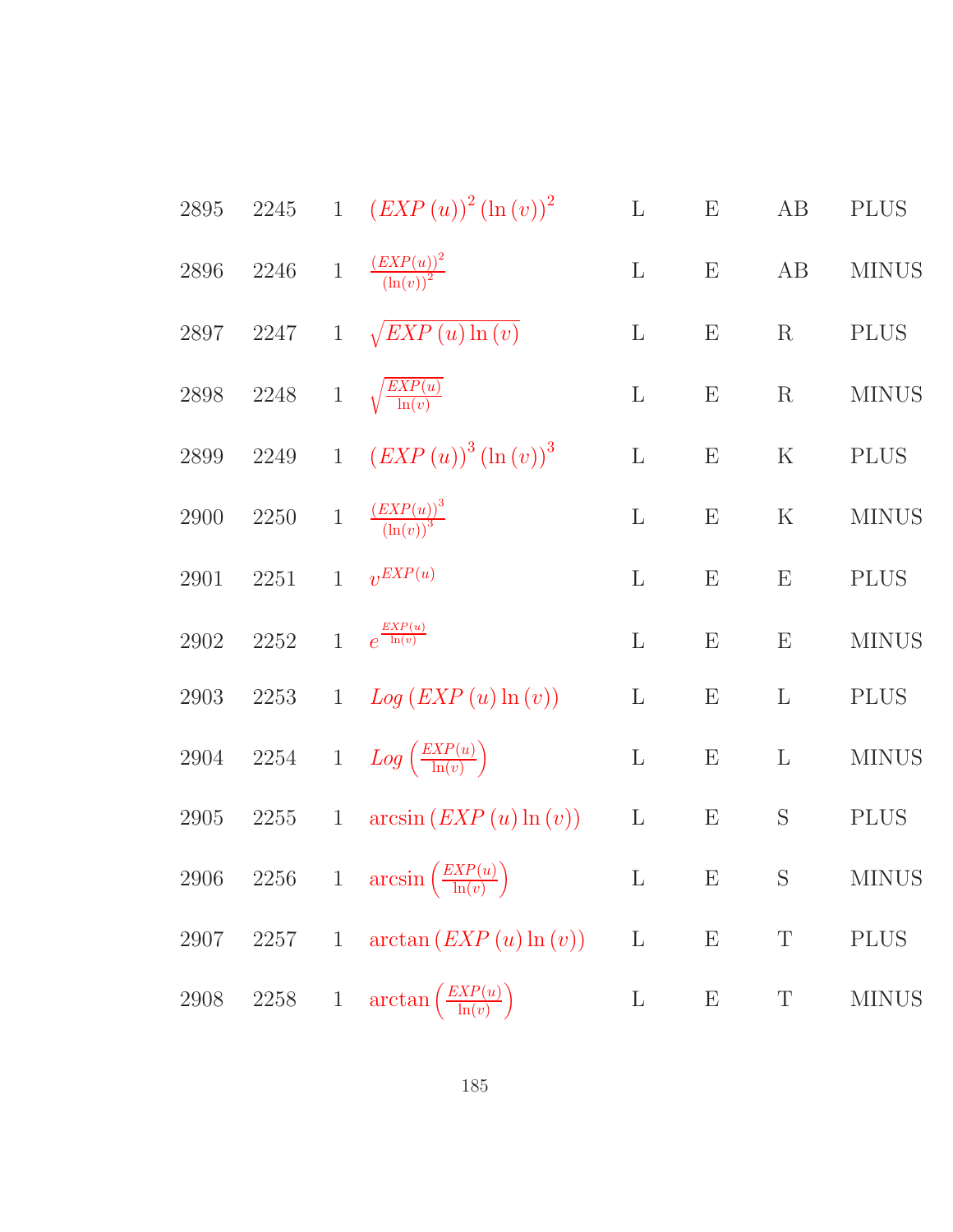| 2909 |                                        |              | 2259 1 $\sqrt{1-(EXP(u))^{2}(\ln(v))^{2}}$ L               |              | $E \t P$                  |              | <b>PLUS</b>    |
|------|----------------------------------------|--------------|------------------------------------------------------------|--------------|---------------------------|--------------|----------------|
| 2910 | 2260                                   |              | 1 $\sqrt{\frac{(\ln(v))^2 - (EXP(u))^2}{(\ln(v))^2}}$      | $\mathbf{L}$ | $\boldsymbol{\mathrm{E}}$ | $\mathbf{P}$ | <b>MINUS</b>   |
| 2911 |                                        |              | 2261 1 $\sqrt{1 + (EXP(u))^2 (\ln(v))^2}$                  | $\mathbf{L}$ | E                         | H            | <b>PLUS</b>    |
| 2912 |                                        |              | 2262 1 $\sqrt{\frac{(\ln(v))^2 + (EXP(u))^2}{(\ln(v))^2}}$ | $\mathbf L$  | $\boldsymbol{\mathrm{E}}$ | H            | <b>MINUS</b>   |
| 2913 |                                        |              | 2263 1 $EXP(u) EXP(v)$                                     | $\mathbf{L}$ | $\mathbf{L}$              | CD           | <b>PLUS</b>    |
| 2914 | 2264                                   |              | 1 $\frac{EXP(u)}{EXP(v)}$                                  | $\mathbf{L}$ | $\mathbf{L}$              | CD           | <b>MINUS</b>   |
| 2915 | 2265                                   |              | 1 $\frac{1}{EXP(u)EXP(v)}$                                 | $\mathbf{L}$ | L                         | <b>CDI</b>   | <b>PLUS</b>    |
| 2916 | 2266                                   | $\,1$        | $\frac{EXP(v)}{EXP(u)}$                                    | L            | $\mathbf{L}$              | <b>CDI</b>   | <b>MINUS</b>   |
| 2917 | 2267                                   |              | 1 $EXP(u) EXP(v) \pi$                                      | $\mathbf{L}$ | $\mathbf{L}$              | <b>CDF</b>   | <b>PLUS</b>    |
| 2918 | 2268                                   | $1\,$        | $\frac{EXP(u)\pi}{EXP(v)}$                                 | $\mathbf{L}$ | $\mathbf{L}$              | <b>CDF</b>   | <b>MINUS</b>   |
| 2919 | 2269                                   | $\mathbf{1}$ | $\frac{1}{EXP(u)EXP(v)\pi}$                                | $\mathbf{L}$ | $\mathbf{L}$              | <b>CDIF</b>  | <b>PLUS</b>    |
|      | 2920 2270 1 $\frac{EXP(v)}{EXP(u)\pi}$ |              |                                                            |              |                           |              | L L CDIF MINUS |
| 2921 |                                        |              | 2271 1 $(EXP(u))^2 (EXP(v))^2$ L                           |              | $\Gamma$                  | AB           | <b>PLUS</b>    |
| 2922 | 2272                                   | $\mathbf{1}$ | $\frac{(EXP(u))^2}{(EXP(v))^2}$                            | $\mathbf{L}$ | $\mathbf{L}$              | AB           | <b>MINUS</b>   |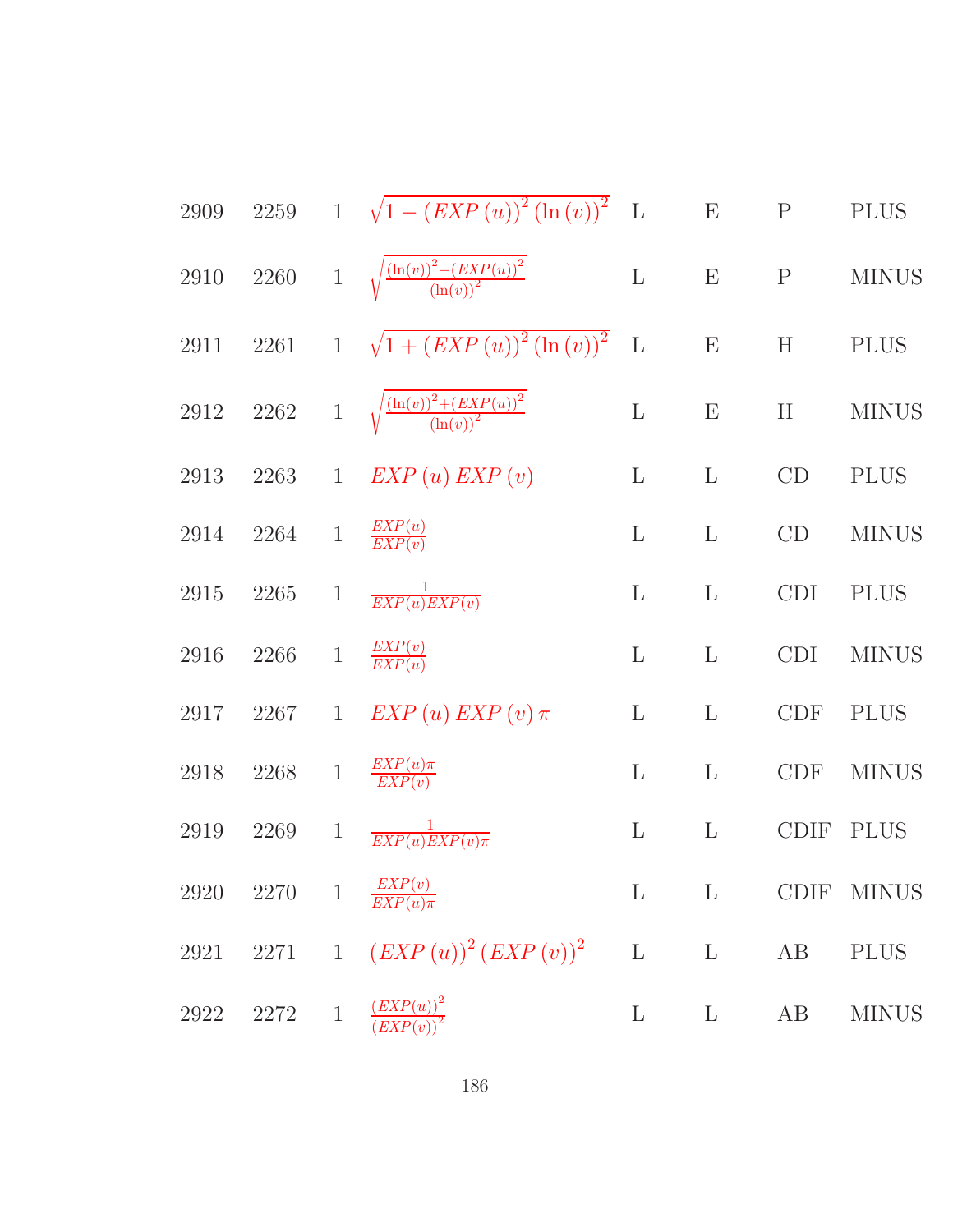|          |              |                | $\mathbf{L}$                                                                                                                                                                                                                                                                                                                                                                                                                  | $\mathbf{L}$                                                                                         | $\mathbf R$  | <b>PLUS</b>  |
|----------|--------------|----------------|-------------------------------------------------------------------------------------------------------------------------------------------------------------------------------------------------------------------------------------------------------------------------------------------------------------------------------------------------------------------------------------------------------------------------------|------------------------------------------------------------------------------------------------------|--------------|--------------|
|          |              |                | $\mathbf{L}$                                                                                                                                                                                                                                                                                                                                                                                                                  | $\mathbf{L}$                                                                                         | $\mathbf R$  | <b>MINUS</b> |
|          |              |                | $\mathbf L$                                                                                                                                                                                                                                                                                                                                                                                                                   | $\mathbf{L}$                                                                                         | ${\bf K}$    | <b>PLUS</b>  |
| 2276     |              |                | $\mathbf{L}$                                                                                                                                                                                                                                                                                                                                                                                                                  | $\mathbf{L}$                                                                                         | ${\bf K}$    | <b>MINUS</b> |
| 2277     | $\mathbf{1}$ |                | $\mathbf{L}$                                                                                                                                                                                                                                                                                                                                                                                                                  | $\mathbf{L}$                                                                                         | E            | <b>PLUS</b>  |
| 2278     |              |                | $\mathbf{L}$                                                                                                                                                                                                                                                                                                                                                                                                                  | $\mathbf{L}$                                                                                         | ${\bf E}$    | <b>MINUS</b> |
| $2279\,$ |              |                | $\mathbf L$                                                                                                                                                                                                                                                                                                                                                                                                                   | $\mathbf{L}$                                                                                         | $\mathbf{L}$ | <b>PLUS</b>  |
| $2280\,$ |              |                | $\mathbf L$                                                                                                                                                                                                                                                                                                                                                                                                                   | $\Gamma$                                                                                             | $\mathbf{L}$ | <b>MINUS</b> |
| 2281     |              |                | $\mathbf{L}$                                                                                                                                                                                                                                                                                                                                                                                                                  | $\mathbf L$                                                                                          | $\mathbf S$  | <b>PLUS</b>  |
|          |              |                | $\mathbf{L}$                                                                                                                                                                                                                                                                                                                                                                                                                  | $\mathbf L$                                                                                          | S            | <b>MINUS</b> |
| 2283     | $\mathbf{1}$ |                |                                                                                                                                                                                                                                                                                                                                                                                                                               | $\mathbf{L}$                                                                                         | $\mathbf T$  | <b>PLUS</b>  |
|          |              |                |                                                                                                                                                                                                                                                                                                                                                                                                                               | $\rm L$                                                                                              | $\mathbf T$  | <b>MINUS</b> |
|          |              |                |                                                                                                                                                                                                                                                                                                                                                                                                                               | $\mathbf{L}$                                                                                         | $\mathbf P$  | <b>PLUS</b>  |
|          |              | 2273<br>2275 1 | 1 $\sqrt{EXP(u) EXP(v)}$<br>2274 1 $\sqrt{\frac{EXP(u)}{EXP(v)}}$<br>$(EXP(u))^{3} (EXP(v))^{3}$<br>$\frac{(EXP(u))^3}{(EXP(v))^3}$<br>$e^{EXP(u)EXP(v)}$<br>1 $e^{\frac{EXP(u)}{EXP(v)}}$<br>1 $Log (EXP(u) EXP(v))$<br>1 $Log\left(\frac{EXP(u)}{EXP(v)}\right)$<br>1 $\arcsin\left( EXP(u) EXP(v)\right)$<br>2282 1 $\arcsin\left(\frac{EXP(u)}{EXP(v)}\right)$<br>2934 2284 1 $\arctan\left(\frac{EXP(u)}{EXP(v)}\right)$ | $\arctan\left( EXP(u) EXP(v)\right)$ L<br>$\mathbf{L}$<br>2285 1 $\sqrt{1-(EXP(u))^{2}(EXP(v))^{2}}$ |              |              |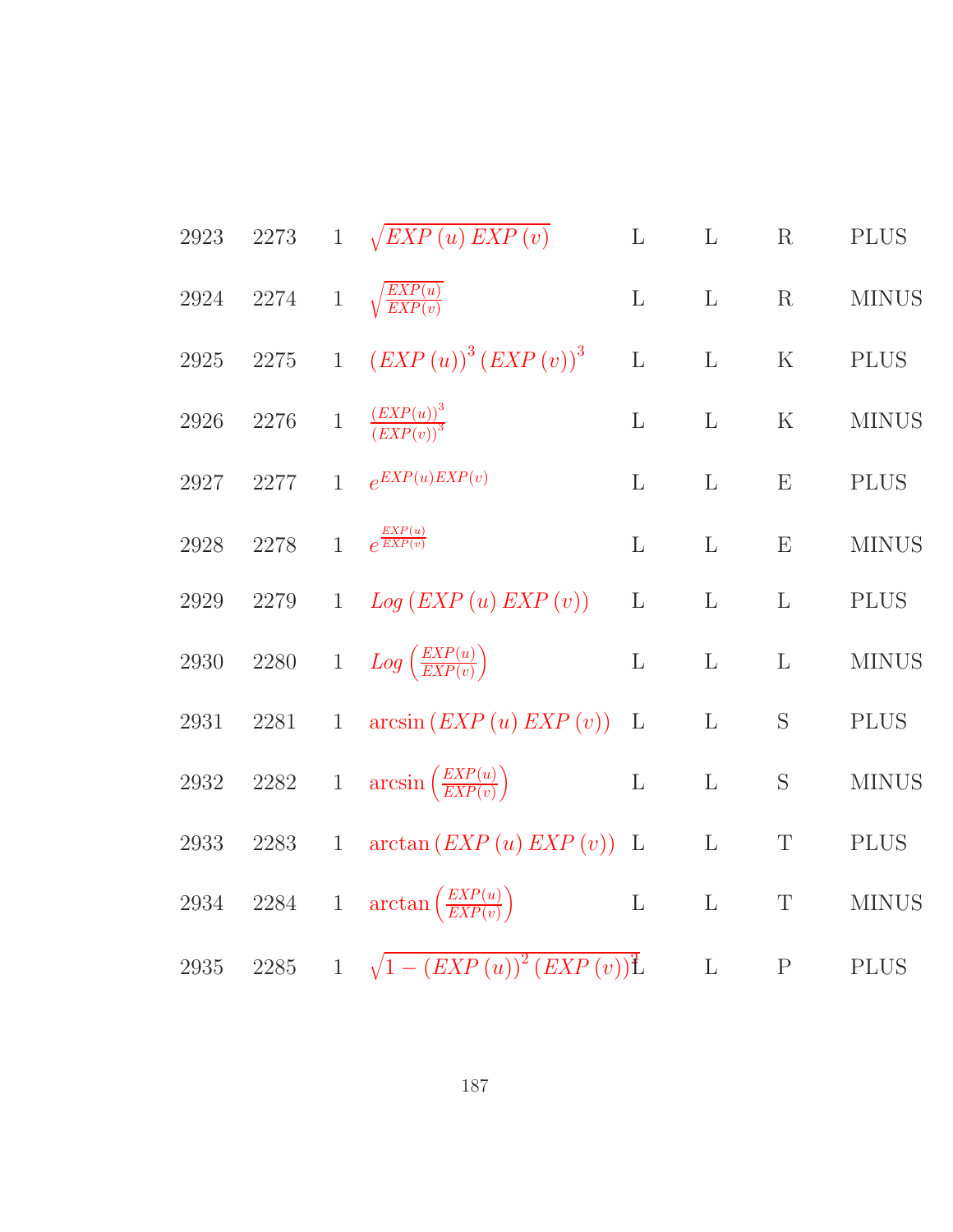| $2936\,$ | $2286\,$ | $\mathbf{1}$    | $\sqrt{\frac{(EXP(v))^2-(EXP(u))^2}{(EXP(v))^2}}$                                   | $\mathbf L$  | $\mathbf L$  | ${\bf P}$                 | <b>MINUS</b> |
|----------|----------|-----------------|-------------------------------------------------------------------------------------|--------------|--------------|---------------------------|--------------|
| 2937     | 2287     | $1\overline{ }$ | $\sqrt{1 + (EXP(u))^{2} (EXP(v))^{2}}$                                              |              | $\mathbf L$  | $\boldsymbol{\mathrm{H}}$ | <b>PLUS</b>  |
| $2938\,$ | $2288\,$ | $\mathbf 1$     | $\frac{\left( EXP(v) \right)^2 + \left( EXP(u) \right)^2}{\left( EXP(v) \right)^2}$ | $\mathbf L$  | $\mathbf{L}$ | H                         | <b>MINUS</b> |
| $2939\,$ | 2289     | $\mathbf{1}$    | $EXP(u) \sin(v)$                                                                    | $\mathbf{L}$ | S            | CD                        | <b>PLUS</b>  |
| 2940     | 2290     | $\mathbf{1}$    | $\frac{EXP(u)}{\sin(v)}$                                                            | $\mathbf{L}$ | S            | CD                        | <b>MINUS</b> |
| 2941     | 2291     | $\mathbf{1}$    | $\frac{1}{EXP(u)\sin(v)}$                                                           | $\mathbf{L}$ | S            | <b>CDI</b>                | <b>PLUS</b>  |
| 2942     | 2292     | $\,1$           | $\frac{\sin(v)}{EXP(u)}$                                                            | $\mathbf{L}$ | S            | <b>CDI</b>                | <b>MINUS</b> |
| 2943     | 2293     | $\mathbf{1}$    | $EXP(u) \sin(v) \pi$                                                                | $\Gamma$     | S            | <b>CDF</b>                | <b>PLUS</b>  |
| 2944     | 2294     | $\,1$           | $\frac{EXP(u)\pi}{\sin(v)}$                                                         | $\mathbf{L}$ | S            | CDF                       | <b>MINUS</b> |
| 2945     | 2295     | $\mathbf{1}$    | $\frac{1}{EXP(u)\sin(v)\pi}$                                                        | $\Gamma$     | S            | <b>CDIF</b>               | <b>PLUS</b>  |
| 2946     | $2296\,$ | $\,1$           | $\frac{\sin(v)}{EXP(u)\pi}$                                                         | $\mathbf L$  | S            | <b>CDIF</b>               | <b>MINUS</b> |
|          |          |                 | 2947 2297 1 $(EXP(u))^2 (\sin(v))^2$ L S AB PLUS                                    |              |              |                           |              |
|          |          |                 | 2948 2298 1 $\frac{(EXP(u))^2}{(\sin(v))^2}$                                        | $\mathbf L$  | $\mathbf S$  | AB                        | <b>MINUS</b> |
|          |          |                 | 2949 2299 1 $\sqrt{EXP(u)\sin(v)}$                                                  |              | L S          | R                         | <b>PLUS</b>  |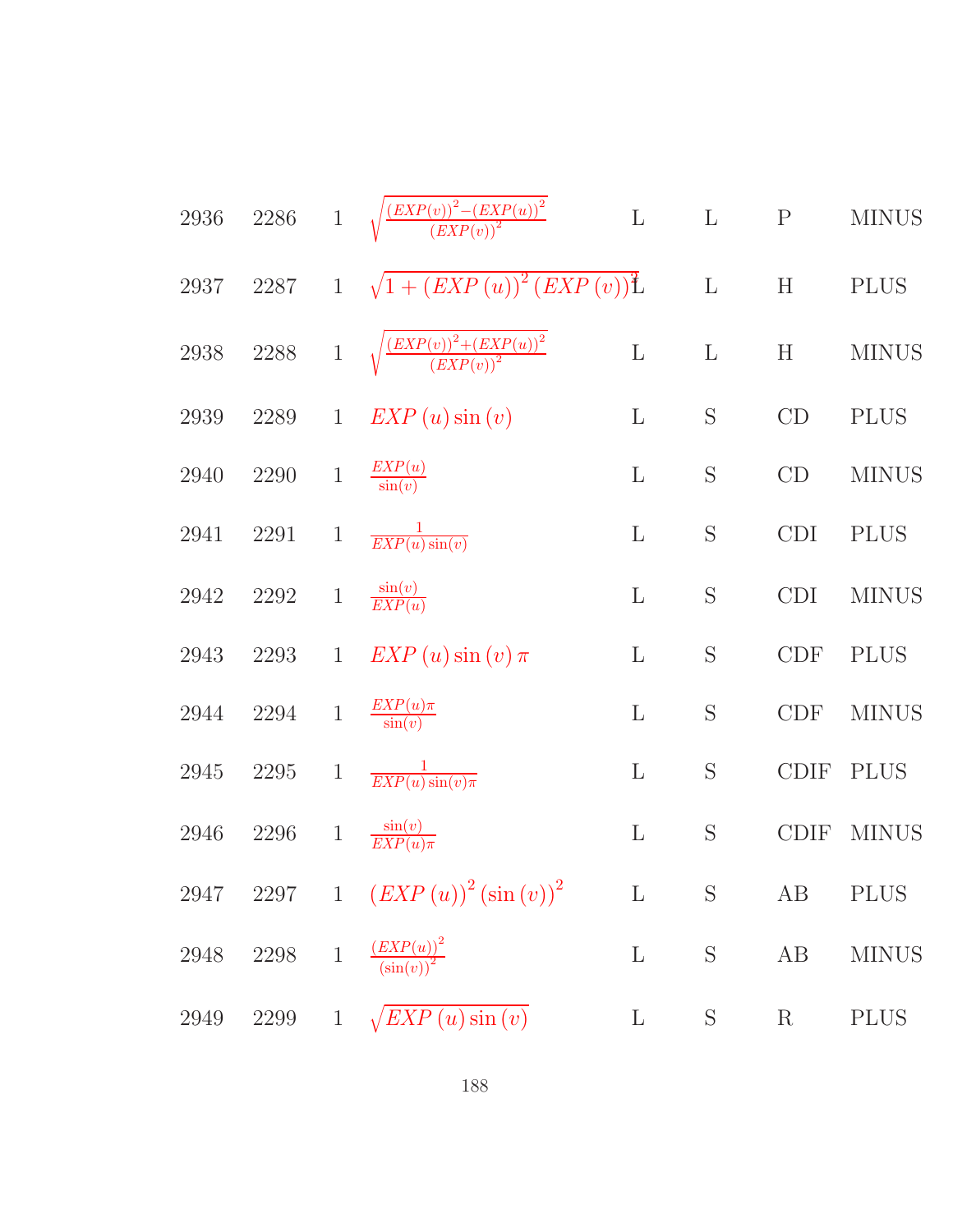| $2300\,$ |              |                               | $\Gamma$                                                                                                                                                                                                                                                                           | S           | $\mathbf R$                                               | <b>MINUS</b> |
|----------|--------------|-------------------------------|------------------------------------------------------------------------------------------------------------------------------------------------------------------------------------------------------------------------------------------------------------------------------------|-------------|-----------------------------------------------------------|--------------|
| $2301\,$ |              | $(EXP(u))^{3}(\sin(v))^{3}$   | $\mathbf L$                                                                                                                                                                                                                                                                        | S           | ${\bf K}$                                                 | <b>PLUS</b>  |
| $2302\,$ | $\mathbf{1}$ |                               | $\mathbf{L}$                                                                                                                                                                                                                                                                       | S           | $\mathbf K$                                               | <b>MINUS</b> |
| $2303\,$ | $\mathbf{1}$ | $e^{EXP(u)\sin(v)}$           | $\mathbf{L}$                                                                                                                                                                                                                                                                       | S           | E                                                         | <b>PLUS</b>  |
| 2304     | $\mathbf{1}$ | $e^{\frac{EXP(u)}{\sin(v)}}$  | L                                                                                                                                                                                                                                                                                  | S           | E                                                         | <b>MINUS</b> |
| $2305\,$ | $\mathbf{1}$ | Log (EXP(u)sin (v))           | L                                                                                                                                                                                                                                                                                  | $\mathbf S$ | $\mathbf{L}$                                              | <b>PLUS</b>  |
| 2306     | $\,1$        |                               | $\mathbf L$                                                                                                                                                                                                                                                                        | S           | $\mathbf{L}$                                              | <b>MINUS</b> |
| 2307     | $\mathbf{1}$ | arcsin (EXP(u)sin (v))        | $\mathbf{L}$                                                                                                                                                                                                                                                                       | S           | S                                                         | <b>PLUS</b>  |
| $2308\,$ |              |                               | $\mathbf{L}$                                                                                                                                                                                                                                                                       | $\mathbf S$ | S                                                         | <b>MINUS</b> |
| 2309     | $\mathbf{1}$ | arctan (EXP(u)sin (v))        | L                                                                                                                                                                                                                                                                                  | S           | $\mathbf T$                                               | <b>PLUS</b>  |
| $2310\,$ |              |                               | $\mathbf L$                                                                                                                                                                                                                                                                        | $\mathbf S$ | $\mathbf T$                                               | <b>MINUS</b> |
| $2311\,$ |              |                               |                                                                                                                                                                                                                                                                                    |             | $\mathbf{P}$                                              | <b>PLUS</b>  |
| $2312\,$ |              |                               | $\mathbf L$                                                                                                                                                                                                                                                                        | $\mathbf S$ | ${\bf P}$                                                 | <b>MINUS</b> |
|          |              | $\overline{1}$<br>$\mathbf 1$ | 1 $\sqrt{\frac{EXP(u)}{\sin(v)}}$<br>$\frac{(EXP(u))^3}{(\sin(v))^3}$<br>$Log\left(\frac{EXP(u)}{\sin(v)}\right)$<br>1 $\arcsin\left(\frac{EXP(u)}{\sin(v)}\right)$<br>$\arctan\left(\frac{EXP(u)}{\sin(v)}\right)$<br>$1 \sqrt{\frac{-1+(\cos(v))^2+(EXP(u))^2}{-1+(\cos(v))^2}}$ |             | 1 $\sqrt{1 - (EXP(u))^{2} + (EXP(u))^{2} (\cos 9u))^{2}}$ |              |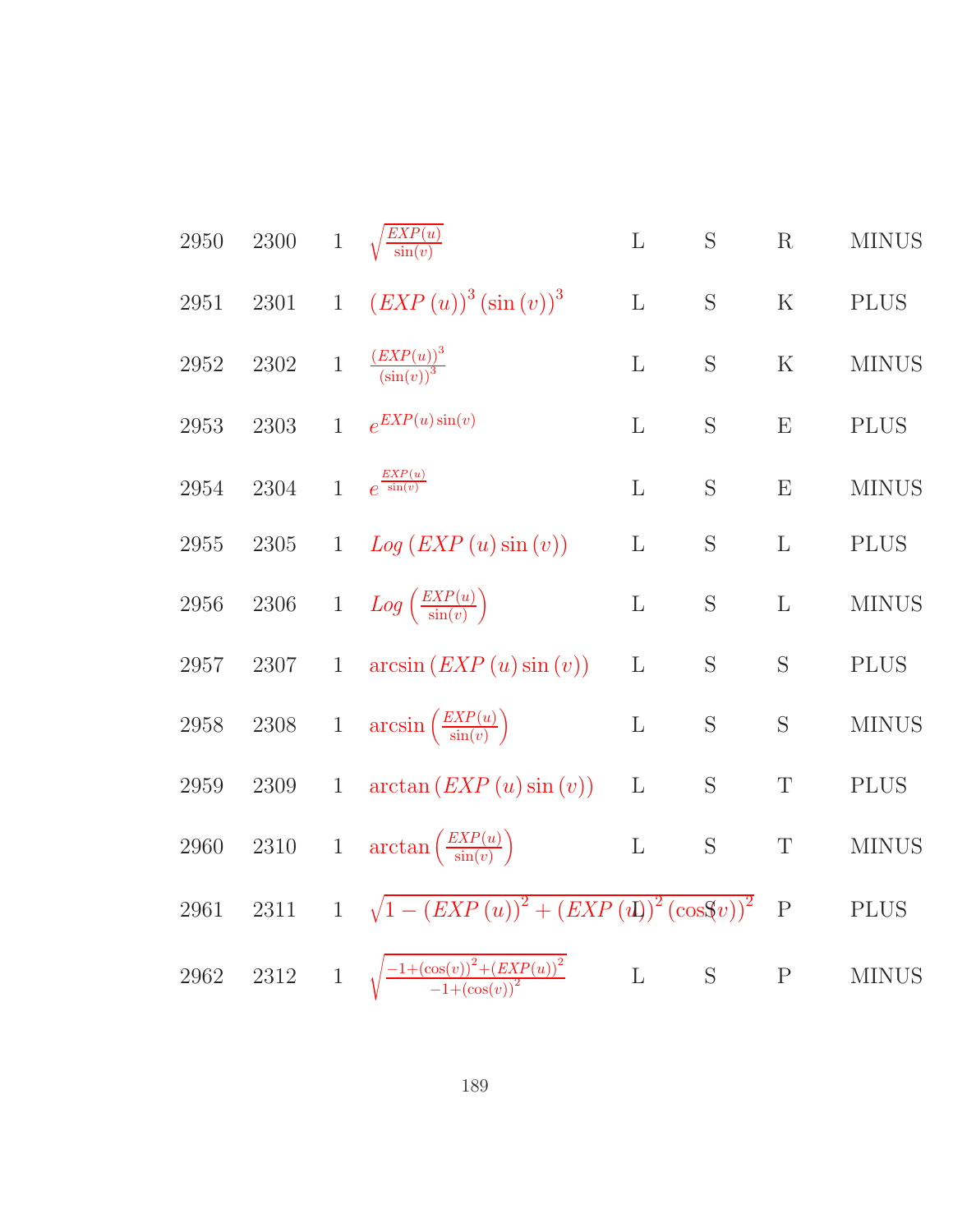| 2963       | $2313\,$ |              | 1 $\sqrt{1 + (EXP(u))^{2} - (EXP(u))^{2} (\cos 9v))^{2}}$   |              |             | $\mathbf H$ | <b>PLUS</b>  |
|------------|----------|--------------|-------------------------------------------------------------|--------------|-------------|-------------|--------------|
| $\,2964$   | 2314     |              | 1 $\sqrt{\frac{-1+(\cos(v))^2-(EXP(u))^2}{-1+(\cos(v))^2}}$ | $\mathbf L$  | S           | H           | <b>MINUS</b> |
| $\,2965$   | $2315\,$ | $\mathbf{1}$ | $EXP(u) \tan(v)$                                            | $\mathbf L$  | $\mathbf T$ | CD          | <b>PLUS</b>  |
| 2966       | $2316\,$ | $\,1$        | $\frac{EXP(u)}{\tan(v)}$                                    | $\mathbf{L}$ | $\mathbf T$ | CD          | <b>MINUS</b> |
| 2967       | 2317     | $\mathbf{1}$ | $\frac{1}{EXP(u)\tan(v)}$                                   | $\Gamma$     | $\mathbf T$ | CDI         | <b>PLUS</b>  |
| $\,2968$   | $2318\,$ | $\mathbf{1}$ | $\frac{\tan(v)}{EXP(u)}$                                    | $\mathbf{L}$ | $\mathbf T$ | <b>CDI</b>  | <b>MINUS</b> |
| 2969       | $2319\,$ | $\mathbf{1}$ | $EXP(u) \tan(v) \pi$                                        | $\Gamma$     | $\mathbf T$ | CDF         | <b>PLUS</b>  |
| 2970       | $2320\,$ | $1\,$        | $\frac{EXP(u)\pi}{\tan(v)}$                                 | $\mathbf{L}$ | $\mathbf T$ | CDF         | <b>MINUS</b> |
| $\bf 2971$ | 2321     | $\mathbf{1}$ | $\frac{1}{EXP(u)\tan(v)\pi}$                                | $\mathbf{L}$ | $\mathbf T$ | <b>CDIF</b> | <b>PLUS</b>  |
| $2972\,$   | $2322\,$ | $\,1$        | $\frac{\tan(v)}{EXP(u)\pi}$                                 | $\mathbf{L}$ | $\mathbf T$ | <b>CDIF</b> | <b>MINUS</b> |
| 2973       | 2323     | 1            | $(EXP(u))^{2} (\tan(v))^{2}$                                | $\mathbf L$  | $\mathbf T$ | AB          | <b>PLUS</b>  |
| 2974       |          |              | 2324 1 $\frac{(EXP(u))^2}{(\tan(v))^2}$                     | $\mathbf{L}$ | T           |             | AB MINUS     |
| $2975\,$   | 2325     | $\mathbf{1}$ | $\sqrt{EXP(u)\tan(v)}$                                      | $\mathbf{L}$ | $\mathbf T$ | $\mathbf R$ | <b>PLUS</b>  |
| 2976       | 2326     | $\mathbf{1}$ | $\textit{EXP}(u)$<br>$\tan(v)$                              | $\Gamma$     | T           | $\rm R$     | <b>MINUS</b> |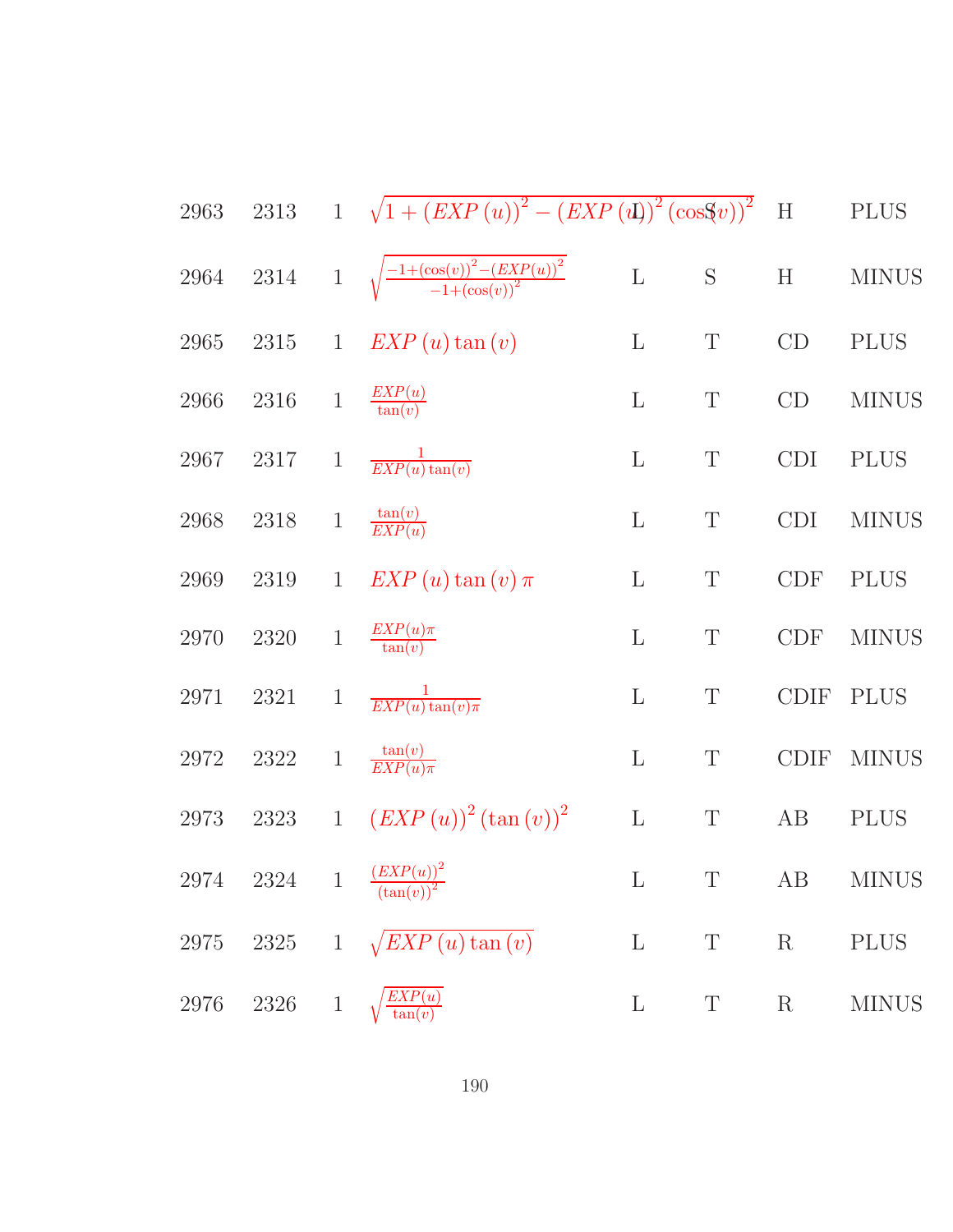| $2977\,$            | $2327\,$ |              | 1 $(EXP(u))^{3}(\tan(v))^{3}$                                                        | $\mathbf L$  | $\mathbf T$ | $\mathbf K$ | <b>PLUS</b>  |
|---------------------|----------|--------------|--------------------------------------------------------------------------------------|--------------|-------------|-------------|--------------|
| 2978                | $2328\,$ | $1\,$        | $\frac{(EXP(u))^3}{(\tan(v))^3}$                                                     | $\mathbf{L}$ | $\mathbf T$ | $\rm K$     | <b>MINUS</b> |
| 2979                | 2329     | $\mathbf{1}$ | $e^{EXP(u)\tan(v)}$                                                                  | $\mathbf L$  | $\mathbf T$ | E           | <b>PLUS</b>  |
| 2980                | 2330     | $\mathbf{1}$ | $e^{\frac{EXP(u)}{\tan(v)}}$                                                         | $\mathbf{L}$ | $\mathbf T$ | E           | <b>MINUS</b> |
| 2981                | 2331     | $\mathbf{1}$ | $Log (EXP(u) \tan (v))$                                                              | $\Gamma$     | $\mathbf T$ | $\Gamma$    | <b>PLUS</b>  |
| $2982\,$            | $2332\,$ |              | 1 $Log\left(\frac{EXP(u)}{tan(v)}\right)$                                            | $\Gamma$     | $\mathbf T$ | $\Gamma$    | <b>MINUS</b> |
| 2983                | $2333\,$ | $\mathbf{1}$ | $arcsin (EXP(u) \tan (v))$                                                           | $\Gamma$     | T           | S           | <b>PLUS</b>  |
| $\boldsymbol{2984}$ | $2334\,$ |              | 1 $\arcsin\left(\frac{EXP(u)}{\tan(v)}\right)$                                       | $\Gamma$     | $\mathbf T$ | S           | <b>MINUS</b> |
| $\boldsymbol{2985}$ | $2335\,$ | $\mathbf{1}$ | $arctan (EXP(u) \tan (v))$                                                           | L            | $\mathbf T$ | $\mathbf T$ | <b>PLUS</b>  |
| $2986\,$            | $2336\,$ |              | 1 $\arctan\left(\frac{EXP(u)}{\tan(v)}\right)$                                       | $\mathbf{L}$ | $\mathbf T$ | $\mathbf T$ | <b>MINUS</b> |
| 2987                | $2337\,$ |              | $1 \sqrt{1-(EXP(u))^{2} (\tan(v))^{2}} L$                                            |              | $\mathbf T$ | ${\bf P}$   | <b>PLUS</b>  |
| $2988\,$            | $2338\,$ | $\mathbf{1}$ | $\sqrt{\frac{\left(\tan(v)\right)^2-\left(EXP(u)\right)^2}{\left(\tan(v)\right)^2}}$ | $\Gamma$     | $\mathbf T$ | ${\bf P}$   | <b>MINUS</b> |
| 2989                | $2339\,$ | $\mathbf{1}$ | $\sqrt{1 + (EXP(u))^{2} (\tan(v))^{2}}$ L                                            |              | $\mathbf T$ | H           | <b>PLUS</b>  |
| 2990                | 2340     | $\mathbf{1}$ | $\overline{\left(\tan(v)\right)^2 + \left( EXP(u)\right)^2}$<br>$(\tan(v))^2$        | $\Gamma$     | T           | H           | <b>MINUS</b> |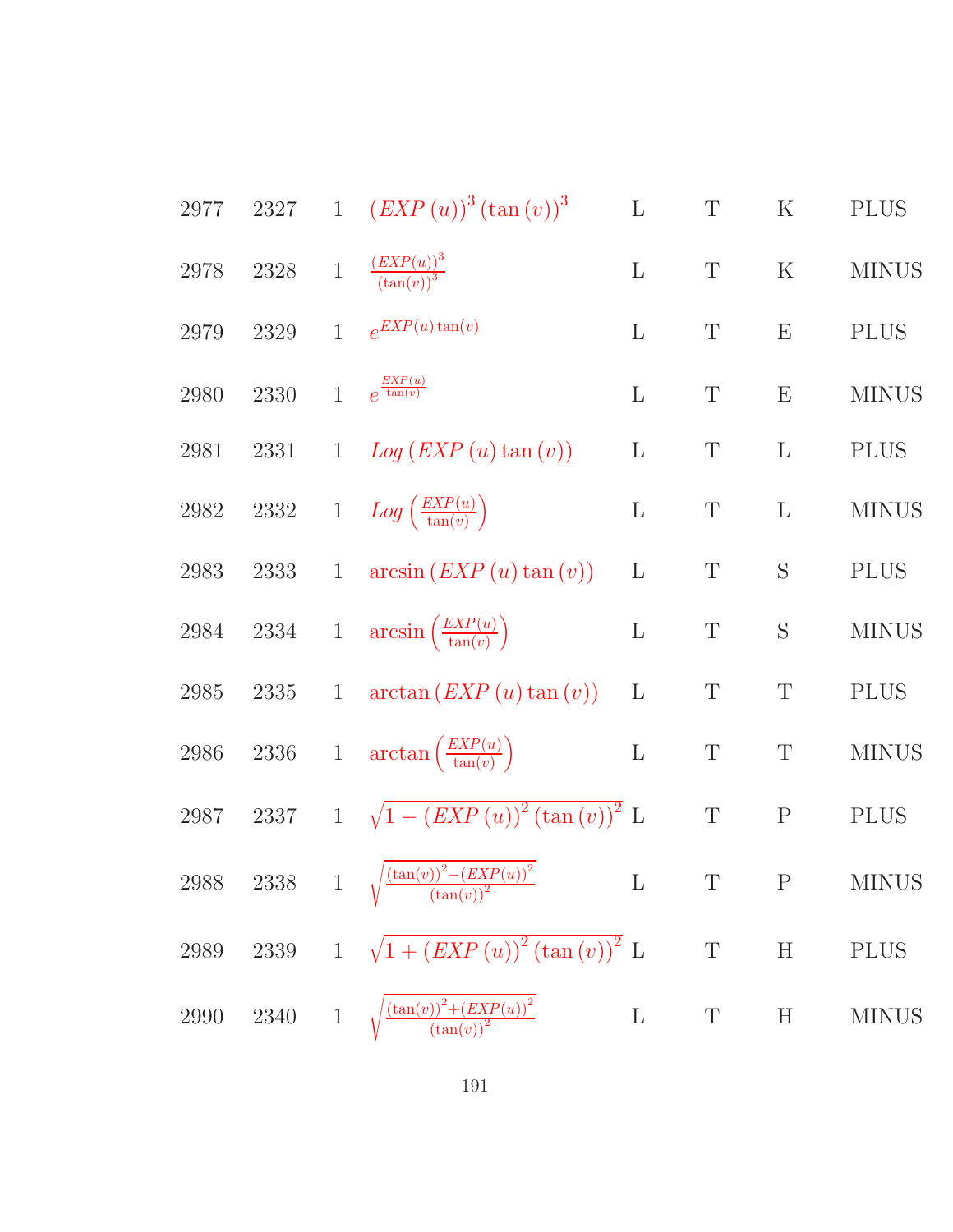| 2991     |                                           | 2341 1 $EXP(u)\sqrt{1-v^2}$                      | $\mathbf{L}$ | $\mathbf{P}$ | CD          | <b>PLUS</b>  |
|----------|-------------------------------------------|--------------------------------------------------|--------------|--------------|-------------|--------------|
| 2992     | 2342 1 $\frac{EXP(u)}{\sqrt{1-v^2}}$      |                                                  | $\mathbf L$  | $\mathbf{P}$ | CD          | <b>MINUS</b> |
|          |                                           | 2993 2343 1 $\frac{1}{EXP(u)\sqrt{1-v^2}}$       | $\mathbf{L}$ | $\mathbf P$  | <b>CDI</b>  | <b>PLUS</b>  |
|          | 2994 2344 1 $\frac{\sqrt{1-v^2}}{EXP(u)}$ |                                                  | $\mathbf{L}$ | $\mathbf{P}$ | CDI         | <b>MINUS</b> |
|          |                                           | 2995 2345 1 $EXP(u)\sqrt{1-v^2}\pi$              | $\mathbf{L}$ | P            | <b>CDF</b>  | <b>PLUS</b>  |
| 2996     |                                           | 2346 1 $\frac{EXP(u)\pi}{\sqrt{1-v^2}}$          | $\mathbf{L}$ | P            | <b>CDF</b>  | <b>MINUS</b> |
| 2997     |                                           | 2347 1 $\frac{1}{EXP(u)\sqrt{1-v^2\pi}}$         | $\mathbf{L}$ | ${\bf P}$    |             | CDIF PLUS    |
| 2998     |                                           | 2348 1 $\frac{\sqrt{1-v^2}}{EXP(u)\pi}$          | $\mathbf L$  | $\mathbf{P}$ |             | CDIF MINUS   |
|          |                                           | 2999 2349 1 $-(EXP(u))^2(-1+v^2)$                | $\mathbf{L}$ | P            | AB          | <b>PLUS</b>  |
| 3000     |                                           | 2350 1 $-\frac{(EXP(u))^2}{-1+v^2}$              | $\mathbf{L}$ | P            | AB          | <b>MINUS</b> |
| 3001     |                                           | 2351 1 $\sqrt{EXP(u)\sqrt{1-v^2}}$               | $\mathbf{L}$ | P            | R           | <b>PLUS</b>  |
|          |                                           | 3002 2352 1 $\sqrt{\frac{EXP(u)}{\sqrt{1-v^2}}}$ | $\mathbf{L}$ | $\mathbf{P}$ | $\mathbf R$ | <b>MINUS</b> |
| $3003\,$ |                                           | 2353 1 $(EXP(u))^3(1-v^2)^{3/2}$                 | $\mathbf L$  | $\mathbf{P}$ | $\rm K$     | <b>PLUS</b>  |
| 3004     |                                           | 2354 1 $\frac{(EXP(u))^3}{(1-v^2)^{3/2}}$        | $\mathbf{L}$ | $\mathbf P$  | $\rm K$     | <b>MINUS</b> |
|          |                                           |                                                  |              |              |             |              |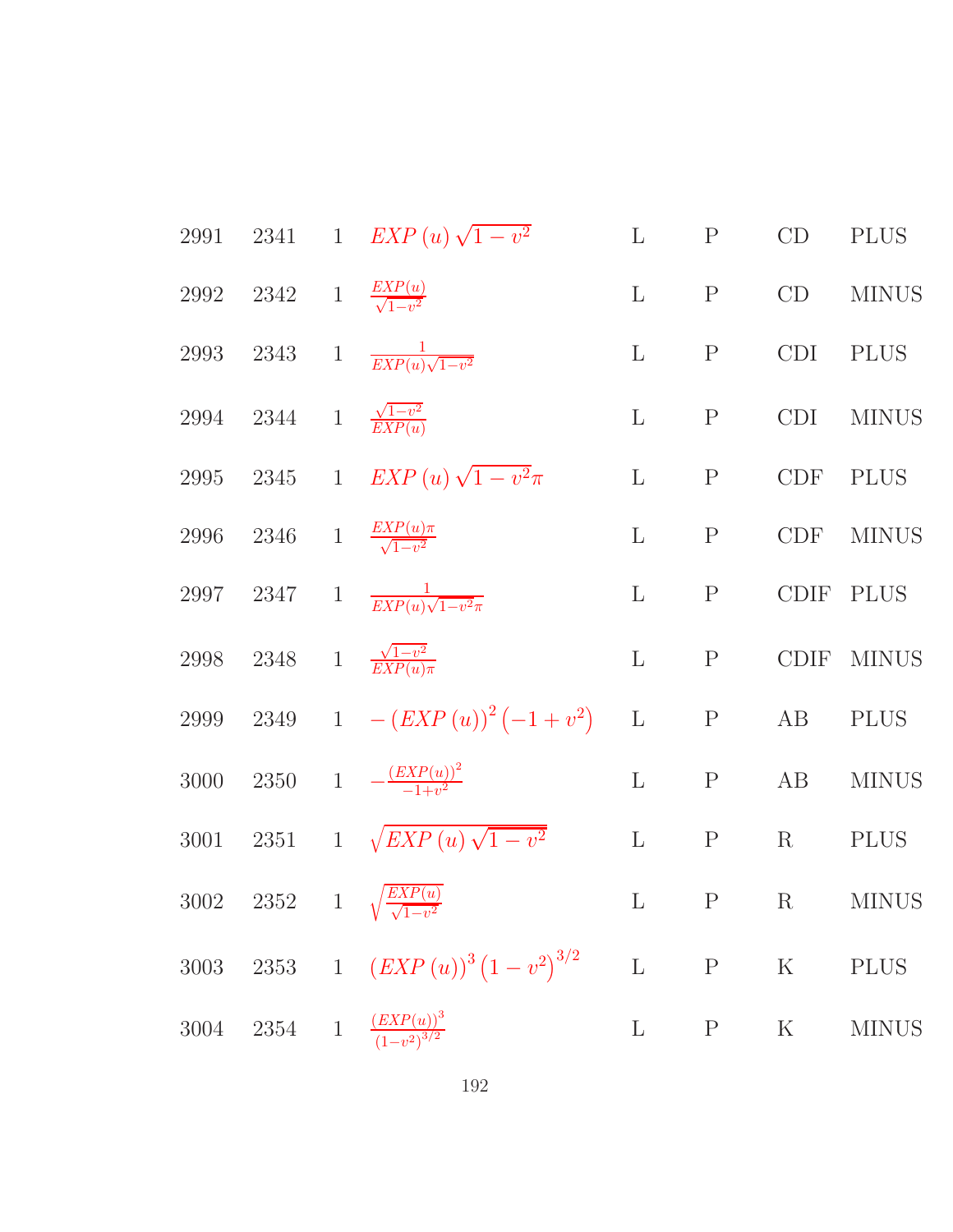| 3005             | 2355         | $\mathbf{1}$                   | $e^{EXP(u)\sqrt{1-v^2}}$                            | $\Gamma$     | ${\bf P}$                | E                 | <b>PLUS</b>                  |
|------------------|--------------|--------------------------------|-----------------------------------------------------|--------------|--------------------------|-------------------|------------------------------|
| 3006             | 2356         | $\overline{1}$                 | $\frac{EXP(u)}{e^{\sqrt{1-v^2}}}$                   | L            | $\mathbf P$              | $\mathbf{E}$      | <b>MINUS</b>                 |
| 3007             | $2357\,$     | $\mathbf{1}$                   | $Log (EXP(u) \sqrt{1-v^2})$                         | $\mathbf L$  | $\mathbf P$              | $\mathbf{L}$      | <b>PLUS</b>                  |
| 3008             | $2358\,$     |                                | 1 $Log\left(\frac{EXP(u)}{\sqrt{1-v^2}}\right)$     | $\Gamma$     | ${\bf P}$                | $\mathbf{L}$      | <b>MINUS</b>                 |
| 3009             | $2359\,$     | $\mathbf{1}$                   | $arcsin (EXP(u)\sqrt{1-v^2})$                       | $\Gamma$     | $\mathbf{P}$             | S                 | <b>PLUS</b>                  |
| $3010\,$         | 2360         |                                | 1 $\arcsin\left(\frac{EXP(u)}{\sqrt{1-v^2}}\right)$ | $\mathbf L$  | $\mathbf P$              | S                 | <b>MINUS</b>                 |
| $3011\,$         | $2361\,$     | $\mathbf{1}$                   | $\arctan\left( EXP(u)\sqrt{1-v^2}\right)$           | $\mathbf{L}$ | ${\bf P}$                | $\mathbf T$       | <b>PLUS</b>                  |
| $3012\,$         | $2362\,$     | $\,1$                          | $\arctan\left(\frac{EXP(u)}{\sqrt{1-v^2}}\right)$   | $\mathbf L$  | ${\bf P}$                | $\mathbf T$       | <b>MINUS</b>                 |
| 3013<br>3014     | 2363<br>2363 | $\mathbf{1}$<br>$\overline{2}$ | $\sqrt{1-(EXP(u))^{2}+(EXP(u))^{2}v^{2}}$           | L            | $\mathbf P$<br>H         | $\mathbf{P}$<br>H | <b>PLUS</b><br><b>PLUS</b>   |
| 3015<br>3016     | 2364<br>2364 | $\mathbf{1}$<br>$\overline{2}$ | $\sqrt{\frac{-1+v^2+(EXP(u))^2}{-1+v^2}}$           | L<br>L       | $\mathbf{P}$<br>H        | $\mathbf{P}$<br>H | <b>MINUS</b><br><b>MINUS</b> |
| 3017<br>3018     | 2365<br>2365 | $\overline{2}$                 | 1 $\sqrt{1 + (EXP(u))^{2} - (EXP(u))^{2}v^{2}}$ P   | L            | $H_{\rm}$                | H<br>$\mathbf{P}$ | <b>PLUS</b><br><b>PLUS</b>   |
| $3019\,$<br>3020 | 2366<br>2366 | $\overline{2}$                 | $\frac{1+v^2-(EXP(u))^2}{-1+v^2}$                   | L<br>L       | $\mathbf P$<br>$H_{\rm}$ | H<br>$\mathbf P$  | <b>MINUS</b><br><b>MINUS</b> |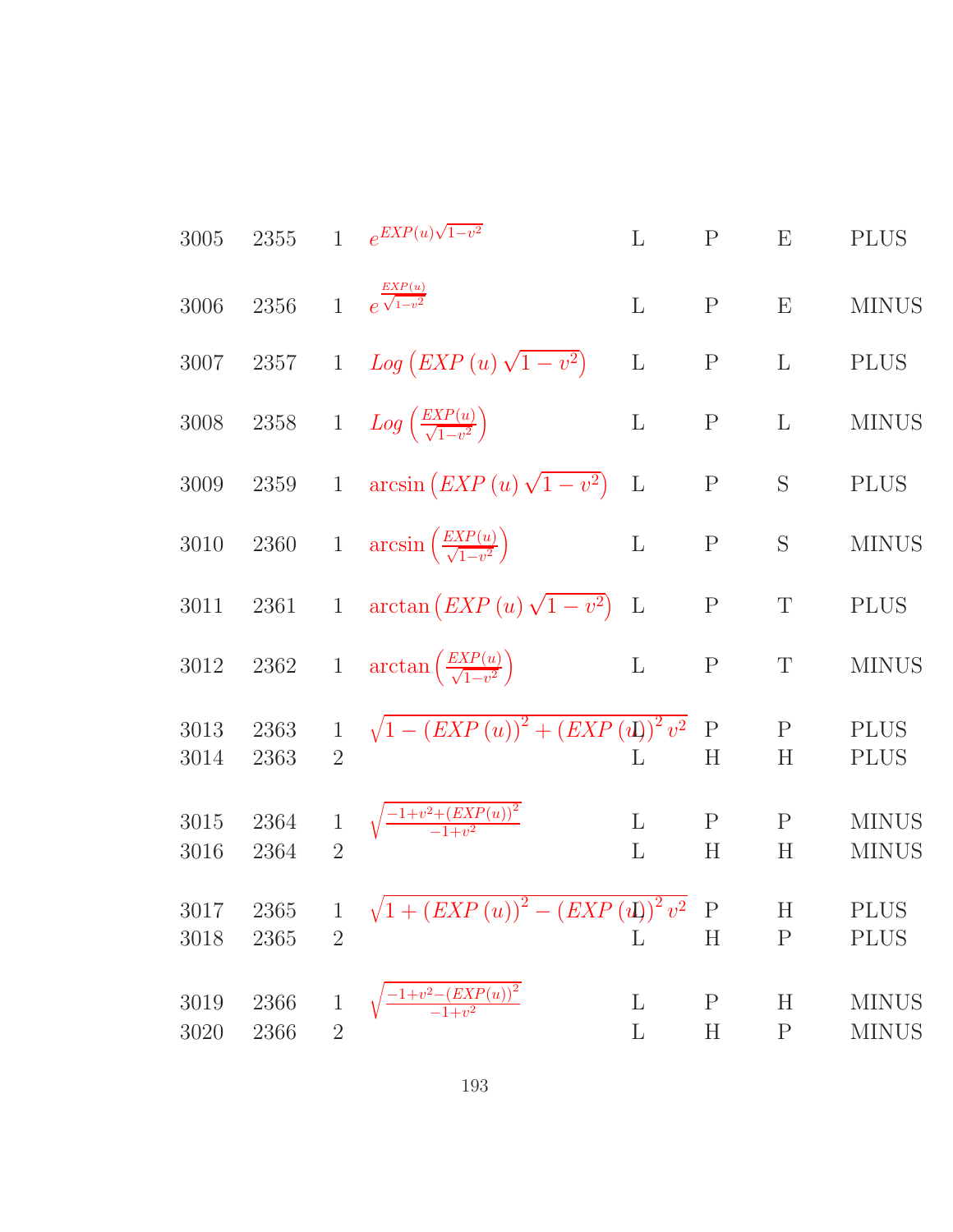| 3021     |                  | 2367 1 $EXP(u)\sqrt{-1+v^2}$              | $\mathbf{L}$ | H     | CD          | <b>PLUS</b>  |
|----------|------------------|-------------------------------------------|--------------|-------|-------------|--------------|
| 3022     |                  | 2368 1 $\frac{EXP(u)}{\sqrt{-1+v^2}}$     | $\mathbf{L}$ | H     | CD          | <b>MINUS</b> |
| 3023     |                  | 2369 1 $\frac{1}{EXP(u)\sqrt{-1+v^2}}$    | $\mathbf{L}$ | H     | <b>CDI</b>  | <b>PLUS</b>  |
| 3024     |                  | 2370 1 $\frac{\sqrt{-1+v^2}}{EXP(u)}$     | $\mathbf{L}$ | H     | CDI         | <b>MINUS</b> |
| 3025     |                  | 2371 1 $EXP(u)\sqrt{-1+v^2}\pi$           | $\mathbf{L}$ | H     | <b>CDF</b>  | <b>PLUS</b>  |
| 3026     |                  | 2372 1 $\frac{EXP(u)\pi}{\sqrt{-1+v^2}}$  | $\mathbf{L}$ | H     | <b>CDF</b>  | <b>MINUS</b> |
| 3027     |                  | 2373 1 $\frac{1}{EXP(u)\sqrt{-1+v^2\pi}}$ | $\mathbf{L}$ | H     |             | CDIF PLUS    |
| 3028     |                  | 2374 1 $\frac{\sqrt{-1+v^2}}{EXP(u)\pi}$  | $\mathbf{L}$ | H     | <b>CDIF</b> | <b>MINUS</b> |
| $3029\,$ |                  | 2375 1 $(EXP(u))^2(-1+v^2)$               | $\mathbf L$  | H     | AB          | <b>PLUS</b>  |
| 3030     | 2376             | 1 $\frac{(EXP(u))^2}{-1+v^2}$             | $\mathbf{L}$ | H     | AB          | <b>MINUS</b> |
| 3031     |                  | 2377 1 $\sqrt{EXP(u)\sqrt{-1+v^2}}$       | $\mathbf L$  | H     | $\rm R$     | <b>PLUS</b>  |
|          | 3032 2378        | 1 $\sqrt{\frac{EXP(u)}{\sqrt{-1+v^2}}}$   | $\mathbf{L}$ | H     | $\rm R$     | <b>MINUS</b> |
| $3033\,$ |                  | 2379 1 $(EXP (u))^3 (-1 + v^2)^{3/2}$     | $\mathbf{L}$ | $H$ K |             | <b>PLUS</b>  |
| 3034     | $2380\quad \  1$ | $\frac{(EXP(u))^3}{(-1+v^2)^{3/2}}$       | $\mathbf{L}$ | H     | $\rm K$     | <b>MINUS</b> |
|          |                  |                                           |              |       |             |              |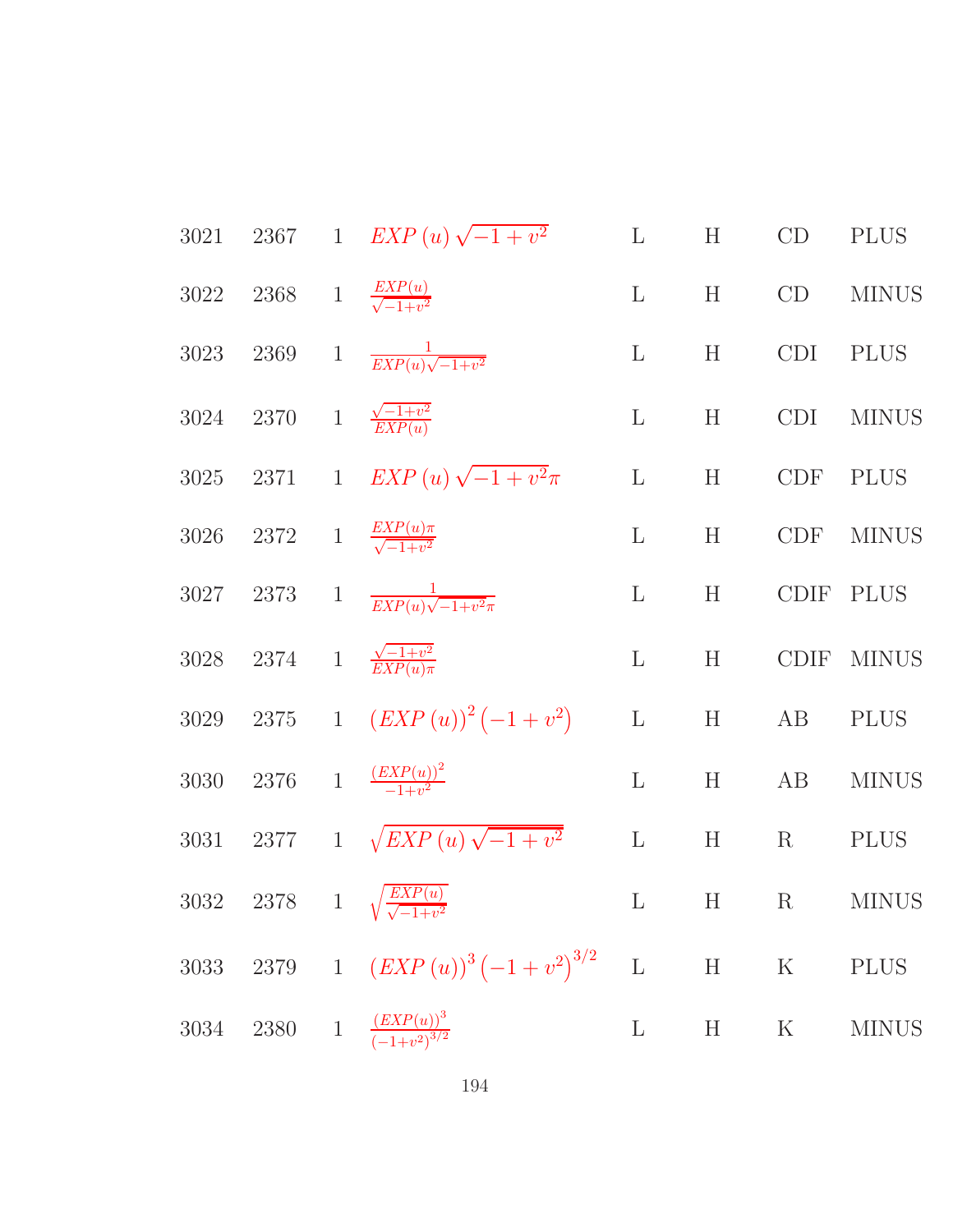| 3035                 | 2381                 | $\mathbf{1}$                        | $e^{EXP(u)\sqrt{-1+v^2}}$                          | L            | H                               | E                                       | <b>PLUS</b>                                |
|----------------------|----------------------|-------------------------------------|----------------------------------------------------|--------------|---------------------------------|-----------------------------------------|--------------------------------------------|
| 3036                 | 2382                 | $\mathbf{1}$                        | $e^{\frac{EXP(u)}{\sqrt{-1+v^2}}}$                 | L            | H                               | E                                       | <b>MINUS</b>                               |
| 3037                 | $2383\,$             | $\mathbf{1}$                        | $Log (EXP(u) \sqrt{-1 + v^2})$                     | $\mathbf{L}$ | H                               | $\mathbf{L}$                            | <b>PLUS</b>                                |
| 3038                 | $\,2384$             | $\,1$                               | $Log\left(\frac{EXP(u)}{\sqrt{-1+v^2}}\right)$     | $\mathbf{L}$ | H                               | $\mathbf{L}$                            | <b>MINUS</b>                               |
| 3039                 | 2385                 | $\mathbf{1}$                        | $arcsin (EXP(u)\sqrt{-1+v^2}) L$                   |              | H                               | S                                       | <b>PLUS</b>                                |
| 3040                 | 2386                 | $\,1$                               | $arcsin\left(\frac{EXP(u)}{\sqrt{-1+v^2}}\right)$  | $\mathbf{L}$ | H                               | S                                       | <b>MINUS</b>                               |
| 3041                 | 2387                 | $\mathbf{1}$                        | $\arctan\left( EXP(u)\sqrt{-1+v^2}\right) L$       |              | H                               | $\mathbf T$                             | <b>PLUS</b>                                |
| 3042                 | 2388                 | $\,1$                               | $\arctan\left(\frac{EXP(u)}{\sqrt{-1+v^2}}\right)$ | $\mathbf L$  | H                               | $\boldsymbol{T}$                        | <b>MINUS</b>                               |
| 3043<br>3044<br>3045 | 2389<br>2389<br>2389 | $\mathbf{1}$<br>$\overline{2}$<br>3 | $\sin(u)v$                                         | S<br>S<br>S  | CD<br><b>CDI</b><br><b>CDF</b>  | CD<br>CD<br><b>CDF</b>                  | <b>PLUS</b><br><b>MINUS</b><br><b>PLUS</b> |
| 3046<br>3047<br>3048 | 2390<br>2390<br>2390 | $\mathbf 1$<br>$\overline{2}$<br>3  | $\frac{\sin(u)}{v}$                                | S<br>S<br>S  | CD<br><b>CDI</b><br><b>CDIF</b> | CD<br>CD<br><b>CDF</b>                  | <b>MINUS</b><br><b>PLUS</b><br><b>PLUS</b> |
| 3049<br>3050<br>3051 | 2391<br>2391<br>2391 | $\mathbf{1}$<br>$\overline{2}$<br>3 | $rac{1}{\sin(u)v}$                                 | S<br>S<br>S  | CD<br><b>CDI</b><br><b>CDF</b>  | <b>CDI</b><br><b>CDI</b><br><b>CDIF</b> | <b>PLUS</b><br><b>MINUS</b><br><b>PLUS</b> |
|                      |                      |                                     |                                                    |              |                                 |                                         |                                            |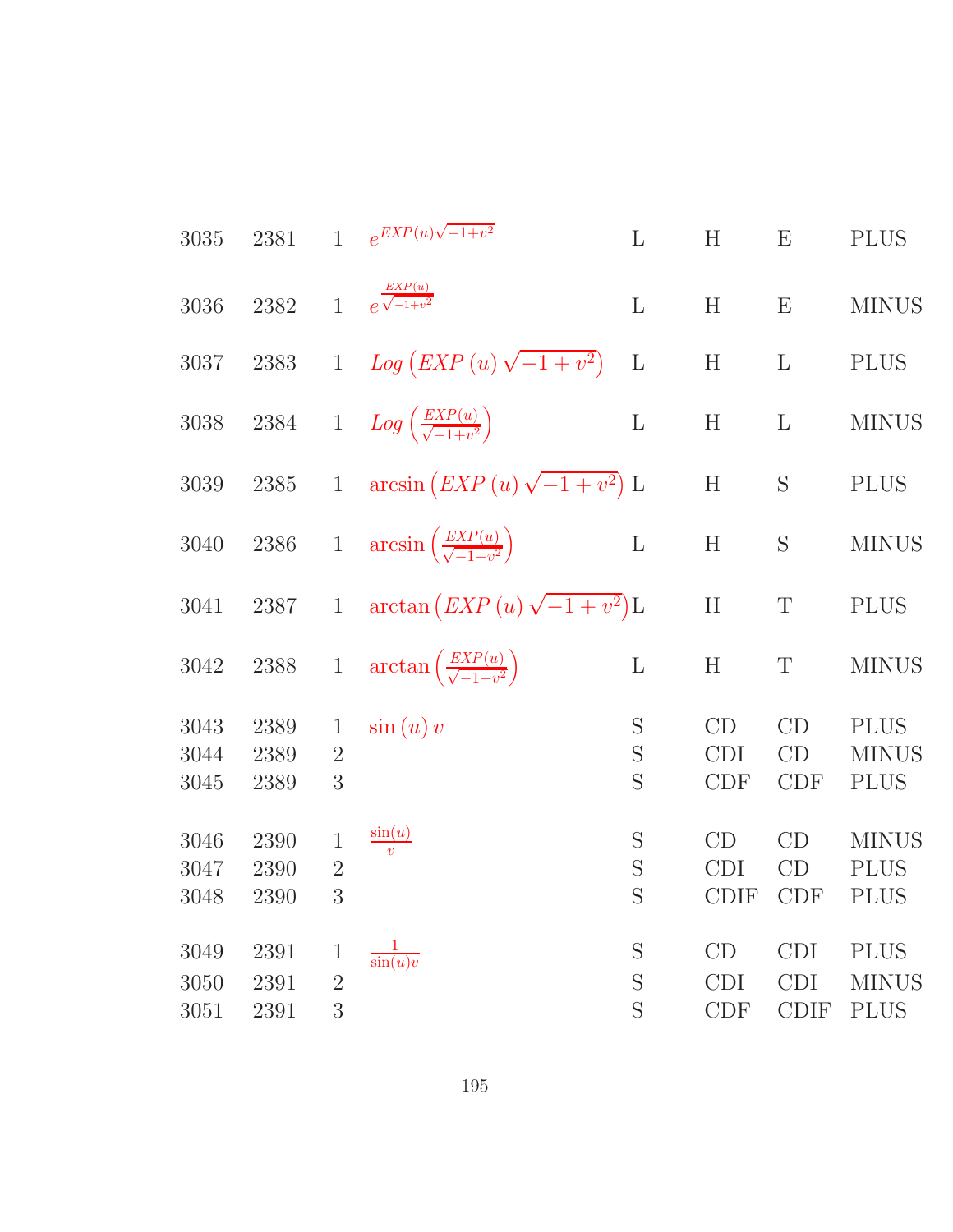| 3052 | 2392 | $\mathbf{1}$   | $\frac{v}{\sin(u)}$                  | S           | CD          | <b>CDI</b>  | <b>MINUS</b> |
|------|------|----------------|--------------------------------------|-------------|-------------|-------------|--------------|
| 3053 | 2392 | $\overline{2}$ |                                      | S           | <b>CDI</b>  | <b>CDI</b>  | <b>PLUS</b>  |
| 3054 | 2392 | 3              |                                      | S           | <b>CDIF</b> | <b>CDIF</b> | <b>PLUS</b>  |
| 3055 | 2393 | $\mathbf{1}$   | $\sin(u)v\pi$                        | S           | CD          | <b>CDF</b>  | <b>PLUS</b>  |
| 3056 | 2393 | $\overline{2}$ |                                      | S           | <b>CDI</b>  | CDF         | <b>MINUS</b> |
| 3057 | 2393 | $\overline{3}$ |                                      | S           | <b>CDIF</b> | CD          | <b>MINUS</b> |
| 3058 | 2394 | $\,1$          | $\frac{\sin(u)\pi}{v}$               | $\mathbf S$ | CD          | <b>CDF</b>  | <b>MINUS</b> |
| 3059 | 2394 | $\sqrt{2}$     |                                      | S           | <b>CDI</b>  | <b>CDF</b>  | <b>PLUS</b>  |
| 3060 | 2394 | 3              |                                      | S           | <b>CDF</b>  | CD          | <b>MINUS</b> |
| 3061 | 2395 | $\mathbf 1$    | $\frac{1}{\sin(u)v\pi}$              | S           | CD          | <b>CDIF</b> | <b>PLUS</b>  |
| 3062 | 2395 | $\overline{2}$ |                                      | S           | <b>CDI</b>  | <b>CDIF</b> | <b>MINUS</b> |
| 3063 | 2395 | 3              |                                      | S           | <b>CDIF</b> | <b>CDI</b>  | <b>MINUS</b> |
| 3064 | 2396 | $\mathbf 1$    | $\frac{v}{\sin(u)\pi}$               | S           | CD          | <b>CDIF</b> | <b>MINUS</b> |
| 3065 | 2396 | $\overline{2}$ |                                      | $\mathbf S$ | <b>CDI</b>  | <b>CDIF</b> | <b>PLUS</b>  |
| 3066 | 2396 | 3              |                                      | S           | CDF         | <b>CDI</b>  | <b>MINUS</b> |
| 3067 | 2397 | $\mathbf{1}$   | $(\sin(u))^2 v^2$                    | $\mathbf S$ | CD          | AB          | <b>PLUS</b>  |
| 3068 | 2397 | $\overline{2}$ |                                      | S           | <b>CDI</b>  | AB          | <b>MINUS</b> |
| 3069 | 2398 | $\,1$          | $\frac{\left(\sin(u)\right)^2}{v^2}$ | S           | CD          | AB          | <b>MINUS</b> |
| 3070 | 2398 | $\overline{2}$ |                                      | S           | CDI         | AB          | <b>PLUS</b>  |
| 3071 | 2399 | $\mathbf{1}$   | $\sqrt{\sin(u)} v$                   | $\mathbf S$ | CD          | R           | <b>PLUS</b>  |
| 3072 | 2399 | $\overline{2}$ |                                      | S           | <b>CDI</b>  | $\mathbf R$ | <b>MINUS</b> |
|      |      |                |                                      |             |             |             |              |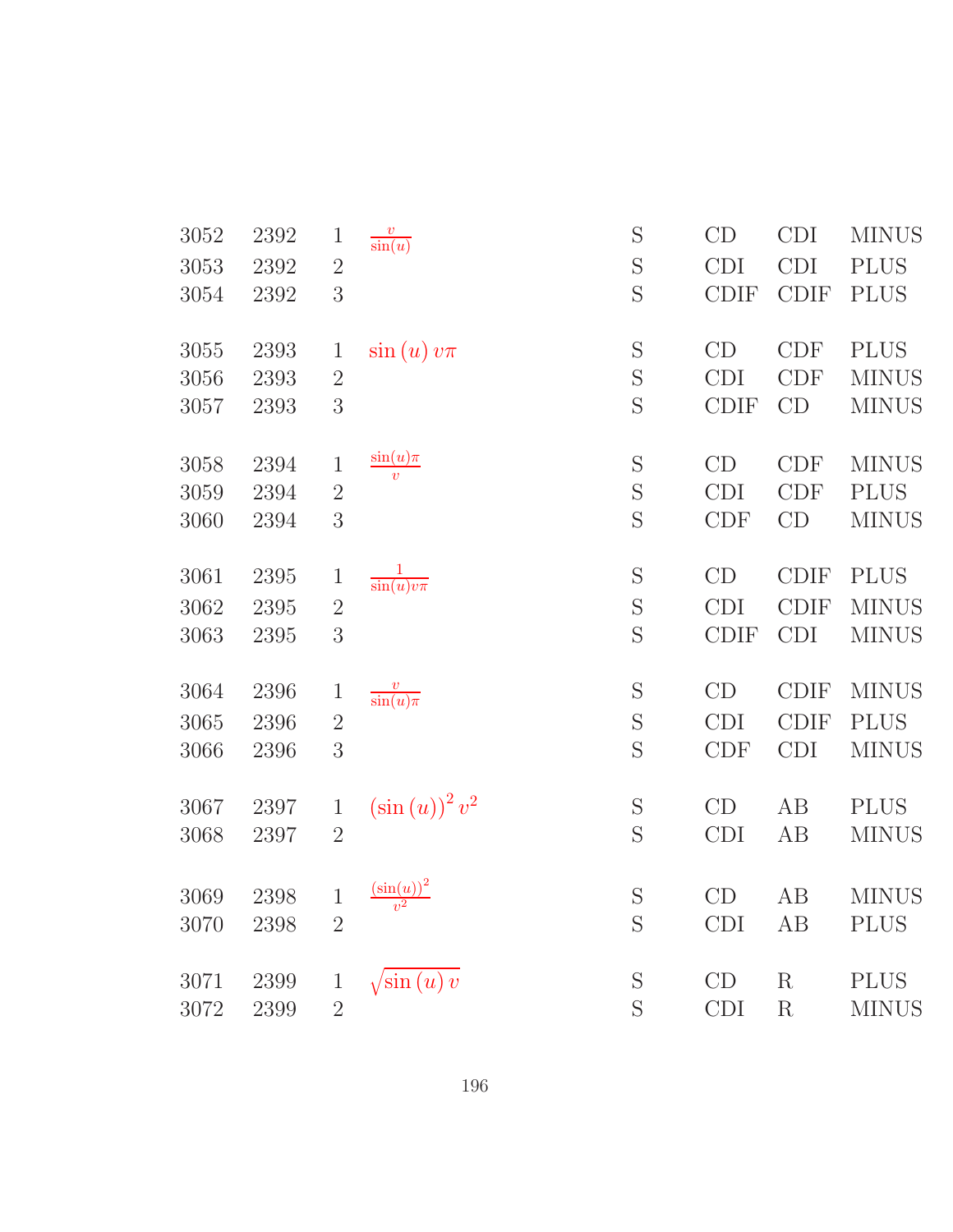| 3073 | 2400 | $\mathbf{1}$   | $\sin(u)$                               | S           | CD         | $\rm R$  | <b>MINUS</b> |
|------|------|----------------|-----------------------------------------|-------------|------------|----------|--------------|
| 3074 | 2400 | $\overline{2}$ |                                         | S           | <b>CDI</b> | $\rm R$  | <b>PLUS</b>  |
| 3075 | 2401 | $\mathbf{1}$   | $\left(\sin\left(u\right)\right)^3 v^3$ | S           | CD         | $\rm K$  | <b>PLUS</b>  |
| 3076 | 2401 | $\overline{2}$ |                                         | S           | <b>CDI</b> | $\rm K$  | <b>MINUS</b> |
| 3077 | 2402 | $\mathbf{1}$   | $\frac{\left(\sin(u)\right)^3}{v^3}$    | S           | CD         | $\rm K$  | <b>MINUS</b> |
| 3078 | 2402 | $\overline{2}$ |                                         | S           | <b>CDI</b> | $\rm K$  | <b>PLUS</b>  |
| 3079 | 2403 | $\mathbf{1}$   | $e^{\sin(u)v}$                          | $\mathbf S$ | CD         | E        | <b>PLUS</b>  |
| 3080 | 2403 | $\sqrt{2}$     |                                         | S           | <b>CDI</b> | E        | <b>MINUS</b> |
| 3081 | 2404 | 1              | $e^{\frac{\sin(u)}{v}}$                 | $\mathbf S$ | CD         | E        | <b>MINUS</b> |
| 3082 | 2404 | $\overline{2}$ |                                         | S           | <b>CDI</b> | E        | <b>PLUS</b>  |
| 3083 | 2405 | $\mathbf{1}$   | Log(sin(u)v)                            | S           | CD         | L        | <b>PLUS</b>  |
| 3084 | 2405 | $\overline{2}$ |                                         | S           | <b>CDI</b> | L        | <b>MINUS</b> |
| 3085 | 2406 | $\mathbf{1}$   | $Log\left(\frac{\sin(u)}{v}\right)$     | S           | CD         | L        | <b>MINUS</b> |
| 3086 | 2406 | $\overline{2}$ |                                         | S           | <b>CDI</b> | $\Gamma$ | <b>PLUS</b>  |
| 3087 | 2407 | $\mathbf 1$    | $arcsin(\sin(u)v)$                      | $\mathbf S$ | CD         | S        | <b>PLUS</b>  |
| 3088 | 2407 | $\overline{2}$ |                                         | S           | <b>CDI</b> | S        | <b>MINUS</b> |
| 3089 | 2408 | $\mathbf 1$    | $\arcsin\left(\frac{\sin(u)}{v}\right)$ | S           | CD         | S        | <b>MINUS</b> |
| 3090 | 2408 | $\sqrt{2}$     |                                         | S           | <b>CDI</b> | S        | <b>PLUS</b>  |
| 3091 | 2409 | $\mathbf 1$    | $arctan(\sin(u)v)$                      | S           | CD         | T        | <b>PLUS</b>  |
| 3092 | 2409 | $\overline{2}$ |                                         | S           | <b>CDI</b> | T        | <b>MINUS</b> |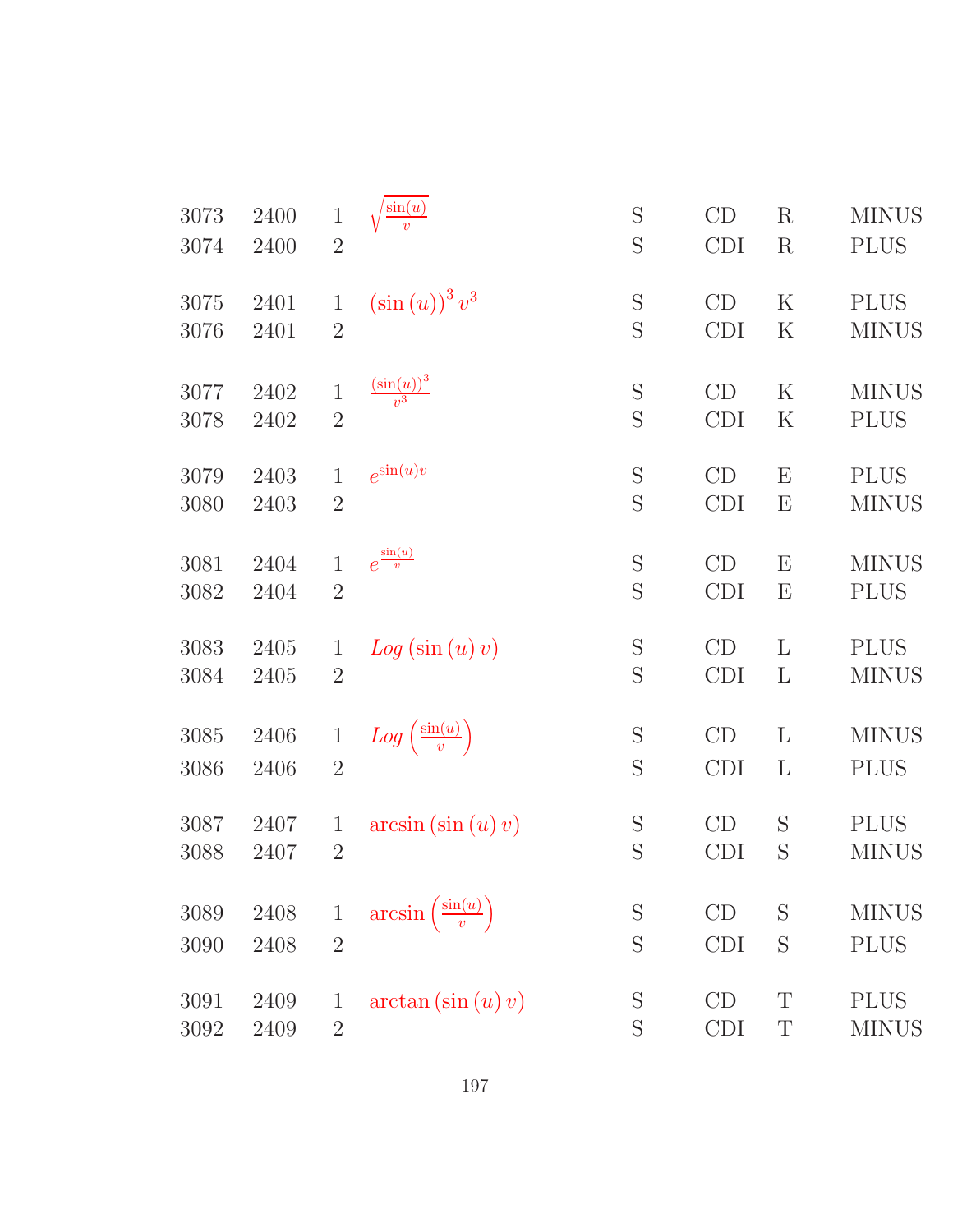| 3093<br>3094 | 2410<br>2410 | $\,1$<br>$\overline{2}$        | $\arctan\left(\frac{\sin(u)}{v}\right)$    | S<br>S           | CD<br>CDI        | T<br>T                       | <b>MINUS</b><br><b>PLUS</b> |
|--------------|--------------|--------------------------------|--------------------------------------------|------------------|------------------|------------------------------|-----------------------------|
| 3095<br>3096 | 2411<br>2411 | $\mathbf{1}$<br>$\overline{2}$ | $\sqrt{1-v^2+v^2(\cos(u))^2}$              | S<br>S           | CD<br><b>CDI</b> | $\mathbf{P}$<br>$\mathbf{P}$ | <b>PLUS</b><br><b>MINUS</b> |
| 3097<br>3098 | 2412<br>2412 | $\mathbf{1}$<br>$\overline{2}$ | $\sqrt{\frac{v^2-1+(\cos(u))^2}{v^2}}$     | S<br>S           | CD<br><b>CDI</b> | $\mathbf{P}$<br>$\mathbf{P}$ | <b>MINUS</b><br><b>PLUS</b> |
| 3099<br>3100 | 2413<br>2413 | $\mathbf{1}$<br>$\overline{2}$ | $\sqrt{1+v^2-v^2(\cos(u))^2}$              | $\mathbf S$<br>S | CD<br><b>CDI</b> | H<br>H                       | <b>PLUS</b><br><b>MINUS</b> |
| 3101<br>3102 | 2414<br>2414 | $\mathbf{1}$<br>$\overline{2}$ | $\sqrt{\frac{v^2+1-(\cos(u))^2}{v^2}}$     | S<br>S           | CD<br><b>CDI</b> | H<br>H                       | <b>MINUS</b><br><b>PLUS</b> |
| $3103\,$     | 2415         | $\mathbf{1}$                   | $\frac{\sin(u)v}{\pi}$                     | S                | <b>CDF</b>       | CD                           | <b>PLUS</b>                 |
| 3104         | 2416         | $\mathbf{1}$                   | $\frac{\pi}{\sin(u)v}$                     | S                | <b>CDF</b>       | <b>CDI</b>                   | <b>PLUS</b>                 |
| 3105         | 2417         | $\mathbf{1}$                   | $\frac{\sin(u)\pi^2}{v}$                   | S                | <b>CDF</b>       | CDF                          | <b>MINUS</b>                |
| $3106\,$     | 2418         | $\,1$                          | $\frac{v}{\sin(u)\pi^2}$                   | S                | CDF              | <b>CDIF</b>                  | <b>MINUS</b>                |
| 3107         | $2419\,$     | $\mathbf{1}$                   | $\frac{\left(\sin(u)\right)^2 v^2}{\pi^2}$ | S                | CDF              | AB                           | <b>PLUS</b>                 |
| 3108         | 2420         | $\mathbf{1}$                   | $\frac{(\sin(u))^{2}\pi^{2}}{u^{2}}$       | S                | CDF              | AB                           | <b>MINUS</b>                |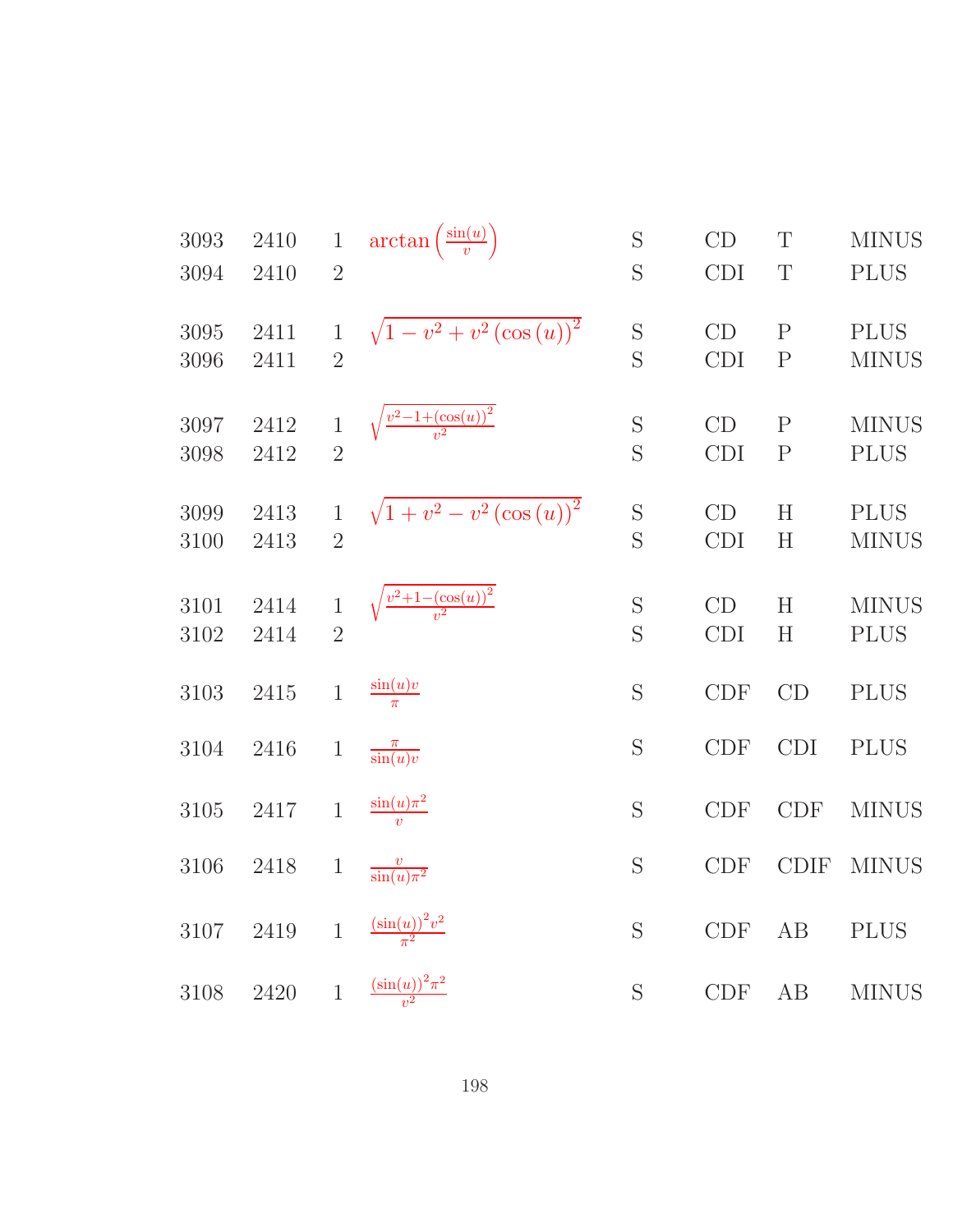| 3109     | 2421     |                | 1 $\sqrt{\frac{\sin(u)v}{\pi}}$                       | S           | CDF                         | R            | <b>PLUS</b>  |
|----------|----------|----------------|-------------------------------------------------------|-------------|-----------------------------|--------------|--------------|
| $3110\,$ | $2422\,$ | $1\,$          | $\sqrt{\frac{\sin(u)\pi}{v}}$                         | S           | $\ensuremath{\mathrm{CDF}}$ | R            | <b>MINUS</b> |
| 3111     | $2423\,$ | $\mathbf{1}$   | $\frac{(\sin(u))^{3}v^{3}}{\pi^{3}}$                  | S           | $\ensuremath{\mathrm{CDF}}$ | $\rm K$      | <b>PLUS</b>  |
| $3112\,$ | $2424\,$ | $\overline{1}$ | $\frac{\left(\sin(u)\right)^3 \pi^3}{v^3}$            | S           | $\ensuremath{\mathrm{CDF}}$ | $\rm K$      | <b>MINUS</b> |
| $3113\,$ | $2425\,$ | $\overline{1}$ | $e^{\frac{\sin(u)v}{\pi}}$                            | S           | CDF                         | E            | <b>PLUS</b>  |
| 3114     | 2426     | $\overline{1}$ | $e^{\frac{\sin(u)\pi}{v}}$                            | S           | CDF                         | E            | <b>MINUS</b> |
| $3115\,$ | $2427\,$ |                | 1 $Log\left(\frac{\sin(u)v}{\pi}\right)$              | S           | CDF                         | $\mathbf{L}$ | <b>PLUS</b>  |
| 3116     | $2428\,$ |                | 1 $Log\left(\frac{\sin(u)\pi}{v}\right)$              | $\mathbf S$ | $\ensuremath{\mathrm{CDF}}$ | $\mathbf{L}$ | <b>MINUS</b> |
| $3117\,$ | $2429\,$ | $\mathbf{1}$   | $arcsin\left(\frac{\sin(u)v}{\pi}\right)$             | $\mathbf S$ | $\ensuremath{\mathrm{CDF}}$ | S            | <b>PLUS</b>  |
| $3118\,$ | $2430\,$ | $\mathbf{1}$   | $arcsin\left(\frac{\sin(u)\pi}{v}\right)$             | S           | $\ensuremath{\mathrm{CDF}}$ | S            | <b>MINUS</b> |
| 3119     | $2431\,$ | $\mathbf{1}$   | $\arctan\left(\frac{\sin(u)v}{\pi}\right)$            | $\mathbf S$ | $\ensuremath{\mathrm{CDF}}$ | $\mathbf T$  | <b>PLUS</b>  |
| $3120\,$ | $2432\,$ | $\mathbf{1}$   | $\arctan\left(\frac{\sin(u)\pi}{v}\right)$            | S           | CDF                         | T            | <b>MINUS</b> |
| 3121     | 2433     |                | 1 $\sqrt{\frac{\pi^2 - v^2 + v^2(\cos(u))^2}{\pi^2}}$ | S           | CDF                         | ${\bf P}$    | <b>PLUS</b>  |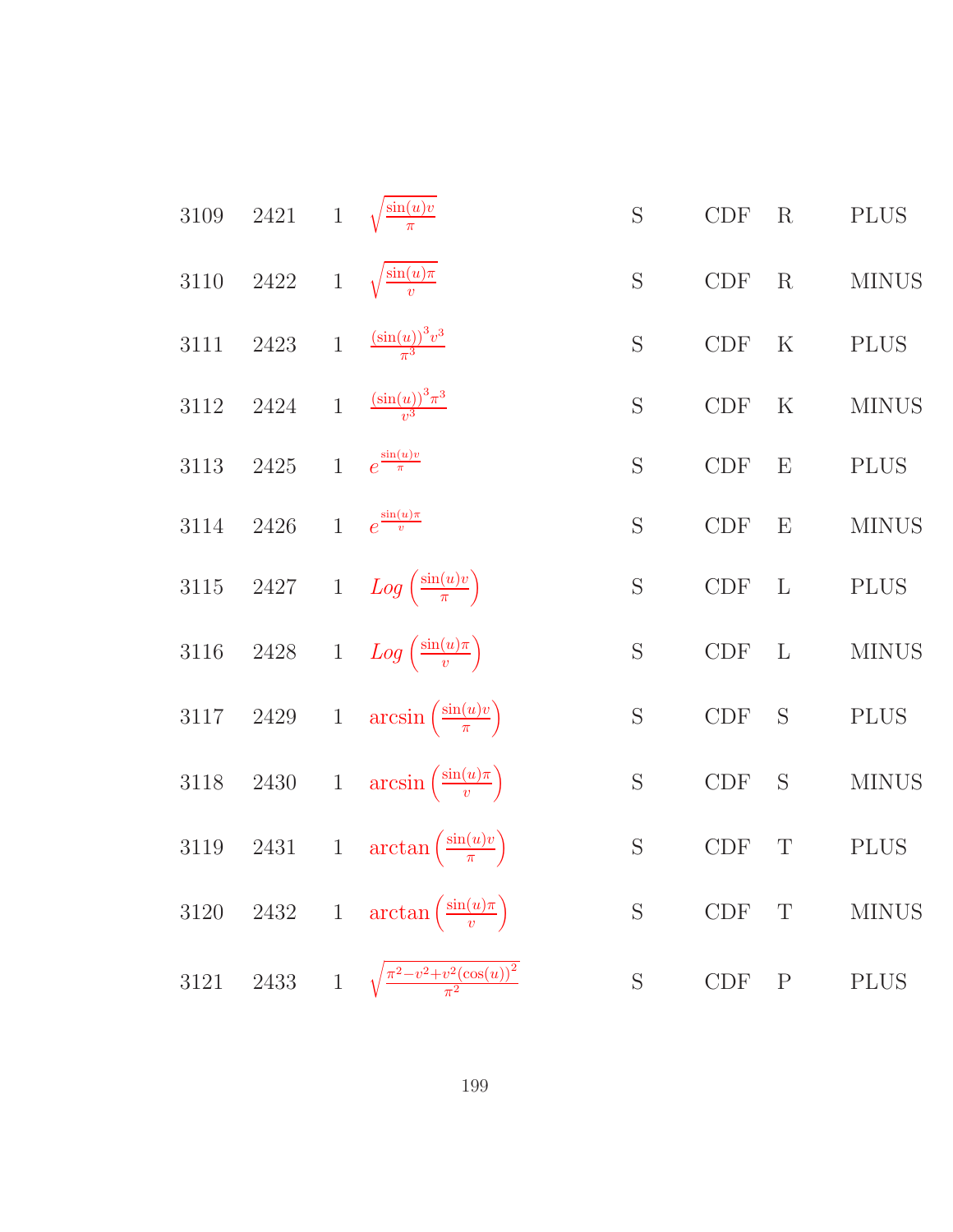3122 2434 1 
$$
\sqrt{\frac{v^2 - \pi^2 + \pi^2(\cos(u))^2}{v^2}}
$$
 S CDF P MINUS  
\n3123 2435 1  $\sqrt{\frac{\pi^2 + v^2 - v^2(\cos(u))^2}{\pi^2}}$  S CDF H P LUS  
\n3124 2436 1  $\sqrt{-\frac{v^2 - \pi^2 + \pi^2(\cos(u))^2}{v^2}}$  S CDF H MINUS  
\n3125 2437 1  $\frac{\sin(u)}{v\pi}$  S CDF CD P LUS  
\n3126 2438 1  $\frac{v\pi}{\sin(u)}$  S CDF CD P LUS  
\n3127 2439 1  $\sin(u) v\pi^2$  S CDF CDF NINUS  
\n3128 2440 1  $\frac{1}{\sin(u)v\pi^2}$  S CDF CDF MINUS  
\n3129 2441 1  $\frac{(\sin(u))^2}{v^2\pi^2}$  S CDF F AB P LUS  
\n3130 2442 1  $(\sin(u))^2 v^2 \pi^2$  S CDF F AB MINUS  
\n3131 2443 1  $\sqrt{\frac{\sin(u)}{v\pi}}$  S CDF F R P LUS  
\n3132 2444 1  $\sqrt{\sin(u)v\pi}$  S CDF F R P LUS  
\n3133 2445 1  $\frac{(\sin(u))^3}{v^3\pi^3}$  S CDF F K P LUS  
\n3134 2446 1  $(\sin(u))^3 v^3 \pi^3$  S CDF F E P LUS  
\n3135 2447 1  $e^{\frac{\sin(u)}{v\pi}}$  S CDF F E P LUS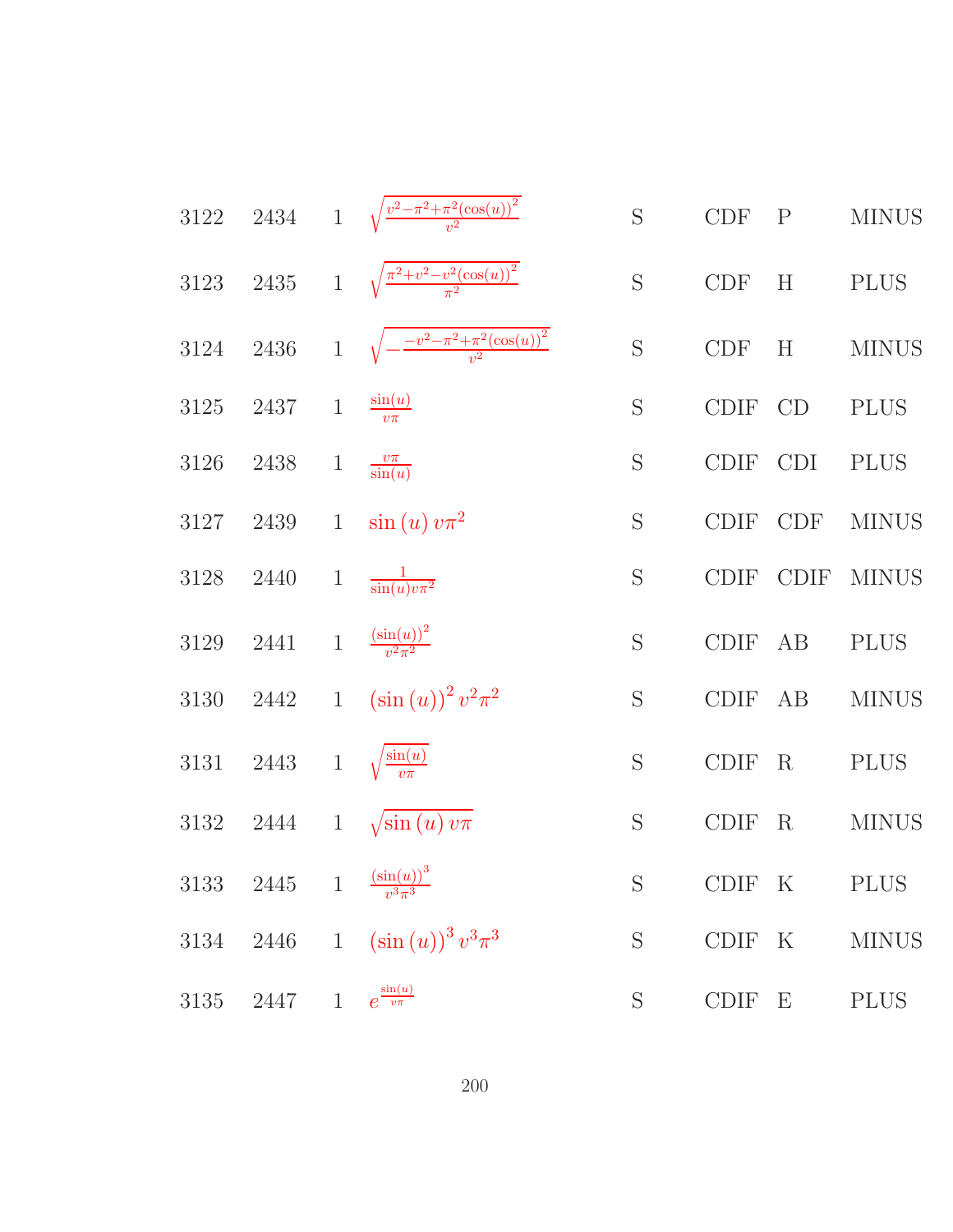| 3136     | 2448     | $\mathbf{1}$ | $e^{\sin(u)v\pi}$                                        | S           | <b>CDIF</b> | E            | <b>MINUS</b> |
|----------|----------|--------------|----------------------------------------------------------|-------------|-------------|--------------|--------------|
| $3137\,$ | $2449\,$ |              | 1 $Log\left(\frac{\sin(u)}{v\pi}\right)$                 | S           | <b>CDIF</b> | $\mathbf{L}$ | <b>PLUS</b>  |
| 3138     | $2450\,$ |              | 1 $Log(sin(u) v \pi)$                                    | S           | <b>CDIF</b> | L            | <b>MINUS</b> |
| 3139     | 2451     |              | 1 $\arcsin\left(\frac{\sin(u)}{v\pi}\right)$             | S           | <b>CDIF</b> | S            | <b>PLUS</b>  |
| 3140     | 2452     | $\mathbf{1}$ | $arcsin(\sin(u)v\pi)$                                    | S           | <b>CDIF</b> | <sub>S</sub> | <b>MINUS</b> |
| $3141\,$ | $2453\,$ |              | 1 $\arctan\left(\frac{\sin(u)}{v\pi}\right)$             | $\mathbf S$ | <b>CDIF</b> | $\mathbf T$  | <b>PLUS</b>  |
| 3142     | 2454     | $\mathbf{1}$ | $arctan(\sin(u)v\pi)$                                    | S           | <b>CDIF</b> | T            | <b>MINUS</b> |
| 3143     | $2455\,$ |              | 1 $\sqrt{\frac{v^2 \pi^2 - 1 + (\cos(u))^2}{v^2 \pi^2}}$ | $\mathbf S$ | <b>CDIF</b> | $\mathbf{P}$ | <b>PLUS</b>  |
| 3144     | 2456     |              | $1 \sqrt{1-v^2\pi^2+v^2\pi^2(\cos(u))^2}$ S              |             | <b>CDIF</b> | $\mathbf{P}$ | <b>MINUS</b> |
| 3145     | 2457     |              | 1 $\sqrt{\frac{v^2 \pi^2 + 1 - (\cos(u))^2}{v^2 \pi^2}}$ | S           | <b>CDIF</b> | H            | <b>PLUS</b>  |
| 3146     | $2458\,$ | $\mathbf{1}$ | $\sqrt{1+v^2\pi^2-v^2\pi^2(\cos(u))^2}$ S                |             | <b>CDIF</b> | H            | <b>MINUS</b> |
| 3147     | $2459\,$ | $\mathbf{1}$ | $\sin(u)\sqrt{v}$                                        | S           | AB          | CD           | <b>PLUS</b>  |
| 3148     | 2460     | $\mathbf{1}$ | $\frac{\sin(u)}{\sqrt{v}}$                               | S           | AB          | CD           | <b>MINUS</b> |
| 3149     | 2461     | $\mathbf{1}$ | $\frac{1}{\sin(u)\sqrt{v}}$                              | S           | AB          | <b>CDI</b>   | <b>PLUS</b>  |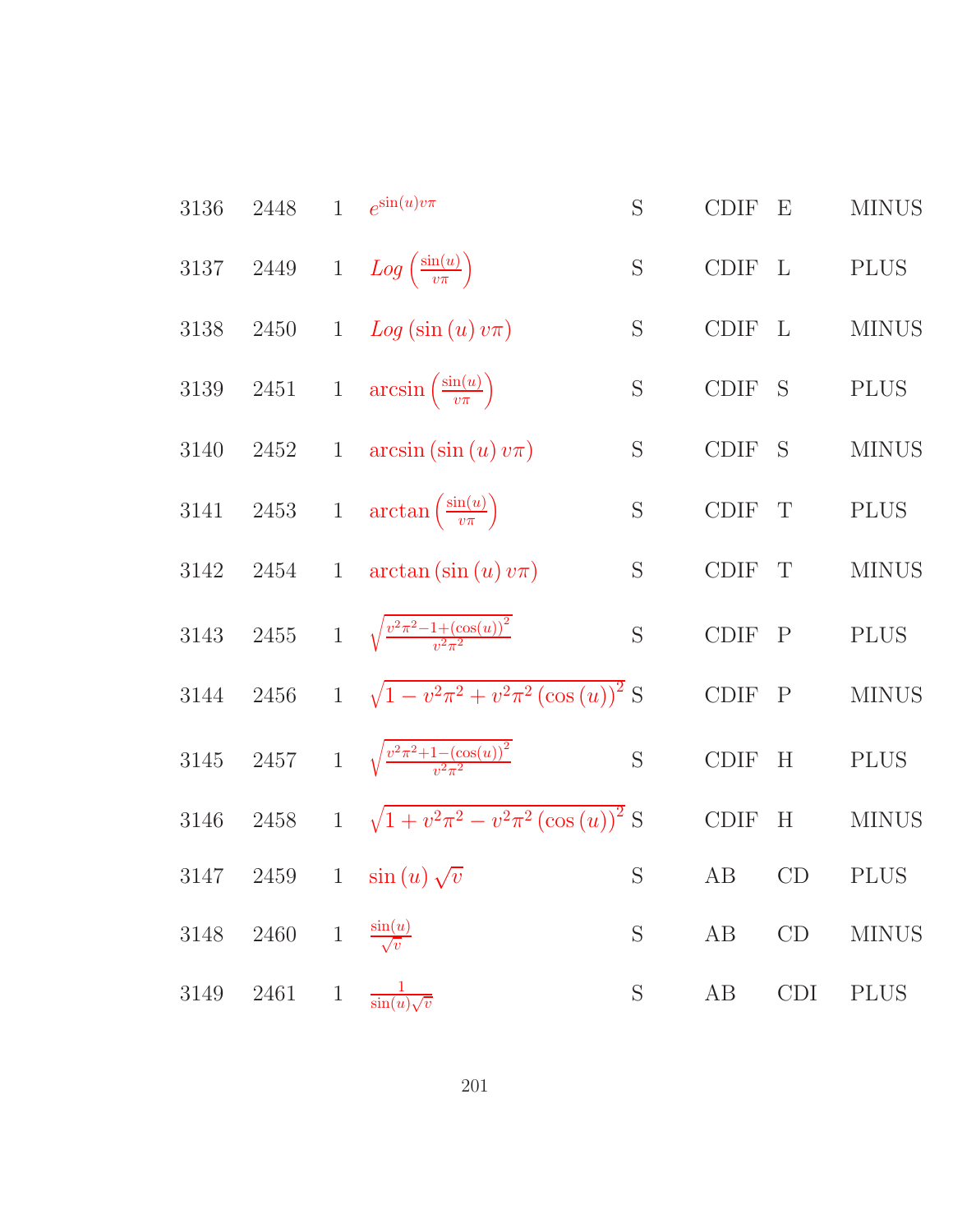| 3150 | 2462     |              | 1 $\frac{\sqrt{v}}{\sin(u)}$             | S              | $\rm AB$ | CDI                   | <b>MINUS</b> |
|------|----------|--------------|------------------------------------------|----------------|----------|-----------------------|--------------|
| 3151 | 2463     | $\mathbf{1}$ | $\sin(u)\sqrt{v}\pi$                     | ${\mathcal S}$ | AB       | CDF                   | <b>PLUS</b>  |
| 3152 | 2464     | $\,1$        | $\frac{\sin(u)\pi}{\sqrt{v}}$            | $\mathbf S$    | $\rm AB$ | <b>CDF</b>            | <b>MINUS</b> |
| 3153 | $2465\,$ | $\mathbf{1}$ | $rac{1}{\sin(u)\sqrt{v}\pi}$             | S              | AB       | $\operatorname{CDIF}$ | <b>PLUS</b>  |
| 3154 | $2466\,$ | $1\,$        | $\frac{\sqrt{v}}{\sin(u)\pi}$            | S              | $\rm AB$ | <b>CDIF</b>           | <b>MINUS</b> |
| 3155 | $2467\,$ | $\mathbf{1}$ | $(\sin(u))^2 v$                          | $\mathbf S$    | $\rm AB$ | AB                    | <b>PLUS</b>  |
| 3156 | 2468     | $\mathbf{1}$ | $\frac{\left(\sin(u)\right)^2}{v}$       | S              | AB       | AB                    | <b>MINUS</b> |
| 3157 | 2469     | $1\,$        | $\sqrt{\sin(u)}\sqrt{v}$                 | $\mathbf S$    | AB       | $\mathbf R$           | <b>PLUS</b>  |
| 3158 | $2470\,$ | $\,1$        | $\sqrt{\frac{\sin(u)}{\sqrt{v}}}$        | S              | $\rm AB$ | R                     | <b>MINUS</b> |
| 3159 | $2471\,$ | $\mathbf{1}$ | $(\sin(u))^3 v^{3/2}$                    | S              | AB       | $\mathbf K$           | <b>PLUS</b>  |
| 3160 | 2472     | $\mathbf{1}$ | $\frac{\left(\sin(u)\right)^3}{v^{3/2}}$ | $\mathbf S$    | $\rm AB$ | $\mathbf K$           | <b>MINUS</b> |
| 3161 | 2473     | $\mathbf{1}$ | $e^{\sin(u)\sqrt{v}}$                    | S              | AB       | E                     | $\rm PLUS$   |
| 3162 | 2474     | $\mathbf{1}$ | $e^{\frac{\sin(u)}{\sqrt{v}}}$           | S              | AB       | E                     | <b>MINUS</b> |
| 3163 | 2475     |              | 1 $Log(sin(u)\sqrt{v})$                  | $\mathbf S$    | AB       | $\mathbf{L}$          | <b>PLUS</b>  |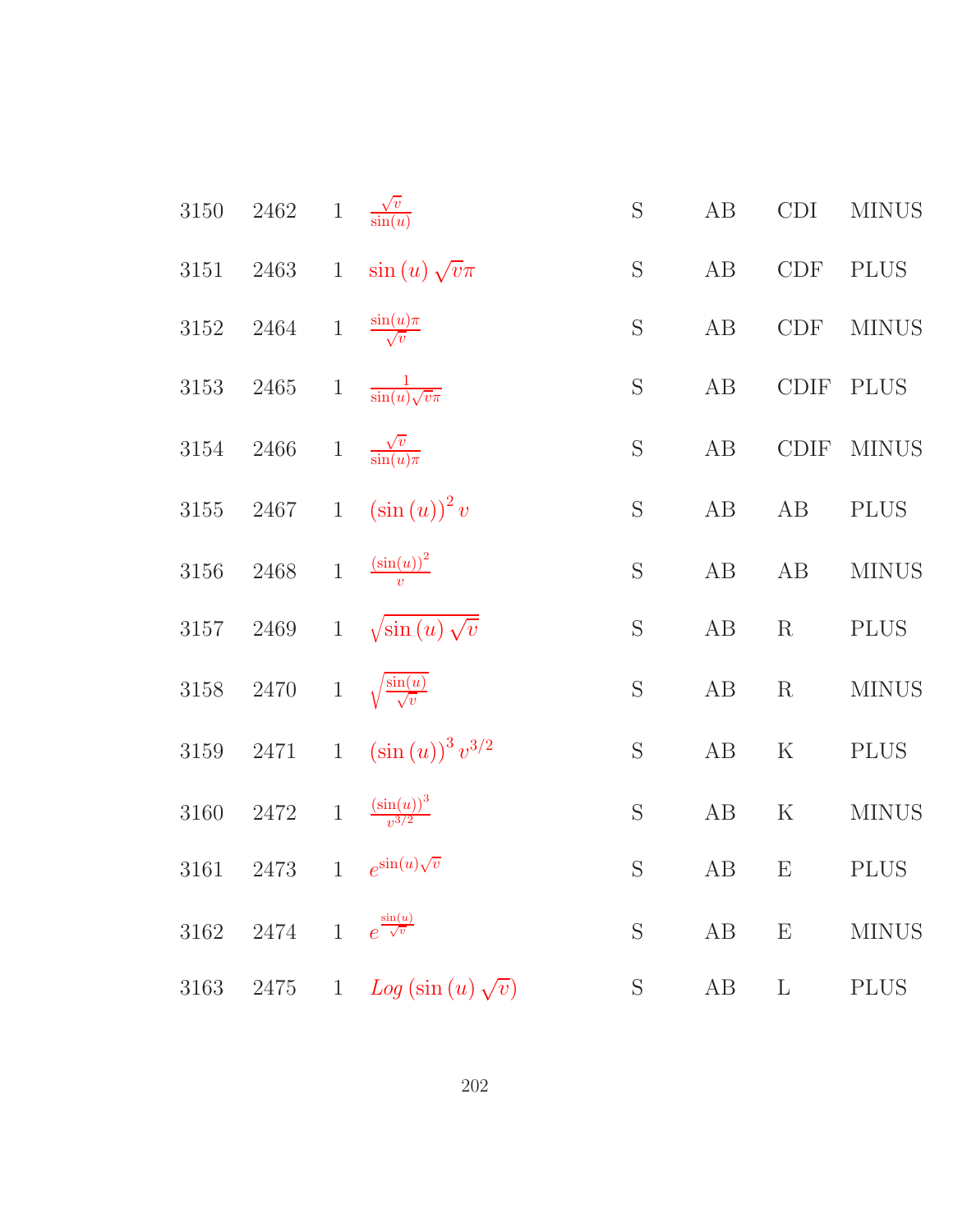3164 2476 1 
$$
Log\left(\frac{\sin(u)}{\sqrt{v}}\right)
$$
 S AB L MINUS  
\n3165 2477 1 arcsin( $\sin(u)\sqrt{v}$ ) S AB S PLUS  
\n3166 2478 1 arcsin( $\frac{\sin(u)}{\sqrt{v}}$ ) S AB S MINUS  
\n3167 2479 1 arctan( $\sin(u)\sqrt{v}$ ) S AB T PLUS  
\n3168 2480 1 arctan( $\frac{\sin(u)}{\sqrt{v}}$ ) S AB T PLUS  
\n3169 2481 1  $\sqrt{1-v+v(\cos(u))^2}$  S AB P PLUS  
\n3170 2482 1  $\sqrt{\frac{v-1+(\cos(u))^2}{v}}$  S AB P NLUS  
\n3171 2483 1  $\sqrt{1+v-v(\cos(u))^2}$  S AB H PLUS  
\n3172 2484 1  $\sqrt{\frac{v+1-(\cos(u))^2}{v}}$  S AB H MINUS  
\n3173 2485 1 sin(u) v<sup>2</sup> S B R CD PLUS  
\n3174 2486 1  $\frac{\sin(u)}{v^2}$  S B R CD MINUS  
\n3175 2487 1  $\frac{1}{\sin(u)v^2}$  S B R CD MINUS  
\n3176 2488 1  $\frac{v^2}{\sin(u)v^2}$  S B C D ID PLUS  
\n3176 2488 1  $\frac{v^2}{\sin(u)v^2}$  S B C D I PLUS  
\n3177 2489 1 sin(u) v<sup>2</sup>   
\n3 R C D F PLUS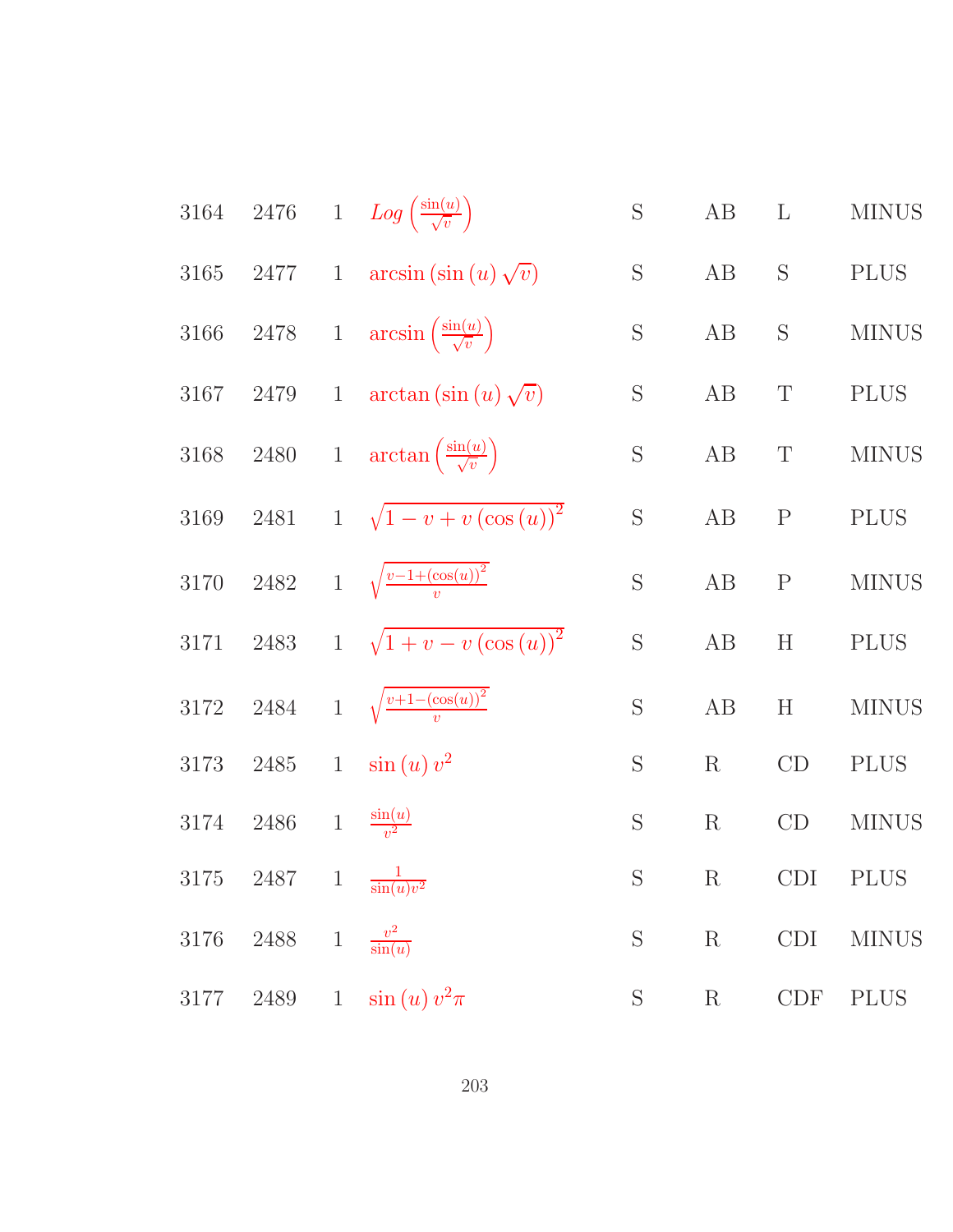| $3178\,$ | 2490     | $\mathbf{1}$ | $\frac{\sin(u)\pi}{v^2}$                | $\mathbf S$ | $\mathbf R$ | CDF                       | <b>MINUS</b> |
|----------|----------|--------------|-----------------------------------------|-------------|-------------|---------------------------|--------------|
| 3179     | $2491\,$ | $\,1$        | $\frac{1}{\sin(u)v^2\pi}$               | $\mathbf S$ | R           | $\text{\rm CDIF}$         | <b>PLUS</b>  |
| 3180     | $2492\,$ | $\,1$        | $\frac{v^2}{\sin(u)\pi}$                | S           | $\mathbf R$ | CDIF                      | <b>MINUS</b> |
| 3181     | $2493\,$ | $\mathbf{1}$ | $(\sin(u))^2 v^4$                       | $\mathbf S$ | $\mathbf R$ | $\rm AB$                  | <b>PLUS</b>  |
| $3182\,$ | 2494     | $\,1$        | $\frac{\left(\sin(u)\right)^2}{v^4}$    | $\mathbf S$ | $\mathbf R$ | AB                        | <b>MINUS</b> |
| 3183     | $2495\,$ | $\mathbf{1}$ | $\sqrt{\sin(u)v^2}$                     | $\mathbf S$ | $\mathbf R$ | R                         | <b>PLUS</b>  |
| 3184     | $2496\,$ | $\mathbf{1}$ | $\sqrt{\frac{\sin(u)}{v^2}}$            | $\mathbf S$ | $\mathbf R$ | R                         | <b>MINUS</b> |
| $3185\,$ | 2497     | $1\,$        | $(\sin(u))^3 v^6$                       | $\mathbf S$ | $\mathbf R$ | ${\bf K}$                 | <b>PLUS</b>  |
| 3186     | $2498\,$ | $\mathbf{1}$ | $\frac{\left(\sin(u)\right)^3}{v^6}$    | $\mathbf S$ | $\mathbf R$ | $\mathbf K$               | <b>MINUS</b> |
| 3187     | 2499     | $\mathbf{1}$ | $e^{\sin(u)v^2}$                        | $\mathbf S$ | $\mathbf R$ | E                         | <b>PLUS</b>  |
| 3188     | $2500\,$ | $\mathbf{1}$ | $e^{\frac{\sin(u)}{v^2}}$               | $\mathbf S$ | $\mathbf R$ | $\boldsymbol{\mathrm{E}}$ | <b>MINUS</b> |
| $3189\,$ | $2501\,$ | $\mathbf{1}$ | Log (sin (u) v <sup>2</sup> )           | $\mathbf S$ | $\mathbf R$ | $\Gamma$                  | <b>PLUS</b>  |
| $3190\,$ | $2502\,$ |              | 1 $Log\left(\frac{\sin(u)}{v^2}\right)$ | $\mathbf S$ | $\mathbf R$ | $\Gamma$                  | <b>MINUS</b> |
| $3191\,$ | $2503\,$ | $\,1$        | $arcsin(\sin(u)v^2)$                    | S           | ${\bf R}$   | $\mathbf S$               | <b>PLUS</b>  |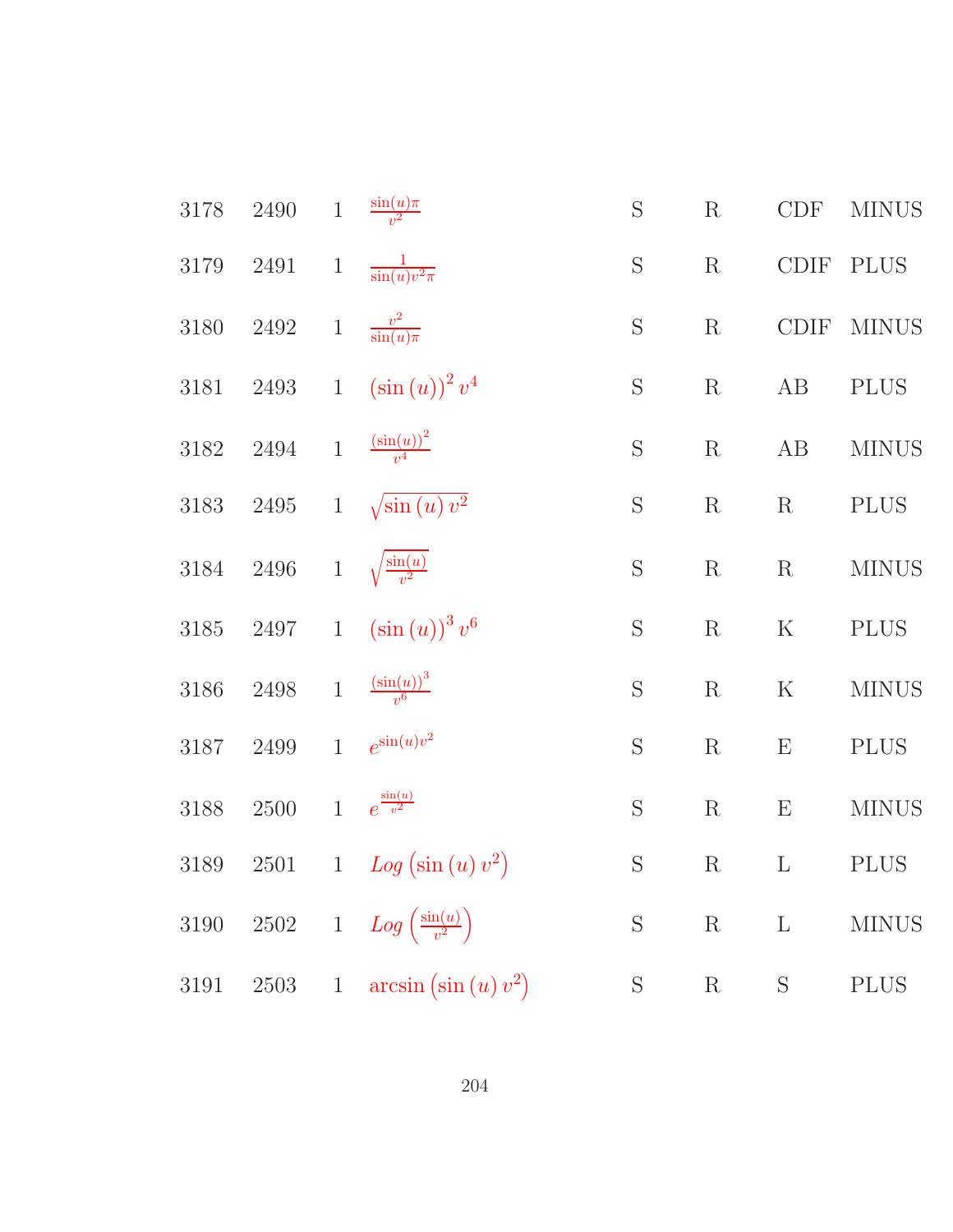3192 2504 1 arcsin 
$$
\left(\frac{\sin(u)}{v^2}\right)
$$
 S R S MINUS  
\n3193 2505 1 arctan  $\left(\sin(u) v^2\right)$  S R T PLUS  
\n3194 2506 1 arctan  $\left(\frac{\sin(u)}{v^2}\right)$  S R T MINUS  
\n3195 2507 1  $\sqrt{1 - v^4 + v^4 \left(\cos(u)\right)^2}$  S R P PLUS  
\n3196 2508 1  $\sqrt{\frac{v^4 - 1 + (\cos(u))^2}{v^4}}$  S R P MINUS  
\n3197 2509 1  $\sqrt{1 + v^4 - v^4 \left(\cos(u)\right)^2}$  S R H PLUS  
\n3198 2510 1  $\sqrt{\frac{v^4 + 1 - (\cos(u))^2}{v^4}}$  S R H MINUS  
\n3199 2511 1 sin  $(u) \sqrt[3]{v}$  S K CD PLUS  
\n3200 2512 1  $\frac{\sin(u)}{\sqrt[3]{v}}$  S S K CD MINUS  
\n3201 2513 1  $\frac{1}{\sin(u) \sqrt[3]{v}}$  S K CD IMINUS  
\n3202 2514 1  $\frac{\sqrt[3]{v}}{\sqrt[3]{v}}$  S K CDI PLUS  
\n3203 2515 1 sin  $(u) \sqrt[3]{v} \pi$  S K CDF PLUS  
\n3204 2516 1  $\frac{\sin(u)\pi}{\sqrt[3]{v}}$  S K CDF PLUS  
\n3205 2517 1  $\frac{1}{\sin(u) \sqrt[3]{v} \pi}$  S K CDF MINUS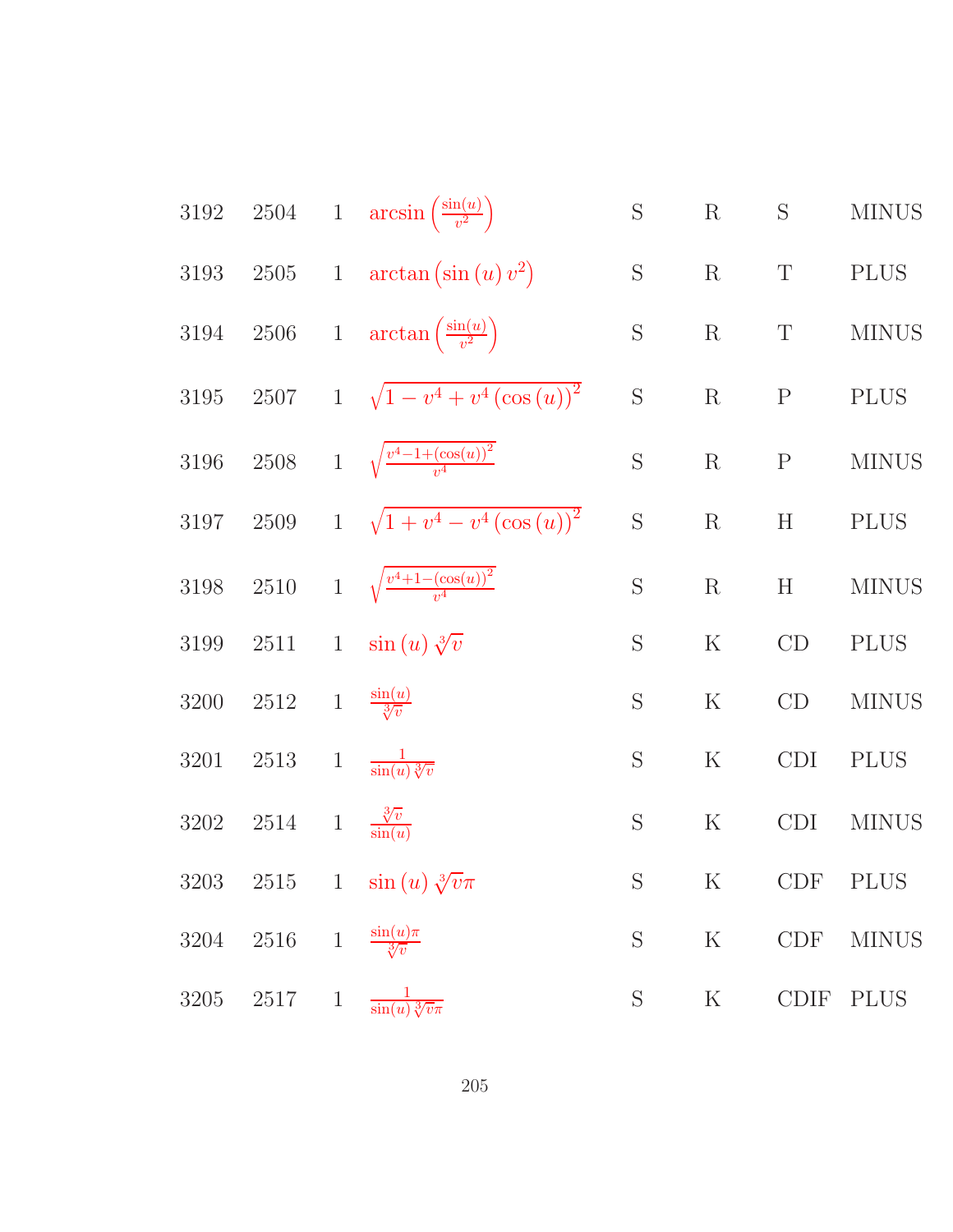| 3206     | $2518\,$         | $1\,$          | $\frac{\sqrt[3]{v}}{\sin(u)\pi}$                         | $\mathbf S$ | $\mathbf K$ | <b>CDIF</b>  | <b>MINUS</b> |
|----------|------------------|----------------|----------------------------------------------------------|-------------|-------------|--------------|--------------|
| 3207     | $2519\,$         | $\mathbf{1}$   | $(\sin(u))^2 v^{2/3}$                                    | $\mathbf S$ | $\rm K$     | AB           | <b>PLUS</b>  |
| 3208     | 2520             | $1\,$          | $\frac{\left(\sin(u)\right)^2}{v^{2/3}}$                 | S           | $\rm K$     | AB           | <b>MINUS</b> |
| 3209     | 2521             | $\mathbf{1}$   | $\sqrt{\sin(u)}\sqrt[3]{v}$                              | S           | $\rm K$     | $\mathbf R$  | <b>PLUS</b>  |
| 3210     | $2522\quad \, 1$ |                | $\sqrt{\frac{\sin(u)}{\sqrt[3]{v}}}$                     | $\mathbf S$ | ${\bf K}$   | $\mathbf R$  | <b>MINUS</b> |
| 3211     | $2523\,$         | $1\,$          | $\left(\sin\left(u\right)\right)^{3}v$                   | S           | $\rm K$     | $\rm K$      | <b>PLUS</b>  |
| 3212     | 2524             | $\mathbf{1}$   | $\frac{\left(\sin(u)\right)^3}{v}$                       | S           | $\mathbf K$ | $\mathbf K$  | <b>MINUS</b> |
| $3213\,$ | $2525\,$         | $\mathbf{1}$   | $e^{\sin(u)\sqrt[3]{v}}$                                 | S           | $\rm K$     | E            | <b>PLUS</b>  |
| 3214     | $2526\,$         | $\overline{1}$ | $e^{\frac{\sin(u)}{3\overline{\overline{v}}}}$           | S           | ${\bf K}$   | E            | <b>MINUS</b> |
| $3215\,$ | 2527             | $\mathbf{1}$   | $Log (sin (u) \sqrt[3]{v})$                              | $\mathbf S$ | ${\bf K}$   | $\Gamma$     | <b>PLUS</b>  |
| 3216     | $2528\,$         |                | 1 $Log\left(\frac{\sin(u)}{\sqrt[3]{v}}\right)$          | $\mathbf S$ | $\rm K$     | $\mathbf{L}$ | <b>MINUS</b> |
| 3217     | 2529             | $\mathbf{1}$   | $arcsin(\sin(u)\sqrt[3]{v})$                             | $\mathbf S$ | ${\bf K}$   | S            | <b>PLUS</b>  |
| 3218     |                  |                | 2530 1 $\arcsin\left(\frac{\sin(u)}{\sqrt[3]{v}}\right)$ | S           | $\rm K$     | S            | <b>MINUS</b> |
| 3219     | 2531             | $\mathbf{1}$   | $\arctan\left(\sin\left(u\right)\sqrt[3]{v}\right)$      | S           | $\rm K$     | $\mathbf T$  | <b>PLUS</b>  |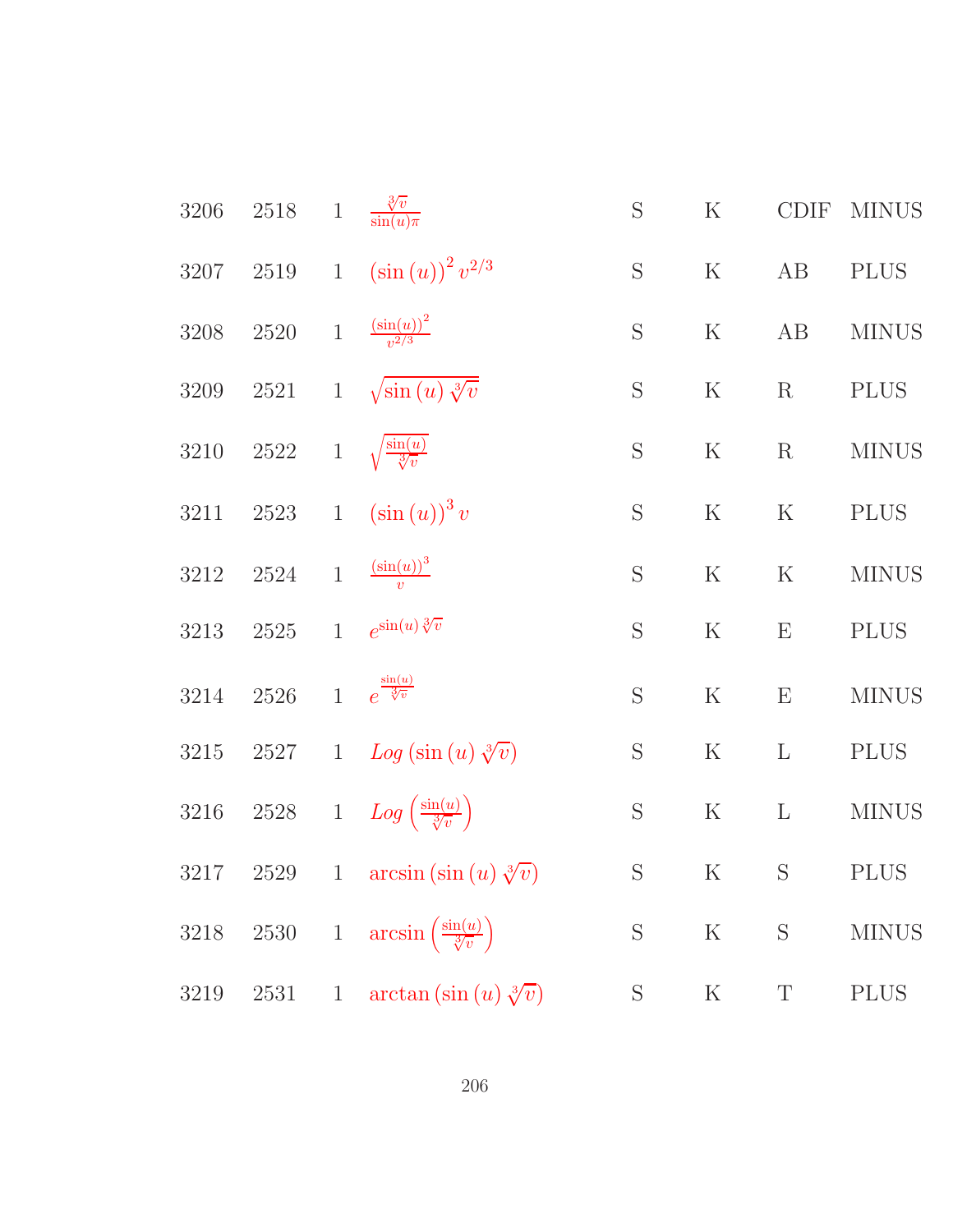| 3220     |          |                | 2532 1 $\arctan\left(\frac{\sin(u)}{\sqrt[3]{v}}\right)$                | $\mathbf S$ | ${\bf K}$                 | $\mathbf T$ | <b>MINUS</b> |
|----------|----------|----------------|-------------------------------------------------------------------------|-------------|---------------------------|-------------|--------------|
| 3221     | $2533\,$ |                | 1 $\sqrt{1-v^{2/3}+v^{2/3}(\cos(u))^2}$                                 | S           | ${\bf K}$                 | $\mathbf P$ | <b>PLUS</b>  |
| $3222\,$ |          |                | 2534 1 $\sqrt{\frac{v^{2/3}-1+(\cos(u))^{2}}{v^{2/3}}}$                 | S           | $\mathbf K$               | $\mathbf P$ | <b>MINUS</b> |
| $3223\,$ | $2535\,$ |                | 1 $\sqrt{1+v^{2/3}-v^{2/3}(\cos(u))^2}$                                 | S           | $\rm K$                   | H           | <b>PLUS</b>  |
| 3224     | $2536\,$ |                | 1 $\sqrt{\frac{v^{2/3}+1-(\cos(u))^2}{v^{2/3}}}$                        | S           | $\rm K$                   | H           | <b>MINUS</b> |
| $3225\,$ | $2537\,$ | $\mathbf{1}$   | $\sin(u) \ln(v)$                                                        | $\mathbf S$ | ${\bf E}$                 | CD          | <b>PLUS</b>  |
| 3226     | $2538\,$ | $1\,$          | $\frac{\sin(u)}{\ln(v)}$                                                | S           | ${\bf E}$                 | CD          | <b>MINUS</b> |
| 3227     | $2539\,$ | $\mathbf{1}$   | $\frac{1}{\sin(u)\ln(v)}$                                               | S           | ${\bf E}$                 | CDI         | <b>PLUS</b>  |
| $3228\,$ | 2540     | $\,1$          | $\frac{\ln(v)}{\sin(u)}$                                                | S           | $\boldsymbol{\mathrm{E}}$ | <b>CDI</b>  | <b>MINUS</b> |
| 3229     | 2541     | $\mathbf{1}$   | $\sin(u) \ln(v) \pi$                                                    | $\mathbf S$ | E                         | CDF         | <b>PLUS</b>  |
| 3230     | 2542     | $\overline{1}$ | $\frac{\sin(u)\pi}{\ln(v)}$                                             | S           | E                         | <b>CDF</b>  | <b>MINUS</b> |
| 3231     | 2543     |                | 1 $\frac{1}{\sin(u)\ln(v)\pi}$                                          | $\mathbf S$ | $\boldsymbol{\mathrm{E}}$ | <b>CDIF</b> | <b>PLUS</b>  |
| 3232     | 2544     | $\mathbf 1$    | $\frac{\ln(v)}{\sin(u)\pi}$                                             | S           | E                         | <b>CDIF</b> | <b>MINUS</b> |
| 3233     | $2545\,$ | $\mathbf{1}$   | $\left(\sin\left(u\right)\right)^{2}\left(\ln\left(v\right)\right)^{2}$ | $\mathbf S$ | ${\bf E}$                 | AB          | <b>PLUS</b>  |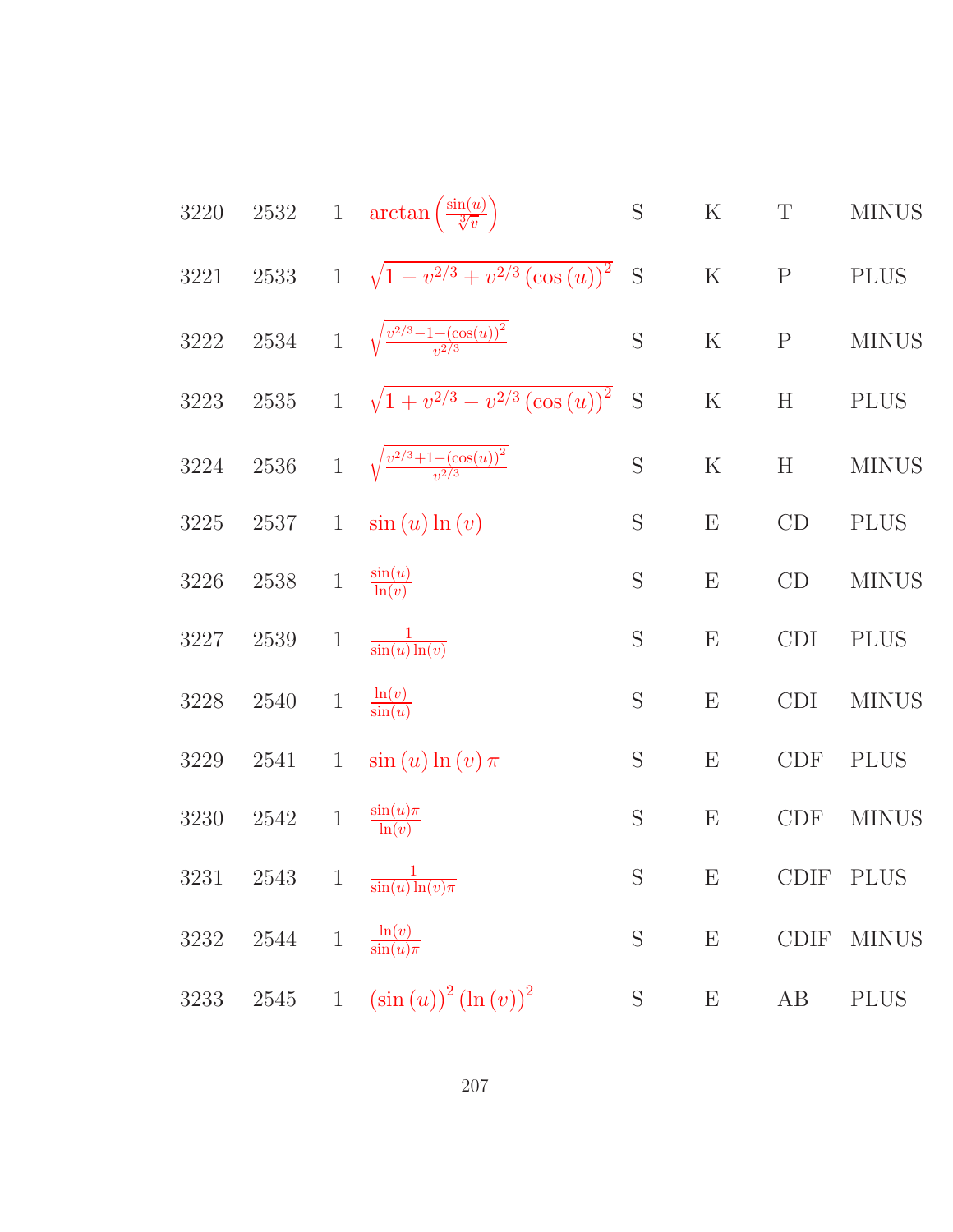| 3234     | 2546     | $\mathbf{1}$ | $\frac{\left(\sin(u)\right)^2}{\left(\ln(v)\right)^2}$    | S           | E                         | AB           | <b>MINUS</b> |
|----------|----------|--------------|-----------------------------------------------------------|-------------|---------------------------|--------------|--------------|
| 3235     | 2547     | $\mathbf{1}$ | $\sqrt{\sin(u)\ln(v)}$                                    | S           | $\boldsymbol{\mathrm{E}}$ | $\mathbf R$  | <b>PLUS</b>  |
| 3236     | $2548\,$ | $\,1$        | $\sqrt{\frac{\sin(u)}{\ln(v)}}$                           | S           | E                         | $\mathbf R$  | <b>MINUS</b> |
| 3237     | 2549     | $\mathbf{1}$ | $(\sin(u))^3 (\ln(v))^3$                                  | $\mathbf S$ | ${\bf E}$                 | $\rm K$      | <b>PLUS</b>  |
| $3238\,$ | 2550     | $1\,$        | $\frac{\left(\sin(u)\right)^3}{\left(\ln(v)\right)^3}$    | S           | $\boldsymbol{\mathrm{E}}$ | $\rm K$      | <b>MINUS</b> |
| 3239     | 2551     | $\mathbf{1}$ | $v^{\sin(u)}$                                             | S           | $\boldsymbol{\mathrm{E}}$ | E            | <b>PLUS</b>  |
| 3240     | $2552\,$ | $\mathbf{1}$ | $e^{\frac{\sin(u)}{\ln(v)}}$                              | S           | ${\bf E}$                 | ${\bf E}$    | <b>MINUS</b> |
| 3241     | $2553\,$ | $\mathbf{1}$ | $Log(sin(u) \ln(v))$                                      | $\mathbf S$ | E                         | L            | <b>PLUS</b>  |
| 3242     | $2554\,$ |              | 1 $Log\left(\frac{\sin(u)}{\ln(v)}\right)$                | S           | $\boldsymbol{\mathrm{E}}$ | $\mathbf{L}$ | <b>MINUS</b> |
| 3243     | 2555     | $\mathbf{1}$ | $arcsin(\sin(u) \ln(v))$                                  | S           | $\boldsymbol{\mathrm{E}}$ | S            | <b>PLUS</b>  |
| 3244     | $2556\,$ | $\,1$        | $arcsin\left(\frac{\sin(u)}{\ln(v)}\right)$               | S           | $\boldsymbol{\mathrm{E}}$ | S            | <b>MINUS</b> |
| 3245     | 2557     | $\mathbf{1}$ | $\arctan\left(\sin\left(u\right)\ln\left(v\right)\right)$ | $\mathbf S$ | ${\bf E}$                 | T            | <b>PLUS</b>  |
| 3246     |          |              | 2558 1 $\arctan\left(\frac{\sin(u)}{\ln(v)}\right)$       | S           | E                         | $\mathbf T$  | <b>MINUS</b> |
| 3247     | 2559     |              | 1 $\sqrt{1-(\ln(v))^2+(\ln(v))^2(\cos(u))^2}$ E           |             |                           | $\mathbf{P}$ | <b>PLUS</b>  |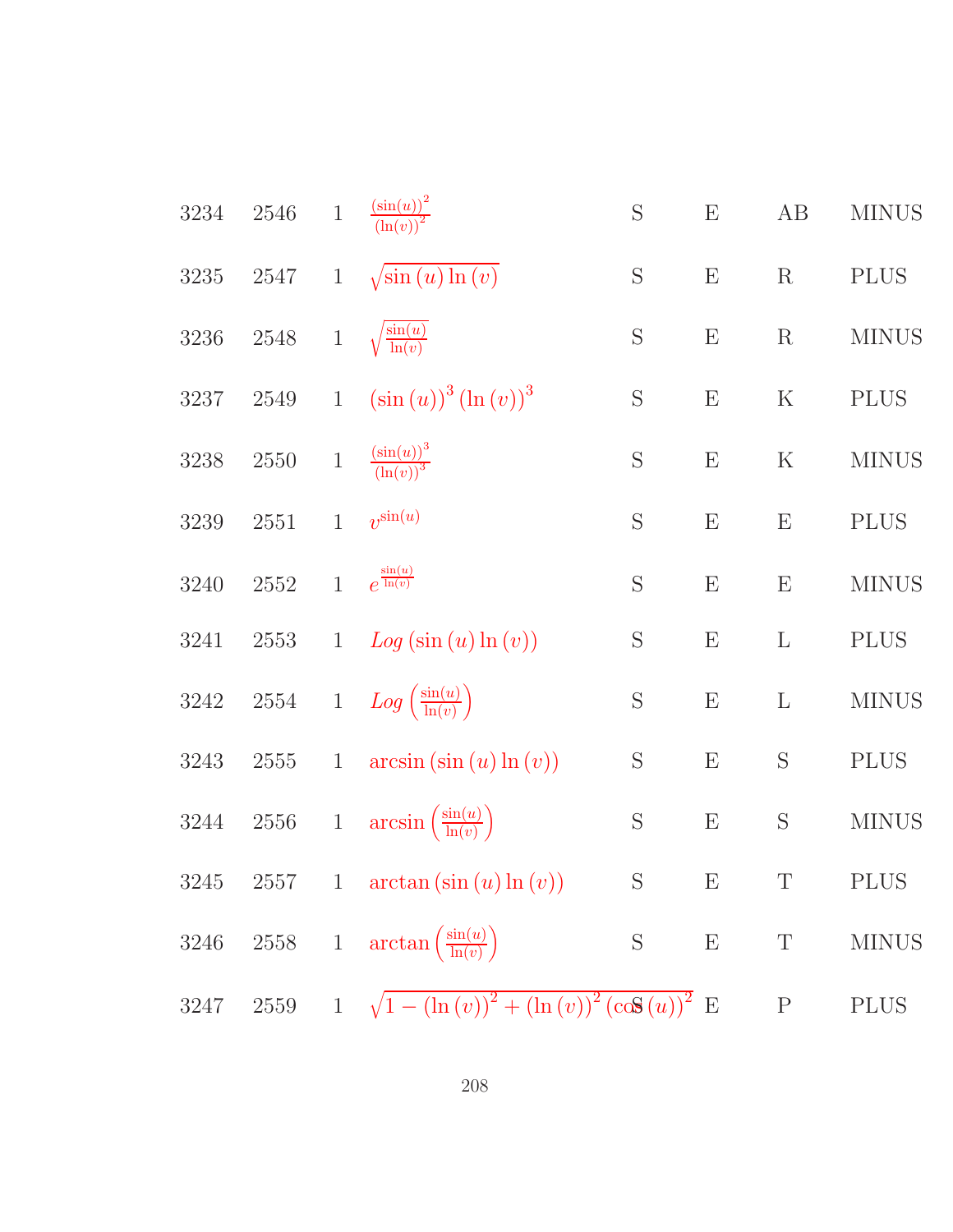| 3248 | $2560\,$ | $\mathbf{1}$ | $\sqrt{\frac{(\ln(v))^2 - 1 + (\cos(u))^2}{(\ln(v))^2}}$ | $\mathbf S$   | E                         | ${\bf P}$                 | <b>MINUS</b> |
|------|----------|--------------|----------------------------------------------------------|---------------|---------------------------|---------------------------|--------------|
| 3249 | $2561\,$ | $\mathbf{1}$ | $\sqrt{1 + (\ln(v))^{2} - (\ln(v))^{2} (\cos(u))^{2}}$ E |               |                           | $\boldsymbol{\mathrm{H}}$ | <b>PLUS</b>  |
| 3250 | 2562     | $\,1$        | $\frac{(\ln(v))^{2}+1-(\cos(u))^{2}}{(\ln(v))^{2}}$      | S             | $\boldsymbol{\mathrm{E}}$ | H                         | <b>MINUS</b> |
| 3251 | 2563     | $\mathbf{1}$ | $\sin(u)$ $EXP(v)$                                       | $\mathbf S$   | $\mathbf{L}$              | CD                        | <b>PLUS</b>  |
| 3252 | 2564     | $\mathbf{1}$ | $\frac{\sin(u)}{EXP(v)}$                                 | S             | $\mathbf{L}$              | CD                        | <b>MINUS</b> |
| 3253 | 2565     | $\mathbf{1}$ | $\frac{1}{\sin(u)EXP(v)}$                                | S             | $\mathbf{L}$              | <b>CDI</b>                | <b>PLUS</b>  |
| 3254 | 2566     | $\mathbf{1}$ | $\frac{EXP(v)}{\sin(u)}$                                 | S             | $\mathbf{L}$              | <b>CDI</b>                | <b>MINUS</b> |
| 3255 | 2567     | $\mathbf{1}$ | $\sin(u)$ EXP $(v)$ $\pi$                                | $\mathbf S$   | $\mathbf{L}$              | <b>CDF</b>                | <b>PLUS</b>  |
| 3256 | 2568     | $\,1$        | $\frac{\sin(u)\pi}{EXP(v)}$                              | S             | $\mathbf{L}$              | <b>CDF</b>                | <b>MINUS</b> |
| 3257 | 2569     | $\mathbf{1}$ | $\frac{1}{\sin(u)EXP(v)\pi}$                             | $\mathbf S$   | $\mathbf{L}$              | <b>CDIF</b>               | <b>PLUS</b>  |
| 3258 | 2570     | $\,1$        | $\frac{EXP(v)}{\sin(u)\pi}$                              | S             | $\mathbf{L}$              | <b>CDIF</b>               | <b>MINUS</b> |
|      |          |              | 3259 2571 1 $(\sin(u))^2 (EXP(v))^2$ S L                 |               |                           | AB PLUS                   |              |
| 3260 |          |              | 2572 1 $\frac{(\sin(u))^2}{(EXP(v))^2}$                  | ${\bf S}$     | $\mathbf{L}$              | AB                        | <b>MINUS</b> |
| 3261 |          |              | 2573 1 $\sqrt{\sin(u) EXP(v)}$                           | $S_{\text{}}$ | $\mathbf{L}$              | $\rm R$                   | <b>PLUS</b>  |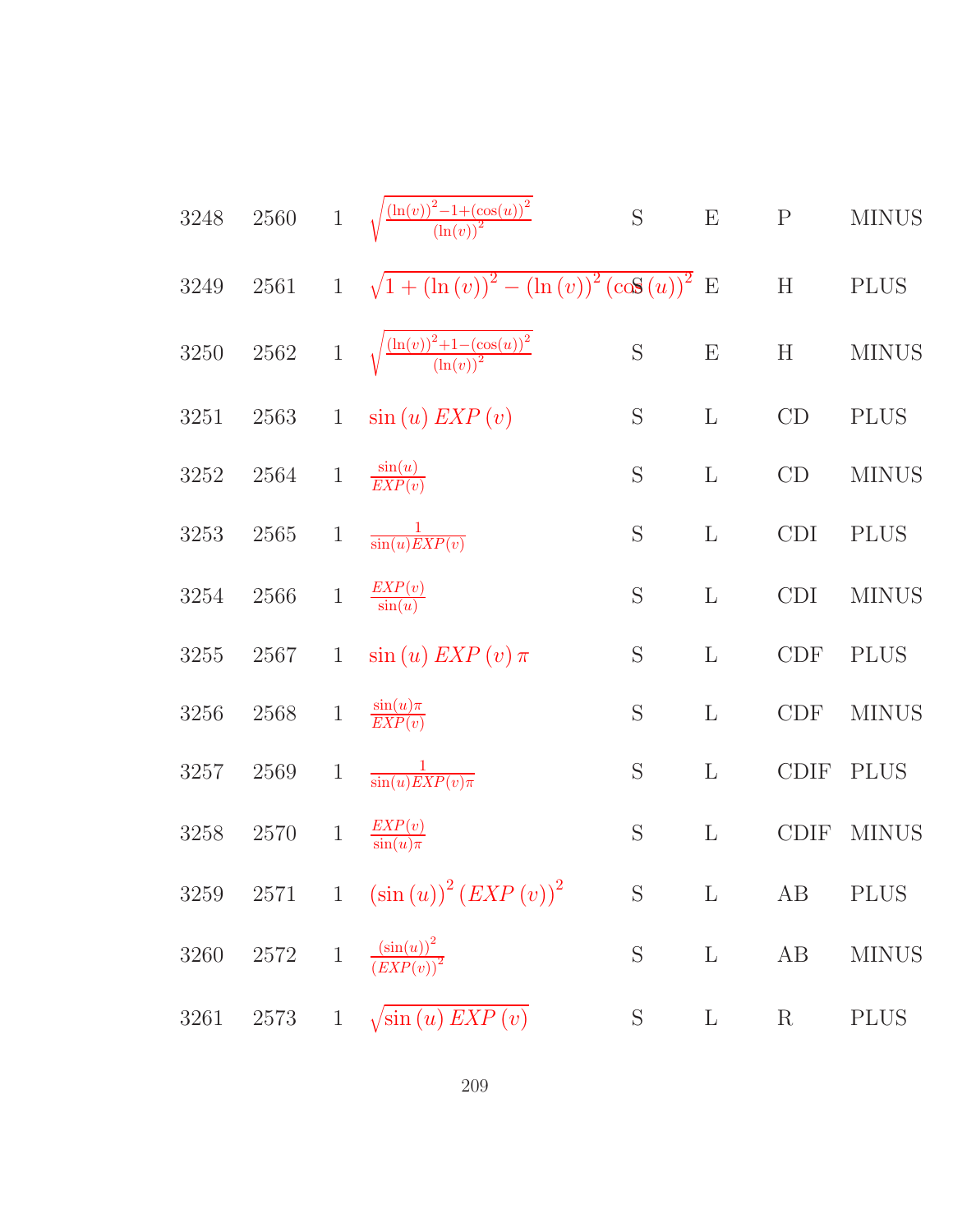| 3262     | $2574\,$ | $1\,$        | $\sqrt{\frac{\sin(u)}{EXP(v)}}$                            | S              | L            | R            | <b>MINUS</b> |
|----------|----------|--------------|------------------------------------------------------------|----------------|--------------|--------------|--------------|
| 3263     | $2575\,$ | $\mathbf{1}$ | $(\sin(u))^3 (EXP(v))^3$                                   | S              | L            | $\mathbf K$  | <b>PLUS</b>  |
| 3264     | 2576     |              | 1 $\frac{\left(\sin(u)\right)^3}{\left( EXP(v)\right)^3}$  | S              | L            | $\mathbf K$  | <b>MINUS</b> |
| 3265     | $2577\,$ | $\mathbf{1}$ | $e^{\sin(u)EXP(v)}$                                        | S              | L            | E            | <b>PLUS</b>  |
| 3266     | 2578     | $\mathbf{1}$ | $e^{\frac{\sin(u)}{EXP(v)}}$                               | S              | L            | E            | <b>MINUS</b> |
| 3267     | 2579     | $\mathbf{1}$ | Log(sin(u) EXP(v))                                         | S              | L            | $\mathbf{L}$ | <b>PLUS</b>  |
| 3268     | $2580\,$ | $1\,$        | $Log\left(\frac{\sin(u)}{EXP(v)}\right)$                   | S              | L            | $\mathbf{L}$ | <b>MINUS</b> |
| 3269     | 2581     | $\mathbf{1}$ | $arcsin(\sin(u) EXP(v))$                                   | S              | L            | S            | <b>PLUS</b>  |
| 3270     | $2582\,$ |              | 1 $\arcsin\left(\frac{\sin(u)}{EXP(v)}\right)$             | S              | $\mathbf{L}$ | S            | <b>MINUS</b> |
| 3271     | 2583     | $\mathbf{1}$ | $arctan(\sin(u) EXP(v))$                                   | S              | L            | $\mathbf T$  | <b>PLUS</b>  |
| $3272\,$ | $2584\,$ | $\,1$        | $\arctan\left(\frac{\sin(u)}{EXP(v)}\right)$               | ${\mathcal S}$ | $\mathbf L$  | $\mathbf T$  | <b>MINUS</b> |
| 3273     | $2585\,$ | $\mathbf{1}$ | $\sqrt{1-(EXP(v))^{2}+(EXP(vS))^{2}(cos(u))^{2}}$          |                |              | ${\bf P}$    | <b>PLUS</b>  |
| 3274     | $2586\,$ | $\mathbf{1}$ | $\sqrt{\frac{(EXP(v))^{2}-1+(\cos(u))^{2}}{(EXP(v))^{2}}}$ | S              | $\mathbf{L}$ | ${\bf P}$    | <b>MINUS</b> |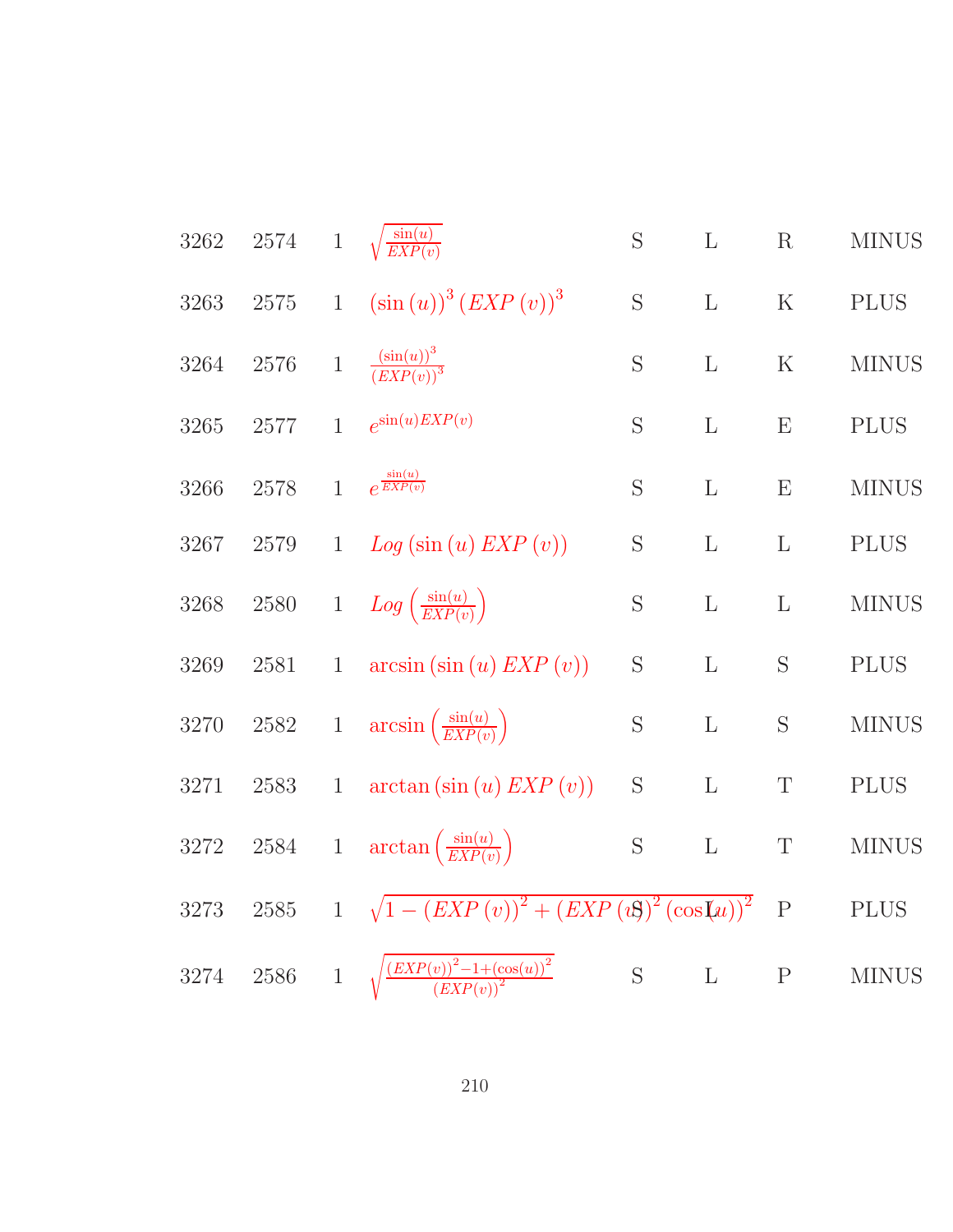| $3275\,$ | $2587\,$ | $\mathbf{1}$ | $\sqrt{1 + (EXP(v))^{2} - (EXP(v))^{2} (\cos(u))^{2}}$     |                |             | $\mathbf H$               | <b>PLUS</b>  |
|----------|----------|--------------|------------------------------------------------------------|----------------|-------------|---------------------------|--------------|
| 3276     | $2588\,$ | $\,1$        | $\sqrt{\frac{(EXP(v))^{2}+1-(\cos(u))^{2}}{(EXP(v))^{2}}}$ | S              | $\mathbf L$ | $\boldsymbol{\mathrm{H}}$ | <b>MINUS</b> |
| 3277     | 2589     | $\mathbf{1}$ | $\sin(u)\sin(v)$                                           | $\mathbf S$    | $\mathbf S$ | CD                        | <b>PLUS</b>  |
| 3278     | $2590\,$ | $\,1$        | $\frac{\sin(u)}{\sin(v)}$                                  | $\mathbf S$    | S           | CD                        | <b>MINUS</b> |
| 3279     | 2591     | $\,1$        | $rac{1}{\sin(u)\sin(v)}$                                   | S              | $\mathbf S$ | <b>CDI</b>                | <b>PLUS</b>  |
| $3280\,$ | $2592\,$ | $\mathbf{1}$ | $\frac{\sin(v)}{\sin(u)}$                                  | S              | $\mathbf S$ | <b>CDI</b>                | <b>MINUS</b> |
| 3281     | 2593     | $\mathbf{1}$ | $\sin(u)\sin(v)\pi$                                        | S              | S           | CDF                       | <b>PLUS</b>  |
| $3282\,$ | $2594\,$ | $\,1\,$      | $\frac{\sin(u)\pi}{\sin(v)}$                               | S              | S           | CDF                       | <b>MINUS</b> |
| 3283     | $2595\,$ | $\mathbf{1}$ | $\frac{1}{\sin(u)\sin(v)\pi}$                              | S              | S           | <b>CDIF</b>               | <b>PLUS</b>  |
| 3284     | $2596\,$ | $\,1\,$      | $\frac{\sin(v)}{\sin(u)\pi}$                               | S              | $\mathbf S$ | <b>CDIF</b>               | <b>MINUS</b> |
| $3285\,$ | $2597\,$ | $\mathbf{1}$ | $(\sin(u))^2 (\sin(v))^2$                                  | ${\mathcal S}$ | $\mathbf S$ | AB                        | <b>PLUS</b>  |
| 3286     | 2598     | $\mathbf{1}$ | $\frac{\left(\sin(u)\right)^2}{\left(\sin(v)\right)^2}$    | $S_{\text{}}$  | S           | AB                        | <b>MINUS</b> |
| 3287     | $2599\,$ | $\mathbf{1}$ | $\sqrt{\sin(u)\sin(v)}$                                    | S              | S           | $\mathbf R$               | <b>PLUS</b>  |
| 3288     | 2600     | $\mathbf{1}$ | $\sin(u)$<br>$\sin(v)$                                     | S              | S           | $\rm R$                   | <b>MINUS</b> |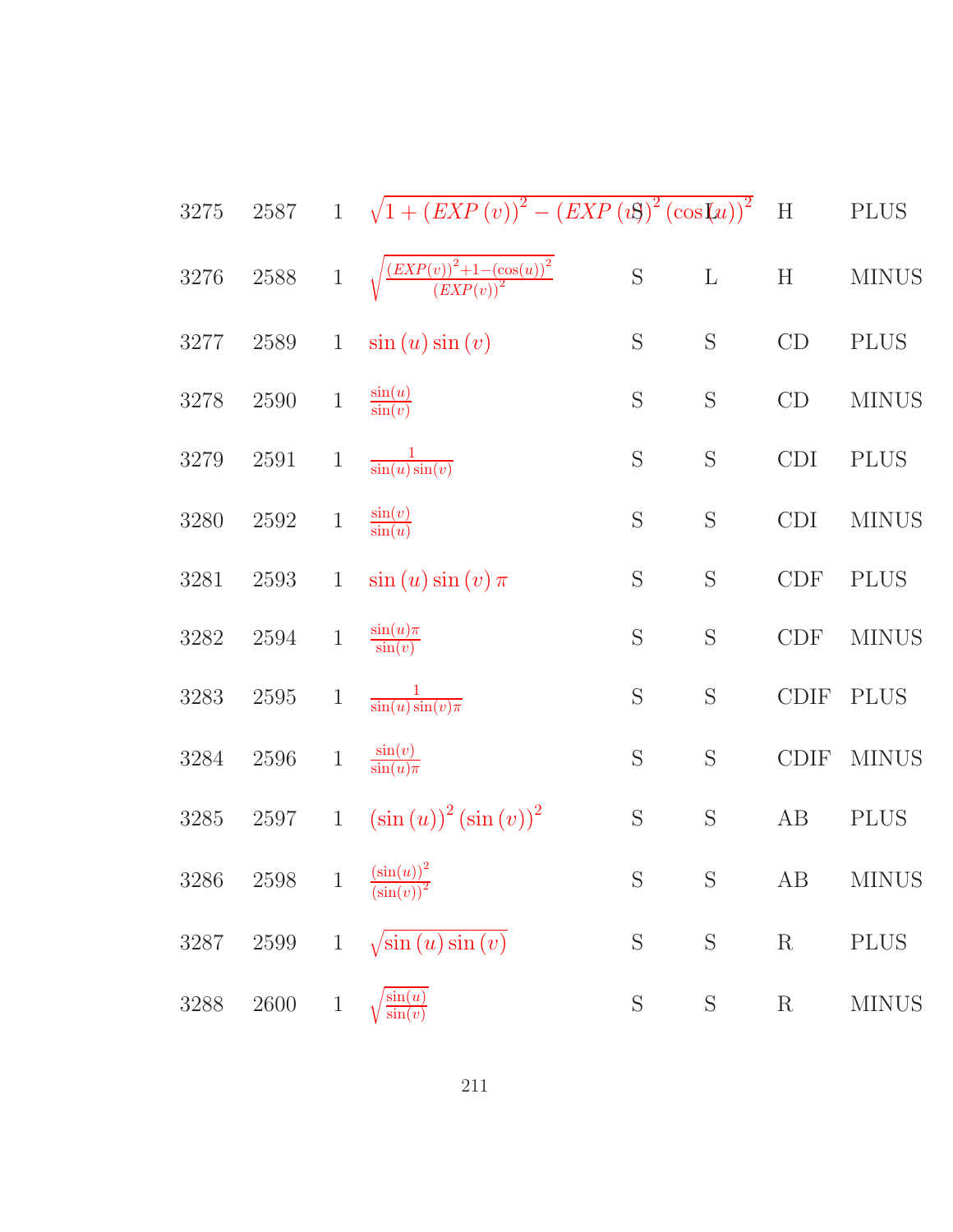| 3289     | $2601\,$ | $\mathbf{1}$ | $(\sin(u))^3(\sin(v))^3$                                                                                  | $\mathbf S$ | S           | $\rm K$     | <b>PLUS</b>  |
|----------|----------|--------------|-----------------------------------------------------------------------------------------------------------|-------------|-------------|-------------|--------------|
| 3290     | $2602\,$ | $\,1$        | $\frac{\left(\sin(u)\right)^3}{\left(\sin(v)\right)^3}$                                                   | S           | $\mathbf S$ | $\rm K$     | <b>MINUS</b> |
| 3291     | 2603     | $\mathbf{1}$ | $e^{\sin(u)\sin(v)}$                                                                                      | S           | S           | E           | <b>PLUS</b>  |
| 3292     | 2604     | $\mathbf{1}$ | $e^{\frac{\sin(u)}{\sin(v)}}$                                                                             | S           | S           | E           | <b>MINUS</b> |
| 3293     | $2605\,$ | $\mathbf{1}$ | Log(sin(u)sin(v))                                                                                         | $\mathbf S$ | S           | $\Gamma$    | <b>PLUS</b>  |
| $3294\,$ | $2606\,$ | $\,1$        | $Log\left(\frac{\sin(u)}{\sin(v)}\right)$                                                                 | S           | S           | $\Gamma$    | <b>MINUS</b> |
| $3295\,$ | 2607     | $\mathbf{1}$ | $arcsin(\sin(u)\sin(v))$                                                                                  | S           | S           | S           | <b>PLUS</b>  |
| 3296     | $2608\,$ | $\,1$        | $arcsin\left(\frac{\sin(u)}{\sin(v)}\right)$                                                              | S           | S           | S           | <b>MINUS</b> |
| 3297     | 2609     | $\mathbf{1}$ | $arctan(\sin(u)\sin(v))$                                                                                  | S           | $\mathbf S$ | $\mathbf T$ | <b>PLUS</b>  |
| 3298     | $2610\,$ | $\mathbf{1}$ | $\arctan\left(\frac{\sin(u)}{\sin(v)}\right)$                                                             | $\mathbf S$ | $\mathbf S$ | $\mathbf T$ | <b>MINUS</b> |
| $3299\,$ | 2611     | $\mathbf{1}$ | $\sqrt{\left(\cos{(v)}\right)^2 + \left(\cos{(u)}\right)^2 - \left(\cosh{(u)}\right)^2} \cos{(v)}\vec{P}$ |             |             |             | <b>PLUS</b>  |
| $3300\,$ | $2612\,$ | $\mathbf{1}$ | $\sqrt{\frac{(\cos(v))^2-(\cos(u))^2}{-1+(\cos(v))^2}}$                                                   | $\mathbf S$ | S           | $\mathbf P$ | <b>MINUS</b> |
| 3301     |          |              | 2613 1 $\sqrt{2-(\cos{(v)})^2-(\cos{(u)})^2 \cdot (\cos{(b)})^2 (\cos{(v)})^2}$ PLUS                      |             |             |             |              |
| $3302\,$ |          |              | 2614 1 $\sqrt{\frac{-2+(\cos(v))^2+(\cos(u))^2}{-1+(\cos(v))^2}}$                                         |             |             | S S H       | <b>MINUS</b> |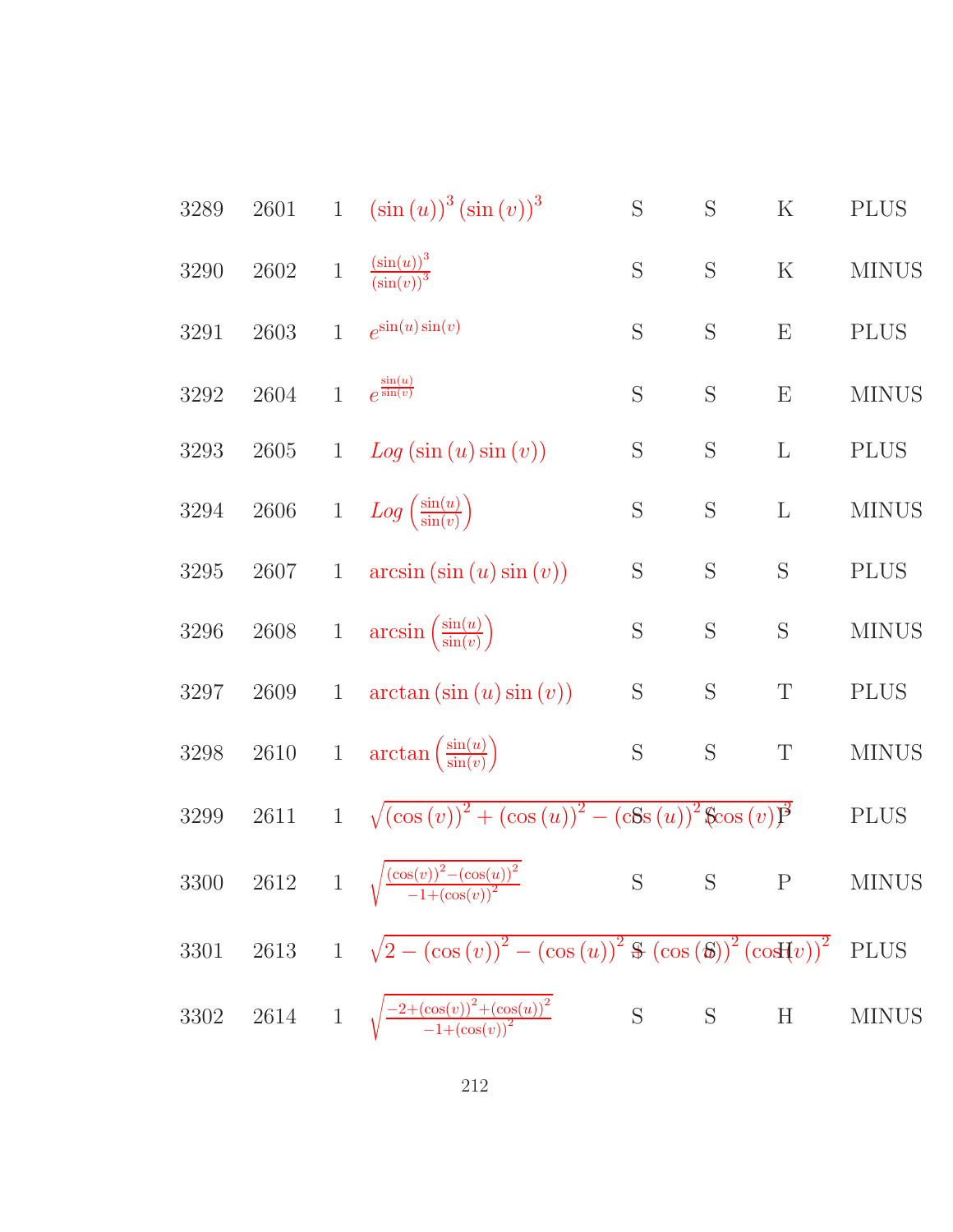| 3303     | $2615\,$ | $\,1\,$     | $\frac{\sin(u)\sin(v)}{\cos(v)}$                                              | S | $\mathbf T$ | CD          | <b>PLUS</b>  |
|----------|----------|-------------|-------------------------------------------------------------------------------|---|-------------|-------------|--------------|
| $3304\,$ | 2616     | $\,1$       | $\frac{\sin(u)\cos(v)}{\sin(v)}$                                              | S | $\mathbf T$ | CD          | <b>MINUS</b> |
| $3305\,$ | $2617\,$ | $\mathbf 1$ | $\frac{\cos(v)}{\sin(u)\sin(v)}$                                              | S | $\mathbf T$ | <b>CDI</b>  | <b>PLUS</b>  |
| 3306     | 2618     | $\,1$       | $\frac{\sin(v)}{\sin(u)\cos(v)}$                                              | S | $\mathbf T$ | <b>CDI</b>  | <b>MINUS</b> |
| 3307     | 2619     | $\,1$       | $\frac{\sin(u)\sin(v)\pi}{\cos(v)}$                                           | S | $\mathbf T$ | <b>CDF</b>  | <b>PLUS</b>  |
| 3308     | 2620     | $\,1$       | $\frac{\sin(u)\cos(v)\pi}{\sin(v)}$                                           | S | $\mathbf T$ | CDF         | <b>MINUS</b> |
| 3309     | 2621     | $\mathbf 1$ | $\frac{\cos(v)}{\sin(u)\sin(v)\pi}$                                           | S | $\mathbf T$ | <b>CDIF</b> | <b>PLUS</b>  |
| 3310     | 2622     | $\,1$       | $\frac{\sin(v)}{\sin(u)\cos(v)\pi}$                                           | S | $\mathbf T$ | <b>CDIF</b> | <b>MINUS</b> |
| 3311     | 2623     | $\mathbf 1$ | $\frac{\left(\sin(u)\right)^2\left(\sin(v)\right)^2}{\left(\cos(v)\right)^2}$ | S | $\mathbf T$ | AB          | <b>PLUS</b>  |
| 3312     | 2624     | $\mathbf 1$ | $\frac{\left(\sin(u)\right)^2\left(\cos(v)\right)^2}{\left(\sin(v)\right)^2}$ | S | $\mathbf T$ | AB          | <b>MINUS</b> |
| 3313     | $2625\,$ | $\,1$       | $\frac{\sin(u)\sin(v)}{\cos(v)}$                                              | S | T           | R           | <b>PLUS</b>  |
| 3314     | 2626     | $\mathbf 1$ | $\frac{\sin(u)\cos(v)}{\sin(v)}$                                              | S | $\mathbf T$ | R           | <b>MINUS</b> |
| 3315     | 2627     | $\mathbf 1$ | $\frac{\left(\sin(u)\right)^3\left(\sin(v)\right)^3}{\left(\cos(v)\right)^3}$ | S | $\mathbf T$ | ${\bf K}$   | <b>PLUS</b>  |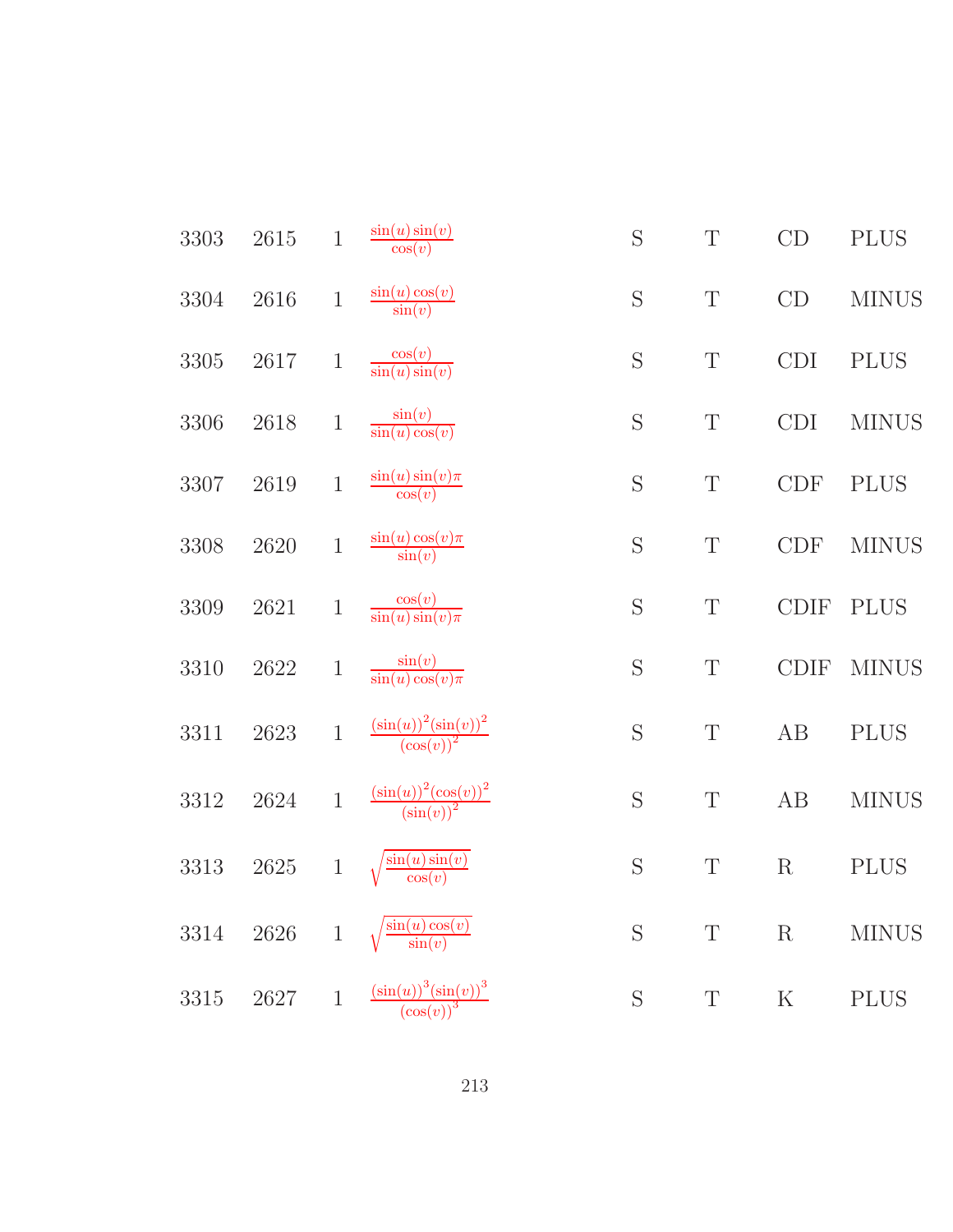3316 2628 1 
$$
\frac{(\sin(u))^3(\cos(v))^3}{(\sin(v))^5}
$$
 S T K MINUS  
\n3317 2629 1  $e^{\frac{\sin(u)\sin(v)}{\cos(u)}$  S T E PLUS  
\n3318 2630 1  $e^{\frac{\sin(u)\cos(v)}{\cos(v)}}$  S T E MINUS  
\n3319 2631 1  $Log\left(\frac{\sin(u)\sin(v)}{\cos(v)}\right)$  S T L PLUS  
\n3320 2632 1  $Log\left(\frac{\sin(u)\sin(v)}{\sin(v)}\right)$  S T L MINUS  
\n3321 2633 1  $arcsin\left(\frac{\sin(u)\sin(v)}{\cos(v)}\right)$  S T S PLUS  
\n3322 2634 1  $arcsin\left(\frac{\sin(u)\sin(v)}{\cos(v)}\right)$  S T S MINUS  
\n3323 2635 1  $arctan\left(\frac{\sin(u)\cos(v)}{\cos(v)}\right)$  S T T PLUS  
\n3324 2636 1  $arctan\left(\frac{\sin(u)\cos(v)}{\cos(v)}\right)$  S T T MINUS  
\n3325 2637 1  $\sqrt{-\frac{-2(\cos(v))^2 + (\cos(u))^2 + (\cos(u))^2(\cos(v))^2}{(\cos(v))^2}}$  P PLUS  
\n3326 2638 1  $\sqrt{-\frac{1-2(\cos(v))^2 + (\cos(u))^2(\cos(v))^2}{(\cos(v))^2}}$  S T P MINUS  
\n3327 2639 1  $\sqrt{\frac{1+(\cos(u))^2 + (\cos(u))^2(\cos(v))^2}{(\cos(v))^2}}$  S T H PLUS  
\n3328 2640 1  $\sqrt{\frac{-1+(\cos(u))^2(\cos(v))^2}{-1+(\cos(v))^2}}$  S T H MINUS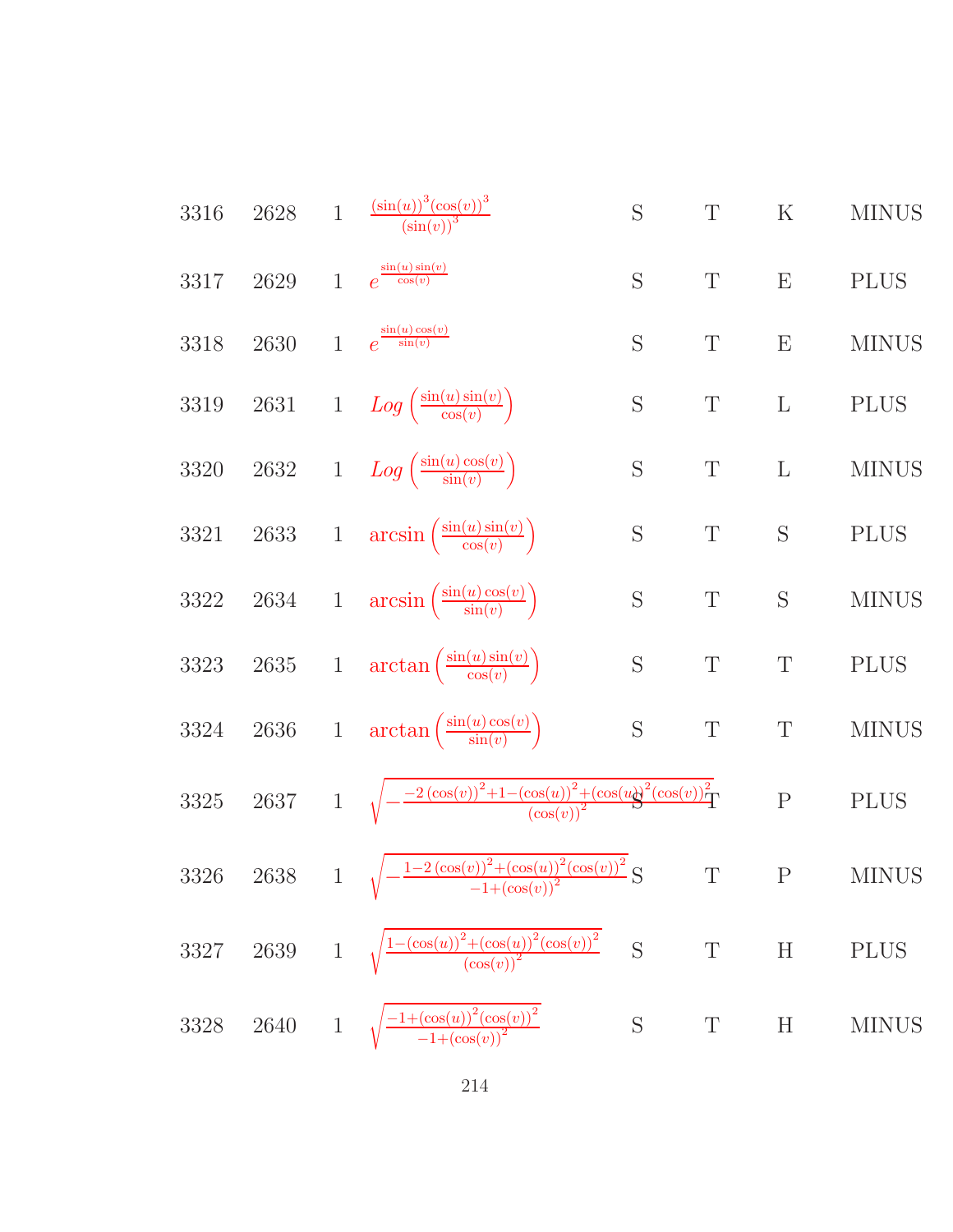| 3329     | 2641     |                 | 1 $\sin(u)\sqrt{1-v^2}$                                   | S           | ${\bf P}$    | CD          | <b>PLUS</b>  |
|----------|----------|-----------------|-----------------------------------------------------------|-------------|--------------|-------------|--------------|
| $3330\,$ | 2642     |                 | 1 $\frac{\sin(u)}{\sqrt{1-v^2}}$                          | S           | $\mathbf P$  | CD          | <b>MINUS</b> |
| 3331     | 2643     | $\mathbf{1}$    | $\frac{1}{\sin(u)\sqrt{1-v^2}}$                           | S           | $\mathbf P$  | CDI         | <b>PLUS</b>  |
| $3332\,$ | 2644     | $\mathbf{1}$    | $\frac{\sqrt{1-v^2}}{\sin(u)}$                            | S           | $\mathbf P$  | <b>CDI</b>  | <b>MINUS</b> |
| 3333     | $2645\,$ | $\mathbf{1}$    | $\sin\left(u\right)\sqrt{1-v^2}\pi$                       | S           | ${\bf P}$    | CDF         | <b>PLUS</b>  |
| 3334     | $2646\,$ |                 | $1 - \frac{\sin(u)\pi}{\sqrt{1-v^2}}$                     | S           | $\mathbf P$  | CDF         | <b>MINUS</b> |
| 3335     | $2647\,$ | $\,1$           | $\frac{1}{\sin(u)\sqrt{1-v^2\pi}}$                        | S           | $\mathbf P$  | <b>CDIF</b> | <b>PLUS</b>  |
| $3336\,$ | $2648\,$ | $1\overline{ }$ | $\frac{\sqrt{1-v^2}}{\sin(u)\pi}$                         | S           | ${\bf P}$    | <b>CDIF</b> | <b>MINUS</b> |
| 3337     | $2649\,$ |                 | 1 $(-1+(\cos(u))^2)(-1+v^2)$ S                            |             | $\mathbf{P}$ | AB          | <b>PLUS</b>  |
| 3338     | 2650     |                 | 1 $\frac{-1+(\cos(u))^2}{-1+v^2}$                         | S           | ${\bf P}$    | AB          | <b>MINUS</b> |
| 3339     | 2651     | $\mathbf{1}$    | $\sqrt{\sin(u)\sqrt{1-v^2}}$                              | S           | $\mathbf P$  | $\mathbf R$ | <b>PLUS</b>  |
| 3340     | 2652     | $1 -$           | $\sqrt{\frac{\sin(u)}{\sqrt{1-v^2}}}$                     | S           | $\mathbf P$  | $\rm R$     | <b>MINUS</b> |
| 3341     |          |                 | 2653 1 $(\sin(u))^3 (1-v^2)^{3/2}$                        | $\mathbf S$ | P            | $\rm K$     | <b>PLUS</b>  |
| 3342     | 2654     | $\overline{1}$  | $\frac{\left(\sin(u)\right)^3}{\left(1-v^2\right)^{3/2}}$ | S           | $\mathbf P$  | $\rm K$     | <b>MINUS</b> |
|          |          |                 |                                                           |             |              |             |              |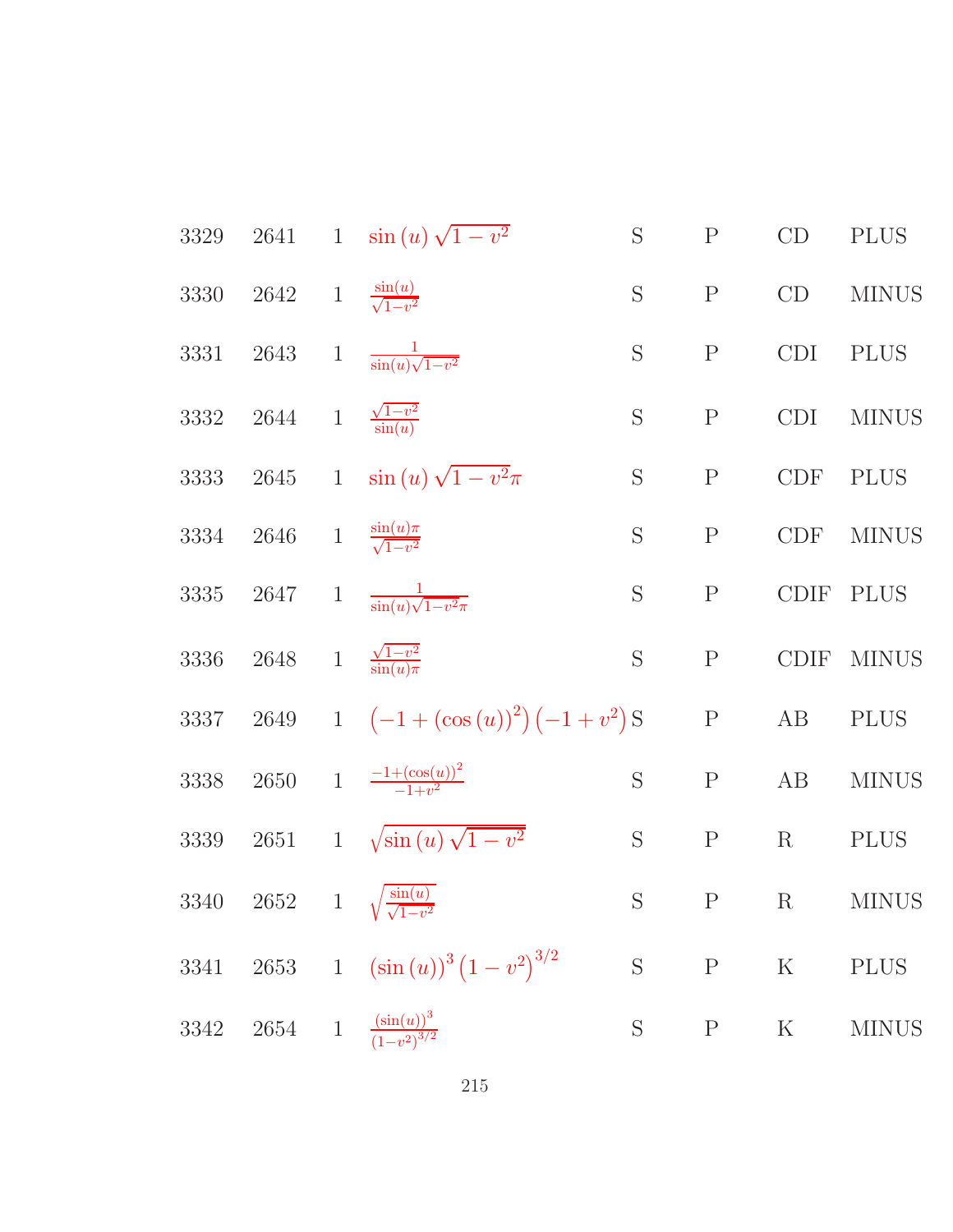| 3343             | 2655         | $\mathbf{1}$                   | $e^{\sin(u)\sqrt{1-v^2}}$                                             | S           | $\mathbf{P}$             | E                 | <b>PLUS</b>                  |
|------------------|--------------|--------------------------------|-----------------------------------------------------------------------|-------------|--------------------------|-------------------|------------------------------|
| 3344             | 2656         | $\mathbf{1}$                   | $e^{\frac{\sin(u)}{\sqrt{1-v^2}}}$                                    | S           | ${\bf P}$                | E                 | <b>MINUS</b>                 |
| $3345\,$         | 2657         | $\mathbf{1}$                   | Log $(\sin(u)\sqrt{1-v^2})$                                           | S           | $\mathbf P$              | $\mathbf{L}$      | <b>PLUS</b>                  |
| $3346\,$         | $2658\,$     | $\mathbf{1}$                   | $Log\left(\frac{\sin(u)}{\sqrt{1-v^2}}\right)$                        | S           | ${\bf P}$                | $\mathbf{L}$      | <b>MINUS</b>                 |
| $3347\,$         | $2659\,$     | $\mathbf{1}$                   | $arcsin(\sin(u)\sqrt{1-v^2})$                                         | $\mathbf S$ | $\mathbf P$              | S                 | <b>PLUS</b>                  |
| 3348             | $2660\,$     | $\,1$                          | $arcsin\left(\frac{\sin(u)}{\sqrt{1-v^2}}\right)$                     | S           | ${\bf P}$                | S                 | <b>MINUS</b>                 |
| $3349\,$         | 2661         | $\mathbf{1}$                   | $\arctan\left(\sin\left(u\right)\sqrt{1-v^2}\right)$                  | S           | ${\bf P}$                | $\mathbf T$       | <b>PLUS</b>                  |
| $3350\,$         | $2662\,$     | $\mathbf{1}$                   | $\arctan\left(\frac{\sin(u)}{\sqrt{1-v^2}}\right)$                    | S           | ${\bf P}$                | $\mathbf T$       | <b>MINUS</b>                 |
| 3351<br>3352     | 2663<br>2663 | $\mathbf{1}$<br>$\overline{2}$ | $\sqrt{\left(\cos(u)\right)^{2}+v^{2}-v^{2}\left(\cos(u)\right)^{2}}$ |             | $\mathbf P$<br>H         | $\mathbf{P}$<br>H | <b>PLUS</b><br><b>PLUS</b>   |
| 3353<br>3354     | 2664<br>2664 | $\mathbf{1}$<br>$\overline{2}$ | $\sqrt{\frac{v^2-(\cos(u))^2}{-1+v^2}}$                               | S<br>S      | $\mathbf P$<br>$H_{\rm}$ | $\mathbf{P}$<br>H | $\rm MINUS$<br><b>MINUS</b>  |
| 3355<br>3356     | 2665<br>2665 | $\mathbf{1}$<br>$\overline{2}$ | $\sqrt{2-(\cos(u))^2-v^2+v^2(\cos(u))^2}$ P                           | S           | H                        | H<br>$\mathbf{P}$ | <b>PLUS</b><br><b>PLUS</b>   |
| $3357\,$<br>3358 | 2666<br>2666 | $\overline{2}$                 | $\frac{2+v^2+(\cos(u))^2}{-1+v^2}$                                    | S<br>S      | $\rm P$<br>$H_{\rm}$     | H<br>${\bf P}$    | <b>MINUS</b><br><b>MINUS</b> |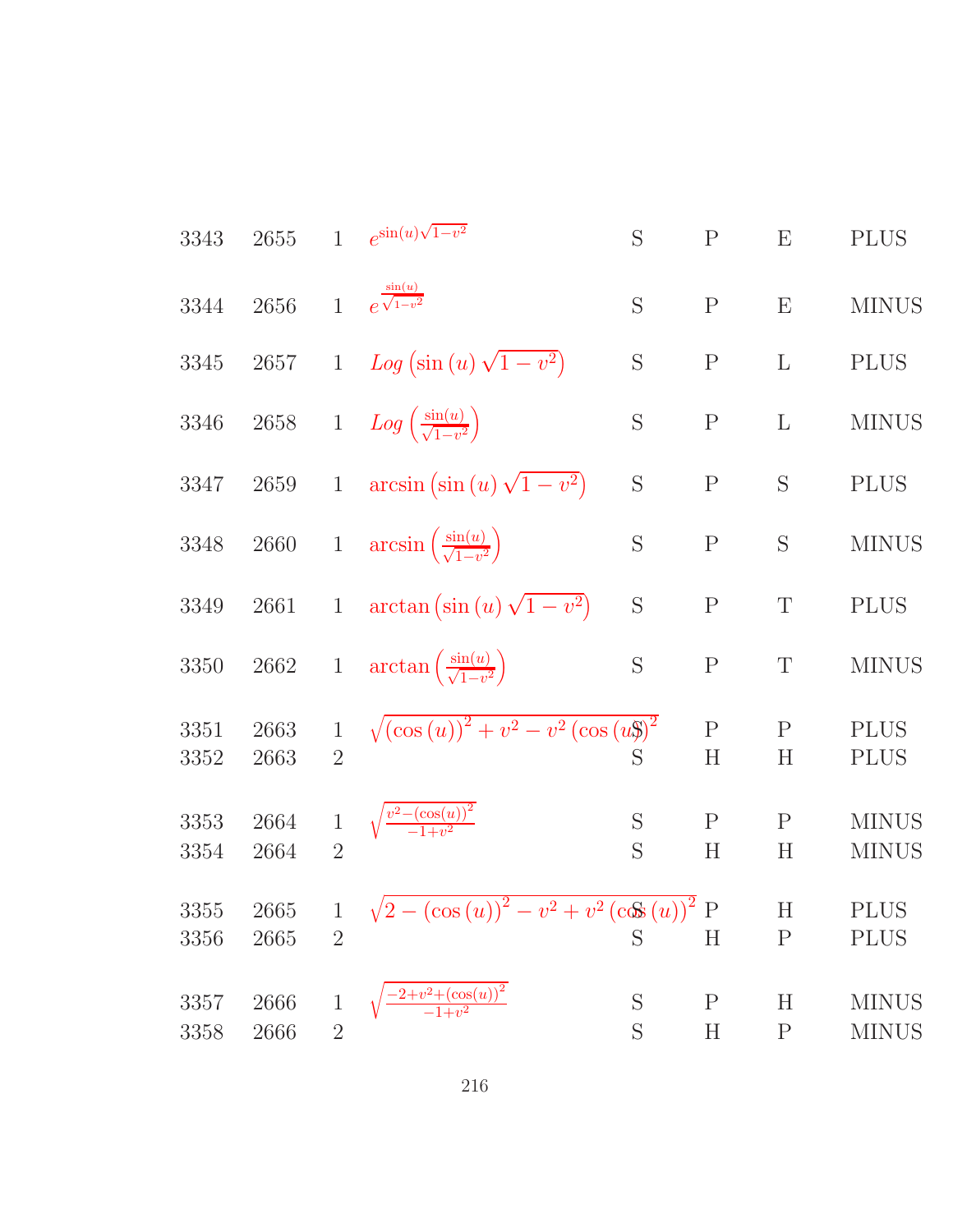| 3359 | 2667       |              | 1 $\sin(u)\sqrt{-1+v^2}$                                   | S              | H | CD               | <b>PLUS</b>  |
|------|------------|--------------|------------------------------------------------------------|----------------|---|------------------|--------------|
| 3360 |            |              | 2668 1 $\frac{\sin(u)}{\sqrt{-1+v^2}}$                     | S              | H | CD               | <b>MINUS</b> |
| 3361 | 2669       | $\mathbf{1}$ | $\frac{1}{\sin(u)\sqrt{-1+v^2}}$                           | $\mathbf S$    | H | <b>CDI</b>       | <b>PLUS</b>  |
| 3362 | $2670\,$   |              | 1 $\frac{\sqrt{-1+v^2}}{\sin(u)}$                          | $\mathbf S$    | H | CDI <sup>-</sup> | <b>MINUS</b> |
| 3363 | 2671       |              | 1 $\sin(u)\sqrt{-1+v^2}\pi$                                | ${\mathcal S}$ | H | <b>CDF</b>       | <b>PLUS</b>  |
| 3364 | 2672       |              | 1 $\frac{\sin(u)\pi}{\sqrt{-1+v^2}}$                       | S              | H | <b>CDF</b>       | <b>MINUS</b> |
| 3365 | 2673       |              | 1 $\frac{1}{\sin(u)\sqrt{-1+v^2\pi}}$                      | $\mathbf S$    | H | <b>CDIF</b>      | <b>PLUS</b>  |
| 3366 |            |              | 2674 1 $\frac{\sqrt{-1+v^2}}{\sin(u)\pi}$                  | S              | H | <b>CDIF</b>      | <b>MINUS</b> |
| 3367 |            |              | 2675 1 $-(-1+(\cos(u))^2)(-1+v^2)$                         |                | H | AB               | <b>PLUS</b>  |
| 3368 |            |              | 2676 1 $-\frac{-1+(\cos(u))^2}{-1+v^2}$                    | S              | H | AB               | <b>MINUS</b> |
| 3369 | $2677 - 1$ |              | $\sqrt{\sin(u)\sqrt{-1+v^2}}$                              | ${\mathcal S}$ | H | $\rm R$          | <b>PLUS</b>  |
| 3370 |            |              | 2678 1 $\sqrt{\frac{\sin(u)}{\sqrt{-1+v^2}}}$              | S              | H | $\rm R$          | <b>MINUS</b> |
| 3371 | $2679\,$   | $\,1$        | $(\sin(u))^3(-1+v^2)^{3/2}$                                | $\mathbf S$    | H | $\rm K$          | <b>PLUS</b>  |
| 3372 | $2680\,$   | $1\,$        | $\frac{\left(\sin(u)\right)^3}{\left(-1+v^2\right)^{3/2}}$ | $\mathbf S$    | H | $\rm K$          | <b>MINUS</b> |
|      |            |              |                                                            |                |   |                  |              |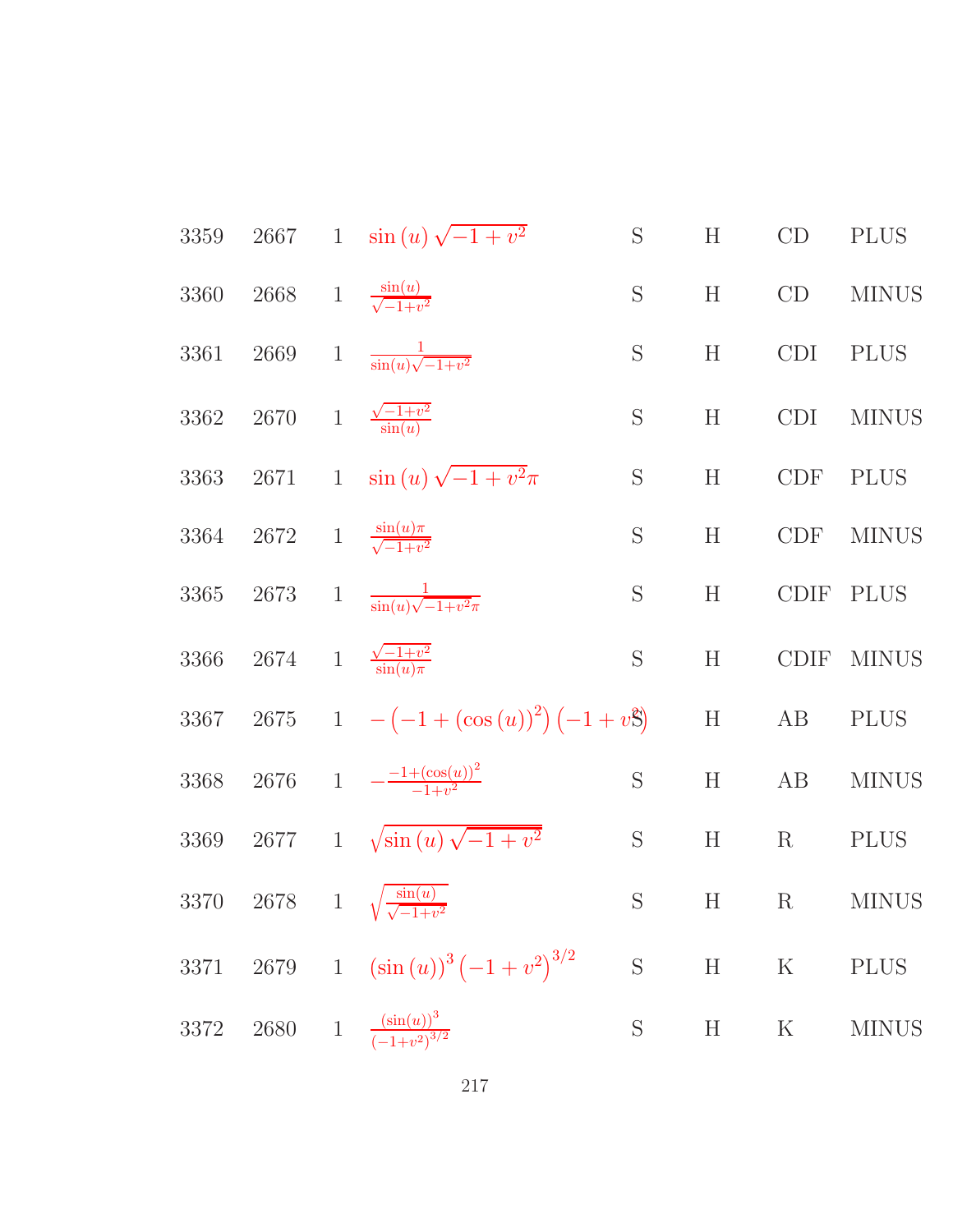| 3373                 | 2681                 | $\mathbf{1}$                        | $e^{\sin(u)\sqrt{-1+v^2}}$                            | S           | H                               | E                                       | <b>PLUS</b>                                |
|----------------------|----------------------|-------------------------------------|-------------------------------------------------------|-------------|---------------------------------|-----------------------------------------|--------------------------------------------|
| 3374                 | 2682                 | $\mathbf{1}$                        | $e^{\frac{\sin(u)}{\sqrt{-1+v^2}}}$                   | S           | H                               | E                                       | <b>MINUS</b>                               |
| 3375                 | 2683                 | $\mathbf{1}$                        | $Log (sin (u) \sqrt{-1 + v^2})$                       | S           | H                               | $\mathbf{L}$                            | <b>PLUS</b>                                |
| 3376                 | $2684\,$             | $\,1$                               | $Log\left(\frac{\sin(u)}{\sqrt{-1+v^2}}\right)$       | $\mathbf S$ | $\boldsymbol{\mathrm{H}}$       | L                                       | <b>MINUS</b>                               |
| 3377                 | 2685                 | $\mathbf{1}$                        | $arcsin(\sin(u)\sqrt{-1+v^2})$                        | S           | H                               | S                                       | <b>PLUS</b>                                |
| 3378                 | 2686                 | $\,1$                               | $\arcsin\left(\frac{\sin(u)}{\sqrt{-1+v^2}}\right)$   | S           | H                               | S                                       | <b>MINUS</b>                               |
| 3379                 | 2687                 | $\mathbf{1}$                        | $\arctan\left(\sin\left(u\right)\sqrt{-1+v^2}\right)$ | S           | $\boldsymbol{\mathrm{H}}$       | $\mathbf T$                             | <b>PLUS</b>                                |
| 3380                 | 2688                 | $\,1$                               | $\arctan\left(\frac{\sin(u)}{\sqrt{-1+u^2}}\right)$   | S           | $\boldsymbol{\mathrm{H}}$       | T                                       | <b>MINUS</b>                               |
| 3381<br>3382<br>3383 | 2689<br>2689<br>2689 | $\mathbf{1}$<br>$\overline{2}$<br>3 | $\tan(u)v$                                            | T<br>T<br>T | CD<br><b>CDI</b><br><b>CDF</b>  | CD<br>CD<br><b>CDF</b>                  | <b>PLUS</b><br><b>MINUS</b><br><b>PLUS</b> |
| 3384<br>3385<br>3386 | 2690<br>2690<br>2690 | $\mathbf 1$<br>$\overline{2}$<br>3  | $\frac{\tan(u)}{v}$                                   | T<br>T<br>T | CD<br><b>CDI</b><br><b>CDIF</b> | CD<br>CD<br><b>CDF</b>                  | <b>MINUS</b><br><b>PLUS</b><br><b>PLUS</b> |
| 3387<br>3388<br>3389 | 2691<br>2691<br>2691 | $\mathbf{1}$<br>$\overline{2}$<br>3 | $\frac{1}{\tan(u)v}$                                  | T<br>T<br>T | CD<br><b>CDI</b><br><b>CDF</b>  | <b>CDI</b><br><b>CDI</b><br><b>CDIF</b> | <b>PLUS</b><br><b>MINUS</b><br><b>PLUS</b> |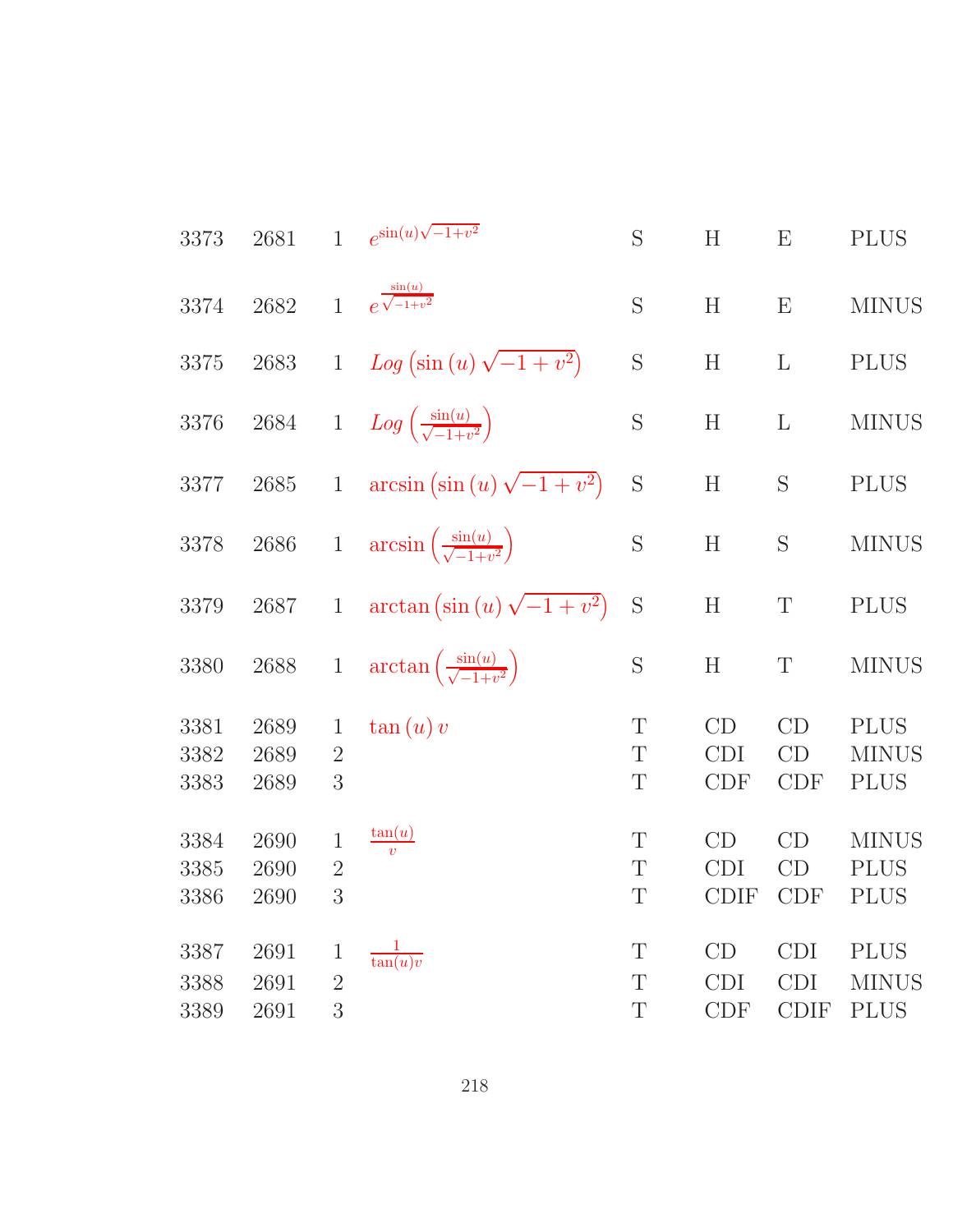| 3390 | 2692 | $\mathbf{1}$   | $\frac{v}{\tan(u)}$       | T           | CD          | <b>CDI</b>        | <b>MINUS</b> |
|------|------|----------------|---------------------------|-------------|-------------|-------------------|--------------|
| 3391 | 2692 | $\overline{2}$ |                           | T           | <b>CDI</b>  | <b>CDI</b>        | <b>PLUS</b>  |
| 3392 | 2692 | 3              |                           | T           | <b>CDIF</b> | <b>CDIF</b>       | <b>PLUS</b>  |
| 3393 | 2693 | $\mathbf 1$    | $\tan(u)v\pi$             | T           | CD          | <b>CDF</b>        | <b>PLUS</b>  |
| 3394 | 2693 | $\sqrt{2}$     |                           | $\mathbf T$ | <b>CDI</b>  | <b>CDF</b>        | <b>MINUS</b> |
| 3395 | 2693 | 3              |                           | $\mathbf T$ | <b>CDIF</b> | CD                | <b>MINUS</b> |
| 3396 | 2694 | $\mathbf{1}$   | $\frac{\tan(u)\pi}{v}$    | $\mathbf T$ | CD          | <b>CDF</b>        | <b>MINUS</b> |
| 3397 | 2694 | $\sqrt{2}$     |                           | $\mathbf T$ | <b>CDI</b>  | <b>CDF</b>        | <b>PLUS</b>  |
| 3398 | 2694 | $\overline{3}$ |                           | $\mathbf T$ | CDF         | CD                | <b>MINUS</b> |
| 3399 | 2695 | $\mathbf 1$    | $\frac{1}{\tan(u)v\pi}$   | $\mathbf T$ | CD          | <b>CDIF</b>       | <b>PLUS</b>  |
| 3400 | 2695 | $\overline{2}$ |                           | $\mathbf T$ | <b>CDI</b>  | <b>CDIF</b>       | <b>MINUS</b> |
| 3401 | 2695 | 3              |                           | $\mathbf T$ | <b>CDIF</b> | <b>CDI</b>        | <b>MINUS</b> |
| 3402 | 2696 | $\mathbf{1}$   | $rac{v}{\tan(u)\pi}$      | $\mathbf T$ | CD          | $\text{\rm CDIF}$ | <b>MINUS</b> |
| 3403 | 2696 | $\sqrt{2}$     |                           | $\mathbf T$ | <b>CDI</b>  | <b>CDIF</b>       | <b>PLUS</b>  |
| 3404 | 2696 | 3              |                           | T           | <b>CDF</b>  | <b>CDI</b>        | <b>MINUS</b> |
| 3405 | 2697 | $\,1$          | $(\tan(u))^2 v^2$         | $\mathbf T$ | CD          | $\rm AB$          | <b>PLUS</b>  |
| 3406 | 2697 | $\overline{2}$ |                           | $\mathbf T$ | CDI         | AB                | <b>MINUS</b> |
| 3407 | 2698 | $\,1$          | $\frac{(\tan(u))^2}{v^2}$ | $\mathbf T$ | CD          | AB                | <b>MINUS</b> |
| 3408 | 2698 | $\overline{2}$ |                           | $\mathbf T$ | CDI         | AB                | <b>PLUS</b>  |
| 3409 | 2699 | $\mathbf{1}$   | $\sqrt{\tan(u)} v$        | $\mathbf T$ | CD          | ${\bf R}$         | <b>PLUS</b>  |
| 3410 | 2699 | $\overline{2}$ |                           | $\mathbf T$ | <b>CDI</b>  | ${\bf R}$         | <b>MINUS</b> |
|      |      |                |                           |             |             |                   |              |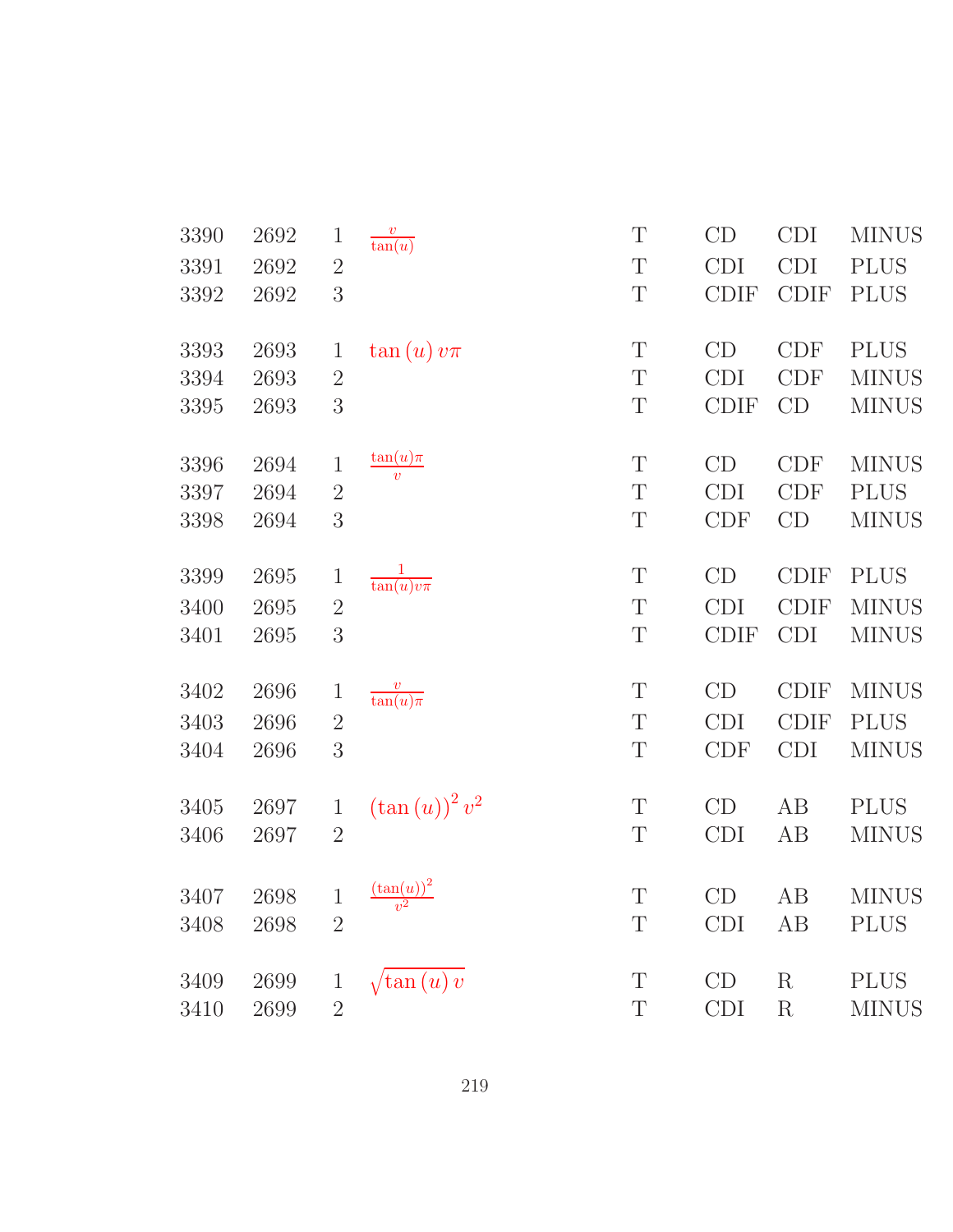| 3411 | 2700 | $\mathbf{1}$   | $\frac{\tan(u)}{v}$                    | T           | CD         | $\rm R$                   | <b>MINUS</b> |
|------|------|----------------|----------------------------------------|-------------|------------|---------------------------|--------------|
| 3412 | 2700 | $\overline{2}$ |                                        | $\mathbf T$ | <b>CDI</b> | $\rm R$                   | <b>PLUS</b>  |
| 3413 | 2701 | $\mathbf{1}$   | $(\tan(u))^3 v^3$                      | $\mathbf T$ | CD         | $\rm K$                   | <b>PLUS</b>  |
| 3414 | 2701 | $\overline{2}$ |                                        | T           | <b>CDI</b> | $\rm K$                   | <b>MINUS</b> |
| 3415 | 2702 | $\mathbf{1}$   | $\frac{\left(\tan(u)\right)^3}{v^3}$   | T           | CD         | $\rm K$                   | <b>MINUS</b> |
| 3416 | 2702 | $\overline{2}$ |                                        | $\mathbf T$ | <b>CDI</b> | $\rm K$                   | <b>PLUS</b>  |
| 3417 | 2703 | $\mathbf{1}$   | $e^{\tan(u)v}$                         | T           | CD         | $\boldsymbol{\mathrm{E}}$ | <b>PLUS</b>  |
| 3418 | 2703 | $2\,$          |                                        | $\mathbf T$ | <b>CDI</b> | $\boldsymbol{\mathrm{E}}$ | <b>MINUS</b> |
| 3419 | 2704 | $\mathbf{1}$   | $e^{\frac{\tan(u)}{v}}$                | T           | CD         | $\boldsymbol{\mathrm{E}}$ | <b>MINUS</b> |
| 3420 | 2704 | $\overline{2}$ |                                        | $\mathbf T$ | <b>CDI</b> | $\boldsymbol{\mathrm{E}}$ | <b>PLUS</b>  |
| 3421 | 2705 | $\mathbf{1}$   | Log(tan(u)v)                           | $\mathbf T$ | CD         | L                         | <b>PLUS</b>  |
| 3422 | 2705 | $\overline{2}$ |                                        | T           | <b>CDI</b> | L                         | <b>MINUS</b> |
| 3423 | 2706 | $\mathbf{1}$   | $Log\left(\frac{\tan(u)}{v}\right)$    | $\mathbf T$ | CD         | L                         | <b>MINUS</b> |
| 3424 | 2706 | $\overline{2}$ |                                        | $\mathbf T$ | <b>CDI</b> | L                         | <b>PLUS</b>  |
| 3425 | 2707 | 1              | $arcsin (\tan (u) v)$                  | T           | CD         | S                         | <b>PLUS</b>  |
| 3426 | 2707 | $\overline{2}$ |                                        | T           | <b>CDI</b> | S                         | <b>MINUS</b> |
| 3427 | 2708 | $\mathbf 1$    | $arcsin\left(\frac{\tan(u)}{v}\right)$ | $\mathbf T$ | CD         | S                         | <b>MINUS</b> |
| 3428 | 2708 | $\overline{2}$ |                                        | Τ           | <b>CDI</b> | S                         | <b>PLUS</b>  |
| 3429 | 2709 | $\mathbf 1$    | $arctan(\tan(u)v)$                     | Τ           | CD         | T                         | <b>PLUS</b>  |
| 3430 | 2709 | $\overline{2}$ |                                        | T           | <b>CDI</b> | T                         | <b>MINUS</b> |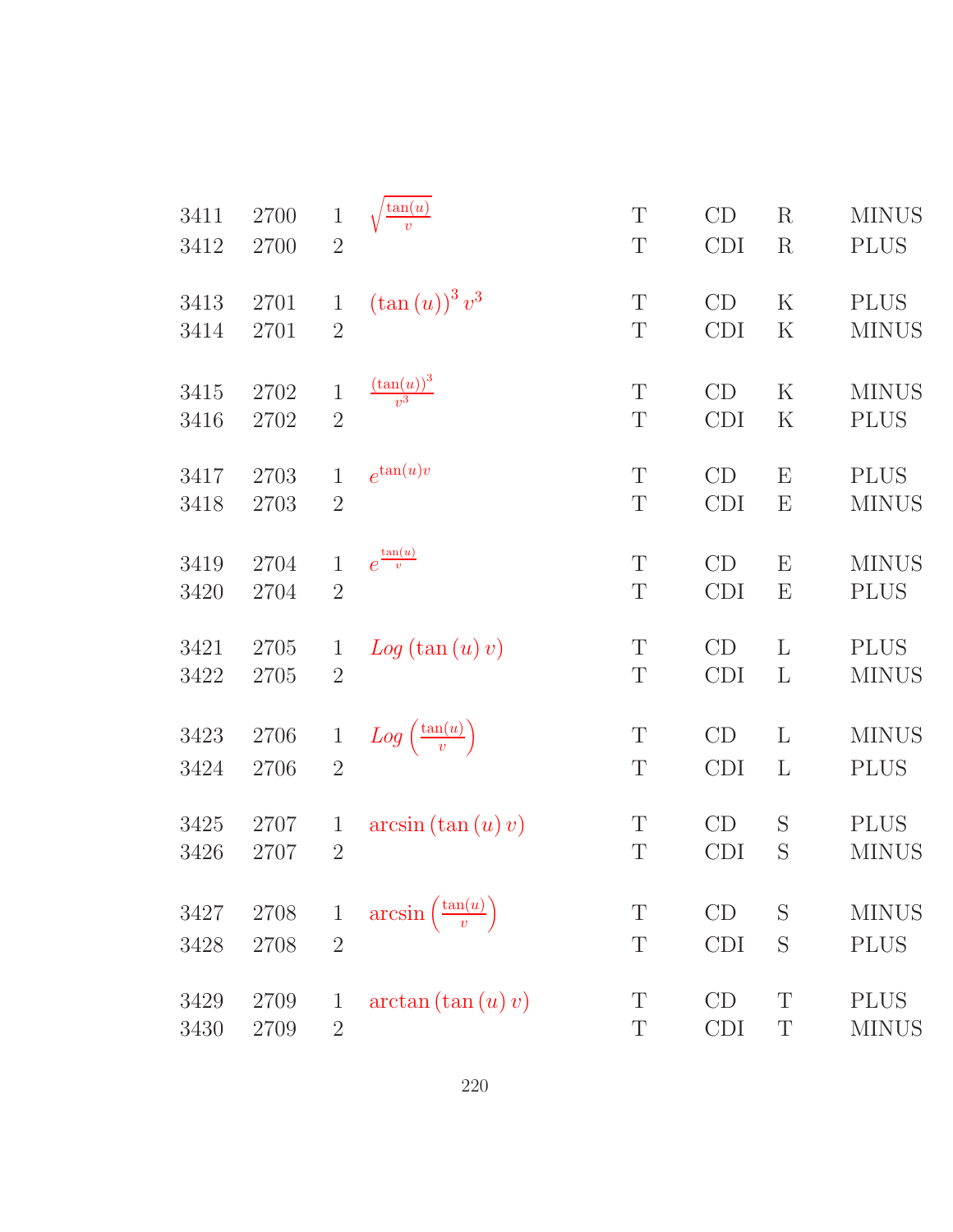| 3431         | 2710         | $\,1$                          | $\arctan\left(\frac{\tan(u)}{v}\right)$ | $\mathbf T$      | CD               | $\mathbb{T}$                   | <b>MINUS</b>                |
|--------------|--------------|--------------------------------|-----------------------------------------|------------------|------------------|--------------------------------|-----------------------------|
| 3432         | 2710         | $\overline{2}$                 |                                         | T                | <b>CDI</b>       | T                              | <b>PLUS</b>                 |
| 3433<br>3434 | 2711<br>2711 | $\mathbf{1}$<br>$\overline{2}$ | $\sqrt{1-(\tan(u))^2 v^2}$              | $\mathbf T$<br>T | CD<br><b>CDI</b> | $\mathbf{P}$<br>$\mathbf P$    | <b>PLUS</b><br><b>MINUS</b> |
| 3435         | 2712         | $\mathbf{1}$                   | $\sqrt{\frac{v^2-(\tan(u))^2}{v^2}}$    | $\mathbf T$      | CD               | $\mathbf{P}$                   | <b>MINUS</b>                |
| 3436         | 2712         | $\overline{2}$                 |                                         | T                | <b>CDI</b>       | $\mathbf{P}$                   | <b>PLUS</b>                 |
| 3437<br>3438 | 2713<br>2713 | $\mathbf{1}$<br>$\overline{2}$ | $\sqrt{1 + (\tan(u))^2 v^2}$            | $\mathbf T$<br>T | CD<br>CDI        | H<br>$\boldsymbol{\mathrm{H}}$ | <b>PLUS</b><br><b>MINUS</b> |
| 3439<br>3440 | 2714<br>2714 | $\mathbf{1}$<br>$\overline{2}$ | $\sqrt{\frac{v^2 + (\tan(u))^2}{v^2}}$  | T<br>T           | CD<br>CDI        | H<br>H                         | <b>MINUS</b><br><b>PLUS</b> |
| 3441         | 2715         | $\,1$                          | $\frac{\tan(u)v}{\pi}$                  | $\mathbf T$      | <b>CDF</b>       | CD                             | <b>PLUS</b>                 |
| 3442         | 2716         | $\mathbf{1}$                   | $\frac{\pi}{\tan(u)v}$                  | $\mathbf T$      | <b>CDF</b>       | <b>CDI</b>                     | <b>PLUS</b>                 |
| 3443         | 2717         | $\mathbf{1}$                   | $\frac{\tan(u)\pi^2}{v}$                | $\mathbf T$      | <b>CDF</b>       | CDF                            | <b>MINUS</b>                |
| 3444         | $2718\,$     | $\,1$                          | $\frac{v}{\tan(u)\pi^2}$                | T                | <b>CDF</b>       | <b>CDIF</b>                    | <b>MINUS</b>                |
| 3445         | 2719         | $\mathbf{1}$                   | $\frac{(\tan(u))^2v^2}{\pi^2}$          | $\mathbf T$      | <b>CDF</b>       | AB                             | <b>PLUS</b>                 |
| 3446         | 2720         | $\mathbf{1}$                   | $\frac{(\tan(u))^2\pi^2}{v^2}$          | T                | <b>CDF</b>       | AB                             | <b>MINUS</b>                |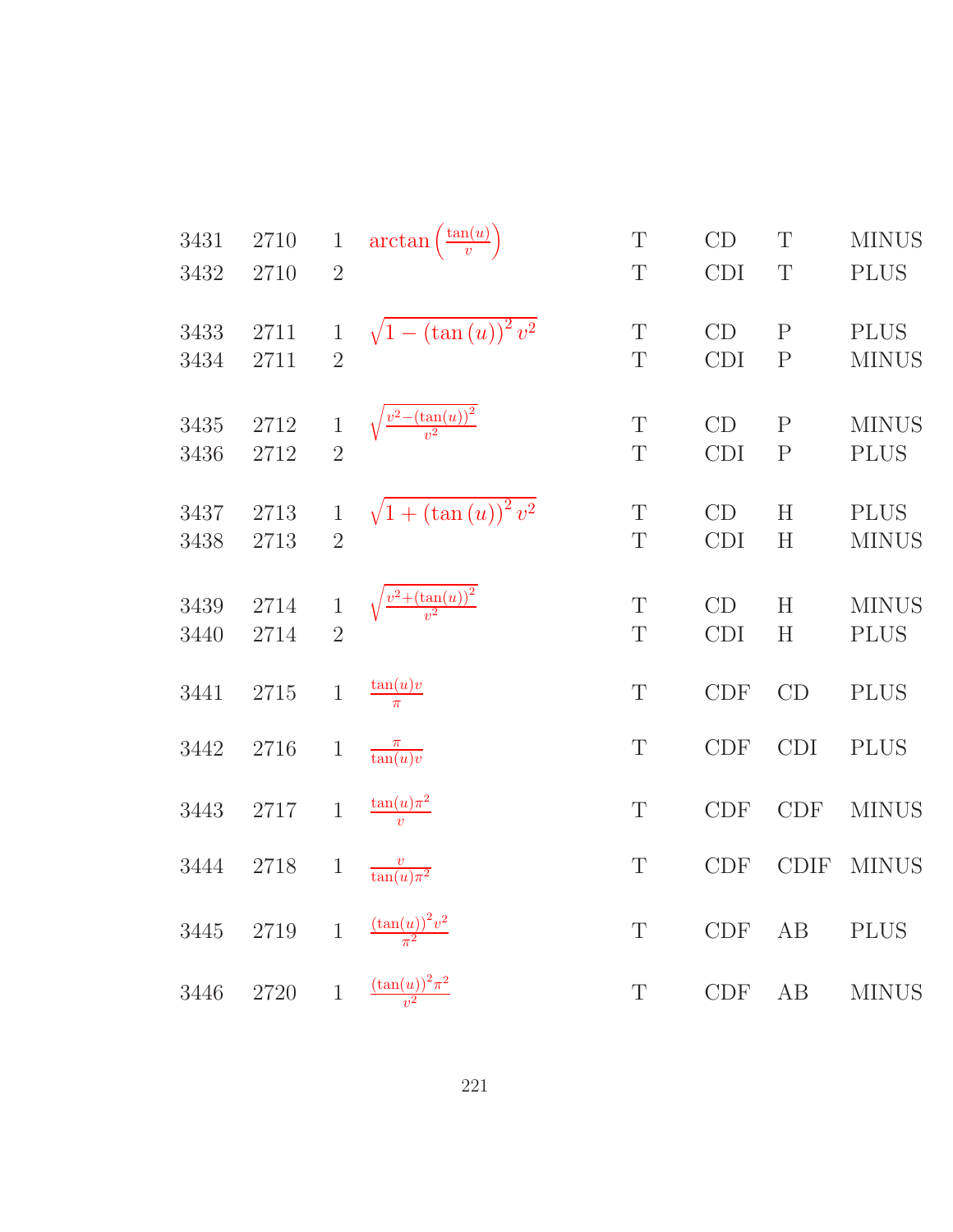| 3447     | $2721\,$ |                | 1 $\sqrt{\frac{\tan(u)v}{\pi}}$               | $\mathbf T$ | $\ensuremath{\mathrm{CDF}}$ | R           | <b>PLUS</b>  |
|----------|----------|----------------|-----------------------------------------------|-------------|-----------------------------|-------------|--------------|
| 3448     | $2722\,$ |                | 1 $\sqrt{\frac{\tan(u)\pi}{v}}$               | T           | CDF                         | R           | $\rm MINUS$  |
| $3449\,$ | $2723\,$ | $\mathbf{1}$   | $\frac{(\tan(u))^{3}v^{3}}{\pi^{3}}$          | T           | $\ensuremath{\mathrm{CDF}}$ | $\rm K$     | <b>PLUS</b>  |
| $3450\,$ | $2724\,$ | $\mathbf{1}$   | $\frac{\left(\tan(u)\right)^3 \pi^3}{v^3}$    | $\mathbf T$ | CDF                         | K           | <b>MINUS</b> |
| 3451     | 2725     | $\overline{1}$ | $e^{\frac{\tan(u)v}{\pi}}$                    | T           | CDF                         | E           | <b>PLUS</b>  |
| 3452     | $2726\,$ | $\mathbf{1}$   | $e^{\frac{\tan(u)\pi}{v}}$                    | T           | $\ensuremath{\mathrm{CDF}}$ | E           | <b>MINUS</b> |
| $3453\,$ | $2727\,$ |                | 1 $Log\left(\frac{\tan(u)v}{\pi}\right)$      | $\mathbf T$ | CDF                         | L           | <b>PLUS</b>  |
| $3454\,$ | $2728\,$ |                | 1 $Log\left(\frac{\tan(u)\pi}{v}\right)$      | $\mathbf T$ | CDF                         | L           | <b>MINUS</b> |
| $3455\,$ | $2729\,$ | $\mathbf{1}$   | $arcsin\left(\frac{\tan(u)v}{\pi}\right)$     | $\mathbf T$ | CDF                         | S           | <b>PLUS</b>  |
| $3456\,$ | $2730\,$ | $1\,$          | $arcsin\left(\frac{\tan(u)\pi}{v}\right)$     | $\mathbf T$ | CDF                         | S           | <b>MINUS</b> |
| 3457     | $2731\,$ | $1\,$          | $\arctan\left(\frac{\tan(u)v}{\pi}\right)$    | $\mathbf T$ | $\ensuremath{\mathrm{CDF}}$ | T           | <b>PLUS</b>  |
| $3458\,$ | 2732     |                | 1 $\arctan\left(\frac{\tan(u)\pi}{v}\right)$  | $\mathbf T$ | $\ensuremath{\mathrm{CDF}}$ | $\mathbf T$ | <b>MINUS</b> |
| 3459     | 2733     |                | 1 $\sqrt{\frac{\pi^2-(\tan(u))^2v^2}{\pi^2}}$ | $\mathbf T$ | CDF                         | $\mathbf P$ | <b>PLUS</b>  |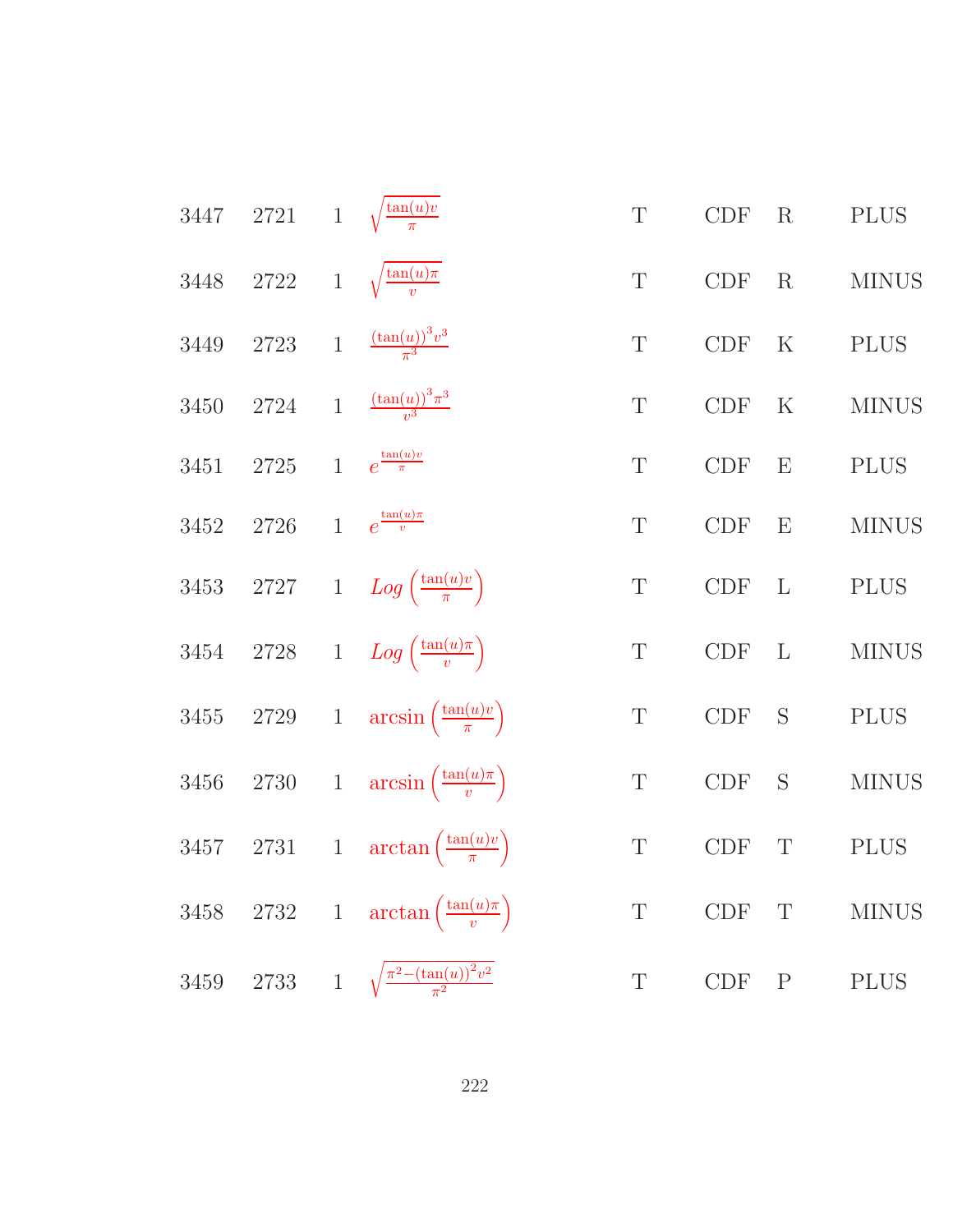|      |                                            |                | 3460 2734 1 $\sqrt{-\frac{-v^2 + (\tan(u))^2 \pi^2}{v^2}}$ | $\mathbf T$ | CDF                         | $\mathbf P$  | <b>MINUS</b> |
|------|--------------------------------------------|----------------|------------------------------------------------------------|-------------|-----------------------------|--------------|--------------|
| 3461 |                                            |                | 2735 1 $\sqrt{\frac{\pi^2 + (\tan(u))^2 v^2}{\pi^2}}$      | $\mathbf T$ | <b>CDF</b>                  | H            | <b>PLUS</b>  |
| 3462 |                                            |                | 2736 1 $\sqrt{\frac{v^2 + (\tan(u))^2 \pi^2}{v^2}}$        | $\mathbf T$ | $\ensuremath{\mathrm{CDF}}$ | H            | <b>MINUS</b> |
| 3463 | 2737                                       | $\overline{1}$ | $\frac{\tan(u)}{v\pi}$                                     | T           | <b>CDIF</b>                 | CD           | <b>PLUS</b>  |
| 3464 | 2738                                       | $\mathbf{1}$   | $\frac{v\pi}{\tan(u)}$                                     | T           | <b>CDIF</b>                 | <b>CDI</b>   | <b>PLUS</b>  |
| 3465 | 2739                                       |                | 1 $\tan(u)v\pi^2$                                          | T           | <b>CDIF</b>                 | <b>CDF</b>   | <b>MINUS</b> |
| 3466 | 2740                                       |                | 1 $\frac{1}{\tan(u)v\pi^2}$                                | T           | <b>CDIF</b>                 | <b>CDIF</b>  | <b>MINUS</b> |
| 3467 | 2741                                       |                | 1 $\frac{(\tan(u))^2}{v^2 \pi^2}$                          | T           | <b>CDIF</b>                 | AB           | <b>PLUS</b>  |
| 3468 | 2742                                       |                | 1 $(\tan(u))^2 v^2 \pi^2$                                  | T           | <b>CDIF</b>                 | AB           | <b>MINUS</b> |
| 3469 | 2743                                       | $\,1$          | $\sqrt{\frac{\tan(u)}{v\pi}}$                              | T           | <b>CDIF</b>                 | R            | <b>PLUS</b>  |
| 3470 | 2744                                       |                | 1 $\sqrt{\tan(u)v\pi}$                                     | T           | <b>CDIF</b>                 | $\rm R$      | <b>MINUS</b> |
|      | 3471 2745 1 $\frac{(\tan(u))^3}{v^3\pi^3}$ |                |                                                            | T           | CDIF K                      |              | <b>PLUS</b>  |
| 3472 | 2746 1                                     |                | $\left(\tan\left(u\right)\right)^3 v^3 \pi ^3$             | T           | <b>CDIF</b>                 | $\mathbf{K}$ | <b>MINUS</b> |
| 3473 | 2747                                       | $\mathbf{1}$   | $e^{\frac{\tan(u)}{v\pi}}$                                 | T           | CDIF E                      |              | <b>PLUS</b>  |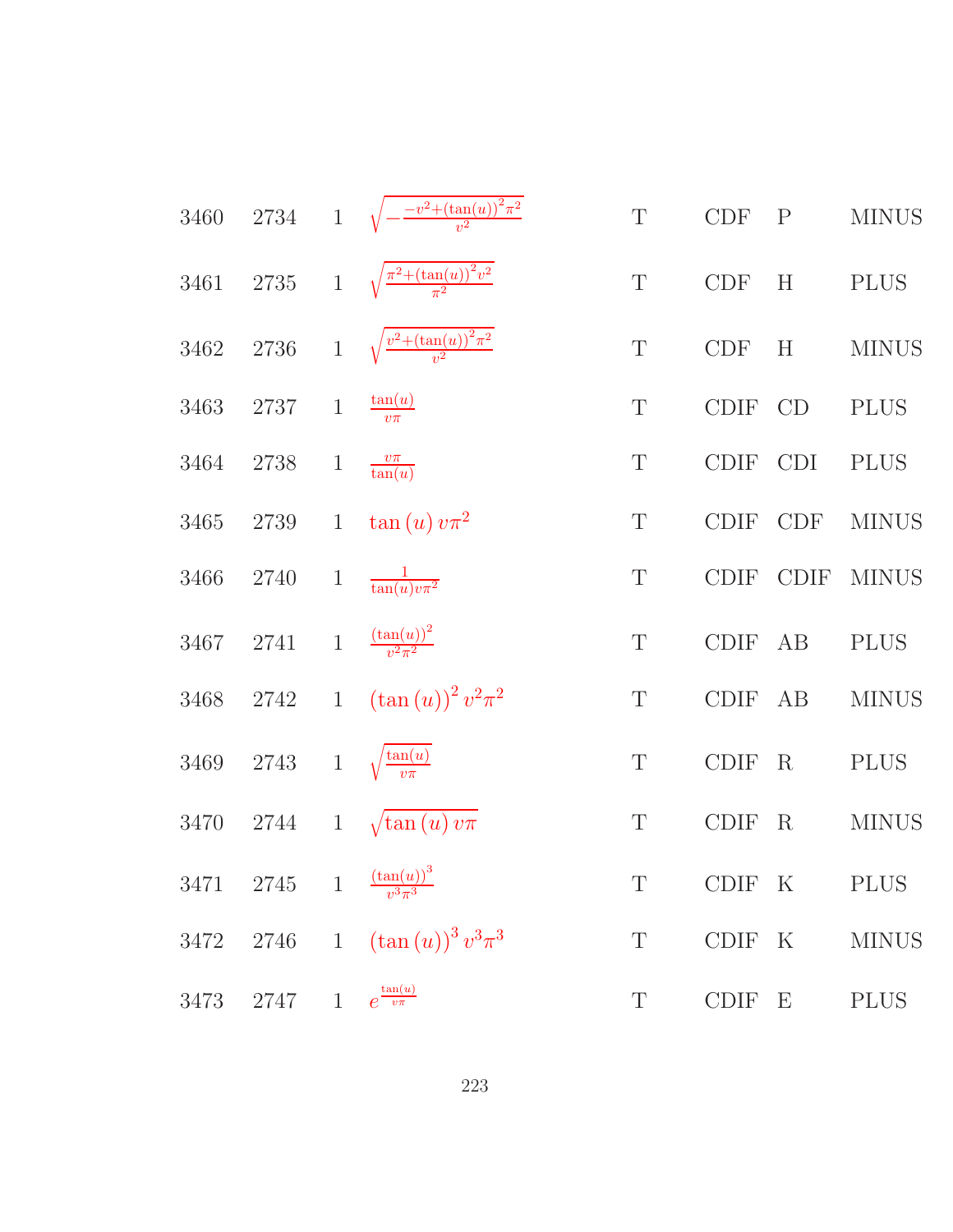| 3474     | 2748     | $\mathbf{1}$ | $e^{\tan(u)v\pi}$                                    | T           | <b>CDIF</b>       | $\boldsymbol{\mathrm{E}}$ | <b>MINUS</b> |
|----------|----------|--------------|------------------------------------------------------|-------------|-------------------|---------------------------|--------------|
| 3475     | $2749\,$ |              | 1 $Log\left(\frac{\tan(u)}{v\pi}\right)$             | $\mathbf T$ | <b>CDIF</b>       | $\mathbf{L}$              | <b>PLUS</b>  |
| 3476     | 2750     | $\mathbf{1}$ | $Log(tan(u)v\pi)$                                    | $\mathbf T$ | CDIF              | $\mathbf{L}$              | $\rm MINUS$  |
| 3477     | 2751     |              | 1 $\arcsin\left(\frac{\tan(u)}{v\pi}\right)$         | T           | <b>CDIF</b>       | S                         | <b>PLUS</b>  |
| 3478     | 2752     | $\mathbf{1}$ | $arcsin (\tan(u) v \pi)$                             | T           | <b>CDIF</b>       | S                         | <b>MINUS</b> |
| $3479\,$ | $2753\,$ |              | 1 $\arctan\left(\frac{\tan(u)}{v\pi}\right)$         | $\mathbf T$ | <b>CDIF</b>       | $\mathbf T$               | <b>PLUS</b>  |
| 3480     | 2754     | $\mathbf{1}$ | $arctan (\tan(u) v \pi)$                             | T           | <b>CDIF</b>       | T                         | <b>MINUS</b> |
| 3481     | $2755\,$ |              | 1 $\sqrt{\frac{v^2 \pi^2 - (\tan(u))^2}{v^2 \pi^2}}$ | $\mathbf T$ | $\text{\rm CDIF}$ | $\mathbf{P}$              | <b>PLUS</b>  |
| 3482     | $2756\,$ | $1 -$        | $\sqrt{1-(\tan(u))^2 v^2 \pi^2}$                     | $\mathbf T$ | <b>CDIF</b>       | $\mathbf{P}$              | <b>MINUS</b> |
| $3483\,$ | $2757\,$ |              | 1 $\sqrt{\frac{v^2 \pi^2 + (\tan(u))^2}{v^2 \pi^2}}$ | T           | <b>CDIF</b>       | H                         | <b>PLUS</b>  |
| 3484     | 2758     | $\mathbf{1}$ | $\sqrt{1 + (\tan(u))^2 v^2 \pi^2}$                   | $\mathbf T$ | <b>CDIF</b>       | H                         | <b>MINUS</b> |
| 3485     | 2759     | $\mathbf{1}$ | $\tan(u)\sqrt{v}$                                    | T           | AB                | CD                        | <b>PLUS</b>  |
| 3486     | 2760     | $1\,$        | $\frac{\tan(u)}{\sqrt{v}}$                           | $\mathbf T$ | AB                | CD                        | <b>MINUS</b> |
| 3487     | 2761     | $\mathbf{1}$ | $\frac{1}{\tan(u)\sqrt{v}}$                          | T           | AB                | <b>CDI</b>                | <b>PLUS</b>  |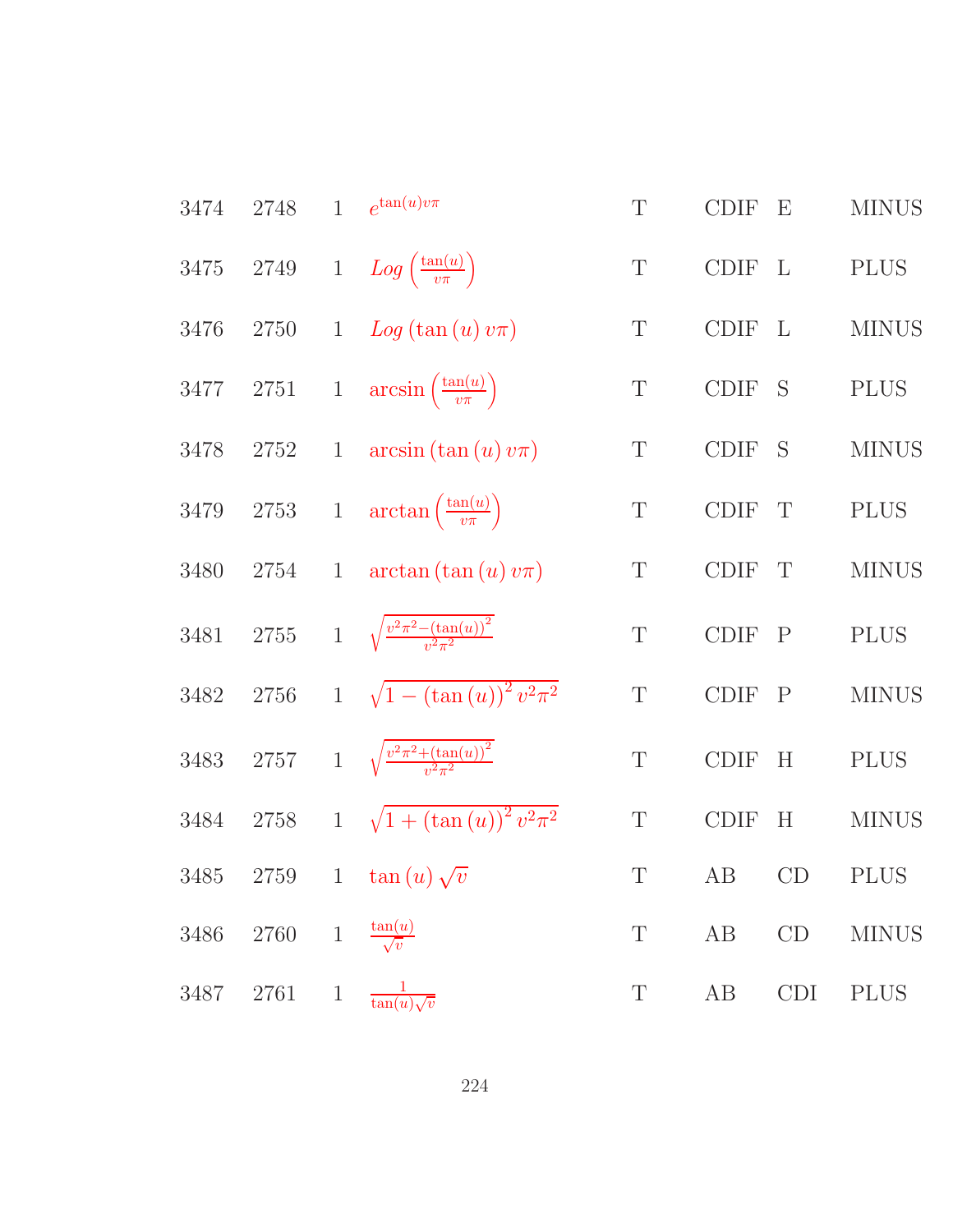| 3488     | $2762\,$ | $\,1$        | $\frac{\sqrt{v}}{\tan(u)}$                 | $\mathbf T$ | $\rm AB$ | CDI                   | <b>MINUS</b> |
|----------|----------|--------------|--------------------------------------------|-------------|----------|-----------------------|--------------|
| 3489     | $2763\,$ | $\mathbf{1}$ | $\tan(u)\sqrt{v}\pi$                       | $\mathbf T$ | $\rm AB$ | <b>CDF</b>            | <b>PLUS</b>  |
| 3490     | 2764     | $\,1$        | $\frac{\tan(u)\pi}{\sqrt{v}}$              | $\mathbf T$ | AB       | <b>CDF</b>            | <b>MINUS</b> |
| 3491     | $2765\,$ | $\mathbf{1}$ | $\frac{1}{\tan(u)\sqrt{v}\pi}$             | T           | AB       | CDIF                  | <b>PLUS</b>  |
| 3492     | $2766\,$ | $\,1$        | $\frac{\sqrt{v}}{\tan(u)\pi}$              | $\mathbf T$ | $\rm AB$ | $\operatorname{CDIF}$ | <b>MINUS</b> |
| 3493     | 2767     | $\mathbf{1}$ | $(\tan(u))^2 v$                            | $\mathbf T$ | AB       | $\rm AB$              | <b>PLUS</b>  |
| 3494     | $2768\,$ | $\mathbf{1}$ | $\frac{(\tan(u))^2}{v}$                    | $\mathbf T$ | $\rm AB$ | $\rm AB$              | <b>MINUS</b> |
| 3495     | $2769\,$ | $\mathbf{1}$ | $\sqrt{\tan(u)\sqrt{v}}$                   | $\mathbf T$ | AB       | R                     | <b>PLUS</b>  |
| 3496     | $2770\,$ | $\,1$        | $\sqrt{\frac{\tan(u)}{\sqrt{v}}}$          | $\mathbf T$ | AB       | R                     | <b>MINUS</b> |
| 3497     | $2771\,$ | $\mathbf{1}$ | $\left(\tan\left(u\right)\right)^3v^{3/2}$ | $\mathbf T$ | $\rm AB$ | ${\bf K}$             | <b>PLUS</b>  |
| $3498\,$ | $2772\,$ | $\mathbf{1}$ | $\frac{\left(\tan(u)\right)^3}{v^{3/2}}$   | $\mathbf T$ | $\rm AB$ | $\mathbf K$           | <b>MINUS</b> |
| 3499     | $2773\,$ | $\mathbf{1}$ | $e^{\tan(u)\sqrt{v}}$                      | $\mathbf T$ | AB       | E                     | <b>PLUS</b>  |
| $3500\,$ | 2774     | $\mathbf{1}$ | $e^{\frac{\tan(u)}{\sqrt{v}}}$             | T           | AB       | E                     | <b>MINUS</b> |
| 3501     | 2775     | $\mathbf{1}$ | $Log(tan(u)\sqrt{v})$                      | $\mathbf T$ | AB       | $\Gamma$              | <b>PLUS</b>  |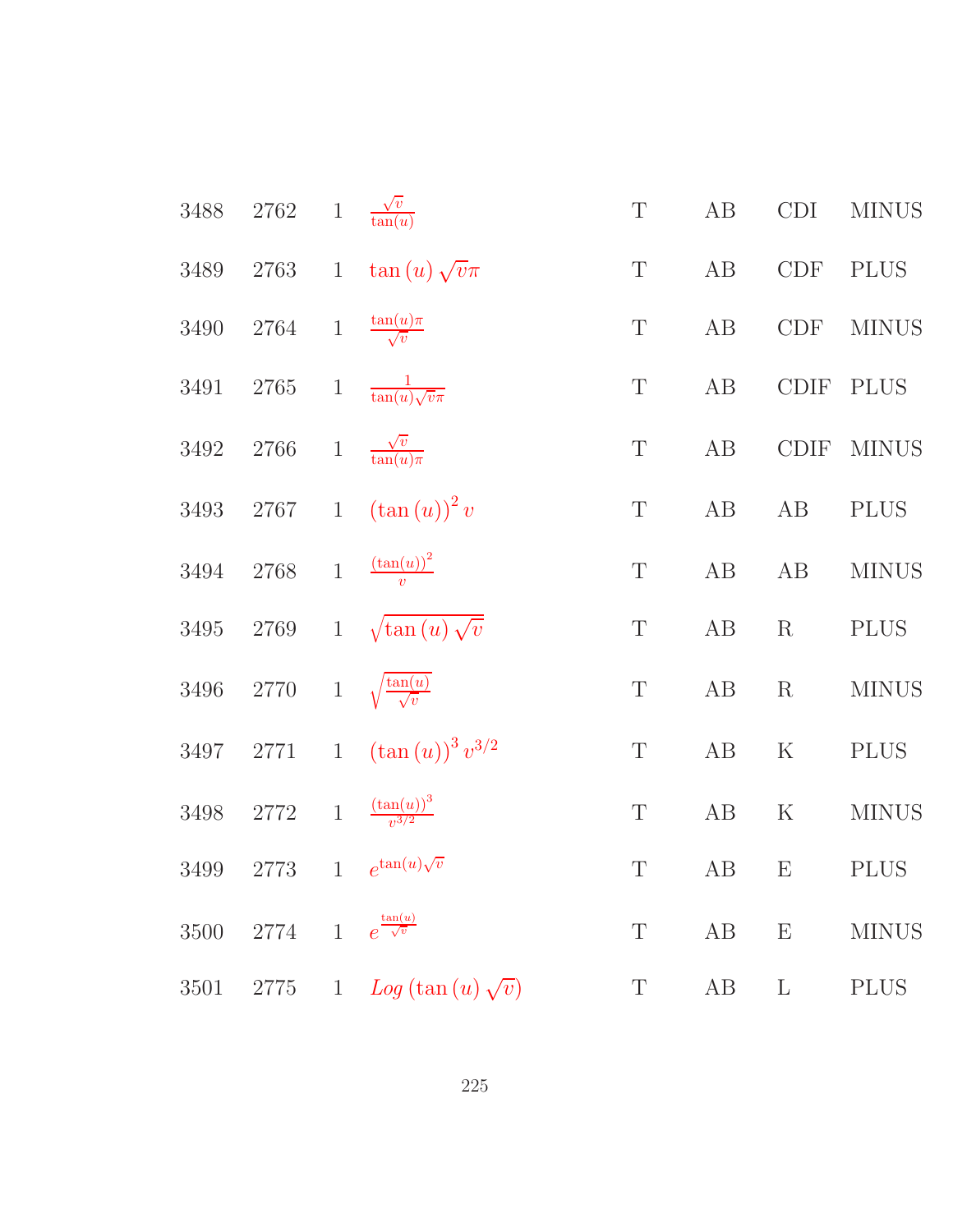| 3502     |                              |              | 2776 1 $Log\left(\frac{\tan(u)}{\sqrt{v}}\right)$     | $\mathbf T$ | AB          | $\Gamma$    | <b>MINUS</b> |
|----------|------------------------------|--------------|-------------------------------------------------------|-------------|-------------|-------------|--------------|
| $3503\,$ | 2777                         |              | 1 $arcsin (\tan (u) \sqrt{v})$                        | $\mathbf T$ | AB          | S           | <b>PLUS</b>  |
| 3504     |                              |              | 2778 1 $\arcsin\left(\frac{\tan(u)}{\sqrt{v}}\right)$ | $\mathbf T$ | AB          | S           | <b>MINUS</b> |
| 3505     | $2779\,$                     |              | 1 $\arctan (\tan (u) \sqrt{v})$                       | $\mathbf T$ | $\rm AB$    | $\mathbf T$ | <b>PLUS</b>  |
| $3506\,$ | 2780                         |              | 1 $\arctan\left(\frac{\tan(u)}{\sqrt{v}}\right)$      | $\mathbf T$ | $\rm AB$    | $\mathbf T$ | <b>MINUS</b> |
| 3507     | 2781                         |              | 1 $\sqrt{1-(\tan(u))^2}$                              | $\mathbf T$ | AB          | ${\bf P}$   | <b>PLUS</b>  |
| $3508\,$ |                              |              | 2782 1 $\sqrt{\frac{v-(\tan(u))^2}{v}}$               | $\mathbf T$ | AB          | ${\bf P}$   | <b>MINUS</b> |
| $3509\,$ | 2783                         |              | 1 $\sqrt{1 + (\tan(u))^2 v}$                          | $\mathbf T$ | AB          | H           | <b>PLUS</b>  |
| 3510     | 2784                         |              | 1 $\sqrt{\frac{v + (\tan(u))^2}{v}}$                  | $\mathbf T$ | AB          | H           | <b>MINUS</b> |
| 3511     | $2785\,$                     | $\mathbf{1}$ | $\tan{(u)} v^2$                                       | $\mathbf T$ | $\rm R$     | CD          | <b>PLUS</b>  |
| 3512     | 2786                         |              | 1 $\frac{\tan(u)}{v^2}$                               | $\mathbf T$ | $\mathbf R$ | CD          | <b>MINUS</b> |
| 3513     |                              |              | 2787 1 $\frac{1}{\tan(u)v^2}$                         | $\mathbf T$ | $\mathbf R$ | <b>CDI</b>  | <b>PLUS</b>  |
| $3514\,$ | 2788 1 $\frac{v^2}{\tan(u)}$ |              |                                                       | $\mathbf T$ | $\mathbf R$ | CDI         | <b>MINUS</b> |
| $3515\,$ |                              |              | 2789 1 $\tan(u) v^2 \pi$                              | $\mathbf T$ | $\rm R$     | CDF         | <b>PLUS</b>  |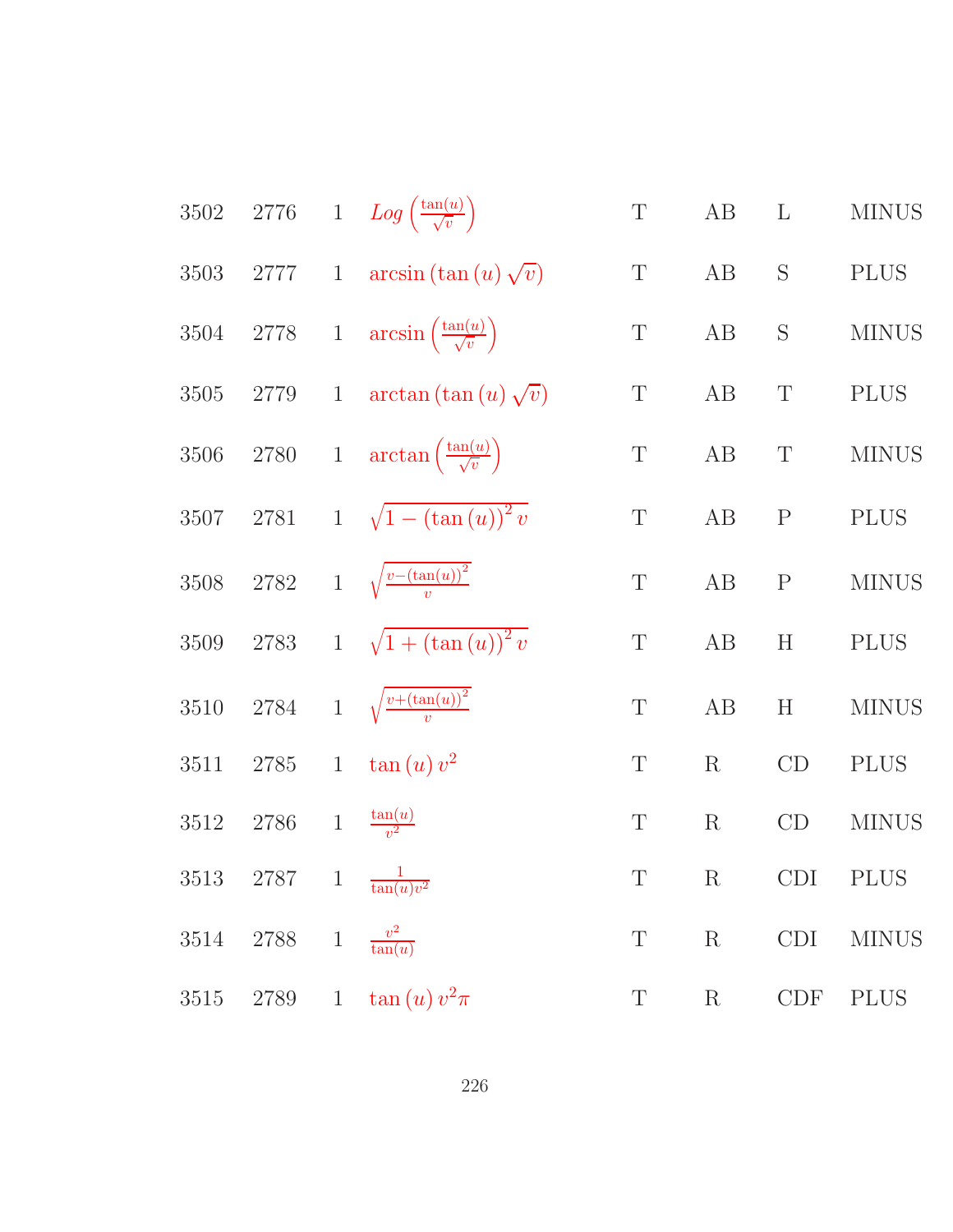| 3516     | 2790     | $\mathbf 1$  | $\frac{\tan(u)\pi}{v^2}$              | $\mathbf T$ | $\mathbf R$ | CDF                       | <b>MINUS</b> |
|----------|----------|--------------|---------------------------------------|-------------|-------------|---------------------------|--------------|
| 3517     | $2791\,$ | $\,1$        | $\frac{1}{\tan(u)v^2\pi}$             | $\mathbf T$ | $\mathbf R$ | CDIF                      | <b>PLUS</b>  |
| 3518     | $2792\,$ | $\,1$        | $\frac{v^2}{\tan(u)\pi}$              | $\mathbf T$ | $\mathbf R$ | CDIF                      | <b>MINUS</b> |
| $3519\,$ | $2793\,$ | $\mathbf{1}$ | $(\tan(u))^2 v^4$                     | $\mathbf T$ | $\mathbf R$ | AB                        | <b>PLUS</b>  |
| $3520\,$ | 2794     | $1\,$        | $\frac{\left(\tan(u)\right)^2}{v^4}$  | $\mathbf T$ | ${\bf R}$   | AB                        | <b>MINUS</b> |
| 3521     | $2795\,$ | $\mathbf{1}$ | $\sqrt{\tan(u)v^2}$                   | $\mathbf T$ | $\mathbf R$ | R                         | <b>PLUS</b>  |
| $3522\,$ | $2796\,$ | $\,1$        | $\sqrt{\frac{\tan(u)}{v^2}}$          | $\mathbf T$ | R           | R                         | <b>MINUS</b> |
| $3523\,$ | $2797\,$ | $1\,$        | $(\tan(u))^3 v^6$                     | $\mathbf T$ | R           | $\rm K$                   | <b>PLUS</b>  |
| $3524\,$ | 2798     | $\mathbf{1}$ | $\frac{\left(\tan(u)\right)^3}{v^6}$  | $\mathbf T$ | $\mathbf R$ | $\rm K$                   | <b>MINUS</b> |
| $3525\,$ | $2799\,$ | $\mathbf{1}$ | $e^{\tan(u)v^2}$                      | $\mathbf T$ | R           | $\boldsymbol{\mathrm{E}}$ | <b>PLUS</b>  |
| $3526\,$ | 2800     | $\mathbf{1}$ | $e^{\frac{\tan(u)}{v^2}}$             | $\mathbf T$ | $\mathbf R$ | E                         | <b>MINUS</b> |
| $3527\,$ | $2801\,$ | $\,1$        | Log (tan (u) v <sup>2</sup> )         | $\mathbf T$ | $\mathbf R$ | $\Gamma$                  | <b>PLUS</b>  |
| $3528\,$ | $2802\,$ | $\mathbf{1}$ | $Log\left(\frac{\tan(u)}{v^2}\right)$ | $\mathbf T$ | $\mathbf R$ | $\mathbf{L}$              | <b>MINUS</b> |
| 3529     | $2803\,$ | $1\,$        | $arcsin (\tan (u) v^2)$               | $\mathbf T$ | ${\bf R}$   | $\mathbf S$               | <b>PLUS</b>  |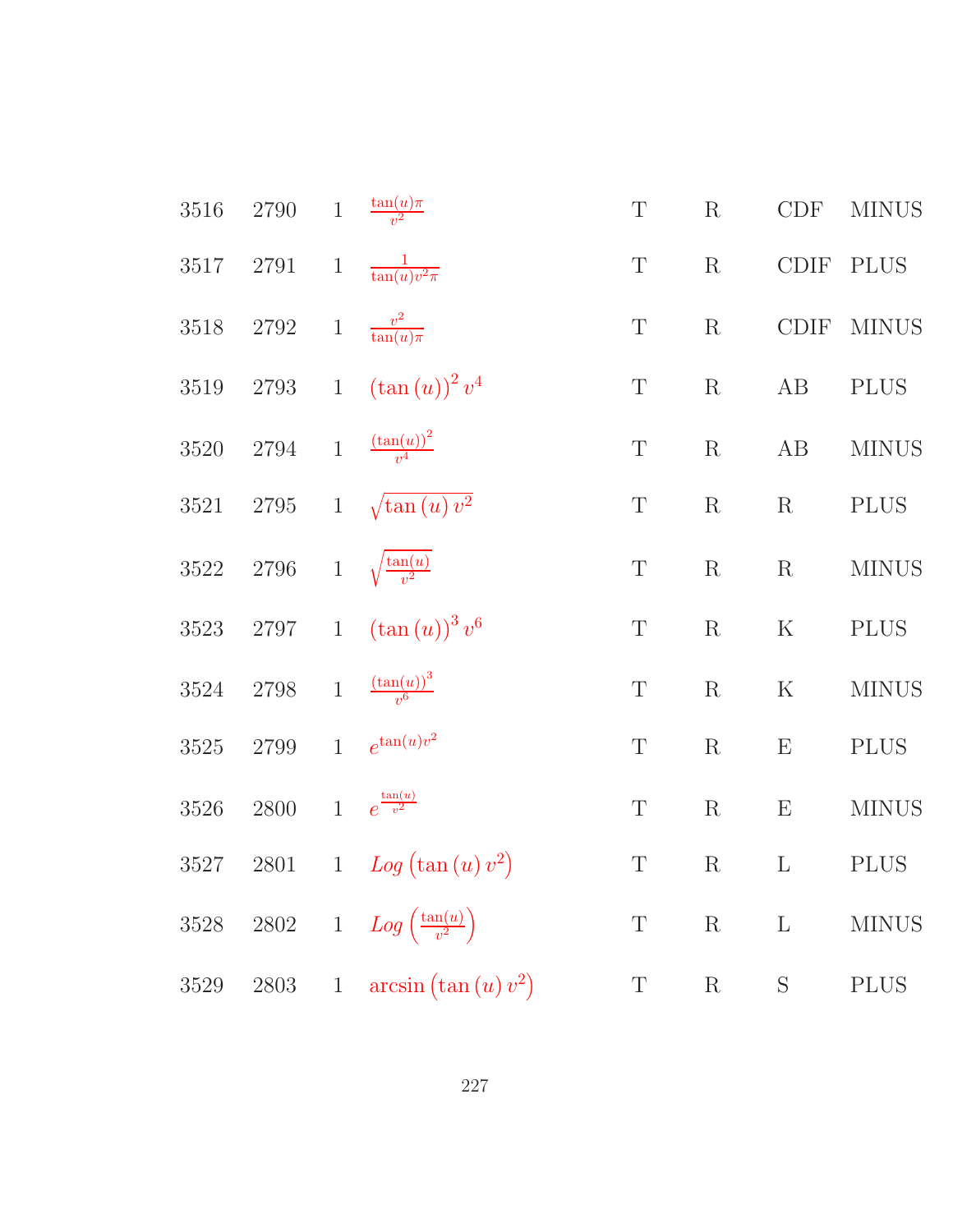3530 2804 1 arcsin 
$$
\left(\frac{\tan(u)}{v^2}\right)
$$
 T R S MINUS  
\n3531 2805 1 arctan  $(\tan(u) v^2)$  T R T PLUS  
\n3532 2806 1 arctan  $\left(\frac{\tan(u)}{v^2}\right)$  T R T PLUS  
\n3533 2807 1  $\sqrt{1 - (\tan(u))^2 v^4}$  T R P PLUS  
\n3534 2808 1  $\sqrt{\frac{v^4 - (\tan(u))^2}{v^4}}$  T R P MINUS  
\n3535 2809 1  $\sqrt{1 + (\tan(u))^2 v^4}$  T R H PLUS  
\n3536 2810 1  $\sqrt{\frac{v^4 + (\tan(u))^2}{v^4}}$  T R H MINUS  
\n3537 2811 1 tan  $(u) \sqrt[3]{v}$  T K CD PLUS  
\n3538 2812 1  $\frac{\tan(u)}{\sqrt[3]{v}}$  T K CD MINUS  
\n3539 2813 1  $\frac{1}{\tan(u) \sqrt[3]{v}}$  T K CD IMINUS  
\n3539 2813 1  $\frac{1}{\tan(u) \sqrt[3]{v}}$  T K CDI PLUS  
\n3540 2814 1  $\frac{\sqrt[3]{v}}{\sqrt[3]{v}}$  T K CDI MINUS  
\n3541 2815 1 tan  $(u) \sqrt[3]{v\pi}$  T K CDF PLUS  
\n3542 2816 1  $\frac{\tan(u)\pi}{\sqrt[3]{v}}$  T K CDF MINUS  
\n3543 2817 1  $\frac{1}{\tan(u) \sqrt[3]{v\pi}}$  T K CDF MINUS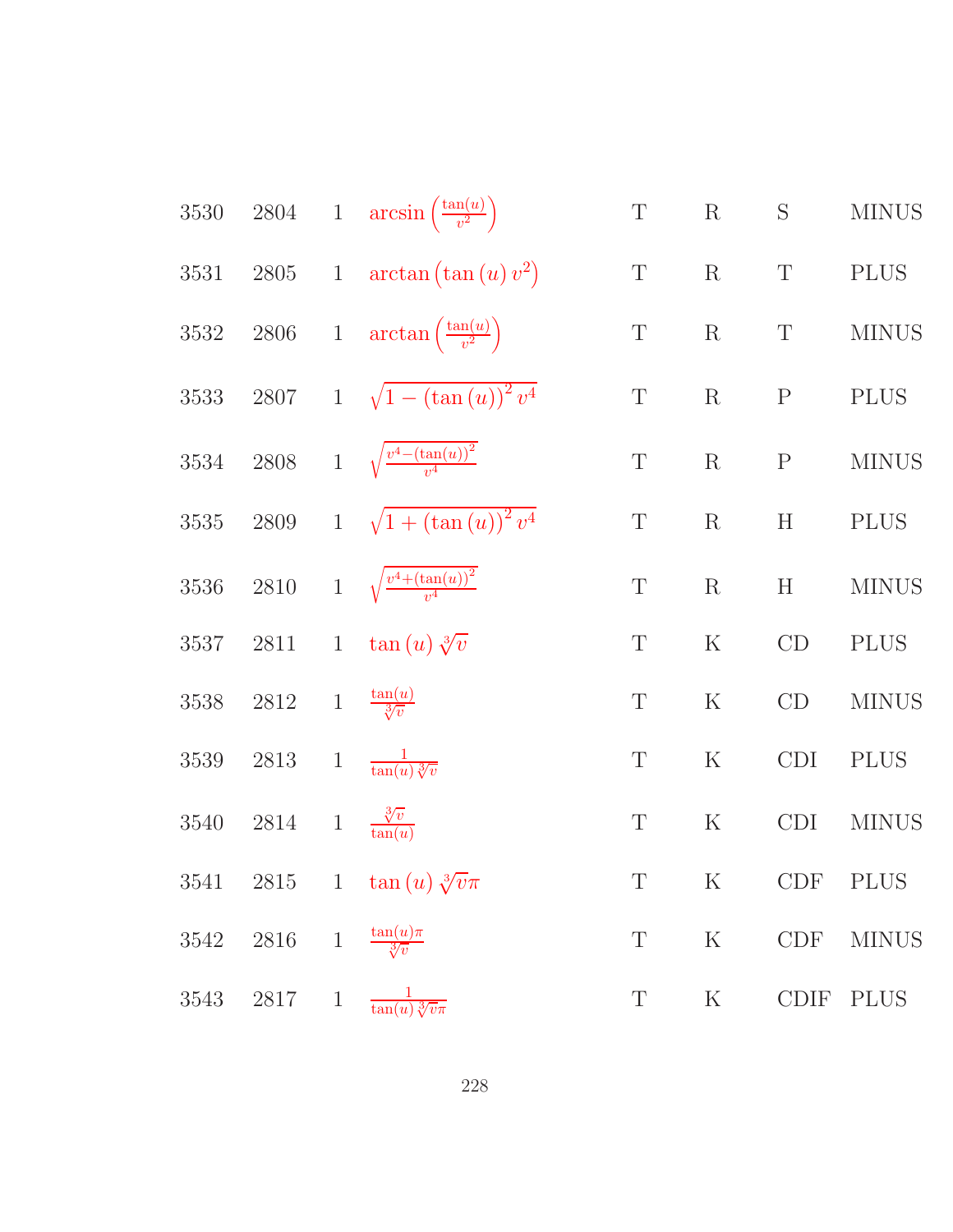| 3544 | 2818     | $\,1$        | $\frac{\sqrt[3]{v}}{\tan(u)\pi}$                         | $\mathbf T$ | $\mathbf K$ | <b>CDIF</b>  | <b>MINUS</b> |
|------|----------|--------------|----------------------------------------------------------|-------------|-------------|--------------|--------------|
| 3545 | $2819\,$ | $\mathbf{1}$ | $(\tan(u))^2 v^{2/3}$                                    | $\mathbf T$ | ${\bf K}$   | AB           | <b>PLUS</b>  |
| 3546 | $2820\,$ | $\,1\,$      | $\frac{(\tan(u))^2}{v^{2/3}}$                            | $\mathbf T$ | $\rm K$     | AB           | <b>MINUS</b> |
| 3547 | 2821     | $\mathbf{1}$ | $\sqrt{\tan(u)}\sqrt[3]{v}$                              | $\mathbf T$ | $\rm K$     | $\mathbf R$  | <b>PLUS</b>  |
| 3548 | $2822\,$ | $\,1$        | $\sqrt{\frac{\tan(u)}{\sqrt[3]{v}}}$                     | $\mathbf T$ | ${\bf K}$   | $\mathbf R$  | <b>MINUS</b> |
| 3549 | $2823\,$ | $1\,$        | $\left(\tan\left(u\right)\right)^{3}v$                   | $\mathbf T$ | $\rm K$     | $\rm K$      | <b>PLUS</b>  |
| 3550 | 2824     | $\mathbf{1}$ | $\frac{\left(\tan(u)\right)^3}{v}$                       | $\mathbf T$ | $\mathbf K$ | ${\bf K}$    | <b>MINUS</b> |
| 3551 | $2825\,$ | $\mathbf{1}$ | $e^{\tan(u)\sqrt[3]{v}}$                                 | $\mathbf T$ | $\mathbf K$ | E            | <b>PLUS</b>  |
| 3552 | 2826     | $\mathbf{1}$ | $e^{\frac{\tan(u)}{3\overline{v}}}$                      | $\mathbf T$ | $\mathbf K$ | E            | <b>MINUS</b> |
| 3553 | 2827     | $\mathbf{1}$ | $Log(tan(u) \sqrt[3]{v})$                                | $\mathbf T$ | ${\bf K}$   | $\mathbf{L}$ | <b>PLUS</b>  |
| 3554 | $2828\,$ | $1\,$        | $Log\left(\frac{\tan(u)}{\sqrt[3]{v}}\right)$            | $\mathbf T$ | $\rm K$     | $\mathbf{L}$ | <b>MINUS</b> |
| 3555 | 2829     | $\mathbf{1}$ | $arcsin (\tan(u) \sqrt[3]{v})$                           | $\mathbf T$ | ${\bf K}$   | S            | <b>PLUS</b>  |
| 3556 |          |              | 2830 1 $\arcsin\left(\frac{\tan(u)}{\sqrt[3]{v}}\right)$ | T           | $\rm K$     | S            | <b>MINUS</b> |
| 3557 | 2831     | $\mathbf{1}$ | $\arctan (\tan(u) \sqrt[3]{v})$                          | T           | $\rm K$     | T            | <b>PLUS</b>  |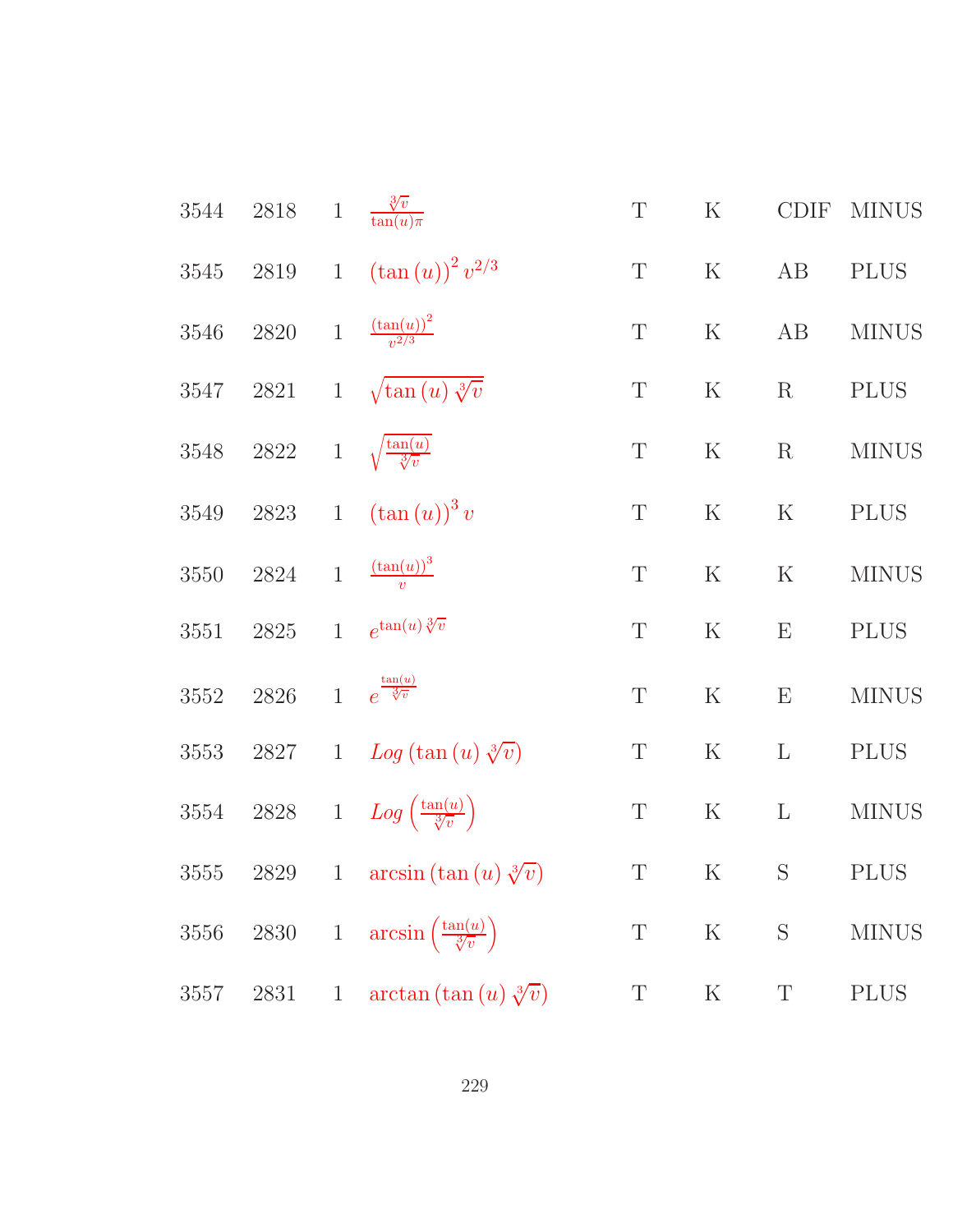| $3558\,$ | $2832\,$ |                | 1 $\arctan\left(\frac{\tan(u)}{\sqrt[3]{v}}\right)$ | $\mathbf T$ | $\rm K$                   | $\mathbf T$               | <b>MINUS</b> |
|----------|----------|----------------|-----------------------------------------------------|-------------|---------------------------|---------------------------|--------------|
| $3559\,$ | 2833     | $\mathbf{1}$   | $\sqrt{1-(\tan(u))^2}v^{2/3}$                       | $\mathbf T$ | $\mathbf K$               | $\mathbf P$               | <b>PLUS</b>  |
| 3560     | 2834     | $\mathbf{1}$   | $\sqrt{\frac{v^{2/3}-(\tan(u))^2}{v^{2/3}}}$        | $\mathbf T$ | ${\bf K}$                 | ${\bf P}$                 | <b>MINUS</b> |
| 3561     | $2835\,$ | $\mathbf{1}$   | $\sqrt{1 + (\tan(u))^2 v^{2/3}}$                    | $\mathbf T$ | ${\bf K}$                 | $\boldsymbol{\mathrm{H}}$ | <b>PLUS</b>  |
| 3562     | 2836     | $\overline{1}$ | $\sqrt{\frac{v^{2/3}+(\tan(u))^2}{v^{2/3}}}$        | T           | $\rm K$                   | H                         | <b>MINUS</b> |
| 3563     | 2837     | $\mathbf{1}$   | $\tan(u) \ln(v)$                                    | $\mathbf T$ | $\boldsymbol{\mathrm{E}}$ | CD                        | <b>PLUS</b>  |
| 3564     | 2838     | $\mathbf{1}$   | $\frac{\tan(u)}{\ln(v)}$                            | T           | $\boldsymbol{\mathrm{E}}$ | CD                        | <b>MINUS</b> |
| 3565     | 2839     | $\mathbf 1$    | $\frac{1}{\tan(u)\ln(v)}$                           | $\mathbf T$ | E                         | CDI                       | <b>PLUS</b>  |
| 3566     | 2840     | $\,1$          | $\frac{\ln(v)}{\tan(u)}$                            | T           | $\boldsymbol{\mathrm{E}}$ | <b>CDI</b>                | <b>MINUS</b> |
| 3567     | 2841     | $\mathbf{1}$   | $\tan(u) \ln(v) \pi$                                | $\mathbf T$ | $\boldsymbol{\mathrm{E}}$ | <b>CDF</b>                | <b>PLUS</b>  |
| 3568     | $2842\,$ | $\,1\,$        | $\frac{\tan(u)\pi}{\ln(v)}$                         | T           | $\boldsymbol{\mathrm{E}}$ | <b>CDF</b>                | <b>MINUS</b> |
| 3569     | 2843     | $\,1$          | $\frac{1}{\tan(u)\ln(v)\pi}$                        | T           | $\boldsymbol{\mathrm{E}}$ | <b>CDIF</b>               | <b>PLUS</b>  |
| 3570     | 2844     | $\mathbf 1$    | $\frac{\ln(v)}{\tan(u)\pi}$                         | $\mathbf T$ | $\boldsymbol{\mathrm{E}}$ | <b>CDIF</b>               | <b>MINUS</b> |
| 3571     | 2845     | $\mathbf{1}$   | $(\tan(u))^{2} (\ln(v))^{2}$                        | $\mathbf T$ | $\boldsymbol{\mathrm{E}}$ | AB                        | <b>PLUS</b>  |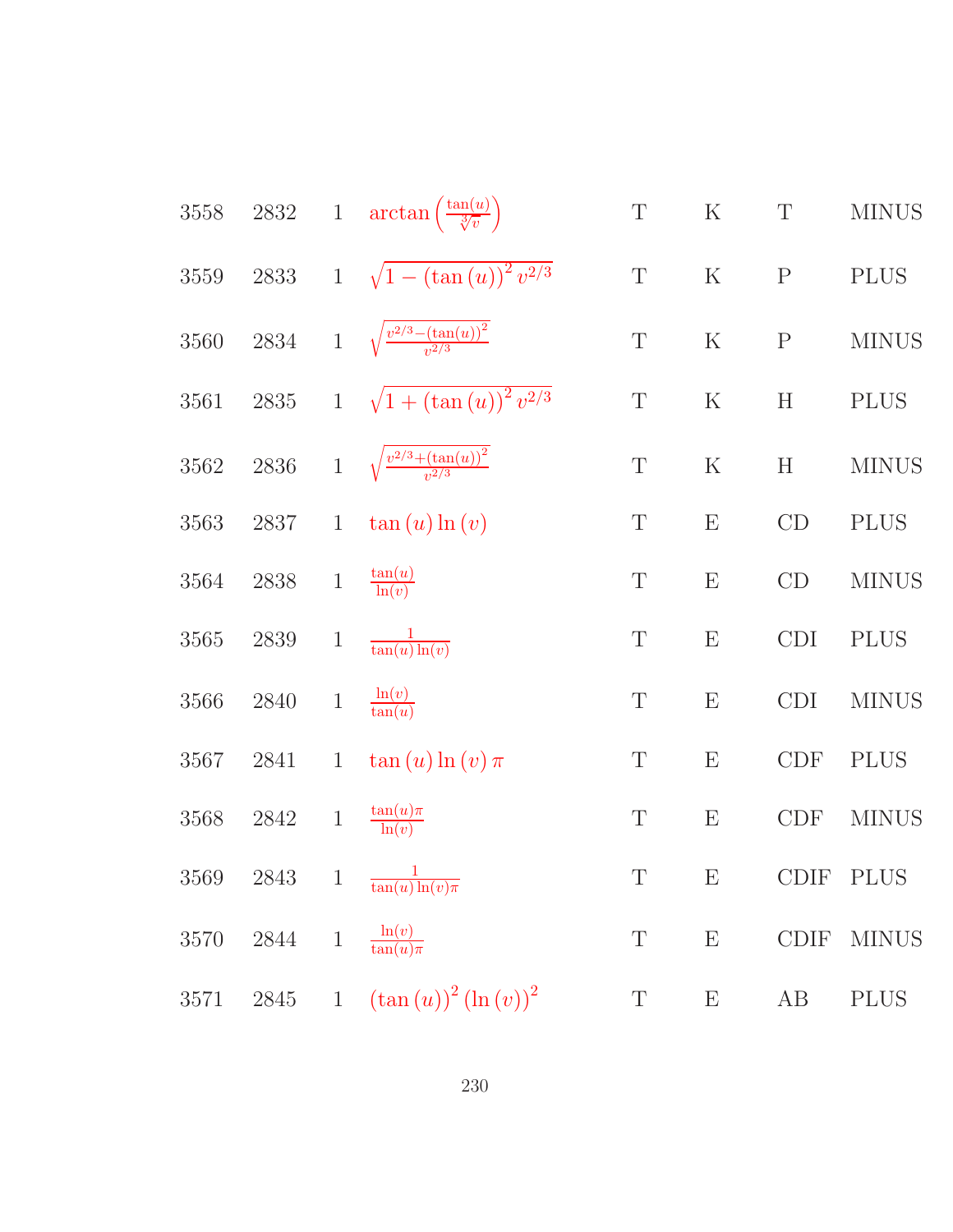| 3572     | 2846     | $\mathbf{1}$ | $\frac{\left(\tan(u)\right)^2}{\left(\ln(v)\right)^2}$ | $\mathbf T$      | E                         | AB           | <b>MINUS</b> |
|----------|----------|--------------|--------------------------------------------------------|------------------|---------------------------|--------------|--------------|
| $3573\,$ | $2847\,$ | $\mathbf{1}$ | $\sqrt{\tan(u)\ln(v)}$                                 | $\mathbf T$      | $\boldsymbol{\mathrm{E}}$ | $\mathbf R$  | <b>PLUS</b>  |
| 3574     | $2848\,$ | $\,1\,$      | $\sqrt{\frac{\tan(u)}{\ln(v)}}$                        | T                | E                         | $\mathbf R$  | $\rm MINUS$  |
| $3575\,$ | 2849     | $\mathbf{1}$ | $(\tan(u))^3 (\ln(v))^3$                               | $\mathbf T$      | ${\bf E}$                 | ${\bf K}$    | <b>PLUS</b>  |
| 3576     | 2850     | $\mathbf 1$  | $\frac{(\tan(u))^3}{(\ln(v))^3}$                       | $\mathbf T$      | ${\bf E}$                 | $\rm K$      | $\rm MINUS$  |
| 3577     | 2851     | $\mathbf{1}$ | $v^{\tan(u)}$                                          | $\mathbf T$      | E                         | E            | <b>PLUS</b>  |
| 3578     | $2852\,$ | $\mathbf{1}$ | $e^{\frac{\tan(u)}{\ln(v)}}$                           | $\mathbf T$      | ${\rm E}$                 | E            | <b>MINUS</b> |
| 3579     | $2853\,$ | $\mathbf{1}$ | Log(tan(u)ln(v))                                       | $\mathbf T$      | $\boldsymbol{\mathrm{E}}$ | $\mathbf{L}$ | <b>PLUS</b>  |
| 3580     | $2854\,$ | $\,1$        | $Log\left(\frac{\tan(u)}{\ln(v)}\right)$               | $\boldsymbol{T}$ | E                         | $\Gamma$     | <b>MINUS</b> |
| 3581     | 2855     | $\mathbf{1}$ | $arcsin (\tan (u) \ln (v))$                            | $\mathbf T$      | E                         | S            | <b>PLUS</b>  |
| $3582\,$ | $2856\,$ | $\,1\,$      | $arcsin\left(\frac{\tan(u)}{\ln(v)}\right)$            | $\mathbf T$      | E                         | S            | <b>MINUS</b> |
| 3583     | 2857     | $\mathbf{1}$ | $\arctan (\tan (u) \ln (v))$                           | $\mathbf T$      | ${\bf E}$                 | T            | <b>PLUS</b>  |
| 3584     |          |              | 2858 1 $\arctan\left(\frac{\tan(u)}{\ln(v)}\right)$    | $\mathbf T$      | ${\bf E}$                 | $\mathbf T$  | <b>MINUS</b> |
| $3585\,$ | $2859\,$ |              | 1 $\sqrt{1-(\tan(u))^2(\ln(v))^2}$                     | $\mathbf T$      | E                         | $\mathbf{P}$ | <b>PLUS</b>  |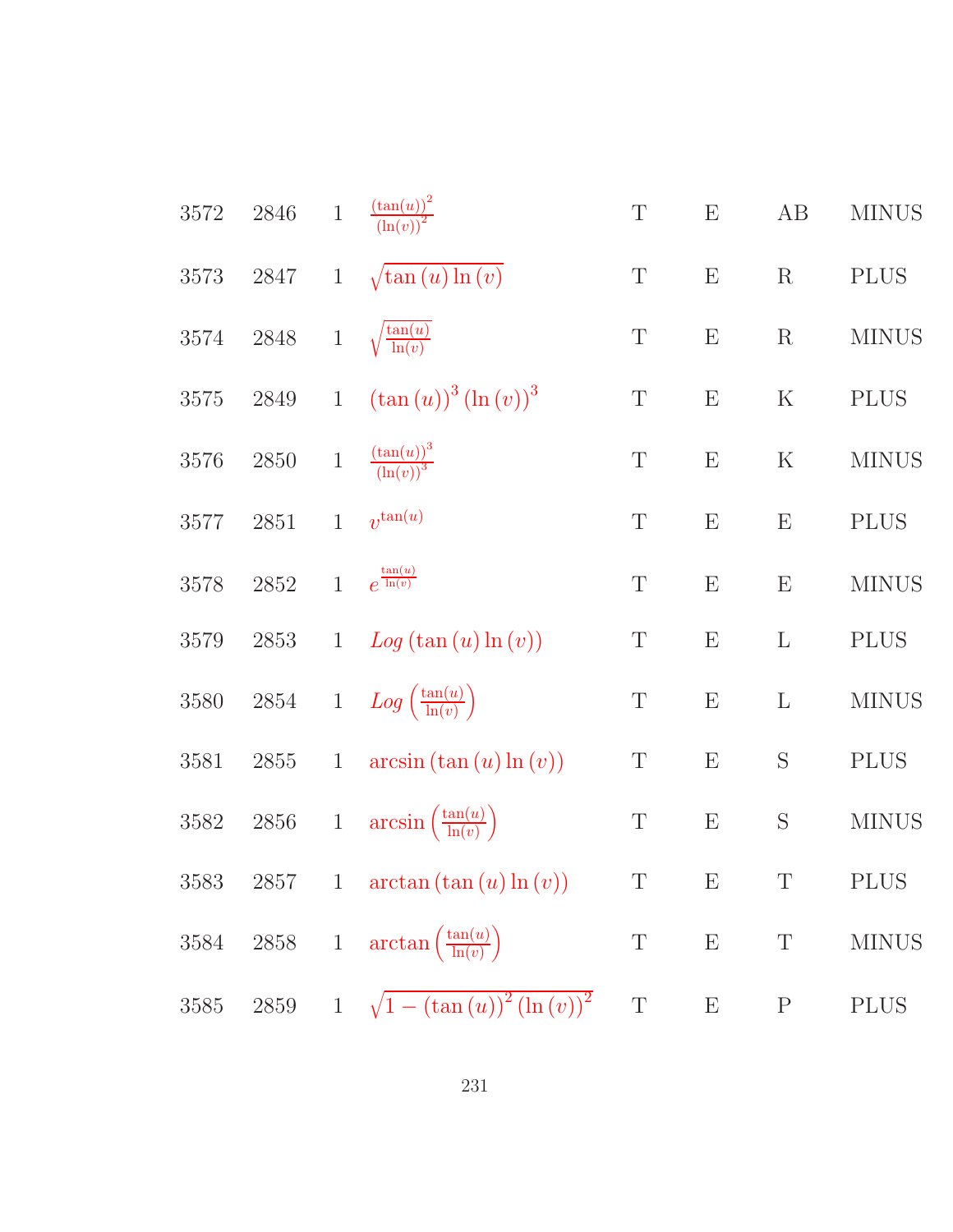| $3586\,$ | 2860     |              | 1 $\sqrt{\frac{(\ln(v))^2-(\tan(u))^2}{(\ln(v))^2}}$ | $\mathbf T$ | E                         | ${\bf P}$   | <b>MINUS</b> |
|----------|----------|--------------|------------------------------------------------------|-------------|---------------------------|-------------|--------------|
| 3587     | 2861     | $\mathbf{1}$ | $\sqrt{1 + (\tan(u))^2 (\ln(v))^2}$                  | $\mathbf T$ | E                         | H           | <b>PLUS</b>  |
| 3588     | $2862\,$ | $\mathbf 1$  | $\sqrt{\frac{(\ln(v))^2 + (\tan(u))^2}{(\ln(v))^2}}$ | $\mathbf T$ | $\boldsymbol{\mathrm{E}}$ | H           | <b>MINUS</b> |
| 3589     | 2863     | $\mathbf{1}$ | $\tan(u) EXP(v)$                                     | $\mathbf T$ | $\mathbf{L}$              | CD          | <b>PLUS</b>  |
| 3590     | 2864     | $\mathbf{1}$ | $\frac{\tan(u)}{EXP(v)}$                             | $\mathbf T$ | $\mathbf{L}$              | CD          | <b>MINUS</b> |
| 3591     | 2865     | $\mathbf{1}$ | $\frac{1}{\tan(u)EXP(v)}$                            | $\mathbf T$ | $\mathbf{L}$              | CDI         | <b>PLUS</b>  |
| 3592     | 2866     | $\,1$        | $\frac{EXP(v)}{\tan(u)}$                             | T           | $\mathbf{L}$              | <b>CDI</b>  | <b>MINUS</b> |
| 3593     | 2867     | $\mathbf{1}$ | $\tan(u) EXP(v) \pi$                                 | $\mathbf T$ | $\mathbf{L}$              | <b>CDF</b>  | <b>PLUS</b>  |
| 3594     | 2868     | $\,1$        | $\frac{\tan(u)\pi}{EXP(v)}$                          | $\mathbf T$ | $\mathbf{L}$              | CDF         | <b>MINUS</b> |
| 3595     | 2869     | $\mathbf{1}$ | $\frac{1}{\tan(u)EXP(v)\pi}$                         | $\mathbf T$ | $\mathbf{L}$              | <b>CDIF</b> | <b>PLUS</b>  |
| 3596     | 2870     | $\,1\,$      | $\frac{EXP(v)}{\tan(u)\pi}$                          | T           | $\mathbf{L}$              | <b>CDIF</b> | <b>MINUS</b> |
|          |          |              | 3597 2871 1 $(\tan(u))^2 (EXP(v))^2$                 |             |                           | T L AB PLUS |              |
|          |          |              | 3598 2872 1 $\frac{(\tan(u))^2}{(EXP(v))^2}$         | $\mathbf T$ | $\mathbf{L}$              | AB          | <b>MINUS</b> |
| 3599     |          |              | 2873 1 $\sqrt{\tan(u) EXP(v)}$                       | $\mathbf T$ | $\mathbf{L}$              | $\rm R$     | <b>PLUS</b>  |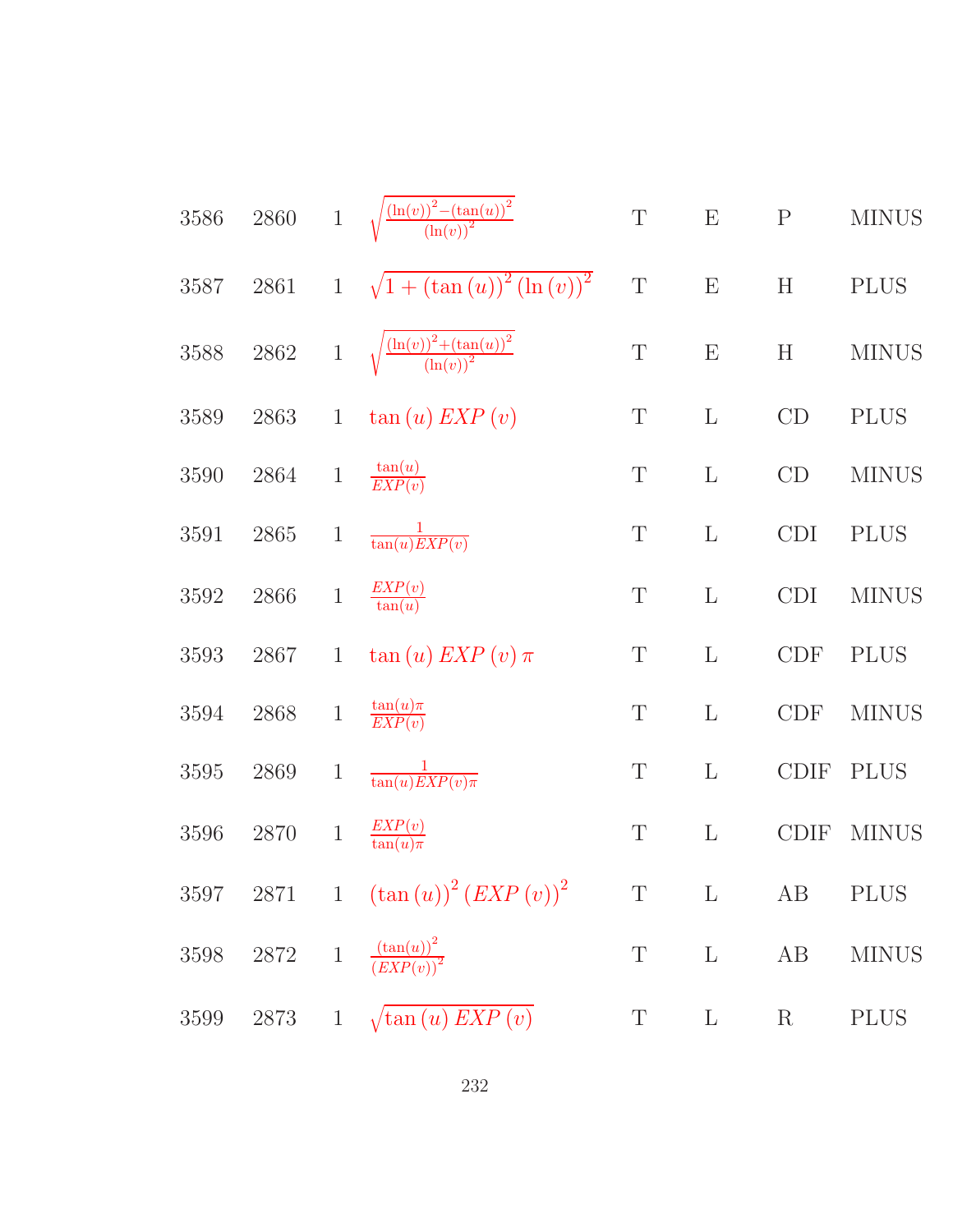| $2874\,$ | $\mathbf 1$  | $\sqrt{\frac{\tan(u)}{EXP(v)}}$                                                                  | $\mathbf T$                                                                                 | $\mathbf{L}$                           | R            | <b>MINUS</b> |
|----------|--------------|--------------------------------------------------------------------------------------------------|---------------------------------------------------------------------------------------------|----------------------------------------|--------------|--------------|
| 2875     | $\mathbf{1}$ | $(\tan(u))^3 (EXP(v))^3$                                                                         | $\mathbf T$                                                                                 | $\mathbf L$                            | $\mathbf K$  | <b>PLUS</b>  |
| 2876     | $\,1$        | $\frac{(\tan(u))^3}{(EXP(v))^3}$                                                                 | $\mathbf T$                                                                                 | L                                      | K            | <b>MINUS</b> |
| $2877\,$ | $\mathbf{1}$ | $e^{\tan(u)EXP(v)}$                                                                              | $\mathbf T$                                                                                 | L                                      | E            | <b>PLUS</b>  |
| 2878     | $\mathbf{1}$ | $e^{\frac{\tan(u)}{EXP(v)}}$                                                                     | $\mathbf T$                                                                                 | $\mathbf{L}$                           | E            | <b>MINUS</b> |
| 2879     | $\mathbf{1}$ | Log(tan(u) EXP(v))                                                                               | Τ                                                                                           | $\mathbf{L}$                           | $\mathbf{L}$ | <b>PLUS</b>  |
| 2880     | $1\,$        | $Log\left(\frac{\tan(u)}{EXP(v)}\right)$                                                         | Τ                                                                                           | L                                      | $\mathbf{L}$ | <b>MINUS</b> |
| 2881     | $\mathbf{1}$ | $arcsin (\tan (u) EXP (v))$                                                                      | $\mathbf T$                                                                                 | L                                      | S            | <b>PLUS</b>  |
| $2882\,$ | $\,1$        |                                                                                                  | T                                                                                           | $\Gamma$                               | S            | <b>MINUS</b> |
| 2883     | $\mathbf{1}$ | arctan (tan (u) EXP (v))                                                                         | $\mathbf T$                                                                                 | L                                      | $\mathbf T$  | <b>PLUS</b>  |
| $\,2884$ | $\,1$        |                                                                                                  | $\mathbf T$                                                                                 | $\mathbf L$                            | $\mathbf T$  | <b>MINUS</b> |
| $2885\,$ | $\mathbf{1}$ |                                                                                                  |                                                                                             | L                                      | $\mathbf P$  | <b>PLUS</b>  |
| $2886\,$ | $\mathbf{1}$ | $\frac{-\left( EXP(v) \right)^2 + \overline{\left( \tan(u) \right)^2}}{\left( EXP(v) \right)^2}$ | $\mathbf T$                                                                                 | $\mathbf L$                            | ${\bf P}$    | <b>MINUS</b> |
|          |              |                                                                                                  | $arcsin\left(\frac{\tan(u)}{EXP(v)}\right)$<br>$\arctan\left(\frac{\tan(u)}{EXP(v)}\right)$ | $\sqrt{1-(\tan(u))^{2}(EXP(v))^{2}}$ T |              |              |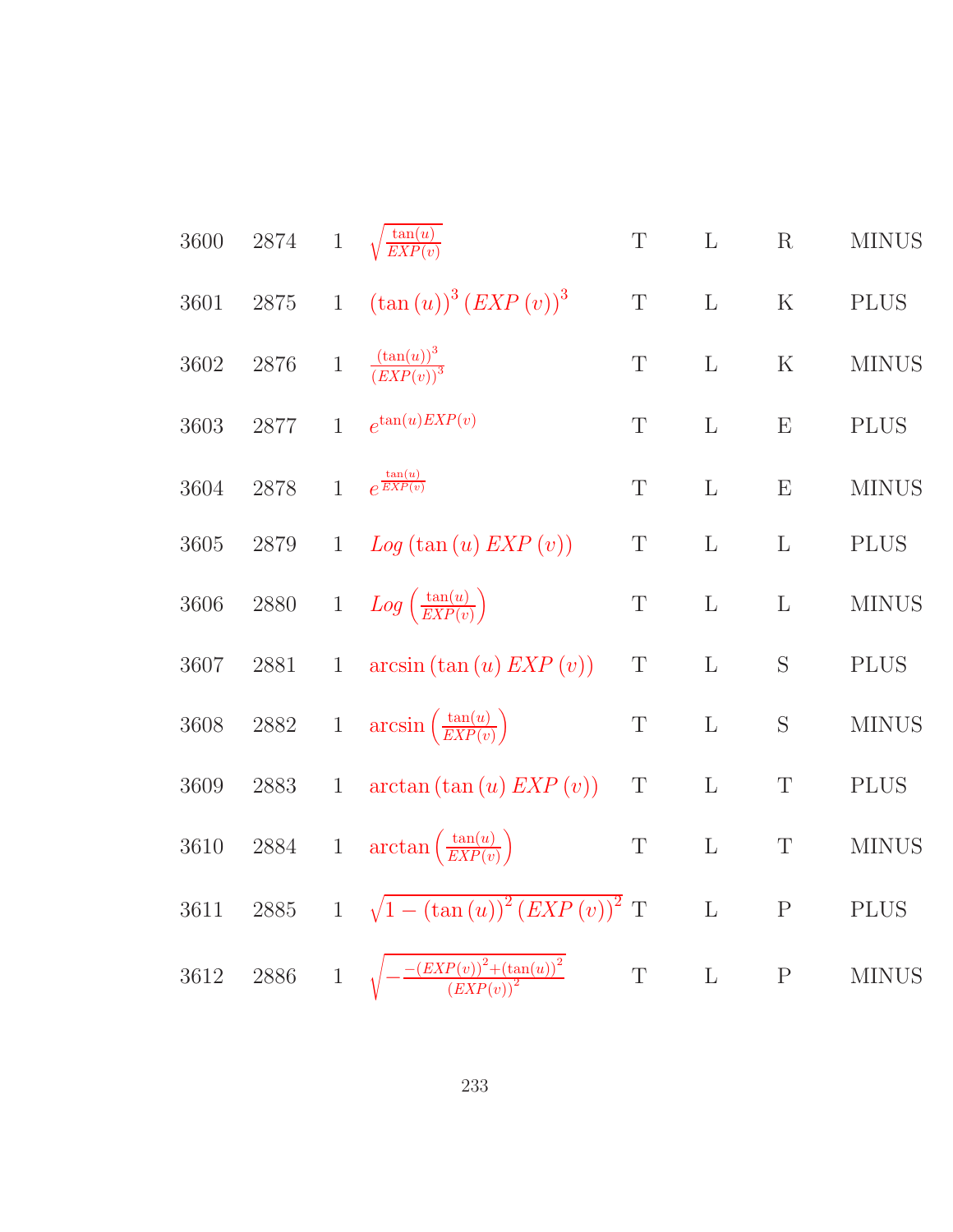| 3613     | 2887     |              | 1 $\sqrt{1 + (\tan(u))^2 (EXP(v))^2}$ T                                                     |             | $\mathbf L$ | $\boldsymbol{\mathrm{H}}$   | <b>PLUS</b>  |
|----------|----------|--------------|---------------------------------------------------------------------------------------------|-------------|-------------|-----------------------------|--------------|
| $3614\,$ | 2888     | $\mathbf{1}$ | $\sqrt{\frac{\left( EXP(v) \right)^2 + \left( \tan(u) \right)^2}{\left( EXP(v) \right)^2}}$ | $\mathbf T$ | $\mathbf L$ | $\boldsymbol{\mathrm{H}}$   | <b>MINUS</b> |
| 3615     | 2889     | $\,1$        | $\frac{\sin(u)\sin(v)}{\cos(u)}$                                                            | T           | S           | CD                          | <b>PLUS</b>  |
| 3616     | 2890     | $\mathbf 1$  | $\frac{\sin(u)}{\cos(u)\sin(v)}$                                                            | $\mathbf T$ | S           | CD                          | <b>MINUS</b> |
| $3617\,$ | $2891\,$ | $\,1\,$      | $\frac{\cos(u)}{\sin(u)\sin(v)}$                                                            | T           | S           | CDI                         | $\rm PLUS$   |
| 3618     | $2892\,$ | $\mathbf 1$  | $\frac{\cos(u)\sin(v)}{\sin(u)}$                                                            | $\mathbf T$ | S           | <b>CDI</b>                  | <b>MINUS</b> |
| 3619     | $2893\,$ | $\mathbf{1}$ | $\frac{\sin(u)\sin(v)\pi}{\cos(u)}$                                                         | $\mathbf T$ | S           | $\ensuremath{\mathrm{CDF}}$ | <b>PLUS</b>  |
| 3620     | $\,2894$ | $\mathbf 1$  | $\frac{\sin(u)\pi}{\cos(u)\sin(v)}$                                                         | T           | S           | <b>CDF</b>                  | <b>MINUS</b> |
| $3621\,$ | $2895\,$ | $\,1$        | $\frac{\cos(u)}{\sin(u)\sin(v)\pi}$                                                         | $\mathbf T$ | S           | <b>CDIF</b>                 | <b>PLUS</b>  |
| 3622     | $2896\,$ | $\mathbf 1$  | $\frac{\cos(u)\sin(v)}{\sin(u)\pi}$                                                         | $\mathbf T$ | S           | <b>CDIF</b>                 | <b>MINUS</b> |
| 3623     | $2897\,$ | $\mathbf{1}$ | $\frac{\left(\sin(u)\right)^2\left(\sin(v)\right)^2}{\left(\cos(u)\right)^2}$               | $\mathbf T$ | S           | AB                          | <b>PLUS</b>  |
| $3624\,$ | $2898\,$ | $\mathbf{1}$ | $\frac{\left(\sin(u)\right)^2}{\left(\cos(u)\right)^2\left(\sin(v)\right)^2}$               | $\mathbf T$ | S           | AB                          | <b>MINUS</b> |
| 3625     | $2899\,$ | $\mathbf{1}$ | $\sqrt{\frac{\sin(u)\sin(v)}{\cos(u)}}$                                                     | $\mathbf T$ | S           | $\mathbf R$                 | <b>PLUS</b>  |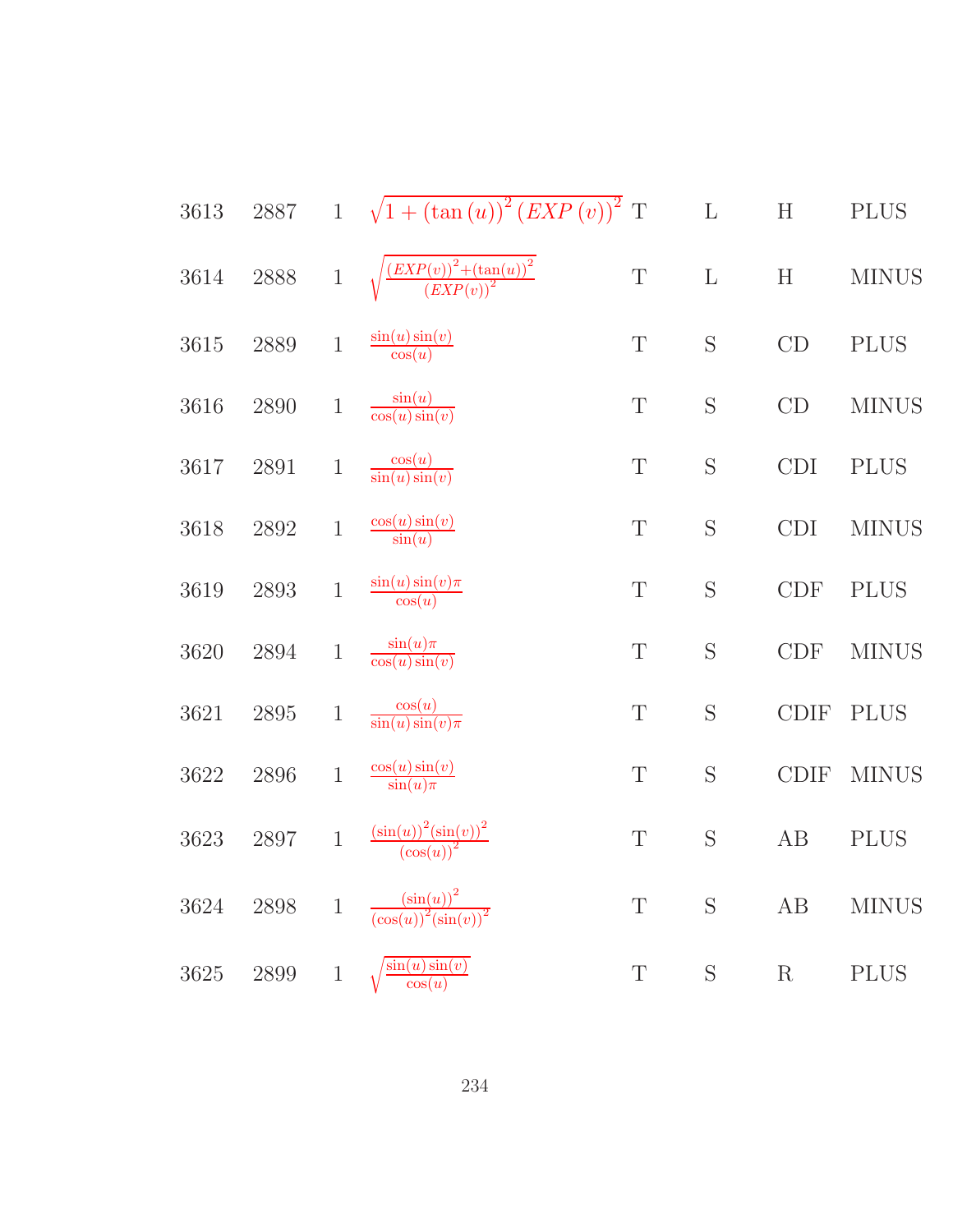3626 2900 1 
$$
\sqrt{\frac{\sin(u)}{\cos(u)\sin(v)}}
$$
 T S R MINUS  
\n3627 2901 1  $\frac{(\sin(u))^3(\sin(v))^3}{(\cos(u))^3}$  T S K PLUS  
\n3628 2902 1  $\frac{(\sin(u))^3}{(\cos(u))^3(\sin(v))^3}$  T S K MINUS  
\n3629 2903 1  $e^{\frac{\sin(v)\sin(v)}{\cos(u)}}$  T S E PLUS  
\n3630 2904 1  $e^{\frac{\sin(u)}{\cos(u)\sin(v)}}$  T S E MINUS  
\n3631 2905 1  $Log\left(\frac{\sin(u)\sin(v)}{\cos(u)}$  T S L PLUS  
\n3632 2906 1  $Log\left(\frac{\sin(u)\sin(v)}{\cos(u)\sin(v)}\right)$  T S L MINUS  
\n3633 2907 1  $arcsin\left(\frac{\sin(u)\sin(v)}{\cos(u)\sin(v)}\right)$  T S S N  
\n3634 2908 1  $arcsin\left(\frac{\sin(u)\sin(v)}{\cos(u)\sin(v)}\right)$  T S S MINUS  
\n3635 2909 1  $arctan\left(\frac{\sin(u)\sin(v)}{\cos(u)\sin(v)}\right)$  T S T PLUS  
\n3636 2910 1  $arctan\left(\frac{\sin(u)}{\cos(u)\sin(v)}\right)$  T S T PLUS  
\n3636 2910 1  $arctan\left(\frac{\sin(u)}{\cos(u)\sin(v)}\right)$  T S T MINUS  
\n3637 2911 1  $\sqrt{-\frac{2(\cos(u))^2 + (\cos(u))^2(\cos(v))^2 + (\cos(u))^2}{(\cos(u))^2}}$  P PLUS  
\n3638 2912 1  $\sqrt{\frac{-2(\cos(u))^2 + (\cos(u))^2(\cos(v))^2 + 1}{(\cos(u))^2}}$  T S P MINUS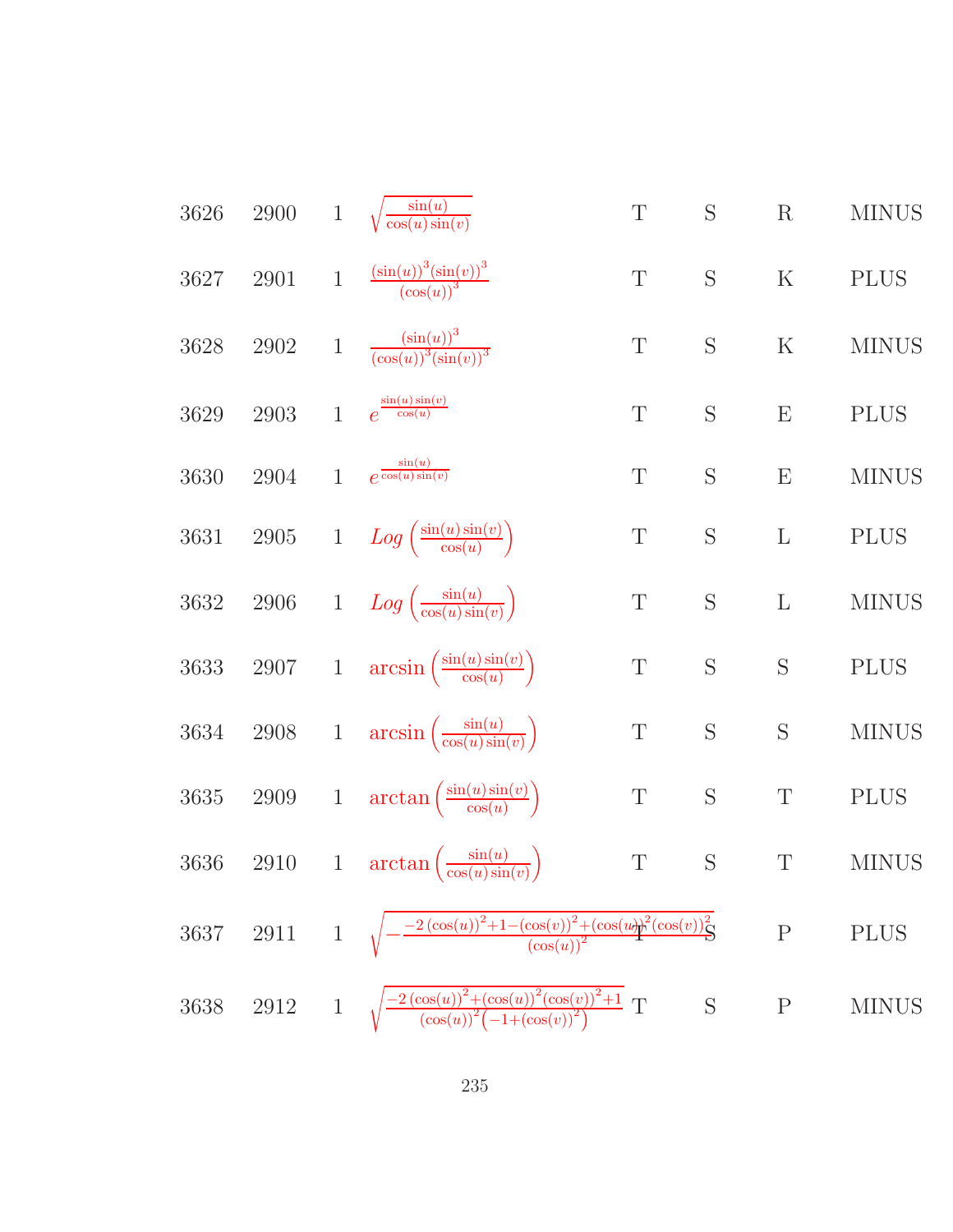| 3639 | 2913 | $\mathbf 1$  | $\frac{-(\cos(v))^2+(\cos(u))^2(\cos(v))^2}{(\cos(u))^2}$                     | $\mathbf T$ | S           | H                         | <b>PLUS</b>  |
|------|------|--------------|-------------------------------------------------------------------------------|-------------|-------------|---------------------------|--------------|
| 3640 | 2914 | $\mathbf{1}$ | $\frac{-1+(\cos(u))^2(\cos(v))^2}{(\cos(u))^2(-1+(\cos(v))^2)}$               | $\mathbf T$ | S           | $\boldsymbol{\mathrm{H}}$ | <b>MINUS</b> |
| 3641 | 2915 | $\mathbf 1$  | $\frac{\sin(u)\sin(v)}{\cos(u)\cos(v)}$                                       | $\mathbf T$ | $\mathbf T$ | CD                        | <b>PLUS</b>  |
| 3642 | 2916 | $\,1$        | $\frac{\sin(u)\cos(v)}{\cos(u)\sin(v)}$                                       | T           | $\mathbf T$ | CD                        | <b>MINUS</b> |
| 3643 | 2917 | $\,1$        | $\frac{\cos(u)\cos(v)}{\sin(u)\sin(v)}$                                       | T           | $\mathbf T$ | <b>CDI</b>                | <b>PLUS</b>  |
| 3644 | 2918 | $\,1$        | $\frac{\cos(u)\sin(v)}{\sin(u)\cos(v)}$                                       | T           | $\mathbf T$ | <b>CDI</b>                | <b>MINUS</b> |
| 3645 | 2919 | $\mathbf 1$  | $\frac{\sin(u)\sin(v)\pi}{\cos(u)\cos(v)}$                                    | T           | T           | <b>CDF</b>                | <b>PLUS</b>  |
| 3646 | 2920 | $\mathbf 1$  | $\frac{\sin(u)\cos(v)\pi}{\cos(u)\sin(v)}$                                    | T           | T           | <b>CDF</b>                | <b>MINUS</b> |
| 3647 | 2921 | $\mathbf{1}$ | $\frac{\cos(u)\cos(v)}{\sin(u)\sin(v)\pi}$                                    | $\mathbf T$ | $\mathbf T$ | <b>CDIF</b>               | <b>PLUS</b>  |
| 3648 | 2922 | $\,1$        | $\frac{\cos(u)\sin(v)}{\sin(u)\cos(v)\pi}$                                    | T           | $\mathbf T$ | <b>CDIF</b>               | <b>MINUS</b> |
| 3649 | 2923 | $\mathbf 1$  | $\frac{\left(\sin(u)\right)^2\left(\sin(v)\right)^2}{\left(\sin(v)\right)^2}$ | T           | $\mathbf T$ | AB                        | <b>PLUS</b>  |
| 3650 | 2924 | $\mathbf 1$  | $\frac{(\sin(u))^{2}(\cos(v))^{2}}{(\cos(u))^{2}(\sin(v))^{2}}$               | T           | T           | AB                        | <b>MINUS</b> |
| 3651 | 2925 | $\,1$        | $\sin(u)\sin(v)$<br>$\cos(u)\cos(v)$                                          | T           | $\mathbf T$ | $\rm R$                   | <b>PLUS</b>  |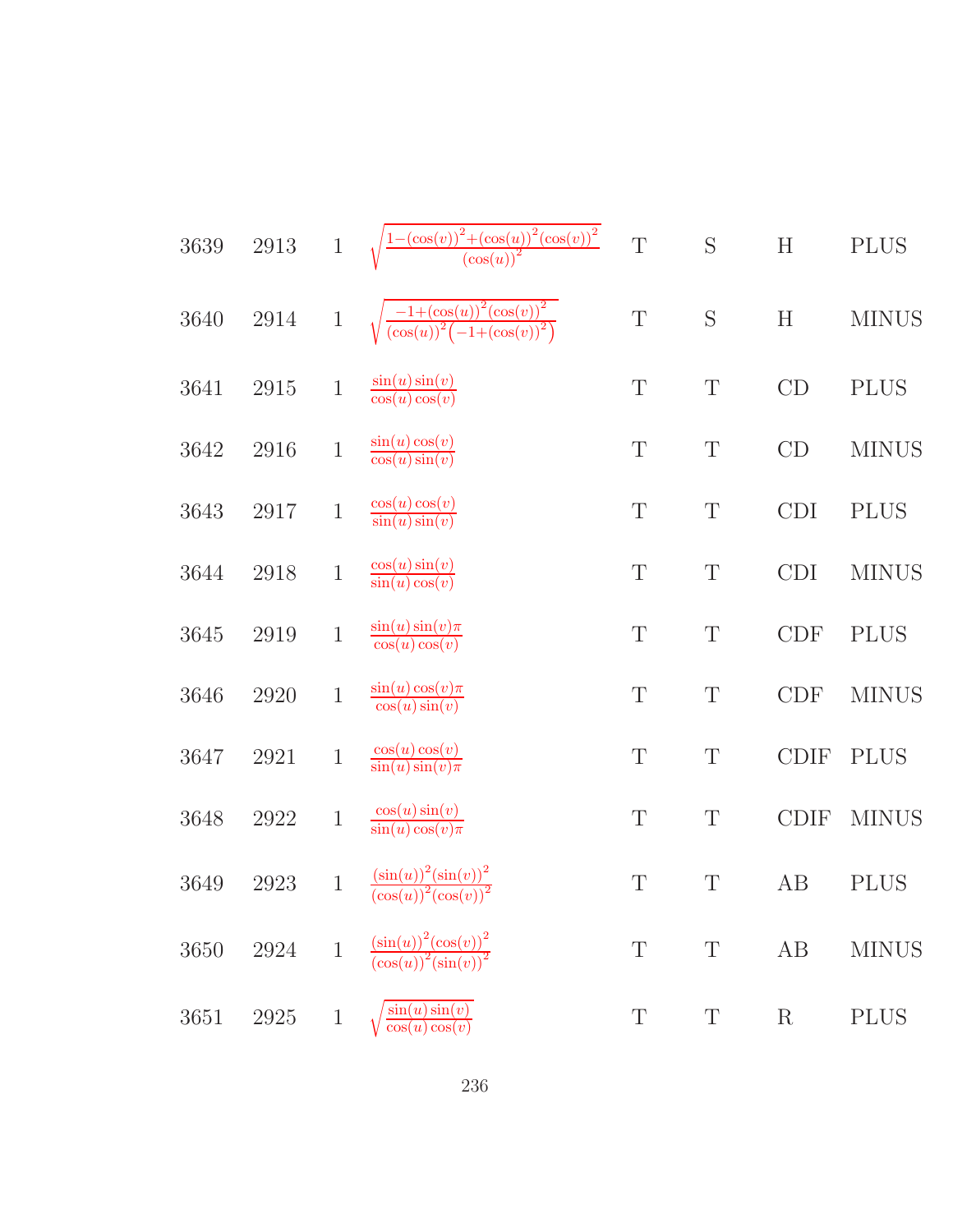| 3652 | 2926     | $\,1$        | $\sqrt{\frac{\sin(u)\cos(v)}{\cos(u)\sin(v)}}$                     | $\mathbf T$ | $\mathbf T$ | R              | <b>MINUS</b> |
|------|----------|--------------|--------------------------------------------------------------------|-------------|-------------|----------------|--------------|
| 3653 | 2927     | $\mathbf 1$  | $\frac{(\sin(u))^{3}(\sin(v))^{3}}{(\cos(u))^{3}(\cos(v))^{3}}$    | $\mathbf T$ | $\mathbf T$ | $\mathbf K$    | <b>PLUS</b>  |
| 3654 | 2928     | $\mathbf{1}$ | $\frac{(\sin(u))^{3}(\cos(v))^{3}}{(\cos(u))^{3}(\sin(v))^{3}}$    | T           | $\mathbf T$ | $\rm K$        | <b>MINUS</b> |
| 3655 | 2929     | $\mathbf{1}$ | $e^{\frac{\sin(u)\sin(v)}{\cos(u)\cos(v)}}$                        | $\mathbf T$ | T           | E              | <b>PLUS</b>  |
| 3656 | 2930     | $\mathbf{1}$ | $e^{\frac{\sin(u)\cos(v)}{\cos(u)\sin(v)}}$                        | $\mathbf T$ | $\mathbf T$ | E              | <b>MINUS</b> |
| 3657 | $2931\,$ |              | 1 $Log\left(\frac{\sin(u)\sin(v)}{\cos(u)\cos(v)}\right)$          | $\mathbf T$ | $\mathbf T$ | $\mathbf L$    | <b>PLUS</b>  |
| 3658 | $2932\,$ |              | 1 $Log\left(\frac{\sin(u)\cos(v)}{\cos(u)\sin(v)}\right)$          | $\mathbf T$ | $\mathbf T$ | $\mathbf{L}$   | <b>MINUS</b> |
| 3659 | $2933\,$ | $\,1\,$      | $\arcsin\left(\frac{\sin(u)\sin(v)}{\cos(u)\cos(v)}\right)$        | $\mathbf T$ | $\mathbf T$ | S              | <b>PLUS</b>  |
| 3660 | 2934     | $\,1\,$      | $arcsin\left(\frac{\sin(u)\cos(v)}{\cos(u)\sin(v)}\right)$         | $\mathbf T$ | $\mathbf T$ | S              | <b>MINUS</b> |
| 3661 | $2935\,$ | $\,1$        | $\arctan\left(\frac{\sin(u)\sin(v)}{\cos(u)\cos(v)}\right)$        | $\mathbf T$ | $\mathbf T$ | $\mathbf T$    | <b>PLUS</b>  |
| 3662 | $2936\,$ | $\,1$        | $\arctan\left(\frac{\sin(u)\cos(v)}{\cos(u)\sin(v)}\right)$        | $\mathbf T$ | $\mathbf T$ | T              | <b>MINUS</b> |
| 3663 | $2937\,$ | $\mathbf{1}$ | $\sqrt{\frac{-1+(\cos(v))^2+(\cos(u))^2}{(\cos(u))^2(\cos(v))^2}}$ | T           | T           | $\overline{P}$ | <b>PLUS</b>  |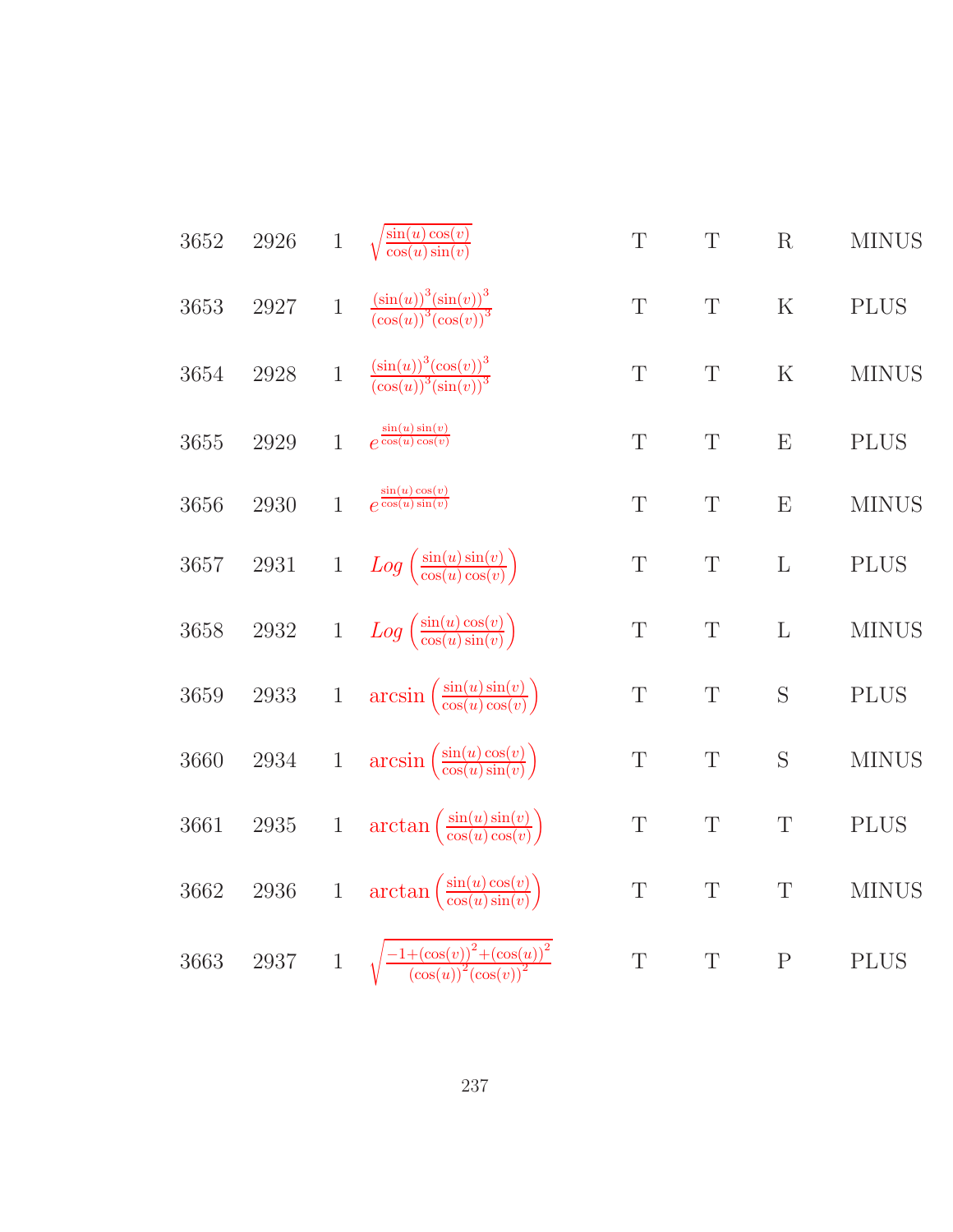3664 2938 1 
$$
\sqrt{\frac{(\cos(u))^2 - (\cos(u))^2}{(\cos(u))^2 (1 + (\cos(v))^2)}} \text{ T}
$$
 T P MINUS  
\n3665 2939 1  $\sqrt{\frac{2(\cos(u))^2 (\cos(u))^2 + 1 - (\cos(v))^2 - (\cos(u))^2}{(\cos(u))^2 (1 + (\cos(v))^2)}} \text{ T}$  H PLUS  
\n3666 2940 1  $\sqrt{\frac{-(\cos(u))^2 + 2(\cos(u))^2 (\cos(u))^2 - (\cos(u))^2}{(\cos(u))^2 (1 + (\cos(v))^2)}} \text{ T}$  H MINUS  
\n3667 2941 1  $\tan(u) \sqrt{1 - v^2}$  T P CD PLUS  
\n3668 2942 1  $\frac{\tan(u)}{\frac{1}{\sqrt{1 - v^2}}}$  T P CD MINUS  
\n3669 2943 1  $\frac{\tan(u)}{\tan(u)\sqrt{1 - v^2}}$  T P CD ININUS  
\n3670 2944 1  $\frac{\sqrt{1 - v^2}}{\tan(u)}$  T P CDI MINUS  
\n3671 2945 1  $\tan(u) \sqrt{1 - v^2}\pi$  T P CDF PLUS  
\n3672 2946 1  $\frac{\tan(u)\pi}{\sqrt{1 - v^2}}$  T P CDF MINUS  
\n3673 2947 1  $\frac{1}{\tan(u)\pi}$  T P CDF MINUS  
\n3674 2948 1  $\frac{\sqrt{1 - v^2}}{\tan(u)\pi}$  T P CDF MINUS  
\n3675 2949 1  $-(\tan(u))^2(-1+v^2)$  T P AB PLUS  
\n3676 2950 1  $-\frac{(\tan(u))^2}{-1+v^2}$  T P AB MINUS  
\n3677 2951 1  $\sqrt{\tan(u)\sqrt{1 - v^2}}$  T P R PLUS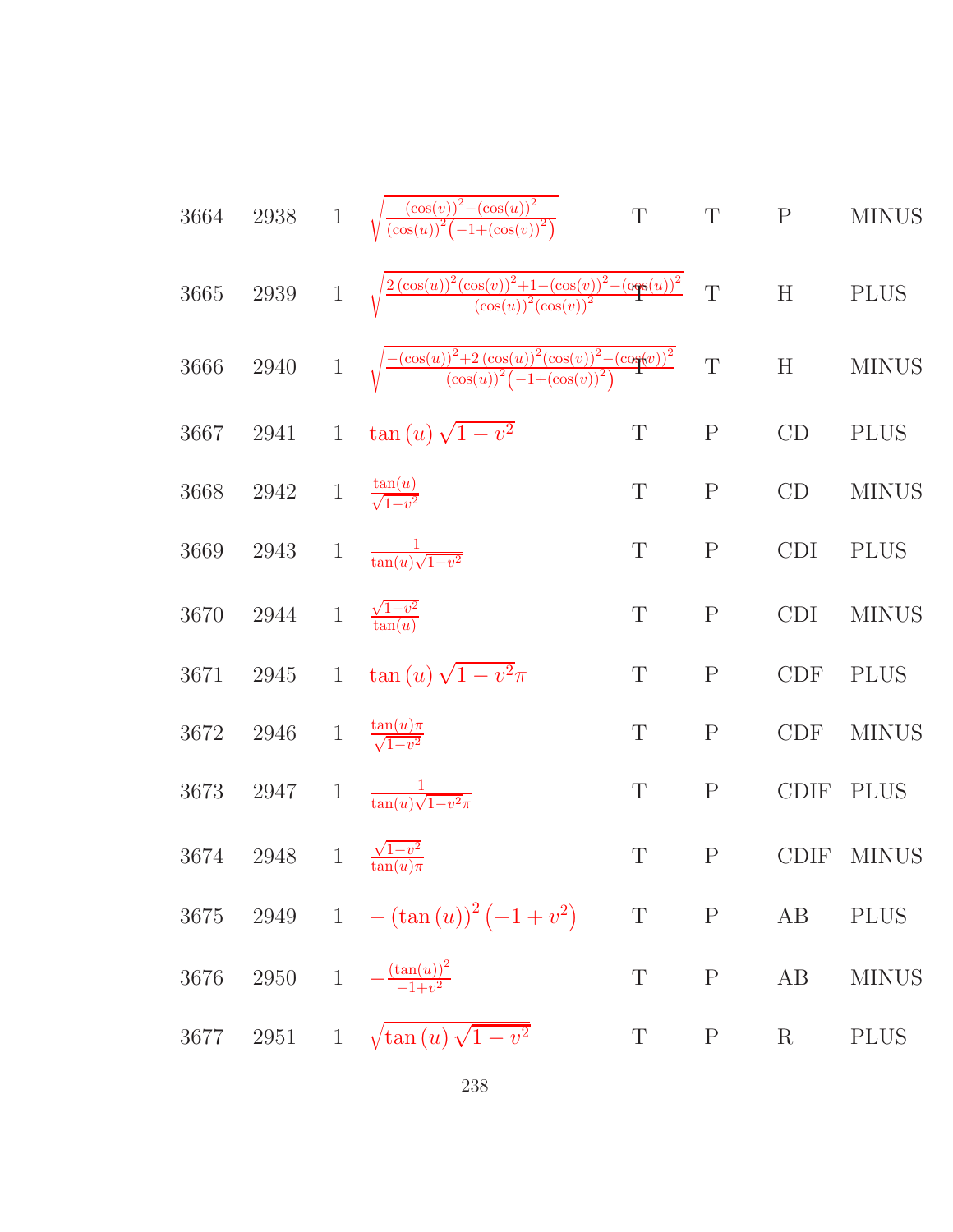| $2952\,$     |                                |                                                      | T                                                                                                                                                                                                                                           | $\mathbf P$                                                      | $\mathbf R$               | <b>MINUS</b>               |
|--------------|--------------------------------|------------------------------------------------------|---------------------------------------------------------------------------------------------------------------------------------------------------------------------------------------------------------------------------------------------|------------------------------------------------------------------|---------------------------|----------------------------|
| $2953\,$     | $\mathbf{1}$                   | $(\tan(u))^3 (1-v^2)^{3/2}$                          | $\mathbf T$                                                                                                                                                                                                                                 | $\mathbf P$                                                      | $\mathbf K$               | <b>PLUS</b>                |
| $2954\,$     | $\,1$                          |                                                      | $\mathbf T$                                                                                                                                                                                                                                 | ${\bf P}$                                                        | $\rm K$                   | <b>MINUS</b>               |
| 2955         | $\mathbf{1}$                   | $e^{\tan(u)\sqrt{1-v^2}}$                            | $\mathbf T$                                                                                                                                                                                                                                 | ${\bf P}$                                                        | E                         | <b>PLUS</b>                |
| 2956         | $\mathbf{1}$                   | $e^{\frac{\tan(u)}{\sqrt{1-v^2}}}$                   | $\mathbf T$                                                                                                                                                                                                                                 | ${\bf P}$                                                        | E                         | <b>MINUS</b>               |
| 2957         | $\mathbf{1}$                   | $Log (tan (u) \sqrt{1-v^2})$                         | $\mathbf T$                                                                                                                                                                                                                                 | ${\bf P}$                                                        | L                         | <b>PLUS</b>                |
| $2958\,$     | $1\,$                          |                                                      | $\mathbf T$                                                                                                                                                                                                                                 | ${\bf P}$                                                        | $\mathbf{L}$              | <b>MINUS</b>               |
| $2959\,$     | $\mathbf{1}$                   | $arcsin (\tan (u) \sqrt{1-v^2})$                     | $\mathbf T$                                                                                                                                                                                                                                 | ${\bf P}$                                                        | S                         | <b>PLUS</b>                |
| 2960         | $\,1$                          |                                                      | $\mathbf T$                                                                                                                                                                                                                                 | ${\bf P}$                                                        | S                         | <b>MINUS</b>               |
| 2961         | $\mathbf{1}$                   | $\arctan\left(\tan\left(u\right)\sqrt{1-v^2}\right)$ | $\mathbf T$                                                                                                                                                                                                                                 | ${\bf P}$                                                        | $\mathbf T$               | <b>PLUS</b>                |
| $\,2962$     | $1\,$                          |                                                      | $\mathbf T$                                                                                                                                                                                                                                 | ${\bf P}$                                                        | $\mathbf T$               | <b>MINUS</b>               |
| 2963<br>2963 | $\mathbf{1}$<br>$\overline{2}$ |                                                      | $\mathbf T$                                                                                                                                                                                                                                 | $\mathbf P$<br>$H_{\rm}$                                         | $\mathbf{P}$<br>$H_{\rm}$ | <b>PLUS</b><br><b>PLUS</b> |
| $\,2964$     | $\mathbf{1}$                   | $\frac{-1+v^2 + (\tan(u))^2}{-1+v^2}$                | $\mathbf T$                                                                                                                                                                                                                                 | $\mathbf P$                                                      | $\rm P$                   | <b>MINUS</b>               |
|              |                                |                                                      | 1 $\sqrt{\frac{\tan(u)}{\sqrt{1-v^2}}}$<br>$\frac{(\tan(u))^3}{(1-v^2)^{3/2}}$<br>$Log\left(\frac{\tan(u)}{\sqrt{1-v^2}}\right)$<br>$arcsin\left(\frac{\tan(u)}{\sqrt{1-v^2}}\right)$<br>$\arctan\left(\frac{\tan(u)}{\sqrt{1-v^2}}\right)$ | $\sqrt{1-(\tan(u))^{2}+(\tan(u))^{2}\mathbf{\mathbf{\Psi}}^{2}}$ |                           |                            |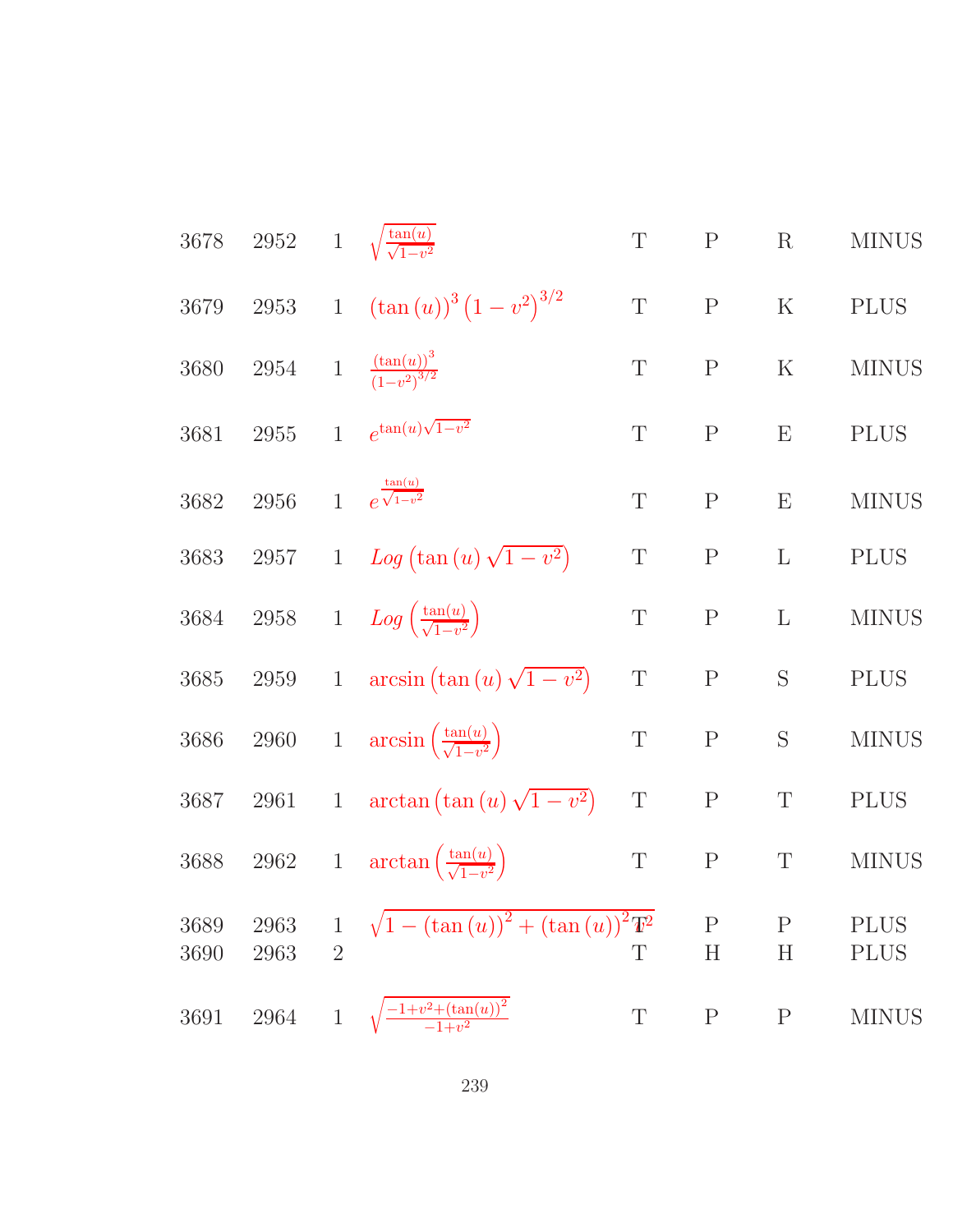| 3692         | 2964         | $\overline{2}$                 |                                                     | T                          | H                         | H                 | <b>MINUS</b>                 |
|--------------|--------------|--------------------------------|-----------------------------------------------------|----------------------------|---------------------------|-------------------|------------------------------|
| 3693<br>3694 | 2965<br>2965 | $\mathbf{1}$<br>$\overline{2}$ | $\sqrt{1 + (\tan(u))^2 - (\tan(u))^2 \mathbb{T}^2}$ | T                          | $\mathbf P$<br>H          | H<br>${\bf P}$    | <b>PLUS</b><br><b>PLUS</b>   |
| 3695<br>3696 | 2966<br>2966 | $\mathbf 1$<br>$\overline{2}$  | $\sqrt{\frac{-1+v^2-(\tan(u))^2}{-1+v^2}}$          | $\mathbf T$<br>$\mathbf T$ | $\mathbf{P}$<br>H         | H<br>$\mathbf{P}$ | <b>MINUS</b><br><b>MINUS</b> |
| 3697         | 2967         | $\mathbf{1}$                   | $\tan(u)\sqrt{-1+v^2}$                              | $\mathbf T$                | $\boldsymbol{\mathrm{H}}$ | CD                | <b>PLUS</b>                  |
| 3698         | 2968         | $\,1$                          | $\frac{\tan(u)}{\sqrt{-1+v^2}}$                     | $\mathbf T$                | H                         | CD                | <b>MINUS</b>                 |
| 3699         | 2969         | $\mathbf{1}$                   | $\frac{1}{\tan(u)\sqrt{-1+v^2}}$                    | $\mathbf T$                | H                         | <b>CDI</b>        | <b>PLUS</b>                  |
| 3700         | 2970         | $\mathbf 1$                    | $\frac{\sqrt{-1+v^2}}{\tan(u)}$                     | $\mathbf T$                | $\boldsymbol{\mathrm{H}}$ | <b>CDI</b>        | <b>MINUS</b>                 |
| 3701         | 2971         | $\mathbf{1}$                   | $\tan(u)\sqrt{-1+v^2}\pi$                           | $\mathbf T$                | H                         | <b>CDF</b>        | <b>PLUS</b>                  |
| 3702         | 2972         | $\,1$                          | $\frac{\tan(u)\pi}{\sqrt{-1+v^2}}$                  | $\mathbf T$                | H                         | <b>CDF</b>        | <b>MINUS</b>                 |
| 3703         | 2973         | $\mathbf{1}$                   | $\frac{1}{\tan(u)\sqrt{-1+v^2}\pi}$                 | $\mathbf T$                | $\boldsymbol{\mathrm{H}}$ | <b>CDIF</b>       | <b>PLUS</b>                  |
| 3704         | 2974         | $\mathbf{1}$                   |                                                     | T                          | H                         | <b>CDIF</b>       | <b>MINUS</b>                 |
| 3705         | $2975\,$     | $\mathbf{1}$                   | $(\tan(u))^2(-1+v^2)$                               | $\mathbf T$                | H                         | AB                | <b>PLUS</b>                  |
| 3706         | 2976         | $\,1$                          | $\frac{(\tan(u))^2}{-1+v^2}$                        | T                          | H                         | $\rm AB$          | <b>MINUS</b>                 |
|              |              |                                |                                                     |                            |                           |                   |                              |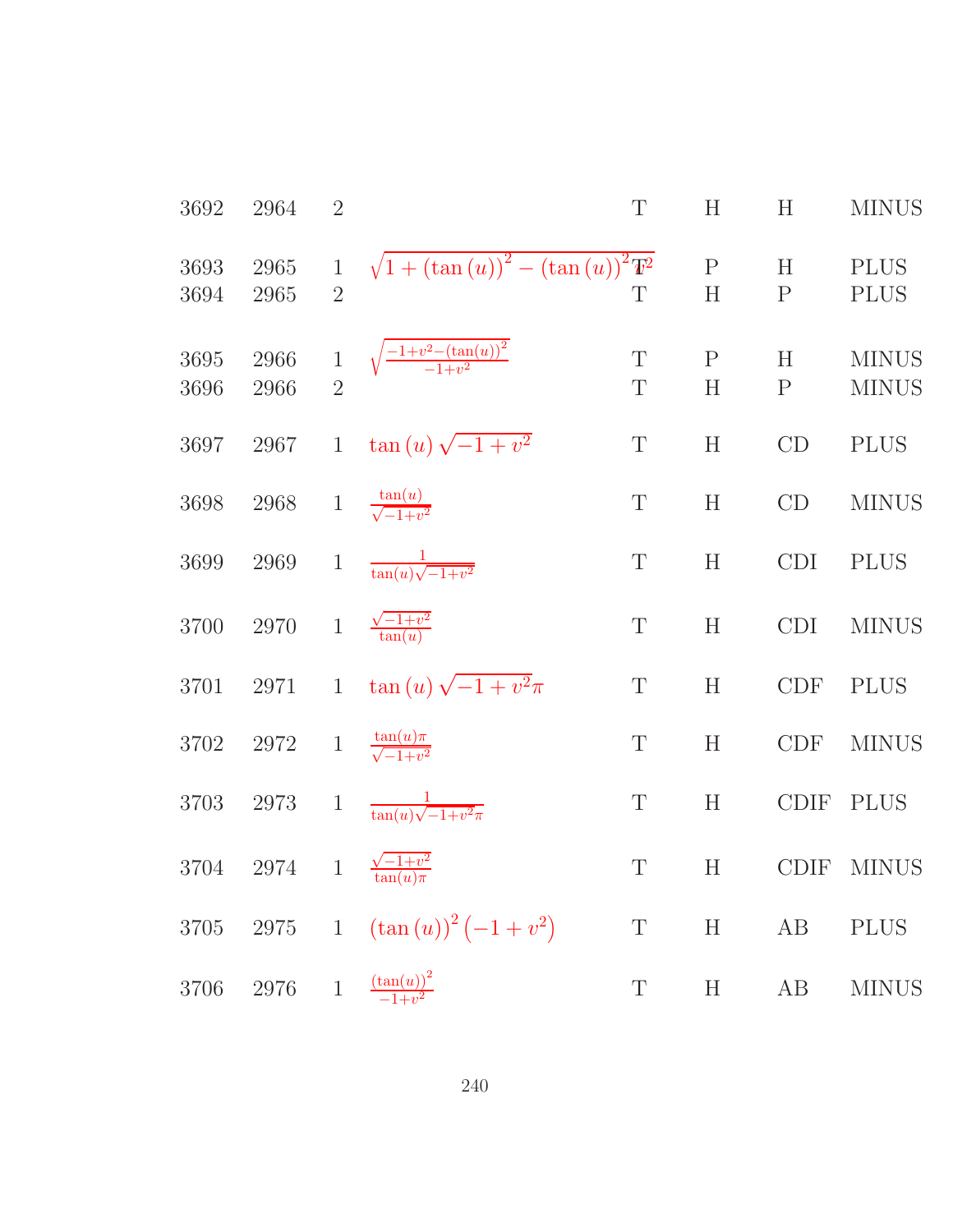| 3707                 | 2977                 |                                     | 1 $\sqrt{\tan(u)\sqrt{-1+v^2}}$                              | $\mathbf T$                                 | $H_{\rm}$                 | $\mathbf R$     | <b>PLUS</b>                                |
|----------------------|----------------------|-------------------------------------|--------------------------------------------------------------|---------------------------------------------|---------------------------|-----------------|--------------------------------------------|
| 3708                 | $2978\,$             |                                     | 1 $\sqrt{\frac{\tan(u)}{\sqrt{-1+v^2}}}$                     | $\mathbf T$                                 | H                         | $\mathbf R$     | <b>MINUS</b>                               |
| 3709                 | $2979\,$             | $\overline{1}$                      | $(\tan(u))^3(-1+v^2)^{3/2}$                                  | $\mathbf T$                                 | H                         | $\mathbf K$     | <b>PLUS</b>                                |
| 3710                 | $2980\,$             |                                     | 1 $\frac{(\tan(u))^3}{(-1+v^2)^{3/2}}$                       | $\mathbf T$                                 | H                         | $\mathbf K$     | <b>MINUS</b>                               |
| 3711                 | 2981                 | $\mathbf{1}$                        | $e^{\tan(u)\sqrt{-1+v^2}}$                                   | T                                           | H                         | E               | <b>PLUS</b>                                |
| $3712\,$             | 2982                 |                                     | $\frac{\tan(u)}{e^{\frac{\tan(u)}{\sqrt{-1+v^2}}}}$          | $\mathbf T$                                 | $\boldsymbol{\mathrm{H}}$ | E               | <b>MINUS</b>                               |
| 3713                 | 2983                 |                                     | 1 <i>Log</i> $(\tan(u)\sqrt{-1+v^2})$                        | $\mathbf T$                                 | H                         | $\mathbf{L}$    | <b>PLUS</b>                                |
| 3714                 | 2984                 |                                     | 1 $Log\left(\frac{\tan(u)}{\sqrt{-1+u^2}}\right)$            | $\mathbf T$                                 | $H_{\rm}$                 | $\mathbf{L}$    | <b>MINUS</b>                               |
| $3715\,$             | $2985\,$             |                                     | 1 $\arcsin (\tan(u) \sqrt{-1 + v^2})$                        | $\mathbf T$                                 | H                         | S               | <b>PLUS</b>                                |
| $3716\,$             |                      |                                     | 2986 1 $\arcsin\left(\frac{\tan(u)}{\sqrt{-1+v^2}}\right)$   | $\mathbf T$                                 | H                         | S               | <b>MINUS</b>                               |
| 3717                 |                      |                                     | 2987 1 $\arctan (\tan (u) \sqrt{-1 + v^2})$                  | $\mathbf T$                                 | H                         | $\mathbf T$     | <b>PLUS</b>                                |
| 3718                 |                      |                                     | 2988 1 $\arctan\left(\frac{\tan(u)}{\sqrt{-1+v^2}}\right)$ T |                                             | H                         | T               | MINUS                                      |
| 3719<br>3720<br>3721 | 2989<br>2989<br>2989 | $\mathbf{1}$<br>$\overline{2}$<br>3 | $\sqrt{1-u^2}v$                                              | $\mathbf{P}$<br>$\mathbf P$<br>$\mathbf{P}$ | CD<br><b>CDI</b><br>CDF   | CD<br>CD<br>CDF | <b>PLUS</b><br><b>MINUS</b><br><b>PLUS</b> |
|                      |                      |                                     |                                                              |                                             |                           |                 |                                            |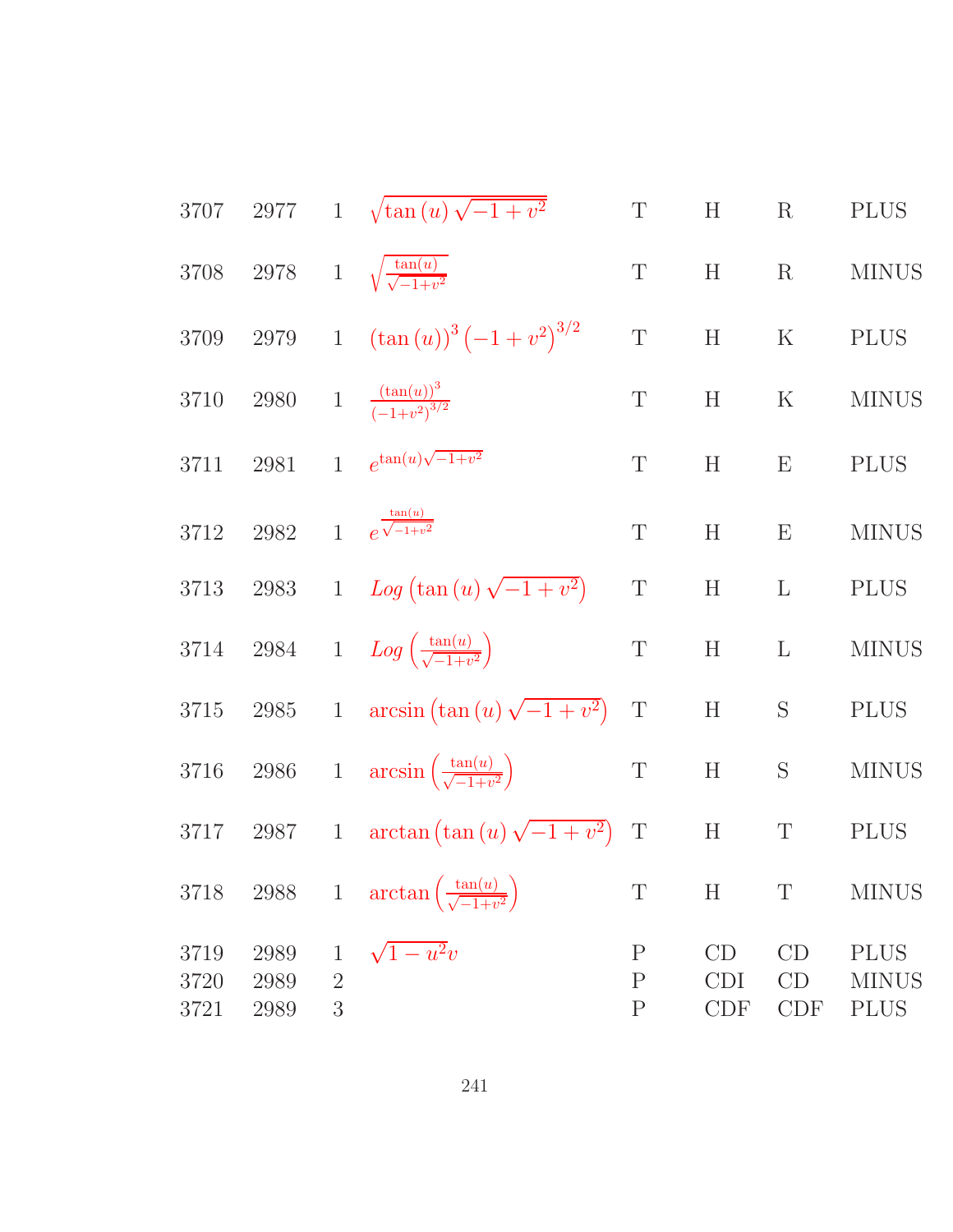| 3722         | 2990         | $\mathbf 1$         | $\sqrt{1-u^2}$               | $\mathbf{P}$                 | CD                | CD                        | <b>MINUS</b>                |
|--------------|--------------|---------------------|------------------------------|------------------------------|-------------------|---------------------------|-----------------------------|
| 3723         | 2990         | $\overline{2}$      |                              | $\mathbf{P}$                 | <b>CDI</b>        | CD                        | <b>PLUS</b>                 |
| 3724         | 2990         | 3                   |                              | $\mathbf P$                  | <b>CDIF</b>       | CDF                       | <b>PLUS</b>                 |
| 3725         | 2991         | $\mathbf 1$         | $\frac{1}{\sqrt{1-u^2}v}$    | ${\bf P}$                    | CD                | <b>CDI</b>                | <b>PLUS</b>                 |
| 3726         | 2991         | $\overline{2}$      |                              | $\mathbf P$                  | <b>CDI</b>        | <b>CDI</b>                | <b>MINUS</b>                |
| 3727         | 2991         | 3                   |                              | $\mathbf P$                  | <b>CDF</b>        | <b>CDIF</b>               | <b>PLUS</b>                 |
| 3728         | 2992         |                     | $\frac{v}{\sqrt{1-u^2}}$     | $\mathbf P$                  | CD                | <b>CDI</b>                | <b>MINUS</b>                |
| 3729         | 2992         | $\overline{2}$      |                              | $\mathbf P$                  | <b>CDI</b>        | CDI                       | <b>PLUS</b>                 |
| 3730         | 2992         | 3                   |                              | $\mathbf P$                  | <b>CDIF</b>       | <b>CDIF</b>               | <b>PLUS</b>                 |
| 3731         | 2993         | $\mathbf{1}$        |                              | $\mathbf{P}$                 | CD                | <b>CDF</b>                | <b>PLUS</b>                 |
| 3732         | 2993         | $\overline{2}$      | $\sqrt{1-u^2}v\pi$           | $\mathbf P$                  | <b>CDI</b>        | CDF                       | <b>MINUS</b>                |
| 3733         | 2993         | 3                   |                              | $\mathbf P$                  | <b>CDIF</b>       | CD                        | <b>MINUS</b>                |
| 3734         | 2994         | $\mathbf{1}$        | $\frac{1 - u^2 \pi}{v}$      | $\mathbf P$                  | CD                | <b>CDF</b>                | <b>MINUS</b>                |
| 3735         | 2994         | $\overline{2}$      |                              | $\mathbf P$                  | <b>CDI</b>        | <b>CDF</b>                | <b>PLUS</b>                 |
| 3736         | 2994         | 3                   |                              | ${\bf P}$                    | <b>CDF</b>        | CD                        | <b>MINUS</b>                |
| 3737         | 2995         | $\mathbf 1$         | $\frac{1}{\sqrt{1-u^2}v\pi}$ | $\mathbf P$                  | CD                | <b>CDIF</b>               | <b>PLUS</b>                 |
| 3738         | 2995         | $\overline{2}$      |                              | $\mathbf P$                  | <b>CDI</b>        | <b>CDIF</b>               | <b>MINUS</b>                |
|              |              |                     |                              |                              |                   |                           |                             |
| 3739         | 2995         | 3                   |                              | ${\bf P}$                    | <b>CDIF</b>       | <b>CDI</b>                | <b>MINUS</b>                |
|              |              |                     |                              |                              |                   |                           |                             |
| 3740         | 2996         | $\overline{1}$      | $\sqrt{1-u^2\pi}$            | $\mathbf{P}$                 | CD                |                           | CDIF MINUS                  |
| 3741<br>3742 | 2996<br>2996 | $\overline{2}$<br>3 |                              | $\mathbf{P}$<br>$\mathbf{P}$ | <b>CDI</b><br>CDF | <b>CDIF</b><br><b>CDI</b> | <b>PLUS</b><br><b>MINUS</b> |
| 3743         | 2997         | $\mathbf 1$         | $-v^2(-1+u^2)$               | $\rm P$                      | CD                | AB                        | <b>PLUS</b>                 |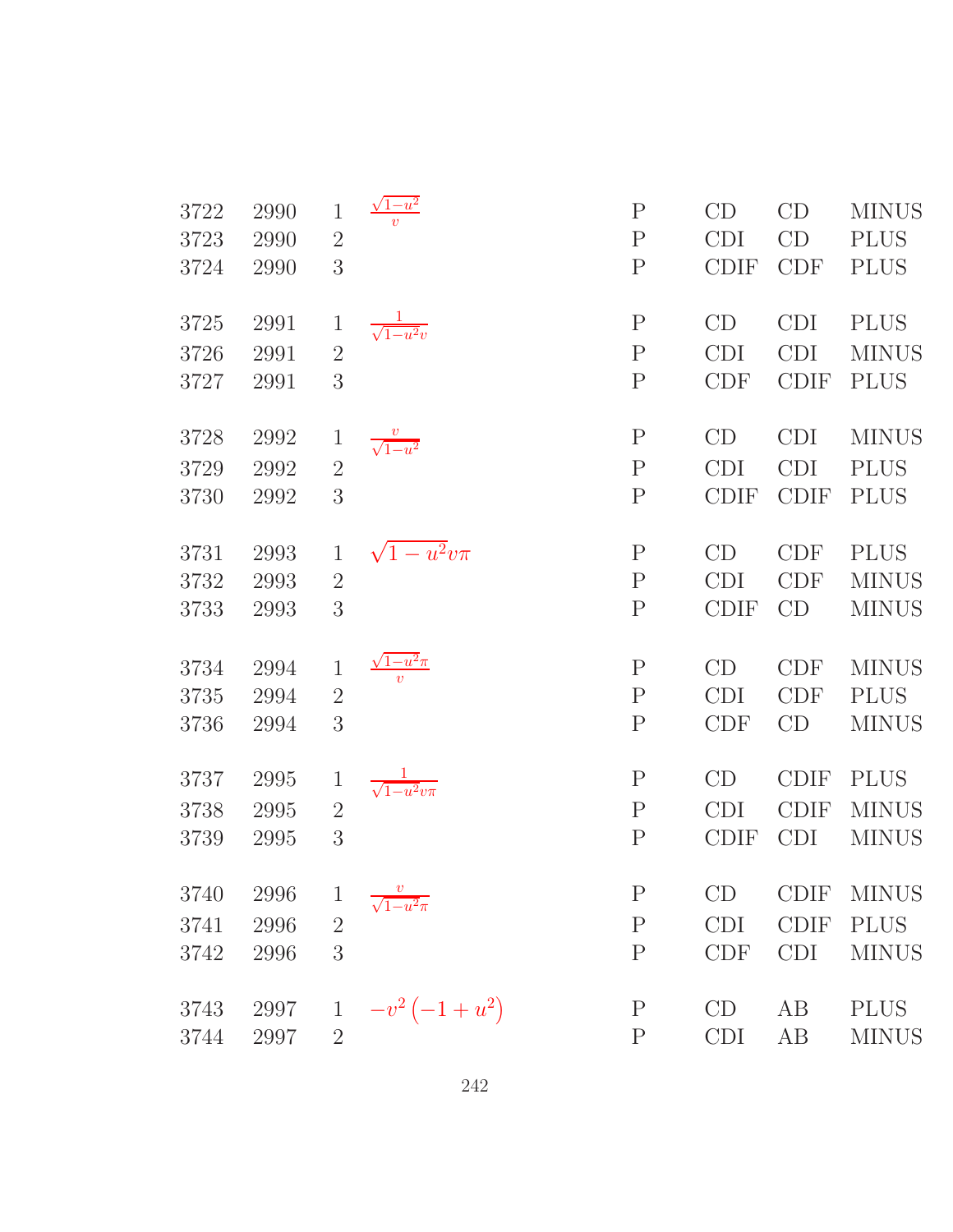| 3745 | 2998 | $\mathbf{1}$   | $-\frac{-1+u^2}{v^2}$                    | $\mathbf{P}$   | CD         | AB           | <b>MINUS</b> |
|------|------|----------------|------------------------------------------|----------------|------------|--------------|--------------|
| 3746 | 2998 | $\overline{2}$ |                                          | $\mathbf{P}$   | <b>CDI</b> | AB           | <b>PLUS</b>  |
| 3747 | 2999 | $\mathbf{1}$   | $\sqrt{\sqrt{1-u^2}v}$                   | $\mathbf{P}$   | CD         | R            | <b>PLUS</b>  |
| 3748 | 2999 | $\overline{2}$ |                                          | $\mathbf{P}$   | CDI        | R            | <b>MINUS</b> |
| 3749 | 3000 | $\mathbf{1}$   | $\sqrt{\frac{\sqrt{1-u^2}}{v}}$          | $\mathbf{P}$   | CD         | R            | <b>MINUS</b> |
| 3750 | 3000 | $\overline{2}$ |                                          | $\overline{P}$ | <b>CDI</b> | R            | <b>PLUS</b>  |
| 3751 | 3001 | $\mathbf{1}$   | $(1-u^2)^{3/2}v^3$                       | $\mathbf P$    | CD         | $\rm K$      | <b>PLUS</b>  |
| 3752 | 3001 | $\overline{2}$ |                                          | $\mathbf P$    | <b>CDI</b> | K            | <b>MINUS</b> |
| 3753 | 3002 | $\mathbf 1$    | $\frac{(1-u^2)^{3/2}}{v^3}$              | $\mathbf{P}$   | CD         | K            | <b>MINUS</b> |
| 3754 | 3002 | $\overline{2}$ |                                          | $\mathbf P$    | CDI        | $\rm K$      | <b>PLUS</b>  |
| 3755 | 3003 | $\mathbf{1}$   | $e^{\sqrt{1-u^2}v}$                      | $\mathbf P$    | CD         | E            | <b>PLUS</b>  |
| 3756 | 3003 | $\overline{2}$ |                                          | $\overline{P}$ | <b>CDI</b> | E            | <b>MINUS</b> |
| 3757 | 3004 | $\mathbf{1}$   | $e^{\frac{\sqrt{1-u^2}}{v}}$             | $\mathbf{P}$   | CD         | E            | <b>MINUS</b> |
| 3758 | 3004 | $\overline{2}$ |                                          | $\mathbf{P}$   | <b>CDI</b> | E            | <b>PLUS</b>  |
| 3759 | 3005 | $\mathbf 1$    | $Log(\sqrt{1-u^2}v)$                     | $\mathbf P$    | CD         | L            | <b>PLUS</b>  |
| 3760 | 3005 | $\overline{2}$ |                                          | $\mathbf{P}$   | CDI        | $\mathbf{L}$ | <b>MINUS</b> |
| 3761 | 3006 | $\mathbf{1}$   | $Log\left(\frac{\sqrt{1-u^2}}{v}\right)$ | $\mathbf P$    | CD         | L            | <b>MINUS</b> |
| 3762 | 3006 | $\overline{2}$ |                                          | ${\bf P}$      | <b>CDI</b> | L            | <b>PLUS</b>  |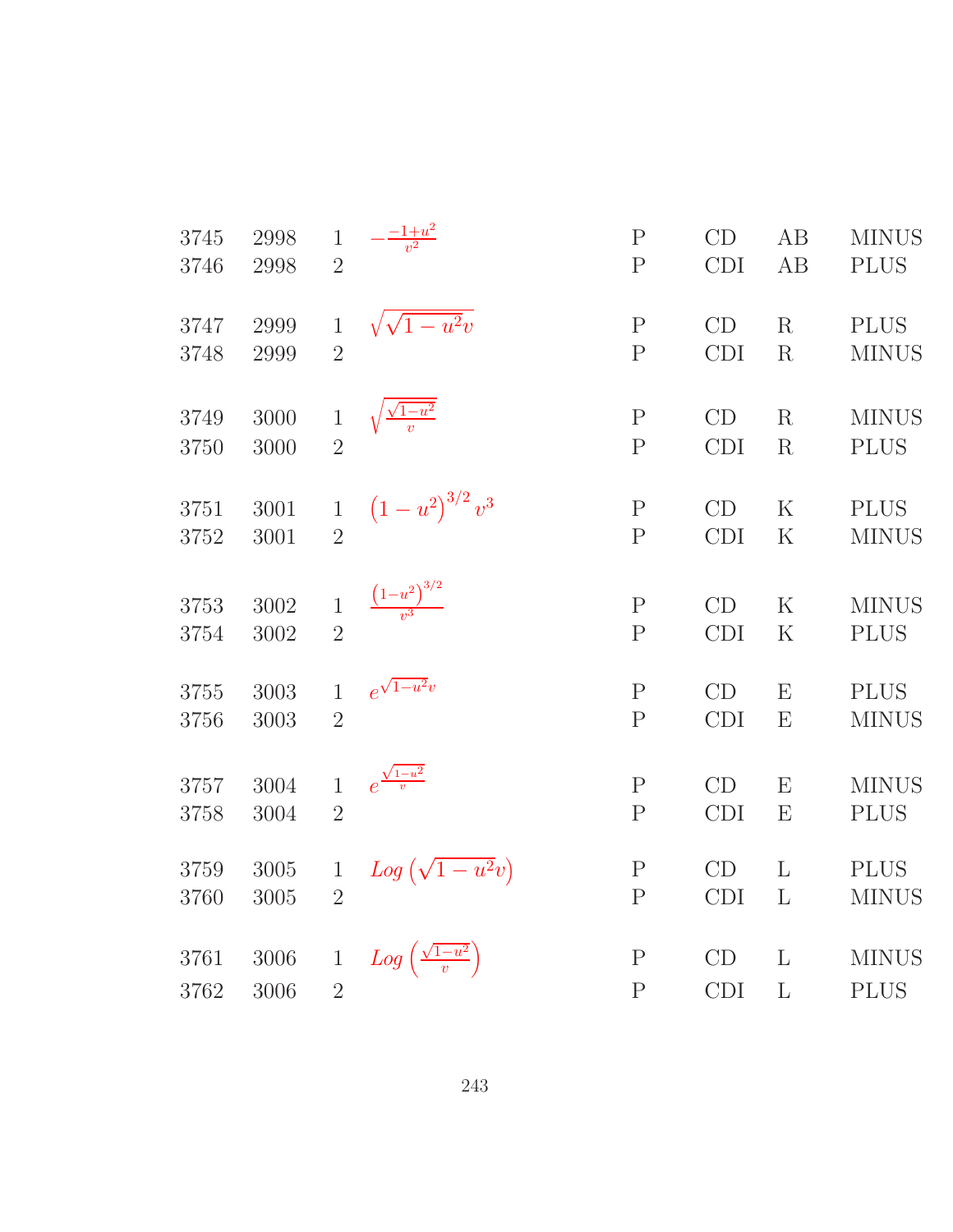| 3763 | 3007     | $\mathbf{1}$   | $arcsin(\sqrt{1-u^2}v)$                      | $\mathbf P$  | CD         | S            | <b>PLUS</b>  |
|------|----------|----------------|----------------------------------------------|--------------|------------|--------------|--------------|
| 3764 | 3007     | $\overline{2}$ |                                              | $\mathbf{P}$ | <b>CDI</b> | S            | <b>MINUS</b> |
| 3765 | 3008     | $\mathbf{1}$   | $\arcsin\left(\frac{\sqrt{1-u^2}}{v}\right)$ | $\mathbf P$  | CD         | S            | <b>MINUS</b> |
| 3766 | 3008     | $\overline{2}$ |                                              | ${\bf P}$    | <b>CDI</b> | S            | <b>PLUS</b>  |
| 3767 | 3009     | 1              | $\arctan\left(\sqrt{1-u^2}v\right)$          | ${\bf P}$    | CD         | T            | <b>PLUS</b>  |
| 3768 | 3009     | $\overline{2}$ |                                              | ${\bf P}$    | <b>CDI</b> | T            | <b>MINUS</b> |
| 3769 | 3010     | $\mathbf{1}$   | $\arctan\left(\frac{\sqrt{1-u^2}}{v}\right)$ | $\mathbf P$  | CD         | T            | <b>MINUS</b> |
| 3770 | 3010     | $\overline{2}$ |                                              | $\mathbf{P}$ | <b>CDI</b> | T            | <b>PLUS</b>  |
| 3771 | 3011     | $\mathbf{1}$   | $\sqrt{1-v^2+u^2v^2}$                        | ${\bf P}$    | CD         | $\mathbf{P}$ | <b>PLUS</b>  |
| 3772 | 3011     | $\overline{2}$ |                                              | $\mathbf P$  | <b>CDI</b> | $\mathbf{P}$ | <b>MINUS</b> |
| 3773 | 3011     | 3              |                                              | H            | CD         | H            | <b>PLUS</b>  |
| 3774 | 3011     | $\overline{4}$ |                                              | H            | <b>CDI</b> | H            | <b>MINUS</b> |
| 3775 | 3012     | $\mathbf{1}$   | $\sqrt{\frac{-1+v^2+u^2}{v^2}}$              | $\mathbf P$  | CD         | $\mathbf P$  | <b>MINUS</b> |
| 3776 | 3012     | $\overline{2}$ |                                              | ${\bf P}$    | <b>CDI</b> | $\mathbf{P}$ | <b>PLUS</b>  |
| 3777 | 3012     | 3              |                                              | H            | CD         | H            | <b>MINUS</b> |
| 3778 | 3012     | $\overline{4}$ |                                              | H            | <b>CDI</b> | H            | <b>PLUS</b>  |
| 3779 | 3013     | 1              | $\sqrt{1+v^2-u^2v^2}$                        | $\mathbf{P}$ | CD         | H            | <b>PLUS</b>  |
| 3780 | 3013     | $\sqrt{2}$     |                                              | ${\bf P}$    | <b>CDI</b> | $H_{\rm}$    | <b>MINUS</b> |
| 3781 | 3013     | 3              |                                              | H            | CD         | $\mathbf{P}$ | <b>PLUS</b>  |
| 3782 | 3013     | $\overline{4}$ |                                              | H            | <b>CDI</b> | $\mathbf P$  | <b>MINUS</b> |
| 3783 | 3014     | $\mathbf 1$    | $\frac{-v^2-1+u^2}{v^2}$                     | $\mathbf P$  | CD         | H            | <b>MINUS</b> |
| 3784 | $3014\,$ | $\sqrt{2}$     |                                              | $\mathbf P$  | CDI        | H            | <b>PLUS</b>  |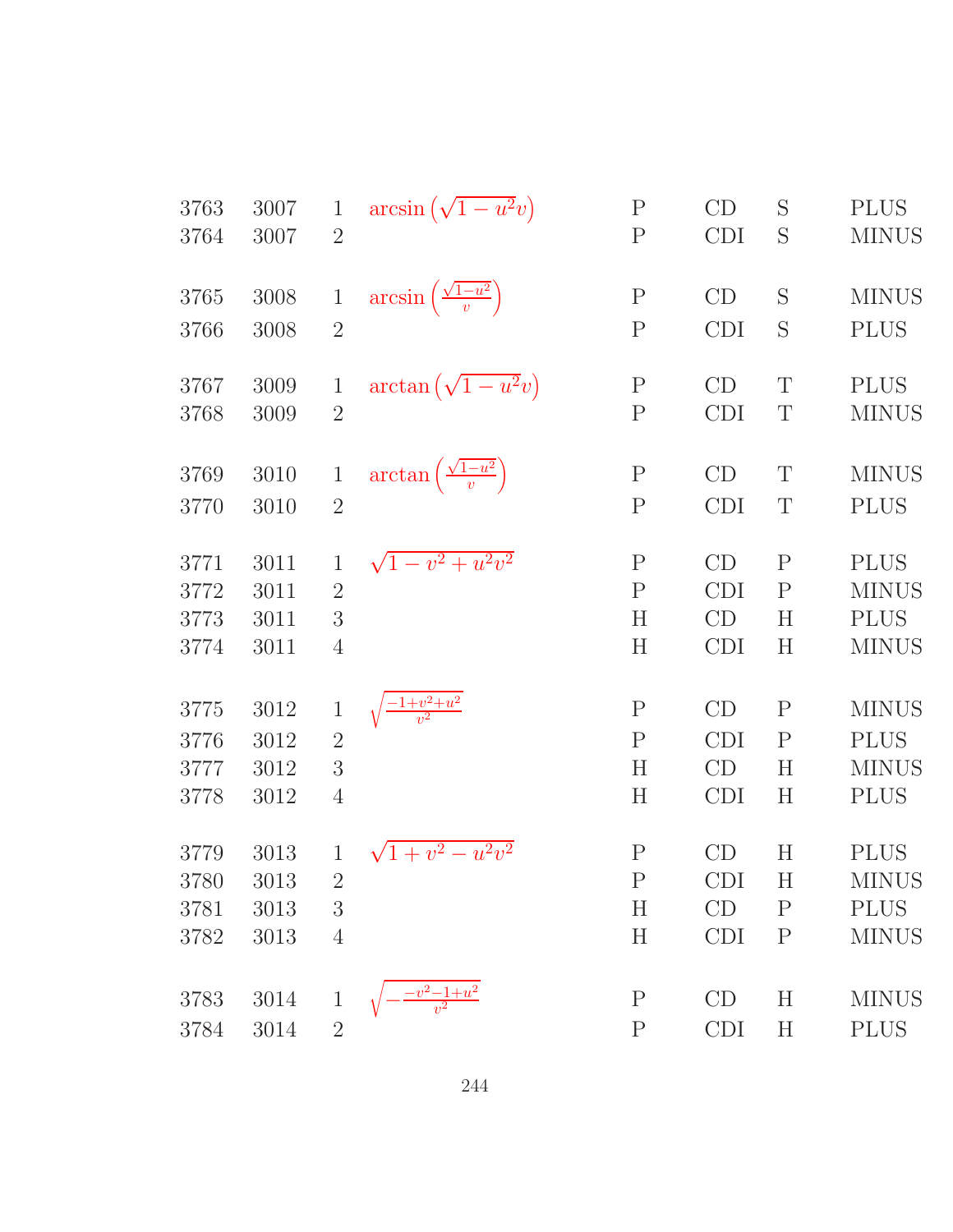| 3785<br>3786 | 3014<br>3014 | 3<br>$\overline{4}$ |                                                | H<br>H       | CD<br><b>CDI</b>            | $\mathbf{P}$<br>$\mathbf{P}$ | <b>MINUS</b><br><b>PLUS</b> |
|--------------|--------------|---------------------|------------------------------------------------|--------------|-----------------------------|------------------------------|-----------------------------|
| 3787         | $3015\,$     | $\mathbf{1}$        | $\frac{\sqrt{1-u^2}v}{\pi}$                    | $\mathbf P$  | CDF                         | CD                           | <b>PLUS</b>                 |
| 3788         | 3016         | $\overline{1}$      | $\frac{\pi}{\sqrt{1-u^2}v}$                    | $\mathbf P$  | <b>CDF</b>                  | <b>CDI</b>                   | <b>PLUS</b>                 |
| 3789         |              |                     | 3017 1 $\frac{\sqrt{1-u^2}\pi^2}{v}$           | $\mathbf P$  | CDF                         | <b>CDF</b>                   | <b>MINUS</b>                |
| 3790         | 3018         |                     | 1 $\frac{v}{\sqrt{1-u^2\pi^2}}$                | $\mathbf P$  | <b>CDF</b>                  | CDIF                         | <b>MINUS</b>                |
| 3791         |              |                     | 3019 1 $-\frac{v^2(-1+u^2)}{\pi^2}$            | $\mathbf{P}$ | CDF                         | AB                           | <b>PLUS</b>                 |
| 3792         |              |                     | 3020 1 $-\frac{\pi^2(-1+u^2)}{u^2}$            | $\mathbf P$  | <b>CDF</b>                  | AB                           | <b>MINUS</b>                |
| 3793         |              |                     | 3021 1 $\sqrt{\frac{\sqrt{1-u^2}v}{\pi}}$      | $\mathbf P$  | $\ensuremath{\mathrm{CDF}}$ | $\mathbf R$                  | <b>PLUS</b>                 |
|              |              |                     | 3794 3022 1 $\sqrt{\frac{\sqrt{1-u^2\pi}}{v}}$ | $\mathbf P$  | $\ensuremath{\mathrm{CDF}}$ | R                            | <b>MINUS</b>                |
| 3795         |              |                     | 3023 1 $\frac{(1-u^2)^{3/2}v^3}{\pi^3}$        | $\mathbf P$  | CDF                         | $\rm K$                      | <b>PLUS</b>                 |
| 3796         |              |                     | 3024 1 $\frac{(1-u^2)^{3/2}\pi^3}{v^3}$        | $\mathbf P$  | <b>CDF</b>                  | $\mathbf K$                  | <b>MINUS</b>                |
| 3797         | 3025         | 1 e                 |                                                | ${\bf P}$    | CDF                         | $\boldsymbol{\mathrm{E}}$    | <b>PLUS</b>                 |
| 3798         | 3026         | $\mathbf{1}$        | $\frac{\sqrt{1-u^2}\pi}{v}$                    | ${\bf P}$    | CDF                         | $\boldsymbol{\mathrm{E}}$    | <b>MINUS</b>                |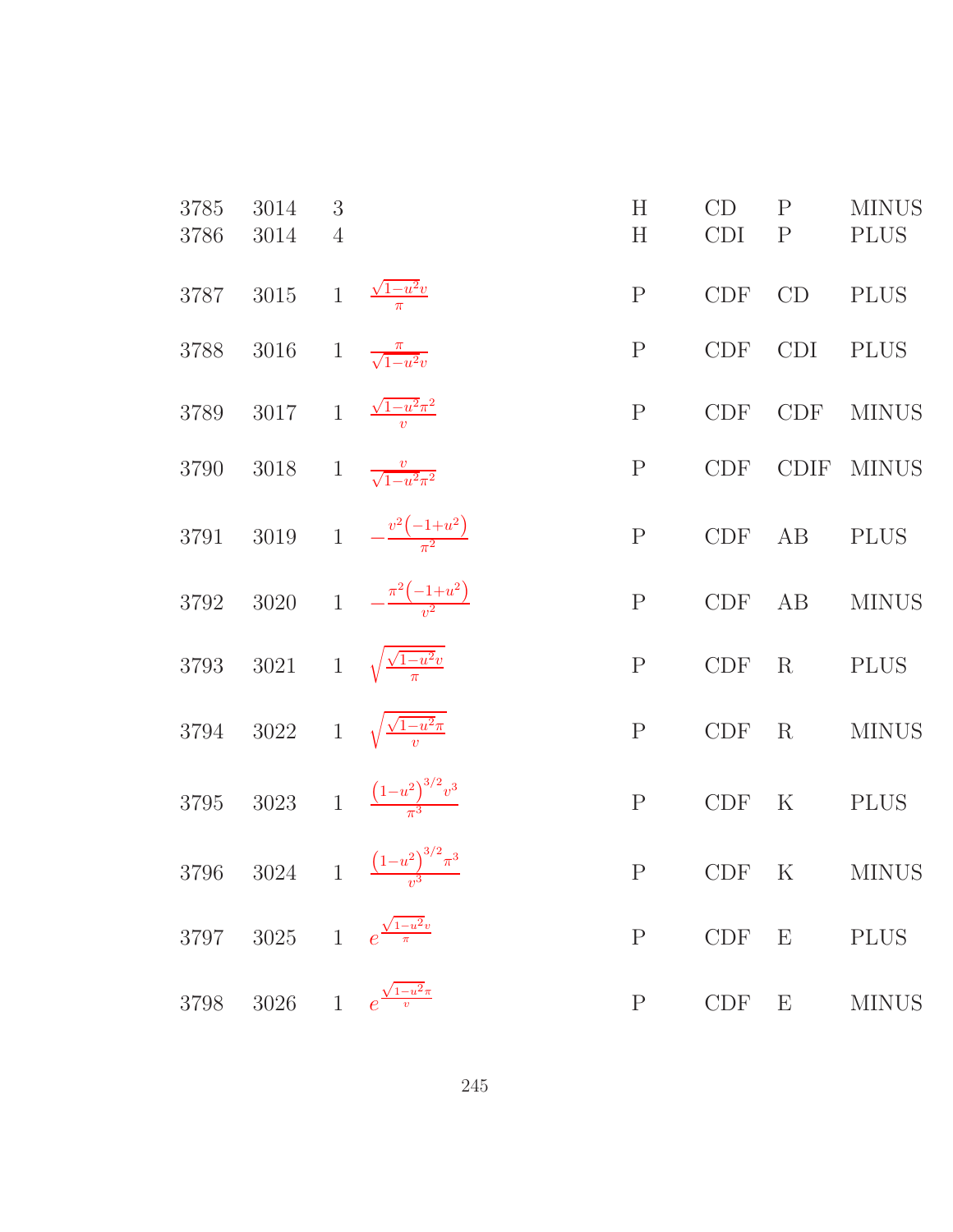| 3799         | $3027\,$         |                                | 1 $Log\left(\frac{\sqrt{1-u^2}v}{\pi}\right)$     | ${\bf P}$              | <b>CDF</b>               | $\mathbf{L}$              | <b>PLUS</b>                  |
|--------------|------------------|--------------------------------|---------------------------------------------------|------------------------|--------------------------|---------------------------|------------------------------|
| 3800         | $3028\,$         |                                | 1 $Log\left(\frac{\sqrt{1-u^2}\pi}{v}\right)$     | ${\bf P}$              | <b>CDF</b>               | L                         | <b>MINUS</b>                 |
| $3801\,$     | $3029\,$         |                                | 1 $\arcsin\left(\frac{\sqrt{1-u^2}v}{\pi}\right)$ | ${\bf P}$              | <b>CDF</b>               | S                         | <b>PLUS</b>                  |
| $3802\,$     | $3030\,$         |                                | 1 $\arcsin\left(\frac{\sqrt{1-u^2\pi}}{v}\right)$ | ${\bf P}$              | CDF                      | S                         | <b>MINUS</b>                 |
| $3803\,$     | $3031\,$         |                                | 1 $\arctan\left(\frac{\sqrt{1-u^2}v}{\pi}\right)$ | ${\bf P}$              | <b>CDF</b>               | T                         | <b>PLUS</b>                  |
| 3804         | $3032\,$         |                                | 1 $\arctan\left(\frac{\sqrt{1-u^2\pi}}{v}\right)$ | ${\bf P}$              | <b>CDF</b>               | T                         | <b>MINUS</b>                 |
| 3805<br>3806 | 3033<br>3033     | $1\,$<br>$\overline{2}$        | $\sqrt{\frac{\pi^2 - v^2 + u^2 v^2}{\pi^2}}$      | $\mathbf{P}$<br>H      | <b>CDF</b><br><b>CDF</b> | $\mathbf{P}$<br>H         | <b>PLUS</b><br><b>PLUS</b>   |
| 3807<br>3808 | 3034<br>3034     | $\,1$<br>$\overline{2}$        | $\sqrt{\frac{v^2 - \pi^2 + u^2 \pi^2}{v^2}}$      | ${\bf P}$<br>H         | <b>CDF</b><br><b>CDF</b> | $\mathbf{P}$<br>H         | <b>MINUS</b><br><b>MINUS</b> |
| 3809<br>3810 | 3035<br>3035     | $\,1$<br>$\overline{2}$        | $\sqrt{-\frac{-\pi^2-v^2+u^2v^2}{\pi^2}}$         | ${\bf P}$<br>$H_{\rm}$ | <b>CDF</b><br><b>CDF</b> | H<br>$\mathbf P$          | <b>PLUS</b><br><b>PLUS</b>   |
| 3811<br>3812 | $3036\,$<br>3036 | $\mathbf{1}$<br>$\overline{2}$ | $\sqrt{-\frac{-v^2 - \pi^2 + u^2 \pi^2}{v^2}}$    | ${\bf P}$<br>H         | <b>CDF</b><br>CDF        | $H_{\rm}$<br>$\mathbf{P}$ | <b>MINUS</b><br><b>MINUS</b> |
| 3813         | 3037             | $\mathbf{1}$                   | $\sqrt{1-u^2}$                                    | $\mathbf P$            | <b>CDIF</b>              | CD                        | <b>PLUS</b>                  |
| 3814         | 3038             | $\mathbf{1}$                   | $\frac{v\pi}{\sqrt{1-u^2}}$                       | $\mathbf P$            | CDIF CDI                 |                           | <b>PLUS</b>                  |
|              |                  |                                |                                                   |                        |                          |                           |                              |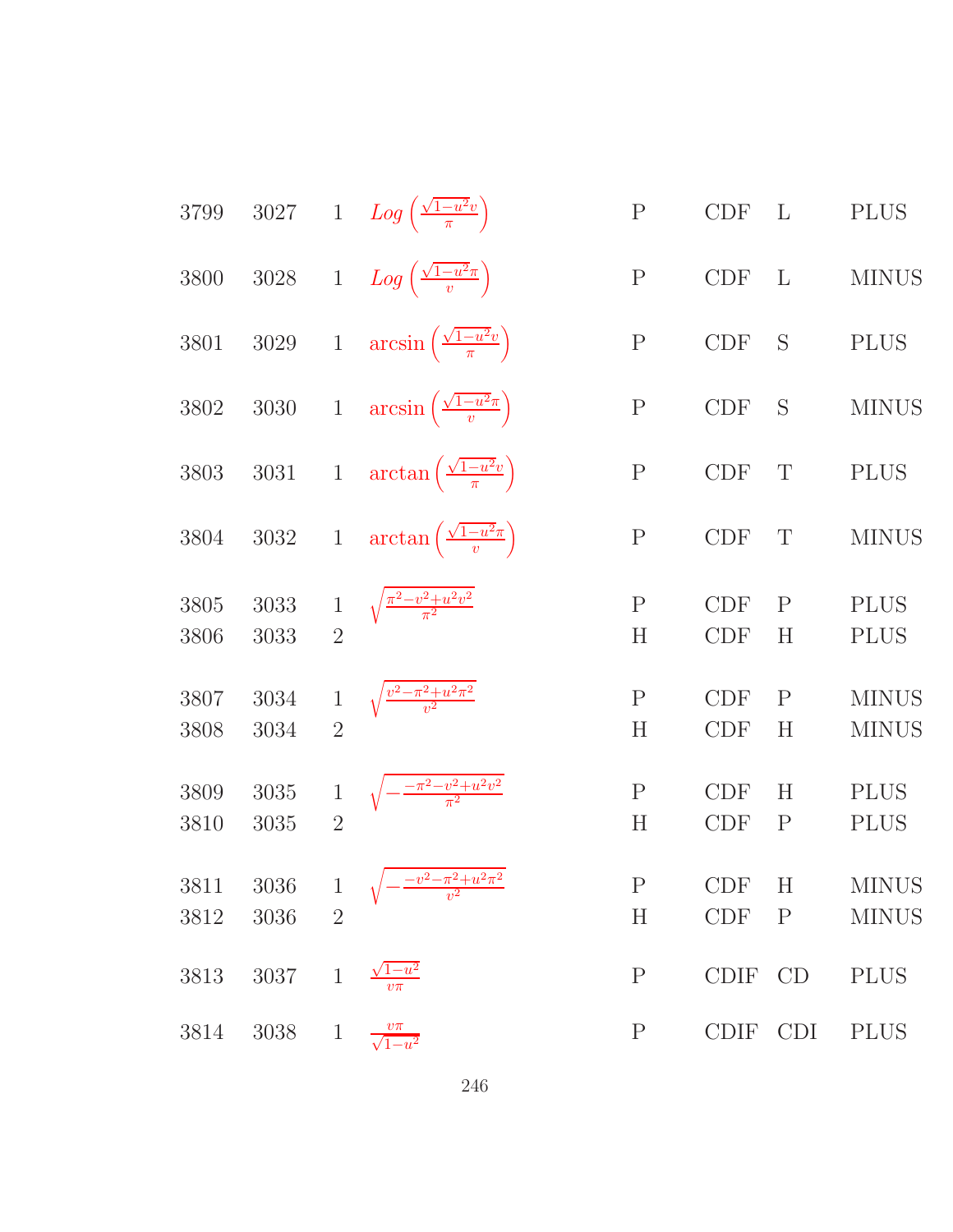3815 3039 1 
$$
\sqrt{1-u^2}v\pi^2
$$
 P CDF CDF MINUS  
\n3816 3040 1  $\frac{1}{\sqrt{1-u^2}v\pi^2}$  P CDF CDF MINUS  
\n3817 3041 1  $-\frac{-1+u^2}{v^2\pi^2}$  P CDF AB PLUS  
\n3818 3042 1  $-v^2\pi^2(-1+u^2)$  P CDF AB MINUS  
\n3819 3043 1  $\sqrt{\frac{\sqrt{1-u^2}}{v\pi}}$  P CDF R P LUS  
\n3820 3044 1  $\sqrt{\sqrt{1-u^2}v\pi}$  P CDF R MINUS  
\n3821 3045 1  $\frac{(1-u^2)^{3/2}}{v^3\pi^3}$  P CDF K P LUS  
\n3822 3046 1  $(1-u^2)^{3/2}v^3\pi^3$  P CDF E N MINUS  
\n3823 3047 1  $e^{\frac{\sqrt{1-u^2}}{v\pi}}$  P CDF E P LUS  
\n3824 3048 1  $e^{\sqrt{1-u^2}v\pi}$  P CDF E MINUS  
\n3825 3049 1  $Log(\frac{\sqrt{1-u^2}}{v\pi})$  P CDF L P LUS  
\n3826 3050 1  $Log(\sqrt{1-u^2}v\pi)$  P CDF E MINUS  
\n3827 3051 1  $arcsin(\frac{\sqrt{1-u^2}}{v\pi})$  P CDF S P LUS  
\n3828 3052 1  $arcsin(\sqrt{1-u^2}v\pi)$  P CDF S MINUS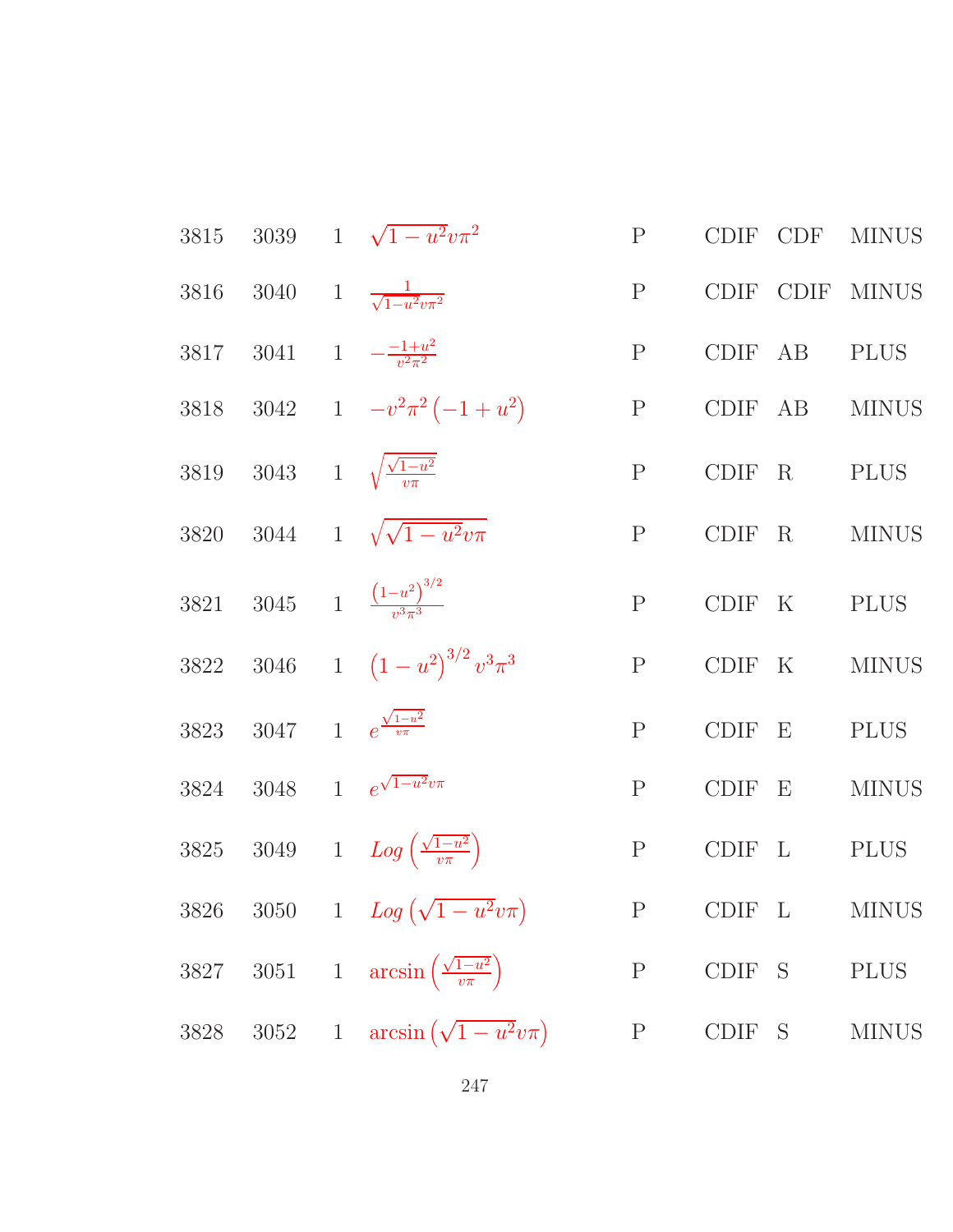| 3829         | 3053         |                                | 1 $\arctan\left(\frac{\sqrt{1-u^2}}{v\pi}\right)$ | ${\bf P}$         | <b>CDIF</b>                | T                 | <b>PLUS</b>                  |
|--------------|--------------|--------------------------------|---------------------------------------------------|-------------------|----------------------------|-------------------|------------------------------|
| 3830         | $3054\,$     | $\mathbf{1}$                   | $\arctan\left(\sqrt{1-u^2}v\pi\right)$            | ${\bf P}$         | <b>CDIF</b>                | T                 | <b>MINUS</b>                 |
| 3831<br>3832 | 3055<br>3055 | $\,1$<br>$\overline{2}$        | $\sqrt{\frac{v^2 \pi^2 - 1 + u^2}{v^2 \pi^2}}$    | $\mathbf{P}$<br>H | <b>CDIF</b><br><b>CDIF</b> | $\mathbf{P}$<br>H | <b>PLUS</b><br><b>PLUS</b>   |
| 3833<br>3834 | 3056<br>3056 | $\mathbf{1}$<br>$\overline{2}$ | $\sqrt{1-v^2\pi^2+u^2v^2\pi^2}$                   | $\mathbf{P}$<br>H | <b>CDIF</b><br><b>CDIF</b> | $\mathbf{P}$<br>H | <b>MINUS</b><br><b>MINUS</b> |
| 3835<br>3836 | 3057<br>3057 | $\mathbf{1}$<br>$\overline{2}$ | $\sqrt{-\frac{-v^2\pi^2-1+u^2}{v^2\pi^2}}$        | $\mathbf{P}$<br>H | <b>CDIF</b><br><b>CDIF</b> | H<br>$\mathbf{P}$ | <b>PLUS</b><br><b>PLUS</b>   |
| 3837<br>3838 | 3058<br>3058 | $\mathbf{1}$<br>$\overline{2}$ | $\sqrt{1+v^2\pi^2-u^2v^2\pi^2}$                   | $\mathbf P$<br>H  | <b>CDIF</b><br><b>CDIF</b> | H<br>$\mathbf{P}$ | <b>MINUS</b><br><b>MINUS</b> |
| 3839         | 3059         | $\mathbf{1}$                   | $\sqrt{1-u^2}\sqrt{v}$                            | ${\bf P}$         | AB                         | CD                | <b>PLUS</b>                  |
| 3840         | 3060         | $1\,$                          | $\frac{\sqrt{1-u^2}}{\sqrt{v}}$                   | $\mathbf{P}$      | AB                         | CD                | <b>MINUS</b>                 |
| 3841         | 3061         | $\mathbf{1}$                   | $\frac{1}{\sqrt{1-u^2}\sqrt{v}}$                  | $\mathbf P$       | AB                         | <b>CDI</b>        | <b>PLUS</b>                  |
| 3842         | $3062\,$     | $\,1$                          | $\frac{\sqrt{v}}{\sqrt{1-u^2}}$                   | $\mathbf P$       | AB                         | <b>CDI</b>        | <b>MINUS</b>                 |
| 3843         | 3063         | $\mathbf{1}$                   | $\sqrt{1-u^2}\sqrt{v}\pi$                         | $\mathbf P$       | AB                         | CDF               | <b>PLUS</b>                  |
| 3844         | $3064\,$     | $\mathbf{1}$                   | $\frac{\sqrt{1-u^2}\pi}{\sqrt{v}}$                | $\mathbf P$       | AB                         | <b>CDF</b>        | <b>MINUS</b>                 |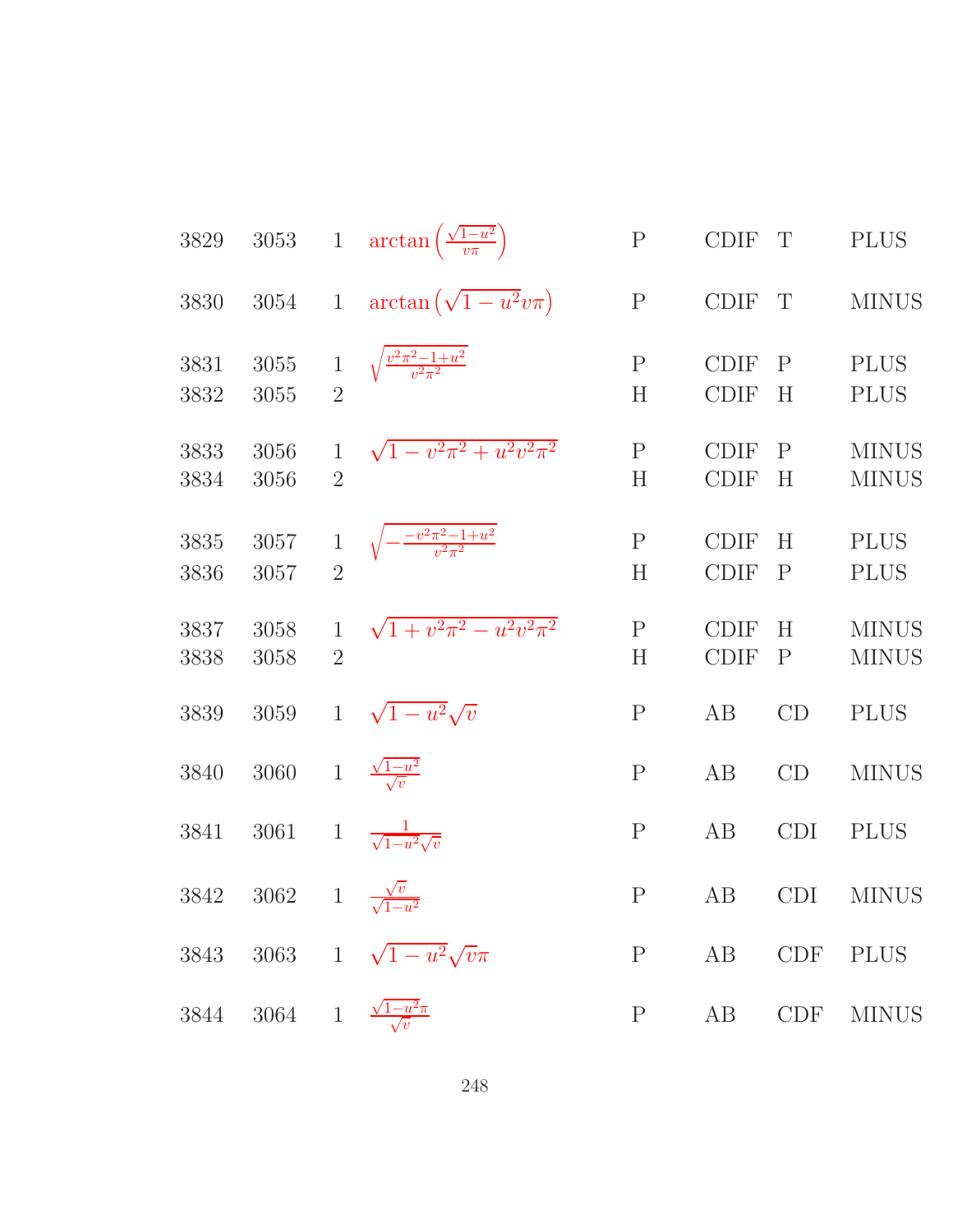| 3845 | $3065\,$ | 1 $\frac{1}{\sqrt{1-u^2}\sqrt{v}\pi}$             | $\mathbf{P}$ | AB       | <b>CDIF</b>    | <b>PLUS</b>  |
|------|----------|---------------------------------------------------|--------------|----------|----------------|--------------|
| 3846 | 3066     | 1 $\frac{\sqrt{v}}{\sqrt{1-u^2}\pi}$              | $\mathbf{P}$ | $\rm AB$ | CDIF           | <b>MINUS</b> |
| 3847 |          | 3067 1 $-v(-1+u^2)$                               | $\mathbf{P}$ | AB       | AB             | <b>PLUS</b>  |
| 3848 |          | 3068 1 $-\frac{-1+u^2}{v}$                        | $\mathbf{P}$ | AB       | $\rm AB$       | <b>MINUS</b> |
| 3849 | 3069     | $1 \sqrt{\sqrt{1-u^2}\sqrt{v}}$                   | $\mathbf{P}$ | AB       | R              | <b>PLUS</b>  |
| 3850 |          | 3070 1 $\sqrt{\frac{\sqrt{1-u^2}}{\sqrt{v}}}$     | $\mathbf{P}$ | AB       | R              | <b>MINUS</b> |
| 3851 | 3071     | 1 $(1-u^2)^{3/2}v^{3/2}$                          | ${\bf P}$    | AB       | $\mathbf K$    | <b>PLUS</b>  |
| 3852 |          | $3072 \t 1 \t \frac{(1-u^2)^{3/2}}{u^{3/2}}$      | $\mathbf P$  | $\rm AB$ | $\mathbf K$    | <b>MINUS</b> |
| 3853 | 3073     | 1 $e^{\sqrt{1-u^2}\sqrt{v}}$                      | $\mathbf{P}$ | $\rm AB$ | E              | <b>PLUS</b>  |
| 3854 | 3074     | 1 $e^{\frac{\sqrt{1-u^2}}{\sqrt{v}}}$             | ${\bf P}$    | $\rm AB$ | ${\rm E}$      | <b>MINUS</b> |
| 3855 | $3075\,$ | 1 $Log(\sqrt{1-u^2}\sqrt{v})$                     | ${\bf P}$    | AB       | $\mathbf{L}$   | <b>PLUS</b>  |
| 3856 | $3076\,$ | 1 $Log\left(\frac{\sqrt{1-u^2}}{\sqrt{v}}\right)$ | ${\bf P}$    | $\rm AB$ | $\mathbf{L}$   | <b>MINUS</b> |
| 3857 | 3077     | 1 $\arcsin(\sqrt{1-u^2}\sqrt{v})$                 | ${\bf P}$    | AB       | ${\mathcal S}$ | <b>PLUS</b>  |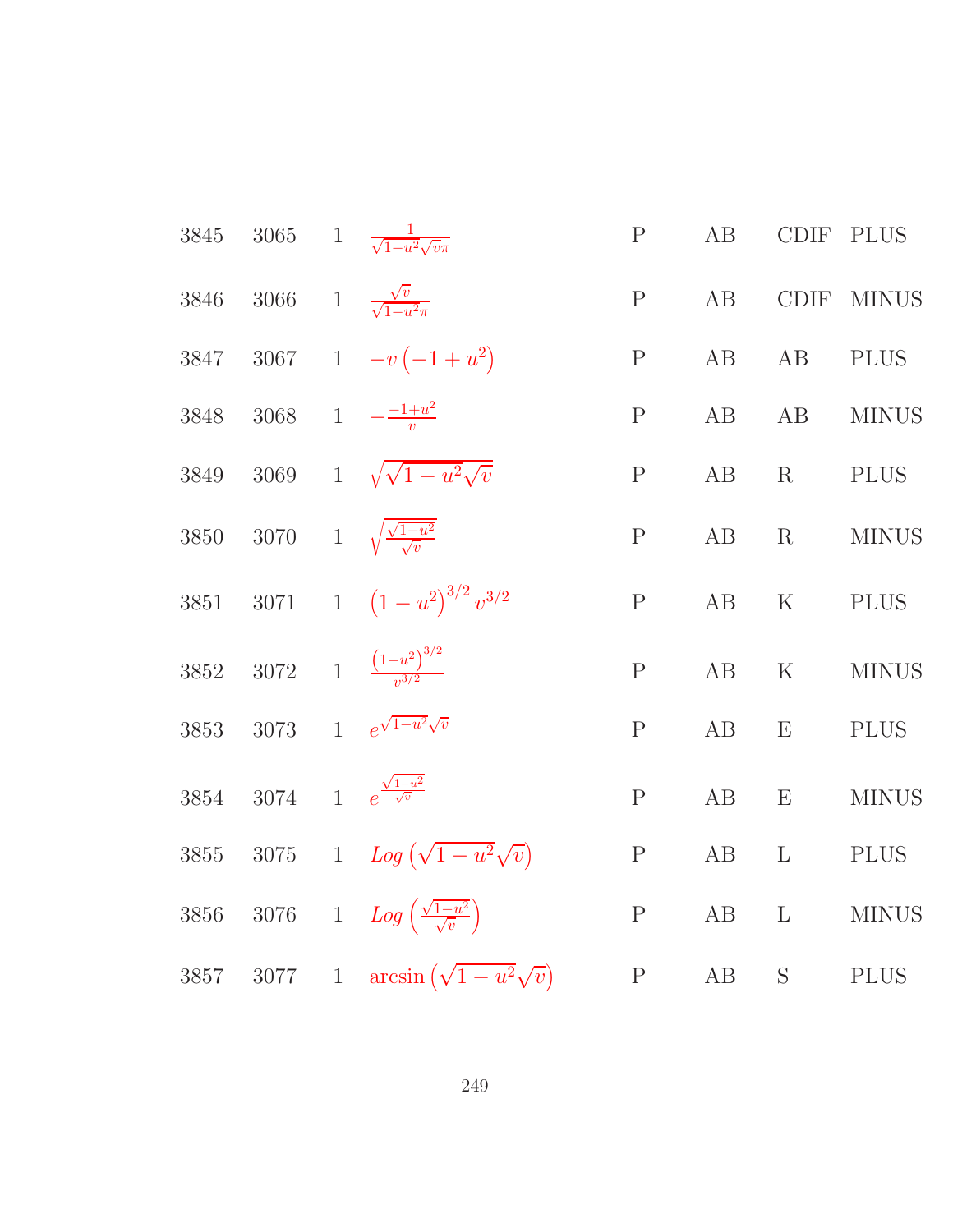| 3858         | $3078\,$                               |                                | 1 $\arcsin\left(\frac{\sqrt{1-u^2}}{\sqrt{v}}\right)$ | ${\bf P}$                | AB       | S                 | <b>MINUS</b>                 |
|--------------|----------------------------------------|--------------------------------|-------------------------------------------------------|--------------------------|----------|-------------------|------------------------------|
| 3859         | 3079                                   | $\mathbf{1}$                   | $\arctan\left(\sqrt{1-u^2}\sqrt{v}\right)$            | ${\bf P}$                | AB       | $\mathbf T$       | <b>PLUS</b>                  |
| 3860         | 3080                                   | $\mathbf{1}$                   | $\arctan\left(\frac{\sqrt{1-u^2}}{\sqrt{v}}\right)$   | ${\bf P}$                | AB       | T                 | <b>MINUS</b>                 |
| 3861<br>3862 | 3081<br>3081                           | $\mathbf{1}$<br>$\overline{2}$ | $\sqrt{1-v+u^2v}$                                     | $\mathbf P$<br>H         | AB<br>AB | $\mathbf{P}$<br>H | <b>PLUS</b><br><b>PLUS</b>   |
| 3863<br>3864 | 3082<br>3082                           | $\,1$<br>$\overline{2}$        | $\sqrt{\frac{v-1+u^2}{v}}$                            | $\mathbf P$<br>H         | AB<br>AB | $\mathbf{P}$<br>H | <b>MINUS</b><br><b>MINUS</b> |
| 3865<br>3866 | 3083<br>3083                           | $\mathbf{1}$<br>$\overline{2}$ | $\sqrt{1+v-u^2v}$                                     | $\mathbf P$<br>H         | AB<br>AB | H<br>$\mathbf P$  | <b>PLUS</b><br><b>PLUS</b>   |
| 3867<br>3868 | 3084<br>3084                           | $\mathbf{1}$<br>$\overline{2}$ | $\sqrt{-\frac{-v-1+u^2}{v}}$                          | $\mathbf P$<br>$H_{\rm}$ | AB<br>AB | H<br>$\mathbf P$  | <b>MINUS</b><br><b>MINUS</b> |
| 3869         | 3085                                   | $\mathbf{1}$                   | $\sqrt{1-u^2}v^2$                                     | ${\bf P}$                | R        | CD                | <b>PLUS</b>                  |
| 3870         | 3086                                   | $\mathbf{1}$                   | $\frac{\sqrt{1-u^2}}{v^2}$                            | ${\bf P}$                | R        | CD                | <b>MINUS</b>                 |
| 3871         | 3087                                   | $\mathbf{1}$                   | $\frac{1}{\sqrt{1-u^2}v^2}$                           | $\mathbf P$              | R        | <b>CDI</b>        | <b>PLUS</b>                  |
|              | 3872 3088 1 $\frac{v^2}{\sqrt{1-u^2}}$ |                                |                                                       | $\mathbf{P}$             | R        | CDI               | <b>MINUS</b>                 |
|              |                                        |                                | 3873 3089 1 $\sqrt{1-u^2}v^2\pi$                      | P                        | R        |                   | CDF PLUS                     |
|              |                                        |                                |                                                       |                          |          |                   |                              |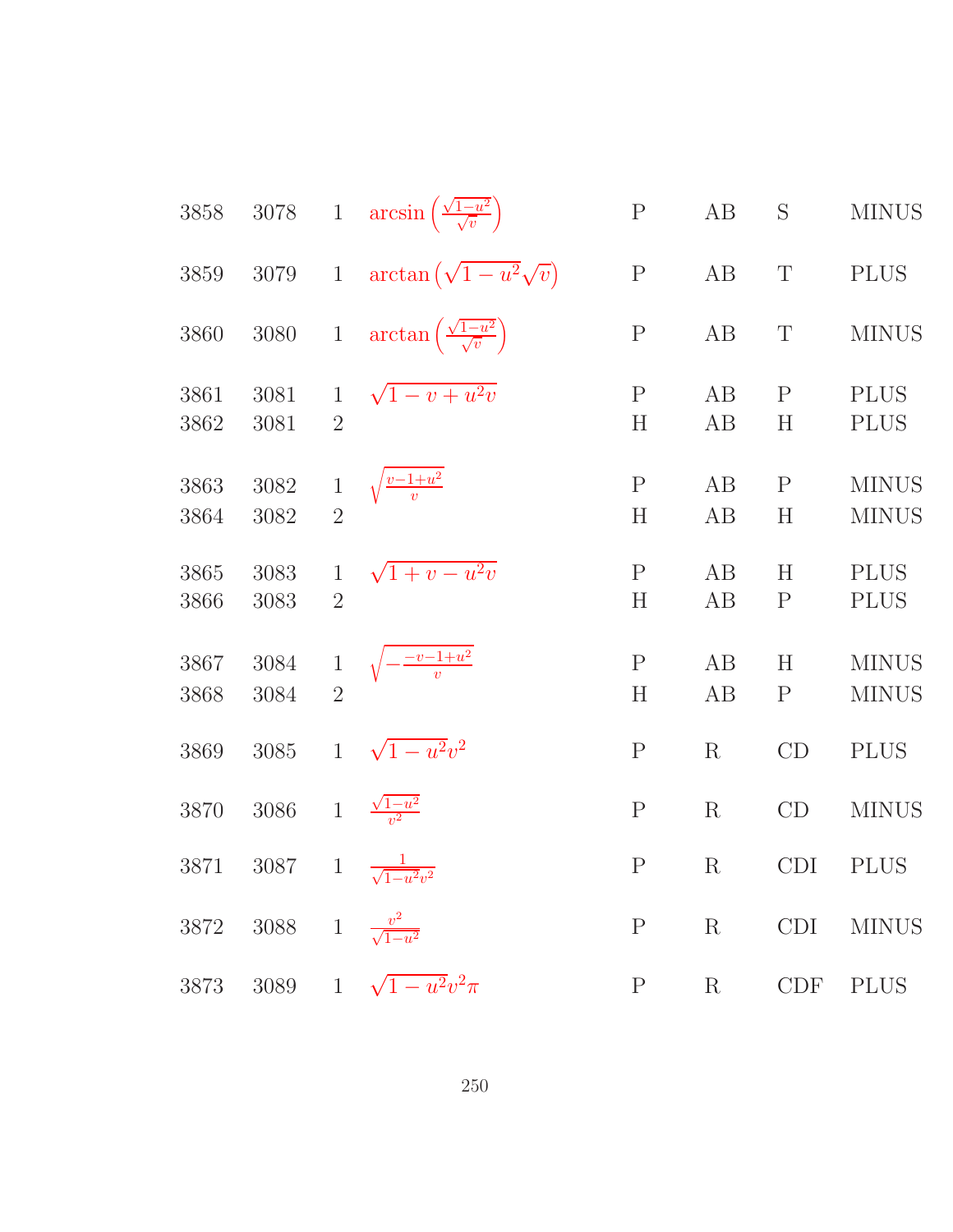| 3874 | 3090 $1 - \frac{\sqrt{1-u^2}\pi}{u^2}$ |                                                   | $\mathbf P$  | $\rm R$ | CDF                       | <b>MINUS</b> |
|------|----------------------------------------|---------------------------------------------------|--------------|---------|---------------------------|--------------|
|      |                                        | 3875 3091 1 $\frac{1}{\sqrt{1-u^2v^2\pi}}$        | $\mathbf{P}$ | $\rm R$ |                           | CDIF PLUS    |
| 3876 | 3092 1 $\frac{v^2}{\sqrt{1-u^2\pi}}$   |                                                   | ${\bf P}$    | $\rm R$ | CDIF                      | <b>MINUS</b> |
|      |                                        | 3877 3093 1 $-v^4(-1+u^2)$                        | $\mathbf{P}$ | $\rm R$ | AB                        | <b>PLUS</b>  |
|      |                                        | 3878 3094 1 $-\frac{-1+u^2}{v^4}$                 | $\mathbf P$  | $\rm R$ | AB                        | <b>MINUS</b> |
|      |                                        | 3879 3095 1 $\sqrt{\sqrt{1-u^2}v^2}$              | $\mathbf P$  | R       | R                         | PLUS         |
|      |                                        | 3880 3096 1 $\sqrt{\frac{\sqrt{1-u^2}}{v^2}}$     | ${\bf P}$    | R       | R                         | <b>MINUS</b> |
|      |                                        | 3881 3097 1 $(1-u^2)^{3/2}v^6$                    | $\mathbf P$  | $\rm R$ | $K_{\parallel}$           | <b>PLUS</b>  |
|      |                                        | 3882 3098 1 $\frac{(1-u^2)^{3/2}}{u^6}$           | $\mathbf P$  | $\rm R$ | $\mathbf K$               | <b>MINUS</b> |
|      |                                        | 3883 3099 1 $e^{\sqrt{1-u^2}v^2}$                 | $\mathbf P$  | $\rm R$ | $\boldsymbol{\mathrm{E}}$ | <b>PLUS</b>  |
| 3884 | 3100                                   | 1 $e^{\frac{\sqrt{1-u^2}}{v^2}}$                  | $\mathbf P$  | R       | E                         | <b>MINUS</b> |
|      |                                        | 3885 3101 1 $Log(\sqrt{1-u^2}v^2)$                | P            |         | $R$ $L$                   | PLUS         |
| 3886 |                                        | 3102 1 $Log\left(\frac{\sqrt{1-u^2}}{v^2}\right)$ |              | $P$ R L |                           | <b>MINUS</b> |
|      |                                        | 3887 3103 1 $\arcsin(\sqrt{1-u^2}v^2)$            | P            | R S     |                           | <b>PLUS</b>  |
|      |                                        |                                                   |              |         |                           |              |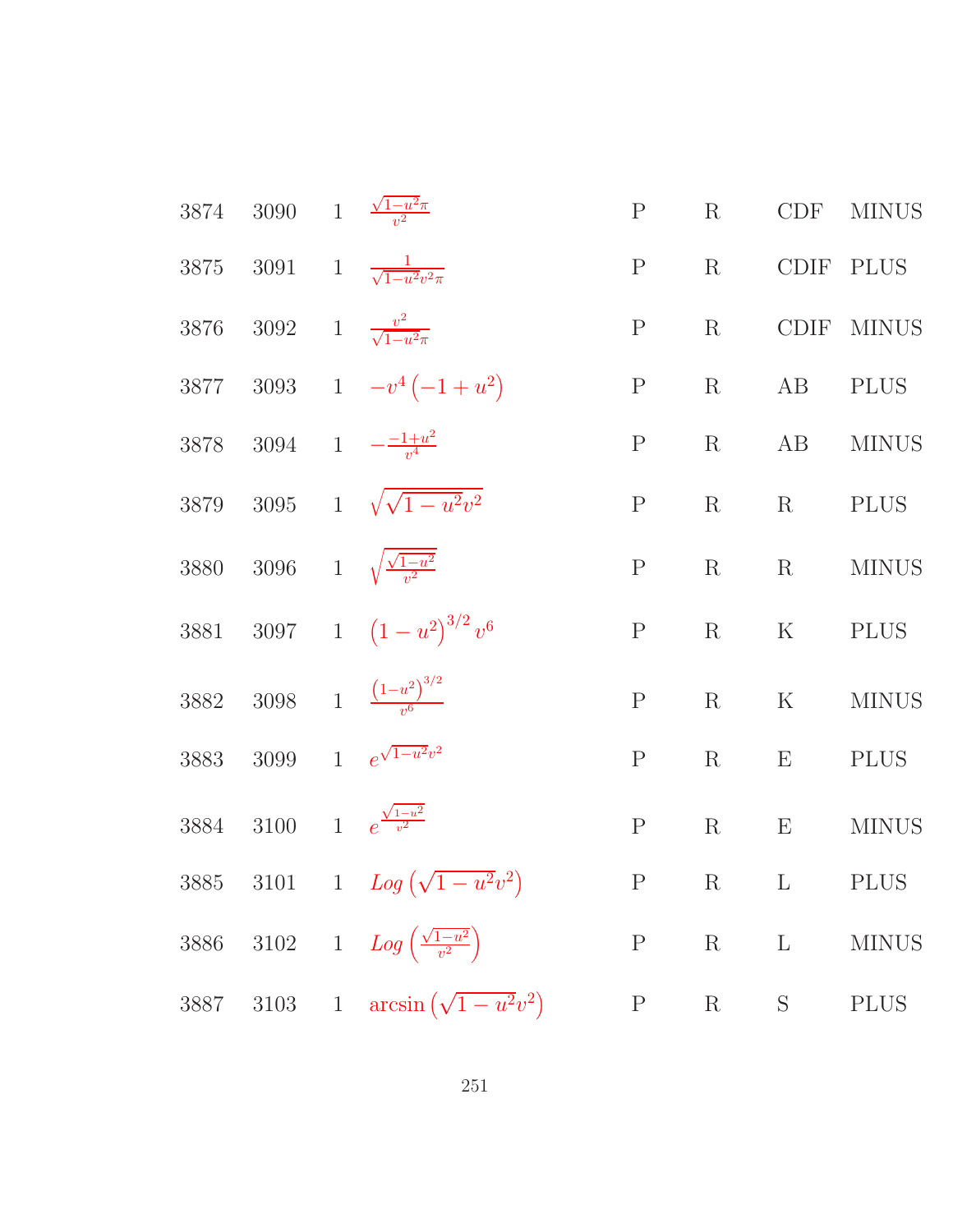| 3888         | $3104\,$                                  | $1\,$                          | $arcsin\left(\frac{\sqrt{1-u^2}}{v^2}\right)$  | ${\bf P}$         | $\mathbf R$        | S                 | <b>MINUS</b>                 |
|--------------|-------------------------------------------|--------------------------------|------------------------------------------------|-------------------|--------------------|-------------------|------------------------------|
| 3889         | 3105                                      | $\mathbf{1}$                   | $\arctan(\sqrt{1-u^2}v^2)$                     | ${\bf P}$         | $\rm R$            | $\mathbf T$       | <b>PLUS</b>                  |
| 3890         | 3106                                      | $1\,$                          | $\arctan\left(\frac{\sqrt{1-u^2}}{v^2}\right)$ | ${\bf P}$         | $\mathbf R$        | $\mathbf T$       | <b>MINUS</b>                 |
| 3891<br>3892 | 3107<br>3107                              | $\mathbf{1}$<br>$\overline{2}$ | $\sqrt{1-v^4+u^2v^4}$                          | $\mathbf P$<br>H  | $\rm R$<br>$\rm R$ | $\mathbf{P}$<br>H | <b>PLUS</b><br><b>PLUS</b>   |
| 3893<br>3894 | 3108<br>3108                              | $\mathbf 1$<br>$\overline{2}$  | $\sqrt{\frac{v^4 - 1 + u^2}{v^4}}$             | $\mathbf{P}$<br>H | $\rm R$<br>$\rm R$ | $\mathbf{P}$<br>H | <b>MINUS</b><br><b>MINUS</b> |
| 3895<br>3896 | 3109<br>3109                              | $\mathbf{1}$<br>$\overline{2}$ | $\sqrt{1+v^4-u^2v^4}$                          | $\mathbf P$<br>H  | $\rm R$<br>$\rm R$ | H<br>$\mathbf P$  | <b>PLUS</b><br><b>PLUS</b>   |
| 3897<br>3898 | 3110<br>3110                              | $\overline{2}$                 | $\sqrt{-\frac{-v^4 - 1 + u^2}{v^4}}$           | $\mathbf{P}$<br>H | $\rm R$<br>$\rm R$ | H<br>$\mathbf P$  | <b>MINUS</b><br><b>MINUS</b> |
| 3899         | 3111                                      | $\mathbf{1}$                   | $\sqrt{1-u^2}\sqrt[3]{v}$                      | $\mathbf P$       | $\rm K$            | CD                | <b>PLUS</b>                  |
| 3900         | 3112                                      | $\mathbf{1}$                   | $\frac{\sqrt{1-u^2}}{3/v}$                     | $\mathbf P$       | $\mathbf K$        | CD                | <b>MINUS</b>                 |
| 3901         | 3113                                      | $\mathbf{1}$                   | $\frac{1}{\sqrt{1-u^2}\sqrt[3]{v}}$            | $\mathbf P$       | ${\bf K}$          | <b>CDI</b>        | <b>PLUS</b>                  |
| 3902         | 3114 1 $\frac{\sqrt[3]{v}}{\sqrt{1-u^2}}$ |                                |                                                | $\mathbf P$       | $\mathbf K$        | <b>CDI</b>        | <b>MINUS</b>                 |
| 3903         |                                           |                                | 3115 1 $\sqrt{1-u^2}\sqrt[3]{v}\pi$            | $\rm P$           | $\rm K$            | <b>CDF</b>        | <b>PLUS</b>                  |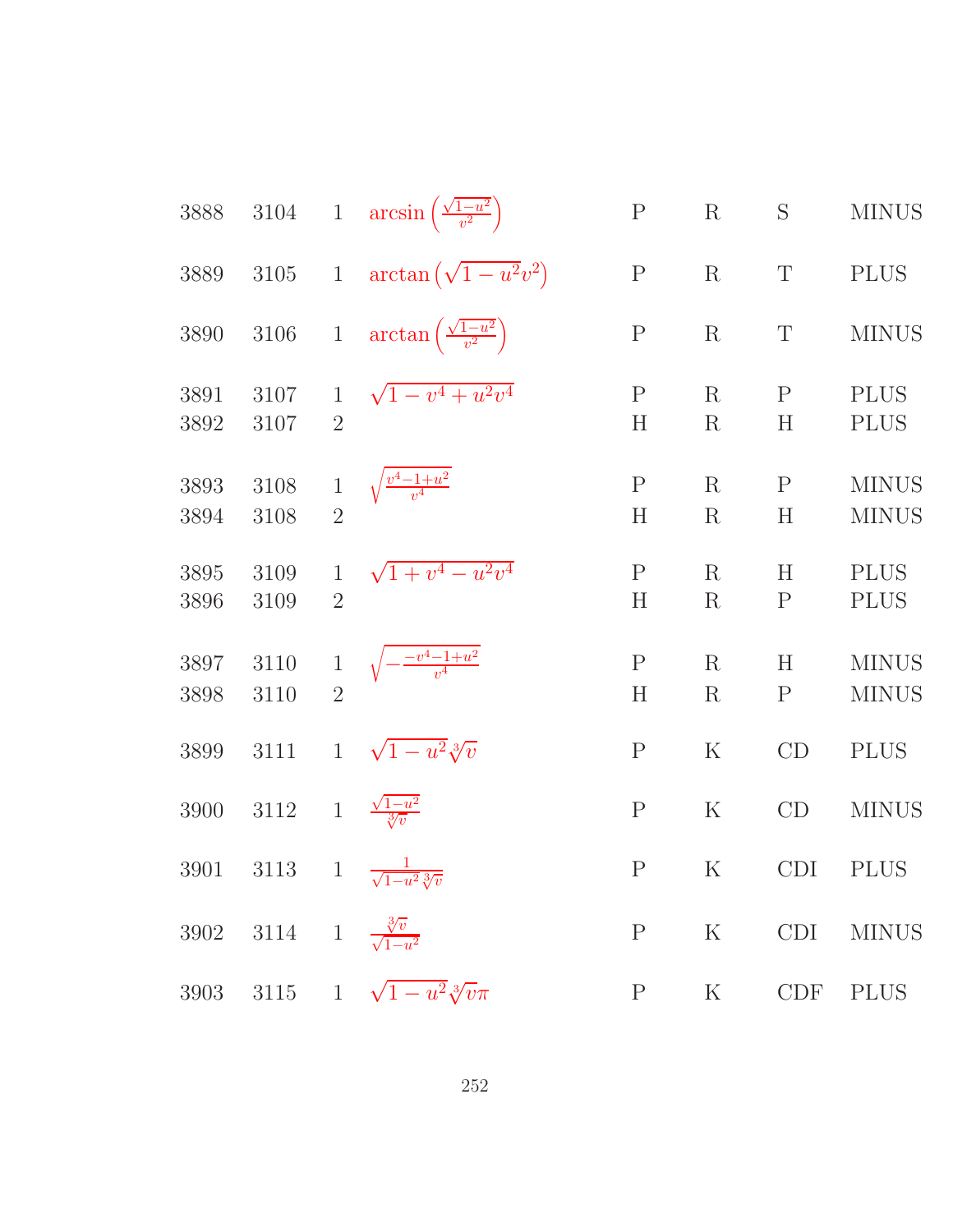| 3904 3116 1 $\frac{\sqrt{1-u^2}\pi}{\sqrt[3]{v}}$  |                                                                | P            |               |            | K CDF MINUS                                     |
|----------------------------------------------------|----------------------------------------------------------------|--------------|---------------|------------|-------------------------------------------------|
|                                                    | 3905 3117 1 $\frac{1}{\sqrt{1-u^2}\sqrt[3]{v}\pi}$             |              | P K CDIF PLUS |            |                                                 |
|                                                    | 3906 3118 1 $\frac{\sqrt[3]{v}}{\sqrt{1-u^2\pi}}$              | P            | K             |            | CDIF MINUS                                      |
|                                                    | 3907 3119 1 $-(-1+u^2)v^{2/3}$                                 | P            |               | K AB PLUS  |                                                 |
|                                                    | 3908 3120 1 $-\frac{-1+u^2}{v^{2/3}}$                          | P            |               |            | K AB MINUS                                      |
|                                                    | 3909 3121 1 $\sqrt{\sqrt{1-u^2}\sqrt[3]{v}}$                   | P            |               | K R PLUS   |                                                 |
|                                                    | 3910 3122 1 $\sqrt{\frac{\sqrt{1-u^2}}{\sqrt[3]{v}}}$          | P            |               |            | $\mathbf K$ $\qquad$ R $\qquad$ MINUS           |
|                                                    | 3911 3123 1 $(1-u^2)^{3/2}v$                                   | P            |               | K K PLUS   |                                                 |
|                                                    | 3912 3124 1 $\frac{(1-u^2)^{3/2}}{u}$                          | P            |               |            | $\mathbf K$ $\qquad$ $\mathbf K$ $\qquad$ MINUS |
|                                                    | 3913 3125 1 $e^{\sqrt{1-u^2}\sqrt[3]{v}}$                      | $\mathbf{P}$ |               | K $E$ PLUS |                                                 |
| 3914 3126 1 $e^{\frac{\sqrt{1-u^2}}{\sqrt[3]{v}}}$ |                                                                | P            | K             |            | E MINUS                                         |
|                                                    | 3915 3127 1 $Log(\sqrt{1-u^2}\sqrt[3]{v})$ P K L PLUS          |              |               |            |                                                 |
|                                                    | 3916 3128 1 $Log\left(\frac{\sqrt{1-u^2}}{\sqrt[3]{v}}\right)$ | $\mathbf{P}$ | $K$ L         |            | <b>MINUS</b>                                    |
|                                                    | 3917 3129 1 $\arcsin(\sqrt{1-u^2}\sqrt[3]{v})$                 | $\mathbf P$  | K             | S          | <b>PLUS</b>                                     |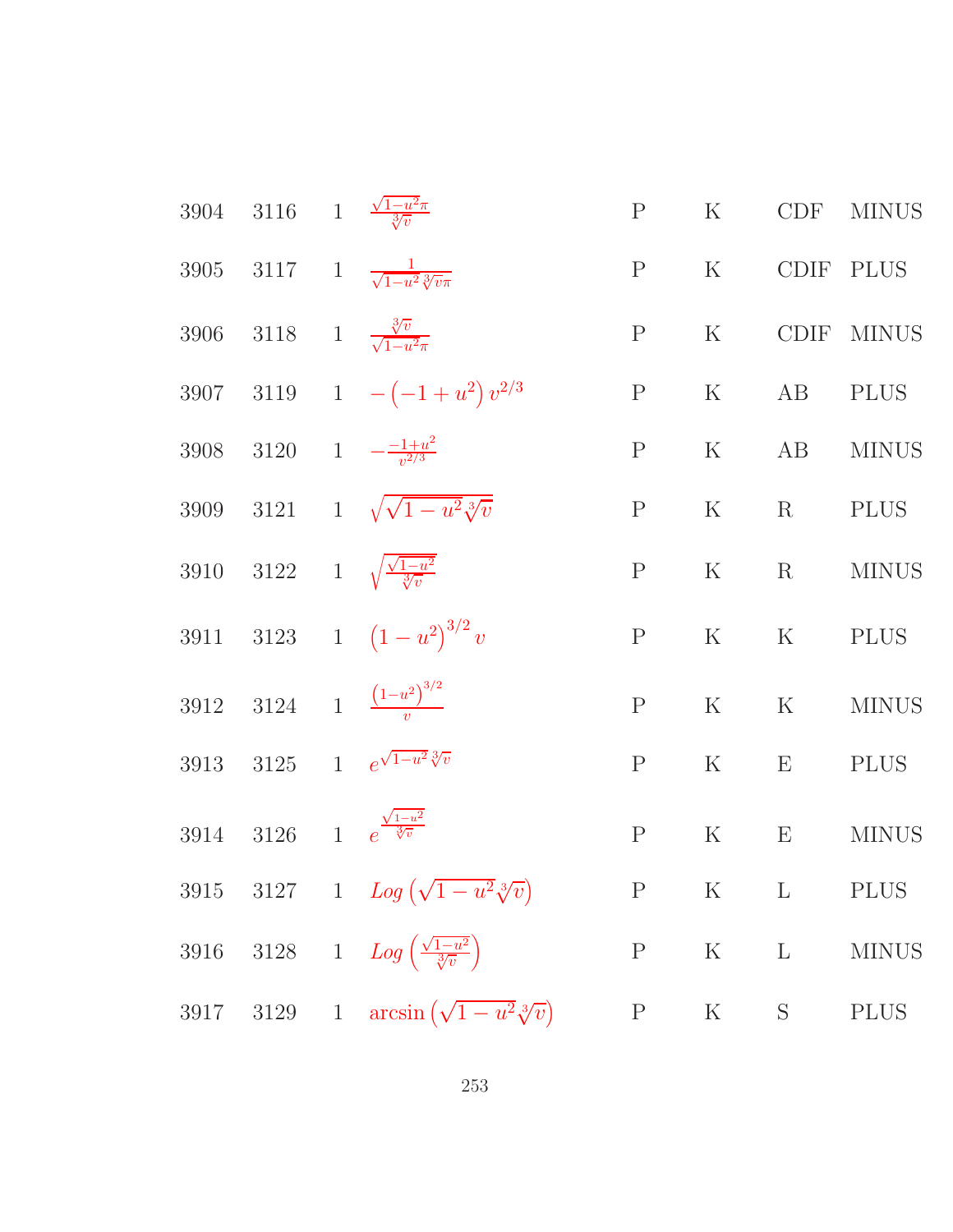| 3918         |              |                                | 3130 1 $\arcsin\left(\frac{\sqrt{1-u^2}}{\sqrt[3]{v}}\right)$ | ${\bf P}$         | $\rm K$                   | S                 | <b>MINUS</b>                 |
|--------------|--------------|--------------------------------|---------------------------------------------------------------|-------------------|---------------------------|-------------------|------------------------------|
| 3919         | $3131\,$     | $\mathbf{1}$                   | $\arctan\left(\sqrt{1-u^2}\sqrt[3]{v}\right)$                 | ${\bf P}$         | $\mathbf K$               | T                 | <b>PLUS</b>                  |
| 3920         | $3132\,$     | $\overline{1}$                 | $\arctan\left(\frac{\sqrt{1-u^2}}{\sqrt[3]{v}}\right)$        | ${\bf P}$         | $\mathbf K$               | T                 | <b>MINUS</b>                 |
| 3921<br>3922 | 3133<br>3133 | $\mathbf{1}$<br>$\overline{2}$ | $\sqrt{1-v^{2/3}+u^2v^{2/3}}$                                 | ${\bf P}$<br>H    | $\rm K$<br>$\mathbf K$    | $\mathbf{P}$<br>H | <b>PLUS</b><br><b>PLUS</b>   |
| 3923<br>3924 | 3134<br>3134 | $\mathbf{1}$<br>$\overline{2}$ | $\sqrt{\frac{v^{2/3}-1+u^2}{v^{2/3}}}$                        | $\mathbf P$<br>H  | $\rm K$<br>$\rm K$        | $\mathbf{P}$<br>H | <b>MINUS</b><br><b>MINUS</b> |
| 3925<br>3926 | 3135<br>3135 | $\mathbf{1}$<br>$\overline{2}$ | $\sqrt{1+v^{2/3}-u^2v^{2/3}}$                                 | ${\bf P}$<br>H    | $\mathbf K$<br>$\rm K$    | H<br>$\mathbf P$  | <b>PLUS</b><br><b>PLUS</b>   |
| 3927<br>3928 | 3136<br>3136 | $\,1$<br>$\overline{2}$        | $\sqrt{-\frac{-v^{2/3}-1+u^2}{v^{2/3}}}$                      | $\mathbf{P}$<br>H | $\rm K$<br>$\rm K$        | H<br>${\bf P}$    | <b>MINUS</b><br><b>MINUS</b> |
| 3929         | 3137         | $\mathbf{1}$                   | $\sqrt{1-u^2}\ln(v)$                                          | $\mathbf P$       | ${\bf E}$                 | CD                | <b>PLUS</b>                  |
| 3930         | $3138\,$     | $\,1$                          | $\frac{\sqrt{1-u^2}}{\ln(v)}$                                 | $\mathbf P$       | E                         | CD                | <b>MINUS</b>                 |
| 3931         | 3139         |                                | 1 $\frac{1}{\sqrt{1-u^2}\ln(v)}$                              | $\mathbf P$       | E                         | <b>CDI</b>        | <b>PLUS</b>                  |
| 3932         |              |                                | 3140 1 $\frac{\ln(v)}{\sqrt{1-u^2}}$                          | $\mathbf P$       | $\boldsymbol{\mathrm{E}}$ | <b>CDI</b>        | $\rm MINUS$                  |
| 3933         |              |                                | 3141 1 $\sqrt{1-u^2} \ln(v) \pi$                              | $\mathbf{P}$      | $\boldsymbol{\mathrm{E}}$ | <b>CDF</b>        | <b>PLUS</b>                  |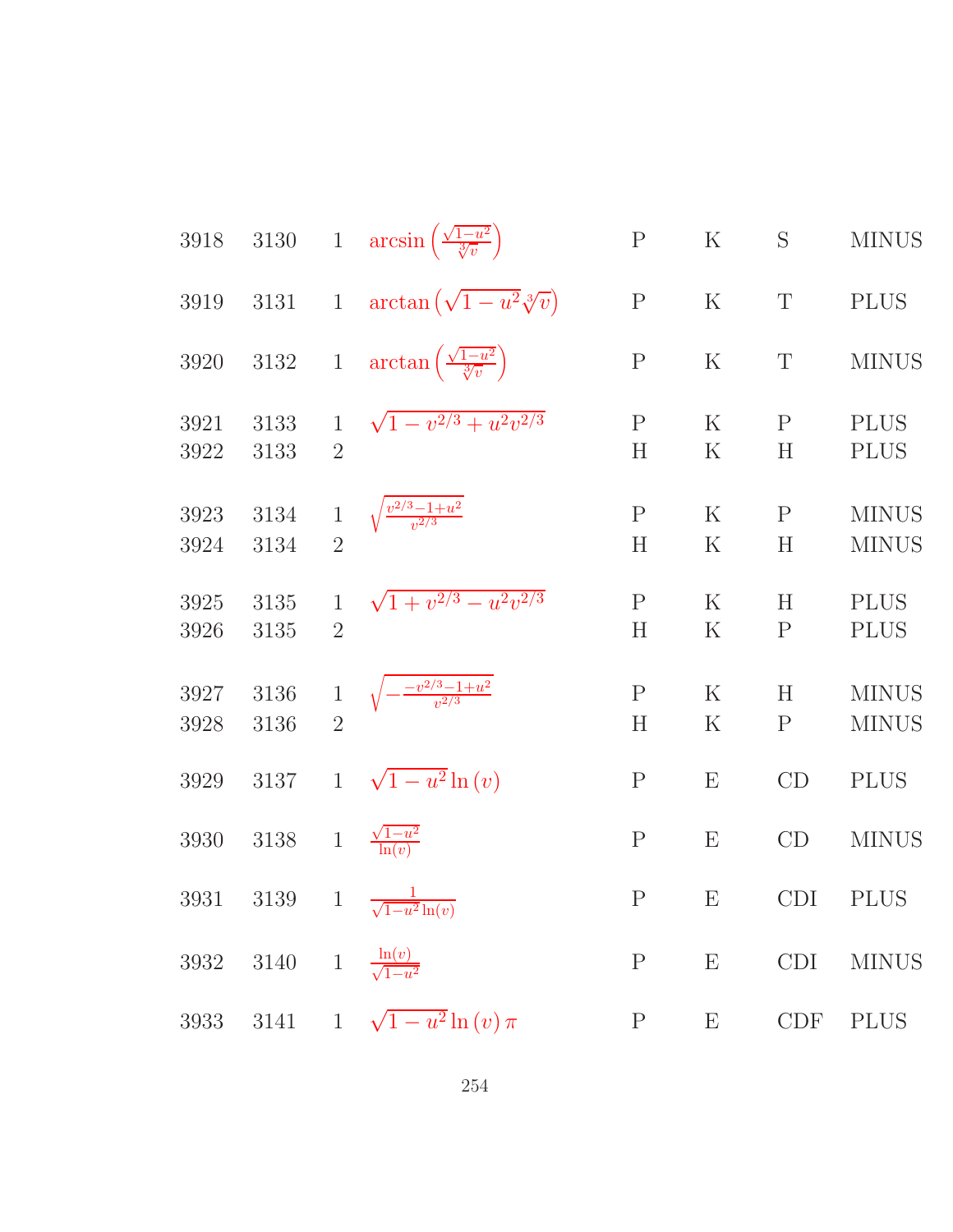3934 3142 1 
$$
\frac{\sqrt{1-u^2\pi}}{\ln(v)}
$$
 P E CDF MINUS  
\n3935 3143 1  $\frac{1}{\sqrt{1-u^2\ln(v)\pi}}$  P E CDF PLUS  
\n3936 3144 1  $\frac{\ln(v)}{\sqrt{1-u^2\pi}}$  P E CDF MINUS  
\n3937 3145 1  $-(\ln(v))^2(-1+u^2)$  P E AB PLUS  
\n3938 3146 1  $-\frac{1+u^2}{(\ln(v))^2}$  P E AB MINUS  
\n3939 3147 1  $\sqrt{\sqrt{1-u^2\ln(v)}}$  P E R PLUS  
\n3940 3148 1  $\sqrt{\frac{\sqrt{1-u^2}}{\ln(v)}}$  P E R MINUS  
\n3941 3149 1  $(1-u^2)^{3/2}(\ln(v))^3$  P E K PLUS  
\n3942 3150 1  $\frac{(1-u^2)^{3/2}}{(\ln(v))^3}$  P E K MINUS  
\n3943 3151 1  $v^{\sqrt{1-u^2}}$  P E E E PLUS  
\n3944 3152 1  $e^{\frac{\sqrt{1-u^2}}{\ln(v)}}$  P E E E MINUS  
\n3945 3153 1  $Log(\sqrt{1-u^2\ln(v)})$  P E L PLUS  
\n3946 3154 1  $Log(\frac{\sqrt{1-u^2}}{\ln(v)})$  P E L PLUS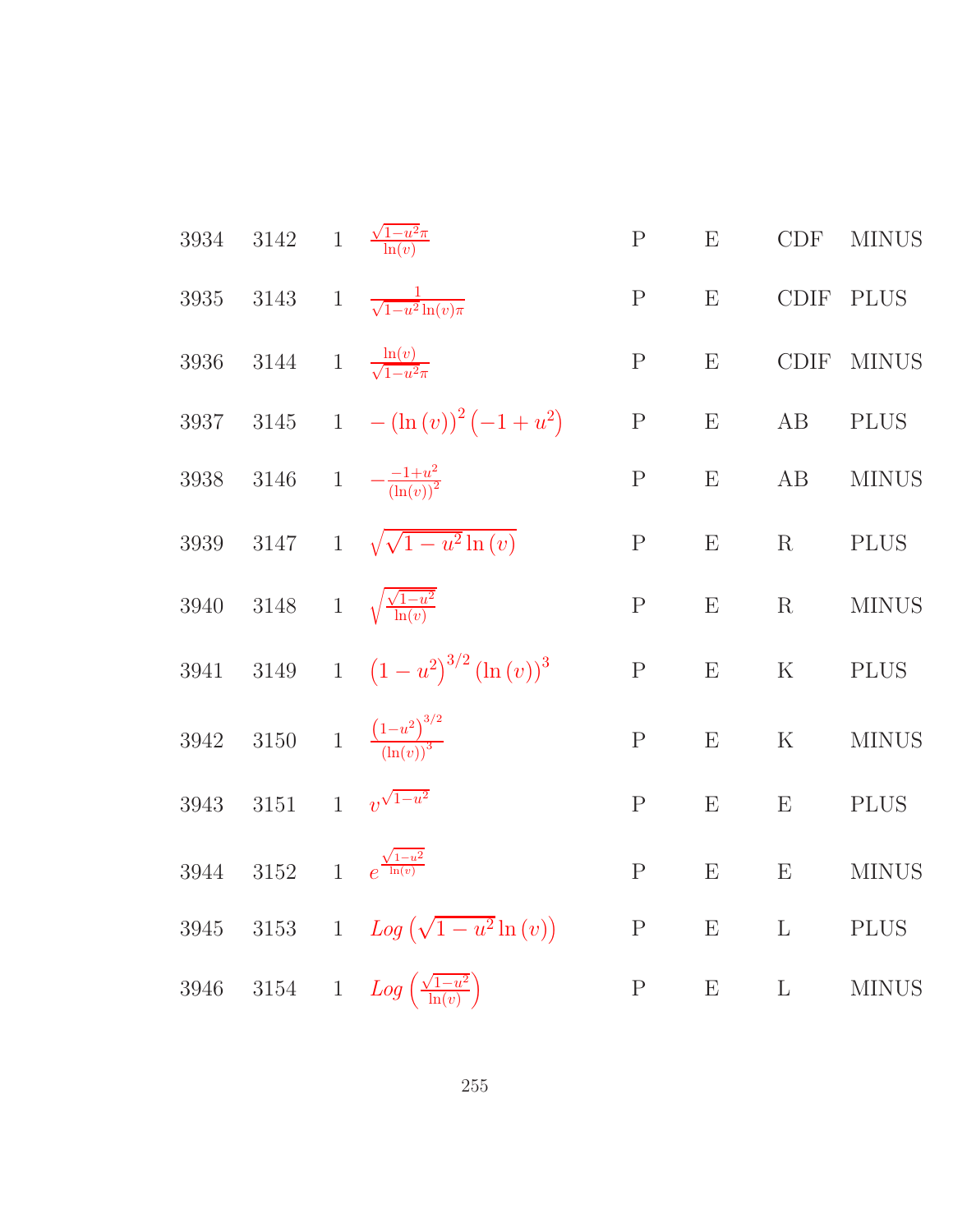3947 3155 1 arcsin(
$$
\sqrt{1-u^2} \ln(v)
$$
) P E S PLUS  
\n3948 3156 1 arcsin( $\frac{\sqrt{1-u^2}}{\ln(v)}$ ) P E S MINUS  
\n3949 3157 1 arctan( $\sqrt{1-u^2} \ln(v)$ ) P E T PLUS  
\n3950 3158 1 arctan( $\frac{\sqrt{1-u^2}}{\ln(v)}$ ) P E T MINUS  
\n3951 3159 1  $\sqrt{1-(\ln(v))^2 + u^2(\ln(v))^2}$  P E P P LUS  
\n3952 3159 2 H E H PLUS  
\n3953 3160 1  $\sqrt{\frac{(\ln(v))^2 - 1 + u^2}{(\ln(v))^4}}$  P E P MINUS  
\n3954 3160 2 H E H MINUS  
\n3955 3161 1  $\sqrt{1 + (\ln(v))^2 - u^2(\ln(v))^2}$  P E H P LUS  
\n3956 3161 2 H E P P LUS  
\n3957 3162 1  $\sqrt{-\frac{(\ln(v))^2 - 1 + u^2}{(\ln(v))^2}}$  P E H MINUS  
\n3958 3162 2 H E P MINUS  
\n3959 3163 1  $\sqrt{1 - u^2} \mathbb{E} \times \mathbb{P} \times \mathbb{P} \times \mathbb{P} \times \mathbb{P} \times \mathbb{P} \times \mathbb{P} \times \mathbb{P} \times \mathbb{P} \times \mathbb{P} \times \mathbb{P} \times \mathbb{P} \times \mathbb{P} \times \mathbb{P} \times \mathbb{P} \times \mathbb{P} \times \mathbb{P} \times \mathbb{P} \times \mathbb{P} \times \mathbb{P} \times \mathbb{P} \times \mathbb{P} \times \mathbb{P} \times \mathbb{P} \times \mathbb{P} \times \mathbb{P} \times \mathbb{P} \times \mathbb{P} \times \mathbb{P} \times \mathbb{P} \times \mathbb{P} \times \mathbb{P} \times \mathbb{P} \times \mathbb{P} \times \mathbb{P} \times \mathbb{P} \times \mathbb{P} \times \mathbb{P} \times \mathbb{P} \times \mathbb{P} \times$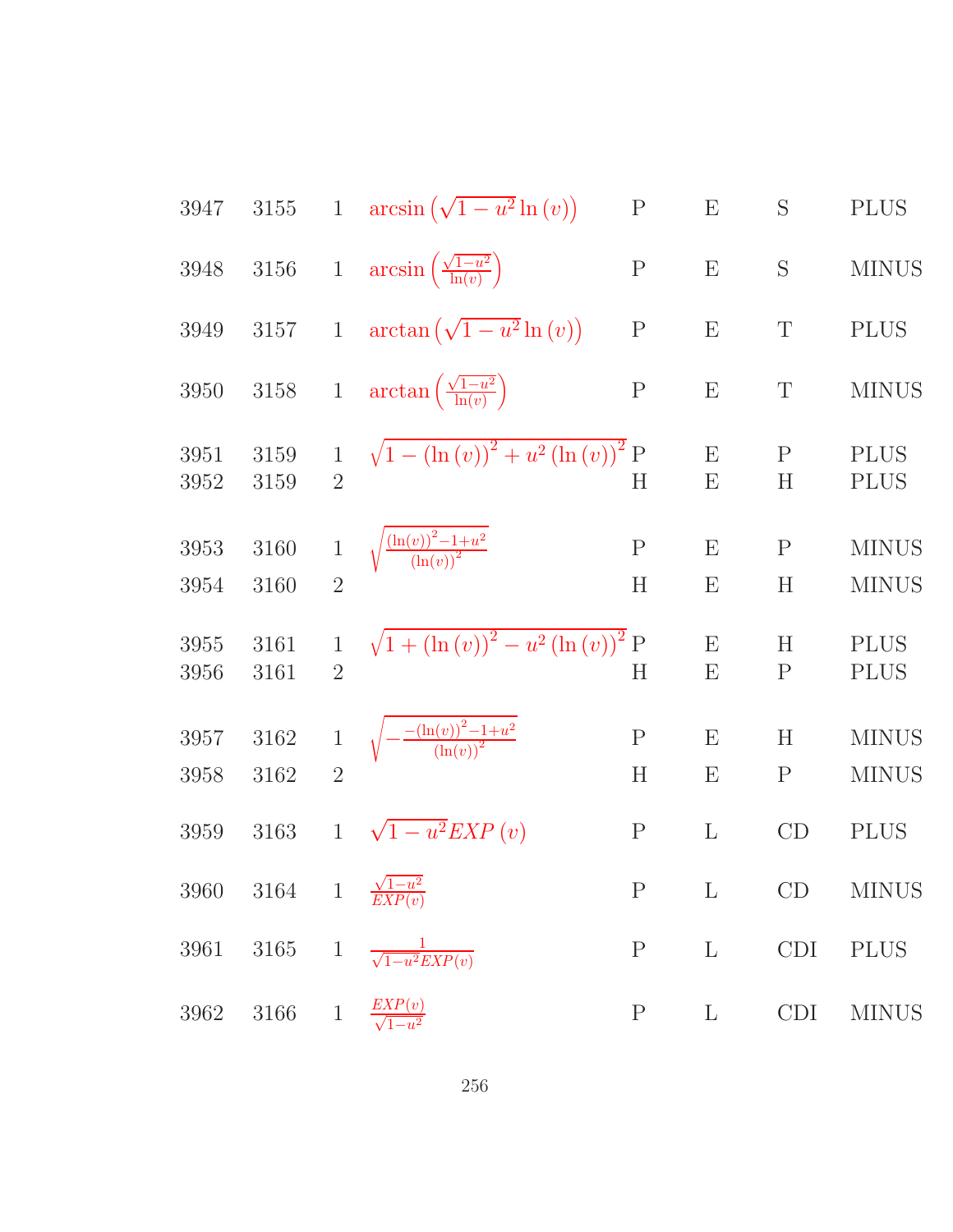3963 3167 1 
$$
\sqrt{1-u^2}EXP(v)\pi
$$
 P L CDF PLUS  
\n3964 3168 1  $\frac{\sqrt{1-u^2}\pi}{EXP(v)}$  P L CDF MINUS  
\n3965 3169 1  $\frac{1}{\sqrt{1-u^2}EXP(v)\pi}$  P L CDF PLUS  
\n3966 3170 1  $\frac{EXP(v)}{\sqrt{1-u^2}\pi}$  P L CDF MINUS  
\n3967 3171 1  $-(EXP(v))^2(-1+u^2)$  P L AB PLUS  
\n3968 3172 1  $-\frac{1+u^2}{(EXP(v))^2}$  P L AB MINUS  
\n3969 3173 1  $\sqrt{\sqrt{1-u^2}EXP(v)}$  P L R PLUS  
\n3970 3174 1  $\sqrt{\frac{\sqrt{1-u^2}}{EXP(v)}}$  P L R MINUS  
\n3971 3175 1  $(1-u^2)^{3/2}(EXP(v))^3$  P L K PLUS  
\n3972 3176 1  $\frac{(1-u^2)^{3/2}}{(EXP(v))^3}$  P L K MINUS  
\n3973 3177 1  $e^{\sqrt{1-u^2}EXP(v)}$  P L E PLUS  
\n3973 3177 1  $e^{\sqrt{1-u^2}EXP(v)}$  P L E PLUS  
\n3974 3178 1  $e^{\frac{\sqrt{1-u^2}}{EXP(v)}}$  P L E MINUS  
\n3975 3179 1  $Log(\sqrt{1-u^2}EXP(v))$  P L L E MINUS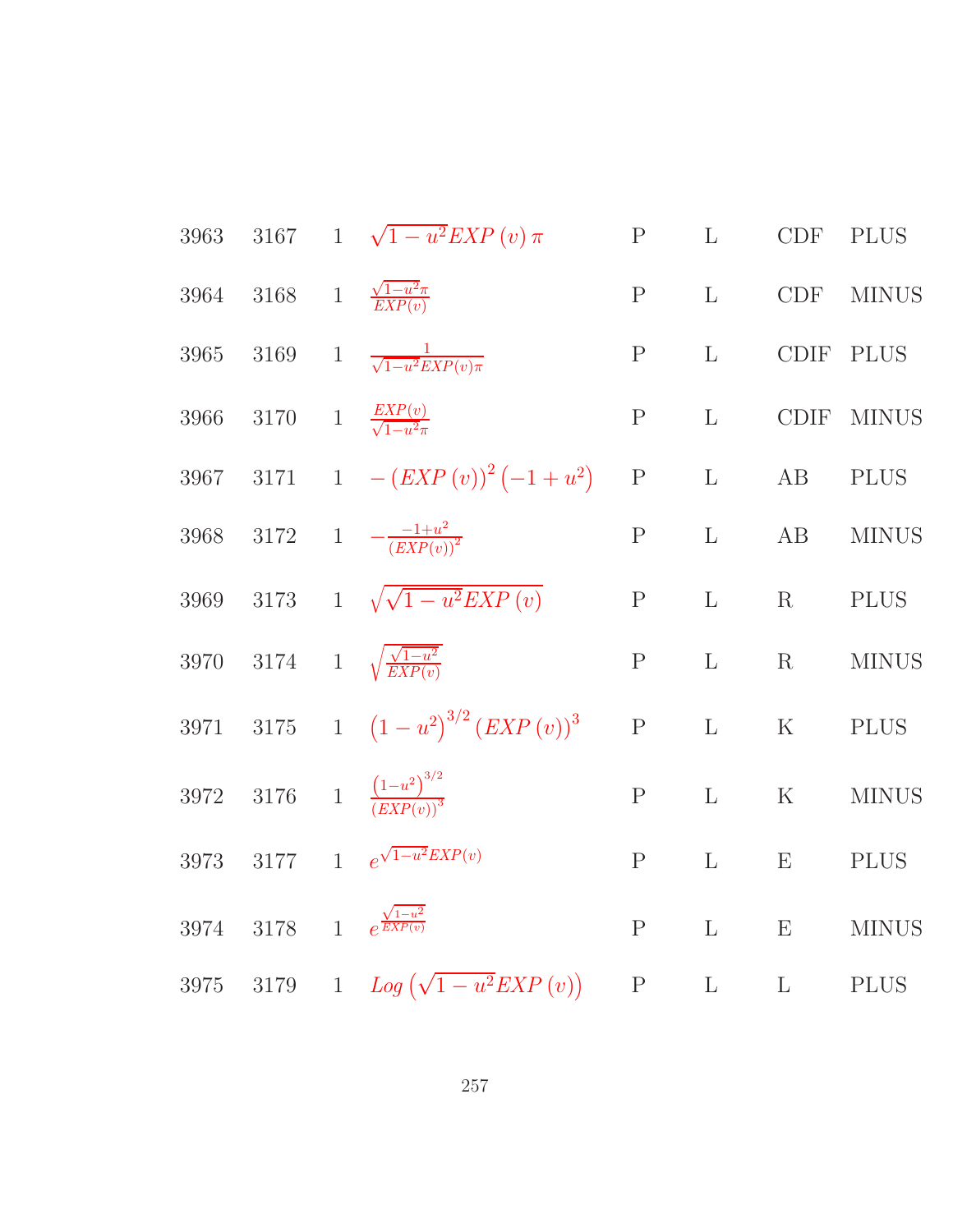| 3976         | $3180\,$     |                                | 1 $Log\left(\frac{\sqrt{1-u^2}}{EXP(v)}\right)$                            | ${\bf P}$        | $\Gamma$          | L                        | <b>MINUS</b>                 |
|--------------|--------------|--------------------------------|----------------------------------------------------------------------------|------------------|-------------------|--------------------------|------------------------------|
| 3977         | 3181         | $\mathbf{1}$                   | $arcsin(\sqrt{1-u^2}EXP(v))$                                               | ${\bf P}$        | $\mathbf{L}$      | S                        | <b>PLUS</b>                  |
| 3978         | $3182\,$     | $1\,$                          | $arcsin\left(\frac{\sqrt{1-u^2}}{EXP(v)}\right)$                           | $\mathbf P$      | $\mathbf{L}$      | S                        | <b>MINUS</b>                 |
| 3979         | 3183         | $\mathbf{1}$                   | $\arctan\left(\sqrt{1-u^2}EXP(v)\right)$                                   | $\mathbf P$      | $\mathbf{L}$      | $\mathbf T$              | <b>PLUS</b>                  |
| 3980         | 3184         | $\mathbf{1}$                   | $\arctan\left(\frac{\sqrt{1-u^2}}{EXP(v)}\right)$                          | $\mathbf P$      | $\mathbf{L}$      | T                        | <b>MINUS</b>                 |
| 3981<br>3982 | 3185<br>3185 | $\overline{2}$                 | $\sqrt{1-(EXP(v))^{2}+u^{2}(EXP(v))^{2}}$                                  | Η                | $\mathbf L$<br>L  | ${\bf P}$<br>H           | <b>PLUS</b><br><b>PLUS</b>   |
| 3983<br>3984 | 3186<br>3186 | $\overline{2}$                 | $\sqrt{\frac{\left( EXP(v) \right)^2 - 1 + u^2}{\left( EXP(v) \right)^2}}$ | $\mathbf P$<br>H | $\mathbf{L}$<br>L | $\mathbf P$<br>$H_{\rm}$ | <b>MINUS</b><br><b>MINUS</b> |
| 3985<br>3986 | 3187<br>3187 | $\mathbf{1}$<br>$\overline{2}$ | $\sqrt{1 + (EXP(v))^{2} - u^{2} (EXP(v))^{2}}$                             | H                | $\mathbf{L}$<br>L | H<br>$\mathbf P$         | <b>PLUS</b><br><b>PLUS</b>   |
| 3987<br>3988 | 3188<br>3188 | $\overline{2}$                 | $-\frac{-\left( EXP(v) \right)^2 - 1 + u^2}{\left( EXP(v) \right)^2}$      | $\mathbf P$<br>H | L<br>L            | $H_{\rm}$<br>$\mathbf P$ | <b>MINUS</b><br><b>MINUS</b> |
|              |              |                                | 3989 3189 1 $\sqrt{1-u^2}\sin(v)$                                          | $\mathbf{P}$     | $S_{\mathcal{S}}$ | CD                       | PLUS                         |
| $3990\,$     | $3190\,$     | $\,1\,$                        | $\frac{\sqrt{1-u^2}}{\sin(v)}$                                             | ${\bf P}$        | $\mathbf S$       | $\mathrm{CD}$            | <b>MINUS</b>                 |
| $3991\,$     | 3191         | $\mathbf{1}$                   | $\frac{1}{\sqrt{1-u^2}\sin(v)}$                                            | ${\bf P}$        | S                 | CDI                      | <b>PLUS</b>                  |
|              |              |                                |                                                                            |                  |                   |                          |                              |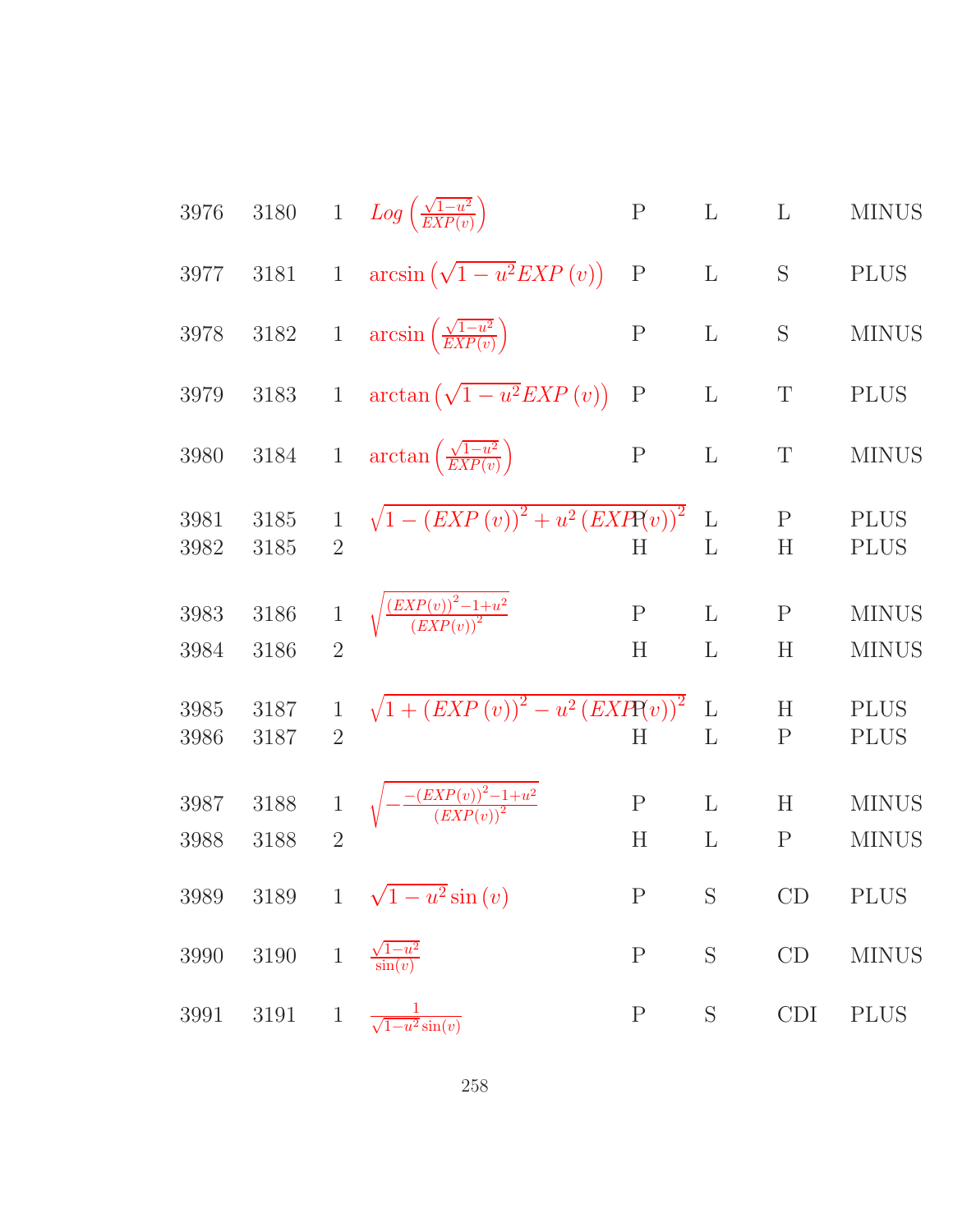| $3992\,$ | $3192\,$ | $1\,$          | $\frac{\sin(v)}{\sqrt{1-v^2}}$          | ${\bf P}$    | S           | <b>CDI</b>                | <b>MINUS</b> |
|----------|----------|----------------|-----------------------------------------|--------------|-------------|---------------------------|--------------|
| 3993     | $3193\,$ | $\mathbf{1}$   | $\sqrt{1-u^2}\sin(v)\pi$                | $\mathbf P$  | S           | CDF                       | <b>PLUS</b>  |
| 3994     | $3194\,$ | $\,1$          | $\frac{\sqrt{1-u^2}\pi}{\sin(v)}$       | $\mathbf P$  | S           | CDF                       | <b>MINUS</b> |
| 3995     | $3195\,$ | $\mathbf{1}$   | $\frac{1}{\sqrt{1-u^2}\sin(v)\pi}$      | $\mathbf P$  | S           | <b>CDIF</b>               | <b>PLUS</b>  |
| 3996     | $3196\,$ |                | 1 $\frac{\sin(v)}{\sqrt{1-v^2\pi}}$     | $\mathbf P$  | S           | <b>CDIF</b>               | <b>MINUS</b> |
| 3997     | $3197\,$ |                | 1 $(-1+(\cos(v))^2)(-1+u^2)P$           |              | $\mathbf S$ | AB                        | <b>PLUS</b>  |
| $3998\,$ | $3198\,$ |                | 1 $\frac{-1+u^2}{-1+(\cos(v))^2}$       | ${\bf P}$    | S           | $\rm AB$                  | <b>MINUS</b> |
| 3999     | 3199     |                | 1 $\sqrt{\sqrt{1-u^2}\sin(v)}$          | $\mathbf P$  | S           | R                         | <b>PLUS</b>  |
| 4000     | 3200     |                | 1 $\sqrt{\frac{\sqrt{1-u^2}}{\sin(v)}}$ | $\mathbf P$  | S           | R                         | <b>MINUS</b> |
| 4001     | 3201     |                | 1 $(1-u^2)^{3/2}(\sin(v))^3$            | ${\bf P}$    | S           | $\rm K$                   | <b>PLUS</b>  |
| 4002     | 3202     |                | 1 $\frac{(1-u^2)^{3/2}}{(\sin(u))^3}$   | $\mathbf P$  | S           | ${\bf K}$                 | <b>MINUS</b> |
| 4003     | $3203\,$ | $\mathbf{1}$   | $e^{\sqrt{1-u^2}\sin(v)}$               | $\mathbf{P}$ | S           | E                         | <b>PLUS</b>  |
| $4004\,$ | 3204     | $\overline{1}$ | $e^{\frac{\sqrt{1-u^2}}{\sin(v)}}$      | ${\bf P}$    | S           | $\boldsymbol{\mathrm{E}}$ | <b>MINUS</b> |

259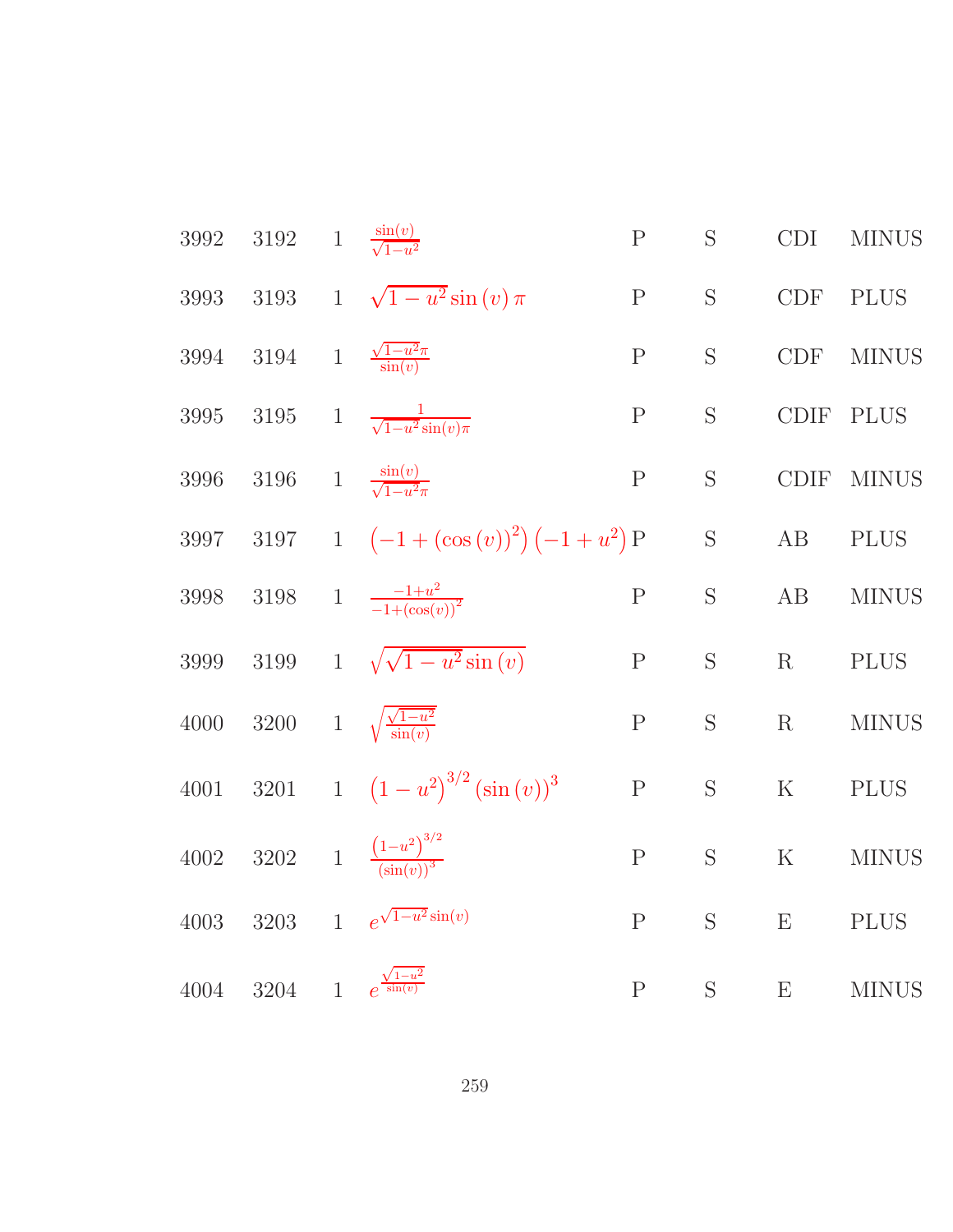4005 3205 1 
$$
Log(\sqrt{1-u^2}sin(v))
$$
 P S L PLUS  
\n4006 3206 1  $Log(\frac{\sqrt{1-u^2}}{sin(v)})$  P S L MINUS  
\n4007 3207 1  $arcsin(\sqrt{1-u^2}sin(v))$  P S S PLUS  
\n4008 3208 1  $arcsin(\frac{\sqrt{1-u^2}}{sin(v)})$  P S S MINUS  
\n4009 3209 1  $arctan(\sqrt{1-u^2}sin(v))$  P S T PLUS  
\n4010 3210 1  $arctan(\frac{\sqrt{1-u^2}}{sin(v)})$  P S T MINUS  
\n4011 3211 1  $\sqrt{(\cos(v))^2 + u^2 - u^2(\cos(v))^2}$  S P PLUS  
\n4012 3211 2  
\n4013 3212 1  $\sqrt{-\frac{(\cos(v))^2 + u^2}{-1+(\cos(v))^2}}$  P S P MINUS  
\n4014 3212 2 H  $\sqrt{-\frac{(\cos(v))^2 + u^2}{-1+(\cos(v))^2}}$  H S P MINUS  
\n4015 3213 1  $\sqrt{2 - (\cos(v))^2 - u^2 + u^2(\cos(v))^2}$  S H PLUS  
\n4016 3213 2 H  $\sqrt{\frac{-2+(\cos(v))^2 + u^2}{-1+(\cos(v))^2}}$  P S H MINUS  
\n4018 3214 2 H S P MINUS  
\n4019 3215 1  $\sqrt{1-u^2}tan(v)$  P T CD PLUS  
\n4020 3216 1  $\frac{\sqrt{1-u^2}}{tan(v)}$  P T CD MINUS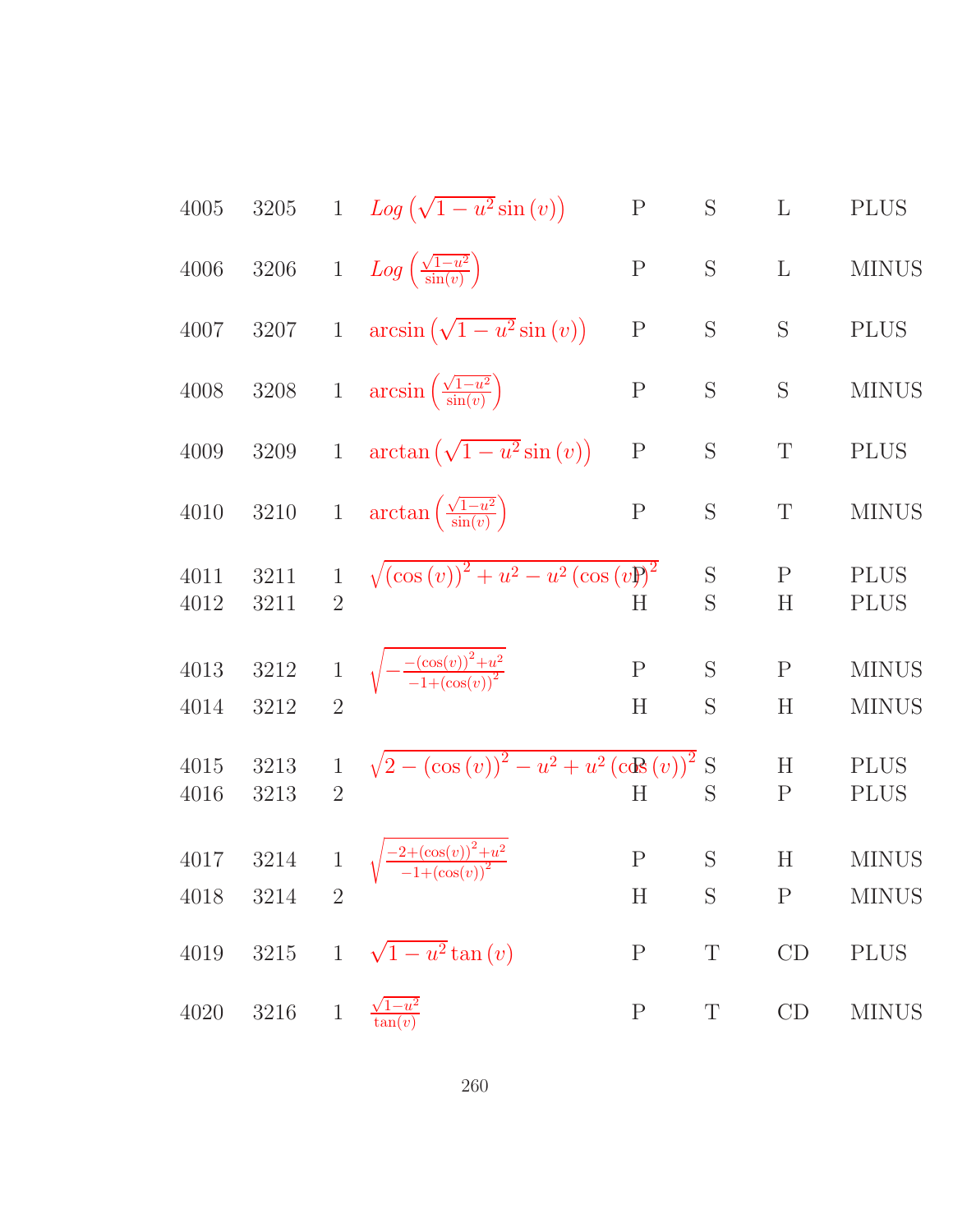| 4021     |                                       | 3217 1 $\frac{1}{\sqrt{1-u^2}\tan(v)}$          | ${\bf P}$    | $\mathbf T$ | CDI         | <b>PLUS</b>  |
|----------|---------------------------------------|-------------------------------------------------|--------------|-------------|-------------|--------------|
| 4022     | 3218 1 $\frac{\tan(v)}{\sqrt{1-u^2}}$ |                                                 | $\mathbf P$  | $\mathbf T$ | <b>CDI</b>  | <b>MINUS</b> |
| 4023     | 3219                                  | 1 $\sqrt{1-u^2}\tan(v)\pi$                      | $\mathbf P$  | $\mathbf T$ | <b>CDF</b>  | <b>PLUS</b>  |
| 4024     |                                       | 3220 1 $\frac{\sqrt{1-u^2}\pi}{\tan(v)}$        | $\mathbf P$  | $\mathbf T$ | <b>CDF</b>  | <b>MINUS</b> |
| $4025\,$ |                                       | 3221 1 $\frac{1}{\sqrt{1-u^2}\tan(v)\pi}$       | $\mathbf P$  | $\mathbf T$ | CDIF        | <b>PLUS</b>  |
| 4026     |                                       | 3222 1 $\frac{\tan(v)}{\sqrt{1-v^2\pi}}$        | ${\bf P}$    | $\mathbf T$ | <b>CDIF</b> | <b>MINUS</b> |
| 4027     |                                       | 3223 1 $-(\tan(v))^2(-1+u^2)$                   | ${\bf P}$    | $\mathbf T$ | AB          | <b>PLUS</b>  |
| 4028     |                                       | 3224 1 $-\frac{-1+u^2}{(\tan(v))^2}$            | $\mathbf P$  | $\mathbf T$ | AB          | <b>MINUS</b> |
| 4029     |                                       | 3225 1 $\sqrt{\sqrt{1-u^2}\tan(v)}$             | ${\bf P}$    | $\mathbf T$ | R           | <b>PLUS</b>  |
| 4030     |                                       | 3226 1 $\sqrt{\frac{\sqrt{1-u^2}}{\tan(v)}}$    | $\mathbf P$  | $\mathbf T$ | R           | <b>MINUS</b> |
| 4031     |                                       | 3227 1 $(1-u^2)^{3/2} (\tan(v))^3$              | ${\bf P}$    | $\mathbf T$ | $\rm K$     | <b>PLUS</b>  |
|          |                                       | 4032 3228 1 $\frac{(1-u^2)^{3/2}}{(\tan(u))^3}$ | ${\bf P}$    | $\mathbf T$ | ${\bf K}$   | <b>MINUS</b> |
| 4033     | 3229                                  | 1 $e^{\sqrt{1-u^2}\tan(v)}$                     | $\mathbf{P}$ | $\mathbf T$ | E           | <b>PLUS</b>  |

261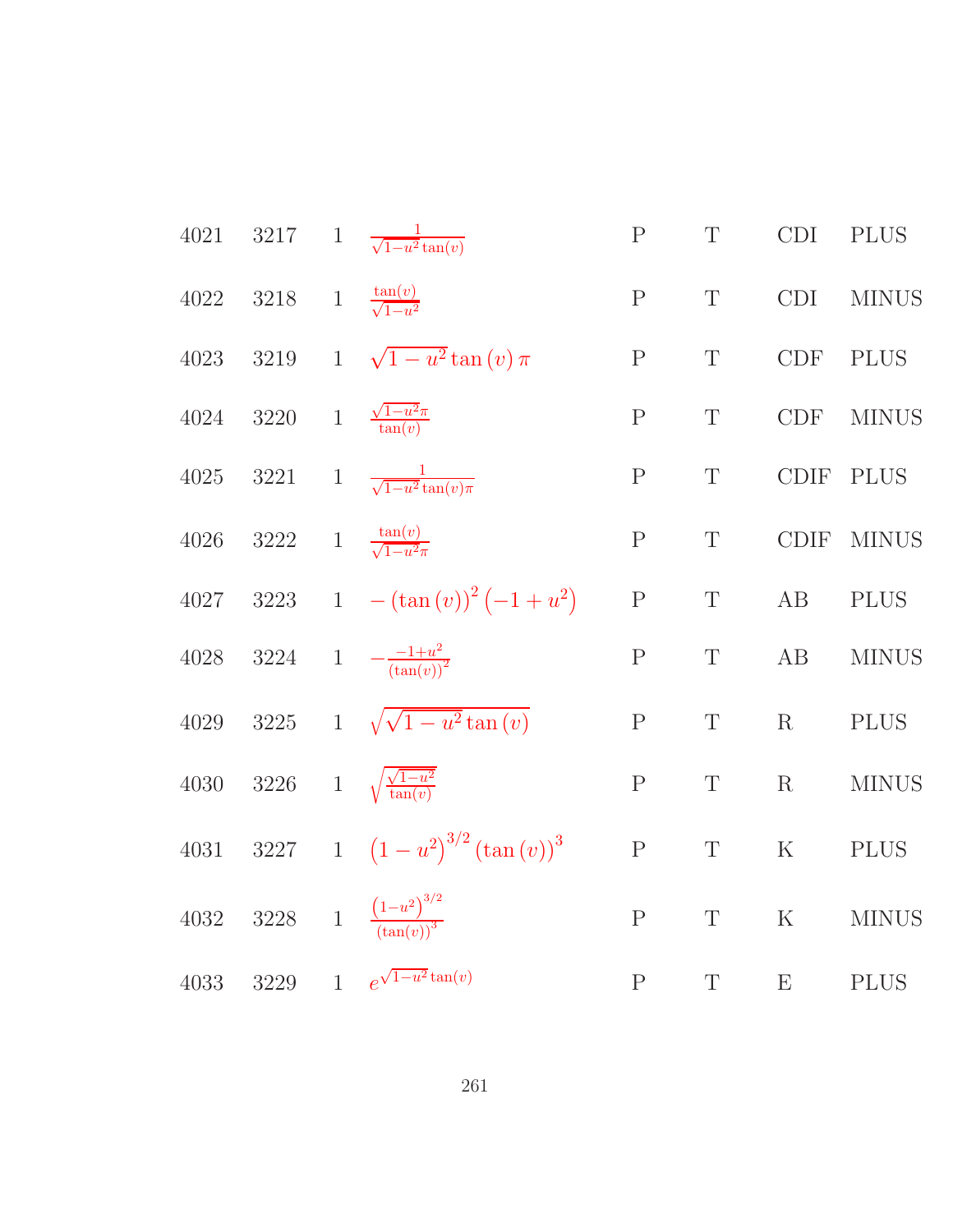4034 3230 1 
$$
e^{\frac{\sqrt{1-w^2}}{4\tan(v)}}
$$
 P T E MINUS  
\n4035 3231 1  $Log(\sqrt{1-u^2}tan(v))$  P T L PLUS  
\n4036 3232 1  $Log(\frac{\sqrt{1-u^2}}{tan(v)})$  P T L MINUS  
\n4037 3233 1  $arcsin(\sqrt{1-u^2}tan(v))$  P T S PLUS  
\n4038 3234 1  $arcsin(\frac{\sqrt{1-u^2}}{tan(v)})$  P T S MINUS  
\n4039 3235 1  $arctan(\sqrt{1-u^2}tan(v))$  P T T PLUS  
\n4040 3236 1  $arctan(\frac{\sqrt{1-u^2}}{tan(v)})$  P T T P LUS  
\n4041 3237 1  $\sqrt{1-(tan(v))^2 + u^2(tan(v))^2}$  T P P LUS  
\n4042 3237 2 H  $\frac{\sqrt{tan(v))^2 + u^2(tan(v))^2}}{4u^2(tan(v))^2}$  T P NINUS  
\n4043 3238 1  $\sqrt{\frac{tan(v)^2 - 1 + u^2}{(tan(v))^2}}$  P T P MINUS  
\n4044 3238 2 H  $\sqrt{1 + (tan(v))^2 - u^2(tan(v))^2}$  T H P LUS  
\n4045 3239 1  $\sqrt{1 + (tan(v))^2 - u^2(tan(v))^2}$  T H P LUS  
\n4046 3239 2 H T P P D LUS  
\n4047 3240 1  $\sqrt{-\frac{tan(v))^2 - 1 + u^2}{(tan(v))^2}}$  P T H MINUS  
\n4048 3240 2 H T P MINUS  
\n4049 3241 1  $\sqrt{1 - u^2}\sqrt{1 - v^2}$  P P C D P LUS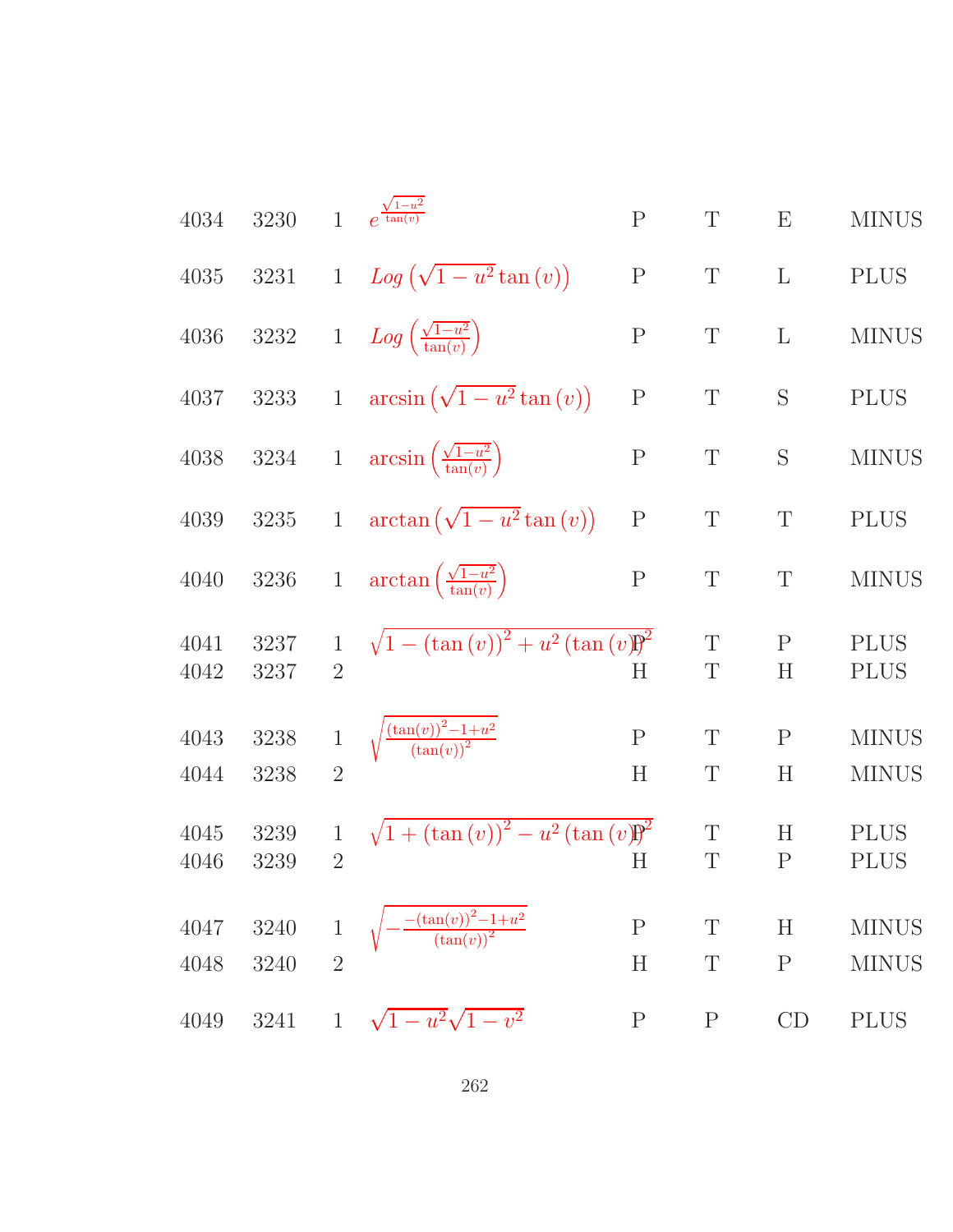|              | 4050 3242 1 $\frac{\sqrt{1-u^2}}{\sqrt{1-v^2}}$ |                         |                                                   | ${\bf P}$         | $\mathbf P$       | CD          | <b>MINUS</b>                 |
|--------------|-------------------------------------------------|-------------------------|---------------------------------------------------|-------------------|-------------------|-------------|------------------------------|
|              |                                                 |                         | 4051 3243 1 $\frac{1}{\sqrt{1-u^2}\sqrt{1-v^2}}$  | $\mathbf{P}$      | $\mathbf{P}$      | <b>CDI</b>  | <b>PLUS</b>                  |
|              | 4052 3244 1 $\frac{\sqrt{1-v^2}}{\sqrt{1-v^2}}$ |                         |                                                   | $\mathbf{P}$      | $\mathbf P$       | <b>CDI</b>  | <b>MINUS</b>                 |
|              |                                                 |                         | 4053 3245 1 $\sqrt{1-u^2}\sqrt{1-v^2}\pi$         | ${\bf P}$         | $\mathbf P$       | <b>CDF</b>  | <b>PLUS</b>                  |
| 4054         | 3246                                            |                         | 1 $\frac{\sqrt{1-u^2}\pi}{\sqrt{1-u^2}}$          | ${\bf P}$         | ${\bf P}$         | <b>CDF</b>  | <b>MINUS</b>                 |
| 4055         | 3247                                            |                         | 1 $\frac{1}{\sqrt{1-u^2}\sqrt{1-v^2\pi}}$         | $\mathbf P$       | $\mathbf P$       | <b>CDIF</b> | <b>PLUS</b>                  |
| 4056         | 3248 1 $\frac{\sqrt{1-v^2}}{\sqrt{1-u^2\pi}}$   |                         |                                                   | $\mathbf P$       | $\mathbf P$       | <b>CDIF</b> | <b>MINUS</b>                 |
| 4057<br>4058 | 3249<br>3249                                    |                         | 1 $(-1+u^2)(-1+v^2)$                              | $\mathbf{P}$<br>H | $\mathbf{P}$<br>H | AB<br>AB    | <b>PLUS</b><br><b>PLUS</b>   |
| 4059<br>4060 | 3250<br>3250                                    | $1\,$<br>$\overline{2}$ | $\frac{-1+u^2}{-1+v^2}$                           | $\mathbf{P}$<br>H | $\mathbf{P}$<br>H | AB<br>AB    | <b>MINUS</b><br><b>MINUS</b> |
| 4061         | 3251                                            |                         | 1 $\sqrt{\sqrt{1-u^2}\sqrt{1-v^2}}$               | $\mathbf P$       | $\mathbf P$       | R           | <b>PLUS</b>                  |
| 4062         |                                                 |                         | 3252 1 $\sqrt{\frac{\sqrt{1-u^2}}{\sqrt{1-v^2}}}$ | $\mathbf P$       | $\mathbf P$       | R           | <b>MINUS</b>                 |
|              |                                                 |                         | 4063 3253 1 $(1-u^2)^{3/2}(1-v^2)^{3/2}$ P P K    |                   |                   |             | <b>PLUS</b>                  |
|              |                                                 |                         | 4064 3254 1 $\frac{(1-u^2)^{3/2}}{(1-v^2)^{3/2}}$ | $P$ $P$           |                   | $\mathbf K$ | <b>MINUS</b>                 |
|              |                                                 |                         |                                                   |                   |                   |             |                              |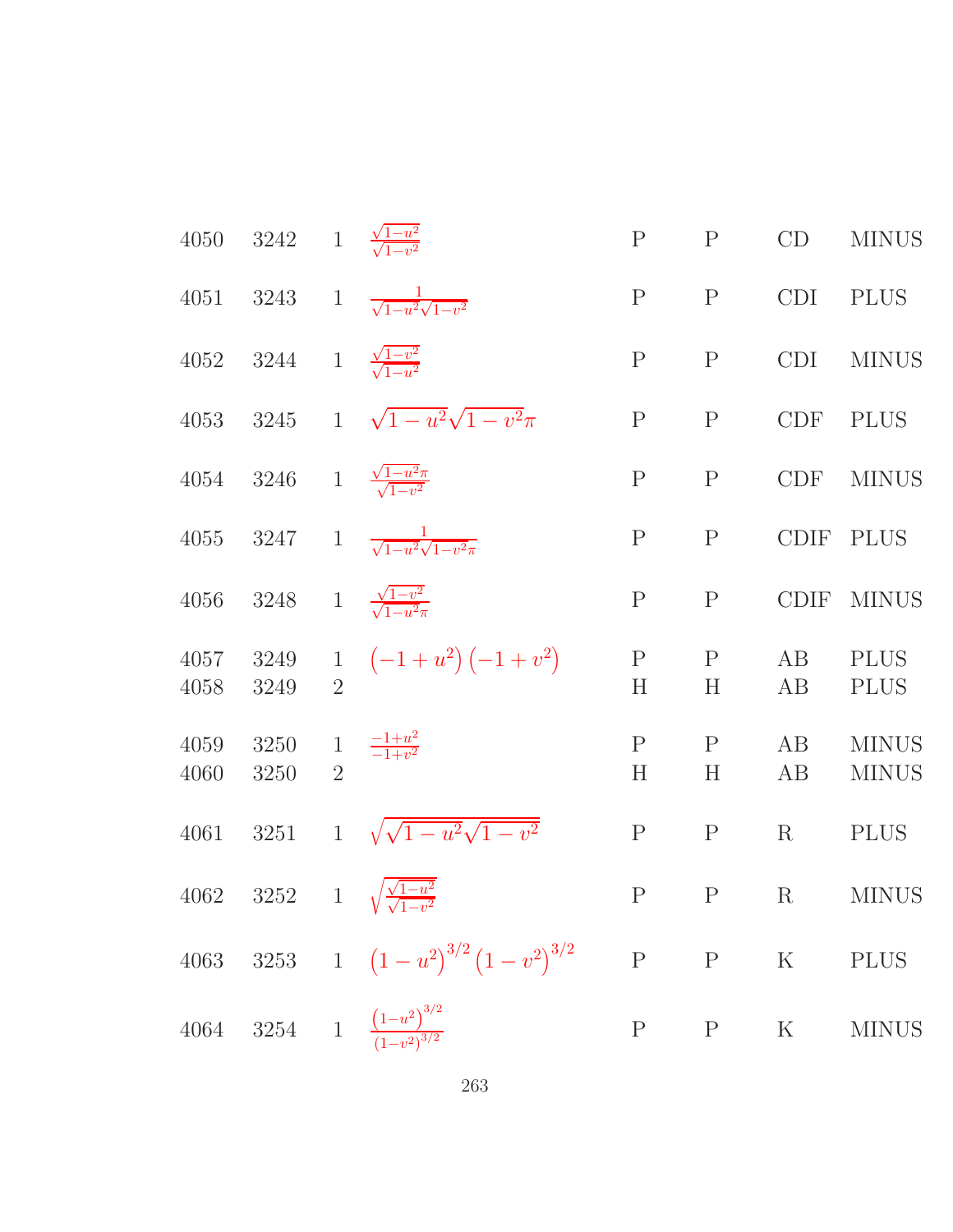| 4065                         | $3255\,$                     | $\mathbf{1}$                                          | $e^{\sqrt{1-u^2}\sqrt{1-v^2}}$                             | ${\bf P}$                             | ${\bf P}$                                 | E                                      | <b>PLUS</b>                                                  |
|------------------------------|------------------------------|-------------------------------------------------------|------------------------------------------------------------|---------------------------------------|-------------------------------------------|----------------------------------------|--------------------------------------------------------------|
| 4066                         | 3256                         |                                                       | 1 $e^{\frac{\sqrt{1-u^2}}{\sqrt{1-v^2}}}$                  | ${\bf P}$                             | ${\bf P}$                                 | E                                      | <b>MINUS</b>                                                 |
| 4067                         | $3257\,$                     |                                                       | 1 $Log(\sqrt{1-u^2}\sqrt{1-v^2})$                          | $\mathbf P$                           | ${\bf P}$                                 | $\mathbf{L}$                           | <b>PLUS</b>                                                  |
| 4068                         |                              |                                                       | 3258 1 $Log\left(\frac{\sqrt{1-u^2}}{\sqrt{1-v^2}}\right)$ | $\mathbf P$                           | ${\bf P}$                                 | $\mathbf{L}$                           | <b>MINUS</b>                                                 |
| 4069                         | $3259\,$                     |                                                       | 1 $\arcsin(\sqrt{1-u^2}\sqrt{1-v^2})$                      | ${\bf P}$                             | ${\bf P}$                                 | S                                      | <b>PLUS</b>                                                  |
| $4070\,$                     | $3260\,$                     |                                                       | 1 $\arcsin\left(\frac{\sqrt{1-u^2}}{\sqrt{1-v^2}}\right)$  | ${\bf P}$                             | ${\bf P}$                                 | S                                      | <b>MINUS</b>                                                 |
| 4071                         | 3261                         |                                                       | 1 $\arctan(\sqrt{1-u^2}\sqrt{1-v^2})$                      | ${\bf P}$                             | ${\bf P}$                                 | $\mathbf T$                            | <b>PLUS</b>                                                  |
| 4072                         | 3262                         | $\overline{1}$                                        | $\arctan\left(\frac{\sqrt{1-u^2}}{\sqrt{1-v^2}}\right)$    | $\mathbf P$                           | $\mathbf P$                               | $\mathbf T$                            | <b>MINUS</b>                                                 |
| 4073<br>4074<br>4075<br>4076 | 3263<br>3263<br>3263<br>3263 | $\mathbf{1}$<br>$\overline{2}$<br>3<br>$\overline{4}$ | $\sqrt{v^2-u^2v^2+u^2}$                                    | $\mathbf P$<br>$\mathbf{P}$<br>H<br>H | $\mathbf P$<br>H<br>$\mathbf{P}$<br>H     | $\mathbf{P}$<br>Η<br>Η<br>$\mathbf{P}$ | <b>PLUS</b><br><b>PLUS</b><br><b>PLUS</b><br><b>PLUS</b>     |
| 4077<br>4078<br>4079<br>4080 | 3264<br>3264<br>3264<br>3264 | $\,1$<br>$\overline{2}$<br>3<br>$\overline{4}$        |                                                            | $\mathbf{P}$<br>P<br>$H_{\rm}$<br>H   | $\mathbf{P}$<br>H<br>$\rm P$<br>$H_{\rm}$ | $\mathbf{P}$<br>H<br>H<br>$\mathbf{P}$ | <b>MINUS</b><br><b>MINUS</b><br><b>MINUS</b><br><b>MINUS</b> |
| 4081                         | 3265                         | $\mathbf{1}$                                          | $\sqrt{2-v^2+u^2v^2-u^2}$                                  | $\mathbf P$                           | $\mathbf{P}$                              | $H_{\rm}$                              | <b>PLUS</b>                                                  |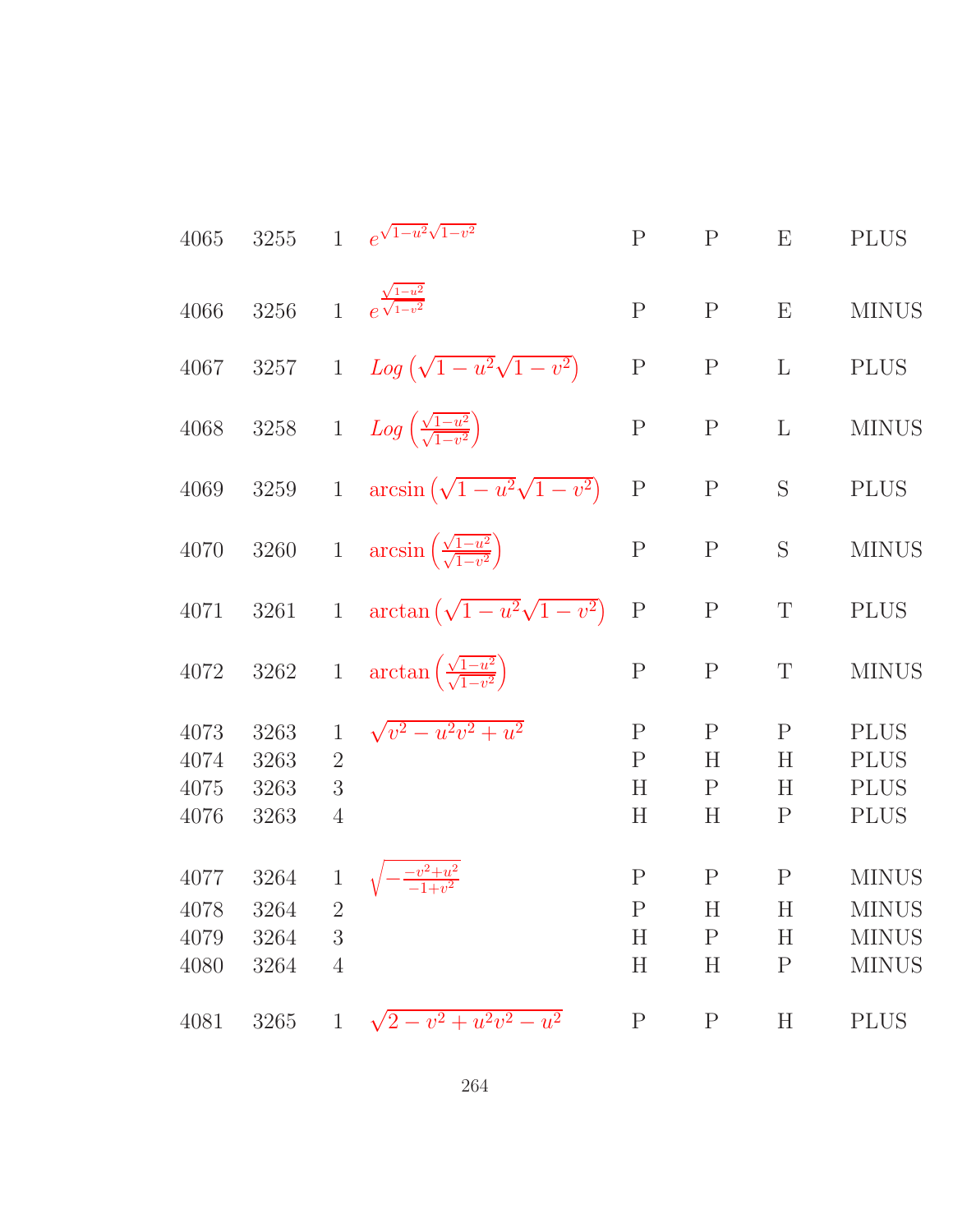| 4082<br>4083<br>4084         | 3265<br>3265<br>3265                           | $\overline{2}$<br>3<br>$\overline{4}$          |                                           | ${\bf P}$<br>H<br>H                     | H<br>$\mathbf{P}$<br>H                | $\mathbf{P}$<br>$\mathbf{P}$<br>H      | <b>PLUS</b><br><b>PLUS</b><br><b>PLUS</b>                    |
|------------------------------|------------------------------------------------|------------------------------------------------|-------------------------------------------|-----------------------------------------|---------------------------------------|----------------------------------------|--------------------------------------------------------------|
| 4085<br>4086<br>4087<br>4088 | 3266<br>3266<br>3266<br>3266                   | $\,1$<br>$\overline{2}$<br>3<br>$\overline{4}$ | $\frac{-2+v^2+u^2}{-1+v^2}$               | $\mathbf P$<br>$\overline{P}$<br>H<br>H | $\mathbf P$<br>H<br>$\mathbf{P}$<br>H | H<br>$\mathbf{P}$<br>$\mathbf{P}$<br>H | <b>MINUS</b><br><b>MINUS</b><br><b>MINUS</b><br><b>MINUS</b> |
| 4089                         | 3267                                           | $\mathbf{1}$                                   | $\sqrt{1-u^2}\sqrt{-1+v^2}$               | ${\bf P}$                               | H                                     | CD                                     | <b>PLUS</b>                                                  |
| 4090                         | 3268                                           | $\mathbf{1}$                                   | $\frac{\sqrt{1-u^2}}{\sqrt{-1+v^2}}$      | $\mathbf P$                             | H                                     | CD                                     | <b>MINUS</b>                                                 |
| 4091                         | 3269                                           | $\mathbf{1}$                                   | $\frac{1}{\sqrt{1-u^2}\sqrt{-1+v^2}}$     | $\mathbf P$                             | H                                     | <b>CDI</b>                             | <b>PLUS</b>                                                  |
| 4092                         | 3270                                           | $\mathbf{1}$                                   | $\frac{\sqrt{-1+v^2}}{\sqrt{1-u^2}}$      | $\mathbf P$                             | H                                     | <b>CDI</b>                             | <b>MINUS</b>                                                 |
| 4093                         | 3271                                           | $\mathbf{1}$                                   | $\sqrt{1-u^2}\sqrt{-1+v^2}\pi$            | ${\bf P}$                               | H                                     | <b>CDF</b>                             | <b>PLUS</b>                                                  |
| 4094                         | 3272                                           |                                                | 1 $\frac{\sqrt{1-u^2}\pi}{\sqrt{-1+u^2}}$ | ${\bf P}$                               | H                                     | <b>CDF</b>                             | <b>MINUS</b>                                                 |
| 4095                         | 3273                                           | $1\,$                                          | $\frac{1}{\sqrt{1-u^2}\sqrt{-1+v^2}\pi}$  | $\mathbf P$                             | H                                     | <b>CDIF</b>                            | <b>PLUS</b>                                                  |
| 4096                         | 3274 1 $\frac{\sqrt{-1+v^2}}{\sqrt{1-u^2\pi}}$ |                                                |                                           | $\mathbf{P}$                            | $H^-$                                 |                                        | CDIF MINUS                                                   |
| 4097<br>4098                 | $3275\,$<br>3275                               | $\overline{2}$                                 | 1 $-(-1+u^2)(-1+v^2)$                     | ${\bf P}$<br>$H_{\rm}$                  | H<br>$\mathbf{P}$                     | AB<br>AB                               | <b>PLUS</b><br><b>PLUS</b>                                   |
| 4099                         | 3276                                           | $\mathbf{1}$                                   | $-\frac{-1+u^2}{-1+v^2}$                  | $\mathbf P$                             | H                                     | AB                                     | <b>MINUS</b>                                                 |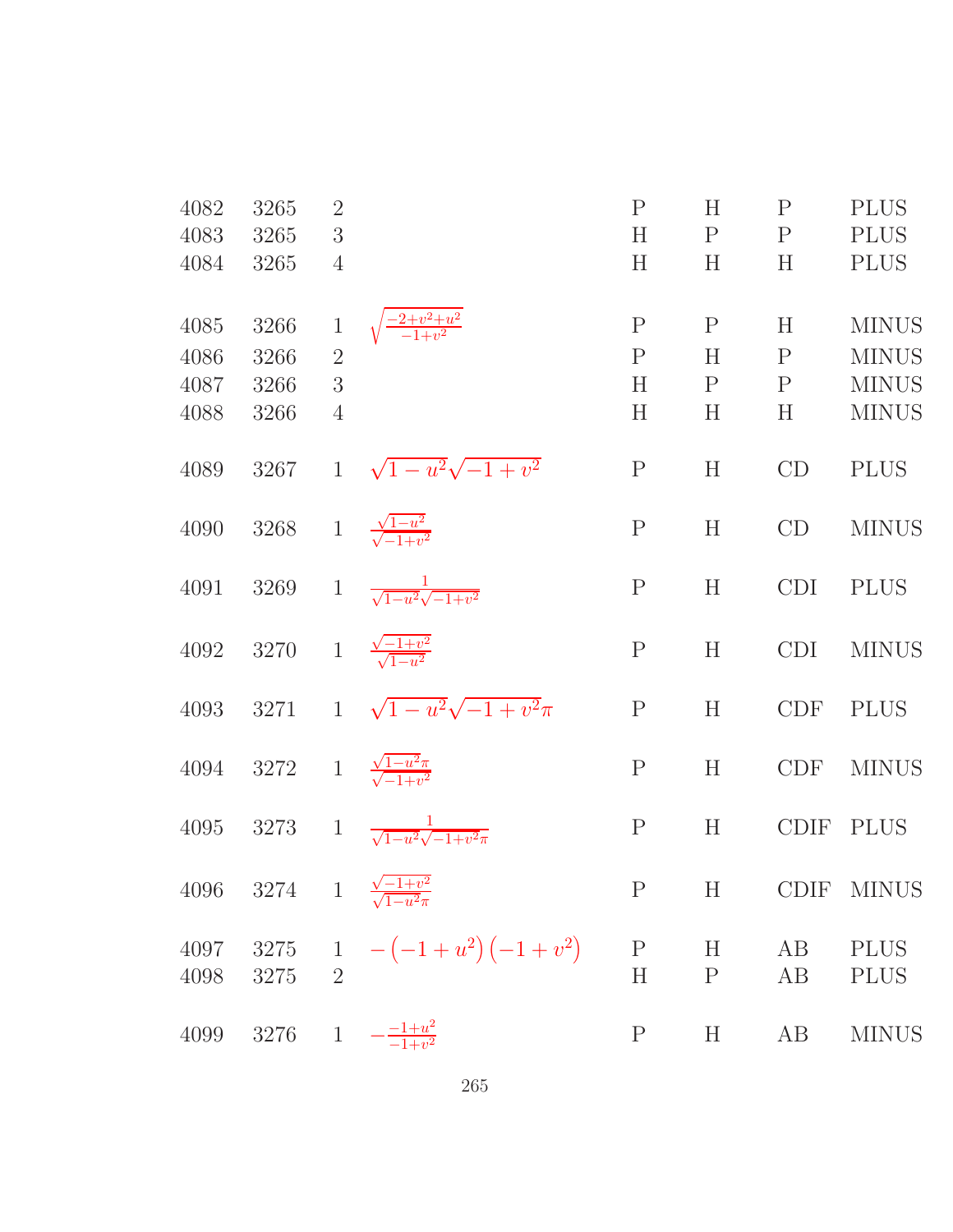| 4100     | 3276 | $\overline{2}$ |                                                                           | H            | P     | AB                                                 | <b>MINUS</b> |
|----------|------|----------------|---------------------------------------------------------------------------|--------------|-------|----------------------------------------------------|--------------|
| 4101     |      |                | 3277 1 $\sqrt{\sqrt{1-u^2}\sqrt{-1+v^2}}$                                 | $\, {\bf P}$ | H     | $\rm R$                                            | <b>PLUS</b>  |
|          |      |                | 4102 3278 1 $\sqrt{\frac{\sqrt{1-u^2}}{\sqrt{-1+v^2}}}$                   | $\mathbf P$  | H     | R                                                  | <b>MINUS</b> |
|          |      |                | 4103 3279 1 $(1-u^2)^{3/2}(-1+v^2)^{3/2}$                                 | P            |       | $\begin{tabular}{llll} H & K & PLUS \end{tabular}$ |              |
|          |      |                | 4104 3280 1 $\frac{(1-u^2)^{3/2}}{(-1+v^2)^{3/2}}$                        | P            | H     | ${\bf K}$                                          | <b>MINUS</b> |
| $4105\,$ |      |                | 3281 1 $e^{\sqrt{1-u^2}\sqrt{-1+v^2}}$                                    | ${\bf P}$    | H     | E                                                  | <b>PLUS</b>  |
| $4106\,$ |      |                | 3282 1 $e^{\frac{\sqrt{1-u^2}}{\sqrt{-1+v^2}}}$                           | $\mathbf P$  | H     | E                                                  | <b>MINUS</b> |
|          |      |                | 4107 3283 1 $Log(\sqrt{1-u^2}\sqrt{-1+v^2})$                              | $\mathbf P$  | $H$ L |                                                    | <b>PLUS</b>  |
| $4108\,$ |      |                | 3284 1 $Log\left(\frac{\sqrt{1-u^2}}{\sqrt{-1+u^2}}\right)$               | ${\bf P}$    | H     | $\mathbf{L}$                                       | <b>MINUS</b> |
| 4109     |      |                | 3285 1 $\arcsin(\sqrt{1-u^2}\sqrt{-1+v^2})$ P                             |              | H     | S                                                  | <b>PLUS</b>  |
|          |      |                | 4110 3286 1 $\arcsin\left(\frac{\sqrt{1-u^2}}{\sqrt{-1+v^2}}\right)$<br>P |              | H     | S                                                  | <b>MINUS</b> |
|          |      |                | 4111 3287 1 $\arctan(\sqrt{1-u^2}\sqrt{-1+v^2})$ P H T PLUS               |              |       |                                                    |              |
|          |      |                | 4112 3288 1 $\arctan\left(\frac{\sqrt{1-u^2}}{\sqrt{-1+v^2}}\right)$      |              |       |                                                    | P H T MINUS  |
|          |      |                | 4113 3289 1 $\sqrt{-1+u^2}v$                                              | H            |       | $CD$ $CD$                                          | <b>PLUS</b>  |
|          |      |                |                                                                           |              |       |                                                    |              |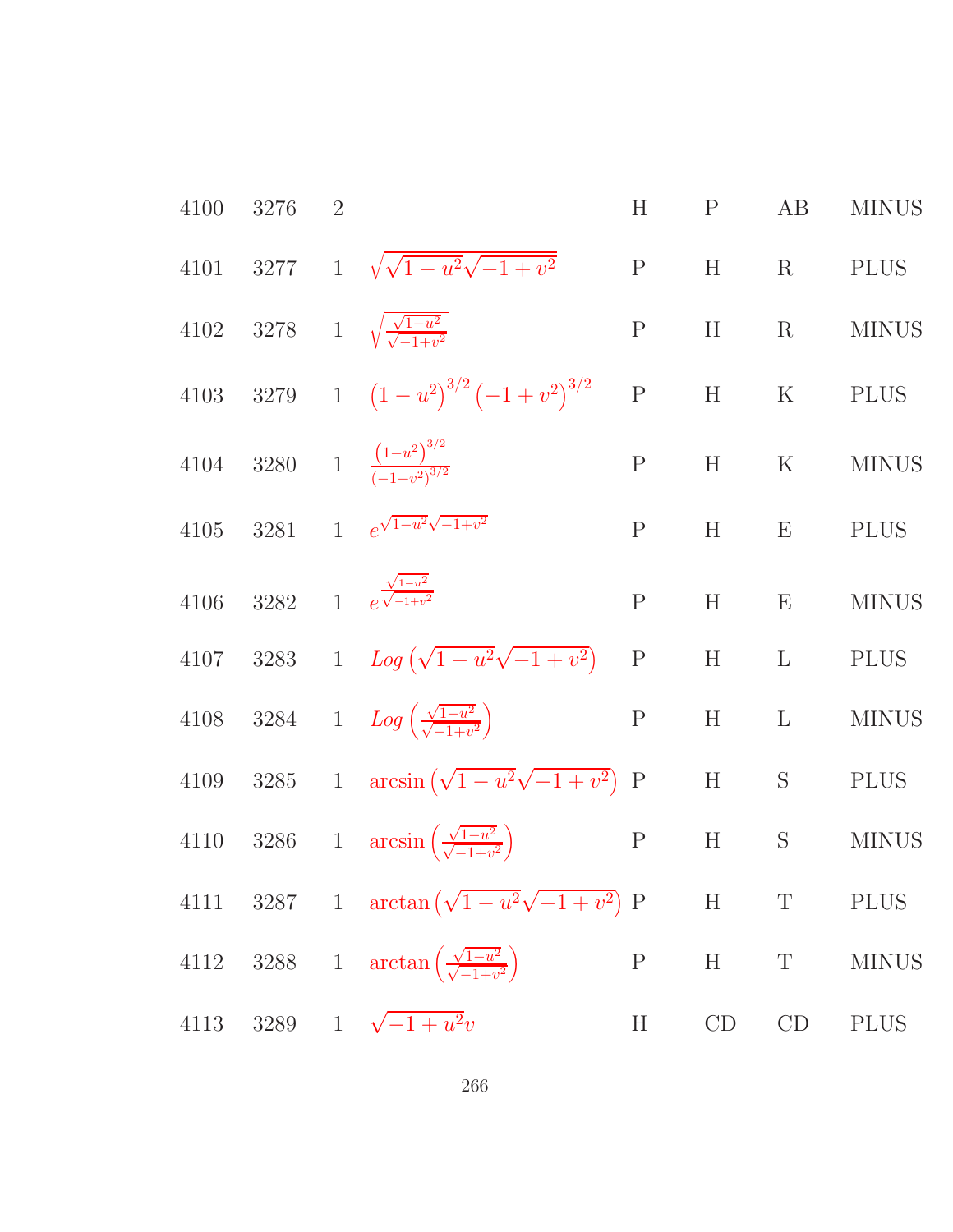| 3<br>4115<br>3289<br>$\frac{y^2-1+u^2}{v}$<br>H<br>CD<br>CD<br>4116<br>3290<br>$\mathbf{1}$<br>$\overline{2}$<br>H<br>CD<br><b>CDI</b><br>4117<br>3290<br>3<br>H<br><b>CDIF</b><br><b>CDF</b><br>4118<br>3290<br>$\frac{1}{\sqrt{-1+u^2}v}$<br>H<br>CD<br><b>CDI</b><br>4119<br>3291<br>$\mathbf{1}$<br>$\overline{2}$<br>H<br>CDI<br><b>CDI</b><br>4120<br>3291<br>3<br>H<br><b>CDIF</b><br>4121<br>3291<br><b>CDF</b><br>H<br>CD<br><b>CDI</b><br>4122<br>3292<br>$\frac{v}{\sqrt{-1+u^2}}$<br>$\mathbf{1}$<br>$\overline{2}$<br><b>CDI</b><br><b>CDI</b><br>4123<br>3292<br>H<br>3<br>H<br><b>CDIF</b><br><b>CDIF</b><br>4124<br>3292<br>$\sqrt{-1+u^2}v\pi$<br>$\mathbf{1}$<br>H<br>CD<br><b>CDF</b><br>4125<br>3293<br>$\overline{2}$<br><b>CDI</b><br>4126<br>H<br><b>CDF</b><br>3293<br>3<br>H<br><b>CDIF</b><br>CD<br>4127<br>3293<br>$\frac{\sqrt{-1+u^2}\pi}{v}$<br>$\boldsymbol{\mathrm{H}}$<br><b>CDF</b><br>3294<br>$\mathbf{1}$<br>CD<br>4128<br>$\overline{2}$<br>H<br><b>CDF</b><br>4129<br>3294<br><b>CDI</b><br>3<br>CD<br>H<br><b>CDF</b><br>4130<br>3294<br>1 $\frac{1}{\sqrt{-1+u^2}v\pi}$<br>H<br><b>CDIF</b><br>4131<br>3295<br>CD<br>4132 3295 2<br>H<br>CDI<br>3<br>H<br><b>CDIF</b><br><b>CDI</b><br>4133<br>3295<br>$\frac{v}{\sqrt{-1+u^2\pi}}$<br>$H_{\rm}$<br>CD<br><b>CDIF</b><br>4134<br>3296<br>$\mathbf 1$ | CD<br>H<br><b>CDI</b><br><b>MINUS</b>        |
|----------------------------------------------------------------------------------------------------------------------------------------------------------------------------------------------------------------------------------------------------------------------------------------------------------------------------------------------------------------------------------------------------------------------------------------------------------------------------------------------------------------------------------------------------------------------------------------------------------------------------------------------------------------------------------------------------------------------------------------------------------------------------------------------------------------------------------------------------------------------------------------------------------------------------------------------------------------------------------------------------------------------------------------------------------------------------------------------------------------------------------------------------------------------------------------------------------------------------------------------------------------------------------------------------------------------------------------------|----------------------------------------------|
|                                                                                                                                                                                                                                                                                                                                                                                                                                                                                                                                                                                                                                                                                                                                                                                                                                                                                                                                                                                                                                                                                                                                                                                                                                                                                                                                              | H<br><b>CDF</b><br><b>CDF</b><br><b>PLUS</b> |
|                                                                                                                                                                                                                                                                                                                                                                                                                                                                                                                                                                                                                                                                                                                                                                                                                                                                                                                                                                                                                                                                                                                                                                                                                                                                                                                                              | <b>MINUS</b>                                 |
|                                                                                                                                                                                                                                                                                                                                                                                                                                                                                                                                                                                                                                                                                                                                                                                                                                                                                                                                                                                                                                                                                                                                                                                                                                                                                                                                              | <b>PLUS</b>                                  |
|                                                                                                                                                                                                                                                                                                                                                                                                                                                                                                                                                                                                                                                                                                                                                                                                                                                                                                                                                                                                                                                                                                                                                                                                                                                                                                                                              | <b>PLUS</b>                                  |
|                                                                                                                                                                                                                                                                                                                                                                                                                                                                                                                                                                                                                                                                                                                                                                                                                                                                                                                                                                                                                                                                                                                                                                                                                                                                                                                                              | <b>PLUS</b>                                  |
|                                                                                                                                                                                                                                                                                                                                                                                                                                                                                                                                                                                                                                                                                                                                                                                                                                                                                                                                                                                                                                                                                                                                                                                                                                                                                                                                              | <b>MINUS</b>                                 |
|                                                                                                                                                                                                                                                                                                                                                                                                                                                                                                                                                                                                                                                                                                                                                                                                                                                                                                                                                                                                                                                                                                                                                                                                                                                                                                                                              | <b>PLUS</b>                                  |
|                                                                                                                                                                                                                                                                                                                                                                                                                                                                                                                                                                                                                                                                                                                                                                                                                                                                                                                                                                                                                                                                                                                                                                                                                                                                                                                                              | <b>MINUS</b>                                 |
|                                                                                                                                                                                                                                                                                                                                                                                                                                                                                                                                                                                                                                                                                                                                                                                                                                                                                                                                                                                                                                                                                                                                                                                                                                                                                                                                              | <b>PLUS</b>                                  |
|                                                                                                                                                                                                                                                                                                                                                                                                                                                                                                                                                                                                                                                                                                                                                                                                                                                                                                                                                                                                                                                                                                                                                                                                                                                                                                                                              | <b>PLUS</b>                                  |
|                                                                                                                                                                                                                                                                                                                                                                                                                                                                                                                                                                                                                                                                                                                                                                                                                                                                                                                                                                                                                                                                                                                                                                                                                                                                                                                                              | <b>PLUS</b>                                  |
|                                                                                                                                                                                                                                                                                                                                                                                                                                                                                                                                                                                                                                                                                                                                                                                                                                                                                                                                                                                                                                                                                                                                                                                                                                                                                                                                              | <b>MINUS</b>                                 |
|                                                                                                                                                                                                                                                                                                                                                                                                                                                                                                                                                                                                                                                                                                                                                                                                                                                                                                                                                                                                                                                                                                                                                                                                                                                                                                                                              | <b>MINUS</b>                                 |
|                                                                                                                                                                                                                                                                                                                                                                                                                                                                                                                                                                                                                                                                                                                                                                                                                                                                                                                                                                                                                                                                                                                                                                                                                                                                                                                                              | <b>MINUS</b>                                 |
|                                                                                                                                                                                                                                                                                                                                                                                                                                                                                                                                                                                                                                                                                                                                                                                                                                                                                                                                                                                                                                                                                                                                                                                                                                                                                                                                              | <b>PLUS</b>                                  |
|                                                                                                                                                                                                                                                                                                                                                                                                                                                                                                                                                                                                                                                                                                                                                                                                                                                                                                                                                                                                                                                                                                                                                                                                                                                                                                                                              | <b>MINUS</b>                                 |
|                                                                                                                                                                                                                                                                                                                                                                                                                                                                                                                                                                                                                                                                                                                                                                                                                                                                                                                                                                                                                                                                                                                                                                                                                                                                                                                                              | <b>PLUS</b>                                  |
|                                                                                                                                                                                                                                                                                                                                                                                                                                                                                                                                                                                                                                                                                                                                                                                                                                                                                                                                                                                                                                                                                                                                                                                                                                                                                                                                              | CDIF MINUS                                   |
|                                                                                                                                                                                                                                                                                                                                                                                                                                                                                                                                                                                                                                                                                                                                                                                                                                                                                                                                                                                                                                                                                                                                                                                                                                                                                                                                              | <b>MINUS</b>                                 |
|                                                                                                                                                                                                                                                                                                                                                                                                                                                                                                                                                                                                                                                                                                                                                                                                                                                                                                                                                                                                                                                                                                                                                                                                                                                                                                                                              | <b>MINUS</b>                                 |
| H<br><b>CDI</b><br>4135<br>3296<br>$\overline{2}$                                                                                                                                                                                                                                                                                                                                                                                                                                                                                                                                                                                                                                                                                                                                                                                                                                                                                                                                                                                                                                                                                                                                                                                                                                                                                            | <b>CDIF</b><br><b>PLUS</b>                   |
| <b>CDI</b><br>4136<br>3296<br>3<br>H<br><b>CDF</b>                                                                                                                                                                                                                                                                                                                                                                                                                                                                                                                                                                                                                                                                                                                                                                                                                                                                                                                                                                                                                                                                                                                                                                                                                                                                                           | <b>MINUS</b>                                 |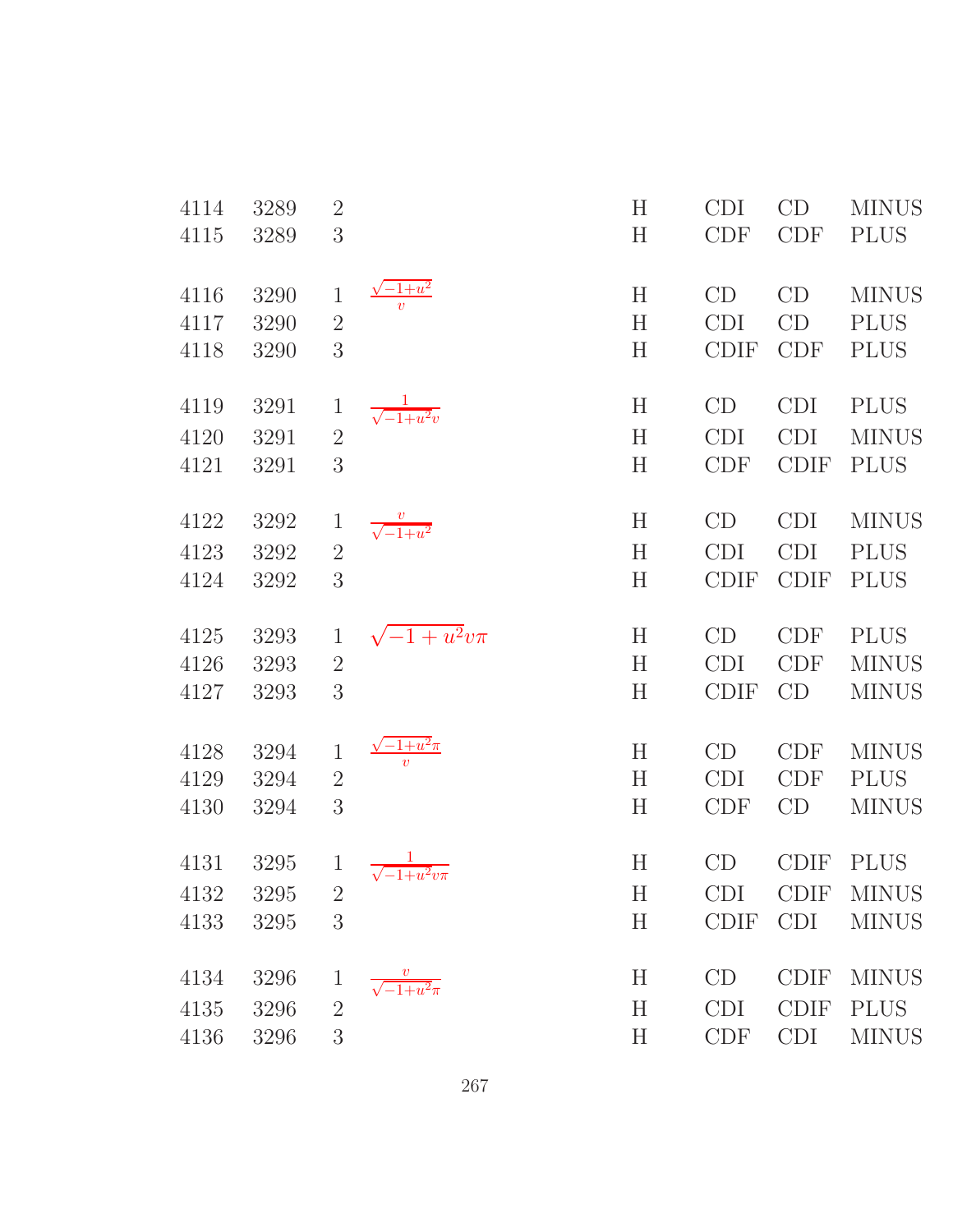| 4137 | 3297 | $\mathbf{1}$   | $v^2(-1+u^2)$                    | H                         | CD         | AB           | <b>PLUS</b>  |
|------|------|----------------|----------------------------------|---------------------------|------------|--------------|--------------|
| 4138 | 3297 | $\overline{2}$ |                                  | H                         | <b>CDI</b> | AB           | <b>MINUS</b> |
| 4139 | 3298 | $\mathbf{1}$   | $\frac{-1+u^2}{v^2}$             | H                         | CD         | AB           | <b>MINUS</b> |
| 4140 | 3298 | $\overline{2}$ |                                  | H                         | <b>CDI</b> | AB           | <b>PLUS</b>  |
| 4141 | 3299 | $\mathbf{1}$   | $\sqrt{\sqrt{-1+u^2}v}$          | H                         | CD         | R            | <b>PLUS</b>  |
| 4142 | 3299 | $\overline{2}$ |                                  | H                         | <b>CDI</b> | $\mathbf R$  | <b>MINUS</b> |
| 4143 | 3300 | $\mathbf{1}$   | $\sqrt{\frac{\sqrt{-1+u^2}}{v}}$ | H                         | CD         | $\rm R$      | <b>MINUS</b> |
| 4144 | 3300 | $\overline{2}$ |                                  | H                         | <b>CDI</b> | R            | <b>PLUS</b>  |
| 4145 | 3301 | $\mathbf{1}$   | $\left(-1+u^2\right)^{3/2}v^3$   | H                         | CD         | $\mathbf K$  | <b>PLUS</b>  |
| 4146 | 3301 | $\overline{2}$ |                                  | H                         | CDI        | $\rm K$      | <b>MINUS</b> |
| 4147 | 3302 | $\mathbf{1}$   | $\frac{(-1+u^2)^{3/2}}{v^3}$     | H                         | CD         | $\rm K$      | <b>MINUS</b> |
| 4148 | 3302 | $\overline{2}$ |                                  | H                         | <b>CDI</b> | K            | <b>PLUS</b>  |
| 4149 | 3303 | $\mathbf{1}$   | $e^{\sqrt{-1+u^2}v}$             | H                         | CD         | E            | <b>PLUS</b>  |
| 4150 | 3303 | $\overline{2}$ |                                  | H                         | <b>CDI</b> | E            | <b>MINUS</b> |
| 4151 | 3304 | $\mathbf{1}$   | $e^{\frac{\sqrt{-1+u^2}}{v}}$    | H                         | CD         | E            | <b>MINUS</b> |
| 4152 | 3304 | $\overline{2}$ |                                  | H                         | <b>CDI</b> | E            | <b>PLUS</b>  |
| 4153 | 3305 | $\mathbf{1}$   | $Log(\sqrt{-1+u^2}v)$            | $\boldsymbol{\mathrm{H}}$ | CD         | $\mathbf{L}$ | <b>PLUS</b>  |
| 4154 | 3305 | $\overline{2}$ |                                  | H                         | <b>CDI</b> | $\mathbf{L}$ | <b>MINUS</b> |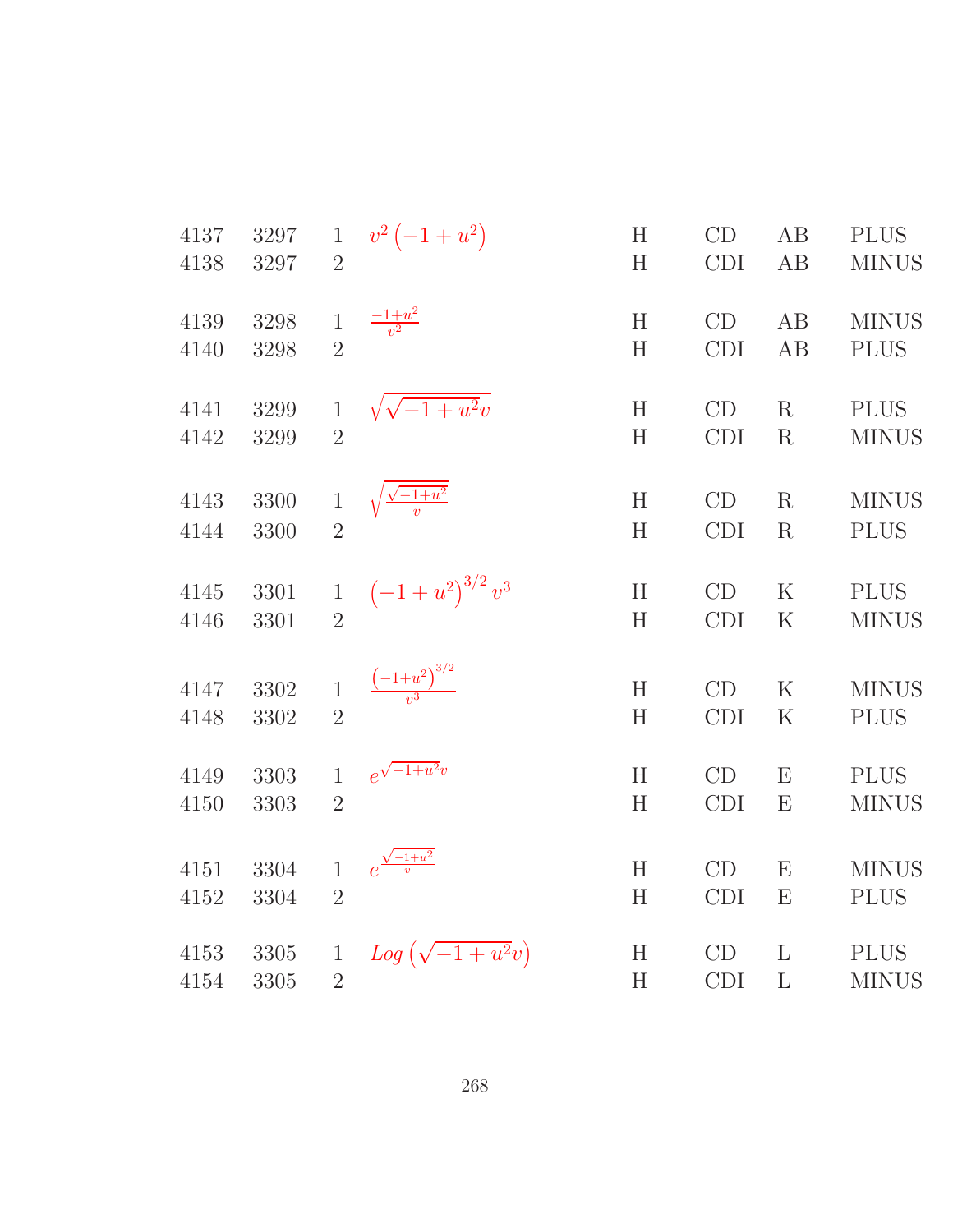| 4155<br>4156 | 3306<br>3306 | $\mathbf{1}$<br>$\overline{2}$ | $Log\left(\frac{\sqrt{-1+u^2}}{v}\right)$       | $H_{\rm}$<br>H | CD<br><b>CDI</b> | L<br>L          | <b>MINUS</b><br><b>PLUS</b> |
|--------------|--------------|--------------------------------|-------------------------------------------------|----------------|------------------|-----------------|-----------------------------|
| 4157<br>4158 | 3307<br>3307 | 1<br>$\overline{2}$            | $arcsin(\sqrt{-1+u^2}v)$                        | H<br>H         | CD<br><b>CDI</b> | S<br>S          | <b>PLUS</b><br><b>MINUS</b> |
| 4159<br>4160 | 3308<br>3308 | $\mathbf 1$<br>$\overline{2}$  | $\arcsin\left(\frac{\sqrt{-1+u^2}}{v}\right)$   | H<br>H         | CD<br><b>CDI</b> | S<br>S          | <b>MINUS</b><br><b>PLUS</b> |
| 4161<br>4162 | 3309<br>3309 | 1<br>$\overline{2}$            | $\arctan\left(\sqrt{-1+u^2}v\right)$            | H<br>H         | CD<br><b>CDI</b> | T<br>T          | <b>PLUS</b><br><b>MINUS</b> |
| 4163<br>4164 | 3310<br>3310 | $\,1$<br>$\overline{2}$        | $\arctan\left(\frac{\sqrt{-1+u^2}}{v}\right)$   | H<br>H         | CD<br><b>CDI</b> | T<br>T          | <b>MINUS</b><br><b>PLUS</b> |
| 4165         | 3311         | $\mathbf{1}$                   | $\frac{\sqrt{-1+u^2}v}{\pi}$                    | H              | <b>CDF</b>       | CD              | <b>PLUS</b>                 |
| 4166         | 3312         | $\mathbf{1}$                   | $\frac{\pi}{\sqrt{-1+u^2}v}$                    | H              | <b>CDF</b>       | <b>CDI</b>      | <b>PLUS</b>                 |
| 4167         | 3313         | $\overline{1}$                 | $\frac{\sqrt{-1+u^2}\pi^2}{u}$                  | H              | <b>CDF</b>       | <b>CDF</b>      | <b>MINUS</b>                |
| 4168         | 3314         | $\mathbf{1}$                   | $\frac{v}{\sqrt{-1+u^2\pi^2}}$                  | H              | <b>CDF</b>       | <b>CDIF</b>     | <b>MINUS</b>                |
|              |              |                                | 4169 3315 1 $\frac{v^2(-1+u^2)}{\pi^2}$         |                | H CDF AB         |                 | <b>PLUS</b>                 |
|              |              |                                | 4170 3316 1 $\frac{\pi^2(-1+u^2)}{u^2}$         | H              | $CDF$ $AB$       |                 | <b>MINUS</b>                |
|              |              |                                | 4171 3317 1 $\sqrt{\frac{\sqrt{-1+u^2}v}{\pi}}$ | H              | CDF              | $R_{\parallel}$ | <b>PLUS</b>                 |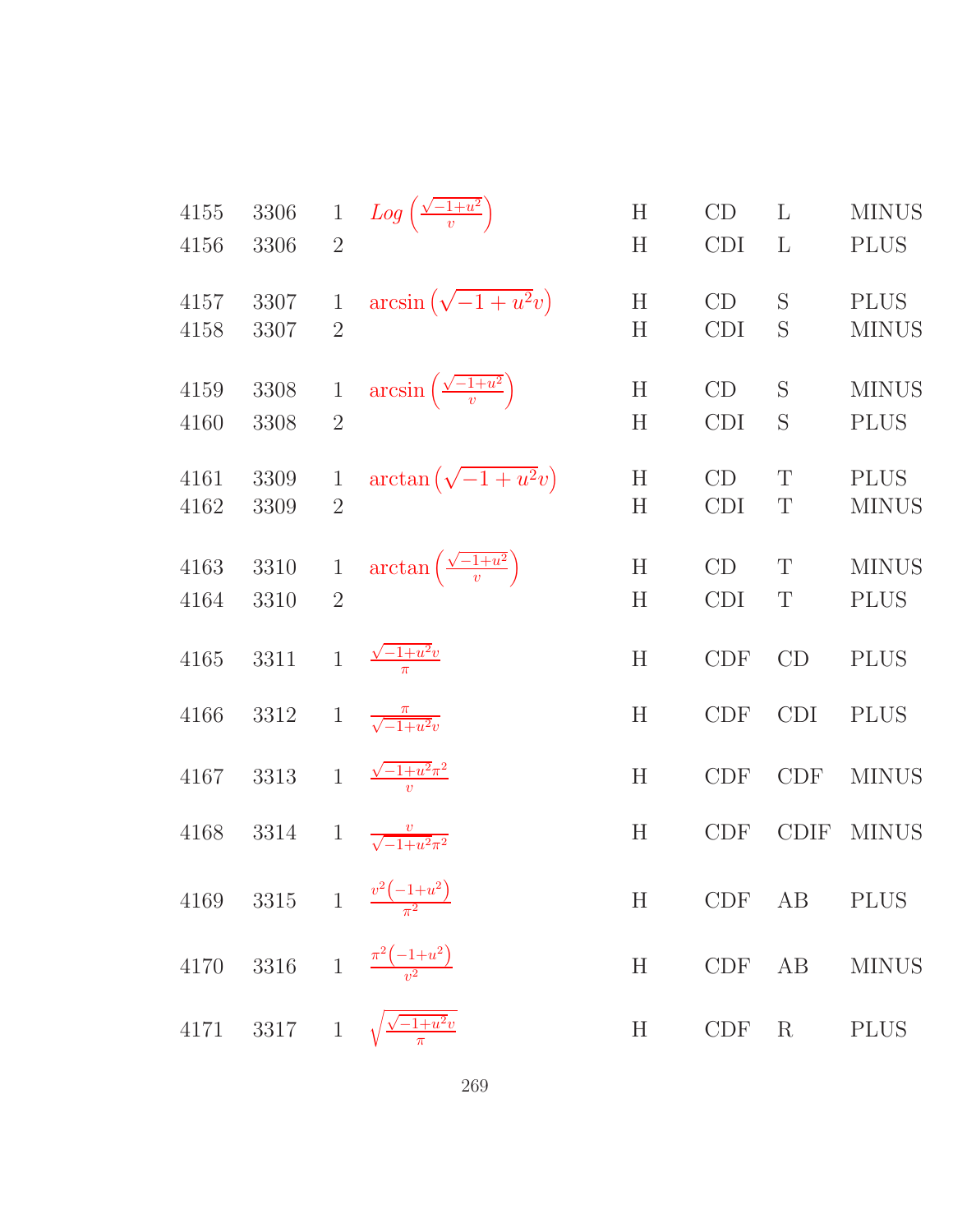|      |           | 4172 3318 1 $\sqrt{\frac{\sqrt{-1+u^2\pi}}{n}}$              | H |                                                                                            | CDF R MINUS   |
|------|-----------|--------------------------------------------------------------|---|--------------------------------------------------------------------------------------------|---------------|
|      |           | 4173 3319 1 $\frac{(-1+u^2)^{3/2}v^3}{\pi^3}$                | H | CDF K PLUS                                                                                 |               |
|      |           | 4174 3320 1 $\frac{(-1+u^2)^{3/2}\pi^3}{u^3}$                | H |                                                                                            | CDF K MINUS   |
|      |           | 4175 3321 1 $e^{\frac{\sqrt{-1+u^2}v}{\pi}}$                 | H | $\begin{tabular}{llll} \multicolumn{2}{l}{{\bf CDF}} & E & {\bf PLUS} \end{tabular}$       |               |
|      |           | 4176 3322 1 $e^{\frac{\sqrt{-1+u^2\pi}}{v}}$                 | H | $CDF$ $E$                                                                                  | <b>MINUS</b>  |
|      |           | 4177 3323 1 $Log\left(\frac{\sqrt{-1+u^2}v}{\pi}\right)$     | H | $\begin{tabular}{llll} \multicolumn{2}{l}{{\bf CDF}} & {\bf L} & {\bf PLUS} \end{tabular}$ |               |
|      |           | 4178 3324 1 $Log\left(\frac{\sqrt{-1+u^2\pi}}{v}\right)$     |   |                                                                                            | H CDF L MINUS |
|      |           | 4179 3325 1 $\arcsin\left(\frac{\sqrt{-1+u^2}v}{\pi}\right)$ | H | CDF S PLUS                                                                                 |               |
|      |           | 4180 3326 1 $\arcsin\left(\frac{\sqrt{-1+u^2\pi}}{v}\right)$ |   |                                                                                            | H CDF S MINUS |
|      |           | 4181 3327 1 $\arctan\left(\frac{\sqrt{-1+u^2}v}{\pi}\right)$ | H | CDF T PLUS                                                                                 |               |
|      |           | 4182 3328 1 $\arctan\left(\frac{\sqrt{-1+u^2\pi}}{v}\right)$ |   |                                                                                            | H CDF T MINUS |
| 4183 | 3329 1    | $\frac{\sqrt{-1+u^2}}{v\pi}$                                 | H | CDIF CD                                                                                    | <b>PLUS</b>   |
|      | 4184 3330 | 1 $\frac{v\pi}{\sqrt{-1+u^2}}$                               | H | CDIF CDI                                                                                   | <b>PLUS</b>   |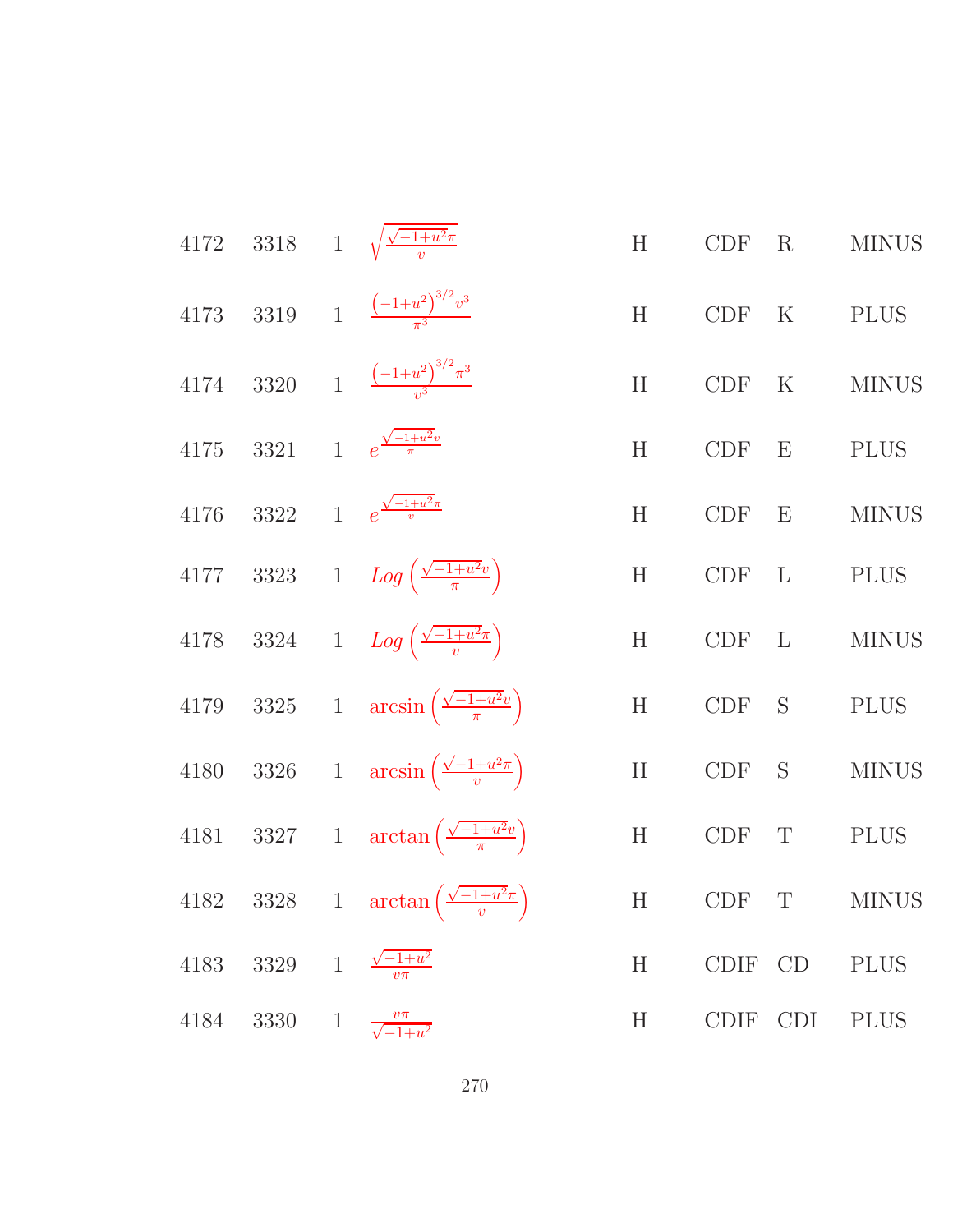|      |  | 4185 3331 1 $\sqrt{-1+u^2}v\pi^2$                            |   |               |              | H CDIF CDF MINUS  |
|------|--|--------------------------------------------------------------|---|---------------|--------------|-------------------|
|      |  | 4186 3332 1 $\frac{1}{\sqrt{-1+u^2v\pi^2}}$                  |   |               |              | H CDIF CDIF MINUS |
|      |  | 4187 3333 1 $\frac{-1+u^2}{v^2\pi^2}$                        | H |               | CDIF AB PLUS |                   |
|      |  | 4188 3334 1 $v^2 \pi^2 (-1 + u^2)$                           |   |               |              | H CDIF AB MINUS   |
|      |  | 4189 3335 1 $\sqrt{\frac{\sqrt{-1+u^2}}{v\pi}}$              |   | H CDIF R PLUS |              |                   |
|      |  | 4190 3336 1 $\sqrt{\sqrt{-1+u^2}v\pi}$                       |   |               |              | H CDIF R MINUS    |
|      |  | 4191 3337 1 $\frac{(-1+u^2)^{3/2}}{u^3\pi^3}$                |   | H CDIF K PLUS |              |                   |
|      |  | 4192 3338 1 $(-1+u^2)^{3/2}v^3\pi^3$                         |   |               |              | H CDIF K MINUS    |
|      |  | 4193 3339 1 $e^{\frac{\sqrt{-1+u^2}}{v\pi}}$                 |   | H CDIF E PLUS |              |                   |
|      |  | 4194 3340 1 $e^{\sqrt{-1+u^2}v\pi}$                          |   |               |              | H CDIF E MINUS    |
|      |  | 4195 3341 1 $Log\left(\frac{\sqrt{-1+u^2}}{v\pi}\right)$     |   | H CDIF L PLUS |              |                   |
|      |  | 4196 3342 1 $Log(\sqrt{-1+u^2}v\pi)$ H CDIF L MINUS          |   |               |              |                   |
|      |  | 4197 3343 1 $\arcsin\left(\frac{\sqrt{-1+u^2}}{v\pi}\right)$ |   | H CDIF S      |              | <b>PLUS</b>       |
| 4198 |  | 3344 1 $\arcsin(\sqrt{-1+u^2}v\pi)$                          |   | H CDIF S      |              | <b>MINUS</b>      |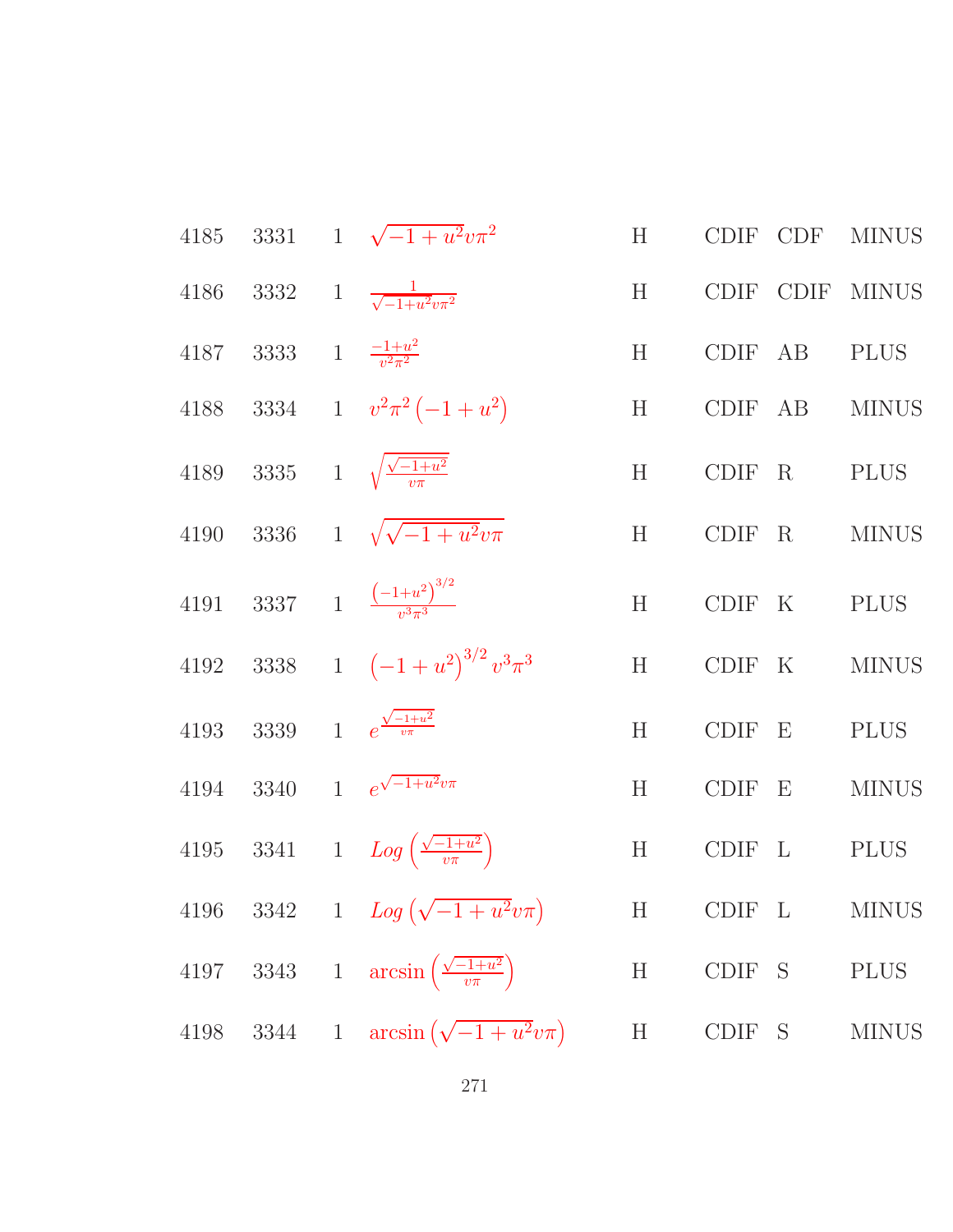|      |                                              |              | 4199 3345 1 $\arctan\left(\frac{\sqrt{-1+u^2}}{v\pi}\right)$ | H      | CDIF T |               | <b>PLUS</b>  |
|------|----------------------------------------------|--------------|--------------------------------------------------------------|--------|--------|---------------|--------------|
|      |                                              |              | 4200 3346 1 $\arctan(\sqrt{-1+u^2}v\pi)$ H CDIF T MINUS      |        |        |               |              |
| 4201 |                                              |              | 3347 1 $\sqrt{-1+u^2}\sqrt{v}$                               | H      | AB     | $\mathrm{CD}$ | <b>PLUS</b>  |
|      | 4202 3348 1 $\frac{\sqrt{-1+u^2}}{\sqrt{v}}$ |              |                                                              |        | H AB   | CD            | <b>MINUS</b> |
|      |                                              |              | 4203 3349 1 $\frac{1}{\sqrt{-1+u^2}\sqrt{v}}$                |        | H AB   | CDI           | <b>PLUS</b>  |
|      | 4204 3350 1 $\frac{\sqrt{v}}{\sqrt{-1+u^2}}$ |              |                                                              | H      | AB     | CDI           | <b>MINUS</b> |
|      |                                              |              | 4205 3351 1 $\sqrt{-1+u^2}\sqrt{v}\pi$                       | H      | AB     |               | CDF PLUS     |
|      |                                              |              | 4206 3352 1 $\frac{\sqrt{-1+u^2}\pi}{\sqrt{v}}$              | H      | AB     | CDF           | <b>MINUS</b> |
|      |                                              |              | 4207 3353 1 $\frac{1}{\sqrt{-1+u^2}\sqrt{v}\pi}$             | $H$ AB |        |               | CDIF PLUS    |
|      |                                              |              | 4208 3354 1 $\frac{\sqrt{v}}{\sqrt{-1+u^2\pi}}$              | H      | AB     | CDIF          | <b>MINUS</b> |
|      |                                              |              | 4209 3355 1 $v(-1+u^2)$                                      | H      | AB     | AB            | <b>PLUS</b>  |
|      | 4210 3356 1 $\frac{-1+u^2}{u}$               |              |                                                              | H      | AB     | AB            | <b>MINUS</b> |
| 4211 |                                              |              | 3357 1 $\sqrt{\sqrt{-1+u^2}\sqrt{v}}$                        | H      | AB     | $\rm R$       | <b>PLUS</b>  |
| 4212 | 3358                                         | $\mathbf{1}$ | $\frac{\sqrt{-1+u^2}}{\sqrt{v}}$                             | H      | AB     | $\rm R$       | <b>MINUS</b> |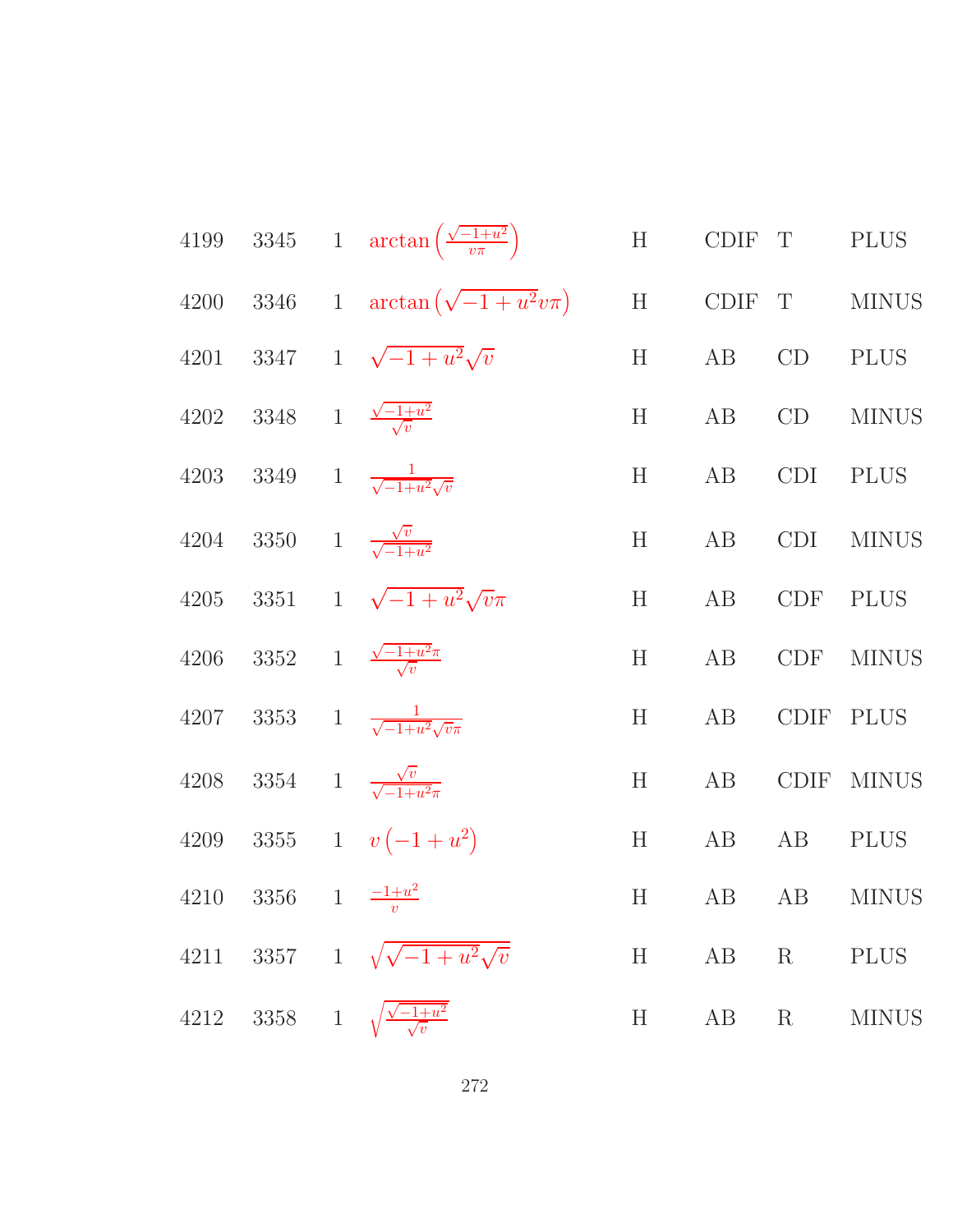|      |  | 4213 3359 1 $(-1 + u^2)^{3/2} v^{3/2}$                           | H | AB       | K    | <b>PLUS</b>                                                                         |
|------|--|------------------------------------------------------------------|---|----------|------|-------------------------------------------------------------------------------------|
|      |  | 4214 3360 1 $\frac{(-1+u^2)^{3/2}}{u^{3/2}}$                     |   |          |      | H AB K MINUS                                                                        |
| 4215 |  | 3361 1 $e^{\sqrt{-1+u^2}\sqrt{v}}$                               |   | H AB E   |      | <b>PLUS</b>                                                                         |
| 4216 |  | 3362 1 $e^{\frac{\sqrt{-1+u^2}}{\sqrt{v}}}$                      |   |          |      | $H \qquad AB \qquad E \qquad MINUS$                                                 |
|      |  | 4217 3363 1 $Log(\sqrt{-1+u^2}\sqrt{v})$                         |   | $H$ AB L |      | <b>PLUS</b>                                                                         |
|      |  | 4218 3364 1 $Log\left(\frac{\sqrt{-1+u^2}}{\sqrt{v}}\right)$     |   |          |      | ${\rm H} \hspace{1.5cm} {\rm AB} \hspace{1.5cm} {\rm L} \hspace{1.5cm} {\rm MINUS}$ |
| 4219 |  | 3365 1 $\arcsin(\sqrt{-1+u^2}\sqrt{v})$                          |   | H AB S   |      | <b>PLUS</b>                                                                         |
|      |  | 4220 3366 1 $\arcsin\left(\frac{\sqrt{-1+u^2}}{\sqrt{v}}\right)$ | H | AB       |      | S MINUS                                                                             |
| 4221 |  | 3367 1 $\arctan(\sqrt{-1+u^2}\sqrt{v})$                          |   | $H$ AB   | T    | <b>PLUS</b>                                                                         |
|      |  | 4222 3368 1 $\arctan\left(\frac{\sqrt{-1+u^2}}{\sqrt{v}}\right)$ |   | H AB T   |      | <b>MINUS</b>                                                                        |
|      |  | 4223 3369 1 $\sqrt{-1+u^2}v^2$                                   | H |          | R CD | <b>PLUS</b>                                                                         |
|      |  | 4224 3370 1 $\frac{\sqrt{-1+u^2}}{v^2}$                          |   |          |      | H R CD MINUS                                                                        |
|      |  | 4225 3371 1 $\frac{1}{\sqrt{-1+u^2v^2}}$                         |   |          |      | H R CDI PLUS                                                                        |
|      |  | 4226 3372 1 $\frac{v^2}{\sqrt{-1+u^2}}$                          |   |          |      | H R CDI MINUS                                                                       |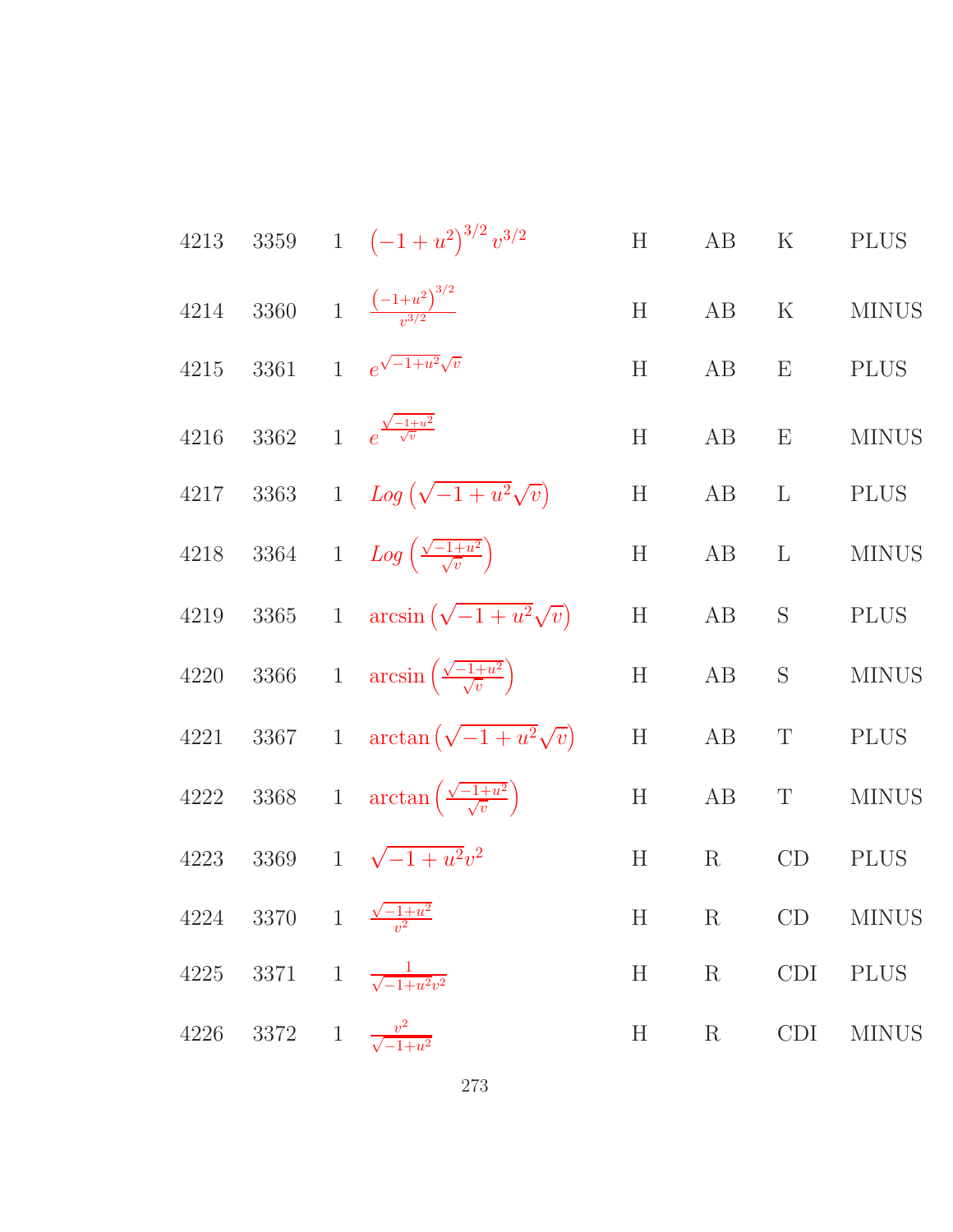|                                             | 4227 3373 1 $\sqrt{-1+u^2}v^2\pi$                       | H | R       |             | CDF PLUS         |
|---------------------------------------------|---------------------------------------------------------|---|---------|-------------|------------------|
|                                             | 4228 3374 1 $\frac{\sqrt{-1+u^2\pi}}{v^2}$              |   |         |             | H R CDF MINUS    |
|                                             | 4229 3375 1 $\frac{1}{\sqrt{-1+u^2v^2\pi}}$             | H |         | R CDIF PLUS |                  |
|                                             | 4230 3376 1 $\frac{v^2}{\sqrt{-1+u^2\pi}}$              | H | R       |             | CDIF MINUS       |
|                                             | 4231 3377 1 $v^4(-1+u^2)$                               | H |         | R AB        | <b>PLUS</b>      |
| 4232 3378 1 $\frac{-1+u^2}{v^4}$            |                                                         | H |         |             | R AB MINUS       |
|                                             | 4233 3379 1 $\sqrt{\sqrt{-1+u^2}v^2}$                   | H |         | R R PLUS    |                  |
|                                             | 4234 3380 1 $\sqrt{\frac{\sqrt{-1+u^2}}{n^2}}$          | H |         |             | R $\hbox{MINUS}$ |
|                                             | 4235 3381 1 $(-1 + u^2)^{3/2} v^6$                      | H |         | R K PLUS    |                  |
|                                             | 4236 3382 1 $\frac{(-1+u^2)^{3/2}}{u^6}$                | H |         |             | R $K$ MINUS      |
|                                             | 4237 3383 1 $e^{\sqrt{-1+u^2}v^2}$                      | H |         | R $E$ PLUS  |                  |
| 4238 3384 1 $e^{\frac{\sqrt{-1+u^2}}{v^2}}$ |                                                         |   |         |             | H R E MINUS      |
|                                             | 4239 3385 1 $Log(\sqrt{-1+u^2}v^2)$                     | H | $R$ $L$ |             | <b>PLUS</b>      |
|                                             | 4240 3386 1 $Log\left(\frac{\sqrt{-1+u^2}}{v^2}\right)$ |   | $H$ R L |             | <b>MINUS</b>     |
|                                             |                                                         |   |         |             |                  |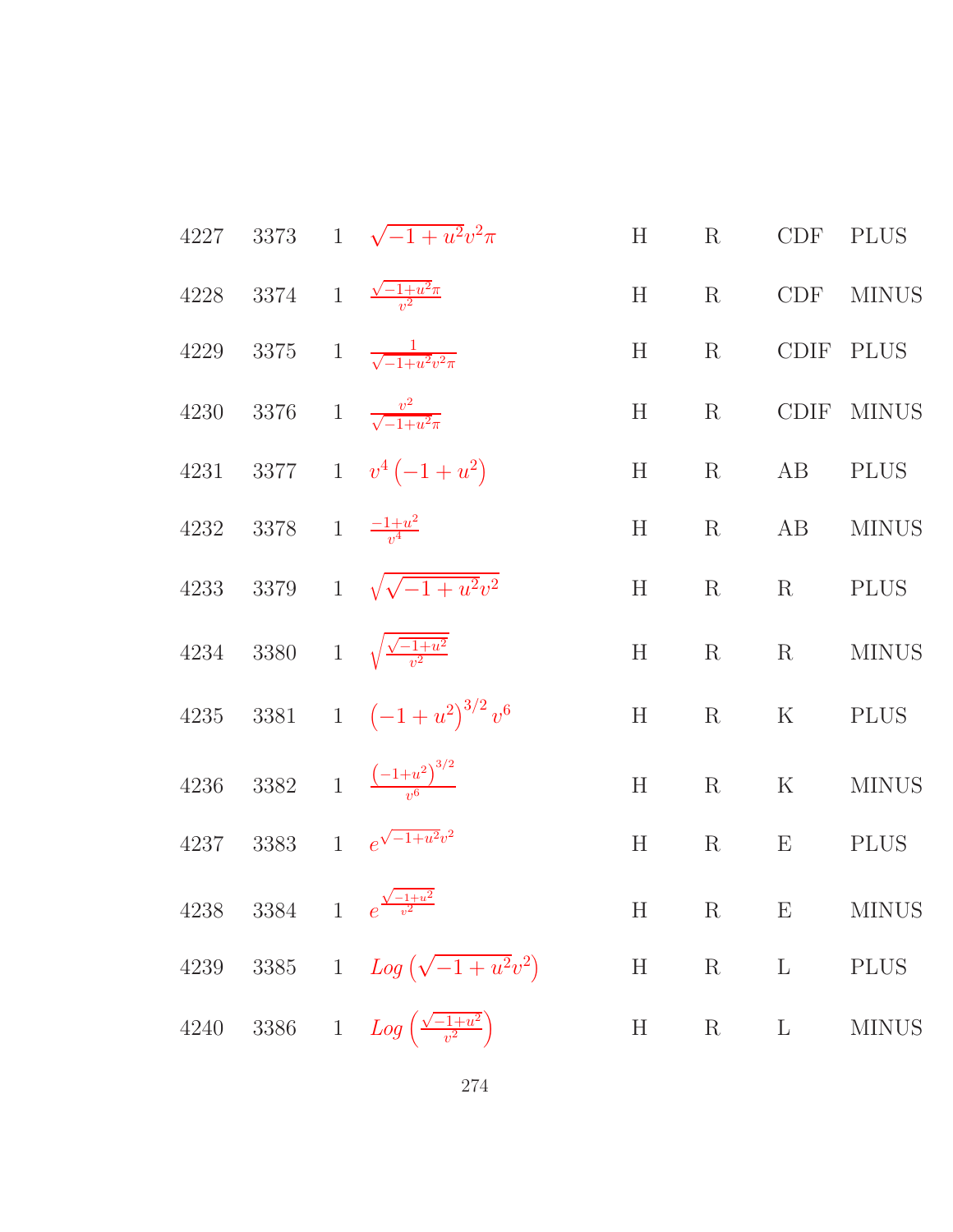| 4241 |                                               | 3387 1 $\arcsin(\sqrt{-1+u^2}v^2)$                          | H         | $\rm R$         | S           | <b>PLUS</b>  |
|------|-----------------------------------------------|-------------------------------------------------------------|-----------|-----------------|-------------|--------------|
|      |                                               | 4242 3388 1 $\arcsin\left(\frac{\sqrt{-1+u^2}}{v^2}\right)$ | H         | $\rm R$         | S           | <b>MINUS</b> |
|      |                                               | 4243 3389 1 $\arctan(\sqrt{-1+u^2}v^2)$                     | H         | $R_{\perp}$     | $\mathbf T$ | <b>PLUS</b>  |
|      |                                               | 4244 3390 1 $\arctan\left(\frac{\sqrt{-1+u^2}}{v^2}\right)$ | H         | $R_{\parallel}$ | T           | <b>MINUS</b> |
| 4245 |                                               | 3391 1 $\sqrt{-1+u^2}\sqrt[3]{v}$                           | H         | $\rm K$         | CD          | <b>PLUS</b>  |
|      | 4246 3392 1 $\frac{\sqrt{-1+u^2}}{3\sqrt{v}}$ |                                                             | H         | $\rm K$         | CD          | <b>MINUS</b> |
| 4247 |                                               | 3393 1 $\frac{1}{\sqrt{-1+u^2}\sqrt[3]{v}}$                 | H         | $\rm K$         | <b>CDI</b>  | <b>PLUS</b>  |
| 4248 | 3394 1 $\frac{\sqrt[3]{v}}{\sqrt{-1+u^2}}$    |                                                             | H         | ${\bf K}$       | <b>CDI</b>  | <b>MINUS</b> |
| 4249 |                                               | 3395 1 $\sqrt{-1+u^2}\sqrt[3]{v}\pi$                        | H         | $\mathbf K$     | <b>CDF</b>  | <b>PLUS</b>  |
| 4250 | 3396                                          | 1 $\frac{\sqrt{-1+u^2}\pi}{\sqrt[3]{v}}$                    | H         | $\rm K$         | <b>CDF</b>  | <b>MINUS</b> |
| 4251 |                                               | 3397 1 $\frac{1}{\sqrt{-1+u^2}\sqrt[3]{v}\pi}$              | H         | ${\bf K}$       | <b>CDIF</b> | <b>PLUS</b>  |
|      | 4252 3398                                     | 1 $\frac{\sqrt[3]{v}}{\sqrt{-1+u^2}\pi}$                    | H         | $\mathbf K$     |             | CDIF MINUS   |
| 4253 |                                               | 3399 1 $(-1+u^2)v^{2/3}$                                    | H         | $\rm K$         | AB          | <b>PLUS</b>  |
| 4254 | 3400 1 $\frac{-1+u^2}{v^2}$                   |                                                             | $H_{\rm}$ | $\rm K$         | AB          | <b>MINUS</b> |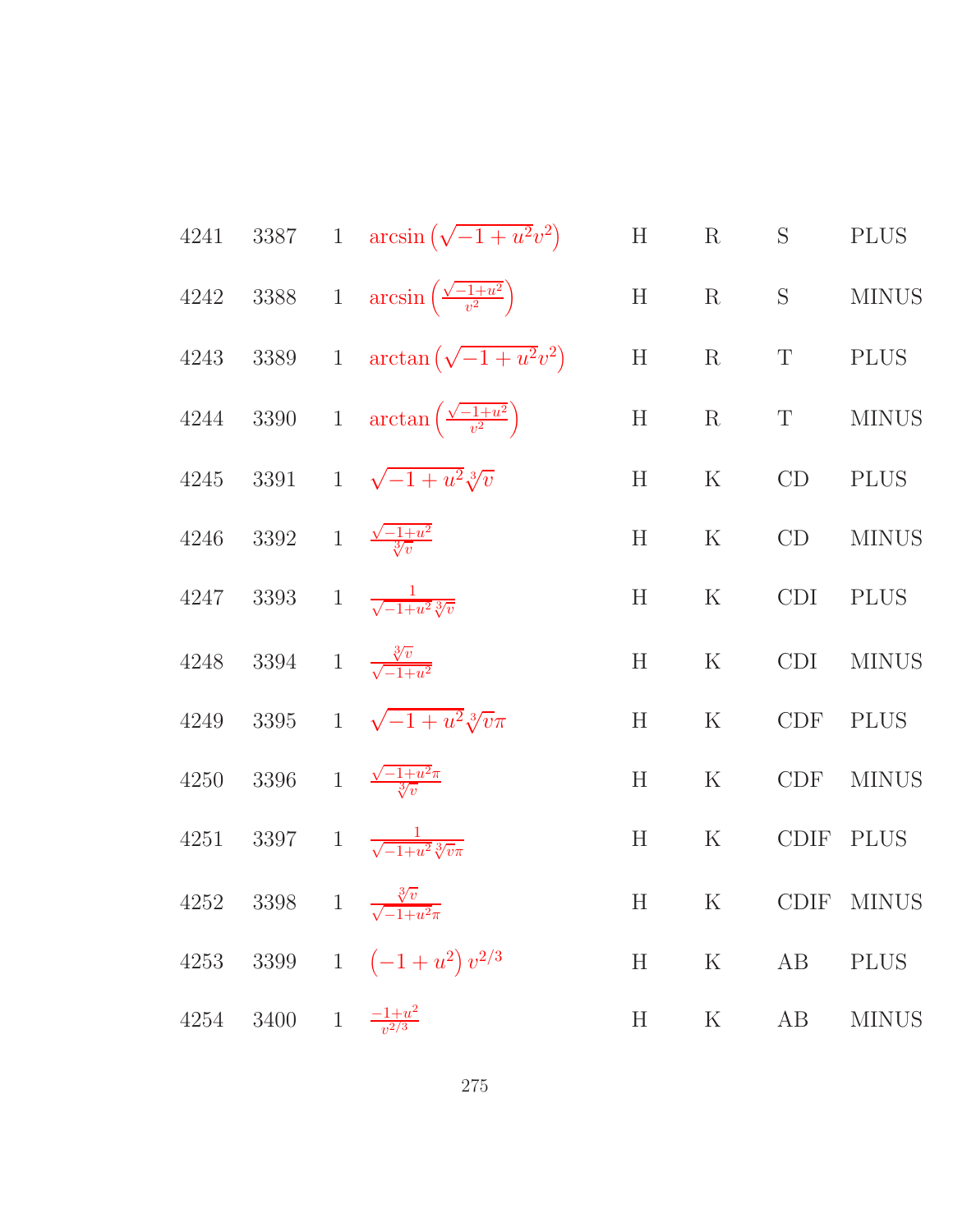| $4255\,$ |          | 3401 1 $\sqrt{\sqrt{-1+u^2}}\sqrt[3]{v}$                       | H               | ${\bf K}$   | R             | <b>PLUS</b>  |
|----------|----------|----------------------------------------------------------------|-----------------|-------------|---------------|--------------|
| 4256     |          | 3402 1 $\sqrt{\frac{\sqrt{-1+u^2}}{\sqrt[3]{v}}}$              | H               | $\mathbf K$ | $\mathbf R$   | <b>MINUS</b> |
| 4257     |          | 3403 1 $(-1+u^2)^{3/2}v$                                       | H               | $\mathbf K$ | ${\bf K}$     | <b>PLUS</b>  |
| $4258\,$ |          | 3404 1 $\frac{(-1+u^2)^{3/2}}{u}$                              | H               | $\mathbf K$ | $\mathbf K$   | <b>MINUS</b> |
| $4259\,$ | $3405\,$ | 1 $e^{\sqrt{-1+u^2}\sqrt[3]{v}}$                               | H               | $\rm K$     | E             | <b>PLUS</b>  |
| 4260     | 3406     | 1 $e^{\frac{\sqrt{-1+u^2}}{\sqrt[3]{v}}}$                      | H               | $\mathbf K$ | E             | <b>MINUS</b> |
| 4261     | 3407     | 1 $Log(\sqrt{-1+u^2}\sqrt[3]{v})$                              | $H_{\parallel}$ | $\rm K$     | $\mathbf{L}$  | <b>PLUS</b>  |
| $4262\,$ |          | 3408 1 $Log\left(\frac{\sqrt{-1+u^2}}{3\sqrt{v}}\right)$       | H               | ${\bf K}$   | $\mathbf{L}$  | <b>MINUS</b> |
| $4263\,$ |          | 3409 1 $\arcsin(\sqrt{-1+u^2}\sqrt[3]{v})$                     | H               | $\rm K$     | $S_{\text{}}$ | <b>PLUS</b>  |
| $4264\,$ |          | 3410 1 $\arcsin\left(\frac{\sqrt{-1+u^2}}{3\sqrt{v}}\right)$   | H               | $\mathbf K$ | ${\bf S}$     | <b>MINUS</b> |
| 4265     |          | 3411 1 $\arctan(\sqrt{-1+u^2}\sqrt[3]{v})$                     | H               | $\mathbf K$ | $\mathbf T$   | <b>PLUS</b>  |
| 4266     |          | 3412 1 $\arctan\left(\frac{\sqrt{-1+u^2}}{\sqrt[3]{v}}\right)$ | H               | $\rm K$     | $\mathbf T$   | <b>MINUS</b> |
| 4267     |          | 3413 1 $\sqrt{-1+u^2} \ln(v)$                                  | H               | E           | CD            | <b>PLUS</b>  |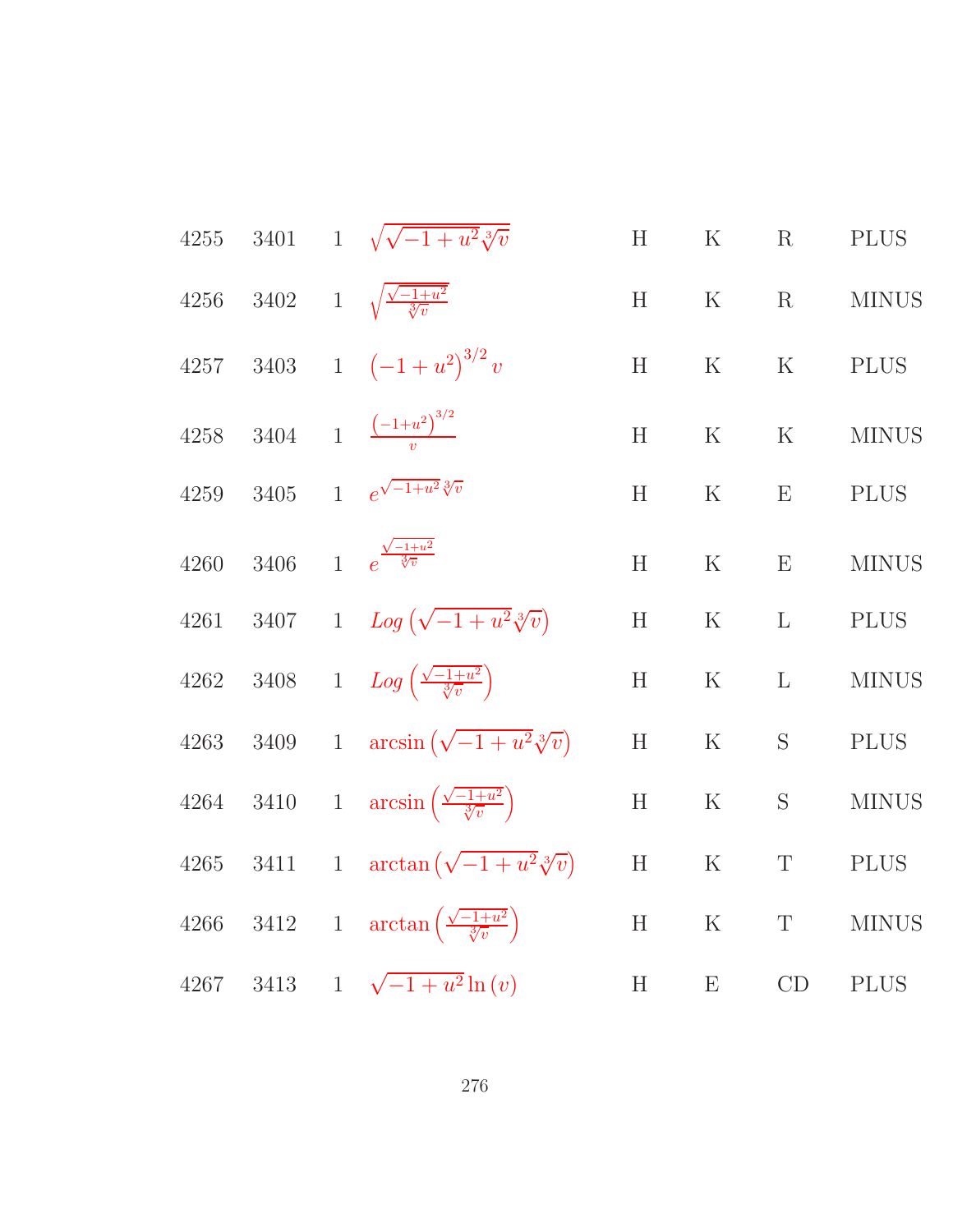|      | 4268 3414 1 $\frac{\sqrt{-1+u^2}}{\ln(v)}$ |                                                      | H | $\boldsymbol{\mathrm{E}}$ | CD                        | <b>MINUS</b> |
|------|--------------------------------------------|------------------------------------------------------|---|---------------------------|---------------------------|--------------|
|      |                                            | 4269 3415 1 $\frac{1}{\sqrt{-1+u^2}\ln(v)}$          | H | $\boldsymbol{\mathrm{E}}$ | <b>CDI</b>                | <b>PLUS</b>  |
|      | 4270 3416 1 $\frac{\ln(v)}{\sqrt{-1+u^2}}$ |                                                      | H | $\boldsymbol{\mathrm{E}}$ | CDI                       | <b>MINUS</b> |
|      |                                            | 4271 3417 1 $\sqrt{-1+u^2} \ln(v) \pi$               | H | $E_{\parallel}$           | CDF                       | <b>PLUS</b>  |
|      |                                            | 4272 3418 1 $\frac{\sqrt{-1+u^2\pi}}{\ln(v)}$        | H | $\boldsymbol{\mathrm{E}}$ | <b>CDF</b>                | <b>MINUS</b> |
|      |                                            | 4273 3419 1 $\frac{1}{\sqrt{-1+u^2}\ln(v)\pi}$       | H | $\boldsymbol{\mathrm{E}}$ | CDIF                      | <b>PLUS</b>  |
|      |                                            | 4274 3420 1 $\frac{\ln(v)}{\sqrt{-1+u^2\pi}}$        | H | $\boldsymbol{\mathrm{E}}$ | CDIF                      | <b>MINUS</b> |
|      |                                            | 4275 3421 1 $(\ln(v))^2(-1+u^2)$                     | H | $\mathbf{E}$              | AB                        | <b>PLUS</b>  |
|      | 4276 3422 1 $\frac{-1+u^2}{(\ln(v))^2}$    |                                                      | H | E                         | AB                        | <b>MINUS</b> |
|      |                                            | 4277 3423 1 $\sqrt{\sqrt{-1+u^2}\ln(v)}$             | H | $\boldsymbol{\mathrm{E}}$ | R                         | <b>PLUS</b>  |
|      |                                            | 4278 3424 1 $\sqrt{\frac{\sqrt{-1+u^2}}{\ln(v)}}$    | H | $\mathbf{E}$              | R                         | <b>MINUS</b> |
|      |                                            | 4279 3425 1 $(-1 + u^2)^{3/2} (\ln(v))^3$ H E K PLUS |   |                           |                           |              |
|      |                                            | 4280 3426 1 $\frac{(-1+u^2)^{3/2}}{(\ln(v))^3}$      | H | E                         | $\rm K$                   | <b>MINUS</b> |
| 4281 |                                            | 3427 1 $v^{\sqrt{-1+u^2}}$                           | H | $\boldsymbol{\mathrm{E}}$ | $\boldsymbol{\mathrm{E}}$ | <b>PLUS</b>  |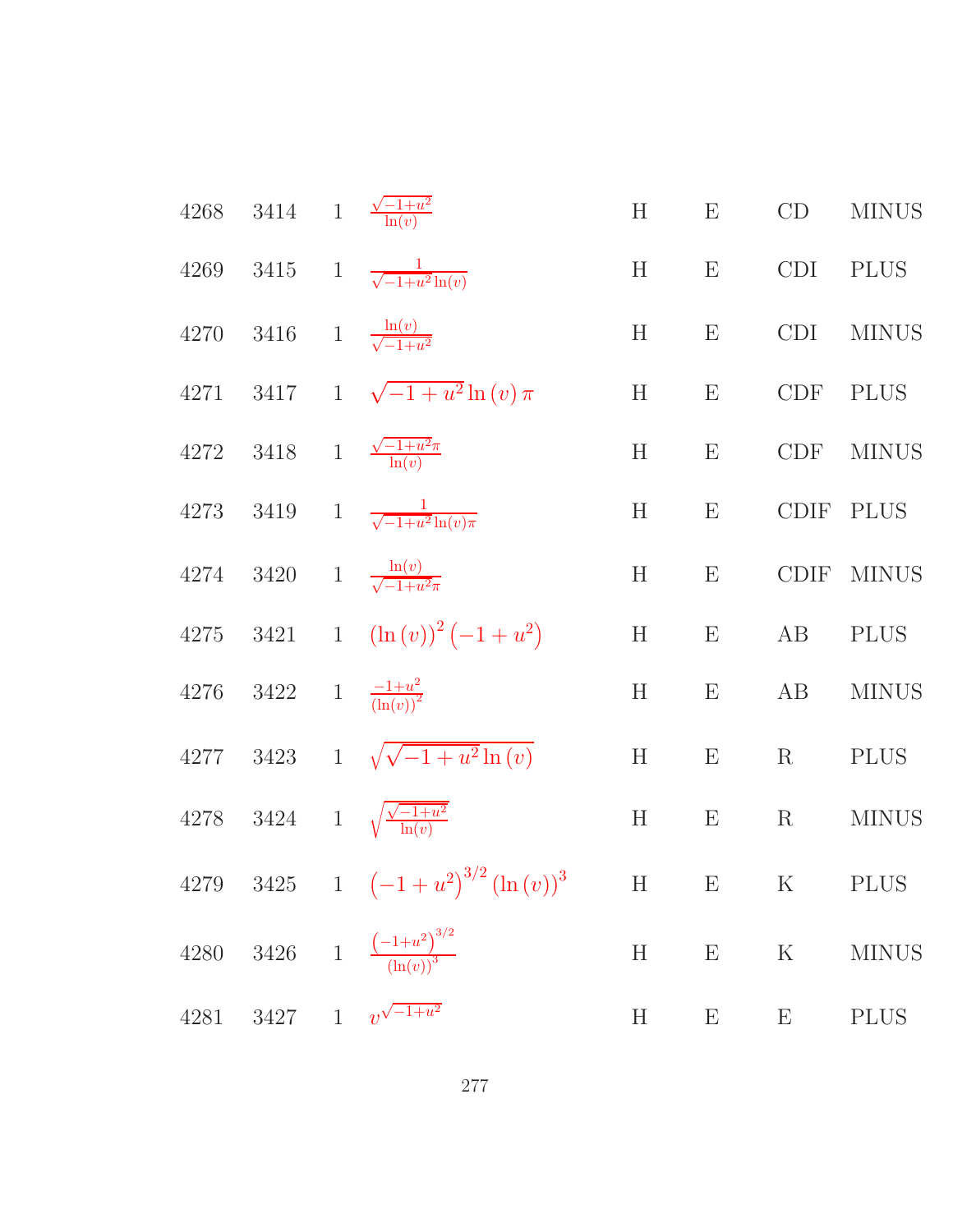| 4282     | 3428 | 1 $e^{\frac{\sqrt{-1+u^2}}{\ln(v)}}$                           | H         | E                         | E              | <b>MINUS</b> |
|----------|------|----------------------------------------------------------------|-----------|---------------------------|----------------|--------------|
| 4283     | 3429 | 1 $Log(\sqrt{-1+u^2}\ln(v))$                                   | H         | $\boldsymbol{\mathrm{E}}$ | $\mathbf{L}$   | <b>PLUS</b>  |
| 4284     |      | 3430 1 $Log\left(\frac{\sqrt{-1+u^2}}{\ln(v)}\right)$          | H         | $\boldsymbol{\mathrm{E}}$ | $\mathbf{L}$   | <b>MINUS</b> |
| $4285\,$ |      | 3431 1 $\arcsin(\sqrt{-1+u^2}\ln(v))$                          | H         | $\boldsymbol{\mathrm{E}}$ | ${\mathcal S}$ | <b>PLUS</b>  |
| 4286     |      | 3432 1 $\arcsin\left(\frac{\sqrt{-1+u^2}}{\ln(v)}\right)$      | H         | $\boldsymbol{\mathrm{E}}$ | S              | <b>MINUS</b> |
| 4287     |      | 3433 1 $\arctan(\sqrt{-1+u^2}\ln(v))$                          | H         | E                         | T              | <b>PLUS</b>  |
|          |      | 4288 3434 1 $\arctan\left(\frac{\sqrt{-1+u^2}}{\ln(v)}\right)$ | $H_{\rm}$ | $\boldsymbol{\mathrm{E}}$ | T              | <b>MINUS</b> |
| $4289\,$ |      | 3435 1 $\sqrt{-1+u^2}EXP(v)$                                   | H         | $\mathbf L$               | CD             | <b>PLUS</b>  |
| 4290     |      | 3436 1 $\frac{\sqrt{-1+u^2}}{EXP(v)}$                          | H         | $\mathbf L$               | CD             | <b>MINUS</b> |
| 4291     |      | 3437 1 $\frac{1}{\sqrt{-1+u^2 EXP(v)}}$                        | H         | $\mathbf{L}$              | <b>CDI</b>     | <b>PLUS</b>  |
| 4292     |      | 3438 1 $\frac{EXP(v)}{\sqrt{-1+u^2}}$                          | H         | $\mathbf{L}$              | <b>CDI</b>     | <b>MINUS</b> |
| 4293     | 3439 | 1 $\sqrt{-1+u^2} EXP(v) \pi$                                   | H         | $\mathbf{L}$              | <b>CDF</b>     | PLUS         |
|          |      | 4294 3440 1 $\frac{\sqrt{-1+u^2\pi}}{EXP(v)}$                  |           | $H$ L                     |                | CDF MINUS    |
|          |      | 4295 3441 1 $\frac{1}{\sqrt{-1+u^2}EXP(v)\pi}$                 |           |                           | H L CDIF PLUS  |              |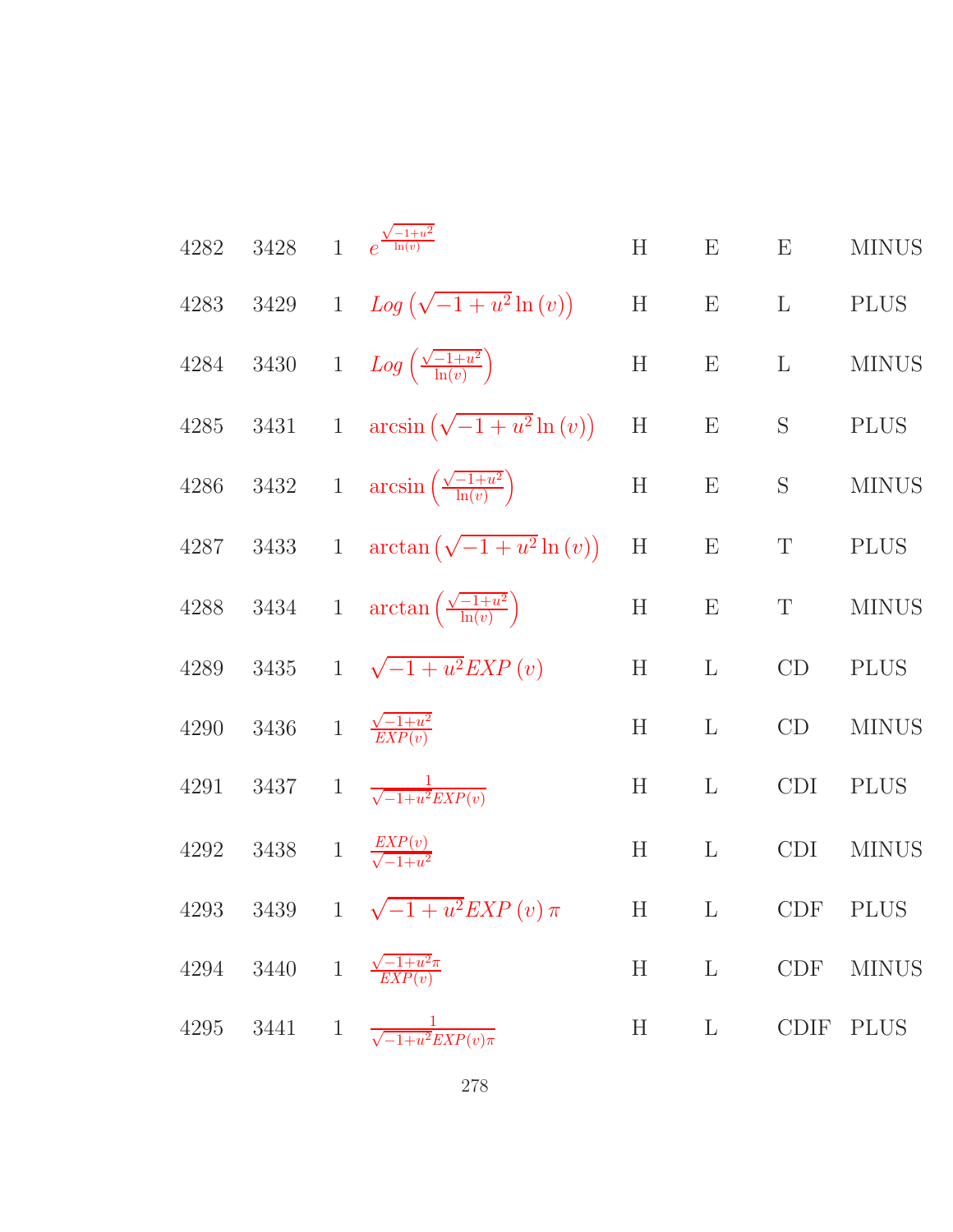| $4296\,$ |  | 3442 1 $\frac{EXP(v)}{\sqrt{-1+u^2\pi}}$                       | H         | $\mathbf{L}$                                            |              | CDIF MINUS   |
|----------|--|----------------------------------------------------------------|-----------|---------------------------------------------------------|--------------|--------------|
|          |  | 4297 3443 1 $(EXP(v))^2(-1+u^2)$                               |           | $\begin{tabular}{llll} H & L & AB & PLUS \end{tabular}$ |              |              |
| 4298     |  | 3444 1 $\frac{-1+u^2}{(EXP(v))^2}$                             | H         | $\mathbf{L}$                                            | AB           | <b>MINUS</b> |
| 4299     |  | 3445 1 $\sqrt{\sqrt{-1+u^2}EXP(v)}$                            | H         | L                                                       | R PLUS       |              |
|          |  | 4300 3446 1 $\sqrt{\frac{\sqrt{-1+u^2}}{EXP(v)}}$              | H         | $\mathbf{L}$                                            |              | R MINUS      |
| 4301     |  | 3447 1 $(-1+u^2)^{3/2} (EXP(v))^3$                             | $H$ L     |                                                         | K PLUS       |              |
| 4302     |  | 3448 1 $\frac{(-1+u^2)^{3/2}}{(EXP(v))^3}$                     | H         | $\mathbf{L}$                                            | ${\bf K}$    | <b>MINUS</b> |
| $4303\,$ |  | 3449 1 $e^{\sqrt{-1+u^2}EXP(v)}$                               | H         | $\mathbf{L}$                                            | E            | <b>PLUS</b>  |
| $4304\,$ |  | 3450 1 $e^{\frac{\sqrt{-1+u^2}}{EXP(v)}}$                      | H         | $\mathbf{L}$                                            | ${\bf E}$    | <b>MINUS</b> |
| $4305\,$ |  | 3451 1 $Log(\sqrt{-1+u^2}EXP(v))$                              | H         | $\mathbf{L}$                                            | $\mathbf{L}$ | <b>PLUS</b>  |
| 4306     |  | 3452 1 $Log\left(\frac{\sqrt{-1+u^2}}{EXP(v)}\right)$          | ${\bf H}$ | ${\bf L}$ ${\bf \cal L}$                                |              | <b>MINUS</b> |
|          |  | 4307 3453 1 $\arcsin(\sqrt{-1+u^2}EXP(v))$ H                   |           | L S PLUS                                                |              |              |
|          |  | 4308 3454 1 $\arcsin\left(\frac{\sqrt{-1+u^2}}{EXP(v)}\right)$ | $H$ L     |                                                         | S            | <b>MINUS</b> |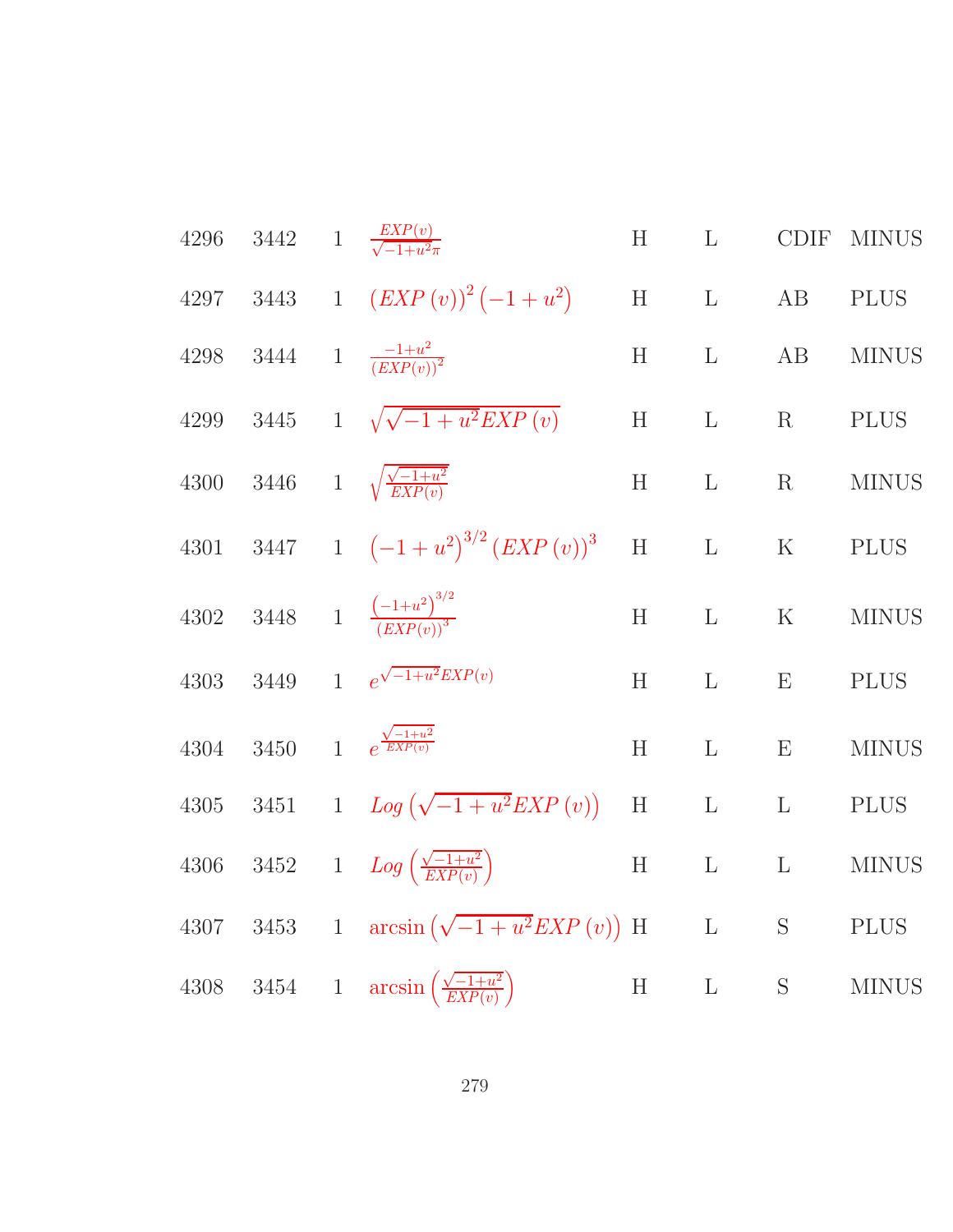4309 3455 1 
$$
\arctan(\sqrt{-1 + u^2}EXP(v))
$$
 H L T PLUS  
\n4310 3456 1  $\arctan(\frac{\sqrt{-1 + u^2}}{EXP(v)})$  H L T MINUS  
\n4311 3457 1  $\sqrt{-1 + u^2} \sin(v)$  H S CD PLUS  
\n4312 3458 1  $\frac{\sqrt{-1 + u^2}}{\sin(v)}$  H S CD MINUS  
\n4313 3459 1  $\frac{\sin(v)}{\sqrt{-1 + u^2} \sin(v)}$  H S CDI PLUS  
\n4314 3460 1  $\frac{\sin(v)}{\sqrt{-1 + u^2} \sin(v)}$  H S CDI MINUS  
\n4315 3461 1  $\sqrt{-1 + u^2} \sin(v) \pi$  H S CDF PLUS  
\n4316 3462 1  $\frac{\frac{1}{\sin(v)}}{\sin(v)}$  H S CDF MINUS  
\n4317 3463 1  $\frac{1}{\sqrt{-1 + u^2} \sin(v) \pi}$  H S CDF PLUS  
\n4318 3464 1  $\frac{\sin(v)}{\sqrt{-1 + u^2} \sin(v) \pi}$  H S CDF MINUS  
\n4319 3465 1  $-(-1 + (\cos(v))^2)(-1 + u^2)$  S AB PLUS  
\n4320 3466 1  $-\frac{1 + u^2}{-1 + (\cos(v))^2}$  H S AB MINUS  
\n4321 3467 1  $\sqrt{\frac{-1 + u^2}{\sin(v)}}$  H S R PLUS  
\n4322 3468 1  $\sqrt{\frac{-1 + u^2}{\sin(v)}}$  H S R MINUS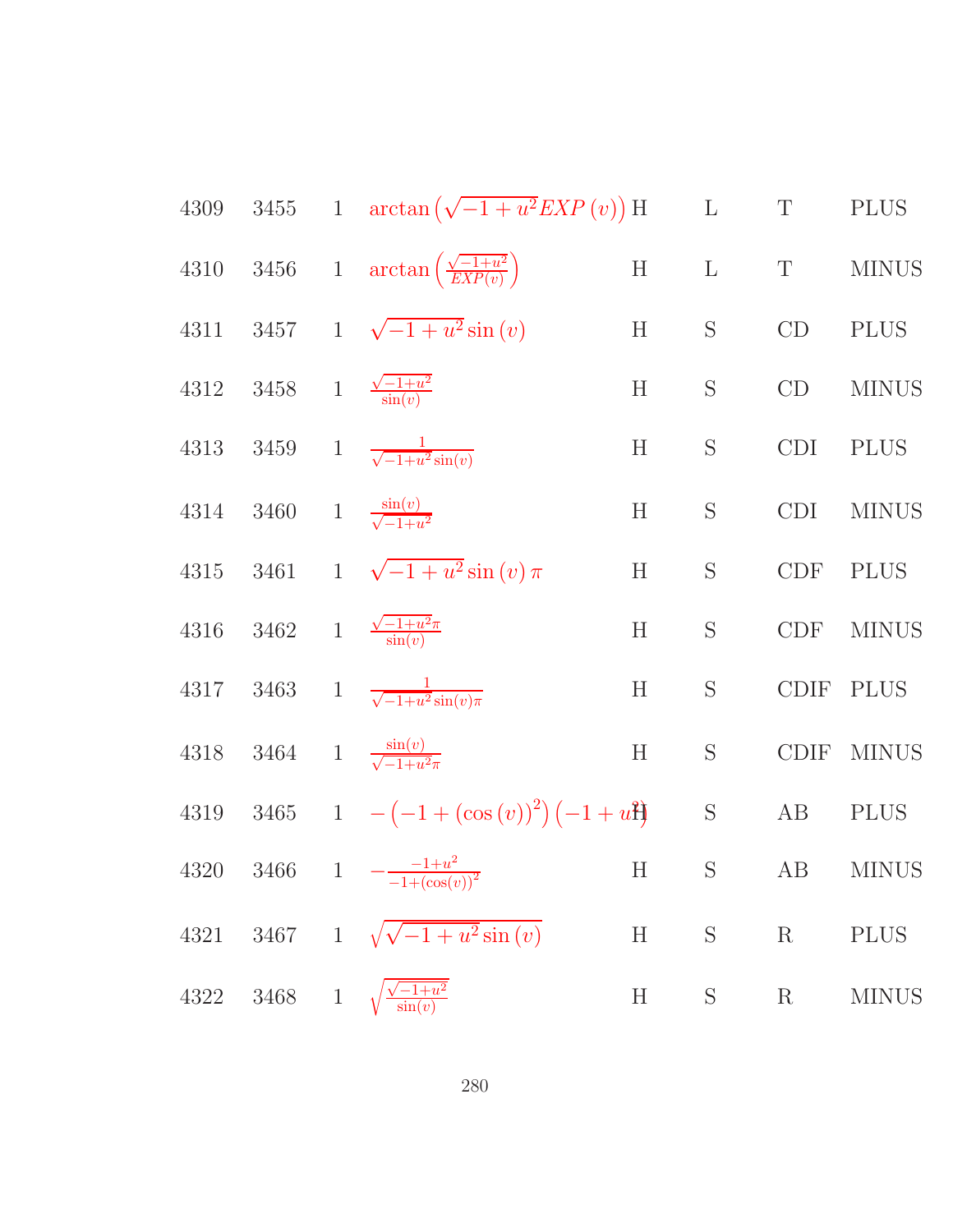4323 3469 1 
$$
(-1 + u^2)^{3/2} (\sin(v))^3
$$
 H S K PLUS  
\n4324 3470 1  $\frac{(-1 + u^2)^{3/2}}{(\sin(v))^3}$  H S K MINUS  
\n4325 3471 1  $e^{\sqrt{-1 + u^2} \sin(v)}$  H S E PLUS  
\n4326 3472 1  $e^{\frac{\sqrt{-1 + u^2}}{\sin(v)}}$  H S E MINUS  
\n4327 3473 1  $Log(\sqrt{-1 + u^2} \sin(v))$  H S L PLUS  
\n4328 3474 1  $Log(\frac{\sqrt{-1 + u^2}}{\sin(v)})$  H S L MINUS  
\n4329 3475 1  $arcsin(\sqrt{-1 + u^2} \sin(v))$  H S S PLUS  
\n4330 3476 1  $arcsin(\frac{\sqrt{-1 + u^2}}{\sin(v)})$  H S S PLUS  
\n4331 3477 1  $arctan(\sqrt{-1 + u^2} \sin(v))$  H S T PLUS  
\n4332 3478 1  $arctan(\frac{\sqrt{-1 + u^2}}{\sin(v)})$  H S T PLUS  
\n4333 3479 1  $\sqrt{-1 + u^2} \tan(v)$  H T CD PLUS  
\n4334 3480 1  $\frac{\sqrt{-1 + u^2}}{\tan(v)}$  H T CD MINUS  
\n4335 3481 1  $\frac{1}{\sqrt{-1 + u^2} \tan(v)}$  H T CD IMINUS  
\n4336 3482 1  $\frac{\tan(v)}{\sqrt{-1 + u^2}}$  H T CDI MINUS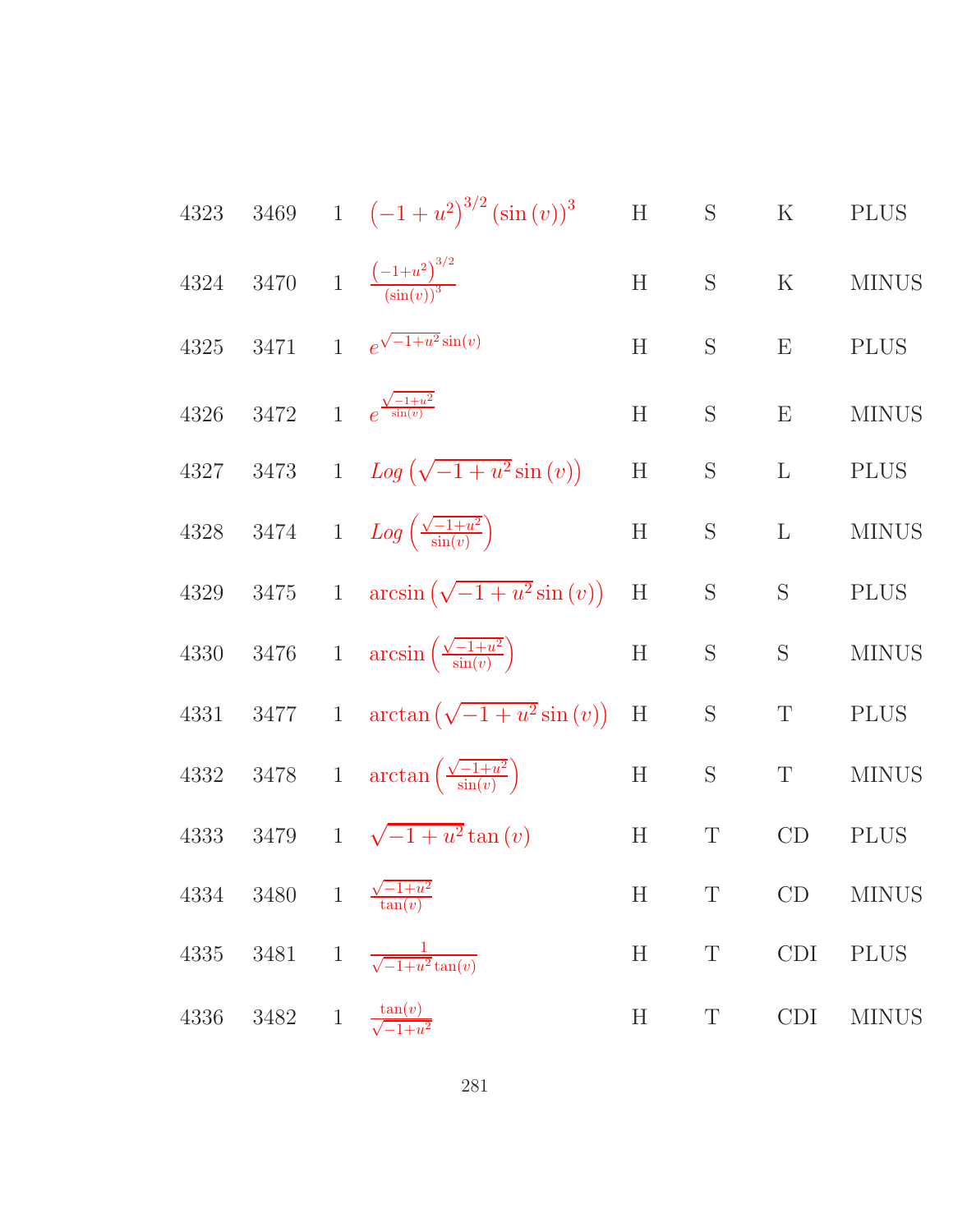4337 3483 1 
$$
\sqrt{-1 + u^2} \tan(v) \pi
$$
 H T CDF PLUS  
\n4338 3484 1  $\frac{\sqrt{-1 + u^2} \tan(v)}{\tan(v)}$  H T CDF MINUS  
\n4339 3485 1  $\frac{1}{\sqrt{-1 + u^2} \tan(v) \pi}$  H T CDF MINUS  
\n4340 3486 1  $\frac{\tan(v)}{\sqrt{-1 + u^2 \pi}}$  H T CDF MINUS  
\n4341 3487 1  $(\tan(v))^2 (-1 + u^2)$  H T AB PLUS  
\n4342 3488 1  $\frac{-1 + u^2}{(\tan(v))^2}$  H T AB MINUS  
\n4343 3489 1  $\sqrt{\sqrt{-1 + u^2} \tan(v)}$  H T R PLUS  
\n4344 3490 1  $\sqrt{\frac{\sqrt{-1 + u^2}}{\tan(v)}}$  H T R MINUS  
\n4345 3491 1  $(-1 + u^2)^{3/2} (\tan(v))^3$  H T K PLUS  
\n4346 3492 1  $\frac{(-1 + u^2)^{3/2}}{(\tan(v))^3}$  H T K MINUS  
\n4347 3493 1  $e^{\sqrt{-1 + u^2} \tan(v)}$  H T E PLUS  
\n4348 3494 1  $e^{\frac{\sqrt{-1 + u^2}}{\tan(v)}}$  H T E PLUS  
\n4348 3494 1  $e^{\frac{\sqrt{-1 + u^2}}{\tan(v)}}$  H T E MINUS  
\n4349 3495 1  $Log(\sqrt{-1 + u^2} \tan(v))$  H T L PLUS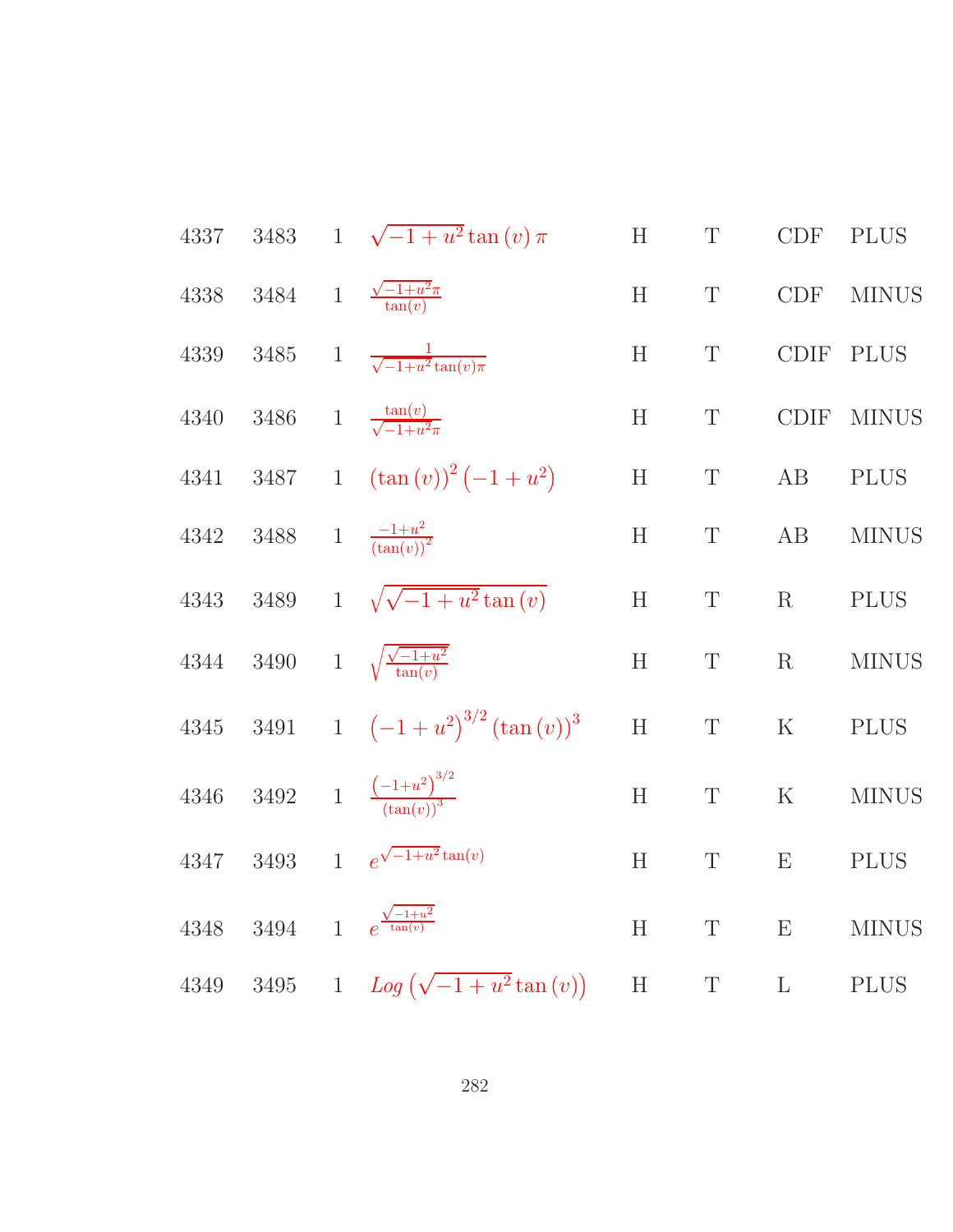4350 3496 1 
$$
Log(\frac{\sqrt{-1+u^2}}{\tan(v)})
$$
 H T L MINUS  
\n4351 3497 1  $arcsin(\sqrt{-1+u^2}tan(v))$  H T S PLUS  
\n4352 3498 1  $arcsin(\frac{\sqrt{-1+u^2}}{\tan(v)})$  H T S MINUS  
\n4353 3499 1  $arctan(\sqrt{-1+u^2}tan(v))$  H T T PLUS  
\n4354 3500 1  $arctan(\frac{\sqrt{-1+u^2}}{\tan(v)})$  H T T MINUS  
\n4355 3501 1  $\sqrt{-1+u^2}\sqrt{1-v^2}$  H P CD PLUS  
\n4356 3502 1  $\frac{\sqrt{-1+u^2}}{\sqrt{1-v^2}}$  H P CD MINUS  
\n4357 3503 1  $\frac{1}{\sqrt{-1+u^2}\sqrt{1-v^2}}$  H P CD IMINUS  
\n4358 3504 1  $\frac{1}{\sqrt{-1+u^2}\sqrt{1-v^2}\pi}$  H P CDI MINUS  
\n4359 3505 1  $\sqrt{-1+u^2}\sqrt{1-v^2}\pi$  H P CDF PLUS  
\n4360 3506 1  $\frac{\sqrt{-1+u^2}\pi}{\sqrt{1-v^2}}$  H P CDF MINUS  
\n4361 3507 1  $\frac{1}{\sqrt{-1+u^2}\sqrt{1-v^2}\pi}$  H P CDF MINUS  
\n4362 3508 1  $\frac{\sqrt{1-v^2}}{\sqrt{1+u^2}\pi}$  H P CDF MINUS  
\n4362 3508 1  $\frac{\sqrt{1-v^2}}{\sqrt{1+u^2}\pi}$  H P CDF MINUS  
\n4363 3509 1  $\sqrt{\sqrt{-1+u^2}\sqrt{1-v^2}}$  H P R PLUS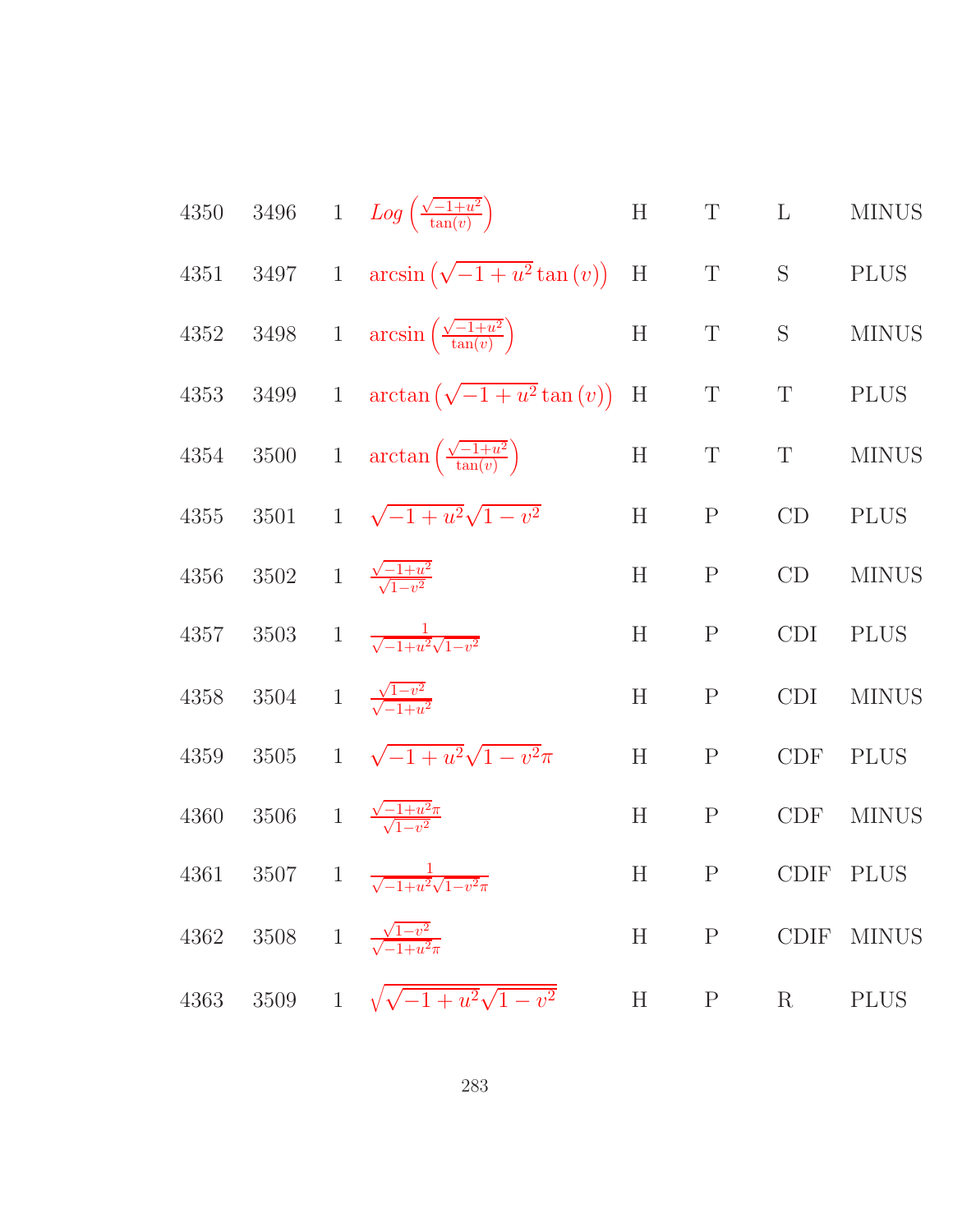|      |                                                          | 4364 3510 1 $\sqrt{\frac{\sqrt{-1+u^2}}{\sqrt{1-u^2}}}$              | $H$ $P$         |              | R            | <b>MINUS</b> |
|------|----------------------------------------------------------|----------------------------------------------------------------------|-----------------|--------------|--------------|--------------|
|      |                                                          | 4365 3511 1 $(-1+u^2)^{3/2}(1-v^2)^{3/2}$                            |                 | $H$ $P$      | K PLUS       |              |
| 4366 |                                                          | 3512 1 $\frac{(-1+u^2)^{3/2}}{(1-v^2)^{3/2}}$                        | $H$ $P$         |              | $\mathbf{K}$ | <b>MINUS</b> |
| 4367 |                                                          | 3513 1 $e^{\sqrt{-1+u^2}\sqrt{1-v^2}}$                               | H               | $\mathbf{P}$ | E            | <b>PLUS</b>  |
| 4368 |                                                          | 3514 1 $e^{\frac{\sqrt{-1+u^2}}{\sqrt{1-v^2}}}$                      | H               | P            | E            | <b>MINUS</b> |
| 4369 |                                                          | 3515 1 $Log(\sqrt{-1+u^2}\sqrt{1-v^2})$                              | H               | P            | L            | <b>PLUS</b>  |
| 4370 |                                                          | 3516 1 $Log\left(\frac{\sqrt{-1+u^2}}{\sqrt{1-u^2}}\right)$          | H               | P            | $\mathbf{L}$ | <b>MINUS</b> |
|      |                                                          | 4371 3517 1 $\arcsin(\sqrt{-1+u^2}\sqrt{1-v^2})$ H                   |                 | P            | S            | <b>PLUS</b>  |
|      |                                                          | 4372 3518 1 $\arcsin\left(\frac{\sqrt{-1+u^2}}{\sqrt{1-u^2}}\right)$ | $\mathbf H$     | $\mathbf{P}$ | S            | <b>MINUS</b> |
| 4373 |                                                          | 3519 1 $\arctan(\sqrt{-1+u^2}\sqrt{1-v^2})$ H                        |                 | $\mathbf{P}$ | T            | <b>PLUS</b>  |
|      |                                                          | 4374 3520 1 $\arctan\left(\frac{\sqrt{-1+u^2}}{\sqrt{1-v^2}}\right)$ | H               | P            | T            | <b>MINUS</b> |
| 4375 |                                                          | 3521 1 $\sqrt{-1+u^2}\sqrt{-1+v^2}$                                  | H               | H            | CD           | <b>PLUS</b>  |
| 4376 | $3522 \quad 1 \quad \frac{\sqrt{-1+u^2}}{\sqrt{-1+v^2}}$ |                                                                      | $H_{\parallel}$ | H            | CD           | <b>MINUS</b> |
|      |                                                          | 4377 3523 1 $\frac{1}{\sqrt{-1+u^2}\sqrt{-1+v^2}}$                   | $H_{\parallel}$ | H            | <b>CDI</b>   | <b>PLUS</b>  |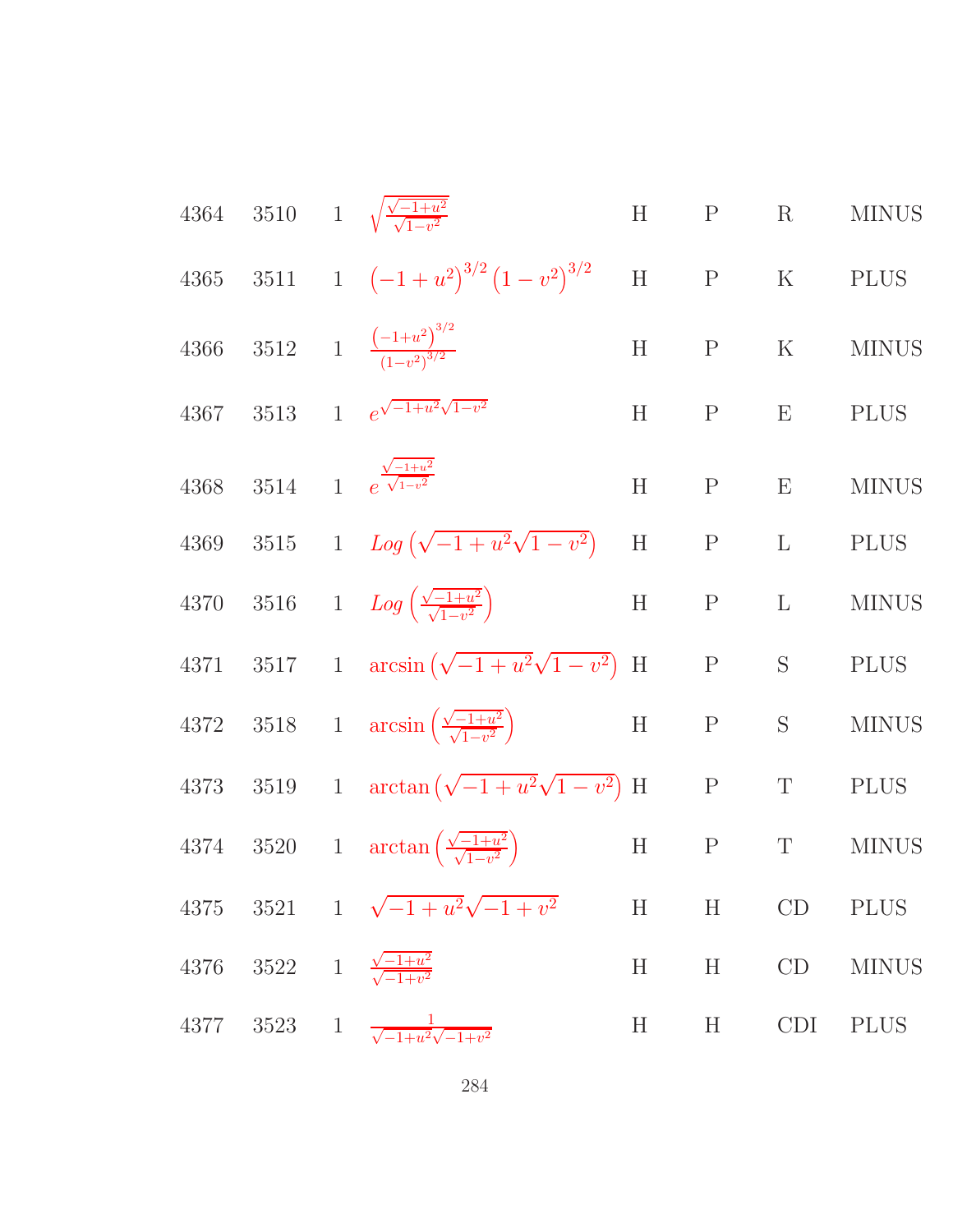| 4378     |      | 3524 1 $\frac{\sqrt{-1+v^2}}{\sqrt{-1+u^2}}$                 | H           | H            | <b>CDI</b>      | <b>MINUS</b> |
|----------|------|--------------------------------------------------------------|-------------|--------------|-----------------|--------------|
| 4379     |      | 3525 1 $\sqrt{-1+u^2}\sqrt{-1+v^2}\pi$                       | H<br>H      |              |                 | CDF PLUS     |
| 4380     |      | 3526 1 $\frac{\sqrt{-1+u^2}\pi}{\sqrt{-1+u^2}}$              | H           | $\, {\rm H}$ | <b>CDF</b>      | <b>MINUS</b> |
| 4381     | 3527 | 1 $\frac{1}{\sqrt{-1+u^2}\sqrt{-1+v^2\pi}}$                  | H           | H            | <b>CDIF</b>     | <b>PLUS</b>  |
| 4382     |      | 3528 1 $\frac{\sqrt{-1+v^2}}{\sqrt{-1+u^2}\pi}$              | H           | H            | <b>CDIF</b>     | <b>MINUS</b> |
| 4383     |      | 3529 1 $\sqrt{\sqrt{-1+u^2}\sqrt{-1+v^2}}$                   | $\rm H$     | $\mathbf H$  | $R_{\parallel}$ | <b>PLUS</b>  |
| $\!384$  |      | 3530 1 $\sqrt{\frac{\sqrt{-1+u^2}}{\sqrt{-1+u^2}}}$          | H           | H            | $\rm R$         | <b>MINUS</b> |
| $\!385$  |      | 3531 1 $(-1+u^2)^{3/2}(-1+v^2)^{3/2}$                        | $\rm H$     | H            | $\rm K$         | <b>PLUS</b>  |
| $4386\,$ |      | 3532 1 $\frac{(-1+u^2)^{3/2}}{(-1+u^2)^{3/2}}$               | H           | $\mathbf H$  | $\mathbf K$     | <b>MINUS</b> |
| 4387     |      | 3533 1 $e^{\sqrt{-1+u^2}\sqrt{-1+v^2}}$                      | H           | H            | E               | <b>PLUS</b>  |
| $4388\,$ | 3534 | $\frac{\sqrt{-1+u^2}}{e^{\sqrt{-1+v^2}}}$                    | H           | H            | ${\bf E}$       | <b>MINUS</b> |
| 4389     |      | 3535 1 $Log(\sqrt{-1+u^2}\sqrt{-1+v^2})$                     | $\mathbf H$ | ${\bf H}$    | $\mathbf{L}$    | <b>PLUS</b>  |
| 4390     |      | 3536 1 $Log\left(\frac{\sqrt{-1+u^2}}{\sqrt{-1+u^2}}\right)$ | H           | H            | $\mathbf L$     | <b>MINUS</b> |